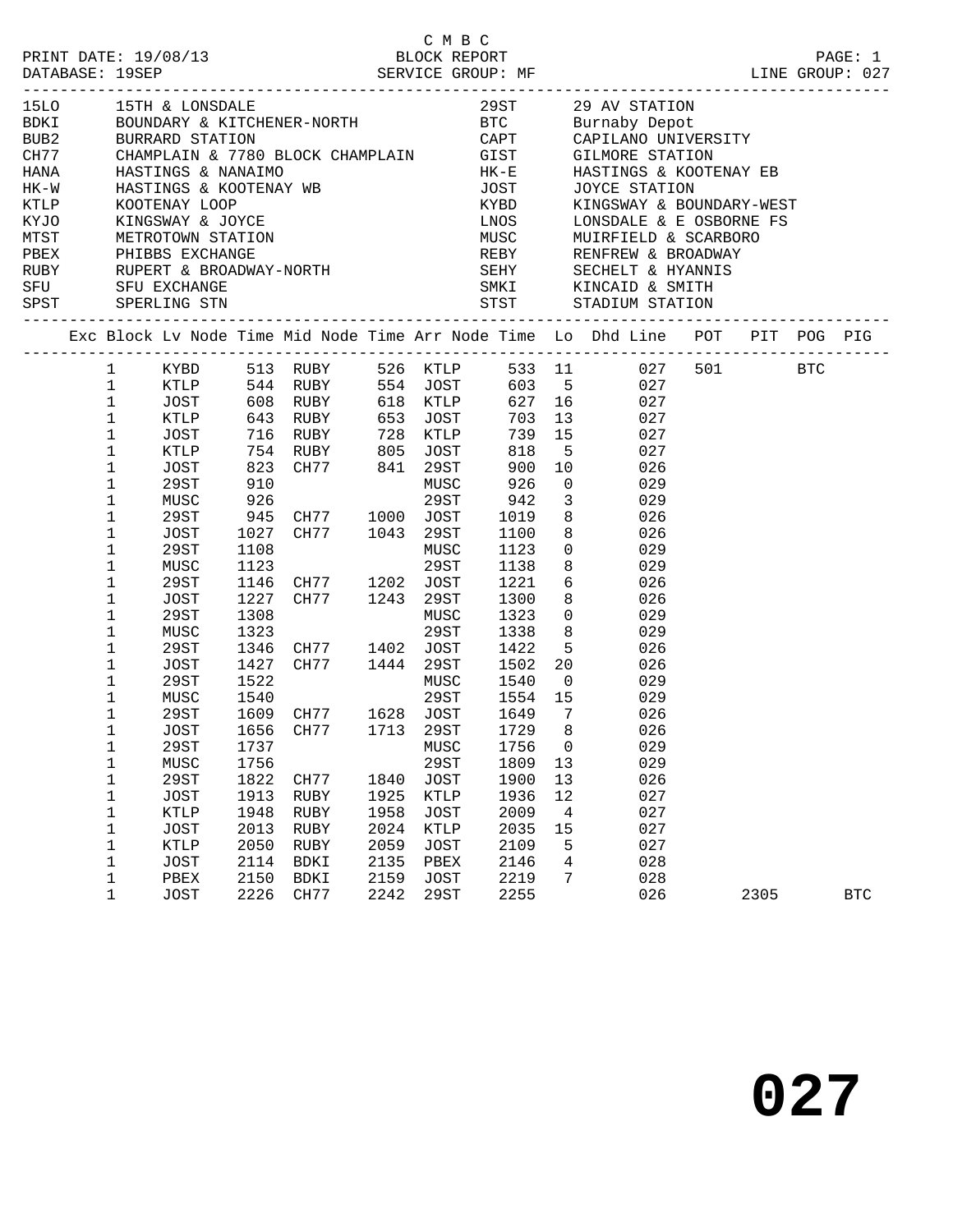#### C M B C<br>BLOCK REPORT SERVICE GROUP: MF

|  |                         |             |              |                |              |                 |              |                 | Exc Block Lv Node Time Mid Node Time Arr Node Time Lo Dhd Line POT |     | PIT  | POG PIG    |              |
|--|-------------------------|-------------|--------------|----------------|--------------|-----------------|--------------|-----------------|--------------------------------------------------------------------|-----|------|------------|--------------|
|  | $\overline{a}$          | 29ST        |              | 515 CH77       |              | 526 JOST        | 541 11       |                 | 026                                                                | 503 |      | <b>BTC</b> |              |
|  | $\sqrt{2}$              | JOST        | 552          | CH77           | 605          | 29ST            | 620          | 10              | 026                                                                |     |      |            |              |
|  | $\sqrt{2}$              | 29ST        | 630          |                |              | MUSC            | 643          | $\overline{0}$  | 029                                                                |     |      |            |              |
|  | $\mathbf 2$             | MUSC        | 643          |                |              | 29ST            | 656          | 9               | 029                                                                |     |      |            |              |
|  | $\sqrt{2}$              | 29ST        | 705          | CH77           | 719          | JOST            | 740          | 13              | 026                                                                |     |      |            |              |
|  | $\overline{\mathbf{c}}$ | <b>JOST</b> | 753          | BDKI           | 819          | $\texttt{CAPT}$ | 852          | $\overline{4}$  | 028                                                                |     |      |            |              |
|  | $\overline{\mathbf{c}}$ | CAPT        | 856          | BDKI           | 918          | JOST            | 942          | 9               | 028                                                                |     |      |            |              |
|  | $\sqrt{2}$              | <b>JOST</b> | 951          | BDKI           | 1015         | PBEX            | 1027         | $7\phantom{.0}$ | 028                                                                |     |      |            |              |
|  | $\sqrt{2}$              | PBEX        | 1034         | BDKI           | 1044         | JOST            | 1109         | 12              | 028                                                                |     |      |            |              |
|  | $\sqrt{2}$              | <b>JOST</b> | 1121         | BDKI           | 1144         | PBEX            | 1156         | 9               | 028                                                                |     |      |            |              |
|  | $\sqrt{2}$              | PBEX        | 1205         | <b>BDKI</b>    | 1215         | JOST            | 1239         | 12              | 028                                                                |     |      |            |              |
|  | $\sqrt{2}$              | JOST        | 1251         | BDKI           | 1314         | PBEX            | 1326         | 10              | 028                                                                |     |      |            |              |
|  | $\sqrt{2}$              | PBEX        | 1336         | BDKI           | 1346         | JOST            | 1410         | 10              | 028                                                                |     |      |            |              |
|  | $\sqrt{2}$              | <b>JOST</b> | 1420         | BDKI           | 1445         | CAPT            | 1512         | 8               | 028                                                                |     |      |            |              |
|  | $\overline{\mathbf{c}}$ | CAPT        | 1520         | BDKI           | 1548         | JOST            | 1616         | 5               | 028                                                                |     |      |            |              |
|  | $\sqrt{2}$              | <b>JOST</b> | 1621         | BDKI           | 1648         | CAPT            | 1716         | 10              | 028                                                                |     |      |            |              |
|  | $\frac{2}{2}$           | CAPT        | 1726         | BDKI           | 1752         | JOST            | 1816         | 10              | 028                                                                |     |      |            |              |
|  |                         | JOST        | 1826         | BDKI           | 1849         | PBEX            | 1901         | 6               | 028                                                                |     |      |            |              |
|  | $\overline{\mathbf{c}}$ | PBEX        | 1907         | BDKI           | 1917         | JOST            | 1938         | 5               | 028                                                                |     |      |            |              |
|  | $\sqrt{2}$              | JOST        | 1943         | BDKI           | 2004         | PBEX            | 2015         | $7\overline{ }$ | 028                                                                |     |      |            |              |
|  | $\sqrt{2}$              | PBEX        | 2022         | BDKI           | 2031         | JOST            | 2051         | 22              | 028                                                                |     |      |            |              |
|  | $\sqrt{2}$              | JOST        | 2113         | RUBY           | 2124         | KTLP            | 2134         | 17              | 027                                                                |     |      |            |              |
|  | 2                       | KTLP        | 2151         | RUBY           | 2200         | JOST            | 2209         |                 | 027                                                                |     | 2220 |            | <b>BTC</b>   |
|  | 3                       | RUBY        | 517          |                |              | <b>JOST</b>     | 525          | $\overline{4}$  | 027                                                                | 511 |      | <b>BTC</b> |              |
|  | $\mathsf 3$             | JOST        | 529          | CH77           | 541          | 29ST            | 555          | $\overline{4}$  | 026                                                                |     |      |            |              |
|  | 3                       | 29ST        | 559          |                |              | MUSC            | 612          | $\mathsf{O}$    | 029                                                                |     |      |            |              |
|  | 3                       | MUSC        | 612          |                |              | 29ST            | 625          | $7\phantom{.0}$ | 029                                                                |     |      |            |              |
|  | 3                       | 29ST        | 632          | CH77           | 646          | JOST            | 704          | $\overline{4}$  | 026                                                                |     |      |            |              |
|  | 3                       | JOST        | 708          | CH77           | 723          | 29ST            | 741          | 7               | 026                                                                |     |      |            |              |
|  | 3                       | 29ST        | 748          |                |              | MUSC            | 803          | $\mathsf{O}$    | 029                                                                |     |      |            |              |
|  | 3                       | MUSC        | 803          |                |              | 29ST            | 820          | 15              | 029                                                                |     |      |            |              |
|  | 3                       | 29ST        | 835          | CH77           | 853          | JOST            | 915          | $\mathbf{3}$    | 026                                                                |     |      |            |              |
|  | 3                       | JOST        | 918          | RUBY           | 930          | KTLP            | 940          | $7\phantom{.0}$ | 027                                                                |     |      |            |              |
|  | 3                       | KTLP        | 947          | RUBY           | 958          | JOST            | 1010         | 5               | 027                                                                |     |      |            |              |
|  | 3                       | <b>JOST</b> | 1015         | RUBY           | 1027         | KTLP            | 1037         | 10              | 027                                                                |     |      |            |              |
|  | 3                       | KTLP        | 1047         | RUBY           | 1058         | <b>JOST</b>     | 1110         | 5               | 027                                                                |     |      |            |              |
|  | 3                       | <b>JOST</b> | 1115         | RUBY           | 1127         | KTLP            | 1137         | 10              | 027                                                                |     |      |            |              |
|  | 3                       | <b>KTLP</b> | 1147         | RUBY           | 1158         | JOST            | 1210         | 5               | 027                                                                |     |      |            |              |
|  | 3                       | JOST        |              | 1215 RUBY 1228 |              | $\texttt{KTLP}$ | 1238 9       |                 | 027                                                                |     |      |            |              |
|  | 3                       | KTLP        | 1247         | RUBY           | 1258         | JOST            | 1310         | 5               | 027                                                                |     |      |            |              |
|  | 3                       | <b>JOST</b> | 1315         | RUBY           | 1328         | KTLP            | 1339         | 7               | 027                                                                |     |      |            |              |
|  | $\mathsf 3$             | KTLP        | 1346         | RUBY           | 1357         | JOST            | 1410         | 5               | 027                                                                |     |      |            |              |
|  | 3                       | <b>JOST</b> | 1415         | RUBY           | 1428         | KTLP            | 1439         | 7               | 027                                                                |     |      |            |              |
|  | $\mathsf 3$             | KTLP        | 1446         | RUBY           | 1457         | JOST            | 1511         | 11              | 027                                                                |     |      |            |              |
|  | 3                       | <b>JOST</b> | 1522         | RUBY           | 1538         | KTLP            | 1550         | 5               | 027                                                                |     |      |            |              |
|  | 3                       | KTLP        | 1555         | RUBY           | 1607         | JOST            | 1622         | 5               | 027                                                                |     |      |            |              |
|  | 3                       | JOST        | 1627         | RUBY           | 1641         | KTLP            | 1653         | 3               | 027                                                                |     |      |            |              |
|  | 3                       | KTLP        | 1656         | RUBY           | 1707         | JOST            | 1722         | 5               | 027                                                                |     |      |            |              |
|  | 3<br>3                  | <b>JOST</b> | 1727         | RUBY           | 1741         | KTLP            | 1753         | 4<br>5          | 027<br>027                                                         |     |      |            |              |
|  | 3                       | KTLP        | 1757<br>1827 | RUBY<br>RUBY   | 1807<br>1839 | JOST<br>KTLP    | 1822<br>1850 |                 | 027                                                                |     |      |            |              |
|  |                         | <b>JOST</b> |              |                |              |                 |              |                 |                                                                    |     | 1854 |            | $_{\rm BTC}$ |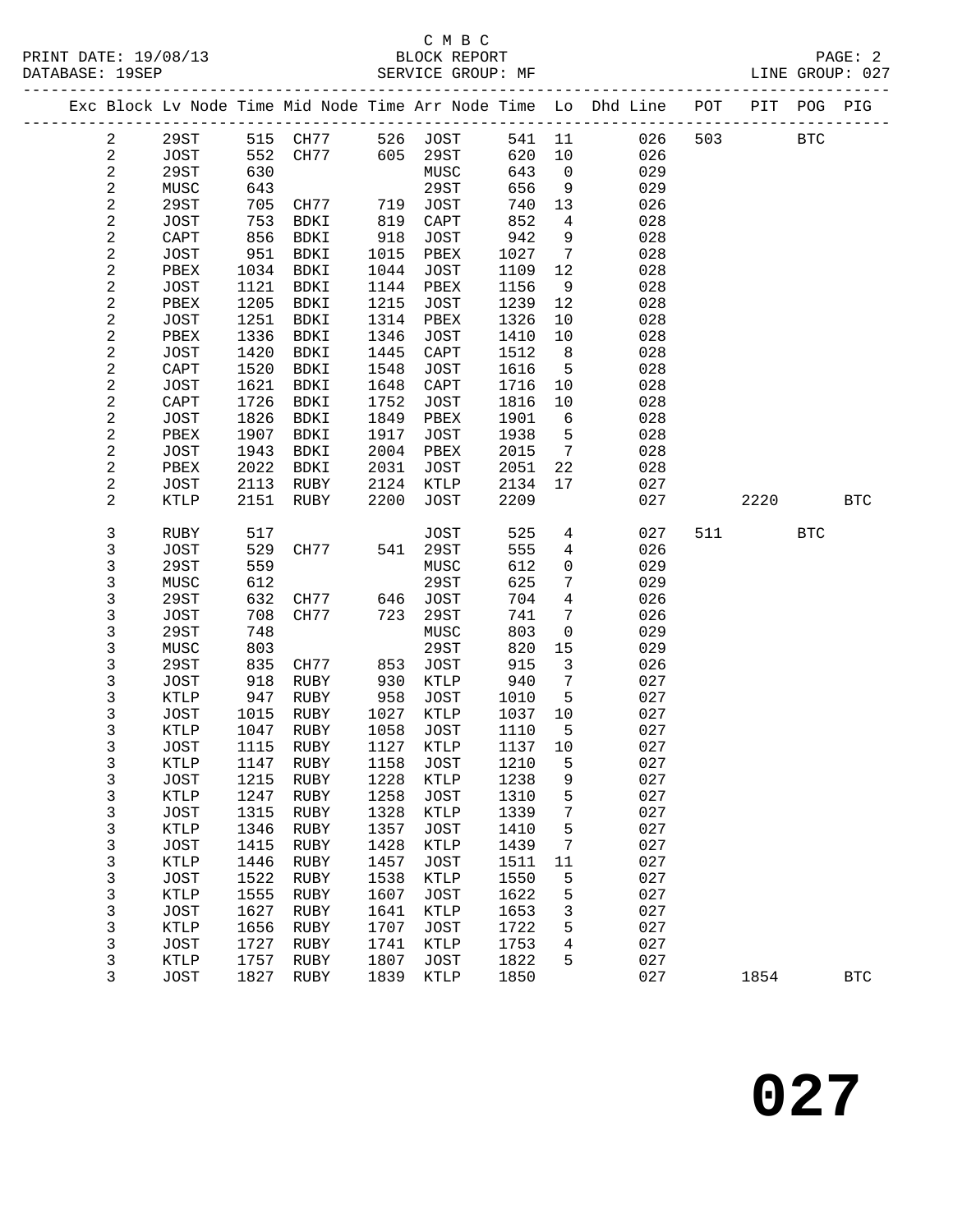### C M B C<br>BLOCK REPORT

|  | PAGE: 3         |  |
|--|-----------------|--|
|  | LINE GROUP: 027 |  |

|  |                |             |      | ________________ |      |                 |      |                  | Exc Block Lv Node Time Mid Node Time Arr Node Time Lo Dhd Line | POT |      | PIT POG PIG  |            |
|--|----------------|-------------|------|------------------|------|-----------------|------|------------------|----------------------------------------------------------------|-----|------|--------------|------------|
|  | 4              | BDKI        | 520  | SMKI             | 533  | JOST            | 541  | $\overline{a}$   | 028                                                            | 519 |      | $_{\rm BTC}$ |            |
|  | $\overline{4}$ | JOST        | 543  | BDKI             | 603  | PBEX            | 613  | $6\overline{6}$  | 028                                                            |     |      |              |            |
|  | $\overline{4}$ | PBEX        | 619  | BDKI             | 629  | JOST            | 652  | 15               | 028                                                            |     |      |              |            |
|  | $\overline{4}$ | JOST        | 707  | BDKI             | 729  | CAPT            | 755  | $12$             | 028                                                            |     |      |              |            |
|  | $\overline{4}$ | CAPT        | 807  | BDKI             | 831  | JOST            | 857  | $\mathbf{3}$     | 028                                                            |     |      |              |            |
|  | $\overline{4}$ | <b>JOST</b> | 900  | ${\tt RUBY}$     | 912  | <b>KTLP</b>     | 922  | $\overline{5}$   | 027                                                            |     |      |              |            |
|  | 4              | <b>KTLP</b> | 927  | ${\tt RUBY}$     | 938  | JOST            | 950  | $5\overline{)}$  | 027                                                            |     |      |              |            |
|  | $\,4$          | JOST        | 955  | RUBY             | 1007 | <b>KTLP</b>     | 1017 | 10               | 027                                                            |     |      |              |            |
|  | $\overline{4}$ | KTLP        | 1027 | RUBY             | 1038 | <b>JOST</b>     | 1050 | 5                | 027                                                            |     |      |              |            |
|  | $\overline{4}$ | <b>JOST</b> | 1055 | RUBY             | 1107 | <b>KTLP</b>     | 1117 | $10$             | 027                                                            |     |      |              |            |
|  | $\overline{4}$ | <b>KTLP</b> | 1127 | <b>RUBY</b>      | 1138 | JOST            | 1150 | $\mathsf S$      | 027                                                            |     |      |              |            |
|  | $\overline{4}$ | JOST        | 1155 | RUBY             | 1207 | KTLP            | 1217 | $10$             | 027                                                            |     |      |              |            |
|  | 4              | <b>KTLP</b> | 1227 | RUBY             | 1238 | JOST            | 1250 | $5\phantom{.0}$  | 027                                                            |     |      |              |            |
|  | $\overline{4}$ | <b>JOST</b> | 1255 | RUBY             | 1308 | $\texttt{KTLP}$ | 1318 | $\mathsf 9$      | 027                                                            |     |      |              |            |
|  | $\overline{4}$ | <b>KTLP</b> | 1327 | RUBY             | 1338 | JOST            | 1350 | 5                | 027                                                            |     |      |              |            |
|  | $\overline{4}$ | <b>JOST</b> | 1355 | ${\tt RUBY}$     | 1408 | <b>KTLP</b>     | 1419 | $\boldsymbol{7}$ | 027                                                            |     |      |              |            |
|  | $\overline{4}$ | KTLP        | 1426 | RUBY             | 1437 | JOST            | 1450 | 17               | 027                                                            |     |      |              |            |
|  | 4              | <b>JOST</b> | 1507 | CH77             | 1526 | 29ST            | 1544 | 10               | 026                                                            |     |      |              |            |
|  | 4              | <b>29ST</b> | 1554 | CH77             | 1613 | JOST            | 1634 | $7\overline{ }$  | 026                                                            |     |      |              |            |
|  | $\overline{4}$ | JOST        | 1641 | CH77             | 1658 | 29ST            | 1714 | 8                | 026                                                            |     |      |              |            |
|  | $\overline{4}$ | 29ST        | 1722 |                  |      | MUSC            | 1741 | $\overline{0}$   | 029                                                            |     |      |              |            |
|  | $\overline{4}$ | MUSC        | 1741 |                  |      | 29ST            | 1754 | 13               | 029                                                            |     |      |              |            |
|  | 4              | 29ST        | 1807 |                  |      | MUSC            | 1824 | $\mathbf 0$      | 029                                                            |     |      |              |            |
|  | $\overline{4}$ | MUSC        | 1824 |                  |      | 29ST            | 1836 |                  | 029                                                            |     | 1848 |              | <b>BTC</b> |
|  | 5              | BDKI        | 530  | $HK-W$           | 533  | PBEX            | 540  | 6                | 028                                                            | 529 |      | <b>BTC</b>   |            |
|  | 5              | PBEX        | 546  | BDKI             | 555  | JOST            | 616  | $7\phantom{.}$   | 028                                                            |     |      |              |            |
|  |                | JOST        | 623  | CH77             | 638  | <b>29ST</b>     | 653  | $\sqrt{7}$       | 026                                                            |     |      |              |            |
|  | 5<br>5<br>5    | 29ST        | 700  |                  |      | MUSC            | 713  | 0                | 029                                                            |     |      |              |            |
|  |                | MUSC        | 713  |                  |      | <b>29ST</b>     | 726  | $\mathsf 9$      | 029                                                            |     |      |              |            |
|  | 5              | <b>29ST</b> | 735  | CH77             | 749  | JOST            | 810  | $\sqrt{6}$       | 026                                                            |     |      |              |            |
|  | 5              | JOST        | 816  | RUBY             | 829  | KTLP            | 840  | 15               | 027                                                            |     |      |              |            |
|  | 5              | KTLP        | 855  | RUBY             | 906  | JOST            | 918  | 7                | 027                                                            |     |      |              |            |
|  | 5              | JOST        | 925  | <b>BDKI</b>      | 949  | PBEX            | 1001 | $\overline{4}$   | 028                                                            |     |      |              |            |
|  |                | PBEX        | 1005 | BDKI             | 1015 | JOST            | 1039 | 12               | 028                                                            |     |      |              |            |
|  |                | JOST        | 1051 | BDKI             | 1114 | PBEX            | 1126 | 8                | 028                                                            |     |      |              |            |
|  |                | PBEX        | 1134 | BDKI             | 1144 | <b>JOST</b>     | 1209 | 12               | 028                                                            |     |      |              |            |
|  |                | JOST        | 1221 | BDKI             | 1244 | PBEX            | 1256 | - 9              | 028                                                            |     |      |              |            |
|  |                | PBEX        | 1305 | BDKI             | 1315 | JOST            | 1339 | 11               | 028                                                            |     |      |              |            |
|  |                | JOST        | 1350 | BDKI             | 1415 | CAPT            | 1442 | 11               | 028                                                            |     |      |              |            |
|  |                | CAPT        | 1453 | BDKI             | 1519 | <b>JOST</b>     | 1546 | $5\phantom{.0}$  | 028                                                            |     |      |              |            |
|  | 55555555       | JOST        | 1551 | BDKI             | 1618 | CAPT            | 1645 | $\overline{4}$   | 028                                                            |     |      |              |            |
|  | 5              | CAPT        | 1649 | BDKI             | 1717 | JOST            | 1745 | 6                | 028                                                            |     |      |              |            |
|  | 5              | JOST        | 1751 | BDKI             | 1817 | PBEX            | 1831 | $\overline{4}$   | 028                                                            |     |      |              |            |
|  | 5              | PBEX        | 1835 |                  |      | GIST            | 1852 |                  | 028                                                            |     | 1857 |              | <b>BTC</b> |
|  |                |             |      |                  |      |                 |      |                  |                                                                |     |      |              |            |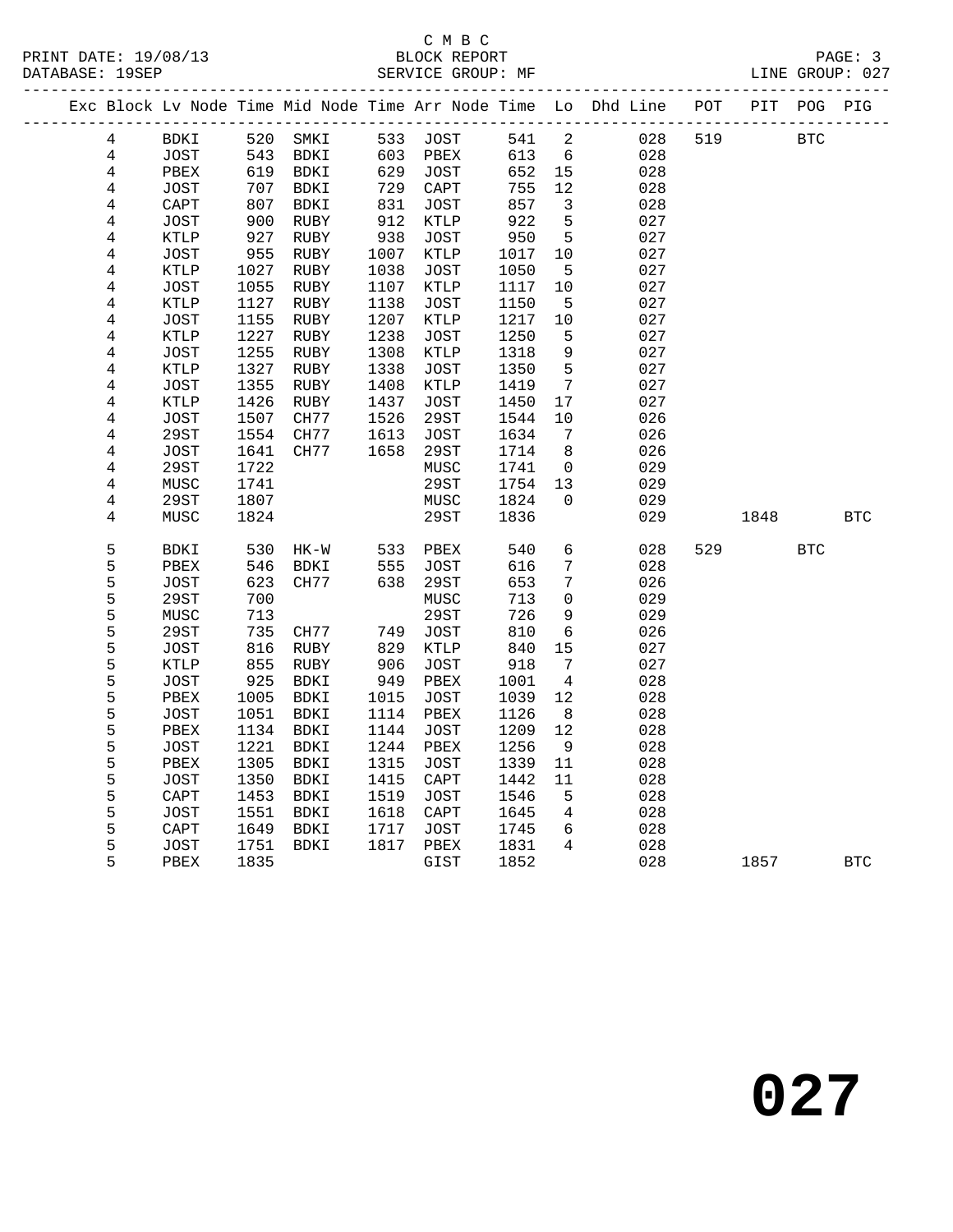### C M B C

DATABASE: 19SEP SERVICE GROUP: MF LINE GROUP: 027

|  |   |             |      |             |      |             |      |                 | Exc Block Lv Node Time Mid Node Time Arr Node Time Lo Dhd Line POT PIT POG PIG |     |      |            |            |
|--|---|-------------|------|-------------|------|-------------|------|-----------------|--------------------------------------------------------------------------------|-----|------|------------|------------|
|  | 6 | KYBD        | 543  | RUBY        | 556  | KTLP        | 603  | $7^{\circ}$     | 027                                                                            | 531 |      | <b>BTC</b> |            |
|  | 6 | KTLP        | 610  | RUBY        | 620  | JOST        | 629  | 9               | 027                                                                            |     |      |            |            |
|  | б | JOST        | 638  | CH77        | 653  | 29ST        | 709  | 6               | 026                                                                            |     |      |            |            |
|  | 6 | 29ST        | 715  |             |      | MUSC        | 730  | $\overline{0}$  | 029                                                                            |     |      |            |            |
|  | б | MUSC        | 730  |             |      | 29ST        | 745  | 5               | 029                                                                            |     |      |            |            |
|  | 6 | 29ST        | 750  | CH77        | 804  | <b>JOST</b> | 826  | 5               | 026                                                                            |     |      |            |            |
|  | б | JOST        | 831  | RUBY        | 845  | KTLP        | 855  | 13              | 027                                                                            |     |      |            |            |
|  | 6 | KTLP        | 908  | RUBY        | 919  | <b>JOST</b> | 931  | 5               | 027                                                                            |     |      |            |            |
|  | 6 | JOST        | 936  | RUBY        | 948  | KTLP        | 958  | 9               | 027                                                                            |     |      |            |            |
|  | 6 | KTLP        | 1007 | RUBY        | 1018 | <b>JOST</b> | 1030 | 5               | 027                                                                            |     |      |            |            |
|  | б | JOST        | 1035 | RUBY        | 1047 | KTLP        | 1057 | 10              | 027                                                                            |     |      |            |            |
|  | 6 | <b>KTLP</b> | 1107 | RUBY        | 1118 | <b>JOST</b> | 1130 | 5               | 027                                                                            |     |      |            |            |
|  | 6 | JOST        | 1135 | RUBY        | 1147 | KTLP        | 1157 | 10              | 027                                                                            |     |      |            |            |
|  | 6 | <b>KTLP</b> | 1207 | RUBY        | 1218 | JOST        | 1230 | 5               | 027                                                                            |     |      |            |            |
|  | 6 | JOST        | 1235 | RUBY        | 1248 | <b>KTLP</b> | 1258 | 9               | 027                                                                            |     |      |            |            |
|  | б | KTLP        | 1307 | RUBY        | 1318 | <b>JOST</b> | 1330 | 5               | 027                                                                            |     |      |            |            |
|  | б | JOST        | 1335 | RUBY        | 1348 | KTLP        | 1359 | $7\phantom{.}$  | 027                                                                            |     |      |            |            |
|  | 6 | KTLP        | 1406 | RUBY        | 1417 | <b>JOST</b> | 1430 | $\overline{4}$  | 027                                                                            |     |      |            |            |
|  | 6 | JOST        | 1434 | RUBY        | 1448 | KTLP        | 1500 | $4\overline{ }$ | 027                                                                            |     |      |            |            |
|  | 6 | <b>KTLP</b> | 1504 | RUBY        | 1516 | <b>JOST</b> | 1531 | 6               | 027                                                                            |     |      |            |            |
|  | 6 | JOST        | 1537 | RUBY        | 1553 | KTLP        | 1604 | 7               | 027                                                                            |     |      |            |            |
|  | б | KTLP        | 1611 | RUBY        | 1622 | <b>JOST</b> | 1637 | 5               | 027                                                                            |     |      |            |            |
|  | 6 | JOST        | 1642 | RUBY        | 1656 | KTLP        | 1708 | $\mathfrak{Z}$  | 027                                                                            |     |      |            |            |
|  | 6 | <b>KTLP</b> | 1711 | <b>RUBY</b> | 1722 | <b>JOST</b> | 1737 | 5               | 027                                                                            |     |      |            |            |
|  | 6 | JOST        | 1742 | RUBY        | 1756 | KTLP        | 1808 | 6               | 027                                                                            |     |      |            |            |
|  | 6 | <b>KTLP</b> | 1814 | RUBY        | 1824 | JOST        | 1837 | 5               | 027                                                                            |     |      |            |            |
|  | 6 | JOST        | 1842 | BDKI        | 1905 | PBEX        | 1916 | $7^{\circ}$     | 028                                                                            |     |      |            |            |
|  | б | PBEX        | 1923 | BDKI        | 1933 | <b>JOST</b> | 1954 |                 | 028                                                                            |     | 2005 |            | <b>BTC</b> |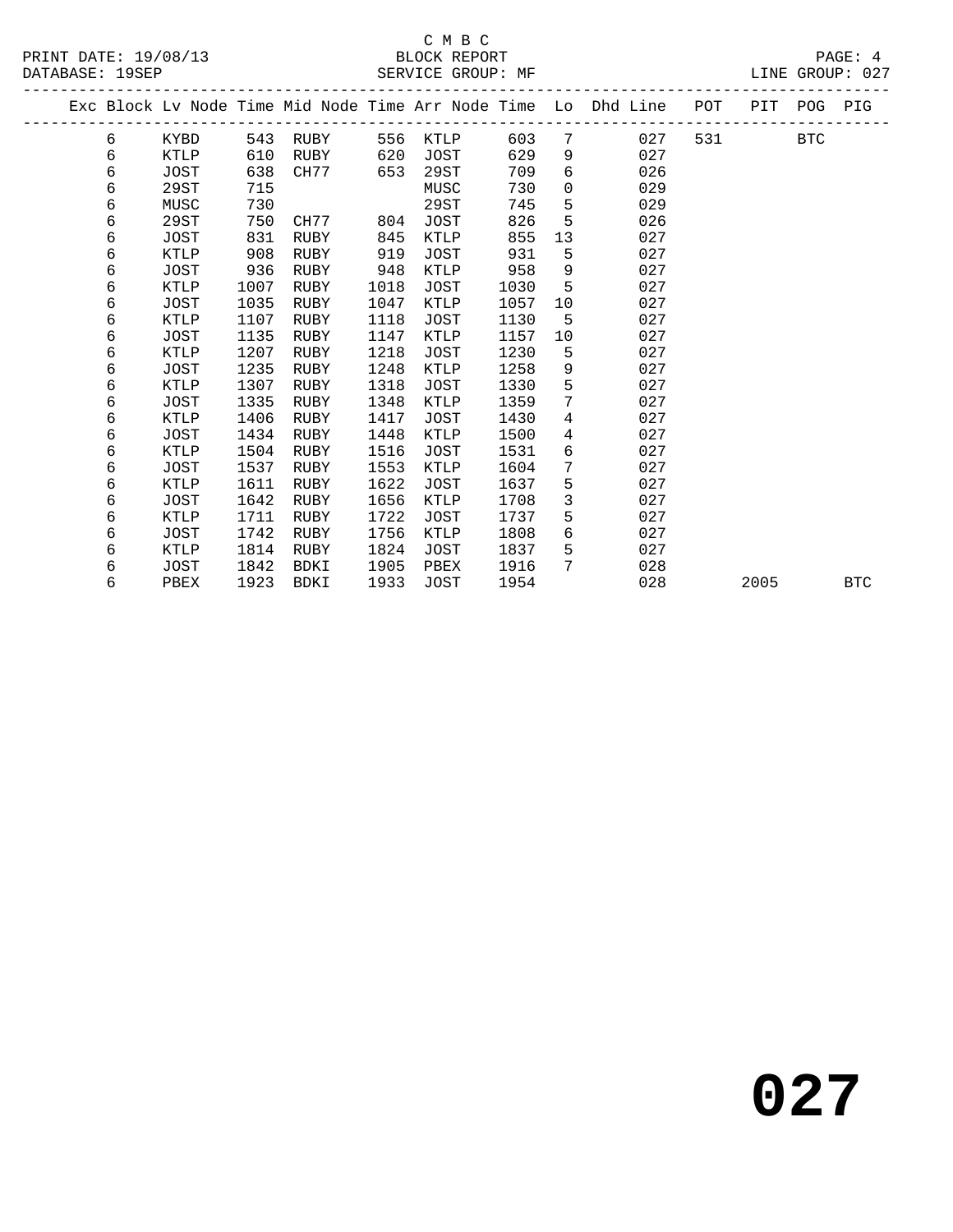### C M B C<br>BLOCK REPORT

|                  |               |      |              |      |                 |       |                 | Exc Block Lv Node Time Mid Node Time Arr Node Time Lo Dhd Line | POT | PIT POG |            | PIG        |
|------------------|---------------|------|--------------|------|-----------------|-------|-----------------|----------------------------------------------------------------|-----|---------|------------|------------|
| $7\phantom{.}$   | SFU           |      | 551 SPST     |      | 610 MTST        |       |                 | 634 17 8 144                                                   | 531 |         | <b>BTC</b> |            |
| $7\phantom{.}$   | JOST          |      | 659 RUBY     | 709  | KTLP            | 719   | $6\overline{6}$ | 027                                                            |     |         |            |            |
| $\sqrt{ }$       | KTLP          | 725  | RUBY         | 736  | JOST            | 748   | $5^{\circ}$     | 027                                                            |     |         |            |            |
| $\boldsymbol{7}$ | JOST          | 753  | CH77         | 810  | 29ST            | 831   | 6               | 026                                                            |     |         |            |            |
| $\boldsymbol{7}$ | 29ST          | 837  |              |      | MUSC            | 855   | $\overline{0}$  | 029                                                            |     |         |            |            |
| $\boldsymbol{7}$ | MUSC          | 855  |              |      | 29ST            | 911   | 18              | 029                                                            |     |         |            |            |
| $\sqrt{ }$       | 29ST          | 929  |              |      | MUSC            | 945   | $\overline{0}$  | 029                                                            |     |         |            |            |
| $\boldsymbol{7}$ | MUSC          | 945  |              |      | 29ST            | 1000  | 5               | 029                                                            |     |         |            |            |
| $\boldsymbol{7}$ | 29ST          | 1005 | CH77<br>CH77 | 1020 | JOST            | 1039  | 8               | 026                                                            |     |         |            |            |
| $\boldsymbol{7}$ | JOST          | 1047 | CH77         | 1103 | 29ST            | 1120  | 8               | 026                                                            |     |         |            |            |
| $\boldsymbol{7}$ | 29ST          | 1128 |              |      | MUSC            | 1143  | $\mathsf{O}$    | 029                                                            |     |         |            |            |
| 7                | MUSC          | 1143 |              |      | 29ST            | 1158  | 8               | 029                                                            |     |         |            |            |
| 7                | 29ST          | 1206 | CH77         | 1222 | JOST            | 1242  | 5               | 026                                                            |     |         |            |            |
| $\boldsymbol{7}$ | JOST          | 1247 | CH77         | 1304 | 29ST            | 1320  | 8               | 026                                                            |     |         |            |            |
| $\boldsymbol{7}$ | 29ST          | 1328 |              |      | MUSC            | 1343  | $\overline{0}$  | 029                                                            |     |         |            |            |
| 7                | MUSC          | 1343 |              |      | 29ST            | 1358  | 8               | 029                                                            |     |         |            |            |
| $\boldsymbol{7}$ | 29ST          | 1406 | CH77         | 1423 | JOST            | 1443  | 11              | 026                                                            |     |         |            |            |
| $\boldsymbol{7}$ | JOST          | 1454 | RUBY         | 1508 | $\texttt{KTLP}$ | 1520  | $\overline{4}$  | 027                                                            |     |         |            |            |
| $\boldsymbol{7}$ | KTLP          | 1524 | RUBY         | 1536 | JOST            | 1551  | 5               | 027                                                            |     |         |            |            |
| $\boldsymbol{7}$ | JOST          | 1556 | CH77         | 1613 | 29ST            | 1631  | 8               | 026                                                            |     |         |            |            |
| $\boldsymbol{7}$ | 29ST          | 1639 | CH77         | 1658 | JOST            | 1719  | $\overline{7}$  | 026                                                            |     |         |            |            |
| $\boldsymbol{7}$ | JOST          | 1726 | CH77         | 1744 | 29ST            | 1800  | 8               | 026                                                            |     |         |            |            |
| $\boldsymbol{7}$ | 29ST          | 1808 | CH77         | 1826 | JOST            | 1846  | 10              | 026                                                            |     |         |            |            |
| $\boldsymbol{7}$ | JOST          | 1856 | CH77         | 1914 | 29ST            | 1929  | 8               | 026                                                            |     |         |            |            |
| $\boldsymbol{7}$ | 29ST          | 1937 | CH77         | 1952 | JOST            | 2008  | 18              | 026                                                            |     |         |            |            |
| 7                | JOST          | 2026 | CH77         | 2043 | 29ST            | 2057  | 13              | 026                                                            |     |         |            |            |
| $\boldsymbol{7}$ | 29ST          | 2110 | CH77         | 2124 | JOST            | 2139  | 16              | 026                                                            |     |         |            |            |
| $\sqrt{ }$       | JOST          | 2155 | RUBY         | 2206 | KTLP            | 2216  | $5^{\circ}$     | 027                                                            |     |         |            |            |
| 7                | KTLP          | 2221 | RUBY         | 2230 | JOST            | 2239  | 5               | 027                                                            |     |         |            |            |
| 7                | $_{\rm JOST}$ | 2244 | BDKI         | 2305 | PBEX            | 2315  | $5^{\circ}$     | 028                                                            |     |         |            |            |
| $\boldsymbol{7}$ | PBEX          | 2320 | BDKI         | 2329 | JOST            | 2348  | 26              | 028                                                            |     |         |            |            |
| $\boldsymbol{7}$ | JOST          | 2414 | BDKI         | 2433 | PBEX            | 2443  | 9               | 028                                                            |     |         |            |            |
| 7                | PBEX          | 2452 | BDKI         | 2501 | JOST            | 2518  | 13              | 028                                                            |     |         |            |            |
| $\overline{7}$   | JOST          | 2531 | CH77         | 2546 | 29ST            | 2557  |                 | 026                                                            |     | 2605    |            | <b>BTC</b> |
| 8                | 29ST          | 546  | CH77         | 558  | JOST            | 614   | 12              | 026                                                            | 534 |         | <b>BTC</b> |            |
| 8                | <b>JOST</b>   | 626  | RUBY         | 636  | KTLP            | 645   | 10              | 027                                                            |     |         |            |            |
| 8                | KTLP          | 655  | RUBY         | 706  | JOST            | 718   | $5^{\circ}$     | 027                                                            |     |         |            |            |
| 8                | <b>JOST</b>   | 723  | CH77         | 739  | 29ST            | 757   | $7\phantom{.0}$ | 026                                                            |     |         |            |            |
| 8                | 29ST          |      | 804 MUSC     |      |                 | 820 0 |                 | 029                                                            |     |         |            |            |
| 8                | MUSC          | 820  |              |      | 29ST            | 837   | 13              | 029                                                            |     |         |            |            |
| 8                | 29ST          | 850  | CH77         |      | 908 JOST        | 928   | 8               | 026                                                            |     |         |            |            |
| 8                | <b>JOST</b>   | 936  | BDKI         | 1000 | PBEX            | 1012  | 8               | 028                                                            |     |         |            |            |
| 8                | PBEX          | 1020 | BDKI         | 1030 | JOST            | 1054  | 12              | 028                                                            |     |         |            |            |
| 8                | JOST          | 1106 | BDKI         | 1129 | PBEX            | 1141  | 8               | 028                                                            |     |         |            |            |
| 8                | PBEX          | 1149 | BDKI         | 1159 | JOST            | 1224  | 12              | 028                                                            |     |         |            |            |
| 8                | <b>JOST</b>   | 1236 | BDKI         | 1259 | PBEX            | 1311  | 9               | 028                                                            |     |         |            |            |
| 8                | PBEX          | 1320 | BDKI         | 1330 | JOST            | 1354  | 11              | 028                                                            |     |         |            |            |
| 8                | <b>JOST</b>   | 1405 | BDKI         | 1430 | CAPT            | 1457  | 8               | 028                                                            |     |         |            |            |
| 8                | CAPT          | 1505 | BDKI         | 1533 | JOST            | 1601  | 5               | 028                                                            |     |         |            |            |
| 8                | <b>JOST</b>   | 1606 | BDKI         | 1633 | CAPT            | 1701  | 9               | 028                                                            |     |         |            |            |
| 8                | CAPT          | 1710 | BDKI         | 1736 | JOST            | 1800  | 10              | 028                                                            |     |         |            |            |
| 8                | <b>JOST</b>   | 1810 | BDKI         | 1833 | PBEX            | 1845  | 6               | 028                                                            |     |         |            |            |
| 8                | PBEX          | 1851 | BDKI         | 1902 | JOST            | 1924  | 4               | 028                                                            |     |         |            |            |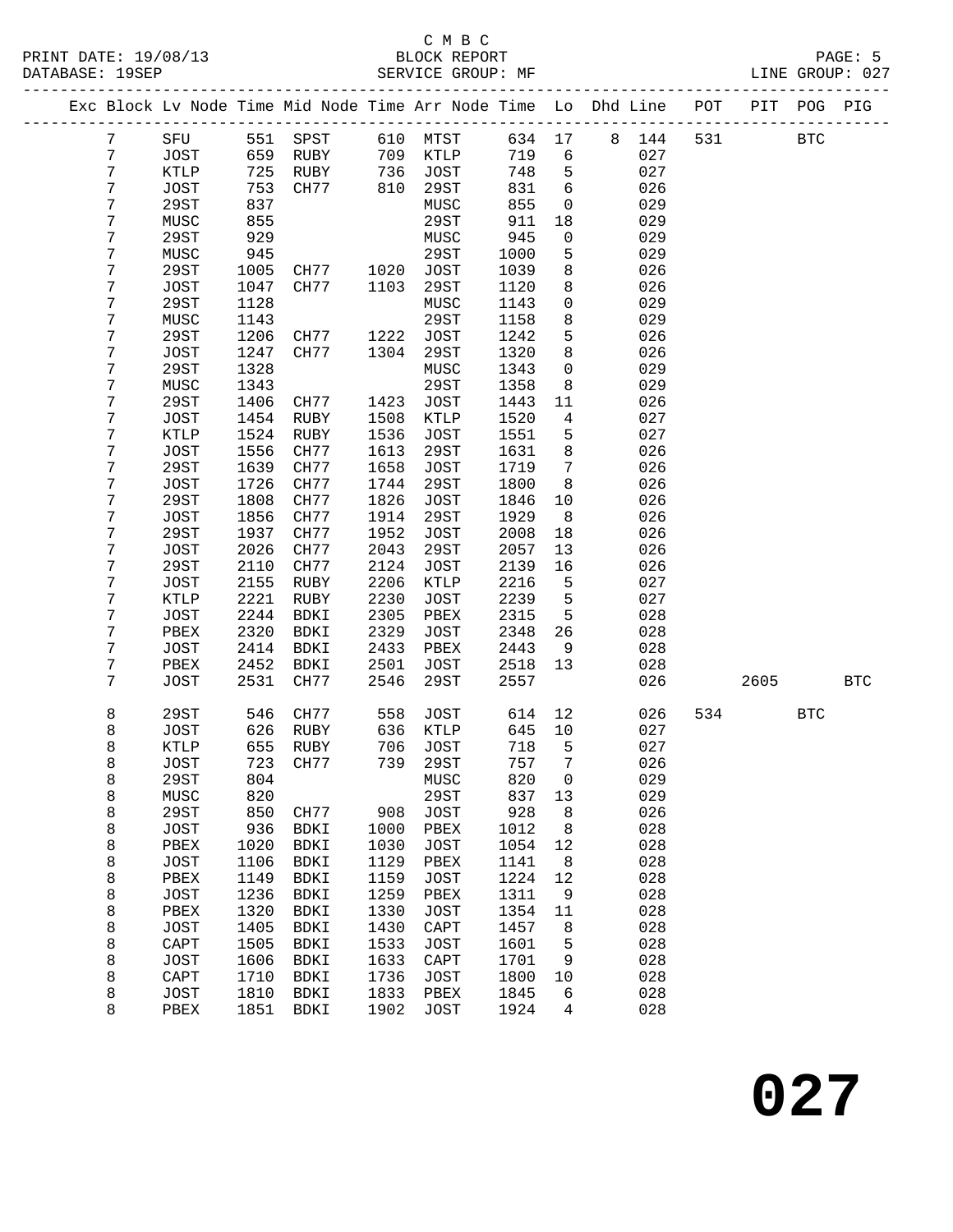#### C M B C<br>BLOCK REPORT SERVICE GROUP: MF

| DAIADAOE · IJOEF |   |      |      |             |      | DERVICE GROUP. MF |      |                |                                                                |     |      |     | DINE GROUP . 047 |
|------------------|---|------|------|-------------|------|-------------------|------|----------------|----------------------------------------------------------------|-----|------|-----|------------------|
|                  |   |      |      |             |      |                   |      |                | Exc Block Lv Node Time Mid Node Time Arr Node Time Lo Dhd Line | POT | PIT  | POG | PIG              |
|                  | 8 | JOST |      | 1928 BDKI   |      | 1950 PBEX         | 2001 |                | 028                                                            |     | 2009 |     | BTC              |
|                  | 9 | 29ST | 601  | CH77        | 614  | JOST              | 631  | 9              | 026                                                            | 549 |      | BTC |                  |
|                  | 9 | JOST | 640  | BDKI        | 702  | PBEX              | 716  | $\overline{4}$ | 028                                                            |     |      |     |                  |
|                  | 9 | PBEX | 720  | BDKI        | 731  | JOST              | 756  | 12             | 028                                                            |     |      |     |                  |
|                  | 9 | JOST | 808  | BDKI        | 834  | CAPT              | 904  | 7              | 028                                                            |     |      |     |                  |
|                  | 9 | CAPT | 911  | BDKI        | 933  | JOST              | 957  | 9              | 028                                                            |     |      |     |                  |
|                  | 9 | JOST | 1006 | BDKI        | 1030 | PBEX              | 1042 | 7              | 028                                                            |     |      |     |                  |
|                  | 9 | PBEX | 1049 | <b>BDKI</b> | 1059 | JOST              | 1124 | 12             | 028                                                            |     |      |     |                  |
|                  | 9 | JOST | 1136 | BDKI        | 1159 | PBEX              | 1211 | 9              | 028                                                            |     |      |     |                  |
|                  | 9 | PBEX | 1220 | BDKI        | 1230 | JOST              | 1254 | 12             | 028                                                            |     |      |     |                  |
|                  | 9 | JOST | 1306 | BDKI        | 1331 | PBEX              | 1343 | - 8            | 028                                                            |     |      |     |                  |
|                  | 9 | PBEX | 1351 | BDKI        | 1401 | JOST              | 1425 | 10             | 028                                                            |     |      |     |                  |
|                  | 9 | JOST | 1435 | BDKI        | 1502 | CAPT              | 1529 | 6              | 028                                                            |     |      |     |                  |
|                  | 9 | CAPT | 1535 | BDKI        | 1603 | JOST              | 1631 | 5              | 028                                                            |     |      |     |                  |
|                  | 9 | JOST | 1636 | BDKI        | 1703 | CAPT              | 1731 | 7              | 028                                                            |     |      |     |                  |
|                  | 9 | CAPT | 1738 | BDKI        | 1804 | JOST              | 1828 | 15             | 028                                                            |     |      |     |                  |
|                  | 9 | JOST | 1843 | RUBY        | 1855 | KTLP              | 1906 | 15             | 027                                                            |     |      |     |                  |
|                  | 9 | KTLP | 1921 | RUBY        | 1931 | JOST              | 1942 | 14             | 027                                                            |     |      |     |                  |
|                  | 9 | JOST | 1956 | CH77        | 2013 | 29ST              | 2027 | 13             | 026                                                            |     |      |     |                  |
|                  | 9 | 29ST | 2040 | CH77        | 2055 | JOST              | 2111 |                | 026                                                            |     | 2122 |     | <b>BTC</b>       |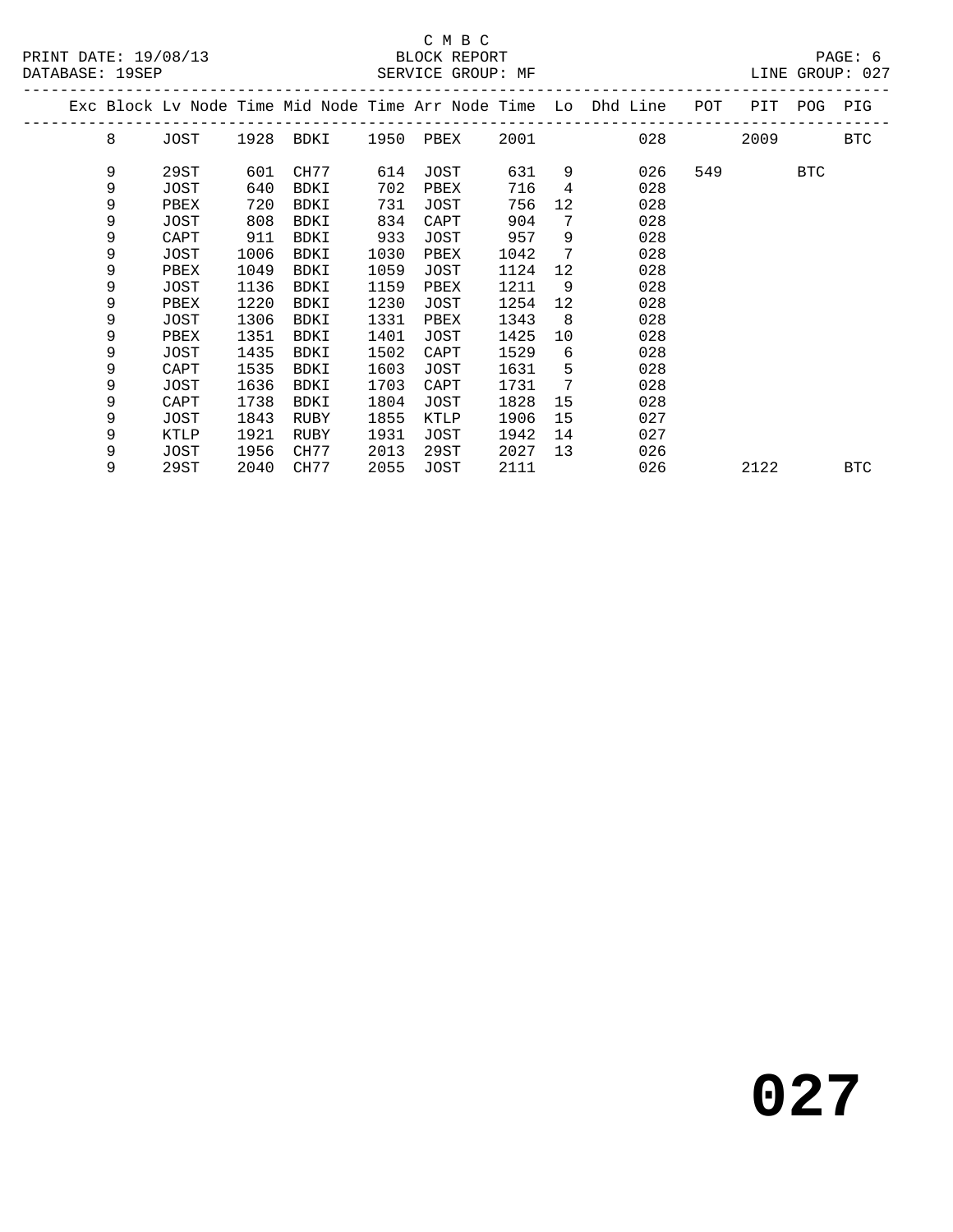PRINT DATE: 19/08/13 BLOCK REPORT PAGE: 7 DATABASE: 19SEP SERVICE GROUP: MF

### C M B C<br>BLOCK REPORT

 10 29ST 1208 MUSC 1223 0 029 10 MUSC 1223 29ST 1238 8 029 10 29ST 1246 CH77 1302 JOST 1322 5 026 10 JOST 1327 CH77 1344 29ST 1400 8 026 10 29ST 1408 MUSC 1425 0 029 10 MUSC 1425 29ST 1440 6 029 10 29ST 1446 CH77 1504 JOST 1525 3 026 10 JOST 1528 CH77 1546 29ST 1604 3 026 10 29ST 1607 MUSC 1625 0 029 10 MUSC 1625 29ST 1639 12 029 10 29ST 1651 CH77 1710 JOST 1731 10 026 10 JOST 1741 CH77 1800 29ST 1817 7 026 10 29ST 1824 MUSC 1841 0 029 10 MUSC 1841 29ST 1853 14 029 10 29ST 1907 CH77 1923 JOST 1940 3 026 10 JOST 1943 RUBY 1954 KTLP 2005 14 027 10 KTLP 2019 RUBY 2029 JOST 2039 4 027 10 JOST 2043 RUBY 2054 KTLP 2104 16 027 10 KTLP 2120 RUBY 2129 JOST 2139 5 027 10 JOST 2144 BDKI 2205 PBEX 2215 5 028 10 PBEX 2220 BDKI 2229 JOST 2249 25 028 10 JOST 2314 BDKI 2333 PBEX 2343 9 028 10 PBEX 2352 BDKI 2401 JOST 2420 6 028 10 JOST 2426 CH77 2441 29ST 2452 4 026 10 29ST 2456 MUSC 2509 0 029 10 MUSC 2509 29ST 2518 5 029

|  |    |      |      |      |      |      |      |          | Exc Block Ly Node Time Mid Node Time Arr Node Time Lo Dhd Line | POT | PIT | POG-       | PIG |  |
|--|----|------|------|------|------|------|------|----------|----------------------------------------------------------------|-----|-----|------------|-----|--|
|  | 10 | BDKI | 550  | SMKI | 603  | JOST | 611  | 2        | 028                                                            | 549 |     | <b>BTC</b> |     |  |
|  | 10 | JOST | 613  | BDKI | 634  | PBEX | 645  | 2        | 028                                                            |     |     |            |     |  |
|  | 10 | PBEX | 647  | BDKI | 657  | JOST | 722  | 16       | 028                                                            |     |     |            |     |  |
|  | 10 | JOST | 738  | BDKI | 803  | CAPT | 832  | 8        | 028                                                            |     |     |            |     |  |
|  | 10 | CAPT | 840  | BDKI | 903  | JOST | 927  | 2        | 028                                                            |     |     |            |     |  |
|  | 10 | JOST | 929  | CH77 | 945  | 29ST | 1002 | 6        | 026                                                            |     |     |            |     |  |
|  | 10 | 29ST | 1008 |      |      | MUSC | 1023 | $\Omega$ | 029                                                            |     |     |            |     |  |
|  | 10 | MUSC | 1023 |      |      | 29ST | 1038 | 7        | 029                                                            |     |     |            |     |  |
|  | 10 | 29ST | 1045 | CH77 | 1100 | JOST | 1119 | 8        | 026                                                            |     |     |            |     |  |
|  | 10 | JOST | 1127 | CH77 | 1143 | 29ST | 1200 | 8        | 026                                                            |     |     |            |     |  |
|  |    |      |      |      |      |      |      |          |                                                                |     |     |            |     |  |

10 29ST 2523 CH77 2537 JOST 2550 026 2601 BTC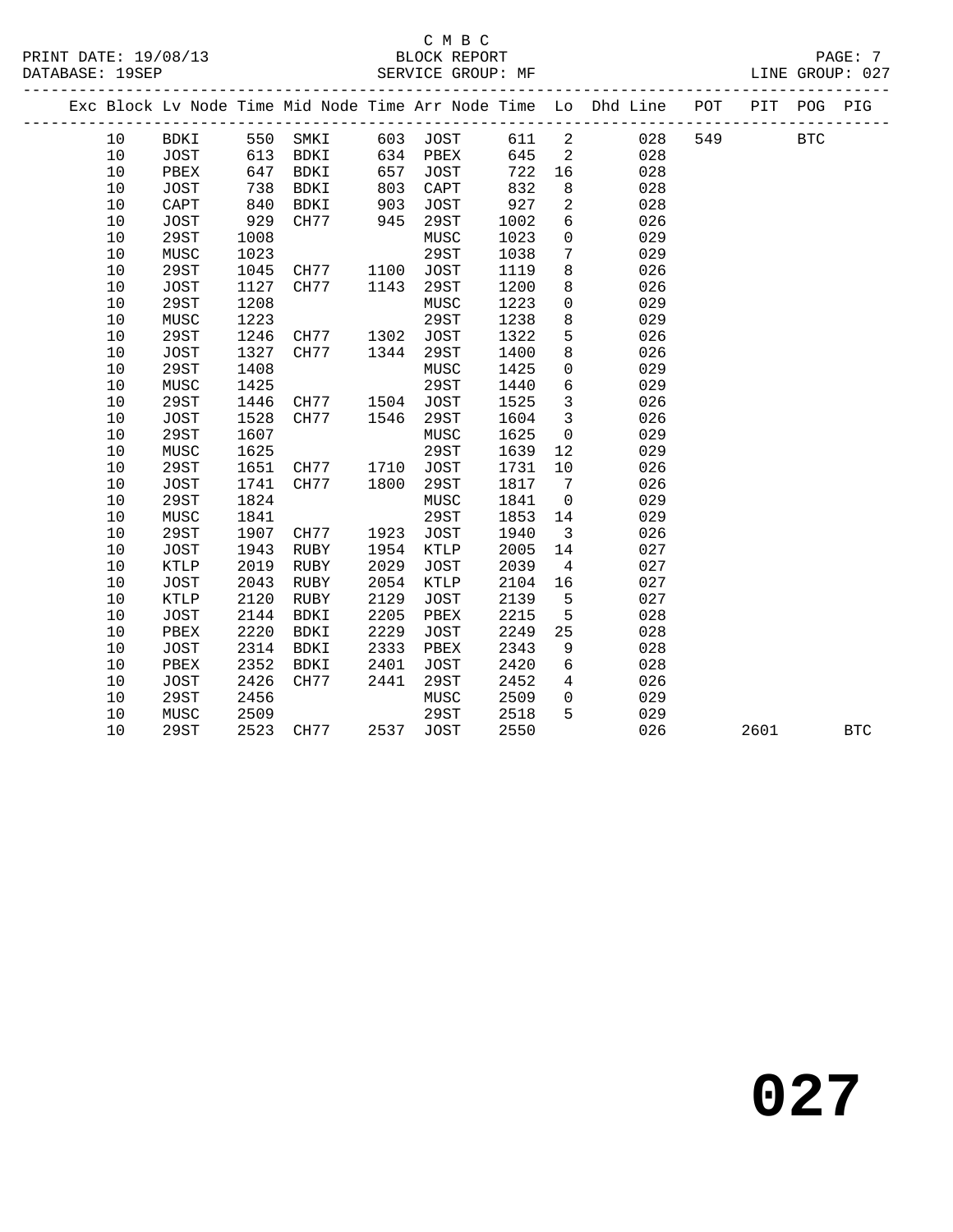### C M B C

| PRINT DATE: 19/08/13 | BLOCK REPORT | <b>PAGE</b> |       |
|----------------------|--------------|-------------|-------|
|                      |              |             | - - - |

DATABASE: 19SEP SERVICE GROUP: MF SERVICE GROUP: 027 --------------------------------------------------------------------------------------------- Exc Block Lv Node Time Mid Node Time Arr Node Time Lo Dhd Line POT PIT POG PIG --------------------------------------------------------------------------------------------- 11 JOST 608 CH77 623 29ST 638 7 026 555 BTC

| --     | ----        | ---  |      |      | ----        | ---  |                 |     |      |            |
|--------|-------------|------|------|------|-------------|------|-----------------|-----|------|------------|
| 11     | 29ST        | 645  |      |      | MUSC        | 658  | $\overline{0}$  | 029 |      |            |
| 11     | MUSC        | 658  |      |      | 29ST        | 711  | 9               | 029 |      |            |
| 11     | 29ST        | 720  | CH77 |      | 734 JOST    | 755  | 6               | 026 |      |            |
| 11     | JOST        | 801  | RUBY | 813  | KTLP        | 826  | 14              | 027 |      |            |
| 11     | KTLP        | 840  | RUBY | 851  | JOST        | 903  | 8               | 027 |      |            |
| 11     | JOST        | 911  | CH77 | 927  | 29ST        | 944  | $\overline{4}$  | 026 |      |            |
| 11     | 29ST        | 948  |      |      | MUSC        | 1003 | $\overline{0}$  | 029 |      |            |
| 11     | MUSC        | 1003 |      |      | 29ST        | 1018 | $7\phantom{.}$  | 029 |      |            |
| 11     | 29ST        | 1025 | CH77 | 1040 | JOST        | 1059 | 8               | 026 |      |            |
| 11     | JOST        | 1107 | CH77 | 1123 | 29ST        | 1140 | 8               | 026 |      |            |
| 11     | 29ST        | 1148 |      |      | MUSC        | 1203 | $\overline{0}$  | 029 |      |            |
| 11     | MUSC        | 1203 |      |      | 29ST        | 1218 | 8               | 029 |      |            |
| 11     | 29ST        | 1226 | CH77 | 1242 | JOST        | 1302 | 5               | 026 |      |            |
| 11     | JOST        | 1307 | CH77 | 1324 | 29ST        | 1340 | 8               | 026 |      |            |
| 11     | 29ST        | 1348 |      |      | MUSC        | 1403 | $\mathsf{O}$    | 029 |      |            |
| 11     | MUSC        | 1403 |      |      | 29ST        | 1418 | 8               | 029 |      |            |
| 11     | 29ST        | 1426 | CH77 | 1443 | JOST        | 1503 | $\overline{4}$  | 026 |      |            |
| 11     | JOST        | 1507 | RUBY | 1523 | KTLP        | 1535 | 5               | 027 |      |            |
| 11     | KTLP        | 1540 | RUBY | 1552 | JOST        | 1607 | 5               | 027 |      |            |
| $11\,$ | JOST        | 1612 | RUBY | 1626 | KTLP        | 1638 | $\mathbf{3}$    | 027 |      |            |
| 11     | KTLP        | 1641 | RUBY | 1652 | <b>JOST</b> | 1707 | 5               | 027 |      |            |
| $11\,$ | JOST        | 1712 | RUBY | 1726 | KTLP        | 1738 | $4\overline{4}$ | 027 |      |            |
| 11     | KTLP        | 1742 | RUBY | 1752 | JOST        | 1807 | $5\overline{)}$ | 027 |      |            |
| 11     | JOST        | 1812 | RUBY | 1824 | KTLP        | 1835 | 15              | 027 |      |            |
| 11     | KTLP        | 1850 | RUBY | 1900 | JOST        | 1912 | 14              | 027 |      |            |
| 11     | JOST        | 1926 | CH77 | 1943 | 29ST        | 1957 | 13              | 026 |      |            |
| 11     | 29ST        | 2010 | CH77 | 2025 | JOST        | 2041 | 15              | 026 |      |            |
| 11     | JOST        | 2056 | CH77 | 2113 | 29ST        | 2127 | 13              | 026 |      |            |
| 11     | 29ST        | 2140 | CH77 | 2154 | JOST        | 2209 | 5               | 026 |      |            |
| 11     | JOST        | 2214 | BDKI | 2235 | PBEX        | 2245 | 5               | 028 |      |            |
| 11     | PBEX        | 2250 | BDKI | 2259 | <b>JOST</b> | 2319 | $\overline{4}$  | 028 |      |            |
| 11     | JOST        | 2323 | CH77 | 2338 | 29ST        | 2349 | 5               | 026 |      |            |
| 11     | 29ST        | 2354 |      |      | MUSC        | 2407 | $\overline{0}$  | 029 |      |            |
| 11     | MUSC        | 2407 |      |      | 29ST        | 2416 | $7\phantom{.0}$ | 029 |      |            |
| 11     | 29ST        | 2423 | CH77 | 2437 | JOST        | 2450 | $7\phantom{.0}$ | 026 |      |            |
| 11     | <b>JOST</b> | 2457 | GIST |      | 2511 HK-W   | 2518 |                 | 028 | 2522 | <b>BTC</b> |
|        |             |      |      |      |             |      |                 |     |      |            |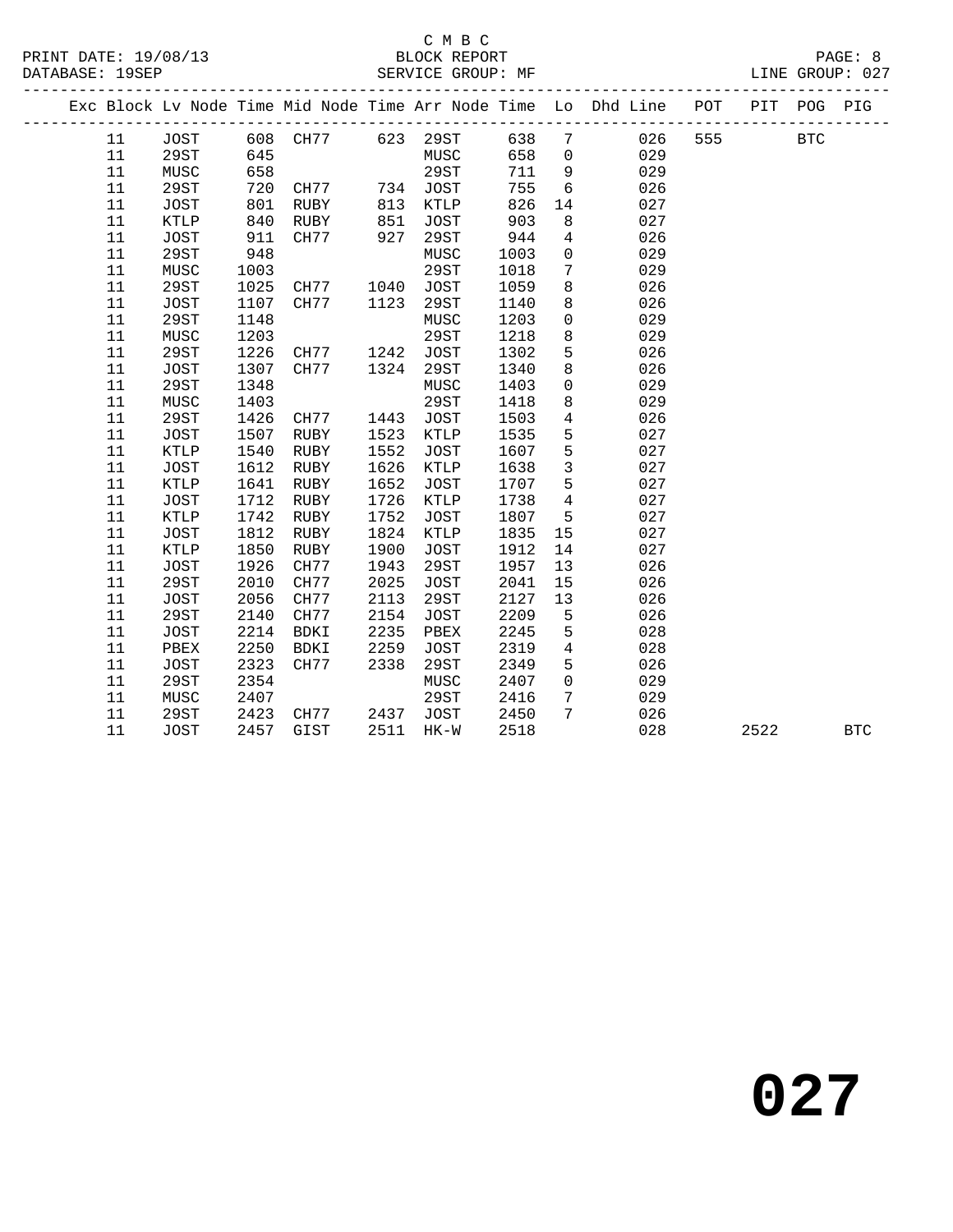### C M B C<br>BLOCK REPORT DHUCK KLASSEE<br>SERVICE GROUP: MF

|  |    |             |      |      |      |             |      |                 | Exc Block Lv Node Time Mid Node Time Arr Node Time Lo Dhd Line POT |     | PIT  | POG          | PIG          |
|--|----|-------------|------|------|------|-------------|------|-----------------|--------------------------------------------------------------------|-----|------|--------------|--------------|
|  | 12 | REBY        | 608  |      |      | 29ST        | 613  | $\mathbf{3}$    | 016                                                                | 559 |      | $_{\rm BTC}$ |              |
|  | 12 | 29ST        | 616  |      |      | MUSC        | 629  | $\mathsf{O}$    | 029                                                                |     |      |              |              |
|  | 12 | MUSC        | 629  |      |      | 29ST        | 642  | $7\phantom{.0}$ | 029                                                                |     |      |              |              |
|  | 12 | 29ST        | 649  | CH77 | 703  | JOST        | 724  | $7\phantom{.0}$ | 026                                                                |     |      |              |              |
|  | 12 | <b>JOST</b> | 731  | RUBY | 743  | <b>KTLP</b> | 754  | 14              | 027                                                                |     |      |              |              |
|  | 12 | KTLP        | 808  | RUBY | 820  | <b>JOST</b> | 833  | 6               | 027                                                                |     |      |              |              |
|  | 12 | JOST        | 839  | CH77 | 856  | 29ST        | 914  | 11              | 026                                                                |     |      |              |              |
|  | 12 | 29ST        | 925  | CH77 | 941  | JOST        | 1000 | $7\phantom{.0}$ | 026                                                                |     |      |              |              |
|  | 12 | JOST        | 1007 | CH77 | 1023 | 29ST        | 1040 | 8               | 026                                                                |     |      |              |              |
|  | 12 | 29ST        | 1048 |      |      | MUSC        | 1103 | $\mathbf 0$     | 029                                                                |     |      |              |              |
|  | 12 | MUSC        | 1103 |      |      | <b>29ST</b> | 1118 | 8               | 029                                                                |     |      |              |              |
|  | 12 | 29ST        | 1126 | CH77 | 1142 | <b>JOST</b> | 1201 | 6               | 026                                                                |     |      |              |              |
|  | 12 | JOST        | 1207 | CH77 | 1223 | 29ST        | 1240 | 8               | 026                                                                |     |      |              |              |
|  | 12 | 29ST        | 1248 |      |      | MUSC        | 1303 | $\mathbf 0$     | 029                                                                |     |      |              |              |
|  | 12 | MUSC        | 1303 |      |      | 29ST        | 1318 | 8               | 029                                                                |     |      |              |              |
|  | 12 | 29ST        | 1326 | CH77 | 1342 | <b>JOST</b> | 1402 | $5\phantom{.0}$ | 026                                                                |     |      |              |              |
|  | 12 | JOST        | 1407 | CH77 | 1424 | 29ST        | 1442 | $6\overline{6}$ | 026                                                                |     |      |              |              |
|  | 12 | 29ST        | 1448 |      |      | MUSC        | 1506 | $\mathbf 0$     | 029                                                                |     |      |              |              |
|  | 12 | MUSC        | 1506 |      |      | 29ST        | 1521 | 3               | 029                                                                |     |      |              |              |
|  | 12 | 29ST        | 1524 | CH77 | 1543 | JOST        | 1604 | $7\phantom{.0}$ | 026                                                                |     |      |              |              |
|  | 12 | <b>JOST</b> | 1611 | CH77 | 1628 | 29ST        | 1644 | 8               | 026                                                                |     |      |              |              |
|  | 12 | 29ST        | 1652 |      |      | MUSC        | 1710 | $\mathbf 0$     | 029                                                                |     |      |              |              |
|  | 12 | MUSC        | 1710 |      |      | 29ST        | 1724 | 14              | 029                                                                |     |      |              |              |
|  | 12 | 29ST        | 1738 | CH77 | 1757 | <b>JOST</b> | 1817 | 9               | 026                                                                |     |      |              |              |
|  | 12 | JOST        | 1826 | CH77 | 1845 | 29ST        | 1901 | 21              | 026                                                                |     |      |              |              |
|  | 12 | 29ST        | 1922 |      |      | MUSC        | 1938 | $\mathbf 0$     | 029                                                                |     |      |              |              |
|  | 12 | MUSC        | 1938 |      |      | <b>29ST</b> | 1950 | 2               | 029                                                                |     |      |              |              |
|  | 12 | 29ST        | 1952 |      |      | MUSC        | 2008 | $\mathbf 0$     | 029                                                                |     |      |              |              |
|  | 12 | MUSC        | 2008 |      |      | <b>29ST</b> | 2020 | 2               | 029                                                                |     |      |              |              |
|  | 12 | 29ST        | 2022 |      |      | MUSC        | 2037 | $\Omega$        | 029                                                                |     |      |              |              |
|  | 12 | MUSC        | 2037 |      |      | 29ST        | 2048 | $\overline{4}$  | 029                                                                |     |      |              |              |
|  | 12 | 29ST        | 2052 |      |      | MUSC        | 2107 | 0               | 029                                                                |     |      |              |              |
|  | 12 | MUSC        | 2107 |      |      | 29ST        | 2118 | 5               | 029                                                                |     |      |              |              |
|  | 12 | 29ST        | 2123 |      |      | MUSC        | 2138 | $\mathbf 0$     | 029                                                                |     |      |              |              |
|  | 12 | MUSC        | 2138 |      |      | 29ST        | 2149 | $\overline{4}$  | 029                                                                |     |      |              |              |
|  | 12 | 29ST        | 2153 |      |      | MUSC        | 2208 | $\Omega$        | 029                                                                |     |      |              |              |
|  | 12 | MUSC        | 2208 |      |      | 29ST        | 2218 |                 | 029                                                                |     | 2228 |              | $_{\rm BTC}$ |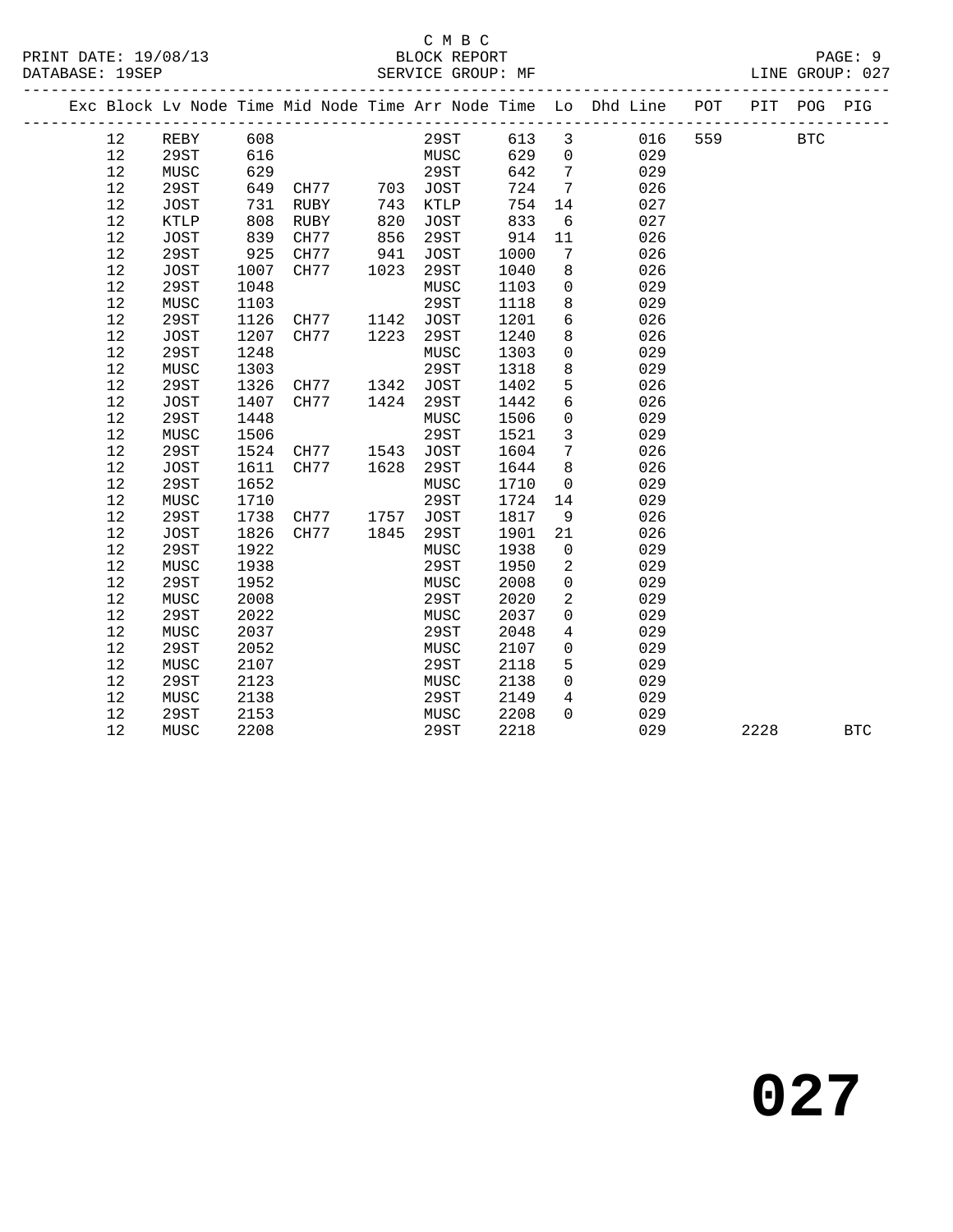### C M B C<br>BLOCK REPORT

| PAGE.           | - 11 |
|-----------------|------|
| LINE GROUP: 027 |      |

|                  |         |                              |      |                       |      |                        |         |                 | Exc Block Lv Node Time Mid Node Time Arr Node Time Lo Dhd Line POT PIT POG PIG |     |            |              |            |
|------------------|---------|------------------------------|------|-----------------------|------|------------------------|---------|-----------------|--------------------------------------------------------------------------------|-----|------------|--------------|------------|
|                  | 13      |                              |      |                       |      | LNOS 700 15LO 712 STST |         |                 | 745 0 35 241 635                                                               |     |            | $_{\rm BTC}$ |            |
|                  | 13      | 29ST                         | 820  |                       |      | MUSC                   | 836     | $\overline{0}$  | 029                                                                            |     |            |              |            |
|                  | 13      | MUSC                         | 836  |                       |      | 29ST                   | 855     | 10              | 029                                                                            |     |            |              |            |
|                  | 13      | 29ST                         | 905  |                       |      | JOST                   | 940     | 7               | 026                                                                            |     |            |              |            |
|                  | 13      | JOST                         | 947  | CH77 921<br>CH77 1003 |      | 29ST                   | 1020    | 8               | 026                                                                            |     |            |              |            |
|                  | 13      | 29ST                         | 1028 |                       |      | MUSC                   | 1043    | $\overline{0}$  | 029                                                                            |     |            |              |            |
|                  | $13$    | MUSC                         | 1043 |                       |      | 29ST                   | 1058    | $7\phantom{.0}$ | 029                                                                            |     |            |              |            |
|                  | $13$    | 29ST                         | 1105 | CH77                  | 1121 | JOST                   | 1140    | $7\phantom{.0}$ | 026                                                                            |     |            |              |            |
|                  | 13      | JOST                         | 1147 | CH77                  | 1203 | 29ST                   | 1220    | 8               | 026                                                                            |     |            |              |            |
|                  | 13      | 29ST                         | 1228 |                       |      | MUSC                   | 1243    | $\overline{0}$  | 029                                                                            |     |            |              |            |
|                  | $13$    | MUSC                         | 1243 |                       |      | 29ST                   | 1258    | 8               | 029                                                                            |     |            |              |            |
|                  | $13$    | 29ST                         | 1306 | CH77 1322             |      | JOST                   | 1342    | 5               | 026                                                                            |     |            |              |            |
|                  | 13      | JOST                         | 1347 | CH77                  | 1404 | 29ST                   | 1421    | $7\overline{ }$ | 026                                                                            |     |            |              |            |
|                  | 13      | 29ST                         | 1428 |                       |      | MUSC                   | 1445    | $\overline{0}$  | 029                                                                            |     |            |              |            |
|                  | $13$    | MUSC                         | 1445 |                       |      | 29ST                   | 1500    | $6\overline{6}$ | 029                                                                            |     |            |              |            |
|                  | $13$    | 29ST                         | 1506 |                       |      | MUSC                   | 1524    | $\overline{0}$  | 029                                                                            |     |            |              |            |
|                  | $13$    | MUSC                         | 1524 |                       |      | 29ST                   | 1539    | 13              | 029                                                                            |     |            |              |            |
|                  | 13      | 29ST                         | 1552 |                       |      | MUSC                   | 1610    | $\overline{0}$  | 029                                                                            |     |            |              |            |
|                  | 13      | MUSC                         | 1610 |                       |      | 29ST                   | 1624    | 13              | 029                                                                            |     |            |              |            |
|                  | $13$    | 29ST                         | 1637 |                       |      | MUSC                   | 1655    | $\overline{0}$  | 029                                                                            |     |            |              |            |
|                  | $13$    | MUSC                         | 1655 |                       |      | 29ST                   | 1709    | 14              | 029                                                                            |     |            |              |            |
|                  | 13      | 29ST                         | 1723 | CH77                  |      | 1742 JOST              | 1802    | 9               | 026                                                                            |     |            |              |            |
|                  | 13      | JOST                         | 1811 | CH77                  | 1830 | 29ST                   | 1846    | 6               | 026                                                                            |     |            |              |            |
|                  | $13$    | 29ST                         | 1852 |                       |      | MUSC                   | 1908    | $\overline{0}$  | 029                                                                            |     |            |              |            |
|                  | 13      | MUSC                         | 1908 |                       |      | 29ST                   | 1920    |                 | 029                                                                            |     | 1931 BTC   |              |            |
| CD <sub>14</sub> |         | GIST                         |      | 708 PBEX              | 727  | CAPT                   | 739     | $\overline{a}$  | 028                                                                            | 703 | <b>BTC</b> |              |            |
| $#CD$ 14         |         | CAPT                         | 741  | BDKI                  | 805  | JOST                   | 831     | $7\overline{ }$ | 028                                                                            | 722 | <b>BTC</b> |              |            |
| CD <sub>14</sub> |         | CAPT                         | 741  | BDKI                  | 805  | JOST                   | 831     | $7\overline{ }$ | 028                                                                            |     |            |              |            |
|                  | 14      | JOST                         | 838  | BDKI                  | 903  | CAPT                   | 933     | 6               | 028                                                                            |     |            |              |            |
|                  | 14      | $\mathop{\rm CAPT}\nolimits$ | 939  | BDKI                  | 1001 | JOST                   | 1025    | 11              | 028                                                                            |     |            |              |            |
|                  | 14      | JOST                         | 1036 | BDKI                  | 1059 | PBEX                   | 1111    | 8 <sup>8</sup>  | 028                                                                            |     |            |              |            |
|                  | 14      | PBEX                         | 1119 | BDKI                  | 1129 | JOST                   | 1154    | 12              | 028                                                                            |     |            |              |            |
|                  | 14      | JOST                         | 1206 | BDKI                  | 1229 | PBEX                   | 1241    | 9               | 028                                                                            |     |            |              |            |
|                  | 14      | PBEX                         | 1250 | BDKI                  | 1300 | JOST                   | 1324    | 12              | 028                                                                            |     |            |              |            |
|                  | 14      | JOST                         | 1336 | BDKI                  | 1401 | PBEX                   | 1413    | $5^{\circ}$     | 028                                                                            |     |            |              |            |
|                  | 14      | PBEX                         | 1418 | BDKI                  | 1429 | JOST                   | 1455    | 11              | 028                                                                            |     |            |              |            |
|                  | 14      | JOST                         | 1506 | BDKI                  | 1533 | CAPT                   | 1600    | $\overline{4}$  | 028                                                                            |     |            |              |            |
|                  | 14      | CAPT                         |      | 1604 BDKI             | 1632 | <b>JOST</b>            | 1700    | 6               | 028                                                                            |     |            |              |            |
|                  | 14 JOST |                              |      | 1706 BDKI 1732 CAPT   |      |                        | 1801 10 |                 | 028                                                                            |     |            |              |            |
|                  | 14      | CAPT                         | 1811 | BDKI                  | 1837 | JOST                   | 1859    | 14              | 028                                                                            |     |            |              |            |
|                  | 14      | JOST                         | 1913 | BDKI                  | 1935 | PBEX                   | 1946    | 11              | 028                                                                            |     |            |              |            |
|                  | 14      | PBEX                         | 1957 | BDKI                  | 2007 | JOST                   | 2028    | 16              | 028                                                                            |     |            |              |            |
|                  | 14      | JOST                         | 2044 | BDKI                  | 2105 | PBEX                   | 2116    | 4               | 028                                                                            |     |            |              |            |
|                  | 14      | PBEX                         | 2120 | BDKI                  | 2129 | <b>JOST</b>            | 2149    | 7               | 028                                                                            |     |            |              |            |
|                  | 14      | <b>JOST</b>                  | 2156 | CH77                  | 2212 | <b>29ST</b>            | 2225    | 28              | 026                                                                            |     |            |              |            |
|                  | 14      | 29ST                         | 2253 |                       |      | MUSC                   | 2308    | $\mathbf 0$     | 029                                                                            |     |            |              |            |
|                  | 14      | MUSC                         | 2308 |                       |      | 29ST                   | 2317    | 5               | 029                                                                            |     |            |              |            |
|                  | 14      | 29ST                         | 2322 | CH77                  | 2336 | JOST                   | 2349    | 6               | 026                                                                            |     |            |              |            |
|                  | 14      | JOST                         | 2355 | RUBY                  | 2404 | KTLP                   | 2413    | 11              | 027                                                                            |     |            |              |            |
|                  | 14      | KTLP                         | 2424 | RUBY                  | 2432 | JOST                   | 2439    |                 | 027                                                                            |     | 2450       |              | <b>BTC</b> |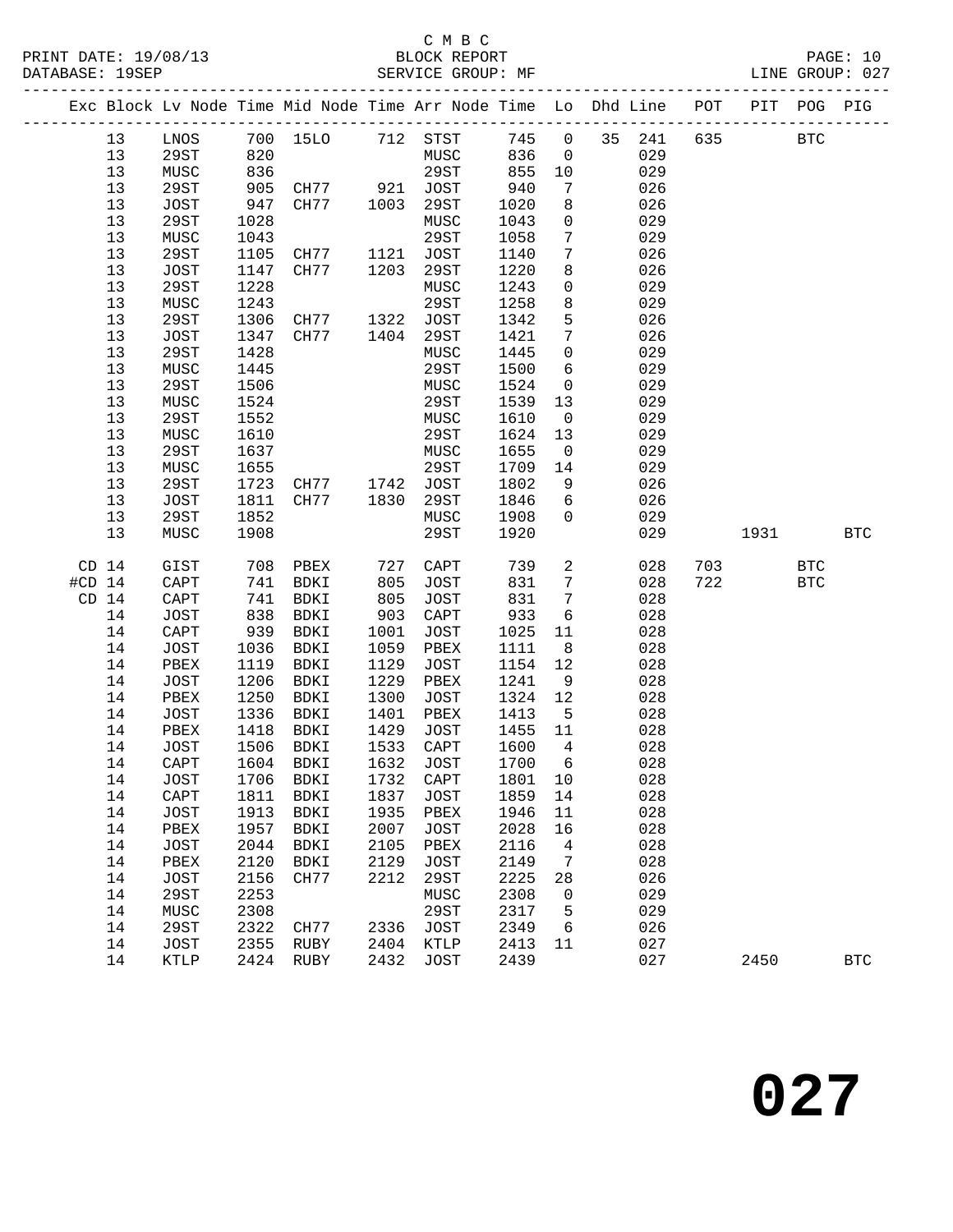### C M B C<br>BLOCK REPORT

| PRINT DATE: 19/08/13 |                   | BLOCK REPORT |  | PAGE: 11        |  |
|----------------------|-------------------|--------------|--|-----------------|--|
| DATABASE: 19SEP      | SERVICE GROUP: MF |              |  | LINE GROUP: 027 |  |
|                      |                   |              |  |                 |  |

|      |             |      |      |      |                                                               |         |                              | Exc Block Lv Node Time Mid Node Time Arr Node Time Lo Dhd Line POT |      | PIT        | POG        | PIG                  |
|------|-------------|------|------|------|---------------------------------------------------------------|---------|------------------------------|--------------------------------------------------------------------|------|------------|------------|----------------------|
| 15   |             |      |      |      | BDKI 718 HK-W 722 PBEX 732 4<br>PBEX 736 BDKI 747 JOST 811 12 |         |                              | 028                                                                | 717  |            | <b>BTC</b> |                      |
| 15   |             |      |      |      |                                                               |         |                              | 028                                                                |      |            |            |                      |
| 15   | JOST        | 823  | BDKI |      | $849$ CAPT                                                    | 919     | $\overline{7}$               | 028                                                                |      |            |            |                      |
| 15   | CAPT        | 926  | BDKI | 948  | JOST                                                          | 1012    | 9                            | 028                                                                |      |            |            |                      |
| 15   | JOST        | 1021 | BDKI | 1045 | PBEX                                                          | 1057    | $\overline{7}$               | 028                                                                |      |            |            |                      |
| 15   | PBEX        | 1104 | BDKI | 1114 | JOST                                                          | 1139    | 12                           | 028                                                                |      |            |            |                      |
| $15$ | JOST        | 1151 | BDKI | 1214 | PBEX                                                          | 1226    | 9                            | 028                                                                |      |            |            |                      |
| 15   | PBEX        | 1235 | BDKI | 1245 | JOST                                                          | 1309    | 12                           | 028                                                                |      |            |            |                      |
| 15   | JOST        | 1321 | BDKI | 1346 | PBEX                                                          | 1358    | $5^{\circ}$                  | 028                                                                |      |            |            |                      |
| 15   | PBEX        | 1403 | BDKI | 1414 | JOST                                                          | 1440    | 10                           | 028                                                                |      |            |            |                      |
| $15$ | JOST        | 1450 | BDKI | 1517 | CAPT                                                          | 1544    | 6                            | 028                                                                |      |            |            |                      |
| 15   | CAPT        | 1550 | BDKI | 1618 | JOST                                                          | 1646    | $5^{\circ}$                  | 028                                                                |      |            |            |                      |
| 15   | JOST        | 1651 | BDKI | 1718 | CAPT                                                          | 1747    | 8                            | 028                                                                |      |            |            |                      |
| 15   | CAPT        | 1755 | BDKI | 1821 | JOST                                                          | 1843    | 15                           | 028                                                                |      |            |            |                      |
| 15   | JOST        | 1858 | BDKI | 1921 | PBEX                                                          | 1932    | $7\overline{ }$              | 028                                                                |      |            |            |                      |
| $15$ | PBEX        | 1939 | BDKI | 1949 | JOST                                                          | 2010    | $4\overline{4}$              | 028                                                                |      |            |            |                      |
| $15$ | JOST        | 2014 | BDKI | 2035 | PBEX                                                          | 2046    | $\overline{4}$               | 028                                                                |      |            |            |                      |
| 15   | PBEX        | 2050 | BDKI | 2059 | JOST                                                          | 2119    | $7\overline{ }$              | 028                                                                |      |            |            |                      |
| 15   | JOST        | 2126 | CH77 | 2142 | 29ST                                                          | 2155    | 25                           | 026                                                                |      |            |            |                      |
| 15   | 29ST        | 2220 | CH77 | 2234 | JOST                                                          | 2248    | $7\phantom{.0}\phantom{.0}7$ | 026                                                                |      |            |            |                      |
| $15$ | JOST        | 2255 | RUBY | 2305 | KTLP                                                          | 2314    | 9                            | 027                                                                |      |            |            |                      |
| 15   | KTLP        | 2323 | RUBY | 2331 | JOST                                                          | 2339    | $5^{\circ}$                  | 027                                                                |      |            |            |                      |
| 15   | JOST        | 2344 | BDKI | 2403 | PBEX                                                          | 2413    | 9                            | 028                                                                |      |            |            |                      |
| 15   | PBEX        | 2422 | BDKI | 2431 | JOST                                                          | 2448    | $\overline{7}$               | 028                                                                |      |            |            |                      |
| 15   | JOST        | 2455 | RUBY | 2504 | KTLP                                                          | 2512    | 10                           | 027                                                                |      |            |            |                      |
| 15   | KTLP        | 2522 | RUBY | 2530 | KYJO                                                          | 2541    |                              | 027                                                                |      | 2550       |            | <b>BTC</b>           |
| 31   | CAPT        | 1436 | BDKI | 1500 | JOST                                                          | 1526    | 10                           | 028                                                                | 1417 | <b>BTC</b> |            |                      |
| 31   | JOST        | 1536 | BDKI | 1603 | CAPT                                                          | 1630    | $\overline{4}$               | 028                                                                |      |            |            |                      |
| 31   | CAPT        | 1634 | BDKI | 1702 | JOST                                                          | 1730    | 6                            | 028                                                                |      |            |            |                      |
| 31   | <b>JOST</b> | 1736 | BDKI | 1802 | PBEX                                                          | 1816    |                              | 028                                                                |      | 1826       |            | <b>BTC</b>           |
|      |             |      |      |      |                                                               |         |                              |                                                                    |      |            |            |                      |
| 32   | PBEX        | 1430 | BDKI | 1441 | JOST                                                          | 1507 14 |                              | 028                                                                | 1418 |            | <b>BTC</b> |                      |
| 32   | JOST        | 1521 | BDKI | 1548 | ${\tt CAPT}$                                                  | 1615    | 5                            | 028                                                                |      |            |            |                      |
| 32   | CAPT        | 1620 | BDKI | 1648 | JOST                                                          | 1716    | $5^{\circ}$                  | 028                                                                |      |            |            |                      |
| 32   | JOST        | 1721 | BDKI | 1747 | CAPT                                                          | 1816    |                              | 028                                                                |      | 1838       |            | <b>BTC</b>           |
|      |             |      |      |      |                                                               |         |                              |                                                                    |      |            |            |                      |
| 33   | JOST        | 1447 | CH77 | 1505 | 29ST                                                          | 1525    | 12                           | 026                                                                | 1431 |            | <b>BTC</b> |                      |
| 33   | 29ST        | 1537 |      |      | MUSC                                                          | 1555    | $\overline{0}$               | 029                                                                |      |            |            |                      |
| 33   | MUSC 1555   |      |      |      | 29ST                                                          | 1609 15 |                              | 029                                                                |      |            |            |                      |
| 33   | 29ST        | 1624 | CH77 | 1643 | JOST                                                          | 1704    | 7                            | 026                                                                |      |            |            |                      |
| 33   | JOST        | 1711 | CH77 | 1729 | 29ST                                                          | 1745    | 7                            | 026                                                                |      |            |            |                      |
| 33   | 29ST        | 1752 |      |      | MUSC                                                          | 1811    | $\overline{0}$               | 029                                                                |      |            |            |                      |
| 33   | MUSC        | 1811 |      |      | 29ST                                                          | 1824    | 13                           | 029                                                                |      |            |            |                      |
| 33   | 29ST        | 1837 | CH77 | 1853 | JOST                                                          | 1910    |                              | 026                                                                |      | 1921       |            | <b>BTC</b>           |
| 34   | 29ST        | 1506 | CH77 | 1525 | <b>JOST</b>                                                   | 1546    | 6                            | 026                                                                | 1452 |            | <b>BTC</b> |                      |
| 34   | <b>JOST</b> | 1552 | RUBY | 1606 | KTLP                                                          | 1617    | 9                            | 027                                                                |      |            |            |                      |
| 34   | KTLP        | 1626 | RUBY | 1637 | <b>JOST</b>                                                   | 1652    | 5                            | 027                                                                |      |            |            |                      |
| 34   | <b>JOST</b> | 1657 | RUBY | 1711 | KTLP                                                          | 1723    | 4                            | 027                                                                |      |            |            |                      |
| 34   | KTLP        | 1727 | RUBY | 1737 | <b>JOST</b>                                                   | 1752    | 5                            | 027                                                                |      |            |            |                      |
| 34   | <b>JOST</b> | 1757 | RUBY | 1811 | KTLP                                                          | 1823    | 5                            | 027                                                                |      |            |            |                      |
| 34   | KTLP        | 1828 | RUBY | 1838 | JOST                                                          | 1851    |                              | 027                                                                |      | 1902       |            | $\operatorname{BTC}$ |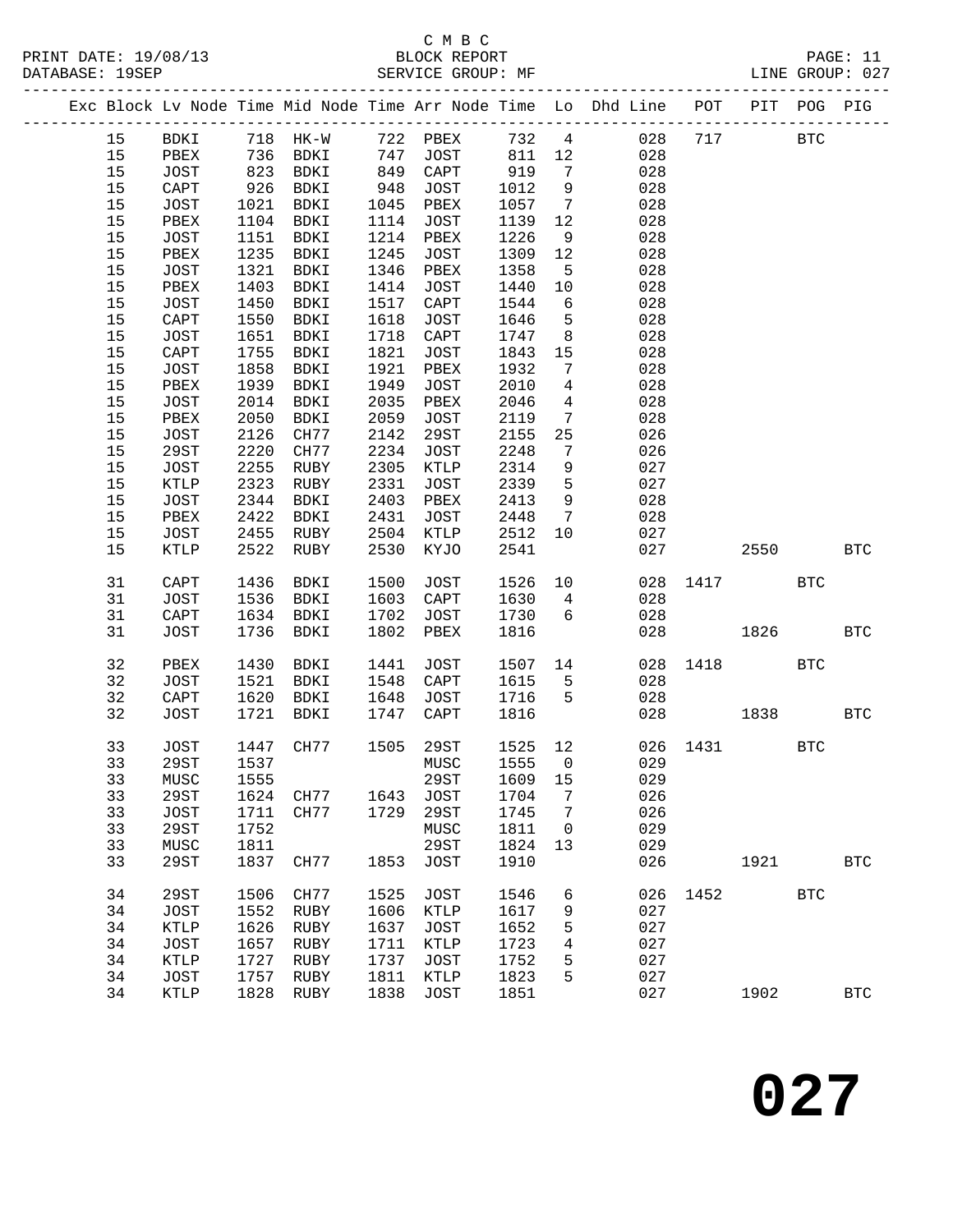#### C M B C<br>BLOCK REPORT SERVICE GROUP: MF

|                  |    |                 |      |             |      |              |        |                 | Exc Block Lv Node Time Mid Node Time Arr Node Time Lo Dhd Line | POT  | PIT        | POG        | PIG          |
|------------------|----|-----------------|------|-------------|------|--------------|--------|-----------------|----------------------------------------------------------------|------|------------|------------|--------------|
| SD 35            |    | HANA            |      | 1514 REBY   |      | 1526 29ST    | 1537 3 |                 | 016                                                            | 1500 |            | <b>BTC</b> |              |
| SD 35            |    | 29ST            | 1540 | CH77        | 1559 | JOST         | 1620   | $6\overline{6}$ | 026                                                            |      |            |            |              |
| #SD 35           |    | 29ST            | 1540 | CH77        | 1559 | JOST         | 1620   | $6\overline{6}$ | 026                                                            | 1526 |            | <b>BTC</b> |              |
|                  | 35 | JOST            | 1626 | CH77        | 1643 | 29ST         | 1659   | 9               | 026                                                            |      |            |            |              |
|                  | 35 | 29ST            | 1708 | CH77        | 1727 | JOST         | 1748   | 8               | 026                                                            |      |            |            |              |
|                  | 35 | JOST            | 1756 | CH77        | 1815 | <b>29ST</b>  | 1831   |                 | 026                                                            |      | 1843       |            | BTC          |
|                  |    |                 |      |             |      |              |        |                 |                                                                |      |            |            |              |
|                  | 36 | BDKI            | 1506 | SMKI        | 1525 | <b>JOST</b>  | 1534   | 7               | 028                                                            | 1505 |            | <b>BTC</b> |              |
|                  | 36 | <b>JOST</b>     | 1541 | CH77        | 1558 | 29ST         | 1616   | 6               | 026                                                            |      |            |            |              |
|                  | 36 | 29ST            | 1622 |             |      | MUSC         | 1640   | $\overline{0}$  | 029                                                            |      |            |            |              |
|                  | 36 | MUSC            | 1640 |             |      | <b>29ST</b>  | 1654   | 13              | 029                                                            |      |            |            |              |
|                  | 36 | 29ST            | 1707 |             |      | MUSC         | 1725   | $\overline{0}$  | 029                                                            |      |            |            |              |
|                  | 36 | MUSC            | 1725 |             |      | 29ST         | 1739   | 14              | 029                                                            |      |            |            |              |
|                  | 36 | 29ST            | 1753 | CH77        |      | 1811 JOST    | 1831   | 9               | 026                                                            |      |            |            |              |
|                  | 36 | JOST            | 1840 | CH77        | 1858 | <b>29ST</b>  | 1913   |                 | 026                                                            |      | 1924       |            | <b>BTC</b>   |
|                  |    |                 |      |             |      |              |        |                 |                                                                |      |            |            |              |
|                  | 51 | $HK-E$          | 609  | GIST        | 617  | <b>JOST</b>  | 635    | 8               | 028                                                            | 600  |            | <b>BTC</b> |              |
|                  | 51 | JOST            | 643  | RUBY        | 653  | KTLP         | 703    | $\sqrt{ }$      | 027                                                            |      |            |            |              |
|                  | 51 | KTLP            | 710  | <b>RUBY</b> | 721  | JOST         | 733    | $\mathsf S$     | 027                                                            |      |            |            |              |
|                  | 51 | JOST            | 738  | CH77        | 754  | 29ST         | 812    | $\,8\,$         | 026                                                            |      |            |            |              |
|                  | 51 | 29ST            | 820  | CH77        | 836  | JOST         | 858    | 10              | 026                                                            |      |            |            |              |
|                  | 51 | JOST            | 908  | BDKI        | 932  | CAPT         | 958    | $\overline{a}$  | 028                                                            |      |            |            |              |
| #CD 51           |    | $\texttt{CAPT}$ | 1000 |             |      | PBEX         | 1010   |                 | 028                                                            |      | 1020       |            | <b>BTC</b>   |
| CD <sub>51</sub> |    | CAPT            | 1000 |             |      | PBEX         | 1010   | 5               | 028                                                            |      |            |            |              |
| CD <sub>51</sub> |    | PBEX            | 1015 |             |      | CAPT         | 1023   |                 | 028                                                            |      | 1045       |            | <b>BTC</b>   |
|                  |    |                 |      |             |      |              |        |                 |                                                                |      |            |            |              |
|                  | 52 | 29ST            | 616  | CH77        | 630  | JOST         | 648    | 10              | 026                                                            | 604  | <b>BTC</b> |            |              |
|                  | 52 | JOST            | 658  | <b>BDKI</b> | 720  | CAPT         | 746    | $\mathbf{1}$    | 028                                                            |      |            |            |              |
|                  | 52 | CAPT            | 747  | BDKI        | 811  | <b>JOST</b>  | 837    | 9               | 028                                                            |      |            |            |              |
|                  | 52 | <b>JOST</b>     | 846  | RUBY        | 900  | KTLP         | 910    |                 | 027                                                            |      | 914        |            | <b>BTC</b>   |
|                  |    |                 |      |             |      |              |        |                 |                                                                |      |            |            |              |
|                  | 53 | BDKI            | 620  | $HK-W$      | 623  | HK-W         | 623    | 5               | 028<br>$\mathbf{1}$                                            | 619  |            | <b>BTC</b> |              |
|                  | 53 | KTLP            | 629  | RUBY        | 639  | <b>JOST</b>  | 649    | $\overline{4}$  | 027                                                            |      |            |            |              |
|                  | 53 | JOST            | 653  | CH77        | 708  | 29ST         | 725    | 5               | 026                                                            |      |            |            |              |
|                  | 53 | 29ST            | 730  |             |      | MUSC         | 745    | $\mathbf 0$     | 029                                                            |      |            |            |              |
|                  | 53 | MUSC            | 745  |             |      | <b>29ST</b>  | 801    | $\overline{4}$  | 029                                                            |      |            |            |              |
|                  | 53 | 29ST            | 805  | CH77        | 821  | JOST         | 843    | 11              | 026                                                            |      |            |            |              |
|                  | 53 | JOST            | 854  | BDKI        | 919  | ${\tt CAPT}$ | 949    | $\mathbf{1}$    | 028                                                            |      |            |            |              |
| #CD 53           |    | CAPT            | 950  |             |      | PBEX         | 1000   |                 | 028                                                            |      | 1010       |            | BTC          |
| CD <sub>53</sub> |    | CAPT            | 950  |             |      | PBEX 1000 0  |        |                 | 028                                                            |      |            |            |              |
| CD 53            |    | PBEX            | 1000 |             |      | CAPT         | 1008   |                 | 028                                                            |      | 1030       |            | $_{\rm BTC}$ |
|                  |    |                 |      |             |      |              |        |                 |                                                                |      |            |            |              |
|                  | 54 | $HK - E$        | 639  | GIST        | 647  | JOST         | 706    | 17              | 028                                                            | 630  |            | <b>BTC</b> |              |
|                  | 54 | JOST            | 723  | BDKI        | 748  | PBEX         | 803    |                 | 028                                                            |      | 813        |            | <b>BTC</b>   |
|                  |    |                 |      |             |      |              |        |                 |                                                                |      |            |            |              |
|                  | 55 | PBEX            | 702  | <b>BDKI</b> | 712  | JOST         | 737    | 9               | 028                                                            | 650  |            | <b>BTC</b> |              |
|                  | 55 | <b>JOST</b>     | 746  | RUBY        | 758  | KTLP         | 811    | 12              | 027                                                            |      |            |            |              |
|                  | 55 | KTLP            | 823  | RUBY        | 835  | JOST         | 848    | 7               | 027                                                            |      |            |            |              |
|                  | 55 | <b>JOST</b>     | 855  | CH77        | 911  | 29ST         | 928    |                 | 026                                                            |      | 940        |            | <b>BTC</b>   |
|                  | 56 | SEHY            | 709  |             |      | PBEX         | 722    | 7               | 214                                                            | 651  |            | <b>BTC</b> |              |
|                  | 56 | PBEX            | 729  |             |      | SEHY         | 743    | $\mathbf{0}$    | 214                                                            |      |            |            |              |
|                  | 56 | SEHY            |      | 743 PBEX    |      | 759 BUB2     | 830    |                 | 214                                                            |      | 857        |            | <b>BTC</b>   |
|                  |    |                 |      |             |      |              |        |                 |                                                                |      |            |            |              |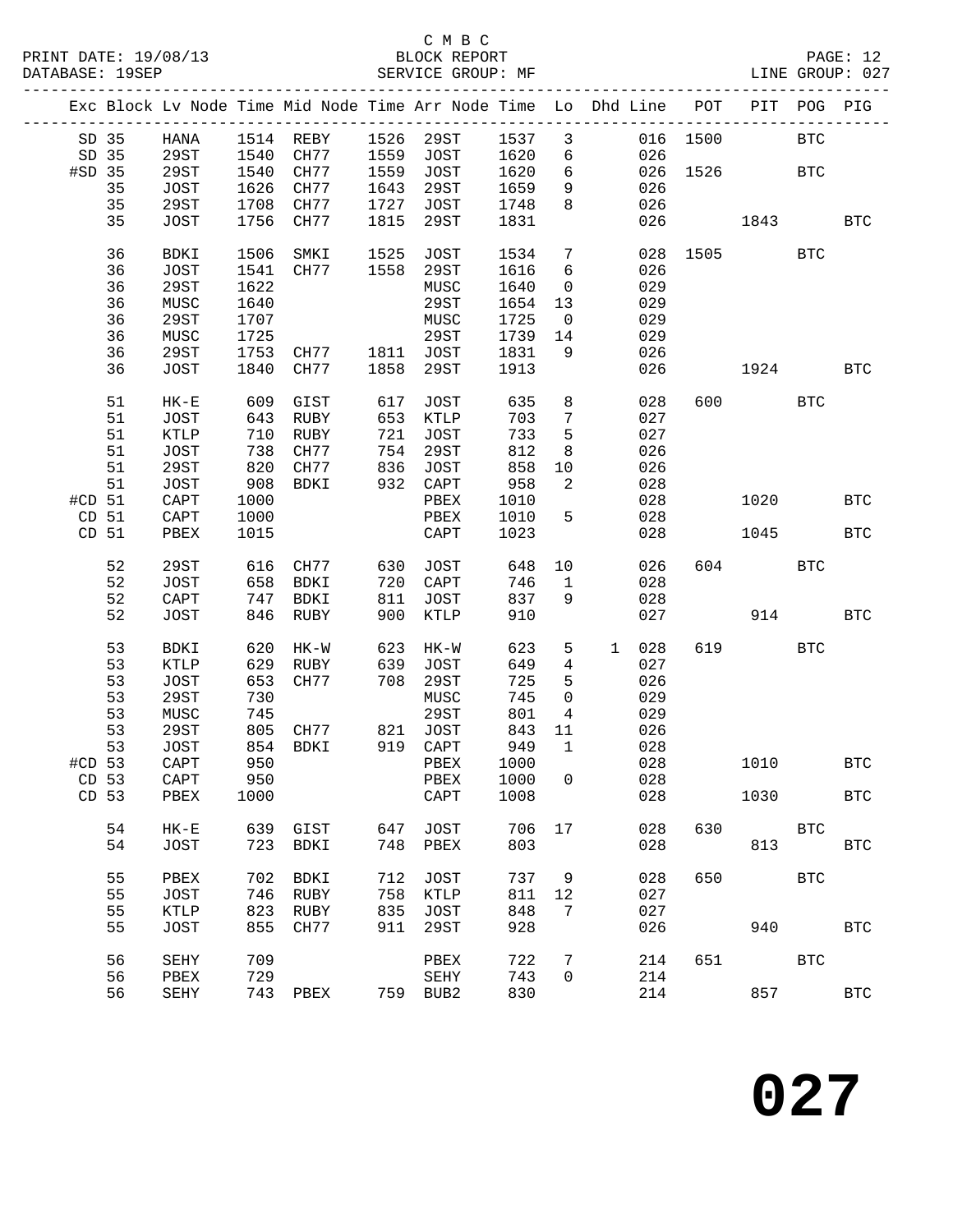### C M B C<br>BLOCK REPORT

LINE GROUP: 027

|                  |     |      |     |             |     |      |     |          | Exc Block Ly Node Time Mid Node Time Arr Node Time Lo Dhd Line | POT | PIT | POG        | PIG        |
|------------------|-----|------|-----|-------------|-----|------|-----|----------|----------------------------------------------------------------|-----|-----|------------|------------|
| CD <sub>57</sub> |     | GIST | 735 | PBEX        | 754 | CAPT | 810 | -15      | 028                                                            | 730 |     | BTC.       |            |
| #CD 57           |     | CAPT | 825 | <b>BDKI</b> | 848 | JOST | 912 |          | 028                                                            | 806 | 924 | BTC        | <b>BTC</b> |
| CD.              | -57 | CAPT | 825 | <b>BDKI</b> | 848 | JOST | 912 |          | 028                                                            |     | 924 |            | <b>BTC</b> |
|                  | 58  | KTLP | 740 | RUBY        | 751 | JOST | 803 | 5        | 027                                                            | 734 |     | <b>BTC</b> |            |
|                  | 58  | JOST | 808 | CH77        | 825 | 29ST | 844 | 8        | 026                                                            |     |     |            |            |
|                  | 58  | 29ST | 852 |             |     | MUSC | 910 | $\Omega$ | 029                                                            |     |     |            |            |
|                  | 58  | MUSC | 910 |             |     | 29ST | 926 |          | 029                                                            |     | 938 |            | <b>BTC</b> |
| CO.              | -59 | GIST | 748 | PBEX        | 807 | CAPT | 823 |          | 028                                                            | 743 | 845 | BTC        | BTC        |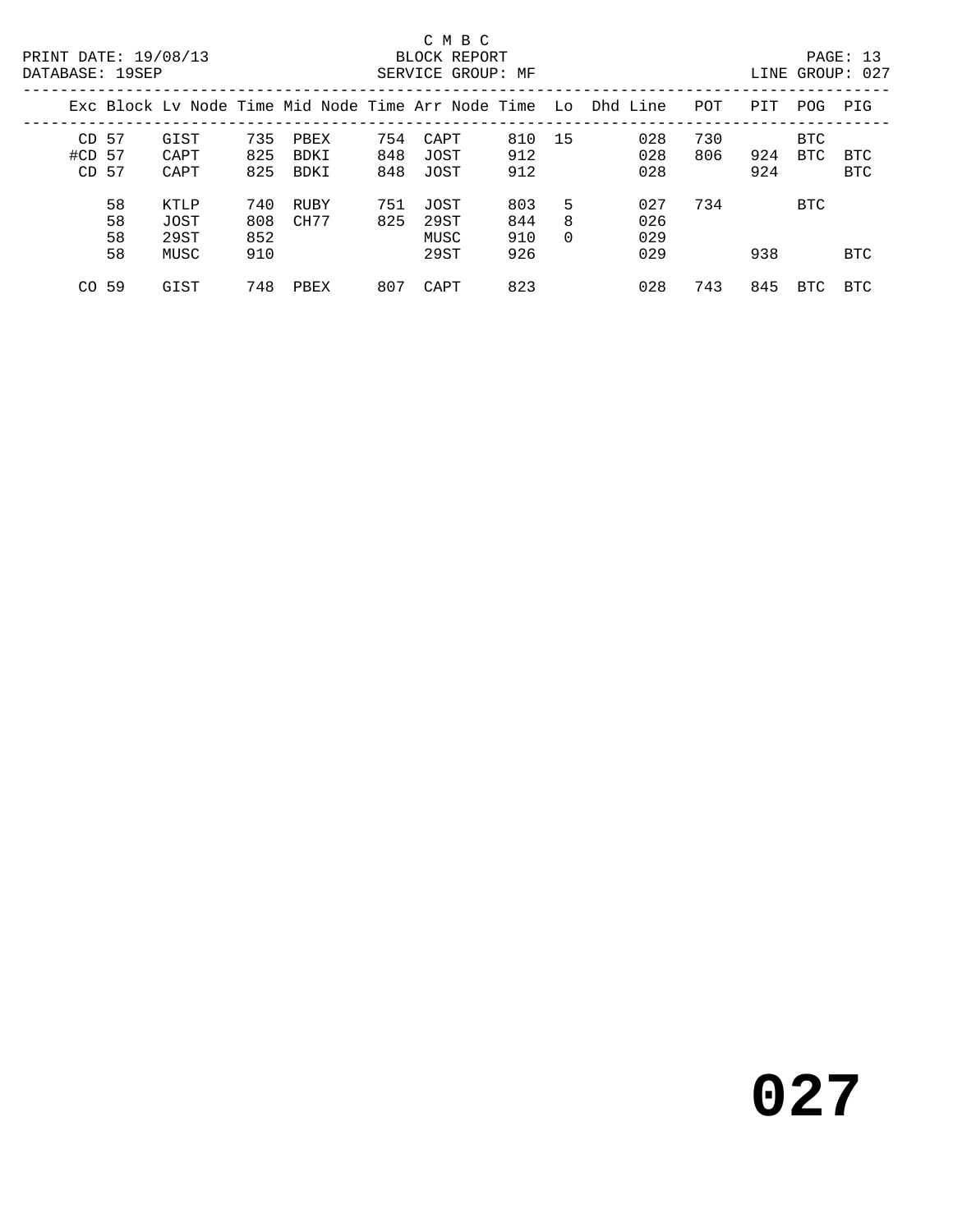| PRINT DATE: 19/08/13<br>DATABASE: 19SEP                                           |                                                                                                    |                                                                                                                                                                                         |                                                                                                                                | BLOCK REPORT |                                                                                                                              | C M B C     |                                                                                                                                       |                                                                                                                               |                                                                                                                                         |                                                                                                                                                                                        | LINE GROUP: 044           |            | PAGE: 14   |
|-----------------------------------------------------------------------------------|----------------------------------------------------------------------------------------------------|-----------------------------------------------------------------------------------------------------------------------------------------------------------------------------------------|--------------------------------------------------------------------------------------------------------------------------------|--------------|------------------------------------------------------------------------------------------------------------------------------|-------------|---------------------------------------------------------------------------------------------------------------------------------------|-------------------------------------------------------------------------------------------------------------------------------|-----------------------------------------------------------------------------------------------------------------------------------------|----------------------------------------------------------------------------------------------------------------------------------------------------------------------------------------|---------------------------|------------|------------|
| 15LO<br>BDKI<br><b>BTC</b><br>BUB5<br>${\tt GRVT}$<br>LNI5<br>MCD4<br>SEHA<br>ULP |                                                                                                    | 15TH & LONSDALE<br>BOUNDARY & KITCHENER-NORTH<br>Burnaby Depot<br>BURRARD STN<br>GRANDVIEW TERMINUS<br>LONSDALE & 15 ST<br>MACDONALD & 4 AV<br>SEYMOUR & HASTINGS FS<br>UNIVERSITY LOOP |                                                                                                                                |              |                                                                                                                              |             | BUB2<br>BYCA<br>$LB-W$<br>LNOS<br>PBEX PHIBBS EXCHANGE<br>STST STADIUM STATION<br>STST<br>WFST                                        |                                                                                                                               | BURRARD STATION<br>STADIUM STATION<br>WATERFRONT STN                                                                                    | BAGA BANBURY & GALLANT<br>BDLO BOUNDARY & LOUGHET<br>BOUNDARY & LOUGHEED-NORTH<br>BROADWAY & CAMBIE<br>LOUGHEED & BOUNDARY-WEST<br>LOUGHEED & BOUNDARY-WEST<br>LONSDALE & E OSBORNE FS |                           |            |            |
|                                                                                   |                                                                                                    | Exc Block Lv Node Time Mid Node Time Arr Node Time Lo Dhd Line                                                                                                                          |                                                                                                                                |              |                                                                                                                              |             |                                                                                                                                       |                                                                                                                               |                                                                                                                                         | POT                                                                                                                                                                                    | PIT                       | POG PIG    |            |
|                                                                                   | 21<br>21<br>21<br>21<br>21<br>21<br>21<br>21<br>21<br>21<br>21<br>21<br>21<br>21<br>21             | BDKI<br>WFST<br>ULP<br>WFST<br>ULP<br>WFST<br>ULP<br>WFST<br>ULP<br>WFST<br>ULP<br>WFST<br>ULP<br>WFST<br>ULP                                                                           | 736<br>811<br>851<br>935<br>1032<br>1115<br>1212<br>1255<br>1352<br>1433<br>1519<br>1606<br>1644<br>1736<br>1829               |              | ULP<br>SEHA<br>ULP<br>SEHA<br>ULP<br>SEHA<br>ULP<br>SEHA<br>ULP<br>SEHA<br>ULP<br>SEHA<br>SEHA                               | SEHA<br>ULP | 804 6<br>846 5<br>925 9 1 044<br>1009 23<br>1107<br>1149<br>1249<br>1329<br>1429<br>1507<br>1559<br>1640 4<br>1726<br>1812 17<br>1906 | $\overline{7}$<br>23<br>5<br>23<br>$\overline{\mathbf{3}}$<br>12<br>6<br>9                                                    | 044<br>044<br>1 044<br>044<br>1 044<br>044<br>1 044<br>044<br>1 044<br>044<br>1 044<br>044<br>044                                       | 1 095 735                                                                                                                                                                              | <b>BTC</b><br>1926 — 1926 |            | <b>BTC</b> |
|                                                                                   | 22<br>22<br>22<br>22<br>22<br>22<br>22<br>22<br>22<br>22<br>22<br>22<br>22<br>22<br>22<br>22<br>22 | BDKI<br>WFST<br>WFST<br>ULP<br>WFST<br>ULP<br>WFST<br>ULP<br>WFST<br>ULP<br>WFST<br>ULP<br>WFST<br>ULP<br>ULP<br>WFST<br>ULP                                                            | 619<br>646<br>745<br>821<br>905<br>952<br>1035<br>1132<br>1215<br>1312<br>1355<br>1452<br>1536<br>1620<br>1744<br>1836<br>1919 |              | SEHA<br>ULP<br>ULP<br>SEHA<br>ULP<br>SEHA<br>ULP<br>SEHA<br>ULP<br>SEHA<br>ULP<br>SEHA<br>ULP<br>SEHA<br>SEHA<br>ULP<br>SEHA |             | 643<br>715<br>820<br>856<br>939<br>1025<br>1109<br>1209<br>1249<br>1349<br>1429<br>1529<br>1610<br>1702<br>1823<br>1908<br>1951       | 2<br>$\mathbf{1}$<br>$\overline{1}$<br>8<br>13<br>- 9<br>23<br>5<br>23<br>5<br>23<br>- 6<br>10 <sup>°</sup><br>15<br>12<br>11 | 1 095<br>29 044<br>044<br>1 044<br>044<br>1 044<br>044<br>1 044<br>044<br>1 044<br>044<br>1 044<br>044<br>27 044<br>1 044<br>044<br>044 | 618                                                                                                                                                                                    | 2011                      | <b>BTC</b> | <b>BTC</b> |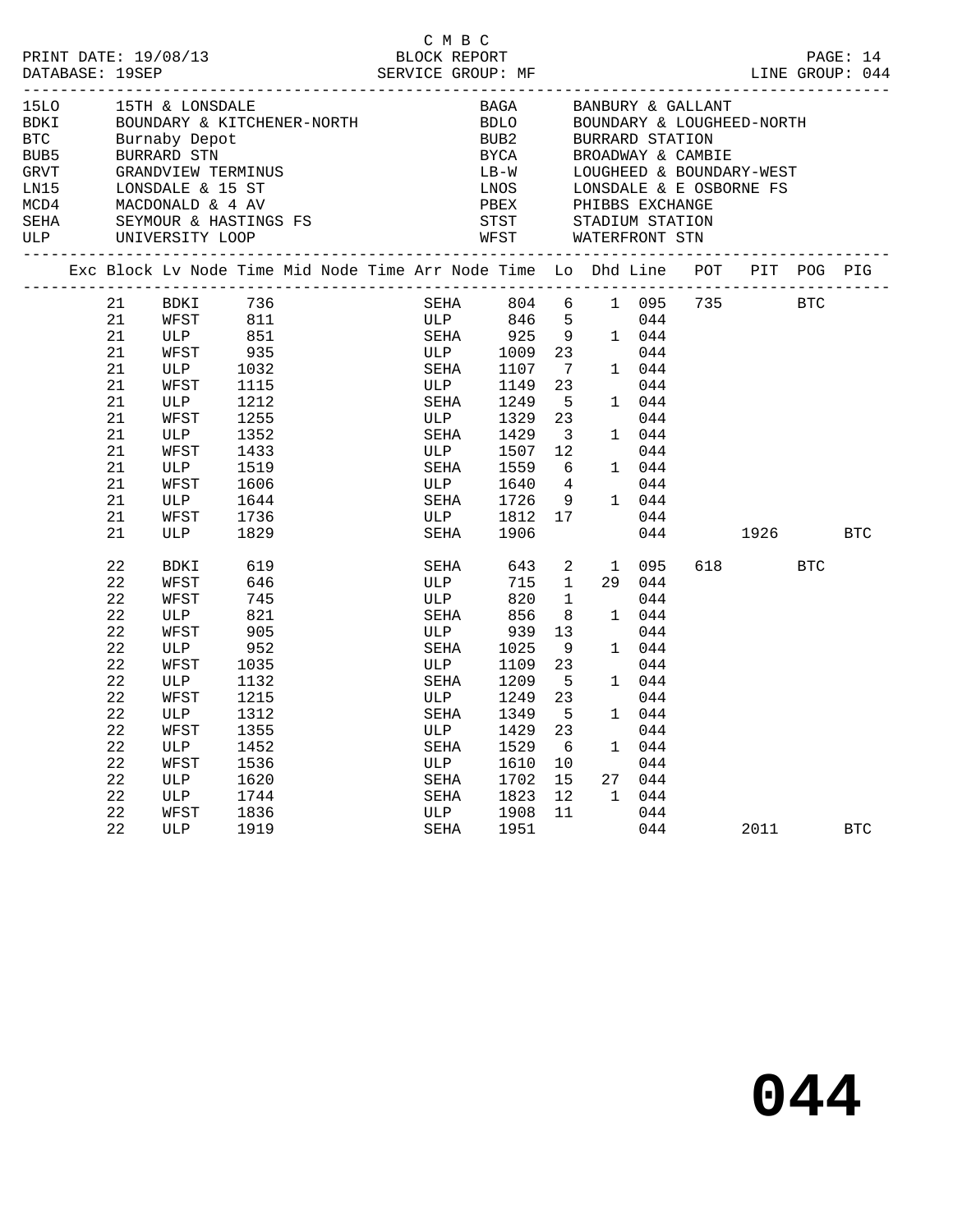#### C M B C<br>BLOCK REPOI SERVICE GROUP: MF

| PRINT DATE: 19/08/13 | BLOCK REPORT           | PAGE:           |  |
|----------------------|------------------------|-----------------|--|
| DATABASE: 19SEP      | SERVICE GROUP: 1<br>МF | LINE GROUP: 044 |  |

|  |    | Exc Block Lv Node Time Mid Node Time Arr Node Time Lo Dhd Line POT |                 |      |           |             |     |         |                |               |     |            | PIT POG PIG |            |
|--|----|--------------------------------------------------------------------|-----------------|------|-----------|-------------|-----|---------|----------------|---------------|-----|------------|-------------|------------|
|  | 51 | LB-W 619 BYCA 634 ULP 653 5                                        |                 |      |           |             |     |         |                | 29 099        | 611 | <b>BTC</b> |             |            |
|  | 51 | WFST                                                               | 727             |      |           | ULP         |     | 758     | 9              | 044           |     |            |             |            |
|  | 51 | ULP                                                                | $\frac{1}{807}$ |      |           | SEHA        |     | 842 11  |                | 1 044         |     |            |             |            |
|  | 51 | WFST                                                               | 854             |      |           | ULP         |     | 928     | 6              | 044           |     |            |             |            |
|  | 51 | ULP                                                                | 934             |      |           | SEHA        |     | 1007 7  |                | 1 044         |     |            |             |            |
|  | 51 | WFST                                                               | 1015            |      |           | ULP         |     | 1049    | 23             | 044           |     |            |             |            |
|  | 51 | ULP                                                                | 1112            |      |           | SEHA        |     | 1147    | $\overline{7}$ | 1 044         |     |            |             |            |
|  | 51 | WFST                                                               | 1155            |      |           | ULP         |     | 1229    | 23             | 044           |     |            |             |            |
|  | 51 | ULP                                                                | 1252            |      |           | SEHA        |     | 1329    | 5              | 1 044         |     |            |             |            |
|  | 51 | WFST                                                               | 1335            |      |           | ULP         |     | 1409    | 23             | 044           |     |            |             |            |
|  | 51 | ULP                                                                | 1432            |      |           | SEHA        |     | 1509    | 11             | 1 044         |     |            |             |            |
|  | 51 | WFST                                                               | 1521            |      |           | ULP         |     | 1555    | 13             | 044           |     |            |             |            |
|  | 51 | ULP                                                                | 1608            |      |           | SEHA        |     | 1650    | 15             | 1 044         |     |            |             |            |
|  | 51 | WFST                                                               | 1706            |      |           | ULP         |     | 1742    | 17             | 044           |     |            |             |            |
|  | 51 | ULP                                                                | 1759            |      |           | SEHA        |     | 1838    | 12             | 1 044         |     |            |             |            |
|  | 51 | WFST                                                               | 1851            |      |           | ULP         |     | 1923 8  |                | 044           |     |            |             |            |
|  | 51 | ULP                                                                | 1931            | BYCA | 1958 GRVT |             |     | 2010    | 8 <sup>8</sup> | 099           |     |            |             |            |
|  | 51 | GRVT                                                               | 2018            | BYCA | 2030      | ULP         |     | 2054 7  |                | 099           |     |            |             |            |
|  | 51 | ULP                                                                | 2101 BYCA       |      | 2125      | <b>BDLO</b> |     | 2142    |                | 099           |     | 2145       |             | <b>BTC</b> |
|  |    |                                                                    |                 |      |           |             |     |         |                |               |     |            |             |            |
|  | 52 | MCD4                                                               | 724             |      |           | BUB5        |     | 744 3   |                | 7 002         |     | 700 — 200  | <b>BTC</b>  |            |
|  | 52 | WFST                                                               | 754             |      |           | ULP         |     | 829     | $\overline{4}$ | 044           |     |            |             |            |
|  | 52 | ULP                                                                | 833             |      |           | SEHA        |     | 908     | 11             | 1 044         |     |            |             |            |
|  | 52 | WFST                                                               | 920             |      |           | ULP         |     | 954     | 18             | 044           |     |            |             |            |
|  | 52 | ULP                                                                | 1012            |      |           | SEHA        |     | 1045    | - 9            | 1 044         |     |            |             |            |
|  | 52 | WFST                                                               | 1055            |      |           | ULP         |     | 1129    | 23             | 044           |     |            |             |            |
|  | 52 | ULP                                                                | 1152            |      |           | SEHA        |     | 1229    | $-5$           | 1 044         |     |            |             |            |
|  | 52 | WFST                                                               | 1235            |      |           | ULP         |     | 1309    | 23             | 044           |     |            |             |            |
|  | 52 | ULP                                                                | 1332            |      |           | SEHA        |     | 1409    | $5^{\circ}$    | 1 044         |     |            |             |            |
|  | 52 | WFST                                                               | 1415            |      |           | ULP         |     | 1449 17 |                | 044           |     |            |             |            |
|  | 52 | ULP                                                                | 1506            |      |           | SEHA        |     | 1546    | $\overline{4}$ | 1 044         |     |            |             |            |
|  | 52 | WFST                                                               | 1551            |      |           | ULP         |     | 1625    | $\overline{7}$ | 044           |     |            |             |            |
|  | 52 | ULP                                                                | 1632            |      |           | SEHA        |     | 1714    | 6              | 1 044         |     |            |             |            |
|  | 52 | WFST                                                               | 1721            |      |           | ULP         |     | 1757    | 17             | 044           |     |            |             |            |
|  | 52 | ULP                                                                | 1814            |      |           | SEHA        |     | 1851    | 14             | 1 044         |     |            |             |            |
|  | 52 | WFST                                                               | 1906            |      |           |             | ULP | 1937    | 12             | 044           |     |            |             |            |
|  | 52 | ULP                                                                | 1949            |      |           | SEHA        |     | 2021    |                | 044           |     | 2041       |             | BTC        |
|  |    |                                                                    |                 |      |           |             |     |         |                |               |     |            |             |            |
|  | 54 | BDKI                                                               | 641             |      |           | SEHA        |     | 707 2   |                | 1 095         | 640 | <b>BTC</b> |             |            |
|  | 54 | WFST                                                               | 710             |      |           | ULP         |     | 739     | 11             | 044           |     |            |             |            |
|  | 54 | ULP                                                                | 750             |      |           | SEHA        |     | 824     | 14             | $1 \quad 044$ |     |            |             |            |
|  | 54 | WFST                                                               | 839             |      |           | ULP         |     | 915 7   |                | 044           |     |            |             |            |
|  | 54 | ULP                                                                | 922             |      |           | SEHA        |     | 955     |                | 044           |     | 1018       |             | <b>BTC</b> |
|  |    |                                                                    |                 |      |           |             |     |         |                |               |     |            |             |            |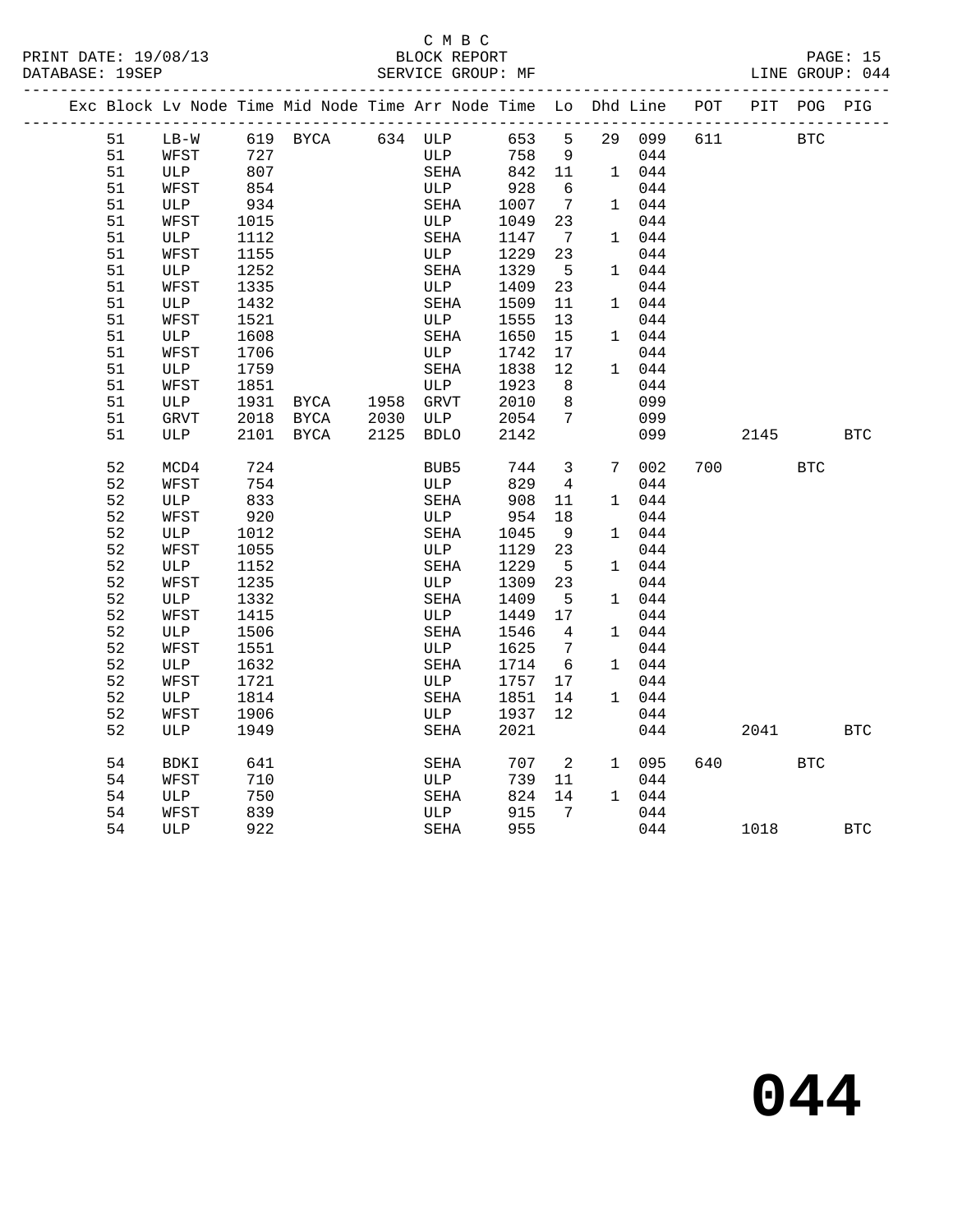### C M B C

|                 | PRINT DATE: 19/08/13 | BLOCK REPORT      | PAGE: 16        |  |
|-----------------|----------------------|-------------------|-----------------|--|
| DATABASE: 19SEP |                      | SERVICE GROUP: MF | LINE GROUP: 044 |  |

|  |    |             |           |             |     | Exc Block Lv Node Time Mid Node Time Arr Node Time Lo Dhd Line |         |                            |   |        | POT      | PIT POG     |            | PIG          |
|--|----|-------------|-----------|-------------|-----|----------------------------------------------------------------|---------|----------------------------|---|--------|----------|-------------|------------|--------------|
|  | 55 |             |           |             |     | LB-W 705 BYCA 721 ULP                                          | 746 0   |                            |   | 13 099 | 657      |             | <b>BTC</b> |              |
|  | 55 | MCD4        | 759       |             |     | BUB5                                                           | 819     | $\overline{0}$             |   | 7 002  |          |             |            |              |
|  | 55 | WFST        | 826       |             |     | ULP                                                            | 902     | 9                          |   | 044    |          |             |            |              |
|  | 55 | ULP         | 911       |             |     | SEHA                                                           | 945     | 9                          |   | 1 044  |          |             |            |              |
|  | 55 | WFST        | 955       |             |     | ULP                                                            | 1029    | 23                         |   | 044    |          |             |            |              |
|  | 55 | ULP         | 1052      |             |     | SEHA                                                           | 1127    | $\overline{7}$             |   | 1 044  |          |             |            |              |
|  | 55 | WFST        | 1135      |             |     | ULP                                                            | 1209    | 23                         |   | 044    |          |             |            |              |
|  | 55 | ULP         | 1232      |             |     | SEHA                                                           | 1309    | 5                          |   | 1 044  |          |             |            |              |
|  | 55 | WFST        | 1315      |             |     | ULP                                                            | 1349    | 23                         |   | 044    |          |             |            |              |
|  | 55 | ULP         | 1412      |             |     | SEHA                                                           | 1449    | $\overline{0}$             |   | 1 044  |          |             |            |              |
|  | 55 | WFST        | 1450      |             |     | ULP                                                            | 1524    | 8 <sup>8</sup>             |   | 044    |          |             |            |              |
|  | 55 | ULP         | 1532      |             |     | SEHA                                                           | 1612    | 8 <sup>8</sup>             |   | 1 044  |          |             |            |              |
|  | 55 | WFST        | 1621      |             |     | ULP                                                            | 1655    | $\overline{\mathbf{3}}$    |   | 044    |          |             |            |              |
|  | 55 | ULP         | 1658      |             |     | SEHA                                                           | 1740    | 10                         |   | 1 044  |          |             |            |              |
|  | 55 | WFST        | 1751      |             |     | ULP                                                            | 1827    | 17                         |   | 044    |          |             |            |              |
|  | 55 | ULP         | 1844      |             |     | SEHA                                                           | 1916    |                            |   | 044    |          | 1936 1990   |            | <b>BTC</b>   |
|  |    |             |           |             |     |                                                                |         |                            |   |        |          |             |            |              |
|  | 56 | WFST        | 736       |             |     | ULP                                                            | 807 10  |                            |   | 29 044 | 709      | <b>BTC</b>  |            |              |
|  | 56 | WFST        | 846       |             |     | ULP                                                            | 920     | 5                          |   | 044    |          |             |            |              |
|  | 56 | ULP         |           |             |     | 925 BYCA 950 BDLO                                              | 1009    |                            |   | 099    |          | 1012        |            | <b>BTC</b>   |
|  | 71 | BDKI        | 1424      |             |     | SEHA                                                           | 1457 8  |                            |   | 1 095  | 1423     | <b>BTC</b>  |            |              |
|  | 71 | WFST        | 1506      |             |     | ULP                                                            | 1540    | $\overline{4}$             |   | 044    |          |             |            |              |
|  | 71 | ULP         | 1544      |             |     | SEHA                                                           | 1624    | 11                         |   | 1 044  |          |             |            |              |
|  | 71 | WFST        | 1636      |             |     | ULP                                                            | 1712 2  |                            |   | 044    |          |             |            |              |
|  | 71 | ULP         | 1714      |             |     | SEHA                                                           | 1755 10 |                            |   | 1 044  |          |             |            |              |
|  | 71 | WFST        | 1806      |             |     | ULP                                                            | 1838 4  |                            |   | 044    |          |             |            |              |
|  | 71 | ULP         | 1842 BYCA |             |     | 1911 BDLO                                                      | 1930    |                            |   | 099    |          | 1933 — 1933 |            | <b>BTC</b>   |
|  |    |             |           |             |     |                                                                |         |                            |   |        |          |             |            |              |
|  | 72 | $LB-W$      | 1505 BYCA |             |     | 1526 ULP                                                       | 1552    | $\overline{4}$             |   |        | 099 1500 | <b>BTC</b>  |            |              |
|  | 72 | ULP         | 1556      |             |     | SEHA                                                           | 1636    | 14                         |   | 1 044  |          |             |            |              |
|  | 72 | WFST        | 1651      |             |     | ULP                                                            | 1727    | $\overline{\phantom{0}}^2$ |   | 044    |          |             |            |              |
|  | 72 | ULP         | 1729      |             |     | SEHA                                                           | 1810    | 10                         |   | 1 044  |          |             |            |              |
|  | 72 | WFST        | 1821      |             |     | ULP                                                            | 1853    | 6                          |   | 044    |          |             |            |              |
|  | 72 | ULP         | 1859      |             |     | SEHA                                                           | 1931    |                            |   | 044    |          | 1951        |            | BTC          |
|  | 82 | BAGA        |           |             |     | 659 PBEX 723 BUB2                                              | 751     | 6                          |   | 5 211  |          | 636 BTC     |            |              |
|  | 82 | WFST        | 802       |             |     | ULP                                                            | 837     | $5^{\circ}$                |   | 044    |          |             |            |              |
|  | 82 | ULP         | 842       |             |     | SEHA                                                           | 917     |                            |   | 044    |          | 940         |            | BTC          |
|  |    |             |           |             |     |                                                                |         |                            |   |        |          |             |            |              |
|  | 83 | LN15        | 710       |             |     | LNOS                                                           | 717     | 3                          |   | 241    | 645      |             | <b>BTC</b> |              |
|  | 83 | LNOS        | 720       | 15LO        | 733 | STST                                                           | 806     | 18                         | 8 | 241    |          |             |            |              |
|  | 83 | WFST        | 832       |             |     | ULP                                                            | 908     | 5                          |   | 044    |          |             |            |              |
|  | 83 | ULP         | 913       | <b>BYCA</b> | 938 | <b>BDLO</b>                                                    | 957     |                            |   | 099    |          | 1000        |            | $_{\rm BTC}$ |
|  | 84 | <b>BAGA</b> | 713       | PBEX        | 740 | BUB2                                                           | 810     | 4                          | 5 | 211    | 650      |             | <b>BTC</b> |              |
|  | 84 | WFST        | 819       |             |     | ULP                                                            | 855     | 6                          |   | 044    |          |             |            |              |
|  | 84 | ULP         | 901       |             |     | SEHA                                                           | 935     |                            |   | 044    |          | 958         |            | $_{\rm BTC}$ |
|  |    |             |           |             |     |                                                                |         |                            |   |        |          |             |            |              |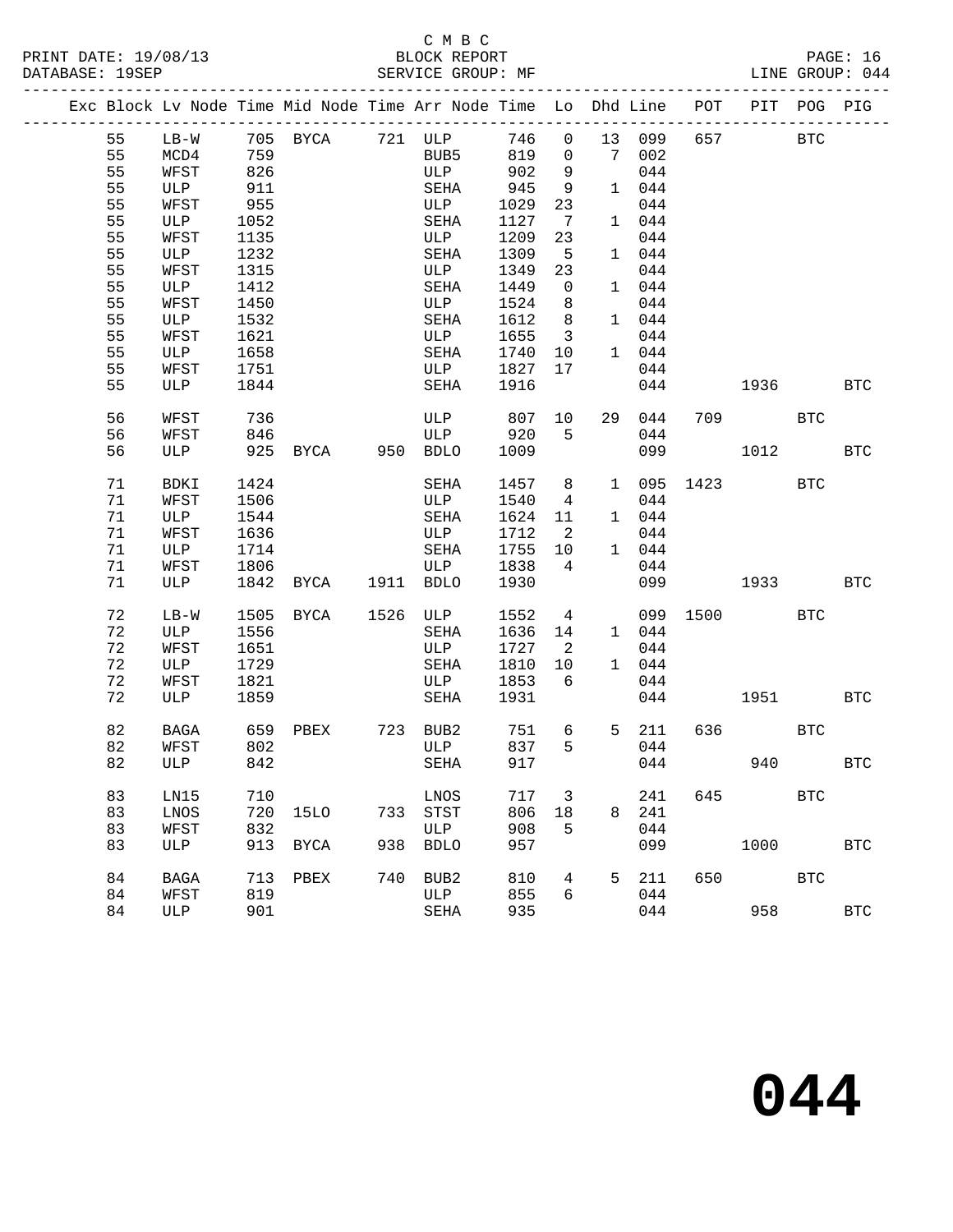|                                                                                                                                                                                                                                                                                           |                                                                                                                                                                          |                                                                                                                               |                                                                                                                             |                                                                                  |                                                                                                                                             |                                                                                                                                |                                                                                                                                                                   | C M B C<br>PRINT DATE: 19/08/13 BLOCK REPORT PAGE: 17<br>DATABASE: 19SEP SERVICE GROUP: MF LINE GROUP: 095                                                                                                                                   |                 |            |
|-------------------------------------------------------------------------------------------------------------------------------------------------------------------------------------------------------------------------------------------------------------------------------------------|--------------------------------------------------------------------------------------------------------------------------------------------------------------------------|-------------------------------------------------------------------------------------------------------------------------------|-----------------------------------------------------------------------------------------------------------------------------|----------------------------------------------------------------------------------|---------------------------------------------------------------------------------------------------------------------------------------------|--------------------------------------------------------------------------------------------------------------------------------|-------------------------------------------------------------------------------------------------------------------------------------------------------------------|----------------------------------------------------------------------------------------------------------------------------------------------------------------------------------------------------------------------------------------------|-----------------|------------|
|                                                                                                                                                                                                                                                                                           |                                                                                                                                                                          |                                                                                                                               |                                                                                                                             |                                                                                  |                                                                                                                                             |                                                                                                                                |                                                                                                                                                                   | BOWN BOUNDARY & KITCHENER-NORTH<br>BOWN BOUNDARY & KITCHENER-NORTH<br>BOUNDARY & KITCHENER-NORTH<br>HADU HASTINGS & DUTHIE-WEST<br>HADU HASTINGS & NOOTENAY WE<br>HADU HASTINGS & KOOTENAY WE<br>HADU HASTINGS & KOOTENAY WE<br>HADU HASTING |                 |            |
|                                                                                                                                                                                                                                                                                           |                                                                                                                                                                          |                                                                                                                               |                                                                                                                             |                                                                                  |                                                                                                                                             |                                                                                                                                |                                                                                                                                                                   | Exc Block Lv Node Time Mid Node Time Arr Node Time Lo Dhd Line POT PIT POG PIG                                                                                                                                                               |                 |            |
| $\mathbf{1}$<br>$\mathbf{1}$<br>$\mathbf 1$<br>$\mathbf 1$<br>$\mathbf 1$<br>$\mathbf 1$<br>$\mathbf 1$<br>$\mathbf 1$<br>$\mathbf 1$<br>1<br>$\mathbf 1$<br>$\mathbf 1$<br>$\mathbf 1$<br>1<br>$\mathbf 1$<br>$\mathbf 1$                                                                | HADU 508 HK-W<br>BUB6 540 HK-E<br>SFU 620 HADU<br>BUB6<br>BUB6<br>SFU<br>BUB6<br>SFU<br>BUB6<br>SFU<br>BUB6<br>${\tt SFU}$<br>BUB6<br>SFU<br>BUB6<br>${\tt SFU}$<br>BUB6 | 713<br>804<br>905<br>1000<br>1100<br>1200<br>1300<br>1400<br>1500<br>1556<br>1706<br>1805<br>1907                             | $HK-E$<br>HADU<br>HK-E<br>$HK-W$<br>$HK-E$<br>$HK-W$<br>$HK-E$<br>HK-W<br>HK-W<br>HK-W                                      | 732<br>818<br>928<br>1023<br>1125<br>1224<br>1326<br>1425<br>1621<br>1829        | 518 BUB6<br>557 SFU<br>631 BUB6<br>SFU<br>BUB6<br>BUB6<br>SFU<br>BUB6<br>SFU<br>BUB6<br>SFU<br>BUB6<br>SFU<br>BUB6<br>SFU<br>BUB6<br>$HK-E$ | 752<br>901<br>952<br>1051<br>1150<br>1253<br>1351<br>1455<br>1551<br>1651 15<br>1757<br>1900<br>1928                           | 12 <sup>°</sup><br>$4\overline{4}$<br>8<br>10<br>$7\overline{ }$<br>9<br>$5^{\circ}$<br>5 <sup>5</sup><br>8<br>$7\overline{ }$                                    | 536 4 095 454 BTC<br>615 5<br>704 9<br>095<br>095<br>095<br>095<br>095<br>$\frac{1}{9}$<br>095<br>095<br>095<br>095<br>095<br>095<br>095<br>095<br>095<br>095                                                                                | 1932   1932     | <b>BTC</b> |
| 2<br>2<br>$\overline{a}$<br>$\overline{\mathbf{c}}$<br>$\overline{c}$<br>$\overline{a}$<br>$\overline{a}$<br>$\overline{c}$<br>$\overline{\mathbf{c}}$<br>$\overline{c}$<br>$\overline{c}$<br>$\overline{c}$<br>2<br>$\overline{c}$<br>$\overline{c}$<br>$\overline{a}$<br>$\overline{2}$ | BDKI<br>SFU<br>BUB6<br>SFU<br>BUB6<br>SFU<br>BUB6<br>SFU<br>BUB <sub>6</sub><br>${\tt SFU}$<br>BUB6<br>SFU<br>BUB6<br>${\tt SFU}$<br>BUB6<br>SFU<br>BUB <sub>6</sub>     | 508<br>530<br>620<br>700<br>758<br>850<br>955<br>1053<br>1153<br>1253<br>1353<br>1453<br>1553<br>1651<br>1752<br>1850<br>1948 | $HK-W$ 549 BUB6<br>$HK-E$<br>HADU<br>$HK-E$<br>HADU<br>$HK-E$<br>$HK-W$<br>$HK-E$<br>HK-W<br>$HK-E$<br>HK-W<br>HK-W<br>HK-W | 637<br>714<br>820<br>906<br>1018<br>1117<br>1218<br>1317<br>1421<br>1518<br>1717 | SFU<br>SFU<br>BUB6<br>SFU<br>BUB6<br>SFU<br>BUB6<br>SFU<br>BUB6<br>SFU<br>BUB6<br>SFU<br>BUB6<br>SFU<br>1914 BUB6<br>$HK-E$                 | 523<br>608<br>655<br>750<br>844<br>945<br>1042<br>1145<br>1243<br>1346<br>1446<br>1548<br>1644<br>1748<br>1843<br>1942<br>2009 | $7\overline{ }$<br>12<br>5<br>8<br>6<br>10<br>11<br>- 8<br>10<br>$7\phantom{.0}\,$<br>$7\phantom{.0}$<br>5<br>$7\overline{ }$<br>$\overline{4}$<br>7 <sup>7</sup> | 095<br>095<br>095<br>095<br>095<br>095<br>095<br>095<br>095<br>095<br>095<br>095<br>095<br>095<br>095<br>$6\overline{6}$<br>095<br>095                                                                                                       | 507 BTC<br>2013 | <b>BTC</b> |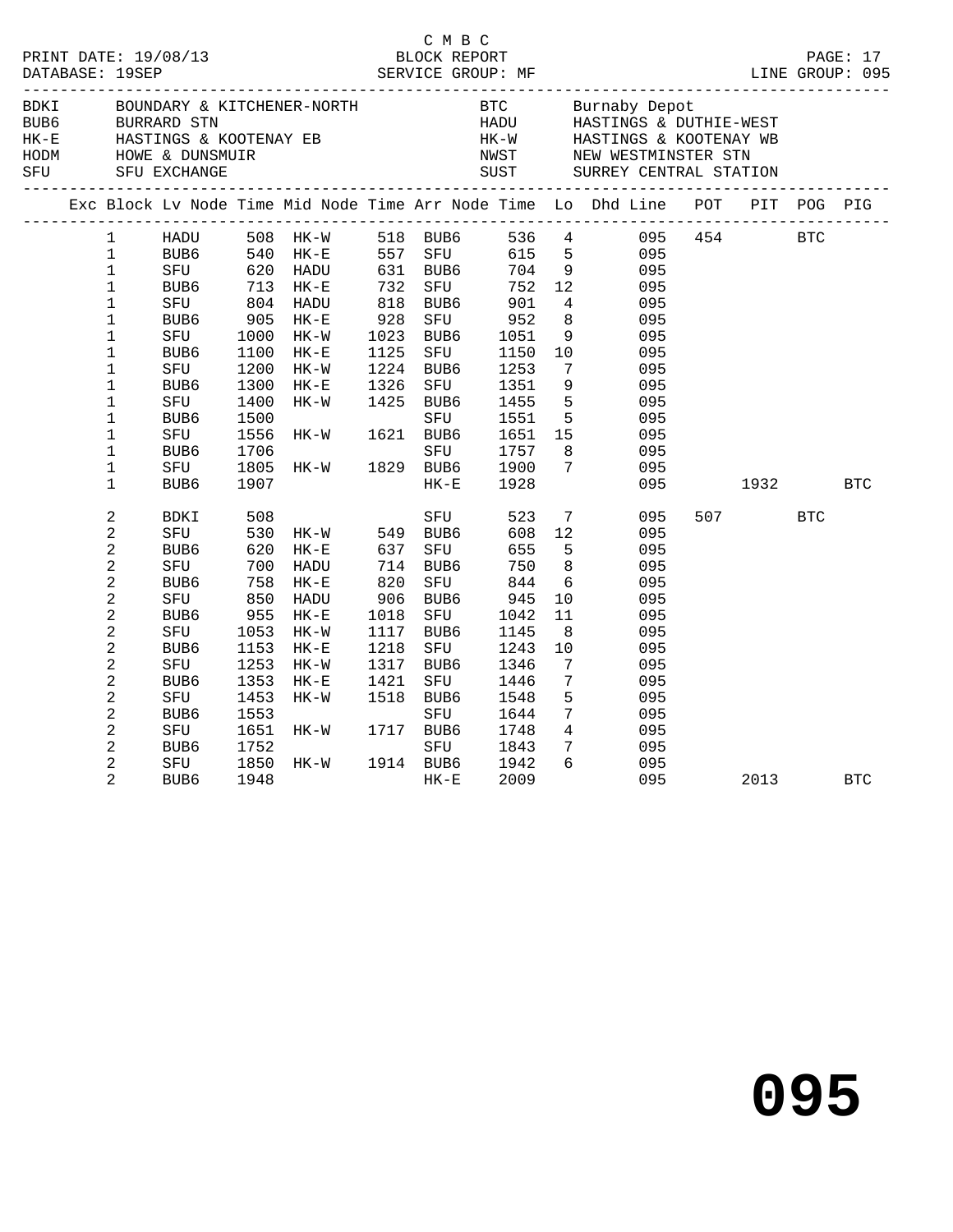#### C M B C<br>BLOCK REPORT SERVICE GROUP: MF

|  |                         |                  |      |        |      |                  |      |                 | Exc Block Lv Node Time Mid Node Time Arr Node Time Lo Dhd Line | POT | PIT  | POG        | PIG        |
|--|-------------------------|------------------|------|--------|------|------------------|------|-----------------|----------------------------------------------------------------|-----|------|------------|------------|
|  | 3                       | HADU             | 523  | HK-W   | 533  | BUB6             | 551  | 9               | 095                                                            | 509 |      | <b>BTC</b> |            |
|  | 3                       | BUB6             | 600  | $HK-E$ | 617  | SFU              | 635  | 6               | 095                                                            |     |      |            |            |
|  | 3                       | SFU              | 641  | HADU   | 652  | BUB6             | 725  | $6\overline{6}$ | 095                                                            |     |      |            |            |
|  | 3                       | BUB6             | 731  | $HK-E$ | 752  | SFU              | 814  | 8               | 095                                                            |     |      |            |            |
|  | 3                       | SFU              | 822  | HADU   | 838  | BUB6             | 917  | 8               | 095                                                            |     |      |            |            |
|  | 3                       | BUB6             | 925  | $HK-E$ | 948  | SFU              | 1012 | 11              | 095                                                            |     |      |            |            |
|  | 3                       | SFU              | 1023 | $HK-W$ | 1046 | BUB6             | 1114 | 9               | 095                                                            |     |      |            |            |
|  | 3                       | BUB6             | 1123 | $HK-E$ | 1148 | SFU              | 1213 | 10              | 095                                                            |     |      |            |            |
|  | 3                       | SFU              | 1223 | $HK-W$ | 1247 | BUB6             | 1316 | 7               | 095                                                            |     |      |            |            |
|  | $\mathsf{3}$            | BUB6             | 1323 | $HK-E$ | 1349 | SFU              | 1414 | 9               | 095                                                            |     |      |            |            |
|  | $\mathsf{3}$            | SFU              | 1423 | $HK-W$ | 1448 | BUB6             | 1518 | 5               | 095                                                            |     |      |            |            |
|  | $\overline{3}$          | BUB6             | 1523 |        |      | SFU              | 1614 | 7               | 095                                                            |     |      |            |            |
|  | 3                       | SFU              | 1621 | HK-W   | 1646 | BUB6             | 1717 | $7\phantom{.0}$ | 095                                                            |     |      |            |            |
|  | $\mathsf{3}$            | BUB6             | 1724 |        |      | SFU              | 1815 | 9               | 095                                                            |     |      |            |            |
|  | 3                       | SFU              | 1824 | HK-W   | 1848 | BUB <sub>6</sub> | 1919 | 6               | 095                                                            |     |      |            |            |
|  | 3                       | BUB <sub>6</sub> | 1925 | $HK-E$ | 1946 | SFU              | 2008 |                 | 095                                                            |     | 2028 |            | <b>BTC</b> |
|  | 4                       | HADU             | 530  | HK-W   | 541  | BUB6             | 559  | 11              | 095                                                            | 516 |      | <b>BTC</b> |            |
|  | 4                       | BUB6             | 610  | $HK-E$ | 627  | SFU              | 645  | 6               | 095                                                            |     |      |            |            |
|  | 4                       | SFU              | 651  | HADU   | 702  | BUB6             | 735  | 5               | 095                                                            |     |      |            |            |
|  | 4                       | BUB6             | 740  | $HK-E$ | 801  | SFU              | 823  | 8               | 095                                                            |     |      |            |            |
|  | 4                       | SFU              | 831  | HADU   | 847  | BUB6             | 926  | 9               | 095                                                            |     |      |            |            |
|  | 4                       | BUB6             | 935  | $HK-E$ | 958  | SFU              | 1022 | 8               | 095                                                            |     |      |            |            |
|  | 4                       | SFU              | 1030 | HK-W   | 1054 | BUB6             | 1122 | 8               | 095                                                            |     |      |            |            |
|  | $\overline{\mathbf{4}}$ | BUB6             | 1130 | $HK-E$ | 1155 | SFU              | 1220 | 10              | 095                                                            |     |      |            |            |
|  | 4                       | SFU              | 1230 | $HK-W$ | 1254 | BUB6             | 1323 | 7               | 095                                                            |     |      |            |            |
|  | 4                       | BUB6             | 1330 | $HK-E$ | 1358 | SFU              | 1423 | 7               | 095                                                            |     |      |            |            |
|  | 4                       | SFU              | 1430 | HK-W   | 1455 | BUB6             | 1525 | 5               | 095                                                            |     |      |            |            |
|  | $\,4$                   | BUB6             | 1530 |        |      | SFU              | 1621 | 6               | 095                                                            |     |      |            |            |
|  | $\overline{4}$          | SFU              | 1627 | HK-W   | 1652 | BUB6             | 1723 | $7\phantom{.0}$ | 095                                                            |     |      |            |            |
|  | $\overline{4}$          | BUB6             | 1730 |        |      | SFU              | 1821 | 9               | 095                                                            |     |      |            |            |
|  | 4                       | SFU              | 1830 | HK-W   | 1854 | BUB6             | 1922 | 6               | 095                                                            |     |      |            |            |
|  | 4                       | BUB6             | 1928 |        |      | $HK-E$           | 1949 |                 | 095                                                            |     | 1953 |            | <b>BTC</b> |
|  |                         |                  |      |        |      |                  |      |                 |                                                                |     |      |            |            |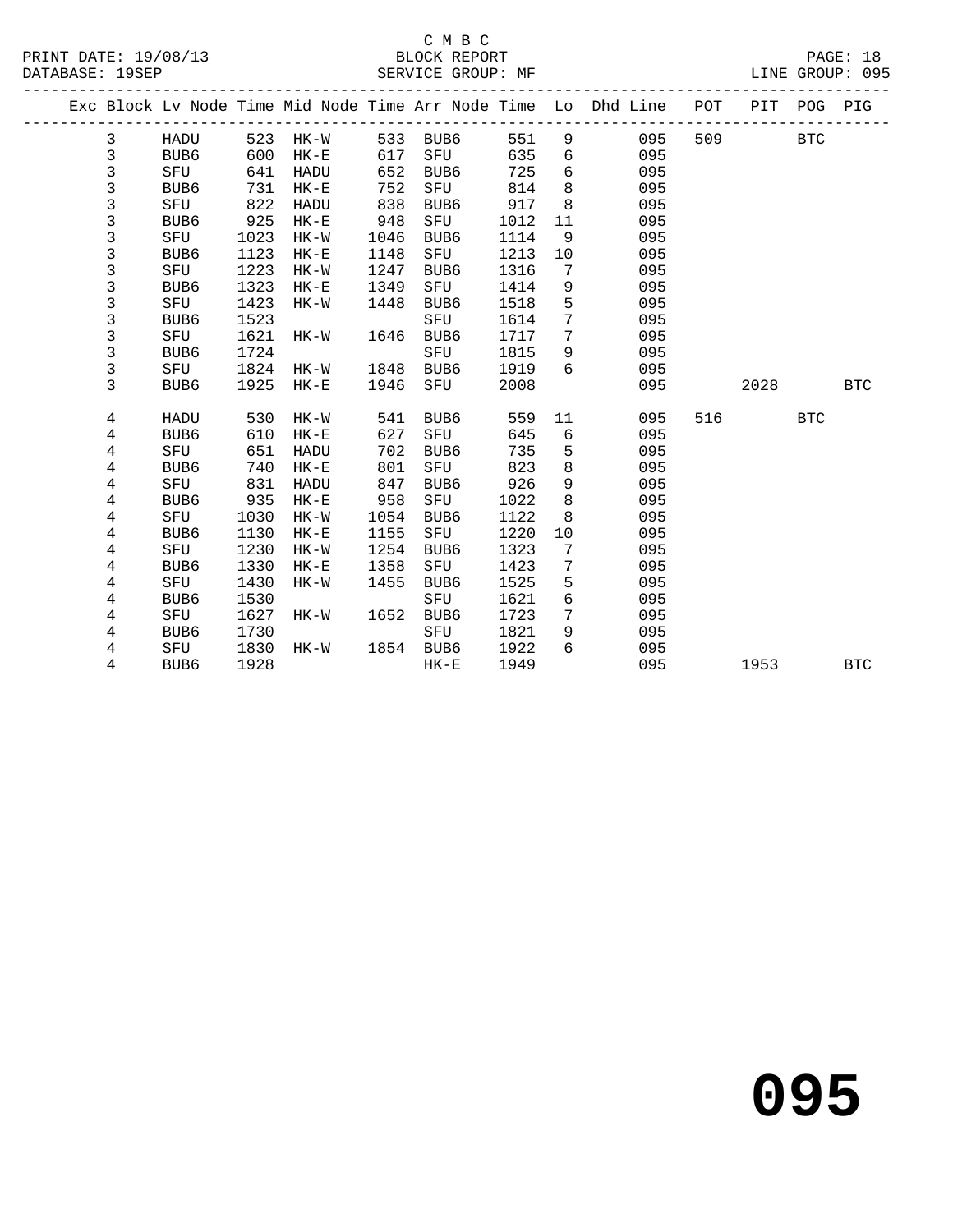#### C M B C<br>BLOCK REPOP SERVICE GROUP: MF

| PRINT DATE: 19/08/13 | BLOCK REPORT      | PAGE: 19        |  |
|----------------------|-------------------|-----------------|--|
| DATABASE: 19SEP      | SERVICE GROUP: MF | LINE GROUP: 095 |  |

|  |               |             |                 | ______________________ |                     |      |      |                 | Exc Block Lv Node Time Mid Node Time Arr Node Time Lo Dhd Line POT PIT POG PIG |     |      |            |            |
|--|---------------|-------------|-----------------|------------------------|---------------------|------|------|-----------------|--------------------------------------------------------------------------------|-----|------|------------|------------|
|  | 5             | BDKI        | 652             |                        |                     | SFU  | 711  | 3               | 095                                                                            | 651 |      | <b>BTC</b> |            |
|  | 5             | SFU         | 714             | HADU                   | 728                 | BUB6 | 804  | 3               | 095                                                                            |     |      |            |            |
|  | 5             | BUB6        | 807             | $HK-E$                 | $82.$<br>915<br>031 | SFU  | 853  | $7\overline{ }$ | 095                                                                            |     |      |            |            |
|  | 5             | SFU         | $\frac{6}{900}$ | HADU                   |                     | BUB6 | 954  | 14              | 095                                                                            |     |      |            |            |
|  |               | BUB6        | 1008            | $HK-E$                 | 1031                | SFU  | 1056 | 12              | 095                                                                            |     |      |            |            |
|  |               | SFU         | 1108            | $HK-W$                 | 1132                | BUB6 | 1201 | $7\phantom{.0}$ | 095                                                                            |     |      |            |            |
|  |               | BUB6        | 1208            | $HK-E$                 | 1234                | SFU  | 1259 | 9               | 095                                                                            |     |      |            |            |
|  | 55555         | SFU         | 1308            | HK-W                   | 1332                | BUB6 | 1401 | $7\phantom{.0}$ | 095                                                                            |     |      |            |            |
|  |               | BUB6        | 1408            | $HK-E$                 | 1436                | SFU  | 1501 | 7               | 095                                                                            |     |      |            |            |
|  | $\frac{5}{5}$ | ${\rm SFU}$ | 1508            | $HK-W$                 | 1533                | BUB6 | 1603 | 9               | 095                                                                            |     |      |            |            |
|  |               | BUB6        | 1612            |                        |                     | SFU  | 1703 | 10              | 095                                                                            |     |      |            |            |
|  | 5             | SFU         | 1713            | HK-W                   | 1739                | BUB6 | 1810 | $7\phantom{.0}$ | 095                                                                            |     |      |            |            |
|  | 5             | BUB6        | 1817            | $HK-E$                 | 1841                | SFU  | 1906 | 11              | 095                                                                            |     |      |            |            |
|  | 5             | ${\rm SFU}$ | 1917            | $HK-W$                 | 1940                | BUB6 | 2006 | 6               | 095                                                                            |     |      |            |            |
|  | 5             | BUB6        | 2012            | $HK-E$                 | 2033                | SFU  | 2055 | $10$            | 095                                                                            |     |      |            |            |
|  | 5             | SFU         | 2105            | $HK-W$                 | 2127                | BUB6 | 2149 | 8               | 095                                                                            |     |      |            |            |
|  | 5             | BUB6        | 2157            | $HK-E$                 | 2217                | SFU  | 2239 | $\overline{3}$  | 095                                                                            |     |      |            |            |
|  | 5             | SFU         | 2242            | $HK - W$               | 2303                | BUB6 | 2323 | - 5             | 095                                                                            |     |      |            |            |
|  | 5             | BUB6        | 2328            | $HK-E$                 | 2347                | SFU  | 2405 | 15              | 095                                                                            |     |      |            |            |
|  | 5             | SFU         | 2420            | $HK-W$                 | 2439                | BUB6 | 2457 | 19              | 095                                                                            |     |      |            |            |
|  | 5             | BUB6        | 2516            | $HK-E$                 | 2533                | SFU  | 2550 | 9               | 30 095                                                                         |     |      |            |            |
|  | 5             | HODM        | 2629            | $HK-E$                 | 2651                | SFU  | 2713 | 9               | N35                                                                            |     |      |            |            |
|  | 5             | SFU         | 2722            | HK-W                   | 2744                | HODM | 2800 | 9               | N35                                                                            |     |      |            |            |
|  | 5             | HODM        | 2809            | $HK-E$                 | 2831                | SFU  | 2853 | $\overline{4}$  | N35                                                                            |     |      |            |            |
|  | 5             | SFU         | 2857            | $HK-W$                 | 2918                | HODM | 2934 |                 | N35                                                                            |     | 2951 |            | <b>BTC</b> |
|  | $\epsilon$    | BDKI        | 523             | $HK-E$                 |                     | BUB6 | 547  | $\mathbf{3}$    | 095                                                                            | 522 |      | <b>BTC</b> |            |
|  | 6             | BUB6        | 550             | $HK-E$                 |                     | SFU  | 625  | 5               | 095                                                                            |     |      |            |            |
|  | $\epsilon$    | SFU         | 630             | HADU                   | 607<br>641          | BUB6 | 714  | $\,8\,$         | 095                                                                            |     |      |            |            |
|  | $\epsilon$    | BUB6        | 722             | $HK-E$                 | 743                 | SFU  | 805  | 8               | 095                                                                            |     |      |            |            |
|  | $\sqrt{6}$    | SFU         | 813             | HADU                   | 827                 | BUB6 | 910  | 5               | 095                                                                            |     |      |            |            |
|  | $\epsilon$    | BUB6        | 915             | $HK-E$                 | 938                 | SFU  | 1002 | $6\overline{6}$ | 095                                                                            |     |      |            |            |
|  | $\epsilon$    | SFU         | 1008            | HK-W                   | 1031                | BUB6 | 1059 | 9               | 095                                                                            |     |      |            |            |
|  | $\epsilon$    | BUB6        | 1108            | $HK-E$                 | 1133                | SFU  | 1158 | 10              | 095                                                                            |     |      |            |            |
|  | $\sqrt{6}$    | ${\rm SFU}$ | 1208            | $HK-W$                 | 1232                | BUB6 | 1301 | $7\phantom{.0}$ | 095                                                                            |     |      |            |            |
|  | $\sqrt{6}$    | BUB6        | 1308            | $HK-E$                 | 1334                | SFU  | 1359 | 9               | 095                                                                            |     |      |            |            |
|  | $\sqrt{6}$    | ${\tt SFU}$ | 1408            | $HK-W$                 | 1433                | BUB6 | 1503 | 5               | 095                                                                            |     |      |            |            |
|  | $\epsilon$    | BUB6        | 1508            |                        |                     | SFU  | 1559 | $10$            | 095                                                                            |     |      |            |            |
|  | $\sqrt{6}$    | SFU         | 1609            | HK-W                   | 1634                | BUB6 | 1705 | $7\phantom{.0}$ | 095                                                                            |     |      |            |            |
|  | $\sqrt{6}$    | BUB6        | 1712            |                        |                     | SFU  | 1803 | 8               | 095                                                                            |     |      |            |            |
|  | $\epsilon$    | SFU         | 1811            | $HK-W$                 | 1835                | BUB6 | 1906 | 7               | 095                                                                            |     |      |            |            |
|  | 6             | BUB6        | 1913            | $HK-E$                 | 1934                | SFU  | 1956 | 9               | 095                                                                            |     |      |            |            |
|  | 6             | SFU         | 2005            | $HK-W$                 | 2027                | BUB6 | 2049 | 8               | 095                                                                            |     |      |            |            |
|  | $\epsilon$    | BUB6        | 2057            | $HK-E$                 | 2118                | SFU  | 2140 | 14              | 095                                                                            |     |      |            |            |
|  | $\epsilon$    | SFU         | 2154            | $HK-W$                 | 2216                | BUB6 | 2237 | 8               | 095                                                                            |     |      |            |            |
|  | 6             | BUB6        | 2245            | $HK-E$                 | 2305                | SFU  | 2324 |                 | 095                                                                            |     | 2341 |            | <b>BTC</b> |
|  |               |             |                 |                        |                     |      |      |                 |                                                                                |     |      |            |            |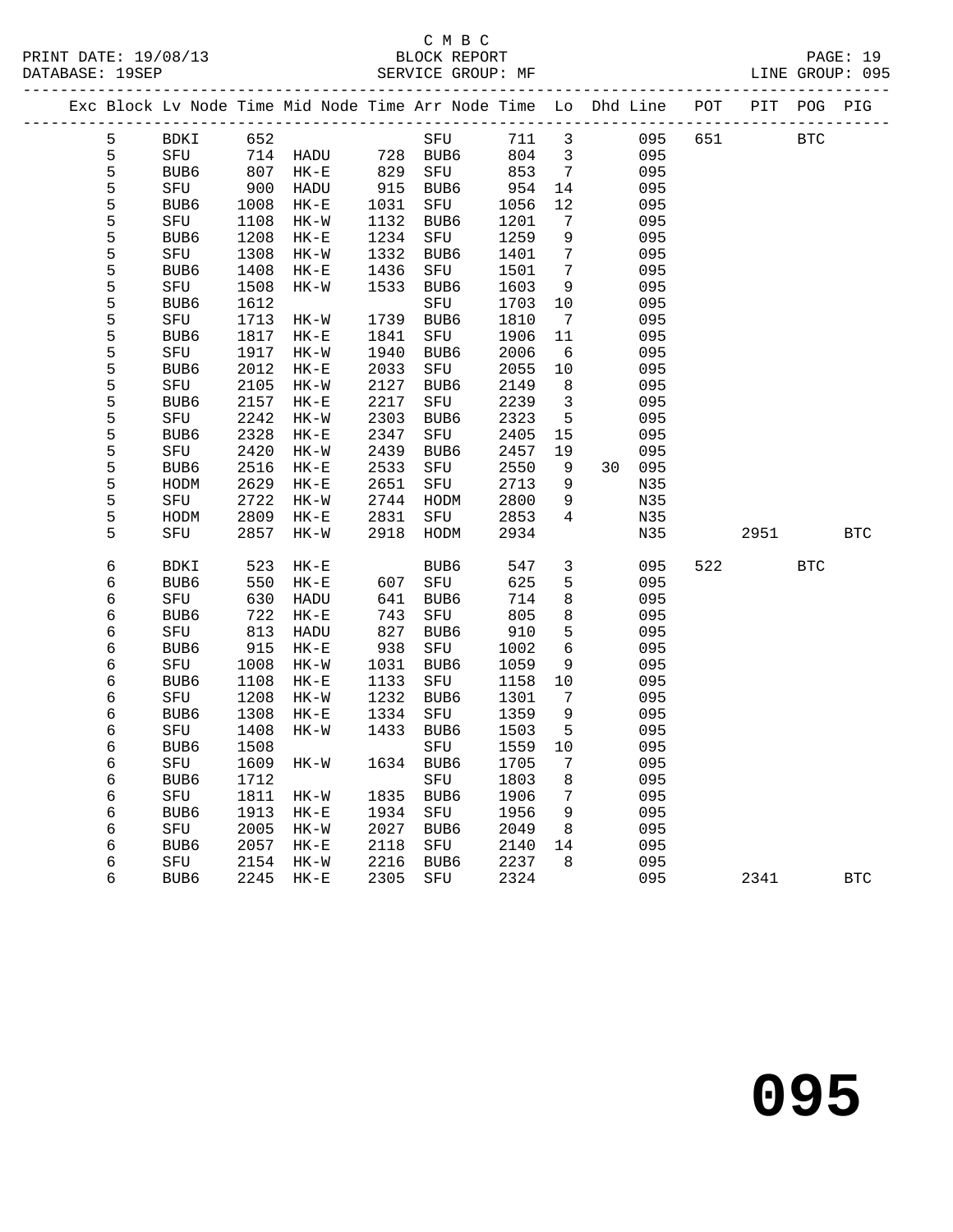#### C M B C<br>BLOCK REPORT SERVICE GROUP: MF

|  |         |                  |      |             |      |        |      |                 | Exc Block Lv Node Time Mid Node Time Arr Node Time Lo Dhd Line | POT | PIT  | POG        | PIG        |
|--|---------|------------------|------|-------------|------|--------|------|-----------------|----------------------------------------------------------------|-----|------|------------|------------|
|  | 7       | BDKI             | 528  |             |      | SFU    | 543  | 7               | 095                                                            | 527 |      | <b>BTC</b> |            |
|  | 7       | SFU              | 550  | HK-W        | 609  | BUB6   | 628  | 12              | 095                                                            |     |      |            |            |
|  | 7       | BUB <sub>6</sub> | 640  | $HK-E$      | 658  | SFU    | 717  | 6               | 095                                                            |     |      |            |            |
|  | 7       | SFU              | 723  | HADU        | 737  | BUB6   | 814  | 7               | 095                                                            |     |      |            |            |
|  | 7       | BUB6             | 821  | $HK - E$    | 843  | SFU    | 907  | 8               | 095                                                            |     |      |            |            |
|  | 7       | SFU              | 915  | HADU        | 930  | BUB6   | 1009 | 14              | 095                                                            |     |      |            |            |
|  | 7       | BUB6             | 1023 | $HK - E$    | 1046 | SFU    | 1111 | 12              | 095                                                            |     |      |            |            |
|  | 7       | SFU              | 1123 | $HK-W$      | 1147 | BUB6   | 1216 | $7\phantom{.0}$ | 095                                                            |     |      |            |            |
|  | 7       | BUB6             | 1223 | $HK - E$    | 1249 | SFU    | 1314 | 9               | 095                                                            |     |      |            |            |
|  | 7       | SFU              | 1323 | $HK-W$      | 1347 | BUB6   | 1416 | $7\phantom{.0}$ | 095                                                            |     |      |            |            |
|  | 7       | BUB6             | 1423 | $HK - E$    | 1451 | SFU    | 1516 | $7\phantom{.0}$ | 095                                                            |     |      |            |            |
|  | 7       | SFU              | 1523 | $HK-W$      | 1548 | BUB6   | 1618 | 6               | 095                                                            |     |      |            |            |
|  | 7       | BUB6             | 1624 |             |      | SFU    | 1716 | 8               | 095                                                            |     |      |            |            |
|  | 7       | SFU              | 1724 | HK-W        | 1750 | BUB6   | 1821 | $\overline{4}$  | 095                                                            |     |      |            |            |
|  | 7       | BUB6             | 1825 | $HK-E$      | 1849 | SFU    | 1914 |                 | 095                                                            |     | 1934 |            | <b>BTC</b> |
|  | 8       | <b>BDKI</b>      | 543  |             |      | SFU    | 600  | 5               | 095                                                            | 542 |      | <b>BTC</b> |            |
|  | 8       | SFU              | 605  | $HK-W$      | 624  | BUB6   | 643  | 12              | 095                                                            |     |      |            |            |
|  | 8       | BUB6             | 655  | $HK-E$      | 713  | SFU    | 732  | 5               | 095                                                            |     |      |            |            |
|  | 8       | SFU              | 737  | <b>HADU</b> | 751  | BUB6   | 830  | 9               | 095                                                            |     |      |            |            |
|  | $\,8\,$ | BUB6             | 839  | $HK - E$    | 903  | SFU    | 927  | $\mathbf{3}$    | 095                                                            |     |      |            |            |
|  | 8       | SFU              | 930  | HADU        | 941  | BUB6   | 1023 | $7\overline{ }$ | 095                                                            |     |      |            |            |
|  | 8       | BUB <sub>6</sub> | 1030 | $HK - E$    | 1054 | SFU    | 1119 | 11              | 095                                                            |     |      |            |            |
|  | 8       | SFU              | 1130 | $HK-W$      | 1154 | BUB6   | 1223 | 7               | 095                                                            |     |      |            |            |
|  | 8       | BUB6             | 1230 | $HK-E$      | 1256 | SFU    | 1321 | 9               | 095                                                            |     |      |            |            |
|  | $\,8\,$ | SFU              | 1330 | $HK-W$      | 1354 | BUB6   | 1423 | $7\phantom{.0}$ | 095                                                            |     |      |            |            |
|  | $\,8\,$ | BUB <sub>6</sub> | 1430 | $HK-E$      | 1458 | SFU    | 1524 | 6               | 095                                                            |     |      |            |            |
|  | 8       | SFU              | 1530 | $HK-W$      | 1555 | BUB6   | 1625 | 5               | 095                                                            |     |      |            |            |
|  | 8       | BUB <sub>6</sub> | 1630 |             |      | SFU    | 1722 | $7\phantom{.0}$ | 095                                                            |     |      |            |            |
|  | 8       | SFU              | 1729 | HK-W        | 1755 | BUB6   | 1826 | $\overline{2}$  | 095                                                            |     |      |            |            |
|  | 8       | BUB6             | 1828 |             |      | $HK-E$ | 1851 |                 | 095                                                            |     | 1855 |            | <b>BTC</b> |
|  |         |                  |      |             |      |        |      |                 |                                                                |     |      |            |            |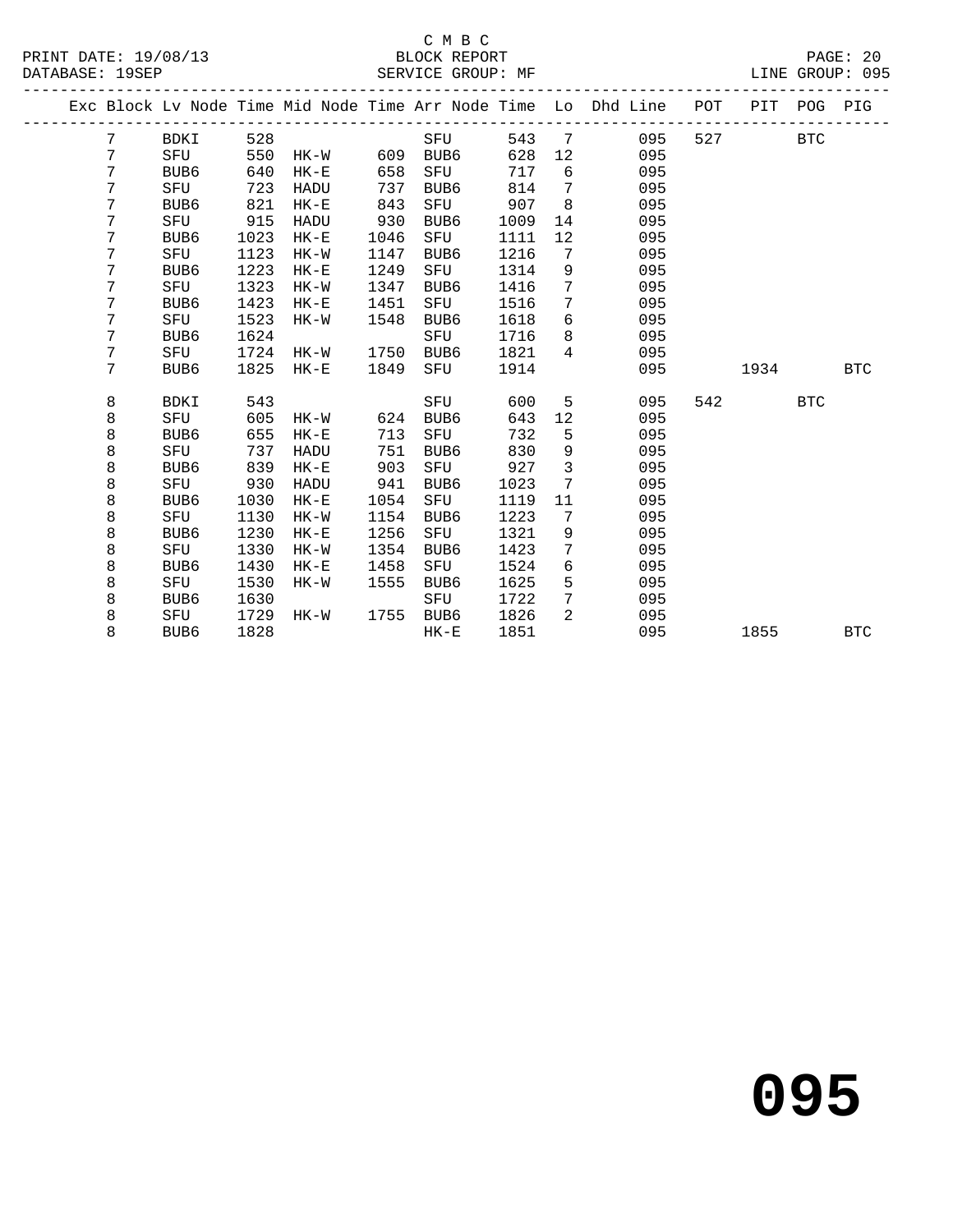#### C M B C<br>BLOCK REPORT SERVICE GROUP: MF

|             |             |              |                  |              |                  |              |                 | Exc Block Lv Node Time Mid Node Time Arr Node Time Lo Dhd Line POT PIT POG PIG |     |      |              |                      |
|-------------|-------------|--------------|------------------|--------------|------------------|--------------|-----------------|--------------------------------------------------------------------------------|-----|------|--------------|----------------------|
| 9           | BDKI        | 553          |                  |              | SFU              | 610          | 5               | 095                                                                            | 552 |      | <b>BTC</b>   |                      |
| 9           | SFU         |              | 615 HK-W         |              | 637 BUB6         | 659          | 5 <sub>5</sub>  | 095                                                                            |     |      |              |                      |
| 9           | BUB6        | 704          | $HK-E$           | 723<br>804   | SFU              | 743          | $7\phantom{.0}$ | 095                                                                            |     |      |              |                      |
| 9           | SFU         | 750          | HADU             | 804          | BUB6             | 845          | $7\phantom{.0}$ | 095                                                                            |     |      |              |                      |
| $\mathsf 9$ | BUB6        | 852          | $HK-E$           | 916          | SFU              | 940          | 5               | 095                                                                            |     |      |              |                      |
| 9           | SFU         | 945          | HK-W             | 1008         | BUB6             | 1036         | 9               | 095                                                                            |     |      |              |                      |
| 9           | BUB6        | 1045         | $HK-E$           | 1109         | SFU              | 1134         | 11              | 095                                                                            |     |      |              |                      |
| 9           | SFU         | 1145         | $HK-W$           | 1209         | BUB6             | 1238         | $7\phantom{.0}$ | 095                                                                            |     |      |              |                      |
| 9           | BUB6        | 1245         | $HK-E$           | 1311         | SFU              | 1336         | 9               | 095                                                                            |     |      |              |                      |
| 9           | SFU         | 1345         | $HK-W$           | 1409         | BUB6             | 1438         | 7               | 095                                                                            |     |      |              |                      |
| 9           | BUB6        | 1445         | $HK-E$           | 1513         | SFU              | 1539         | 6               | 095                                                                            |     |      |              |                      |
| 9           | SFU         | 1545         | $HK-W$           | 1610         | BUB6             | 1640         | 8               | 095                                                                            |     |      |              |                      |
| 9           | BUB6        | 1648         |                  |              | SFU              | 1741         | 6               | 095                                                                            |     |      |              |                      |
| 9           | SFU         | 1747         | $HK-W$           | 1812         | BUB6             | 1843         | 6               | 095                                                                            |     |      |              |                      |
| 9           | BUB6        | 1849         | $HK-E$           | 1913         | SFU              | 1937         | $\overline{4}$  | 095                                                                            |     |      |              |                      |
| 9           | ${\tt SFU}$ | 1941         | $HK-W$           | 2004         | BUB6             | 2028         | 5               | 095                                                                            |     |      |              |                      |
| 9           | BUB6        | 2033         | $HK-E$           | 2054         | SFU              | 2116         | 13              | 095                                                                            |     |      |              |                      |
| 9           | SFU         | 2129         | $HK-W$           | 2151         | BUB6             | 2213         | 8               | 095                                                                            |     |      |              |                      |
| 9<br>9      | BUB6        | 2221<br>2310 | $HK-E$           | 2241         | SFU              | 2300         | 10              | 095                                                                            |     |      |              |                      |
|             | SFU         |              | $HK-W$           | 2329         | BUB6             | 2347         | 11              | 095                                                                            |     |      |              |                      |
| 9<br>9      | BUB6        | 2358         | $HK-E$           | 2417<br>2500 | SFU              | 2435<br>2518 | 6               | 095<br>095                                                                     |     |      |              |                      |
| $\mathsf 9$ | SFU         | 2441<br>2536 | $HK-W$           | 2553         | BUB6             | 2610         | 18<br>12        |                                                                                |     |      |              |                      |
| 9           | BUB6<br>SFU | 2622         | $HK-E$<br>$HK-W$ | 2644         | SFU<br>HODM      | 2700         | 9               | 095<br>N35                                                                     |     |      |              |                      |
| 9           | HODM        | 2709         | $HK-E$           | 2731         | SFU              | 2753         |                 | N35                                                                            |     | 2810 |              | <b>BTC</b>           |
|             |             |              |                  |              |                  |              |                 |                                                                                |     |      |              |                      |
| 10          | BDKI        | 613          |                  |              | SFU              | 630          | 6               | 095                                                                            | 612 |      | <b>BTC</b>   |                      |
| $10$        | SFU         | 636          | HADU             | 647          | BUB6             | 720          | $7\phantom{.0}$ | 095                                                                            |     |      |              |                      |
| $10$        | BUB6        | 727          | $HK-E$           | 748          | SFU              | 810          | $7\phantom{.0}$ | 095                                                                            |     |      |              |                      |
| 10          | SFU         | 817          | HADU             | 833          | BUB6             | 912          | 8               | 095                                                                            |     |      |              |                      |
| 10          | BUB6        | 920          | $HK-E$           | 943          | SFU              | 1007         | 8               | 095                                                                            |     |      |              |                      |
| $10$        | SFU         | 1015         | $HK-W$           | 1038         | BUB6             | 1106         | 9               | 095                                                                            |     |      |              |                      |
| $10$        | BUB6        | 1115         | $HK-E$           | 1140         | SFU              | 1205         | 10              | 095                                                                            |     |      |              |                      |
| $10$        | SFU         | 1215         | $HK-W$           | 1239         | BUB6             | 1308         | $7\phantom{.0}$ | 095                                                                            |     |      |              |                      |
| 10          | BUB6        | 1315         | $HK-E$           | 1341         | SFU              | 1406         | 9               | 095                                                                            |     |      |              |                      |
| $10$        | SFU         | 1415         | $HK-W$           | 1440         | BUB6             | 1510         | 5               | 095                                                                            |     |      |              |                      |
| $10$        | BUB6        | 1515         |                  |              | SFU              | 1606         | 9               | 095                                                                            |     |      |              |                      |
| 10          | SFU         | 1615         | HK-W             |              | 1640 BUB6        | 1711         | $7\overline{ }$ | 095                                                                            |     |      |              |                      |
| 10          | BUB6        | 1718         |                  |              | SFU              | 1809         | 9               | 095                                                                            |     |      |              |                      |
| 10          | SFU         |              | 1818 HK-W        |              | 1842 BUB6 1913 6 |              |                 | 095                                                                            |     |      |              |                      |
| 10          | BUB6        | 1919         |                  |              | $HK-E$           | 1940         |                 | 095                                                                            |     | 1944 |              | $\operatorname{BTC}$ |
| $11\,$      | BDKI        | 637          | $HK-E$           |              | BUB6             | 702          | 7               | 095                                                                            | 636 |      | $_{\rm BTC}$ |                      |
| $11\,$      | BUB6        | 709          | $HK-E$           | 728          | SFU              | 748          | 11              | 095                                                                            |     |      |              |                      |
| $11\,$      | SFU         | 759          | HADU             | 813          | BUB6             | 854          | 6               | 095                                                                            |     |      |              |                      |
| $11\,$      | BUB6        | 900          | $HK-E$           | 923          | ${\tt SFU}$      | 947          | 6               | 095                                                                            |     |      |              |                      |
| 11          | SFU         | 953          | $HK-W$           | 1016         | BUB6             | 1044         | 9               | 095                                                                            |     |      |              |                      |
| $11\,$      | BUB6        | 1053         | $HK-E$           | 1117         | SFU              | 1142         | 11              | 095                                                                            |     |      |              |                      |
| 11          | SFU         | 1153         | $HK-W$           | 1217         | BUB <sub>6</sub> | 1246         | 7               | 095                                                                            |     |      |              |                      |
| 11          | BUB6        | 1253         | $HK-E$           | 1319         | SFU              | 1344         | 9               | 095                                                                            |     |      |              |                      |
| 11          | SFU         | 1353         | $HK-W$           | 1417         | BUB6             | 1446         | 7               | 095                                                                            |     |      |              |                      |
| $11\,$      | BUB6        | 1453         | $HK-E$           | 1521         | SFU              | 1547         | 4               | 095                                                                            |     |      |              |                      |
| 11          | SFU         | 1551         | $HK-W$           | 1616         | BUB6             | 1646         | 8               | 095                                                                            |     |      |              |                      |
| 11          | BUB6        | 1654         |                  |              | SFU              | 1747         | 6               | 095                                                                            |     |      |              |                      |
|             |             |              |                  |              |                  |              |                 |                                                                                |     |      |              |                      |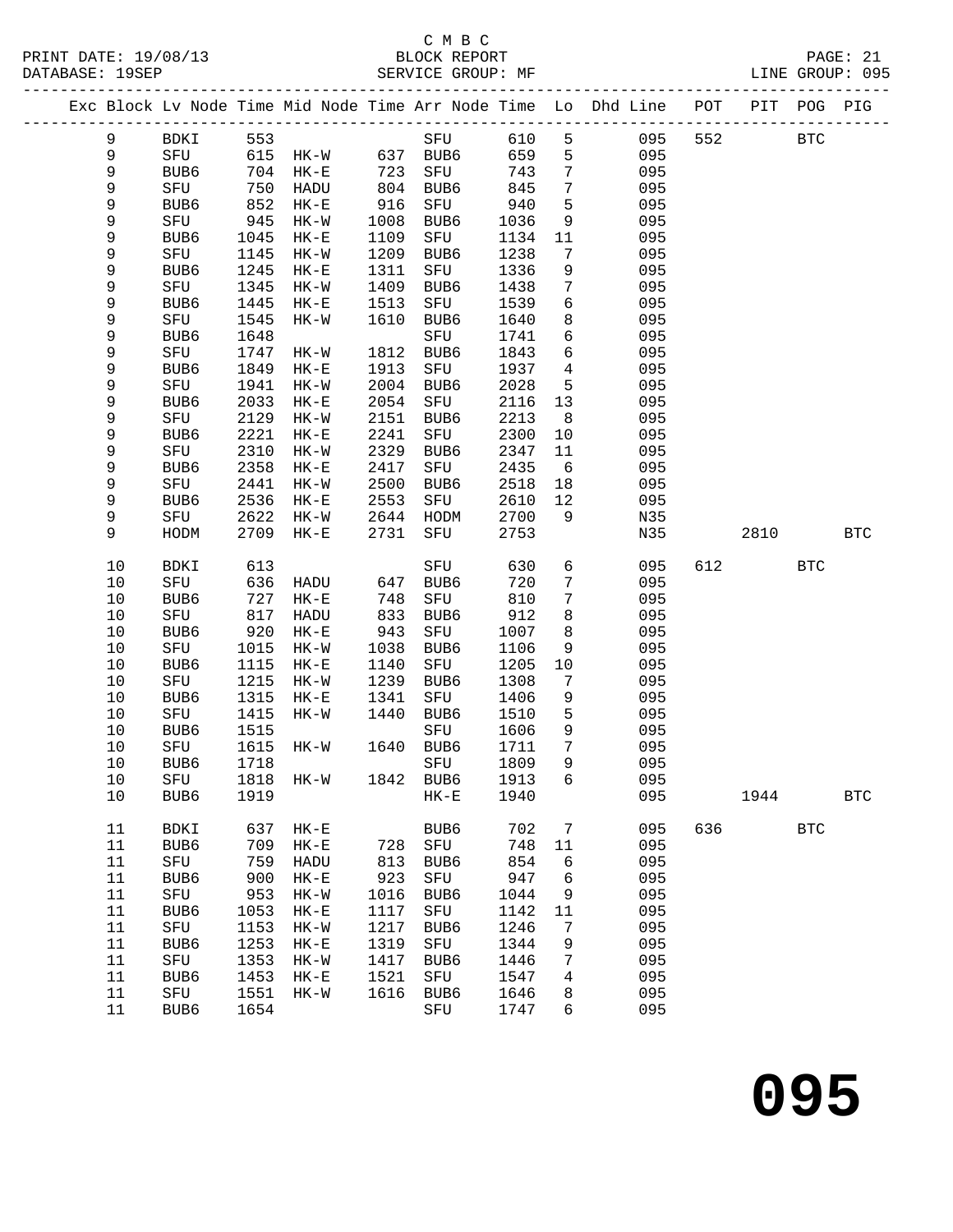#### C M B C<br>BLOCK REPORT SERVICE GROUP: MF

|  |          |                  |              |                  |              |                     |              |                                    | Exc Block Lv Node Time Mid Node Time Arr Node Time Lo Dhd Line POT |     |                                                                                                                                                                                                                                 | PIT POG PIG  |              |
|--|----------|------------------|--------------|------------------|--------------|---------------------|--------------|------------------------------------|--------------------------------------------------------------------|-----|---------------------------------------------------------------------------------------------------------------------------------------------------------------------------------------------------------------------------------|--------------|--------------|
|  | 11       |                  |              |                  |              |                     |              |                                    | SFU 1753 HK-W 1818 BUB6 1849 6 095                                 |     |                                                                                                                                                                                                                                 |              |              |
|  | 11       | BUB6             |              | 1855 HK-E        |              | 1919 SFU 1943       |              |                                    | 095                                                                |     | 2003 — 2003 — 2004 — 2005 — 2006 — 2006 — 2006 — 2006 — 2006 — 2006 — 2006 — 2006 — 2006 — 2006 — 2006 — 2006 — 2006 — 2006 — 2006 — 2006 — 2006 — 2006 — 2006 — 2006 — 2006 — 2006 — 2006 — 2006 — 2006 — 2006 — 2006 — 2006 — |              | <b>BTC</b>   |
|  |          |                  |              |                  |              |                     |              |                                    |                                                                    |     |                                                                                                                                                                                                                                 |              |              |
|  | 12       | BDKI             | 642          |                  |              | SFU                 | 701          | $4\overline{4}$                    | 095                                                                |     | 641                                                                                                                                                                                                                             | <b>BTC</b>   |              |
|  | $12$     | SFU              | 705          | HADU             |              |                     | 755          | 8 <sup>8</sup>                     | 095                                                                |     |                                                                                                                                                                                                                                 |              |              |
|  | $12\,$   | BUB6             | 803          | $HK-E$           |              | 719 BUB6<br>825 SFU | 849          | 6                                  | 095                                                                |     |                                                                                                                                                                                                                                 |              |              |
|  | $12$     | SFU              | 855          | HADU             | 911          | BUB6                | 950          | 10                                 | 095                                                                |     |                                                                                                                                                                                                                                 |              |              |
|  | $12$     | BUB6             | 1000         | $HK-E$           | 1023         | SFU                 | 1048         | 12                                 | 095                                                                |     |                                                                                                                                                                                                                                 |              |              |
|  | $12$     | SFU              | 1100         | $HK-W$           | 1124         | BUB6                | 1153         | 7                                  | 095                                                                |     |                                                                                                                                                                                                                                 |              |              |
|  | $12$     | BUB6             | 1200         | $HK-E$           | 1226         | SFU                 | 1251         | 9                                  | 095                                                                |     |                                                                                                                                                                                                                                 |              |              |
|  | $12$     | SFU              | 1300         | $HK-W$           | 1324         | BUB6                | 1353         | $\overline{7}$                     | 095                                                                |     |                                                                                                                                                                                                                                 |              |              |
|  | $12$     | BUB6             | 1400         | $HK-E$           | 1428         | SFU                 | 1453         | $\overline{7}$                     | 095                                                                |     |                                                                                                                                                                                                                                 |              |              |
|  | $12$     | SFU              | 1500         | $HK-W$           | 1525         | BUB6                | 1555         | $5^{\circ}$                        | 095                                                                |     |                                                                                                                                                                                                                                 |              |              |
|  | $12$     | BUB6             | 1600         |                  |              | SFU                 | 1651         | 10                                 | 095                                                                |     |                                                                                                                                                                                                                                 |              |              |
|  | $12$     | SFU              | 1701         | $HK-W$           | 1727         | BUB6                | 1758         | 6                                  | 095                                                                |     |                                                                                                                                                                                                                                 |              |              |
|  | 12       | BUB6             | 1804         | $HK-E$           | 1828         | SFU                 | 1853         |                                    | 095                                                                |     | 1913                                                                                                                                                                                                                            |              | $_{\rm BTC}$ |
|  |          |                  |              |                  |              |                     |              |                                    |                                                                    |     |                                                                                                                                                                                                                                 |              |              |
|  | 13       | BDKI             | 518          |                  |              | SFU                 | 533          | $\overline{7}$                     | 095                                                                |     | 517 — 17                                                                                                                                                                                                                        | <b>BTC</b>   |              |
|  | 13       | SFU              | 540          | $HK-W$           |              | 559 BUB6            | 618          | 12                                 | 095                                                                |     |                                                                                                                                                                                                                                 |              |              |
|  | $13$     | BUB6             | 630          | $HK-E$           | 648          | SFU                 | 707          | $\overline{\mathbf{3}}$            | 095                                                                |     |                                                                                                                                                                                                                                 |              |              |
|  | 13       | SFU              | 710          | HADU             | 724          | BUB6                | 800          | 12                                 | 095                                                                |     |                                                                                                                                                                                                                                 |              |              |
|  | $13$     | BUB6             | 812          | $HK-E$           | 834          | SFU                 | 858          | 10                                 | 095                                                                |     |                                                                                                                                                                                                                                 |              |              |
|  | 13       | SFU              | 908          | HADU             | 923          | BUB6                | 1002         | 13                                 | 095                                                                |     |                                                                                                                                                                                                                                 |              |              |
|  | $13$     | BUB6             | 1015         | $HK-E$           | 1038         | SFU                 | 1103         | 12                                 | 095                                                                |     |                                                                                                                                                                                                                                 |              |              |
|  | $13$     | SFU              | 1115         | $HK-W$           | 1139         | BUB6                | 1208         | $\overline{7}$                     | 095                                                                |     |                                                                                                                                                                                                                                 |              |              |
|  | $13$     | BUB6             | 1215         | $HK-E$           | 1241         | SFU                 | 1306         | 9                                  | 095                                                                |     |                                                                                                                                                                                                                                 |              |              |
|  | 13<br>13 | SFU<br>BUB6      | 1315<br>1415 | $HK-W$           | 1339         | BUB6                | 1408<br>1508 | $7\overline{ }$<br>$7\overline{ }$ | 095<br>095                                                         |     |                                                                                                                                                                                                                                 |              |              |
|  | $13$     | SFU              | 1515         | $HK-E$<br>$HK-W$ | 1443<br>1540 | SFU<br>BUB6         | 1610         | 8 <sup>8</sup>                     | 095                                                                |     |                                                                                                                                                                                                                                 |              |              |
|  | $13$     | BUB6             | 1618         |                  |              | SFU                 | 1710         | 9                                  | 095                                                                |     |                                                                                                                                                                                                                                 |              |              |
|  | 13       | SFU              | 1719         | HK-W             | 1745         | BUB6                | 1816         | 15                                 | 095                                                                |     |                                                                                                                                                                                                                                 |              |              |
|  | $13$     | BUB6             | 1831         | $HK-E$           | 1855         | SFU                 | 1919         | 10                                 | 095                                                                |     |                                                                                                                                                                                                                                 |              |              |
|  | $13$     | SFU              | 1929         | $HK-W$           | 1952         | BUB6                | 2018         | $\overline{4}$                     | 095                                                                |     |                                                                                                                                                                                                                                 |              |              |
|  | $13$     | BUB6             | 2022         | $HK-E$           | 2043         | SFU                 | 2105         | 12                                 | 095                                                                |     |                                                                                                                                                                                                                                 |              |              |
|  | 13       | SFU              | 2117         | $HK-W$           | 2139         | BUB6                | 2201         | 8 <sup>8</sup>                     | 095                                                                |     |                                                                                                                                                                                                                                 |              |              |
|  | 13       | BUB6             | 2209         | $HK-E$           | 2229         | SFU                 | 2248         | 8 <sup>8</sup>                     | 095                                                                |     |                                                                                                                                                                                                                                 |              |              |
|  | 13       | SFU              | 2256         | HK-W             | 2317         | BUB6                | 2337 6       |                                    | 095                                                                |     |                                                                                                                                                                                                                                 |              |              |
|  | 13       | BUB6             | 2343         | $HK-E$           | 2402         | SFU                 | 2420         |                                    | 095                                                                |     | 2437                                                                                                                                                                                                                            | <b>BTC</b>   |              |
|  | 14       | BDKI 714         |              |                  |              |                     |              |                                    | SFU 735 6 095                                                      | 713 |                                                                                                                                                                                                                                 | $_{\rm BTC}$ |              |
|  | 14       | SFU              | 741          | HADU             | 755          | BUB6                | 834          | 9                                  | 095                                                                |     |                                                                                                                                                                                                                                 |              |              |
|  | 14       | BUB6             | 843          | $HK-E$           | 907          | SFU                 | 931          | 7                                  | 095                                                                |     |                                                                                                                                                                                                                                 |              |              |
|  | 14       | SFU              | 938          | HADU             | 949          | BUB6                | 1031         | 7                                  | 095                                                                |     |                                                                                                                                                                                                                                 |              |              |
|  | 14       | BUB6             | 1038         | $HK-E$           | 1102         | SFU                 | 1127         | 11                                 | 095                                                                |     |                                                                                                                                                                                                                                 |              |              |
|  | 14       | SFU              | 1138         | $HK-W$           | 1202         | BUB6                | 1231         | 7                                  | 095                                                                |     |                                                                                                                                                                                                                                 |              |              |
|  | 14       | BUB6             | 1238         | $HK-E$           | 1304         | SFU                 | 1329         | 9                                  | 095                                                                |     |                                                                                                                                                                                                                                 |              |              |
|  | 14       | ${\tt SFU}$      | 1338         | $HK-W$           | 1402         | BUB6                | 1431         | 7                                  | 095                                                                |     |                                                                                                                                                                                                                                 |              |              |
|  | 14       | BUB6             | 1438         | $HK-E$           | 1506         | SFU                 | 1532         | 6                                  | 095                                                                |     |                                                                                                                                                                                                                                 |              |              |
|  | 14       | SFU              | 1538         | $HK-W$           | 1603         | BUB6                | 1633         | 9                                  | 095                                                                |     |                                                                                                                                                                                                                                 |              |              |
|  | 14       | BUB <sub>6</sub> | 1642         |                  |              | SFU                 | 1734         | 7                                  | 095                                                                |     |                                                                                                                                                                                                                                 |              |              |
|  | 14       | SFU              | 1741         | $HK-W$           | 1806         | BUB6                | 1837         | 6                                  | 095                                                                |     |                                                                                                                                                                                                                                 |              |              |
|  | 14       | BUB6             | 1843         | $HK-E$           | 1907         | SFU                 | 1931         |                                    | 095                                                                |     | 1951                                                                                                                                                                                                                            |              | <b>BTC</b>   |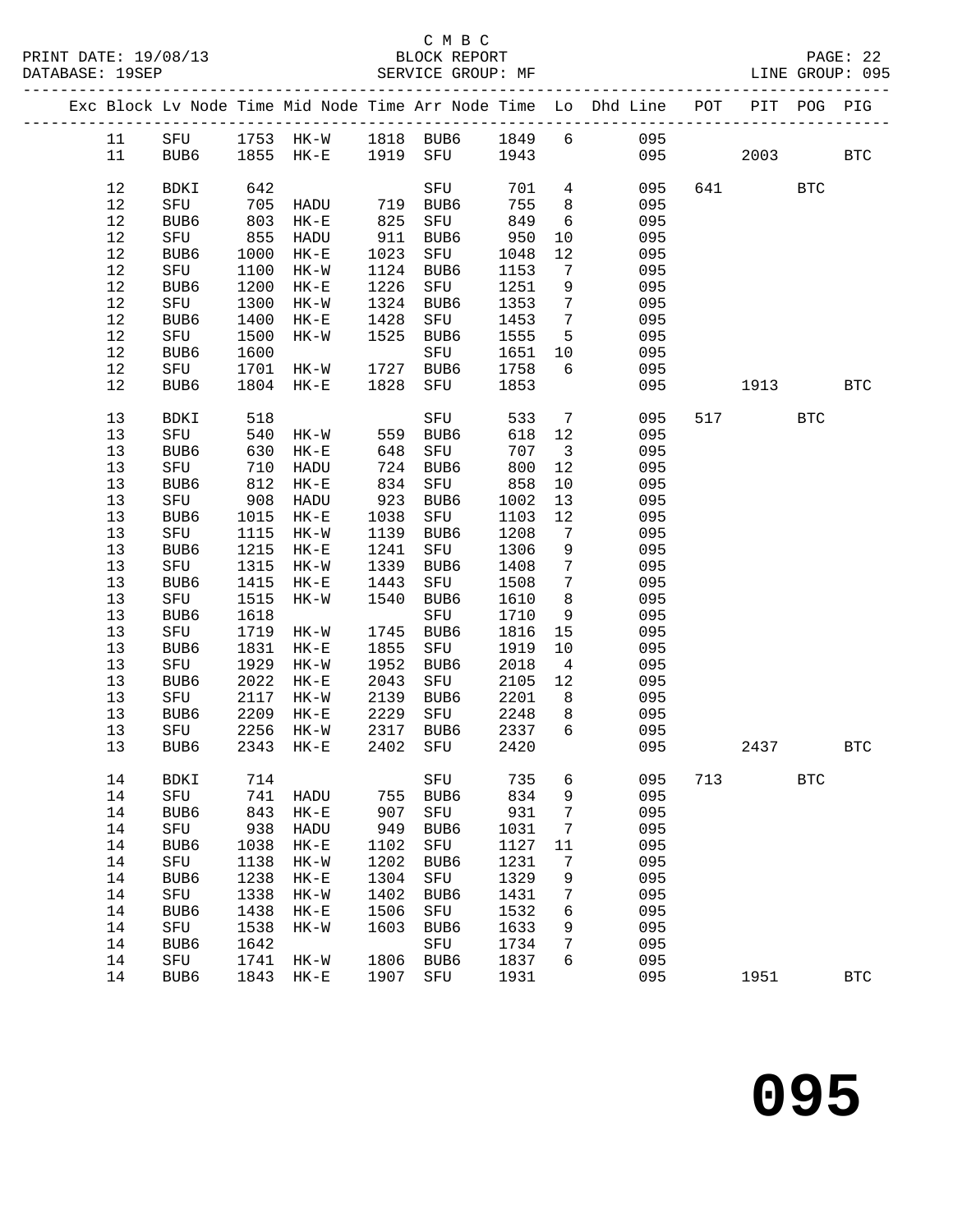## C M B C<br>BLOCK REPORT<br>SERVICE GROUP: MF

| PAGE. |               |
|-------|---------------|
|       | $\sim$ $\sim$ |

|        |               |      |           |              |                             |      |                         | Exc Block Lv Node Time Mid Node Time Arr Node Time Lo Dhd Line POT PIT POG PIG |             |      |            |            |
|--------|---------------|------|-----------|--------------|-----------------------------|------|-------------------------|--------------------------------------------------------------------------------|-------------|------|------------|------------|
| 15     | BDKI 720 HK-E |      |           |              | BUB6 747 2                  |      |                         |                                                                                | 095 719 BTC |      |            |            |
| 15     |               |      |           |              | BUB6 749 HK-E 811 SFU 835 5 |      |                         | 095                                                                            |             |      |            |            |
| 15     | SFU           | 840  | HADU      |              | 856 BUB6 935                |      | 10                      | 095                                                                            |             |      |            |            |
| 15     | BUB6          | 945  | $HK-E$    | 1008<br>1102 | SFU                         | 1032 | 6                       | 095                                                                            |             |      |            |            |
| 15     | SFU           | 1038 | $HK-W$    | 1102         | BUB6                        | 1130 | 8 <sup>8</sup>          | 095                                                                            |             |      |            |            |
| 15     | BUB6          | 1138 | $HK-E$    | 1203         | SFU                         | 1228 | 10                      | 095                                                                            |             |      |            |            |
| 15     | SFU           | 1238 | HK-W      | 1302         | BUB6                        | 1331 | 7                       | 095                                                                            |             |      |            |            |
| 15     | BUB6          | 1338 | $HK-E$    | 1406         | SFU                         | 1431 | $7\overline{ }$         | 095                                                                            |             |      |            |            |
| 15     | SFU           | 1438 | $HK-W$    | 1503         | BUB6                        | 1533 | 5                       | 095                                                                            |             |      |            |            |
| 15     | BUB6          | 1538 |           |              | SFU                         | 1629 | $\overline{4}$          | 095                                                                            |             |      |            |            |
| 15     | SFU           | 1633 | HK-W      | 1659         | BUB6                        | 1730 | 6                       | 095                                                                            |             |      |            |            |
| 15     | BUB6          | 1736 |           |              | SFU                         | 1827 | 9                       | 095                                                                            |             |      |            |            |
| 15     | SFU           | 1836 | HK-W      | 1900         | BUB6                        | 1928 | $\overline{4}$          | 095                                                                            |             |      |            |            |
| 15     | BUB6          | 1932 | $HK-E$    | 1953         | SFU                         | 2015 | $\overline{\mathbf{c}}$ | 095                                                                            |             |      |            |            |
| 15     | SFU           | 2017 | $HK-W$    | 2039         | BUB6                        | 2101 | 8 <sup>8</sup>          | 095                                                                            |             |      |            |            |
| $15$   | BUB6          | 2109 | $HK-E$    | 2130         | SFU                         | 2152 | 14                      | 095                                                                            |             |      |            |            |
| 15     | SFU           | 2206 | $HK-W$    | 2227         | BUB6                        | 2247 | 10                      | 095                                                                            |             |      |            |            |
| 15     | BUB6          | 2257 | $HK-E$    | 2317         | SFU                         | 2336 | $\overline{4}$          | 095                                                                            |             |      |            |            |
| 15     | SFU           | 2340 | $HK-W$    | 2359         | BUB6                        | 2417 | 19                      | 095                                                                            |             |      |            |            |
| $15$   | BUB6          | 2436 | $HK-E$    | 2454         | SFU                         | 2511 | 11                      | 095                                                                            |             |      |            |            |
| 15     | SFU           | 2522 | HK-W      | 2544         | HODM                        | 2600 | 29                      | N35                                                                            |             |      |            |            |
| 15     | HODM          | 2629 |           |              | NWST                        | 2731 |                         | N19                                                                            |             | 2751 |            | <b>BTC</b> |
|        |               |      |           |              |                             |      |                         |                                                                                |             |      |            |            |
| 16     | BDKI          | 721  | $HK-E$    |              | BUB6                        | 748  | $6\overline{6}$         | 095                                                                            | 720         |      | <b>BTC</b> |            |
| 16     | BUB6          | 754  | HK-E      | 816          | SFU                         | 840  | 5                       | 095                                                                            |             |      |            |            |
| 16     | SFU           | 845  | HADU      | 901          | BUB6                        | 940  | 10                      | 095                                                                            |             |      |            |            |
| 16     | BUB6          | 950  | HK-E      | 1013         | SFU                         | 1037 | 8 <sup>8</sup>          | 095                                                                            |             |      |            |            |
| 16     | SFU           | 1045 | HK-W      | 1109         | BUB6                        | 1137 | 8                       | 095                                                                            |             |      |            |            |
| 16     | BUB6          | 1145 | $HK-E$    | 1210         | SFU                         | 1235 | 10                      | 095                                                                            |             |      |            |            |
| 16     | SFU           | 1245 | HK-W      | 1309         | BUB6                        | 1338 | $\overline{7}$          | 095                                                                            |             |      |            |            |
| 16     | BUB6          | 1345 | $HK-E$    | 1413         | SFU                         | 1438 | $7\phantom{.0}$         | 095                                                                            |             |      |            |            |
| 16     | SFU           | 1445 | $HK-W$    | 1510         | BUB6                        | 1540 | 5                       | 095                                                                            |             |      |            |            |
| 16     | BUB6          | 1545 |           |              | SFU                         | 1636 | 9                       | 095                                                                            |             |      |            |            |
| 16     | SFU           | 1645 | HK-W      |              | 1711 BUB6                   | 1742 | $\overline{4}$          | 095                                                                            |             |      |            |            |
| 16     | BUB6          | 1746 |           |              | SFU                         | 1837 | 6                       | 095                                                                            |             |      |            |            |
| 16     | SFU           | 1843 | HK-W      | 1907         | BUB6                        | 1935 | $6\overline{6}$         | 095                                                                            |             |      |            |            |
| 16     | BUB6          | 1941 | $HK-E$    | 2002         | SFU                         | 2024 | $5^{\circ}$             | 095                                                                            |             |      |            |            |
| 16     | SFU           |      | 2029 HK-W |              | 2051 BUB6                   | 2113 | 8                       | 095                                                                            |             |      |            |            |
|        | 16 BUB6       |      |           |              |                             |      |                         | 2121 HK-E 2142 SFU 2204 095                                                    |             | 2224 |            | <b>BTC</b> |
|        |               |      |           |              |                             |      |                         |                                                                                |             |      |            |            |
| 17     | <b>BDKI</b>   | 1524 | $HK-E$    |              | BUB6                        | 1558 | 8                       | 095                                                                            | 1523        |      | <b>BTC</b> |            |
| 17     | BUB6          | 1606 |           |              | SFU                         | 1657 | 10                      | 095                                                                            |             |      |            |            |
| $17$   | SFU           | 1707 | $HK-W$    | 1733         | BUB6                        | 1804 | 6                       | 095                                                                            |             |      |            |            |
| 17     | BUB6          | 1810 | $HK-E$    | 1834         | SFU                         | 1859 | 8                       | 095                                                                            |             |      |            |            |
| $17\,$ | SFU           | 1907 | $HK-W$    | 1930         | BUB6                        | 1956 | 6                       | 095                                                                            |             |      |            |            |
| $17$   | BUB6          | 2002 | $HK-E$    | 2023         | SFU                         | 2045 | 8                       | 095                                                                            |             |      |            |            |
| $17$   | SFU           | 2053 | $HK-W$    | 2115         | BUB6                        | 2137 | 8                       | 095                                                                            |             |      |            |            |
| 17     | BUB6          | 2145 | $HK-E$    | 2205         | SFU                         | 2227 | 3                       | 095                                                                            |             |      |            |            |
| $17$   | SFU           | 2230 | $HK-W$    | 2251         | BUB6                        | 2311 | 6                       | 095                                                                            |             |      |            |            |
| $17$   | BUB6          | 2317 |           |              | $HK-E$                      | 2334 |                         | 095                                                                            |             | 2338 |            | <b>BTC</b> |
|        |               |      |           |              |                             |      |                         |                                                                                |             |      |            |            |
| 18     | <b>BDKI</b>   | 1556 | $HK-E$    |              | BUB6                        | 1630 | 6                       | 095                                                                            | 1555        |      | <b>BTC</b> |            |
| 18     | BUB6          | 1636 |           |              | SFU                         | 1728 | 8                       | 095                                                                            |             |      |            |            |
| 18     | SFU           | 1736 | HK-W      |              | 1801 BUB6                   | 1832 | 5                       | 095                                                                            |             |      |            |            |
|        |               |      |           |              |                             |      |                         |                                                                                |             |      |            |            |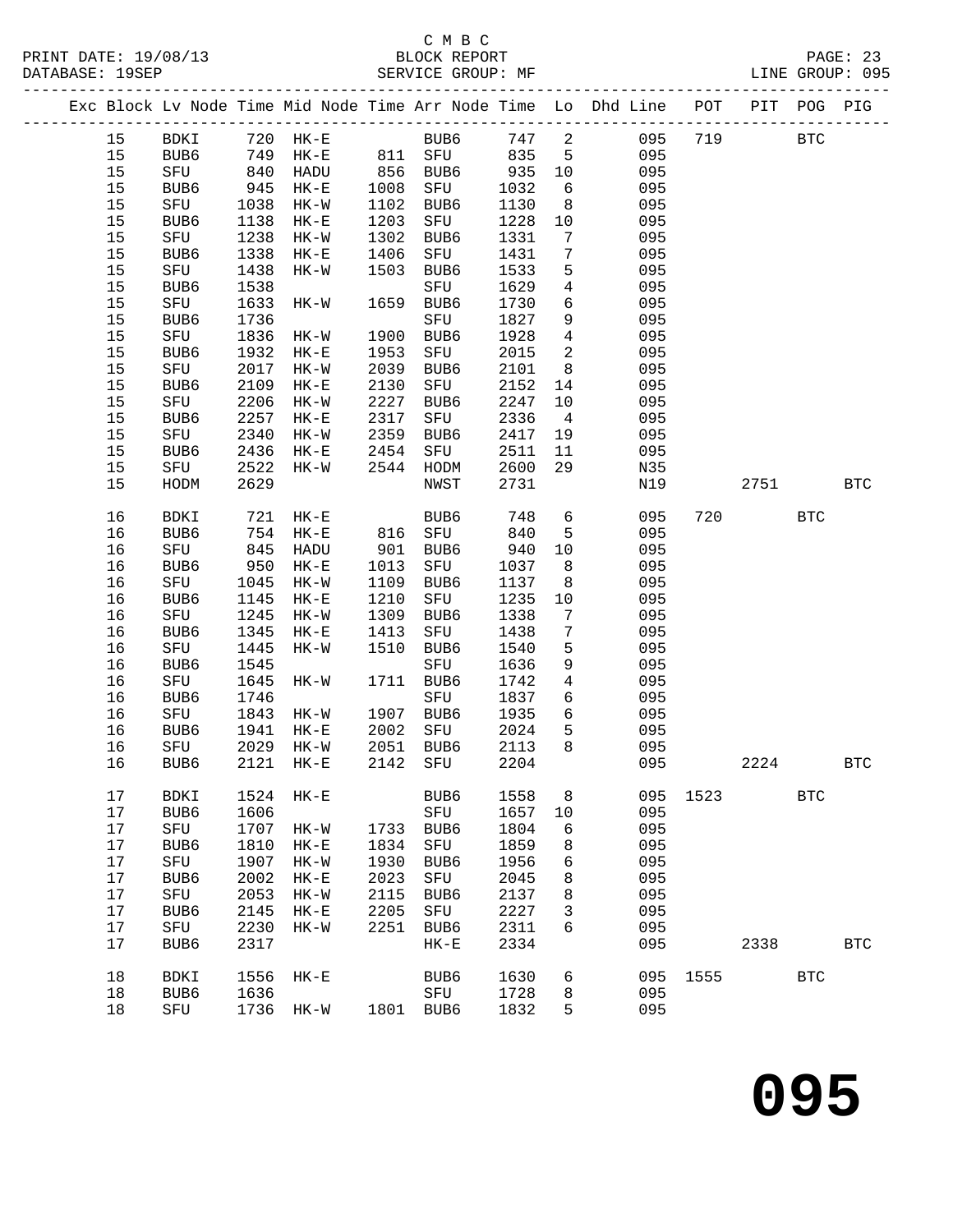### C M B C<br>BLOCK REPORT

|             |             |      |                |      |             |      |                         | Exc Block Lv Node Time Mid Node Time Arr Node Time Lo Dhd Line | POT  | PIT                    | POG.       | PIG          |
|-------------|-------------|------|----------------|------|-------------|------|-------------------------|----------------------------------------------------------------|------|------------------------|------------|--------------|
| 18          | BUB6        |      | 1837 HK-E      |      | 1901 SFU    | 1925 |                         | 095                                                            |      | 1945                   |            | $_{\rm BTC}$ |
| 19          | <b>BDKI</b> | 1608 |                |      | SFU         | 1633 | 6                       | 095                                                            | 1607 |                        | <b>BTC</b> |              |
| 19          | SFU         | 1639 | HK-W 1705 BUB6 |      |             | 1736 | $5^{\circ}$             | 095                                                            |      |                        |            |              |
| 19          | BUB6        | 1741 |                |      | SFU         | 1832 |                         | 095                                                            |      | 1852                   |            | <b>BTC</b>   |
|             |             |      |                |      |             |      |                         |                                                                |      |                        |            |              |
| 20          | <b>BDKI</b> | 1619 | $HK-E$         |      | BUB6        | 1654 | 6                       | 095                                                            |      | 1618                   | <b>BTC</b> |              |
| 20          | BUB6        | 1700 |                |      | SFU         | 1751 | 8                       | 095                                                            |      |                        |            |              |
| 20          | SFU         | 1759 | $HK-W$         | 1824 | BUB6        | 1855 | $6\overline{6}$         | 095                                                            |      |                        |            |              |
| 20          | BUB6        | 1901 | $HK-E$         | 1922 | SFU         | 1944 | 9                       | 095                                                            |      |                        |            |              |
| 20          | SFU         | 1953 | $HK-W$         | 2016 | BUB6        | 2040 | $5^{\circ}$             | 095                                                            |      |                        |            |              |
| 20          | BUB6        | 2045 | $HK-E$         | 2106 | SFU         | 2128 | 13                      | 095                                                            |      |                        |            |              |
| 20          | SFU         | 2141 | $HK-W$         | 2203 | BUB6        | 2224 | 9                       | 095                                                            |      |                        |            |              |
|             |             | 2233 |                |      |             |      |                         | 095                                                            |      |                        |            |              |
| 20          | BUB6        |      | $HK-E$         | 2253 | SFU         | 2312 | 12                      |                                                                |      |                        |            |              |
| 20          | SFU         | 2324 | $HK-W$         | 2343 | BUB6        | 2401 | 15                      | 095                                                            |      |                        |            |              |
| 20          | BUB6        | 2416 | $HK-E$         | 2435 | SFU         | 2453 | 16                      | 30 095                                                         |      |                        |            |              |
| 20          | HODM        | 2539 | NWST           | 2641 | SUST        | 2658 |                         | N19                                                            |      | 2725                   |            | <b>BTC</b>   |
| 21          | BDKI        | 1625 |                |      | SFU         | 1650 | $6\overline{6}$         | 095                                                            | 1624 |                        | <b>BTC</b> |              |
| 21          | SFU         | 1656 | HK-W           | 1722 | BUB6        | 1753 | 5                       | 095                                                            |      |                        |            |              |
| 21          | BUB6        | 1758 | $HK-E$         | 1823 | SFU         | 1847 | 11                      | 095                                                            |      |                        |            |              |
| 21          | SFU         | 1858 | $HK-W$         | 1922 | BUB6        | 1950 | $\overline{4}$          | 095                                                            |      |                        |            |              |
| $21\,$      | BUB6        | 1954 | $HK-E$         | 2015 | SFU         | 2037 | $\overline{4}$          | 095                                                            |      |                        |            |              |
| 21          | SFU         | 2041 | $HK-W$         | 2103 | BUB6        | 2125 | 8                       | 095                                                            |      |                        |            |              |
| $21\,$      | BUB6        | 2133 | $HK-E$         | 2153 | ${\rm SFU}$ | 2215 | $\overline{\mathbf{3}}$ | 095                                                            |      |                        |            |              |
| $21\,$      | SFU         | 2218 | $HK-W$         | 2239 | BUB6        | 2259 | 13                      | 095                                                            |      |                        |            |              |
|             |             |      |                |      |             |      |                         |                                                                |      |                        |            |              |
| $21\,$      | BUB6        | 2312 | $HK-E$         | 2331 | SFU         | 2349 | 11                      | 095                                                            |      |                        |            |              |
| 21          | SFU         | 2400 | HK-W           | 2419 | BUB6        | 2437 | 19                      | 095                                                            |      |                        |            |              |
| $21\,$      | BUB6        | 2456 | $HK-E$         | 2514 | SFU         | 2531 | 21                      | 095                                                            |      |                        |            |              |
| 21          | SFU         | 2552 | HK-W           | 2614 | HODM        | 2630 | 19                      | N35                                                            |      |                        |            |              |
| 21          | HODM        | 2649 | $HK-E$         | 2711 | SFU         | 2733 | 19                      | N35                                                            |      |                        |            |              |
| 21          | SFU         | 2752 | HK-W           | 2813 | HODM        | 2829 | 10                      | N35                                                            |      |                        |            |              |
| 21          | HODM        | 2839 | $HK-E$         | 2901 | SFU         | 2923 |                         | N35                                                            |      | 2940                   |            | <b>BTC</b>   |
| 22          | BDKI        | 538  |                |      | SFU         | 555  | $5^{\circ}$             | 095                                                            |      | 537 and $\overline{a}$ | BTC        |              |
| 22          | SFU         | 600  | $HK-W$         |      | 619 BUB6    | 638  | 12                      | 095                                                            |      |                        |            |              |
| 22          | BUB6        | 650  | $HK-E$         | 708  | SFU         | 727  | $5^{\circ}$             | 095                                                            |      |                        |            |              |
| $2\sqrt{2}$ | SFU         | 732  | HADU           | 746  | BUB6        | 825  | 9                       | 095                                                            |      |                        |            |              |
| 22          | BUB6        | 834  | $HK-E$         | 858  | SFU         | 922  |                         | 095                                                            |      | 944                    |            | <b>BTC</b>   |
|             |             |      |                |      |             |      |                         |                                                                |      |                        |            |              |
| 23          | <b>BDKI</b> | 548  |                |      | SFU         | 605  | 5                       | 095                                                            | 547  |                        | <b>BTC</b> |              |
| 23          | SFU         | 610  | $HK-W$         | 629  | BUB6        | 648  | 12                      | 095                                                            |      |                        |            |              |
| 23          | BUB6        | 700  | $HK-E$         | 719  | ${\tt SFU}$ | 739  | 7                       | 095                                                            |      |                        |            |              |
| 23          | SFU         | 746  | HADU           | 800  | BUB6        | 841  | 7                       | 095                                                            |      |                        |            |              |
| 23          | BUB6        | 848  | $HK-E$         | 912  | ${\tt SFU}$ | 936  |                         | 095                                                            |      | 956                    |            | <b>BTC</b>   |
| 24          | <b>BDKI</b> | 603  |                |      | SFU         | 620  |                         | 095                                                            | 602  |                        | <b>BTC</b> |              |
|             |             | 625  |                |      |             | 709  | 5                       | 095                                                            |      |                        |            |              |
| 24          | SFU         |      | HADU           | 636  | BUB6        |      | 9                       |                                                                |      |                        |            |              |
| 24          | BUB6        | 718  | $HK-E$         | 739  | SFU         | 801  | 7                       | 095                                                            |      |                        |            |              |
| 24          | SFU         | 808  | HADU           | 822  | BUB6        | 905  | 5                       | 095                                                            |      |                        |            |              |
| 24          | BUB6        | 910  | $HK-E$         | 933  | SFU         | 957  |                         | 095                                                            |      | 1017                   |            | <b>BTC</b>   |
| 25          | <b>BDKI</b> | 615  | $HK-E$         |      | BUB6        | 640  | 5                       | 095                                                            | 614  |                        | <b>BTC</b> |              |
| 25          | BUB6        | 645  | $HK-E$         | 703  | SFU         | 722  | 6                       | 095                                                            |      |                        |            |              |
|             |             |      |                |      |             |      |                         |                                                                |      |                        |            |              |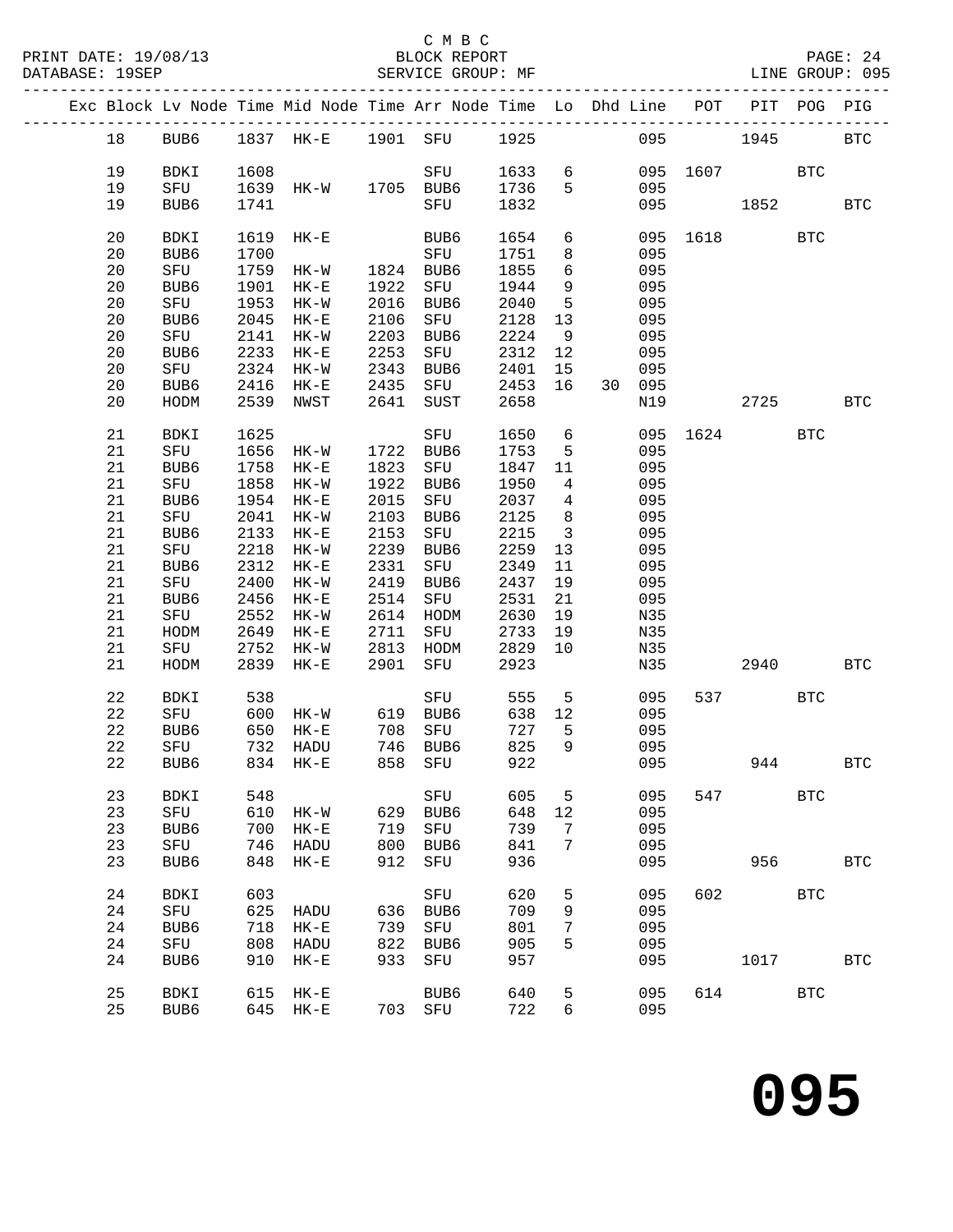#### C M B C<br>BLOCK REPORT SERVICE GROUP: MF

|  |    |                  |      |             |      |                  |      |                | Exc Block Ly Node Time Mid Node Time Arr Node Time Lo Dhd Line | POT | PIT  | POG        | PIG        |
|--|----|------------------|------|-------------|------|------------------|------|----------------|----------------------------------------------------------------|-----|------|------------|------------|
|  | 25 | SFU              | 728  | HADU        | 742  | BUB6             | 819  | 6              | 095                                                            |     |      |            |            |
|  | 25 | BUB6             | 825  | $HK-E$      | 847  | SFU              | 911  |                | 095                                                            |     | 933  |            | <b>BTC</b> |
|  | 26 | <b>BDKI</b>      | 623  |             |      | SFU              | 640  | 6              | 095                                                            | 622 |      | <b>BTC</b> |            |
|  | 26 | SFU              | 646  | HADU        | 657  | BUB <sub>6</sub> | 730  | 6              | 095                                                            |     |      |            |            |
|  | 26 | BUB6             | 736  | $HK-E$      | 757  | SFU              | 819  | 7              | 095                                                            |     |      |            |            |
|  | 26 | SFU              | 826  | <b>HADU</b> | 842  | BUB6             | 921  | 9              | 095                                                            |     |      |            |            |
|  | 26 | BUB6             | 930  | $HK-E$      | 953  | SFU              | 1017 |                | 095                                                            |     | 1037 |            | <b>BTC</b> |
|  |    |                  |      |             |      |                  |      |                |                                                                |     |      |            |            |
|  | 27 | <b>BDKI</b>      | 633  |             |      | SFU              | 652  | 4              | 095                                                            | 632 |      | BTC        |            |
|  | 27 | SFU              | 656  | HADU        | 707  | BUB6             | 740  | 5              | 095                                                            |     |      |            |            |
|  | 27 | BUB6             | 745  | $HK-E$      | 807  | SFU              | 831  | $\overline{4}$ | 095                                                            |     |      |            |            |
|  | 27 | SFU              | 835  | HADU        | 851  | BUB6             | 930  | 10             | 095                                                            |     |      |            |            |
|  | 27 | BUB <sub>6</sub> | 940  | $HK-E$      | 1003 | SFU              | 1027 |                | 095                                                            |     | 1047 |            | BTC        |
|  |    |                  |      |             |      |                  |      |                |                                                                |     |      |            |            |
|  | 28 | <b>BDKI</b>      | 655  |             |      | SFU              | 714  | 5              | 095                                                            | 654 |      | <b>BTC</b> |            |
|  | 28 | SFU              | 719  | HADU        | 733  | BUB6             | 810  | 6              | 095                                                            |     |      |            |            |
|  | 28 | BUB6             | 816  | $HK-E$      | 838  | SFU              | 902  |                | 095                                                            |     | 924  |            | <b>BTC</b> |
|  |    |                  |      |             |      |                  |      |                |                                                                |     |      |            |            |
|  | 29 | <b>BDKI</b>      | 725  |             |      | SFU              | 746  | 9              | 095                                                            | 724 |      | <b>BTC</b> |            |
|  | 29 | SFU              | 755  | HADU        | 809  | BUB6             | 850  | 6              | 095                                                            |     |      |            |            |
|  | 29 | BUB6             | 856  | $HK-E$      | 920  | SFU              | 944  |                | 095                                                            |     | 1004 |            | BTC        |
|  | 30 | BDKI             | 752  | $HK-E$      |      | BUB6             | 821  | 9              | 095                                                            | 751 |      | <b>BTC</b> |            |
|  | 30 | BUB6             | 830  | $HK-E$      | 854  | SFU              | 918  | 5              | 095                                                            |     |      |            |            |
|  | 30 | SFU              | 923  | HADU        | 938  | BUB6             | 1017 | 2              | 095                                                            |     |      |            |            |
|  |    |                  |      |             |      |                  |      |                |                                                                |     |      |            |            |
|  | 30 | BUB <sub>6</sub> | 1019 |             |      | $HK-E$           | 1042 |                | 095                                                            |     | 1046 |            | <b>BTC</b> |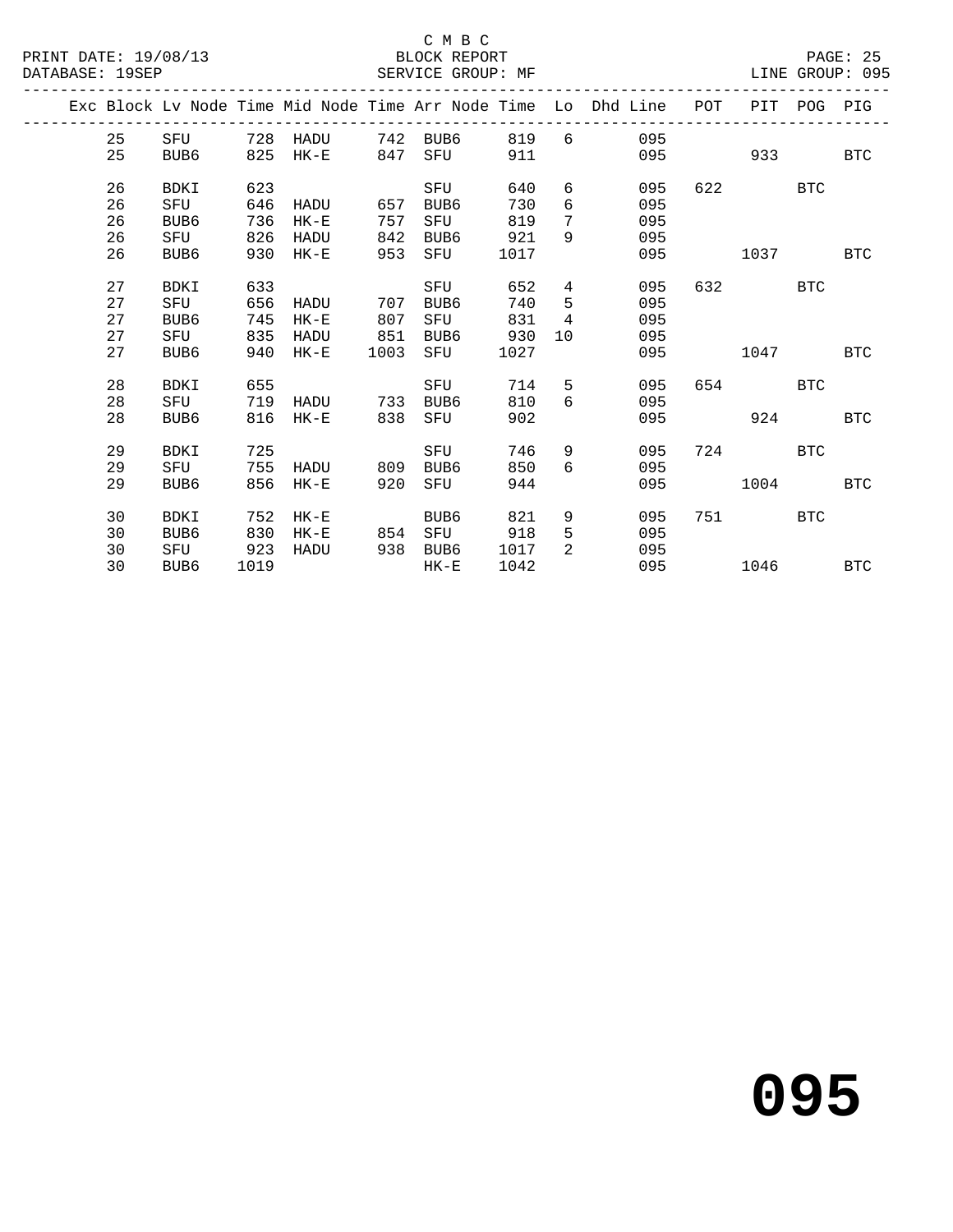|             |              |                     |      | PRINT DATE: 19/08/13 BLOCK REPORT PAGE: 26<br>DATABASE: 19SEP SERVICE GROUP: MF LINE GROUP: 099                                                                                                                                      |      |                     |         |                |                 |     |                        |         |            |
|-------------|--------------|---------------------|------|--------------------------------------------------------------------------------------------------------------------------------------------------------------------------------------------------------------------------------------|------|---------------------|---------|----------------|-----------------|-----|------------------------|---------|------------|
| <b>BDKI</b> |              |                     |      | BOUNDARY & KITCHENER-NORTH BDLO BOUNDARY & LOUGHEED-NORTH                                                                                                                                                                            |      |                     |         |                |                 |     |                        |         |            |
| <b>BTC</b>  |              |                     |      |                                                                                                                                                                                                                                      |      |                     |         |                | BROADWAY & ALMA |     |                        |         |            |
| <b>BYCA</b> |              |                     |      | Burnaby Depot<br>Burnaby Depot<br>BROADWAY & CAMBIE<br>BROADWAY STN GREY<br>GRANDVIEW TERMINUS<br>HASTINGS & KOOTENAY WB HODM<br>HODM<br>HODM<br>HODM                                                                                |      |                     |         |                |                 |     | BROADWAY & GRANVILLE   |         |            |
| <b>BYST</b> |              |                     |      |                                                                                                                                                                                                                                      |      |                     |         |                |                 |     | GRANVILLE & BROADWAY   |         |            |
| GRVT        |              |                     |      |                                                                                                                                                                                                                                      |      |                     |         |                |                 |     | HASTINGS & KOOTENAY EB |         |            |
| $HK-W$      |              |                     |      |                                                                                                                                                                                                                                      |      |                     |         |                | HOWE & DUNSMUIR |     |                        |         |            |
|             |              |                     |      |                                                                                                                                                                                                                                      |      |                     |         |                |                 |     |                        |         |            |
|             |              |                     |      |                                                                                                                                                                                                                                      |      |                     |         |                |                 |     |                        |         |            |
|             |              |                     |      | LB-W LOUGHEED & BOUNDARY-WEST NEST NEST NEW WESTMINSTER STN SEN SEYMOUR & HASTINGS FS<br>SERA SEYMOUR & HASTINGS FS SERO SEYMOUR ST & ROBSON ST<br>SFU SFU EXCHANGE SERO SUST SURREY CENTRAL STATION<br>ULPI UNIVERSITY LOOP ULPI UN |      |                     |         |                |                 |     |                        |         |            |
|             |              |                     |      |                                                                                                                                                                                                                                      |      |                     |         |                |                 |     |                        |         |            |
|             |              | WFST WATERFRONT STN |      |                                                                                                                                                                                                                                      |      |                     |         |                |                 |     |                        |         |            |
|             |              |                     |      | Exc Block Lv Node Time Mid Node Time Arr Node Time Lo Dhd Line POT PIT POG PIG                                                                                                                                                       |      |                     |         |                |                 |     |                        |         |            |
|             | 1            |                     |      | LB-W 538 BYST 544 BYAL 606 5 099                                                                                                                                                                                                     |      |                     |         |                |                 |     |                        | 530 BTC |            |
|             | $\mathbf{1}$ | BYAL 611 BYCA       |      |                                                                                                                                                                                                                                      |      | 625 GRVT            | 635 5   |                |                 | 099 |                        |         |            |
|             | $\mathbf 1$  | GRVT                |      | 640 BYCA                                                                                                                                                                                                                             |      | 650 ULP<br>743 GRVT | 713 6   |                |                 | 099 |                        |         |            |
|             | $\mathbf{1}$ | ULP                 |      | 719 BYCA                                                                                                                                                                                                                             |      |                     | $756$ 8 |                |                 | 099 |                        |         |            |
|             | $\mathbf{1}$ | GRVT                |      | 804 BYCA                                                                                                                                                                                                                             |      | 817 ULP<br>916 GRVT | $846$ 3 |                |                 | 099 |                        |         |            |
|             | $\mathbf 1$  | ULP                 |      | 849 BYCA                                                                                                                                                                                                                             |      | GRVT                | 932     |                | $6\overline{6}$ | 099 |                        |         |            |
|             | $\mathbf 1$  | GRVT                | 938  | BYCA                                                                                                                                                                                                                                 |      | 951 ULP             | 1017 7  |                |                 | 099 |                        |         |            |
|             | $\mathbf 1$  | ULP                 |      | 1024 BYCA                                                                                                                                                                                                                            | 1050 | GRVT                | 1103    | 9              |                 | 099 |                        |         |            |
|             | $\mathbf{1}$ | GRVT                | 1112 | BYCA                                                                                                                                                                                                                                 | 1126 | ULP                 | 1153    | 8 <sup>8</sup> |                 | 099 |                        |         |            |
|             | $\mathbf 1$  | <b>ULP</b>          | 1201 | BYCA                                                                                                                                                                                                                                 | 1230 | GRVT                | 1243    | 12             |                 | 099 |                        |         |            |
|             | 1            | GRVT                | 1255 | BYCA                                                                                                                                                                                                                                 | 1309 | ULP                 | 1336    | 8 <sup>1</sup> |                 | 099 |                        |         |            |
|             | $\mathbf 1$  | ULP                 |      | 1344 BYCA                                                                                                                                                                                                                            | 1413 | GRVT                | 1427    | 9              |                 | 099 |                        |         |            |
|             | $\mathbf 1$  | GRVT                | 1436 | BYCA                                                                                                                                                                                                                                 | 1450 | ULP                 | 1517    | 8 <sup>1</sup> |                 | 099 |                        |         |            |
|             | $\mathbf 1$  | ULP                 | 1525 | BYCA                                                                                                                                                                                                                                 | 1556 | GRVT                | 1611    | 10             |                 | 099 |                        |         |            |
|             | $\mathbf 1$  | GRVT                | 1621 | BYCA                                                                                                                                                                                                                                 | 1636 | ULP                 | 1702    | 5 <sub>5</sub> |                 | 099 |                        |         |            |
|             | 1            | ULP                 | 1707 | BYCA                                                                                                                                                                                                                                 | 1739 | GRVT                | 1754 8  |                |                 | 099 |                        |         |            |
|             | 1            | GRVT                | 1802 | BYCA                                                                                                                                                                                                                                 | 1816 | ULP                 | 1842 9  |                |                 | 099 |                        |         |            |
|             | $\mathbf 1$  | ULP                 | 1851 | BYCA                                                                                                                                                                                                                                 | 1918 | GRVT                | 1931 10 |                |                 | 099 |                        |         |            |
|             | 1            | GRVT                | 1941 | BYCA                                                                                                                                                                                                                                 | 1954 | ULP                 | 2019 7  |                |                 | 099 |                        |         |            |
|             | $\mathbf{1}$ | ULP                 | 2026 | BYCA                                                                                                                                                                                                                                 | 2053 | BDLO                | 2111    |                |                 | 099 |                        | 2114    | <b>BTC</b> |

C M B C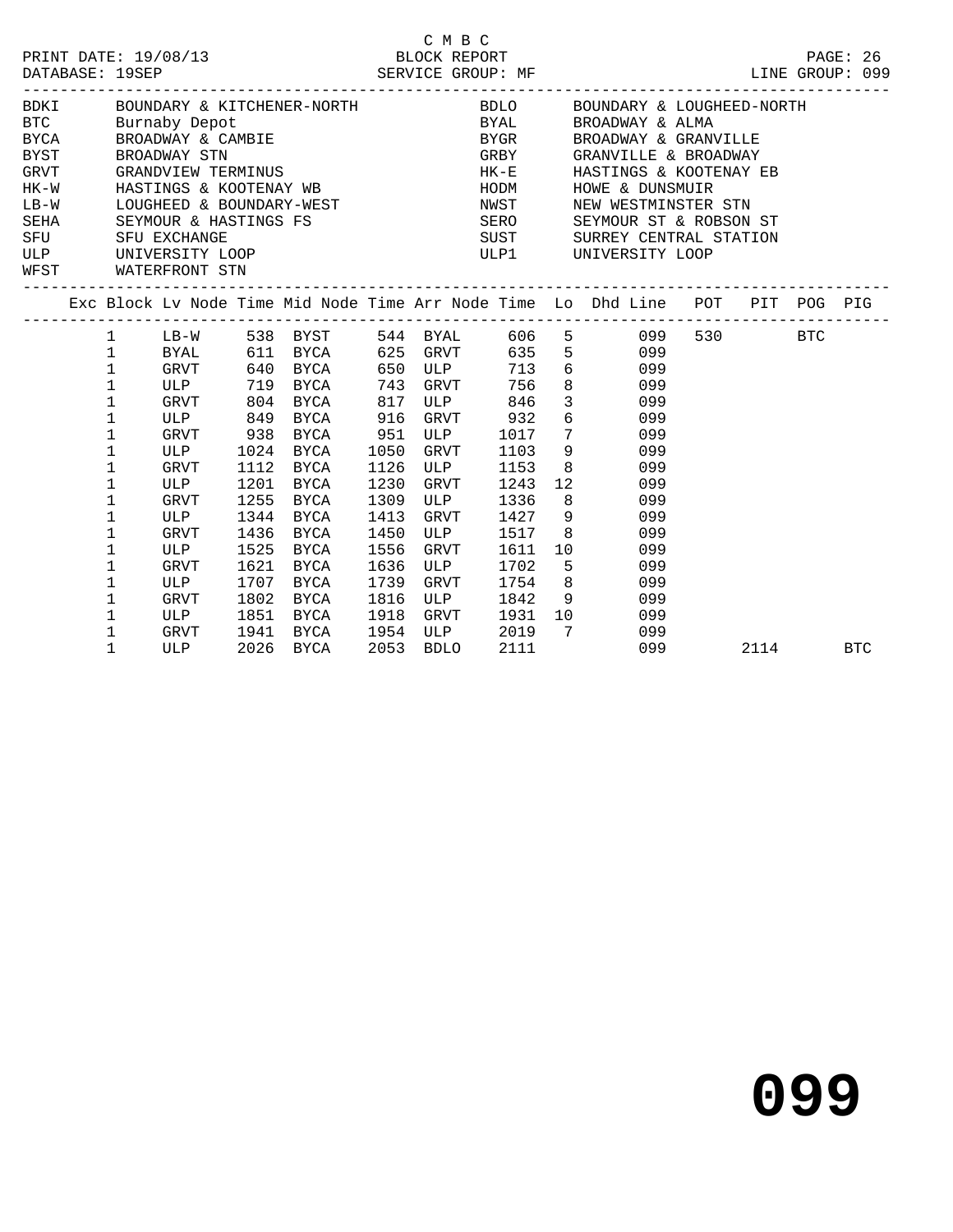### C M B C<br>BLOCK REPORT

PRINT DATE: 19/08/13 BLOCK REPORT PAGE: 27

SERVICE GROUP: MF

|                         |              |      |             |      | --------------------------------- |      |                 | Exc Block Lv Node Time Mid Node Time Arr Node Time Lo Dhd Line POT |     |      | PIT POG PIG |              |
|-------------------------|--------------|------|-------------|------|-----------------------------------|------|-----------------|--------------------------------------------------------------------|-----|------|-------------|--------------|
| 2                       | $LB-W$       |      | 543 BYCA    |      | 558 ULP                           |      |                 | 617 11<br>099                                                      | 535 |      | <b>BTC</b>  |              |
| $\overline{c}$          | ULP          | 628  | BYCA        | 649  | GRVT                              | 659  | 8               | 099                                                                |     |      |             |              |
| $\mathbf{2}$            | GRVT         | 707  | BYCA        | 718  | ULP                               | 743  | 9               | 099                                                                |     |      |             |              |
| $\sqrt{2}$              | ULP          | 752  | BYCA        | 817  | GRVT                              | 830  | 8               | 099                                                                |     |      |             |              |
| $\overline{\mathbf{c}}$ | GRVT         | 838  | <b>BYCA</b> | 851  | ULP                               | 920  | 8               | 099                                                                |     |      |             |              |
| $\overline{c}$          | ULP          | 928  | BYCA        | 953  | GRVT                              | 1008 | 8               | 099                                                                |     |      |             |              |
| $\overline{\mathbf{c}}$ | GRVT         | 1016 | <b>BYCA</b> | 1030 | ULP                               | 1057 | 6               | 099                                                                |     |      |             |              |
| $\overline{c}$          | ULP          | 1103 | BYCA        | 1132 | GRVT                              | 1145 | $7\phantom{.0}$ | 099                                                                |     |      |             |              |
| $\mathbf 2$             | <b>GRVT</b>  | 1152 | <b>BYCA</b> | 1206 | ULP                               | 1233 | 8               | 099                                                                |     |      |             |              |
| $\overline{c}$          | ULP          | 1241 | BYCA        | 1310 | GRVT                              | 1323 | 12              | 099                                                                |     |      |             |              |
| $\boldsymbol{2}$        | GRVT         | 1335 | BYCA        | 1349 | ULP                               | 1416 | 9               | 099                                                                |     |      |             |              |
| 2                       | ULP          | 1425 | BYCA        | 1454 | GRVT                              | 1508 | 10              | 099                                                                |     |      |             |              |
| 2                       | GRVT         | 1518 | <b>BYCA</b> | 1532 | ULP                               | 1558 | 6               | 099                                                                |     |      |             |              |
| $\overline{c}$          | ULP          | 1604 | BYCA        | 1635 | GRVT                              | 1650 | 10              | 099                                                                |     |      |             |              |
| $\mathbf 2$             | GRVT         | 1700 | <b>BYCA</b> | 1715 | ULP                               | 1741 | 5               | 099                                                                |     |      |             |              |
| 2                       | ULP          | 1746 | BYCA        | 1818 | GRVT                              | 1833 | 9               | 099                                                                |     |      |             |              |
| 2                       | <b>GRVT</b>  | 1842 | BYCA        | 1856 | ULP                               | 1921 | 15              | 099                                                                |     |      |             |              |
| $\overline{a}$          | ULP          | 1936 | BYCA        | 2003 | GRVT                              | 2015 | 11              | 099                                                                |     |      |             |              |
| 2                       | GRVT         | 2026 | BYCA        | 2038 | ULP                               | 2102 | $7\phantom{.0}$ | 099                                                                |     |      |             |              |
| $\mathbf{2}$            | ULP          | 2109 | BYCA        | 2134 | GRVT                              | 2145 | 8               | 099                                                                |     |      |             |              |
| 2                       | GRVT         | 2153 | <b>BYCA</b> | 2205 | ULP                               | 2228 | $\overline{4}$  | 099                                                                |     |      |             |              |
| 2                       | ULP          | 2232 | <b>BYCA</b> | 2255 | GRVT                              | 2306 | $7\phantom{.0}$ | 099                                                                |     |      |             |              |
| 2                       | GRVT         | 2313 | <b>BYCA</b> | 2324 | ULP                               | 2344 | 8               | 099                                                                |     |      |             |              |
| 2                       | ULP          | 2352 | BYCA        | 2415 | GRVT                              | 2426 | 9               | 099                                                                |     |      |             |              |
| 2                       | GRVT         | 2435 | BYCA        | 2445 | ULP                               | 2505 | 9               | 099                                                                |     |      |             |              |
| $\overline{\mathbf{c}}$ | ULP          | 2514 | BYCA        | 2537 | GRVT                              | 2548 | $\mathbf{1}$    | 099<br>20                                                          |     |      |             |              |
| 2                       | HODM         | 2609 | $HK-E$      | 2631 | SFU                               | 2653 | $\overline{2}$  | N35                                                                |     |      |             |              |
| 2                       | SFU          | 2655 | $HK-W$      | 2717 | HODM                              | 2733 | 16              | N35                                                                |     |      |             |              |
| $\overline{c}$          | HODM         | 2749 |             |      | NWST                              | 2851 |                 | N19                                                                |     | 2911 |             | <b>BTC</b>   |
| 3                       | $LB-W$       | 555  | BYCA        | 610  | ULP                               | 629  | 6               | 099                                                                | 547 |      | <b>BTC</b>  |              |
| 3                       | ULP          | 635  | <b>BYCA</b> | 657  | GRVT                              | 707  | 6               | 099                                                                |     |      |             |              |
| 3                       | <b>GRVT</b>  | 713  | BYCA        | 724  | ULP                               | 749  | 9               | 099                                                                |     |      |             |              |
| 3                       | ULP          | 758  | <b>BYCA</b> | 823  | GRVT                              | 836  | 8               | 099                                                                |     |      |             |              |
| 3                       | <b>GRVT</b>  | 844  | BYCA        | 857  | ULP                               | 926  | 6               | 099                                                                |     |      |             |              |
| 3                       | ULP          | 932  | BYCA        | 957  | GRVT                              | 1012 | 6               | 099                                                                |     |      |             |              |
| 3                       | GRVT         | 1018 | BYCA        | 1032 | ULP                               | 1059 | 8               | 099                                                                |     |      |             |              |
| 3                       | ULP          | 1107 | BYCA        | 1136 | GRVT                              | 1149 | 8               | 099                                                                |     |      |             |              |
| 3                       | <b>GRVT</b>  | 1157 | <b>BYCA</b> | 1211 | ULP                               | 1238 | 8               | 099                                                                |     |      |             |              |
| 3                       | $_{\rm ULP}$ |      | 1246 BYCA   |      | 1315 GRVT 1328 12                 |      |                 | 099                                                                |     |      |             |              |
| 3                       | GRVT         | 1340 | BYCA        | 1354 | ULP                               | 1421 | - 8             | 099                                                                |     |      |             |              |
| 3                       | ULP          | 1429 | BYCA        | 1458 | GRVT                              | 1512 | 9               | 099                                                                |     |      |             |              |
| 3                       | GRVT         | 1521 | BYCA        | 1535 | ULP                               | 1601 | 6               | 099                                                                |     |      |             |              |
| 3                       | ULP          | 1607 | BYCA        | 1638 | GRVT                              | 1653 | 10              | 099                                                                |     |      |             |              |
| 3                       | GRVT         | 1703 | <b>BYCA</b> | 1718 | ULP                               | 1744 | 5               | 099                                                                |     |      |             |              |
| 3                       | ULP          | 1749 | <b>BYCA</b> | 1821 | GRVT                              | 1836 | 11              | 099                                                                |     |      |             |              |
| 3                       | <b>GRVT</b>  | 1847 | BYCA        | 1901 | ULP                               | 1926 | 15              | 099                                                                |     |      |             |              |
| 3                       | ULP          | 1941 | <b>BYCA</b> | 2008 | <b>BDLO</b>                       | 2026 |                 | 099                                                                |     | 2029 |             | $_{\rm BTC}$ |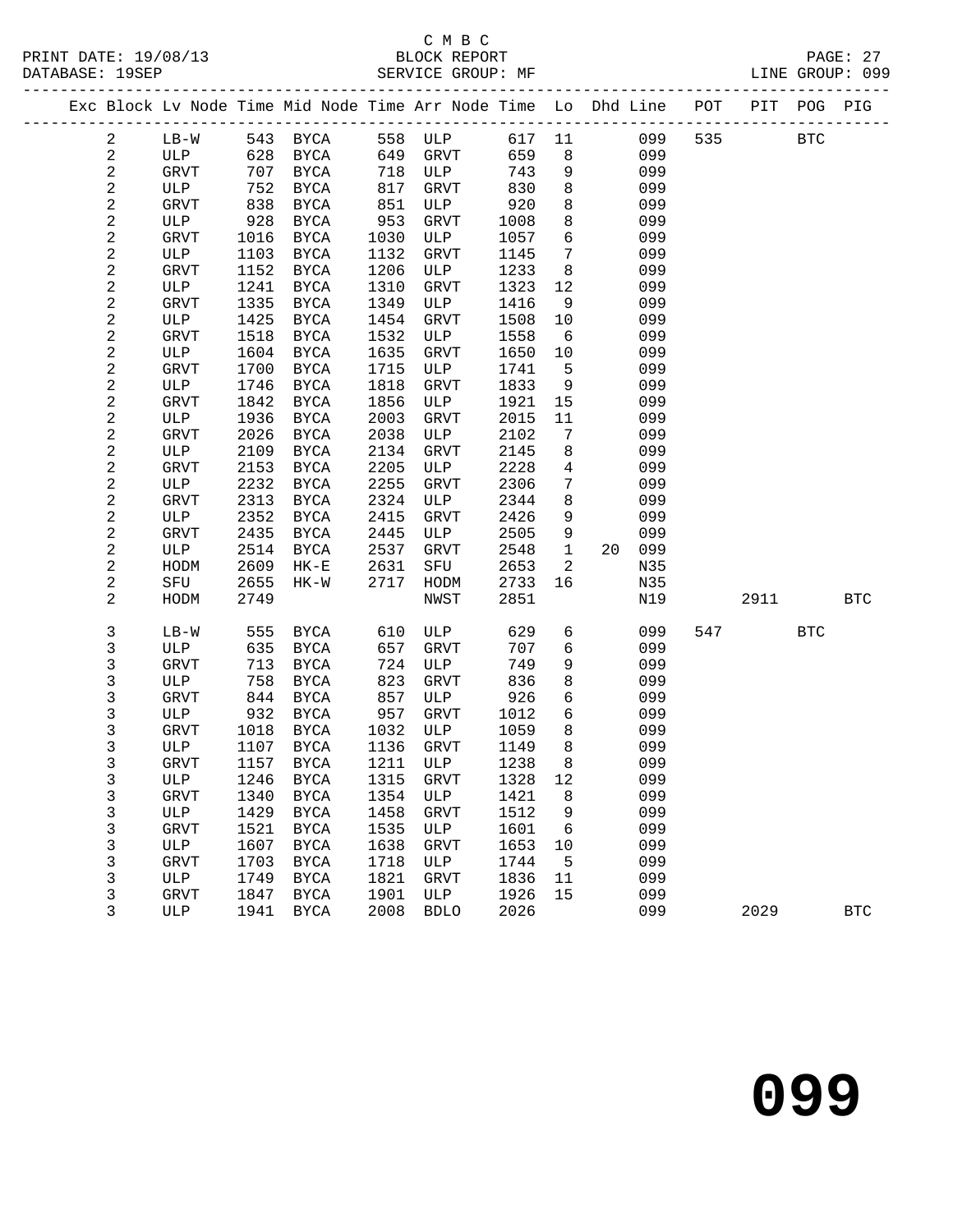### C M B C<br>BLOCK BEPORT

 5 ULP 1758 BYCA 1830 GRVT 1845 8 099 5 GRVT 1853 BYCA 1907 ULP 1932 14 099

 5 ULP 2242 BYCA 2305 GRVT 2316 7 099 5 GRVT 2323 BYCA 2334 ULP 2354 9 099

5 ULP1 2538 GRBY 2557 SERO 2608 1 N17

5 ULP 1758 BYCA 1830 GRVT 1845 8 099<br>5 GRVT 1853 BYCA 1907 ULP 1932 14 099<br>5 ULP 1946 BYCA 2013 GRVT 2025 8 099

 5 GRVT 2033 BYCA 2045 ULP 2109 7 099 5 ULP 2116 BYCA 2141 GRVT 2152 11 099 5 GRVT 2203 BYCA 2214 ULP 2234 8 099

 5 ULP 2403 BYCA 2426 GRVT 2437 13 099 5 GRVT 2450 BYCA 2500 ULP 2520 17 1 099

5 SERO 2609 BYGR 2616 ULP1 2634 21 24 N17

**099**

| PRINT DATE: 19/08/13<br>DATABASE: 19SEP |                 |             |      | 13<br>BLOCK REPORT SERVICE CROSS<br>------------------------- |      | SERVICE GROUP: MF |      |                 | PAGE: 28<br>LINE GROUP: 099                                                    |          |  |
|-----------------------------------------|-----------------|-------------|------|---------------------------------------------------------------|------|-------------------|------|-----------------|--------------------------------------------------------------------------------|----------|--|
|                                         |                 |             |      |                                                               |      |                   |      |                 | Exc Block Lv Node Time Mid Node Time Arr Node Time Lo Dhd Line POT PIT POG PIG |          |  |
|                                         | $4\overline{ }$ | $LB-W$      |      | 550 BYST<br>626 BYCA                                          |      | 556 BYAL          |      |                 |                                                                                | 542 BTC  |  |
|                                         | $\overline{4}$  | BYAL        |      |                                                               |      | 640 GRVT          |      |                 |                                                                                |          |  |
|                                         | $\overline{4}$  | GRVT        |      | 655 BYCA                                                      | 705  | ULP               | 728  | 9               | 099                                                                            |          |  |
|                                         | 4               | ULP         | 737  | BYCA                                                          | 802  | GRVT              | 815  | 8               | 099                                                                            |          |  |
|                                         | 4               | GRVT        | 823  | BYCA                                                          | 836  | ULP               | 905  | $5\overline{)}$ | 099                                                                            |          |  |
|                                         | 4               | ULP         | 910  | BYCA                                                          | 935  | GRVT              | 950  | 11              | 099                                                                            |          |  |
|                                         | 4               | <b>GRVT</b> | 1001 | <b>BYCA</b>                                                   | 1015 | ULP               | 1042 | $7\overline{ }$ | 099                                                                            |          |  |
|                                         | 4               | ULP         | 1049 | BYCA                                                          | 1117 | GRVT              | 1130 | 9               | 099                                                                            |          |  |
|                                         | 4               | <b>GRVT</b> | 1139 | <b>BYCA</b>                                                   | 1153 | ULP               | 1220 | 8               | 099                                                                            |          |  |
|                                         | 4               | ULP         | 1228 | <b>BYCA</b>                                                   | 1257 | <b>GRVT</b>       | 1310 | 12              | 099                                                                            |          |  |
|                                         | 4               | <b>GRVT</b> | 1322 | <b>BYCA</b>                                                   | 1336 | ULP               | 1403 | 8               | 099                                                                            |          |  |
|                                         | 4               | ULP         | 1411 | BYCA                                                          | 1440 | <b>GRVT</b>       | 1454 | 6               | 099                                                                            |          |  |
|                                         | 4               | <b>GRVT</b> | 1500 | BYCA                                                          | 1514 | ULP               | 1540 | 9               | 099                                                                            |          |  |
|                                         | 4               | ULP         | 1549 | <b>BYCA</b>                                                   | 1620 | <b>GRVT</b>       | 1635 | 10              | 099                                                                            |          |  |
|                                         | $\overline{4}$  | <b>GRVT</b> | 1645 | <b>BYCA</b>                                                   | 1700 | ULP               | 1726 | 5               | 099                                                                            |          |  |
|                                         | 4               | ULP         | 1731 | BYCA                                                          | 1803 | GRVT              | 1818 | 9               | 099                                                                            |          |  |
|                                         | 4               | <b>GRVT</b> | 1827 | <b>BYCA</b>                                                   | 1841 | ULP               | 1907 | 9               | 099                                                                            |          |  |
|                                         | 4               | ULP         | 1916 | BYCA                                                          | 1943 | <b>GRVT</b>       | 1955 | $\overline{4}$  | 099                                                                            |          |  |
|                                         | $\overline{4}$  | <b>GRVT</b> | 1959 | BYCA                                                          | 2011 | ULP               | 2035 | $7\phantom{.0}$ | 099                                                                            |          |  |
|                                         | 4               | ULP         | 2042 | BYCA                                                          | 2106 | <b>BDLO</b>       | 2123 |                 | 099                                                                            | 2126 BTC |  |
|                                         | 5               | $LB-W$      | 601  | BYCA                                                          | 616  | ULP               | 635  | 8               | 099                                                                            | 553 BTC  |  |
|                                         | 5               | ULP         | 643  | BYCA                                                          | 705  | GRVT              | 715  | $7\phantom{.0}$ | 099                                                                            |          |  |
|                                         | 5               | GRVT        | 722  | <b>BYCA</b>                                                   | 733  | ULP               | 758  | 9               | 099                                                                            |          |  |
|                                         | 5               | ULP         | 807  | BYCA                                                          | 831  | <b>GRVT</b>       | 844  | 9               | 099                                                                            |          |  |
|                                         | 5               | GRVT        | 853  | BYCA                                                          | 906  | ULP               | 935  | 6               | 099                                                                            |          |  |
|                                         | 5               | ULP         | 941  | BYCA                                                          | 1006 | <b>GRVT</b>       | 1021 | 5               | 099                                                                            |          |  |
|                                         | 5               | <b>GRVT</b> | 1026 | <b>BYCA</b>                                                   | 1040 | ULP               | 1107 | 9               | 099                                                                            |          |  |
|                                         | 5               | ULP         | 1116 | <b>BYCA</b>                                                   | 1145 | GRVT              | 1158 | 8               | 099                                                                            |          |  |
|                                         | 5               | GRVT        | 1206 | BYCA                                                          | 1220 | ULP               | 1247 | 8               | 099                                                                            |          |  |
|                                         | 5               | ULP         | 1255 | <b>BYCA</b>                                                   | 1324 | <b>GRVT</b>       | 1337 | 12              | 099                                                                            |          |  |
|                                         | 5               | <b>GRVT</b> | 1349 | <b>BYCA</b>                                                   | 1403 | ULP               | 1430 | $7\phantom{.0}$ | 099                                                                            |          |  |
|                                         | 5               | ULP         | 1437 | BYCA                                                          | 1507 | GRVT              | 1522 | 8               | 099                                                                            |          |  |
|                                         | 5               | <b>GRVT</b> | 1530 | BYCA                                                          | 1544 | ULP               | 1610 | 6               | 099                                                                            |          |  |
|                                         | 5               | ULP         | 1616 | BYCA                                                          | 1647 | <b>GRVT</b>       | 1702 | 10              | 099                                                                            |          |  |
|                                         | 5               | <b>GRVT</b> | 1712 | BYCA                                                          | 1727 | ULP               | 1753 | 5               | 099                                                                            |          |  |
|                                         | 5               | <b>ULP</b>  | 1758 | <b>BYCA</b>                                                   | 1830 | <b>GRVT</b>       | 1845 | 8               | 099                                                                            |          |  |

5 SERO 2719 BYGR 2726 ULP1 2754 N17 2829 BTC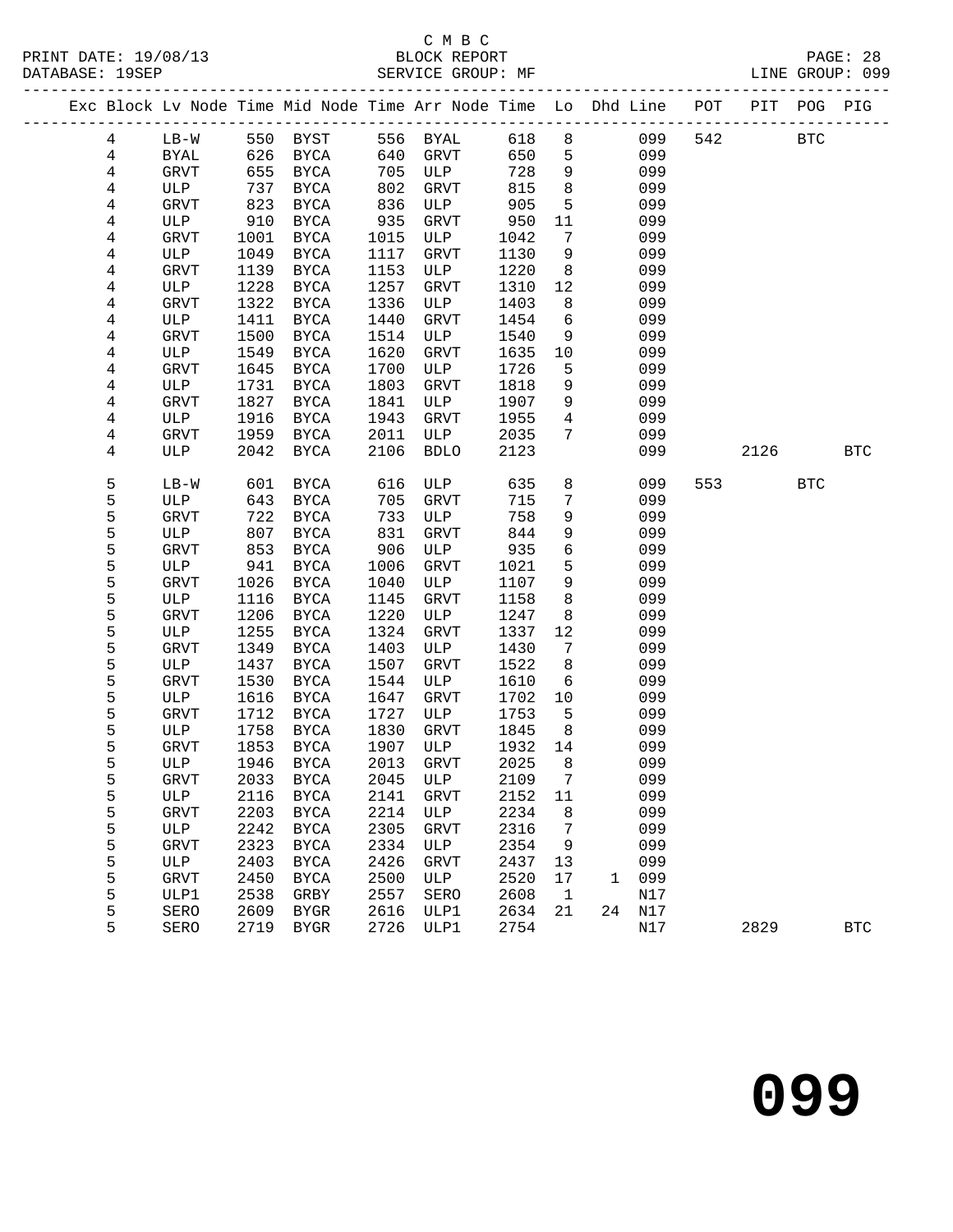### C M B C

|  | DATABASE: 19SEP | -------------------- |      |             |      | SERVICE GROUP: MF |        |                 | LINE GROUP: 099                                                                |          |            |
|--|-----------------|----------------------|------|-------------|------|-------------------|--------|-----------------|--------------------------------------------------------------------------------|----------|------------|
|  |                 |                      |      |             |      |                   |        |                 | Exc Block Lv Node Time Mid Node Time Arr Node Time Lo Dhd Line POT PIT POG PIG |          |            |
|  | 6               |                      |      |             |      |                   |        |                 | LB-W 606 BYCA 621 ULP 640 14 099<br>ULP 654 BYCA 716 GRVT 727 7 099            | 558 BTC  |            |
|  | $\epsilon$      |                      |      |             |      |                   |        |                 |                                                                                |          |            |
|  | $\epsilon$      | GRVT                 |      | 734 BYCA    |      | 746 ULP           | 812    | $7\overline{ }$ | 099                                                                            |          |            |
|  | $\epsilon$      | ULP                  | 819  | BYCA        | 845  | GRVT 859          |        | $6\overline{6}$ | 099                                                                            |          |            |
|  | $\epsilon$      | GRVT                 | 905  | BYCA        | 918  | ULP               | 944    | 8 <sup>8</sup>  | 099                                                                            |          |            |
|  | $\epsilon$      | ULP                  | 952  | BYCA        | 1017 | GRVT              | 1032   | 8 <sup>8</sup>  | 099                                                                            |          |            |
|  | $\epsilon$      | GRVT                 | 1040 | BYCA        | 1054 | ULP               | 1121 9 |                 | 099                                                                            |          |            |
|  | $\epsilon$      | ULP                  | 1130 | BYCA        | 1159 | GRVT              | 1212   | 12              | 099                                                                            |          |            |
|  | $\epsilon$      | <b>GRVT</b>          | 1224 | BYCA        | 1238 | ULP               | 1305   | 8 <sup>8</sup>  | 099                                                                            |          |            |
|  | $\epsilon$      | ULP                  | 1313 | BYCA        | 1342 | GRVT              | 1355   | 11              | 099                                                                            |          |            |
|  | $\epsilon$      | GRVT                 | 1406 | BYCA        | 1420 | ULP               | 1447   | 8               | 099                                                                            |          |            |
|  | $\epsilon$      | ULP                  | 1455 | BYCA        | 1525 | GRVT              | 1540   | 8 <sup>8</sup>  | 099                                                                            |          |            |
|  | $\epsilon$      | GRVT                 | 1548 | BYCA        | 1602 | ULP               | 1628   | $6\overline{6}$ | 099                                                                            |          |            |
|  | $\epsilon$      | ULP                  | 1634 | BYCA        | 1705 | GRVT              | 1720   | 8 <sup>8</sup>  | 099                                                                            |          |            |
|  | $\epsilon$      | GRVT                 | 1728 | BYCA        | 1743 | ULP               | 1809 5 |                 | 099                                                                            |          |            |
|  | 6               | ULP                  |      | 1814 BYCA   | 1847 | <b>BDLO</b>       | 1908   |                 | 099                                                                            | 1911 BTC |            |
|  | 7               | $LB-W$               | 611  | BYCA        | 626  | ULP               | 645    | $4\overline{ }$ | 099                                                                            | 603 BTC  |            |
|  | 7               | ULP                  | 649  | BYCA        | 711  | GRVT              | 722    | 6               | 099                                                                            |          |            |
|  | 7               | <b>GRVT</b>          | 728  | BYCA        | 740  | ULP               | 806    | 7               | 099                                                                            |          |            |
|  | 7               | ULP                  | 813  | BYCA        | 837  | GRVT              | 850    | 9               | 099                                                                            |          |            |
|  | 7               | <b>GRVT</b>          | 859  | BYCA        | 912  | ULP               | 938    | 11              | 099                                                                            |          |            |
|  | 7               | ULP                  | 949  | <b>BYCA</b> | 1014 | GRVT              | 1029   | $7\overline{ }$ | 099                                                                            |          |            |
|  | 7               | GRVT                 | 1036 | BYCA        | 1050 | ULP               | 1117   | 8 <sup>8</sup>  | 099                                                                            |          |            |
|  | 7               | ULP                  | 1125 | BYCA        | 1154 | GRVT              | 1207   | 12              | 099                                                                            |          |            |
|  | 7               | GRVT                 | 1219 | BYCA        | 1233 | ULP               | 1300   | 8 <sup>8</sup>  | 099                                                                            |          |            |
|  | 7               | ULP                  | 1308 | BYCA        | 1337 | GRVT              | 1350   | 10              | 099                                                                            |          |            |
|  | 7               | GRVT                 | 1400 | BYCA        | 1414 | ULP               | 1441   | 8 <sup>8</sup>  | 099                                                                            |          |            |
|  | 7               | ULP                  | 1449 | BYCA        | 1519 | GRVT              | 1534   | 8 <sup>8</sup>  | 099                                                                            |          |            |
|  | 7               | GRVT                 | 1542 | BYCA        | 1556 | ULP               | 1622   | $6\overline{6}$ | 099                                                                            |          |            |
|  | 7               | ULP                  | 1628 | BYCA        | 1659 | GRVT              | 1714   | 10              | 099                                                                            |          |            |
|  | 7               | <b>GRVT</b>          | 1724 | BYCA        | 1739 | ULP               | 1805   | 5 <sup>5</sup>  | 099                                                                            |          |            |
|  | 7               | ULP                  | 1810 | BYCA        | 1840 | GRVT              | 1853   | 12              | 099                                                                            |          |            |
|  | 7               | <b>GRVT</b>          | 1905 | BYCA        | 1918 | ULP               | 1943   | 13              | 099                                                                            |          |            |
|  | 7               | ULP                  | 1956 | BYCA        | 2023 | GRVT              | 2035   | 6               | 099                                                                            |          |            |
|  | 7               | GRVT                 | 2041 | BYCA        | 2053 | ULP               | 2117   | $\overline{7}$  | 099                                                                            |          |            |
|  | 7               | ULP                  |      | 2124 BYCA   | 2148 | <b>BDLO</b>       | 2205   |                 | 099                                                                            | 2208     | <b>BTC</b> |
|  |                 |                      |      |             |      |                   |        |                 |                                                                                |          |            |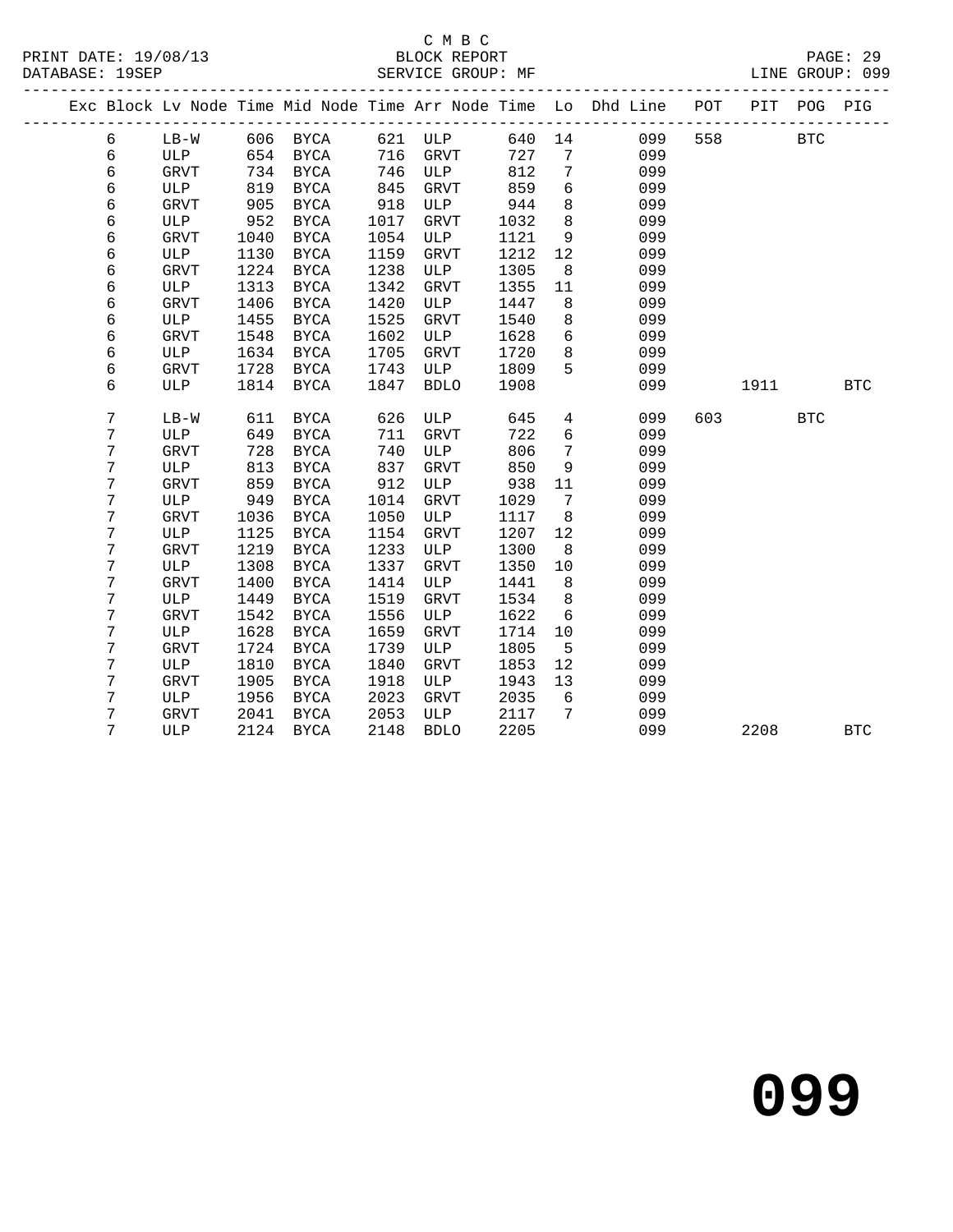#### C M B C<br>BLOCK REPORT SERVICE GROUP: MF

| PRINT DATE: 19/08/13 | BLOCK REPORT      | PAGE:           |  |
|----------------------|-------------------|-----------------|--|
| DATABASE: 19SEP      | SERVICE GROUP: MF | LINE GROUP: 099 |  |

|  |         |             |              |               |              |                             |              |                 | Exc Block Lv Node Time Mid Node Time Arr Node Time Lo Dhd Line POT |     |      | PIT POG PIG  |            |
|--|---------|-------------|--------------|---------------|--------------|-----------------------------|--------------|-----------------|--------------------------------------------------------------------|-----|------|--------------|------------|
|  | 8       | BDKI        | 604          |               |              | SEHA                        | 628          |                 | 7 1 095                                                            | 603 |      | $_{\rm BTC}$ |            |
|  | $\,8\,$ | WFST        | 636          |               |              | ULP                         | 705          | $\overline{2}$  | 044                                                                |     |      |              |            |
|  | 8       | ULP         | 707          | <b>BYCA</b>   |              | 729 GRVT                    | 740          | 6               | 099                                                                |     |      |              |            |
|  | 8       | GRVT        | 746          | BYCA          | 758          | ULP                         | 824          | 7               | 099                                                                |     |      |              |            |
|  | 8       | ULP         | 831          | BYCA          | 857          | GRVT                        | 912          | 5               | 099                                                                |     |      |              |            |
|  | 8       | <b>GRVT</b> | 917          | BYCA          | 930          | ULP                         | 956          | 8               | 099                                                                |     |      |              |            |
|  | 8       | ULP         | 1004         | <b>BYCA</b>   | 1030         | GRVT                        | 1043         | 11              | 099                                                                |     |      |              |            |
|  | 8       | GRVT        | 1054         | BYCA          | 1108         | ULP                         | 1135         | 8               | 099                                                                |     |      |              |            |
|  | 8       | ULP         | 1143         | BYCA          | 1212         | GRVT                        | 1225         | 12              | 099                                                                |     |      |              |            |
|  | 8       | GRVT        | 1237         | $_{\rm BYCA}$ | 1251         | ULP                         | 1318         | 8               | 099                                                                |     |      |              |            |
|  | 8       | ULP         | 1326         | <b>BYCA</b>   | 1355         | GRVT                        | 1408         | 10              | 099                                                                |     |      |              |            |
|  | 8       | GRVT        | 1418         | BYCA          | 1432         | ULP                         | 1459         | 8               | 099                                                                |     |      |              |            |
|  | 8       | ULP         | 1507         | BYCA          | 1538         | GRVT                        | 1553         | 10              | 099                                                                |     |      |              |            |
|  | 8       | GRVT        | 1603         | BYCA          | 1618         | ULP                         | 1644         | 5               | 099                                                                |     |      |              |            |
|  | 8       | ULP         | 1649         | <b>BYCA</b>   | 1721         | GRVT                        | 1736         | 8               | 099                                                                |     |      |              |            |
|  | 8       | GRVT        | 1744         | <b>BYCA</b>   | 1759         | ULP                         | 1825         | 5               | 099                                                                |     |      |              |            |
|  | 8       | ULP         | 1830         | <b>BYCA</b>   | 1857         | GRVT                        | 1910         | 13              | 099                                                                |     |      |              |            |
|  | 8       | GRVT        | 1923         | $_{\rm BYCA}$ | 1936         | ULP                         | 2001         | 10              | 099                                                                |     |      |              |            |
|  | 8       | ULP         | 2011         | BYCA          | 2038         | GRVT                        | 2050         | 6               | 099                                                                |     |      |              |            |
|  | 8       | GRVT        | 2056         | $_{\rm BYCA}$ | 2108         | ULP                         | 2132         | $7\phantom{.0}$ | 099                                                                |     |      |              |            |
|  | 8       | ULP         | 2139         | BYCA          | 2204         | GRVT                        | 2215         | 8               | 099                                                                |     |      |              |            |
|  | 8       | GRVT        | 2223         | BYCA          | 2234         | ULP                         | 2254         | 8               | 099                                                                |     |      |              |            |
|  | 8       | ULP         | 2302         | <b>BYCA</b>   | 2325         | <b>BDLO</b>                 | 2341         |                 | 099                                                                |     | 2344 |              | <b>BTC</b> |
|  |         |             |              |               |              |                             |              |                 |                                                                    |     |      |              |            |
|  | 9       | $LB-W$      | 615          | BYCA          | 630          | ULP                         | 649          | 10              | 099                                                                | 607 |      | <b>BTC</b>   |            |
|  | 9       | ULP         | 659          | BYCA          | 721          | GRVT                        | 732          | 5               | 099                                                                |     |      |              |            |
|  | 9       | <b>GRVT</b> | 737          | BYCA          | 749          | ULP                         | 815          | $7\phantom{.0}$ | 099                                                                |     |      |              |            |
|  | 9       | ULP         | 822          | BYCA          | 848          | GRVT                        | 902          | 6               | 099                                                                |     |      |              |            |
|  | 9       | <b>GRVT</b> | 908          | BYCA          | 921          | ULP                         | 947          | 10              | 099                                                                |     |      |              |            |
|  | 9       | ULP         | 957          | BYCA          | 1022         | GRVT                        | 1037         | 8               | 099                                                                |     |      |              |            |
|  | 9       | GRVT        | 1045         | BYCA          | 1059         | ULP                         | 1126         | 8               | 099                                                                |     |      |              |            |
|  | 9       | ULP         | 1134         | BYCA          | 1203         | GRVT                        | 1216         | 12              | 099                                                                |     |      |              |            |
|  | 9       | GRVT        | 1228         | BYCA          | 1242         | ULP                         | 1309         | 8               | 099                                                                |     |      |              |            |
|  | 9<br>9  | ULP         | 1317<br>1409 | BYCA          | 1346<br>1423 | GRVT                        | 1359         | 10<br>8         | 099                                                                |     |      |              |            |
|  | 9       | GRVT<br>ULP | 1458         | BYCA<br>BYCA  | 1528         | ULP<br>GRVT                 | 1450<br>1543 | 8               | 099<br>099                                                         |     |      |              |            |
|  | 9       | GRVT        | 1551         | BYCA          | 1605         | ULP                         | 1631         | 6               | 099                                                                |     |      |              |            |
|  | 9       | ULP         | 1637         | BYCA          | 1708         | GRVT                        | 1723         | 9               | 099                                                                |     |      |              |            |
|  | 9       | GRVT        | 1732         | <b>BYCA</b>   | 1747         | ULP                         | 1813         | 5               | 099                                                                |     |      |              |            |
|  | 9       | ULP         |              |               |              | 1818 BYCA 1848 GRVT 1901 10 |              |                 | 099                                                                |     |      |              |            |
|  | 9       | <b>GRVT</b> | 1911         | BYCA          | 1924         | ULP                         | 1949         | 12              | 099                                                                |     |      |              |            |
|  | 9       | ULP         | 2001         | BYCA          | 2028         | <b>GRVT</b>                 | 2040         | 8               | 099                                                                |     |      |              |            |
|  | 9       | GRVT        | 2048         | BYCA          | 2100         | ULP                         | 2124         | 7               | 099                                                                |     |      |              |            |
|  | 9       | ULP         | 2131         | <b>BYCA</b>   | 2156         | GRVT                        | 2207         | 6               | 099                                                                |     |      |              |            |
|  | 9       | GRVT        | 2213         | <b>BYCA</b>   | 2224         | ULP                         | 2244         | 8               | 099                                                                |     |      |              |            |
|  | 9       | ULP         | 2252         | <b>BYCA</b>   | 2315         | <b>GRVT</b>                 | 2326         | 9               | 099                                                                |     |      |              |            |
|  | 9       | <b>GRVT</b> | 2335         | <b>BYCA</b>   | 2346         | ULP                         | 2406         | 10              | 099                                                                |     |      |              |            |
|  | 9       | ULP         | 2416         | <b>BYCA</b>   | 2439         | GRVT                        | 2450         | 15              | 099                                                                |     |      |              |            |
|  | 9       | GRVT        | 2505         | <b>BYCA</b>   | 2515         | ULP                         | 2535         | 5               | 099                                                                |     |      |              |            |
|  | 9       | ULP         | 2540         | BYCA          | 2603         | <b>BDLO</b>                 | 2619         |                 | 099                                                                |     | 2622 |              | <b>BTC</b> |
|  |         |             |              |               |              |                             |              |                 |                                                                    |     |      |              |            |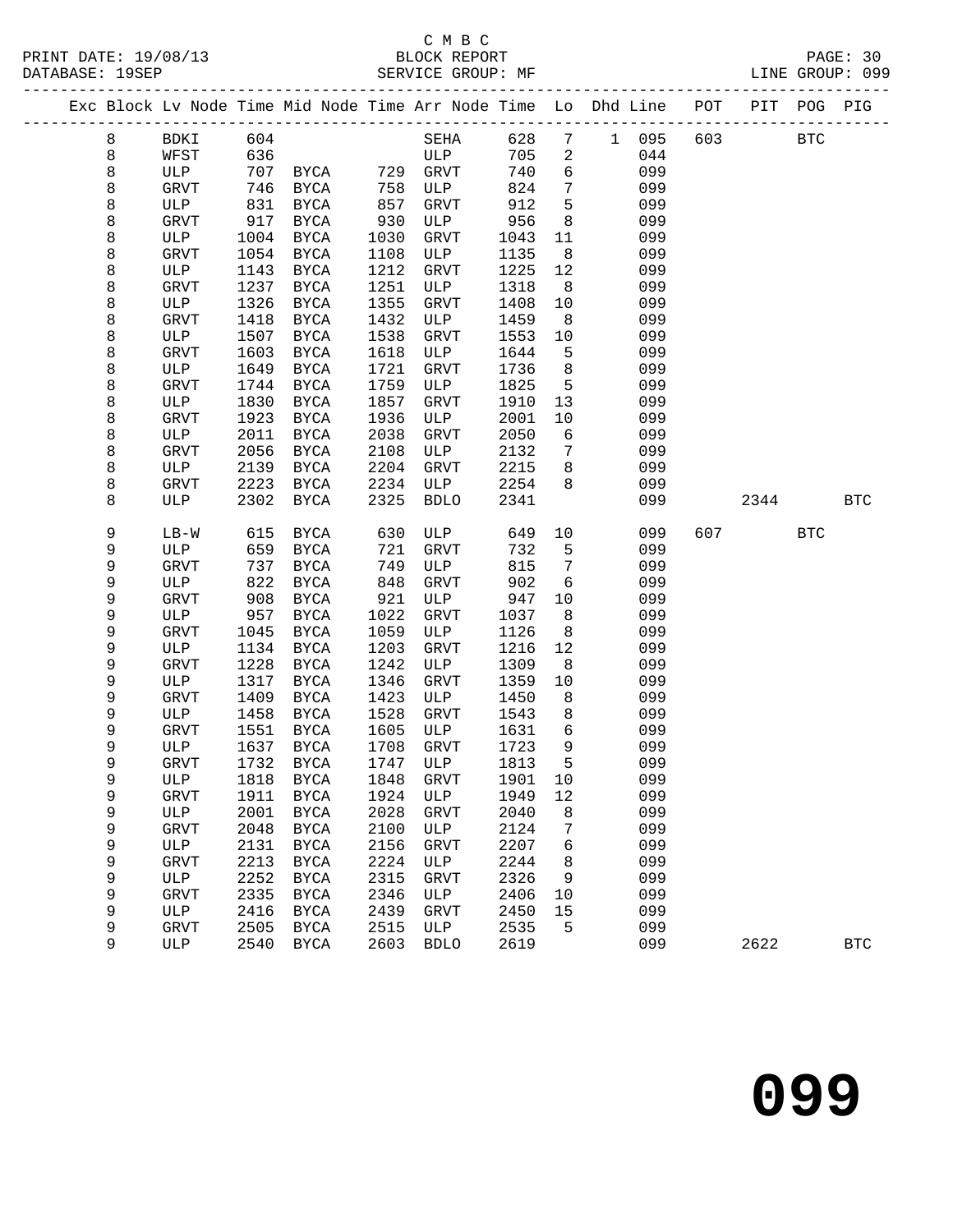### C M B C<br>BLOCK REPORT

| Exc Block Lv Node Time Mid Node Time Arr Node Time Lo Dhd Line POT PIT POG PIG          |            |
|-----------------------------------------------------------------------------------------|------------|
|                                                                                         |            |
| 10 LB-W 623 BYCA 638 ULP 657 6<br>615 BTC<br>099                                        |            |
| 725 GRVT<br>ULP 703<br>$7\overline{ }$<br>10<br>736<br>099<br>BYCA                      |            |
| 755<br>821<br>$\overline{7}$<br>10<br>GRVT 743<br>BYCA<br><b>ULP</b><br>099             |            |
| $6\overline{6}$<br>908<br>828<br>854<br>927<br>099<br>10<br>ULP<br>BYCA<br>GRVT         |            |
| ULP<br>$7\overline{ }$<br>953<br>099<br>10<br>GRVT<br>914<br>BYCA                       |            |
| 1026<br>1039<br>099<br>10<br>ULP<br>1000<br><b>BYCA</b><br>GRVT<br>10                   |            |
| 10<br>GRVT<br>1049<br>BYCA<br>1103<br>ULP<br>1130<br>8 <sup>8</sup><br>099              |            |
| 1207<br>1220<br>13<br>099<br>10<br>ULP<br>1138<br><b>GRVT</b><br>BYCA                   |            |
| 1233<br>1247<br>8 <sup>8</sup><br>099<br>10<br>GRVT<br><b>BYCA</b><br>ULP<br>1314       |            |
| 1322<br>10<br>ULP<br><b>BYCA</b><br>1351<br>GRVT<br>1404<br>11<br>099                   |            |
| 1429<br>8<br>10<br>GRVT<br>1415<br><b>BYCA</b><br>ULP<br>1456<br>099                    |            |
| 1535<br>$7\phantom{.0}$<br>099<br>10<br>ULP<br>1504<br><b>BYCA</b><br>GRVT<br>1550      |            |
| 6<br>1637<br>10<br>GRVT<br>1557<br><b>BYCA</b><br>1611<br>ULP<br>099                    |            |
| 1741<br>10<br>ULP<br>1643<br><b>BYCA</b><br>1716<br><b>BDLO</b><br>099<br>1744          | <b>BTC</b> |
| 11<br>627<br>BYCA<br>642<br>ULP<br>701<br>10<br>099<br>619<br>$LB-W$                    | <b>BTC</b> |
| 733<br>744<br>5<br>099<br>11<br>ULP<br>711<br>BYCA<br>GRVT                              |            |
| 11<br>749<br>801<br>ULP<br>827<br>$7\phantom{.0}$<br>099<br>GRVT<br>BYCA                |            |
| 6<br>900<br>915<br>11<br>ULP<br>834<br>BYCA<br>GRVT<br>099                              |            |
| 921<br>934<br>ULP<br>1000<br>8<br>11<br>GRVT<br><b>BYCA</b><br>099                      |            |
| 11<br>ULP<br>1008<br>1034<br>GRVT<br>11<br>099<br>BYCA<br>1047                          |            |
| 11<br>1058<br>1112<br>1139<br>8<br>099<br>GRVT<br><b>BYCA</b><br>ULP                    |            |
| 11<br>1147<br>1216<br>1229<br>12<br>099<br>ULP<br><b>BYCA</b><br>GRVT                   |            |
| 1241<br>1255<br>1322<br>099<br>11<br>GRVT<br><b>BYCA</b><br>ULP<br>$\overline{7}$       |            |
| 1329<br>1358<br>13<br>099<br>11<br>ULP<br><b>BYCA</b><br>GRVT<br>1411                   |            |
| 11<br>1438<br>8 <sup>8</sup><br>GRVT<br>1424<br><b>BYCA</b><br>ULP<br>1505<br>099       |            |
| 1559<br>11<br>ULP<br>1513<br><b>BYCA</b><br>1544<br>GRVT<br>10<br>099                   |            |
| 1624<br>5<br>11<br>GRVT<br>1609<br><b>BYCA</b><br>ULP<br>1650<br>099                    |            |
| 1727<br>6<br>1655<br>1742<br>099<br>11<br>ULP<br><b>BYCA</b><br>GRVT                    |            |
| 5<br>1829<br>11<br>1748<br>BYCA<br>1803<br>ULP<br>099<br>GRVT                           |            |
| 1834<br>1903<br>1922<br>11<br>ULP<br>BYCA<br><b>BDLO</b><br>099<br>1925 — 1925          | <b>BTC</b> |
| 12<br>705<br>10<br>623 and the set of $\sim$<br>$LB-W$<br>631<br>BYCA<br>ULP<br>099     | <b>BTC</b> |
| 646<br>739<br>752<br>$\overline{\mathbf{3}}$<br>12<br>715<br>099<br>ULP<br>BYCA<br>GRVT |            |
| 807<br>833<br>12<br>755<br>$\overline{7}$<br>GRVT<br>BYCA<br>ULP<br>099                 |            |
| $\overline{7}$<br>906<br>921<br>12<br>ULP<br>840<br>BYCA<br>GRVT<br>099                 |            |
| 12<br>941<br>ULP<br>1007<br>$\overline{7}$<br>GRVT<br>928<br><b>BYCA</b><br>099         |            |
| 12 ULP 1014 BYCA 1040 GRVT 1053 10<br>099                                               |            |
| 12<br>1117<br>1144<br>8<br>099<br>GRVT<br>1103<br><b>BYCA</b><br>ULP                    |            |
| 12<br>1221<br>1234<br>099<br>ULP<br>1152<br><b>BYCA</b><br><b>GRVT</b><br>12            |            |
| 12<br>1300<br>1327<br>099<br>GRVT<br>1246<br><b>BYCA</b><br>ULP<br>8                    |            |
| 12<br>1335<br>1404<br>1418<br>9<br>099<br>ULP<br><b>BYCA</b><br><b>GRVT</b>             |            |
| 12<br>1427<br>1441<br>1508<br>099<br><b>GRVT</b><br><b>BYCA</b><br>ULP<br>8             |            |
| 12<br>1547<br>099<br>ULP<br>1516<br><b>BYCA</b><br><b>GRVT</b><br>1602<br>10            |            |
| 12<br>1612<br>1627<br>099<br><b>GRVT</b><br><b>BYCA</b><br>$_{\rm ULP}$<br>1653<br>5    |            |
| 12<br>1658<br>1730<br>GRVT<br>1745<br>7<br>099<br>ULP<br><b>BYCA</b>                    |            |
| 12<br>1752<br>1807<br>1833<br>099<br><b>GRVT</b><br><b>BYCA</b><br>ULP<br>5             |            |
| 12<br>1905<br>099<br>ULP<br>1838<br><b>BYCA</b><br><b>GRVT</b><br>1918<br>11            |            |
| 12<br>1929<br>1942<br>2007<br>099<br><b>GRVT</b><br><b>BYCA</b><br>ULP<br>9             |            |
| $12$<br>2016<br>2043<br>2101<br>099<br><b>ULP</b><br><b>BYCA</b><br><b>BDLO</b><br>2104 | <b>BTC</b> |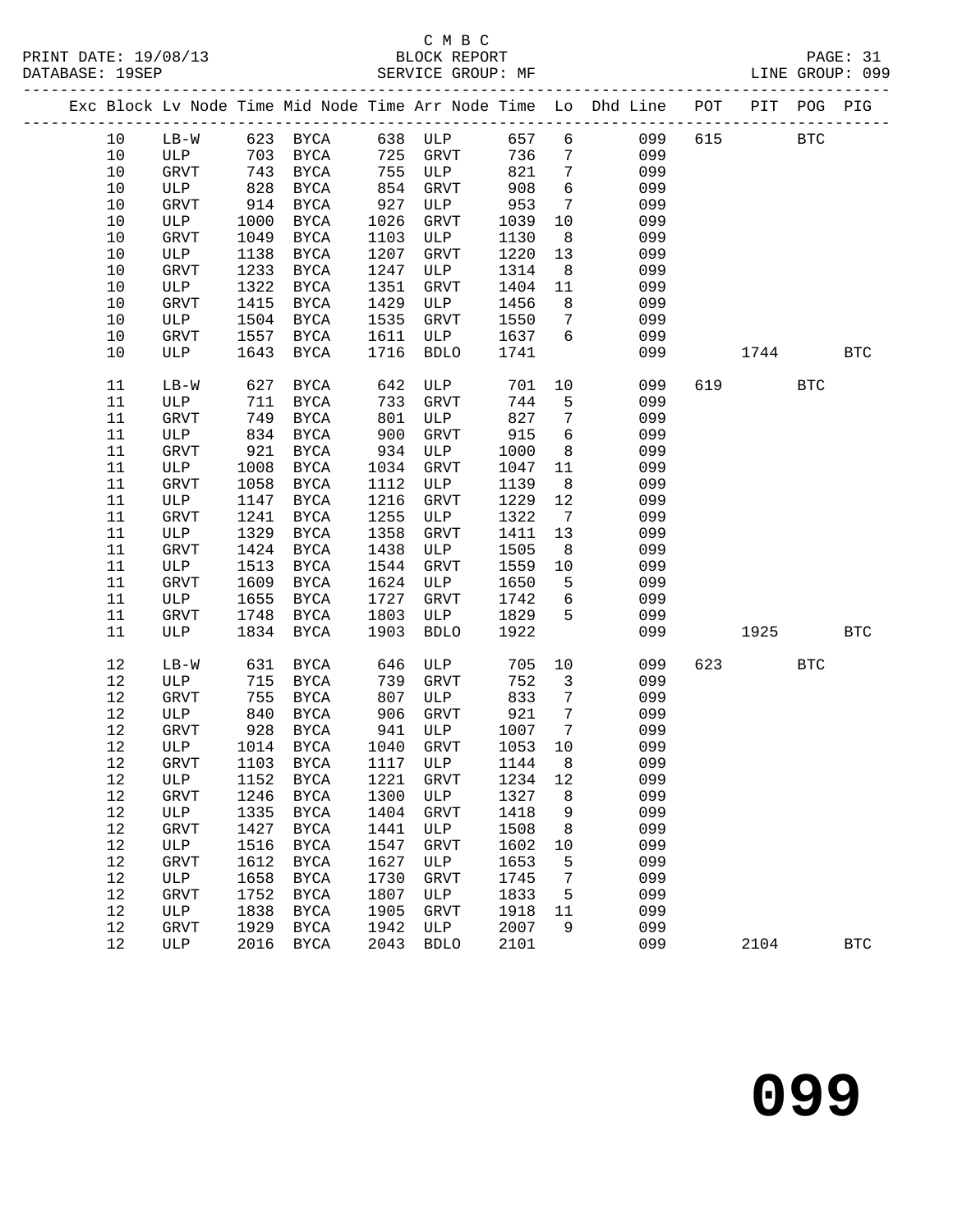### C M B C<br>BLOCK REPORT

| PRINT DATE: 19/08/13<br>DATABASE: 19SEP<br>----------- |    |             |      | The SERVICE GROUP: ME SERVICE GROUP: ME |      |             |      |                 |                                                                                |     | PAGE: 32<br>LINE GROUP: 099 |            |            |
|--------------------------------------------------------|----|-------------|------|-----------------------------------------|------|-------------|------|-----------------|--------------------------------------------------------------------------------|-----|-----------------------------|------------|------------|
|                                                        |    |             |      |                                         |      |             |      |                 | Exc Block Lv Node Time Mid Node Time Arr Node Time Lo Dhd Line POT PIT POG PIG |     |                             |            |            |
|                                                        | 13 | LB-W        |      | 638 BYCA                                | 653  | ULP         | 716  | $7\overline{ }$ | 099                                                                            | 630 |                             | <b>BTC</b> |            |
|                                                        | 13 | ULP         | 723  | BYCA                                    | 747  | GRVT        | 800  | $7\overline{ }$ | 099                                                                            |     |                             |            |            |
|                                                        | 13 | GRVT        | 807  | <b>BYCA</b>                             | 820  | ULP         | 849  | $\overline{3}$  | 099                                                                            |     |                             |            |            |
|                                                        | 13 | ULP         | 852  | <b>BYCA</b>                             | 919  | GRVT        | 935  | $7\overline{ }$ | 099                                                                            |     |                             |            |            |
|                                                        | 13 | <b>GRVT</b> | 942  | <b>BYCA</b>                             | 955  | ULP         | 1021 | 6               | 099                                                                            |     |                             |            |            |
|                                                        | 13 | <b>ULP</b>  | 1027 | <b>BYCA</b>                             | 1053 | <b>GRVT</b> | 1106 | 10              | 099                                                                            |     |                             |            |            |
|                                                        | 13 | GRVT        | 1116 | <b>BYCA</b>                             | 1130 | ULP         | 1157 | 8               | 099                                                                            |     |                             |            |            |
|                                                        | 13 | ULP         | 1205 | BYCA                                    | 1234 | GRVT        | 1247 | 12              | 099                                                                            |     |                             |            |            |
|                                                        | 13 | <b>GRVT</b> | 1259 | <b>BYCA</b>                             | 1313 | ULP         | 1340 | 9               | 099                                                                            |     |                             |            |            |
|                                                        | 13 | ULP         | 1349 | <b>BYCA</b>                             | 1418 | <b>GRVT</b> | 1432 | $7\overline{ }$ | 099                                                                            |     |                             |            |            |
|                                                        | 13 | GRVT        | 1439 | BYCA                                    | 1453 | ULP         | 1520 | 8               | 099                                                                            |     |                             |            |            |
|                                                        | 13 | ULP         | 1528 | BYCA                                    | 1559 | <b>GRVT</b> | 1614 | 10              | 099                                                                            |     |                             |            |            |
|                                                        | 13 | GRVT        | 1624 | BYCA                                    | 1639 | ULP         | 1705 | 5               | 099                                                                            |     |                             |            |            |
|                                                        | 13 | ULP         | 1710 | <b>BYCA</b>                             | 1744 | <b>BDLO</b> | 1810 |                 | 099                                                                            |     | 1813                        |            | <b>BTC</b> |
|                                                        | 14 | $LB-W$      | 641  | BYCA                                    | 656  | ULP         | 719  |                 | 8<br>099                                                                       | 633 |                             | <b>BTC</b> |            |
|                                                        | 14 | ULP         | 727  | <b>BYCA</b>                             | 751  | GRVT        | 804  | 9               | 099                                                                            |     |                             |            |            |
|                                                        | 14 | GRVT        | 813  | <b>BYCA</b>                             | 826  | ULP         | 855  | $4\overline{ }$ | 099                                                                            |     |                             |            |            |
|                                                        | 14 | ULP         | 859  | <b>BYCA</b>                             | 926  | GRVT        | 942  | $7\phantom{.0}$ | 099                                                                            |     |                             |            |            |
|                                                        | 14 | GRVT        | 949  | <b>BYCA</b>                             | 1002 | ULP         | 1028 | 8               | 099                                                                            |     |                             |            |            |
|                                                        | 14 | ULP         | 1036 | <b>BYCA</b>                             | 1104 | GRVT        | 1117 | 8               | 099                                                                            |     |                             |            |            |
|                                                        | 14 | GRVT        | 1125 | <b>BYCA</b>                             | 1139 | ULP         | 1206 | 8               | 099                                                                            |     |                             |            |            |
|                                                        | 14 | ULP         | 1214 | <b>BYCA</b>                             | 1243 | <b>GRVT</b> | 1256 | 12              | 099                                                                            |     |                             |            |            |
|                                                        | 14 | <b>GRVT</b> | 1308 | <b>BYCA</b>                             | 1322 | ULP         | 1349 | 9               | 099                                                                            |     |                             |            |            |
|                                                        | 14 | ULP         | 1358 | <b>BYCA</b>                             | 1427 | <b>GRVT</b> | 1441 | $7\phantom{.0}$ | 099                                                                            |     |                             |            |            |
|                                                        | 14 | <b>GRVT</b> | 1448 | <b>BYCA</b>                             | 1502 | ULP         | 1529 | 8               | 099                                                                            |     |                             |            |            |
|                                                        | 14 | ULP         | 1537 | <b>BYCA</b>                             | 1608 | <b>GRVT</b> | 1623 | 10              | 099                                                                            |     |                             |            |            |
|                                                        | 14 | <b>GRVT</b> | 1633 | <b>BYCA</b>                             | 1648 | ULP         | 1714 | 5               | 099                                                                            |     |                             |            |            |
|                                                        | 14 | ULP         | 1719 | <b>BYCA</b>                             | 1751 | <b>GRVT</b> | 1806 | 6               | 099                                                                            |     |                             |            |            |
|                                                        | 14 | <b>GRVT</b> | 1812 | <b>BYCA</b>                             | 1826 | ULP         | 1852 | 9               | 099                                                                            |     |                             |            |            |
|                                                        | 14 | ULP         | 1901 | <b>BYCA</b>                             | 1928 | <b>GRVT</b> | 1940 | $7\phantom{.0}$ | 099                                                                            |     |                             |            |            |
|                                                        | 14 | GRVT        | 1947 | BYCA                                    | 2000 | ULP         | 2025 | 6               | 099                                                                            |     |                             |            |            |
|                                                        | 14 | ULP         | 2031 | <b>BYCA</b>                             | 2056 | <b>GRVT</b> | 2107 | 6               | 099                                                                            |     |                             |            |            |

14 GRVT 2113 BYCA 2125 ULP 2148 6 099

14 ULP 2154 BYCA 2218 BDLO 2235 099 2238 BTC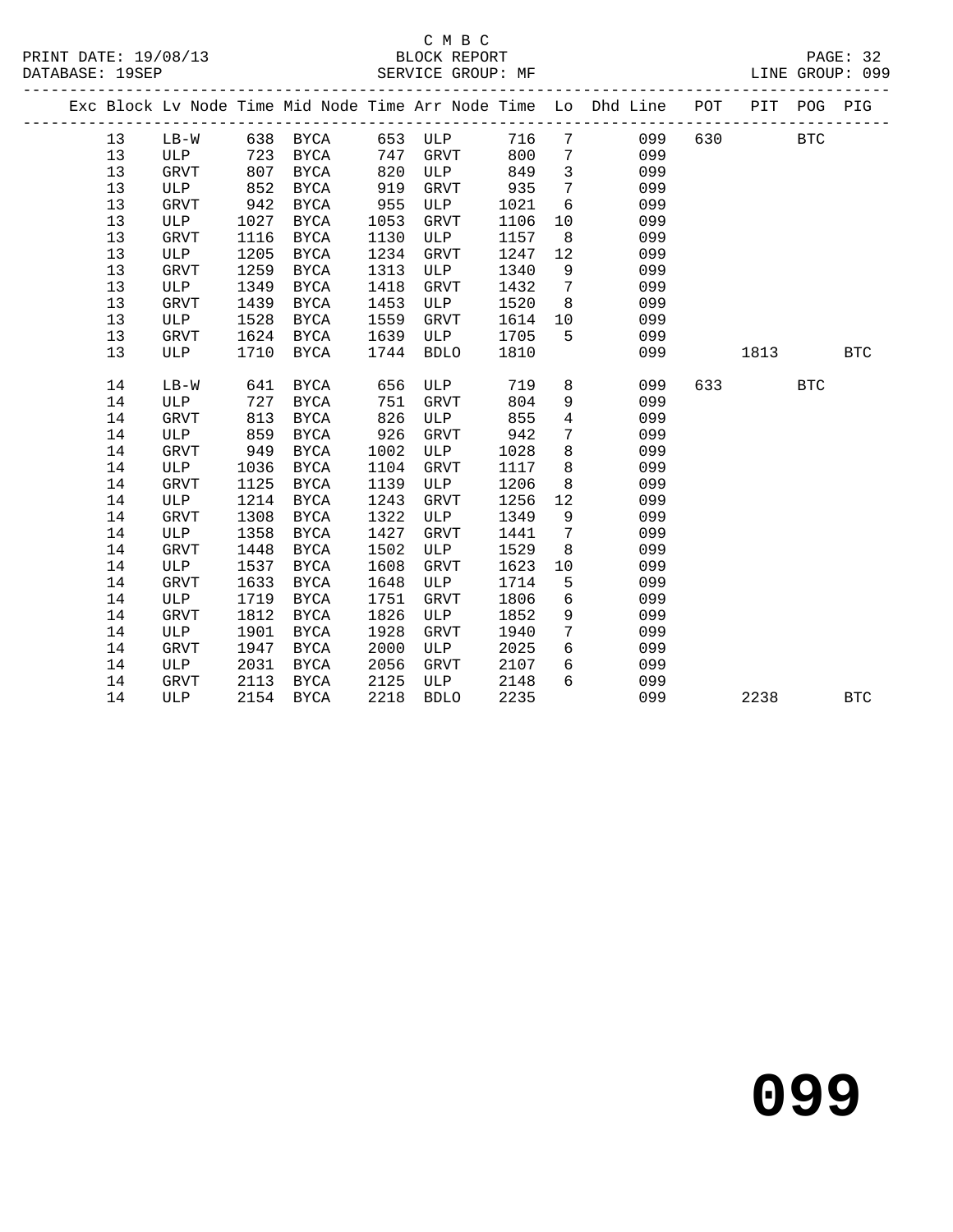#### C M B C<br>BLOCK REPORT SERVICE GROUP: MF

| PRINT DATE: 19/08/13 | BLOCK REPORT           | $\mathtt{PAGE}$ : |  |
|----------------------|------------------------|-------------------|--|
| DATABASE: 19SEP      | SERVICE GROUP: .<br>МF | LINE GROUP: 099   |  |

|      |              |      |                           |      |             |        |                 | Exc Block Lv Node Time Mid Node Time Arr Node Time Lo Dhd Line POT PIT POG PIG |         |      |            |            |
|------|--------------|------|---------------------------|------|-------------|--------|-----------------|--------------------------------------------------------------------------------|---------|------|------------|------------|
| 15   | BDKI 634     |      |                           |      |             |        |                 | SEHA 658 1 1 095                                                               | 633     |      | <b>BTC</b> |            |
| 15   | WFST         | 700  |                           |      | ULP         | 729 11 |                 | 044                                                                            |         |      |            |            |
| 15   | ULP          |      | 740 BYCA 805 GRVT         |      |             | 818    | $\overline{7}$  | 099                                                                            |         |      |            |            |
| 15   | GRVT         | 825  | BYCA                      | 838  | ULP         | 907    | 8               | 099                                                                            |         |      |            |            |
| 15   | ULP          | 915  | BYCA                      | 940  | GRVT        | 955    | 10              | 099                                                                            |         |      |            |            |
| 15   | GRVT         | 1005 | BYCA                      | 1019 | ULP         | 1046   | 8 <sup>8</sup>  | 099                                                                            |         |      |            |            |
| 15   | ULP          | 1054 | BYCA                      | 1122 | GRVT        | 1135   | 8 <sup>8</sup>  | 099                                                                            |         |      |            |            |
| 15   | GRVT         | 1143 | BYCA                      | 1157 | ULP         | 1224   | 8 <sup>8</sup>  | 099                                                                            |         |      |            |            |
| 15   | ULP          | 1232 | BYCA                      | 1301 | GRVT        | 1314   | 12              | 099                                                                            |         |      |            |            |
| 15   | GRVT         | 1326 | <b>BYCA</b>               | 1340 | ULP         | 1407   | 9               | 099                                                                            |         |      |            |            |
| 15   | ULP          | 1416 | BYCA                      | 1445 | GRVT        | 1459   | $7\overline{ }$ | 099                                                                            |         |      |            |            |
| 15   | GRVT         | 1506 | BYCA                      | 1520 | ULP         | 1546   | 9               | 099                                                                            |         |      |            |            |
| 15   | ULP          | 1555 | BYCA                      | 1626 | GRVT        | 1641   | 10              | 099                                                                            |         |      |            |            |
| 15   | GRVT         | 1651 | <b>BYCA</b>               | 1706 | ULP         | 1732   | $5\overline{)}$ | 099                                                                            |         |      |            |            |
| $15$ | ULP          | 1737 | BYCA                      | 1809 | GRVT        | 1824   | 8 <sup>8</sup>  | 099                                                                            |         |      |            |            |
| 15   | GRVT         | 1832 | BYCA                      | 1846 | ULP         | 1911   | 10              | 099                                                                            |         |      |            |            |
| 15   | ULP          | 1921 | <b>BYCA</b>               | 1948 | GRVT        | 2000   | 5               | 099                                                                            |         |      |            |            |
| 15   | GRVT         | 2005 | BYCA                      | 2017 | ULP         | 2041   | $7\phantom{.0}$ | 099                                                                            |         |      |            |            |
| 15   | ULP          | 2048 | BYCA                      | 2113 | GRVT        | 2124   | 9               | 099                                                                            |         |      |            |            |
| 15   | GRVT         | 2133 | <b>BYCA</b>               | 2145 | ULP         | 2208   | $\overline{4}$  | 099                                                                            |         |      |            |            |
| 15   | ULP          | 2212 | BYCA                      | 2235 | GRVT        | 2246   | $7\overline{ }$ | 099                                                                            |         |      |            |            |
| 15   | GRVT         | 2253 | BYCA                      | 2304 | ULP         | 2324   | 8               | 099                                                                            |         |      |            |            |
| 15   | ULP          | 2332 | BYCA                      | 2355 | <b>BDLO</b> | 2411   |                 | 099                                                                            |         | 2414 |            | <b>BTC</b> |
| 16   | $LB-W$       | 644  | BYCA                      | 659  | ULP         | 722    | 9               | 099                                                                            | 636     |      | <b>BTC</b> |            |
| 16   | ULP          | 731  | BYCA                      | 756  | GRVT        | 809    | $7\phantom{.0}$ | 099                                                                            |         |      |            |            |
| 16   | GRVT         | 816  | BYCA                      | 829  | ULP         | 858    | 5               | 099                                                                            |         |      |            |            |
| 16   | ULP          | 903  | BYCA                      | 928  | GRVT        | 943    | 10              | 099                                                                            |         |      |            |            |
| 16   | GRVT         | 953  | BYCA                      | 1006 | ULP         | 1032   | 8               | 099                                                                            |         |      |            |            |
| 16   | ULP          | 1040 | BYCA                      | 1108 | GRVT        | 1121   | 9               | 099                                                                            |         |      |            |            |
| 16   | GRVT         | 1130 | <b>BYCA</b>               | 1144 | ULP         | 1211   | 8               | 099                                                                            |         |      |            |            |
| 16   | ULP          | 1219 | BYCA                      | 1248 | GRVT        | 1301   | 12              | 099                                                                            |         |      |            |            |
| 16   | GRVT         | 1313 | BYCA                      | 1327 | ULP         | 1354   | 8               | 099                                                                            |         |      |            |            |
| 16   | ULP          | 1402 | BYCA                      | 1431 | GRVT        | 1445   | 9               | 099                                                                            |         |      |            |            |
| 16   | GRVT         | 1454 | BYCA                      | 1508 | ULP         | 1535   | 8 <sup>8</sup>  | 099                                                                            |         |      |            |            |
| 16   | ULP          | 1543 | BYCA                      | 1614 | GRVT        | 1629   | 10              | 099                                                                            |         |      |            |            |
| 16   | GRVT         | 1639 | BYCA                      | 1654 | ULP         | 1720   | 5               | 099                                                                            |         |      |            |            |
| 16   | ULP          | 1725 | BYCA                      | 1759 | <b>BDLO</b> | 1825   |                 | 099                                                                            |         | 1828 |            | <b>BTC</b> |
| 17   |              |      | LB-W 647 BYCA 702 ULP 725 |      |             |        |                 | $9 \left( \frac{1}{2} \right)$                                                 | 099 639 |      | <b>BTC</b> |            |
| 17   | ULP          | 734  | BYCA                      | 759  | <b>GRVT</b> | 812    | 7               | 099                                                                            |         |      |            |            |
| $17$ | GRVT         | 819  | <b>BYCA</b>               | 832  | ULP         | 901    | 6               | 099                                                                            |         |      |            |            |
| $17$ | ULP          | 907  | <b>BYCA</b>               | 932  | GRVT        | 947    | 10              | 099                                                                            |         |      |            |            |
| $17$ | GRVT         | 957  | <b>BYCA</b>               | 1010 | ULP         | 1036   | 9               | 099                                                                            |         |      |            |            |
| 17   | ULP          | 1045 | <b>BYCA</b>               | 1113 | GRVT        | 1126   | 8               | 099                                                                            |         |      |            |            |
| $17$ | <b>GRVT</b>  | 1134 | <b>BYCA</b>               | 1148 | ULP         | 1215   | 8               | 099                                                                            |         |      |            |            |
| $17$ | $_{\rm ULP}$ | 1223 | BYCA                      | 1252 | GRVT        | 1305   | 12              | 099                                                                            |         |      |            |            |
| $17$ | GRVT         | 1317 | <b>BYCA</b>               | 1331 | ULP         | 1358   | $\,9$           | 099                                                                            |         |      |            |            |
| $17$ | ULP          | 1407 | <b>BYCA</b>               | 1436 | <b>GRVT</b> | 1450   | 7               | 099                                                                            |         |      |            |            |
| $17$ | GRVT         | 1457 | <b>BYCA</b>               | 1511 | ULP         | 1538   | 8               | 099                                                                            |         |      |            |            |
| $17$ | ULP          | 1546 | BYCA                      | 1617 | GRVT        | 1632   | 10              | 099                                                                            |         |      |            |            |
| $17$ | GRVT         | 1642 | <b>BYCA</b>               | 1657 | ULP         | 1723   | 5               | 099                                                                            |         |      |            |            |
| 17   | ULP          | 1728 | <b>BYCA</b>               | 1800 | GRVT        | 1815   | 7               | 099                                                                            |         |      |            |            |
| 17   | <b>GRVT</b>  | 1822 | <b>BYCA</b>               | 1836 | ULP         | 1902   | 9               | 099                                                                            |         |      |            |            |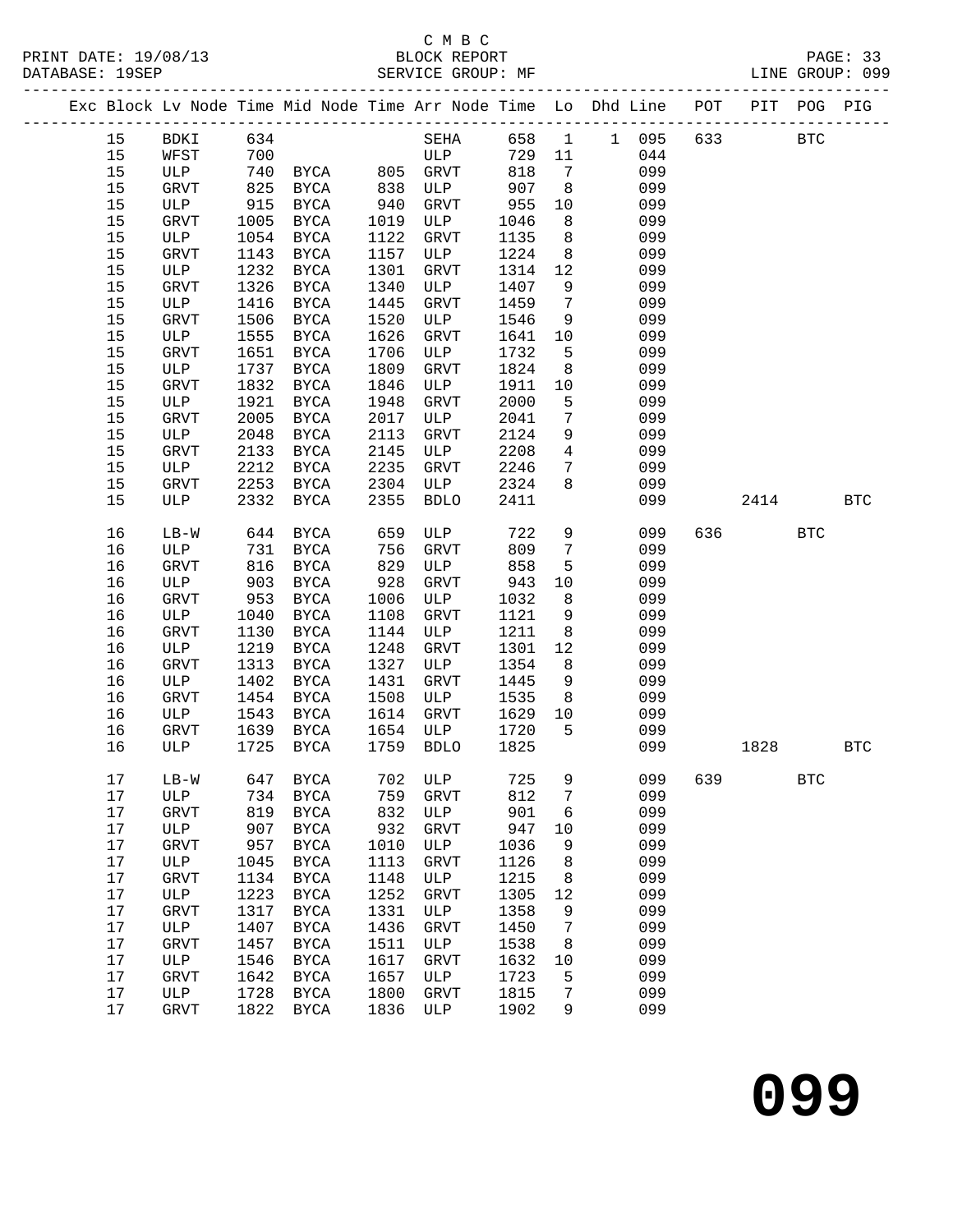|                      | C M B C           |                 |
|----------------------|-------------------|-----------------|
| PRINT DATE: 19/08/13 | BLOCK REPORT      | PAGE: 34        |
| DATABASE: 19SEP      | SERVICE GROUP: MF | LINE GROUP: 099 |

| PAGE. |
|-------|
|       |

|  |        | Exc Block Lv Node Time Mid Node Time Arr Node Time Lo Dhd Line POT PIT POG PIG |      |               |      |              |                |                 |        |           |      |            |            |
|--|--------|--------------------------------------------------------------------------------|------|---------------|------|--------------|----------------|-----------------|--------|-----------|------|------------|------------|
|  | 17     | ULP 1911 BYCA                                                                  |      |               |      |              | 1938 BDLO 1956 |                 |        | 099 — 100 | 1959 |            | <b>BTC</b> |
|  | 18     | $LB-W$                                                                         | 653  | BYCA          | 709  | ULP          | 734            | 9               | 099    | 645       |      | <b>BTC</b> |            |
|  | $18\,$ | ULP                                                                            | 743  | <b>BYCA</b>   | 808  | <b>GRVT</b>  | 821            | $7\overline{ }$ | 099    |           |      |            |            |
|  | 18     | GRVT                                                                           | 828  | BYCA          | 841  | ULP          | 910            | 8               | 099    |           |      |            |            |
|  | 18     | ULP                                                                            | 918  | BYCA          | 943  | GRVT         | 958            | 11              | 099    |           |      |            |            |
|  | 18     | GRVT                                                                           | 1009 | BYCA          | 1023 | ULP          | 1050           | 8               | 099    |           |      |            |            |
|  | $18\,$ | ULP                                                                            | 1058 | $_{\rm BYCA}$ | 1126 | <b>GRVT</b>  | 1139           | 9               | 099    |           |      |            |            |
|  | 18     | GRVT                                                                           | 1148 | BYCA          | 1202 | ULP          | 1229           | 8               | 099    |           |      |            |            |
|  | 18     | ULP                                                                            | 1237 | BYCA          | 1306 | GRVT         | 1319           | 12              | 099    |           |      |            |            |
|  | 18     | GRVT                                                                           | 1331 | BYCA          | 1345 | ULP          | 1412           | 8               | 099    |           |      |            |            |
|  | 18     | ULP                                                                            | 1420 | $_{\rm BYCA}$ | 1449 | GRVT         | 1503           | 6               | 099    |           |      |            |            |
|  | $18$   | <b>GRVT</b>                                                                    | 1509 | BYCA          | 1523 | ULP          | 1549           | 9               | 099    |           |      |            |            |
|  | $18$   | ULP                                                                            | 1558 | BYCA          | 1629 | <b>GRVT</b>  | 1644           | 10              | 099    |           |      |            |            |
|  | 18     | <b>GRVT</b>                                                                    | 1654 | BYCA          | 1709 | ULP          | 1735           | 5               | 099    |           |      |            |            |
|  | 18     | ULP                                                                            | 1740 | BYCA          | 1812 | <b>GRVT</b>  | 1827           | 10              | 099    |           |      |            |            |
|  | $18\,$ | GRVT                                                                           | 1837 | $_{\rm BYCA}$ | 1851 | ULP          | 1916           | 10              | 099    |           |      |            |            |
|  | $18\,$ | ULP                                                                            | 1926 | BYCA          | 1953 | GRVT         | 2005           | 6               | 099    |           |      |            |            |
|  | 18     | GRVT                                                                           | 2011 | <b>BYCA</b>   | 2023 | ULP          | 2047           | $7\overline{ }$ | 099    |           |      |            |            |
|  | $18$   | ULP                                                                            | 2054 | BYCA          | 2119 | GRVT         | 2130           | 13              | 099    |           |      |            |            |
|  | 18     | <b>GRVT</b>                                                                    | 2143 | BYCA          | 2155 | ULP          | 2218           | $\overline{4}$  | 099    |           |      |            |            |
|  | $18\,$ | ULP                                                                            | 2222 | <b>BYCA</b>   | 2245 | ${\tt GRVT}$ | 2256           | $\overline{7}$  | 099    |           |      |            |            |
|  | $18\,$ | GRVT                                                                           | 2303 | BYCA          | 2314 | ULP          | 2334           | 8               | 099    |           |      |            |            |
|  | 18     | $_{\rm ULP}$                                                                   | 2342 | <b>BYCA</b>   | 2405 | GRVT         | 2416           | $\overline{4}$  | 099    |           |      |            |            |
|  | 18     | GRVT                                                                           | 2420 | BYCA          | 2430 | ULP          | 2450           | 9               | 099    |           |      |            |            |
|  | $18\,$ | ULP                                                                            | 2459 | $_{\rm BYCA}$ | 2522 | <b>GRVT</b>  | 2533           | 17              | 099    |           |      |            |            |
|  | $18\,$ | <b>GRVT</b>                                                                    | 2550 | <b>BYCA</b>   | 2600 | ULP          | 2620           | 17              | 1 099  |           |      |            |            |
|  | $18\,$ | ULP1                                                                           | 2638 | GRBY          | 2657 | SERO         | 2708           | $\mathbf{1}$    | N17    |           |      |            |            |
|  | $18\,$ | SERO                                                                           | 2709 | BYGR          | 2716 | ULP1         | 2734           | 11              | 24 N17 |           |      |            |            |
|  | 18     | HODM                                                                           | 2809 | NWST          | 2911 | SUST         | 2928           |                 | N19    |           | 2955 |            | <b>BTC</b> |
|  | 19     | $LB-W$                                                                         | 714  | $_{\rm BYCA}$ | 730  | ULP          | 755            | 9               | 099    | 706       |      | <b>BTC</b> |            |
|  | 19     | ULP                                                                            | 804  | $_{\rm BYCA}$ | 828  | GRVT         | 841            | 9               | 099    |           |      |            |            |
|  | 19     | <b>GRVT</b>                                                                    | 850  | BYCA          | 903  | ULP          | 932            | $\overline{4}$  | 099    |           |      |            |            |
|  | 19     | ULP                                                                            | 936  | <b>BYCA</b>   | 1001 | <b>GRVT</b>  | 1016           | 6               | 099    |           |      |            |            |
|  | 19     | GRVT                                                                           | 1022 | BYCA          | 1036 | ULP          | 1103           | 9               | 099    |           |      |            |            |
|  | 19     | ULP                                                                            | 1112 | <b>BYCA</b>   | 1141 | <b>GRVT</b>  | 1154           | $7\phantom{.0}$ | 099    |           |      |            |            |
|  | 19     | <b>GRVT</b>                                                                    | 1201 | <b>BYCA</b>   | 1215 | ULP          | 1242           | 8               | 099    |           |      |            |            |
|  | 19     | ULP                                                                            | 1250 | BYCA          | 1319 | GRVT         | 1332           | $12$            | 099    |           |      |            |            |
|  | 19     | <b>GRVT</b>                                                                    | 1344 | BYCA          | 1358 | ULP          | 1425           | 8               | 099    |           |      |            |            |
|  | 19     | ULP                                                                            | 1433 | $_{\rm BYCA}$ | 1503 | <b>GRVT</b>  | 1518           | 9               | 099    |           |      |            |            |
|  | 19     | GRVT                                                                           | 1527 | $_{\rm BYCA}$ | 1541 | ULP          | 1607           | 6               | 099    |           |      |            |            |
|  | 19     | ULP                                                                            | 1613 | BYCA          | 1644 | GRVT         | 1659           | 10              | 099    |           |      |            |            |
|  | 19     | <b>GRVT</b>                                                                    | 1709 | <b>BYCA</b>   | 1724 | ULP          | 1750           | 5               | 099    |           |      |            |            |
|  | 19     | ULP                                                                            | 1755 | BYCA          | 1830 | <b>BDLO</b>  | 1853           |                 | 099    |           | 1856 |            | <b>BTC</b> |
|  |        |                                                                                |      |               |      |              |                |                 |        |           |      |            |            |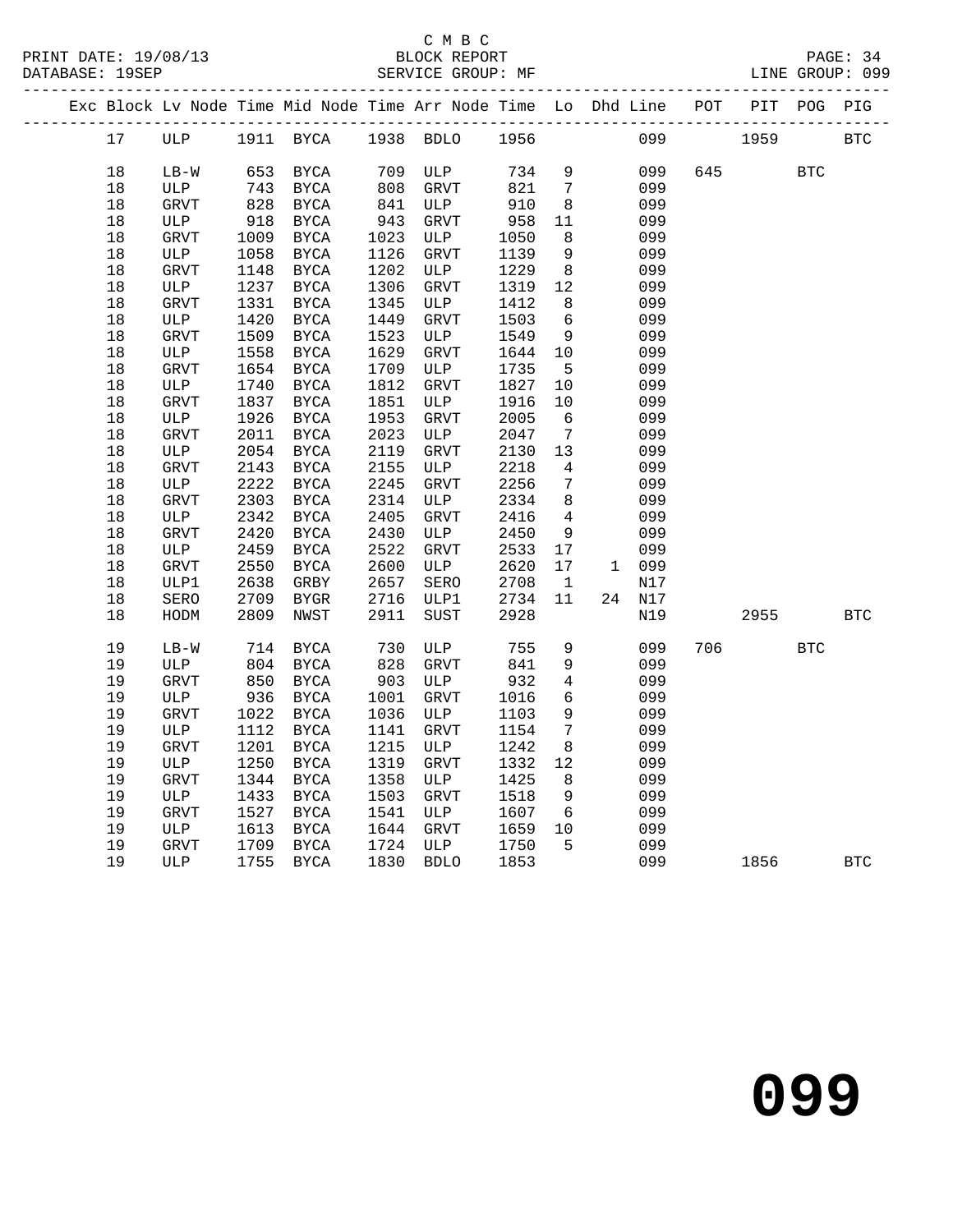### C M B C

|  | DATABASE: 19SEP |              |      |               |      | SERVICE GROUP: MF                                              |      |                 |              |     |     |      |            | LINE GROUP: 099 |
|--|-----------------|--------------|------|---------------|------|----------------------------------------------------------------|------|-----------------|--------------|-----|-----|------|------------|-----------------|
|  |                 |              |      |               |      | Exc Block Lv Node Time Mid Node Time Arr Node Time Lo Dhd Line |      |                 |              |     | POT | PIT  | POG PIG    |                 |
|  | 20              | $LB-W$       | 720  | BYCA          | 736  | ULP                                                            | 801  | $\mathsf 9$     |              | 099 | 712 |      | <b>BTC</b> |                 |
|  | 20              | ULP          | 810  | <b>BYCA</b>   | 834  | <b>GRVT</b>                                                    | 847  | 9               |              | 099 |     |      |            |                 |
|  | 20              | GRVT         | 856  | <b>BYCA</b>   | 909  | ULP                                                            | 938  | 6               |              | 099 |     |      |            |                 |
|  | 20              | ULP          | 944  | BYCA          | 1009 | GRVT                                                           | 1024 | $7\phantom{.0}$ |              | 099 |     |      |            |                 |
|  | 20              | GRVT         | 1031 | BYCA          | 1045 | ULP                                                            | 1112 | 9               |              | 099 |     |      |            |                 |
|  | 20              | ULP          | 1121 | BYCA          | 1150 | <b>GRVT</b>                                                    | 1203 | 12              |              | 099 |     |      |            |                 |
|  | 20              | ${\tt GRVT}$ | 1215 | <b>BYCA</b>   | 1229 | ULP                                                            | 1256 | 8               |              | 099 |     |      |            |                 |
|  | 20              | ULP          | 1304 | BYCA          | 1333 | GRVT                                                           | 1346 | 11              |              | 099 |     |      |            |                 |
|  | 20              | <b>GRVT</b>  | 1357 | <b>BYCA</b>   | 1411 | ULP                                                            | 1438 | 7               |              | 099 |     |      |            |                 |
|  | 20              | ULP          | 1445 | <b>BYCA</b>   | 1515 | GRVT                                                           | 1530 | 6               |              | 099 |     |      |            |                 |
|  | 20              | GRVT         | 1536 | <b>BYCA</b>   | 1550 | ULP                                                            | 1616 | 6               |              | 099 |     |      |            |                 |
|  | 20              | ULP          | 1622 | <b>BYCA</b>   | 1653 | GRVT                                                           | 1708 | 10              |              | 099 |     |      |            |                 |
|  | 20              | <b>GRVT</b>  | 1718 | <b>BYCA</b>   | 1733 | ULP                                                            | 1759 | 5               |              | 099 |     |      |            |                 |
|  | 20              | ULP          | 1804 | BYCA          | 1834 | GRVT                                                           | 1847 | 12              |              | 099 |     |      |            |                 |
|  | 20              | GRVT         | 1859 | <b>BYCA</b>   | 1912 | ULP                                                            | 1937 | 14              |              | 099 |     |      |            |                 |
|  | 20              | ULP          | 1951 | BYCA          | 2018 | <b>BDLO</b>                                                    | 2036 |                 |              | 099 |     | 2039 |            | <b>BTC</b>      |
|  | 21              | $LB-W$       | 750  | <b>BYCA</b>   | 811  | ULP                                                            | 837  | 6               |              | 099 | 742 |      | <b>BTC</b> |                 |
|  | 21              | ULP          | 843  | <b>BYCA</b>   | 909  | <b>GRVT</b>                                                    | 924  | 7               |              | 099 |     |      |            |                 |
|  | 21              | GRVT         | 931  | BYCA          | 944  | ULP                                                            | 1010 | 8               |              | 099 |     |      |            |                 |
|  | 21              | ULP          | 1018 | <b>BYCA</b>   | 1044 | <b>GRVT</b>                                                    | 1057 | 10              |              | 099 |     |      |            |                 |
|  | 21              | <b>GRVT</b>  | 1107 | <b>BYCA</b>   | 1121 | ULP                                                            | 1148 | 8               |              | 099 |     |      |            |                 |
|  | 21              | ULP          | 1156 | $_{\rm BYCA}$ | 1225 | GRVT                                                           | 1238 | $12$            |              | 099 |     |      |            |                 |
|  | 21              | GRVT         | 1250 | <b>BYCA</b>   | 1304 | ULP                                                            | 1331 | 9               |              | 099 |     |      |            |                 |
|  | 21              | ULP          | 1340 | <b>BYCA</b>   | 1409 | GRVT                                                           | 1423 | 7               |              | 099 |     |      |            |                 |
|  | $21\,$          | <b>GRVT</b>  | 1430 | BYCA          | 1444 | ULP                                                            | 1511 | 8               |              | 099 |     |      |            |                 |
|  | 21              | ULP          | 1519 | <b>BYCA</b>   | 1550 | GRVT                                                           | 1605 | 10              |              | 099 |     |      |            |                 |
|  | 21              | <b>GRVT</b>  | 1615 | <b>BYCA</b>   | 1630 | ULP                                                            | 1656 | 5               |              | 099 |     |      |            |                 |
|  | 21              | ULP          | 1701 | <b>BYCA</b>   | 1733 | GRVT                                                           | 1748 | 9               |              | 099 |     |      |            |                 |
|  | 21              | GRVT         | 1757 | <b>BYCA</b>   | 1812 | ULP                                                            | 1838 | 8               |              | 099 |     |      |            |                 |
|  | 21              | ULP          | 1846 | <b>BYCA</b>   | 1913 | ${\tt GRVT}$                                                   | 1926 | 9               |              | 099 |     |      |            |                 |
|  | 21              | GRVT         | 1935 | <b>BYCA</b>   | 1948 | ULP                                                            | 2013 | 8               |              | 099 |     |      |            |                 |
|  | 21              | ULP          | 2021 | BYCA          | 2048 | GRVT                                                           | 2100 | 3               |              | 099 |     |      |            |                 |
|  | 21              | <b>GRVT</b>  | 2103 | <b>BYCA</b>   | 2115 | ULP                                                            | 2138 | 8               |              | 099 |     |      |            |                 |
|  | 21              | ULP          | 2146 | BYCA          | 2211 | GRVT                                                           | 2222 | 11              |              | 099 |     |      |            |                 |
|  | 21              | GRVT         | 2233 | <b>BYCA</b>   | 2244 | ULP                                                            | 2304 | 8               |              | 099 |     |      |            |                 |
|  | 21              | ULP          | 2312 | $_{\rm BYCA}$ | 2335 | GRVT                                                           | 2346 | $\overline{4}$  |              | 099 |     |      |            |                 |
|  | 21              | <b>GRVT</b>  | 2350 | <b>BYCA</b>   | 2401 | ULP                                                            | 2421 | 9               |              | 099 |     |      |            |                 |
|  | 21              | $_{\rm ULP}$ | 2430 | <b>BYCA</b>   | 2453 | GRVT                                                           | 2504 | 16              |              | 099 |     |      |            |                 |
|  | 21              | GRVT         | 2520 | <b>BYCA</b>   | 2530 | ULP                                                            | 2550 | 17              | $\mathbf{1}$ | 099 |     |      |            |                 |
|  | 21              | ULP1         | 2608 | GRBY          | 2627 | SERO                                                           | 2638 | 10              |              | N17 |     |      |            |                 |
|  | 21              | SERO         | 2648 | <b>BYGR</b>   | 2655 | ULP1                                                           | 2713 | 2               | 24           | N17 |     |      |            |                 |
|  | 21              | HODM         | 2739 | $HK-E$        | 2801 | SFU                                                            | 2823 | 4               |              | N35 |     |      |            |                 |
|  | 21              | SFU          | 2827 | $HK-W$        | 2848 | HODM                                                           | 2904 | 5               |              | N35 |     |      |            |                 |
|  | 21              | HODM         | 2909 | $HK - E$      | 2931 | SFU                                                            | 2953 |                 |              | N35 |     | 3010 |            | <b>BTC</b>      |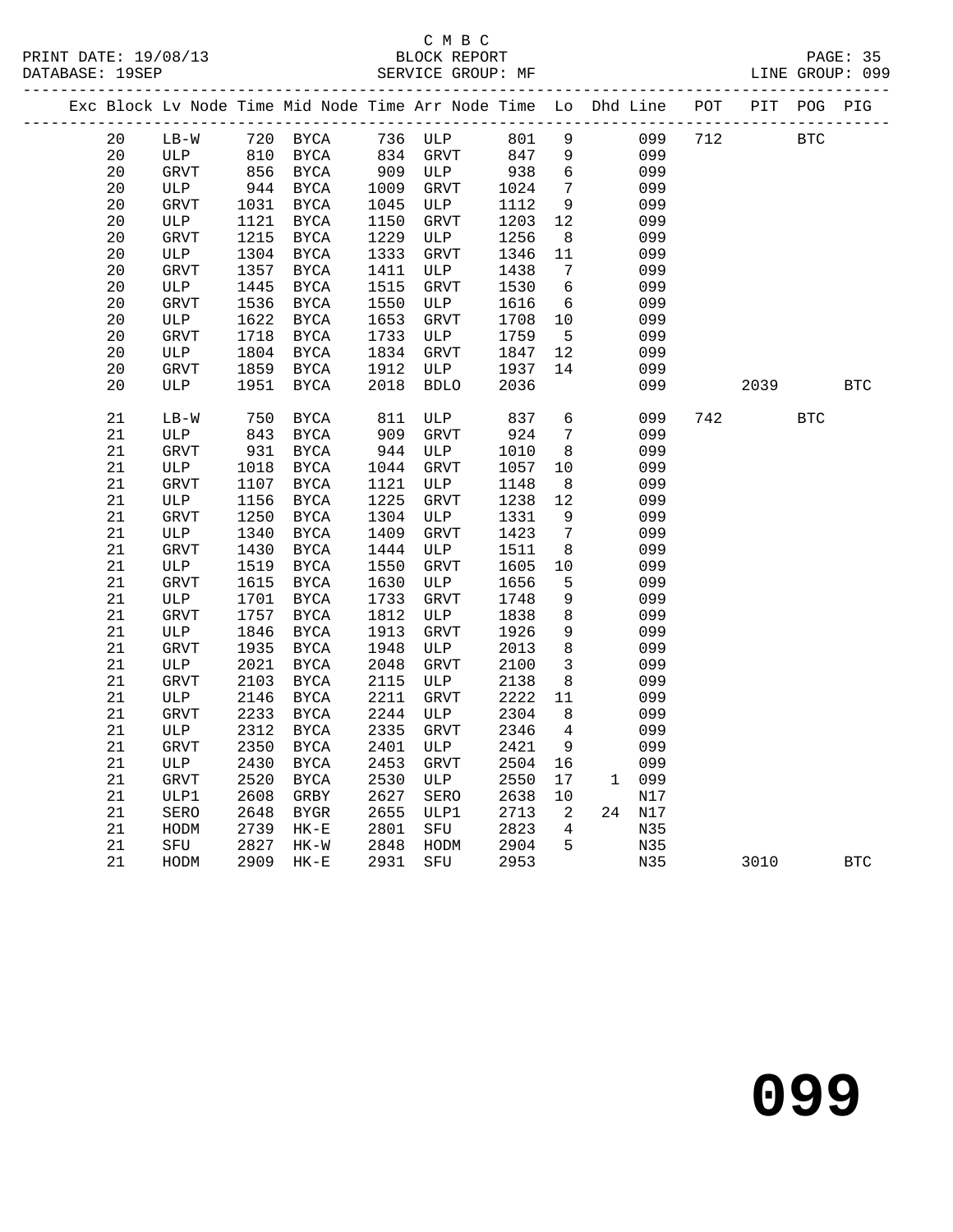#### C M B C<br>BLOCK REPORT SERVICE GROUP: MF

|  |             |               |              |                     |              |                                 |              |                              | Exc Block Lv Node Time Mid Node Time Arr Node Time Lo Dhd Line POT |      | PIT         | POG PIG    |              |
|--|-------------|---------------|--------------|---------------------|--------------|---------------------------------|--------------|------------------------------|--------------------------------------------------------------------|------|-------------|------------|--------------|
|  | 22          | $LB-W$        |              | 802 BYCA            |              | 823 ULP 849                     |              |                              | $6\overline{6}$<br>099                                             |      | 754         | <b>BTC</b> |              |
|  | 22          | ULP           | 855          | BYCA                |              | GRVT                            | 938          | $7\overline{ }$              | 099                                                                |      |             |            |              |
|  | 22          | GRVT          | 945          | BYCA                | 922<br>958   | ULP                             | 1024         | $7\phantom{.0}$              | 099                                                                |      |             |            |              |
|  | 22          | ULP           | 1031         | <b>BYCA</b>         | 1059         | GRVT                            | 1112         | 9                            | 099                                                                |      |             |            |              |
|  | 22          | GRVT          | 1121         | BYCA                | 1135         | ULP                             | 1202         | 8                            | 099                                                                |      |             |            |              |
|  | $2\sqrt{2}$ | ULP           | 1210         | <b>BYCA</b>         | 1239         | GRVT                            | 1252         | 12                           | 099                                                                |      |             |            |              |
|  | 22          | GRVT          | 1304         | <b>BYCA</b>         | 1318         | ULP                             | 1345         | 8                            | 099                                                                |      |             |            |              |
|  | $2\sqrt{2}$ | ULP           | 1353         | BYCA                | 1422         | GRVT                            | 1436         | $6\overline{6}$              | 099                                                                |      |             |            |              |
|  | $2\sqrt{2}$ | GRVT          | 1442         | BYCA                | 1456         | ULP                             | 1523         | 8                            | 099                                                                |      |             |            |              |
|  | $2\sqrt{2}$ | ULP           | 1531         | <b>BYCA</b>         | 1602         | GRVT                            | 1617         | 10                           | 099                                                                |      |             |            |              |
|  | 22          | ${\tt GRVT}$  | 1627         | BYCA                | 1642         | ULP                             | 1708         | 5                            | 099                                                                |      |             |            |              |
|  | $2\sqrt{2}$ | ULP           | 1713         | BYCA                | 1745         | GRVT                            | 1800         | $7\phantom{.0}$              | 099                                                                |      |             |            |              |
|  | $2\sqrt{2}$ | GRVT          | 1807         | BYCA                | 1821         | ULP                             | 1847         | 9                            | 099                                                                |      |             |            |              |
|  | 22          | ULP           | 1856         | BYCA                | 1925         | <b>BDLO</b>                     | 1944         |                              | 099                                                                |      | 1947        |            | <b>BTC</b>   |
|  |             |               |              |                     |              |                                 |              |                              |                                                                    |      |             |            |              |
|  | 31<br>31    | $LB-W$<br>ULP | 1203<br>1259 | <b>BYCA</b>         | 1224<br>1328 | ULP<br>GRVT                     | 1251         | 8<br>12                      | 099<br>099                                                         |      | 1158 BTC    |            |              |
|  | 31          | <b>GRVT</b>   | 1353         | BYCA<br><b>BYCA</b> | 1407         |                                 | 1341<br>1434 | $7\phantom{.0}\phantom{.0}7$ | 099                                                                |      |             |            |              |
|  | 31          |               | 1441         |                     |              | ULP<br>GRVT                     | 1526         | $7\overline{ }$              | 099                                                                |      |             |            |              |
|  | 31          | ULP           | 1533         | BYCA                | 1511<br>1547 |                                 |              | 6                            | 099                                                                |      |             |            |              |
|  |             | GRVT          |              | BYCA                |              | ULP                             | 1613         |                              |                                                                    |      |             |            |              |
|  | 31          | ULP<br>GRVT   | 1619<br>1715 | BYCA                | 1650         | GRVT<br>ULP                     | 1705<br>1756 | 10<br>5                      | 099<br>099                                                         |      |             |            |              |
|  | 31<br>31    | ULP           | 1801         | BYCA<br>BYCA        | 1730<br>1834 | <b>BDLO</b>                     | 1855         |                              | 099                                                                |      | 1858   1900 |            | BTC          |
|  |             |               |              |                     |              |                                 |              |                              |                                                                    |      |             |            |              |
|  | 32          | $LB-W$        | 1356         | BYCA                | 1417         | ULP                             | 1444         | 8                            | 099                                                                |      | 1351 139    | <b>BTC</b> |              |
|  | 32          | ULP           | 1452         | BYCA                | 1522         | GRVT                            | 1537         | 8                            | 099                                                                |      |             |            |              |
|  | 32          | GRVT          | 1545         | BYCA                | 1559         | ULP                             | 1625         | 6                            | 099                                                                |      |             |            |              |
|  | 32          | ULP           | 1631         | BYCA                | 1704         | <b>BDLO</b>                     | 1729         |                              | 099                                                                |      | 1732        |            | <b>BTC</b>   |
|  |             |               |              |                     |              |                                 |              |                              |                                                                    |      |             |            |              |
|  | 33          | $LB-W$        | 1405         | <b>BYCA</b>         | 1426         | ULP                             | 1453         | 8                            | 099                                                                | 1400 | <b>BTC</b>  |            |              |
|  | 33          | ULP           | 1501         | <b>BYCA</b>         | 1532         | GRVT                            | 1547         | $7\phantom{.0}$              | 099                                                                |      |             |            |              |
|  | 33          | GRVT          | 1554         | BYCA                | 1608         | ULP                             | 1634         | 6                            | 099                                                                |      |             |            |              |
|  | 33          | ULP           | 1640         | BYCA                | 1711         | GRVT                            | 1726         | 10                           | 099                                                                |      |             |            |              |
|  | 33          | GRVT          | 1736         | BYCA                | 1751         | ULP                             | 1817         | 5                            | 099                                                                |      |             |            |              |
|  | 33          | ULP           | 1822         | BYCA                | 1851         | <b>BDLO</b>                     | 1910         |                              | 099                                                                |      | 1913        |            | <b>BTC</b>   |
|  | 34          | $LB-W$        | 1414         | BYCA                | 1435         | ULP                             | 1502         | 8 <sup>8</sup>               | 099                                                                | 1409 | <b>BTC</b>  |            |              |
|  | 34          | ULP           | 1510         | BYCA                | 1541         | GRVT                            | 1556         | 10                           | 099                                                                |      |             |            |              |
|  | 34          | GRVT          |              | 1606 BYCA           | 1621         | ULP                             | 1647         | $5^{\circ}$                  | 099                                                                |      |             |            |              |
|  |             |               |              |                     |              | 34 ULP 1652 BYCA 1726 BDLO 1752 |              |                              | 099                                                                |      | 1755        |            | $_{\rm BTC}$ |
|  |             |               |              |                     |              |                                 |              |                              |                                                                    |      |             |            |              |
|  | 35          | $LB-W$        | 1426         | BYCA                | 1447         | ULP                             | 1514         | - 8                          | 099                                                                | 1421 |             | <b>BTC</b> |              |
|  | 35          | ULP           | 1522         | <b>BYCA</b>         | 1553         | <b>GRVT</b>                     | 1608         | 10                           | 099                                                                |      |             |            |              |
|  | 35          | <b>GRVT</b>   | 1618         | <b>BYCA</b>         | 1633         | ULP                             | 1659         | 5                            | 099                                                                |      |             |            |              |
|  | 35          | ULP           | 1704         | <b>BYCA</b>         | 1738         | <b>BDLO</b>                     | 1804         |                              | 099                                                                |      | 1807        |            | <b>BTC</b>   |
|  | 36          | $LB-W$        | 1438         | <b>BYCA</b>         | 1459         | ULP                             | 1526         | 8                            | 099                                                                | 1433 |             | <b>BTC</b> |              |
|  | 36          | ULP           | 1534         | BYCA                | 1605         | GRVT                            | 1620         | 10                           | 099                                                                |      |             |            |              |
|  | 36          | GRVT          | 1630         | <b>BYCA</b>         | 1645         | ULP                             | 1711         | 5                            | 099                                                                |      |             |            |              |
|  | 36          | ULP           | 1716         | BYCA                | 1750         | <b>BDLO</b>                     | 1816         |                              | 099                                                                |      | 1819        |            | <b>BTC</b>   |
|  |             |               |              |                     |              |                                 |              |                              |                                                                    |      |             |            |              |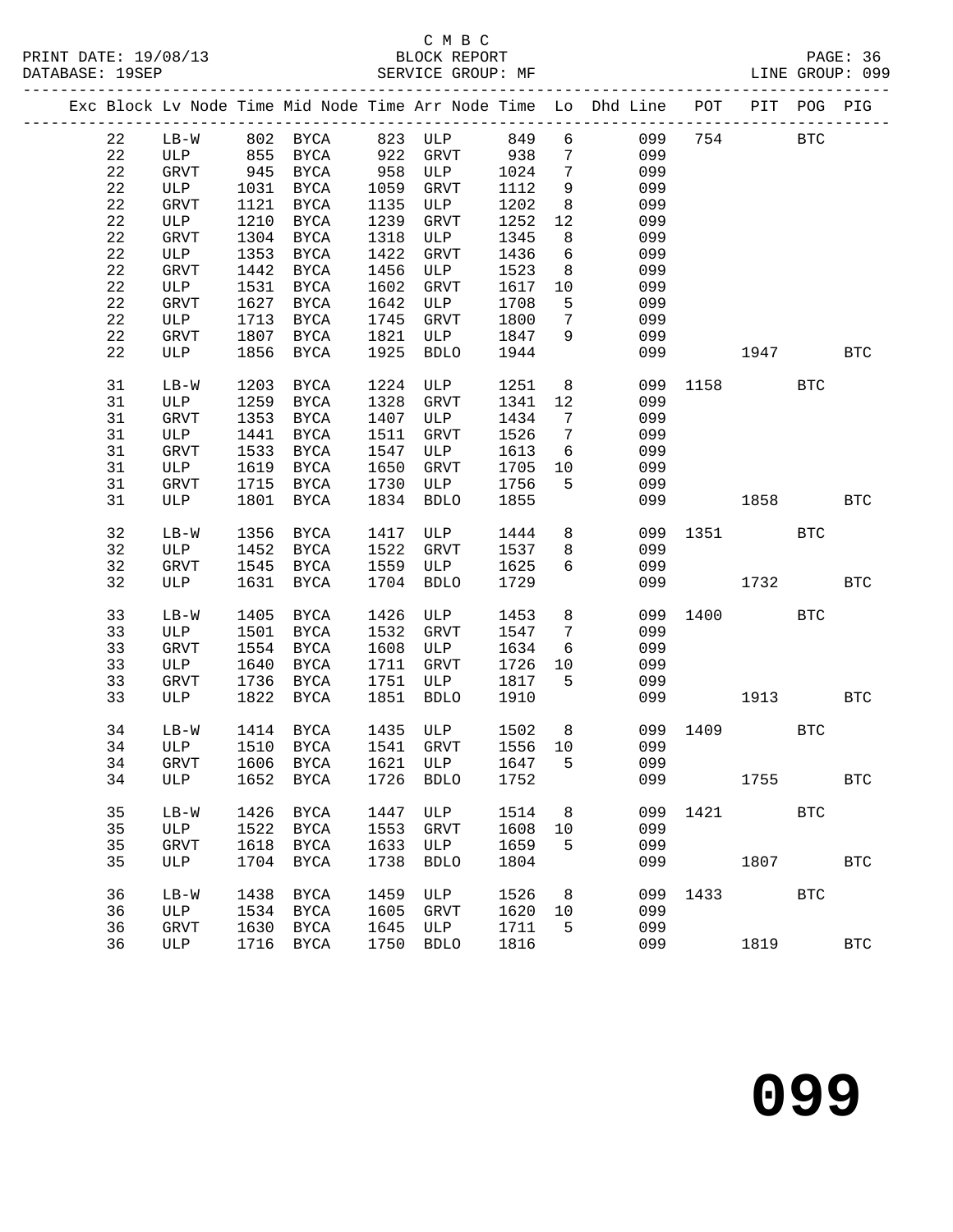# C M B C<br>BLOCK REPORT

| PRINT DATE: 19/08/13<br>DATABASE: 19SEP |                                                                                | BLOCK REPORT<br>SERVICE GROUP: MF |  | LINE GROUP: 099 | PAGE: 37 |
|-----------------------------------------|--------------------------------------------------------------------------------|-----------------------------------|--|-----------------|----------|
|                                         | Exc Block Ly Node Time Mid Node Time Arr Node Time Lo Dhd Line POT PIT POG PIG |                                   |  |                 |          |

|  |      |              |      |             |      | Exc Block Lv Node Time Mid Node Time Arr Node Time Lo Dhd Line |      |                |    |       | POT  | PIT        | POG                  | PIG          |
|--|------|--------------|------|-------------|------|----------------------------------------------------------------|------|----------------|----|-------|------|------------|----------------------|--------------|
|  | 37   | $LB-W$       |      | 1444 BYCA   |      | 1505 ULP                                                       | 1532 | 8              |    | 099   | 1439 |            | $\operatorname{BTC}$ |              |
|  | 37   | ULP          | 1540 | <b>BYCA</b> | 1611 | GRVT                                                           | 1626 | 10             |    | 099   |      |            |                      |              |
|  | 37   | GRVT         | 1636 | BYCA        | 1651 | ULP                                                            | 1717 | 5              |    | 099   |      |            |                      |              |
|  | 37   | ULP          | 1722 | BYCA        | 1754 | <b>GRVT</b>                                                    | 1809 | 8              |    | 099   |      |            |                      |              |
|  | 37   | GRVT         | 1817 | <b>BYCA</b> | 1831 | ULP                                                            | 1857 | 9              |    | 099   |      |            |                      |              |
|  | 37   | ULP          | 1906 | <b>BYCA</b> | 1933 | <b>GRVT</b>                                                    | 1945 | $\,8\,$        |    | 099   |      |            |                      |              |
|  | $37$ | GRVT         | 1953 | <b>BYCA</b> | 2006 | ULP                                                            | 2031 | 5              |    | 099   |      |            |                      |              |
|  | 37   | ULP          | 2036 | BYCA        | 2101 | <b>GRVT</b>                                                    | 2112 | 11             |    | 099   |      |            |                      |              |
|  | 37   | <b>GRVT</b>  | 2123 | <b>BYCA</b> | 2135 | ULP                                                            | 2158 | $\overline{4}$ |    | 099   |      |            |                      |              |
|  | 37   | ULP          | 2202 | <b>BYCA</b> | 2225 | <b>GRVT</b>                                                    | 2236 | 7              |    | 099   |      |            |                      |              |
|  | $37$ | GRVT         | 2243 | BYCA        | 2254 | ULP                                                            | 2314 | 8              |    | 099   |      |            |                      |              |
|  | 37   | ULP          | 2322 | BYCA        | 2345 | <b>GRVT</b>                                                    | 2356 | 9              |    | 099   |      |            |                      |              |
|  | 37   | <b>GRVT</b>  | 2405 | BYCA        | 2415 | ULP                                                            | 2435 | 9              |    | 099   |      |            |                      |              |
|  | 37   | ULP          | 2444 | BYCA        | 2507 | <b>GRVT</b>                                                    | 2518 | 17             |    | 099   |      |            |                      |              |
|  | 37   | GRVT         | 2535 | BYCA        | 2545 | ULP                                                            | 2605 | 5              |    | 099   |      |            |                      |              |
|  | 37   | ULP          | 2610 | <b>BYCA</b> | 2633 | GRVT                                                           | 2644 | 25             | 20 | 099   |      |            |                      |              |
|  | 37   | ${\tt HODM}$ | 2729 |             |      | NWST                                                           | 2831 |                |    | N19   |      | 2851       |                      | <b>BTC</b>   |
|  |      |              |      |             |      |                                                                |      |                |    |       |      |            |                      |              |
|  | 38   | $LB-W$       | 1456 | BYCA        | 1517 | ULP                                                            | 1543 | 9              |    | 099   | 1451 |            | <b>BTC</b>           |              |
|  | 38   | ULP          | 1552 | BYCA        | 1623 | <b>GRVT</b>                                                    | 1638 | 10             |    | 099   |      |            |                      |              |
|  | 38   | GRVT         | 1648 | BYCA        | 1703 | ULP                                                            | 1729 | 5              |    | 099   |      |            |                      |              |
|  | 38   | ULP          | 1734 | <b>BYCA</b> | 1809 | <b>BDLO</b>                                                    | 1832 |                |    | 099   |      | 1835       |                      | <b>BTC</b>   |
|  |      |              |      |             |      |                                                                |      |                |    |       |      |            |                      |              |
|  | 39   | $LB-W$       | 1508 | <b>BYCA</b> | 1529 | ULP                                                            | 1555 | 6              |    | 099   | 1503 |            | <b>BTC</b>           |              |
|  | 39   | ULP          | 1601 | BYCA        | 1632 | <b>GRVT</b>                                                    | 1647 | 10             |    | 099   |      |            |                      |              |
|  | 39   | GRVT         | 1657 | BYCA        | 1712 | ULP                                                            | 1738 | 5              |    | 099   |      |            |                      |              |
|  | 39   | ULP          | 1743 | BYCA        | 1818 | <b>BDLO</b>                                                    | 1841 |                |    | 099   |      | 1844       |                      | $_{\rm BTC}$ |
|  |      |              |      |             |      |                                                                |      |                |    |       |      |            |                      |              |
|  | 40   | $LB-W$       | 1517 | BYCA        | 1538 | ULP                                                            | 1604 | 6              |    | 099   | 1512 |            | $_{\rm BTC}$         |              |
|  | 40   | ULP          | 1610 | <b>BYCA</b> | 1641 | <b>GRVT</b>                                                    | 1656 | 10             |    | 099   |      |            |                      |              |
|  | 40   | <b>GRVT</b>  | 1706 | <b>BYCA</b> | 1721 | ULP                                                            | 1747 | 5              |    | 099   |      |            |                      |              |
|  | 40   | ULP          | 1752 | <b>BYCA</b> | 1827 | <b>BDLO</b>                                                    | 1850 |                |    | 099   |      | 1853       |                      | $_{\rm BTC}$ |
|  | 41   | $LB-W$       | 1532 | <b>BYCA</b> | 1553 | ULP                                                            | 1619 | 6              |    | 099   | 1527 |            | <b>BTC</b>           |              |
|  | 41   | ULP          | 1625 | BYCA        | 1656 | GRVT                                                           | 1711 | 10             |    | 099   |      |            |                      |              |
|  | 41   | GRVT         | 1721 | BYCA        | 1736 | ULP                                                            | 1802 | 5              |    | 099   |      |            |                      |              |
|  | 41   | ULP          | 1807 | BYCA        | 1840 | <b>BDLO</b>                                                    | 1901 |                |    | 099   |      | 1904       |                      | <b>BTC</b>   |
|  |      |              |      |             |      |                                                                |      |                |    |       |      |            |                      |              |
|  | 42   | $LB-W$       | 1553 | BYCA        | 1615 | ULP                                                            | 1641 | 5              |    | 099   | 1548 |            | <b>BTC</b>           |              |
|  | 42   | ULP          | 1646 | BYCA        | 1718 | <b>GRVT</b>                                                    | 1733 | 7              |    | 099   |      |            |                      |              |
|  | 42   | GRVT         |      | 1740 BYCA   |      | 1755 ULP                                                       | 1821 | 5              |    | 099   |      |            |                      |              |
|  | 42   | ULP          | 1826 | BYCA        | 1856 | GRVT                                                           | 1909 | 8              |    | 099   |      |            |                      |              |
|  | 42   | GRVT         | 1917 | BYCA        | 1930 | ULP                                                            | 1955 | 11             |    | 099   |      |            |                      |              |
|  | 42   | ULP          | 2006 | BYCA        |      | 2033 BDLO                                                      | 2051 |                |    | 099   |      | 2054       |                      | <b>BTC</b>   |
|  |      |              |      |             |      |                                                                |      |                |    |       |      |            |                      |              |
|  | 51   | $LB-W$       | 656  | BYCA        |      | 712 ULP                                                        | 737  | 9              |    | 099   | 648  |            | BTC                  |              |
|  | 51   | ULP          | 746  | BYCA        |      | 811 GRVT                                                       | 824  | 7              |    | 099   |      |            |                      |              |
|  | 51   | GRVT         | 831  | BYCA        |      | 844 ULP                                                        | 913  | 7              |    | 099   |      |            |                      |              |
|  | 51   | ULP          | 920  | BYCA        |      | 945 BDLO                                                       | 1004 |                |    | 099   |      | 1007       |                      | <b>BTC</b>   |
|  |      |              |      |             |      |                                                                |      |                |    |       |      |            |                      |              |
|  | 52   | <b>BDKI</b>  | 650  |             |      | SEHA                                                           | 716  | $\overline{a}$ |    | 1 095 | 649  | <b>BTC</b> |                      |              |
|  | 52   | WFST         | 719  |             |      | ULP                                                            | 750  | 5              |    | 044   |      |            |                      |              |
|  | 52   | ULP          | 755  | BYCA        |      | 820 GRVT                                                       | 833  | 8              |    | 099   |      |            |                      |              |
|  | 52   | GRVT         | 841  | BYCA        |      | 854 ULP                                                        | 923  | $7\phantom{.}$ |    | 099   |      |            |                      |              |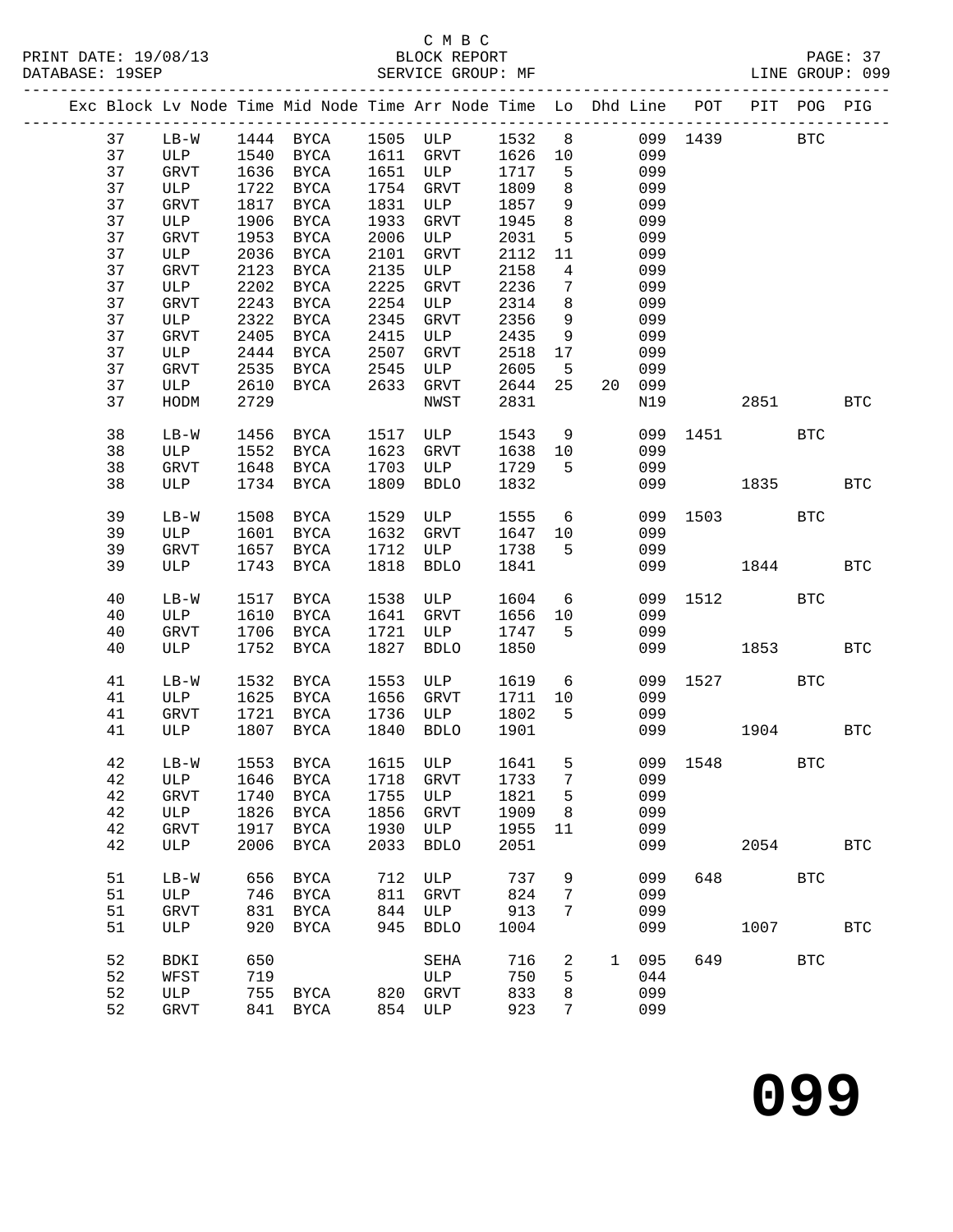#### C M B C<br>BLOCK REPORT

|  |    |             |      |             |      |             |      |                | Exc Block Lv Node Time Mid Node Time Arr Node Time Lo Dhd Line | POT | PIT  | POG        | PIG        |
|--|----|-------------|------|-------------|------|-------------|------|----------------|----------------------------------------------------------------|-----|------|------------|------------|
|  | 52 | ULP         |      | 930 BYCA    | 955  | BDLO        | 1016 |                | 099                                                            |     | 1019 |            | <b>BTC</b> |
|  | 53 | $LB-W$      | 659  | BYCA        | 715  | ULP         | 740  | 9              | 099                                                            | 651 |      | <b>BTC</b> |            |
|  | 53 | ULP         | 749  | <b>BYCA</b> | 814  | <b>GRVT</b> | 827  | 8              | 099                                                            |     |      |            |            |
|  | 53 | <b>GRVT</b> | 835  | <b>BYCA</b> | 848  | ULP         | 917  | 5              | 099                                                            |     |      |            |            |
|  | 53 | ULP         | 922  | <b>BYCA</b> | 947  | <b>BDLO</b> | 1006 |                | 099                                                            |     | 1009 |            | <b>BTC</b> |
|  | 54 | $LB-W$      | 711  | <b>BYCA</b> | 727  | ULP         | 752  | 9              | 099                                                            | 703 |      | <b>BTC</b> |            |
|  | 54 | <b>ULP</b>  | 801  | <b>BYCA</b> | 825  | <b>GRVT</b> | 838  | 9              | 099                                                            |     |      |            |            |
|  | 54 | <b>GRVT</b> | 847  | <b>BYCA</b> | 900  | ULP         | 929  | 5              | 099                                                            |     |      |            |            |
|  | 54 | ULP         | 934  | <b>BYCA</b> | 959  | <b>BDLO</b> | 1020 |                | 099                                                            |     | 1023 |            | <b>BTC</b> |
|  | 55 | $LB-W$      | 725  | <b>BYCA</b> | 743  | ULP         | 809  | 7              | 099                                                            | 717 |      | <b>BTC</b> |            |
|  | 55 | ULP         | 816  | <b>BYCA</b> | 842  | <b>GRVT</b> | 856  | 7              | 099                                                            |     |      |            |            |
|  | 55 | <b>GRVT</b> | 903  | BYCA        | 916  | ULP         | 942  | $\overline{4}$ | 099                                                            |     |      |            |            |
|  | 55 | ULP         | 946  | BYCA        | 1011 | <b>BDLO</b> | 1032 |                | 099                                                            |     | 1035 |            | <b>BTC</b> |
|  | 56 | $LB-W$      | 734  | <b>BYCA</b> | 752  | ULP         | 818  | $7\phantom{.}$ | 099                                                            | 726 |      | <b>BTC</b> |            |
|  | 56 | ULP         | 825  | <b>BYCA</b> | 851  | <b>GRVT</b> | 905  | 7              | 099                                                            |     |      |            |            |
|  | 56 | <b>GRVT</b> | 912  | <b>BYCA</b> | 925  | ULP         | 951  | $\overline{4}$ | 099                                                            |     |      |            |            |
|  | 56 | ULP         | 955  | <b>BYCA</b> | 1020 | <b>BDLO</b> | 1041 |                | 099                                                            |     | 1044 |            | <b>BTC</b> |
|  | 57 | $LB-W$      | 746  | <b>BYCA</b> | 804  | ULP         | 830  | 7              | 099                                                            | 738 |      | <b>BTC</b> |            |
|  | 57 | ULP         | 837  | <b>BYCA</b> | 903  | <b>GRVT</b> | 918  | 7              | 099                                                            |     |      |            |            |
|  | 57 | GRVT        | 925  | <b>BYCA</b> | 938  | ULP         | 1004 | 7              | 099                                                            |     |      |            |            |
|  | 57 | ULP         | 1011 | BYCA        | 1037 | <b>BDLO</b> | 1059 |                | 099                                                            |     | 1102 |            | <b>BTC</b> |
|  | 58 | $LB-W$      | 753  | <b>BYCA</b> | 814  | ULP         | 840  | 6              | 099                                                            | 745 |      | <b>BTC</b> |            |
|  | 58 | <b>ULP</b>  | 846  | <b>BYCA</b> | 913  | <b>GRVT</b> | 929  | 7              | 099                                                            |     |      |            |            |
|  | 58 | GRVT        | 936  | BYCA        | 949  | ULP         | 1015 | 6              | 099                                                            |     |      |            |            |
|  | 58 | ULP         | 1021 | <b>BYCA</b> | 1047 | <b>BDLO</b> | 1109 |                | 099                                                            |     | 1112 |            | <b>BTC</b> |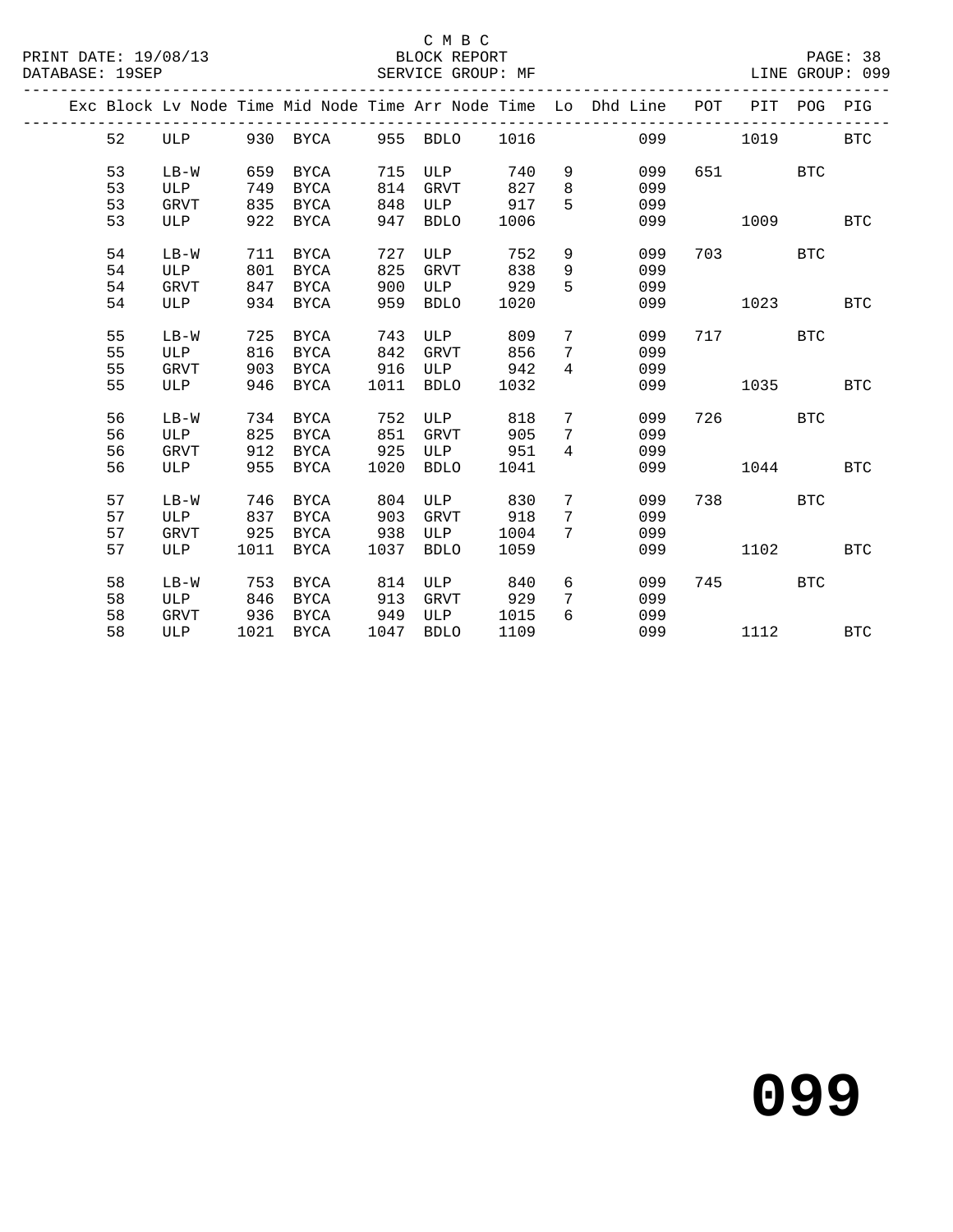| PRINT DATE: 19/08/13 | BLOCK REPORT      |
|----------------------|-------------------|
| DATABASE: 19SEP      | SERVICE GROUP: MF |

---------------------------------------------------------------------------------------------

| BRLA<br>BW01<br>BW06<br>CAPT<br>HAWL<br>KTLP<br>LVMT<br>PBEX<br>SERO |             | BROADWAY AND LAWRENCE<br>BRENTWOOD STN BAY1<br>BRENTWOOD STN BAY6<br>KOOTENAY LOOP<br>PHIBBS EXCHANGE |              | CAPILANO UNIVERSITY<br>HASTINGS & WILLINGDON<br>LYNN VALLEY & MTN HWY<br>SEYMOUR ST & ROBSON ST |              |              | BTC<br>BW03<br>BYGR<br>DUHA<br>HODM<br>LOQU<br>MTST<br>PEWI<br>SPST |                 | Burnaby Depot<br>BRENTWOOD STN BAY3<br>BROADWAY & GRANVILLE<br><b>DUTHIE &amp; HASTINGS</b><br>HOWE & DUNSMUIR<br>METROTOWN STATION<br>PENDER & WILLINGDON<br>SPERLING STN |     |                                                                                                                                                                                                                                 |            |
|----------------------------------------------------------------------|-------------|-------------------------------------------------------------------------------------------------------|--------------|-------------------------------------------------------------------------------------------------|--------------|--------------|---------------------------------------------------------------------|-----------------|----------------------------------------------------------------------------------------------------------------------------------------------------------------------------|-----|---------------------------------------------------------------------------------------------------------------------------------------------------------------------------------------------------------------------------------|------------|
| ULP1                                                                 |             | UNIVERSITY LOOP                                                                                       |              |                                                                                                 |              |              | WLHA                                                                |                 | WILLINGDON & HASTINGS S/B                                                                                                                                                  |     |                                                                                                                                                                                                                                 |            |
|                                                                      |             |                                                                                                       |              |                                                                                                 |              |              |                                                                     |                 | Exc Block Lv Node Time Mid Node Time Arr Node Time Lo Dhd Line POT PIT POG PIG                                                                                             |     |                                                                                                                                                                                                                                 |            |
|                                                                      | 1           | DUHA                                                                                                  |              | 538 SPST                                                                                        |              | 548 MTST     |                                                                     |                 | 613 2<br>144                                                                                                                                                               | 525 | BTC                                                                                                                                                                                                                             |            |
|                                                                      | 1           | MTST                                                                                                  |              | 615 BW01                                                                                        |              | 630 KTLP     |                                                                     |                 | 640 12<br>130                                                                                                                                                              |     |                                                                                                                                                                                                                                 |            |
|                                                                      | 1           | 652<br>KTLP<br>WLHA                                                                                   |              |                                                                                                 |              | 658 MTST     | 720 4                                                               |                 | 130                                                                                                                                                                        |     |                                                                                                                                                                                                                                 |            |
|                                                                      | $\mathbf 1$ | 724<br>MTST<br>BW01                                                                                   |              |                                                                                                 |              | PEWI         | 744                                                                 | 14              | 130                                                                                                                                                                        |     |                                                                                                                                                                                                                                 |            |
|                                                                      | $\mathbf 1$ | 758<br>BW06<br>PEWI                                                                                   |              |                                                                                                 |              | MTST         | 823                                                                 | $7\overline{ }$ | 130                                                                                                                                                                        |     |                                                                                                                                                                                                                                 |            |
|                                                                      | 1           | MTST                                                                                                  | 830          | HAWL                                                                                            | 853          | CAPT         | 918                                                                 | 13 <sup>7</sup> | 130                                                                                                                                                                        |     |                                                                                                                                                                                                                                 |            |
|                                                                      | 1           | CAPT                                                                                                  | 931          | WLHA                                                                                            | 955          | MTST         | 1017                                                                | 8               | 130                                                                                                                                                                        |     |                                                                                                                                                                                                                                 |            |
|                                                                      | 1           | MTST                                                                                                  | 1025         | BW01                                                                                            | 1042         | PEWI         | 1046                                                                | $\overline{3}$  | 130                                                                                                                                                                        |     |                                                                                                                                                                                                                                 |            |
|                                                                      | $\mathbf 1$ | PEWI                                                                                                  | 1049         | BW06                                                                                            | 1057         | MTST         | 1114                                                                | 9               | 130                                                                                                                                                                        |     |                                                                                                                                                                                                                                 |            |
|                                                                      | 1           | MTST                                                                                                  | 1123         | BW01                                                                                            | 1140         | PEWI         | 1144                                                                |                 | $4\overline{ }$<br>130                                                                                                                                                     |     |                                                                                                                                                                                                                                 |            |
|                                                                      | 1           | PEWI                                                                                                  | 1148         | BW06                                                                                            | 1156         | MTST         | 1214                                                                |                 | $9 \quad \Box$<br>130                                                                                                                                                      |     |                                                                                                                                                                                                                                 |            |
|                                                                      | 1           | MTST                                                                                                  | 1223         | BW01                                                                                            | 1241         | PEWI         | 1245                                                                | $\overline{a}$  | 130                                                                                                                                                                        |     |                                                                                                                                                                                                                                 |            |
|                                                                      | 1           | PEWI                                                                                                  | 1247         | BW06                                                                                            | 1255         | MTST         | 1314                                                                | 9               | 130                                                                                                                                                                        |     |                                                                                                                                                                                                                                 |            |
|                                                                      | 1           | MTST                                                                                                  | 1323         | BW01                                                                                            | 1341         | PEWI         | 1345                                                                | $\overline{a}$  | 130                                                                                                                                                                        |     |                                                                                                                                                                                                                                 |            |
|                                                                      | 1           | PEWI                                                                                                  | 1347         | BW06                                                                                            | 1355         | MTST         | 1414                                                                | $\overline{4}$  | 130                                                                                                                                                                        |     |                                                                                                                                                                                                                                 |            |
|                                                                      | 1           | MTST                                                                                                  | 1418         | HAWL                                                                                            | 1443         | CAPT         | 1504                                                                | 15              | 130                                                                                                                                                                        |     |                                                                                                                                                                                                                                 |            |
|                                                                      | 1           | CAPT                                                                                                  | 1519         | WLHA                                                                                            | 1550         | MTST         | 1615                                                                | 9               | 130                                                                                                                                                                        |     |                                                                                                                                                                                                                                 |            |
|                                                                      | 1           | MTST                                                                                                  | 1624         | BW01                                                                                            | 1645         | PEWI         | 1650                                                                | 12<br>5         | 130                                                                                                                                                                        |     |                                                                                                                                                                                                                                 |            |
|                                                                      | 1<br>1      | PEWI<br>MTST                                                                                          | 1702<br>1736 | BW06<br>BW01                                                                                    | 1710<br>1757 | MTST<br>PEWI | 1731<br>1802                                                        | 13              | 130<br>130                                                                                                                                                                 |     |                                                                                                                                                                                                                                 |            |
|                                                                      | 1           | PEWI                                                                                                  | 1815         | BW06                                                                                            | 1823         | MTST         | 1842                                                                |                 | 130                                                                                                                                                                        |     | 1900 - 1900 - 1910 - 1920 - 1930 - 1930 - 1930 - 1930 - 1930 - 1930 - 1930 - 1930 - 1930 - 1930 - 1930 - 1930 - 1930 - 1930 - 1930 - 1930 - 1930 - 1930 - 1930 - 1930 - 1930 - 1930 - 1930 - 1930 - 1930 - 1930 - 1930 - 1930 - | <b>BTC</b> |
|                                                                      |             |                                                                                                       |              |                                                                                                 |              |              |                                                                     |                 |                                                                                                                                                                            |     |                                                                                                                                                                                                                                 |            |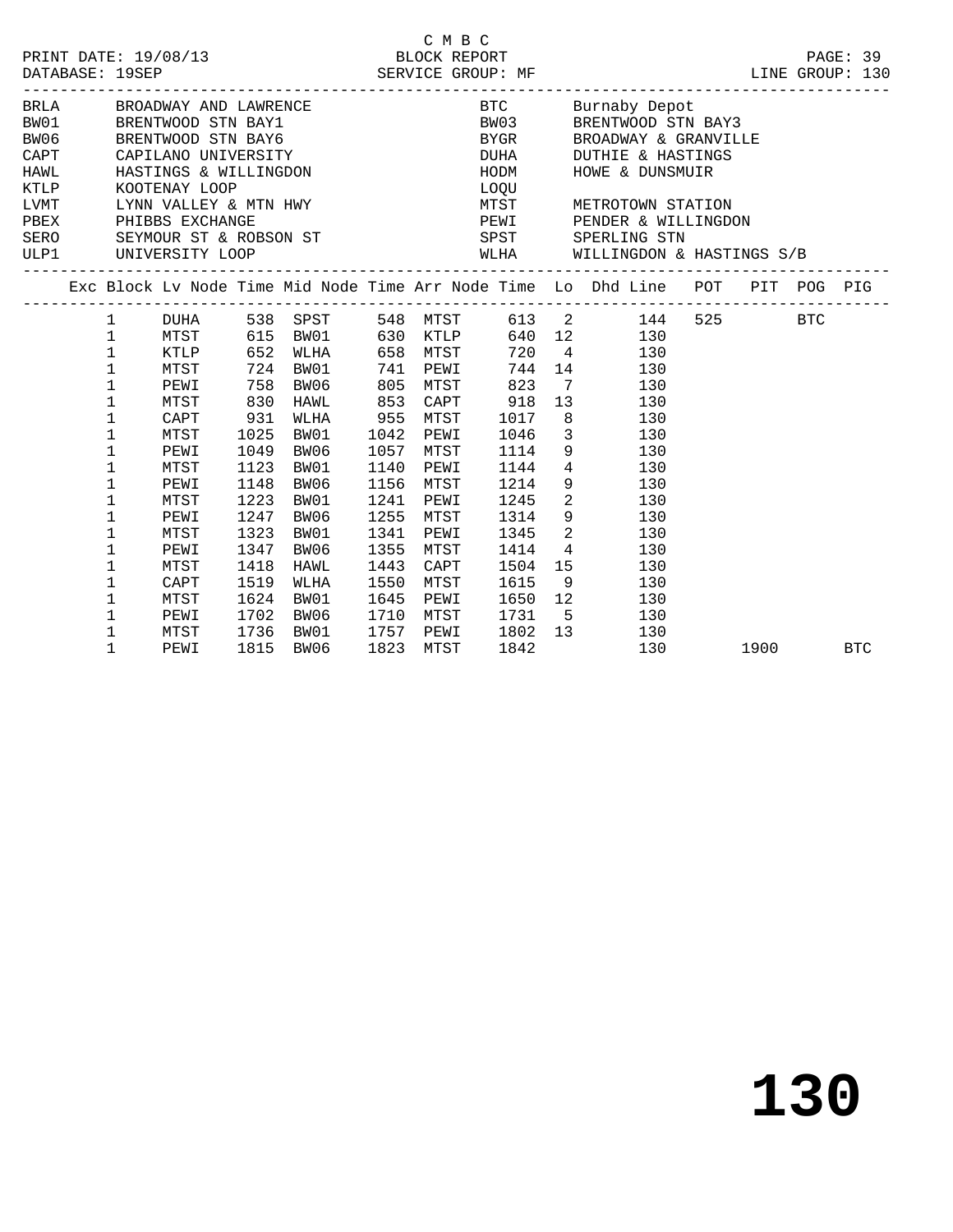### C M B C<br>BLOCK REPORT

SERVICE GROUP: MF

|  |                         |              |            |              |            |              |            |                              | Exc Block Lv Node Time Mid Node Time Arr Node Time Lo Dhd Line POT PIT POG PIG |     |      |            |            |
|--|-------------------------|--------------|------------|--------------|------------|--------------|------------|------------------------------|--------------------------------------------------------------------------------|-----|------|------------|------------|
|  | 2                       | PEWI         |            | 536 BW06     |            | 542 MTST     | 556 4      |                              | 130                                                                            | 529 |      | <b>BTC</b> |            |
|  | $\sqrt{2}$              | MTST         | 600        | HAWL         | 620        | PBEX         | 632        | 6                            | 130                                                                            |     |      |            |            |
|  | $\sqrt{2}$              | PBEX         | 638        | WHLA         |            | MTST         | 708        | $\overline{4}$               | 130                                                                            |     |      |            |            |
|  | $\sqrt{2}$              | MTST         | 712        | BW01         |            | 729 PEWI     | 732        | 15                           | 130                                                                            |     |      |            |            |
|  | $\sqrt{2}$              | PEWI         | 747        | BW06         | 754        | MTST         | 811        | $7\phantom{.0}\,$            | 130                                                                            |     |      |            |            |
|  | $\sqrt{2}$              | MTST         | 818        | HAWL         | 841        | CAPT         | 908        | 11                           | 130                                                                            |     |      |            |            |
|  | $\overline{c}$          | CAPT         | 919        | WLHA         | 943        | MTST         | 1005       | 6                            | 130                                                                            |     |      |            |            |
|  | $\overline{\mathbf{c}}$ | MTST         | 1011       | BW01         | 1028       | PEWI         | 1032       | 2                            | 130                                                                            |     |      |            |            |
|  | $\overline{\mathbf{c}}$ | PEWI         | 1034       | BW06         | 1042       | MTST         | 1059       | 9                            | 130                                                                            |     |      |            |            |
|  | $\overline{\mathbf{c}}$ | MTST         | 1108       | BW01         | 1125       | PEWI         | 1129       | $\overline{4}$               | 130                                                                            |     |      |            |            |
|  | $\frac{2}{2}$           | PEWI         | 1133       | BW06         | 1141       | MTST         | 1159       | 9                            | 130                                                                            |     |      |            |            |
|  |                         | ${\tt MTST}$ | 1208       | BW01         | 1226       | PEWI         | 1230       | $\mathbf{3}$                 | 130                                                                            |     |      |            |            |
|  | $\overline{\mathbf{c}}$ | PEWI         | 1233       | BW06         | 1241       | MTST         | 1259       | $\overline{9}$               | 130                                                                            |     |      |            |            |
|  | $\overline{a}$          | MTST         | 1308       | BW01         | 1326       | PEWI         | 1330       | $\overline{a}$               | 130                                                                            |     |      |            |            |
|  | $\overline{\mathbf{c}}$ | PEWI         | 1332       | BW06         | 1340       | MTST         | 1359       | $7\overline{ }$              | 130                                                                            |     |      |            |            |
|  | $\sqrt{2}$              | MTST         | 1406       | HAWL         | 1431       | CAPT         | 1452       | 15                           | 130                                                                            |     |      |            |            |
|  | $\sqrt{2}$              | CAPT         | 1507       | WLHA         | 1538       | MTST         | 1603       | 15                           | 130                                                                            |     |      |            |            |
|  | $\sqrt{2}$              | MTST         | 1618       | HAWL         | 1645       | CAPT         | 1708       | 12                           | 130                                                                            |     |      |            |            |
|  | $\sqrt{2}$              | CAPT         | 1720       | WLHA         | 1747       | MTST         | 1812       | 7                            | 130                                                                            |     |      |            |            |
|  | $\sqrt{2}$              | MTST         | 1819       | HAWL         | 1843       | PBEX         | 1854       | 9                            | 130                                                                            |     |      |            |            |
|  | $\sqrt{2}$              | PBEX         | 1903       | WHLA         |            | MTST         | 1938       | $7\overline{ }$              | 130                                                                            |     |      |            |            |
|  | $\sqrt{2}$              | MTST         | 1945       | BW01         | 2002       | KTLP         | 2012       | 15                           | 130                                                                            |     |      |            |            |
|  | $\sqrt{2}$              | KTLP         | 2027       | WLHA         | 2033       | MTST         | 2055       | 5                            | 130                                                                            |     |      |            |            |
|  | $\sqrt{2}$              | MTST         | 2100       | HAWL         | 2121       | PBEX         | 2131       | $7\overline{ }$              | 130                                                                            |     |      |            |            |
|  | $\overline{a}$          | ${\tt PBEX}$ | 2138       | WHLA         |            | MTST         | 2210       |                              | 130                                                                            |     | 2225 |            | <b>BTC</b> |
|  |                         |              |            |              |            |              |            |                              |                                                                                |     |      |            |            |
|  | $\mathsf 3$             | PEWI         | 544        | BW06         | 550        | MTST         | 604        | $\overline{a}$               | 130                                                                            | 537 |      | <b>BTC</b> |            |
|  | $\mathfrak{Z}$          | MTST         | 606        | BW01         | 621        | PEWI         | 624        | $\mathbf 0$                  | 130                                                                            |     |      |            |            |
|  | 3<br>$\mathsf 3$        | PEWI         | 624        | BW06         | 631<br>714 | MTST         | 646        | 8<br>9                       | 130<br>130                                                                     |     |      |            |            |
|  | 3                       | MTST<br>CAPT | 654<br>751 | HAWL<br>WLHA | 817        | CAPT<br>MTST | 742<br>841 | $7\phantom{.0}$              | 130                                                                            |     |      |            |            |
|  | 3                       |              | 848        |              | 906        | PEWI         | 910        | $12$                         | 130                                                                            |     |      |            |            |
|  | $\mathfrak{Z}$          | MTST<br>PEWI | 922        | BW01<br>BW06 | 930        | MTST         | 947        | $10 \,$                      | 130                                                                            |     |      |            |            |
|  | $\mathsf 3$             | MTST         | 957        | BW01         | 1014       | PEWI         | 1018       | $\mathbf{3}$                 | 130                                                                            |     |      |            |            |
|  | $\mathsf 3$             | PEWI         | 1021       | BW06         | 1029       | MTST         | 1046       | $7\phantom{.0}$              | 130                                                                            |     |      |            |            |
|  | $\mathsf 3$             | MTST         | 1053       | BW01         | 1110       | PEWI         | 1114       | $\overline{4}$               | 130                                                                            |     |      |            |            |
|  | $\mathsf 3$             | PEWI         | 1118       | BW06         | 1126       | MTST         | 1144       | 9                            | 130                                                                            |     |      |            |            |
|  | $\mathsf 3$             | MTST         | 1153       | BW01         | 1210       | PEWI         | 1214       | $\overline{4}$               | 130                                                                            |     |      |            |            |
|  | 3                       | PEWI         | 1218       | BW06         | 1226       | MTST         | 1244       | $\overline{9}$               | 130                                                                            |     |      |            |            |
|  | 3                       | MTST         | 1253       | BW01         | 1311       | PEWI         | 1315       | 2                            | 130                                                                            |     |      |            |            |
|  | $\mathsf 3$             | PEWI         | 1317       | BW06         | 1325       | MTST         | 1344       | 10                           | 130                                                                            |     |      |            |            |
|  | $\mathsf 3$             | MTST         | 1354       | HAWL         | 1419       | CAPT         | 1441       | 13                           | 130                                                                            |     |      |            |            |
|  | $\mathfrak{Z}$          | CAPT         | 1454       | WLHA         | 1523       | MTST         | 1547       | $7\phantom{.0}\phantom{.0}7$ | 130                                                                            |     |      |            |            |
|  | $\mathfrak{Z}$          | MTST         | 1554       | HAWL         | 1621       | CAPT         | 1643       | 11                           | 130                                                                            |     |      |            |            |
|  | $\mathfrak{Z}$          | CAPT         | 1654       | WLHA         | 1723       | MTST         | 1748       | 9                            | 130                                                                            |     |      |            |            |
|  | 3                       | MTST         | 1757       | HAWL         | 1822       | PBEX         | 1835       |                              | 130                                                                            |     | 1845 |            | <b>BTC</b> |
|  |                         |              |            |              |            |              |            |                              |                                                                                |     |      |            |            |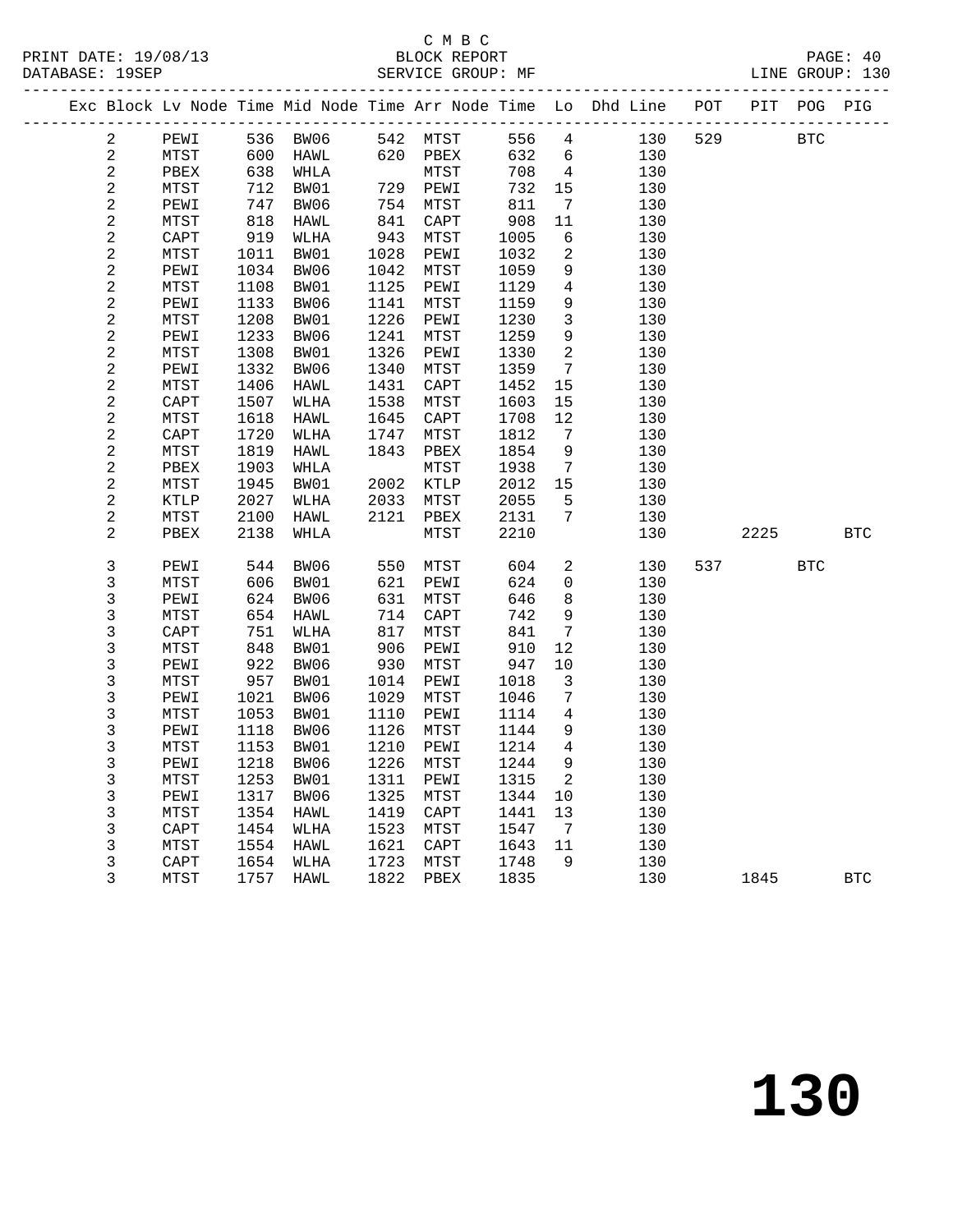# SERVICE GROUP: MF

|                      | C M B C           |                 |
|----------------------|-------------------|-----------------|
| PRINT DATE: 19/08/13 | BLOCK REPORT      | PAGE: 41        |
| DATABASE: 19SEP      | SERVICE GROUP: MF | LINE GROUP: 130 |

|  |   |             |      |             |      |          |      |                 | Exc Block Lv Node Time Mid Node Time Arr Node Time Lo Dhd Line POT |     | PIT POG |            | PIG        |
|--|---|-------------|------|-------------|------|----------|------|-----------------|--------------------------------------------------------------------|-----|---------|------------|------------|
|  | 4 | PEWI        |      | 555 BW06    |      | 601 MTST | 615  | 7               | 130                                                                | 548 |         | <b>BTC</b> |            |
|  | 4 | MTST        | 622  | BW01        | 637  | PEWI     | 640  | 11              | 130                                                                |     |         |            |            |
|  | 4 | PEWI        | 651  | BW06        | 658  | MTST     | 715  | $\overline{3}$  | 130                                                                |     |         |            |            |
|  | 4 | MTST        | 718  | HAWL        | 741  | CAPT     | 813  | $\overline{a}$  | 130                                                                |     |         |            |            |
|  | 4 | CAPT        | 815  | WLHA        | 841  | MTST     | 905  | 10 <sup>°</sup> | 130                                                                |     |         |            |            |
|  | 4 | MTST        | 915  | BW01        | 933  | PEWI     | 937  | 9               | 130                                                                |     |         |            |            |
|  | 4 | PEWI        | 946  | BW06        | 954  | MTST     | 1011 | $7\overline{ }$ | 130                                                                |     |         |            |            |
|  | 4 | MTST        | 1018 | BW01        | 1035 | KTLP     | 1046 | 22              | 130                                                                |     |         |            |            |
|  | 4 | KTLP        | 1108 | WLHA        | 1115 | MTST     | 1137 | 8 <sup>8</sup>  | 130                                                                |     |         |            |            |
|  | 4 | MTST        | 1145 | BW01        | 1202 | KTLP     | 1213 | 23              | 130                                                                |     |         |            |            |
|  | 4 | <b>KTLP</b> | 1236 | WLHA        | 1243 | MTST     | 1306 | 9               | 130                                                                |     |         |            |            |
|  | 4 | MTST        | 1315 | BW01        | 1333 | KTLP     | 1344 | 21              | 130                                                                |     |         |            |            |
|  | 4 | KTLP        | 1405 | WLHA        | 1413 | MTST     | 1436 | 12              | 130                                                                |     |         |            |            |
|  | 4 | MTST        | 1448 | BW01        | 1508 | PEWI     | 1513 | 15              | 130                                                                |     |         |            |            |
|  | 4 | PEWI        | 1528 | BW06        | 1535 | MTST     | 1554 | 12              | 130                                                                |     |         |            |            |
|  | 4 | MTST        | 1606 | <b>HAWL</b> | 1633 | CAPT     | 1656 | 12              | 130                                                                |     |         |            |            |
|  | 4 | CAPT        | 1708 | WLHA        | 1735 | MTST     | 1800 | $\overline{4}$  | 130                                                                |     |         |            |            |
|  | 4 | MTST        | 1804 | BW01        | 1823 | PEWI     | 1828 | 16              | 130                                                                |     |         |            |            |
|  | 4 | PEWI        | 1844 | BW06        | 1852 | MTST     | 1911 | $\overline{4}$  | 130                                                                |     |         |            |            |
|  | 4 | MTST        | 1915 | BW01        | 1934 | KTLP     | 1945 | 12              | 130                                                                |     |         |            |            |
|  | 4 | <b>KTLP</b> | 1957 | WLHA        | 2003 | MTST     | 2025 | 5               | 130                                                                |     |         |            |            |
|  | 4 | MTST        | 2030 | HAWL        | 2051 | PBEX     | 2101 | 6               | 130                                                                |     |         |            |            |
|  | 4 | PBEX        | 2107 | WHLA        |      | MTST     | 2140 | 17              | 130                                                                |     |         |            |            |
|  | 4 | MTST        | 2157 | BW01        | 2213 | KTLP     | 2223 | 5               | 130                                                                |     |         |            |            |
|  | 4 | KTLP        | 2228 | WLHA        | 2233 | MTST     | 2254 | 3               | 130                                                                |     |         |            |            |
|  | 4 | MTST        | 2257 | BW01        | 2312 | KTLP     | 2320 | 12              | 130                                                                |     |         |            |            |
|  | 4 | KTLP        | 2332 | WLHA        | 2336 | MTST     | 2354 | $\overline{3}$  | 130                                                                |     |         |            |            |
|  | 4 | MTST        | 2357 | BW01        | 2411 | KTLP     | 2419 | 12              | 130                                                                |     |         |            |            |
|  | 4 | KTLP        | 2431 | WLHA        | 2435 | MTST     | 2450 | 7               | 130                                                                |     |         |            |            |
|  | 4 | MTST        | 2457 | BW01        | 2509 | KTLP     | 2516 |                 | 130                                                                |     | 2519    |            | <b>BTC</b> |
|  |   |             |      |             |      |          |      |                 |                                                                    |     |         |            |            |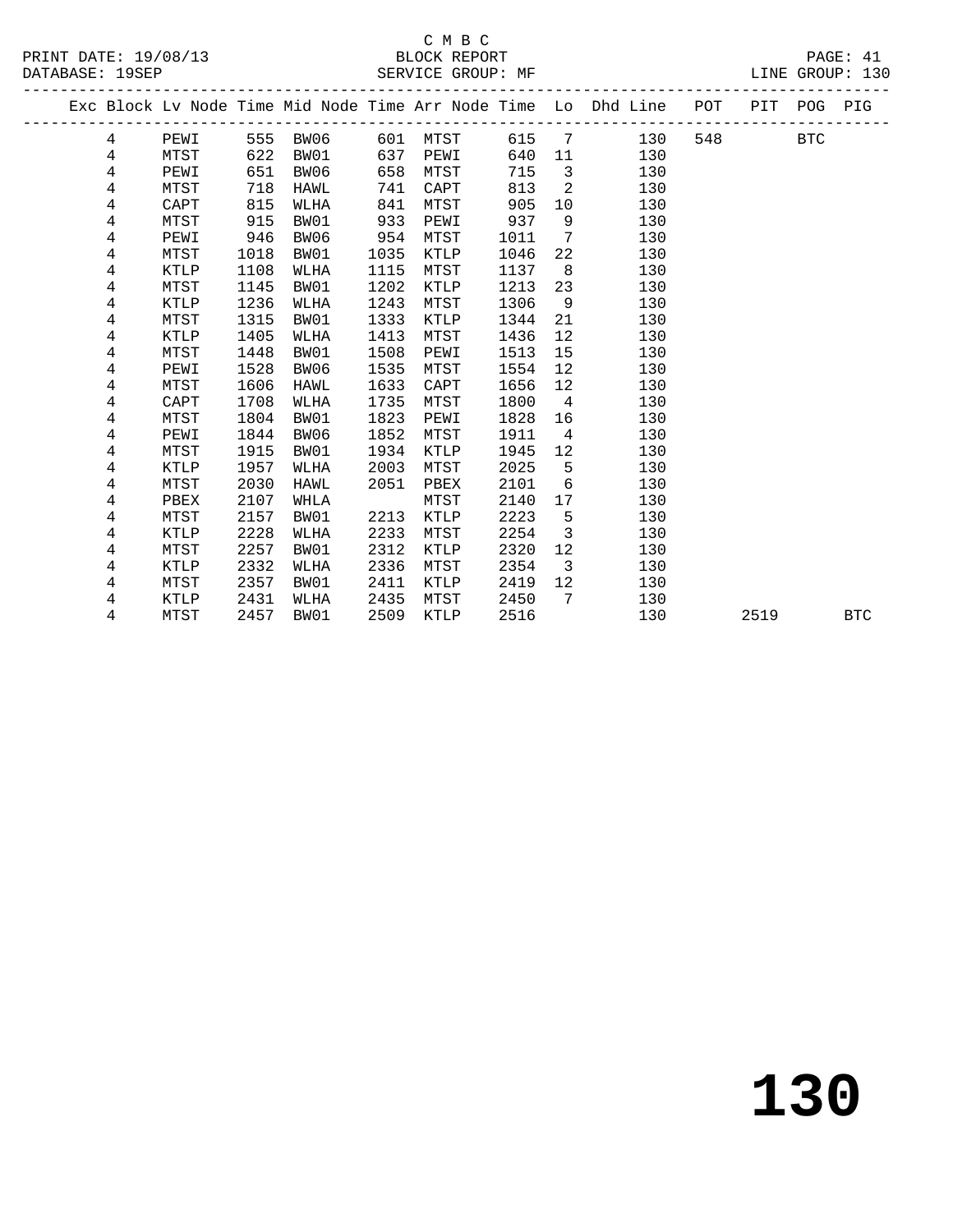|  | 111111 DAID 1990 19<br>DATABASE: 19SEP |              |                      |     |               | PPOCIS KPI ORI | SERVICE GROUP: MF |                                                                                |         |      | $\pm$ $\sim$ $\pm$ $\sim$<br>LINE GROUP: 130 |
|--|----------------------------------------|--------------|----------------------|-----|---------------|----------------|-------------------|--------------------------------------------------------------------------------|---------|------|----------------------------------------------|
|  |                                        |              |                      |     |               |                |                   | Exc Block Lv Node Time Mid Node Time Arr Node Time Lo Dhd Line POT PIT POG PIG |         |      |                                              |
|  | h                                      | PBEX<br>MTST | 608 WHLA<br>648 BW01 | 703 | MTST<br>PF.WT |                | 638 10<br>706 15  | 130                                                                            | 130 556 | BTC. |                                              |

| 5                          | PEWI            | 721  | BW06            | 728  | MTST            | 745  | 9               |    | 130   |     |      |                      |            |
|----------------------------|-----------------|------|-----------------|------|-----------------|------|-----------------|----|-------|-----|------|----------------------|------------|
| 5                          | MTST            | 754  | HAWL            | 817  | CAPT            | 848  | $\overline{7}$  |    | 130   |     |      |                      |            |
|                            | $\texttt{CAPT}$ | 855  | WLHA            | 919  | MTST            | 941  | 9               |    | 130   |     |      |                      |            |
|                            | ${\tt MTST}$    | 950  | BW01            | 1007 | $\texttt{KTLP}$ | 1018 | 21              |    | 130   |     |      |                      |            |
|                            | <b>KTLP</b>     | 1039 | WLHA            | 1046 | MTST            | 1107 | $\,8\,$         |    | 130   |     |      |                      |            |
|                            | ${\tt MTST}$    | 1115 | BW01            | 1132 | $\texttt{KTLP}$ | 1143 | 25              |    | 130   |     |      |                      |            |
|                            | $\texttt{KTLP}$ | 1208 | <b>WLHA</b>     | 1215 | ${\tt MTST}$    | 1237 | $\,8\,$         |    | 130   |     |      |                      |            |
|                            | MTST            | 1245 | BW01            | 1303 | <b>KTLP</b>     | 1314 | 22              |    | 130   |     |      |                      |            |
|                            | $\texttt{KTLP}$ | 1336 | WLHA            | 1343 | MTST            | 1406 | 6               |    | 130   |     |      |                      |            |
|                            | MTST            | 1412 | BW01            | 1432 | PEWI            | 1436 | 12              |    | 130   |     |      |                      |            |
|                            | PEWI            | 1448 | BW06            | 1456 | MTST            | 1515 | 9               |    | 130   |     |      |                      |            |
|                            | MTST            | 1524 | BW01            | 1545 | PEWI            | 1550 | $13$            |    | 130   |     |      |                      |            |
|                            | PEWI            | 1603 | BW06            | 1610 | MTST            | 1631 | 11              |    | 130   |     |      |                      |            |
|                            | MTST            | 1642 | HAWL            | 1710 | CAPT            | 1735 | 11              |    | 130   |     |      |                      |            |
|                            | CAPT            | 1746 | WLHA            | 1813 | ${\tt MTST}$    | 1836 | 8               |    | 130   |     |      |                      |            |
|                            | MTST            | 1844 | BW01            | 1903 | <b>KTLP</b>     | 1914 | $10$            |    | 130   |     |      |                      |            |
|                            | <b>KTLP</b>     | 1924 | WLHA            | 1931 | MTST            | 1953 | $\sqrt{ }$      |    | 130   |     |      |                      |            |
|                            | ${\tt MTST}$    | 2000 | HAWL            | 2021 | PBEX            | 2031 | 6               |    | 130   |     |      |                      |            |
|                            | ${\tt PBEX}$    | 2037 | WHLA            |      | MTST            | 2110 | 5               |    | 130   |     |      |                      |            |
|                            | MTST            | 2115 | BW01            | 2131 | <b>KTLP</b>     | 2141 | 17              |    | 130   |     |      |                      |            |
|                            | $\texttt{KTLP}$ | 2158 | $\texttt{WLHA}$ | 2203 | MTST            | 2224 | $\mathbf{3}$    |    | 130   |     |      |                      |            |
| 55555555555555555555555555 | MTST            | 2227 | BW01            | 2242 | <b>KTLP</b>     | 2250 | $12$            |    | 130   |     |      |                      |            |
|                            | $\texttt{KTLP}$ | 2302 | WLHA            | 2306 | MTST            | 2324 | 3               |    | 130   |     |      |                      |            |
|                            | ${\tt MTST}$    | 2327 | BW01            | 2341 | $\texttt{KTLP}$ | 2349 | 12              |    | 130   |     |      |                      |            |
|                            | KTLP            | 2401 | WLHA            | 2405 | MTST            | 2420 | $7\phantom{.0}$ |    | 130   |     |      |                      |            |
|                            | MTST            | 2427 | BW01            | 2439 | <b>KTLP</b>     | 2446 | 15              |    | 130   |     |      |                      |            |
|                            | $\texttt{KTLP}$ | 2501 | WLHA            | 2505 | MTST            | 2520 | 20              |    | 130   |     |      |                      |            |
|                            | MTST            | 2540 | BW01            | 2552 | <b>KTLP</b>     | 2559 | $10$            | 20 | 130   |     |      |                      |            |
|                            | SERO            | 2629 | <b>BYGR</b>     | 2636 | ULP1            | 2654 | 12              | 24 | $N17$ |     |      |                      |            |
|                            | ${\tt HODM}$    | 2730 | LOQU            | 2800 | ${\rm LVMT}$    | 2815 |                 |    | $N24$ |     | 2830 |                      | <b>BTC</b> |
|                            |                 |      |                 |      |                 |      |                 |    |       |     |      |                      |            |
| 6                          | KTLP            | 629  | WLHA            | 634  | MTST            | 653  | 7               |    | 130   | 620 |      | $\operatorname{BTC}$ |            |
| 6                          | ${\tt MTST}$    | 700  | BW01            | 717  | PEWI            | 720  | 15              |    | 130   |     |      |                      |            |
| 6<br>6<br>6                | PEWI            | 735  | BW06            | 742  | MTST            | 759  | $\sqrt{7}$      |    | 130   |     |      |                      |            |
|                            | MTST            | 806  | HAWL            | 829  | CAPT            | 856  | $11\,$          |    | 130   |     |      |                      |            |
|                            | $\texttt{CAPT}$ | 907  | WLHA            | 931  | MTST            | 953  | 11              |    | 130   |     |      |                      |            |
| 6                          | ${\tt MTST}$    | 1004 | HAWL            | 1026 | PBEX            | 1039 | $\,8\,$         |    | 130   |     |      |                      |            |
| 6                          | ${\tt PBEX}$    | 1047 | WHLA            |      | MTST            | 1122 | 8               |    | 130   |     |      |                      |            |
| 6                          | ${\tt MTST}$    | 1130 | HAWL            | 1152 | ${\tt PBEX}$    | 1204 | 12              |    | 130   |     |      |                      |            |
| 6                          | ${\tt PBEX}$    | 1216 | WHLA            |      | MTST            | 1252 | 8               |    | 130   |     |      |                      |            |
| 6                          | ${\tt MTST}$    | 1300 | HAWL            | 1323 | ${\tt PBEX}$    | 1335 | $10$            |    | 130   |     |      |                      |            |
| б<br>б                     | PBEX            | 1345 | WHLA            |      | MTST            | 1422 | $\,8\,$         |    | 130   |     |      |                      |            |
|                            | MTST            | 1430 | HAWL            | 1455 | CAPT            | 1516 | 15              |    | 130   |     |      |                      |            |
| 6                          | CAPT            | 1531 | WLHA            | 1602 | MTST            | 1627 | 9               |    | 130   |     |      |                      |            |
| 6                          | MTST            | 1636 | BW01            | 1658 | PEWI            | 1703 | $10$            |    | 130   |     |      |                      |            |
| 6                          | PEWI            | 1713 | BW06            | 1721 | MTST            | 1742 | 8               |    | 130   |     |      |                      |            |
| 6                          | MTST            | 1750 | BW01            | 1810 | PEWI            | 1815 | 12              |    | 130   |     |      |                      |            |
| 6                          | PEWI            | 1827 | BW06            | 1835 | MTST            | 1854 |                 |    | 130   |     | 1912 |                      | <b>BTC</b> |
|                            |                 |      |                 |      |                 |      |                 |    |       |     |      |                      |            |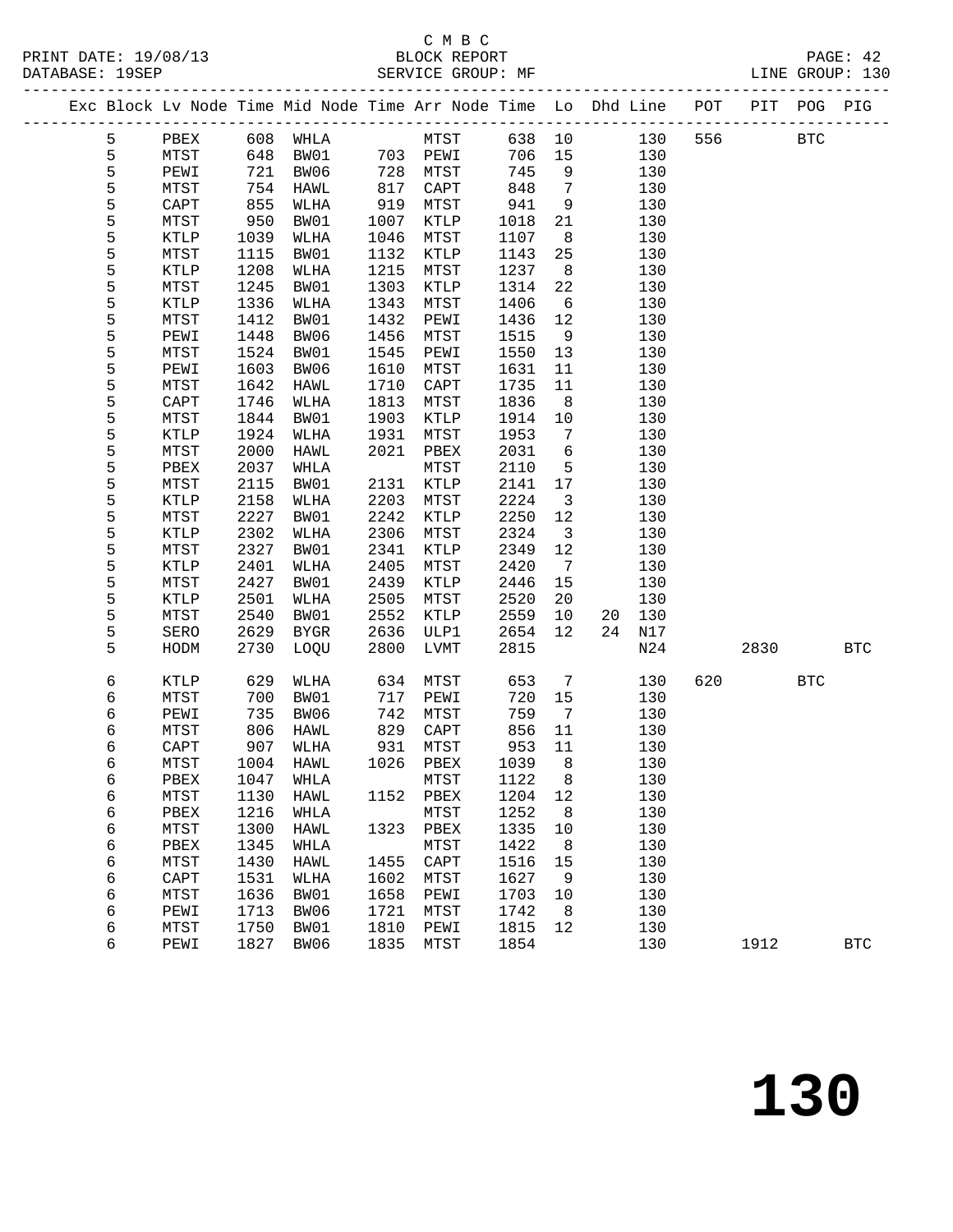### C M B C<br>BLOCK REPORT

SERVICE GROUP: MF

|                |      |            |          |            |                      |      |                 | Exc Block Lv Node Time Mid Node Time Arr Node Time Lo Dhd Line | POT | PIT  | POG        | PIG        |
|----------------|------|------------|----------|------------|----------------------|------|-----------------|----------------------------------------------------------------|-----|------|------------|------------|
| 7              | MTST |            | 642 HAWL |            | 702 CAPT<br>805 MTST | 730  | $\overline{9}$  | 130                                                            | 627 |      | <b>BTC</b> |            |
| $\overline{7}$ | CAPT | 739        | WLHA     |            |                      | 829  | $\overline{7}$  | 130                                                            |     |      |            |            |
| 7              | MTST | 836        | BW01     | 854        | PEWI                 | 858  | 12              | 130                                                            |     |      |            |            |
| 7              | PEWI | 910<br>943 | BW06     | 918        | MTST                 | 935  | 8               | 130                                                            |     |      |            |            |
| 7              | MTST |            | BW01     | 1000       | PEWI                 | 1004 | $6\overline{6}$ | 130                                                            |     |      |            |            |
| 7              | PEWI | 1010       | BW06     | 1018       | MTST                 | 1035 | $\overline{4}$  | 130                                                            |     |      |            |            |
| 7              | MTST | 1039       | BW01     | 1056       | PEWI                 | 1100 | $\overline{4}$  | 130                                                            |     |      |            |            |
| 7              | PEWI | 1104       | BW06     | 1112       | MTST                 | 1129 | 9               | 130                                                            |     |      |            |            |
| 7              | MTST | 1138       | BW01     | 1155       | PEWI                 | 1159 | $\overline{4}$  | 130                                                            |     |      |            |            |
| 7              | PEWI | 1203       | BW06     | 1211       | MTST                 | 1229 | 9               | 130                                                            |     |      |            |            |
| 7              | MTST | 1238       | BW01     | 1256       | PEWI                 | 1300 | $\overline{a}$  | 130                                                            |     |      |            |            |
| 7              | PEWI | 1302       | BW06     | 1310       | MTST                 | 1329 | 6               | 130                                                            |     |      |            |            |
| 7              | MTST | 1335       | BW01     | 1355       | PEWI                 | 1359 | $4\overline{4}$ | 130                                                            |     |      |            |            |
| 7              | PEWI | 1403       | BW06     | 1411       | MTST                 | 1430 | 6               | 130                                                            |     |      |            |            |
| 7              | MTST | 1436       | BW01     | 1456       | PEWI                 | 1501 | 15              | 130                                                            |     |      |            |            |
| 7              | PEWI | 1516       | BW06     | 1523       | MTST                 | 1542 | 18              | 130                                                            |     |      |            |            |
| 7              | MTST | 1600       | BW01     | 1621       | PEWI                 | 1626 | 13              | 130                                                            |     |      |            |            |
| 7              | PEWI | 1639       | BW06     | 1646       | MTST                 | 1707 | 11              | 130                                                            |     |      |            |            |
| 7              | MTST | 1718       | HAWL     | 1746       | $\texttt{CAPT}$      | 1811 | 18              | 130                                                            |     |      |            |            |
| 7              | CAPT | 1829       | WLHA     | 1856       | MTST                 | 1919 | 11              | 130                                                            |     |      |            |            |
| 7              | MTST | 1930       | HAWL     | 1952       | PBEX                 | 2002 | $5^{\circ}$     | 130                                                            |     |      |            |            |
| 7              | PBEX | 2007       | WHLA     |            | MTST                 | 2040 | $5^{\circ}$     | 130                                                            |     |      |            |            |
| 7              | MTST | 2045       | BW01     | 2101       | KTLP                 | 2111 | 16              | 130                                                            |     |      |            |            |
| 7              | KTLP | 2127       | WLHA     | 2133       | MTST                 | 2155 |                 | 130                                                            |     | 2210 |            | BTC        |
| 8              | CAPT | 718        | WLHA     | 743        | MTST                 | 805  | $7\overline{ }$ | 130                                                            | 659 |      | <b>BTC</b> |            |
| 8              | MTST | 812        | BW01     | 830        | PEWI                 | 834  | 11              | 130                                                            |     |      |            |            |
| 8              | PEWI | 845        | BW06     | 853<br>945 | MTST                 | 911  | 11              | 130                                                            |     |      |            |            |
| 8              | MTST | 922        | HAWL     |            | PBEX                 | 959  | $7\overline{ }$ | 130                                                            |     |      |            |            |
| 8              | PBEX | 1006       | WHLA     |            | MTST                 | 1041 | $5^{\circ}$     | 130                                                            |     |      |            |            |
| 8              | MTST | 1046       | BW01     | 1103       | KTLP                 | 1114 | 24              | 130                                                            |     |      |            |            |
| 8              | KTLP | 1138       | WLHA     | 1145       | MTST                 | 1207 | 8 <sup>8</sup>  | 130                                                            |     |      |            |            |
| 8              | MTST | 1215       | BW01     | 1233       | KTLP                 | 1244 | 22              | 130                                                            |     |      |            |            |
| 8              | KTLP | 1306       | WLHA     | 1313       | MTST                 | 1336 | 12              | 130                                                            |     |      |            |            |
| 8              | MTST | 1348       | BW01     | 1408       | PEWI                 | 1412 | $5\overline{5}$ | 130                                                            |     |      |            |            |
| 8              | PEWI | 1417       | BW06     | 1425       | ${\tt MTST}$         | 1444 | 10              | 130                                                            |     |      |            |            |
| 8              | MTST | 1454       | HAWL     | 1519       | CAPT                 | 1540 | 16              | 130                                                            |     |      |            |            |
| 8              | CAPT | 1556       | WLHA     | 1625       | MTST                 | 1651 | 15              | 130                                                            |     |      |            |            |
| 8              | MTST | 1706       | HAWL     | 1734       | $\texttt{CAPT}$      | 1759 | 13              | 130                                                            |     |      |            |            |
| 8              | CAPT | 1812       | WLHA     | 1839       | MTST                 | 1902 |                 | 130                                                            |     | 1920 |            | <b>BTC</b> |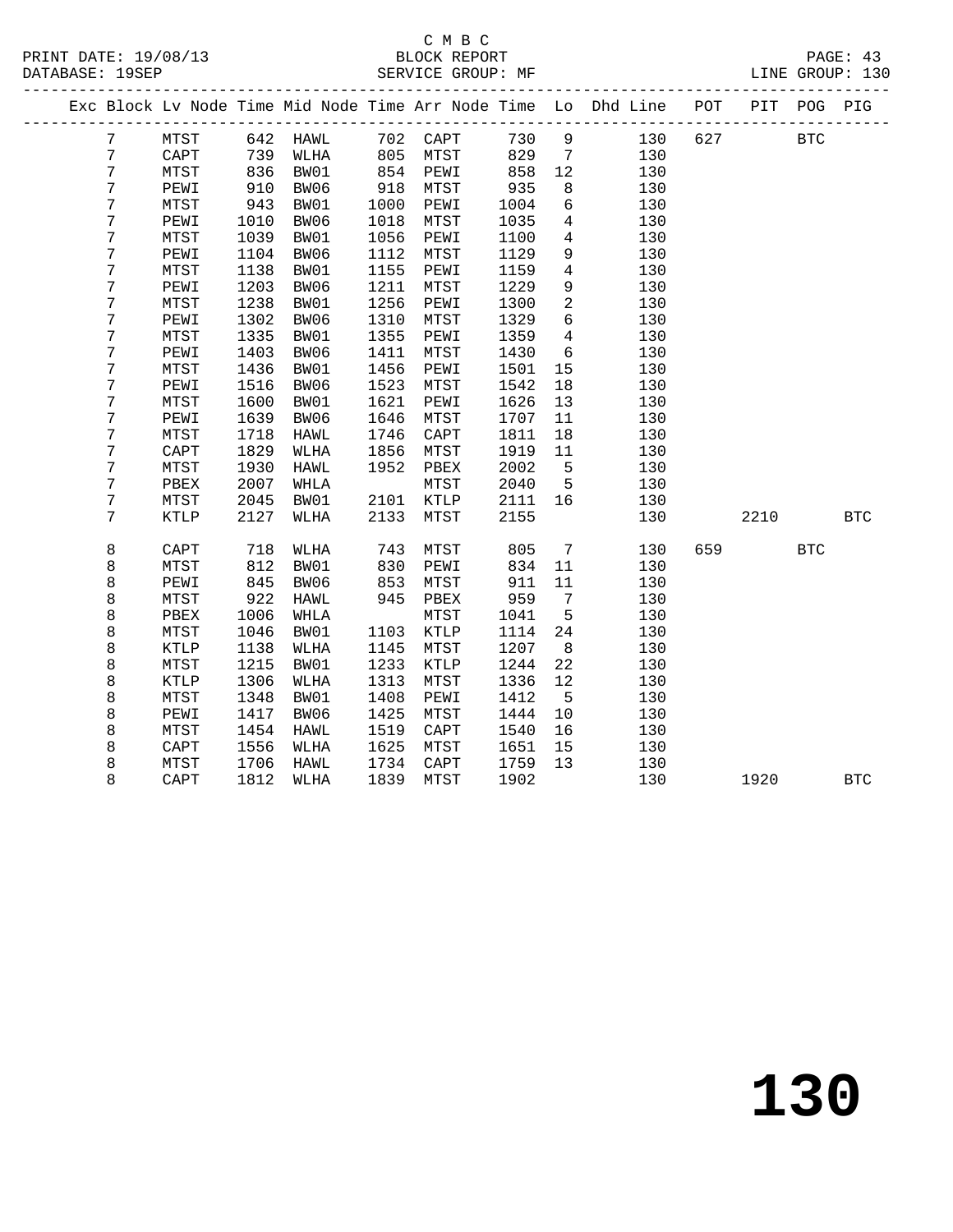# C M B C<br>BLOCK REPORT<br>SERVICE GROUP: MF

|             |              |              |                              |            |                   |              |                         | Exc Block Lv Node Time Mid Node Time Arr Node Time Lo Dhd Line POT PIT POG PIG |              |      |            |            |
|-------------|--------------|--------------|------------------------------|------------|-------------------|--------------|-------------------------|--------------------------------------------------------------------------------|--------------|------|------------|------------|
| 9           |              |              | PEWI 608 BW06 615 MTST 630 6 |            |                   |              |                         |                                                                                | 130 601 BTC  |      |            |            |
| 9           | <b>MTST</b>  |              | 636 BW01                     |            | 651 PEWI 654 12   |              |                         | 130                                                                            |              |      |            |            |
| 9           | PEWI         |              | 706 BW06                     |            | 713 MTST          | 730          | 12                      | 130                                                                            |              |      |            |            |
| $\mathsf 9$ | MTST         | 742          | HAWL                         | 805<br>905 | CAPT              | $830$<br>929 | $\overline{4}$          | 130                                                                            |              |      |            |            |
| 9           | CAPT         | 840          | WLHA                         |            | MTST              |              | $7\overline{ }$         | 130                                                                            |              |      |            |            |
| $\mathsf 9$ | MTST         | 936          | HAWL                         | 958        | PBEX              | 1012         | 5                       | 130                                                                            |              |      |            |            |
| 9           | PBEX         | 1017         | WHLA                         |            | MTST              | 1052         | 8 <sup>8</sup>          | 130                                                                            |              |      |            |            |
| 9           | MTST         | 1100         | HAWL                         |            | 1122 PBEX         | 1134         | 12                      | 130                                                                            |              |      |            |            |
| 9           | PBEX         | 1146         | WHLA                         |            | MTST              | 1222         | 8 <sup>8</sup>          | 130                                                                            |              |      |            |            |
| 9           | MTST         | 1230         | HAWL                         |            | 1253 PBEX         | 1305         | 10                      | 130                                                                            |              |      |            |            |
| 9           | PBEX         | 1315         | WHLA                         |            | MTST              | 1352         | 8 <sup>8</sup>          | 130                                                                            |              |      |            |            |
| $\mathsf 9$ | MTST         | 1400         | BW01                         | 1420       | PEWI              | 1424         | 9                       | 130                                                                            |              |      |            |            |
| 9           | PEWI         | 1433         | BW06                         | 1441       | MTST              | 1500         | 13                      | 130                                                                            |              |      |            |            |
| 9           | MTST         | 1513         | BW01                         | 1534       | PEWI              | 1539         | 13                      | 130                                                                            |              |      |            |            |
| 9           | PEWI         | 1552         | BW06                         | 1559       | MTST              | 1619         | 11                      | 130                                                                            |              |      |            |            |
| 9           | MTST         | 1630         | HAWL                         | 1658       | CAPT              | 1723         | $\overline{7}$          | 130                                                                            |              |      |            |            |
| 9           | CAPT         | 1730         | WLHA                         |            | 1757 MTST         | 1822         | $7\phantom{.0}$         | 130                                                                            |              |      |            |            |
| 9           | MTST         | 1829         | BW01                         | 1848       | HAWL              | 1854         |                         | 130                                                                            |              | 1901 | <b>BTC</b> |            |
| 10          | PEWI         | 603          | BW06                         | 609        | MTST              | 623          | $7\overline{ }$         | 130                                                                            | 556          |      | <b>BTC</b> |            |
| $10$        | MTST         | 630          | HAWL                         | 650        | CAPT              | 718          | 9                       | 130                                                                            |              |      |            |            |
| $10$        | CAPT         | 727          | WLHA                         | 753        | MTST              | 817          | $7\phantom{.0}$         | 130                                                                            |              |      |            |            |
| 10          | MTST         | 824          | BW01                         | 842        | PEWI              | 846          | 11                      | 130                                                                            |              |      |            |            |
| 10          | PEWI         | 857          | BW06                         | 905        | MTST              | 923          | 6                       | 130                                                                            |              |      |            |            |
| $10$        | MTST         | 929          | BW01                         | 947        | PEWI              | 951          | $7\phantom{.0}$         | 130                                                                            |              |      |            |            |
| 10          | PEWI         | 958          | BW06                         | 1006       | MTST              | 1023         | 9                       | 130                                                                            |              |      |            |            |
| 10          | MTST         | 1032         | HAWL                         | 1054       | PBEX              | 1107         | 9                       | 130                                                                            |              |      |            |            |
| 10<br>$10$  | PBEX         | 1116<br>1200 | WHLA                         | 1223       | MTST              | 1152<br>1235 | 8                       | 130<br>130                                                                     |              |      |            |            |
| $10$        | MTST         | 1245         | HAWL                         |            | PBEX              | 1322         | 10<br>8 <sup>8</sup>    |                                                                                |              |      |            |            |
| 10          | PBEX<br>MTST | 1330         | WHLA<br>HAWL                 | 1355       | MTST<br>CAPT      | 1417         | 17                      | 130<br>130                                                                     |              |      |            |            |
| 10          | CAPT         | 1434         | WLHA                         | 1502       | MTST              | 1525         | 11                      | 130                                                                            |              |      |            |            |
| $10$        | MTST         | 1536         | BW01                         | 1557       | PEWI              | 1602         | 13                      | 130                                                                            |              |      |            |            |
| $10$        | PEWI         | 1615         | BW06                         | 1622       | MTST              | 1643         | 11                      | 130                                                                            |              |      |            |            |
| 10          | MTST         | 1654         | HAWL                         | 1722       | CAPT              | 1747         | 11                      | 130                                                                            |              |      |            |            |
| 10          | CAPT         | 1758         | WLHA                         | 1825       | MTST              | 1848         | 12                      | 130                                                                            |              |      |            |            |
| $10$        | MTST         | 1900         | HAWL                         | 1924       | PBEX              | 1935         | $\overline{\mathbf{c}}$ | 130                                                                            |              |      |            |            |
| 10          | PBEX         | 1937         | WHLA                         |            | MTST              | 2010         | $5^{\circ}$             | 130                                                                            |              |      |            |            |
| 10          |              |              | MTST 2015 BW01               |            | 2031 KTLP 2041 16 |              |                         | 130                                                                            |              |      |            |            |
| 10          | KTLP         | 2057         | WLHA                         | 2103       | MTST              | 2125         | 2                       | 130                                                                            |              |      |            |            |
| $10$        | MTST         | 2127         | BW01                         | 2143       | KTLP              | 2153         |                         | 130                                                                            |              | 2157 |            | <b>BTC</b> |
| 21          | MTST         | 1342         | HAWL                         | 1407       | CAPT              | 1429         | 16                      |                                                                                | 130 1322 BTC |      |            |            |
| 21          | CAPT         | 1445         | WLHA                         | 1514       | MTST              | 1538         | 10                      | 130                                                                            |              |      |            |            |
| 21          | MTST         | 1548         | BW01                         | 1609       | PEWI              | 1614         | 13                      | 130                                                                            |              |      |            |            |
| 21          | PEWI         | 1627         | BW06                         | 1634       | MTST              | 1655         | $5^{\circ}$             | 130                                                                            |              |      |            |            |
| 21          | MTST         | 1700         | BW01                         | 1722       | PEWI              | 1727         | 10                      | 130                                                                            |              |      |            |            |
| 21          | PEWI         | 1737         | BW06                         | 1745       | MTST              | 1806         | 6                       | 130                                                                            |              |      |            |            |
| 21          | MTST         | 1812         | BW01                         | 1831       | KTLP              | 1841         | 11                      | 130                                                                            |              |      |            |            |
| 21          | KTLP         | 1852         | WLHA                         | 1900       | MTST              | 1923         |                         | 130                                                                            |              | 1941 |            | <b>BTC</b> |
| 22          | MTST         | 1424         | BW01                         | 1444       | PEWI              | 1448         | 16                      |                                                                                | 130 1404     |      | <b>BTC</b> |            |
| 22          | PEWI         |              | 1504 BW06                    | 1511       | MTST              | 1530         | 12                      | 130                                                                            |              |      |            |            |
| 22          | MTST         |              | 1542 HAWL                    |            | 1609 CAPT         | 1631         | 12                      | 130                                                                            |              |      |            |            |
|             |              |              |                              |            |                   |              |                         |                                                                                |              |      |            |            |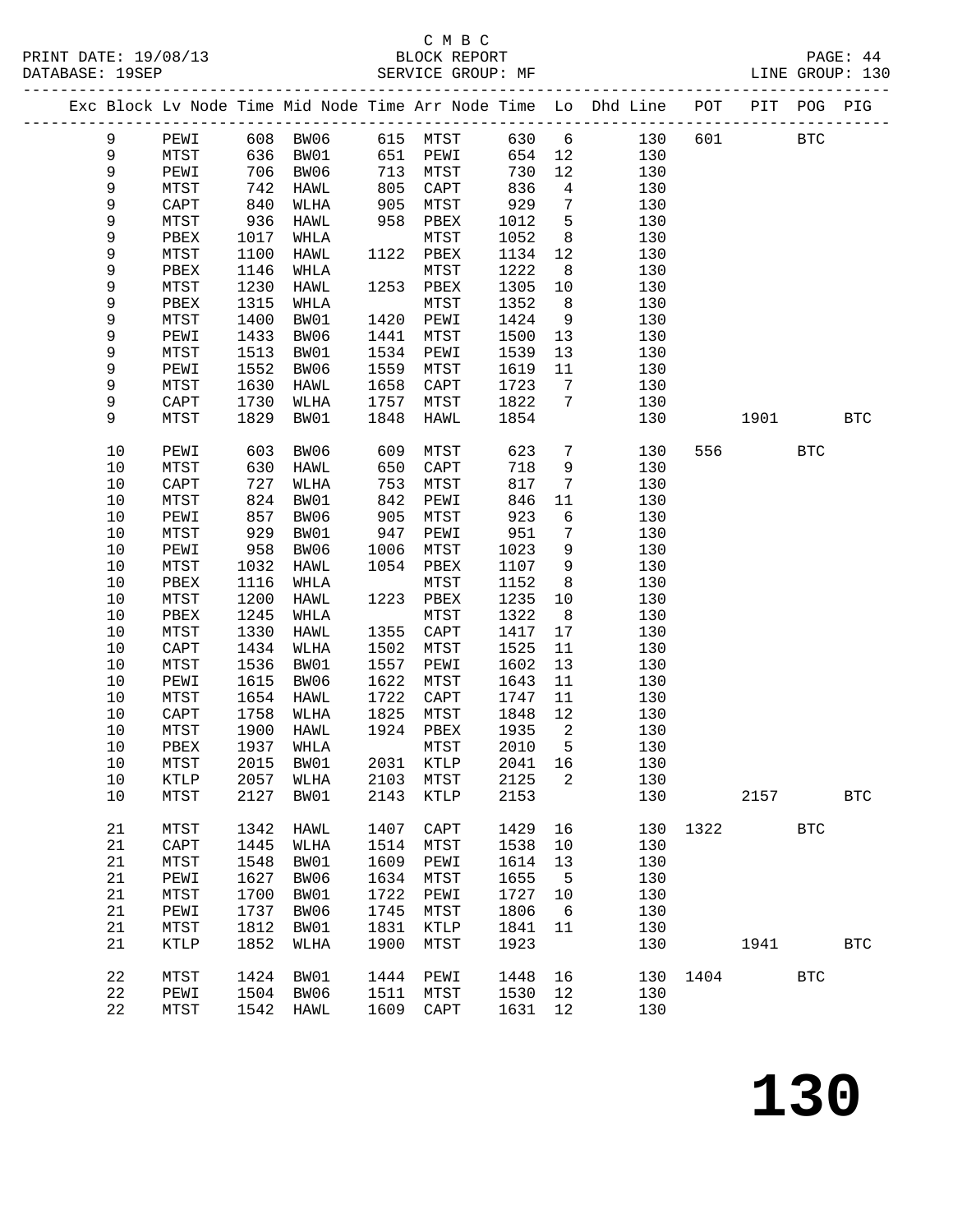#### C M B C<br>BLOCK REPORT SERVICE GROUP: MF

|       |          |                              |              |                           |            |                                    |         |                 | Exc Block Lv Node Time Mid Node Time Arr Node Time Lo Dhd Line | POT          | PIT        | POG.        | PIG        |
|-------|----------|------------------------------|--------------|---------------------------|------------|------------------------------------|---------|-----------------|----------------------------------------------------------------|--------------|------------|-------------|------------|
|       | 22       | CAPT                         |              | 1643 WLHA                 |            |                                    |         |                 | 130                                                            |              |            |             |            |
|       | 22       | MTST                         |              | 1742 BW01                 |            | 1712 MTST 1737 5<br>1803 KTLP 1815 |         |                 |                                                                | 130          | 1819       |             | BTC        |
|       |          |                              |              |                           |            |                                    |         |                 |                                                                |              |            |             |            |
|       | 23       | PBEX                         | 1417         | WHLA                      |            | MTST                               | 1455    | 10              |                                                                | 130 1405 BTC |            |             |            |
|       | 23       | MTST                         | 1505         | HAWL                      |            | 1532 CAPT                          | 1554 15 |                 | 130                                                            |              |            |             |            |
|       | 23       | $\mathop{\rm CAPT}\nolimits$ | 1609         | WLHA                      |            | 1638 MTST                          | 1703    | $\overline{9}$  | 130                                                            |              |            |             |            |
|       | 23       | MTST                         | 1712         | BW01                      |            | 1734 PEWI                          | 1739 10 |                 | 130                                                            |              |            |             |            |
|       | 23       | PEWI                         | 1749         | BW06                      |            | 1757 MTST                          | 1818    |                 | 130                                                            |              | 1836 BTC   |             |            |
|       |          |                              |              |                           |            |                                    |         |                 |                                                                |              |            |             |            |
|       | 24       | PBEX                         | 1430         | WHLA                      |            | MTST                               | 1509 9  |                 |                                                                | 130 1418 BTC |            |             |            |
|       | 24       | MTST                         | 1518         | HAWL                      |            | 1545 CAPT                          | 1607 13 |                 | 130                                                            |              |            |             |            |
|       | 24       | CAPT                         | 1620         | WLHA                      | 1649       | MTST                               | 1714    |                 | 130                                                            |              | 1734       |             | BTC        |
|       |          |                              |              |                           |            |                                    |         |                 |                                                                |              |            |             |            |
|       | 25       | MTST                         | 1442         | HAWL                      | 1507       | CAPT                               | 1528    | 16              | 130                                                            |              | 1422 BTC   |             |            |
|       | 25       | $\mathop{\rm CAPT}\nolimits$ | 1544         | WLHA                      | 1613       | MTST                               | 1639 9  |                 | 130                                                            |              |            |             |            |
|       | 25       | MTST                         | 1648         | BW01                      | 1710       | PEWI                               | 1715 10 |                 | 130                                                            |              |            |             |            |
|       | 25       | PEWI                         | 1725         | BW06                      | 1733       | MTST                               | 1754    |                 | 130                                                            |              | 1814       |             | <b>BTC</b> |
|       |          |                              |              |                           |            |                                    |         |                 |                                                                |              |            |             |            |
|       | 26       | MTST                         | 1500         | BW01                      | 1521       | PEWI                               | 1526    | 14              |                                                                | 130 1440 BTC |            |             |            |
|       | 26       | PEWI                         | 1540         | BW06                      | 1547       | MTST                               | 1607    | $\overline{5}$  | 130                                                            |              |            |             |            |
|       | 26       | MTST                         | 1612         | BW01                      | 1633       | PEWI                               | 1638 13 |                 | 130                                                            |              |            |             |            |
|       | 26       | PEWI                         | 1651         | BW06                      | 1658       | MTST                               | 1719 5  |                 | 130                                                            |              |            |             |            |
|       | 26       | MTST                         | 1724         | BW01                      | 1746       | PEWI                               | 1751 12 |                 | 130                                                            |              |            |             |            |
|       | 26       | PEWI                         | 1803         | BW06                      |            | 1811 MTST                          | 1830    |                 | 130                                                            |              | 1848       | <b>BTC</b>  |            |
|       |          |                              |              |                           |            |                                    |         |                 |                                                                | 130 1510 BTC |            |             |            |
|       | 27       | MTST                         | 1530         | HAWL                      |            | 1557 CAPT                          | 1619 12 |                 |                                                                |              |            |             |            |
|       | 27<br>27 | CAPT<br>MTST                 | 1631<br>1730 | WLHA                      |            | 1700 MTST<br>1757 CAPT             | 1725 5  |                 | 130                                                            |              |            |             | <b>BTC</b> |
|       |          |                              |              | HAWL                      |            |                                    | 1821    |                 | 130                                                            |              | 1843       |             |            |
|       | 41       | MTST                         | 730          | HAWL                      | 753        | CAPT                               | 824     | $\overline{4}$  | 130                                                            | 712          |            | BTC         |            |
|       | 41       | CAPT                         | 828          | WLHA                      | 853        | MTST                               | 917     |                 | 130                                                            |              | 935        |             | <b>BTC</b> |
|       |          |                              |              |                           |            |                                    |         |                 |                                                                |              |            |             |            |
|       | 42       | MTST                         | 736          | BW01                      | 753        | PEWI                               | 757     | 13              | 130                                                            |              | 718 BTC    |             |            |
|       | $4\,2$   | PEWI                         | 810          | BW06                      |            | MTST                               | 835     | $\overline{7}$  | 130                                                            |              |            |             |            |
|       | 42       | MTST                         | 842          | HAWL                      | 817<br>905 | CAPT                               | 930     | 13              | 130                                                            |              |            |             |            |
|       | 42       | CAPT                         | 943          | WLHA                      |            | 1007 MTST                          | 1029    |                 | 130                                                            |              | 1047 BTC   |             |            |
|       |          |                              |              |                           |            |                                    |         |                 |                                                                |              |            |             |            |
|       | 43       | PEWI                         | 638          | BW06                      |            |                                    | 700     | $6\overline{6}$ | 130                                                            |              | 631 BTC    |             |            |
|       | 43       | MTST                         |              | 706 HAWL                  |            | 645 MTST<br>729 CAPT               | 801     | $\overline{0}$  | 130                                                            |              |            |             |            |
|       |          |                              |              | 43 CAPT 801 WLHA 828 MTST |            |                                    | 853 7   |                 | 130                                                            |              |            |             |            |
|       | 43       | MTST                         | 900          | BW01                      | 918        | PEWI                               | 922 12  |                 | 130                                                            |              |            |             |            |
|       | 43       | PEWI                         | 934          | BW06                      | 942        | MTST                               | 959     |                 | 130                                                            |              | 1017       |             | <b>BTC</b> |
|       |          |                              |              |                           |            |                                    |         |                 |                                                                |              |            |             |            |
|       | 44       | CAPT                         | 655          | WLHA                      | 719        | MTST                               | 741     | $\overline{7}$  | 130                                                            |              | 636 BTC    |             |            |
|       | 44       | MTST                         | 748          | BW01                      | 805        | PEWI                               | 809     | 11              | 130                                                            |              |            |             |            |
|       | 44       | PEWI                         | 820          | BW06                      | 828        | MTST                               | 847     | 7               | 130                                                            |              |            |             |            |
|       | 44       | MTST                         | 854          | HAWL                      | 917        | CAPT                               | 942     |                 | 130                                                            |              | 1004       |             | <b>BTC</b> |
|       |          |                              |              |                           |            |                                    |         |                 |                                                                |              |            |             |            |
|       | 45       | CAPT                         | 706          | WLHA                      | 731        | MTST                               | 753     | $\overline{7}$  | 130                                                            | 647          | <b>BTC</b> |             |            |
|       | 45       | MTST                         | 800          | BW01                      | 818        | PEWI                               | 822     | 10              | 130                                                            |              |            |             |            |
|       | 45       | PEWI                         | 832          | BW06                      | 840        | MTST                               | 859     | - 8             | 130                                                            |              |            |             |            |
|       | 45       | MTST                         | 907          | HAWL                      | 930        | PBEX                               | 944     |                 | 130                                                            |              | 954        |             | <b>BTC</b> |
|       |          |                              |              |                           |            |                                    |         |                 |                                                                |              |            |             |            |
| SO 71 |          | BRLA                         | 805          | SPST                      |            | 814 BW03                           | 840     |                 | 134                                                            | 742          |            | 849 BTC BTC |            |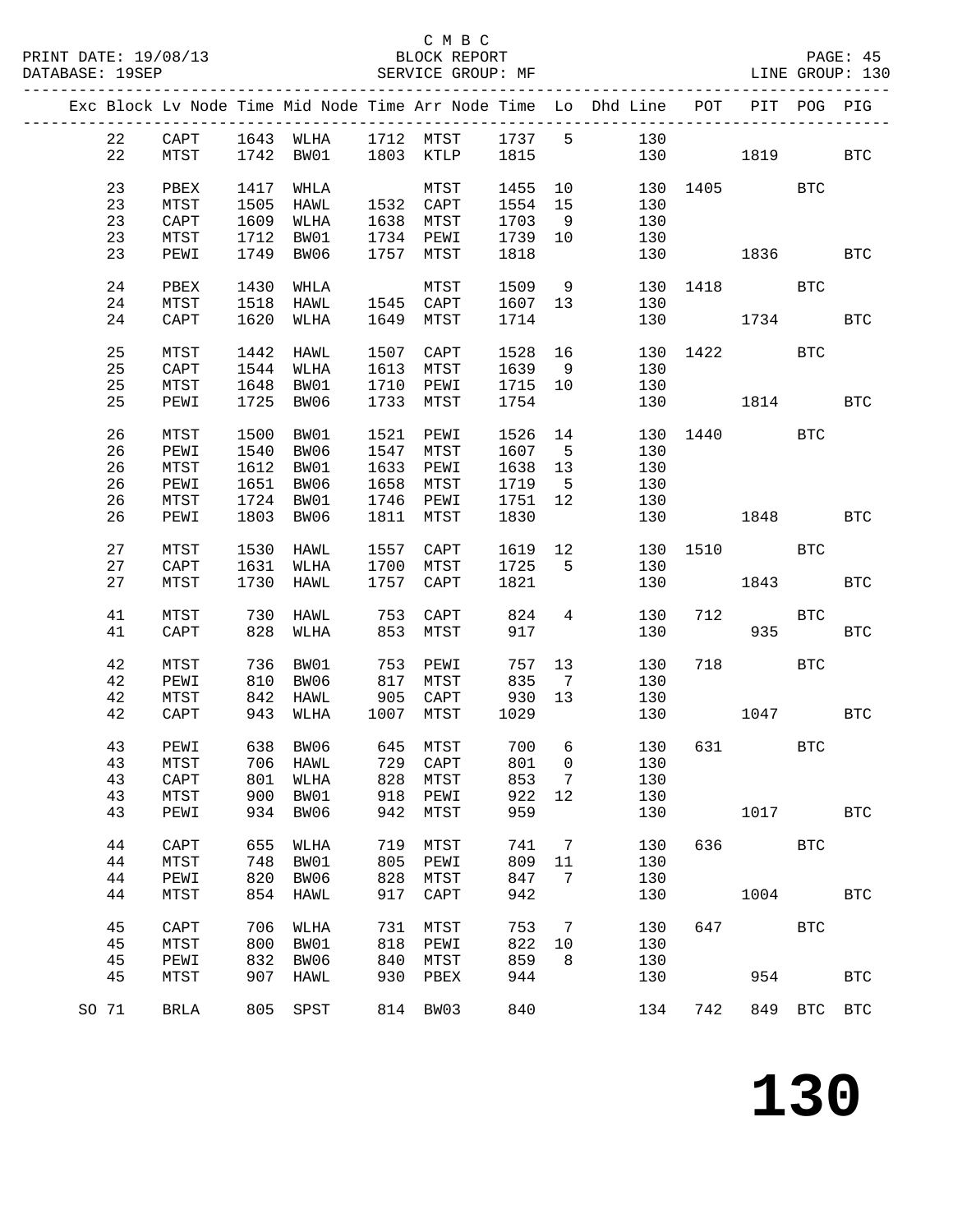|          | 15GB 15 & GRAND BLVD                         |                                                                                                                                                                                                                       |                      |      |      |                      |    | 15LO 15TH & LONSDALE                                                                                                                                                                                                                             |         |  |  |
|----------|----------------------------------------------|-----------------------------------------------------------------------------------------------------------------------------------------------------------------------------------------------------------------------|----------------------|------|------|----------------------|----|--------------------------------------------------------------------------------------------------------------------------------------------------------------------------------------------------------------------------------------------------|---------|--|--|
|          | 22PH 22 ST & PHILIP                          |                                                                                                                                                                                                                       |                      |      |      |                      |    | 29LO 29 ST & LONSDALE                                                                                                                                                                                                                            |         |  |  |
|          | <b>b</b> <i>SLP</i> 63 LOOP<br>BDKI BOUNDARY |                                                                                                                                                                                                                       |                      |      |      |                      |    |                                                                                                                                                                                                                                                  |         |  |  |
|          |                                              |                                                                                                                                                                                                                       |                      |      |      |                      |    |                                                                                                                                                                                                                                                  |         |  |  |
| BUB2     | BURRARD STATION                              |                                                                                                                                                                                                                       |                      |      |      |                      |    | CACO CAPILANO UNIVERSITY                                                                                                                                                                                                                         |         |  |  |
|          |                                              | CACU CAPILANO RD & CURLING RD                                                                                                                                                                                         |                      |      |      |                      |    | CAED CAPILANO & EDGEWOOD                                                                                                                                                                                                                         |         |  |  |
| CASB     |                                              | CAPILANO SUSPENSION BRG<br>EDGEMONT & RIDGEWOOD<br>GRAND BLVD & 15 ST SB                                                                                                                                              |                      |      |      | CLCA                 |    |                                                                                                                                                                                                                                                  |         |  |  |
| EDRI     |                                              |                                                                                                                                                                                                                       |                      |      |      | EMSE                 |    | CLEMENTS & CAPILANO<br>EMERSON & SEYMOUR<br>EMERSON & SEYMOUR                                                                                                                                                                                    |         |  |  |
| GB15     |                                              |                                                                                                                                                                                                                       |                      |      |      |                      |    | GB19 GRAND BLVD & 19 ST SB                                                                                                                                                                                                                       |         |  |  |
| GMSK     |                                              | GROUSE MTN SKYRIDE                                                                                                                                                                                                    |                      |      |      | GRBY                 |    | GRANVILLE & BROADWAY                                                                                                                                                                                                                             |         |  |  |
| HAHR     |                                              |                                                                                                                                                                                                                       |                      |      |      |                      |    |                                                                                                                                                                                                                                                  |         |  |  |
| $HK - E$ |                                              | HASTINGS & HOMER<br>HASTINGS & KOOTENAY EB                                                                                                                                                                            |                      |      |      |                      |    |                                                                                                                                                                                                                                                  |         |  |  |
|          | HODM HOWE & DUNSMUIR                         |                                                                                                                                                                                                                       |                      |      |      |                      |    | HARB           HARBOURSIDE  DR<br>HK-W          HASTINGS  &  KOOTENAY  WB<br>JOLA          JONES  &  LARSON                                                                                                                                      |         |  |  |
| JOST     |                                              |                                                                                                                                                                                                                       |                      |      |      | KEDL                 |    | KEITH RD & DELBRUCK AV                                                                                                                                                                                                                           |         |  |  |
| LNI5     |                                              |                                                                                                                                                                                                                       |                      |      |      |                      |    | SB LONSDALE AVE FS CARISBROOKE C                                                                                                                                                                                                                 |         |  |  |
| LNOS     |                                              | LOW SIATION<br>LONSDALE & 15 ST<br>LONSDALE & E OSBOBATT -<br>LONSDALE & E OSBOBATT -                                                                                                                                 |                      |      |      | LNCB<br>LO15<br>L015 |    | LONSDALE & 15 ST                                                                                                                                                                                                                                 |         |  |  |
| LOQU     |                                              | LONSDALE & E OSBORNE FS<br>LONSDALE QUAY                                                                                                                                                                              |                      |      |      |                      |    | LS15 LONSDALE & 15 ST                                                                                                                                                                                                                            |         |  |  |
|          |                                              |                                                                                                                                                                                                                       |                      |      |      |                      |    |                                                                                                                                                                                                                                                  |         |  |  |
|          |                                              |                                                                                                                                                                                                                       |                      |      |      |                      |    |                                                                                                                                                                                                                                                  |         |  |  |
|          |                                              |                                                                                                                                                                                                                       |                      |      |      |                      |    |                                                                                                                                                                                                                                                  |         |  |  |
|          |                                              | LOW MACA MARINE A LOWORD WARTINE & CAPILANO<br>MAGA MARINE & GARDEN MOGL MONTROYAL & GLENCANYON<br>MTFR MOUNTAIN HWY & FREDERICK MULLY MOUNTAIN HWY & LYNN VALLEY<br>OSLO OSBORNE & LONSDALE PANA PANORAMA & NAUGHTON |                      |      |      |                      |    |                                                                                                                                                                                                                                                  |         |  |  |
|          | PBEX PHIBBS EXCHANGE                         |                                                                                                                                                                                                                       |                      |      |      |                      |    | PRRO PROSPECT & ROCKLAND                                                                                                                                                                                                                         |         |  |  |
|          |                                              |                                                                                                                                                                                                                       |                      |      |      |                      |    |                                                                                                                                                                                                                                                  |         |  |  |
|          |                                              |                                                                                                                                                                                                                       |                      |      |      |                      |    |                                                                                                                                                                                                                                                  |         |  |  |
|          |                                              | SEHY SECHELT & HYANNIS<br>SELY SEYMOUR & LYTTON<br>STST STADIUM STATION                                                                                                                                               |                      |      |      |                      |    | SELE SEYMOUR & LYTTON<br>SMKI         KINCAID & SMITH<br>UNDE        UNDERWOOD & DEMPSEY                                                                                                                                                         |         |  |  |
|          |                                              |                                                                                                                                                                                                                       |                      |      |      |                      |    |                                                                                                                                                                                                                                                  |         |  |  |
|          |                                              | Exc Block Lv Node Time Mid Node Time Arr Node Time Lo Dhd Line POT PIT POG PIG                                                                                                                                        |                      |      |      |                      |    |                                                                                                                                                                                                                                                  |         |  |  |
|          |                                              | 1 15GB 501 LVMT 505 UNDE                                                                                                                                                                                              |                      |      |      |                      |    | 509 8 228                                                                                                                                                                                                                                        | 443 BTC |  |  |
|          | $\mathbf{1}$                                 |                                                                                                                                                                                                                       |                      |      |      |                      |    |                                                                                                                                                                                                                                                  |         |  |  |
|          |                                              |                                                                                                                                                                                                                       |                      |      |      |                      |    |                                                                                                                                                                                                                                                  |         |  |  |
|          | $\mathbf{1}$                                 |                                                                                                                                                                                                                       |                      |      |      |                      |    |                                                                                                                                                                                                                                                  |         |  |  |
|          | $\mathbf 1$                                  |                                                                                                                                                                                                                       |                      |      |      |                      |    |                                                                                                                                                                                                                                                  |         |  |  |
|          | $1\,$                                        |                                                                                                                                                                                                                       |                      |      |      |                      |    |                                                                                                                                                                                                                                                  |         |  |  |
|          | $\mathbf 1$                                  |                                                                                                                                                                                                                       |                      |      |      |                      |    |                                                                                                                                                                                                                                                  |         |  |  |
|          | $\mathbf 1$                                  |                                                                                                                                                                                                                       |                      |      |      |                      |    |                                                                                                                                                                                                                                                  |         |  |  |
|          | $\mathbf 1$                                  |                                                                                                                                                                                                                       |                      |      |      |                      |    |                                                                                                                                                                                                                                                  |         |  |  |
|          | $\mathbf 1$                                  |                                                                                                                                                                                                                       |                      |      |      |                      |    |                                                                                                                                                                                                                                                  |         |  |  |
|          | $\mathbf 1$<br>LVMT                          |                                                                                                                                                                                                                       | 958 LO15 LOQU 1028 8 |      |      |                      |    | 15GB 501 LVMT 505 UNDE 509 8<br>UNDE 517 GB15 527 LOQU 536 11 228<br>LOQU 547 15GB 556 UNDE 605 10 228<br>UNDE 615 GB15 625 LOQU 635 12 228<br>LOQU 647 15GB 657 UNDE 706 11 228<br>UNDE 717 GB15 729 LOQU 741 7 228<br>UNDE 717 GB15 729<br>229 |         |  |  |
|          | $\mathbf 1$                                  |                                                                                                                                                                                                                       |                      |      |      |                      |    |                                                                                                                                                                                                                                                  |         |  |  |
|          | 1<br>PRRO                                    | LOQU 1036 OSLO 1055 PRRO 1109 14 230                                                                                                                                                                                  |                      |      |      |                      |    |                                                                                                                                                                                                                                                  |         |  |  |
|          | $\mathbf 1$<br>LOQU                          | 1123 LS15<br>1150 CASB                                                                                                                                                                                                |                      |      |      |                      |    | 1134  LOQU      1141     9                230<br>1209   GMSK       1217     9               236                                                                                                                                                  |         |  |  |
|          | 1                                            |                                                                                                                                                                                                                       |                      |      |      |                      |    |                                                                                                                                                                                                                                                  |         |  |  |
|          | 1<br>PBEX                                    | GMSK 1226 LS15 1251 PBEX 1307 13 232<br>1320                                                                                                                                                                          | LN15                 | 1338 | GMSK | 1401                 | 21 | 232                                                                                                                                                                                                                                              |         |  |  |
|          | GMSK<br>1                                    | 1422                                                                                                                                                                                                                  | LS15                 | 1447 | PBEX | 1505                 | 27 | 232                                                                                                                                                                                                                                              |         |  |  |
|          | $\mathbf 1$<br>PBEX                          | 1532                                                                                                                                                                                                                  | MTLV                 | 1544 | UNDE | 1554                 | 6  | 210                                                                                                                                                                                                                                              |         |  |  |
|          | 1<br>UNDE                                    | 1600                                                                                                                                                                                                                  | GB15                 | 1614 | LOQU | 1628                 | 9  | 228                                                                                                                                                                                                                                              |         |  |  |
|          | $\mathbf 1$<br>LOQU                          | 1637                                                                                                                                                                                                                  | 29LO                 | 1656 | LVMT | 1705                 | 9  | 229                                                                                                                                                                                                                                              |         |  |  |
|          | 1<br>LVMT                                    | 1714                                                                                                                                                                                                                  | L015                 |      | LOQU | 1739                 | 8  | 229                                                                                                                                                                                                                                              |         |  |  |
|          | $\mathbf 1$<br>LOQU                          | 1747                                                                                                                                                                                                                  | CASB                 | 1807 | GMSK | 1814                 | 18 | 236                                                                                                                                                                                                                                              |         |  |  |
|          | 1<br>GMSK                                    | 1832                                                                                                                                                                                                                  | CASB                 | 1839 | LOQU | 1858                 | 10 | 236                                                                                                                                                                                                                                              |         |  |  |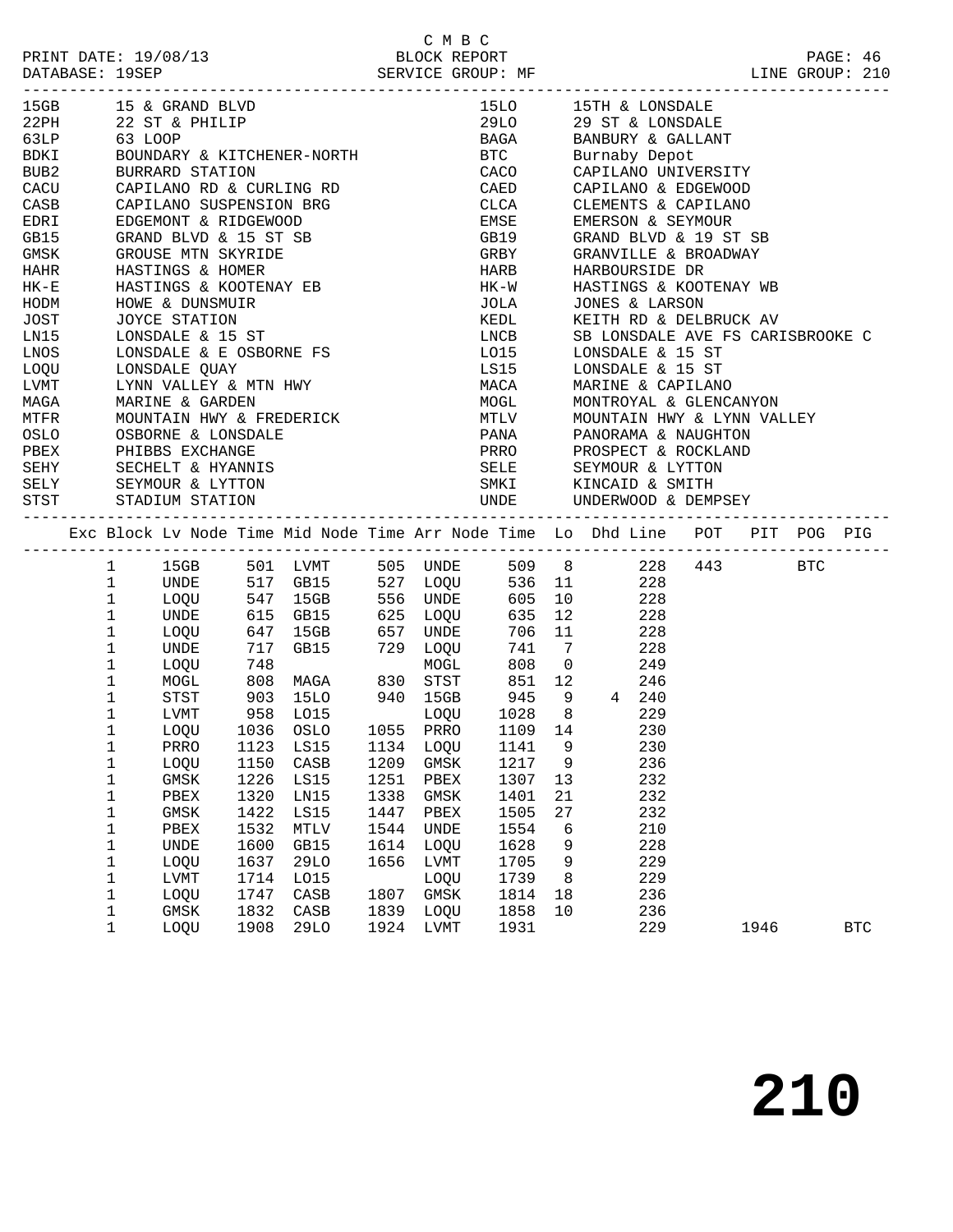### C M B C<br>BLOCK REPORT

SERVICE GROUP: MF

|  |                | Exc Block Lv Node Time Mid Node Time Arr Node Time Lo Dhd Line<br>-------------------------- |      |      |          |      |      |      |                              |              |     | POT PIT POG PIG |      |     |            |
|--|----------------|----------------------------------------------------------------------------------------------|------|------|----------|------|------|------|------------------------------|--------------|-----|-----------------|------|-----|------------|
|  | 2              | LOQU                                                                                         | 524  |      |          |      | MOGL | 539  |                              | $\Omega$     | 249 | 454             |      | BTC |            |
|  | $\mathbf{2}$   | MOGL                                                                                         | 539  |      |          | MAGA |      | 559  | 7 <sup>7</sup>               | $\mathbf{1}$ | 246 |                 |      |     |            |
|  | $\sqrt{2}$     | CACU                                                                                         | 607  |      | EDRI 612 | MOGL |      | 620  | $\Omega$                     |              | 246 |                 |      |     |            |
|  | 2              | MOGL                                                                                         | 620  |      |          | LOQU |      | 640  | 6                            |              | 249 |                 |      |     |            |
|  | 2              | LOOU                                                                                         | 646  |      |          | MOGL |      | 703  | $\overline{0}$               |              | 249 |                 |      |     |            |
|  | $\overline{c}$ | MOGL                                                                                         | 703  | MAGA | 725      | STST |      | 746  | 6                            |              | 246 |                 |      |     |            |
|  | 2              | STST                                                                                         | 752  | EDRI | 817      | MOGL |      | 827  | $\Omega$                     |              | 246 |                 |      |     |            |
|  | $\overline{c}$ | MOGL                                                                                         | 827  |      |          | LOQU |      | 852  | 10                           |              | 249 |                 |      |     |            |
|  | 2              | LOQU                                                                                         | 902  | 29LO | 918      | LVMT |      | 925  | 6                            |              | 229 |                 |      |     |            |
|  | 2              | LVMT                                                                                         | 931  | L015 |          | LOQU |      | 1001 | 6                            |              | 229 |                 |      |     |            |
|  | $\mathbf{2}$   | LOQU                                                                                         | 1007 | OSLO | 1025     | PRRO |      | 1039 | 15                           |              | 230 |                 |      |     |            |
|  | $\overline{a}$ | PRRO                                                                                         | 1054 | LS15 | 1104     | LOQU |      | 1111 | $7\phantom{.0}\phantom{.0}7$ |              | 230 |                 |      |     |            |
|  | 2              | LOQU                                                                                         | 1118 | 15GB | 1130     | UNDE |      | 1141 | 11                           |              | 228 |                 |      |     |            |
|  | 2              | UNDE                                                                                         | 1152 | PBEX | 1213     | BUB2 |      | 1240 | 9                            |              | 210 |                 |      |     |            |
|  | $\overline{c}$ | BUB2                                                                                         | 1249 | PBEX | 1315     | UNDE |      | 1338 | $5^{\circ}$                  |              | 210 |                 |      |     |            |
|  | $\overline{c}$ | UNDE                                                                                         | 1343 | GB15 | 1357     | LOQU |      | 1412 | 12                           |              | 228 |                 |      |     |            |
|  | $\overline{a}$ | LOQU                                                                                         | 1424 | 29LO | 1443     | LVMT |      | 1451 | 21                           |              | 229 |                 |      |     |            |
|  | 2              | LVMT                                                                                         | 1512 | L015 |          | LOQU |      | 1542 | 20                           |              | 229 |                 |      |     |            |
|  | 2              | LOQU                                                                                         | 1602 | LN15 | 1612     | PRRO |      | 1631 | 8 <sup>8</sup>               |              | 230 |                 |      |     |            |
|  | 2              | PRRO                                                                                         | 1639 | LS15 | 1650     | LOQU |      | 1657 | 5                            |              | 230 |                 |      |     |            |
|  | 2              | LOQU                                                                                         | 1702 | CASB | 1723     | GMSK |      | 1730 | 15                           |              | 236 |                 |      |     |            |
|  | 2              | GMSK                                                                                         | 1745 | CASB | 1752     | LOQU |      | 1812 | 11                           |              | 236 |                 |      |     |            |
|  | 2              | LOQU                                                                                         | 1823 | 29LO | 1840     | LVMT |      | 1847 | 12                           |              | 229 |                 |      |     |            |
|  | 2              | LVMT                                                                                         | 1859 | L015 |          | LOQU |      | 1922 |                              |              | 229 |                 | 1942 |     | <b>BTC</b> |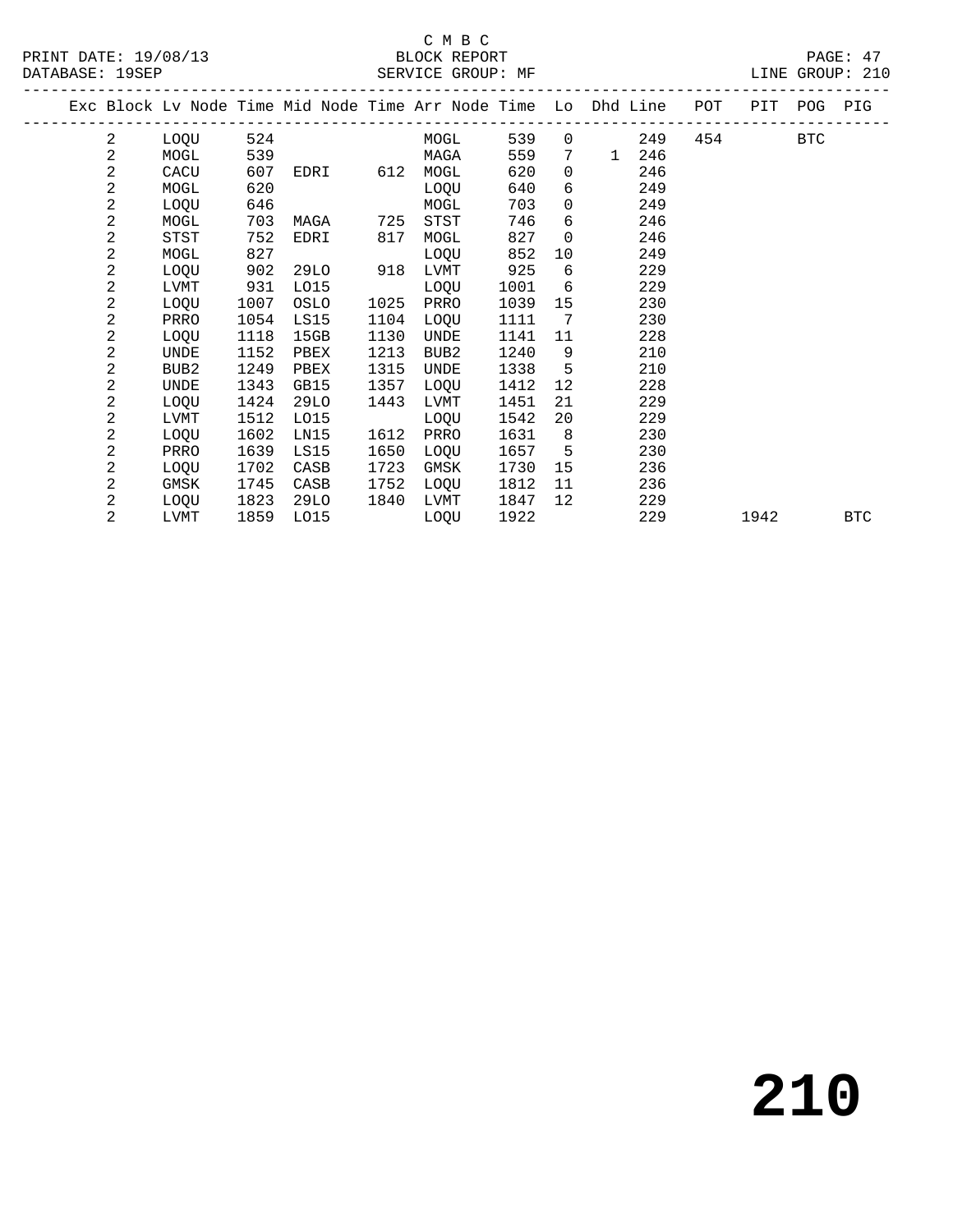|                   |                          |              |                          |              |              |              |                                    | Exc Block Lv Node Time Mid Node Time Arr Node Time Lo Dhd Line POT PIT POG PIG |     |            |            |            |
|-------------------|--------------------------|--------------|--------------------------|--------------|--------------|--------------|------------------------------------|--------------------------------------------------------------------------------|-----|------------|------------|------------|
| $\mathbf{3}$      | BDKI 459 SMKI            |              |                          |              | 512 JOST     | 520 2        |                                    | 028                                                                            | 458 | <b>BTC</b> |            |            |
| $\mathsf{3}$      | JOST                     | 522          | BDKI                     | 542          | PBEX         | 552          | $\mathbf{3}$                       | 028                                                                            |     |            |            |            |
| $\mathsf{3}$      | PBEX                     | 555          | LN15                     | 609          | GMSK         | 626          | 8                                  | 232                                                                            |     |            |            |            |
| $\mathsf{3}$      | GMSK                     | 634          | LS15                     | 654          | PBEX         | 708          | 9                                  | 232                                                                            |     |            |            |            |
| $\mathsf 3$       | PBEX                     | 717          | LN15                     | 732          | GMSK         | 755          | $\overline{3}$                     | 232                                                                            |     |            |            |            |
| 3                 | GMSK                     | 758          | CASB                     | 805          | LOQU         | 828          | $7\phantom{.0}$                    | 236                                                                            |     |            |            |            |
| 3                 | LOQU                     | 835          | CASB                     | 853          | GMSK         | 900          | 22                                 | 236                                                                            |     |            |            |            |
| $\mathfrak{Z}$    | GMSK                     | 922          | CASB                     | 929          | LOQU         | 953          | 11                                 | 236                                                                            |     |            |            |            |
| $\mathfrak{Z}$    | LOQU                     | 1004         | 29LO                     | 1020         | LVMT         | 1027         | 31                                 | 229                                                                            |     |            |            |            |
| $\mathsf 3$       | LVMT                     | 1058         | L015                     |              | LOQU         | 1128         | $6\overline{6}$                    | 229                                                                            |     |            |            |            |
| $\mathsf{3}$      | LOQU                     | 1134         | 29LO                     |              | 1151 LVMT    | 1158         | 30                                 | 229                                                                            |     |            |            |            |
| $\mathfrak{Z}$    | LVMT                     | 1228         | L015                     |              | LOQU         | 1258         | 6                                  | 229                                                                            |     |            |            |            |
| $\mathsf{3}$      | LOQU                     | 1304         | 29LO                     | 1322         | LVMT         | 1329         | 26                                 | 229                                                                            |     |            |            |            |
| $\mathsf 3$       | LVMT                     | 1355         | L015                     |              | LOQU         | 1428         | 11                                 | 229                                                                            |     |            |            |            |
| $\mathsf 3$       | LOQU                     | 1439         | LN15                     | 1448         | PRRO         | 1506         | 15                                 | 230                                                                            |     |            |            |            |
| $\mathsf{3}$      | PRRO                     | 1521         | LS15                     | 1534         | LOQU         | 1544         | $\mathbf{3}$                       | 230                                                                            |     |            |            |            |
| $\mathsf{3}$      | LOQU                     | 1547<br>1623 | LN15                     | 1557         | PRRO         | 1616         | $7\phantom{.0}$<br>$6\overline{6}$ | 230<br>230                                                                     |     |            |            |            |
| 3<br>$\mathsf{3}$ | PRRO<br>LOQU             | 1647         | LS15<br>LN15             | 1634<br>1657 | LOQU<br>PRRO | 1641<br>1716 | $7\overline{ }$                    | 230                                                                            |     |            |            |            |
| 3                 | PRRO                     | 1723         | LS15                     | 1734         | LOQU         | 1741         | 6                                  | 230                                                                            |     |            |            |            |
| $\mathsf{3}$      | LOQU                     | 1747         |                          |              | MOGL         | 1807         | $\mathbf 0$                        | 249                                                                            |     |            |            |            |
| 3                 | MOGL                     | 1807         | MAGA                     | 1825         | STST         | 1850         | 12                                 | 246                                                                            |     |            |            |            |
| 3                 | STST                     | 1902         | EDRI                     | 1926         | MOGL         | 1935         | $\overline{0}$                     | 246                                                                            |     |            |            |            |
| 3                 | MOGL                     | 1935         |                          |              | LOQU         | 1953         | 10                                 | 249                                                                            |     |            |            |            |
| $\mathsf{3}$      | LOQU                     | 2003         | LN15                     | 2011         | PRRO         | 2025         | 14                                 | 230                                                                            |     |            |            |            |
| 3                 | PRRO                     | 2039         | LS15                     | 2048         | LOQU         | 2054         | 11                                 | 230                                                                            |     |            |            |            |
| 3                 | LOQU                     | 2105         | 29LO                     | 2120         | LVMT         | 2127         | 9                                  | 229                                                                            |     |            |            |            |
| 3                 | LVMT                     | 2136         | L015                     |              | LOQU         | 2158         | $\overline{7}$                     | 229                                                                            |     |            |            |            |
| $\mathsf 3$       | LOQU                     | 2205         |                          |              | $\tt MOGL$   | 2221         | $\overline{0}$                     | 249                                                                            |     |            |            |            |
| $\mathsf{3}$      | MOGL                     | 2221         | MAGA                     | 2237         | STST         | 2255         | 16                                 | 246                                                                            |     |            |            |            |
| 3                 | STST                     | 2311         | <b>15LO</b>              | 2339         | 15GB         | 2342         | $5\overline{)}$                    | 240                                                                            |     |            |            |            |
| 3                 | 15GB                     | 2347         | MAGA                     | 2403         | STST         | 2419         | 20                                 | 240                                                                            |     |            |            |            |
| 3                 | STST                     | 2439         | 15LO                     | 2506         | 15GB         | 2509         |                                    | 240                                                                            |     | 2525       |            | <b>BTC</b> |
| 4                 | <b>UNDE</b>              | 528          | PBEX                     | 546          | BUB2         | 606          | 13                                 | 210                                                                            | 505 |            | <b>BTC</b> |            |
| 4                 | BUB2                     | 619          | PBEX                     | 643          | UNDE         | 702          | 5                                  | 210                                                                            |     |            |            |            |
| 4                 | UNDE                     | 707          | PBEX                     | 729          | BUB2         | 757          | $\overline{7}$                     | 210                                                                            |     |            |            |            |
| $\overline{4}$    | BUB2                     | 804          | PBEX                     | 833          | UNDE         | 853          | $7\overline{ }$                    | 210                                                                            |     |            |            |            |
| 4                 | UNDE                     | 900          | PBEX                     | 923          | BUB2         | 953          | 13                                 | 210                                                                            |     |            |            |            |
| 4                 |                          |              | BUB2 1006 PBEX 1032 PANA |              |              | 1055 10      |                                    | 211                                                                            |     |            |            |            |
| 4                 | PANA                     | 1105         | PBEX                     | 1130         | BUB2         | 1158         | 9                                  | 211                                                                            |     |            |            |            |
| 4                 | BUB <sub>2</sub>         | 1207         | PBEX                     | 1234         | PANA         | 1257         | 6                                  | 211                                                                            |     |            |            |            |
| 4                 | PANA                     | 1303         | PBEX                     | 1330         | BUB2         | 1358         | 16                                 | 211                                                                            |     |            |            |            |
| 4                 | BUB <sub>2</sub>         | 1414         | PBEX                     | 1442         | UNDE         | 1506         | 4                                  | 210                                                                            |     |            |            |            |
| 4                 | UNDE                     | 1510         | GB15                     | 1526         | LOQU         | 1543         | 5                                  | 228                                                                            |     |            |            |            |
| 4                 | LOQU                     | 1548         | 15GB                     | 1605         | UNDE         | 1618         | 8                                  | 228                                                                            |     |            |            |            |
| 4                 | UNDE                     | 1626         | PBEX                     | 1647         | BUB2         | 1718         | 8                                  | 210                                                                            |     |            |            |            |
| 4                 | BUB <sub>2</sub>         | 1726         | PBEX                     | 1801         | UNDE         | 1824         | 6                                  | 210                                                                            |     |            |            |            |
| 4<br>4            | UNDE<br>BUB <sub>2</sub> | 1830<br>1920 | PBEX                     | 1847<br>1945 | BUB2<br>UNDE | 1913<br>2005 | 7<br>24                            | 210<br>210                                                                     |     |            |            |            |
| 4                 | UNDE                     | 2029         | PBEX<br>${\tt PBEX}$     | 2046         | BUB2         | 2112         | $\overline{4}$                     | 209                                                                            |     |            |            |            |
| 4                 | BUB <sub>2</sub>         | 2116         | PBEX                     | 2143         | UNDE         | 2206         | 23                                 | 209                                                                            |     |            |            |            |
| 4                 | UNDE                     | 2229         | PBEX                     | 2246         | BUB2         | 2310         | 8                                  | 209                                                                            |     |            |            |            |
| 4                 | BUB <sub>2</sub>         | 2318         | PBEX                     | 2343         | UNDE         | 2405         | 25                                 | 209                                                                            |     |            |            |            |
|                   |                          |              |                          |              |              |              |                                    |                                                                                |     |            |            |            |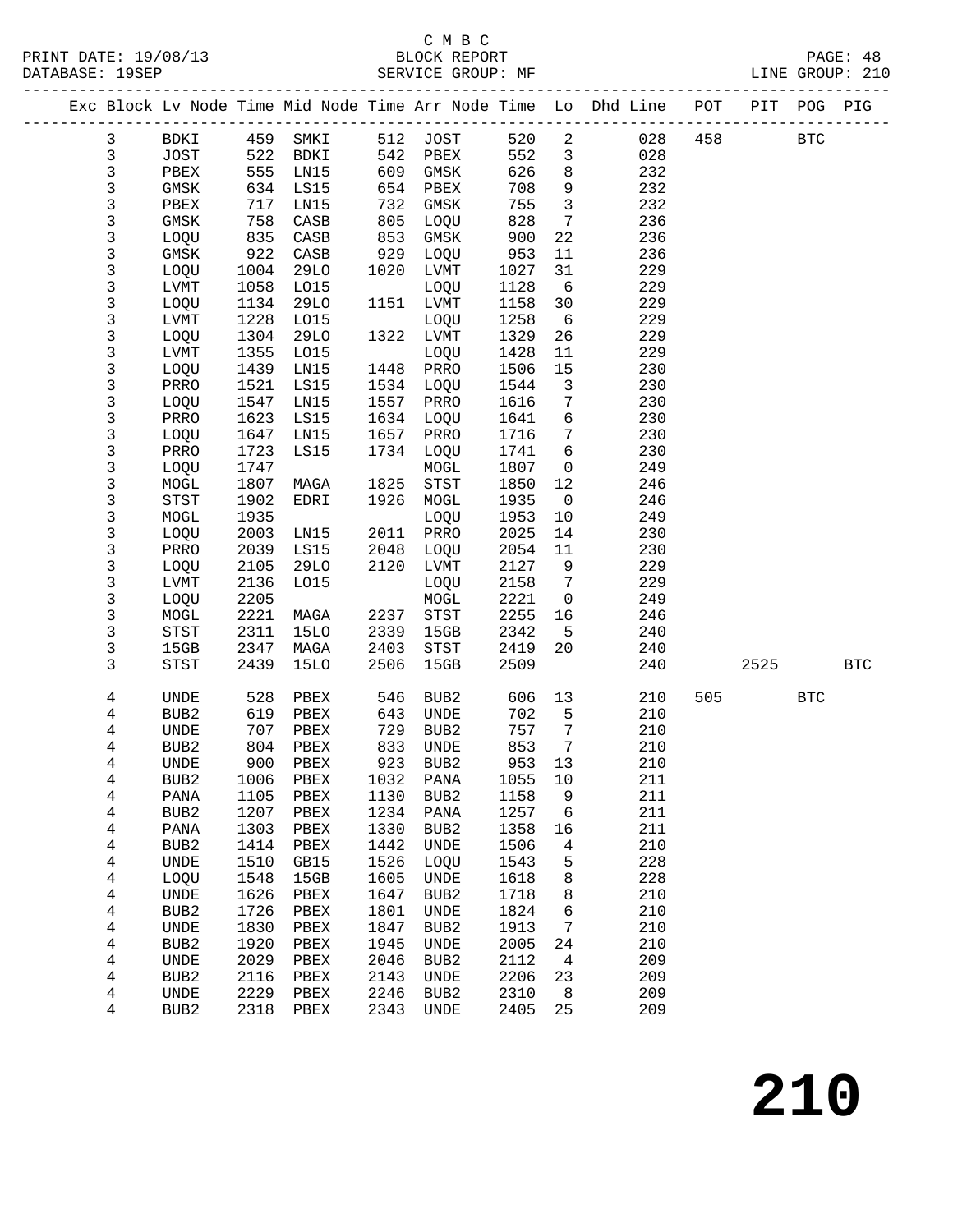|  |   |             |      |             |      |           |      |                         | Exc Block Lv Node Time Mid Node Time Arr Node Time Lo Dhd Line POT PIT POG PIG |         |            |            |
|--|---|-------------|------|-------------|------|-----------|------|-------------------------|--------------------------------------------------------------------------------|---------|------------|------------|
|  | 4 | UNDE 2430   |      |             |      |           |      |                         | <b>PBEX</b> 2445 209                                                           | 2453    |            | BTC        |
|  | 5 | STST        | 530  | 15LO 556    |      | 15GB      |      |                         | 602 15<br>240                                                                  | 506 700 | <b>BTC</b> |            |
|  | 5 | 15GB        | 617  | MAGA        | 636  | STST      | 654  | 16                      | 240                                                                            |         |            |            |
|  | 5 | STST        | 710  | EDRI        | 733  | MOGL      | 743  | $\overline{0}$          | 246                                                                            |         |            |            |
|  | 5 | MOGL        | 743  |             |      | LOQU      | 810  | $\overline{7}$          | 249                                                                            |         |            |            |
|  | 5 | LOQU        | 817  |             |      | MOGL      | 837  | $\overline{0}$          | 249                                                                            |         |            |            |
|  | 5 | MOGL        | 837  | MAGA 859    |      | STST      | 920  | 13                      | 246                                                                            |         |            |            |
|  | 5 | STST        | 933  | 15LO        | 1009 | 15GB      | 1014 | 8 <sup>8</sup>          | 240                                                                            |         |            |            |
|  | 5 | 15GB        | 1022 | MAGA        | 1043 | STST      | 1105 | 12                      | 240                                                                            |         |            |            |
|  | 5 | <b>STST</b> | 1117 | <b>15LO</b> | 1154 | 15GB      | 1159 | 6                       | 240                                                                            |         |            |            |
|  | 5 | 15GB        | 1205 | MAGA        | 1229 | STST      | 1253 | 21                      | 240                                                                            |         |            |            |
|  | 5 | <b>STST</b> | 1314 | EDRI        | 1339 | MOGL      | 1349 | $\overline{0}$          | 246                                                                            |         |            |            |
|  | 5 | MOGL        | 1349 |             |      | LOQU      | 1409 | 8                       | 249                                                                            |         |            |            |
|  | 5 | LOQU        | 1417 |             |      | MOGL      | 1436 | $\overline{0}$          | 249                                                                            |         |            |            |
|  | 5 | MOGL        | 1436 | MAGA        | 1456 | STST      | 1522 | 5                       | 246                                                                            |         |            |            |
|  | 5 | <b>STST</b> | 1527 | EDRI        | 1555 | MOGL      | 1605 | $\mathbf 0$             | 246                                                                            |         |            |            |
|  | 5 | MOGL        | 1605 |             |      | LOQU      | 1628 | 5                       | 249                                                                            |         |            |            |
|  | 5 | LOQU        | 1633 | 15GB 1650   |      | UNDE      | 1703 | 6                       | 228                                                                            |         |            |            |
|  | 5 | UNDE        | 1709 | PBEX        | 1730 | BUB2      | 1801 | 9                       | 210                                                                            |         |            |            |
|  | 5 | BUB2        | 1810 |             |      | PBEX      | 1837 | 9                       | 210                                                                            |         |            |            |
|  | 5 | PBEX        | 1846 |             |      | SEHY      | 1859 | $\overline{0}$          | 214                                                                            |         |            |            |
|  | 5 | SEHY        | 1859 |             |      | PBEX      | 1909 | 8                       | 214                                                                            |         |            |            |
|  | 5 | PBEX        | 1917 | LN15        |      | 1931 GMSK | 1953 | 9                       | 232                                                                            |         |            |            |
|  | 5 | GMSK        | 2002 | LS15        | 2023 | PBEX      | 2037 | 11                      | 232                                                                            |         |            |            |
|  | 5 | PBEX        | 2048 | LN15        | 2102 | GMSK      | 2123 | 12                      | 232                                                                            |         |            |            |
|  | 5 | GMSK        | 2135 | CASB        | 2142 | LOQU      | 2158 | $\overline{7}$          | 236                                                                            |         |            |            |
|  | 5 | LOQU        | 2205 | 29LO        | 2218 | LVMT      | 2225 | 11                      | 229                                                                            |         |            |            |
|  | 5 | LVMT        | 2236 | L015        |      | LOQU      | 2255 | 10                      | 229                                                                            |         |            |            |
|  | 5 | LOQU        | 2305 |             |      | MOGL      | 2321 | $\overline{\mathbf{0}}$ | 249                                                                            |         |            |            |
|  | 5 | MOGL        | 2321 | MAGA        | 2337 | STST      | 2355 | 10                      | 246                                                                            |         |            |            |
|  | 5 | <b>STST</b> | 2405 | EDRI        | 2427 | MOGL      | 2434 | $\overline{0}$          | 246                                                                            |         |            |            |
|  | 5 | MOGL        | 2434 |             |      | LOQU      | 2451 | 14                      | 249                                                                            |         |            |            |
|  | 5 | LOOU        | 2505 | 29LO        |      | 2517 LVMT | 2522 |                         | 229                                                                            | 2537    |            | <b>BTC</b> |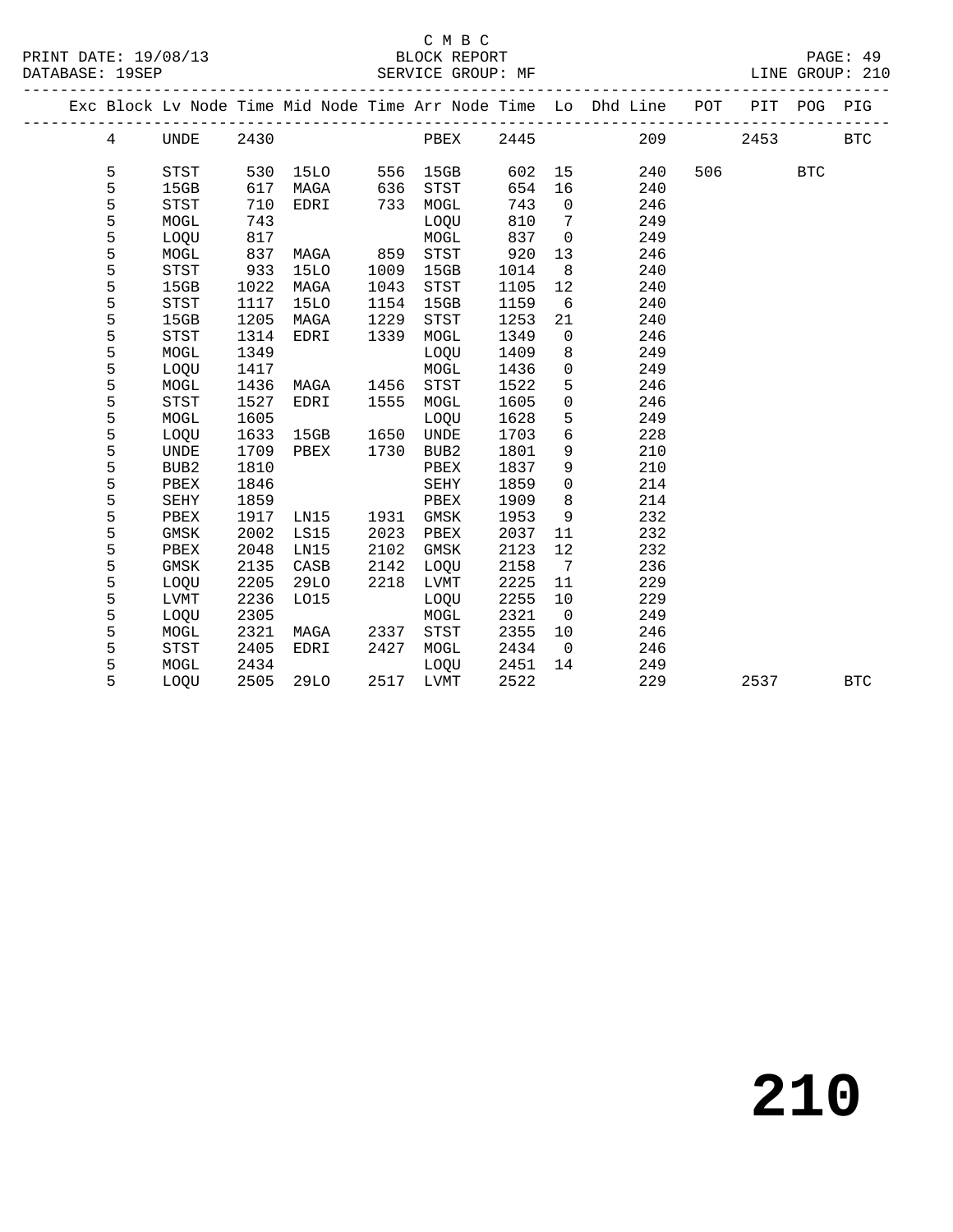| Exc Block Lv Node Time Mid Node Time Arr Node Time Lo Dhd Line |                                       |      |              |      |                                       |       |                         |    |     | POT |      | PIT POG PIG  |              |
|----------------------------------------------------------------|---------------------------------------|------|--------------|------|---------------------------------------|-------|-------------------------|----|-----|-----|------|--------------|--------------|
| б                                                              | CLCA                                  |      |              |      | 540 LS15 558 PBEX                     | 611 7 |                         |    | 232 | 510 |      | $_{\rm BTC}$ |              |
| 6                                                              | PBEX                                  | 618  |              |      | PANA                                  | 634   | 14                      | 1  | 212 |     |      |              |              |
| 6                                                              | BAGA                                  |      | 649 PBEX     |      | 713 BUB2                              | 741   | $5^{\circ}$             | 33 | 211 |     |      |              |              |
| 6                                                              | PBEX                                  | 819  |              |      | PANA                                  | 836   | 16                      |    | 212 |     |      |              |              |
| 6                                                              | PANA                                  | 852  |              |      | ${\tt PBEX}$                          | 910   | 5                       |    | 212 |     |      |              |              |
| 6                                                              | PBEX                                  | 915  |              |      | PANA                                  | 936   | $\overline{4}$          |    | 211 |     |      |              |              |
| 6                                                              | PANA                                  | 940  | PBEX         | 1005 | BUB2                                  | 1033  | $\overline{\mathbf{3}}$ |    | 211 |     |      |              |              |
| 6                                                              | BUB2                                  | 1036 | PBEX         | 1102 | PANA                                  | 1125  | 10                      |    | 211 |     |      |              |              |
| 6                                                              | PANA                                  | 1135 | PBEX         | 1200 | BUB2                                  | 1228  | 9                       |    | 211 |     |      |              |              |
| 6                                                              | BUB2                                  | 1237 | PBEX         | 1304 | PANA                                  | 1328  | 5                       |    | 211 |     |      |              |              |
| 6                                                              | PANA                                  | 1333 | PBEX         | 1400 | BUB <sub>2</sub>                      | 1428  | 16                      |    | 211 |     |      |              |              |
| 6                                                              | BUB2                                  | 1444 | ${\tt PBEX}$ | 1514 | UNDE                                  | 1538  | 5                       |    | 210 |     |      |              |              |
| 6                                                              | UNDE                                  | 1543 | ${\tt PBEX}$ | 1606 | BUB2                                  | 1636  | $\epsilon$              |    | 210 |     |      |              |              |
| 6                                                              | BUB <sub>2</sub>                      | 1642 | ${\tt PBEX}$ | 1718 | UNDE                                  | 1741  | $7\overline{ }$         |    | 210 |     |      |              |              |
| б                                                              | <b>UNDE</b>                           | 1748 | GB15         | 1801 | LOQU                                  | 1813  | $\overline{4}$          |    | 228 |     |      |              |              |
| 6                                                              | LOQU                                  | 1817 | CASB         | 1837 | GMSK                                  | 1844  | 18                      |    | 236 |     |      |              |              |
| б                                                              | GMSK                                  | 1902 | CASB         | 1909 | LOQU                                  | 1928  | $\overline{4}$          |    | 236 |     |      |              |              |
| 6                                                              | LOQU                                  | 1932 | LN15         | 1941 | PRRO                                  | 1956  | 13                      |    | 230 |     |      |              |              |
| 6                                                              | PRRO                                  | 2009 | LS15         | 2018 | LOQU                                  | 2024  | 11                      |    | 230 |     |      |              |              |
| 6                                                              | LOQU                                  | 2035 | 15GB         | 2047 | UNDE                                  | 2058  | 8 <sup>8</sup>          |    | 228 |     |      |              |              |
| 6                                                              | UNDE                                  | 2106 | GB15         | 2117 | LOQU                                  | 2126  | $6\overline{6}$         |    | 228 |     |      |              |              |
| б                                                              | LOQU                                  | 2132 | LN15         | 2140 | PRRO                                  | 2154  | 16                      |    | 230 |     |      |              |              |
| 6                                                              | PRRO                                  | 2210 | LS15         | 2218 | LOQU                                  | 2223  | 12                      |    | 230 |     |      |              |              |
| б                                                              | LOQU                                  | 2235 | 15GB         | 2247 | UNDE                                  | 2257  | 11                      |    | 228 |     |      |              |              |
| 6                                                              | UNDE                                  | 2308 | GB15         | 2318 | LOQU                                  | 2326  | $\overline{7}$          |    | 228 |     |      |              |              |
| б                                                              | LOQU                                  | 2333 | LN15         | 2340 | PRRO                                  | 2353  | 18                      |    | 230 |     |      |              |              |
| 6                                                              | PRRO                                  | 2411 | LS15         | 2418 | LOQU                                  | 2423  | 9                       |    | 230 |     |      |              |              |
| 6                                                              | LOQU                                  | 2432 | 15GB         | 2443 | UNDE                                  | 2453  | 15                      |    | 228 |     |      |              |              |
| 6                                                              | UNDE                                  | 2508 | GB15         | 2518 | LOQU                                  | 2526  | 12                      |    | 228 |     |      |              |              |
| 6                                                              | LOQU                                  | 2538 | PBEX         | 2547 | CACO                                  | 2557  |                         |    | 239 |     | 2609 |              | <b>BTC</b>   |
| 7                                                              | LN15                                  | 536  | OSLO         | 541  | PRRO                                  | 550   | $\overline{3}$          |    | 230 | 511 |      | <b>BTC</b>   |              |
| 7                                                              | PRRO                                  | 553  | LS15         | 601  | LOQU                                  | 607   | 10                      |    | 230 |     |      |              |              |
| 7                                                              | LOQU                                  | 617  | 15GB         | 627  | UNDE                                  | 636   | 13                      |    | 228 |     |      |              |              |
| 7                                                              | UNDE                                  | 649  | GB15         | 701  | LOQU                                  | 711   | $5^{\circ}$             |    | 228 |     |      |              |              |
| 7                                                              | LOQU                                  | 716  | 15GB         | 728  | UNDE                                  | 738   | 6                       |    | 228 |     |      |              |              |
| 7                                                              | UNDE                                  | 744  | PBEX         | 807  | BUB2                                  | 838   | 12                      |    | 210 |     |      |              |              |
| 7                                                              | BUB2                                  | 850  | PBEX         | 918  | UNDE                                  | 938   | $7\phantom{.0}$         |    | 210 |     |      |              |              |
| 7                                                              | UNDE                                  | 945  | GB15         | 958  | LOQU                                  | 1012  | 5                       |    | 228 |     |      |              |              |
| 7                                                              | LOQU                                  | 1017 |              |      | MOGL 1036 0                           |       |                         |    | 249 |     |      |              |              |
| 7                                                              | MOGL                                  | 1036 | MAGA         | 1057 | <b>STST</b>                           | 1120  | 12                      |    | 246 |     |      |              |              |
| $7\phantom{.0}$                                                | <b>STST</b>                           | 1132 | 15LO         | 1209 | 15GB                                  | 1214  | 7                       |    | 240 |     |      |              |              |
| $\sqrt{ }$                                                     | 15GB                                  | 1221 | MAGA         | 1244 | STST                                  | 1310  | 7                       |    | 240 |     |      |              |              |
| 7                                                              | STST                                  | 1317 | <b>15LO</b>  | 1355 | 15GB                                  | 1400  | 5                       |    | 240 |     |      |              |              |
| 7                                                              | 15GB                                  | 1405 | MAGA         | 1428 | $_{\footnotesize{\textnormal{STST}}}$ | 1454  | 12                      |    | 240 |     |      |              |              |
| 7                                                              | $_{\footnotesize{\textnormal{STST}}}$ | 1506 | <b>15LO</b>  | 1542 | 15GB                                  | 1547  | 6                       |    | 240 |     |      |              |              |
| 7                                                              | 15GB                                  | 1553 | MAGA         | 1618 | $_{\footnotesize{\textnormal{STST}}}$ | 1646  | $\overline{4}$          |    | 240 |     |      |              |              |
| 7                                                              | STST                                  | 1650 | LN15         | 1725 | LNCB                                  | 1738  | 13                      | 33 | 241 |     |      |              |              |
| 7                                                              | STST                                  | 1824 | 15LO         | 1858 | 15GB                                  | 1902  |                         |    | 240 |     | 1918 |              | $_{\rm BTC}$ |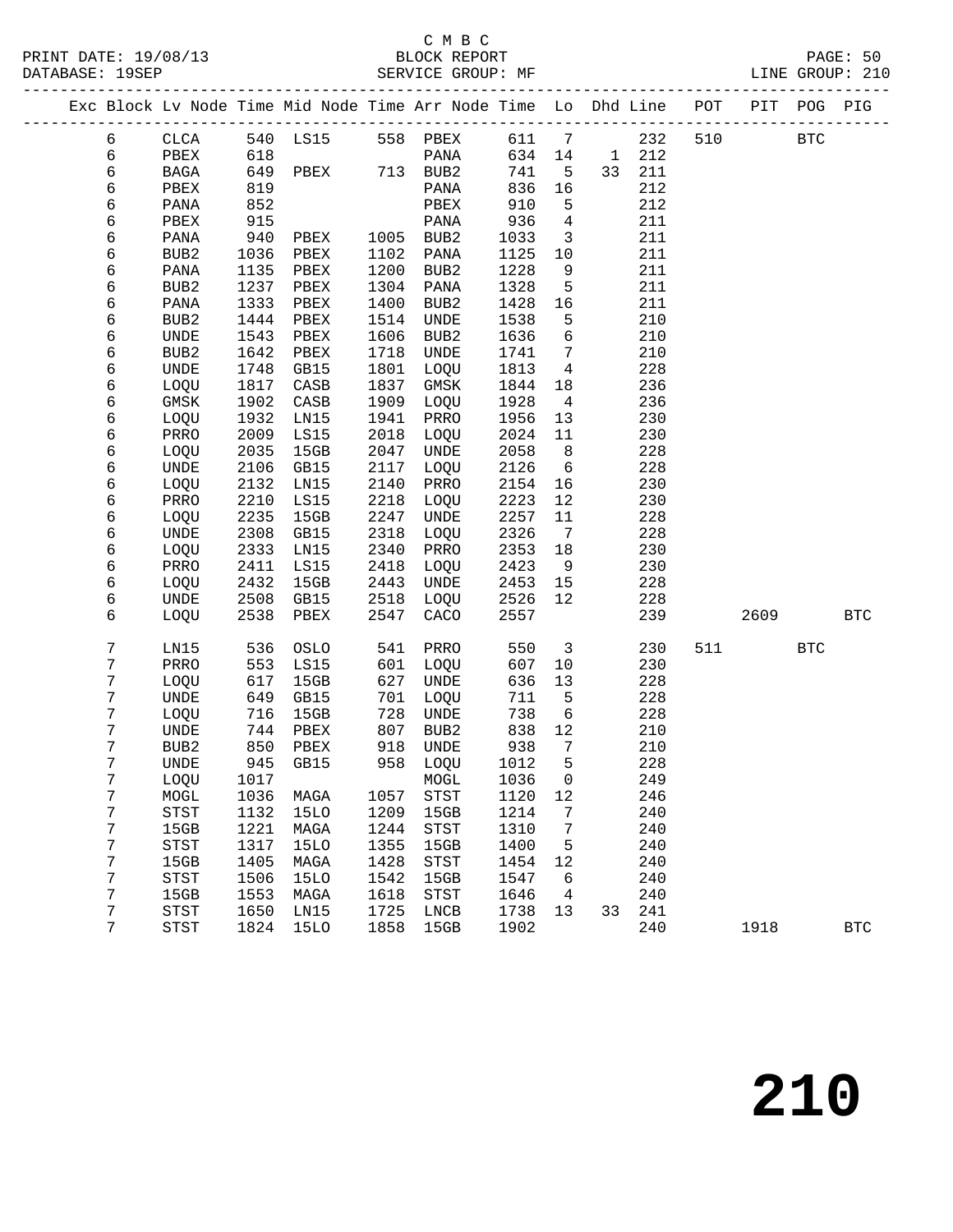|  |             |                  |      |              |      | Exc Block Lv Node Time Mid Node Time Arr Node Time Lo Dhd Line POT PIT POG PIG |        |                 |        |     |      |            |            |
|--|-------------|------------------|------|--------------|------|--------------------------------------------------------------------------------|--------|-----------------|--------|-----|------|------------|------------|
|  | 8           |                  |      |              |      | 15GB 530 MAGA 548 STST                                                         | 604 9  |                 | 240    | 512 |      | <b>BTC</b> |            |
|  | $\,8\,$     | STST             | 613  | 15LO         |      | 639 15GB                                                                       | 645 11 |                 | 240    |     |      |            |            |
|  | 8           | 15GB             | 656  | MAGA         |      | 716 STST                                                                       | 736    | 20              | 21 240 |     |      |            |            |
|  | 8           | PBEX             | 817  |              |      | BAGA                                                                           | 839    | 9               | 211    |     |      |            |            |
|  | 8           | BAGA             | 848  |              |      | PBEX                                                                           | 913    | $7\overline{ }$ | 211    |     |      |            |            |
|  | $\,8\,$     | PBEX             | 920  |              |      | PANA                                                                           | 936    | 15              | 212    |     |      |            |            |
|  | 8           | PANA             | 951  |              |      | PBEX                                                                           | 1008   | 12              | 212    |     |      |            |            |
|  | 8           | PBEX             | 1020 |              |      | PANA                                                                           | 1036   | 15              | 212    |     |      |            |            |
|  | $\,8\,$     | PANA             | 1051 |              |      | PBEX                                                                           | 1108   | 12              | 212    |     |      |            |            |
|  | 8           | PBEX             | 1120 |              |      | PANA                                                                           | 1136   | 14              | 212    |     |      |            |            |
|  | 8           | PANA             | 1150 |              |      | PBEX                                                                           | 1208   | 12              | 212    |     |      |            |            |
|  | 8           | PBEX             | 1220 |              |      | PANA                                                                           | 1236   | 14              | 212    |     |      |            |            |
|  | 8           | PANA             | 1250 |              |      | PBEX                                                                           | 1308   | 12              | 212    |     |      |            |            |
|  | 8           | PBEX             | 1320 |              |      | PANA                                                                           | 1336   | 13              | 212    |     |      |            |            |
|  | 8           | PANA             | 1349 |              |      | PBEX                                                                           | 1408   | 12              | 212    |     |      |            |            |
|  | 8           | PBEX             | 1420 |              |      | PANA                                                                           | 1436   | 12              | 212    |     |      |            |            |
|  | 8           | PANA             | 1448 |              |      | PBEX                                                                           | 1508   | 12              | 212    |     |      |            |            |
|  | 8           | PBEX             | 1520 |              |      | PANA                                                                           | 1537   | 13              | 212    |     |      |            |            |
|  | 8           | PANA             | 1550 |              |      | PBEX                                                                           | 1610   | 10              | 212    |     |      |            |            |
|  | 8           | PBEX             | 1620 |              |      | PANA                                                                           | 1638   | $\overline{7}$  | 31 212 |     |      |            |            |
|  | $\,8\,$     | STST             | 1716 | EDRI         |      | 1744 MOGL                                                                      | 1754   | $\overline{0}$  | 246    |     |      |            |            |
|  | 8           | MOGL             | 1754 |              |      | LOQU                                                                           | 1815   | $\overline{4}$  | 249    |     |      |            |            |
|  | 8           | LOQU             | 1819 | LN15         |      | 1829 PRRO                                                                      | 1847   |                 | 230    |     | 1907 | <b>BTC</b> |            |
|  |             |                  |      |              |      |                                                                                |        |                 |        |     |      |            |            |
|  | 9           | CACU             | 537  | EDRI         |      | 542 MOGL                                                                       | 550    | $\overline{0}$  | 246    | 512 |      | BTC        |            |
|  | 9           | MOGL             | 550  |              |      | LOQU                                                                           | 610    | 12              | 249    |     |      |            |            |
|  | 9           | LOQU             | 622  |              |      | MOGL                                                                           | 637    | $\overline{0}$  | 249    |     |      |            |            |
|  | 9           | MOGL             | 637  | MAGA         |      | 657 STST                                                                       | 715    | 14              | 246    |     |      |            |            |
|  | 9           | STST             | 729  | 15LO         | 805  | 15GB                                                                           | 811    | 8               | 240    |     |      |            |            |
|  | 9           | 15GB             | 819  | MAGA         | 841  | STST                                                                           | 902    | 14              | 240    |     |      |            |            |
|  | 9           | STST             | 916  | EDRI         |      | 941 MOGL                                                                       | 951    | $\overline{0}$  | 246    |     |      |            |            |
|  | $\mathsf 9$ | MOGL             | 951  |              |      | LOQU                                                                           | 1014   | 6               | 249    |     |      |            |            |
|  | 9           | LOQU             | 1020 | CASB         | 1038 | GMSK                                                                           | 1045   | 11              | 236    |     |      |            |            |
|  | 9           | GMSK             | 1056 | CASB         | 1103 | LOQU                                                                           | 1128   | $\overline{4}$  | 236    |     |      |            |            |
|  | 9           | LOQU             | 1132 | OSLO         | 1152 | PRRO                                                                           | 1206   | 16              | 230    |     |      |            |            |
|  | 9           | PRRO             | 1222 | LS15         | 1234 | LOQU                                                                           | 1241   | 9               | 230    |     |      |            |            |
|  | 9           | LOQU             | 1250 | CASB         | 1310 | GMSK                                                                           | 1318   | 8 <sup>8</sup>  | 236    |     |      |            |            |
|  | 9           | GMSK             | 1326 | LS15         | 1351 | PBEX                                                                           | 1408   | 10              | 232    |     |      |            |            |
|  | 9           | PBEX             | 1418 | LN15         | 1436 | GMSK                                                                           | 1501   | $5^{\circ}$     | 232    |     |      |            |            |
|  | 9           | GMSK 1506 CASB   |      |              |      | 1515 LOQU 1542 11                                                              |        |                 | 236    |     |      |            |            |
|  | 9           | LOQU             | 1553 | CASB         | 1613 | GMSK                                                                           | 1621   | $\overline{7}$  | 236    |     |      |            |            |
|  | 9           | GMSK             | 1628 | CASB         | 1635 | LOQU                                                                           | 1658   | 5               | 236    |     |      |            |            |
|  | 9           | LOQU             | 1703 | 15GB         | 1719 | UNDE                                                                           | 1732   | 10              | 228    |     |      |            |            |
|  | 9           | UNDE             | 1742 | PBEX         | 1802 | BUB2                                                                           | 1831   | 3               | 210    |     |      |            |            |
|  | 9           | BUB2             | 1834 | ${\tt PBEX}$ | 1902 | UNDE                                                                           | 1922   | 6               | 210    |     |      |            |            |
|  | 9           | UNDE             | 1928 | PBEX         | 1946 | BUB2                                                                           | 2012   | $\mathbf{3}$    | 209    |     |      |            |            |
|  | 9           | BUB2             | 2015 | PBEX         | 2043 | UNDE                                                                           | 2107   | 22              | 209    |     |      |            |            |
|  | 9           | UNDE             | 2129 | PBEX         | 2146 | BUB2                                                                           | 2212   | $\overline{4}$  | 209    |     |      |            |            |
|  | 9           | BUB <sub>2</sub> | 2216 | PBEX         | 2243 | UNDE                                                                           | 2306   | 24              | 209    |     |      |            |            |
|  | 9           | UNDE             | 2330 | ${\tt PBEX}$ | 2346 | BUB2                                                                           | 2410   | 10              | 209    |     |      |            |            |
|  | 9           | BUB2             | 2420 | PBEX         | 2443 | UNDE                                                                           | 2504   |                 | 209    |     | 2526 |            | <b>BTC</b> |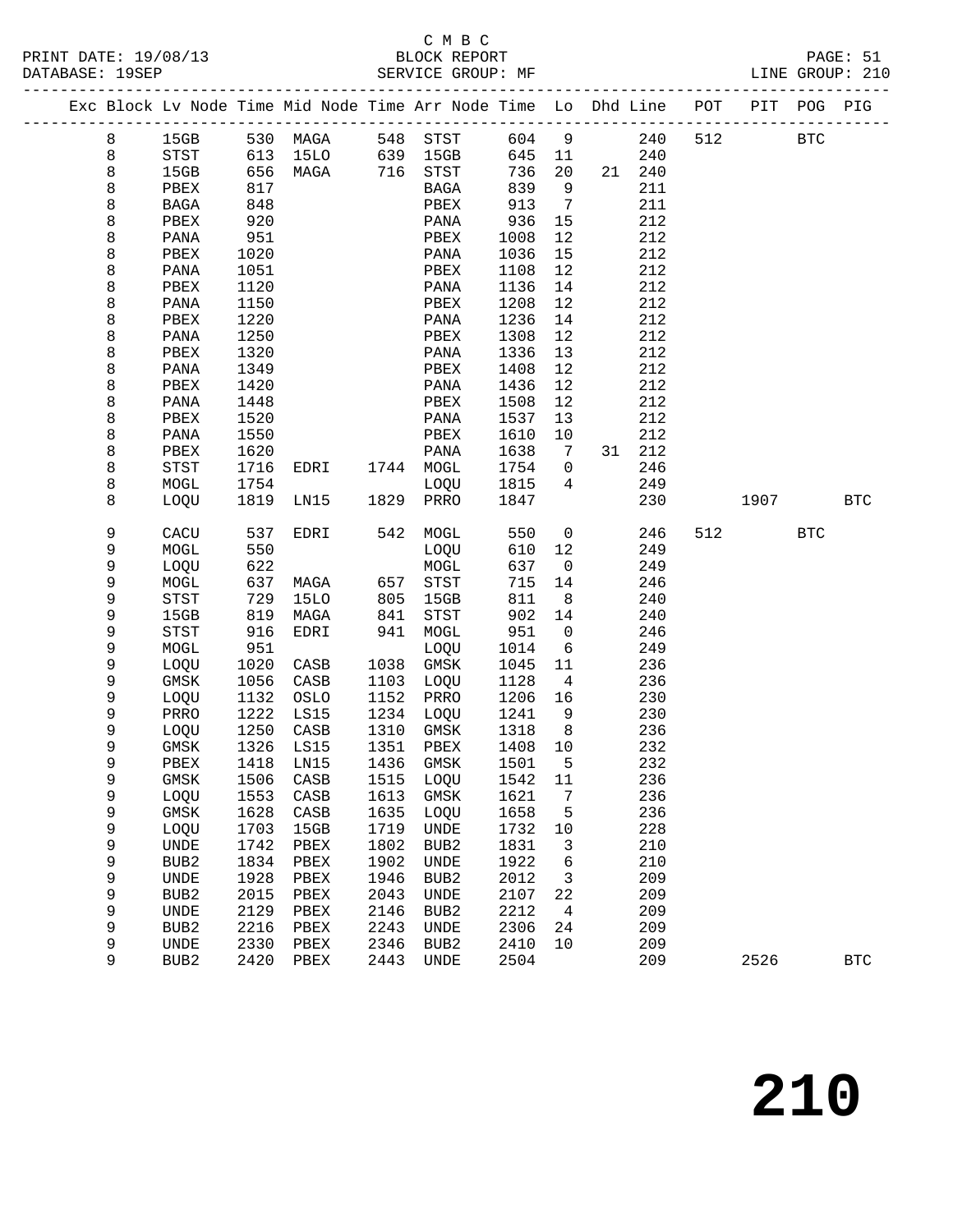#### C M B C<br>BLOCK REPORT SERVICE GROUP: MF

|  |          |               |            |                 |            |                                  |              |                       | Exc Block Lv Node Time Mid Node Time Arr Node Time Lo Dhd Line POT PIT POG PIG |     |      |              |            |
|--|----------|---------------|------------|-----------------|------------|----------------------------------|--------------|-----------------------|--------------------------------------------------------------------------------|-----|------|--------------|------------|
|  | 10       | PBEX 525 LN15 |            |                 |            | 539 GMSK<br>625 PBEX<br>703 GMSK |              |                       | 556 10 232                                                                     | 513 |      | <b>BTC</b>   |            |
|  | 10       | GMSK          | 606        | <b>LS15</b>     |            |                                  | 638 10       |                       | 232                                                                            |     |      |              |            |
|  | 10       | PBEX          | 648        | LN15            |            |                                  | 724          | $5^{\circ}$           | 232                                                                            |     |      |              |            |
|  | 10       | GMSK          | 729        | LS15            | 753        | PBEX                             | 810          | $\overline{7}$        | 232                                                                            |     |      |              |            |
|  | $10$     | PBEX          | 817        | LN15            | 834        | GMSK                             | 901          | $6\overline{6}$       | 232                                                                            |     |      |              |            |
|  | 10       | GMSK          | 907        | $\mathtt{CASB}$ | 914        | LOQU                             | 938          | 10                    | 236                                                                            |     |      |              |            |
|  | 10       | LOQU          | 948        | OSLO            | 1004       | PRRO                             | 1019         | 5                     | 230                                                                            |     |      |              |            |
|  | $10$     | PRRO          | 1024       | LS15            | 1034       | LOQU                             | 1041         | $7\overline{ }$       | 230                                                                            |     |      |              |            |
|  | 10       | LOQU          | 1048       | 15GB            | 1100       | <b>UNDE</b>                      | 1111         | 11                    | 228                                                                            |     |      |              |            |
|  | 10       | <b>UNDE</b>   | 1122       | PBEX            | 1143       | BUB <sub>2</sub>                 | 1210         | 9                     | 210                                                                            |     |      |              |            |
|  | $10$     | BUB2          | 1219       | PBEX            | 1245       | <b>UNDE</b>                      | 1307         | $7\overline{ }$       | 210                                                                            |     |      |              |            |
|  | $10$     | <b>UNDE</b>   | 1314       | GB15            | 1328       | LOQU                             | 1342         | 8                     | 228                                                                            |     |      |              |            |
|  | $10$     | LOQU          | 1350       | CASB            | 1409       | GMSK                             | 1417         | 10                    | 236                                                                            |     |      |              |            |
|  | 10       | GMSK          | 1427       | CASB            | 1435       | LOQU                             | 1458         | $6\overline{6}$       | 236                                                                            |     |      |              |            |
|  | 10       | LOQU          | 1504       | 29LO            | 1524       | LVMT                             | 1532         | 22                    | 229                                                                            |     |      |              |            |
|  | 10       | LVMT          | 1554       | L015            |            | LOQU                             | 1622         | 10                    | 229                                                                            |     |      |              |            |
|  | 10       | LOQU          | 1632       |                 |            | $\tt MOGL$                       | 1653         | $\mathbf 0$           | 249                                                                            |     |      |              |            |
|  | 10       | MOGL          | 1653       | MAGA            | 1713       | STST                             | 1745         | $7\phantom{.0}$       | 246                                                                            |     |      |              |            |
|  | 10       | STST          | 1752       | LN15            | 1824       | LNCB                             | 1835         |                       | 241                                                                            |     | 1853 |              | <b>BTC</b> |
|  |          |               |            |                 |            |                                  |              |                       |                                                                                |     |      |              |            |
|  | 11       | 15GB          | 534        | LVMT            | 539<br>600 | UNDE                             | 543          | $7\overline{ }$       | 228                                                                            |     | 516  | $_{\rm BTC}$ |            |
|  | 11       | UNDE          | 550        | GB15            |            | LOQU                             | 610          | 9                     | 228                                                                            |     |      |              |            |
|  | 11       | LOQU          | 619        | OSLO            | 631        | PRRO                             | 649          | $\overline{4}$        | 230                                                                            |     |      |              |            |
|  | 11       | PRRO          | 653        | LS15            | 702        | LOQU                             | 708          | 11                    | 230                                                                            |     |      |              |            |
|  | 11       | LOQU          | 719        |                 |            | <b>HARB</b>                      | 727<br>815   | 12                    | 8 231                                                                          |     |      |              |            |
|  | 11<br>11 | LOQU<br>PRRO  | 747<br>822 | OSLO<br>LS15    | 803<br>834 | PRRO                             |              | 7                     | 230<br>230                                                                     |     |      |              |            |
|  | 11       |               | 848        | 15GB            | 902        | LOQU<br><b>UNDE</b>              | 841<br>912   | $7\overline{ }$<br>12 | 228                                                                            |     |      |              |            |
|  | 11       | LOQU          | 924        |                 | 944        | BUB2                             |              | 9                     |                                                                                |     |      |              |            |
|  | 11       | UNDE<br>BUB2  | 1021       | PBEX<br>PBEX    | 1045       | <b>UNDE</b>                      | 1012<br>1106 | $7\overline{ }$       | 210<br>210                                                                     |     |      |              |            |
|  | 11       | <b>UNDE</b>   | 1113       | GB15            | 1128       | LOQU                             | 1142         | 6                     | 228                                                                            |     |      |              |            |
|  | 11       | LOQU          | 1148       | 15GB            | 1200       | <b>UNDE</b>                      | 1211         | 11                    | 228                                                                            |     |      |              |            |
|  | 11       | UNDE          | 1222       | PBEX            | 1243       | BUB2                             | 1310         | 9                     | 210                                                                            |     |      |              |            |
|  | 11       | BUB2          | 1319       | PBEX            | 1345       | <b>UNDE</b>                      | 1409         | $\mathbf{3}$          | 210                                                                            |     |      |              |            |
|  | 11       | <b>UNDE</b>   | 1412       | GB15            | 1426       | LOQU                             | 1442         | $6\overline{6}$       | 228                                                                            |     |      |              |            |
|  | 11       | LOQU          | 1448       | 15GB            | 1504       | <b>UNDE</b>                      | 1518         | 5 <sup>5</sup>        | 228                                                                            |     |      |              |            |
|  | 11       | UNDE          | 1523       | PBEX            | 1546       | BUB2                             | 1616         | 9                     | 210                                                                            |     |      |              |            |
|  | $11\,$   | BUB2          | 1625       | PBEX            | 1701       | <b>UNDE</b>                      | 1724         | $7\overline{ }$       | 210                                                                            |     |      |              |            |
|  | 11       | <b>UNDE</b>   | 1731       | GB15            | 1745       | LOQU                             | 1758         | 10                    | 228                                                                            |     |      |              |            |
|  | 11       |               | 1808       |                 | 1825       | LVMT                             | 1832         | 11                    | 229                                                                            |     |      |              |            |
|  | 11       | LOQU          | 1843       | 29LO            |            |                                  | 1907         |                       | 229                                                                            |     | 1927 |              |            |
|  |          | LVMT          |            | L015            |            | LOQU                             |              |                       |                                                                                |     |      |              | <b>BTC</b> |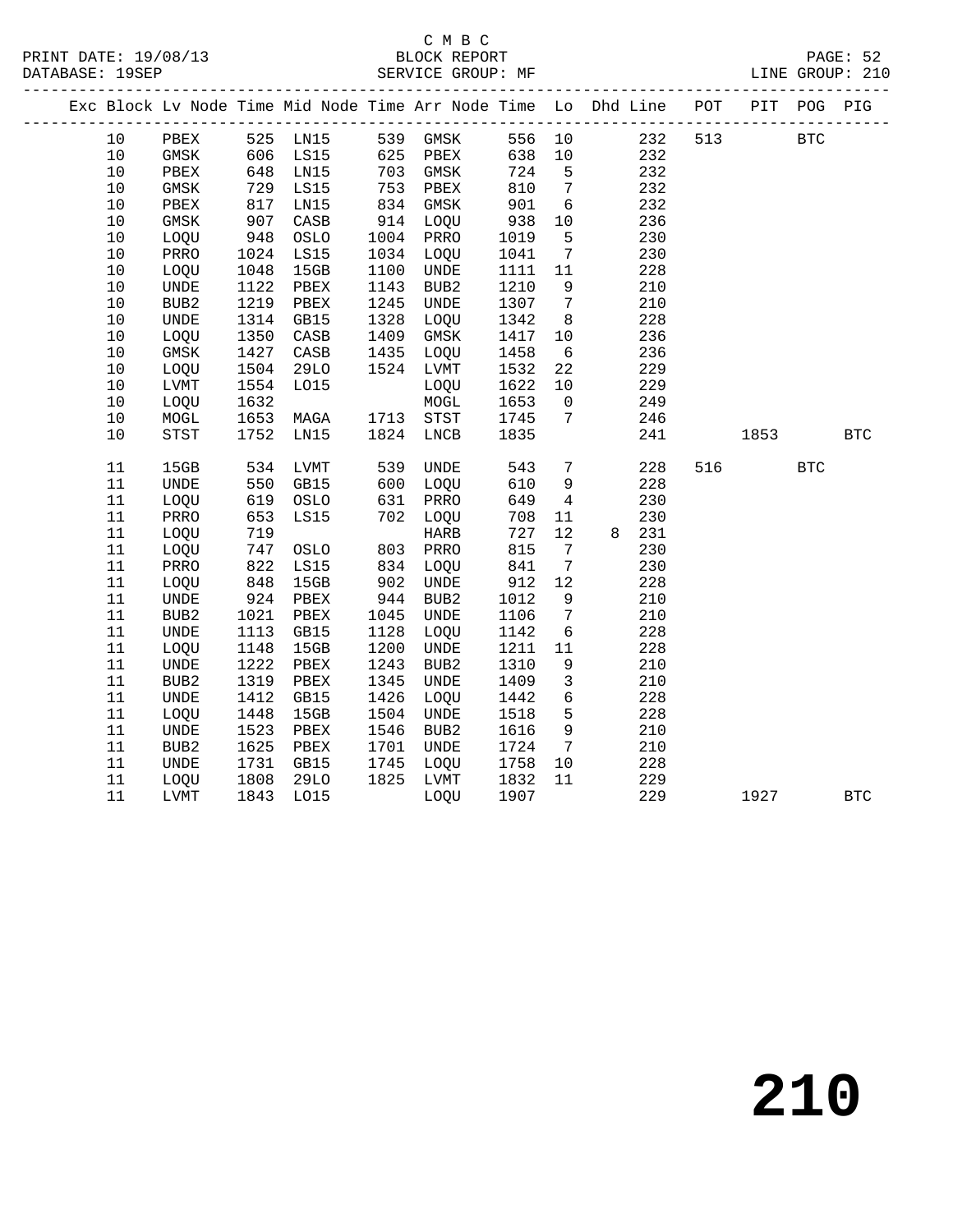### C M B C<br>BLOCK REPORT

|  |        |                            |      |                      |              |                                                           |            |                               | Exc Block Lv Node Time Mid Node Time Arr Node Time Lo Dhd Line POT PIT POG PIG |     |            |            |              |
|--|--------|----------------------------|------|----------------------|--------------|-----------------------------------------------------------|------------|-------------------------------|--------------------------------------------------------------------------------|-----|------------|------------|--------------|
|  | 12     |                            |      |                      |              | LVMT 536 LO15 LOQU 554 8<br>LOQU 602 29LO 613 LVMT 619 14 |            |                               | 229                                                                            | 518 | <b>BTC</b> |            |              |
|  | 12     |                            |      |                      |              |                                                           |            |                               | 229                                                                            |     |            |            |              |
|  | 12     | LVMT                       |      | 633 LO15             |              | LOQU                                                      | 654        | 8 <sup>8</sup>                | 229                                                                            |     |            |            |              |
|  | $12$   | LOQU                       | 702  | 29LO                 |              | 716 LVMT                                                  | 722        | 11                            | 229                                                                            |     |            |            |              |
|  | $12$   | LVMT                       | 733  | L015                 |              | LOQU                                                      | 757        | $7\overline{ }$               | 14 229                                                                         |     |            |            |              |
|  | 12     | LNOS                       | 618  | <b>15LO</b>          |              | $831$ STST                                                | 906        | 12                            | 241                                                                            |     |            |            |              |
|  | 12     | STST                       | 918  | <b>15LO</b>          |              | 954 15GB                                                  | 959        | 9                             | 240                                                                            |     |            |            |              |
|  | $1\,2$ | 15GB                       | 1008 | MAGA                 | 1028         | STST                                                      | 1050       | 24                            | 240                                                                            |     |            |            |              |
|  | $12\,$ | STST                       | 1114 | EDRI                 | 1138         | MOGL                                                      | 1148       | $\overline{0}$                | 246                                                                            |     |            |            |              |
|  | 12     | MOGL                       | 1148 |                      |              | LOQU                                                      | 1208       | 9                             | 249                                                                            |     |            |            |              |
|  | 12     | LOQU                       | 1217 |                      |              | MOGL                                                      | 1234       | $\overline{0}$                | 249                                                                            |     |            |            |              |
|  | $1\,2$ | MOGL                       | 1234 | MAGA                 |              | 1254 STST                                                 | 1318       | 14                            | 246                                                                            |     |            |            |              |
|  | $12\,$ | $_{\footnotesize\rm STST}$ | 1332 | 15LO                 | 1410         | 15GB                                                      | 1415       | 12                            | 240                                                                            |     |            |            |              |
|  | 12     | 15GB                       | 1427 | MAGA                 | 1451         | STST                                                      | 1518       | $5\overline{)}$               | 240                                                                            |     |            |            |              |
|  | $1\,2$ | STST                       | 1523 | 15LO                 | 1559         | 15GB                                                      | 1604       | $6\overline{6}$               | 240                                                                            |     |            |            |              |
|  | $1\,2$ | 15GB                       | 1610 | MAGA                 | 1635         | STST                                                      | 1704       | $\overline{4}$                | 240                                                                            |     |            |            |              |
|  | $1\,2$ | STST                       | 1708 | EDRI                 | 1736         | MOGL                                                      | 1746       | $\overline{0}$                | 246                                                                            |     |            |            |              |
|  | 12     | MOGL                       | 1746 |                      |              | LOQU                                                      | 1807       | 11                            | 249                                                                            |     |            |            |              |
|  | 12     | LOQU                       | 1818 | 15GB                 |              | 1833 UNDE                                                 | 1846       | $\overline{4}$                | 228                                                                            |     |            |            |              |
|  | 12     | UNDE                       | 1850 | GB15                 | 1902         | LOQU                                                      | 1913       | 10                            | 228                                                                            |     |            |            |              |
|  | $1\,2$ | LOQU                       | 1923 | <b>29LO</b>          | 1939         | LVMT                                                      | 1946       | 19                            | 229                                                                            |     |            |            |              |
|  | $12$   | LVMT                       | 2005 | L015                 |              | LOQU                                                      | 2028       | 8 <sup>8</sup>                | 229                                                                            |     |            |            |              |
|  | 12     | LOQU                       | 2036 | <b>29LO</b>          |              | 2051 LVMT                                                 | 2058       | 8 <sup>8</sup>                | 229                                                                            |     |            |            |              |
|  | $1\,2$ | LVMT                       | 2106 | L015                 |              | LOQU                                                      | 2128       | $7\overline{ }$               | 229                                                                            |     |            |            |              |
|  | 12     | LOQU                       | 2135 | <b>29LO</b>          |              | 2150 LVMT                                                 | 2157 9     |                               | 229                                                                            |     |            |            |              |
|  | 12     | $_{\rm LVMT}$              | 2206 | L015                 |              | LOQU                                                      | 2225       | 10                            | 229                                                                            |     |            |            |              |
|  | 12     | LOQU                       | 2235 | 29LO                 |              | 2248 LVMT                                                 | 2255       | 13                            | 229                                                                            |     |            |            |              |
|  | 12     | LVMT                       | 2308 | L015                 |              | LOQU                                                      | 2324       | 11                            | 229                                                                            |     |            |            |              |
|  | 12     | LOQU                       | 2335 | 29LO                 |              | 2348 LVMT                                                 | 2355       |                               | 229                                                                            |     | 2410       |            | <b>BTC</b>   |
|  |        |                            |      |                      |              |                                                           |            |                               |                                                                                |     |            |            |              |
|  | 13     | BDKI                       | 520  | HK-W                 | 523          | PBEX                                                      | 530        | $\overline{2}$                | 028                                                                            | 519 |            | <b>BTC</b> |              |
|  | 13     | PBEX                       | 532  | MTLV                 | 541          | UNDE                                                      | 547        | 11                            | 210                                                                            |     |            |            |              |
|  | 13     | UNDE                       | 558  | PBEX                 | 616          | BUB2                                                      | 638        | 12                            | 210                                                                            |     |            |            |              |
|  | 13     | BUB2                       | 650  | PBEX                 | 713          | UNDE                                                      | 732        | 13                            | 210                                                                            |     |            |            |              |
|  | 13     | UNDE                       | 745  | GB15                 | 759<br>834   | LOQU                                                      | 812<br>849 | $5^{\circ}$<br>$\overline{4}$ | 228                                                                            |     |            |            |              |
|  | 13     | LOQU                       | 817  | OSLO                 |              | PRRO                                                      |            | $5^{\circ}$                   | 230                                                                            |     |            |            |              |
|  | 13     | PRRO                       | 853  | LS15                 | 905          | LOQU                                                      | 913        |                               | 230                                                                            |     |            |            |              |
|  | 13     | LOQU                       |      | 918 15GB<br>952 PBEX | $930$ $1013$ | UNDE                                                      | 941        | 11                            | 228                                                                            |     |            |            |              |
|  | 13     | UNDE                       |      |                      |              | 1013 BUB2                                                 | 1040       | 11                            | 210                                                                            |     |            |            |              |
|  | 13     |                            |      |                      |              | BUB2 1051 PBEX 1115 UNDE 1137 7                           |            |                               | 210                                                                            |     |            |            |              |
|  | 13     | UNDE                       | 1144 | GB15                 | 1158         | LOQU                                                      | 1212       | 8                             | 228                                                                            |     |            |            |              |
|  | 13     | LOQU                       | 1220 | CASB                 | 1240         | GMSK                                                      | 1248       | 8                             | 236                                                                            |     |            |            |              |
|  | 13     | GMSK                       | 1256 | LS15                 | 1321         | PBEX                                                      | 1338       | 12                            | 232                                                                            |     |            |            |              |
|  | 13     | PBEX                       | 1350 | LN15                 | 1408         | GMSK                                                      | 1431       | 17                            | 232                                                                            |     |            |            |              |
|  | 13     | GMSK                       | 1448 | <b>LS15</b>          | 1514         | PBEX                                                      | 1537       | 13                            | 232                                                                            |     |            |            |              |
|  | 13     | PBEX                       | 1550 | LN15                 | 1608         | GMSK                                                      | 1632       | 13                            | 232                                                                            |     |            |            |              |
|  | 13     | GMSK                       | 1645 | CASB                 | 1652         | LOQU                                                      | 1712       | 6                             | 236                                                                            |     |            |            |              |
|  | 13     | LOQU                       | 1718 | 15GB                 | 1734         | UNDE                                                      | 1747       | 8                             | 228                                                                            |     |            |            |              |
|  | 13     | <b>UNDE</b>                | 1755 | PBEX                 | 1815         | BUB2                                                      | 1844       | 5                             | 210                                                                            |     |            |            |              |
|  | 13     | BUB <sub>2</sub>           | 1849 | PBEX                 | 1917         | UNDE                                                      | 1937       |                               | 210                                                                            |     | 1959       |            | $_{\rm BTC}$ |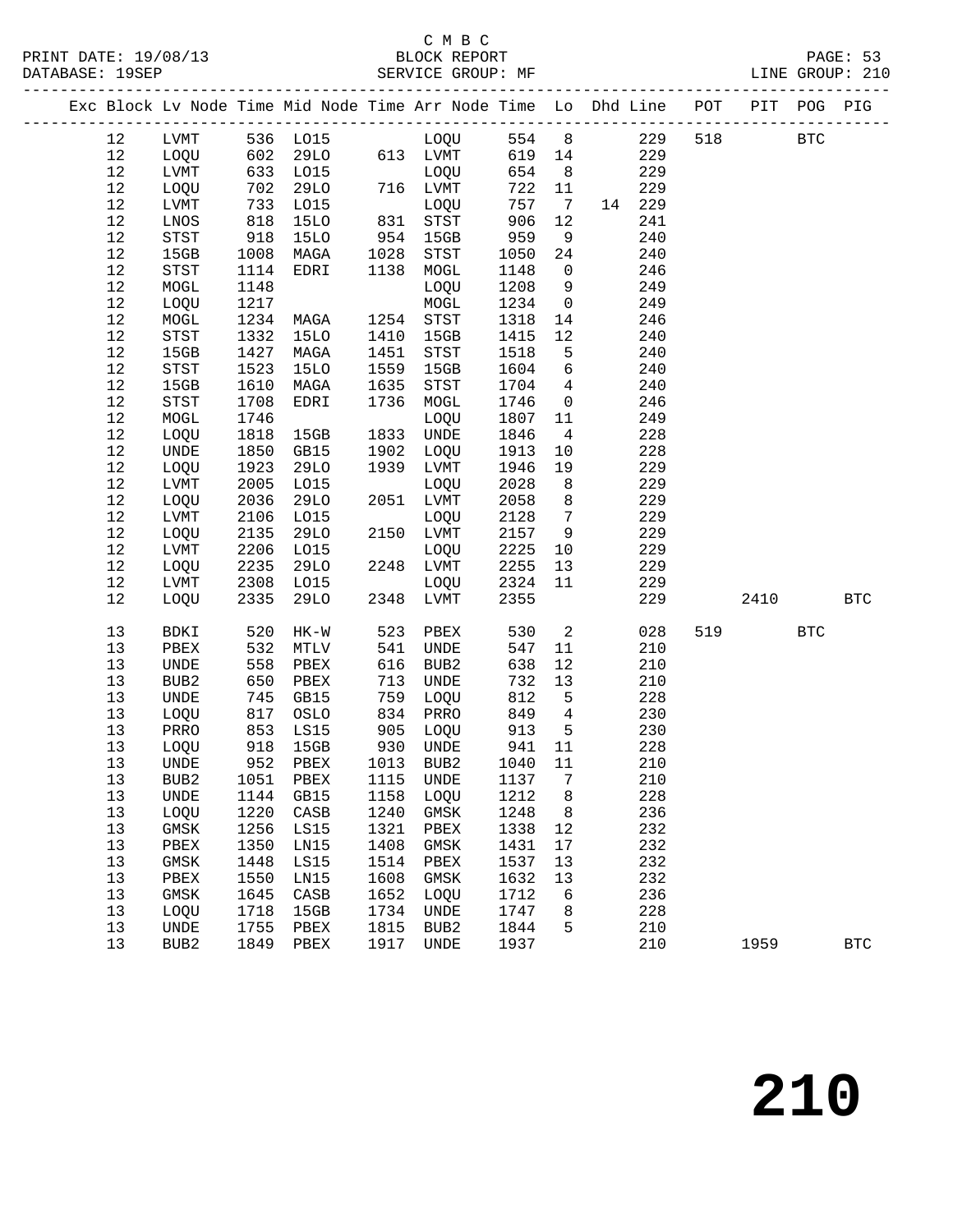## C M B C<br>BLOCK REPORT

|  |    |                  |            |                      |      | Exc Block Lv Node Time Mid Node Time Arr Node Time Lo Dhd Line POT PIT POG PIG |                     |                 |                                            |         |                          |            |            |
|--|----|------------------|------------|----------------------|------|--------------------------------------------------------------------------------|---------------------|-----------------|--------------------------------------------|---------|--------------------------|------------|------------|
|  | 14 | PBEX 532         |            |                      |      | BAGA 551 3                                                                     |                     |                 |                                            | 211 520 | <b>BTC</b>               |            |            |
|  | 14 | BAGA 554         |            |                      |      | PBEX                                                                           |                     |                 | 614 6                                      | 211     |                          |            |            |
|  | 14 | PBEX             |            |                      |      | 620 LN15 634 GMSK 651 8                                                        |                     |                 |                                            | 232     |                          |            |            |
|  | 14 | GMSK             |            |                      |      |                                                                                | 727 5               |                 |                                            | 236     |                          |            |            |
|  | 14 | LOQU             |            | 659 CASB<br>732 CASB |      | 706 LOQU<br>750 GMSK<br>828 PBEX                                               | 758                 | $\overline{4}$  |                                            | 236     |                          |            |            |
|  | 14 | GMSK             |            | 802 LS15             |      |                                                                                | 845                 | 5 <sup>5</sup>  |                                            | 232     |                          |            |            |
|  | 14 | PBEX             | 850        |                      |      | PANA                                                                           | 911                 | 11              |                                            | 211     |                          |            |            |
|  | 14 | PANA             | 922<br>947 |                      |      | PBEX                                                                           | 940                 | $7\overline{ }$ |                                            | 212     |                          |            |            |
|  | 14 | PBEX             |            | LNI5                 |      | 1004 GMSK                                                                      | $1026$ 5            |                 |                                            | 232     |                          |            |            |
|  | 14 | GMSK             |            | 1031 LS15            |      | 1056 PBEX                                                                      | 1111 9              |                 |                                            | 232     |                          |            |            |
|  | 14 | PBEX             | 1120       | LN15                 |      | 1137 GMSK                                                                      | 1200 24             |                 |                                            | 232     |                          |            |            |
|  | 14 | GMSK             |            | 1224 CASB            |      | 1232 LOQU                                                                      | 1258                | 6               |                                            | 236     |                          |            |            |
|  | 14 | LOQU             |            | 1304 LN15            |      | 1313 PRRO                                                                      | $\frac{1}{1329}$ 25 |                 |                                            | 230     |                          |            |            |
|  | 14 | PRRO             |            | 1354 LS15            |      | 1404 LOQU                                                                      | 1412                | 6               |                                            | 230     |                          |            |            |
|  | 14 | LOQU             | 1418       | 15GB                 |      | 1432 UNDE<br>1513 BUB2<br>1621 BAGA                                            | 1445 5              |                 |                                            | 228     |                          |            |            |
|  | 14 | UNDE             |            | 1450 PBEX            |      |                                                                                |                     |                 | 1542    12    210<br>1646    4    1    211 |         |                          |            |            |
|  | 14 | BUB2             |            | 1554 PBEX            |      |                                                                                |                     |                 |                                            |         |                          |            |            |
|  | 14 | PANA             | 1651       |                      |      | PBEX                                                                           | 1711 9              |                 |                                            | 212     |                          |            |            |
|  | 14 | PBEX             | 1720       |                      |      | PANA                                                                           | 1738 17             |                 |                                            | 212     |                          |            |            |
|  | 14 | PANA             | 1755       |                      |      | PBEX                                                                           | 1813 4              |                 |                                            | 212     |                          |            |            |
|  | 14 | PBEX             |            | 1817 LN15 1832 GMSK  |      |                                                                                | 1855                |                 |                                            | 232     | 1925                     |            | <b>BTC</b> |
|  | 15 | 15GB             |            |                      |      |                                                                                |                     |                 |                                            | 240     | 523 and $\overline{523}$ | <b>BTC</b> |            |
|  | 15 | STST             |            |                      |      |                                                                                |                     |                 |                                            | 240     |                          |            |            |
|  | 15 | 15GB             |            | 718 MAGA             |      | 740 STST                                                                       | 801 22              |                 | 21 240                                     |         |                          |            |            |
|  | 15 | PBEX             | 844        |                      |      | SEHY                                                                           | 859                 | $\overline{0}$  |                                            | 214     |                          |            |            |
|  | 15 | SEHY             | 859<br>919 |                      |      | PBEX                                                                           | 913 6<br>913<br>932 |                 |                                            | 214     |                          |            |            |
|  | 15 | PBEX             |            |                      |      | SEHY                                                                           |                     | $\overline{0}$  |                                            | 214     |                          |            |            |
|  | 15 | SEHY             | 932        |                      |      | PBEX                                                                           | 946 16              |                 |                                            | 214     |                          |            |            |
|  | 15 | PBEX             | 1002       |                      |      |                                                                                | 1021                | 14              |                                            | 211     |                          |            |            |
|  | 15 | PANA             |            |                      |      |                                                                                | 1128                | $\overline{7}$  |                                            | 211     |                          |            |            |
|  | 15 | BUB2             |            |                      |      |                                                                                | 1225 10             |                 |                                            | 211     |                          |            |            |
|  | 15 | PANA             |            | 1235 PBEX            |      | 1300 BUB2                                                                      | 1328                | $\overline{7}$  |                                            | 211     |                          |            |            |
|  | 15 | BUB <sub>2</sub> | 1335       | PBEX                 | 1403 | PANA                                                                           | 1428                | $5^{\circ}$     |                                            | 211     |                          |            |            |
|  | 15 | PANA             | 1433       | PBEX                 | 1500 | BUB2                                                                           | 1529 8              |                 |                                            | 211     |                          |            |            |
|  | 15 | BUB2             | 1537       | PBEX                 |      | 1604 PANA                                                                      | 1628 7              |                 |                                            | 211     |                          |            |            |
|  | 15 | PANA             | 1635       |                      |      | PBEX                                                                           | 1700 5              |                 | 25 211                                     |         |                          |            |            |
|  | 15 | STST             | 1730       | EDRI                 |      | 1758 MOGL                                                                      | 1808                | $\overline{0}$  |                                            | 246     |                          |            |            |
|  | 15 | MOGL             | 1808       |                      |      | LOQU                                                                           | 1827 5              |                 |                                            | 249     |                          |            |            |
|  | 15 | LOQU             |            | 1832 CASB            |      | 1850 GMSK                                                                      | 1857                |                 |                                            | 236     | 1927 BTC                 |            |            |
|  |    |                  |            |                      |      |                                                                                |                     |                 |                                            |         |                          |            |            |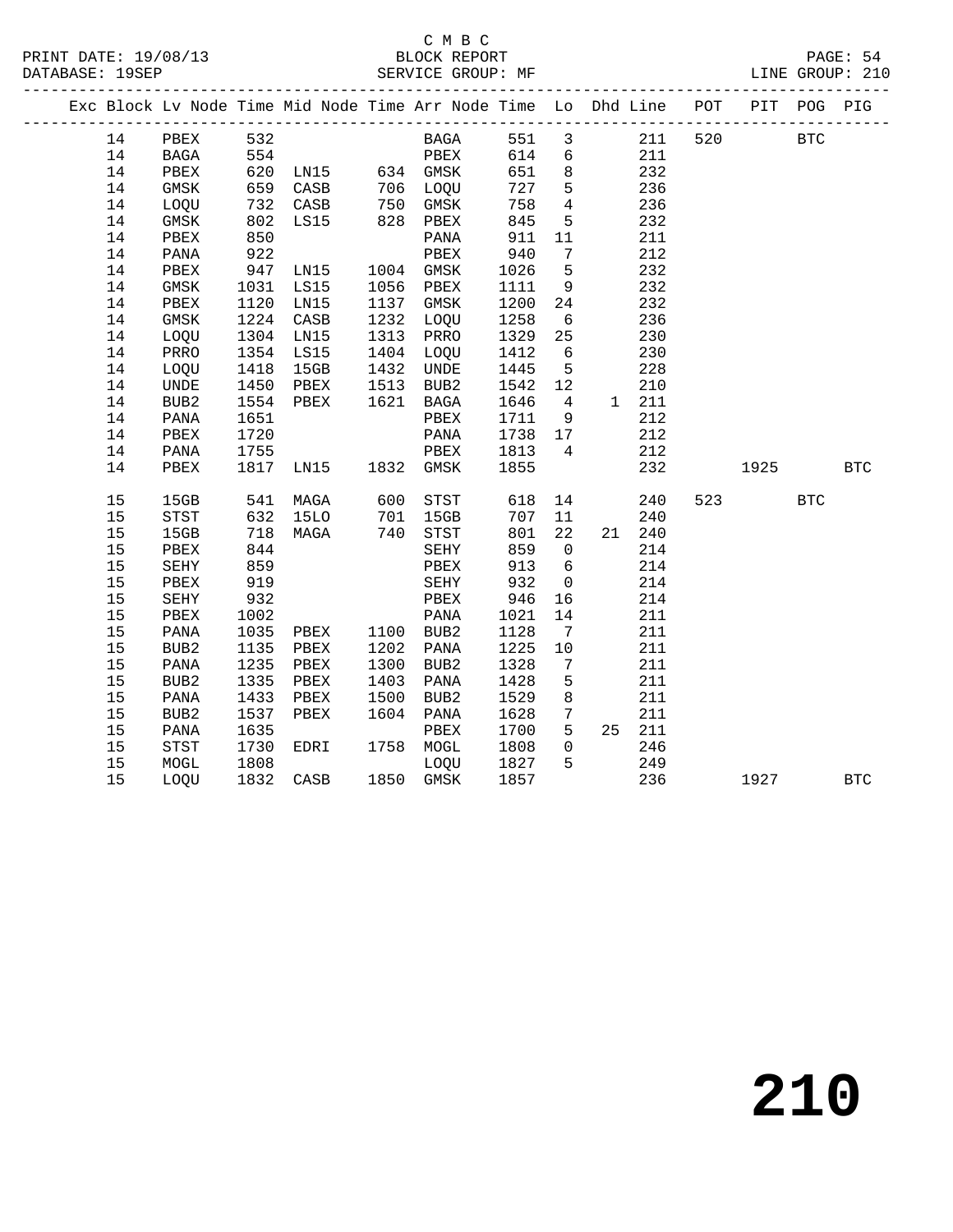PRINT DATE: 19/08/13 BLOCK REPORT PAGE: 55 DATABASE: 19SEP

# C M B C<br>BLOCK REPORT

|  |      |                  |      | --------------------- |             | Exc Block Lv Node Time Mid Node Time Arr Node Time Lo Dhd Line POT PIT POG PIG |      |                              |       | ----------------------------- |      |            |            |
|--|------|------------------|------|-----------------------|-------------|--------------------------------------------------------------------------------|------|------------------------------|-------|-------------------------------|------|------------|------------|
|  | 16   | BUB2             |      | 551 PBEX              |             | 615 UNDE                                                                       |      |                              | 633 6 | 210<br>528                    |      | <b>BTC</b> |            |
|  | 16   | UNDE             | 639  | PBEX                  | 658         | BUB2                                                                           | 722  | 15                           |       | 210                           |      |            |            |
|  | 16   | BUB2             | 737  | PBEX                  | 806         | UNDE                                                                           | 828  | 17                           |       | 210                           |      |            |            |
|  | 16   | UNDE             | 845  | PBEX                  | 908<br>1015 | BUB2                                                                           | 938  | 12                           |       | 210                           |      |            |            |
|  | 16   | BUB <sub>2</sub> | 950  | PBEX                  |             | UNDE                                                                           | 1036 | $7\overline{ }$              |       | 210                           |      |            |            |
|  | 16   | UNDE             | 1043 | GB15                  | 1058        | LOQU                                                                           | 1112 | 8 <sup>8</sup>               |       | 228                           |      |            |            |
|  | 16   | LOQU             | 1120 | CASB                  | 1139        | GMSK                                                                           | 1146 | 12                           |       | 236                           |      |            |            |
|  | 16   | $\rm{GMSK}$      | 1158 | LS15                  | 1222        | PBEX                                                                           | 1238 | 12                           |       | 232                           |      |            |            |
|  | 16   | PBEX             | 1250 |                       |             | PANA                                                                           | 1306 | 14                           |       | 212                           |      |            |            |
|  | 16   | PANA             | 1320 |                       |             | PBEX                                                                           | 1338 | 12                           |       | 212                           |      |            |            |
|  | 16   | PBEX             | 1350 |                       |             | PANA                                                                           | 1406 | 13                           |       | 212                           |      |            |            |
|  | 16   | PANA             | 1419 |                       |             | PBEX                                                                           | 1438 | 12                           |       | 212                           |      |            |            |
|  | 16   | PBEX             | 1450 |                       |             | PANA                                                                           | 1507 | 12                           |       | 212                           |      |            |            |
|  | 16   | PANA             | 1519 |                       |             | PBEX                                                                           | 1540 | 10                           |       | 212                           |      |            |            |
|  | 16   | PBEX             | 1550 |                       |             | PANA                                                                           | 1607 | 13                           |       | 212                           |      |            |            |
|  | 16   | PANA             | 1620 |                       |             | PBEX                                                                           | 1640 | 10                           |       | 212                           |      |            |            |
|  | 16   | PBEX             | 1650 |                       |             | PANA                                                                           | 1708 | 11                           | 1 212 |                               |      |            |            |
|  | 16   | <b>BAGA</b>      | 1720 |                       |             | PBEX                                                                           | 1744 | $\overline{\mathbf{3}}$      |       | 211                           |      |            |            |
|  | 16   | PBEX             | 1747 | LN15 1804 GMSK        |             |                                                                                | 1828 | $\overline{3}$               |       | 232                           |      |            |            |
|  | 16   | GMSK             | 1831 | LS15                  | 1854        | PBEX                                                                           | 1910 | $7\overline{ }$              |       | 232                           |      |            |            |
|  | 16   | PBEX             | 1917 |                       |             | $HK-E$                                                                         | 1924 |                              |       | 028                           | 1928 |            | <b>BTC</b> |
|  | 17   | BDKI             | 530  | SMKI                  | 543         | JOST                                                                           | 551  | 6                            |       | 028<br>529                    |      | <b>BTC</b> |            |
|  | 17   | JOST             | 557  | BDKI                  | 617         | PBEX                                                                           | 627  | $\overline{4}$               |       | 028                           |      |            |            |
|  | $17$ | PBEX             | 631  | MTLV                  | 641         | UNDE                                                                           | 648  | 8                            |       | 210                           |      |            |            |
|  | 17   | <b>UNDE</b>      | 656  | PBEX                  | 717         | BUB2                                                                           | 744  | $6\overline{6}$              |       | 210                           |      |            |            |
|  | 17   | BUB <sub>2</sub> | 750  | PBEX                  | 819         | <b>UNDE</b>                                                                    | 839  | $6\overline{6}$              |       | 210                           |      |            |            |
|  | 17   | <b>UNDE</b>      | 845  | GB15                  | 900         | LOQU                                                                           | 914  | 6                            |       | 228                           |      |            |            |
|  | 17   | LOQU             | 920  | CASB                  | 937         | GMSK                                                                           | 944  | 10                           |       | 236                           |      |            |            |
|  | $17$ | GMSK             | 954  | CASB                  | 1001        | LOQU                                                                           | 1025 | 9                            |       | 236                           |      |            |            |
|  | 17   | LOQU             | 1034 | 29LO                  | 1050        | LVMT                                                                           | 1057 | 31                           |       | 229                           |      |            |            |
|  | $17$ | LVMT             | 1128 | LO15                  |             | LOQU                                                                           | 1158 | 6                            |       | 229                           |      |            |            |
|  | 17   | LOQU             | 1204 | 29LO                  | 1221        | LVMT                                                                           | 1228 | 29                           |       | 229                           |      |            |            |
|  | $17$ | LVMT             | 1257 | L015                  |             | LOQU                                                                           | 1328 | - 6                          |       | 229                           |      |            |            |
|  | 17   | LOQU             | 1334 | <b>29LO</b>           | 1352        | LVMT                                                                           | 1400 | 19                           |       | 229                           |      |            |            |
|  | 17   | LVMT             | 1419 | L015                  |             | LOQU                                                                           | 1452 | 10                           |       | 229                           |      |            |            |
|  | $17$ | LOQU             | 1502 | CASB                  | 1524        | GMSK                                                                           | 1532 | 12                           |       | 236                           |      |            |            |
|  | 17   | GMSK             | 1544 | LS15                  | 1610        | PBEX                                                                           | 1640 | $7\phantom{.0}\phantom{.0}7$ |       | 232                           |      |            |            |
|  | 17   | PBEX             | 1647 | LN15                  | 1706        | GMSK                                                                           | 1730 | $7\overline{ }$              | 30    | 232                           |      |            |            |

17 MOGL 1845 LOQU 1903 249 1923 BTC

17 STST 1807 EDRI 1835 MOGL 1845 0 246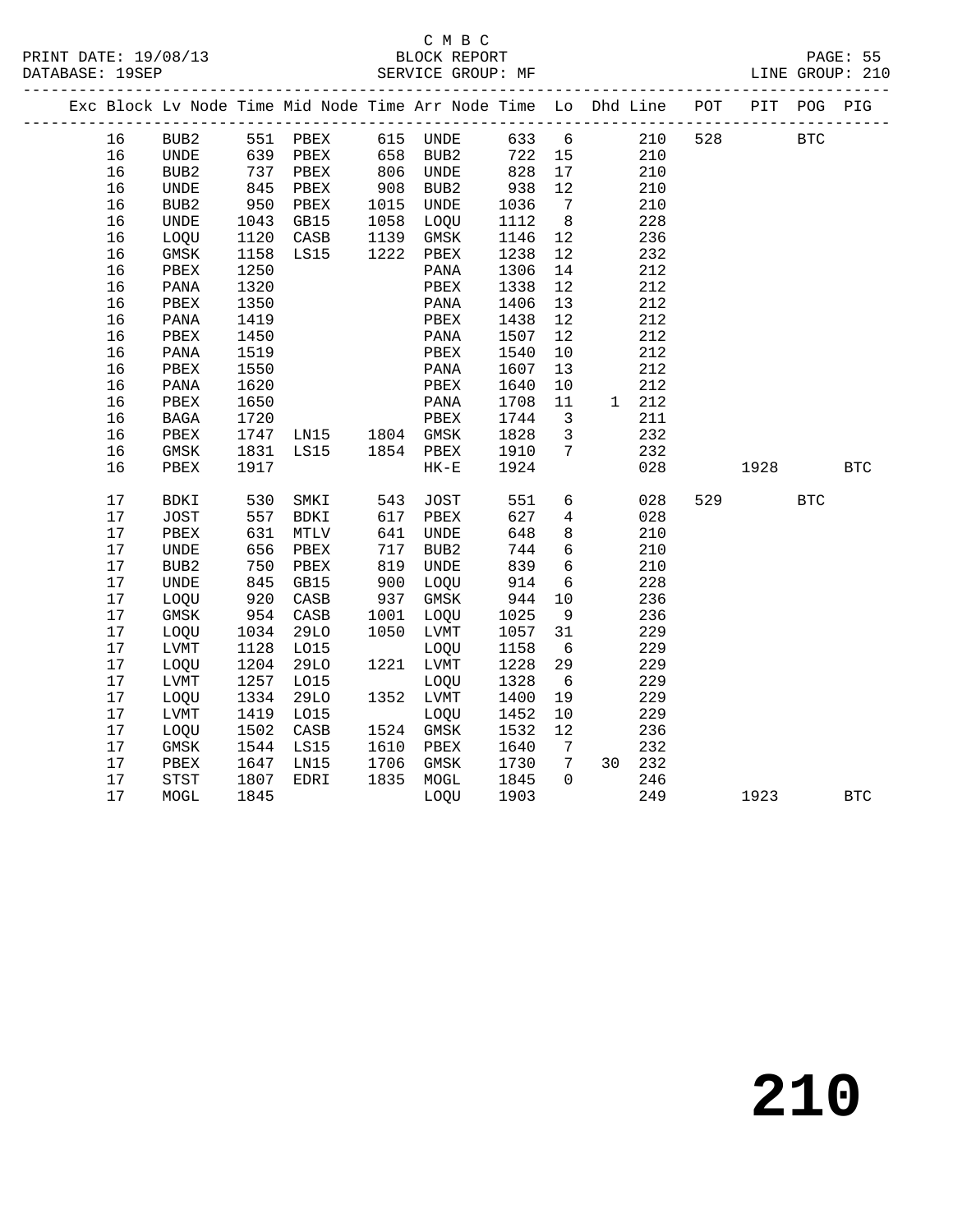#### C M B C<br>BLOCK REPORT

SERVICE GROUP: MF

PRINT DATE: 19/08/13 BLOCK REPORT PAGE: 56

|  |        |                            |      |             |      | Exc Block Lv Node Time Mid Node Time Arr Node Time Lo Dhd Line POT PIT POG PIG |          |                 |       |        |     |            |                      |
|--|--------|----------------------------|------|-------------|------|--------------------------------------------------------------------------------|----------|-----------------|-------|--------|-----|------------|----------------------|
|  | 18     |                            |      |             |      | 15GB 553 MAGA 612 STST 630 12 240                                              |          |                 |       |        |     | 535 BTC    |                      |
|  | 18     | STST                       |      | 642 15LO    |      | $711$ 15GB                                                                     |          |                 | 717 9 | 240    |     |            |                      |
|  | 18     | 15GB                       |      | 726 MAGA    |      | 748 STST                                                                       | 809 16   |                 |       | 240    |     |            |                      |
|  | 18     | STST                       | 825  | EDRI        | 852  | MOGL                                                                           | 902      | $\overline{0}$  |       | 246    |     |            |                      |
|  | 18     | MOGL                       | 902  |             |      | LOQU                                                                           | 925      | 9               |       | 249    |     |            |                      |
|  | 18     | LOQU                       | 934  | 29LO        |      | 949 LVMT                                                                       | 956      | 32              |       | 229    |     |            |                      |
|  | 18     | LVMT                       | 1028 | L015        |      | LOQU                                                                           | 1058     | $6\overline{6}$ |       | 229    |     |            |                      |
|  | 18     | LOQU                       | 1104 | 29LO        |      | 1120 LVMT                                                                      | 1127     | 31              |       | 229    |     |            |                      |
|  | 18     | LVMT                       | 1158 | LO15        |      | LOQU                                                                           | 1228     | 6               |       | 229    |     |            |                      |
|  | 18     | LOQU                       | 1234 | 29LO        |      | 1251 LVMT                                                                      | 1258     | 28              |       | 229    |     |            |                      |
|  | 18     | LVMT                       | 1326 | L015        |      | LOQU                                                                           | 1358     | 10              |       | 229    |     |            |                      |
|  | 18     | LOQU                       | 1408 | LN15        |      | 1417 PRRO                                                                      | 1433     | 20              |       | 230    |     |            |                      |
|  | 18     | PRRO                       | 1453 | LS15        |      | 1504 LOQU                                                                      | 1513     | $\overline{4}$  |       | 230    |     |            |                      |
|  | 18     | LOQU                       | 1517 |             |      | MOGL                                                                           | 1538     | $\overline{0}$  |       | 249    |     |            |                      |
|  | $18\,$ | MOGL                       | 1538 | MAGA        | 1558 | STST                                                                           | 1626     | 10              |       | 246    |     |            |                      |
|  | 18     | STST                       | 1636 | LN15        |      | 1711 LNCB                                                                      | 1724     | 17              |       | 33 241 |     |            |                      |
|  | $18\,$ | STST                       | 1814 |             |      | GMSK                                                                           | 1853     | 8 <sup>8</sup>  |       | 247    |     |            |                      |
|  | $18\,$ | GMSK                       | 1901 | LS15        |      | 1923 PBEX                                                                      | 1939     | 8 <sup>8</sup>  |       | 232    |     |            |                      |
|  | $18\,$ | PBEX                       | 1947 | LN15        | 2001 | GMSK                                                                           | 2023 10  |                 |       | 232    |     |            |                      |
|  | 18     | GMSK                       | 2033 | CASB        | 2040 | LOQU                                                                           | 2058     | $\overline{7}$  |       | 236    |     |            |                      |
|  | $18\,$ | LOQU                       | 2105 |             |      | MOGL                                                                           | 2122     | $\overline{0}$  |       | 249    |     |            |                      |
|  | $18\,$ | MOGL                       | 2122 | MAGA        |      | 2140 STST                                                                      | 2200     | $\overline{4}$  |       | 246    |     |            |                      |
|  | 18     | $_{\footnotesize\rm STST}$ | 2204 | <b>15LO</b> | 2234 | 15GB                                                                           | 2237     | 10              |       | 240    |     |            |                      |
|  | $18\,$ | 15GB                       | 2247 | MAGA        | 2303 | STST                                                                           | 2321     | 17              |       | 240    |     |            |                      |
|  | $18\,$ | STST                       | 2338 | 15LO        | 2406 | 15GB                                                                           | 2409 8   |                 |       | 240    |     |            |                      |
|  | $18\,$ | 15GB                       | 2417 | MAGA        |      |                                                                                | 2449 6 5 |                 |       | 240    |     |            |                      |
|  | 18     | HODM                       | 2500 | LOQU        |      | 2406 15GB<br>2433 STST<br>2530 LVMT                                            | 2545 12  |                 |       | 23 N24 |     |            |                      |
|  | 18     | HODM                       |      | 2620 LOQU   |      | 2650 LVMT                                                                      | 2705     |                 |       | N24    |     | 2720       | <b>BTC</b>           |
|  | 19     | PBEX                       | 547  |             |      | SEHY                                                                           | 558      | $\overline{0}$  |       | 214    | 535 | <b>BTC</b> |                      |
|  | 19     | SEHY                       | 558  |             |      | PBEX                                                                           | 609      | 8 <sup>8</sup>  |       | 214    |     |            |                      |
|  | 19     | PBEX                       | 617  |             |      | SEHY                                                                           | 629      | $\overline{0}$  |       | 214    |     |            |                      |
|  | 19     | SEHY                       | 629  |             |      | PBEX                                                                           | 641      | $6\overline{6}$ |       | 214    |     |            |                      |
|  | 19     | PBEX                       | 647  |             |      |                                                                                | 710      | 17              |       | 211    |     |            |                      |
|  | 19     | BAGA                       | 727  |             |      |                                                                                | 824      | 11              |       | 211    |     |            |                      |
|  | 19     | BUB2                       | 835  | PBEX        |      | 903 UNDE                                                                       | 923      | $\overline{4}$  |       | 10 210 |     |            |                      |
|  | 19     | PBEX                       | 937  |             |      | PANA                                                                           | 956      | 9               |       | 211    |     |            |                      |
|  | 19     | PANA                       | 1005 | PBEX        |      | 1030 BUB2                                                                      | 1058     | 8 <sup>8</sup>  |       | 211    |     |            |                      |
|  | 19     | BUB2                       |      | 1106 PBEX   |      | 1132 PANA                                                                      | 1155 10  |                 |       | 211    |     |            |                      |
|  | 19     |                            |      |             |      | PANA 1205 PBEX 1230 BUB2 1258 7                                                |          |                 | 211   |        |     |            |                      |
|  | 19     | BUB2                       | 1305 | PBEX        | 1333 | PANA                                                                           | 1357     | 6               |       | 211    |     |            |                      |
|  | 19     | PANA                       | 1403 | PBEX        | 1430 | BUB2                                                                           | 1458     | 8               | 5     | 211    |     |            |                      |
|  | 19     | <b>STST</b>                | 1511 | EDRI        | 1541 | MOGL                                                                           | 1551     | $\mathbf 0$     |       | 246    |     |            |                      |
|  | 19     | MOGL                       | 1551 |             |      | LOQU                                                                           | 1614     | 8               |       | 249    |     |            |                      |
|  | 19     | LOQU                       | 1622 | 29LO        | 1641 | LVMT                                                                           | 1649     | 11              |       | 229    |     |            |                      |
|  | 19     | LVMT                       | 1700 | L015        |      | LOQU                                                                           | 1725     | 7               |       | 229    |     |            |                      |
|  | 19     | LOQU                       | 1732 |             |      | MOGL                                                                           | 1753     | 0               |       | 249    |     |            |                      |
|  | 19     | MOGL                       | 1753 | MAGA        |      | 1811 STST                                                                      | 1838     | 7               |       | 246    |     |            |                      |
|  | 19     | STST                       | 1845 | LN15        |      | 1916 LNCB                                                                      | 1927     |                 |       | 241    |     | 1945       | $\operatorname{BTC}$ |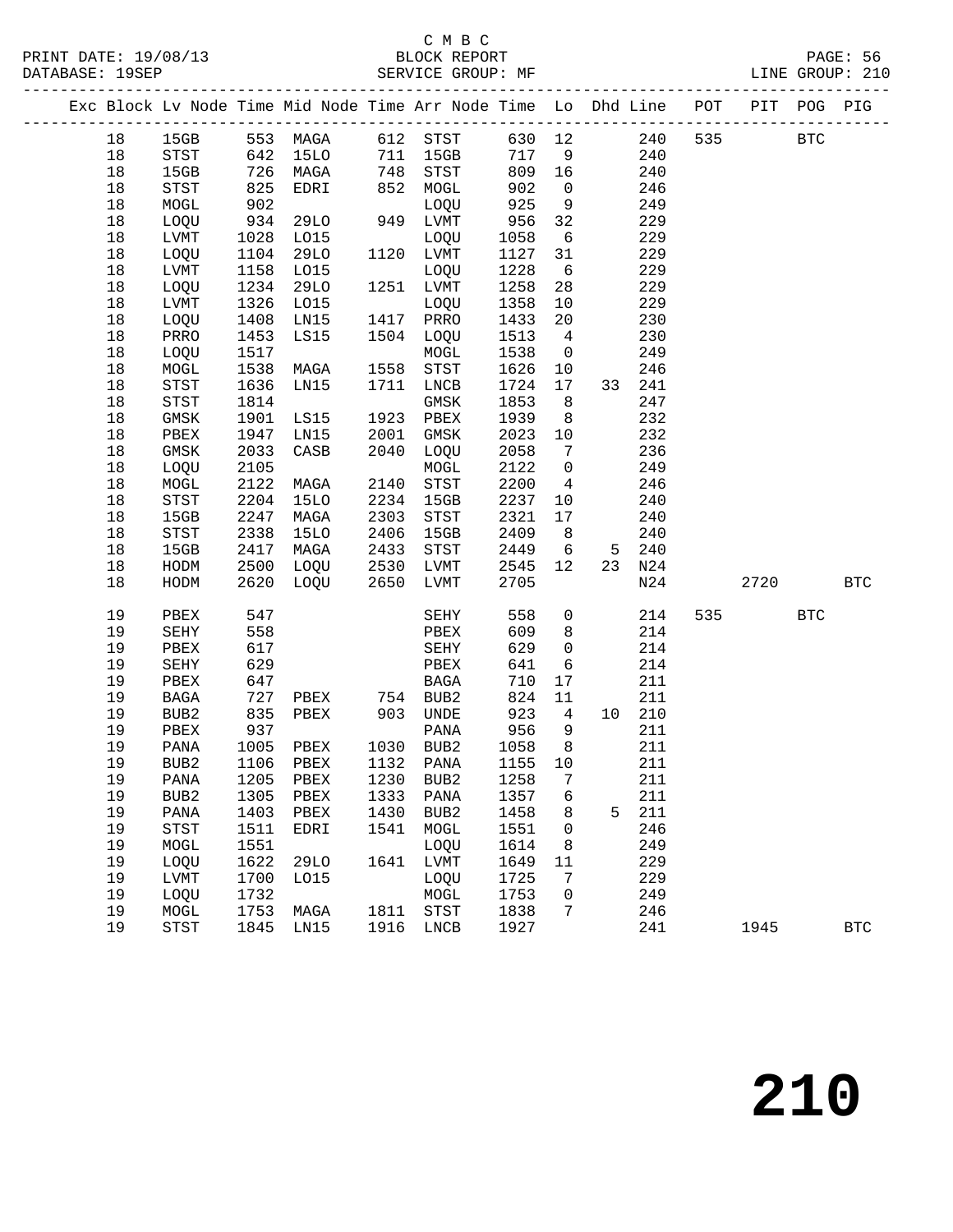### C M B C<br>BLOCK REPORT

PRINT DATE: 19/08/13 BLOCK REPORT PAGE: 57 DATABASE: 19SEP SERVICE GROUP: MF SERVICE GROUP: 210 --------------------------------------------------------------------------------------------- Exc Block Lv Node Time Mid Node Time Arr Node Time Lo Dhd Line POT PIT POG PIG --------------------------------------------------------------------------------------------- 20 22PH 614 LOQU 632 3 236 539 BTC 20 LOQU 635 CASB 650 GMSK 657 6 236 20 GMSK 703 LS15 727 PBEX 744 3 232 20 PBEX 747 LN15 804 GMSK 831 8 232 20 GMSK 839 CASB 846 LOQU 910 8 236 20 LOQU 918 OSLO 934 PRRO 950 4 230 20 PRRO 954 LS15 1004 LOQU 1011 7 230 20 LOQU 1018 15GB 1030 UNDE 1041 11 228 20 UNDE 1052 PBEX 1113 BUB2 1140 9 210 20 BUB2 1149 PBEX 1215 UNDE 1237 7 210 20 UNDE 1244 GB15 1258 LOQU 1312 8 228 20 LOQU 1320 CASB 1340 GMSK 1348 8 236 20 GMSK 1356 LS15 1421 PBEX 1439 11 232 20 PBEX 1450 LN15 1508 GMSK 1535 6 232 20 GMSK 1541 CASB 1549 LOQU 1612 5 236 20 LOQU 1617 MOGL 1638 0 249 20 MOGL 1638 MAGA 1658 STST 1728 6 6 246 20 BUB2 1740 PBEX 1815 UNDE 1838 4 210 20 UNDE 1842 MTLV 1849 PBEX 1859 19 210 20 PBEX 1918 BAGA 1944 12 1 211 20 PANA 1957 PBEX 2012 6 212 20 PBEX 2018 BAGA 2043 13 1 211 20 PANA 2057 PBEX 2112 6 212 20 PBEX 2118 PANA 2141 16 211 20 PANA 2157 PBEX 2212 6 212 20 PBEX 2218 PANA 2240 19 211 20 PANA 2259 PBEX 2314 4 212 20 PBEX 2318 PANA 2340 18 211 20 PANA 2358 PBEX 2412 6 212 20 PBEX 2418 PANA 2438 16 211 20 PANA 2454 PBEX 2511 7 211 20 PBEX 2518 PANA 2538 3 211 20 PANA 2541 PBEX 2558 211 2606 BTC 21 LN15 606 OSLO 611 PRRO 620 3 230 541 BTC 21 PRRO 623 LS15 631 LOQU 637 11 230 21 LOQU 648 OSLO 702 PRRO 719 4 230 21 PRRO 723 LS15 733 LOQU 740 5 10 230 21 15GB 755 MAGA 817 STST 840 12 240 21 STST 852 15LO 929 15GB 934 19 240 21 15GB 953 MAGA 1013 STST 1035 12 240

 21 STST 1047 15LO 1124 15GB 1129 6 240 21 15GB 1135 MAGA 1159 STST 1223 21 240 21 STST 1244 EDRI 1309 MOGL 1319 0 246 21 MOGL 1319 LOQU 1339 8 249 21 LOQU 1347 MOGL 1406 0 249 21 MOGL 1406 MAGA 1426 STST 1452 7 246 21 STST 1459 15LO 1538 15GB 1544 2 240 21 15GB 1546 MAGA 1611 STST 1639 7 240 21 STST 1646 EDRI 1714 MOGL 1724 0 246 21 MOGL 1724 LOQU 1747 6 249 21 LOQU 1753 29LO 1810 LVMT 1818 14 229 21 LVMT 1832 LO15 LOQU 1856 6 229 21 LOQU 1902 LN15 1911 PRRO 1927 12 230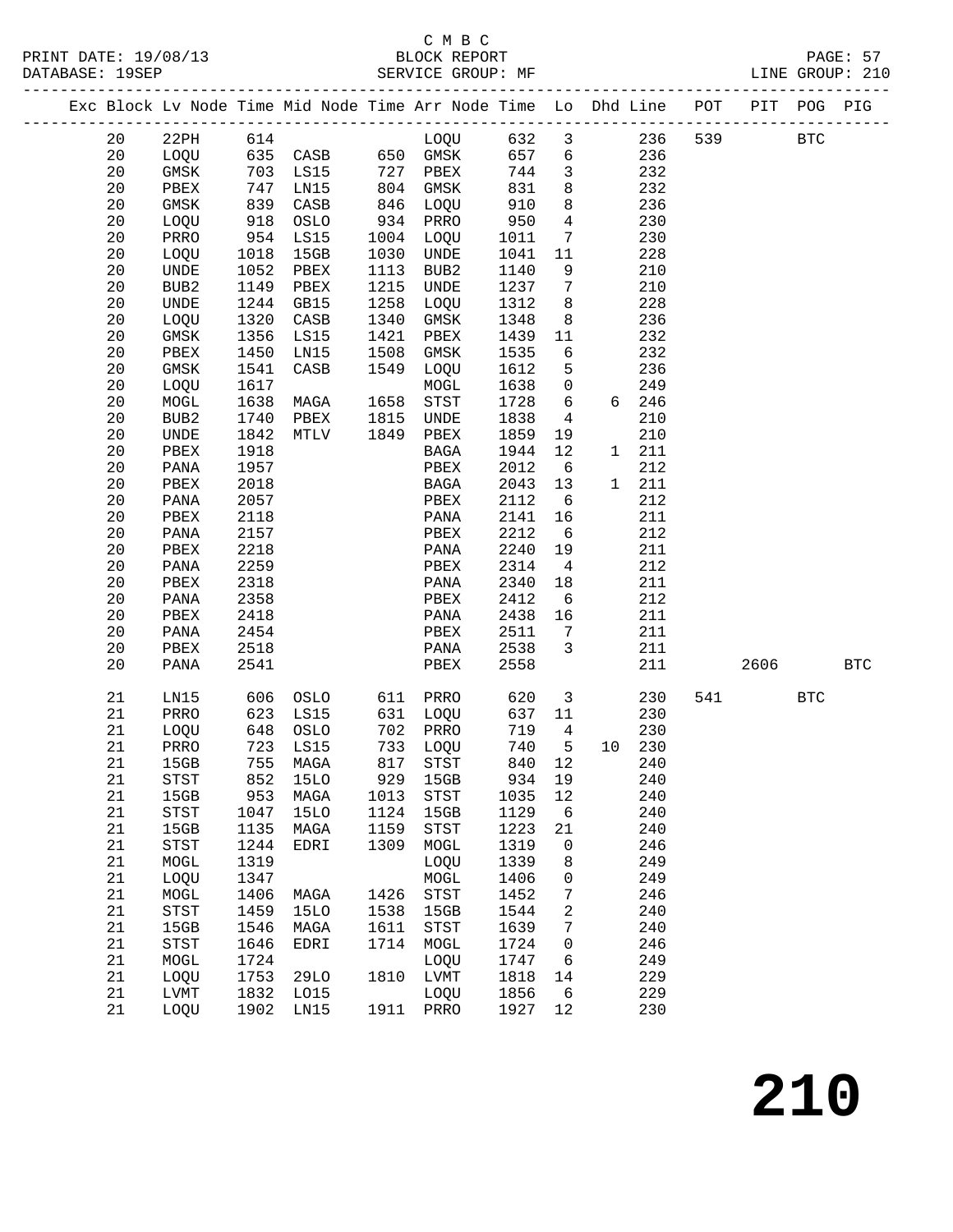#### C M B C<br>BLOCK REPORT SERVICE GROUP: MF

|  |             |                                       |              |              |                 |                                                                   |                                                    |                                   | Exc Block Lv Node Time Mid Node Time Arr Node Time Lo Dhd Line POT |     |      | PIT POG PIG |            |
|--|-------------|---------------------------------------|--------------|--------------|-----------------|-------------------------------------------------------------------|----------------------------------------------------|-----------------------------------|--------------------------------------------------------------------|-----|------|-------------|------------|
|  | 21          |                                       |              |              |                 |                                                                   |                                                    |                                   | 230                                                                |     |      |             |            |
|  | 21          |                                       |              |              |                 | PRRO 1939 LS15 1948 LOQU 1955 13<br>LOQU 2008 29LO 2023 LVMT 2030 |                                                    |                                   |                                                                    | 229 | 2045 |             | <b>BTC</b> |
|  |             |                                       |              |              |                 |                                                                   |                                                    |                                   |                                                                    |     |      |             |            |
|  | 22          | 15GB                                  |              | 605 MAGA     |                 | 624 STST                                                          | 642                                                | 9                                 | 240                                                                |     | 547  | <b>BTC</b>  |            |
|  | $2\sqrt{2}$ | STST                                  | 651          | 15LO         | $722\n755\n909$ | 15GB                                                              | $\frac{728}{11}$                                   | $5^{\circ}$                       | 240                                                                |     |      |             |            |
|  | 22          | 15GB                                  | 733          | MAGA         |                 | STST                                                              | 816                                                | 16                                | 240                                                                |     |      |             |            |
|  | $2\sqrt{2}$ | $_{\footnotesize\rm STST}$            | 832          | 15LO         |                 | 15GB                                                              | 914                                                | 9                                 | 240                                                                |     |      |             |            |
|  | 22          | 15GB                                  | 923          | MAGA         | 943<br>1052     | STST                                                              | 1005                                               | 10                                | 240                                                                |     |      |             |            |
|  | 22          | STST                                  | 1015         | <b>15LO</b>  |                 | 15GB                                                              | 1057                                               | 10                                | 240                                                                |     |      |             |            |
|  | $2\sqrt{2}$ | 15GB                                  | 1107         | MAGA         | 1128            | STST                                                              | 1152                                               | 22                                | 240                                                                |     |      |             |            |
|  | 22          | STST                                  | 1214         | EDRI         |                 | 1239 MOGL                                                         | 1249                                               | $\overline{0}$                    | 246                                                                |     |      |             |            |
|  | 22          | MOGL                                  | 1249         |              |                 | LOQU                                                              | 1309                                               | 8 <sup>8</sup>                    | 249                                                                |     |      |             |            |
|  | $2\sqrt{2}$ | LOQU                                  | 1317         |              |                 | MOGL                                                              | 1335                                               | $\overline{0}$                    | 249                                                                |     |      |             |            |
|  | $2\sqrt{2}$ | MOGL                                  | 1335         | MAGA         |                 | 1355 STST                                                         | 1419                                               | 12                                | 246                                                                |     |      |             |            |
|  | $2\sqrt{2}$ | <b>STST</b>                           | 1431         | <b>15LO</b>  | 1509            | 15GB                                                              | 1514                                               | $5\overline{)}$                   | 240                                                                |     |      |             |            |
|  | 22<br>22    | 15GB                                  | 1519         | MAGA         | 1544            | STST                                                              | 1612                                               | $6\overline{6}$                   | 240                                                                |     |      |             |            |
|  | 22          | STST<br>STST                          | 1618<br>1745 | LN15<br>EDRI | 1653            | LNCB<br>1813 MOGL                                                 | 1706<br>1823                                       | $6\overline{6}$<br>$\overline{0}$ | 33 241<br>246                                                      |     |      |             |            |
|  | 22          | MOGL                                  | 1823         |              |                 | LOQU                                                              | 1842                                               | 11                                | 249                                                                |     |      |             |            |
|  | 22          | LOQU                                  | 1853         | 29LO         |                 | 1910 LVMT                                                         | 1917                                               | 19                                | 229                                                                |     |      |             |            |
|  | $2\sqrt{2}$ | LVMT                                  |              | LO15         |                 | LOQU                                                              | 1959                                               | 24                                | 229                                                                |     |      |             |            |
|  | 22          | LOQU                                  | 1936<br>2023 | 29LO         | 2038            | 2038 LVMT                                                         | 2045                                               |                                   | 229                                                                |     | 2100 |             | BTC        |
|  |             |                                       |              |              |                 |                                                                   |                                                    |                                   |                                                                    |     |      |             |            |
|  | 23          | UNDE                                  | 611          | PBEX         | 629             | BUB2                                                              | 652                                                |                                   | 11<br>210                                                          | 548 |      | <b>BTC</b>  |            |
|  | 23          | BUB2                                  | 703          | PBEX         |                 | 728 UNDE<br>812 LOQU<br>926 PBEX                                  | $\begin{array}{c} 74 \text{ /} \\ 826 \end{array}$ | 10                                | 210                                                                |     |      |             |            |
|  | 23          | UNDE                                  |              | 757 GB15     |                 |                                                                   |                                                    | 16                                | 20 228                                                             |     |      |             |            |
|  | 23          | GMSK                                  | 902          | LS15         |                 |                                                                   | 942                                                | 8                                 | 232                                                                |     |      |             |            |
|  | 23          | PBEX                                  | 950          |              |                 | PANA                                                              | 1006                                               | 15                                | 212                                                                |     |      |             |            |
|  | 23          | PANA                                  | 1021         |              |                 | PBEX                                                              | 1038                                               | 9                                 | 212                                                                |     |      |             |            |
|  | 23          | PBEX                                  | 1047         | LN15         |                 | 1104 GMSK<br>1156 PBEX                                            | 1127                                               | $5^{\circ}$                       | 232                                                                |     |      |             |            |
|  | 23          | GMSK                                  | 1132         | LS15         |                 | 1156 PBEX                                                         | 1212                                               | 8 <sup>8</sup>                    | 232                                                                |     |      |             |            |
|  | 23          | PBEX                                  | 1220         | LN15         | 1238            | GMSK                                                              | 1301                                               | 25                                | 232                                                                |     |      |             |            |
|  | 23          | GMSK                                  | 1326         | CASB         |                 | 1334 LOQU                                                         | 1358                                               | $6\overline{6}$                   | 236                                                                |     |      |             |            |
|  | 23          | LOQU                                  | 1404         | 29LO         |                 | 1423 LVMT                                                         | 1431                                               | 24                                | 229                                                                |     |      |             |            |
|  | 23          | ${\rm LVMT}$                          | 1455         | L015         |                 | LOQU                                                              | 1528                                               | 14                                | 7 229                                                              |     |      |             |            |
|  | 23          | HARB                                  | 1549         |              |                 | LOQU                                                              | 1558                                               | $6\overline{6}$                   | 231                                                                |     |      |             |            |
|  | 23          | LOQU                                  | 1604         | 29LO         |                 | 1623 LVMT                                                         | 1631                                               | 15                                | 229                                                                |     |      |             |            |
|  | 23<br>23    | LVMT                                  | 1646         | LO15         |                 | LOQU                                                              | 1711                                               | $6\overline{6}$                   | 229                                                                |     |      |             |            |
|  |             | LOQU                                  | 1717<br>1738 |              |                 | MOGL<br>1756 STST                                                 | 1738<br>1823                                       | $\overline{0}$<br>11              | 249                                                                |     |      |             |            |
|  | 23<br>23    | MOGL<br>STST                          | 1834         | MAGA         |                 | 15GB                                                              | 1912                                               |                                   | 246                                                                |     |      |             |            |
|  | 23          | 15GB                                  | 1918         | 15LO<br>MAGA | 1908<br>1936    | STST                                                              | 1958                                               | 6<br>$\overline{7}$               | 240<br>240                                                         |     |      |             |            |
|  | 23          | $_{\footnotesize{\textnormal{STST}}}$ |              | 15LO         | 2038            | 15GB                                                              | 2042                                               | 10                                | 240                                                                |     |      |             |            |
|  | 23          | 15GB                                  | 2005<br>2052 | MAGA         |                 | 2109 STST                                                         | 2129                                               | 14                                | 240                                                                |     |      |             |            |
|  | 23          | <b>STST</b>                           |              | 2143 15LO    | 2213            | 15GB                                                              | 2216                                               |                                   | 240                                                                |     | 2232 |             | <b>BTC</b> |
|  |             |                                       |              |              |                 |                                                                   |                                                    |                                   |                                                                    |     |      |             |            |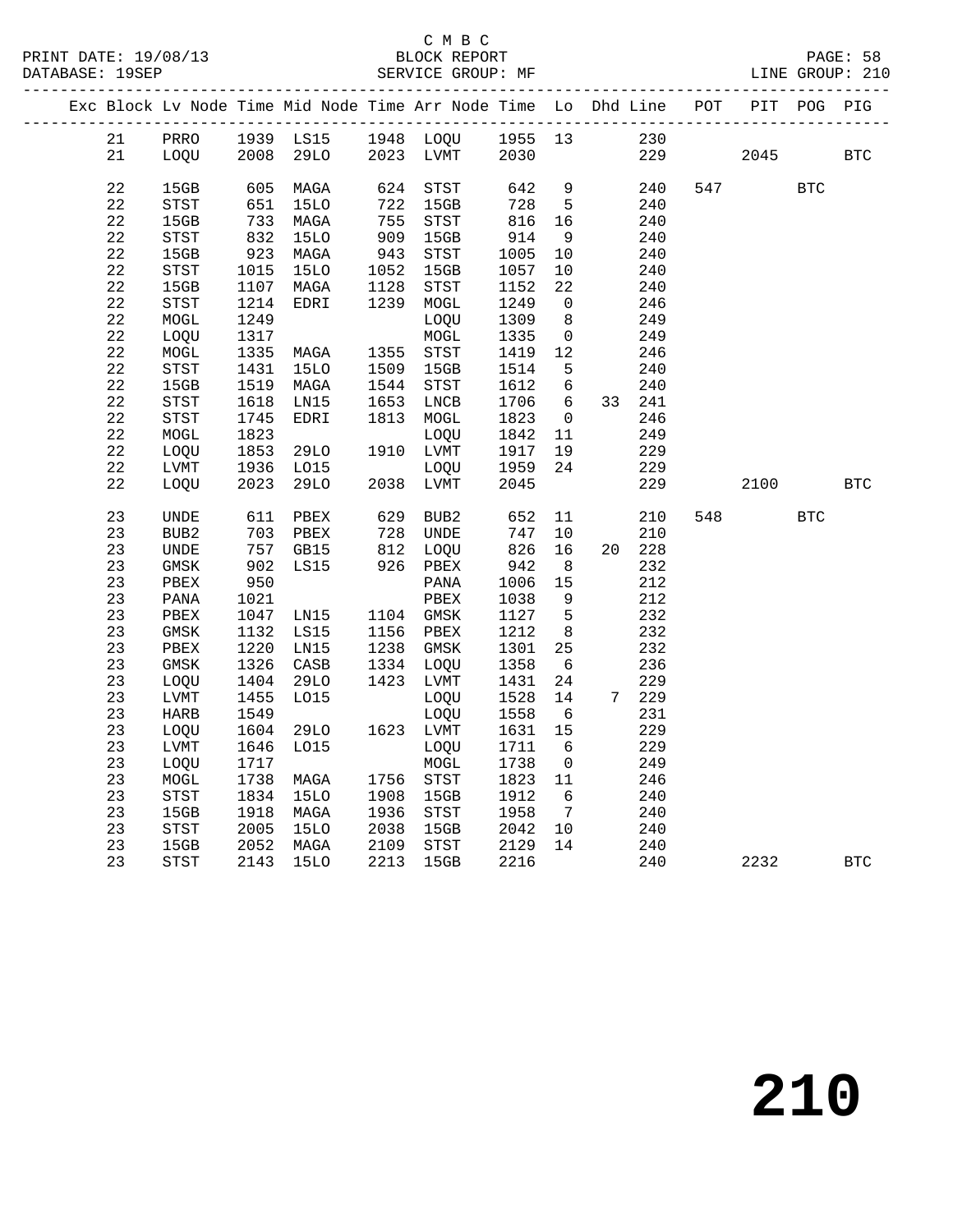|  |    |             |                 |                                  |            |                            |            |                         | Exc Block Lv Node Time Mid Node Time Arr Node Time Lo Dhd Line POT PIT POG PIG |         |            |            |            |
|--|----|-------------|-----------------|----------------------------------|------------|----------------------------|------------|-------------------------|--------------------------------------------------------------------------------|---------|------------|------------|------------|
|  | 24 |             |                 |                                  |            | BDKI 550 HK-W 553 PBEX 600 |            | $\overline{a}$          |                                                                                | 028 549 | <b>BTC</b> |            |            |
|  | 24 | PBEX        |                 | 602 MTLV                         |            | 611 UNDE<br>644 BUB2       | 618 7      |                         | 210                                                                            |         |            |            |            |
|  | 24 | UNDE        |                 | $625$ PBEX                       |            |                            | 708        | $6\overline{6}$         | 33 210                                                                         |         |            |            |            |
|  | 24 | PBEX        | $\frac{1}{814}$ |                                  |            | BAGA                       | 809        | $5^{\circ}$             | 211                                                                            |         |            |            |            |
|  | 24 | BAGA        |                 |                                  |            | PBEX                       | $80\nu$    | $\overline{4}$          | 211                                                                            |         |            |            |            |
|  | 24 | PBEX        | 847             | LN15 904 GMSK<br>LS15 956 PBEX   |            |                            | 928        | $\overline{4}$          | 232                                                                            |         |            |            |            |
|  | 24 | GMSK        | 932             | LS15                             |            |                            | 1012       | $5^{\circ}$             | 232                                                                            |         |            |            |            |
|  | 24 | PBEX        |                 | 1017 LN15                        |            | 1034 GMSK                  | 1056       | 5                       | 232                                                                            |         |            |            |            |
|  | 24 | GMSK        | 1101            | LS15                             |            | 1125 PBEX                  | 1140       | 10                      | 232                                                                            |         |            |            |            |
|  | 24 | PBEX        | 1150            |                                  |            | PANA                       | 1206       | 14                      | 212                                                                            |         |            |            |            |
|  | 24 | PANA        | 1220            |                                  |            | PBEX                       | 1238       | 12                      | 212                                                                            |         |            |            |            |
|  | 24 | PBEX        | 1250            |                                  |            | 1308 GMSK                  | 1331       | 25                      | 232                                                                            |         |            |            |            |
|  | 24 | GMSK        | 1356            | LN15<br>CASB<br>C <sup>ACT</sup> |            | 1404 LOQU                  | 1428       | $\overline{4}$          | 236                                                                            |         |            |            |            |
|  | 24 | LOQU        | 1432            | CASB                             | 1453       | GMSK                       | 1501       | 12                      | 236                                                                            |         |            |            |            |
|  | 24 | GMSK        | 1513            | LS15                             |            | 1539 PBEX                  | 1607       | 12                      | 232                                                                            |         |            |            |            |
|  | 24 | PBEX        | 1619            | LN15                             |            | 1637 GMSK                  | 1701       | 14                      | 232                                                                            |         |            |            |            |
|  | 24 | GMSK        | 1715            | CASB                             | 1722       | LOQU                       | 1742       | $6\overline{6}$         | 236                                                                            |         |            |            |            |
|  | 24 | LOOU        | 1748            | 15GB                             |            | 1804 UNDE                  | 1817       | $\overline{\mathbf{3}}$ | 228                                                                            |         |            |            |            |
|  | 24 | UNDE        |                 | 1820 GB15<br>1848 LN15           |            | 1832 LOQU<br>1857 PRRO     | 1843       | 5 <sup>5</sup>          | 228                                                                            |         |            |            |            |
|  | 24 | LOOU        |                 |                                  |            |                            | 1914       |                         | 230                                                                            |         | 1934       |            | <b>BTC</b> |
|  | 25 | STST        | 622             | 15LO                             | 649        | 15GB                       | 655        | 9                       | 240                                                                            | 558     |            | <b>BTC</b> |            |
|  | 25 | 15GB        |                 | 704 MAGA                         |            | 724 STST                   | 744        | $\overline{\mathbf{c}}$ | 240                                                                            |         |            |            |            |
|  | 25 | STST        |                 | - 745<br>839 MAGA<br>דַאַחיי     | 824<br>859 | 15GB                       | 830<br>920 | 9                       | 240                                                                            |         |            |            |            |
|  | 25 | 15GB        |                 |                                  |            | STST                       |            | 24                      | 240                                                                            |         |            |            |            |
|  | 25 | STST        | 944             | EDRI                             |            | 1009 MOGL                  | 1019       | $\overline{0}$          | 246                                                                            |         |            |            |            |
|  | 25 | MOGL        | 1019            |                                  |            | LOOU                       | 1040       | $\overline{7}$          | 249                                                                            |         |            |            |            |
|  | 25 | LOQU        | 1047            |                                  |            | MOGL                       | 1106       | $\overline{0}$          | 249                                                                            |         |            |            |            |
|  | 25 | MOGL        |                 | 1106 MAGA                        |            | 1127 STST                  | 1150       | 12                      | 246                                                                            |         |            |            |            |
|  | 25 | STST        |                 | 1202 15LO                        | 1239       | 15GB                       | 1244       | $\overline{7}$          | 240                                                                            |         |            |            |            |
|  | 25 | 15GB        | 1251            | MAGA                             | 1314       | STST                       | 1340       | $7\overline{ }$         | 240                                                                            |         |            |            |            |
|  | 25 | STST        | 1347            | <b>15LO</b>                      | 1425       | 15GB                       | 1430       | 14                      | 240                                                                            |         |            |            |            |
|  | 25 | 15GB        |                 | 1444 MAGA                        | 1508       | STST                       | 1535       | $5^{\circ}$             | 240                                                                            |         |            |            |            |
|  | 25 | <b>STST</b> | 1540            | <b>15LO</b>                      | 1615       | 15GB                       | 1620       | $\overline{7}$          | 240                                                                            |         |            |            |            |
|  | 25 | 15GB        | 1627            | MAGA                             | 1652       | STST                       | 1721       | $\overline{4}$          | 240                                                                            |         |            |            |            |
|  | 25 | STST        | 1725            | <b>15LO</b>                      | 1803       | 15GB                       | 1809       | $6\overline{6}$         | 240                                                                            |         |            |            |            |
|  | 25 | 15GB        | 1815            | MAGA                             | 1835       | STST                       | 1901       | $\overline{\mathbf{3}}$ | 240                                                                            |         |            |            |            |
|  | 25 | STST        | 1904            | 15LO                             | 1938       | 15GB                       | 1942       | $7\overline{ }$         | 240                                                                            |         |            |            |            |
|  | 25 | 15GB        | 1949            | MAGA                             | 2006       | STST                       | 2026       | 10                      | 240                                                                            |         |            |            |            |
|  | 25 | STST        | 2036            | 15LO                             | 2108       | 15GB                       | 2112       | 18                      | 240                                                                            |         |            |            |            |
|  | 25 | 15GB        | 2130            | MAGA                             | 2147       | STST                       | 2207       | 19                      | 240                                                                            |         |            |            |            |
|  | 25 | STST        | 2226            | 15LO                             | 2256       | 15GB                       | 2259       | 18                      | 240                                                                            |         |            |            |            |
|  | 25 | 15GB        |                 | 2317 MAGA                        | 2333       | STST                       | 2351       | 18                      | 240                                                                            |         |            |            |            |
|  | 25 | <b>STST</b> | 2409            | <b>15LO</b>                      | 2436       | 15GB                       | 2439       |                         | 240                                                                            |         | 2455       |            | <b>BTC</b> |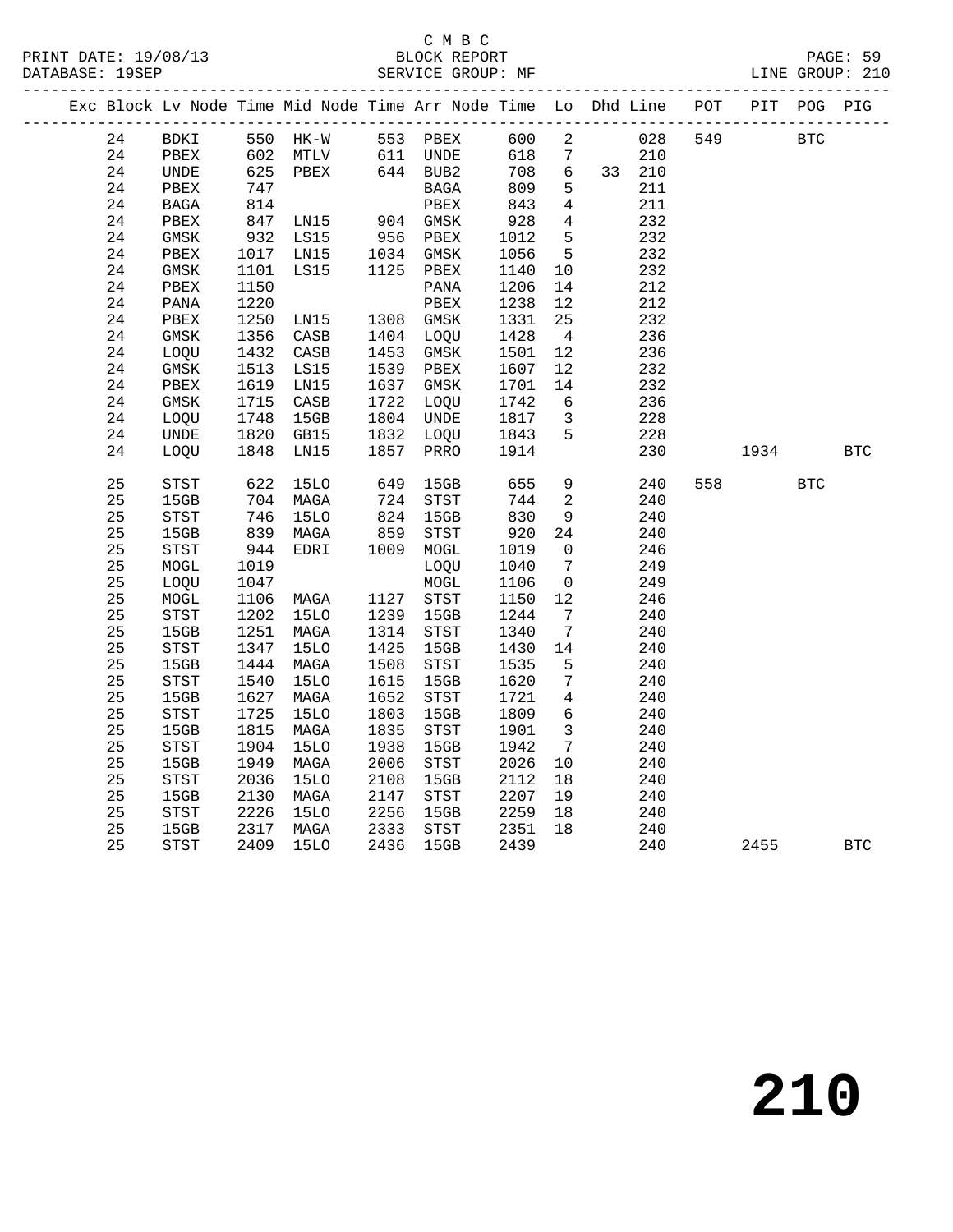#### C M B C<br>BLOCK REPORT DATABASE: 19SEP SERVICE GROUP: MF LINE GROUP: 210

|  |        |                                       |      | Exc Block Lv Node Time Mid Node Time Arr Node Time Lo Dhd Line POT PIT |      |                                       |      |                 |    | -------------------- |     |      | POG        | PIG        |
|--|--------|---------------------------------------|------|------------------------------------------------------------------------|------|---------------------------------------|------|-----------------|----|----------------------|-----|------|------------|------------|
|  | 26     | BAGA                                  | 621  | PBEX                                                                   |      | 645 BUB2                              | 708  | 8 <sup>8</sup>  |    | 211                  | 558 |      | <b>BTC</b> |            |
|  | 26     | BUB2                                  | 716  | PBEX                                                                   | 741  | <b>UNDE</b>                           | 800  | 14              |    | 210                  |     |      |            |            |
|  | 26     | UNDE                                  | 814  | PBEX                                                                   | 837  | BUB2                                  | 910  | 9               |    | 210                  |     |      |            |            |
|  | 26     | BUB <sub>2</sub>                      | 919  | PBEX                                                                   | 945  | UNDE                                  | 1006 | 8               |    | 210                  |     |      |            |            |
|  | 26     | UNDE                                  | 1014 | GB15                                                                   | 1028 | LOQU                                  | 1042 | 8               |    | 228                  |     |      |            |            |
|  | 26     | LOQU                                  | 1050 | CASB                                                                   | 1109 | GMSK                                  | 1116 | 9               |    | 236                  |     |      |            |            |
|  | 26     | GMSK                                  | 1125 | CASB                                                                   | 1132 | LOQU                                  | 1158 | $\overline{4}$  |    | 236                  |     |      |            |            |
|  | 26     | LOQU                                  | 1202 | OSLO                                                                   | 1220 | PRRO                                  | 1233 | 20              |    | 230                  |     |      |            |            |
|  | 26     | PRRO                                  | 1253 | LS15                                                                   | 1304 | LOQU                                  | 1311 | $7\overline{ }$ |    | 230                  |     |      |            |            |
|  | 26     | LOQU                                  | 1318 | 15GB                                                                   | 1332 | UNDE                                  | 1344 | 9               |    | 228                  |     |      |            |            |
|  | 26     | $\ensuremath{\mathsf{UNDE}}$          | 1353 | PBEX                                                                   | 1413 | BUB2                                  | 1440 | 17              |    | 210                  |     |      |            |            |
|  | 26     | BUB2                                  | 1457 | PBEX                                                                   | 1526 | PANA                                  | 1552 | $7\phantom{.0}$ |    | 211                  |     |      |            |            |
|  | 26     | PANA                                  | 1559 |                                                                        |      | PBEX                                  | 1627 | 5               | 25 | 211                  |     |      |            |            |
|  | 26     | BUB2                                  | 1657 | PBEX                                                                   | 1733 | UNDE                                  | 1756 | $7\overline{ }$ |    | 210                  |     |      |            |            |
|  | 26     | <b>UNDE</b>                           | 1803 | GB15                                                                   | 1816 | LOQU                                  | 1828 | 10              |    | 228                  |     |      |            |            |
|  | 26     | LOQU                                  | 1838 | 29LO                                                                   | 1855 | LVMT                                  | 1902 | 14              |    | 229                  |     |      |            |            |
|  | 26     | LVMT                                  | 1916 | L015                                                                   |      | LOQU                                  | 1939 | 14              |    | 229                  |     |      |            |            |
|  | 26     | LOQU                                  | 1953 | 29LO                                                                   | 2009 | LVMT                                  | 2016 | 19              |    | 229                  |     |      |            |            |
|  | 26     | LVMT                                  | 2035 | L015                                                                   |      | LOQU                                  | 2058 | $\overline{4}$  |    | 229                  |     |      |            |            |
|  | 26     | LOQU                                  | 2102 | LN15                                                                   | 2110 | PRRO                                  | 2124 |                 |    | 230                  |     | 2144 |            | <b>BTC</b> |
|  | 27     | BDKI                                  | 604  | SMKI                                                                   | 617  | JOST                                  | 625  | $\mathbf{1}$    |    | 028                  | 603 |      | <b>BTC</b> |            |
|  | 27     | JOST                                  | 626  | BDKI                                                                   | 648  | PBEX                                  | 700  | 5               |    | 028                  |     |      |            |            |
|  | 27     | PBEX                                  | 705  |                                                                        |      | SEHY                                  | 719  | $\mathsf{O}$    |    | 214                  |     |      |            |            |
|  | 27     | SEHY                                  | 719  | PBEX                                                                   | 735  | BUB2                                  | 806  | $\overline{a}$  | 5  | 214                  |     |      |            |            |
|  | 27     | $_{\footnotesize{\textnormal{STST}}}$ | 813  | <b>15LO</b>                                                            | 851  | 15GB                                  | 857  | 11              |    | 240                  |     |      |            |            |
|  | 27     | 15GB                                  | 908  | MAGA                                                                   | 928  | STST                                  | 950  | 10              |    | 240                  |     |      |            |            |
|  | 27     | STST                                  | 1000 | 15LO                                                                   | 1036 | 15GB                                  | 1041 | 15              |    | 240                  |     |      |            |            |
|  | 27     | 15GB                                  | 1056 | MAGA                                                                   | 1117 | STST                                  | 1141 | 6               |    | 240                  |     |      |            |            |
|  | 27     | $_{\footnotesize{\textnormal{STST}}}$ | 1147 | 15LO                                                                   | 1224 | 15GB                                  | 1229 | $\overline{7}$  |    | 240                  |     |      |            |            |
|  | 27     | 15GB                                  | 1236 | MAGA                                                                   | 1259 | STST                                  | 1325 | 17              |    | 240                  |     |      |            |            |
|  | 27     | STST                                  | 1342 | EDRI                                                                   | 1410 | MOGL                                  | 1420 | $\overline{0}$  |    | 246                  |     |      |            |            |
|  | $2\,7$ | $\tt MOGL$                            | 1420 |                                                                        |      | LOQU                                  | 1442 | 5               |    | 249                  |     |      |            |            |
|  | 27     | LOQU                                  | 1447 |                                                                        |      | $\tt MOGL$                            | 1506 | $\mathsf{O}$    |    | 249                  |     |      |            |            |
|  | 27     | ${\tt MOGL}$                          | 1506 | MAGA                                                                   | 1526 | $_{\footnotesize{\textnormal{STST}}}$ | 1552 | 14              |    | 246                  |     |      |            |            |
|  | 27     | STST                                  | 1606 | <b>15LO</b>                                                            | 1641 | 15GB                                  | 1646 | 9               |    | 240                  |     |      |            |            |
|  | 27     | 15GB                                  | 1655 | MAGA                                                                   | 1722 | $_{\footnotesize{\textnormal{STST}}}$ | 1751 | $5^{\circ}$     |    | 240                  |     |      |            |            |
|  | 27     | <b>STST</b>                           | 1756 | EDRI                                                                   | 1824 | MOGL                                  | 1834 | $\overline{0}$  |    | 246                  |     |      |            |            |
|  | 27     | MOGL                                  | 1834 |                                                                        |      | LOQU                                  | 1852 | 10              |    | 249                  |     |      |            |            |
|  | 27     | LOQU                                  | 1902 | CASB                                                                   | 1920 | $\rm{GMSK}$                           | 1927 | 5               |    | 236                  |     |      |            |            |
|  | 27     | GMSK                                  | 1932 | LS15                                                                   | 1954 | PBEX                                  | 2009 | 9               |    | 232                  |     |      |            |            |
|  | 27     | PBEX                                  | 2018 | LN15                                                                   | 2032 | GMSK                                  | 2053 | 14              |    | 232                  |     |      |            |            |
|  | 27     | GMSK                                  | 2107 | LS15                                                                   | 2126 | PBEX                                  | 2139 | 9               |    | 232                  |     |      |            |            |
|  | 27     | PBEX                                  | 2148 | LN15                                                                   | 2201 | GMSK                                  | 2222 | 14              |    | 232                  |     |      |            |            |
|  | 27     | GMSK                                  | 2236 | CASB                                                                   | 2242 | LOQU                                  | 2257 | 8               |    | 236                  |     |      |            |            |
|  | 27     | LOQU                                  | 2305 | <b>29LO</b>                                                            | 2318 | LVMT                                  | 2325 | 13              |    | 229                  |     |      |            |            |
|  | 27     | ${\rm LVMT}$                          | 2338 | L015                                                                   |      | LOQU                                  | 2354 | 11              |    | 229                  |     |      |            |            |
|  | 27     | LOQU                                  | 2405 | <b>29LO</b>                                                            | 2417 | LVMT                                  | 2422 | 14              |    | 229                  |     |      |            |            |
|  | 27     | LVMT                                  | 2436 | L015                                                                   |      | LOQU                                  | 2452 | 10              |    | 229                  |     |      |            |            |
|  | 27     | LOQU                                  | 2502 | 15GB                                                                   | 2513 | UNDE                                  | 2523 | 2               |    | 228                  |     |      |            |            |
|  | 27     | <b>UNDE</b>                           | 2525 |                                                                        |      | GB15                                  | 2534 | 15              | 5  | 228                  |     |      |            |            |
|  | 27     | LVMT                                  | 2554 | LOQU                                                                   |      | HODM                                  | 2635 | 5               |    | N24                  |     |      |            |            |
|  | 27     | HODM                                  | 2640 | LOQU                                                                   | 2710 | LVMT                                  | 2725 |                 |    | N24                  |     | 2740 |            | <b>BTC</b> |
|  |        |                                       |      |                                                                        |      |                                       |      |                 |    |                      |     |      |            |            |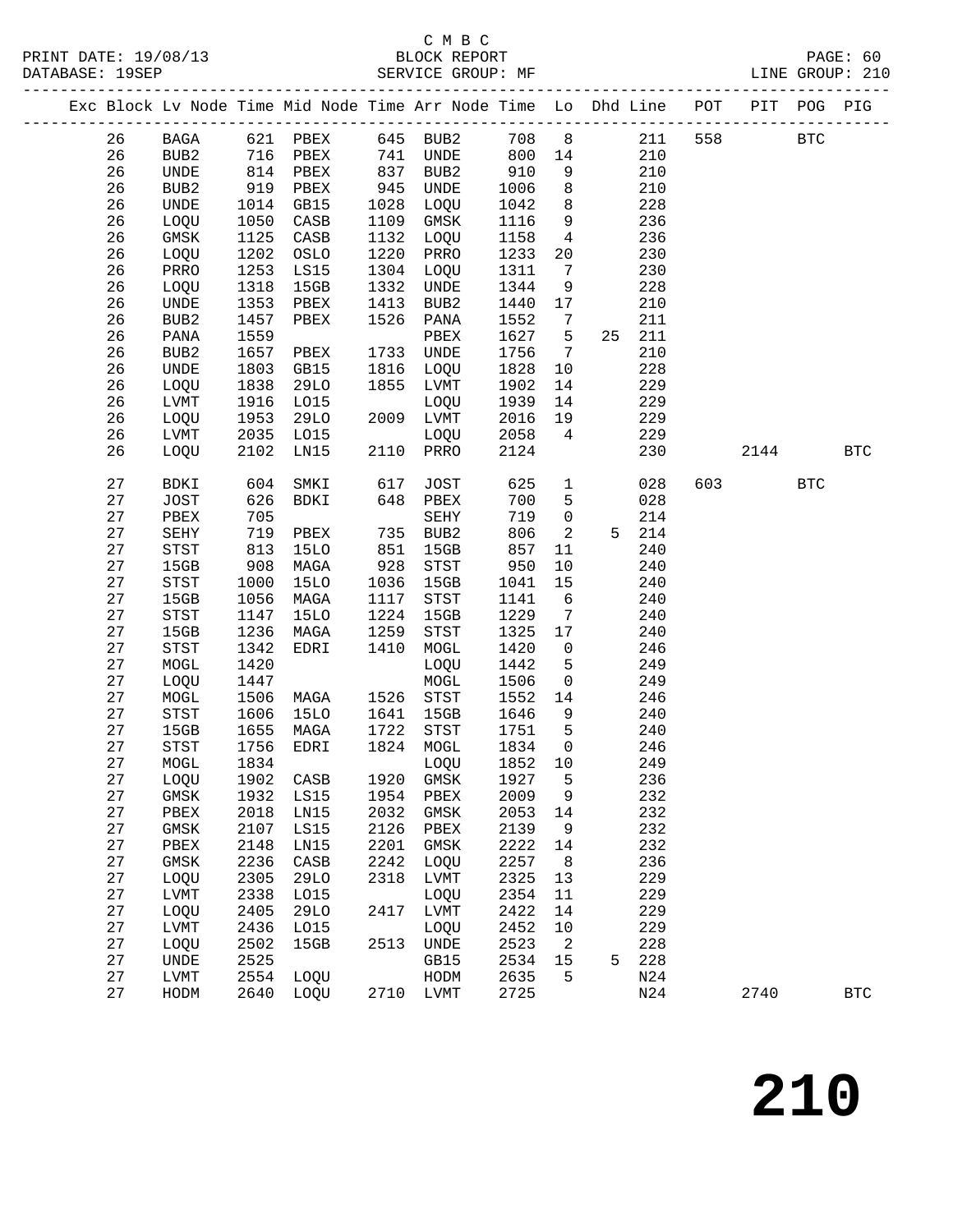#### C M B C<br>BLOCK REPORT

|  |    |                              |      | Exc Block Lv Node Time Mid Node Time Arr Node Time Lo Dhd Line POT PIT POG PIG |             |                            |         |                 |        |     |     |          |            |            |
|--|----|------------------------------|------|--------------------------------------------------------------------------------|-------------|----------------------------|---------|-----------------|--------|-----|-----|----------|------------|------------|
|  | 28 | LN15 629                     |      | --<br>641 1510 652 STST<br>736 EDRI 759 MOGL<br>809                            |             | LNOS 636 5 241             |         |                 |        |     |     | 604      | <b>BTC</b> |            |
|  | 28 | LNOS                         |      |                                                                                |             |                            | 720 16  |                 |        | 241 |     |          |            |            |
|  | 28 | STST                         |      |                                                                                |             |                            | 809     | $\overline{0}$  |        | 246 |     |          |            |            |
|  | 28 | MOGL                         |      |                                                                                |             |                            | 834 13  |                 |        | 249 |     |          |            |            |
|  | 28 | LOQU                         | 847  |                                                                                |             | MOGL                       | 906     | $\overline{0}$  |        | 249 |     |          |            |            |
|  | 28 | MOGL                         | 906  | MAGA                                                                           | 928<br>1039 | STST                       | 951     | 23              |        | 246 |     |          |            |            |
|  | 28 | STST                         | 1014 | EDRI                                                                           | 1039        | MOGL                       | 1049    | $\overline{0}$  |        | 246 |     |          |            |            |
|  | 28 | MOGL                         | 1049 |                                                                                |             | LOQU                       | 1110    | $\overline{7}$  |        | 249 |     |          |            |            |
|  | 28 | LOQU                         | 1117 |                                                                                |             | MOGL                       | 1134    | $\overline{0}$  |        | 249 |     |          |            |            |
|  | 28 | MOGL                         | 1134 | MAGA                                                                           | 1155        | STST                       | 1218    | 14              |        | 246 |     |          |            |            |
|  | 28 | $_{\footnotesize\rm STST}$   | 1232 | 15LO                                                                           | 1310        | 15GB                       | 1315    | 6               |        | 240 |     |          |            |            |
|  | 28 | 15GB                         | 1321 | MAGA                                                                           | 1344        | STST                       | 1410    | $\overline{7}$  |        | 240 |     |          |            |            |
|  | 28 | STST                         | 1417 | 15LO                                                                           | 1455        | 15GB                       | 1500    | 10              |        | 240 |     |          |            |            |
|  | 28 | 15GB                         | 1510 | MAGA                                                                           | 1535        | STST                       | 1603    | 8 <sup>8</sup>  |        | 240 |     |          |            |            |
|  | 28 | STST                         | 1611 | EDRI                                                                           | 1639        | MOGL                       | 1649    | $\overline{0}$  |        | 246 |     |          |            |            |
|  | 28 | MOGL                         | 1649 |                                                                                |             | LOQU                       | 1712    | 10              |        | 249 |     |          |            |            |
|  | 28 | LOQU                         | 1722 | 29LO                                                                           |             | 1740 LVMT                  | 1749    | 12              |        | 229 |     |          |            |            |
|  | 28 | LVMT                         | 1801 | L015                                                                           |             | LOQU                       | 1825    | $\overline{7}$  |        | 229 |     |          |            |            |
|  | 28 | LOQU                         | 1832 |                                                                                |             | MOGL                       | 1852    | $\overline{0}$  |        | 249 |     |          |            |            |
|  | 28 | MOGL                         | 1852 | MAGA                                                                           |             | 1910 STST                  | 1932 18 |                 |        | 246 |     |          |            |            |
|  | 28 | STST                         | 1950 | 15LO                                                                           | 2023        | 15GB                       | 2027    | 9               |        | 240 |     |          |            |            |
|  | 28 | 15GB                         | 2036 | MAGA                                                                           | 2053        | $_{\footnotesize\rm STST}$ | 2113    | 11              |        | 240 |     |          |            |            |
|  | 28 | STST                         | 2124 | 15LO                                                                           | 2155        | 15GB                       | 2158    | 19              |        | 240 |     |          |            |            |
|  | 28 | 15GB                         | 2217 | MAGA                                                                           | 2234        | STST                       | 2253    | 12              |        | 240 |     |          |            |            |
|  | 28 | STST                         | 2305 | EDRI                                                                           | 2327        | MOGL                       | 2334    | $\overline{0}$  |        | 246 |     |          |            |            |
|  | 28 | MOGL                         | 2334 |                                                                                |             | LOQU                       | 2351    | 14              |        | 249 |     |          |            |            |
|  | 28 | LOQU                         | 2405 | 15GB                                                                           | 2416        | UNDE                       | 2426    | 12              |        | 228 |     |          |            |            |
|  | 28 | UNDE                         | 2438 | GB15                                                                           |             | 2448 LOQU                  | 2456    | $5^{\circ}$     |        | 228 |     |          |            |            |
|  | 28 | LOQU                         | 2501 |                                                                                |             | MOGL                       | 2516    | $\overline{0}$  |        | 249 |     |          |            |            |
|  | 28 | MOGL                         | 2516 | EDRI                                                                           | 2526        | MACA                       | 2532    | 8               | 10 246 |     |     |          |            |            |
|  | 28 | LOQU                         | 2550 |                                                                                |             | MOGL                       | 2605    | $\overline{0}$  |        | 249 |     |          |            |            |
|  | 28 | MOGL                         | 2605 |                                                                                |             | MAGA                       | 2621    |                 |        | 246 |     | 2641 200 |            | <b>BTC</b> |
|  | 29 | GMSK                         | 634  | MCMA                                                                           |             | STST                       | 714     | 9               |        | 247 | 604 |          | <b>BTC</b> |            |
|  | 29 | STST                         | 723  | EDRI                                                                           |             | 746 MOGL                   | 756     | $\overline{0}$  |        | 246 |     |          |            |            |
|  | 29 | MOGL                         | 756  |                                                                                |             | LOQU                       | 823     | 9               |        | 249 |     |          |            |            |
|  | 29 | LOQU                         | 832  | 29LO                                                                           |             | 848 LVMT                   | 855     | $6\overline{6}$ |        | 229 |     |          |            |            |
|  | 29 | ${\rm LVMT}$                 | 901  | LO15                                                                           | 1000        | LOQU                       | 931     | 17              |        | 229 |     |          |            |            |
|  | 29 | LOQU                         | 948  | 15GB                                                                           |             | 1000 UNDE                  | 1011    | 11              |        | 228 |     |          |            |            |
|  | 29 |                              |      | UNDE 1022 PBEX 1043 BUB2 1110 9                                                |             |                            |         |                 | 210    |     |     |          |            |            |
|  | 29 | BUB2                         | 1119 | PBEX                                                                           | 1145        | UNDE                       | 1207    | 7               |        | 210 |     |          |            |            |
|  | 29 | $\ensuremath{\mathsf{UNDE}}$ | 1214 | GB15                                                                           | 1228        | LOQU                       | 1242    | 6               |        | 228 |     |          |            |            |
|  | 29 | LOQU                         | 1248 | 15GB                                                                           | 1301        | UNDE                       | 1312    | 10              |        | 228 |     |          |            |            |
|  | 29 | $\ensuremath{\mathsf{UNDE}}$ | 1322 | PBEX                                                                           | 1343        | BUB2                       | 1410    | 19              |        | 210 |     |          |            |            |
|  | 29 | BUB2                         | 1429 | PBEX                                                                           | 1458        | PANA                       | 1526    | 6               |        | 211 |     |          |            |            |
|  | 29 | PANA                         | 1532 |                                                                                |             | PBEX                       | 1559    | 11              | 25     | 211 |     |          |            |            |
|  | 29 | <b>STST</b>                  | 1635 | EDRI                                                                           | 1703        | MOGL                       | 1713    | 0               |        | 246 |     |          |            |            |
|  | 29 | MOGL                         | 1713 |                                                                                |             | LOQU                       | 1736    | 2               |        | 249 |     |          |            |            |
|  | 29 | LOQU                         | 1738 | <b>29LO</b>                                                                    | 1756        | LVMT                       | 1804    | 9               |        | 229 |     |          |            |            |

29 LVMT 1813 LO15 LOQU 1837 229 1857 BTC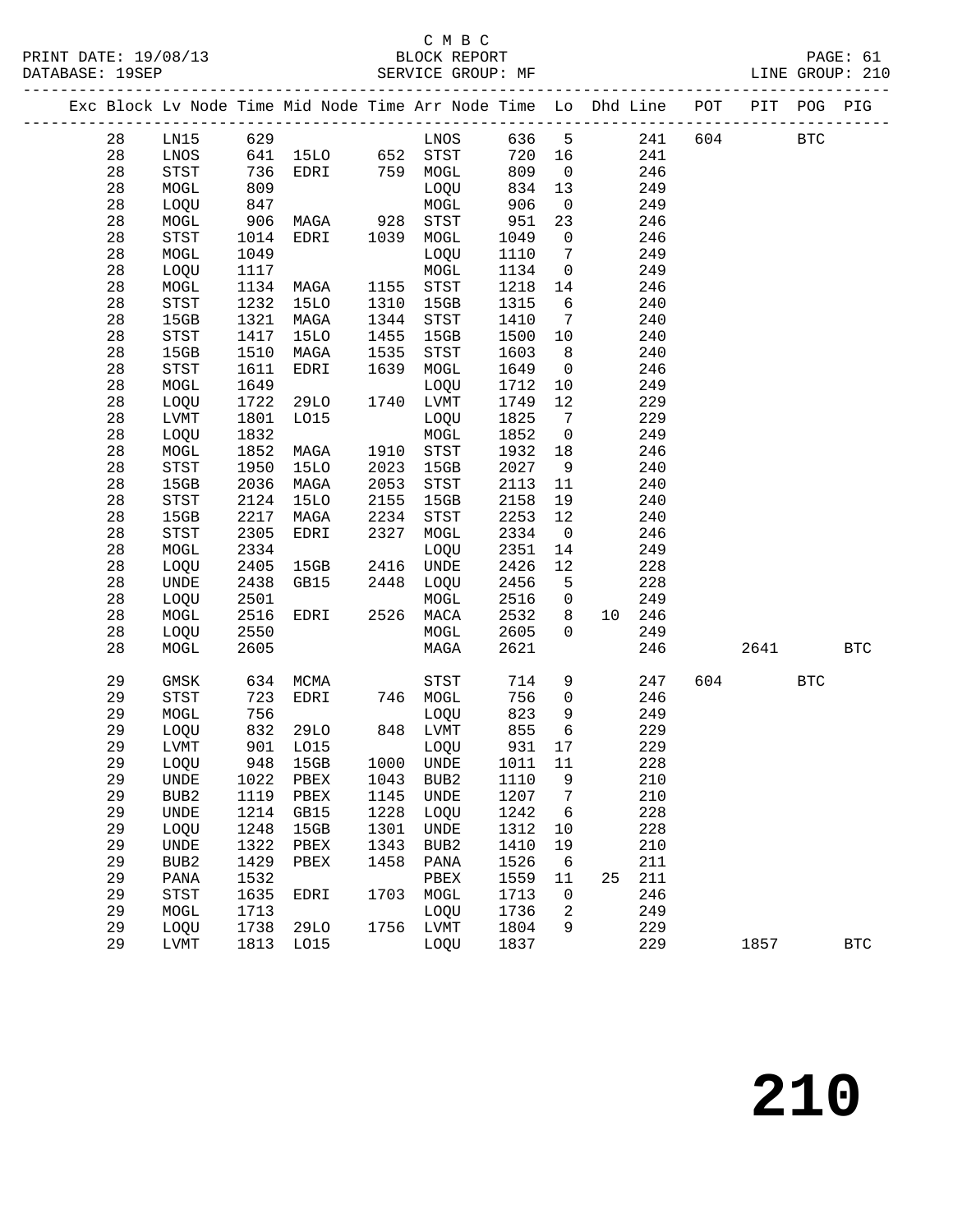#### C M B C<br>BLOCK REPORT SERVICE GROUP: MF

|  |    |                              |                   |                 |                          |                  |         |                              | Exc Block Lv Node Time Mid Node Time Arr Node Time Lo Dhd Line POT PIT POG PIG |     |      |            |            |
|--|----|------------------------------|-------------------|-----------------|--------------------------|------------------|---------|------------------------------|--------------------------------------------------------------------------------|-----|------|------------|------------|
|  | 30 | CACU                         |                   |                 |                          |                  |         |                              | 246 612<br>249                                                                 |     |      | <b>BTC</b> |            |
|  | 30 | MOGL                         | 650               |                 |                          | LOQU             | 717 14  |                              |                                                                                |     |      |            |            |
|  | 30 | LOQU                         | 731<br>751<br>845 |                 |                          | MOGL<br>813 STST | 751     | $\overline{0}$               | 249                                                                            |     |      |            |            |
|  | 30 | MOGL                         |                   | MAGA            |                          |                  | 834 11  |                              | 246                                                                            |     |      |            |            |
|  | 30 | STST                         |                   | EDRI            |                          | 911 MOGL         | 921     | $\overline{0}$               | 246                                                                            |     |      |            |            |
|  | 30 | MOGL                         | 921               |                 |                          | LOQU             | 944     | 6                            | 249                                                                            |     |      |            |            |
|  | 30 | LOQU                         | 950               | CASB            |                          | 1007 GMSK        | 1014    | 11                           | 236                                                                            |     |      |            |            |
|  | 30 | GMSK                         | 1025<br>1102      | CASB            |                          | 1032 LOQU        | 1056    | $6\overline{6}$              | 236                                                                            |     |      |            |            |
|  | 30 | LOQU                         |                   | OSLO            | 1122                     | PRRO             | 1136    | 17                           | 230                                                                            |     |      |            |            |
|  | 30 | PRRO                         | 1153              | LS15            | 1204                     | LOQU             | 1211    | $7\overline{ }$              | 230                                                                            |     |      |            |            |
|  | 30 | LOQU                         | 1218              | 15GB            | 1231                     | UNDE             | 1242    | 10                           | 228                                                                            |     |      |            |            |
|  | 30 | $\ensuremath{\mathsf{UNDE}}$ | 1252              | PBEX            | 1313                     | BUB2             | 1340    | $\overline{4}$               | 210                                                                            |     |      |            |            |
|  | 30 | BUB2                         | 1344              | PBEX            | 1411                     | UNDE             | 1436    | $5^{\circ}$                  | 210                                                                            |     |      |            |            |
|  | 30 | UNDE                         | 1441              | GB15            | 1456                     | LOQU             | 1512    | 12                           | 228                                                                            |     |      |            |            |
|  | 30 | LOQU                         | 1524              | 29LO            |                          | 1544 LVMT        | 1552    | 23                           | 229                                                                            |     |      |            |            |
|  | 30 | LVMT                         | 1615              | LO15            |                          | LOOU             | 1641    | 6                            | 229                                                                            |     |      |            |            |
|  | 30 | LOQU                         | 1647              | CASB            |                          | 1707 GMSK        | 1714 17 |                              | 236                                                                            |     |      |            |            |
|  | 30 | GMSK                         | 1731              | CASB            |                          | 1738 LOQU        | 1758    | $\overline{4}$               | 236                                                                            |     |      |            |            |
|  | 30 | LOQU                         | 1802              | $\mathtt{CASB}$ | 1822                     | GMSK             | 1829    |                              | 236                                                                            |     | 1859 |            | <b>BTC</b> |
|  | 31 | BUB2                         | 635<br>720        | PBEX            | 658<br>742<br>848<br>928 | UNDE             | $717$   | $\mathbf{3}$                 | 210                                                                            | 612 |      | <b>BTC</b> |            |
|  | 31 | UNDE                         |                   | PBEX            |                          | BUB2             | 810     | 8                            | 210                                                                            |     |      |            |            |
|  | 31 | BUB2                         | 818               | PBEX            |                          | <b>UNDE</b>      | 908     | $7\phantom{.0}$              | 210                                                                            |     |      |            |            |
|  | 31 | UNDE                         | 915               | GB15            | 928                      | LOQU             | 942     | 5                            | 228                                                                            |     |      |            |            |
|  | 31 | LOQU                         | 947               |                 |                          | $\tt MOGL$       | 1006    | $\overline{0}$               | 249                                                                            |     |      |            |            |
|  | 31 | MOGL                         | 1006              | MAGA            |                          | 1027 STST        | 1050    | 12                           | 246                                                                            |     |      |            |            |
|  | 31 | STST                         | 1102              | 15LO            | 1139                     | 15GB             | 1144    | 6                            | 240                                                                            |     |      |            |            |
|  | 31 | 15GB                         | 1150              | MAGA            | 1214                     | STST             | 1238    | 9                            | 240                                                                            |     |      |            |            |
|  | 31 | STST                         | 1247              | <b>15LO</b>     | 1325                     | 15GB             | 1330    | $6\overline{6}$              | 240                                                                            |     |      |            |            |
|  | 31 | 15GB                         | 1336              | MAGA            | 1359                     | STST             | 1425    | 14                           | 240                                                                            |     |      |            |            |
|  | 31 | STST                         | 1439              | EDRI            | 1509                     | MOGL             | 1519    | $\overline{0}$               | 246                                                                            |     |      |            |            |
|  | 31 | MOGL                         | 1519              |                 |                          | LOQU             | 1542    | 5                            | 249                                                                            |     |      |            |            |
|  | 31 | LOQU                         | 1547              |                 |                          | MOGL             | 1608    | $\overline{0}$               | 249                                                                            |     |      |            |            |
|  | 31 | MOGL                         | 1608              | MAGA            | 1628                     | STST             | 1658    | 8                            | 6 246                                                                          |     |      |            |            |
|  | 31 | BUB2                         | 1712              | PBEX            | 1747                     | UNDE             | 1810    | $6\overline{6}$              | 210                                                                            |     |      |            |            |
|  | 31 | UNDE                         | 1816              | PBEX            | 1834                     | BUB <sub>2</sub> | 1901    | $\overline{4}$               | 210                                                                            |     |      |            |            |
|  | 31 | BUB <sub>2</sub>             | 1905              | PBEX            | 1930                     | UNDE             | 1952    | 6                            | 210                                                                            |     |      |            |            |
|  | 31 | <b>UNDE</b>                  | 1958              | PBEX            | 2016                     | BUB2             | 2042    | $4\overline{ }$              | 209                                                                            |     |      |            |            |
|  | 31 | BUB <sub>2</sub>             | 2046              | PBEX            | 2113                     | UNDE             | 2136    | 24                           | 209                                                                            |     |      |            |            |
|  | 31 | UNDE                         | 2200              | PBEX            | 2216                     | BUB2             | 2241    | $7\overline{ }$              | 209                                                                            |     |      |            |            |
|  | 31 | BUB2                         | 2248              | PBEX            | 2313                     | UNDE             | 2335    | 25                           | 209                                                                            |     |      |            |            |
|  | 31 | UNDE                         | 2400              | PBEX            | 2416                     | BUB <sub>2</sub> | 2439    | 11                           | 209                                                                            |     |      |            |            |
|  | 31 | BUB2                         | 2450              | PBEX            | 2513                     | UNDE             | 2534    | $7\phantom{.0}\phantom{.0}7$ | 209                                                                            |     |      |            |            |
|  | 31 | UNDE                         | 2541              |                 |                          | PBEX             | 2554    | $6\overline{6}$              | 209                                                                            |     |      |            |            |
|  | 31 | PBEX                         | 2600              |                 |                          | $HK-E$           | 2606    |                              | 028                                                                            |     | 2610 |            | <b>BTC</b> |
|  |    |                              |                   |                 |                          |                  |         |                              |                                                                                |     |      |            |            |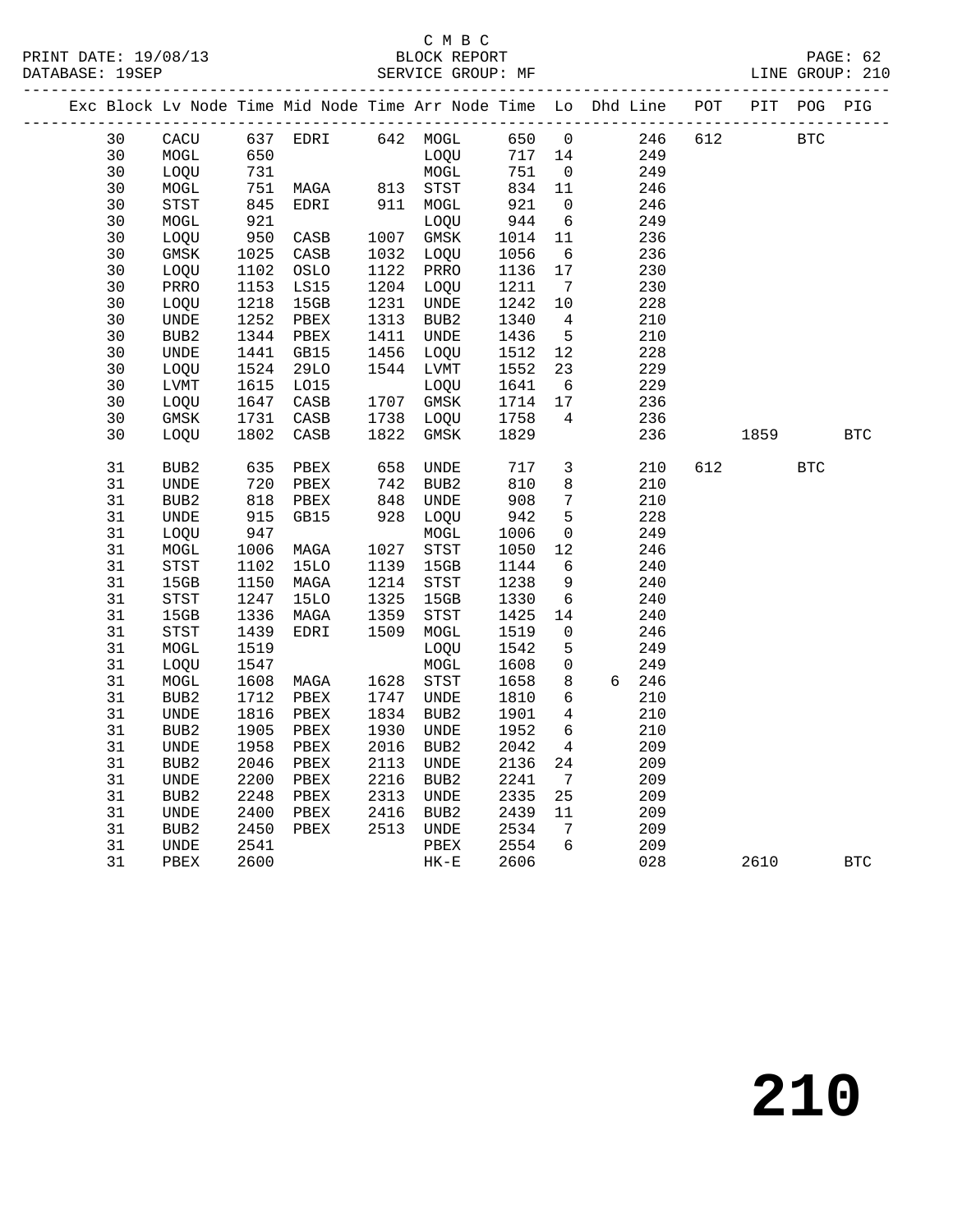### C M B C<br>BLOCK REPORT

SERVICE GROUP: MF

|  |    |                            |      |                                                    |      |                              |        |                 | Exc Block Lv Node Time Mid Node Time Arr Node Time Lo Dhd Line POT PIT POG PIG |         |            |            |            |
|--|----|----------------------------|------|----------------------------------------------------|------|------------------------------|--------|-----------------|--------------------------------------------------------------------------------|---------|------------|------------|------------|
|  | 32 | LNI5                       | 654  |                                                    |      | LNOS<br>STST                 | 701 9  |                 |                                                                                | 241 629 | <b>BTC</b> |            |            |
|  | 32 | LNOS                       |      |                                                    |      |                              | 755 14 |                 | 241                                                                            |         |            |            |            |
|  | 32 | STST                       | 809  | 554 LNOS<br>710 15LO 722 STST<br>809 EDRI 836 MOGL |      |                              | 846    | $\overline{0}$  | 246                                                                            |         |            |            |            |
|  | 32 | MOGL                       | 846  |                                                    |      | LOQU                         | 911    | $6\overline{6}$ | 249                                                                            |         |            |            |            |
|  | 32 | LOQU                       | 917  |                                                    |      |                              | 936    | $\overline{0}$  | 249                                                                            |         |            |            |            |
|  | 32 | MOGL                       | 936  | MAGA                                               |      |                              | 1020   | 10              | 246                                                                            |         |            |            |            |
|  | 32 | STST                       | 1030 | 15LO                                               |      | MOGL<br>957 STST<br>1107 15  | 1112   | 8 <sup>8</sup>  | 240                                                                            |         |            |            |            |
|  | 32 | 15GB                       | 1120 | MAGA                                               | 1144 | STST                         | 1208   | 9               | 240                                                                            |         |            |            |            |
|  | 32 | $_{\footnotesize\rm STST}$ | 1217 | <b>15LO</b>                                        | 1255 | 15GB                         | 1300   | $6\overline{6}$ | 240                                                                            |         |            |            |            |
|  | 32 | 15GB                       | 1306 | MAGA                                               | 1329 | STST                         | 1355   | 17              | 240                                                                            |         |            |            |            |
|  | 32 | STST                       | 1412 | EDRI                                               | 1441 | MOGL                         | 1451   | $\overline{0}$  | 246                                                                            |         |            |            |            |
|  | 32 | MOGL                       | 1451 |                                                    |      | LOQU                         | 1514   | 6               | 249                                                                            |         |            |            |            |
|  | 32 | LOQU                       | 1520 | CASB                                               | 1542 | GMSK                         | 1550   | 8               | 236                                                                            |         |            |            |            |
|  | 32 | GMSK                       | 1558 | CASB                                               |      | 1605 LOQU                    | 1628   | $\overline{4}$  | 236                                                                            |         |            |            |            |
|  | 32 | LOQU                       | 1632 |                                                    |      | <b>HARB</b>                  | 1642   | $\overline{3}$  | 231                                                                            |         |            |            |            |
|  | 32 | HARB                       | 1645 |                                                    |      | LOQU                         | 1654   | 8               | 231                                                                            |         |            |            |            |
|  | 32 | LOQU                       | 1702 | LN15                                               |      | 1712 PRRO                    | 1730   | 9               | 230                                                                            |         |            |            |            |
|  | 32 | PRRO                       | 1739 | LS15                                               |      | 1750 LOQU                    | 1757   | $6\overline{6}$ | 230                                                                            |         |            |            |            |
|  | 32 | LOQU                       | 1803 | 15GB                                               | 1818 | UNDE                         | 1831   | $4\overline{4}$ | 228                                                                            |         |            |            |            |
|  | 32 | UNDE                       | 1835 | GB15                                               |      | 1847 LOQU                    | 1858   | $7\overline{ }$ | 228                                                                            |         |            |            |            |
|  | 32 | LOQU                       | 1905 |                                                    |      | MOGL                         | 1924   | $\mathbf{0}$    | 249                                                                            |         |            |            |            |
|  | 32 | MOGL                       | 1924 | MAGA                                               | 1942 | STST                         | 2002   |                 | 246                                                                            |         | 2022       |            | <b>BTC</b> |
|  |    |                            |      |                                                    |      |                              |        |                 |                                                                                |         |            |            |            |
|  | 33 | <b>LVMT</b>                | 649  | LO15                                               |      | LOQU<br>732 PRRO<br>801 LOQU | 710    | $7\overline{ }$ | 229                                                                            | 631     |            | <b>BTC</b> |            |
|  | 33 | LOQU                       | 717  | OSLO                                               |      |                              | 748    | $\overline{3}$  | 230                                                                            |         |            |            |            |
|  | 33 | PRRO                       | 751  | LS15                                               |      |                              | 808    | $4\overline{ }$ | 20 230                                                                         |         |            |            |            |
|  | 33 | GMSK                       | 832  | LS15                                               |      |                              | 916    | $\mathbf{1}$    | 232                                                                            |         |            |            |            |
|  | 33 | PBEX                       | 917  | LN15                                               |      | 859 PBEX<br>934 GMSK         | $-956$ | $5\overline{)}$ | 232                                                                            |         |            |            |            |
|  | 33 | GMSK                       | 1001 | LS15                                               |      | 1026 PBEX                    | 1042   | 8               | 232                                                                            |         |            |            |            |
|  | 33 | PBEX                       | 1050 |                                                    |      | PANA                         | 1106   | 15              | 212                                                                            |         |            |            |            |
|  | 33 | PANA                       | 1121 |                                                    |      | PBEX                         | 1138   | 12              | 212                                                                            |         |            |            |            |
|  | 33 | PBEX                       | 1150 | LNI5                                               |      | 1208 GMSK                    | 1231   | 23              | 232                                                                            |         |            |            |            |
|  | 33 | GMSK                       | 1254 | CASB                                               |      | 1302 LOQU                    | 1328   | 6               | 236                                                                            |         |            |            |            |
|  | 33 | LOQU                       | 1334 | LN15                                               | 1343 | PRRO                         | 1359   | 23              | 230                                                                            |         |            |            |            |
|  | 33 | PRRO                       | 1422 | LS15                                               | 1432 | LOQU                         | 1441   | $6\overline{6}$ | 230                                                                            |         |            |            |            |
|  | 33 | LOQU                       | 1447 | 29LO                                               |      | 1506 LVMT                    | 1514   | 22              | 229                                                                            |         |            |            |            |
|  | 33 | LVMT                       | 1536 | LO15                                               |      | LOQU                         | 1606   | 11              | 229                                                                            |         |            |            |            |
|  | 33 | LOQU                       | 1617 | LN15                                               |      | 1627 PRRO                    | 1646   | $7\overline{ }$ | 230                                                                            |         |            |            |            |
|  | 33 | PRRO                       | 1653 | LS15                                               |      | 1704 LOQU                    | 1711   | 21              | 230                                                                            |         |            |            |            |
|  | 33 | LOOU                       | 1732 | LN15                                               | 1742 | PRRO                         | 1800   | 9               | 230                                                                            |         |            |            |            |
|  | 33 | PRRO                       | 1809 | LS15                                               |      | 1820 LOQU                    | 1827 6 |                 | 230                                                                            |         |            |            |            |
|  | 33 | LOQU                       | 1833 | 15GB                                               |      | 1847 UNDE                    | 1859   | 6               | 228                                                                            |         |            |            |            |
|  | 33 | UNDE                       | 1905 | GB15                                               |      | 1917 Luqu<br>1954 LVMT       | 1928   | 10              | 228                                                                            |         |            |            |            |
|  | 33 | LOQU                       |      | 1938 29LO                                          |      |                              | 2001   |                 | 229                                                                            |         | 2016       |            | <b>BTC</b> |
|  |    |                            |      |                                                    |      |                              |        |                 |                                                                                |         |            |            |            |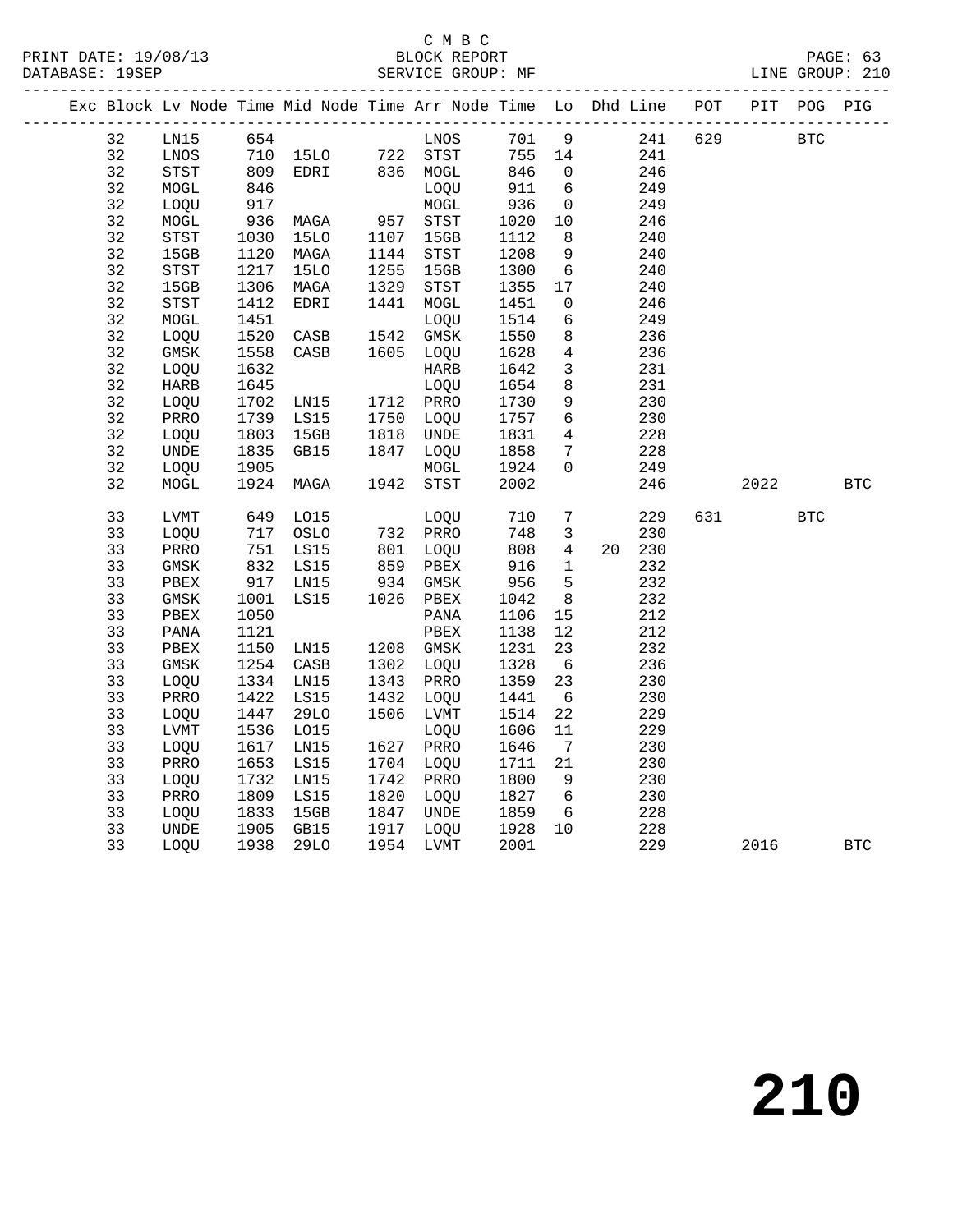#### C M B C<br>BLOCK REPORT SERVICE GROUP: MF

|          |              |              |              |              | Exc Block Lv Node Time Mid Node Time Arr Node Time Lo Dhd Line POT PIT POG PIG |              |                          |                        |      |            |            |     |
|----------|--------------|--------------|--------------|--------------|--------------------------------------------------------------------------------|--------------|--------------------------|------------------------|------|------------|------------|-----|
| 34       |              |              |              |              | STST 708 15LO 740 15GB 746 2 240<br>15GB 748 MAGA 810 STST 832 10 240          |              |                          |                        |      | 644        | <b>BTC</b> |     |
| 34       |              |              | 748 MAGA     |              |                                                                                |              |                          |                        |      |            |            |     |
| 34       | STST         |              | 842 15LO     |              | 919 15GB                                                                       | 924          | 14                       | 240                    |      |            |            |     |
| 34       | 15GB         | 938          | MAGA         | 958          | STST                                                                           | 1020         | 24                       | 240                    |      |            |            |     |
| 34       | STST         | 1044         | EDRI         | 1108         | MOGL                                                                           | 1118         | $\overline{0}$           | 246                    |      |            |            |     |
| 34       | MOGL         | 1118         |              |              | LOQU                                                                           | 1138         |                          | 9<br>249               |      |            |            |     |
| 34       | LOQU         | 1147         |              |              | $\tt MOGL$                                                                     | 1204         | $\overline{0}$           | 249                    |      |            |            |     |
| 34       | MOGL         | 1204         | MAGA         |              | 1224 STST                                                                      | 1247         | 15                       | 246                    |      |            |            |     |
| 34       | STST         | 1302         | 15LO         | 1340         | 15GB                                                                           | 1345         | 6                        | 240                    |      |            |            |     |
| 34       | 15GB         | 1351         | MAGA         | 1414         | STST                                                                           | 1440         | 5 <sub>5</sub>           | 240                    |      |            |            |     |
| 34       | STST         | 1445         | 15LO         | 1524         | 15GB                                                                           | 1529         | 8 <sup>8</sup>           | 240                    |      |            |            |     |
| 34       | 15GB         | 1537         | MAGA         | 1602         | STST                                                                           | 1630         | 9                        | 240                    |      |            |            |     |
| 34       | STST         | 1639         | 15LO         | 1716         | 15GB                                                                           | 1722         | 9                        | 240                    |      |            |            |     |
| 34       | 15GB         | 1731         | MAGA         | 1754         | STST                                                                           | 1822         | 11                       | 240                    |      |            |            |     |
| 34       | STST         | 1833         | EDRI         | 1857         | MOGL                                                                           | 1906         | $\overline{0}$           | 246                    |      |            |            |     |
| 34       | MOGL         | 1906         |              |              | LOQU                                                                           | 1924         | 8 <sup>8</sup>           | 249                    |      |            |            |     |
| 34       | LOQU         | 1932         | CASB         |              | 1950 GMSK                                                                      | 1957         |                          | 236                    |      | 2027       |            | BTC |
| 35       | 15GB         | 710          | MAGA         | 732          | STST                                                                           | 753          | $\overline{\mathbf{c}}$  | 240                    | 652  |            | <b>BTC</b> |     |
| 35       | STST         | 755          | 15LO         | 833          | 15GB                                                                           | 839          | 14                       | 240                    |      |            |            |     |
| 35       | 15GB         | 853          | MAGA         | 913          | STST                                                                           | 935          | 11                       | 240                    |      |            |            |     |
| 35       | STST         | 946          | <b>15LO</b>  | 1022         | 15GB                                                                           | 1027         | 10                       | 240                    |      |            |            |     |
| 35       | 15GB         | 1037         | MAGA         | 1058         | STST                                                                           | 1120         | 24                       | 240                    |      |            |            |     |
| 35       | STST         | 1144         | EDRI         | 1208         | MOGL                                                                           | 1218         | $\overline{0}$           | 246                    |      |            |            |     |
| 35       | MOGL         | 1218         |              |              | LOQU                                                                           | 1238         | 9                        | 249                    |      |            |            |     |
| 35       | LOQU         | 1247         |              |              | MOGL                                                                           | 1305         | $\overline{0}$           | 249                    |      |            |            |     |
| 35       | MOGL         | 1305         | MAGA         |              | 1325 STST                                                                      | 1349         | 13                       | 246                    |      |            |            |     |
| 35       | STST         | 1402         | 15LO         | 1440         | 15GB                                                                           | 1445         | 17                       | 240                    |      |            |            |     |
| 35       | 15GB         | 1502         | MAGA         | 1526         | STST                                                                           | 1553         | $\overline{4}$           | 240                    |      |            |            |     |
| 35       | STST         | 1557         | EDRI         | 1625         | MOGL                                                                           | 1635         | $\overline{0}$           | 246                    |      |            |            |     |
| 35       | MOGL         | 1635         |              |              | LOQU                                                                           | 1658         | 19                       | 249                    |      |            |            |     |
| 35       | LOQU         |              | 1717 LN15    |              | 1727 PRRO                                                                      | 1745         | 8 <sup>8</sup>           | 230                    |      |            |            |     |
| 35       | PRRO         | 1753         | LS15         |              | 1804 LOQU                                                                      | 1811         | 6                        | 230                    |      |            |            |     |
| 35       | LOQU         | 1817         |              |              | MOGL                                                                           | 1837         | $\overline{0}$           | 249                    |      |            |            |     |
| 35       | MOGL         | 1837         | MAGA         | 1855         | STST                                                                           | 1917         |                          | 246                    |      | 1937 BTC   |            |     |
| 36       | GMSK         | 1155         | CASB         | 1202         | LOQU                                                                           | 1228         |                          | $4\overline{ }$<br>236 | 1125 | <b>BTC</b> |            |     |
| 36       | LOQU         | 1232         | LN15         | 1243         | PRRO                                                                           | 1259 25      |                          | 230                    |      |            |            |     |
| 36       | PRRO         |              | 1324 LS15    |              | 1334 LOQU                                                                      | 1342         | 6                        | 230                    |      |            |            |     |
|          |              |              |              |              | 36 LOQU 1348 15GB 1402 UNDE 1414 8                                             |              |                          | 228                    |      |            |            |     |
| 36       | UNDE         | 1422         | PBEX         | 1443         | BUB2                                                                           | 1511         | 11                       | 210                    |      |            |            |     |
| 36       | BUB2         | 1522         | PBEX         | 1549         | PANA                                                                           | 1613         | 14                       | 211<br>31              |      |            |            |     |
| 36       | STST         | 1658         | EDRI         | 1726         | MOGL                                                                           | 1736         | $\overline{\phantom{0}}$ | 246                    |      |            |            |     |
| 36       | MOGL         | 1736         |              |              | LOQU                                                                           | 1757         | 5                        | 249                    |      |            |            |     |
| 36       | LOQU         | 1802         | LN15         | 1812         | PRRO                                                                           | 1830         | 10                       | 230                    |      |            |            |     |
| 36       | PRRO         | 1840         | LS15         | 1850         | LOQU                                                                           | 1857         | 6                        | 230                    |      |            |            |     |
| 36       | LOQU         | 1903         | 15GB         | 1917         | UNDE                                                                           | 1928         | 8                        | 228                    |      |            |            |     |
| 36       | UNDE         | 1936         | GB15         | 1947         | LOQU                                                                           | 1957         | $5^{\circ}$              | 228                    |      |            |            |     |
| 36       | LOQU         | 2002         | CASB         | 2018         | GMSK                                                                           | 2025         | $7\phantom{.0}$          | 236                    |      |            |            |     |
| 36<br>36 | GMSK         | 2032         | LS15         | 2051         | PBEX                                                                           | 2105<br>2152 | 13                       | 232<br>232             |      |            |            |     |
| 36       | PBEX<br>GMSK | 2118<br>2207 | LN15<br>LS15 | 2131<br>2226 | GMSK                                                                           | 2238         | 15<br>12                 | 232                    |      |            |            |     |
| 36       | PBEX         | 2250         |              |              | PBEX<br>PANA                                                                   | 2305         | 17                       | 212                    |      |            |            |     |
| 36       |              | 2322         |              |              |                                                                                | 2340         | 10                       | 211                    |      |            |            |     |
|          | PANA         |              |              |              | PBEX                                                                           |              |                          |                        |      |            |            |     |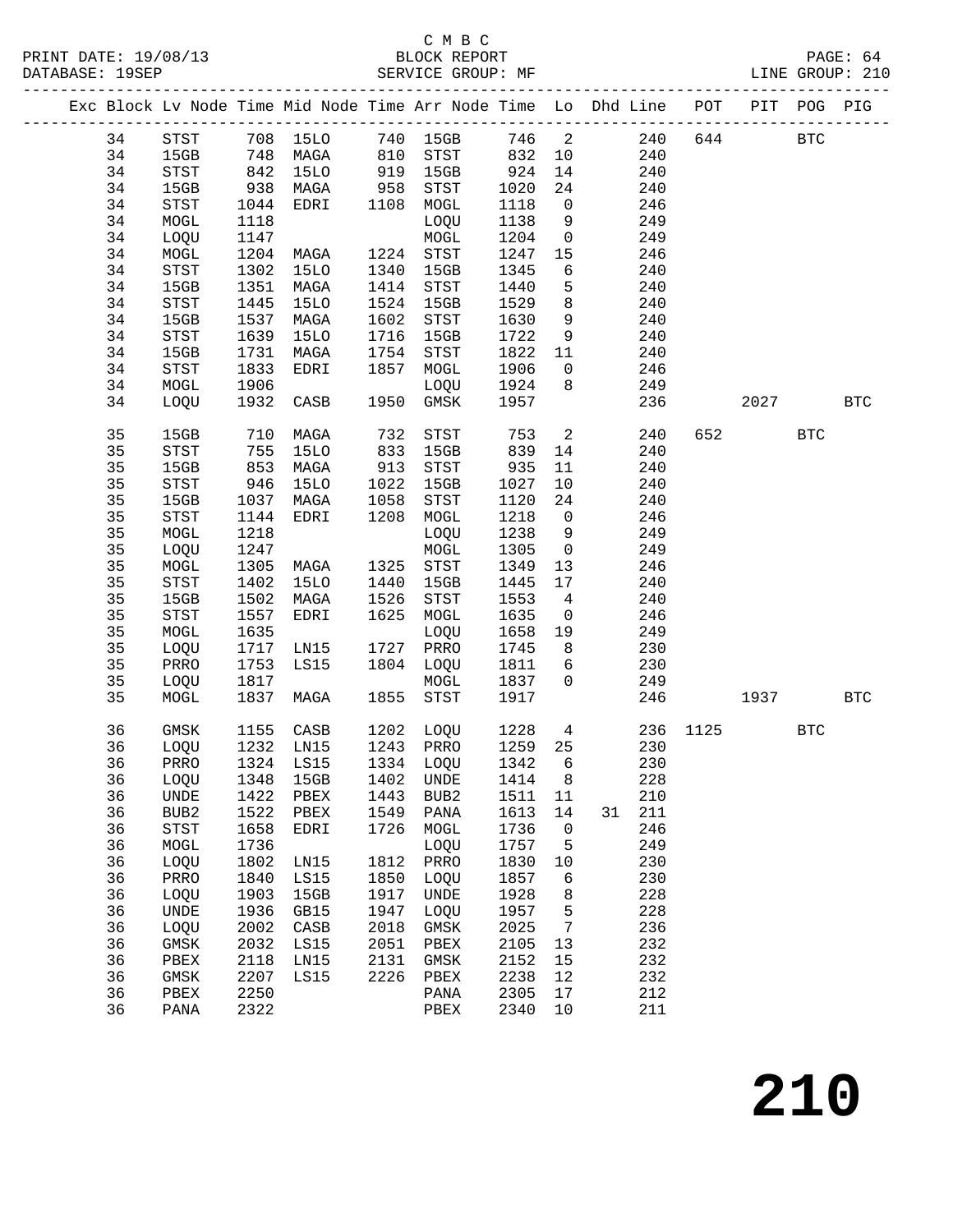#### C M B C<br>BLOCK REPORT SERVICE GROUP: MF

|          |                  |              |                     |              | Exc Block Lv Node Time Mid Node Time Arr Node Time Lo Dhd Line POT PIT POG PIG |                 |                      |               |                |                        |          |            |            |
|----------|------------------|--------------|---------------------|--------------|--------------------------------------------------------------------------------|-----------------|----------------------|---------------|----------------|------------------------|----------|------------|------------|
|          | 36 PBEX 2350     |              |                     |              | PANA 2405 19 212                                                               |                 |                      |               |                |                        |          |            |            |
| 36       | PANA 2424        |              |                     |              | PBEX 2441                                                                      |                 |                      |               |                | 211                    | 2449     |            | <b>BTC</b> |
|          |                  |              |                     |              |                                                                                |                 |                      |               |                |                        |          |            |            |
| 37       | BUB2             |              | 1405 PBEX 1433 PANA |              |                                                                                | 1502 5          |                      |               |                | 211 1338 BTC           |          |            |            |
| 37       | PANA             |              | 1507 PBEX           |              | 1534 BUB2<br>1650 BAGA                                                         | 1604 13         |                      |               | 211            |                        |          |            |            |
| 37       | BUB2             |              | 1617 PBEX           |              |                                                                                | 1716 8          |                      | $1 \quad 211$ |                |                        |          |            |            |
| 37       | PANA             | 1725         |                     |              | PBEX                                                                           | 1743 7          |                      |               | 212            |                        |          |            |            |
| 37       | PBEX             | 1750         |                     |              | PANA                                                                           | 1808            | 16                   |               | 212            |                        |          |            |            |
| 37       | PANA             | 1824         |                     |              | PBEX                                                                           | 1840            | $\overline{9}$       |               | 212            |                        |          |            |            |
| 37<br>37 | PBEX             | 1849<br>1919 |                     |              | PANA<br>PBEX                                                                   | 1907 11<br>1941 |                      |               | $1 212$<br>211 |                        |          |            |            |
| 37       | BAGA<br>PBEX     | 1949         |                     |              | PANA                                                                           | 2007            | 8 <sup>8</sup><br>11 |               | 1 212          |                        |          |            |            |
| 37       | BAGA             | 2019         |                     |              | PBEX                                                                           | 2041            | $\overline{9}$       |               | 211            |                        |          |            |            |
| 37       | PBEX             | 2050         |                     |              | PANA                                                                           | 2106 13         |                      |               | 212            |                        |          |            |            |
| 37       | PANA             | 2119         |                     |              | PBEX                                                                           | 2138 12         |                      |               | 211            |                        |          |            |            |
| 37       | PBEX             | 2150         |                     |              | PANA                                                                           | 2206            | 15                   |               | 212            |                        |          |            |            |
| 37       | PANA             | 2221         |                     |              | PBEX                                                                           | 2239            |                      |               |                | 211                    | 2247 BTC |            |            |
|          |                  |              |                     |              |                                                                                |                 |                      |               |                |                        |          |            |            |
| SD 38    | 63LP 1505 GRBY   |              |                     |              | 1535 HAHR                                                                      |                 |                      |               |                | 1553 12 5 016 1405 BTC |          |            |            |
| SD 38    | BUB2             |              | 1610 PBEX           |              | 1646 UNDE                                                                      | 1709 7          |                      |               | 210            |                        |          |            |            |
| #SD 38   | BUB2             | 1610         | PBEX                |              | 1646 UNDE                                                                      | 1709 7          |                      |               | 210            |                        | 1543 BTC |            |            |
| 38<br>38 | UNDE<br>LOQU     | 1748         | 1716 GB15<br>LN15   |              | 1730 LOQU<br>1758 PRRO                                                         | 1743 5<br>1816  |                      |               | 228<br>230     |                        | 1836     |            | <b>BTC</b> |
|          |                  |              |                     |              |                                                                                |                 |                      |               |                |                        |          |            |            |
| 39       | 15GB             |              | 1436 MAGA           | 1500         | STST                                                                           | 1527            |                      | 10            |                | 240 1418 BTC           |          |            |            |
| 39       | STST             |              | 1537 LN15           |              | 1610 LNCB                                                                      | 1623 17         |                      | 28            | 241            |                        |          |            |            |
| 39       | <b>STST</b>      | 1708         | LN15                |              | 1743 LNCB                                                                      | 1756            |                      |               | 241            |                        | 1814 BTC |            |            |
| 40       | LVMT             |              | 1439 LO15           |              |                                                                                | 1512 6          |                      |               | 229            | 1421 BTC               |          |            |            |
| 40       | LOQU             | 1518         | 15GB                |              | LOQU<br>1537 UNDE                                                              | 1551 5          |                      |               | 228            |                        |          |            |            |
| 40       | UNDE             |              | 1556 PBEX           | 1537<br>1619 | 1619 BUB2                                                                      | 1649            | 8                    |               | 210            |                        |          |            |            |
| 40       | BUB <sub>2</sub> |              | 1657 PBEX           |              | 1731 BAGA                                                                      | 1757            |                      |               |                | 211                    | 1822     |            | <b>BTC</b> |
|          |                  |              |                     |              |                                                                                |                 |                      |               |                |                        |          |            |            |
| 41       | GMSK             |              | 1456 CASB           |              | 1504 LOQU                                                                      | 1528            | $5^{\circ}$          |               |                | 236 1426 BTC           |          |            |            |
| 41       | LOQU             |              | 1533 15GB           |              | 1550 UNDE                                                                      | 1603            | 8                    |               | 228            |                        |          |            |            |
| 41       | UNDE             | 1611         | $\mathtt{PBEX}$     |              | 1634 BUB2                                                                      | 1704            | $6\overline{6}$      |               | 210            |                        |          |            |            |
| 41<br>41 | BUB2             | 1710<br>1820 | PBEX                |              | 1746 BAGA                                                                      | 1812<br>1842    | 8<br>$5^{\circ}$     |               | 211<br>211     |                        |          |            |            |
| 41       | BAGA<br>PBEX     | 1847         | LN15                |              | PBEX<br>1902 GMSK                                                              | -<br>1925       | $7\overline{ }$      |               | 232            |                        |          |            |            |
|          |                  |              |                     |              | 41 GMSK 1932 CASB 1939 LOQU 1958 7 236                                         |                 |                      |               |                |                        |          |            |            |
| 41       | LOQU             | 2005         |                     |              | MOGL                                                                           | 2024 0          |                      |               | 249            |                        |          |            |            |
| 41       | MOGL             | 2024         | MAGA                |              | 2042 STST                                                                      | 2102 6          |                      |               | 246            |                        |          |            |            |
| 41       | STST             | 2108         | 15LO                |              | 2139 15GB                                                                      | 2142            | 10                   |               | 240            |                        |          |            |            |
| 41       | 15GB             | 2152         | MAGA                |              | 2209 STST                                                                      | 2228            | 21                   |               | 240            |                        |          |            |            |
| 41       | STST             | 2249         | 15LO                | 2317         | 15GB                                                                           | 2320            |                      |               | 240            |                        | 2336     |            | <b>BTC</b> |
| 42       | STST             | 1455         | EDRI                |              | 1525 MOGL                                                                      | 1535            | $\overline{0}$       |               |                | 246 1431               |          | <b>BTC</b> |            |
| 42       | MOGL             | 1535         |                     |              | LOQU                                                                           | 1558 14         |                      |               | 7 249          |                        |          |            |            |
| 42       | HARB             | 1619         |                     |              | LOQU                                                                           | 1628            | $\overline{4}$       |               | 231            |                        |          |            |            |
| 42       | LOQU             | 1632         | CASB                |              | 1652 GMSK                                                                      | 1659            | 6                    | 30            | 236            |                        |          |            |            |
| 42       | STST             | 1735         | 15LO                |              | 1813 15GB                                                                      | 1819            | 11                   |               | 240            |                        |          |            |            |
| 42       | 15GB             | 1830         | MAGA                | 1850         | STST                                                                           | 1915            | $\overline{4}$       |               | 240            |                        |          |            |            |
| 42       | STST             | 1919         | <b>15LO</b>         | 1953         | 15GB                                                                           | 1957            | $\overline{7}$       |               | 240            |                        |          |            |            |
| 42       | 15GB             | 2004         | MAGA                | 2021         | STST                                                                           | 2041            | 11                   |               | 240            |                        |          |            |            |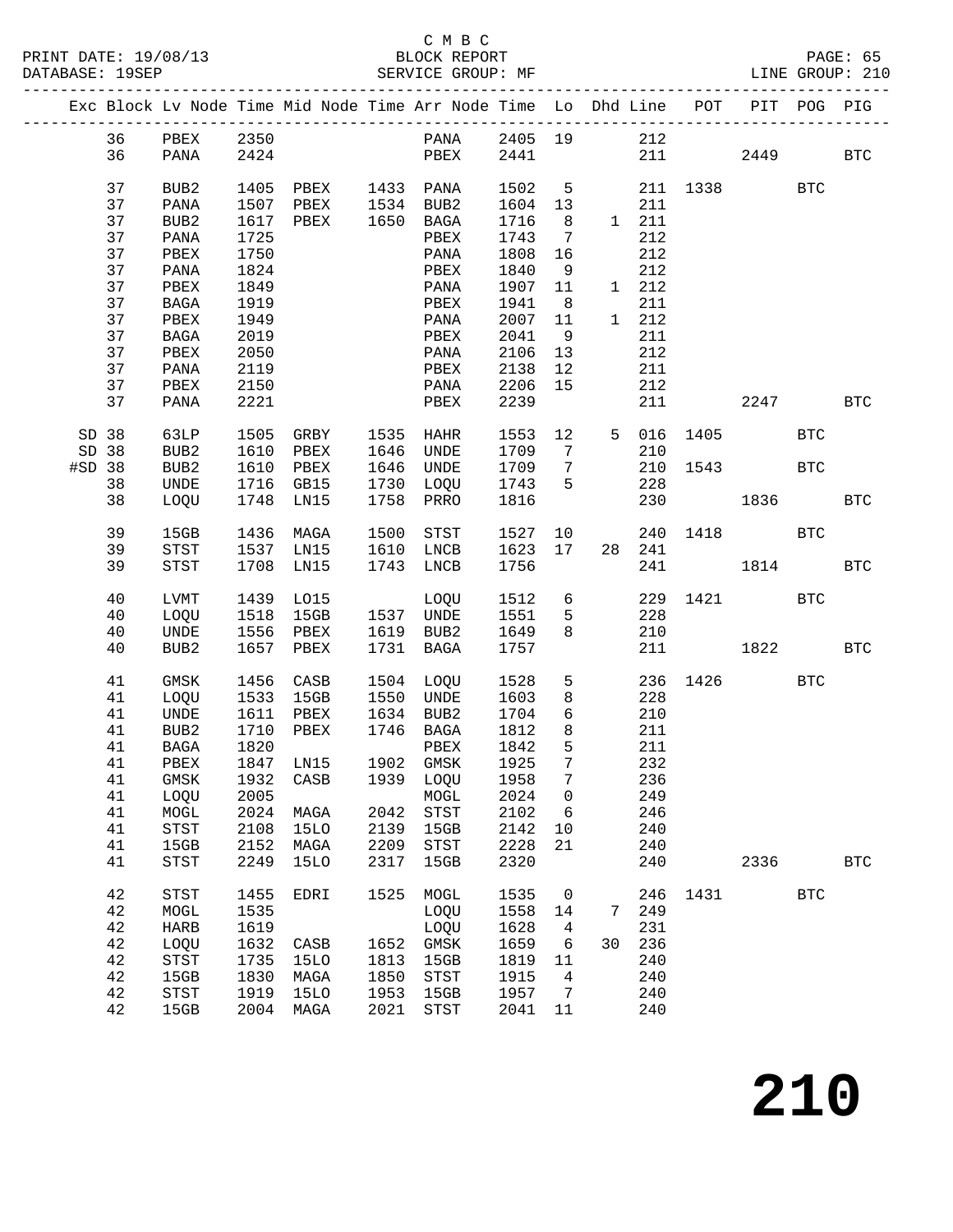### C M B C<br>BLOCK REPORT

|          |          |                                       |              |             |      | Exc Block Lv Node Time Mid Node Time Arr Node Time Lo Dhd Line |              |                              |            | POT  | PIT        | POG        | PIG          |
|----------|----------|---------------------------------------|--------------|-------------|------|----------------------------------------------------------------|--------------|------------------------------|------------|------|------------|------------|--------------|
|          | 42       | STST                                  |              | 2052 15LO   |      | 2123 15GB                                                      | 2126         |                              | 240        |      | 2142       |            | $_{\rm BTC}$ |
|          | 43       | 15GB                                  | 1453         | MAGA        | 1517 | STST                                                           | 1544 13      |                              | 240        | 1435 |            | <b>BTC</b> |              |
|          | 43       | STST                                  | 1557         | 15LO        | 1632 | 15GB                                                           | 1637         | 8 <sup>8</sup>               | 240        |      |            |            |              |
|          | 43       | 15GB                                  | 1645         | MAGA        | 1712 | STST                                                           | 1741         | $12$                         | 240        |      |            |            |              |
|          | 43       | STST                                  | 1753         | <b>15LO</b> | 1830 | 15GB                                                           | 1835         | $12$                         | 240        |      |            |            |              |
|          | 43       | 15GB                                  | 1847         | MAGA        | 1906 | STST                                                           | 1929         | 5                            | 240        |      |            |            |              |
|          | 43       | STST                                  | 1934         | <b>15LO</b> | 2008 | 15GB                                                           | 2012         | $\,8\,$                      | 240        |      |            |            |              |
|          | 43       | 15GB                                  | 2020         | MAGA        | 2037 | STST                                                           | 2057         | $\overline{7}$               | 240        |      |            |            |              |
|          | 43       | STST                                  | 2104         | EDRI        | 2126 | MOGL                                                           | 2135         | $\overline{0}$               | 246        |      |            |            |              |
|          | 43       | MOGL                                  | 2135         |             |      | LOQU                                                           | 2153         | 12                           | 249        |      |            |            |              |
|          | 43       | LOQU                                  | 2205         | 15GB        |      | 2217 UNDE                                                      | 2227         | 9                            | 228        |      |            |            |              |
|          | 43       | <b>UNDE</b>                           | 2236         | GB15        | 2247 | LOQU                                                           | 2256         | 6                            | 228        |      |            |            |              |
|          | 43       | LOQU                                  | 2302         | CASB        | 2316 | GMSK                                                           | 2323         | $7\overline{ }$              | 236        |      |            |            |              |
|          | 43       | GMSK                                  | 2330         | CASB        | 2336 | LOQU                                                           | 2351         | 11                           | 236        |      |            |            |              |
|          | 43       | LOQU                                  | 2402         | CASB        | 2416 | GMSK                                                           | 2423         | $7\phantom{.0}\phantom{.0}7$ | 236        |      |            |            |              |
|          | 43       | GMSK                                  | 2430         | CASB        |      | 2436 LOQU                                                      | 2450         |                              | 236        |      | 2506       |            | <b>BTC</b>   |
| EM 44    |          | KEDL                                  | 1512         | <b>15LO</b> | 1517 | 15GB                                                           | 1522         | $6\overline{6}$              | 240        | 1442 |            | <b>BTC</b> |              |
| EM 44    |          | 15GB                                  | 1528         | MAGA        | 1553 | STST                                                           | 1621         | $6\overline{6}$              | 240        |      |            |            |              |
| #EM 44   |          | 15GB                                  | 1528         | MAGA        | 1553 | STST                                                           | 1621         | 6                            | 240        | 1510 |            | <b>BTC</b> |              |
|          | $4\,4$   | $_{\footnotesize{\textnormal{STST}}}$ | 1627         | EDRI        | 1655 | MOGL                                                           | 1705         | $\overline{0}$               | 246        |      |            |            |              |
|          | 44       | MOGL                                  | 1705         |             |      | LOQU                                                           | 1728         | 13                           | 7 249      |      |            |            |              |
|          | $4\,4$   | HARB                                  | 1748         |             |      | LOQU                                                           | 1756         | $\overline{7}$               | 231        |      |            |            |              |
|          | 44       | LOQU                                  | 1803         |             |      | MOGL                                                           | 1823         | $\mathbf 0$                  | 249        |      |            |            |              |
|          | 44       | MOGL                                  | 1823         | MAGA        | 1841 | STST                                                           | 1906         |                              | 246        |      | 1926       |            | <b>BTC</b>   |
|          | 45       | BUB2                                  | 1514         | PBEX        | 1546 | UNDE                                                           | 1609         | 6                            | 210        | 1447 |            | <b>BTC</b> |              |
|          | 45       | UNDE                                  | 1615         | GB15        | 1629 | LOQU                                                           | 1643         | $4\overline{ }$              | 228        |      |            |            |              |
|          | 45       | LOQU                                  | 1647         |             |      | MOGL                                                           | 1708         | $\overline{0}$               | 249        |      |            |            |              |
|          | 45       | MOGL                                  | 1708         | MAGA        | 1727 | STST                                                           | 1759         | $4\overline{ }$              | 6 246      |      |            |            |              |
|          | 45       | BUB2                                  | 1809         | PBEX        | 1841 | BAGA                                                           | 1907         |                              | 211        |      | 1927       |            | <b>BTC</b>   |
|          | $SD$ 46  | GB19                                  | 1505         | GB15        |      | 1508 LOQU                                                      | 1524         | 9                            | 228        | 1447 |            | <b>BTC</b> |              |
| $SD$ 46  |          | LOQU                                  | 1533         |             |      | MOGL                                                           | 1554         | $\overline{0}$               | 249        |      |            |            |              |
| $#SD$ 46 |          | LOQU                                  | 1533         |             |      | MOGL                                                           | 1554         | $\overline{0}$               | 249        | 1503 | <b>BTC</b> |            |              |
|          | 46       | MOGL                                  | 1554         | MAGA        |      | 1614 STST                                                      | 1642         | 15                           | 246        |      |            |            |              |
|          | 46       | STST                                  | 1657         | 15LO        | 1734 | 15GB                                                           | 1740         | 6                            | 10 240     |      |            |            |              |
|          | 46       | LOQU                                  | 1756         | LN15        | 1806 | PRRO                                                           | 1824         |                              | 230        |      | 1844       |            | <b>BTC</b>   |
| SD 47    |          | GB19                                  | 1505         | MTLV        | 1511 | UNDE                                                           | 1522         | 9                            | 210        | 1447 |            | <b>BTC</b> |              |
| $SD$ 47  |          | <b>UNDE</b>                           | 1531         | PBEX        | 1554 | BUB <sub>2</sub>                                               | 1624         | 8                            | 210        |      |            |            |              |
| $#SD$ 47 |          | <b>UNDE</b>                           | 1531         | PBEX        | 1554 | BUB <sub>2</sub>                                               | 1624         | 8                            | 210        | 1508 |            | <b>BTC</b> |              |
|          | 47       | BUB <sub>2</sub>                      | 1632         | PBEX        | 1705 | SEHY                                                           | 1724         |                              | 214        |      | 1740       |            | <b>BTC</b>   |
| SD 48    |          | CAED                                  | 1517         | LS15        | 1542 | PBEX                                                           | 1607         | 12                           | 232        | 1447 |            | <b>BTC</b> |              |
| SD 48    |          | PBEX                                  | 1619         |             |      | SEHY                                                           | 1634         | 0                            | 214        |      |            |            |              |
| $#SD$ 48 |          | PBEX                                  | 1619         |             |      | SEHY                                                           | 1634         | 0                            | 214        | 1607 |            | <b>BTC</b> |              |
|          | 48       | SEHY                                  | 1634         |             |      | PBEX                                                           | 1649         | 5                            | 214        |      |            |            |              |
|          | 48       | PBEX                                  | 1654         |             |      | SEHY                                                           | 1709         | 0                            | 214        |      |            |            |              |
|          | 48       | SEHY                                  | 1709         |             |      | ${\tt PBEX}$                                                   | 1722<br>1742 | 5                            | 214        |      |            |            |              |
|          | 48<br>48 | ${\tt PBEX}$<br>SEHY                  | 1727<br>1742 |             |      | SEHY<br>PBEX                                                   | 1753         | 0                            | 214<br>214 |      | 1803       |            | <b>BTC</b>   |
|          |          |                                       |              |             |      |                                                                |              |                              |            |      |            |            |              |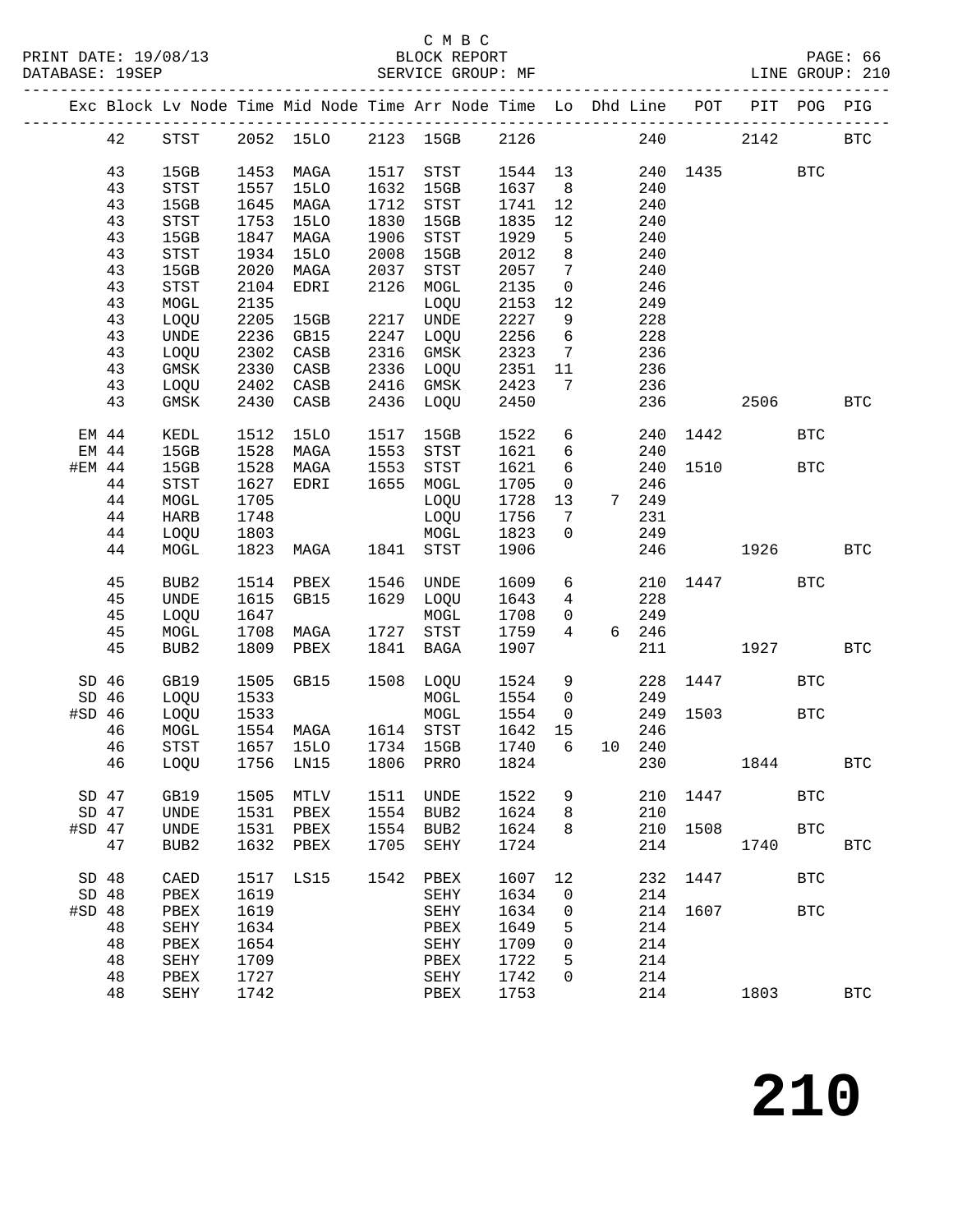### C M B C<br>BLOCK REPORT

---------------------------------------------------------------------------------------------

|          |    |                                       |      |             |      | Exc Block Lv Node Time Mid Node Time Arr Node Time Lo |      |                 |              | Dhd Line | POT                           | PIT  | POG          | PIG          |
|----------|----|---------------------------------------|------|-------------|------|-------------------------------------------------------|------|-----------------|--------------|----------|-------------------------------|------|--------------|--------------|
| SD 49    |    | MTFR                                  |      | 1514 MTLV   | 1516 | PBEX                                                  | 1529 | $7\phantom{.0}$ | 25           | 210      | 1449                          |      | <b>BTC</b>   |              |
| SD 49    |    | STST                                  | 1601 |             |      | GMSK                                                  | 1637 | 3               | 30           | 247      |                               |      |              |              |
| #SD 49   |    | STST                                  | 1601 |             |      | $\rm{GMSK}$                                           | 1637 | $\mathfrak{Z}$  | 30           | 247      | 1537                          |      | <b>BTC</b>   |              |
|          | 49 | $_{\footnotesize{\textnormal{STST}}}$ | 1710 |             |      | $\rm{GMSK}$                                           | 1754 | 8               |              | 247      |                               |      |              |              |
|          | 49 | GMSK                                  | 1802 | CASB        | 1809 | LOQU                                                  | 1828 | 4               |              | 236      |                               |      |              |              |
|          | 49 | LOQU                                  | 1832 | LN15        | 1841 | PRRO                                                  | 1858 | 11              |              | 230      |                               |      |              |              |
|          | 49 | PRRO                                  | 1909 | LS15        | 1918 | LOQU                                                  | 1925 |                 |              | 230      |                               | 1945 |              | <b>BTC</b>   |
|          |    |                                       |      |             |      |                                                       |      |                 |              |          |                               |      |              |              |
|          | 50 | LOQU                                  | 1519 | LN15        | 1528 | PRRO                                                  | 1550 | $\mathsf{3}$    |              | 230      | 1449                          |      | <b>BTC</b>   |              |
|          | 50 | PRRO                                  | 1553 | LS15        | 1604 | LOQU                                                  | 1612 | $\epsilon$      |              | 230      |                               |      |              |              |
|          | 50 | LOQU                                  | 1618 | 15GB        | 1635 | <b>UNDE</b>                                           | 1648 | $\,8\,$         |              | 228      |                               |      |              |              |
|          | 50 | UNDE                                  | 1656 | PBEX        | 1717 | BUB2                                                  | 1749 | 12              |              | 210      |                               |      |              |              |
|          | 50 | BUB2                                  | 1801 | PBEX        | 1829 | UNDE                                                  | 1852 | 7               |              | 210      |                               |      |              |              |
|          | 50 | UNDE                                  | 1859 | PBEX        | 1916 | BUB2                                                  | 1941 | 9               |              | 210      |                               |      |              |              |
|          | 50 | BUB2                                  | 1950 | PBEX        | 2015 | $\ensuremath{\mathsf{UNDE}}$                          | 2035 | 24              |              | 210      |                               |      |              |              |
|          | 50 | $\ensuremath{\mathsf{UNDE}}$          | 2059 | PBEX        | 2116 | BUB2                                                  | 2142 | $\overline{4}$  |              | 209      |                               |      |              |              |
|          | 50 | BUB2                                  | 2146 | PBEX        | 2213 | $\ensuremath{\mathsf{UNDE}}$                          | 2236 | 24              |              | 209      |                               |      |              |              |
|          | 50 | UNDE                                  | 2300 | PBEX        | 2316 | BUB2                                                  | 2340 | 10              |              | 209      |                               |      |              |              |
|          | 50 | BUB2                                  | 2350 | PBEX        | 2413 | UNDE                                                  | 2434 | 7               |              | 209      |                               |      |              |              |
|          | 50 | UNDE                                  | 2441 |             |      | PBEX                                                  | 2456 | 5               | 19           | 209      |                               |      |              |              |
|          | 50 | HODM                                  | 2520 | LOQU        | 2550 | LVMT                                                  | 2605 |                 |              | N24      |                               | 2620 |              | $_{\rm BTC}$ |
|          |    |                                       |      |             |      |                                                       |      |                 |              |          |                               |      |              |              |
| SD 51    |    | SELE                                  | 1508 |             |      | PANA                                                  | 1525 | 13              | 25           | 211      | 1454                          |      | $_{\rm BTC}$ |              |
| SD 51    |    | LOQU                                  | 1603 |             |      | $\tt MOGL$                                            | 1624 | $\mathbf 0$     |              | 249      |                               |      |              |              |
| #SD 51   |    | LOQU                                  | 1603 |             |      | $\tt MOGL$                                            | 1624 | 0               |              | 249      | 1533                          |      | <b>BTC</b>   |              |
|          | 51 | MOGL                                  | 1624 | MAGA        | 1644 | STST                                                  | 1714 | 7               | 6            | 246      |                               |      |              |              |
|          | 51 | BUB2                                  | 1727 | PBEX        | 1803 | $_{\rm BAGA}$                                         | 1829 |                 |              | 211      |                               | 1854 |              | <b>BTC</b>   |
|          |    |                                       |      |             |      |                                                       |      |                 |              |          |                               |      |              |              |
|          | 52 | GMSK                                  | 1524 | CASB        | 1533 | LOQU                                                  | 1558 | 4               |              | 236      | 1454                          |      | <b>BTC</b>   |              |
|          | 52 | LOQU                                  | 1602 | CASB        | 1622 | GMSK                                                  | 1630 | 15              |              | 236      |                               |      |              |              |
|          | 52 | $\rm{GMSK}$                           | 1645 | LS15        | 1709 | PBEX                                                  | 1734 | 3               | 25           | 232      |                               |      |              |              |
|          | 52 | <b>STST</b>                           | 1802 | <b>15LO</b> | 1839 | 15GB                                                  | 1844 |                 |              | 240      |                               | 1907 |              | <b>BTC</b>   |
|          |    |                                       |      |             |      |                                                       |      |                 |              |          |                               |      |              |              |
| SD 53    |    | MTLV                                  | 1515 |             |      | UNDE                                                  | 1526 | 17              |              | 210      | 1455                          |      | <b>BTC</b>   |              |
| SD 53    |    | UNDE                                  | 1543 | GB15        | 1559 | LOQU                                                  | 1613 | 4               |              | 228      |                               |      |              |              |
| #SD 53   |    | UNDE                                  | 1543 | GB15        | 1559 | LOQU                                                  | 1613 | 4               |              | 228      | 1520                          |      | BTC          |              |
|          | 53 | LOQU                                  | 1617 | CASB        | 1637 | GMSK                                                  | 1645 | 16              |              | 236      |                               |      |              |              |
|          | 53 | GMSK                                  | 1701 | CASB        | 1708 | LOQU                                                  | 1728 | 5               |              | 236      |                               |      |              |              |
|          | 53 | LOQU                                  | 1733 | 15GB        | 1749 | UNDE                                                  | 1802 |                 |              | 228      |                               | 1824 |              | <b>BTC</b>   |
| SD 54    |    | JOLA                                  | 1520 |             |      | 22PH                                                  |      |                 |              |          | 1534  19  10  881  1455   BTC |      |              |              |
| SD 54    |    | LOQU                                  | 1603 | 15GB        | 1620 | UNDE                                                  | 1633 | 12              |              | 228      |                               |      |              |              |
| $#SD$ 54 |    | LOQU                                  | 1603 | 15GB        | 1620 | UNDE                                                  | 1633 | 12              |              | 228      | 1533                          |      | $_{\rm BTC}$ |              |
|          | 54 | UNDE                                  | 1645 | PBEX        | 1706 | BUB2                                                  | 1737 | 9               |              | 210      |                               |      |              |              |
|          | 54 | BUB2                                  | 1746 | PBEX        | 1822 | BAGA                                                  | 1848 | 7               | $\mathbf{1}$ | 211      |                               |      |              |              |
|          | 54 |                                       | 1856 |             |      | PBEX                                                  | 1912 |                 |              | 212      |                               | 1922 |              |              |
|          |    | PANA                                  |      |             |      |                                                       |      |                 |              |          |                               |      |              | <b>BTC</b>   |
| SD 55    |    | SELY                                  | 1509 |             |      | PBEX                                                  | 1518 | 0               |              | 214      | 1457                          |      | <b>BTC</b>   |              |
| SD 55    |    | PBEX                                  | 1518 |             |      | SEHY                                                  | 1535 | $\mathbf 0$     |              | 214      |                               |      |              |              |
| #SD 55   |    | PBEX                                  | 1518 |             |      | SEHY                                                  | 1535 | 0               |              | 214      | 1506                          |      | <b>BTC</b>   |              |
|          | 55 | SEHY                                  | 1535 |             |      | PBEX                                                  | 1550 | 3               |              | 214      |                               |      |              |              |
|          | 55 | PBEX                                  | 1553 |             |      | SEHY                                                  | 1608 | 0               |              | 214      |                               |      |              |              |
|          | 55 | SEHY                                  | 1608 |             |      | PBEX                                                  | 1623 | 10              | 25           | 214      |                               |      |              |              |
|          | 55 | BUB2                                  | 1658 | PBEX        |      | 1731 SEHY                                             | 1750 |                 |              | 214      |                               | 1806 |              | <b>BTC</b>   |
|          |    |                                       |      |             |      |                                                       |      |                 |              |          |                               |      |              |              |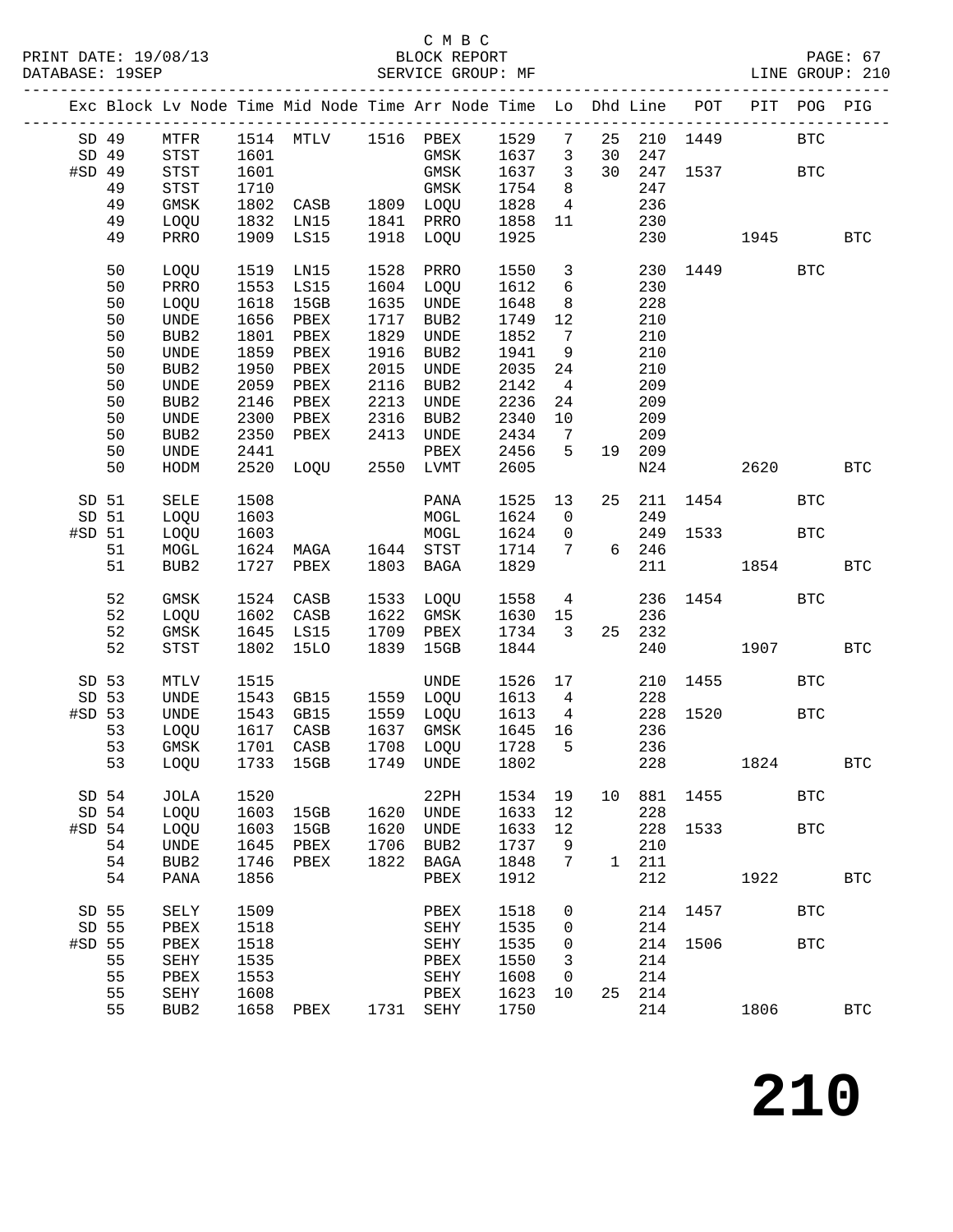#### C M B C<br>BLOCK REPORT SERVICE GROUP: MF

|    |                  |      |                 |      |           |         |                          | Exc Block Lv Node Time Mid Node Time Arr Node Time Lo Dhd Line POT PIT POG PIG |              |            |            |            |
|----|------------------|------|-----------------|------|-----------|---------|--------------------------|--------------------------------------------------------------------------------|--------------|------------|------------|------------|
| 56 |                  |      | BUB2 1529 PBEX  |      | 1601 UNDE | 1624 6  |                          |                                                                                | 210 1502     | <b>BTC</b> |            |            |
| 56 | UNDE             |      | 1630 GB15       |      | 1644 LOQU | 1658    | 9                        | 228                                                                            |              |            |            |            |
| 56 | LOQU             |      | 1707 29LO       |      | 1725 LVMT | 1734    | $6\overline{6}$          | 229                                                                            |              |            |            |            |
| 56 | LVMT             | 1740 | L015            |      | LOQU      | 1805    |                          | 229                                                                            |              | 1825       |            | BTC        |
|    |                  |      |                 |      |           |         |                          |                                                                                |              |            |            |            |
| 57 | LOQU             | 1533 | LN15            | 1543 | PRRO      | 1602    | $7\phantom{.0}$          | 230                                                                            |              | 1503 BTC   |            |            |
| 57 | PRRO             | 1609 | LS15            | 1620 | LOQU      | 1628    | $\overline{4}$           | 230                                                                            |              |            |            |            |
| 57 | LOQU             | 1632 | LN15            | 1642 | PRRO      | 1701    | 8                        | 230                                                                            |              |            |            |            |
| 57 | PRRO             |      | 1709 LS15       | 1720 | LOQU      | 1727    | 5                        | 230                                                                            |              |            |            |            |
| 57 | LOQU             | 1732 | CASB            | 1753 | GMSK      | 1800    |                          | 236                                                                            |              | 1830       |            | BTC        |
|    |                  |      |                 |      |           |         |                          |                                                                                |              |            |            |            |
| 58 | LOQU             | 1534 | CASB            | 1554 | GMSK      | 1602    | 10                       |                                                                                | 236 1504 BTC |            |            |            |
| 58 | GMSK             | 1612 | CASB            | 1619 | LOQU      | 1642    | 6                        | 236                                                                            |              |            |            |            |
| 58 | LOQU             | 1648 | 15GB            | 1705 | UNDE      | 1718    | $7\overline{ }$          | 228                                                                            |              |            |            |            |
| 58 | UNDE             | 1725 | PBEX            | 1746 | BUB2      | 1817    | $\overline{2}$           | 210                                                                            |              |            |            |            |
| 58 | BUB2             | 1819 | PBEX            | 1847 | UNDE      | 1910    |                          | 210                                                                            |              | 1932       |            | <b>BTC</b> |
|    |                  |      |                 |      |           |         |                          |                                                                                |              |            |            |            |
| 59 | STST             | 1532 | 15LO            | 1607 | 15GB      | 1612    | $\overline{7}$           |                                                                                | 240 1508     | <b>BTC</b> |            |            |
| 59 | 15GB             | 1619 | MAGA            | 1644 | STST      | 1713 12 |                          | 240                                                                            |              |            |            |            |
| 59 | STST             | 1725 | LN15            | 1759 | LNCB      | 1812    |                          | 241                                                                            |              | 1830       |            | <b>BTC</b> |
| 60 | PBEX             | 1520 | LN15            | 1538 | GMSK      | 1603    | 12                       | 232                                                                            | 1508         |            | <b>BTC</b> |            |
| 60 | GMSK             | 1615 | LS15            | 1639 | PBEX      | 1705    | 12                       | 232                                                                            |              |            |            |            |
| 60 | PBEX             | 1717 | LN15            | 1734 | GMSK      | 1758    | 18                       | 232                                                                            |              |            |            |            |
| 60 | GMSK             | 1816 | $\mathtt{CASB}$ | 1823 | LOQU      | 1842    | 6                        | 236                                                                            |              |            |            |            |
| 60 | LOQU             | 1848 | 15GB            | 1902 | UNDE      | 1914    | 9                        | 228                                                                            |              |            |            |            |
| 60 | UNDE             | 1923 | GB15            | 1934 | LOQU      | 1944    | 21                       | 228                                                                            |              |            |            |            |
| 60 | LOQU             | 2005 | 15GB            | 2018 | UNDE      | 2029    | $6\overline{6}$          | 228                                                                            |              |            |            |            |
| 60 | UNDE             | 2035 | GB15            | 2046 | LOQU      | 2056    | 6                        | 228                                                                            |              |            |            |            |
| 60 | LOQU             | 2102 | CASB            | 2118 | GMSK      | 2125    | 12                       | 236                                                                            |              |            |            |            |
| 60 | GMSK             | 2137 | LS15            | 2156 | PBEX      | 2209    |                          | 232                                                                            |              | 2217       |            | <b>BTC</b> |
|    |                  |      |                 |      |           |         |                          |                                                                                |              |            |            |            |
| 61 | BUB <sub>2</sub> | 1542 | PBEX            | 1616 | UNDE      | 1639    | 5                        | 210                                                                            |              | 1515 BTC   |            |            |
| 61 | UNDE             | 1644 | GB15            | 1658 | LOQU      | 1713    | $\overline{4}$           | 228                                                                            |              |            |            |            |
| 61 | LOQU             | 1717 | CASB            | 1738 | GMSK      | 1745    | 8                        | 236                                                                            |              |            |            |            |
| 61 | GMSK             | 1753 | LS15            | 1818 | PBEX      | 1840    | $6\overline{6}$          | 232                                                                            |              |            |            |            |
| 61 | PBEX             | 1846 |                 |      | $HK-E$    | 1854    |                          | 028                                                                            |              | 1858       |            | <b>BTC</b> |
|    |                  |      |                 |      |           |         |                          |                                                                                |              |            |            |            |
| 62 | LOQU             | 1547 | 29LO            |      | 1606 LVMT | 1614 16 |                          |                                                                                | 229 1517     |            | BTC        |            |
|    |                  |      |                 |      |           |         |                          | 62 LVMT 1630 LO15 LOQU 1656 6 229                                              |              |            |            |            |
| 62 | LOQU             | 1702 |                 |      | MOGL      | 1723    | $\overline{\phantom{0}}$ | 249                                                                            |              |            |            |            |
| 62 | MOGL             | 1723 | MAGA            |      | 1742 STST | 1812    | 13                       | 246                                                                            |              |            |            |            |
| 62 | STST             | 1825 | LN15            |      | 1857 LNCB | 1908    |                          | 241                                                                            |              | 1926       |            | <b>BTC</b> |
|    |                  |      |                 |      |           |         |                          |                                                                                |              |            |            |            |
| 63 | STST             | 1543 | EDRI            | 1611 | MOGL      | 1621    | 0                        | 246                                                                            | 1519         |            | <b>BTC</b> |            |
| 63 | MOGL             | 1621 |                 |      | LOQU      | 1644    | 8                        | 249                                                                            |              |            |            |            |
| 63 | LOQU             | 1652 | 29LO            |      | 1711 LVMT | 1720    | 5                        | 229                                                                            |              |            |            |            |
| 63 | <b>LVMT</b>      | 1725 | L015            |      | LOQU      | 1750    |                          | 229                                                                            |              | 1810       |            | <b>BTC</b> |
| 64 | BUB2             | 1555 | PBEX            |      | 1631 UNDE | 1654    | 5                        |                                                                                | 210 1528     |            | <b>BTC</b> |            |
| 64 | UNDE             |      | 1659 GB15       |      | 1713 LOQU | 1728    |                          | 228                                                                            |              | 1748       |            | <b>BTC</b> |
|    |                  |      |                 |      |           |         |                          |                                                                                |              |            |            |            |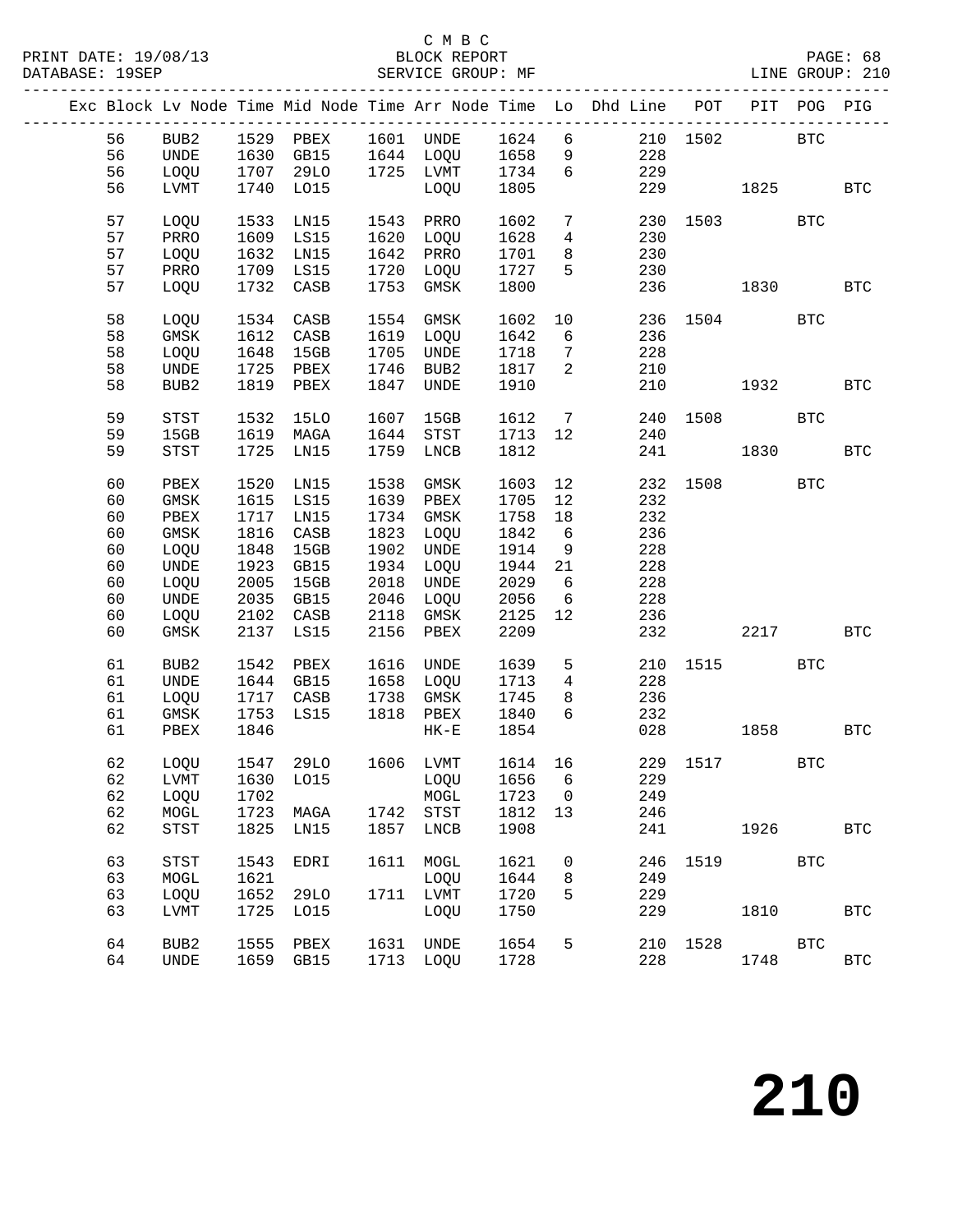#### C M B C<br>BLOCK REPORT SERVICE GROUP: MF

|  |        |                            |      | Exc Block Lv Node Time Mid Node Time Arr Node Time Lo Dhd Line POT PIT POG PIG |      |                    |         |                |     |               |              |              |              |
|--|--------|----------------------------|------|--------------------------------------------------------------------------------|------|--------------------|---------|----------------|-----|---------------|--------------|--------------|--------------|
|  | 65     |                            |      | BUB2 1604 PBEX 1634 BAGA 1700 7 211 1537 BTC                                   |      |                    |         |                |     |               |              |              |              |
|  | 65     | BAGA                       | 1707 |                                                                                |      | PBEX               | 1731 15 |                | 211 |               |              |              |              |
|  | 65     | PBEX                       | 1746 |                                                                                |      | SEHY               | 1801    | $\overline{0}$ | 214 |               |              |              |              |
|  | 65     | SEHY                       | 1801 |                                                                                |      | PBEX               | 1812    | 8 <sup>8</sup> | 214 |               |              |              |              |
|  | 65     | PBEX                       | 1820 |                                                                                |      | PANA               | 1838    |                | 212 |               |              |              | <b>BTC</b>   |
|  |        |                            |      |                                                                                |      |                    |         |                |     |               |              |              |              |
|  | 66     | STST                       |      | 1609 LN15                                                                      |      | 1642 LNCB          | 1655    | $5^{\circ}$    |     | 13  241  1545 | <b>BTC</b>   |              |              |
|  | 66     | <b>HARB</b>                | 1713 |                                                                                |      | LOQU               | 1723    |                |     | 231 000       | 1743         |              | <b>BTC</b>   |
|  |        |                            |      |                                                                                |      |                    |         |                |     |               |              |              |              |
|  | 67     | STST                       |      | 1614 15LO                                                                      |      | 1649 15GB          | 1654 15 |                |     |               | 240 1550 BTC |              |              |
|  | 67     | 15GB                       |      | 1709 MAGA                                                                      | 1732 | STST               | 1800    | 11             | 240 |               |              |              |              |
|  | 67     | STST                       | 1811 |                                                                                | 1848 | 15GB               | 1853    |                |     |               |              |              |              |
|  |        |                            |      | 15LO                                                                           |      |                    |         | 9              | 240 |               |              |              |              |
|  | 67     | 15GB                       | 1902 | MAGA                                                                           | 1921 | STST               | 1944    | 20             | 240 |               |              |              |              |
|  | 67     | $_{\footnotesize\rm STST}$ | 2004 | EDRI                                                                           | 2026 | MOGL               | 2035    | $\overline{0}$ | 246 |               |              |              |              |
|  | 67     | MOGL                       | 2035 |                                                                                |      | LOQU               | 2053    | 12             | 249 |               |              |              |              |
|  | 67     | LOQU                       | 2105 | 15GB                                                                           |      | 2117 UNDE          | 2128    | 8 <sup>8</sup> | 228 |               |              |              |              |
|  | 67     | UNDE                       | 2136 | GB15                                                                           |      | 2147 LOQU          | 2156    | 6              | 228 |               |              |              |              |
|  | 67     | LOQU                       |      | 2202 CASB                                                                      |      | 2217 GMSK          | 2224    | 14             | 236 |               |              |              |              |
|  | 67     | GMSK                       |      | 2238 LS15                                                                      |      | 2257 PBEX          | 2309    |                | 232 |               | 2317 BTC     |              |              |
|  |        |                            |      |                                                                                |      |                    |         |                |     |               |              |              |              |
|  | 68     | STST                       | 1631 |                                                                                |      | GMSK               | 1709    | $\overline{7}$ |     |               | 247 1607 BTC |              |              |
|  | 68     | GMSK                       |      | 1716 LS15                                                                      |      | 1740 PBEX          | 1805 11 |                | 232 |               |              |              |              |
|  | 68     | PBEX                       | 1816 |                                                                                |      | SEHY               | 1830    | $\overline{0}$ | 214 |               |              |              |              |
|  | 68     | SEHY                       | 1830 |                                                                                |      | PBEX               | 1840    |                | 214 |               | 1850 700     |              | <b>BTC</b>   |
|  |        |                            |      |                                                                                |      |                    |         |                |     |               |              |              |              |
|  | 69     | BUB2                       |      | 1644 PBEX                                                                      |      | 1718 BAGA          | 1744    | 9              |     |               | 211 1617 BTC |              |              |
|  | 69     | BAGA                       | 1753 |                                                                                |      | PBEX               | 1815    |                | 211 |               | 1825         |              | <b>BTC</b>   |
|  |        |                            |      |                                                                                |      |                    |         |                |     |               |              |              |              |
|  | 70     | STST                       | 1648 | 15LO                                                                           | 1725 | 15GB               | 1731    | 13             | 240 |               | 1624 BTC     |              |              |
|  | 70     | 15GB                       | 1744 | MAGA                                                                           | 1807 | STST               | 1835    | 14             | 240 |               |              |              |              |
|  | 70     | STST                       | 1849 | <b>15LO</b>                                                                    | 1923 | 15GB               | 1927    | $\overline{7}$ | 240 |               |              |              |              |
|  | 70     | 15GB                       | 1934 | MAGA                                                                           | 1951 | STST               | 2012    | 9              | 240 |               |              |              |              |
|  | 70     | STST                       | 2021 | 15LO                                                                           | 2053 | 15GB               | 2057    | 13             | 240 |               |              |              |              |
|  | 70     | 15GB                       | 2110 | MAGA                                                                           | 2127 | STST               | 2147    | 20             | 240 |               |              |              |              |
|  | 70     | $_{\footnotesize\rm STST}$ | 2207 | EDRI                                                                           | 2229 | MOGL               | 2236    | $\overline{0}$ | 246 |               |              |              |              |
|  | 70     | MOGL                       | 2236 |                                                                                |      |                    | 2253    |                |     |               |              |              |              |
|  |        |                            |      |                                                                                |      | LOQU               |         | 12             | 249 |               |              |              |              |
|  | 70     | LOQU                       | 2305 | 15GB                                                                           |      | 2317 UNDE          | 2327    | 11             | 228 |               |              |              |              |
|  | 70     | UNDE                       | 2338 | GB15                                                                           |      | 2348 LOQU          | 2356    | $\overline{7}$ | 228 |               |              |              |              |
|  | 70     | LOQU                       | 2403 |                                                                                |      | MOGL               | 2418    | $\overline{0}$ | 249 |               |              |              |              |
|  | 70     |                            |      | MOGL 2418 MAGA                                                                 |      | 2434 STST 2452 246 |         |                |     |               | 2512         |              | <b>BTC</b>   |
|  | 71     | LVMT                       | 605  | L015                                                                           |      | LOQU               | 626     | 6              | 229 | 547           |              | <b>BTC</b>   |              |
|  | $71$   |                            |      |                                                                                | 646  |                    | 652     |                | 229 |               |              |              |              |
|  |        | LOQU                       | 632  | 29LO                                                                           |      | LVMT               |         | 11             |     |               |              |              |              |
|  | $71\,$ | LVMT                       | 703  | L015                                                                           |      | LOQU               | 726     | 6              | 229 |               |              |              |              |
|  | $71$   | LOQU                       | 732  | 29LO                                                                           | 746  | LVMT               | 753     | 10             | 229 |               |              |              |              |
|  | $71\,$ | LVMT                       | 803  | L015                                                                           |      | LOQU               | 830     | 18             | 229 |               |              |              |              |
|  | $71$   | LOQU                       | 848  | OSLO                                                                           | 905  | PRRO               | 921     | 3              | 230 |               |              |              |              |
|  | $71\,$ | PRRO                       | 924  | LS15                                                                           | 934  | LOQU               | 941     |                | 230 |               | 1001         |              | $_{\rm BTC}$ |
|  |        |                            |      |                                                                                |      |                    |         |                |     |               |              |              |              |
|  | 72     | 15GB                       | 614  | LVMT                                                                           | 620  | <b>UNDE</b>        | 624     | 10             | 228 | 556           |              | $_{\rm BTC}$ |              |
|  | 72     | UNDE                       | 634  | GB15                                                                           | 646  | LOQU               | 656     | 5              | 228 |               |              |              |              |
|  | 72     | LOQU                       | 701  | 15GB                                                                           | 711  | UNDE               | 720     | 9              | 228 |               |              |              |              |
|  | 72     | <b>UNDE</b>                | 729  | GB15                                                                           | 742  | LOQU               | 755     | 7              | 228 |               |              |              |              |
|  | 72     | LOQU                       | 802  | <b>29LO</b>                                                                    | 817  | LVMT               | 824     | 8              | 229 |               |              |              |              |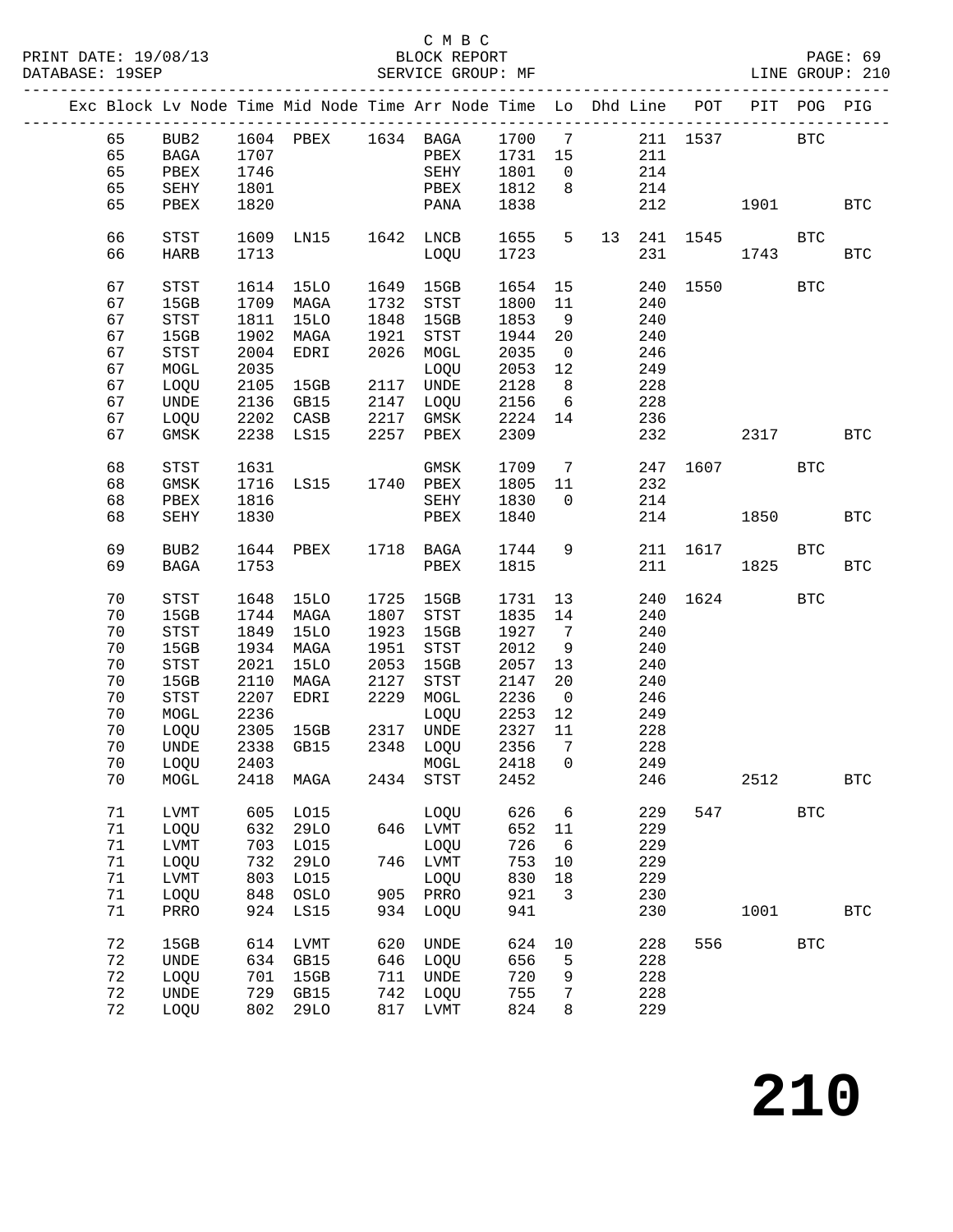#### C M B C<br>BLOCK REPORT SERVICE GROUP: MF

|                  |          |                  |            |             |     | Exc Block Lv Node Time Mid Node Time Arr Node Time Lo Dhd Line |            |                         |               |            | POT | PIT  | POG        | PIG          |
|------------------|----------|------------------|------------|-------------|-----|----------------------------------------------------------------|------------|-------------------------|---------------|------------|-----|------|------------|--------------|
|                  | 72       | LVMT             |            | 832 LO15    |     | LOQU                                                           | 901        | $\overline{4}$          |               | 229        |     |      |            |              |
|                  | 72       | LOQU             | 905        | CASB        |     | 922 GMSK                                                       | 929        |                         |               | 236        |     | 959  |            | <b>BTC</b>   |
|                  |          |                  |            |             |     |                                                                |            |                         |               |            |     |      |            |              |
|                  | 73       | CACU             | 622        | EDRI        | 627 | MOGL                                                           | 635        | $\mathsf{O}$            |               | 246        |     |      | <b>BTC</b> |              |
|                  | 73       | MOGL             | 635        |             |     | LOQU                                                           | 702        | $\overline{7}$          |               | 249        |     |      |            |              |
|                  | 73       | LOQU             | 709        |             |     | MOGL                                                           | 726        | $\overline{0}$          |               | 249        |     |      |            |              |
|                  | 73       | MOGL             | 726        | MAGA        |     | 748 STST                                                       | 809        | 14                      |               | 246        |     |      |            |              |
|                  | 73       | STST             | 823        | <b>15LO</b> | 900 | 15GB                                                           | 905        |                         |               | 240        |     | 928  |            | <b>BTC</b>   |
|                  |          |                  |            |             |     |                                                                |            |                         |               |            |     |      |            |              |
|                  | 74       | PANA             | 626        |             |     | PBEX                                                           | 642        | 6                       |               | 212        | 603 |      | <b>BTC</b> |              |
|                  | 74       | PBEX             | 648        |             |     | PANA                                                           | 704        | 14                      |               | 212        |     |      |            |              |
|                  | 74       | PANA             | 718        |             |     | PBEX                                                           | 739        | 10                      |               | 212        |     |      |            |              |
|                  | 74<br>74 | PBEX             | 749<br>820 |             |     | PANA                                                           | 807<br>840 | 13                      |               | 212<br>212 |     |      |            |              |
|                  | 74       | PANA             | 849        |             |     | PBEX                                                           | 906        | 9<br>$\overline{3}$     |               | 212        |     |      |            |              |
|                  | 74       | PBEX<br>PANA     | 909        | PBEX        |     | PANA<br>934 BUB2                                               | 1004       |                         |               | 211        |     | 1025 |            | <b>BTC</b>   |
|                  |          |                  |            |             |     |                                                                |            |                         |               |            |     |      |            |              |
|                  | 75       | PBEX             | 617        |             |     | BAGA                                                           | 636        | 17                      | 1 211         |            | 605 |      | <b>BTC</b> |              |
|                  | 75       | PANA             | 654        |             |     | PBEX                                                           | 712        | $6\overline{6}$         |               | 212        |     |      |            |              |
|                  | 75       | PBEX             | 718        |             |     | PANA                                                           | 735        | 2                       | $1 \quad 212$ |            |     |      |            |              |
|                  | 75       | <b>BAGA</b>      | 738        | PBEX        |     | 807 BUB2                                                       | 839        |                         |               | 211        |     | 906  |            | <b>BTC</b>   |
|                  |          |                  |            |             |     |                                                                |            |                         |               |            |     |      |            |              |
|                  | 76       | LOQU             | 635        |             |     | MOGL                                                           | 650        | $\overline{0}$          |               | 249        | 605 |      | <b>BTC</b> |              |
|                  | 76       | $\tt MOGL$       | 650        | MAGA        |     | 711 STST                                                       | 729        | 8                       |               | 246        |     |      |            |              |
|                  | 76       | STST             | 737        | 15LO        | 815 | 15GB                                                           | 821        | 9                       |               | 240        |     |      |            |              |
|                  | 76       | 15GB             | 830        | MAGA        | 850 | STST                                                           | 911        |                         |               | 240        |     | 935  |            | <b>BTC</b>   |
|                  |          |                  |            |             |     |                                                                |            |                         |               |            |     |      |            |              |
|                  | 77       | BAGA             | 634        | PBEX        | 658 | BUB2                                                           | 723        | $\overline{\mathbf{3}}$ |               | 211        | 611 |      | <b>BTC</b> |              |
|                  | 77       | BUB <sub>2</sub> | 726        | PBEX        | 754 | UNDE                                                           | 815        | 13                      |               | 210        |     |      |            |              |
|                  | 77       | <b>UNDE</b>      | 828        | PBEX        | 851 | BUB2                                                           | 922        |                         |               | 210        |     | 949  |            | <b>BTC</b>   |
|                  | 78       | LN15             | 637        |             |     | LNOS                                                           | 644        | $\overline{3}$          |               | 241        | 612 |      | <b>BTC</b> |              |
| SD 78            |          | LNOS             | 647        | 15LO        | 658 | STST                                                           | 727        | 10                      | 28            | 241        |     |      |            |              |
| #SD 78           |          | LNOS             | 647        | 15LO        | 658 | STST                                                           | 727        |                         |               | 241        |     | 753  |            | <b>BTC</b>   |
| SD 78            |          | CACO             | 805        |             |     | EMSE                                                           | 814        |                         |               | 880        |     | 836  |            | <b>BTC</b>   |
|                  |          |                  |            |             |     |                                                                |            |                         |               |            |     |      |            |              |
|                  | 79       | LN15             | 650        | OSLO        |     | 656 PRRO                                                       | 705        | $4\overline{ }$         |               | 230        | 625 |      | <b>BTC</b> |              |
|                  | 79       | PRRO             | 709        | LS15        |     | 719 LOQU                                                       | 726        | 6                       |               | 230        |     |      |            |              |
|                  | 79       | LOQU             | 732        | OSLO        |     | 748 PRRO                                                       | 805        | $\mathbf{3}$            |               | 230        |     |      |            |              |
|                  | 79       | PRRO             |            | 808 LS15    |     | 820 LOQU                                                       | 827        | 8                       |               | 230        |     |      |            |              |
|                  | 79       | LOQU             | 835        |             |     | HARB                                                           | 844        |                         |               | 231        |     | 909  |            | $_{\rm BTC}$ |
|                  |          |                  |            |             |     |                                                                |            |                         |               |            |     |      |            |              |
| SD 80            |          | GMSK             | 655        | MCMA        |     | <b>STST</b>                                                    | 735        | 5                       | 21            | 247        | 625 |      | <b>BTC</b> |              |
| #SD 80           |          | GMSK             | 655        | MCMA        |     | STST                                                           | 735        |                         |               | 247        | 625 | 801  | <b>BTC</b> | <b>BTC</b>   |
| SD <sub>80</sub> |          | 22PH             | 801        |             |     | 15GB                                                           | 822        |                         |               | 881        |     | 845  |            | <b>BTC</b>   |
|                  |          |                  |            |             |     |                                                                |            |                         |               |            | 627 |      | <b>BTC</b> |              |
|                  | 81<br>81 | LOQU<br>MOGL     | 657        | 714 MAGA    |     | MOGL<br>736 STST                                               | 714<br>757 | 0<br>7                  |               | 249<br>246 |     |      |            |              |
|                  | 81       | <b>STST</b>      | 804        | 15LO        | 842 | 15GB                                                           | 848        |                         |               | 240        |     | 911  |            | <b>BTC</b>   |
|                  |          |                  |            |             |     |                                                                |            |                         |               |            |     |      |            |              |
|                  | 82       | 15GB             | 648        | LVMT        | 654 | UNDE                                                           | 658        | 4                       |               | 228        | 630 |      | <b>BTC</b> |              |
|                  | 82       | <b>UNDE</b>      | 702        | GB15        |     | 714 LOQU                                                       | 725        | 5                       |               | 228        |     |      |            |              |
|                  | 82       | LOQU             | 730        | 15GB        | 743 | UNDE                                                           | 753        | 6                       |               | 228        |     |      |            |              |
|                  | 82       | UNDE             | 759        | PBEX        | 822 | BUB2                                                           | 853        |                         |               | 210        |     | 920  |            | $_{\rm BTC}$ |
|                  |          |                  |            |             |     |                                                                |            |                         |               |            |     |      |            |              |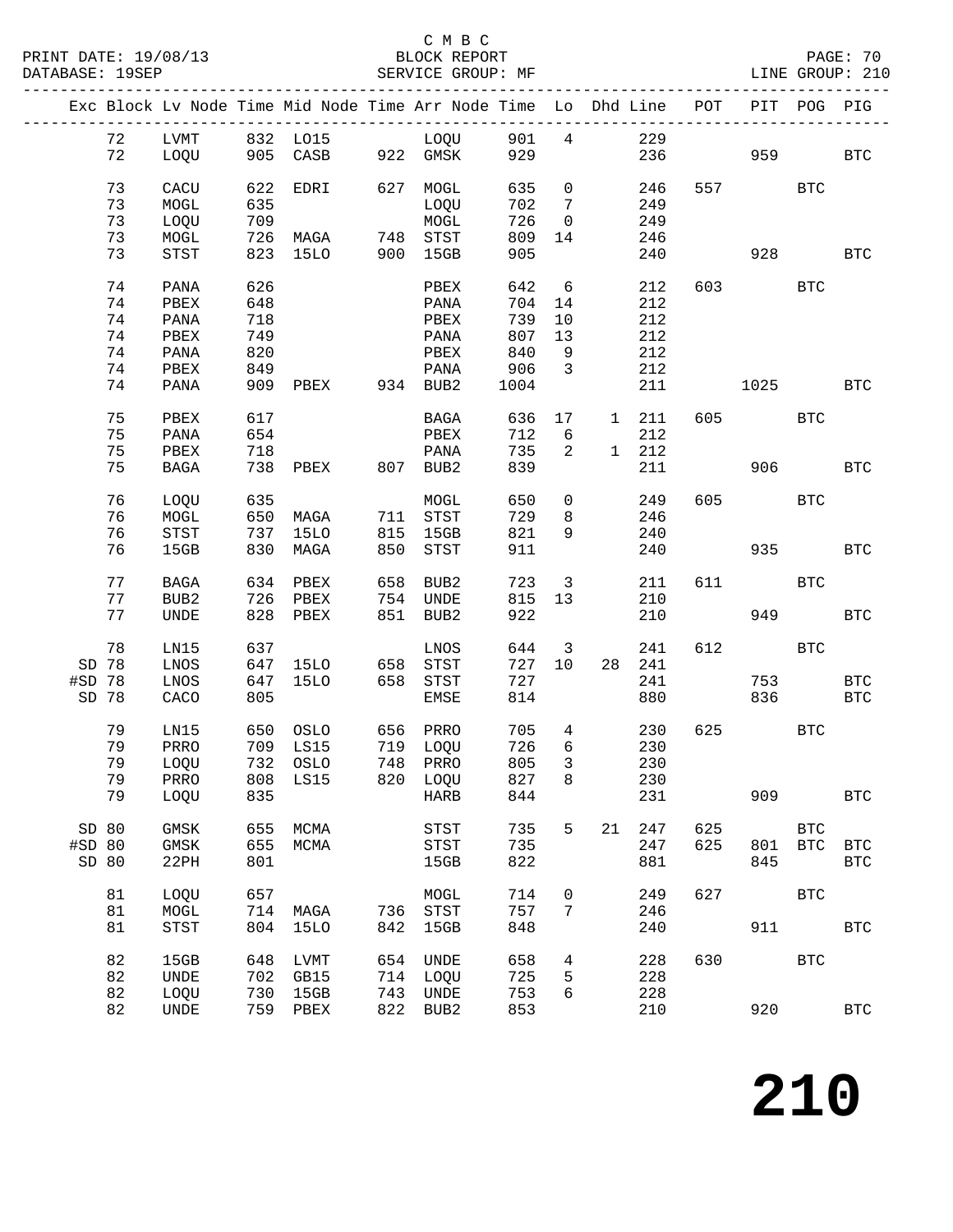### C M B C<br>BLOCK REPORT

---------------------------------------------------------------------------------------------

|  |    |             |     |              |     | Exc Block Lv Node Time Mid Node Time Arr Node Time Lo Dhd Line |     |              |    |     | POT | PIT | POG          | PIG                  |
|--|----|-------------|-----|--------------|-----|----------------------------------------------------------------|-----|--------------|----|-----|-----|-----|--------------|----------------------|
|  | 83 | CACU        | 655 | EDRI         | 700 | MOGL                                                           | 710 | 0            |    | 246 | 630 |     | <b>BTC</b>   |                      |
|  | 83 | MOGL        | 710 |              |     | LOQU                                                           | 737 | 9            |    | 249 |     |     |              |                      |
|  | 83 | LOQU        | 746 | 15GB         |     | 800 UNDE                                                       | 811 | 5            |    | 228 |     |     |              |                      |
|  | 83 | <b>UNDE</b> | 816 | GB15         | 831 | LOQU                                                           | 845 |              |    | 228 |     | 905 |              | <b>BTC</b>           |
|  |    |             |     |              |     |                                                                |     |              |    |     |     |     |              |                      |
|  | 84 | PBEX        | 644 |              |     | SEHY                                                           | 656 | 0            |    | 214 | 632 |     | <b>BTC</b>   |                      |
|  | 84 | SEHY        | 656 | PBEX         | 709 | BUB2                                                           | 739 | 8            | 22 | 214 |     |     |              |                      |
|  | 84 | LNOS        | 809 | <b>15LO</b>  | 822 | STST                                                           | 858 |              |    | 241 |     | 924 |              | $_{\rm BTC}$         |
|  |    |             |     |              |     |                                                                |     |              |    |     |     |     |              |                      |
|  | 85 | CACU        | 712 | EDRI         | 717 | MOGL                                                           | 727 | 0            |    | 246 | 647 |     | <b>BTC</b>   |                      |
|  | 85 | MOGL        | 727 |              |     | LOQU                                                           | 754 | 8            |    | 249 |     |     |              |                      |
|  | 85 | LOQU        | 802 | 15GB         | 817 | UNDE                                                           | 828 | 4            |    | 228 |     |     |              |                      |
|  | 85 | <b>UNDE</b> | 832 | GB15         | 847 | LOQU                                                           | 901 |              |    | 228 |     | 921 |              | $_{\rm BTC}$         |
|  |    |             |     |              |     |                                                                |     |              |    |     |     |     |              |                      |
|  | 86 | LOQU        | 717 |              |     | MOGL                                                           | 737 | $\mathsf{O}$ |    | 249 | 647 |     | $_{\rm BTC}$ |                      |
|  | 86 | MOGL        | 737 | MAGA         | 759 | STST                                                           | 820 |              |    | 246 |     | 846 |              | BTC                  |
|  | 87 | LN15        | 717 | OSLO         | 725 | PRRO                                                           | 735 | 5            |    | 230 | 652 |     | <b>BTC</b>   |                      |
|  | 87 | PRRO        | 740 | LS15         | 750 | LOQU                                                           | 757 | 5            |    | 230 |     |     |              |                      |
|  | 87 | LOQU        | 802 |              |     | $\tt MOGL$                                                     | 822 | 0            |    | 249 |     |     |              |                      |
|  | 87 | MOGL        | 822 | MAGA         | 844 | STST                                                           | 905 |              |    | 246 |     | 929 |              | $_{\rm BTC}$         |
|  |    |             |     |              |     |                                                                |     |              |    |     |     |     |              |                      |
|  | 88 | GMSK        | 729 | CASB         | 736 | LOQU                                                           | 759 | 18           |    | 236 | 659 |     | <b>BTC</b>   |                      |
|  | 88 | LOQU        | 817 | 15GB         | 832 | UNDE                                                           | 843 |              |    | 228 |     | 905 |              | BTC                  |
|  |    |             |     |              |     |                                                                |     |              |    |     |     |     |              |                      |
|  | 89 | <b>LVMT</b> | 718 | L015         |     | LOQU                                                           | 741 | 8            |    | 229 | 700 |     | <b>BTC</b>   |                      |
|  | 89 | LOQU        | 749 |              |     | <b>HARB</b>                                                    | 758 | 16           | 13 | 231 |     |     |              |                      |
|  | 89 | LNOS        | 827 | 15LO         | 840 | STST                                                           | 915 |              |    | 241 |     | 939 |              | $_{\rm BTC}$         |
|  | 90 | PBEX        | 717 |              |     | <b>BAGA</b>                                                    | 741 | 5            |    | 211 | 705 |     | <b>BTC</b>   |                      |
|  | 90 | <b>BAGA</b> | 746 | PBEX         | 815 | BUB2                                                           | 847 |              |    | 211 |     | 914 |              | <b>BTC</b>           |
|  |    |             |     |              |     |                                                                |     |              |    |     |     |     |              |                      |
|  | 91 | <b>GMSK</b> | 740 | MCMA         |     | <b>STST</b>                                                    | 826 |              |    | 247 | 710 | 852 | <b>BTC</b>   | $_{\rm BTC}$         |
|  |    |             |     |              |     |                                                                |     |              |    |     |     |     |              |                      |
|  | 92 | LN15        | 738 |              |     | LNOS                                                           | 745 | 5            |    | 241 | 713 |     | <b>BTC</b>   |                      |
|  | 92 | LNOS        | 750 | 15LO         | 803 | STST                                                           | 839 |              |    | 241 |     | 905 |              | <b>BTC</b>           |
|  |    |             |     |              |     |                                                                |     |              |    |     |     |     |              |                      |
|  | 93 | <b>UNDE</b> | 737 | PBEX         | 800 | BUB2                                                           | 831 |              |    | 210 | 714 | 858 | <b>BTC</b>   | $_{\rm BTC}$         |
|  |    |             |     |              |     |                                                                |     |              |    |     |     |     |              |                      |
|  | 94 | PANA        | 750 |              |     | PBEX                                                           | 811 | 5            |    | 212 | 727 |     | <b>BTC</b>   |                      |
|  | 94 | PBEX        | 816 |              |     | SEHY                                                           | 832 | $\mathsf{O}$ |    | 214 |     |     |              |                      |
|  | 94 | SEHY        | 832 | ${\tt PBEX}$ | 852 | BUB2                                                           | 925 |              |    | 214 |     | 952 |              | $\operatorname{BTC}$ |
|  | 95 | UNDE        | 751 | PBEX         | 814 | BUB2                                                           | 845 |              |    | 210 | 728 | 912 | <b>BTC</b>   | <b>BTC</b>           |
|  |    |             |     |              |     |                                                                |     |              |    |     |     |     |              |                      |
|  | 96 | <b>LVMT</b> | 747 | L015         |     | LOQU                                                           | 811 | 8            |    | 229 | 729 |     | <b>BTC</b>   |                      |
|  | 96 | LOQU        | 819 |              |     | <b>HARB</b>                                                    | 828 |              |    | 231 |     | 853 |              | $_{\rm BTC}$         |
|  |    |             |     |              |     |                                                                |     |              |    |     |     |     |              |                      |
|  | 97 | <b>BAGA</b> | 752 | PBEX         | 821 | BUB2                                                           | 853 |              |    | 211 | 729 | 920 | <b>BTC</b>   | <b>BTC</b>           |
|  |    |             |     |              |     |                                                                |     |              |    |     |     |     |              |                      |
|  | 98 | PBEX        | 746 |              |     | <b>SEHY</b>                                                    | 801 | $\mathsf{O}$ |    | 214 | 734 |     | <b>BTC</b>   |                      |
|  | 98 | SEHY        | 801 | PBEX         | 820 | BUB2                                                           | 853 |              |    | 214 |     | 920 |              | <b>BTC</b>           |
|  |    |             |     |              |     |                                                                |     |              |    |     |     |     |              |                      |
|  | 99 | <b>UNDE</b> | 806 | PBEX         | 829 | BUB2                                                           | 902 |              |    | 210 | 743 | 929 | <b>BTC</b>   | $_{\rm BTC}$         |
|  |    |             |     |              |     |                                                                |     |              |    |     |     |     |              |                      |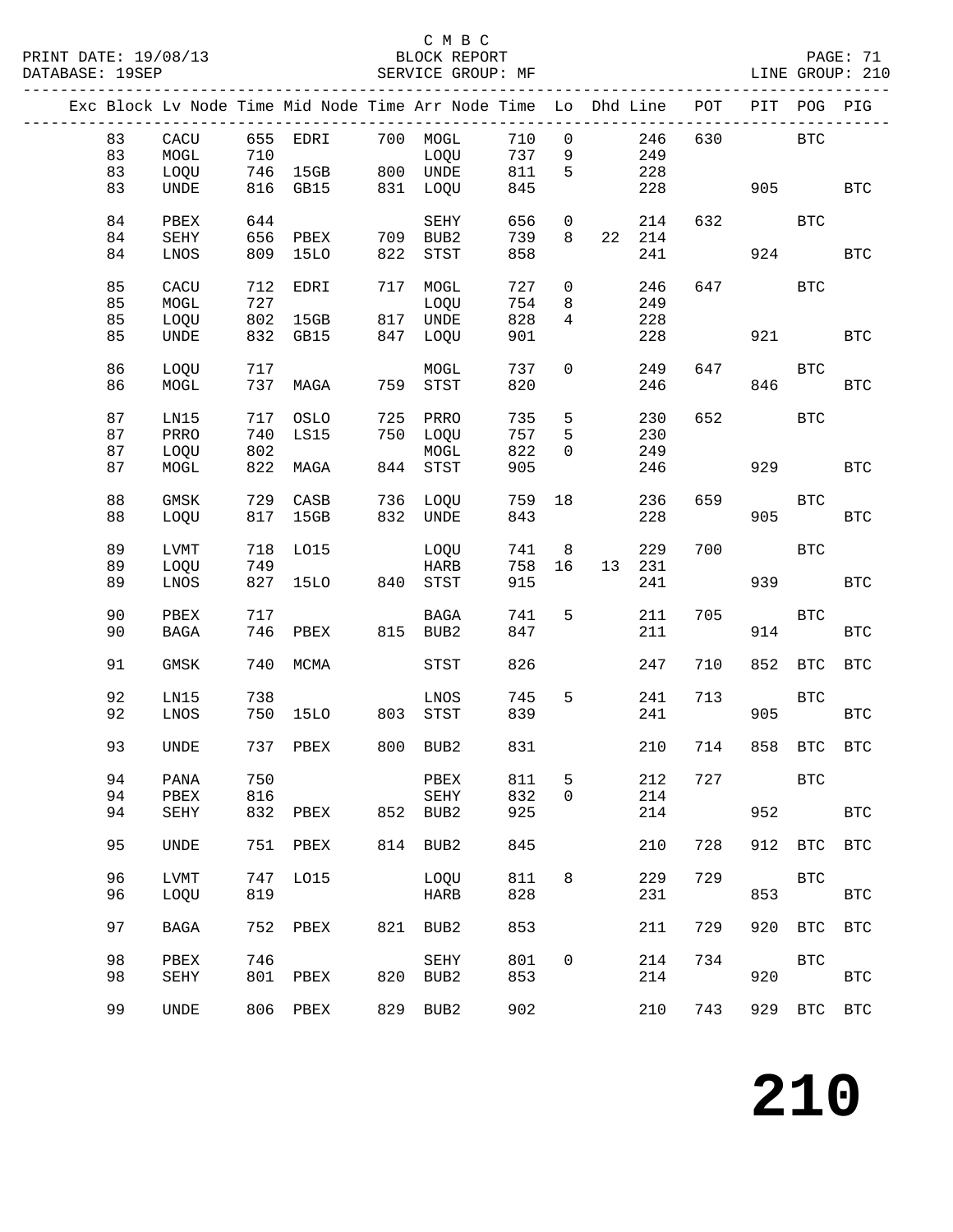| PRINT DATE: 19/08/13 | BLOCK REPORT      |
|----------------------|-------------------|
| DATABASE: 19SEP      | SERVICE GROUP: MF |

|      |              | 15GB 15 & GRAND BLVD 15LO<br>BAGA BANBURY & GALLANT BDKI<br>BTC Burnaby Depot BUB2<br>BYGR BROADWAY & GRANVILLE BYPE<br>CACO CAPILANO UNIVERSITY CACU<br>CAED CAPILANO & EDGEWOOD CAMO<br>DUCA DUNSMUIR & CAMBIE EDRI<br>GB15 GRAND BLVD & 1 |            |                                  |              |             |                                        | 15LO 15TH & LONSDALE                                                           |  |  |  |  |  |  |
|------|--------------|----------------------------------------------------------------------------------------------------------------------------------------------------------------------------------------------------------------------------------------------|------------|----------------------------------|--------------|-------------|----------------------------------------|--------------------------------------------------------------------------------|--|--|--|--|--|--|
|      |              |                                                                                                                                                                                                                                              |            |                                  |              | <b>BDKI</b> |                                        | BOUNDARY & KITCHENER-NORTH                                                     |  |  |  |  |  |  |
|      |              |                                                                                                                                                                                                                                              |            |                                  |              |             |                                        | BUB2 BURRARD STATION                                                           |  |  |  |  |  |  |
|      |              |                                                                                                                                                                                                                                              |            |                                  |              |             |                                        | BROADWAY & PENTICTON-EAST                                                      |  |  |  |  |  |  |
|      |              |                                                                                                                                                                                                                                              |            |                                  |              |             |                                        | CAPILANO RD & CURLING RD                                                       |  |  |  |  |  |  |
|      |              |                                                                                                                                                                                                                                              |            |                                  |              |             |                                        | CAPILANO & MONTROYAL                                                           |  |  |  |  |  |  |
|      |              |                                                                                                                                                                                                                                              |            |                                  |              |             |                                        | EDGEMONT & RIDGEWOOD                                                           |  |  |  |  |  |  |
|      |              |                                                                                                                                                                                                                                              |            |                                  |              |             |                                        | GROUSE MTN SKYRIDE                                                             |  |  |  |  |  |  |
|      |              |                                                                                                                                                                                                                                              |            |                                  |              |             |                                        |                                                                                |  |  |  |  |  |  |
| HK-W |              | HASTINGS & KOOTENAY WB                                                                                                                                                                                                                       |            |                                  |              | HODM        | HORSESHOE BAY FERRY<br>HOWE & DUNSMUIR |                                                                                |  |  |  |  |  |  |
| KTLP |              | KOOTENAY LOOP                                                                                                                                                                                                                                |            |                                  |              | LN15        |                                        | LONSDALE & 15 ST                                                               |  |  |  |  |  |  |
| LNCB |              | SB LONSDALE AVE FS CARISBROOKE C LNOS                                                                                                                                                                                                        |            |                                  |              |             |                                        | LONSDALE & E OSBORNE FS                                                        |  |  |  |  |  |  |
| LOQU |              |                                                                                                                                                                                                                                              |            |                                  |              | LS15        |                                        | LONSDALE & 15 ST                                                               |  |  |  |  |  |  |
| LVMT |              |                                                                                                                                                                                                                                              |            |                                  |              |             |                                        |                                                                                |  |  |  |  |  |  |
| MOGL |              |                                                                                                                                                                                                                                              |            |                                  |              |             |                                        |                                                                                |  |  |  |  |  |  |
| PKRN |              |                                                                                                                                                                                                                                              |            |                                  |              |             |                                        |                                                                                |  |  |  |  |  |  |
| PRRO |              | PROSPECT & THE SEYMOUR & LYTTON                                                                                                                                                                                                              |            |                                  |              |             |                                        |                                                                                |  |  |  |  |  |  |
| SELY |              |                                                                                                                                                                                                                                              |            |                                  |              |             |                                        |                                                                                |  |  |  |  |  |  |
| STST |              |                                                                                                                                                                                                                                              |            |                                  |              |             |                                        |                                                                                |  |  |  |  |  |  |
| UNDE |              | UNDERWOOD & DEMPSEY                                                                                                                                                                                                                          |            |                                  |              |             |                                        |                                                                                |  |  |  |  |  |  |
|      |              |                                                                                                                                                                                                                                              |            |                                  |              |             |                                        |                                                                                |  |  |  |  |  |  |
|      |              |                                                                                                                                                                                                                                              |            |                                  |              |             |                                        | Exc Block Lv Node Time Mid Node Time Arr Node Time Lo Dhd Line POT PIT POG PIG |  |  |  |  |  |  |
|      | $\mathbf{1}$ |                                                                                                                                                                                                                                              |            |                                  |              |             |                                        | ULP1 308 GRBY 327 SERO 338 1 N17 226 BTC                                       |  |  |  |  |  |  |
|      | 1            |                                                                                                                                                                                                                                              |            | SERO 339 BYGR 346 ULP1           |              |             | 404 4                                  | N17                                                                            |  |  |  |  |  |  |
|      | 1            |                                                                                                                                                                                                                                              |            |                                  | SERO<br>HBAY |             |                                        | 438 19 3 N17<br>536 14 257                                                     |  |  |  |  |  |  |
|      | 1            | DUCA                                                                                                                                                                                                                                         | 500        |                                  |              |             |                                        |                                                                                |  |  |  |  |  |  |
|      | 1            | HBAY                                                                                                                                                                                                                                         | 550        |                                  | DUCA         | 625         |                                        | 10<br>257                                                                      |  |  |  |  |  |  |
|      | 1            | DUCA 635<br>HBAY 725                                                                                                                                                                                                                         |            |                                  | HBAY         | 711         | 14                                     | 257                                                                            |  |  |  |  |  |  |
|      | 1            |                                                                                                                                                                                                                                              |            |                                  | DUCA         | 801         | 14                                     | 257                                                                            |  |  |  |  |  |  |
|      | 1            | DUCA                                                                                                                                                                                                                                         |            | 815 816                          |              | HBAY 851    |                                        | 14 and $\overline{a}$<br>257                                                   |  |  |  |  |  |  |
|      | 1            | HBAY                                                                                                                                                                                                                                         | 905<br>955 |                                  | DUCA         | 941         | 14                                     | 257                                                                            |  |  |  |  |  |  |
|      | 1            | DUCA                                                                                                                                                                                                                                         |            |                                  | HBAY         | 1031        | 9                                      | 257                                                                            |  |  |  |  |  |  |
|      | 1            | HBAY                                                                                                                                                                                                                                         | 1040       |                                  | DUCA         | 1116 19     |                                        | 257                                                                            |  |  |  |  |  |  |
|      | 1            | DUCA                                                                                                                                                                                                                                         | 1135       |                                  | HBAY         | 1211        | - 9                                    | 257                                                                            |  |  |  |  |  |  |
|      | 1            | HBAY                                                                                                                                                                                                                                         | 1220       |                                  | DUCA         | 1256        | 14                                     | 257                                                                            |  |  |  |  |  |  |
|      | 1            | DUCA                                                                                                                                                                                                                                         | 1310       |                                  | HBAY         | 1348        | 12                                     | 257                                                                            |  |  |  |  |  |  |
|      | 1            | HBAY                                                                                                                                                                                                                                         |            |                                  |              | 1436        | 14                                     | 257                                                                            |  |  |  |  |  |  |
|      | 1            | DUCA                                                                                                                                                                                                                                         |            | 1400 DUCA<br>1450 PKRN 1508 HBAY |              | 1528        | 17                                     | 257                                                                            |  |  |  |  |  |  |
|      | 1            | HBAY                                                                                                                                                                                                                                         | 1545       |                                  | <b>DUCA</b>  | 1621        | 14                                     | 257                                                                            |  |  |  |  |  |  |
|      | 1            | DUCA                                                                                                                                                                                                                                         | 1635       |                                  | HBAY         | 1711        | 9                                      | 257                                                                            |  |  |  |  |  |  |
|      | 1            | HBAY                                                                                                                                                                                                                                         | 1720       |                                  | DUCA         | 1756        | 19                                     | 257                                                                            |  |  |  |  |  |  |
|      | 1            | DUCA                                                                                                                                                                                                                                         | 1815       | <b>HBAY</b>                      |              |             |                                        | 1851 14 257                                                                    |  |  |  |  |  |  |
|      | $\mathbf{1}$ | HBAY                                                                                                                                                                                                                                         | 1905       |                                  | DUCA         | 1941        | 14                                     | 257                                                                            |  |  |  |  |  |  |

1 DUCA 1955 HBAY 2031 19 257

1 HBAY 2050 DUCA 2126 257 2147 BTC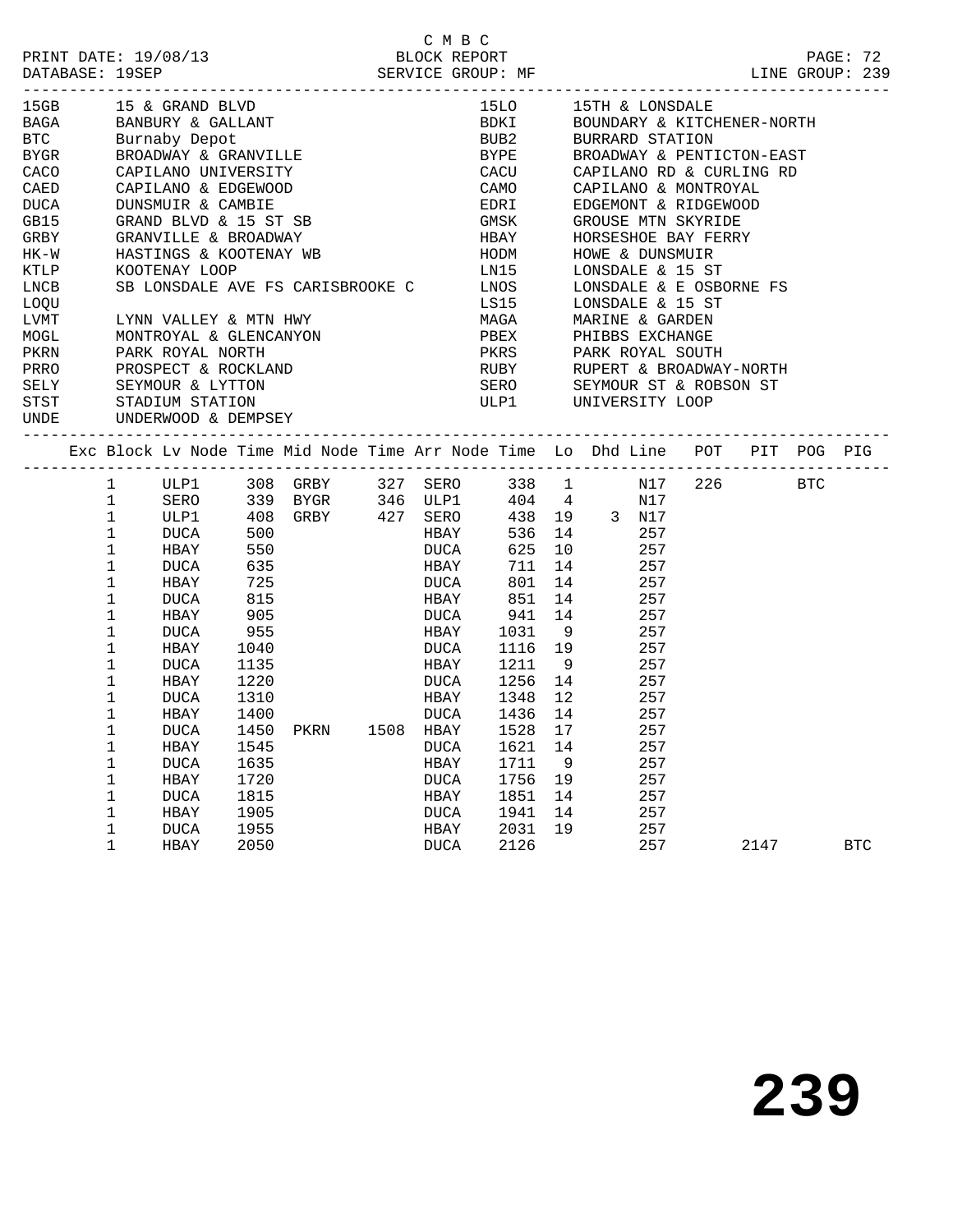#### C M B C<br>BLOCK REPORT

|                |             |      |                | Exc Block Lv Node Time Mid Node Time Arr Node Time Lo Dhd Line POT PIT POG PIG |         |                |                                                                                                 |     |            |             |            |
|----------------|-------------|------|----------------|--------------------------------------------------------------------------------|---------|----------------|-------------------------------------------------------------------------------------------------|-----|------------|-------------|------------|
| $\overline{a}$ |             |      |                | ULP1 338 GRBY 357 SERO                                                         |         |                | 408 1 N17                                                                                       | 256 | <b>BTC</b> |             |            |
| $\overline{a}$ | SERO        |      | 409 BYGR       | 416 ULP1<br>457 SERO                                                           |         |                | $\begin{array}{cccc} 434 & 4 & & & \text{N17} \\ 508 & 9 & & 3 & \text{N17} \end{array}$<br>N17 |     |            |             |            |
| $\sqrt{2}$     | ULP1        |      | 438 GRBY       |                                                                                | 508     |                |                                                                                                 |     |            |             |            |
| $\sqrt{2}$     | DUCA        | 520  |                | HBAY                                                                           | 556     | 24             | 257                                                                                             |     |            |             |            |
| $\sqrt{2}$     | HBAY        | 620  |                | DUCA                                                                           | 655     | 20             | 257                                                                                             |     |            |             |            |
| $\sqrt{2}$     | DUCA        | 715  |                | HBAY                                                                           | 751     | 9              | 257                                                                                             |     |            |             |            |
| $\sqrt{2}$     | HBAY        | 800  | PKRS 818 DUCA  |                                                                                | 836     | 19             | 257                                                                                             |     |            |             |            |
| $\sqrt{2}$     | DUCA        | 855  |                | HBAY                                                                           | 931     | 9              | 257                                                                                             |     |            |             |            |
| $\sqrt{2}$     | HBAY        | 940  |                | DUCA                                                                           | 1016    | 19             | 257                                                                                             |     |            |             |            |
| $\sqrt{2}$     | DUCA        | 1035 |                | HBAY                                                                           | 1111    | - 9            | 257                                                                                             |     |            |             |            |
| $\sqrt{2}$     | HBAY        | 1120 |                | DUCA                                                                           | 1156    | 14             | 257                                                                                             |     |            |             |            |
| $\sqrt{2}$     | DUCA        | 1210 |                | HBAY                                                                           | 1248    | 12             | 257                                                                                             |     |            |             |            |
| $\sqrt{2}$     | HBAY        | 1300 |                | DUCA                                                                           | 1336    | 14             | 257                                                                                             |     |            |             |            |
| $\sqrt{2}$     | DUCA        | 1350 |                | HBAY                                                                           | 1428    | 12             | 257                                                                                             |     |            |             |            |
| $\sqrt{2}$     | HBAY        | 1440 |                | DUCA                                                                           | 1516    | 14             | 257                                                                                             |     |            |             |            |
| $\sqrt{2}$     | DUCA        | 1530 | PKRN 1548 HBAY |                                                                                | 1608    | 12             | 257                                                                                             |     |            |             |            |
| $\sqrt{2}$     | HBAY        | 1620 |                | <b>DUCA</b>                                                                    | 1656    | 19             | 257                                                                                             |     |            |             |            |
| $\sqrt{2}$     | DUCA        | 1715 |                | HBAY                                                                           | 1751    | $\overline{9}$ | 257                                                                                             |     |            |             |            |
| $\mathbf 2$    | HBAY        | 1800 |                | DUCA                                                                           | 1836    | 19             | 257                                                                                             |     |            |             |            |
| $\sqrt{2}$     | DUCA        | 1855 |                | HBAY                                                                           | 1931    | 9              | 257                                                                                             |     |            |             |            |
| $\sqrt{2}$     | HBAY        | 1940 |                | DUCA                                                                           | 2016    | $\overline{9}$ | 257                                                                                             |     |            |             |            |
| $\mathbf 2$    | $\rm DUCA$  | 2025 |                | HBAY                                                                           | 2101    | 19             | 257                                                                                             |     |            |             |            |
| $\sqrt{2}$     | HBAY        | 2120 |                | DUCA                                                                           | 2156    | 9              | 257                                                                                             |     |            |             |            |
| $\sqrt{2}$     | DUCA        | 2205 |                | HBAY                                                                           | 2242 18 |                | 257                                                                                             |     |            |             |            |
| 2              | HBAY        | 2300 |                | DUCA                                                                           | 2336    |                | 257                                                                                             |     |            | 2357 236    | <b>BTC</b> |
| $\mathsf{3}$   | DUCA        | 550  |                | HBAY                                                                           | 626     | 24             | 257                                                                                             | 526 |            | <b>BTC</b>  |            |
| 3              | HBAY        | 650  |                | DUCA                                                                           | 725     | 10             | 257                                                                                             |     |            |             |            |
| $\mathsf 3$    | <b>DUCA</b> | 735  |                | HBAY                                                                           | 811     | 11             | 257                                                                                             |     |            |             |            |
| 3              | HBAY        | 822  |                | DUCA                                                                           | 858     | 17             | 257                                                                                             |     |            |             |            |
| 3              | <b>DUCA</b> | 915  |                | HBAY                                                                           | 951     | 9              | 257                                                                                             |     |            |             |            |
| $\mathsf 3$    | HBAY        | 1000 |                | DUCA                                                                           | 1036    | 19             | 257                                                                                             |     |            |             |            |
| $\mathsf{3}$   | DUCA        | 1055 |                | HBAY                                                                           | 1131    | 14             | 257                                                                                             |     |            |             |            |
| $\mathsf 3$    | HBAY        | 1145 |                | <b>DUCA</b>                                                                    | 1221    | 9              | 257                                                                                             |     |            |             |            |
| 3              | <b>DUCA</b> | 1230 |                | HBAY                                                                           | 1308    | 12             | 257                                                                                             |     |            |             |            |
| 3              | HBAY        | 1320 |                | DUCA                                                                           | 1356    | 14             | 257                                                                                             |     |            |             |            |
| 3              | <b>DUCA</b> | 1410 |                | HBAY                                                                           | 1448    | 12             | 257                                                                                             |     |            |             |            |
| 3              | HBAY        | 1500 |                | DUCA                                                                           | 1536    | 14             | 257                                                                                             |     |            |             |            |
| 3              | DUCA        | 1550 |                | HBAY                                                                           | 1628    | 17             | 257                                                                                             |     |            |             |            |
| 3              | HBAY        | 1645 |                | DUCA                                                                           | 1721    | 14             | 257                                                                                             |     |            |             |            |
| 3              | DUCA        | 1735 |                | HBAY                                                                           | 1811    | $\overline{9}$ | 257                                                                                             |     |            |             |            |
| 3              | HBAY        | 1820 |                | DUCA                                                                           | 1856    |                | 257                                                                                             |     |            | 1917 - 1917 | BTC        |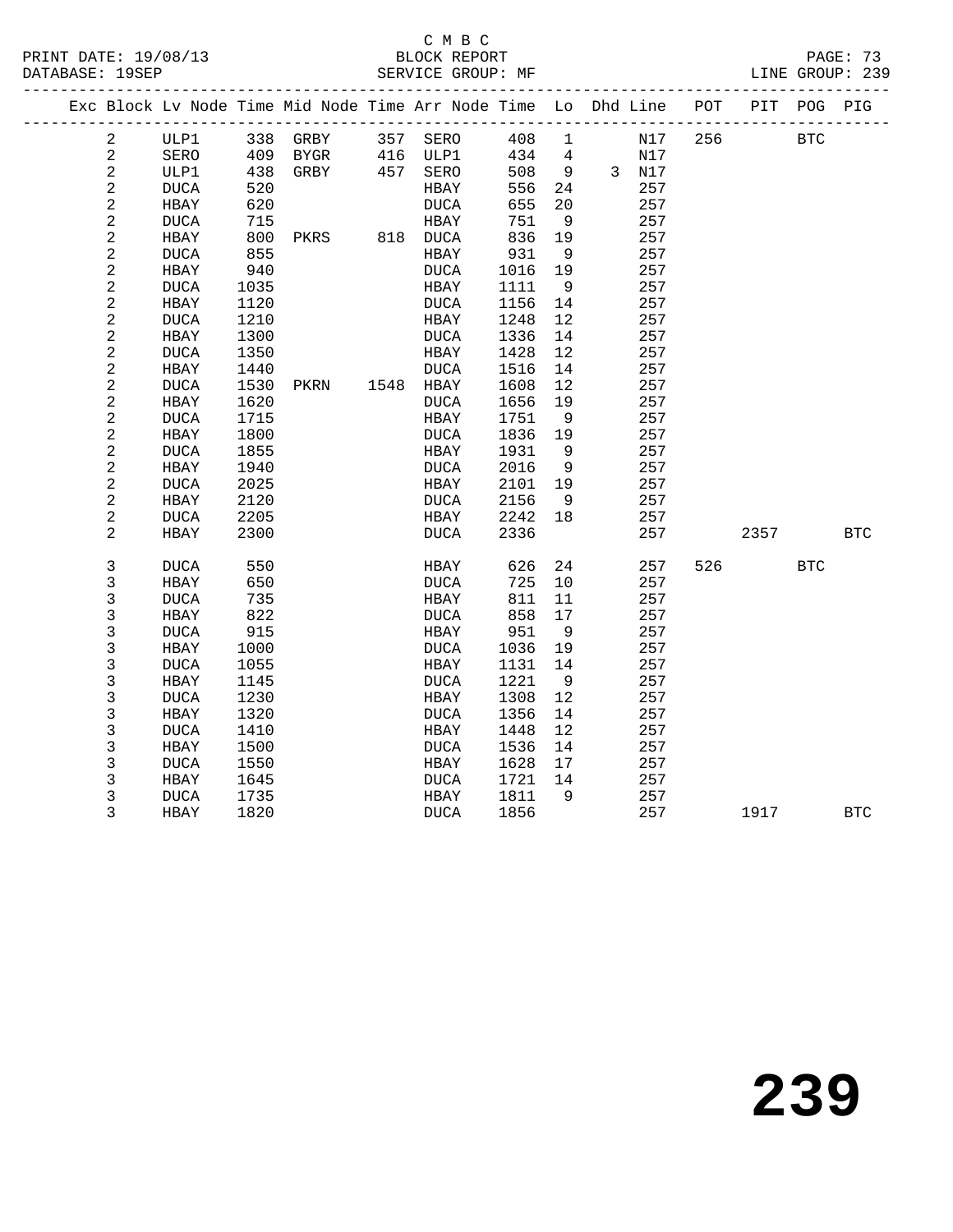#### C M B C<br>BLOCK REPORT

LINE GROUP: 239

|  |                         | Exc Block Lv Node Time Mid Node Time Arr Node Time Lo Dhd Line |              |      |           |              |      |              |                      |            | POT | PIT      | POG        | PIG        |
|--|-------------------------|----------------------------------------------------------------|--------------|------|-----------|--------------|------|--------------|----------------------|------------|-----|----------|------------|------------|
|  | 4                       | DUCA 615                                                       |              |      |           |              | HBAY | 651 22       |                      | 257        | 551 |          | <b>BTC</b> |            |
|  | 4                       | HBAY                                                           | 713          |      |           | DUCA         |      | 749 6        |                      | 257        |     |          |            |            |
|  | 4                       | DUCA                                                           | 755          |      |           | HBAY         |      | 831          | $\overline{9}$       | 257        |     |          |            |            |
|  | 4                       | HBAY                                                           | 840          |      |           | <b>DUCA</b>  |      | 916          | 19                   | 257        |     |          |            |            |
|  | 4                       | <b>DUCA</b>                                                    | 935          |      |           | HBAY         |      | 1011         | 9                    | 257        |     |          |            |            |
|  | $\overline{4}$          | HBAY                                                           | 1020         |      |           | DUCA         |      | 1056         | 19                   | 257        |     |          |            |            |
|  | $\overline{\mathbf{4}}$ | DUCA                                                           | 1115         |      |           | HBAY         |      | 1151         | 9                    | 257        |     |          |            |            |
|  | 4                       | HBAY                                                           | 1200         |      |           | <b>DUCA</b>  |      | 1236         | 14                   | 257        |     |          |            |            |
|  | 4                       | <b>DUCA</b>                                                    | 1250         |      |           | HBAY         |      | 1328         | 12                   | 257        |     |          |            |            |
|  | 4                       | HBAY                                                           | 1340         |      |           | <b>DUCA</b>  |      | 1416         | 14                   | 257        |     |          |            |            |
|  | 4                       | DUCA                                                           | 1430         | PKRN | 1448 HBAY |              |      | 1508         | 12                   | 257        |     |          |            |            |
|  | $\overline{\mathbf{4}}$ | HBAY                                                           | 1520         |      |           | DUCA         |      | 1556         | 19                   | 257        |     |          |            |            |
|  | 4                       | <b>DUCA</b>                                                    | 1615         |      |           | HBAY         |      | 1651         | 9                    | 257        |     |          |            |            |
|  | 4                       | HBAY                                                           | 1700         |      |           | DUCA         |      | 1736         | 19                   | 257        |     |          |            |            |
|  | 4                       | <b>DUCA</b>                                                    | 1755         |      |           | HBAY         |      | 1831         | 9                    | 257<br>257 |     |          |            |            |
|  | 4<br>4                  | HBAY<br><b>DUCA</b>                                            | 1840<br>1925 |      |           | DUCA<br>HBAY |      | 1916<br>2001 | $\overline{9}$<br>14 | 257        |     |          |            |            |
|  | 4                       | HBAY                                                           | 2015         |      |           | <b>DUCA</b>  |      | 2051         | 14                   | 257        |     |          |            |            |
|  | 4                       | DUCA                                                           | 2105         |      |           | HBAY         |      | 2141         | 19                   | 257        |     |          |            |            |
|  | 4                       | HBAY                                                           | 2200         |      |           | DUCA         |      | 2236         | 29                   | 257        |     |          |            |            |
|  | 4                       | DUCA                                                           | 2305         |      |           | HBAY         |      | 2342 18      |                      | 257        |     |          |            |            |
|  | 4                       | HBAY                                                           | 2400         |      |           | DUCA         |      | 2436         |                      | 257        |     | 2457 BTC |            |            |
|  |                         |                                                                |              |      |           |              |      |              |                      |            |     |          |            |            |
|  | 5                       | DUCA                                                           | 655          |      |           | HBAY         |      | 731          | 9                    | 257        | 631 |          | <b>BTC</b> |            |
|  | 5                       | HBAY                                                           | 740          | PKRS | 759 DUCA  |              |      | 816          | 19                   | 257        |     |          |            |            |
|  | 5                       | DUCA                                                           | 835          |      |           | HBAY         |      | 911          | 9                    | 257        |     |          |            |            |
|  | 5                       | HBAY                                                           | 920          |      |           | DUCA         |      | 956          | 19                   | 257        |     |          |            |            |
|  | 5                       | <b>DUCA</b>                                                    | 1015         |      |           | HBAY         |      | 1051         | 14                   | 257        |     |          |            |            |
|  | 5                       | HBAY                                                           | 1105         |      |           | DUCA         |      | 1141         | 14                   | 257        |     |          |            |            |
|  | 5                       | DUCA                                                           | 1155         |      |           | HBAY         |      | 1231         | 9                    | 257        |     |          |            |            |
|  | 5<br>5                  | HBAY                                                           | 1240<br>1330 |      |           | DUCA<br>HBAY |      | 1316<br>1408 | 14<br>12             | 257<br>257 |     |          |            |            |
|  | 5                       | DUCA<br>HBAY                                                   | 1420         |      |           | DUCA         |      | 1456         | 14                   | 257        |     |          |            |            |
|  | 5                       | <b>DUCA</b>                                                    | 1510         | PKRN | 1528 HBAY |              |      | 1548         | 12                   | 257        |     |          |            |            |
|  | 5                       | HBAY                                                           | 1600         |      |           | <b>DUCA</b>  |      | 1636         | 19                   | 257        |     |          |            |            |
|  | 5                       | <b>DUCA</b>                                                    | 1655         |      |           | HBAY         |      | 1731         | 9                    | 257        |     |          |            |            |
|  | 5                       | HBAY                                                           | 1740         |      |           | DUCA         |      | 1816 19      |                      | 257        |     |          |            |            |
|  | 5                       | DUCA                                                           | 1835         |      |           | HBAY         |      | 1911         | $\overline{9}$       | 257        |     |          |            |            |
|  | 5                       | HBAY                                                           | 1920         |      |           | <b>DUCA</b>  |      | 1956         |                      | 257        |     | 2017     |            | <b>BTC</b> |
|  |                         |                                                                |              |      |           |              |      |              |                      |            |     |          |            |            |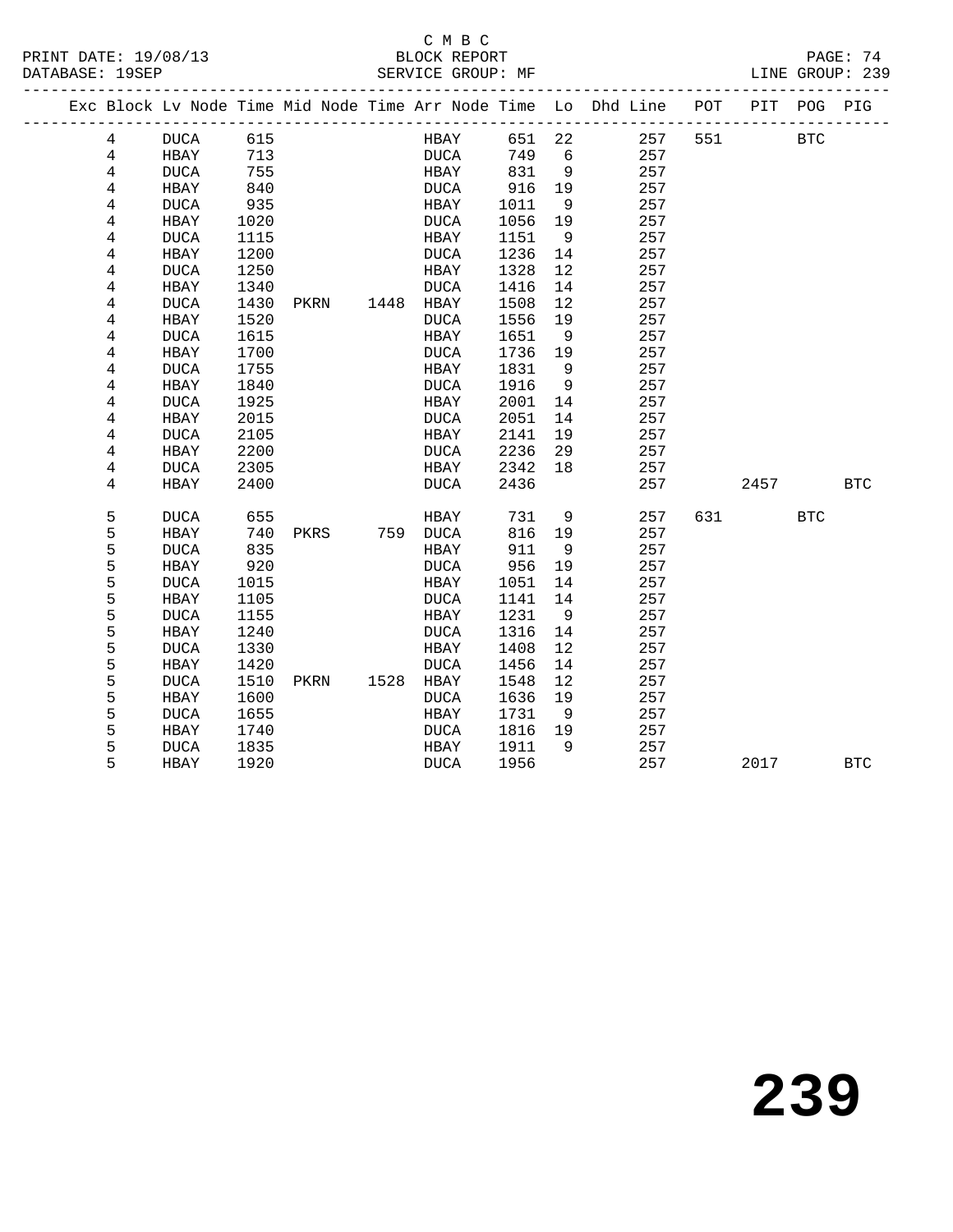### C M B C<br>BLOCK REPORT

SERVICE GROUP: MF

|  |    |              |            |              |                   |           |         |                         | Exc Block Lv Node Time Mid Node Time Arr Node Time Lo Dhd Line POT PIT POG PIG |     |      |            |              |
|--|----|--------------|------------|--------------|-------------------|-----------|---------|-------------------------|--------------------------------------------------------------------------------|-----|------|------------|--------------|
|  | 33 |              |            |              |                   |           |         |                         | BDKI 452 HK-W 455 PBEX 502 3 028 451 BTC<br>PBEX 505 LOQU 518 PKRS 537 3 239   |     |      |            |              |
|  | 33 |              |            |              |                   |           |         |                         |                                                                                |     |      |            |              |
|  | 33 | PKRS         |            | 540 LOQU     |                   | 558 CACO  | 624 11  |                         | 239                                                                            |     |      |            |              |
|  | 33 | CACO         | 635        | LOQU         | 659<br>750<br>849 | PKRS      | 720     | 9                       | 239                                                                            |     |      |            |              |
|  | 33 | PKRS         |            | LOQU         |                   | CACO      | 815     | 11                      | 239                                                                            |     |      |            |              |
|  | 33 | ${\tt CACO}$ | 729<br>826 | LOQU         |                   | PKRS      | 915     | 15                      | 239                                                                            |     |      |            |              |
|  | 33 | PKRS         | 930        | LOQU         | 951               | CACO      | 1016    | 11                      | 239                                                                            |     |      |            |              |
|  | 33 | CACO         | 1027       | LOQU         | 1049              | PKRS      | 1116    | 13                      | 239                                                                            |     |      |            |              |
|  | 33 | PKRS         | 1129       | LOQU         | 1151              | CACO      | 1215    | 10                      | 239                                                                            |     |      |            |              |
|  | 33 | CACO         | 1225       | LOQU         | 1249              | PKRS      | 1317    | 19                      | 239                                                                            |     |      |            |              |
|  | 33 | PKRS         | 1336       | LOQU         | 1359              | CACO      | 1427    | 11                      | 239                                                                            |     |      |            |              |
|  | 33 | CACO         | 1438       | LOQU         | 1501              | PKRS      | 1532    | 11                      | 239                                                                            |     |      |            |              |
|  | 33 | PKRS         | 1543       | LOQU         | 1608              | CACO      | 1640    | 17                      | 239                                                                            |     |      |            |              |
|  | 33 | CACO         | 1657       | LOQU         | 1721              | PKRS      | 1751    | 27                      | 239                                                                            |     |      |            |              |
|  | 33 | STST         | 1818       | EDRI         | 1846              | MOGL      | 1856    | $\overline{0}$          | 246                                                                            |     |      |            |              |
|  | 33 | MOGL         | 1856       |              |                   | LOQU      | 1914    | 21                      | 249                                                                            |     |      |            |              |
|  | 33 | LOQU         | 1935       | 15GB         | 1949              | UNDE      | 2000    | $-5$                    | 228                                                                            |     |      |            |              |
|  | 33 | UNDE         | 2005       | GB15         |                   | 2016 LOQU | 2026    | $\overline{7}$          | 228                                                                            |     |      |            |              |
|  | 33 | LOQU         | 2033       | LN15         | 2041              | PRRO      | 2055 15 |                         | 230                                                                            |     |      |            |              |
|  | 33 | PRRO         | 2110       | LS15         | 2118              | LOQU      | 2123    | 12                      | 230                                                                            |     |      |            |              |
|  | 33 | LOQU         | 2135       | 15GB         | 2147              | UNDE      | 2158    | 8 <sup>8</sup>          | 228                                                                            |     |      |            |              |
|  | 33 | UNDE         | 2206       | GB15         | 2217              | LOQU      | 2226    | $7\overline{ }$         | 228                                                                            |     |      |            |              |
|  | 33 | LOQU         | 2233       | LN15         | 2240              | PRRO      | 2254    | 17                      | 230                                                                            |     |      |            |              |
|  | 33 | PRRO         | 2311       | LS15         | 2318              | LOQU      | 2323    | 12                      | 230                                                                            |     |      |            |              |
|  | 33 | LOQU         | 2335       | 15GB         | 2347              | UNDE      | 2357    | 11                      | 228                                                                            |     |      |            |              |
|  | 33 | UNDE         | 2408       | GB15         | 2418              | LOQU      | 2426    | $7\overline{)}$         | 228                                                                            |     |      |            |              |
|  | 33 | LOQU         | 2433       | LN15         | 2440              | PRRO      | 2452 19 |                         | 230                                                                            |     |      |            |              |
|  | 33 | PRRO         | 2511       | LS15         | 2518              | LOQU      | 2523 15 |                         | 230                                                                            |     |      |            |              |
|  | 33 | LOQU         | 2538       | 15GB         |                   | 2549 UNDE | 2559    | $\overline{\mathbf{2}}$ | 228                                                                            |     |      |            |              |
|  | 33 | UNDE         | 2601       |              |                   | GB15      | 2610    |                         | 228                                                                            |     | 2624 |            | <b>BTC</b>   |
|  | 34 | BAGA         | 520        |              |                   | PBEX      | 540     | $\overline{7}$          | 211                                                                            | 457 |      | <b>BTC</b> |              |
|  | 34 | PBEX         |            | 547 LOQU 600 |                   | PKRS      | 619     | 14                      | 239                                                                            |     |      |            |              |
|  | 34 | PKRS         | 633        | LOQU         | 651<br>749        | CACO      | 716     | 9                       | 239                                                                            |     |      |            |              |
|  | 34 | CACO         | 725        | LOQU         |                   | PKRS      | 813     | $7\overline{ }$         | 239                                                                            |     |      |            |              |
|  | 34 | PKRS         | 820        | LOQU         | 841               | CACO      | 907     | 9                       | 239                                                                            |     |      |            |              |
|  | 34 | CACO         |            | 916 LOQU     | 939               | PKRS      | 1005    | 15                      | 239                                                                            |     |      |            |              |
|  | 34 | PKRS         |            | 1020 LOQU    | 1041<br>1139      | CACO      | 1106    | 9                       | 239                                                                            |     |      |            |              |
|  | 34 | CACO         |            | 1115 LOQU    |                   | PKRS      | 1207    | $\overline{9}$          | 239                                                                            |     |      |            |              |
|  | 34 |              |            |              |                   |           |         |                         | PKRS 1216 LOQU 1239 CACO 1305 13 239                                           |     |      |            |              |
|  | 34 | CACO         |            | 1318 LOOU    | 1341              | PKRS      | 1409    | 17                      | 239                                                                            |     |      |            |              |
|  | 34 | PKRS         | 1426       | LOQU         | 1449              | CACO      | 1520    | 14                      | 239                                                                            |     |      |            |              |
|  | 34 | CACO         | 1534       | LOQU         | 1600              | PKRS      | 1632    | 12                      | 239                                                                            |     |      |            |              |
|  | 34 | PKRS         | 1644       | LOQU         | 1709              | CACO      | 1738    | 18                      | 239                                                                            |     |      |            |              |
|  | 34 | CACO         | 1756       | LOQU         | 1821              | PKRS      | 1849    | 7                       | 239                                                                            |     |      |            |              |
|  | 34 | PKRS         | 1856       | LOQU         | 1916              | CACO      | 1943    | 11                      | 239                                                                            |     |      |            |              |
|  | 34 | CACO         | 1954       | LOQU         | 2016              | PKRS      | 2040    | 17                      | 239                                                                            |     |      |            |              |
|  | 34 | PKRS         | 2057       | LOQU         | 2116              | CACO      | 2142    |                         | 239                                                                            |     | 2154 |            | $_{\rm BTC}$ |
|  |    |              |            |              |                   |           |         |                         |                                                                                |     |      |            |              |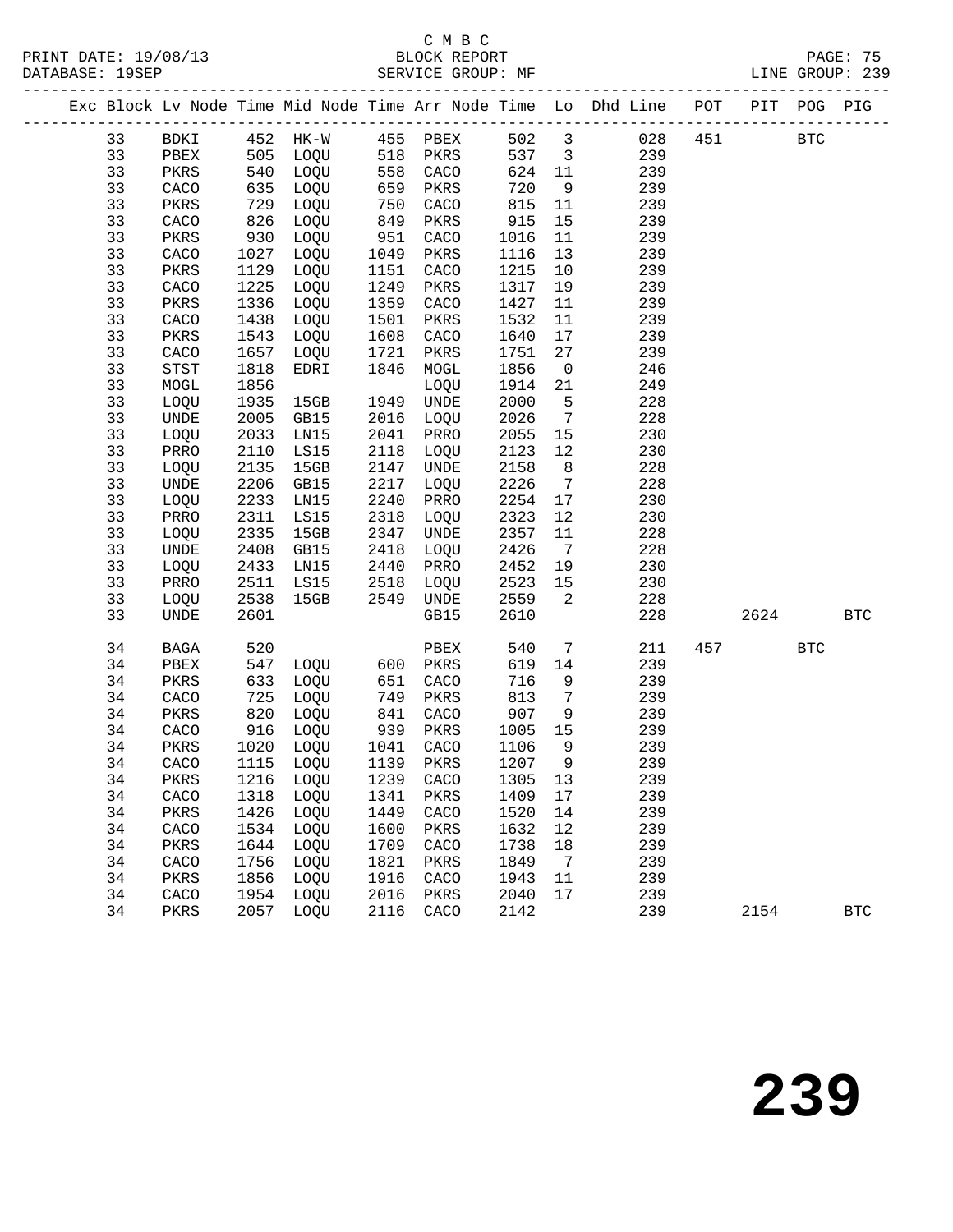PRINT DATE: 19/08/13 BLOCK REPORT<br>DATABASE: 19SEP<br>PATABASE: 76.99

### C M B C<br>BLOCK REPORT

|  |    |              |      |          |      |          |       |                              | Exc Block Lv Node Time Mid Node Time Arr Node Time Lo Dhd Line POT PIT POG PIG |     |            |            |            |
|--|----|--------------|------|----------|------|----------|-------|------------------------------|--------------------------------------------------------------------------------|-----|------------|------------|------------|
|  | 35 | BDKI         |      | 509 HK-W |      | 512 PBEX | 519 3 |                              | 028                                                                            | 508 | <b>BTC</b> |            |            |
|  | 35 | PBEX         |      | 522 LOQU | 535  | PKRS     | 554   | $5^{\circ}$                  | 239                                                                            |     |            |            |            |
|  | 35 | PKRS         | 559  | LOQU     | 617  | CACO     | 642   | 13                           | 239                                                                            |     |            |            |            |
|  | 35 | CACO         | 655  | LOQU     | 719  | PKRS     | 743   | 6                            | 239                                                                            |     |            |            |            |
|  | 35 | PKRS         | 749  | LOQU     | 810  | CACO     | 835   | 11                           | 239                                                                            |     |            |            |            |
|  | 35 | CACO         | 846  | LOQU     | 909  | PKRS     | 935   | 15                           | 239                                                                            |     |            |            |            |
|  | 35 | PKRS         | 950  | LOQU     | 1011 | CACO     | 1036  | 11                           | 239                                                                            |     |            |            |            |
|  | 35 | CACO         | 1047 | LOQU     | 1109 | PKRS     | 1137  | 12                           | 239                                                                            |     |            |            |            |
|  | 35 | PKRS         | 1149 | LOQU     | 1211 | CACO     | 1235  | 11                           | 239                                                                            |     |            |            |            |
|  | 35 | CACO         | 1246 | LOQU     | 1310 | PKRS     | 1338  | 18                           | 239                                                                            |     |            |            |            |
|  | 35 | PKRS         | 1356 | LOQU     | 1419 | CACO     | 1447  | 9                            | 239                                                                            |     |            |            |            |
|  | 35 | ${\tt CACO}$ | 1456 | LOQU     | 1521 | PKRS     | 1552  | 11                           | 239                                                                            |     |            |            |            |
|  | 35 | PKRS         | 1603 | LOQU     | 1628 | CACO     | 1700  | 17                           | 239                                                                            |     |            |            |            |
|  | 35 | CACO         | 1717 | LOQU     | 1742 | PKRS     | 1810  | 10                           | 239                                                                            |     |            |            |            |
|  | 35 | PKRS         | 1820 | LOQU     | 1841 | CACO     | 1907  | 17                           | 239                                                                            |     |            |            |            |
|  | 35 | ${\tt CACO}$ | 1924 | LOQU     | 1946 | PKRS     | 2010  | 17                           | 239                                                                            |     |            |            |            |
|  | 35 | PKRS         | 2027 | LOQU     | 2046 | CACO     | 2112  | 12                           | 239                                                                            |     |            |            |            |
|  | 35 | ${\tt CACO}$ | 2124 | LOQU     | 2146 | PKRS     | 2210  | $\overline{3}$               | 239                                                                            |     |            |            |            |
|  | 35 | PKRS         | 2213 | LOQU     | 2232 | CACO     | 2258  | 14                           | 239                                                                            |     |            |            |            |
|  | 35 | CACO         | 2312 | LOQU     | 2331 | PKRS     | 2351  | 22                           | 239                                                                            |     |            |            |            |
|  | 35 | PKRS         | 2413 | LOQU     | 2431 | CACO     | 2451  | 27                           | 239                                                                            |     |            |            |            |
|  | 35 | CACO         | 2518 | LOQU     | 2537 | PKRS     | 2555  |                              | 239                                                                            |     | 2617       |            | <b>BTC</b> |
|  | 36 | PKRS         | 613  | LOQU     | 631  | CACO     | 655   | 10                           | 239                                                                            | 543 |            | <b>BTC</b> |            |
|  | 36 | CACO         | 705  | LOQU     | 729  | PKRS     | 753   | 6                            | 239                                                                            |     |            |            |            |
|  | 36 | PKRS         | 759  | LOQU     | 820  | CACO     | 845   | 11                           | 239                                                                            |     |            |            |            |
|  | 36 | CACO         | 856  | LOQU     | 919  | PKRS     | 945   | 15                           | 239                                                                            |     |            |            |            |
|  | 36 | PKRS         | 1000 | LOQU     | 1021 | CACO     | 1046  | 11                           | 239                                                                            |     |            |            |            |
|  | 36 | CACO         | 1057 | LOQU     | 1119 | PKRS     | 1147  | 12                           | 239                                                                            |     |            |            |            |
|  | 36 | PKRS         | 1159 | LOQU     | 1221 | CACO     | 1245  | 11                           | 239                                                                            |     |            |            |            |
|  | 36 | CACO         | 1256 | LOQU     | 1320 | PKRS     | 1348  | 18                           | 239                                                                            |     |            |            |            |
|  | 36 | PKRS         | 1406 | LOQU     | 1429 | CACO     | 1500  | $7\phantom{.0}\phantom{.0}7$ | 239                                                                            |     |            |            |            |
|  | 36 | CACO         | 1507 | LOQU     | 1531 | PKRS     | 1603  | 10                           | 239                                                                            |     |            |            |            |
|  | 36 | PKRS         | 1613 | LOQU     | 1638 | CACO     | 1708  | 19                           | 239                                                                            |     |            |            |            |
|  | 36 | CACO         | 1727 | LOQU     | 1752 | PKRS     | 1820  | 10                           | 239                                                                            |     |            |            |            |
|  | 36 | PKRS         | 1830 | LOQU     | 1851 | CACO     | 1917  |                              | 239                                                                            |     | 1932       |            | <b>BTC</b> |
|  | 37 | PBEX         | 602  | LOQU     | 615  | PKRS     | 634   | $7\phantom{.0}$              | 239                                                                            | 550 |            | <b>BTC</b> |            |
|  | 37 | PKRS         |      | 641 LOQU |      | 701 CACO | 727   | 8                            | 239                                                                            |     |            |            |            |
|  | 37 | CACO         | 735  | LOQU     | 759  | PKRS     | 823   | 7                            | 239                                                                            |     |            |            |            |
|  | 37 | PKRS         | 830  | LOQU     | 851  | CACO     | 917   | 9                            | 239                                                                            |     |            |            |            |
|  | 37 | CACO         | 926  | LOQU     | 949  | PKRS     | 1015  | 15                           | 239                                                                            |     |            |            |            |
|  | 37 | PKRS         | 1030 | LOQU     | 1051 | CACO     | 1116  | 9                            | 239                                                                            |     |            |            |            |
|  | 37 | CACO         | 1125 | LOQU     | 1149 | PKRS     | 1217  | 9                            | 239                                                                            |     |            |            |            |
|  | 37 | PKRS         | 1226 | LOQU     | 1249 | CACO     | 1315  | 13                           | 239                                                                            |     |            |            |            |
|  | 37 | CACO         | 1328 | LOQU     | 1351 | PKRS     | 1419  | 15                           | 239                                                                            |     |            |            |            |
|  | 37 | PKRS         | 1434 | LOQU     | 1459 | CACO     | 1535  | 12                           | 239                                                                            |     |            |            |            |
|  | 37 | CACO         | 1547 | LOQU     | 1611 | PKRS     | 1643  | 11                           | 239                                                                            |     |            |            |            |
|  | 37 | PKRS         | 1654 | LOQU     | 1719 | CACO     | 1748  | 18                           | 239                                                                            |     |            |            |            |
|  | 37 | CACO         | 1806 | LOQU     | 1829 | PKRS     | 1855  | 16                           | 239                                                                            |     |            |            |            |
|  | 37 | PKRS         | 1911 | LOQU     | 1931 | CACO     | 1956  | 13                           | 239                                                                            |     |            |            |            |
|  | 37 | CACO         | 2009 | LOQU     | 2031 | PKRS     | 2055  | 17                           | 239                                                                            |     |            |            |            |
|  | 37 | PKRS         | 2112 | LOQU     | 2131 | CACO     | 2157  | 15                           | 239                                                                            |     |            |            |            |
|  | 37 | CACO         | 2212 | LOQU     | 2232 | PKRS     | 2255  | $17$                         | 239                                                                            |     |            |            |            |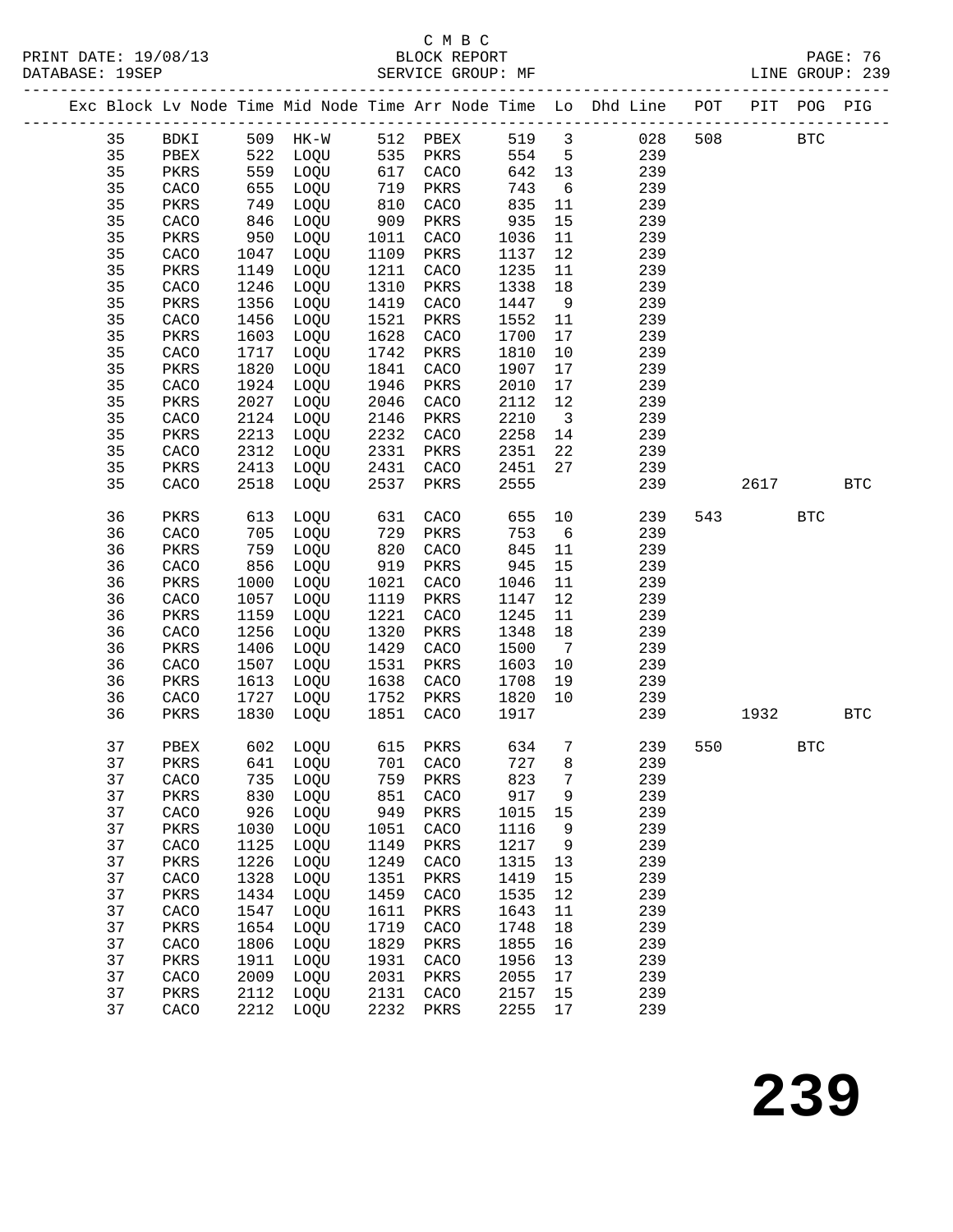#### C M B C<br>BLOCK REPORT

|  |          |      |      |                                  |                              |      |              |                 | Exc Block Lv Node Time Mid Node Time Arr Node Time Lo Dhd Line POT PIT POG PIG         |         |            |            |
|--|----------|------|------|----------------------------------|------------------------------|------|--------------|-----------------|----------------------------------------------------------------------------------------|---------|------------|------------|
|  |          |      |      |                                  |                              |      |              |                 |                                                                                        |         |            |            |
|  |          |      |      |                                  |                              |      |              |                 | 37 PKRS 2312 LOQU 2331 CACO 2357 15 239<br>37 CACO 2412 LOQU 2431 PKRS 2449 239<br>239 | 2511    |            | <b>BTC</b> |
|  | 38       | CACO |      | 609 LOQU                         |                              | PKRS | 651          | 5 <sub>5</sub>  | 239                                                                                    | 552     | <b>BTC</b> |            |
|  | 38       | PKRS | 656  | LOQU                             |                              | CACO | 744          | 9               | 239                                                                                    |         |            |            |
|  | 38       | CACO |      | 753 LOQU                         | 629<br>719<br>819            | PKRS | 843          | 17              | 239                                                                                    |         |            |            |
|  | 38       | PKRS | 900  | LOQU                             |                              | CACO | 947          | 9               | 239                                                                                    |         |            |            |
|  | 38       | CACO |      | $956$ LOQU                       |                              | PKRS | 1043         | 17              | 239                                                                                    |         |            |            |
|  | 38       | PKRS | 1100 | LOQU                             | 921<br>1019<br>1121          | CACO | 1146         | 9               | 239                                                                                    |         |            |            |
|  | 38       | CACO | 1155 | LOQU                             | ----<br>1219<br>1319<br>1421 | PKRS | 1247         | 9               | 239                                                                                    |         |            |            |
|  | 38       | PKRS | 1256 | LOQU                             |                              | CACO | 1346         | 12              | 239                                                                                    |         |            |            |
|  | 38       | CACO | 1358 | LOQU                             |                              | PKRS | 1449         | 15              | 239                                                                                    |         |            |            |
|  | 38       | PKRS |      | 1504 LOQU                        | 1529                         | CACO | 1603         | 14              | 239                                                                                    |         |            |            |
|  | 38       | CACO | 1617 | LOQU                             | 1641<br>1747                 | PKRS | 1714         | 9               | 239                                                                                    |         |            |            |
|  | 38       | PKRS | 1723 | LOQU                             |                              | CACO | 1818         | 8 <sup>8</sup>  | 239                                                                                    |         |            |            |
|  | 38       | CACO | 1826 | LOQU                             | 1850                         | PKRS | 1916         |                 | 10 239                                                                                 |         |            |            |
|  | 38       | PKRS | 1926 | LOQU                             | 1946<br>2046                 | CACO | 2011         | 13              | 239                                                                                    |         |            |            |
|  | 38       | CACO |      | 2024 LOQU                        |                              | PKRS | 2110         |                 | 239                                                                                    | 2132    |            | <b>BTC</b> |
|  | 39       | PKRS | 623  | LOQU                             | 641                          | CACO | 705          |                 | 10<br>239                                                                              | 553 200 | <b>BTC</b> |            |
|  | 39       | CACO |      | 715 LOQU                         |                              | PKRS | 803          | $7\overline{ }$ | 239                                                                                    |         |            |            |
|  | 39       | PKRS | 610  | LOQU                             | 739<br>831                   | CACO | 857          | 9               | 239                                                                                    |         |            |            |
|  | 39       | CACO | 906  | LOQU                             | 929                          | PKRS | 955          | 15              | 239                                                                                    |         |            |            |
|  | 39       | PKRS | 1010 | LOQU                             |                              | CACO | 1056         | 9               | 239                                                                                    |         |            |            |
|  | 39       | CACO | 1105 | LOQU                             | 1031<br>1129                 | PKRS | 1157         | 10              | 239                                                                                    |         |            |            |
|  | 39       | PKRS | 1207 | LOQU                             | 1230                         | CACO | 1256         | 12              | 239                                                                                    |         |            |            |
|  | 39       | CACO | 1308 | LOQU                             | 1331<br>1331<br>1439         | PKRS | 1359         | 17              | 239                                                                                    |         |            |            |
|  | 39       | PKRS | 1416 | LOQU                             |                              | CACO | 1510         | $7\overline{ }$ | 239                                                                                    |         |            |            |
|  | 39       | CACO | 1517 | LOQU                             | 1541                         | PKRS | 1613         | 10              | 239                                                                                    |         |            |            |
|  | 39       | PKRS | 1623 | LOQU                             | 1648<br>1801<br>1901         | CACO | 1718         | 18              | 239                                                                                    |         |            |            |
|  | 39       | CACO | 1736 | LOQU                             |                              | PKRS | 1829         | 12              | 239                                                                                    |         |            |            |
|  | 39       | PKRS | 1841 | LOQU                             |                              | CACO | 1926         | 13              | 239                                                                                    |         |            |            |
|  | 39       | CACO | 1939 | LOQU                             | 2001                         | PKRS | 2025         | 17              | 239                                                                                    |         |            |            |
|  | 39       | PKRS | 2042 | LOQU                             | 2101<br>2203                 | CACO | 2127         | 16              | 239                                                                                    |         |            |            |
|  | 39       | CACO | 2143 | LOQU                             |                              | PKRS | 2226         | 16              | 239                                                                                    |         |            |            |
|  | 39       | PKRS | 2242 | LOQU                             | 2301                         | CACO | 2327         | 15              | 239                                                                                    |         |            |            |
|  | 39       | CACO | 2342 | LOQU 2401<br>LOQU 2501           |                              | PKRS | 2419         | 24              | 239                                                                                    |         |            |            |
|  | 39       | PKRS | 2443 |                                  |                              | CACO | 2521         | $4\overline{4}$ | 239<br>$\mathbf 1$                                                                     |         |            |            |
|  | 39       | CACO | 2525 |                                  |                              | PBEX | 2531<br>2553 | 5 <sup>5</sup>  | 239                                                                                    |         |            |            |
|  | 39<br>39 | PBEX |      | 2532 BUB2<br>2603 LOQU 2633 LVMT |                              |      |              |                 | 5 209<br>N24                                                                           |         |            |            |
|  |          | HODM |      |                                  |                              |      | 2648         |                 |                                                                                        | 2703    |            | <b>BTC</b> |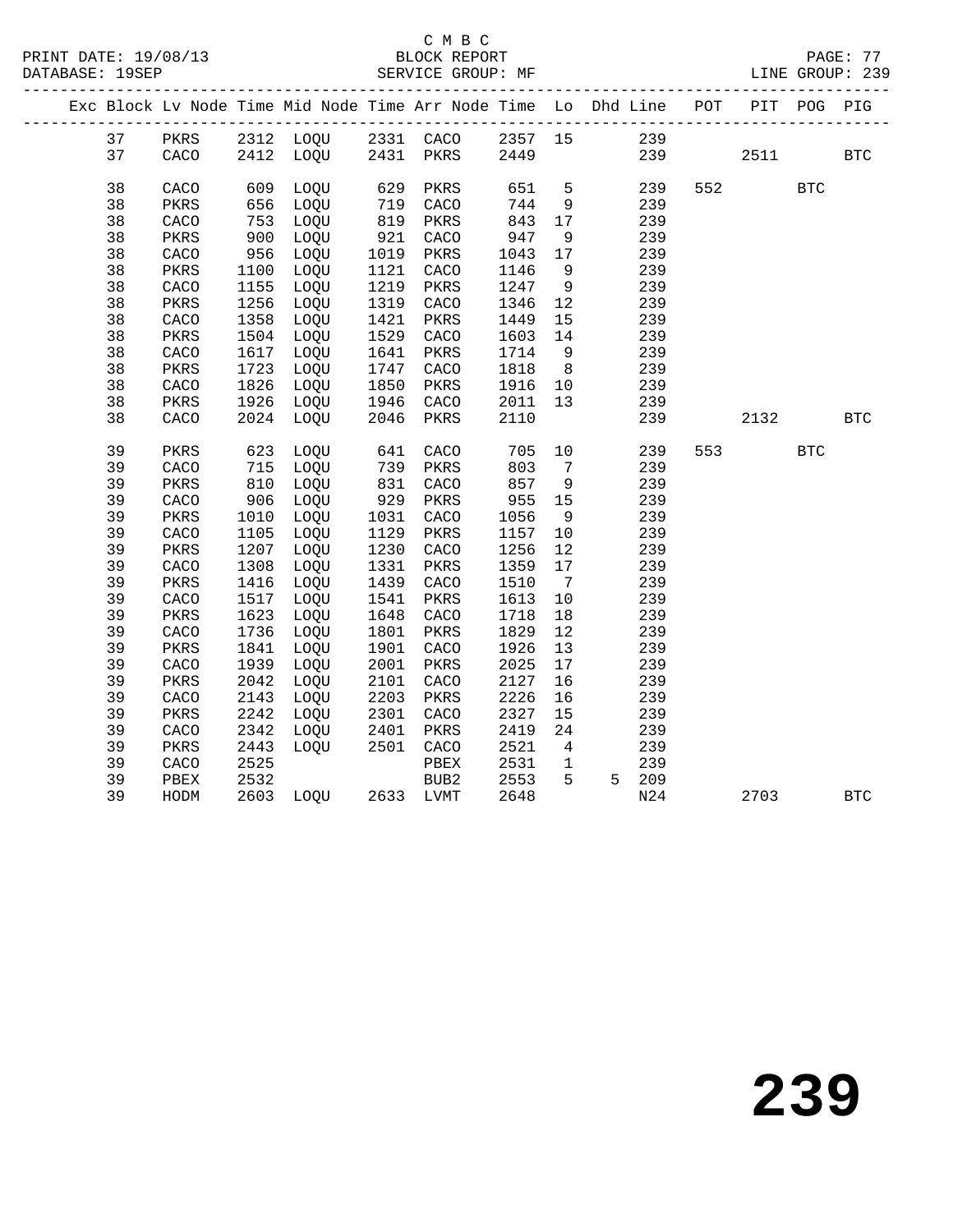#### C M B C<br>BLOCK REPORT SERVICE GROUP: MF

|  |    |              |                   |                        |                   |      |        |                         | Exc Block Lv Node Time Mid Node Time Arr Node Time Lo Dhd Line POT |     |                        | PIT POG PIG |              |
|--|----|--------------|-------------------|------------------------|-------------------|------|--------|-------------------------|--------------------------------------------------------------------|-----|------------------------|-------------|--------------|
|  | 40 |              |                   | CACO 623 LOQU 645 PKRS |                   |      | 704 5  |                         | 239                                                                | 606 |                        | <b>BTC</b>  |              |
|  | 40 | PKRS         |                   | 709 LOQU               | 730<br>829<br>931 | CACO | 755 11 |                         | 239                                                                |     |                        |             |              |
|  | 40 | CACO         | $0.0$ $910$ $0.5$ | LOQU                   |                   | PKRS | 855    | 15                      | 239                                                                |     |                        |             |              |
|  | 40 | PKRS         |                   | LOQU                   |                   | CACO | 957    | 8 <sup>8</sup>          | 239                                                                |     |                        |             |              |
|  | 40 | CACO         | 1005              | LOQU                   | 1028              | PKRS | 1052   | 18                      | 239                                                                |     |                        |             |              |
|  | 40 | PKRS         | 1110              | LOQU                   | 1132              | CACO | 1156   | 9                       | 239                                                                |     |                        |             |              |
|  | 40 | CACO         | 1205              | LOQU                   | 1229              | PKRS | 1257   | 20                      | 239                                                                |     |                        |             |              |
|  | 40 | PKRS         | 1317              | LOQU                   | 1340              | CACO | 1408   | 10                      | 239                                                                |     |                        |             |              |
|  | 40 | ${\tt CACO}$ | 1418              | LOQU                   | 1441              | PKRS | 1510   | 14                      | 239                                                                |     |                        |             |              |
|  | 40 | PKRS         | 1524              | LOQU                   | 1549              | CACO | 1623   | 14                      | 239                                                                |     |                        |             |              |
|  | 40 | CACO         | 1637              | LOQU                   | 1701              | PKRS | 1731   | 18                      | 239                                                                |     |                        |             |              |
|  | 40 | PKRS         | 1749              | LOQU                   | 1812              | CACO | 1843   | 10                      | 239                                                                |     |                        |             |              |
|  | 40 | CACO         | 1853              | LOQU                   | 1916              | PKRS | 1941   | 16                      | 239                                                                |     |                        |             |              |
|  | 40 | PKRS         | 1957              | LOQU                   | 2016              | CACO | 2042   | 12                      | 239                                                                |     |                        |             |              |
|  | 40 | CACO         | 2054              | LOQU                   | 2116              | PKRS | 2140   |                         | 239                                                                |     | 2202                   |             | $_{\rm BTC}$ |
|  | 41 | PKRS         | 650               | LOQU                   | 710               | CACO | 736    | 9                       | 239                                                                | 620 |                        | <b>BTC</b>  |              |
|  | 41 | CACO         | 745               | LOQU                   | 809<br>901        | PKRS | 833    | $7\overline{ }$         | 239                                                                |     |                        |             |              |
|  | 41 | PKRS         | 840               | LOQU                   |                   | CACO | 927    | 9                       | 239                                                                |     |                        |             |              |
|  | 41 | CACO         | 936               | LOQU                   | 959               | PKRS | 1023   | 17                      | 239                                                                |     |                        |             |              |
|  | 41 | PKRS         | 1040              | LOQU                   | 1101              | CACO | 1126   | 9                       | 239                                                                |     |                        |             |              |
|  | 41 | CACO         | 1135              | LOQU                   | 1159              | PKRS | 1227   | 9                       | 239                                                                |     |                        |             |              |
|  | 41 | PKRS         | 1236              | LOQU                   | 1259              | CACO | 1326   | 12                      | 239                                                                |     |                        |             |              |
|  | 41 | CACO         | 1338              | LOQU                   | 1401              | PKRS | 1429   | 15                      | 239                                                                |     |                        |             |              |
|  | 41 | PKRS         | 1444              | LOQU                   | 1509              | CACO | 1545   | 12                      | 239                                                                |     |                        |             |              |
|  | 41 | CACO         | 1557              | LOQU                   | 1621              | PKRS | 1654   | 12                      | 239                                                                |     |                        |             |              |
|  | 41 | PKRS         | 1706              | LOQU                   | 1730              | CACO | 1758   | 18                      | 239                                                                |     |                        |             |              |
|  | 41 | CACO         | 1816              | LOQU                   | 1840              | PKRS | 1906   |                         | 239                                                                |     | 1936                   |             | <b>BTC</b>   |
|  | 42 | BDKI         | 623               | $HK-W$                 | 627<br>651        | PBEX | 635    | $\overline{\mathbf{3}}$ | 028                                                                |     | 622 and $\overline{a}$ | <b>BTC</b>  |              |
|  | 42 | PBEX         | 638               | LOQU                   |                   | PKRS | 710    | 9                       | 239                                                                |     |                        |             |              |
|  | 42 | PKRS         | 719               | LOQU                   | 740               | CACO | 805    | 11                      | 239                                                                |     |                        |             |              |
|  | 42 | CACO         | 816               | LOQU                   | 839               | PKRS | 905    | 15                      | 239                                                                |     |                        |             |              |
|  | 42 | PKRS         | 920               | LOQU                   | 941               | CACO | 1007   | 10                      | 239                                                                |     |                        |             |              |
|  | 42 | CACO         | 1017              | LOQU                   | 1039              | PKRS | 1106   | 13                      | 239                                                                |     |                        |             |              |
|  | 42 | PKRS         | 1119              | LOQU                   | 1141              | CACO | 1205   | 10                      | 239                                                                |     |                        |             |              |
|  | 42 | CACO         | 1215              | LOQU                   | 1239              | PKRS | 1307   | 19                      | 239                                                                |     |                        |             |              |
|  | 42 | PKRS         | 1326              | LOQU                   | 1349              | CACO | 1417   | 11                      | 239                                                                |     |                        |             |              |
|  | 42 | CACO         | 1428              | LOQU                   | 1451              | PKRS | 1520   | 13                      | 239                                                                |     |                        |             |              |
|  | 42 | PKRS         | 1533              | LOQU                   | 1558              | CACO | 1632   | 15                      | 239                                                                |     |                        |             |              |
|  | 42 | CACO         | 1647              | LOQU                   | 1711              | PKRS | 1741   | 18                      | 239                                                                |     |                        |             |              |
|  | 42 | PKRS         | 1759              | LOQU                   | 1822              | CACO | 1853   |                         | 239                                                                |     | 1908                   |             | <b>BTC</b>   |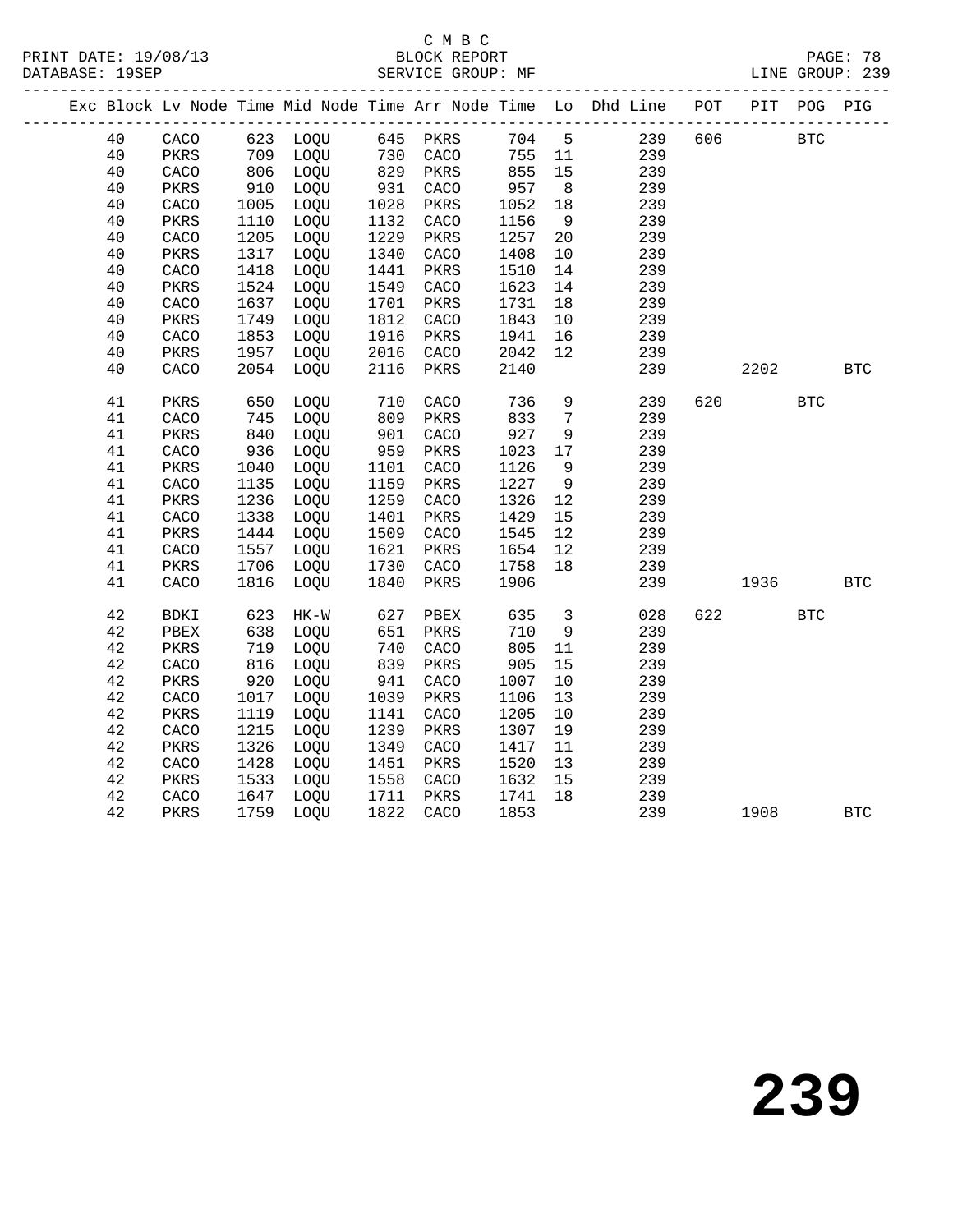PRINT DATE: 19/08/13 BLOCK REPORT<br>DATABASE: 19SEP SERVICE GROUP: MF

### C M B C<br>BLOCK REPORT

PAGE: 79<br>LINE GROUP: 239

|        |    |             |      |                   |      | Exc Block Lv Node Time Mid Node Time Arr Node Time Lo Dhd Line POT PIT POG |      |    |    |     | --------------------- |      |            | PIG          |
|--------|----|-------------|------|-------------------|------|----------------------------------------------------------------------------|------|----|----|-----|-----------------------|------|------------|--------------|
|        | 43 | CACO        |      | 645 LOQU 709 PKRS |      |                                                                            | 730  | 9  |    | 239 | 628                   |      | <b>BTC</b> |              |
|        | 43 | PKRS        |      | 739 LOQU          | 800  | CACO                                                                       | 825  | 11 |    | 239 |                       |      |            |              |
|        | 43 | CACO        | 836  | LOQU              | 859  | PKRS                                                                       | 925  | 15 |    | 239 |                       |      |            |              |
|        | 43 | PKRS        | 940  | LOQU              | 1001 | CACO                                                                       | 1026 | 11 |    | 239 |                       |      |            |              |
|        | 43 | CACO        | 1037 | LOQU              | 1059 | PKRS                                                                       | 1127 | 12 |    | 239 |                       |      |            |              |
|        | 43 | PKRS        | 1139 | LOQU              | 1201 | CACO                                                                       | 1225 | 11 |    | 239 |                       |      |            |              |
|        | 43 | CACO        | 1236 | LOQU              | 1300 | PKRS                                                                       | 1328 | 18 |    | 239 |                       |      |            |              |
|        | 43 | PKRS        | 1346 | LOQU              | 1409 | CACO                                                                       | 1437 | 11 |    | 239 |                       |      |            |              |
|        | 43 | CACO        | 1448 | LOQU              | 1511 | PKRS                                                                       | 1542 | 11 |    | 239 |                       |      |            |              |
|        | 43 | PKRS        | 1553 | LOQU              | 1618 | CACO                                                                       | 1650 | 16 |    | 239 |                       |      |            |              |
|        | 43 | CACO        | 1706 | LOQU              | 1731 | PKRS                                                                       | 1759 | 11 |    | 239 |                       |      |            |              |
|        | 43 | PKRS        | 1810 | LOQU              | 1831 | CACO                                                                       | 1857 | 12 |    | 239 |                       |      |            |              |
|        | 43 | CACO        | 1909 | LOQU              | 1931 | PKRS                                                                       | 1955 | 17 |    | 239 |                       |      |            |              |
|        | 43 | PKRS        | 2012 | LOQU              | 2031 | CACO                                                                       | 2057 | 12 |    | 239 |                       |      |            |              |
|        | 43 | CACO        | 2109 | LOQU              | 2131 | PKRS                                                                       | 2155 |    |    | 239 |                       | 2217 |            | <b>BTC</b>   |
|        |    |             |      |                   |      |                                                                            |      |    |    |     |                       |      |            |              |
|        | 44 | <b>UNDE</b> | 729  | PBEX              | 751  | BUB2                                                                       | 819  | 13 | 18 | 210 | 706                   |      | <b>BTC</b> |              |
|        | 44 | PKRS        | 850  | LOQU              | 911  | CACO                                                                       | 937  | 9  |    | 239 |                       |      |            |              |
|        | 44 | CACO        | 946  | LOQU              | 1009 | PKRS                                                                       | 1033 | 17 |    | 239 |                       |      |            |              |
|        | 44 | PKRS        | 1050 | LOQU              | 1111 | CACO                                                                       | 1136 | 9  |    | 239 |                       |      |            |              |
|        | 44 | CACO        | 1145 | LOQU              | 1209 | PKRS                                                                       | 1237 | 9  |    | 239 |                       |      |            |              |
|        | 44 | PKRS        | 1246 | LOQU              | 1309 | CACO                                                                       | 1336 | 12 |    | 239 |                       |      |            |              |
|        | 44 | CACO        | 1348 | LOQU              | 1411 | PKRS                                                                       | 1439 | 15 |    | 239 |                       |      |            |              |
|        | 44 | PKRS        | 1454 | LOQU              | 1519 | CACO                                                                       | 1555 | 12 |    | 239 |                       |      |            |              |
|        | 44 | CACO        | 1607 | LOQU              | 1631 | PKRS                                                                       | 1704 | 12 |    | 239 |                       |      |            |              |
|        | 44 | PKRS        | 1716 | LOQU              | 1740 | CACO                                                                       | 1808 |    |    | 239 |                       | 1823 |            | <b>BTC</b>   |
|        |    |             |      |                   |      |                                                                            |      |    |    |     |                       |      |            |              |
|        | 51 | PKRS        | 1306 | LOQU              | 1329 | CACO                                                                       | 1357 | 11 |    | 239 | 1236                  |      | <b>BTC</b> |              |
|        | 51 | CACO        | 1408 | LOQU              | 1431 | PKRS                                                                       | 1500 | 14 |    | 239 |                       |      |            |              |
|        | 51 | PKRS        | 1514 | LOQU              | 1539 | CACO                                                                       | 1613 | 14 |    | 239 |                       |      |            |              |
|        | 51 | CACO        | 1627 | LOQU              | 1651 | PKRS                                                                       | 1721 | 12 |    | 239 |                       |      |            |              |
|        | 51 | PKRS        | 1733 | LOQU              | 1757 | CACO                                                                       | 1828 | 10 |    | 239 |                       |      |            |              |
|        | 51 | CACO        | 1838 | LOQU              | 1901 | PKRS                                                                       | 1926 | 16 |    | 239 |                       |      |            |              |
|        | 51 | PKRS        | 1942 | LOQU              | 2001 | CACO                                                                       | 2027 | 12 |    | 239 |                       |      |            |              |
|        | 51 | CACO        | 2039 | LOQU              | 2101 | PKRS                                                                       | 2125 | 17 |    | 239 |                       |      |            |              |
|        | 51 | PKRS        | 2142 | LOQU              | 2201 | CACO                                                                       | 2227 | 15 |    | 239 |                       |      |            |              |
|        | 51 | CACO        | 2242 | LOQU              | 2301 | PKRS                                                                       | 2321 | 23 |    | 239 |                       |      |            |              |
|        | 51 | PKRS        | 2344 | LOQU              | 2402 | CACO                                                                       | 2422 | 16 |    | 239 |                       |      |            |              |
|        | 51 | CACO        | 2438 | PBEX              |      | 2444 LOQU                                                                  | 2457 | 5  |    | 239 |                       |      |            |              |
|        | 51 | LOQU        | 2502 |                   |      | HODM                                                                       | 2532 | 8  |    | N24 |                       |      |            |              |
|        | 51 | HODM        | 2540 | LOOU              | 2610 | LVMT                                                                       | 2625 | 12 | 23 | N24 |                       |      |            |              |
|        | 51 | HODM        | 2700 | LOQU              | 2730 | LVMT                                                                       | 2745 |    |    | N24 |                       | 2800 |            | $_{\rm BTC}$ |
|        |    |             |      |                   |      |                                                                            |      |    |    |     |                       |      |            |              |
| SD 52  |    | SELY        | 1515 |                   |      | CACO                                                                       | 1523 | 4  |    | 880 | 1503                  |      | <b>BTC</b> |              |
| SD 52  |    | CACO        | 1527 | LOQU              | 1551 | PKRS                                                                       | 1623 | 11 |    | 239 |                       |      |            |              |
| #SD 52 |    | CACO        | 1527 | LOQU              | 1551 | PKRS                                                                       | 1623 | 11 |    | 239 | 1510                  |      | BTC        |              |
|        | 52 | PKRS        | 1634 | LOQU              | 1659 | CACO                                                                       | 1728 | 18 |    | 239 |                       |      |            |              |
|        | 52 | CACO        | 1746 | LOQU              | 1811 | PKRS                                                                       | 1839 |    |    | 239 |                       | 1909 |            | <b>BTC</b>   |
|        | 57 | <b>STST</b> | 1549 | <b>15LO</b>       | 1624 | 15GB                                                                       | 1629 | 6  |    | 240 | 1525                  |      | <b>BTC</b> |              |
|        | 57 | 15GB        | 1635 | MAGA              | 1702 | STST                                                                       | 1731 | 12 |    | 240 |                       |      |            |              |
|        |    |             |      |                   |      |                                                                            |      |    |    |     |                       |      |            |              |

57 STST 1743 15LO 1821 15GB 1827 240 1850 BTC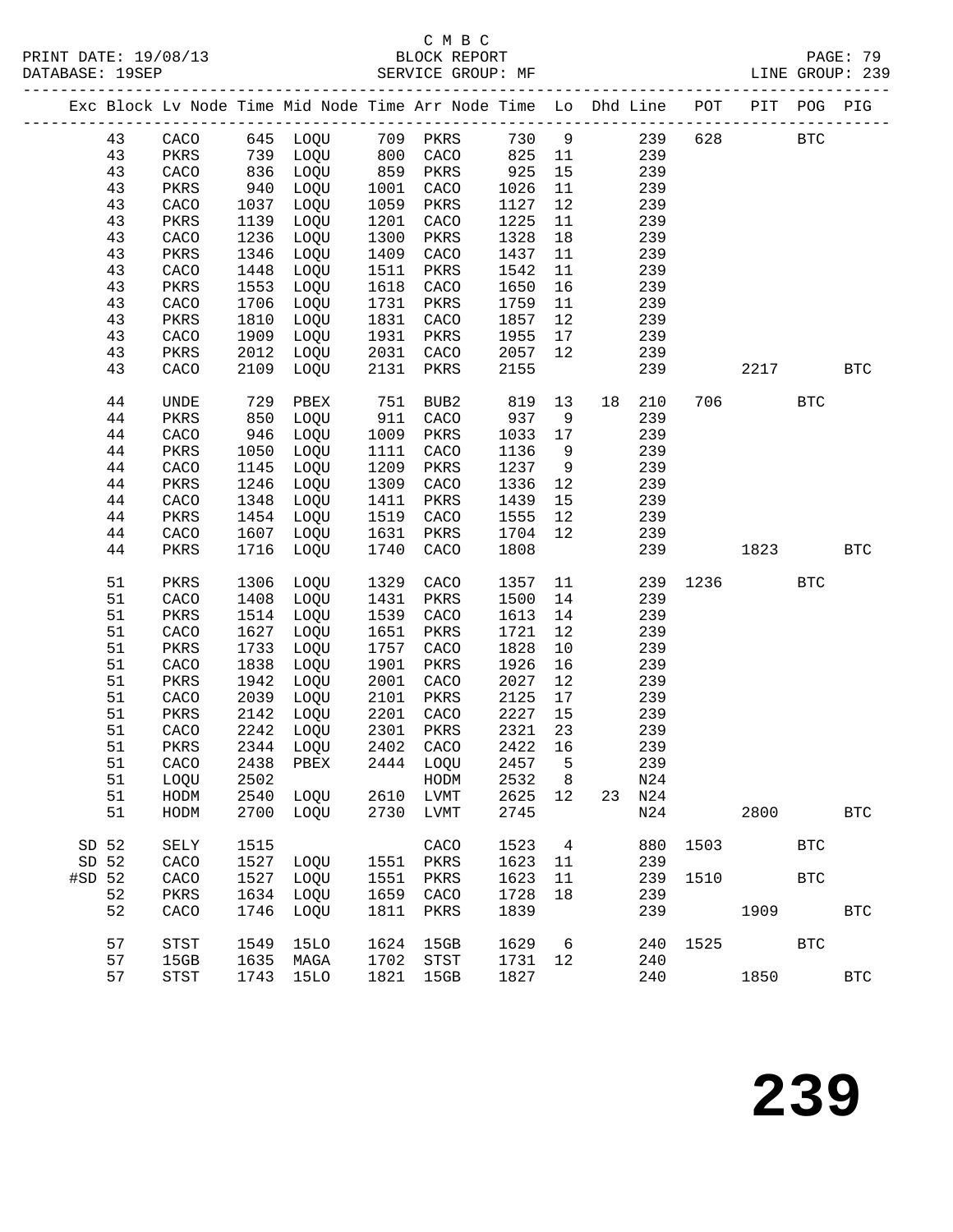#### C M B C<br>BLOCK REPORT

| DATABASE: 19SEP |       |                                       |      |                   |      | SERVICE GROUP: MF                                                  |      |                 |    |        |           |          |            | LINE GROUP: 239      |
|-----------------|-------|---------------------------------------|------|-------------------|------|--------------------------------------------------------------------|------|-----------------|----|--------|-----------|----------|------------|----------------------|
|                 |       |                                       |      |                   |      | Exc Block Lv Node Time Mid Node Time Arr Node Time Lo Dhd Line POT |      |                 |    |        |           | PIT      | POG        | PIG                  |
|                 | 61    | 15GB                                  |      | 1416 MAGA         |      | 1440 STST                                                          | 1507 | 8 <sup>8</sup>  |    |        | 240 1358  |          | <b>BTC</b> |                      |
|                 | 61    | STST                                  | 1515 | 15LO              |      | 1551 15GB                                                          | 1556 | 6               |    | 240    |           |          |            |                      |
|                 | 61    | 15GB                                  | 1602 | MAGA              |      | 1627 STST                                                          | 1655 | 11              |    | 240    |           |          |            |                      |
|                 | 61    | STST                                  | 1706 | 15LO              |      | 1745 15GB                                                          | 1751 | $\overline{7}$  |    | 240    |           |          |            |                      |
|                 | 61    | 15GB                                  | 1758 | MAGA              |      | 1821 STST                                                          | 1849 | 13 <sup>°</sup> |    | 240    |           |          |            |                      |
|                 | 61    | STST                                  | 1902 | LN15              | 1932 | LNCB                                                               | 1942 |                 |    | 241    |           | 2000 000 |            | <b>BTC</b>           |
|                 | SD 63 | <b>BYPE</b>                           | 1513 | RUBY              | 1518 | KTLP                                                               | 1530 | 2               | 22 | 027    | 1455      |          | <b>BTC</b> |                      |
|                 | SD 63 | STST                                  | 1554 | LN15              | 1627 | LNCB                                                               | 1640 | $7\phantom{.0}$ | 28 | 241    |           |          |            |                      |
| #SD 63          |       | STST                                  | 1554 | LN15              | 1627 | LNCB                                                               | 1640 | $7\overline{ }$ | 28 | 241    | 1530      |          | <b>BTC</b> |                      |
|                 | 63    | STST                                  | 1715 | 15LO              | 1753 | 15GB                                                               | 1759 |                 |    | 240    |           | 1822     |            | <b>BTC</b>           |
|                 | 64    | <b>STST</b>                           | 1623 | 15LO              | 1658 | 15GB                                                               | 1703 | 16              |    | 240    | 1559      |          | <b>BTC</b> |                      |
|                 | 64    | 15GB                                  | 1719 | MAGA              | 1742 | STST                                                               | 1810 | $\overline{4}$  |    | 240    |           |          |            |                      |
|                 |       |                                       |      |                   |      |                                                                    |      |                 |    |        |           |          |            |                      |
|                 | 64    | <b>STST</b>                           | 1814 | LN15              | 1846 | LNCB                                                               | 1857 |                 |    | 241    |           | 1915     |            | <b>BTC</b>           |
| SD 65           |       | CAED                                  | 1512 | LS15              |      | 1537 PBEX                                                          | 1602 | $\overline{3}$  | 25 | 232    | 1442      |          | BTC        |                      |
|                 | SD 65 | STST                                  | 1630 | 15LO              | 1707 | 15GB                                                               | 1713 | 6               | 25 | 240    |           |          |            |                      |
| #SD 65          |       | STST                                  | 1630 | 15LO              | 1707 | 15GB                                                               | 1713 | 6               | 25 | 240    | 1606      |          | <b>BTC</b> |                      |
|                 | 65    | STST                                  | 1744 |                   |      | GMSK                                                               | 1825 |                 |    | 247    |           | 1855     |            | <b>BTC</b>           |
|                 | 70    | 15GB                                  | 518  | MAGA              | 536  | STST                                                               | 552  | 8               |    | 240    | 500       |          | BTC        |                      |
|                 | 70    | STST                                  | 600  | 15LO              |      | 626 15GB                                                           | 632  | 7               |    | 240    |           |          |            |                      |
|                 | 70    | 15GB                                  | 639  | MAGA              | 658  | STST                                                               | 716  | 7               |    | 240    |           |          |            |                      |
|                 | 70    | STST                                  | 723  | 15LO              | 756  | 15GB                                                               | 802  | 8               |    | 240    |           |          |            |                      |
|                 | 70    | 15GB                                  | 810  | MAGA              | 832  | STST                                                               | 853  |                 |    | 240    |           | 919      |            | <b>BTC</b>           |
|                 | 71    | STST                                  | 550  | 15LO              | 616  | 15GB                                                               | 622  | $7\phantom{.}$  |    | 240    | 526       |          | <b>BTC</b> |                      |
|                 |       |                                       |      |                   |      |                                                                    |      |                 |    |        |           |          |            |                      |
|                 | 71    | 15GB                                  | 629  | MAGA              | 648  | STST                                                               | 706  | 9               |    | 240    |           |          |            |                      |
|                 | 71    | STST                                  | 715  | 15LO              | 748  | 15GB                                                               | 754  | 8               |    | 240    |           |          |            |                      |
|                 | 71    | 15GB                                  | 802  | MAGA              | 824  | STST                                                               | 847  |                 |    | 240    |           | 913      |            | <b>BTC</b>           |
|                 | 72    | LOQU                                  | 557  |                   |      | MOGL                                                               | 612  | $\overline{0}$  |    | 249    | 527       |          | <b>BTC</b> |                      |
|                 | 72    | MOGL                                  | 612  | MAGA              |      | 632 STST                                                           | 650  | 10              |    | 246    |           |          |            |                      |
|                 | 72    | $_{\footnotesize{\textnormal{STST}}}$ | 700  | 15LO              | 732  | 15GB                                                               | 738  | 2               |    | 240    |           |          |            |                      |
|                 | 72    | 15GB                                  | 740  | MAGA              | 802  | STST                                                               | 824  |                 |    | 240    |           | 850      |            | <b>BTC</b>           |
|                 | 73    | 15GB                                  | 649  | MAGA              |      | 708 STST                                                           |      | 727 13          |    | 20 240 |           | 631 63   | <b>BTC</b> |                      |
|                 |       | 73 CACU                               |      | 800 CAMO 809 GMSK |      |                                                                    |      |                 |    |        | 812 8 247 |          |            |                      |
|                 | 73    | GMSK                                  | 820  | MCMA              |      | STST                                                               | 904  |                 |    | 247    |           | 928      |            | $\operatorname{BTC}$ |
|                 | 81    | BUB2                                  | 1633 | PBEX              | 1706 | BAGA                                                               | 1732 |                 |    | 211    | 1606      | 1757     | <b>BTC</b> | <b>BTC</b>           |
|                 | 82    | LNOS                                  | 730  | 15LO              | 743  | <b>STST</b>                                                        | 818  |                 |    | 241    | 705       | 844      | <b>BTC</b> | $_{\rm BTC}$         |
|                 | 83    | LNOS                                  | 740  | <b>15LO</b>       | 753  | <b>STST</b>                                                        | 828  |                 |    | 241    | 715       | 854      | <b>BTC</b> | <b>BTC</b>           |
|                 | 84    | <b>UNDE</b>                           | 647  | PBEX              | 707  | BUB <sub>2</sub>                                                   | 732  | 6               | 22 | 210    | 624       |          | <b>BTC</b> |                      |
|                 |       |                                       |      |                   |      |                                                                    | 849  |                 |    |        |           |          |            |                      |
|                 | 84    | LNOS                                  | 800  | <b>15LO</b>       | 813  | STST                                                               |      |                 |    | 241    |           | 915      |            | $_{\rm BTC}$         |
|                 | 85    | <b>BAGA</b>                           | 800  | PBEX              | 829  | BUB <sub>2</sub>                                                   | 901  |                 |    | 211    | 737       | 928      | <b>BTC</b> | $_{\rm BTC}$         |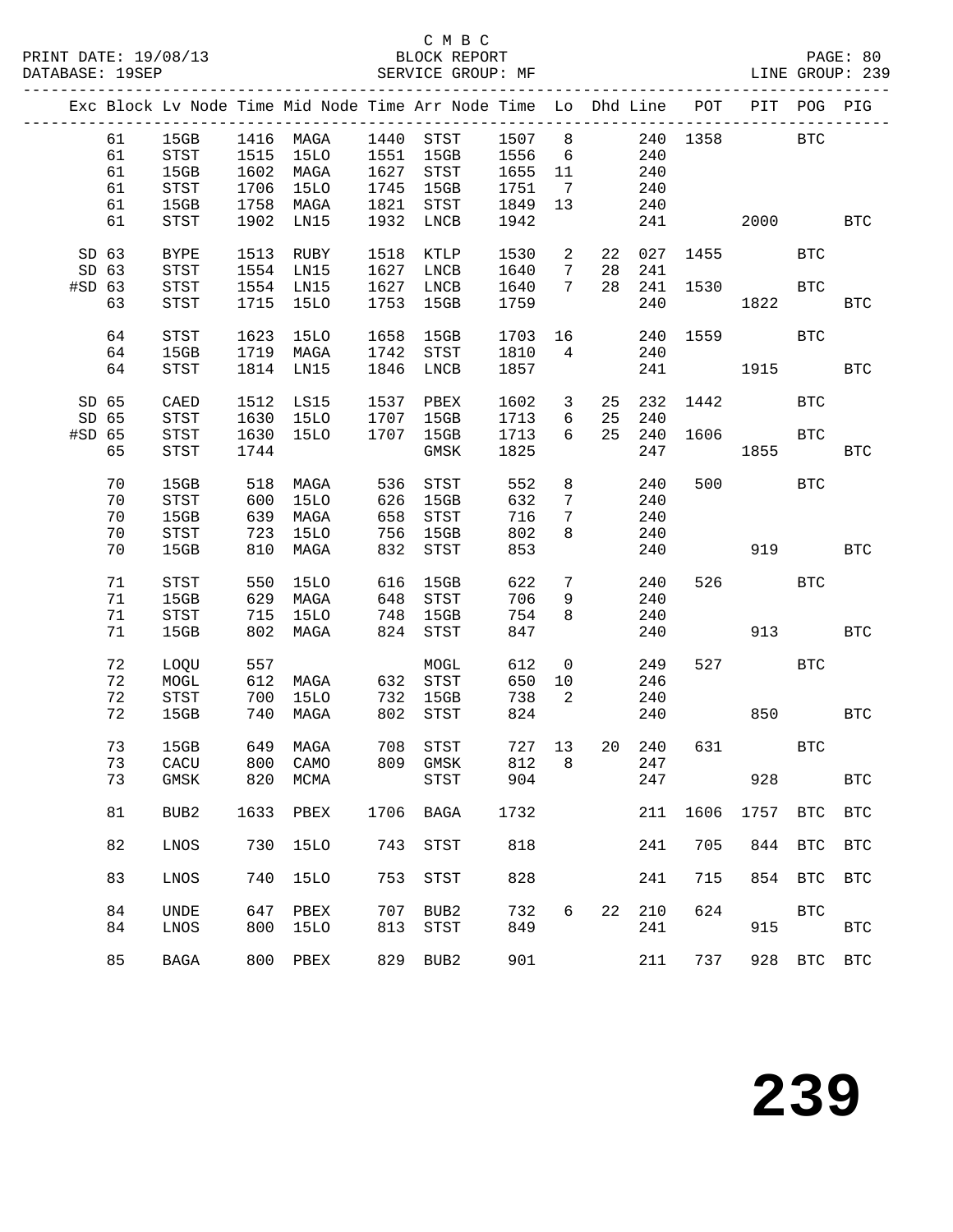| C M B C<br>PRINT DATE: 19/08/13 BLOCK REPORT PAGE: 81<br>DATABASE: 19SEP SERVICE GROUP: SAT LINE GROUP: 027 |                                                                                                                                                                                                                                                                                              |                                                                                                                                                                                                                                            |                                                                                                                                                                                       |                                                                                                                                                                                                          |                                                                                                                                                                                                     |                                                                                                                                                                                                                                                       |                                                                                                                                                                                       |                                                                                                                                                                                                                                                                                                         |                                                                                                                                                                                                                                                                                                                                                                                                                                                                                                                                                  |         |            |
|-------------------------------------------------------------------------------------------------------------|----------------------------------------------------------------------------------------------------------------------------------------------------------------------------------------------------------------------------------------------------------------------------------------------|--------------------------------------------------------------------------------------------------------------------------------------------------------------------------------------------------------------------------------------------|---------------------------------------------------------------------------------------------------------------------------------------------------------------------------------------|----------------------------------------------------------------------------------------------------------------------------------------------------------------------------------------------------------|-----------------------------------------------------------------------------------------------------------------------------------------------------------------------------------------------------|-------------------------------------------------------------------------------------------------------------------------------------------------------------------------------------------------------------------------------------------------------|---------------------------------------------------------------------------------------------------------------------------------------------------------------------------------------|---------------------------------------------------------------------------------------------------------------------------------------------------------------------------------------------------------------------------------------------------------------------------------------------------------|--------------------------------------------------------------------------------------------------------------------------------------------------------------------------------------------------------------------------------------------------------------------------------------------------------------------------------------------------------------------------------------------------------------------------------------------------------------------------------------------------------------------------------------------------|---------|------------|
|                                                                                                             |                                                                                                                                                                                                                                                                                              |                                                                                                                                                                                                                                            |                                                                                                                                                                                       |                                                                                                                                                                                                          |                                                                                                                                                                                                     |                                                                                                                                                                                                                                                       |                                                                                                                                                                                       |                                                                                                                                                                                                                                                                                                         | $\begin{tabular}{lllllllllllllllllll} \multicolumn{3}{c }{29\text{ A}V & STATION} \multicolumn{3}{c }{29\text{ A}V & STATION} \multicolumn{3}{c }{BDC} \multicolumn{3}{c }{BURI} \multicolumn{3}{c }{BDKI} \multicolumn{3}{c }{BDKI} \multicolumn{3}{c }{BDKI} \multicolumn{3}{c }{BDKI} \multicolumn{3}{c }{GIST} \multicolumn{3}{c }{GIST} \multicolumn{3}{c }{GIST} \multicolumn{3}{c }{GIST} \multicolumn{3}{c }{GIST} \multicolumn{3}{c }{GIST$<br>BOUNDARY & KITCHENER-NORTH<br>CHAMPLAIN & 7780 BLOCK CHAMPLAIN<br>HASTINGS & KOOTENAY WB |         |            |
|                                                                                                             |                                                                                                                                                                                                                                                                                              |                                                                                                                                                                                                                                            |                                                                                                                                                                                       |                                                                                                                                                                                                          |                                                                                                                                                                                                     |                                                                                                                                                                                                                                                       |                                                                                                                                                                                       |                                                                                                                                                                                                                                                                                                         | Exc Block Lv Node Time Mid Node Time Arr Node Time Lo Dhd Line POT PIT POG PIG                                                                                                                                                                                                                                                                                                                                                                                                                                                                   |         |            |
|                                                                                                             | $\mathbf{1}$<br>$\mathbf{1}$<br>$\mathbf 1$<br>$\mathbf 1$<br>$\mathbf{1}$<br>$\mathbf 1$<br>$\mathbf{1}$<br>1<br>$\mathbf 1$<br>$\mathbf 1$<br>1<br>$1\,$<br>$\mathbf 1$<br>$\mathbf 1$<br>$1\,$<br>1<br>1<br>$\mathbf 1$<br>$1\,$<br>$\mathbf 1$<br>$1\,$<br>1<br>1<br>1<br>$1\,$<br>$1\,$ | KYBD 537 RUBY<br>KTLP<br>JOST<br>29ST<br>JOST<br>KTLP<br>JOST<br>KTLP<br>JOST<br>KTLP<br>JOST<br>KTLP<br><b>JOST</b><br>KTLP<br>JOST<br>KTLP<br>JOST<br>KTLP<br><b>JOST</b><br>KTLP<br><b>JOST</b><br>KTLP<br>JOST<br>KTLP<br>JOST<br>KTLP | 621<br>705<br>736<br>808<br>836<br>908<br>936<br>1008<br>1036<br>1108<br>1136<br>1208<br>1236<br>1308<br>1336<br>1408<br>1436<br>1508<br>1536<br>1608<br>1636<br>1708<br>1736<br>1808 | 559 RUBY<br>CH77<br>CH77<br>RUBY<br>RUBY<br>RUBY<br>RUBY<br>RUBY<br>RUBY<br>RUBY<br>RUBY<br>RUBY<br>RUBY<br>RUBY<br>RUBY<br>RUBY<br>RUBY<br>RUBY<br>RUBY<br>RUBY<br>RUBY<br>RUBY<br>RUBY<br>RUBY<br>RUBY | 549<br>608<br>634<br>717<br>745<br>818<br>846<br>919<br>947<br>1019<br>1047<br>1119<br>1147<br>1219<br>1248<br>1319<br>1349<br>1419<br>1449<br>1519<br>1549<br>1619<br>1647<br>1719<br>1747<br>1818 | <b>KTLP</b><br>JOST<br>29ST<br>JOST<br>KTLP<br>JOST<br>KTLP<br>JOST<br>KTLP<br>JOST<br>KTLP<br>JOST<br>KTLP<br>JOST<br>KTLP<br><b>JOST</b><br><b>KTLP</b><br><b>JOST</b><br>KTLP<br><b>JOST</b><br>KTLP<br><b>JOST</b><br>KTLP<br><b>JOST</b><br>KTLP | 649<br>733<br>756<br>829<br>857<br>931<br>958<br>1032<br>1058<br>1132<br>1159<br>1232<br>1300<br>1332<br>1401<br>1432<br>1501<br>1532<br>1601<br>1632<br>1700<br>1732<br>1800<br>1831 | $\overline{\mathbf{3}}$<br>12 <sup>°</sup><br>$7\overline{ }$<br>11<br>5<br>10<br>$\overline{4}$<br>10<br>$4\overline{ }$<br>9<br>$4\overline{ }$<br>8<br>$4\overline{ }$<br>$7\overline{ }$<br>$\overline{4}$<br>7 <sup>7</sup><br>$\overline{4}$<br>$7\overline{ }$<br>$4\overline{ }$<br>8<br>8<br>5 | 559 0 027<br>618 3<br>027<br>16 10<br>026<br>026<br>027<br>027<br>027<br>027<br>027<br>027<br>027<br>027<br>027<br>027<br>027<br>027<br>027<br>027<br>027<br>027<br>027<br>027<br>027<br>$4\overline{ }$<br>027<br>027<br>027                                                                                                                                                                                                                                                                                                                    | 528 BTC |            |
|                                                                                                             | 1                                                                                                                                                                                                                                                                                            | <b>JOST</b>                                                                                                                                                                                                                                | 1836                                                                                                                                                                                  | RUBY                                                                                                                                                                                                     | 1847                                                                                                                                                                                                | JOST<br>KTLP                                                                                                                                                                                                                                          | 1900                                                                                                                                                                                  |                                                                                                                                                                                                                                                                                                         | 027                                                                                                                                                                                                                                                                                                                                                                                                                                                                                                                                              | 1904    | <b>BTC</b> |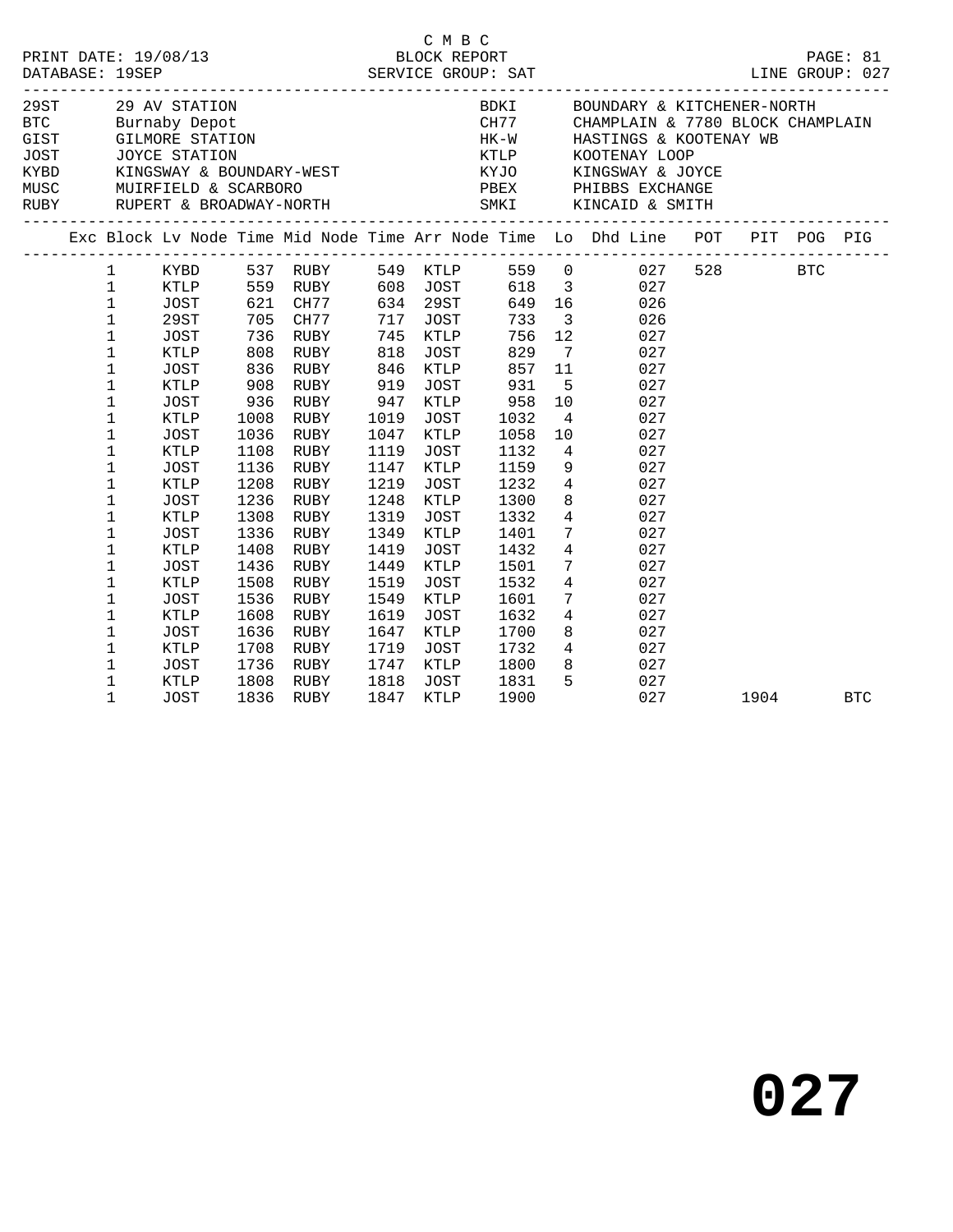#### C M B C<br>BLOCK REPORT

|  |                         |             |      |             |      |             |      |                | Exc Block Lv Node Time Mid Node Time Arr Node Time Lo Dhd Line | POT | PIT  | POG        | PIG        |
|--|-------------------------|-------------|------|-------------|------|-------------|------|----------------|----------------------------------------------------------------|-----|------|------------|------------|
|  | 2                       | 29ST        |      | 548 CH77    |      | 559 JOST    | 614  | 2              | 026                                                            | 534 |      | <b>BTC</b> |            |
|  | $\overline{\mathbf{c}}$ | JOST        | 616  | BDKI        | 637  | PBEX        | 646  | 2              | 028                                                            |     |      |            |            |
|  | $\sqrt{2}$              | PBEX        | 648  | BDKI        | 657  | <b>JOST</b> | 718  | 13             | 028                                                            |     |      |            |            |
|  | $\sqrt{2}$              | <b>JOST</b> | 731  | CH77        | 744  | 29ST        | 800  | 5              | 026                                                            |     |      |            |            |
|  | $\sqrt{2}$              | 29ST        | 805  | CH77        | 817  | <b>JOST</b> | 833  | 8              | 026                                                            |     |      |            |            |
|  | $\sqrt{2}$              | <b>JOST</b> | 841  | BDKI        | 903  | PBEX        | 912  | 14             | 028                                                            |     |      |            |            |
|  | $\sqrt{2}$              | PBEX        | 926  | <b>BDKI</b> | 936  | JOST        | 958  | 8              | 028                                                            |     |      |            |            |
|  | $\sqrt{2}$              | <b>JOST</b> | 1006 | BDKI        | 1028 | PBEX        | 1037 | 6              | 028                                                            |     |      |            |            |
|  | $\sqrt{2}$              | PBEX        | 1043 | <b>BDKI</b> | 1054 | <b>JOST</b> | 1118 | 8              | 028                                                            |     |      |            |            |
|  | $\overline{\mathbf{c}}$ | <b>JOST</b> | 1126 | <b>BDKI</b> | 1148 | PBEX        | 1157 | 5              | 028                                                            |     |      |            |            |
|  | $\overline{a}$          | PBEX        | 1202 | BDKI        | 1214 | <b>JOST</b> | 1238 | 8              | 028                                                            |     |      |            |            |
|  | $\overline{a}$          | <b>JOST</b> | 1246 | BDKI        | 1308 | PBEX        | 1318 | $\overline{4}$ | 028                                                            |     |      |            |            |
|  | $\overline{\mathbf{c}}$ | PBEX        | 1322 | <b>BDKI</b> | 1334 | <b>JOST</b> | 1358 | 8              | 028                                                            |     |      |            |            |
|  | $\overline{a}$          | <b>JOST</b> | 1406 | BDKI        | 1429 | PBEX        | 1439 | $\mathbf{3}$   | 028                                                            |     |      |            |            |
|  | $\sqrt{2}$              | PBEX        | 1442 | <b>BDKI</b> | 1454 | <b>JOST</b> | 1518 | 8              | 028                                                            |     |      |            |            |
|  | $\overline{\mathbf{c}}$ | <b>JOST</b> | 1526 | <b>BDKI</b> | 1549 | PBEX        | 1559 | $\mathbf{3}$   | 028                                                            |     |      |            |            |
|  | $\sqrt{2}$              | PBEX        | 1602 | BDKI        | 1614 | <b>JOST</b> | 1638 | 8              | 028                                                            |     |      |            |            |
|  | $\mathbf 2$             | <b>JOST</b> | 1646 | BDKI        | 1709 | PBEX        | 1718 | $\overline{4}$ | 028                                                            |     |      |            |            |
|  | $\mathbf 2$             | PBEX        | 1722 | <b>BDKI</b> | 1734 | <b>JOST</b> | 1758 | 8              | 028                                                            |     |      |            |            |
|  | $\sqrt{2}$              | JOST        | 1806 | BDKI        | 1829 | PBEX        | 1838 | 8              | 028                                                            |     |      |            |            |
|  | 2                       | PBEX        | 1846 | BDKI        | 1856 | <b>JOST</b> | 1918 | 12             | 028                                                            |     |      |            |            |
|  | $\sqrt{2}$              | <b>JOST</b> | 1930 | CH77        | 1947 | 29ST        | 2001 | 17             | 026                                                            |     |      |            |            |
|  | $\sqrt{2}$              | 29ST        | 2018 |             |      | MUSC        | 2033 | 0              | 029                                                            |     |      |            |            |
|  | $\sqrt{2}$              | MUSC        | 2033 |             |      | <b>29ST</b> | 2044 | 6              | 029                                                            |     |      |            |            |
|  | $\overline{c}$          | 29ST        | 2050 | CH77        | 2103 | JOST        | 2120 | 3              | 026                                                            |     |      |            |            |
|  | $\mathbf 2$             | JOST        | 2123 | RUBY        | 2133 | KTLP        | 2144 | 9              | 027                                                            |     |      |            |            |
|  | $\mathbf 2$             | <b>KTLP</b> | 2153 | <b>RUBY</b> | 2201 | JOST        | 2210 | 5              | 027                                                            |     |      |            |            |
|  | $\overline{c}$          | <b>JOST</b> | 2215 | <b>BDKI</b> | 2237 | PBEX        | 2245 | $\mathfrak{Z}$ | 028                                                            |     |      |            |            |
|  | $\overline{\mathbf{c}}$ | PBEX        | 2248 | BDKI        | 2258 | JOST        | 2317 | 9              | 028                                                            |     |      |            |            |
|  | $\mathbf 2$             | <b>JOST</b> | 2326 | CH77        | 2341 | 29ST        | 2353 | $\mathbf{3}$   | 026                                                            |     |      |            |            |
|  | $\overline{\mathbf{c}}$ | 29ST        | 2356 |             |      | MUSC        | 2409 | $\mathbf 0$    | 029                                                            |     |      |            |            |
|  | $\sqrt{2}$              | MUSC        | 2409 |             |      | 29ST        | 2419 | 5              | 029                                                            |     |      |            |            |
|  | 2                       | 29ST        | 2424 | CH77        | 2436 | JOST        | 2450 | 7              | 026                                                            |     |      |            |            |
|  | $\overline{2}$          | <b>JOST</b> | 2457 | GIST        | 2514 | $HK-W$      | 2522 |                | 028                                                            |     | 2526 |            | <b>BTC</b> |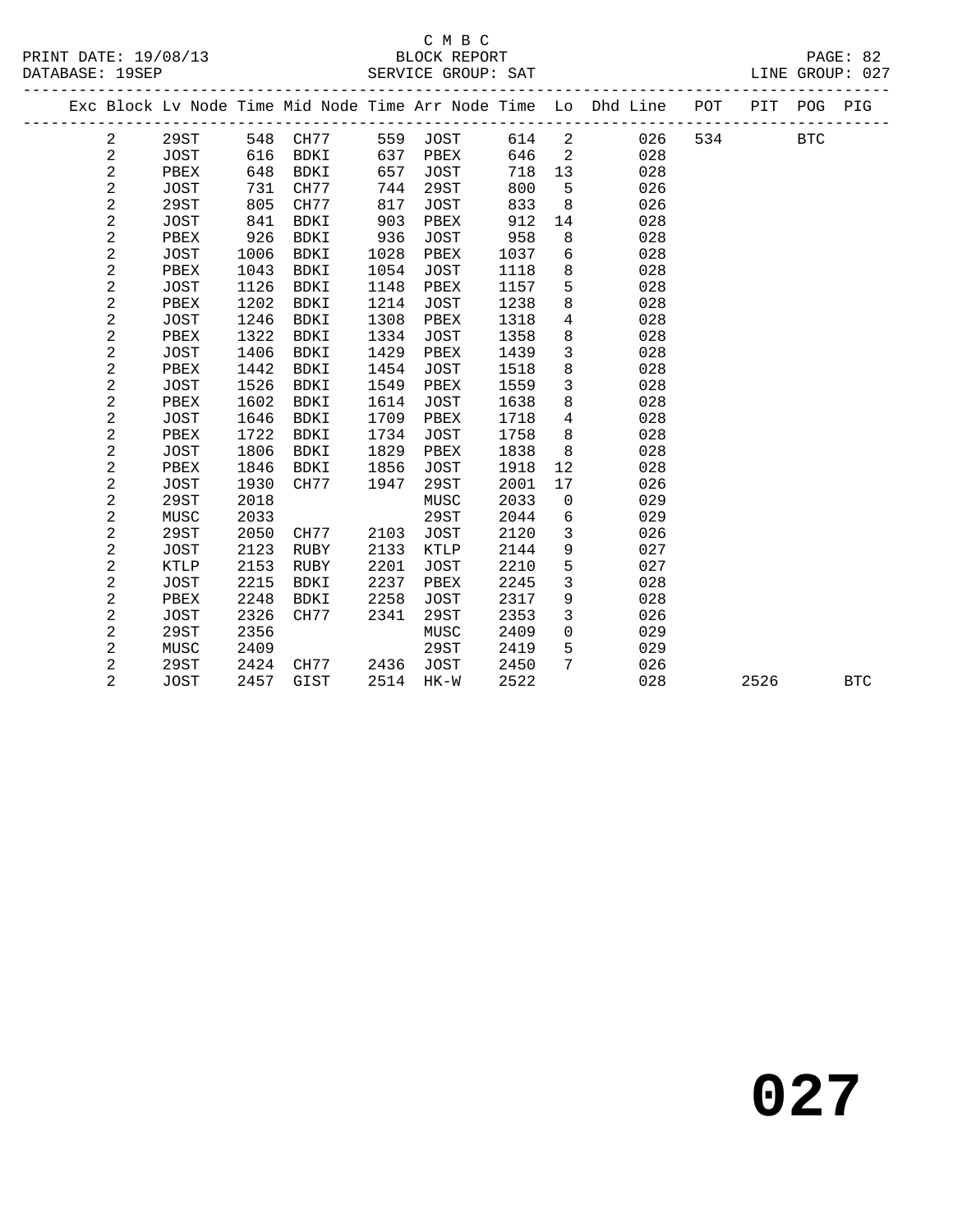#### $\begin{tabular}{lllll} \multicolumn{2}{c}{\textbf{C} M B C} \\ \multicolumn{2}{c}{\textbf{P R INT} \end{tabular}}$  DATE: 19/08/13  $\end{tabular}$  BLOCK REPORT

|  |   |             |      |      |      |             |      |             | Exc Block Lv Node Time Mid Node Time Arr Node Time Lo Dhd Line | POT | PIT  | POG        | PIG        |
|--|---|-------------|------|------|------|-------------|------|-------------|----------------------------------------------------------------|-----|------|------------|------------|
|  | 3 | <b>JOST</b> | 549  | CH77 | 602  | 29ST        | 617  | 2           | 026                                                            | 538 |      | <b>BTC</b> |            |
|  | 3 | 29ST        | 619  |      |      | MUSC        | 631  | 0           | 029                                                            |     |      |            |            |
|  | 3 | MUSC        | 631  |      |      | <b>29ST</b> | 643  | 3           | 029                                                            |     |      |            |            |
|  | 3 | 29ST        | 646  |      |      | MUSC        | 658  | 0           | 029                                                            |     |      |            |            |
|  | 3 | MUSC        | 658  |      |      | <b>29ST</b> | 711  | 5           | 029                                                            |     |      |            |            |
|  | 3 | 29ST        | 716  |      |      | MUSC        | 728  | 0           | 029                                                            |     |      |            |            |
|  | 3 | MUSC        | 728  |      |      | <b>29ST</b> | 741  | 4           | 029                                                            |     |      |            |            |
|  | 3 | 29ST        | 745  |      |      | MUSC        | 757  | 0           | 029                                                            |     |      |            |            |
|  | 3 | MUSC        | 757  |      |      | 29ST        | 810  | 5           | 029                                                            |     |      |            |            |
|  | 3 | 29ST        | 815  |      |      | MUSC        | 828  | 0           | 029                                                            |     |      |            |            |
|  | 3 | MUSC        | 828  |      |      | <b>29ST</b> | 841  | 4           | 029                                                            |     |      |            |            |
|  | 3 | 29ST        | 845  | CH77 | 858  | <b>JOST</b> | 915  | 15          | 026                                                            |     |      |            |            |
|  | 3 | <b>JOST</b> | 930  | CH77 | 945  | <b>29ST</b> | 1002 | 8           | 026                                                            |     |      |            |            |
|  | 3 | 29ST        | 1010 |      |      | MUSC        | 1024 | 0           | 029                                                            |     |      |            |            |
|  | 3 | MUSC        | 1024 |      |      | <b>29ST</b> | 1038 | 7           | 029                                                            |     |      |            |            |
|  | 3 | 29ST        | 1045 | CH77 | 1059 | <b>JOST</b> | 1118 | 12          | 026                                                            |     |      |            |            |
|  | 3 | JOST        | 1130 | CH77 | 1146 | 29ST        | 1203 | 7           | 026                                                            |     |      |            |            |
|  | 3 | 29ST        | 1210 |      |      | MUSC        | 1225 | 0           | 029                                                            |     |      |            |            |
|  | 3 | MUSC        | 1225 |      |      | 29ST        | 1239 | 6           | 029                                                            |     |      |            |            |
|  | 3 | 29ST        | 1245 | CH77 | 1300 | <b>JOST</b> | 1320 | 10          | 026                                                            |     |      |            |            |
|  | 3 | <b>JOST</b> | 1330 | CH77 | 1347 | 29ST        | 1404 | 6           | 026                                                            |     |      |            |            |
|  | 3 | 29ST        | 1410 |      |      | MUSC        | 1426 | 0           | 029                                                            |     |      |            |            |
|  | 3 | MUSC        | 1426 |      |      | 29ST        | 1439 | 6           | 029                                                            |     |      |            |            |
|  | 3 | 29ST        | 1445 | CH77 | 1501 | <b>JOST</b> | 1521 | 9           | 026                                                            |     |      |            |            |
|  | 3 | <b>JOST</b> | 1530 | CH77 | 1547 | 29ST        | 1604 | 6           | 026                                                            |     |      |            |            |
|  | 3 | 29ST        | 1610 |      |      | MUSC        | 1626 | 0           | 029                                                            |     |      |            |            |
|  | 3 | MUSC        | 1626 |      |      | 29ST        | 1639 | 6           | 029                                                            |     |      |            |            |
|  | 3 | 29ST        | 1645 | CH77 | 1701 | <b>JOST</b> | 1720 | 10          | 026                                                            |     |      |            |            |
|  | 3 | <b>JOST</b> | 1730 | CH77 | 1747 | 29ST        | 1803 | 15          | 026                                                            |     |      |            |            |
|  | 3 | 29ST        | 1818 |      |      | MUSC        | 1834 | $\mathbf 0$ | 029                                                            |     |      |            |            |
|  | 3 | MUSC        | 1834 |      |      | 29ST        | 1846 | 4           | 029                                                            |     |      |            |            |
|  | 3 | 29ST        | 1850 | CH77 | 1904 | <b>JOST</b> | 1921 |             | 026                                                            |     | 1931 |            | <b>BTC</b> |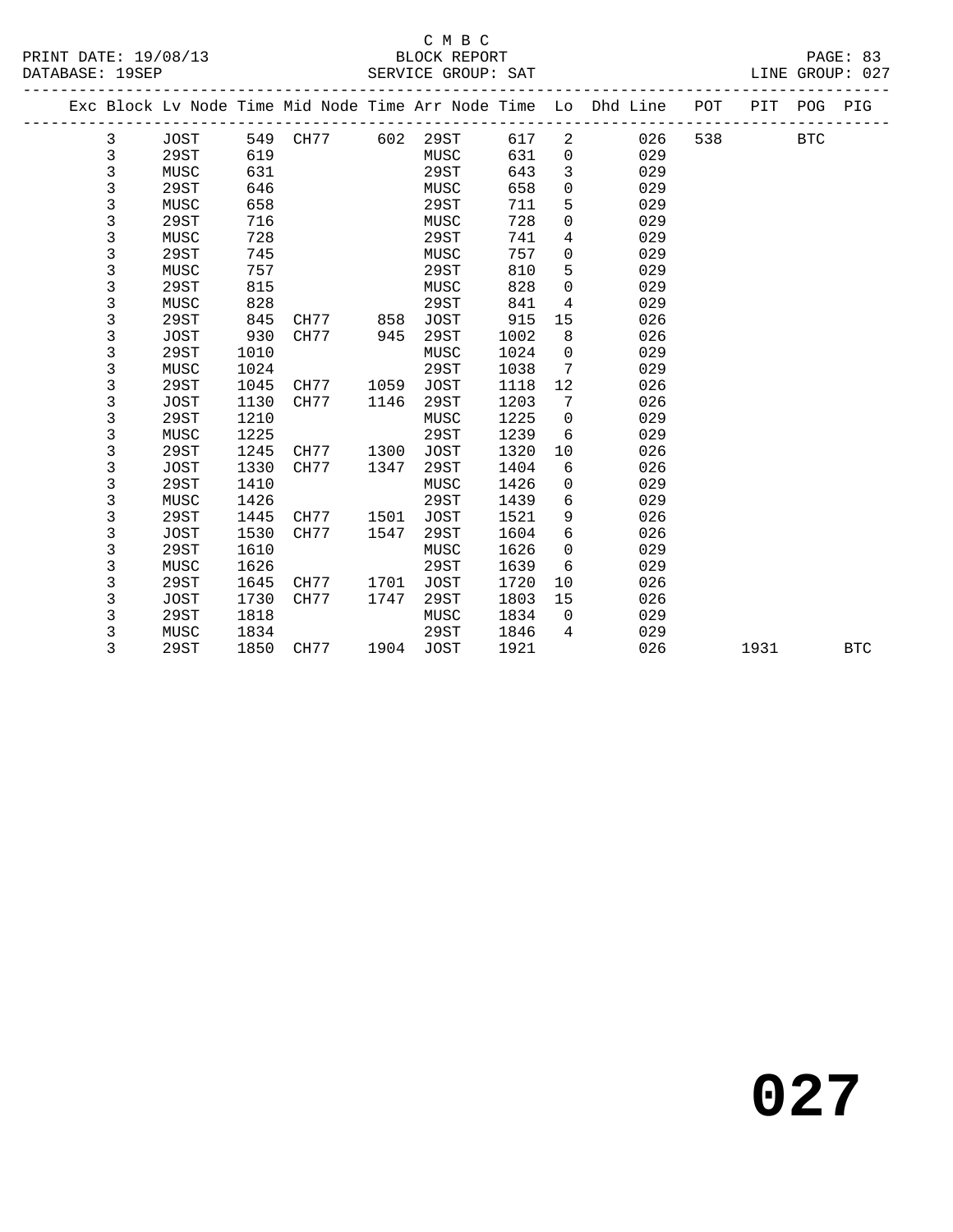#### C M B C<br>BLOCK REPORT

|                         |              |              |             |      |              |              |                                 | Exc Block Lv Node Time Mid Node Time Arr Node Time Lo Dhd Line | POT | PIT  | POG        | PIG        |
|-------------------------|--------------|--------------|-------------|------|--------------|--------------|---------------------------------|----------------------------------------------------------------|-----|------|------------|------------|
| 4                       | <b>BDKI</b>  | 601          | $HK-W$      |      | 604 PBEX     | 610          | 8 <sup>8</sup>                  | 028                                                            | 600 |      | <b>BTC</b> |            |
| 4                       | PBEX         | 618          | BDKI        | 627  | JOST         | 648          | 23                              | 028                                                            |     |      |            |            |
| $\overline{4}$          | JOST         | 711          | BDKI        | 732  | PBEX         | 741          | $\overline{5}$                  | 028                                                            |     |      |            |            |
| $\overline{4}$          | PBEX         | 746          | BDKI        | 756  | <b>JOST</b>  | 818          | 13                              | 028                                                            |     |      |            |            |
| $\overline{4}$          | JOST         | 831          | CH77        | 846  | 29ST         | 903          | 7                               | 026                                                            |     |      |            |            |
| $\,4$                   | 29ST         | 910          |             |      | MUSC         | 924          | $\mathbf 0$                     | 029                                                            |     |      |            |            |
| $\,4$                   | MUSC         | 924          |             |      | 29ST         | 937          | 8                               | 029                                                            |     |      |            |            |
| 4                       | 29ST         | 945          | CH77        | 959  | JOST         | 1018         | 12                              | 026                                                            |     |      |            |            |
| 4                       | JOST         | 1030         | CH77        | 1045 | 29ST         | 1102         | 8                               | 026                                                            |     |      |            |            |
| 4                       | 29ST         | 1110         |             |      | MUSC         | 1124         | $\mathbf 0$                     | 029                                                            |     |      |            |            |
| 4                       | MUSC         | 1124         |             |      | 29ST         | 1138         | 7                               | 029                                                            |     |      |            |            |
| 4                       | 29ST         | 1145         | CH77        | 1159 | JOST         | 1218         | 12                              | 026                                                            |     |      |            |            |
| 4                       | JOST         | 1230         | CH77        | 1246 | 29ST         | 1303         | 7                               | 026                                                            |     |      |            |            |
| 4                       | 29ST         | 1310         |             |      | MUSC         | 1326         | $\mathbf 0$                     | 029                                                            |     |      |            |            |
| $\overline{4}$          | MUSC         | 1326         |             |      | 29ST         | 1339         | 6                               | 029                                                            |     |      |            |            |
| $\,4$                   | 29ST         | 1345         | CH77        | 1400 | <b>JOST</b>  | 1420         | 10                              | 026                                                            |     |      |            |            |
| $\bf 4$                 | JOST         | 1430         | CH77        | 1447 | 29ST         | 1504         | 6                               | 026                                                            |     |      |            |            |
| 4                       | 29ST         | 1510         |             |      | MUSC         | 1526         | $\mathbf 0$                     | 029                                                            |     |      |            |            |
| 4                       | MUSC         | 1526         |             |      | 29ST         | 1539         | 6                               | 029                                                            |     |      |            |            |
| $\overline{\mathbf{4}}$ | 29ST         | 1545         | CH77        | 1601 | JOST         | 1620         | 10                              | 026                                                            |     |      |            |            |
| 4                       | <b>JOST</b>  | 1630         | CH77        | 1647 | 29ST         | 1704         | 6                               | 026                                                            |     |      |            |            |
| 4                       | 29ST<br>MUSC | 1710<br>1726 |             |      | MUSC<br>29ST | 1726<br>1738 | $\mathsf{O}$<br>$7\phantom{.0}$ | 029<br>029                                                     |     |      |            |            |
| 4<br>4                  | 29ST         | 1745         | CH77        | 1801 | <b>JOST</b>  | 1819         | 11                              | 026                                                            |     |      |            |            |
| 4                       | JOST         | 1830         | CH77        | 1847 | 29ST         | 1903         | 17                              | 026                                                            |     |      |            |            |
| $\overline{4}$          | 29ST         | 1920         | CH77        | 1934 | <b>JOST</b>  | 1951         | 9                               | 026                                                            |     |      |            |            |
| $\overline{4}$          | JOST         | 2000         | CH77        | 2017 | 29ST         | 2031         | 17                              | 026                                                            |     |      |            |            |
| $\bf 4$                 | 29ST         | 2048         |             |      | MUSC         | 2103         | $\mathbf 0$                     | 029                                                            |     |      |            |            |
| 4                       | MUSC         | 2103         |             |      | 29ST         | 2114         | 6                               | 029                                                            |     |      |            |            |
| 4                       | 29ST         | 2120         | CH77        | 2133 | <b>JOST</b>  | 2150         | 10                              | 026                                                            |     |      |            |            |
| 4                       | JOST         | 2200         | RUBY        | 2210 | KTLP         | 2221         | 2                               | 027                                                            |     |      |            |            |
| 4                       | KTLP         | 2223         | RUBY        | 2231 | <b>JOST</b>  | 2240         | 5                               | 027                                                            |     |      |            |            |
| 4                       | JOST         | 2245         | BDKI        | 2307 | PBEX         | 2315         | $\overline{3}$                  | 028                                                            |     |      |            |            |
| 4                       | PBEX         | 2318         | <b>BDKI</b> | 2328 | JOST         | 2347         | 13                              | 028                                                            |     |      |            |            |
| 4                       | JOST         | 2400         | RUBY        | 2408 | KTLP         | 2418         | $\overline{4}$                  | 027                                                            |     |      |            |            |
| 4                       | KTLP         | 2422         | RUBY        | 2430 | JOST         | 2439         |                                 | 027                                                            |     | 2447 |            | <b>BTC</b> |
|                         |              |              |             |      |              |              |                                 |                                                                |     |      |            |            |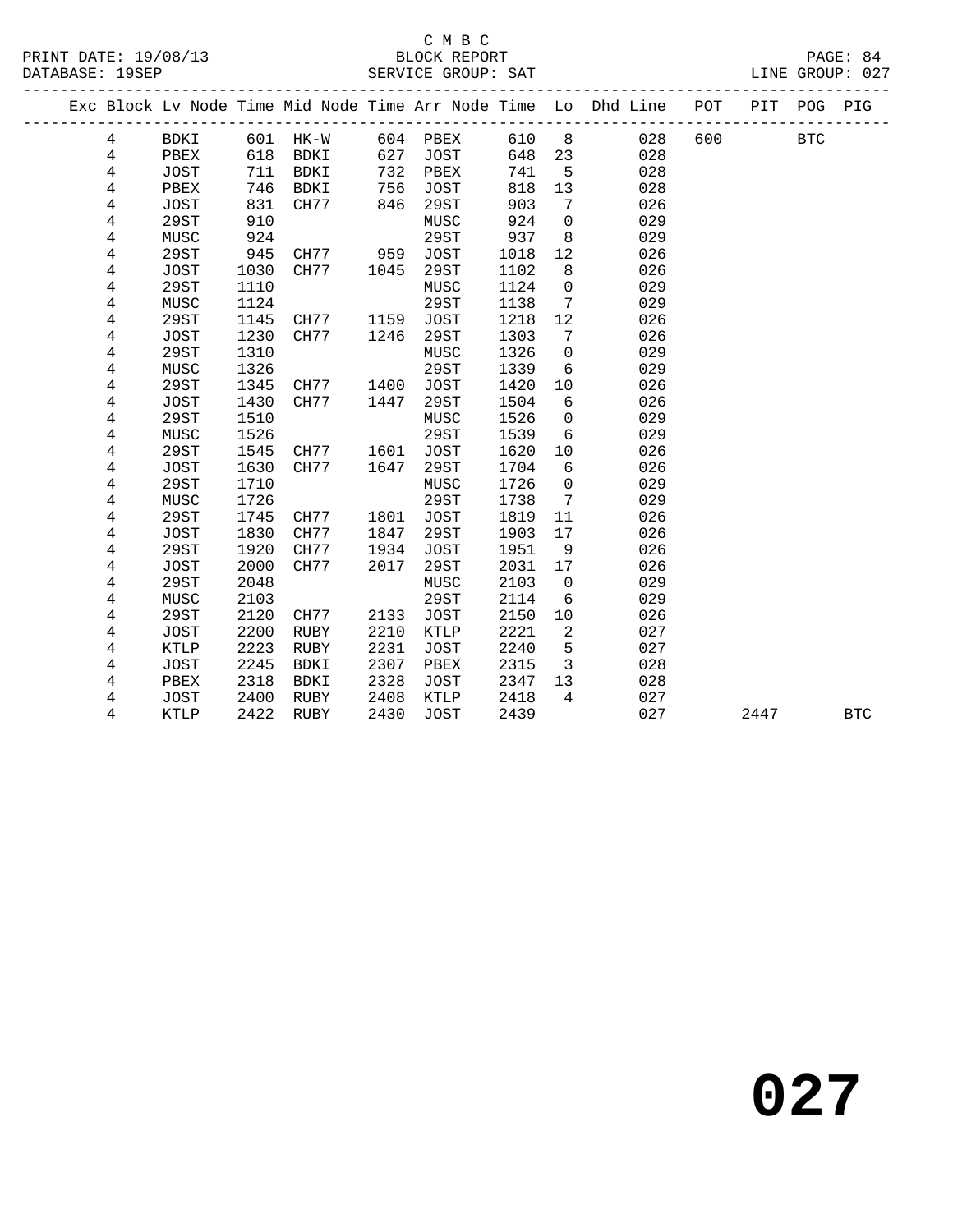#### C M B C N B C N B C N B C N B C N B C N B C N B C N B C N B C N B C N B C N B C N B C N B C N B C N B C N B C N B C N B C N B C N B C N B C N B C N B C N B C N B C N B C N B C N B C N B C N B C N B C N B C N B C N B C N B

|                 | PRINT DATE: 19/08/13 | BLOCK REPORT       | PAGE: 85        |  |
|-----------------|----------------------|--------------------|-----------------|--|
| DATABASE: 19SEP |                      | SERVICE GROUP: SAT | LINE GROUP: 027 |  |

|  |   |             |      |             |      |             |        |                 | Exc Block Lv Node Time Mid Node Time Arr Node Time Lo Dhd Line | POT | PIT  | POG        | PIG        |
|--|---|-------------|------|-------------|------|-------------|--------|-----------------|----------------------------------------------------------------|-----|------|------------|------------|
|  | 5 | KYBD        |      | 611 RUBY    | 623  | KTLP        | 633 15 |                 | 027                                                            | 602 |      | <b>BTC</b> |            |
|  | 5 | KTLP        | 648  | RUBY        | 657  | JOST        | 707    | $\overline{4}$  | 027                                                            |     |      |            |            |
|  | 5 | JOST        | 711  | CH77        | 724  | 29ST        | 740    | 5               | 026                                                            |     |      |            |            |
|  | 5 | 29ST        | 745  | CH77        | 757  | JOST        | 813    | $\overline{3}$  | 026                                                            |     |      |            |            |
|  | 5 | JOST        | 816  | <b>RUBY</b> | 826  | KTLP        | 837    | 11              | 027                                                            |     |      |            |            |
|  | 5 | <b>KTLP</b> | 848  | <b>RUBY</b> | 859  | <b>JOST</b> | 911    | 5               | 027                                                            |     |      |            |            |
|  | 5 | JOST        | 916  | RUBY        | 926  | KTLP        | 937    | 11              | 027                                                            |     |      |            |            |
|  | 5 | KTLP        | 948  | RUBY        | 959  | JOST        | 1012   | $\overline{4}$  | 027                                                            |     |      |            |            |
|  | 5 | JOST        | 1016 | <b>RUBY</b> | 1027 | KTLP        | 1038   | 10              | 027                                                            |     |      |            |            |
|  | 5 | KTLP        | 1048 | RUBY        | 1059 | <b>JOST</b> | 1112   | 4               | 027                                                            |     |      |            |            |
|  | 5 | JOST        | 1116 | RUBY        | 1127 | KTLP        | 1139   | 9               | 027                                                            |     |      |            |            |
|  | 5 | KTLP        | 1148 | RUBY        | 1159 | <b>JOST</b> | 1212   | $\overline{4}$  | 027                                                            |     |      |            |            |
|  | 5 | JOST        | 1216 | RUBY        | 1227 | KTLP        | 1239   | 9               | 027                                                            |     |      |            |            |
|  | 5 | <b>KTLP</b> | 1248 | <b>RUBY</b> | 1259 | <b>JOST</b> | 1312   | $\overline{4}$  | 027                                                            |     |      |            |            |
|  | 5 | JOST        | 1316 | <b>RUBY</b> | 1328 | KTLP        | 1340   | 8               | 027                                                            |     |      |            |            |
|  | 5 | <b>KTLP</b> | 1348 | RUBY        | 1359 | JOST        | 1412   | $\overline{4}$  | 027                                                            |     |      |            |            |
|  | 5 | JOST        | 1416 | RUBY        | 1429 | KTLP        | 1441   | 7               | 027                                                            |     |      |            |            |
|  | 5 | <b>KTLP</b> | 1448 | <b>RUBY</b> | 1459 | <b>JOST</b> | 1512   | $\overline{4}$  | 027                                                            |     |      |            |            |
|  | 5 | JOST        | 1516 | RUBY        | 1529 | KTLP        | 1541   | $7\overline{ }$ | 027                                                            |     |      |            |            |
|  | 5 | KTLP        | 1548 | RUBY        | 1559 | <b>JOST</b> | 1612   | $\overline{4}$  | 027                                                            |     |      |            |            |
|  | 5 | JOST        | 1616 | RUBY        | 1628 | KTLP        | 1641   | 7               | 027                                                            |     |      |            |            |
|  | 5 | <b>KTLP</b> | 1648 | <b>RUBY</b> | 1659 | <b>JOST</b> | 1712   | $\overline{4}$  | 027                                                            |     |      |            |            |
|  | 5 | JOST        | 1716 | <b>RUBY</b> | 1727 | KTLP        | 1740   | 8               | 027                                                            |     |      |            |            |
|  | 5 | KTLP        | 1748 | RUBY        | 1759 | <b>JOST</b> | 1812   | $\overline{4}$  | 027                                                            |     |      |            |            |
|  | 5 | JOST        | 1816 | RUBY        | 1827 | KTLP        | 1840   | 16              | 027                                                            |     |      |            |            |
|  | 5 | KTLP        | 1856 | RUBY        | 1905 | JOST        | 1917   | 5               | 027                                                            |     |      |            |            |
|  | 5 | <b>JOST</b> | 1922 | <b>RUBY</b> | 1933 | KTLP        | 1946   | 5               | 027                                                            |     |      |            |            |
|  | 5 | KTLP        | 1951 | RUBY        | 2000 | <b>JOST</b> | 2011   | $\overline{4}$  | 027                                                            |     |      |            |            |
|  | 5 | JOST        | 2015 | BDKI        | 2037 | PBEX        | 2045   | 3               | 028                                                            |     |      |            |            |
|  | 5 | PBEX        | 2048 | BDKI        | 2058 | JOST        | 2119   | 11              | 028                                                            |     |      |            |            |
|  | 5 | JOST        | 2130 | CH77        | 2147 | 29ST        | 2200   |                 | 026                                                            |     | 2210 |            | <b>BTC</b> |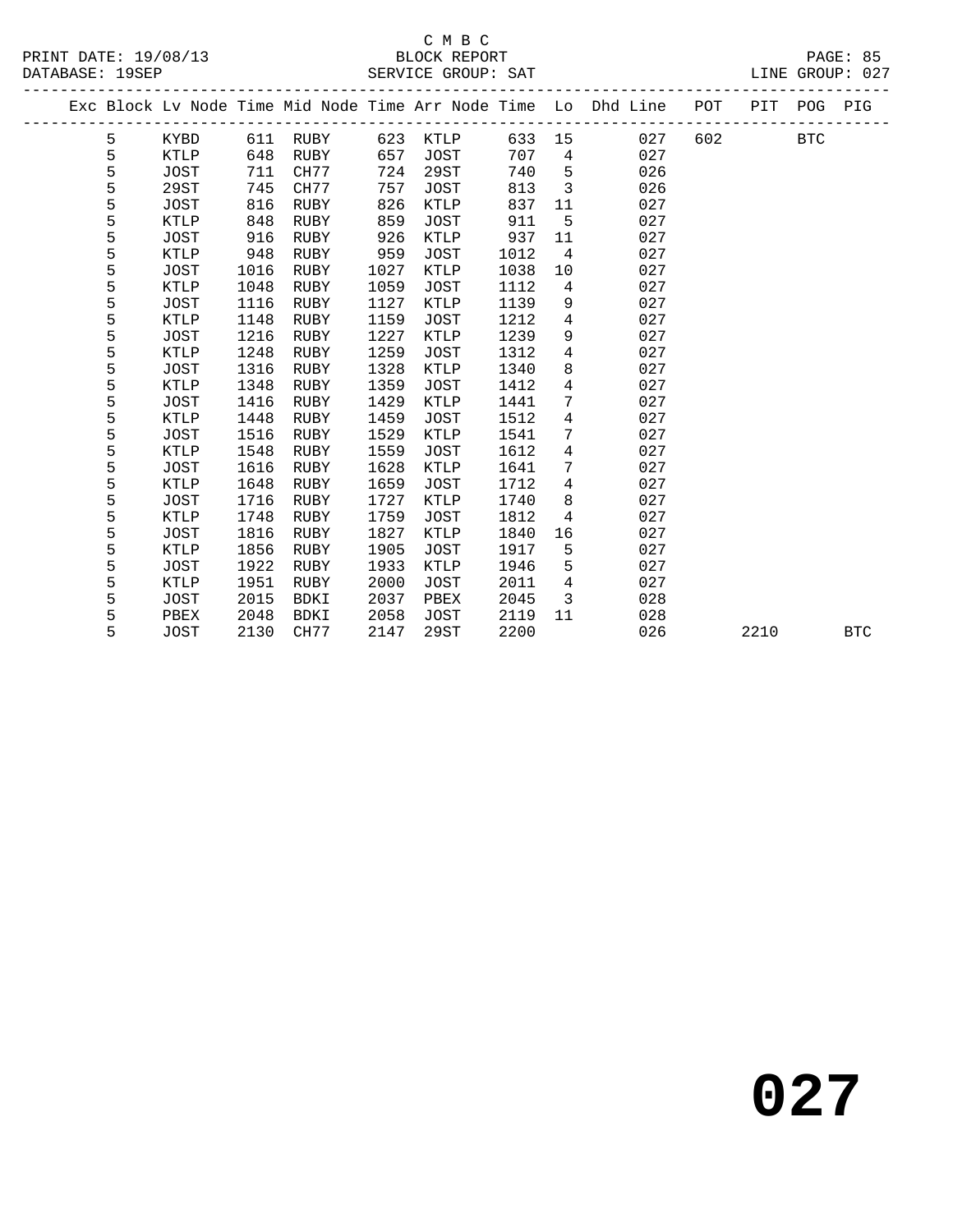#### C M B C<br>BLOCK REPORT SERVICE GROUP: SAT

|  |                  |             |      |             |      |              |      |                 | --------------                                                 |     |      |            |            |
|--|------------------|-------------|------|-------------|------|--------------|------|-----------------|----------------------------------------------------------------|-----|------|------------|------------|
|  |                  |             |      |             |      |              |      |                 | Exc Block Lv Node Time Mid Node Time Arr Node Time Lo Dhd Line | POT | PIT  | POG        | PIG        |
|  | 6                | 29ST        | 618  | CH77        | 630  | <b>JOST</b>  | 646  | $10$            | 026                                                            | 604 |      | <b>BTC</b> |            |
|  | $\sqrt{6}$       | JOST        | 656  | RUBY        | 704  | KTLP         | 714  | 14              | 027                                                            |     |      |            |            |
|  | $\epsilon$       | KTLP        | 728  | RUBY        | 738  | JOST         | 748  | 3               | 027                                                            |     |      |            |            |
|  | $\epsilon$       | JOST        | 751  | CH77        | 804  | 29ST         | 820  | $5\phantom{.0}$ | 026                                                            |     |      |            |            |
|  | $\epsilon$       | 29ST        | 825  | CH77        | 838  | <b>JOST</b>  | 855  | 11              | 026                                                            |     |      |            |            |
|  | $\sqrt{6}$       | <b>JOST</b> | 906  | <b>BDKI</b> | 928  | PBEX         | 937  | 6               | 028                                                            |     |      |            |            |
|  | $\epsilon$       | PBEX        | 943  | BDKI        | 954  | JOST         | 1018 | 8               | 028                                                            |     |      |            |            |
|  | $\epsilon$       | JOST        | 1026 | BDKI        | 1048 | PBEX         | 1057 | 6               | 028                                                            |     |      |            |            |
|  | $\epsilon$       | PBEX        | 1103 | BDKI        | 1114 | JOST         | 1138 | 8               | 028                                                            |     |      |            |            |
|  | $\sqrt{6}$       | <b>JOST</b> | 1146 | <b>BDKI</b> | 1208 | PBEX         | 1218 | $\overline{4}$  | 028                                                            |     |      |            |            |
|  | $\epsilon$       | PBEX        | 1222 | BDKI        | 1234 | JOST         | 1258 | $\,8\,$         | 028                                                            |     |      |            |            |
|  | $\sqrt{6}$       | JOST        | 1306 | BDKI        | 1329 | ${\tt PBEX}$ | 1339 | $\mathbf{3}$    | 028                                                            |     |      |            |            |
|  | 6                | PBEX        | 1342 | BDKI        | 1354 | JOST         | 1418 | $\,8\,$         | 028                                                            |     |      |            |            |
|  | $\sqrt{6}$       | <b>JOST</b> | 1426 | BDKI        | 1449 | PBEX         | 1459 | $\mathbf{3}$    | 028                                                            |     |      |            |            |
|  | 6                | PBEX        | 1502 | <b>BDKI</b> | 1514 | <b>JOST</b>  | 1538 | $\,8\,$         | 028                                                            |     |      |            |            |
|  | $\epsilon$       | <b>JOST</b> | 1546 | BDKI        | 1609 | PBEX         | 1619 | $\mathbf{3}$    | 028                                                            |     |      |            |            |
|  | 6                | PBEX        | 1622 | <b>BDKI</b> | 1634 | <b>JOST</b>  | 1658 | 8               | 028                                                            |     |      |            |            |
|  | $\epsilon$       | JOST        | 1706 | BDKI        | 1729 | PBEX         | 1738 | $\overline{4}$  | 028                                                            |     |      |            |            |
|  | $\epsilon$       | PBEX        | 1742 | <b>BDKI</b> | 1754 | <b>JOST</b>  | 1818 | 8               | 028                                                            |     |      |            |            |
|  | $\epsilon$       | JOST        | 1826 | BDKI        | 1849 | PBEX         | 1858 | 16              | 028                                                            |     |      |            |            |
|  | $\epsilon$       | PBEX        | 1914 | BDKI        | 1924 | JOST         | 1945 | 8               | 028                                                            |     |      |            |            |
|  | $\epsilon$       | JOST        | 1953 | RUBY        | 2003 | KTLP         | 2015 | 6               | 027                                                            |     |      |            |            |
|  | $\epsilon$       | KTLP        | 2021 | RUBY        | 2030 | JOST         | 2041 | $\overline{4}$  | 027                                                            |     |      |            |            |
|  | $\epsilon$       | <b>JOST</b> | 2045 | BDKI        | 2107 | PBEX         | 2115 | $\mathbf{3}$    | 028                                                            |     |      |            |            |
|  | $\epsilon$       | PBEX        | 2118 | BDKI        | 2128 | JOST         | 2149 |                 | 028                                                            |     | 2157 |            | <b>BTC</b> |
|  |                  |             |      |             |      |              |      |                 |                                                                |     |      |            |            |
|  | $\boldsymbol{7}$ | KTLP        | 628  | RUBY        | 637  | <b>JOST</b>  | 647  | 4               | 027                                                            | 622 |      | <b>BTC</b> |            |
|  | 7                | <b>JOST</b> | 651  | CH77        | 704  | <b>29ST</b>  | 719  | 11              | 026                                                            |     |      |            |            |
|  | $\boldsymbol{7}$ | 29ST        | 730  | CH77        | 742  | JOST         | 758  | 13              | 026                                                            |     |      |            |            |
|  | $\boldsymbol{7}$ | JOST        | 811  | BDKI        | 833  | ${\tt PBEX}$ | 842  | 4               | 028                                                            |     |      |            |            |
|  | 7                | PBEX        | 846  | BDKI        | 856  | <b>JOST</b>  | 918  | $\,8\,$         | 028                                                            |     |      |            |            |
|  | $\boldsymbol{7}$ | <b>JOST</b> | 926  | <b>BDKI</b> | 948  | PBEX         | 957  | 6               | 028                                                            |     |      |            |            |
|  | 7                | PBEX        | 1003 | BDKI        | 1014 | JOST         | 1038 | $\,8\,$         | 028                                                            |     |      |            |            |
|  | $\boldsymbol{7}$ | JOST        | 1046 | BDKI        | 1108 | PBEX         | 1117 | 6               | 028                                                            |     |      |            |            |
|  | 7                | PBEX        | 1123 | BDKI        | 1134 | JOST         | 1158 | 8               | 028                                                            |     |      |            |            |
|  | $\boldsymbol{7}$ | JOST        | 1206 | BDKI        | 1228 | PBEX         | 1238 | $\overline{4}$  | 028                                                            |     |      |            |            |
|  | $\boldsymbol{7}$ | PBEX        | 1242 | BDKI        | 1254 | <b>JOST</b>  | 1318 | 8               | 028                                                            |     |      |            |            |
|  | 7                | <b>JOST</b> | 1326 | BDKI        | 1349 | PBEX         | 1359 | 3               | 028                                                            |     |      |            |            |
|  | $\sqrt{ }$       | PBEX        | 1402 | BDKI        | 1414 | JOST         | 1438 | 8               | 028                                                            |     |      |            |            |
|  | 7                | JOST        | 1446 | <b>BDKI</b> | 1509 | PBEX         | 1519 | $\mathbf{3}$    | 028                                                            |     |      |            |            |
|  | 7                | PBEX        | 1522 | <b>BDKI</b> | 1534 | JOST         | 1558 | $\,8\,$         | 028                                                            |     |      |            |            |
|  | 7                | <b>JOST</b> | 1606 | BDKI        | 1629 | PBEX         | 1639 | $\mathbf{3}$    | 028                                                            |     |      |            |            |
|  | 7                | PBEX        | 1642 | BDKI        | 1654 | JOST         | 1718 | 8               | 028                                                            |     |      |            |            |
|  | 7                | JOST        | 1726 | <b>BDKI</b> | 1749 | PBEX         | 1758 | 8               | 028                                                            |     |      |            |            |
|  | 7                | PBEX        | 1806 | BDKI        | 1816 | JOST         | 1838 | 8               | 028                                                            |     |      |            |            |
|  | 7                | <b>JOST</b> | 1846 | <b>BDKI</b> | 1909 | PBEX         | 1918 |                 | 028                                                            |     | 1928 |            | <b>BTC</b> |
|  |                  |             |      |             |      |              |      |                 |                                                                |     |      |            |            |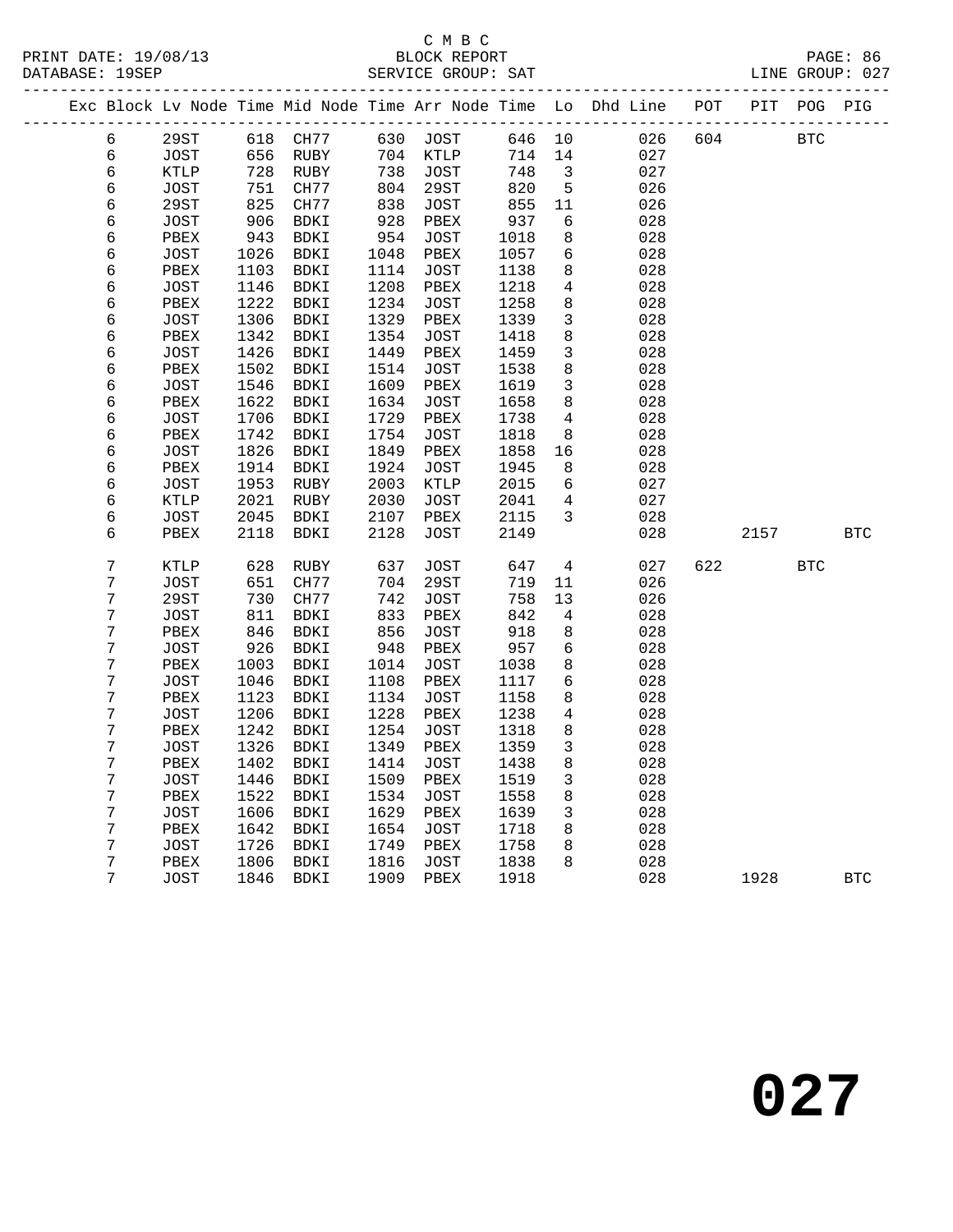#### C M B C<br>BLOCK REPORT

|  |   |      |      |             |      |      |      |                 | Exc Block Lv Node Time Mid Node Time Arr Node Time Lo Dhd Line | POT | PIT POG    | PIG        |
|--|---|------|------|-------------|------|------|------|-----------------|----------------------------------------------------------------|-----|------------|------------|
|  | 8 | BDKI | 618  | SMKI        | 631  | JOST | 639  |                 | $2 \left( \frac{1}{2} \right)$<br>028                          | 617 | <b>BTC</b> |            |
|  | 8 | JOST | 641  | BDKI        | 702  | PBEX | 711  | $7\overline{ }$ | 028                                                            |     |            |            |
|  | 8 | PBEX | 718  | <b>BDKI</b> | 727  | JOST | 748  | 8               | 028                                                            |     |            |            |
|  | 8 | JOST | 756  | RUBY        | 805  | KTLP | 816  | 12              | 027                                                            |     |            |            |
|  | 8 | KTLP | 828  | RUBY        | 838  | JOST | 848  | $\overline{a}$  | 027                                                            |     |            |            |
|  | 8 | JOST | 850  | CH77        | 905  | 29ST | 922  | 8               | 026                                                            |     |            |            |
|  | 8 | 29ST | 930  |             |      | MUSC | 944  | $\Omega$        | 029                                                            |     |            |            |
|  | 8 | MUSC | 944  |             |      | 29ST | 957  | 8               | 029                                                            |     |            |            |
|  | 8 | 29ST | 1005 | CH77        | 1019 | JOST | 1038 | 12              | 026                                                            |     |            |            |
|  | 8 | JOST | 1050 | CH77        | 1105 | 29ST | 1122 | 8               | 026                                                            |     |            |            |
|  | 8 | 29ST | 1130 |             |      | MUSC | 1145 | $\Omega$        | 029                                                            |     |            |            |
|  | 8 | MUSC | 1145 |             |      | 29ST | 1159 | 6               | 029                                                            |     |            |            |
|  | 8 | 29ST | 1205 | CH77        | 1220 | JOST | 1240 | 10              | 026                                                            |     |            |            |
|  | 8 | JOST | 1250 | CH77        | 1306 | 29ST | 1323 | 7               | 026                                                            |     |            |            |
|  | 8 | 29ST | 1330 |             |      | MUSC | 1346 | $\overline{0}$  | 029                                                            |     |            |            |
|  | 8 | MUSC | 1346 |             |      | 29ST | 1359 | 6               | 029                                                            |     |            |            |
|  | 8 | 29ST | 1405 | CH77        | 1421 | JOST | 1441 | 9               | 026                                                            |     |            |            |
|  | 8 | JOST | 1450 | CH77        | 1507 | 29ST | 1524 | 6               | 026                                                            |     |            |            |
|  | 8 | 29ST | 1530 |             |      | MUSC | 1546 | $\Omega$        | 029                                                            |     |            |            |
|  | 8 | MUSC | 1546 |             |      | 29ST | 1559 | 6               | 029                                                            |     |            |            |
|  | 8 | 29ST | 1605 | CH77        | 1621 | JOST | 1640 | 10              | 026                                                            |     |            |            |
|  | 8 | JOST | 1650 | CH77        | 1707 | 29ST | 1723 | 7               | 026                                                            |     |            |            |
|  | 8 | 29ST | 1730 |             |      | MUSC | 1746 | $\Omega$        | 029                                                            |     |            |            |
|  | 8 | MUSC | 1746 |             |      | 29ST | 1758 | 7               | 029                                                            |     |            |            |
|  | 8 | 29ST | 1805 | CH77        | 1821 | JOST | 1839 |                 | 026                                                            |     | 1849       | <b>BTC</b> |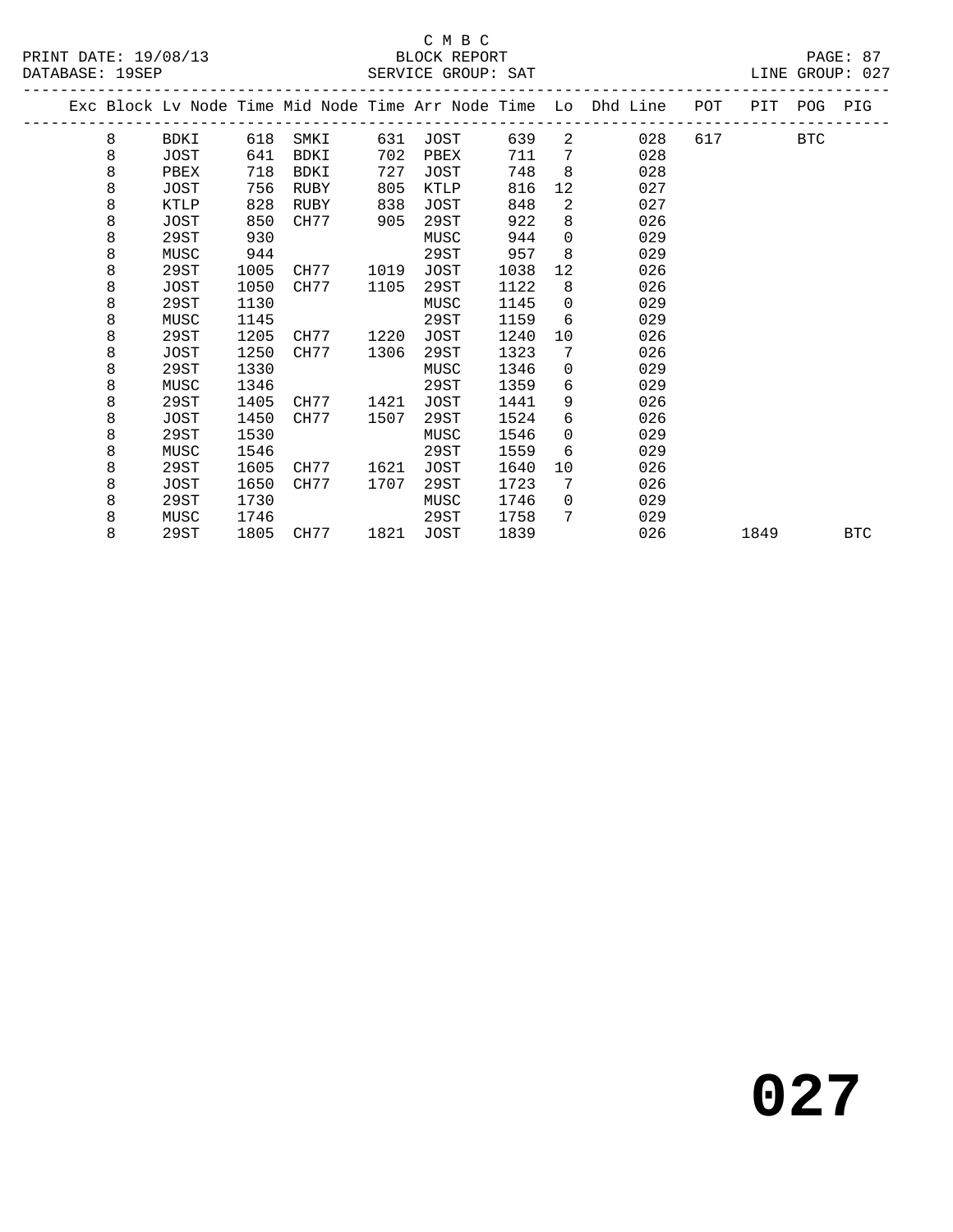#### C M B C<br>BLOCK REPORT

| DATABASE: 19SEP |             |              |      | SERVICE GROUP: SAT |      |             |        |                         |                                                                                |     |              | LINE GROUP: 027 |
|-----------------|-------------|--------------|------|--------------------|------|-------------|--------|-------------------------|--------------------------------------------------------------------------------|-----|--------------|-----------------|
|                 |             |              |      |                    |      |             |        |                         | Exc Block Lv Node Time Mid Node Time Arr Node Time Lo Dhd Line POT PIT POG PIG |     |              |                 |
|                 | 9           | JOST         |      | 636 RUBY           |      | 644 KTLP    | 654 14 |                         | 027                                                                            | 625 | $_{\rm BTC}$ |                 |
|                 | 9           | KTLP         |      | 708 RUBY           |      | 717 JOST    | 727    | 14                      | 027                                                                            |     |              |                 |
|                 | $\mathsf 9$ | JOST         | 741  | BDKI               | 802  | PBEX        | 811    | 5                       | 028                                                                            |     |              |                 |
|                 | 9           | ${\tt PBEX}$ | 816  | BDKI               | 826  | JOST        | 848    | 8 <sup>8</sup>          | 028                                                                            |     |              |                 |
|                 | 9           | JOST         | 856  | RUBY               | 906  | KTLP        | 917    | 11                      | 027                                                                            |     |              |                 |
|                 | 9           | KTLP         | 928  | RUBY               | 939  | JOST        | 951    | 5                       | 027                                                                            |     |              |                 |
|                 | 9           | JOST         | 956  | RUBY               | 1007 | KTLP        | 1018   | 10                      | 027                                                                            |     |              |                 |
|                 | 9           | KTLP         | 1028 | RUBY               | 1039 | JOST        | 1052   | $\overline{4}$          | 027                                                                            |     |              |                 |
|                 | 9           | JOST         | 1056 | RUBY               | 1107 | KTLP        | 1118   | 10                      | 027                                                                            |     |              |                 |
|                 | 9           | KTLP         | 1128 | RUBY               | 1139 | JOST        | 1152   | $\overline{4}$          | 027                                                                            |     |              |                 |
|                 | 9           | <b>JOST</b>  | 1156 | RUBY               | 1207 | KTLP        | 1219   | 9                       | 027                                                                            |     |              |                 |
|                 | 9           | KTLP         | 1228 | RUBY               | 1239 | <b>JOST</b> | 1252   | $\overline{4}$          | 027                                                                            |     |              |                 |
|                 | 9           | JOST         | 1256 | RUBY               | 1308 | KTLP        | 1320   | 8                       | 027                                                                            |     |              |                 |
|                 | 9           | KTLP         | 1328 | RUBY               | 1339 | JOST        | 1352   | $\overline{4}$          | 027                                                                            |     |              |                 |
|                 | 9           | <b>JOST</b>  | 1356 | RUBY               | 1409 | <b>KTLP</b> | 1421   | $7\phantom{.0}$         | 027                                                                            |     |              |                 |
|                 | 9           | KTLP         | 1428 | RUBY               | 1439 | <b>JOST</b> | 1452   | $\overline{4}$          | 027                                                                            |     |              |                 |
|                 | 9           | JOST         | 1456 | RUBY               | 1509 | KTLP        | 1521   | $7\phantom{.0}$         | 027                                                                            |     |              |                 |
|                 | 9           | KTLP         | 1528 | RUBY               | 1539 | JOST        | 1552   | $\overline{4}$          | 027                                                                            |     |              |                 |
|                 | 9           | JOST         | 1556 | RUBY               | 1609 | KTLP        | 1621   | $7\phantom{.}$          | 027                                                                            |     |              |                 |
|                 | 9           | KTLP         | 1628 | RUBY               | 1639 | JOST        | 1652   | $\overline{4}$          | 027                                                                            |     |              |                 |
|                 | 9           | JOST         | 1656 | RUBY               | 1707 | KTLP        | 1720   | 8                       | 027                                                                            |     |              |                 |
|                 | 9           | KTLP         | 1728 | RUBY               | 1739 | JOST        | 1752   | $\overline{4}$          | 027                                                                            |     |              |                 |
|                 | 9           | JOST         | 1756 | RUBY               | 1807 | KTLP        | 1820   | 8                       | 027                                                                            |     |              |                 |
|                 | 9           | KTLP         | 1828 | RUBY               | 1838 | JOST        | 1851   | 5                       | 027                                                                            |     |              |                 |
|                 | 9           | JOST         | 1856 | RUBY               | 1907 | KTLP        | 1920   | $\overline{a}$          | 027                                                                            |     |              |                 |
|                 | 9           | KTLP         | 1922 | RUBY               | 1931 | JOST        | 1943   | $\overline{a}$          | 027                                                                            |     |              |                 |
|                 | 9           | JOST         | 1945 | BDKI               | 2007 | PBEX        | 2015   | $\mathbf{3}$            | 028                                                                            |     |              |                 |
|                 | 9           | PBEX         | 2018 | BDKI               | 2028 | JOST        | 2049   | $\overline{4}$          | 028                                                                            |     |              |                 |
|                 | 9           | JOST         | 2053 | RUBY               | 2103 | KTLP        | 2115   | 6                       | 027                                                                            |     |              |                 |
|                 | 9           | KTLP         | 2121 | RUBY               | 2130 | <b>JOST</b> | 2141   | $\overline{4}$          | 027                                                                            |     |              |                 |
|                 | 9           | JOST         | 2145 | BDKI               | 2207 | PBEX        | 2215   | $\mathbf{3}$            | 028                                                                            |     |              |                 |
|                 | 9           | PBEX         | 2218 | BDKI               | 2228 | <b>JOST</b> | 2249   | 11                      | 028                                                                            |     |              |                 |
|                 | 9           | JOST         | 2300 | RUBY               | 2310 | KTLP        | 2321   | $\mathbf{1}$            | 027                                                                            |     |              |                 |
|                 | 9           | KTLP         | 2322 | RUBY               | 2330 | JOST        | 2339   | $6\overline{6}$         | 027                                                                            |     |              |                 |
|                 | 9           | JOST         | 2345 | BDKI               | 2407 | PBEX        | 2415   | $\overline{\mathbf{3}}$ | 028                                                                            |     |              |                 |
|                 | 9           | PBEX         | 2418 | BDKI               | 2428 | JOST        | 2447   | 13                      | 028                                                                            |     |              |                 |
|                 | 9           | <b>JOST</b>  | 2500 | RUBY               | 2508 | KTLP        | 2518   | $\overline{4}$          | 027                                                                            |     |              |                 |

9 KTLP 2522 RUBY 2530 KYJO 2541 027 2550 BTC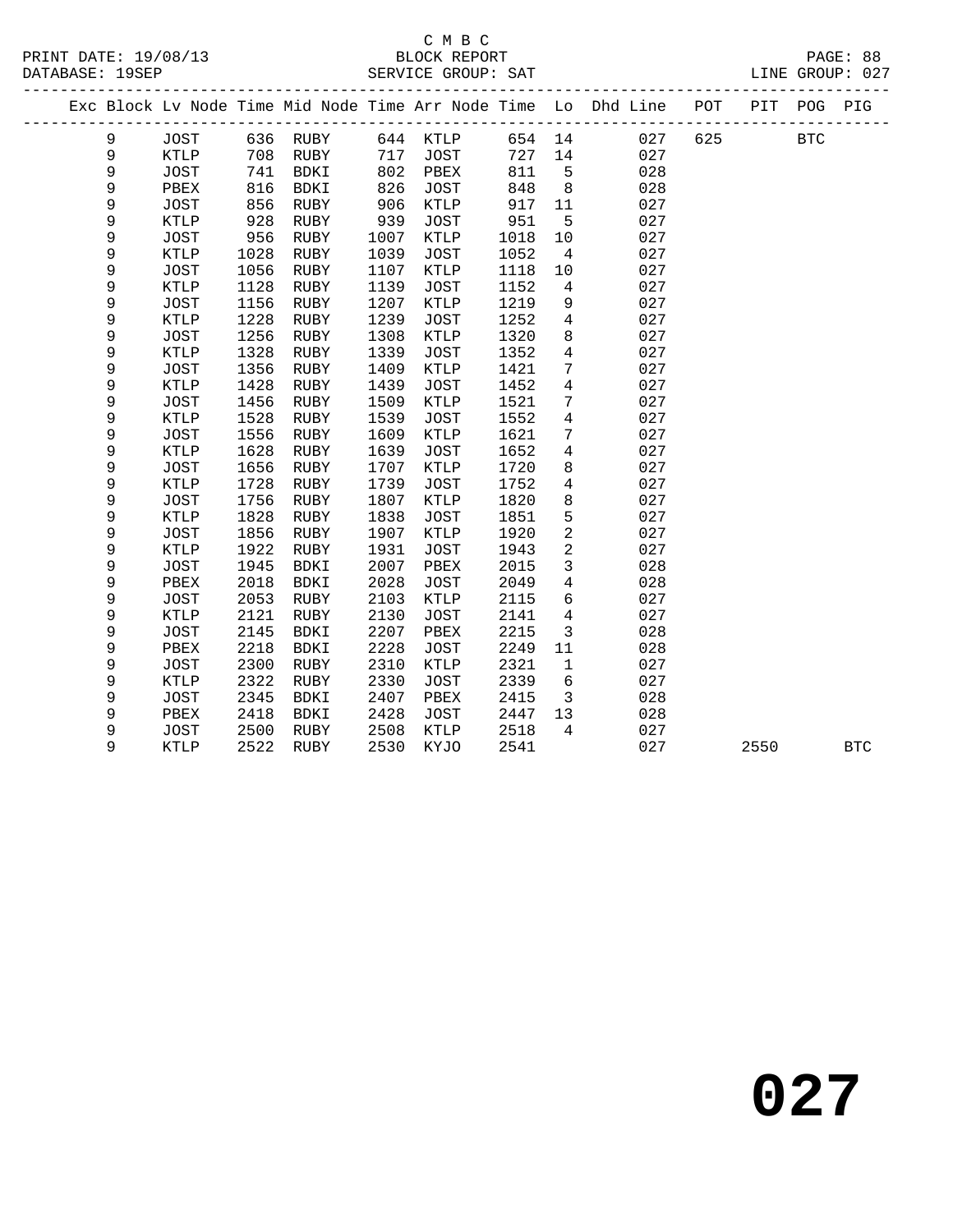#### C M B C<br>BLOCK REPORT SERVICE GROUP: SAT

|  |    |      |      |      |      |      |       |          | Exc Block Lv Node Time Mid Node Time Arr Node Time Lo Dhd Line | POT |      | PIT POG PIG |            |
|--|----|------|------|------|------|------|-------|----------|----------------------------------------------------------------|-----|------|-------------|------------|
|  | 10 | 29ST | 645  | CH77 | 657  | JOST | 713 3 |          | 026                                                            | 631 |      | <b>BTC</b>  |            |
|  | 10 | JOST | 716  | RUBY | 724  | KTLP | 734   | 14       | 027                                                            |     |      |             |            |
|  | 10 | KTLP | 748  | RUBY | 758  | JOST | 809   | 2        | 027                                                            |     |      |             |            |
|  | 10 | JOST | 811  | CH77 | 826  | 29ST | 843   | 22       | 026                                                            |     |      |             |            |
|  | 10 | 29ST | 905  | CH77 | 919  | JOST | 938   | 12       | 026                                                            |     |      |             |            |
|  | 10 | JOST | 950  | CH77 | 1005 | 29ST | 1022  | 8        | 026                                                            |     |      |             |            |
|  | 10 | 29ST | 1030 |      |      | MUSC | 1044  | $\Omega$ | 029                                                            |     |      |             |            |
|  | 10 | MUSC | 1044 |      |      | 29ST | 1058  | 7        | 029                                                            |     |      |             |            |
|  | 10 | 29ST | 1105 | CH77 | 1119 | JOST | 1138  | 12       | 026                                                            |     |      |             |            |
|  | 10 | JOST | 1150 | CH77 | 1206 | 29ST | 1223  | 7        | 026                                                            |     |      |             |            |
|  | 10 | 29ST | 1230 |      |      | MUSC | 1245  | $\Omega$ | 029                                                            |     |      |             |            |
|  | 10 | MUSC | 1245 |      |      | 29ST | 1259  | 6        | 029                                                            |     |      |             |            |
|  | 10 | 29ST | 1305 | CH77 | 1320 | JOST | 1340  | 10       | 026                                                            |     |      |             |            |
|  | 10 | JOST | 1350 | CH77 | 1407 | 29ST | 1424  | 6        | 026                                                            |     |      |             |            |
|  | 10 | 29ST | 1430 |      |      | MUSC | 1446  | $\Omega$ | 029                                                            |     |      |             |            |
|  | 10 | MUSC | 1446 |      |      | 29ST | 1459  | 6        | 029                                                            |     |      |             |            |
|  | 10 | 29ST | 1505 | CH77 | 1521 | JOST | 1540  | 10       | 026                                                            |     |      |             |            |
|  | 10 | JOST | 1550 | CH77 | 1607 | 29ST | 1624  | 6        | 026                                                            |     |      |             |            |
|  | 10 | 29ST | 1630 |      |      | MUSC | 1646  | $\Omega$ | 029                                                            |     |      |             |            |
|  | 10 | MUSC | 1646 |      |      | 29ST | 1659  | 6        | 029                                                            |     |      |             |            |
|  | 10 | 29ST | 1705 | CH77 | 1721 | JOST | 1740  | $10^{-}$ | 026                                                            |     |      |             |            |
|  | 10 | JOST | 1750 | CH77 | 1807 | 29ST | 1823  |          | 026                                                            |     | 1835 |             | <b>BTC</b> |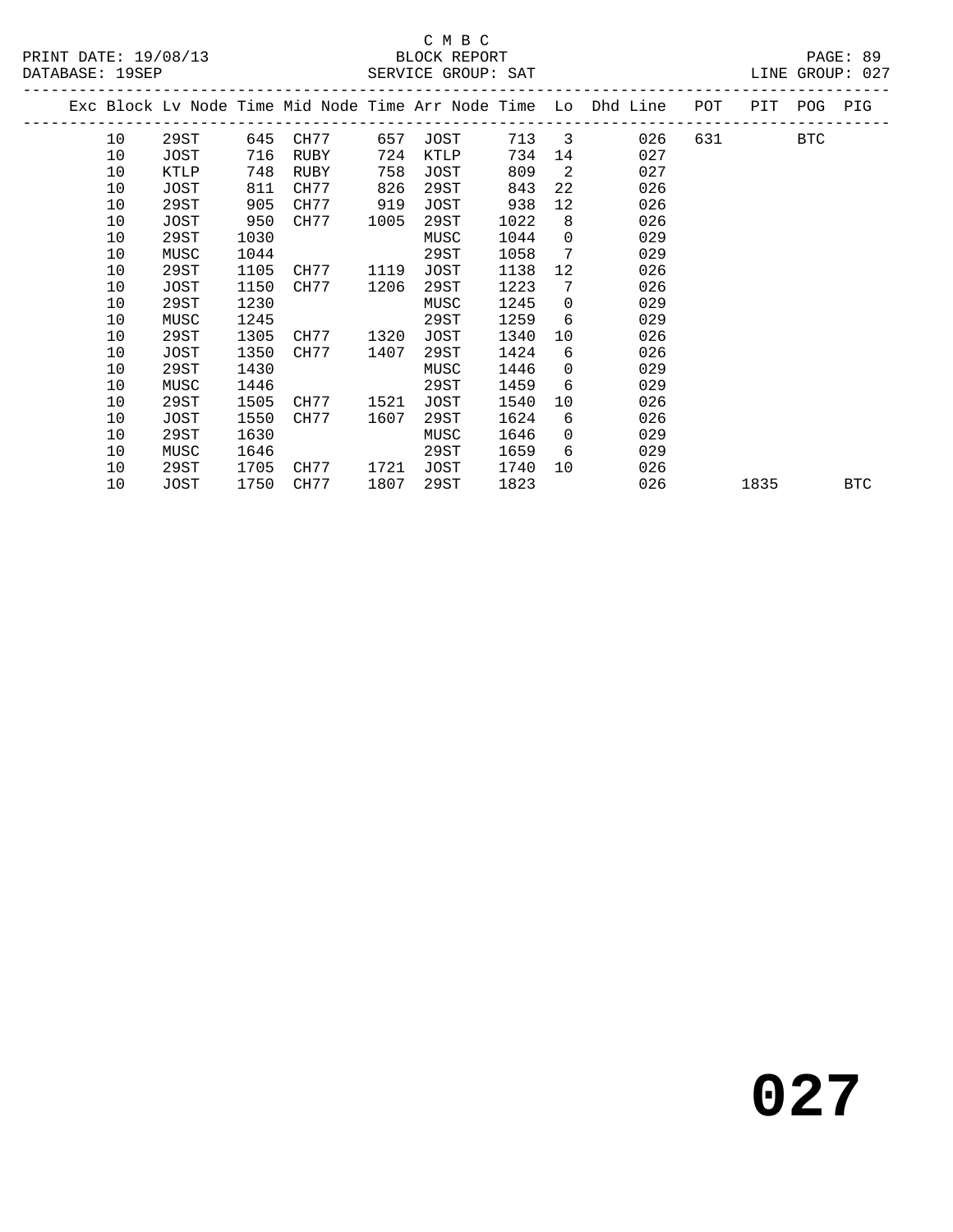#### C M B C<br>BLOCK REPORT

|  |        |             |      | --------------------------- |      | ______________________________ |      |                         | Exc Block Lv Node Time Mid Node Time Arr Node Time Lo Dhd Line POT |     | PIT  | POG        | PIG        |
|--|--------|-------------|------|-----------------------------|------|--------------------------------|------|-------------------------|--------------------------------------------------------------------|-----|------|------------|------------|
|  | 11     | 29ST        | 843  |                             |      | MUSC 856 0                     |      |                         | 029                                                                | 829 |      | <b>BTC</b> |            |
|  | 11     | MUSC        | 856  |                             |      | 29ST 909                       |      | 16                      | 029                                                                |     |      |            |            |
|  | 11     | 29ST        | 925  | CH77 939 JOST               |      |                                | 958  | 12                      | 026                                                                |     |      |            |            |
|  | 11     | JOST        | 1010 | CH77                        | 1025 | 29ST                           | 1042 | 8                       | 026                                                                |     |      |            |            |
|  | 11     | 29ST        | 1050 |                             |      | MUSC                           | 1104 | $\overline{0}$          | 029                                                                |     |      |            |            |
|  | $11\,$ | MUSC        | 1104 |                             |      | 29ST                           | 1118 | $\overline{7}$          | 029                                                                |     |      |            |            |
|  | 11     | 29ST        | 1125 | CH77                        | 1139 | JOST                           | 1158 | 12                      | 026                                                                |     |      |            |            |
|  | 11     | JOST        | 1210 | CH77                        | 1226 | 29ST                           | 1243 | $7\overline{ }$         | 026                                                                |     |      |            |            |
|  | 11     | 29ST        | 1250 |                             |      | MUSC                           | 1305 | $\overline{0}$          | 029                                                                |     |      |            |            |
|  | 11     | MUSC        | 1305 |                             |      | 29ST                           | 1318 | $7\overline{ }$         | 029                                                                |     |      |            |            |
|  | 11     | 29ST        | 1325 | CH77                        | 1340 | JOST                           | 1400 | 10                      | 026                                                                |     |      |            |            |
|  | 11     | JOST        | 1410 | CH77                        | 1427 | 29ST                           | 1444 | 6                       | 026                                                                |     |      |            |            |
|  | 11     | 29ST        | 1450 |                             |      | MUSC                           | 1506 | $\overline{0}$          | 029                                                                |     |      |            |            |
|  | 11     | MUSC        | 1506 |                             |      | 29ST                           | 1519 | 6                       | 029                                                                |     |      |            |            |
|  | 11     | 29ST        | 1525 | CH77                        | 1541 | JOST                           | 1600 | 10                      | 026                                                                |     |      |            |            |
|  | 11     | JOST        | 1610 | CH77                        | 1627 | 29ST                           | 1644 | 6                       | 026                                                                |     |      |            |            |
|  | 11     | 29ST        | 1650 |                             |      | MUSC                           | 1706 | $\overline{0}$          | 029                                                                |     |      |            |            |
|  | 11     | MUSC        | 1706 |                             |      | 29ST                           | 1718 | $7\overline{ }$         | 029                                                                |     |      |            |            |
|  | 11     | 29ST        | 1725 | CH77                        | 1741 | <b>JOST</b>                    | 1800 | 10                      | 026                                                                |     |      |            |            |
|  | 11     | JOST        | 1810 | CH77                        | 1827 | 29ST                           | 1843 | 5                       | 026                                                                |     |      |            |            |
|  | $11\,$ | 29ST        | 1848 |                             |      | MUSC                           | 1904 | $\mathsf{O}$            | 029                                                                |     |      |            |            |
|  | 11     | MUSC        | 1904 |                             |      | 29ST                           | 1915 | $\mathbf{3}$            | 029                                                                |     |      |            |            |
|  | 11     | 29ST        | 1918 |                             |      | MUSC                           | 1934 | $\mathsf{O}$            | 029                                                                |     |      |            |            |
|  | 11     | MUSC        | 1934 |                             |      | 29ST                           | 1945 | 5                       | 029                                                                |     |      |            |            |
|  | 11     | 29ST        | 1950 | CH77                        | 2004 | JOST                           | 2021 | $\overline{a}$          | 026                                                                |     |      |            |            |
|  | 11     | JOST        | 2023 | RUBY                        | 2033 | KTLP                           | 2045 | 6                       | 027                                                                |     |      |            |            |
|  | 11     | KTLP        | 2051 | RUBY                        | 2100 | JOST                           | 2111 | $\overline{4}$          | 027                                                                |     |      |            |            |
|  | 11     | JOST        | 2115 | BDKI                        | 2137 | PBEX                           | 2145 | $\mathbf{3}$            | 028                                                                |     |      |            |            |
|  | 11     | PBEX        | 2148 | BDKI                        | 2158 | JOST                           | 2219 | $7\phantom{.0}$         | 028                                                                |     |      |            |            |
|  | 11     | JOST        | 2226 | CH77                        | 2241 | 29ST                           | 2253 | $\mathbf{3}$            | 026                                                                |     |      |            |            |
|  | 11     | 29ST        | 2256 |                             |      | MUSC                           | 2310 | $\mathbf 0$             | 029                                                                |     |      |            |            |
|  | 11     | MUSC        | 2310 |                             |      | 29ST                           | 2320 | $4\overline{ }$         | 029                                                                |     |      |            |            |
|  | $11\,$ | 29ST        | 2324 | CH77                        | 2337 | JOST                           | 2352 | 23                      | 026                                                                |     |      |            |            |
|  | 11     | JOST        | 2415 | BDKI                        | 2437 | PBEX                           | 2445 | $\overline{\mathbf{3}}$ | 028                                                                |     |      |            |            |
|  | 11     | PBEX        | 2448 | BDKI                        | 2458 | JOST                           | 2517 | 16                      | 028                                                                |     |      |            |            |
|  | 11     | <b>JOST</b> | 2533 | CH77                        | 2548 | 29ST                           | 2600 |                         | 026                                                                |     | 2610 |            | <b>BTC</b> |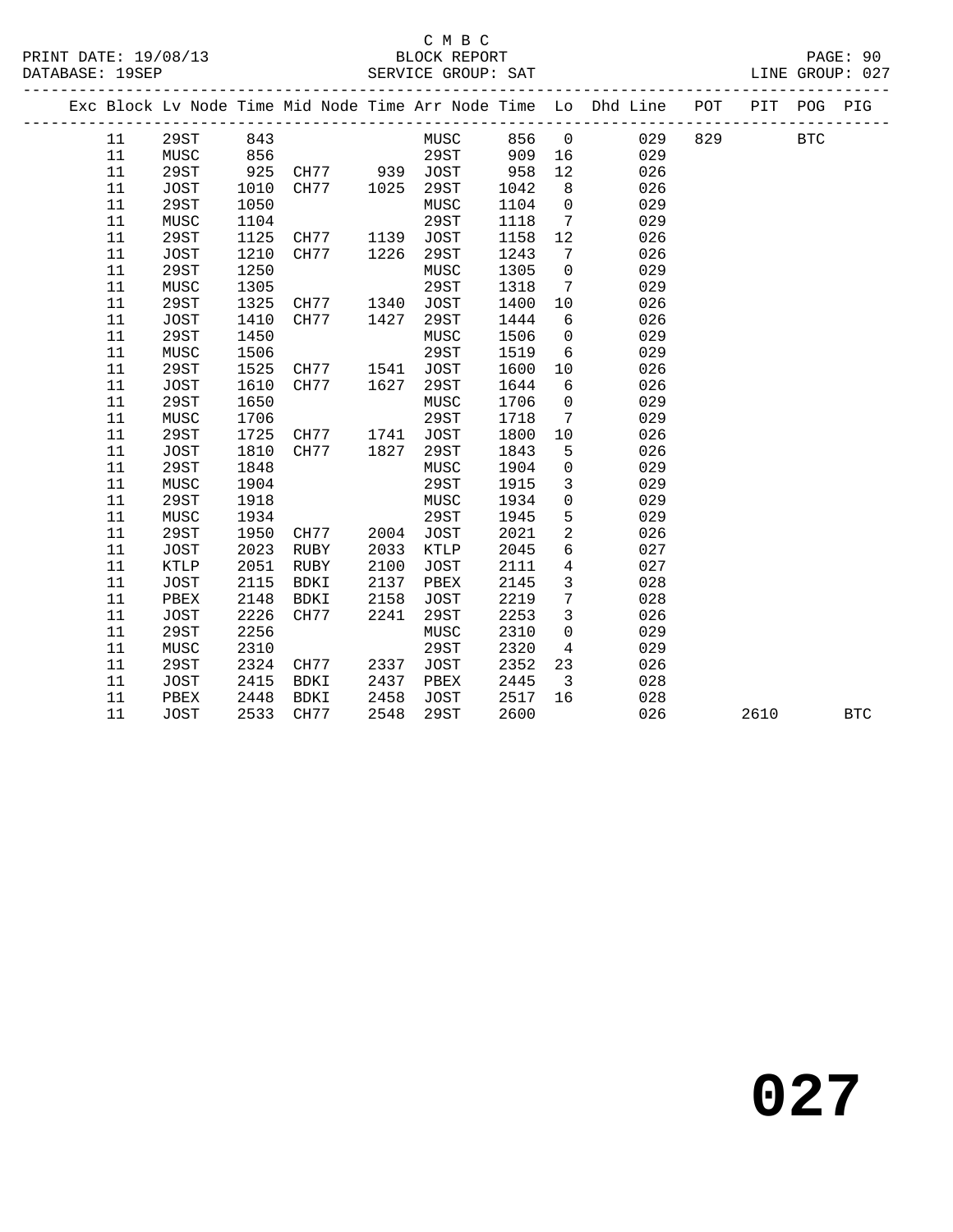### C M B C<br>BLOCK REPORT

|            |               |              |                      |              |                              |              |                         | Exc Block Lv Node Time Mid Node Time Arr Node Time Lo Dhd Line POT PIT POG PIG |     |      |            |            |
|------------|---------------|--------------|----------------------|--------------|------------------------------|--------------|-------------------------|--------------------------------------------------------------------------------|-----|------|------------|------------|
| 12         |               |              |                      |              | PBEX 906 BDKI 916 JOST 938 8 |              |                         | 028 854                                                                        |     |      | <b>BTC</b> |            |
| 12         | JOST 946 BDKI |              |                      |              | 1008 PBEX                    | 1017 6       |                         | 028                                                                            |     |      |            |            |
| $12$       | PBEX          | 1023         | BDKI                 | 1034         | JOST                         | 1058         | 8 <sup>8</sup>          | 028                                                                            |     |      |            |            |
| $12$       | JOST          | 1106         | BDKI                 | 1128         | PBEX                         | 1137         | 6                       | 028                                                                            |     |      |            |            |
| $12$       | PBEX          | 1143         | BDKI                 | 1154         | JOST                         | 1218         | 8                       | 028                                                                            |     |      |            |            |
| $12$       | JOST          | 1226         | BDKI                 | 1248         | PBEX                         | 1258         | $\overline{4}$          | 028                                                                            |     |      |            |            |
| $12$       | PBEX          | 1302         | BDKI                 | 1314         | JOST                         | 1338         | 8                       | 028                                                                            |     |      |            |            |
| $1\,2$     | JOST          | 1346         | BDKI                 | 1409         | PBEX                         | 1419         | $\mathbf{3}$            | 028                                                                            |     |      |            |            |
| $12$       | PBEX          | 1422         | BDKI                 | 1434         | JOST                         | 1458         | $8\phantom{.0}$         | 028                                                                            |     |      |            |            |
| 12         | JOST          | 1506         | BDKI                 | 1529         | PBEX                         | 1539         | $\mathbf{3}$            | 028                                                                            |     |      |            |            |
| $12$       | PBEX          | 1542         | BDKI                 | 1554         | JOST                         | 1618         | 8                       | 028                                                                            |     |      |            |            |
| $12$       | JOST          | 1626         | BDKI                 | 1649         | PBEX                         | 1658         | $\overline{4}$          | 028                                                                            |     |      |            |            |
| $12$       | PBEX          | 1702         | BDKI                 | 1714         | JOST                         | 1738         | 8                       | 028                                                                            |     |      |            |            |
| $12$       | JOST          | 1746         | BDKI                 | 1809         | PBEX                         | 1818         | 8                       | 028                                                                            |     |      |            |            |
| $1\,2$     | PBEX          | 1826         | BDKI                 | 1836         | JOST                         | 1858         | $\overline{\mathbf{2}}$ | 028                                                                            |     |      |            |            |
| 12         | JOST          | 1900         | CH77                 | 1917         | 29ST                         | 1933         | 15                      | 026                                                                            |     |      |            |            |
| $12\,$     | 29ST          | 1948         |                      |              | MUSC                         | 2004         | $\overline{0}$          | 029                                                                            |     |      |            |            |
| 12         | MUSC          | 2004         |                      |              | 29ST                         | 2015         | $5^{\circ}$             | 029                                                                            |     |      |            |            |
| 12         | 29ST          | 2020         | CH77                 |              | 2034 JOST                    | 2051         | 9                       | 026                                                                            |     |      |            |            |
| 12         | JOST          | 2100         | CH77                 | 2117         | 29ST                         | 2131         | 19                      | 026                                                                            |     |      |            |            |
| 12         | 29ST          | 2150         | CH77                 | 2203         | JOST                         | 2220         |                         | 026                                                                            |     | 2228 |            | <b>BTC</b> |
| 13         | JOST          | 910          | CH77                 | 925          | 29ST                         | 942          | 8                       | 026                                                                            | 859 |      | <b>BTC</b> |            |
| $13$       | 29ST          | 950          |                      |              | MUSC                         | 1004         | $\overline{0}$          | 029                                                                            |     |      |            |            |
| $13$       | MUSC          | 1004         |                      |              | 29ST                         | 1018         | $\overline{7}$          | 029                                                                            |     |      |            |            |
| 13         | 29ST          | 1025         | CH77                 | 1039         | JOST                         | 1058         | 12                      | 026                                                                            |     |      |            |            |
| 13         | JOST          | 1110         | CH77                 | 1126         | 29ST                         | 1143         | $\overline{7}$          | 026                                                                            |     |      |            |            |
| 13         | 29ST          | 1150         |                      |              | MUSC                         | 1205         | $\overline{0}$          | 029                                                                            |     |      |            |            |
| 13         | MUSC          | 1205         |                      |              | 29ST                         | 1219         | $6\overline{6}$         | 029                                                                            |     |      |            |            |
| 13         | 29ST          | 1225         | CH77<br>CH77         | 1240         | JOST                         | 1300         | 10                      | 026                                                                            |     |      |            |            |
| $13$       | JOST          | 1310         | CH77                 | 1327         | 29ST                         | 1344         | $6\overline{6}$         | 026                                                                            |     |      |            |            |
| 13         | 29ST          | 1350<br>1406 |                      |              | MUSC<br>29ST                 | 1406<br>1419 | $\mathsf{O}$<br>6       | 029<br>029                                                                     |     |      |            |            |
| $13$<br>13 | MUSC          | 1425         |                      |              | JOST                         | 1501         | 9                       | 026                                                                            |     |      |            |            |
| 13         | 29ST<br>JOST  | 1510         | CH77<br>CH77         | 1441<br>1527 | 29ST                         | 1544         | $6\overline{6}$         | 026                                                                            |     |      |            |            |
| 13         | 29ST          | 1550         |                      |              | MUSC                         | 1606         | $\overline{0}$          | 029                                                                            |     |      |            |            |
| 13         | MUSC          | 1606         |                      |              | 29ST                         | 1619         | 6                       | 029                                                                            |     |      |            |            |
| 13         | 29ST          | 1625         |                      |              | 1641 JOST                    | 1700 10      |                         | 026                                                                            |     |      |            |            |
| 13         | JOST          | 1710         | CH77<br>CH77<br>CH77 |              | 1727 29ST                    | 1743         | $\overline{7}$          | 026                                                                            |     |      |            |            |
| 13         | 29ST          |              | 1750 MUSC            |              |                              | 1806 0       |                         | 029                                                                            |     |      |            |            |
| 13         | MUSC          | 1806         |                      |              | 29ST                         | 1818         | 2                       | 029                                                                            |     |      |            |            |
| 13         | 29ST          | 1820         | CH77                 |              | 1836 JOST                    | 1854         | 21                      | 026                                                                            |     |      |            |            |
| 13         | JOST          | 1915         | BDKI                 |              | 1938 PBEX                    | 1946         | 2                       | 028                                                                            |     |      |            |            |
| 13         | PBEX          | 1948         | BDKI                 | 1958         | JOST                         | 2019         | 11                      | 028                                                                            |     |      |            |            |
| 13         | JOST          | 2030         | CH77                 | 2047         | 29ST                         | 2101         | 17                      | 026                                                                            |     |      |            |            |
| 13         | 29ST          | 2118         |                      |              | MUSC                         | 2132         | $\overline{0}$          | 029                                                                            |     |      |            |            |
| 13         | MUSC          | 2132         |                      |              | 29ST                         | 2143         | 12                      | 029                                                                            |     |      |            |            |
| 13         | 29ST          | 2155         |                      |              | MUSC                         | 2209         | $\overline{0}$          | 029                                                                            |     |      |            |            |
| 13         | MUSC          | 2209         |                      |              | 29ST                         | 2219         | 9                       | 029                                                                            |     |      |            |            |
| 13         | 29ST          | 2228         | CH77                 |              | 2241 JOST                    | 2256         | 19                      | 026                                                                            |     |      |            |            |
| 13         | JOST          | 2315         | BDKI                 |              | 2337 PBEX                    | 2345         | 3                       | 028                                                                            |     |      |            |            |
| 13         | PBEX          | 2348         | <b>BDKI</b>          | 2358         | JOST                         | 2417         | 9                       | 028                                                                            |     |      |            |            |
| 13         | JOST          | 2426         | CH77                 | 2441         | 29ST                         | 2453         | 3                       | 026                                                                            |     |      |            |            |
| 13         | 29ST          | 2456         |                      |              | MUSC                         | 2509         | 0                       | 029                                                                            |     |      |            |            |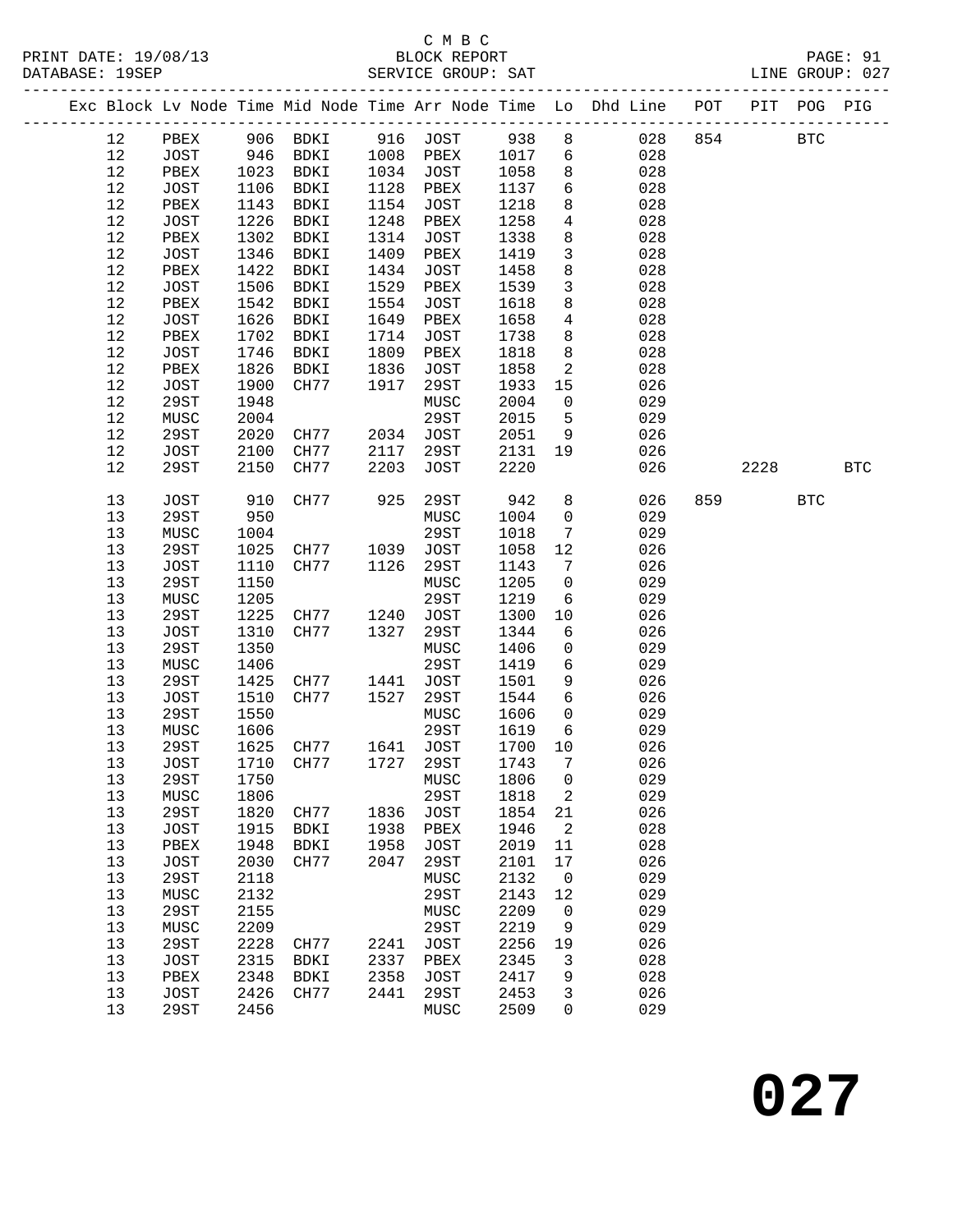| PRINT DATE: 19/08/13<br>DATABASE: 19SEP |          |               |              |      |      | C M B C<br>BLOCK REPORT<br>SERVICE GROUP: SAT |              |    |                                                                |                 | PAGE: 92<br>LINE GROUP: 027 |
|-----------------------------------------|----------|---------------|--------------|------|------|-----------------------------------------------|--------------|----|----------------------------------------------------------------|-----------------|-----------------------------|
|                                         |          |               |              |      |      |                                               |              |    | Exc Block Ly Node Time Mid Node Time Arr Node Time Lo Dhd Line | POT PIT POG PIG |                             |
|                                         | 13<br>13 | MUSC<br>29.ST | 2509<br>2524 | CH77 | 2536 | 29ST<br>TOST.                                 | 2519<br>2550 | -5 | 029<br>026                                                     | 2558            | BTC.                        |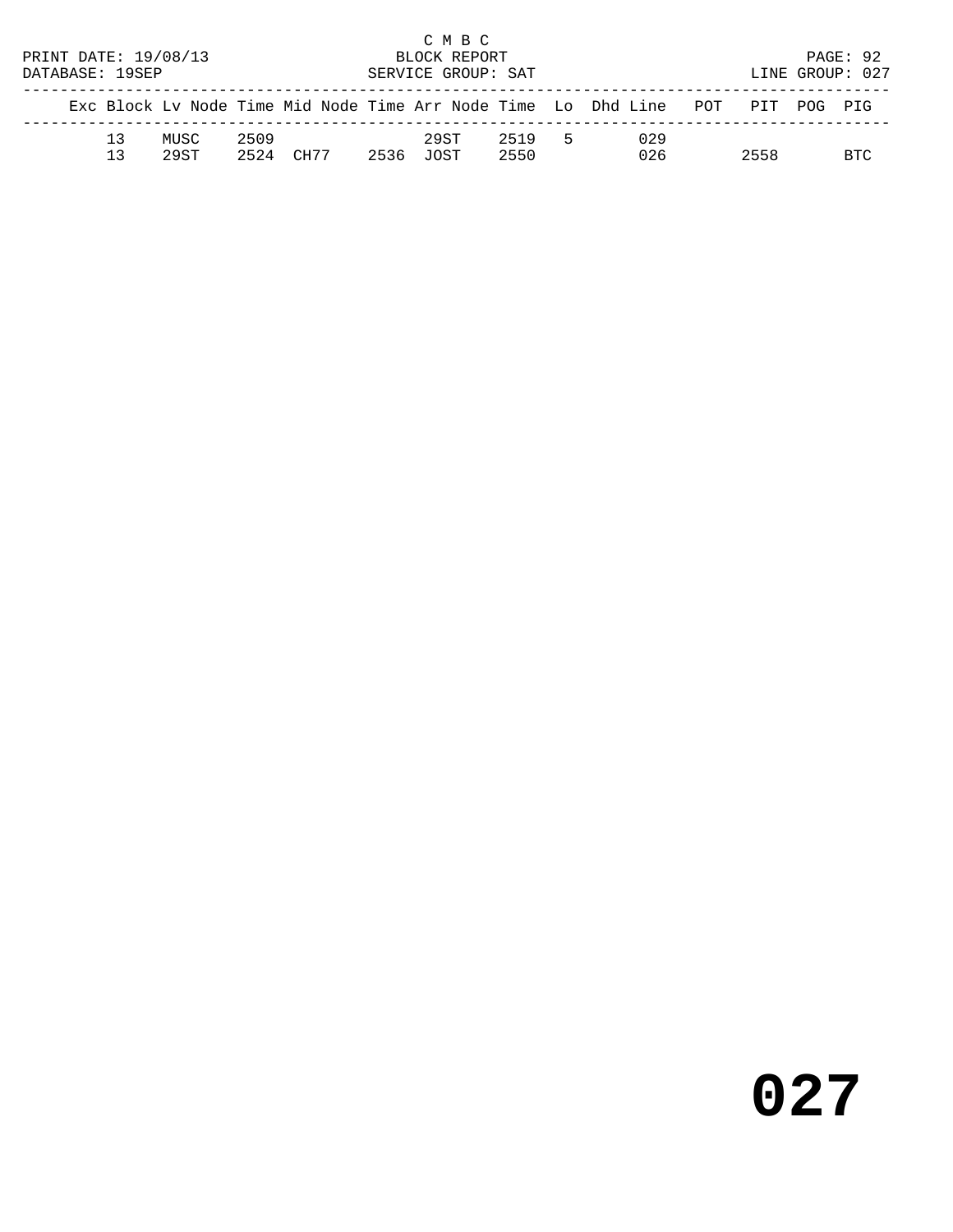|  | DATABASE: 19SEP |                                                 |            | PRINT DATE: 19/08/13 BLOCK REPORT                                       |      | C M B C               |                     |                          |                                                                                                                                                                                                                                                                                                                                     |          | PAGE: 93 |
|--|-----------------|-------------------------------------------------|------------|-------------------------------------------------------------------------|------|-----------------------|---------------------|--------------------------|-------------------------------------------------------------------------------------------------------------------------------------------------------------------------------------------------------------------------------------------------------------------------------------------------------------------------------------|----------|----------|
|  |                 | BUB6 BURRARD STN<br>SUST SURREY CENTRAL STATION |            |                                                                         |      |                       |                     |                          | BDKI BOUNDARY & KITCHENER-NORTH BTC Burnaby Depot<br>HADU HASTINGS & DUTHIE-WEST                                                                                                                                                                                                                                                    |          |          |
|  |                 |                                                 |            |                                                                         |      |                       |                     |                          | Exc Block Lv Node Time Mid Node Time Arr Node Time Lo Dhd Line POT PIT POG PIG                                                                                                                                                                                                                                                      |          |          |
|  |                 |                                                 |            |                                                                         |      |                       |                     |                          | 31 HODM 509 NWST 611 SUST 631 0 25 N19 447 BTC                                                                                                                                                                                                                                                                                      |          |          |
|  |                 |                                                 |            |                                                                         |      |                       |                     |                          | 145                                                                                                                                                                                                                                                                                                                                 |          |          |
|  |                 |                                                 |            |                                                                         |      |                       |                     |                          |                                                                                                                                                                                                                                                                                                                                     |          |          |
|  |                 |                                                 |            |                                                                         |      |                       |                     |                          | $\begin{tabular}{lllllllllll} 31 & \text{PROD} & 656 & \text{SFU} & 709 & 5 & 145 \\ 31 & \text{SFU} & 714 & \text{HK-W} & 734 & \text{BUB6} & 759 & 8 & 095 \\ 31 & \text{BUB6} & 807 & \text{HK-E} & 826 & \text{SFU} & 848 & 11 & 095 \\ 31 & \text{SFU} & 859 & \text{HK-W} & 922 & \text{BUB6} & 948 & 10 & 095 \end{tabular}$ |          |          |
|  |                 |                                                 |            |                                                                         |      |                       |                     |                          |                                                                                                                                                                                                                                                                                                                                     |          |          |
|  | 31              | BUB6                                            |            | 958 HK-E 1022 SFU                                                       |      |                       | 1044 13             |                          | 095                                                                                                                                                                                                                                                                                                                                 |          |          |
|  | 31              | SFU                                             | 1057       |                                                                         |      | PROD                  | 1112 0<br>1129 9    |                          | 145                                                                                                                                                                                                                                                                                                                                 |          |          |
|  | 31              | PROD                                            | 1112       |                                                                         |      | SFU                   | 1129 9              |                          | 145                                                                                                                                                                                                                                                                                                                                 |          |          |
|  | 31              | SFU                                             |            | 1138 HK-W 1202 BUB6                                                     |      |                       | 1235 10             |                          | 095                                                                                                                                                                                                                                                                                                                                 |          |          |
|  | 31              | BUB6                                            |            | 1245 HK-E                                                               | 1313 | SFU                   | 1338 14             |                          | 095                                                                                                                                                                                                                                                                                                                                 |          |          |
|  | 31              | SFU                                             |            | 1352 HK-W                                                               | 1416 | BUB6                  | 1450 7              |                          | 095                                                                                                                                                                                                                                                                                                                                 |          |          |
|  | 31              | BUB6                                            |            | 1457 HK-E                                                               | 1526 | SFU                   | 1553 8<br>1659 6    |                          | 095                                                                                                                                                                                                                                                                                                                                 |          |          |
|  | 31              | SFU                                             |            | 1601 HK-W                                                               |      | 1625 BUB6             |                     |                          | 095                                                                                                                                                                                                                                                                                                                                 |          |          |
|  | 31              | BUB6                                            |            | 1705 HK-E                                                               |      | 1735 SFU              | 1800 11             |                          | 095                                                                                                                                                                                                                                                                                                                                 |          |          |
|  | 31              | SFU                                             | 1811       | HK-W                                                                    |      | 1833 BUB6             | 1907 8              |                          | 095                                                                                                                                                                                                                                                                                                                                 |          |          |
|  | 31              | BUB6<br>SFU                                     | 1915       | $HK-E$                                                                  |      | 1942 SFU<br>2037 BUB6 | 2004 12<br>$2104$ 5 |                          | 095                                                                                                                                                                                                                                                                                                                                 |          |          |
|  | 31              |                                                 |            | 2016 HK-W<br>2109 HK-E 2133 SFU 2153 10                                 |      |                       |                     |                          | 095                                                                                                                                                                                                                                                                                                                                 |          |          |
|  | 31<br>31        | BUB6                                            |            |                                                                         |      |                       | 2224 BUB6 2249 3    |                          | 095<br>095                                                                                                                                                                                                                                                                                                                          |          |          |
|  | 31              | SFU 2203 HK-W<br>BUB6                           |            | 2252 HK-E                                                               |      | 2314 SFU              | 2334                |                          | 095                                                                                                                                                                                                                                                                                                                                 | 2353 BTC |          |
|  | 32              | BDKI                                            | 458        |                                                                         |      | SFU                   |                     |                          | 517 2<br>095                                                                                                                                                                                                                                                                                                                        | 457 BTC  |          |
|  | 32              |                                                 |            | SFU 519 HK-W 537 BUB6<br>BUB6 558 HK-E 613 SFU<br>SFU 633 HK-W 653 BUB6 |      |                       | 556                 |                          | $\overline{\mathbf{c}}$<br>095                                                                                                                                                                                                                                                                                                      |          |          |
|  | 32              |                                                 |            |                                                                         |      |                       | 631 2<br>713 9      |                          | 095                                                                                                                                                                                                                                                                                                                                 |          |          |
|  | 32              |                                                 |            |                                                                         |      |                       |                     |                          | 095                                                                                                                                                                                                                                                                                                                                 |          |          |
|  | 32              | BUB6                                            |            |                                                                         |      |                       |                     |                          | 757 15<br>095                                                                                                                                                                                                                                                                                                                       |          |          |
|  | 32              | SFU                                             | 812        |                                                                         |      | PROD                  | 827                 |                          | $\overline{0}$<br>145                                                                                                                                                                                                                                                                                                               |          |          |
|  | 32              | PROD                                            |            |                                                                         |      | SFU                   | 841 16              |                          |                                                                                                                                                                                                                                                                                                                                     |          |          |
|  | 32              | SFU                                             | 827<br>857 |                                                                         |      | PROD                  | 912 0               |                          | 145<br>145                                                                                                                                                                                                                                                                                                                          |          |          |
|  | 32              | PROD 912                                        |            |                                                                         |      | SFU                   |                     |                          | 926 16 145                                                                                                                                                                                                                                                                                                                          |          |          |
|  | 32              | SFU                                             | 942        |                                                                         |      | PROD                  | 957                 | $\mathbf 0$              | 145                                                                                                                                                                                                                                                                                                                                 |          |          |
|  | 32              | PROD                                            | 957        |                                                                         |      | SFU                   | 1014                | 8                        | 145                                                                                                                                                                                                                                                                                                                                 |          |          |
|  | 32              | SFU                                             | 1022       | $HK - W$                                                                |      | 1045 BUB6             | 1118                | $\overline{4}$           | 095                                                                                                                                                                                                                                                                                                                                 |          |          |
|  | 32              | BUB <sub>6</sub>                                | 1122       | $HK-E$                                                                  | 1146 | SFU                   | 1208                | 8                        | 095                                                                                                                                                                                                                                                                                                                                 |          |          |
|  | 32              | SFU                                             | 1216       | HK-W                                                                    | 1240 | BUB6                  | 1313                | 8                        | 095                                                                                                                                                                                                                                                                                                                                 |          |          |
|  | 32              | BUB6                                            | 1321       | $HK-E$                                                                  | 1350 | SFU                   | 1415                | 12                       | 095                                                                                                                                                                                                                                                                                                                                 |          |          |
|  | 32              | SFU                                             | 1427       |                                                                         |      | PROD                  | 1443                | $\overline{\mathbf{0}}$  | 145                                                                                                                                                                                                                                                                                                                                 |          |          |
|  | 32              | PROD                                            | 1443       |                                                                         |      | SFU                   | 1500                | 12                       | 145                                                                                                                                                                                                                                                                                                                                 |          |          |
|  | 32              | SFU                                             | 1512       |                                                                         |      | PROD                  | 1528                | $\overline{\phantom{0}}$ | 145                                                                                                                                                                                                                                                                                                                                 |          |          |
|  | 32              | PROD                                            | 1528       |                                                                         |      | SFU                   | 1545                | 12                       | 145                                                                                                                                                                                                                                                                                                                                 |          |          |
|  | 32              | SFU                                             | 1557       |                                                                         |      | PROD                  | 1613                | $\mathbf 0$              | 145                                                                                                                                                                                                                                                                                                                                 |          |          |
|  | 32              | PROD                                            | 1613       |                                                                         |      | SFU                   | 1627                | $\overline{4}$           | 145                                                                                                                                                                                                                                                                                                                                 |          |          |
|  | 32              | SFU                                             | 1631       | HK-W                                                                    |      | 1655 BUB6             | 1729                | $6\overline{6}$          | 095                                                                                                                                                                                                                                                                                                                                 |          |          |
|  | 32              | BUB6                                            | 1735       | $HK-E$                                                                  | 1805 | SFU                   | 1830                | 11                       | 095                                                                                                                                                                                                                                                                                                                                 |          |          |
|  | 32              | SFU                                             | 1841       | $HK-W$                                                                  | 1903 | BUB6                  | 1935                | $\overline{4}$           | 095                                                                                                                                                                                                                                                                                                                                 |          |          |
|  | 32              | BUB6                                            | 1939       | $HK-E$                                                                  | 2006 | SFU                   | 2028                | 11                       | 095                                                                                                                                                                                                                                                                                                                                 |          |          |
|  | 32              | SFU                                             | 2039       | $HK-W$                                                                  |      | 2100 BUB6             | 2127                | 6                        | 095                                                                                                                                                                                                                                                                                                                                 |          |          |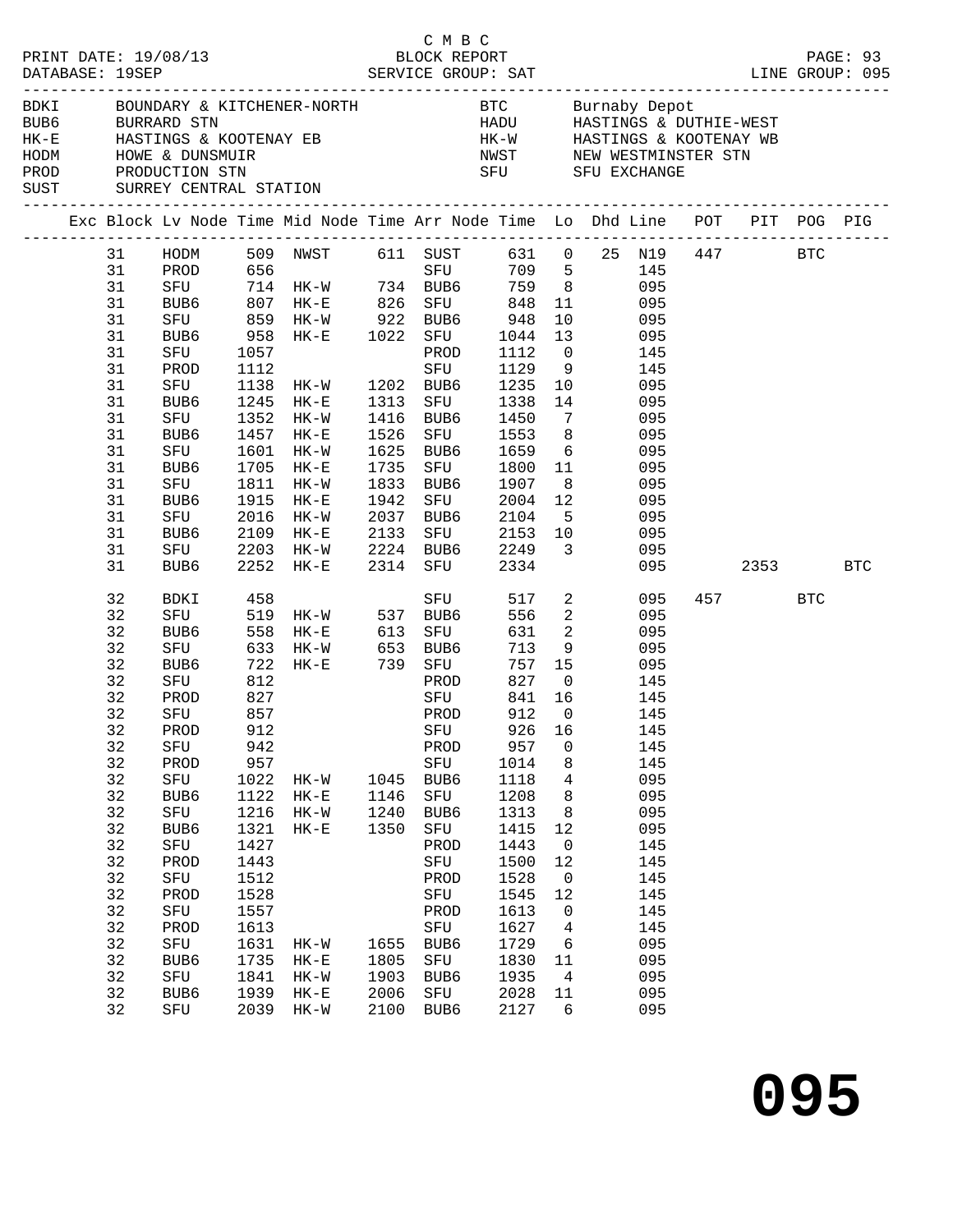#### C M B C<br>BLOCK REPORT

|  |          |                  |      |                       |              |                                |              |                            | Exc Block Lv Node Time Mid Node Time Arr Node Time Lo Dhd Line POT |     | PIT  | POG        | PIG          |
|--|----------|------------------|------|-----------------------|--------------|--------------------------------|--------------|----------------------------|--------------------------------------------------------------------|-----|------|------------|--------------|
|  | 32       | BUB6             |      | 2133 HK-E             |              | 2157 SFU                       | 2217         |                            | 095                                                                |     | 2236 |            | $_{\rm BTC}$ |
|  | 33       | BDKI             | 509  | $HK-E$                |              | BUB6                           | 531          | $\overline{\mathbf{3}}$    | 095                                                                | 508 |      | <b>BTC</b> |              |
|  | 33       | BUB6             | 534  | $HK-E$                | 549          | SFU                            | 607          | $\overline{\phantom{a}}^2$ | 095                                                                |     |      |            |              |
|  | 33       | SFU              | 609  | $HK-W$                | 627          | BUB6                           | 645          | $7\phantom{.0}$            | 095                                                                |     |      |            |              |
|  | 33       | BUB6             | 652  | $HK-E$                | 708          | SFU                            | 726          | 16                         | 095                                                                |     |      |            |              |
|  | 33       | SFU              | 742  |                       |              | PROD                           | 757          | $\mathsf{O}$               | 145                                                                |     |      |            |              |
|  | 33       | PROD             | 757  |                       |              | SFU                            | 810          | 6                          | 145                                                                |     |      |            |              |
|  | 33       | SFU              | 816  | HK-W                  | 837          | BUB6                           | 902          | 5                          | 095                                                                |     |      |            |              |
|  | 33       | BUB6             | 907  | $HK-E$                | 930          | SFU                            | 954          | $\overline{4}$             | 095                                                                |     |      |            |              |
|  | 33       | SFU              | 958  | $HK-W$                | 1021         | BUB6                           | 1054         | $\overline{4}$             | 095                                                                |     |      |            |              |
|  | 33       | BUB6             | 1058 | $HK-E$                | 1122         | SFU                            | 1144         | 8                          | 095                                                                |     |      |            |              |
|  | 33       | SFU              | 1152 | HK-W                  | 1216         | BUB6                           | 1249         | 8                          | 095                                                                |     |      |            |              |
|  | 33       | BUB6             | 1257 | $HK-E$                | 1325         | SFU                            | 1350         | 14                         | 095                                                                |     |      |            |              |
|  | 33       | SFU              | 1404 | $HK-W$                | 1428         | BUB6                           | 1502         | $7\phantom{.0}$            | 095                                                                |     |      |            |              |
|  | 33       | BUB6             | 1509 | $HK-E$                | 1539         | SFU                            | 1606         | 6                          | 095                                                                |     |      |            |              |
|  | 33       | SFU              | 1612 |                       |              | PROD                           | 1628         | $\mathsf{O}$               | 145                                                                |     |      |            |              |
|  | 33       | PROD             | 1628 |                       |              | SFU                            | 1642         | 9                          | 145                                                                |     |      |            |              |
|  | 33       | SFU              | 1651 | HK-W                  | 1715<br>1825 | BUB6                           | 1749         | 6                          | 095                                                                |     |      |            |              |
|  | 33       | BUB6             | 1755 | $HK-E$                |              | SFU                            | 1850         | 8                          | 095                                                                |     |      |            |              |
|  | 33       | SFU              | 1858 |                       |              | PROD                           | 1914         | $\mathsf{O}$               | 145                                                                |     |      |            |              |
|  | 33       | PROD             | 1914 |                       |              | SFU                            | 1928         | 12                         | 145                                                                |     |      |            |              |
|  | 33       | SFU              | 1940 | $HK-W$                | 2001         | BUB6                           | 2028         | 6                          | 095                                                                |     |      |            |              |
|  | 33       | BUB6             | 2034 | $HK-E$                | 2058         | SFU                            | 2118         | 9                          | 095                                                                |     |      |            |              |
|  | 33       | SFU              | 2127 |                       |              | PROD                           | 2142         | $\overline{0}$             | 145                                                                |     |      |            |              |
|  | 33       | PROD             | 2142 |                       |              | SFU                            | 2155         | 17                         | 145                                                                |     |      |            |              |
|  | 33       | SFU              | 2212 |                       |              | PROD                           | 2227         | $\overline{0}$             | 145                                                                |     |      |            |              |
|  | 33       | PROD             | 2227 |                       |              | SFU                            | 2240         | 12                         | 145                                                                |     |      |            |              |
|  | 33       | SFU              | 2252 | $HK-W$                |              | 2313 BUB6                      | 2338         | 12                         | 095                                                                |     |      |            |              |
|  | 33       | BUB6             | 2350 | $HK-E$                | 2412         | SFU                            | 2432         |                            | 095                                                                |     | 2451 |            | <b>BTC</b>   |
|  | 34       | HADU             | 558  | HK-W                  | 609          | BUB6                           | 628          | $\overline{a}$             | 095                                                                | 545 |      | <b>BTC</b> |              |
|  | 34       | BUB6             | 630  | $HK-E$                | 646          | SFU                            | 704          | 8                          | 095                                                                |     |      |            |              |
|  | 34       | SFU              | 712  |                       |              | PROD                           | 726          | $\mathsf{O}$               | 145                                                                |     |      |            |              |
|  | 34       | PROD             | 726  |                       |              | SFU                            | 739          | 7                          | 145                                                                |     |      |            |              |
|  | 34       | SFU              | 746  | HK-W                  | 807<br>857   | BUB6                           | 832          | 5                          | 095                                                                |     |      |            |              |
|  | 34       | BUB6             | 837  | $HK-E$                | 954          | SFU                            | 920          | 11                         | 095                                                                |     |      |            |              |
|  | 34<br>34 | SFU<br>BUB6      |      | 931 HK-W<br>1034 HK-E | 1058         | BUB6<br>SFU                    | 1027<br>1120 | $7\overline{ }$<br>9       | 095<br>095                                                         |     |      |            |              |
|  | 34       |                  |      |                       |              | SFU 1129 HK-W 1154 BUB6 1227 6 |              |                            | 095                                                                |     |      |            |              |
|  | 34       | BUB6             | 1233 | $HK-E$                | 1301         | SFU                            | 1326         | 14                         | 095                                                                |     |      |            |              |
|  | 34       | SFU              | 1340 | $HK-W$                | 1404         | BUB6                           | 1438         | 7                          | 095                                                                |     |      |            |              |
|  | 34       | BUB <sub>6</sub> | 1445 | $HK-E$                | 1514         | SFU                            | 1541         | 10                         | 095                                                                |     |      |            |              |
|  | 34       | SFU              | 1551 | $HK-W$                | 1615         | BUB6                           | 1648         | 7                          | 095                                                                |     |      |            |              |
|  | 34       | BUB6             | 1655 | $HK-E$                | 1725         | SFU                            | 1750         | 7                          | 095                                                                |     |      |            |              |
|  | 34       | SFU              | 1757 |                       |              | PROD                           | 1813         | 0                          | 145                                                                |     |      |            |              |
|  | 34       | PROD             | 1813 |                       |              | SFU                            | 1827         | 4                          | 145                                                                |     |      |            |              |
|  | 34       | SFU              | 1831 | $HK-W$                | 1853         | BUB6                           | 1925         | 3                          | 095                                                                |     |      |            |              |
|  | 34       | BUB6             | 1928 |                       |              | $HK-E$                         | 1955         |                            | 095                                                                |     | 1959 |            | <b>BTC</b>   |
|  |          |                  |      |                       |              |                                |              |                            |                                                                    |     |      |            |              |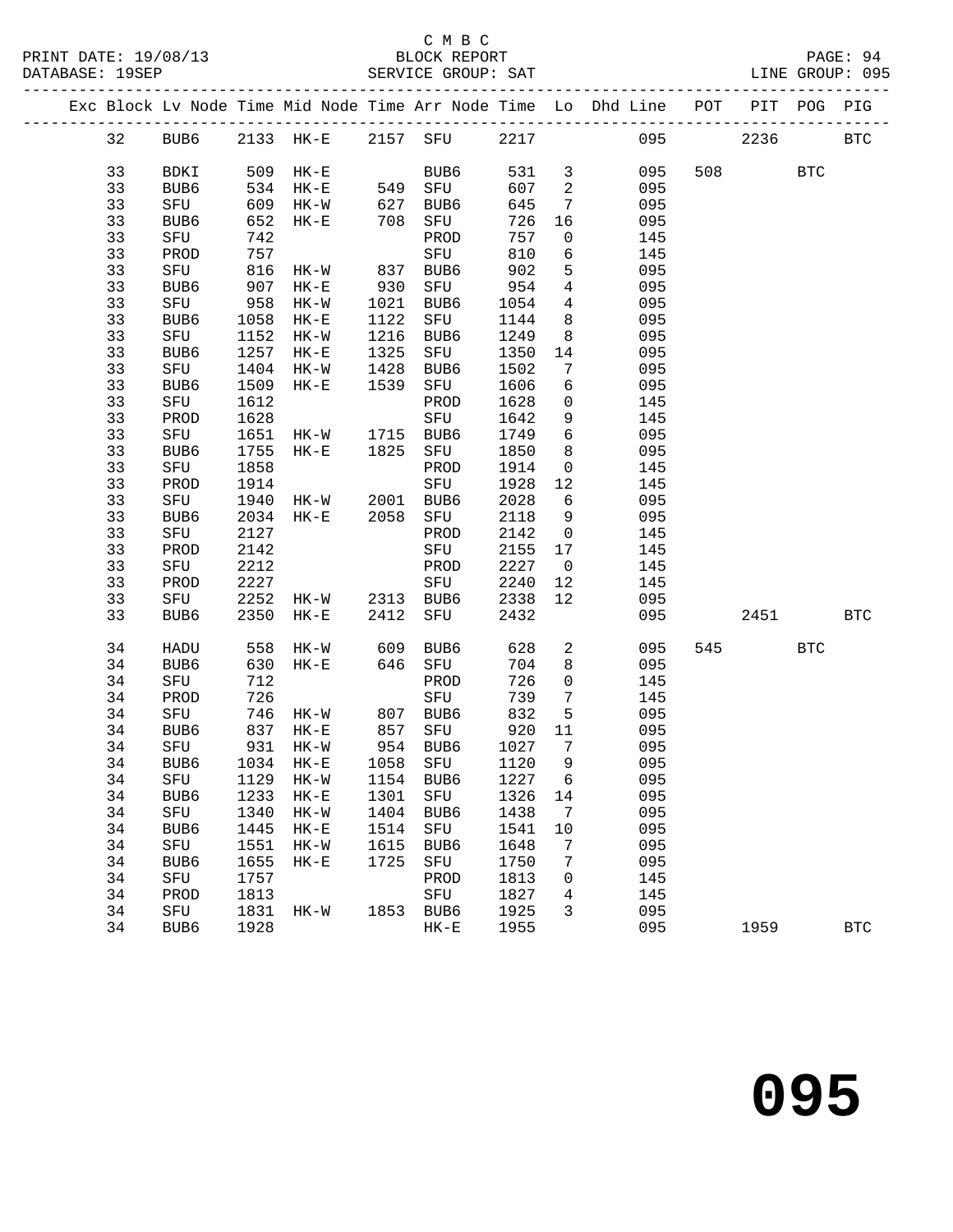#### C M B C<br>BLOCK REPORT

SERVICE GROUP: SAT

|  |    |      |      |                        |      | Exc Block Lv Node Time Mid Node Time Arr Node Time Lo Dhd Line |      |                 |                                       |     | POT PIT POG PIG |            |
|--|----|------|------|------------------------|------|----------------------------------------------------------------|------|-----------------|---------------------------------------|-----|-----------------|------------|
|  | 35 | BDKI |      | 636 886                |      | SFU                                                            | 655  |                 | $2 \left( \frac{1}{2} \right)$<br>095 | 635 | <b>EXECUTE:</b> |            |
|  | 35 | SFU  | 657  | <b>Example 19 PROD</b> |      |                                                                | 711  |                 | $\Omega$<br>145                       |     |                 |            |
|  | 35 | PROD | 711  |                        |      | SFU                                                            | 724  | 6               | 145                                   |     |                 |            |
|  | 35 | SFU  | 730  | HK-W                   | 750  | BUB6                                                           | 815  | 7               | 095                                   |     |                 |            |
|  | 35 | BUB6 | 822  | $HK-E$                 | 842  | SFU                                                            | 905  | 10              | 095                                   |     |                 |            |
|  | 35 | SFU  | 915  | HK-W                   | 938  | BUB6                                                           | 1006 | 16 —            | 095                                   |     |                 |            |
|  | 35 | BUB6 | 1022 | $HK-E$                 | 1046 | SFU                                                            | 1107 | 10              | 095                                   |     |                 |            |
|  | 35 | SFU  | 1117 | $HK-W$                 | 1142 | BUB6                                                           | 1215 | 6               | 095                                   |     |                 |            |
|  | 35 | BUB6 | 1221 | $HK-E$                 | 1249 | SFU                                                            | 1314 | 13              | 095                                   |     |                 |            |
|  | 35 | SFU  | 1327 |                        |      | PROD                                                           | 1343 | $\overline{0}$  | 145                                   |     |                 |            |
|  | 35 | PROD | 1343 |                        |      | SFU                                                            | 1400 | 16              | 145                                   |     |                 |            |
|  | 35 | SFU  | 1416 | HK-W 1440              |      | BUB6                                                           | 1514 | 7               | 095                                   |     |                 |            |
|  | 35 | BUB6 | 1521 | $HK-E$                 | 1551 | SFU                                                            | 1618 | 9               | 095                                   |     |                 |            |
|  | 35 | SFU  | 1627 |                        |      | PROD                                                           | 1643 | $\overline{0}$  | 145                                   |     |                 |            |
|  | 35 | PROD | 1643 |                        |      | SFU                                                            | 1657 | $4\overline{ }$ | 145                                   |     |                 |            |
|  | 35 | SFU  | 1701 | HK-W                   | 1725 | BUB6                                                           | 1759 | $6\overline{6}$ | 095                                   |     |                 |            |
|  | 35 | BUB6 | 1805 | $HK-E$                 | 1834 | SFU                                                            | 1856 | 8               | 095                                   |     |                 |            |
|  | 35 | SFU  | 1904 | HK-W                   | 1926 | BUB6                                                           | 1954 | $7\overline{ }$ | 095                                   |     |                 |            |
|  | 35 | BUB6 | 2001 | $HK-E$                 | 2025 | SFU                                                            | 2045 | 12 <sup>7</sup> | 095                                   |     |                 |            |
|  | 35 | SFU  | 2057 |                        |      | PROD                                                           | 2112 | $\overline{0}$  | 145                                   |     |                 |            |
|  | 35 | PROD | 2112 |                        |      | SFU                                                            | 2125 | 14              | 145                                   |     |                 |            |
|  | 35 | SFU  | 2139 | $HK-W$                 | 2200 | BUB6                                                           | 2227 | 8 <sup>8</sup>  | 095                                   |     |                 |            |
|  | 35 | BUB6 | 2235 | $HK-E$                 | 2257 | SFU                                                            | 2317 | 5               | 095                                   |     |                 |            |
|  | 35 | SFU  | 2322 | $HK-W$                 | 2342 | BUB6                                                           | 2407 | 13              | 095                                   |     |                 |            |
|  | 35 | BUB6 | 2420 | $HK-E$                 | 2440 | SFU                                                            | 2500 | 9               | 30 ·<br>095                           |     |                 |            |
|  | 35 | HODM | 2539 | NWST                   | 2641 | SUST                                                           | 2701 |                 | N19                                   |     | 2731            | <b>BTC</b> |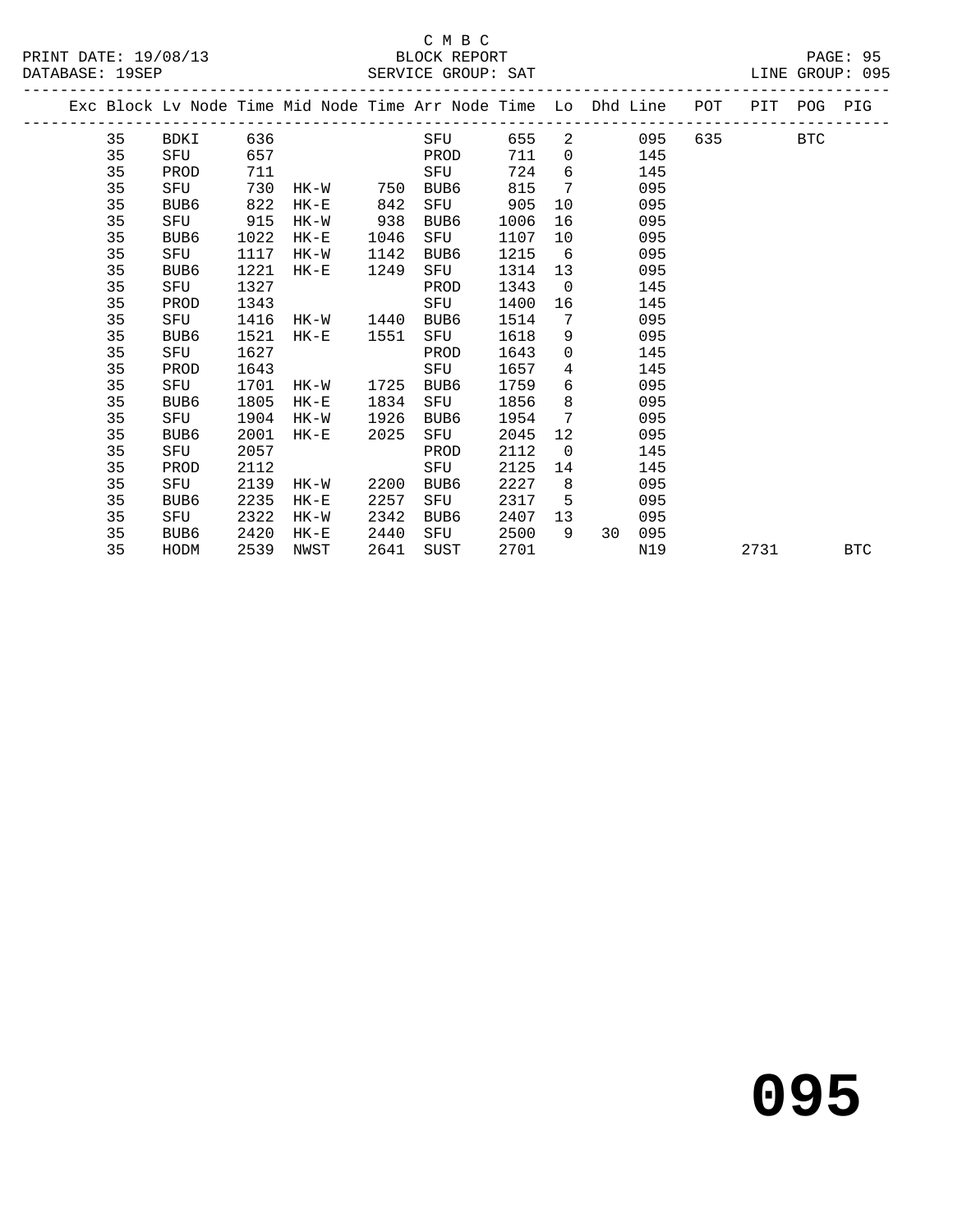#### C M B C<br>BLOCK REPORT

|  |    |                  |      |           |      |          |        |                            | Exc Block Lv Node Time Mid Node Time Arr Node Time Lo Dhd Line POT |     | PIT POG |            | PIG        |
|--|----|------------------|------|-----------|------|----------|--------|----------------------------|--------------------------------------------------------------------|-----|---------|------------|------------|
|  | 36 | SFU              |      | 657 HK-W  |      | 717 BUB6 | 740 12 |                            | 095                                                                | 635 |         | <b>BTC</b> |            |
|  | 36 | BUB6             | 752  | HK-E      | 811  | SFU      | 829    | 13                         | 095                                                                |     |         |            |            |
|  | 36 | SFU              | 842  |           |      | PROD     | 857    | $\overline{0}$             | 145                                                                |     |         |            |            |
|  | 36 | PROD             | 857  |           |      | SFU      | 911    | 16                         | 145                                                                |     |         |            |            |
|  | 36 | SFU              | 927  |           |      | PROD     | 942    | $\overline{0}$             | 145                                                                |     |         |            |            |
|  | 36 | PROD             | 942  |           |      | SFU      | 956    | 14                         | 145                                                                |     |         |            |            |
|  | 36 | SFU              | 1010 | HK-W      | 1033 | BUB6     | 1106   | $\overline{4}$             | 095                                                                |     |         |            |            |
|  | 36 | BUB6             | 1110 | $HK-E$    | 1134 | SFU      | 1156   | 8                          | 095                                                                |     |         |            |            |
|  | 36 | SFU              | 1204 | $HK-W$    | 1228 | BUB6     | 1301   | 8                          | 095                                                                |     |         |            |            |
|  | 36 | BUB <sub>6</sub> | 1309 | $HK-E$    | 1338 | SFU      | 1403   | 9                          | 095                                                                |     |         |            |            |
|  | 36 | SFU              | 1412 |           |      | PROD     | 1428   | $\overline{\phantom{0}}$   | 145                                                                |     |         |            |            |
|  | 36 | PROD             | 1428 |           |      | SFU      | 1445   | 12                         | 145                                                                |     |         |            |            |
|  | 36 | SFU              | 1457 |           |      | PROD     | 1513   | $\overline{0}$             | 145                                                                |     |         |            |            |
|  | 36 | PROD             | 1513 |           |      | SFU      | 1530   | 12                         | 145                                                                |     |         |            |            |
|  | 36 | SFU              | 1542 |           |      | PROD     | 1558   | $\overline{0}$             | 145                                                                |     |         |            |            |
|  | 36 | PROD             | 1558 |           |      | SFU      | 1612   | 9                          | 145                                                                |     |         |            |            |
|  | 36 | SFU              | 1621 | HK-W 1645 |      | BUB6     | 1719   | 6                          | 095                                                                |     |         |            |            |
|  | 36 | BUB6             | 1725 | $HK-E$    | 1755 | SFU      | 1820   | 8 <sup>8</sup>             | 095                                                                |     |         |            |            |
|  | 36 | SFU              | 1828 |           |      | PROD     | 1844   | $\overline{0}$             | 145                                                                |     |         |            |            |
|  | 36 | PROD             | 1844 |           |      | SFU      | 1858   | 14                         | 145                                                                |     |         |            |            |
|  | 36 | SFU              | 1912 |           |      | PROD     | 1928   | $\overline{0}$             | 145                                                                |     |         |            |            |
|  | 36 | PROD             | 1928 |           |      | SFU      | 1941   | 11                         | 145                                                                |     |         |            |            |
|  | 36 | SFU              | 1952 | HK-W      | 2013 | BUB6     | 2040   | $-5$                       | 095                                                                |     |         |            |            |
|  | 36 | BUB6             | 2045 | $HK-E$    | 2109 | SFU      | 2129   | 13                         | 095                                                                |     |         |            |            |
|  | 36 | SFU              | 2142 |           |      | PROD     | 2157   | $\overline{0}$             | 145                                                                |     |         |            |            |
|  | 36 | PROD             | 2157 |           |      | SFU      | 2210   | 17                         | 145                                                                |     |         |            |            |
|  | 36 | SFU              | 2227 | HK-W      | 2248 | BUB6     | 2313   | $\overline{7}$             | 095                                                                |     |         |            |            |
|  | 36 | BUB6             | 2320 | $HK-E$    | 2342 | SFU      | 2402   | 10                         | 095                                                                |     |         |            |            |
|  | 36 | SFU              | 2412 | $HK-W$    | 2431 | BUB6     | 2453   | 12                         | 095                                                                |     |         |            |            |
|  | 36 | BUB6             | 2505 | $HK-E$    | 2525 | SFU      | 2545   | $\overline{4}$             | 095                                                                |     |         |            |            |
|  | 36 | SFU              | 2549 | $HK-W$    | 2612 | HODM     | 2639   | 12                         | N35                                                                |     |         |            |            |
|  | 36 | HODM             | 2651 | $HK-E$    | 2715 | SFU      | 2737   | $\overline{\phantom{0}}^2$ | N35                                                                |     |         |            |            |
|  | 36 | SFU              | 2739 | $HK-W$    | 2802 | HODM     | 2829   | 13                         | N35                                                                |     |         |            |            |
|  | 36 | HODM             | 2842 | $HK - E$  | 2905 | SFU      | 2926   |                            | N35                                                                |     | 2945    |            | <b>BTC</b> |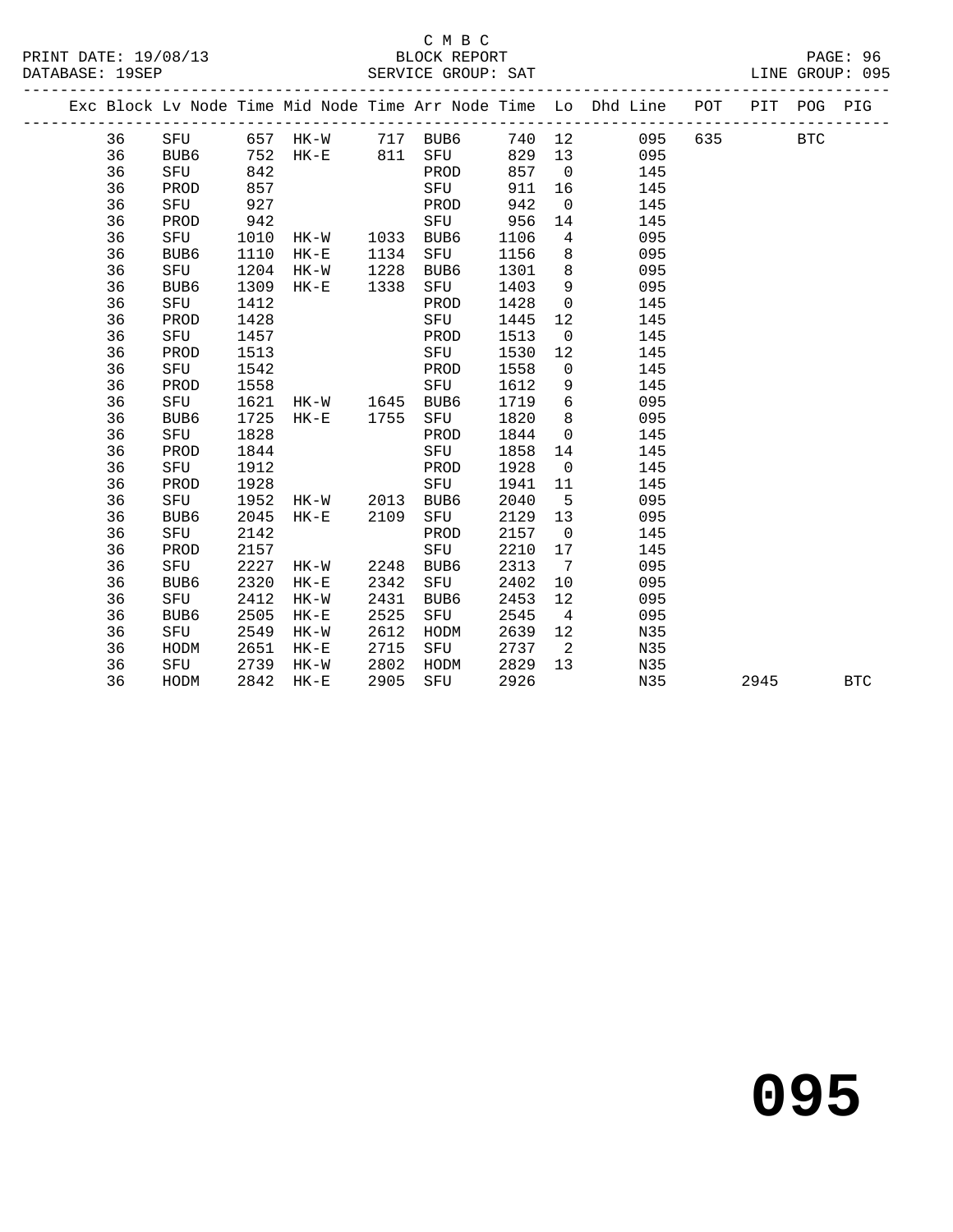#### C M B C<br>BLOCK REPORT

|  |    |      |      |                                                                                                                           |      |                    |      |                 | Exc Block Lv Node Time Mid Node Time Arr Node Time Lo Dhd Line POT PIT POG PIG |       |      |            |            |
|--|----|------|------|---------------------------------------------------------------------------------------------------------------------------|------|--------------------|------|-----------------|--------------------------------------------------------------------------------|-------|------|------------|------------|
|  | 37 |      |      |                                                                                                                           |      | BDKI 637 HK-E BUB6 |      |                 | 705 2 095                                                                      | 636 7 |      | <b>BTC</b> |            |
|  | 37 | BUB6 | 707  |                                                                                                                           |      | HK-E 724 SFU       | 742  |                 | 095<br>15                                                                      |       |      |            |            |
|  | 37 | SFU  | 757  |                                                                                                                           |      | PROD               | 812  | $\overline{0}$  | 145                                                                            |       |      |            |            |
|  | 37 | PROD | 812  |                                                                                                                           |      | SFU                | 826  |                 | 145<br>$4\overline{ }$                                                         |       |      |            |            |
|  | 37 | SFU  | 830  | HK-W 853 BUB6                                                                                                             |      |                    | 918  | 16              | 095                                                                            |       |      |            |            |
|  | 37 | BUB6 | 934  | HK-E                                                                                                                      | 958  | SFU                | 1020 | $7\overline{ }$ | 095                                                                            |       |      |            |            |
|  | 37 | SFU  | 1027 |                                                                                                                           |      | PROD               | 1042 | $\overline{0}$  | 145                                                                            |       |      |            |            |
|  | 37 | PROD | 1042 |                                                                                                                           |      | SFU                | 1059 | 13              | 145                                                                            |       |      |            |            |
|  | 37 | SFU  | 1112 |                                                                                                                           |      | PROD               | 1128 | $\overline{0}$  | 145                                                                            |       |      |            |            |
|  | 37 | PROD | 1128 |                                                                                                                           |      | SFU                | 1145 | 12              | 145                                                                            |       |      |            |            |
|  | 37 | SFU  | 1157 |                                                                                                                           |      | PROD               | 1213 | $\overline{0}$  | 145                                                                            |       |      |            |            |
|  | 37 | PROD | 1213 |                                                                                                                           |      | SFU                | 1230 | 12              | 145                                                                            |       |      |            |            |
|  | 37 | SFU  | 1242 |                                                                                                                           |      | PROD               | 1258 | $\overline{0}$  | 145                                                                            |       |      |            |            |
|  | 37 | PROD | 1258 |                                                                                                                           |      | SFU                | 1315 | 13              | 145                                                                            |       |      |            |            |
|  | 37 | SFU  | 1328 | HK-W                                                                                                                      | 1352 | BUB6               | 1426 | $\overline{7}$  | 095                                                                            |       |      |            |            |
|  | 37 | BUB6 | 1433 | $HK-E$                                                                                                                    | 1502 | SFU                | 1529 | 11              | 095                                                                            |       |      |            |            |
|  | 37 | SFU  | 1540 | HK-W                                                                                                                      | 1604 | BUB6               | 1637 | 8 <sup>8</sup>  | 095                                                                            |       |      |            |            |
|  | 37 | BUB6 | 1645 | $HK-E$                                                                                                                    | 1715 | SFU                | 1740 |                 | $2 \left( \frac{1}{2} \right)$<br>095                                          |       |      |            |            |
|  | 37 | SFU  | 1742 |                                                                                                                           |      | PROD               | 1758 | $\overline{0}$  | 145                                                                            |       |      |            |            |
|  | 37 | PROD | 1758 |                                                                                                                           |      | SFU                | 1812 | 9               | 145                                                                            |       |      |            |            |
|  | 37 | SFU  | 1821 | HK-W 1843                                                                                                                 |      | BUB6               | 1917 | 9               | 095                                                                            |       |      |            |            |
|  | 37 | BUB6 | 1926 | $HK-E$                                                                                                                    | 1953 | SFU                | 2015 | 12 <sup>°</sup> | 095                                                                            |       |      |            |            |
|  | 37 | SFU  | 2027 |                                                                                                                           |      | PROD               | 2042 | $\overline{0}$  | 145                                                                            |       |      |            |            |
|  | 37 | PROD | 2042 |                                                                                                                           |      | SFU                | 2055 | 17              | 145                                                                            |       |      |            |            |
|  | 37 | SFU  | 2112 | <u>ng taun 1980 na sa tanag salah sahiji désa di kacamatan sahiji désa di kacamatan salah sahiji désa di kacamatan sa</u> |      |                    | 2127 | $\overline{0}$  | 145                                                                            |       |      |            |            |
|  | 37 | PROD | 2127 |                                                                                                                           |      | SFU                | 2140 | 11              | 145                                                                            |       |      |            |            |
|  | 37 | SFU  |      | 2151 HK-W                                                                                                                 |      | 2212 BUB6          | 2239 | $\overline{2}$  | 095                                                                            |       |      |            |            |
|  | 37 | BUB6 | 2241 |                                                                                                                           |      | $HK-E$             | 2303 |                 | 095                                                                            |       | 2307 |            | <b>BTC</b> |
|  |    |      |      |                                                                                                                           |      |                    |      |                 |                                                                                |       |      |            |            |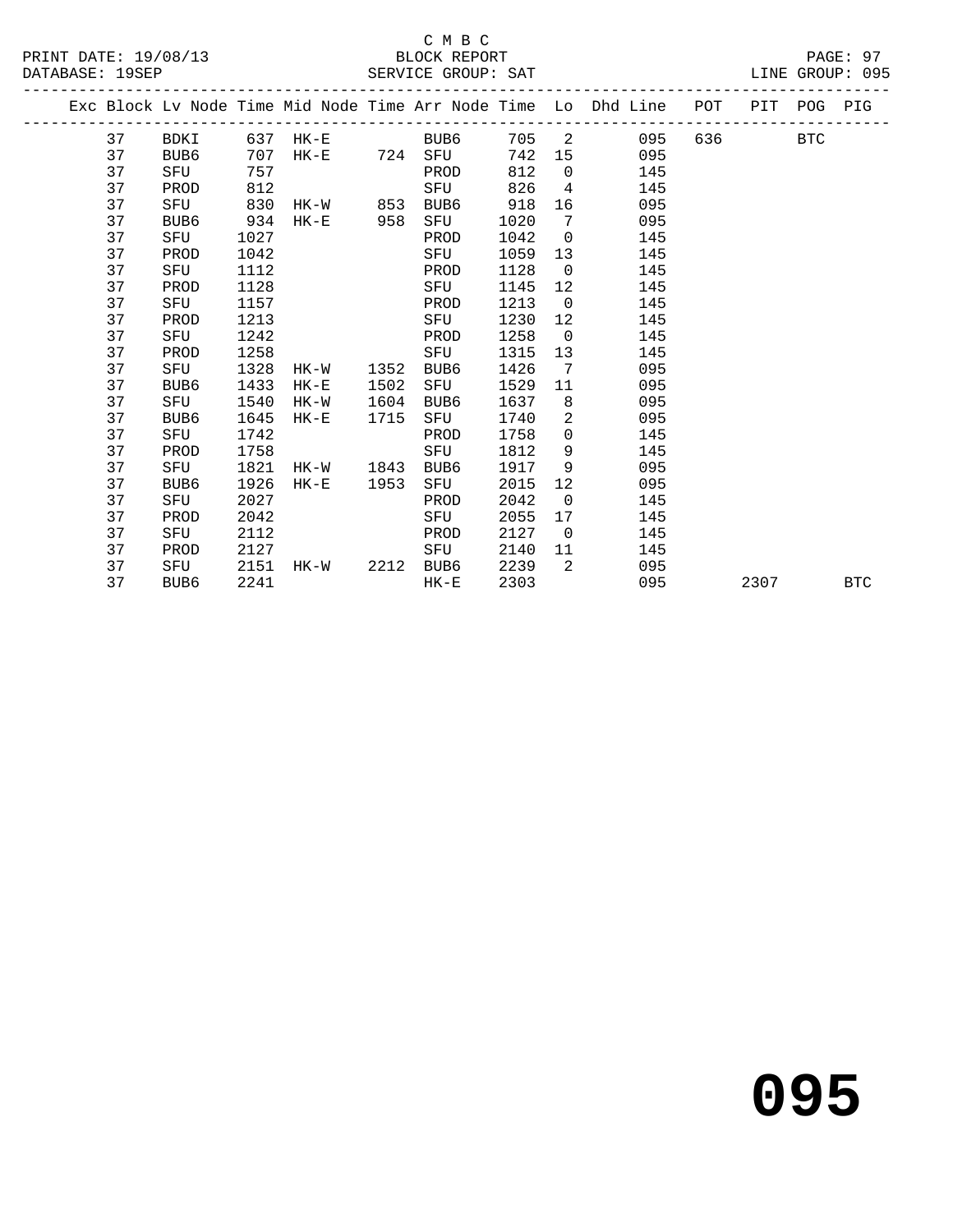#### C M B C<br>BLOCK REPORT

|  |    |          |      |                                    |      |           |        |                              | Exc Block Lv Node Time Mid Node Time Arr Node Time Lo Dhd Line POT PIT POG PIG |     |            |            |
|--|----|----------|------|------------------------------------|------|-----------|--------|------------------------------|--------------------------------------------------------------------------------|-----|------------|------------|
|  | 38 | SFU 727  |      |                                    |      | PROD      |        |                              | 741 0<br>145 705                                                               |     | <b>BTC</b> |            |
|  | 38 | PROD     | 741  |                                    |      | SFU       | 754 8  |                              | 145                                                                            |     |            |            |
|  | 38 | SFU      |      | 802 HK-W 823 BUB6                  |      |           | 848    | $\overline{4}$               | 095                                                                            |     |            |            |
|  | 38 | BUB6     | 852  | HK-E 912<br>HK-W 1009<br>HK-E 1110 |      | SFU       | 935    | 11                           | 095                                                                            |     |            |            |
|  | 38 | SFU      | 946  |                                    |      | BUB6      | 1042   | $\overline{4}$               | 095                                                                            |     |            |            |
|  | 38 | BUB6     | 1046 |                                    |      | SFU       | 1132   | 10                           | 095                                                                            |     |            |            |
|  | 38 | SFU      | 1142 |                                    |      | PROD      | 1158   | $\overline{0}$               | 145                                                                            |     |            |            |
|  | 38 | PROD     | 1158 |                                    |      | SFU       | 1215   | 12                           | 145                                                                            |     |            |            |
|  | 38 | SFU      | 1227 |                                    |      | PROD      | 1243   | $\overline{0}$               | 145                                                                            |     |            |            |
|  | 38 | PROD     | 1243 |                                    |      | SFU       | 1300   | 16                           | 145                                                                            |     |            |            |
|  | 38 | SFU      |      | 1316 HK-W 1340 BUB6                |      |           | 1414   | $\overline{7}$               | 095                                                                            |     |            |            |
|  | 38 | BUB6     | 1421 | $HK-E$                             | 1450 | SFU       | 1517   | 10                           | 095                                                                            |     |            |            |
|  | 38 | SFU      | 1527 |                                    |      | PROD      | 1543   | $\overline{\mathbf{3}}$      | 145                                                                            |     |            |            |
|  | 38 | PROD     | 1546 |                                    |      | SFU       | 1600   | 11                           | 145                                                                            |     |            |            |
|  | 38 | SFU      | 1611 | $HK-W$                             |      | 1635 BUB6 | 1709   | $6\overline{6}$              | 095                                                                            |     |            |            |
|  | 38 | BUB6     | 1715 | $HK-E$                             |      | 1745 SFU  | 1810   | $\overline{\mathbf{3}}$      | 095                                                                            |     |            |            |
|  | 38 | SFU      | 1813 |                                    |      | PROD      | 1829   | $\overline{0}$               | 145                                                                            |     |            |            |
|  | 38 | PROD     | 1829 |                                    |      | SFU       | 1843   | 9                            | 145                                                                            |     |            |            |
|  | 38 | SFU      | 1852 | HK-W 1914 BUB6                     |      |           | 1946   | $\overline{4}$               | 095                                                                            |     |            |            |
|  | 38 | BUB6     | 1950 | $HK-E$                             | 2017 | SFU       | 2039   | $\mathbf{3}$                 | 095                                                                            |     |            |            |
|  | 38 | SFU      | 2042 |                                    |      | PROD      | 2057   | $\mathsf{O}$                 | 145                                                                            |     |            |            |
|  | 38 | PROD     | 2057 |                                    |      | SFU       | 2110   | 17                           | 145                                                                            |     |            |            |
|  | 38 | SFU      | 2127 | HK-W 2148 BUB6                     |      |           | 2215   | $7\phantom{.0}\phantom{.0}7$ | 095                                                                            |     |            |            |
|  | 38 | BUB6     | 2222 | $HK-E$                             |      | 2244 SFU  | 2304   | 9                            | 095                                                                            |     |            |            |
|  | 38 | SFU      | 2313 |                                    |      | PROD      | 2327   | $\overline{0}$               | 145                                                                            |     |            |            |
|  | 38 | PROD     | 2327 |                                    |      | SFU       | 2340   | $\overline{3}$               | 145                                                                            |     |            |            |
|  | 38 | SFU      | 2343 |                                    |      | PROD      | 2357   | $\overline{0}$               | 145                                                                            |     |            |            |
|  | 38 | PROD     | 2357 |                                    |      | SFU       | 2410   | $\overline{\mathbf{3}}$      | 145                                                                            |     |            |            |
|  | 38 | SFU      | 2413 |                                    |      | PROD      | 2427   | $\overline{0}$               | 145                                                                            |     |            |            |
|  | 38 | PROD     | 2427 |                                    |      | SFU       | 2440   | $\overline{\mathbf{3}}$      | 145                                                                            |     |            |            |
|  | 38 | SFU      | 2443 |                                    |      | PROD      | 2457   | 23                           | 30 145                                                                         |     |            |            |
|  | 38 | BUB6     | 2550 | $HK-E$                             |      | 2610 SFU  | 2630   | 9                            | 095                                                                            |     |            |            |
|  | 38 | SFU      | 2639 | HK-W                               | 2702 | HODM      | 2729   | 12                           | N35                                                                            |     |            |            |
|  | 38 | HODM     | 2741 | $HK-E$                             | 2805 | SFU       | 2827   | 12                           | N35                                                                            |     |            |            |
|  | 38 | SFU      | 2839 | HK-W                               | 2902 | HODM      | 2929   |                              | N35                                                                            |     | 2946 BTC   |            |
|  | 39 | BDKI     |      | 707 HK-E                           |      | BUB6      | 735    | $\overline{\mathbf{c}}$      | 095                                                                            | 706 | <b>BTC</b> |            |
|  | 39 | BUB6     | 737  | $HK-E$                             |      | 756 SFU   | 814 13 |                              | 095                                                                            |     |            |            |
|  | 39 | SFU      | 827  |                                    |      | PROD      | 842    | $\overline{0}$               | 145                                                                            |     |            |            |
|  | 39 | PROD 842 |      |                                    |      | SFU       | 856 16 |                              | 145                                                                            |     |            |            |
|  | 39 | SFU      | 912  |                                    |      | PROD      | 927    | 0                            | 145                                                                            |     |            |            |
|  | 39 | PROD     | 927  |                                    |      | SFU       | 941    | 16                           | 145                                                                            |     |            |            |
|  | 39 | SFU      | 957  |                                    |      | PROD      | 1012   | $\mathbf 0$                  | 145                                                                            |     |            |            |
|  | 39 | PROD     | 1012 |                                    |      | SFU       | 1029   | 5                            | 145                                                                            |     |            |            |
|  | 39 | SFU      | 1034 | $HK-W$                             | 1057 | BUB6      | 1130   | $\overline{4}$               | 095                                                                            |     |            |            |
|  | 39 | BUB6     | 1134 | $HK-E$                             | 1202 | SFU       | 1227   | 13                           | 095                                                                            |     |            |            |
|  | 39 | SFU      | 1240 | $HK-W$                             | 1304 | BUB6      | 1339   | 6                            | 095                                                                            |     |            |            |
|  | 39 | BUB6     | 1345 | $HK-E$                             | 1414 | SFU       | 1439   | 13                           | 095                                                                            |     |            |            |
|  | 39 | SFU      | 1452 | $HK-W$                             | 1516 | BUB6      | 1549   | 5                            | 095                                                                            |     |            |            |
|  | 39 | BUB6     | 1554 | $HK-E$                             | 1624 | SFU       | 1650   | 7                            | 095                                                                            |     |            |            |
|  | 39 | SFU      | 1657 |                                    |      | PROD      | 1713   | 0                            | 145                                                                            |     |            |            |
|  | 39 | PROD     | 1713 |                                    |      | SFU       | 1727   | 4                            | 145                                                                            |     |            |            |
|  | 39 | SFU      | 1731 | HK-W                               | 1755 | BUB6      | 1829   | 6                            | 095                                                                            |     |            |            |
|  | 39 | BUB6     | 1835 | HK-E                               | 1902 | SFU       | 1924   |                              | 095                                                                            |     | 1944       | <b>BTC</b> |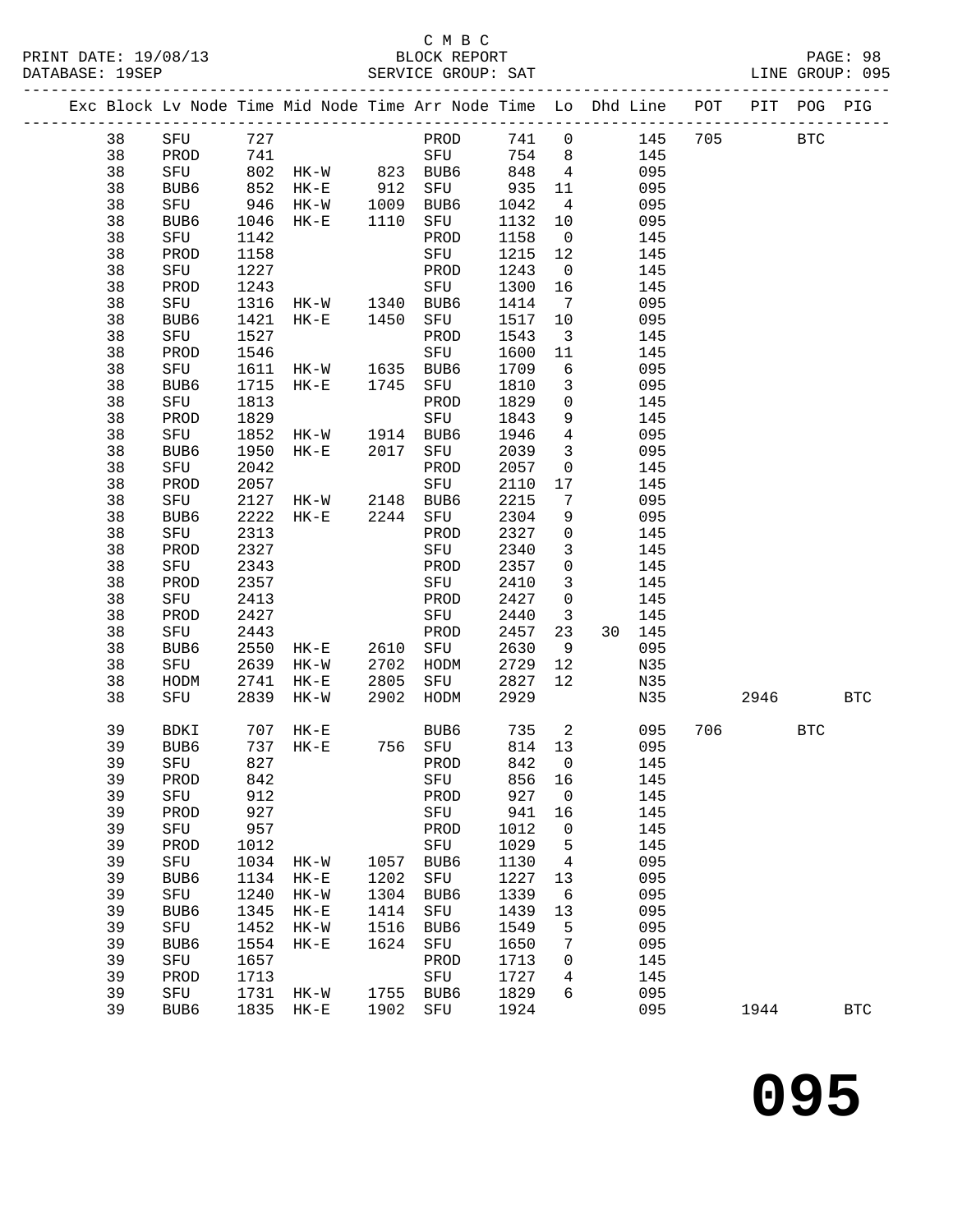#### C M B C<br>BLOCK REPORT

|  |    | Exc Block Lv Node Time Mid Node Time Arr Node Time Lo Dhd Line POT PIT POG PIG |           |          |                               |      |     |                |                          |     |     |            |            |            |
|--|----|--------------------------------------------------------------------------------|-----------|----------|-------------------------------|------|-----|----------------|--------------------------|-----|-----|------------|------------|------------|
|  | 61 | BDKI 818                                                                       |           |          |                               |      |     | SFU 842 2      |                          | 095 | 817 | <b>BTC</b> |            |            |
|  | 61 | SFU 844 HK-W 907 BUB6 932 14                                                   |           |          |                               |      |     |                |                          | 095 |     |            |            |            |
|  | 61 | BUB6                                                                           | 946 HK-E  |          | 1010 SFU<br>1105 BUB6         |      |     | $-232$<br>1032 | 10                       | 095 |     |            |            |            |
|  | 61 | SFU                                                                            | 1042 HK-W |          |                               |      |     | 1138           | 8 <sup>8</sup>           | 095 |     |            |            |            |
|  | 61 | BUB6                                                                           | 1146      | HK-E     | 1214                          | SFU  |     | 1239 13        |                          | 095 |     |            |            |            |
|  | 61 | SFU                                                                            | 1252      | $HK-W$   | 1316                          | BUB6 |     | 1351           | $6\overline{6}$          | 095 |     |            |            |            |
|  | 61 | BUB6                                                                           | 1357      | $HK-E$   | 1426                          | SFU  |     | 1451 13        |                          | 095 |     |            |            |            |
|  | 61 | SFU                                                                            | 1504      | $HK-W$   | 1528                          | BUB6 |     | 1601           | $\overline{\mathbf{3}}$  | 095 |     |            |            |            |
|  | 61 | BUB6                                                                           | 1604      | $HK-E$   | 1634                          | SFU  |     | 1700           | 11                       | 095 |     |            |            |            |
|  | 61 | SFU                                                                            | 1711      | $HK-W$   | 1735                          | BUB6 |     | 1809           | 6                        | 095 |     |            |            |            |
|  | 61 | BUB6                                                                           | 1815      | $HK-E$   | 1844                          | SFU  |     | 1906           | 10                       | 095 |     |            |            |            |
|  | 61 | SFU                                                                            | 1916      | $HK-W$   | 1938                          | BUB6 |     | 2006           | 6                        | 095 |     |            |            |            |
|  | 61 | BUB6                                                                           | 2012      | $HK-E$   |                               | SFU  |     | 2056           | $7\overline{ }$          | 095 |     |            |            |            |
|  | 61 | SFU                                                                            | 2103      | $HK-W$   | 2036<br>2124                  | BUB6 |     | 2151           | $6\overline{6}$          | 095 |     |            |            |            |
|  | 61 | BUB6                                                                           | 2157      | $HK-E$   | 2219                          | SFU  |     | 2239           | $\overline{4}$           | 095 |     |            |            |            |
|  | 61 | SFU                                                                            | 2243      |          |                               | PROD |     | 2258           | $\overline{0}$           | 145 |     |            |            |            |
|  | 61 | PROD                                                                           | 2258      |          |                               | SFU  |     | 2311           | 26                       | 145 |     |            |            |            |
|  | 61 | SFU                                                                            | 2337      | HK-W     | 2357 BUB6                     |      |     | 2422           | 13                       | 095 |     |            |            |            |
|  | 61 | BUB6                                                                           | 2435      | $HK-E$   | 2455                          | SFU  |     | 2515           | $\overline{4}$           | 095 |     |            |            |            |
|  | 61 | SFU                                                                            | 2519      | HK-W     | 2542                          | HODM |     | 2609           | 22                       | N35 |     |            |            |            |
|  | 61 | HODM                                                                           | 2631      | $HK-E$   | 2655                          |      | SFU | 2717           | $\overline{\phantom{a}}$ | N35 |     |            |            |            |
|  | 61 | SFU                                                                            | 2719      | $HK-W$   | 2742                          | HODM |     | 2809           | $\overline{\phantom{a}}$ | N35 |     |            |            |            |
|  | 61 | HODM                                                                           | 2811      | $HK-E$   | 2835<br>2835 SFU<br>2931 HODM |      |     | 2857           | 12                       | N35 |     |            |            |            |
|  | 61 | SFU                                                                            | 2909      | $HK-W$   |                               |      |     | 2955           |                          | N35 |     | 3012       |            | BTC        |
|  | 62 | BDKI                                                                           | 848       | HK-E     |                               | BUB6 |     | 919            | $\overline{a}$           | 095 |     | 847        | <b>BTC</b> |            |
|  | 62 | BUB6                                                                           | 921       | $HK-E$   |                               |      |     | 1008           | $\overline{4}$           | 095 |     |            |            |            |
|  | 62 | SFU                                                                            | 1012      |          |                               | PROD |     | 1027           | $\overline{0}$           | 145 |     |            |            |            |
|  | 62 | PROD                                                                           | 1027      |          |                               | SFU  |     | 1044           | 10                       | 145 |     |            |            |            |
|  | 62 | SFU                                                                            | 1054      | HK-W     | 1117 BUB6                     |      |     | 1150           | $\overline{7}$           | 095 |     |            |            |            |
|  | 62 | BUB6                                                                           | 1157      | $HK-E$   | 1225                          | SFU  |     | 1250           | 14                       | 095 |     |            |            |            |
|  | 62 | SFU                                                                            | 1304      | HK-W     | 1328                          | BUB6 |     | 1402           | $7\overline{ }$          | 095 |     |            |            |            |
|  | 62 | BUB6                                                                           | 1409      | HK-E     | 1438<br>1540                  | SFU  |     | 1505           | 11                       | 095 |     |            |            |            |
|  | 62 | SFU                                                                            | 1516      | HK-W     |                               | BUB6 |     | 1613           | 13                       | 095 |     |            |            |            |
|  | 62 | BUB6                                                                           | 1626      | HK-E     | 1656                          | SFU  |     | 1722           | $-5$                     | 095 |     |            |            |            |
|  | 62 | SFU                                                                            | 1727      |          |                               | PROD |     | 1743           | $\overline{0}$           | 145 |     |            |            |            |
|  | 62 | PROD                                                                           | 1743      |          |                               | SFU  |     | 1757           | $4\overline{4}$          | 145 |     |            |            |            |
|  | 62 | SFU                                                                            | 1801      | HK-W     | 1823 BUB6                     |      |     | 1857           | 8 <sup>8</sup>           | 095 |     |            |            |            |
|  | 62 | BUB6                                                                           | 1905      | $HK-E$   | 1932                          | SFU  |     | 1954           | 10                       | 095 |     |            |            |            |
|  | 62 | SFU                                                                            | 2004      | $HK - W$ | 2025                          | BUB6 |     | 2052           | $5^{\circ}$              | 095 |     |            |            |            |
|  | 62 | BUB6                                                                           | 2057 HK-E |          | 2121                          |      | SFU | 2141           |                          | 095 |     | 2200       |            | <b>BTC</b> |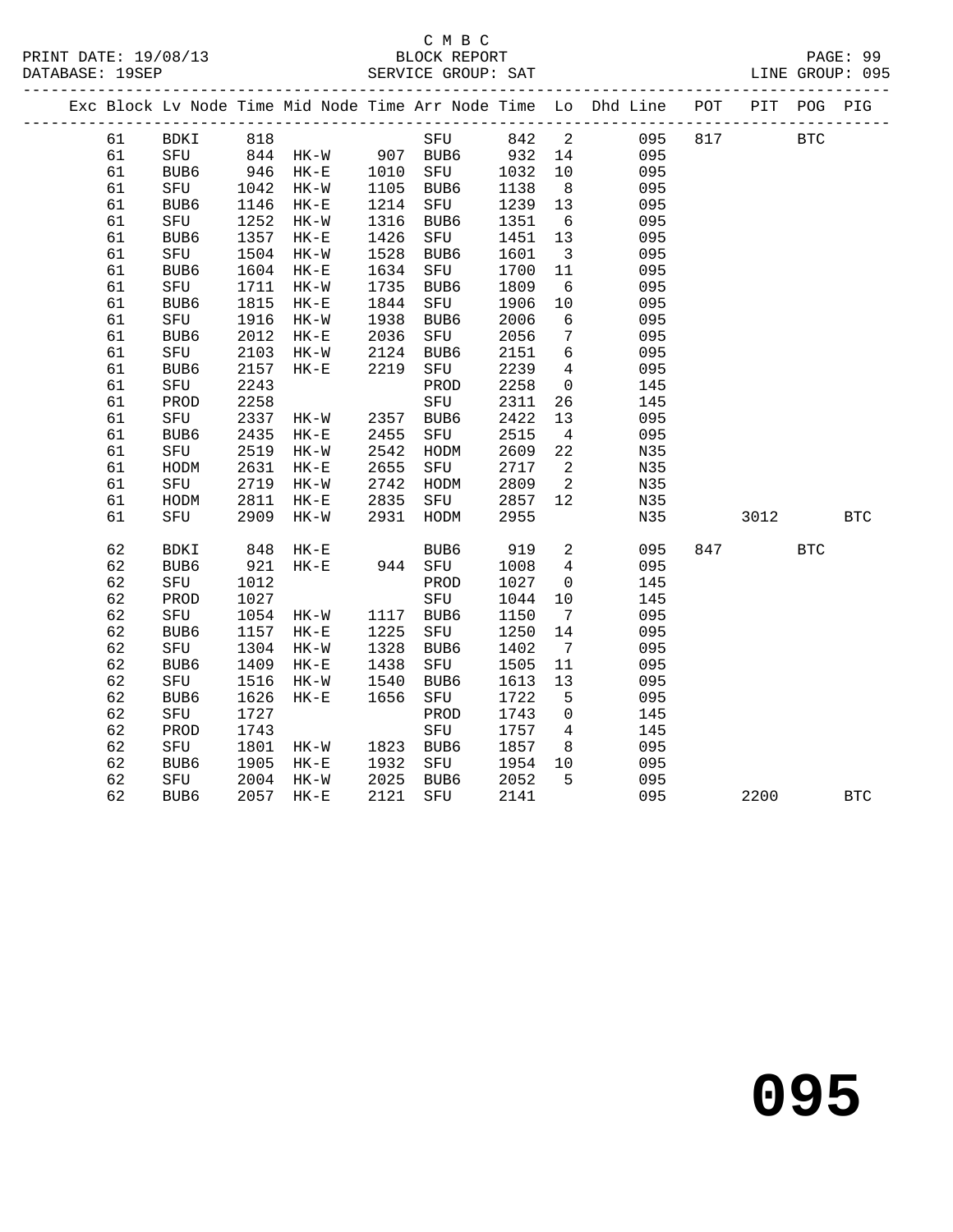#### C M B C<br>BLOCK REPORT SERVICE GROUP: SAT

|  |    |      |      |           |              |                           |         |                            | Exc Block Lv Node Time Mid Node Time Arr Node Time Lo Dhd Line POT |      | PIT  | POG        | PIG        |
|--|----|------|------|-----------|--------------|---------------------------|---------|----------------------------|--------------------------------------------------------------------|------|------|------------|------------|
|  | 63 |      |      |           |              | BDKI 932 HK-E BUB6 1008 2 |         |                            | 095                                                                | 931  |      | <b>BTC</b> |            |
|  | 63 |      |      |           |              | BUB6 1010 HK-E 1034 SFU   | 1055 10 |                            | 095                                                                |      |      |            |            |
|  | 63 | SFU  |      | 1105 HK-W |              | 1130 BUB6<br>1237 SFU     | 1203    | $6\overline{6}$            | 095                                                                |      |      |            |            |
|  | 63 | BUB6 |      | 1209 HK-E |              |                           | 1302    | 10                         | 095                                                                |      |      |            |            |
|  | 63 | SFU  | 1312 |           |              | PROD                      | 1328    | $\overline{0}$             | 145                                                                |      |      |            |            |
|  | 63 | PROD | 1328 |           |              | SFU                       | 1345    | 12                         | 145                                                                |      |      |            |            |
|  | 63 | SFU  | 1357 |           |              | PROD                      | 1413    | $\overline{0}$             | 145                                                                |      |      |            |            |
|  | 63 | PROD | 1413 |           |              | SFU                       | 1430    | 12                         | 145                                                                |      |      |            |            |
|  | 63 | SFU  | 1442 |           |              | PROD                      | 1458    | $\overline{0}$             | 145                                                                |      |      |            |            |
|  | 63 | PROD | 1458 |           |              | SFU                       | 1515    | 13                         | 145                                                                |      |      |            |            |
|  | 63 | SFU  | 1528 | HK-W      |              | 1552 BUB6                 | 1625    | 10                         | 095                                                                |      |      |            |            |
|  | 63 | BUB6 | 1635 | $HK-E$    | 1705         | SFU                       | 1730    | 11                         | 095                                                                |      |      |            |            |
|  | 63 | SFU  | 1741 | HK-W      |              | BUB6                      | 1839    | 6                          | 095                                                                |      |      |            |            |
|  | 63 | BUB6 | 1845 | $HK-E$    | 1805<br>1912 | SFU                       | 1934    | 8 <sup>8</sup>             | 095                                                                |      |      |            |            |
|  | 63 | SFU  | 1942 |           |              | PROD                      | 1958    | $\overline{0}$             | 145                                                                |      |      |            |            |
|  | 63 | PROD | 1958 |           |              | SFU                       | 2011    |                            | 145                                                                |      | 2030 |            | <b>BTC</b> |
|  | 64 | SFU  | 1042 |           |              | PROD                      | 1057    | $\overline{0}$             | 145                                                                | 1020 |      | <b>BTC</b> |            |
|  | 64 | PROD | 1057 |           |              | SFU                       | 1114    | 13                         | 145                                                                |      |      |            |            |
|  | 64 | SFU  | 1127 |           |              | PROD                      | 1143    | $\overline{0}$             | 145                                                                |      |      |            |            |
|  | 64 | PROD | 1143 |           |              | SFU                       | 1200    | 12                         | 145                                                                |      |      |            |            |
|  | 64 | SFU  | 1212 |           |              | PROD                      | 1228    | $\overline{\mathbf{0}}$    | 145                                                                |      |      |            |            |
|  | 64 | PROD | 1228 |           |              | SFU                       | 1245    | 12                         | 145                                                                |      |      |            |            |
|  | 64 | SFU  | 1257 |           |              | PROD                      | 1313    | $\overline{0}$             | 145                                                                |      |      |            |            |
|  | 64 | PROD | 1313 |           |              | SFU                       | 1330    | 12                         | 145                                                                |      |      |            |            |
|  | 64 | SFU  | 1342 |           |              | PROD                      | 1358    | $\overline{0}$             | 145                                                                |      |      |            |            |
|  | 64 | PROD | 1358 |           |              | SFU                       | 1415    | 13                         | 145                                                                |      |      |            |            |
|  | 64 | SFU  | 1428 | HK-W      |              | 1452 BUB6                 | 1526    | - 6                        | 095                                                                |      |      |            |            |
|  | 64 | BUB6 | 1532 | $HK-E$    | 1602         | SFU                       | 1628    | 13                         | 095                                                                |      |      |            |            |
|  | 64 | SFU  | 1641 | $HK-W$    | 1705         | BUB6                      | 1739    | $6\overline{6}$            | 095                                                                |      |      |            |            |
|  | 64 | BUB6 | 1745 | $HK-E$    | 1815         | SFU                       | 1840    | $\overline{\mathbf{3}}$    | 095                                                                |      |      |            |            |
|  | 64 | SFU  | 1843 |           |              | PROD                      | 1859    | $\overline{0}$             | 145                                                                |      |      |            |            |
|  | 64 | PROD | 1859 |           |              | SFU                       | 1913    | 15                         | 145                                                                |      |      |            |            |
|  | 64 | SFU  | 1928 | $HK-W$    | 1950         | BUB6                      | 2018    | $5^{\circ}$                | 095                                                                |      |      |            |            |
|  | 64 | BUB6 | 2023 | $HK-E$    | 2047         | SFU                       | 2107    | 8                          | 095                                                                |      |      |            |            |
|  | 64 | SFU  | 2115 | $HK-W$    | 2136         | BUB6                      | 2203    | $6\overline{6}$            | 095                                                                |      |      |            |            |
|  | 64 | BUB6 | 2209 | $HK-E$    | 2231         | SFU                       | 2251    | 16                         | 095                                                                |      |      |            |            |
|  | 64 | SFU  | 2307 | $HK-W$    | 2327         | BUB6                      | 2352    | 13                         | 095                                                                |      |      |            |            |
|  | 64 | BUB6 | 2405 | $HK-E$    | 2425         | SFU                       | 2445    | 13                         | 095                                                                |      |      |            |            |
|  | 64 | SFU  | 2458 | $HK-W$    | 2517         | BUB6                      | 2539    | $\overline{\phantom{0}}^2$ | 095                                                                |      |      |            |            |
|  | 64 | BUB6 | 2541 |           |              | $\rm{HK}\!-\!\rm{E}$      | 2601    |                            | 095                                                                |      | 2605 |            | <b>BTC</b> |
|  |    |      |      |           |              |                           |         |                            |                                                                    |      |      |            |            |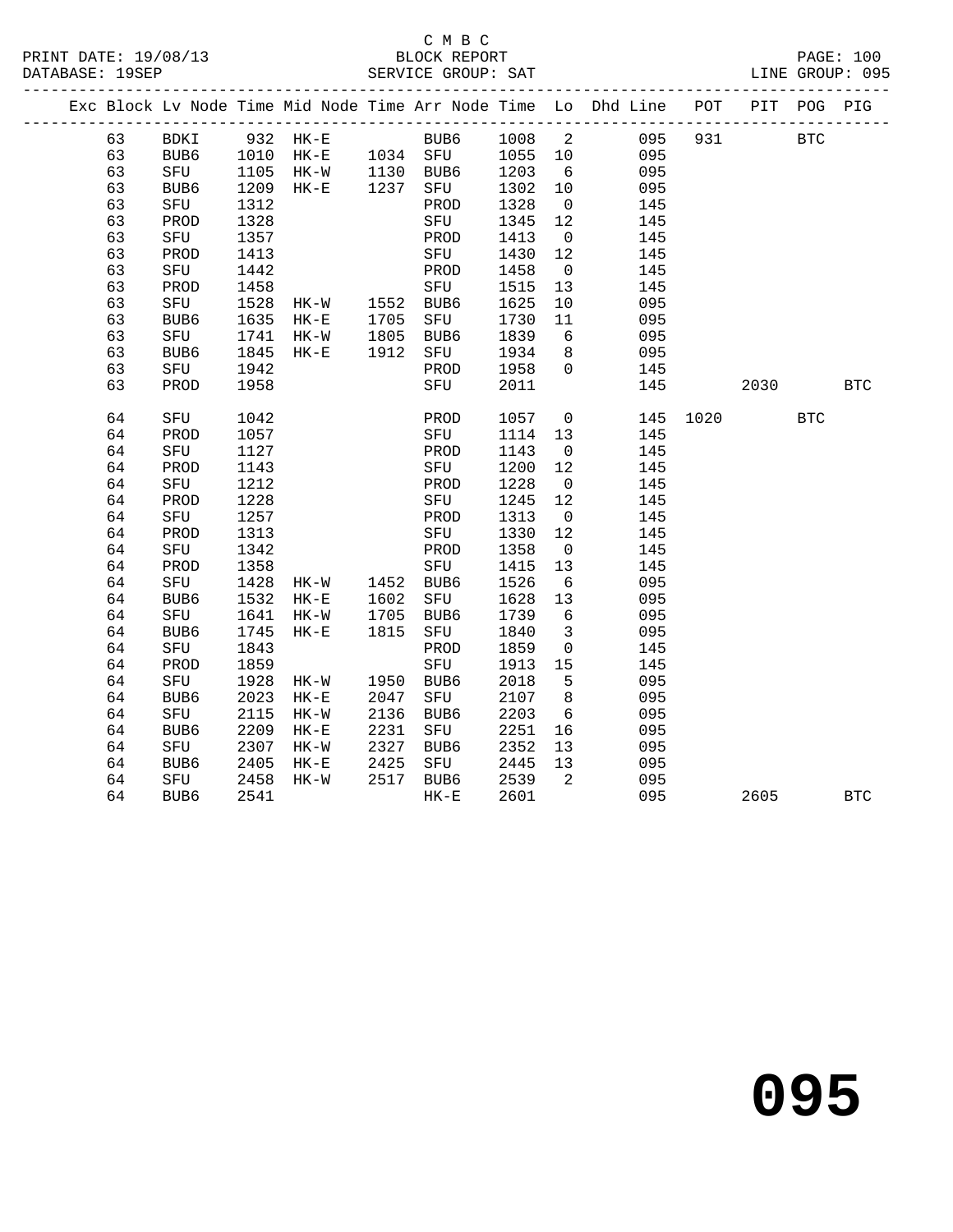#### C M B C

|    |      |      |                     |      |             |        |          |                                                                                | LINE GROUP: 095 |      | <b>PAGE: 101</b> |
|----|------|------|---------------------|------|-------------|--------|----------|--------------------------------------------------------------------------------|-----------------|------|------------------|
|    |      |      |                     |      |             |        |          | Exc Block Lv Node Time Mid Node Time Arr Node Time Lo Dhd Line POT PIT POG PIG |                 |      |                  |
| 65 |      |      | BDKI 1200           |      |             |        |          | SFU 1226 2 095 1159 BTC                                                        |                 |      |                  |
| 65 | SFU  |      |                     |      |             |        |          | 1228 HK-W 1252 BUB6 1325 8 095                                                 |                 |      |                  |
| 65 | BUB6 | 1333 | HK-E 1402           |      | SFU 1427 13 |        |          | 095                                                                            |                 |      |                  |
| 65 | SFU  | 1440 | HK-W 1504           |      | BUB6        |        |          | 1537 6 095                                                                     |                 |      |                  |
| 65 | BUB6 | 1543 | HK-E 1613           |      | SFU         |        |          | 1639 3 095                                                                     |                 |      |                  |
| 65 | SFU  | 1642 |                     |      | PROD        | 1658   |          | $0$ 145                                                                        |                 |      |                  |
| 65 | PROD | 1658 |                     |      | SFU         | 1712   |          | $9 \left( \frac{1}{2} \right)$<br>145                                          |                 |      |                  |
| 65 | SFU  |      | 1721 HK-W 1745 BUB6 |      |             | 1819 6 |          | 095                                                                            |                 |      |                  |
| 65 | BUB6 |      | 1825 HK-E 1854 SFU  |      |             | 1916   |          | 095<br>11 7                                                                    |                 |      |                  |
| 65 | SFU  | 1927 |                     |      | PROD        | 1943 0 |          | 145                                                                            |                 |      |                  |
| 65 | PROD | 1943 |                     |      | SFU         | 1956   |          | 145                                                                            |                 |      |                  |
| 65 | SFU  | 2012 |                     |      | PROD        | 2027   |          | 145<br>$\overline{0}$                                                          |                 |      |                  |
| 65 | PROD | 2027 |                     |      | SFU         | 2040   | 11       | 145                                                                            |                 |      |                  |
| 65 | SFU  | 2051 | HK-W 2112           |      | BUB6        | 2139   |          | $6\overline{6}$<br>095                                                         |                 |      |                  |
| 65 | BUB6 | 2145 | $HK-E$              | 2207 | SFU         | 2227   |          | 12 and $\overline{a}$<br>095                                                   |                 |      |                  |
| 65 | SFU  | 2239 | HK-W                | 2300 | BUB6        | 2325   | 10       | 095                                                                            |                 |      |                  |
| 65 | BUB6 | 2335 | $HK-E$              | 2357 | SFU         | 2417   |          | 095<br>15 — 16                                                                 |                 |      |                  |
| 65 | SFU  | 2432 | HK-W                | 2451 | BUB6        | 2513   |          | $8 \overline{)}$<br>095                                                        |                 |      |                  |
| 65 | BUB6 | 2521 | $HK-E$              | 2541 | SFU         | 2601   | 18       | 095                                                                            |                 |      |                  |
| 65 | SFU  | 2619 | HK-W                | 2642 | HODM        | 2709   |          | $\overline{\mathbf{a}}$<br>N35                                                 |                 |      |                  |
| 65 | HODM | 2711 | $HK-E$              | 2735 | SFU         | 2757   |          | 12 and $\overline{a}$<br>N35                                                   |                 |      |                  |
| 65 | SFU  | 2809 | HK-W                | 2832 | HODM        | 2859   | 10       | N35                                                                            |                 |      |                  |
| 65 | HODM | 2909 | $HK-E$              | 2932 | SFU         | 2953   |          |                                                                                | N35             | 3012 | BTC              |
| 66 | BDKI |      | 1533 HK-E           |      | BUB6        |        |          | 1610  4  095  1532  BTC                                                        |                 |      |                  |
| 66 | BUB6 |      | 1614 HK-E 1644 SFU  |      |             | 1710   |          | 2 095                                                                          |                 |      |                  |
| 66 | SFU  | 1712 |                     |      | PROD        | 1728   | $\Omega$ | 145                                                                            |                 |      |                  |

66 BUB6 2450 HK-E 2510 SFU 2530 095 2549 BTC

66 PROD 1728 SFU 1742 9 145

 66 SFU 1957 PROD 2013 0 145 66 PROD 2013 SFU 2026 2 145

66 BUB6 2121 HK-E 2145 SFU 2205 10 095

 66 SFU 1751 HK-W 1815 BUB6 1849 6 095 66 BUB6 1855 HK-E 1922 SFU 1944 13 095

66 SFU 2028 HK-W 2049 BUB6 2116 5 095

 66 SFU 2215 HK-W 2236 BUB6 2301 4 095 66 BUB6 2305 HK-E 2327 SFU 2347 5 095 66 SFU 2352 HK-W 2412 BUB6 2437 13 095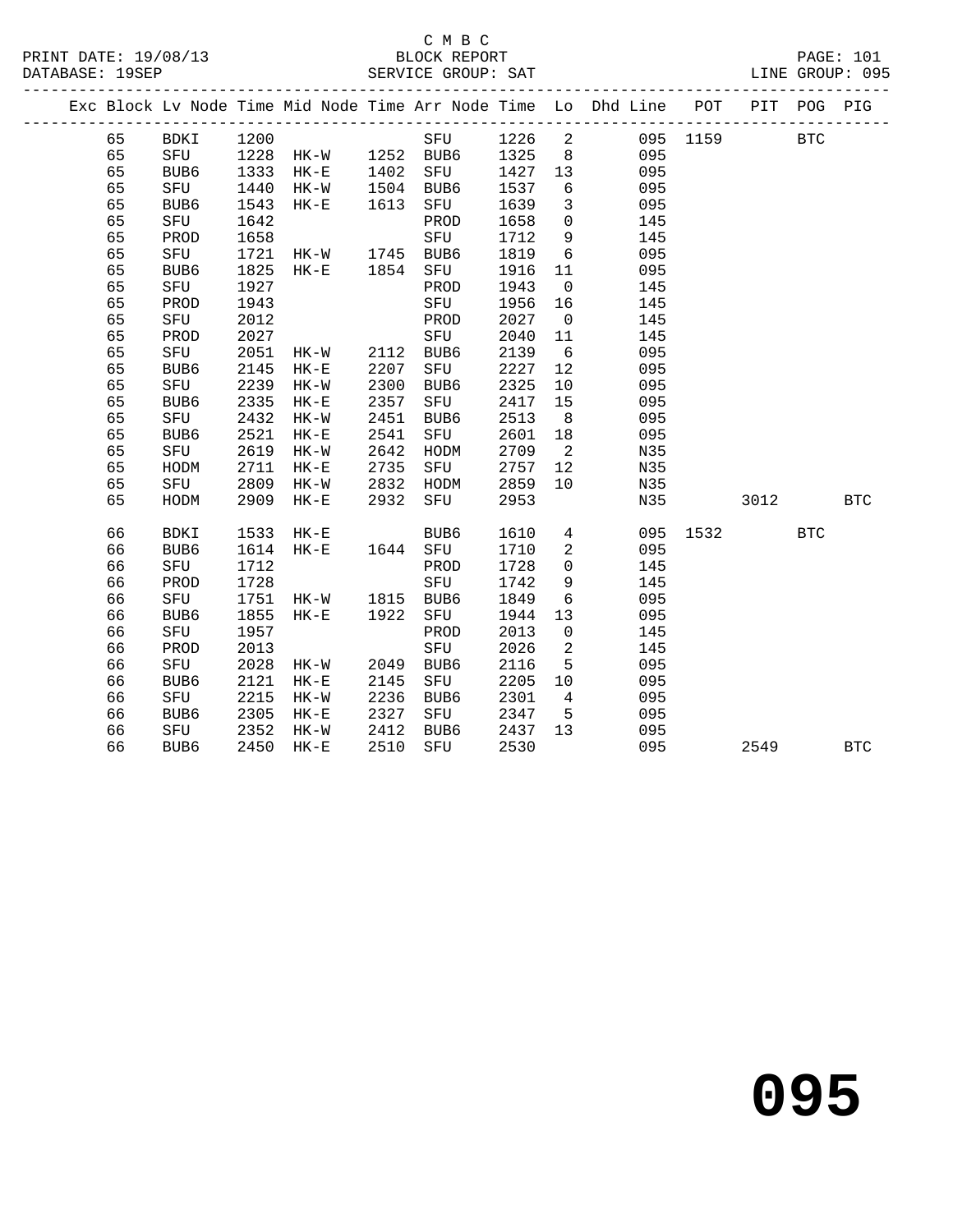|                                   | DATABASE: 19SEP                                                                                                                 |                                                                                                                          |                                                                                    | PRINT DATE: 19/08/13 BLOCK REPORT                                                                                                          |                                                                                                   | C M B C                                                                        |                                                                                                                                        |                                                                                                                                                                                                                                                                                                                                                                                                                                                                                                                                                                                                                                                                                                                                         |          | PAGE: 102 |
|-----------------------------------|---------------------------------------------------------------------------------------------------------------------------------|--------------------------------------------------------------------------------------------------------------------------|------------------------------------------------------------------------------------|--------------------------------------------------------------------------------------------------------------------------------------------|---------------------------------------------------------------------------------------------------|--------------------------------------------------------------------------------|----------------------------------------------------------------------------------------------------------------------------------------|-----------------------------------------------------------------------------------------------------------------------------------------------------------------------------------------------------------------------------------------------------------------------------------------------------------------------------------------------------------------------------------------------------------------------------------------------------------------------------------------------------------------------------------------------------------------------------------------------------------------------------------------------------------------------------------------------------------------------------------------|----------|-----------|
| HODM<br>NWST<br><b>SFU</b><br>ULP |                                                                                                                                 | HOWE & DUNSMUIR<br>SFU EXCHANGE<br>UNIVERSITY LOOP                                                                       |                                                                                    |                                                                                                                                            |                                                                                                   |                                                                                |                                                                                                                                        | BDLO BOUNDARY & LOUGHEED-NORTH BTC Burnaby Depot<br>${\tt BYCA}\qquad \qquad {\tt BROADWAY}\quad \& \text{ CAMBIE}\qquad \qquad {\tt BYGR}\qquad \qquad {\tt BROADWAY}\quad \& \text{ GRANVILLE}\qquad \qquad {\tt GRANVILLE}\qquad \qquad {\tt SRANVILLE}\qquad \qquad {\tt SRANVILLE}\qquad \qquad {\tt SRANVILLE}\qquad \qquad {\tt SRANVILLE}\qquad \qquad {\tt SRANVILLE}\qquad \qquad {\tt SRANVILLE}\qquad \qquad {\tt SRANVILLE}\qquad \qquad {\tt SRANVILLE}\qquad \qquad {\tt SRANVILLE}\qquad \qquad {\tt SRANVILLE}\qquad \qquad {\tt SRANVILLE}\q$<br>HK-E HASTINGS & KOOTENAY EB HK-W HASTINGS & KOOTENAY WB<br>LB-W LOUGHEED & BOUNDARY-WEST<br>SUST SURREY CENTRAL STATION<br>ULP1 UNIVERSITY LOOP<br>----------------- |          |           |
|                                   |                                                                                                                                 |                                                                                                                          |                                                                                    |                                                                                                                                            |                                                                                                   |                                                                                |                                                                                                                                        | Exc Block Lv Node Time Mid Node Time Arr Node Time Lo Dhd Line POT PIT POG PIG                                                                                                                                                                                                                                                                                                                                                                                                                                                                                                                                                                                                                                                          |          |           |
|                                   | $\mathbf 1$<br>$\mathbf 1$<br>$\mathbf 1$<br>$\mathbf 1$<br>1<br>1<br>1<br>1<br>1<br>1<br>1<br>1<br>1<br>1<br>1<br>$\mathbf{1}$ | GRVT 653 BYCA<br>GRVT<br>ULP 843<br>GRVT<br>ULP<br>GRVT<br>ULP<br>GRVT<br>ULP<br>GRVT<br>ULP<br>GRVT<br>ULP<br>GRVT 1736 | 805<br>926<br>1010<br>1053<br>1138<br>1225<br>1312<br>1408<br>1458<br>1552<br>1642 | ULP 728 BYCA 748 GRVT 757 8<br>BYCA<br>BYCA<br>BYCA<br>BYCA<br>BYCA<br>BYCA<br>BYCA<br><b>BYCA</b><br>BYCA<br>BYCA<br>BYCA<br>BYCA<br>BYCA | 817<br>905<br>940<br>1035<br>1107<br>1205<br>1240<br>1343<br>1424<br>1529<br>1608<br>1710<br>1751 | ULP<br>GRVT<br>ULP<br>GRVT<br><b>ULP</b><br>GRVT<br>ULP<br>GRVT<br>ULP<br>GRVT | 703 ULP 722 6<br>ULP 839 4<br>GRVT 916<br>1004<br>1048<br>1132<br>1220<br>1307<br>1359<br>1454<br>1545<br>1635 7<br>1726<br>ULP 1818 9 | 1 LB-W 533 BYCA 547 ULP 606 8 099<br>ULP 614 BYCA 633 GRVT 642 11 099<br>099<br>099<br>099<br>10<br>099<br>$6\overline{6}$<br>099<br>$5 - 5$<br>099<br>$6\overline{6}$<br>099<br>$5^{\circ}$<br>099<br>$5^{\circ}$<br>099<br>$9 \left( \frac{1}{2} \right)$<br>099<br>$4\overline{ }$<br>099<br>$7\overline{ }$<br>099<br>099<br>10<br>099<br>099                                                                                                                                                                                                                                                                                                                                                                                       | 530 BTC  |           |
|                                   | $\mathbf{1}$                                                                                                                    | ULP                                                                                                                      |                                                                                    | 1827 BYCA                                                                                                                                  |                                                                                                   | 1852 BDLO                                                                      | 1913                                                                                                                                   | 099                                                                                                                                                                                                                                                                                                                                                                                                                                                                                                                                                                                                                                                                                                                                     | 1916 BTC |           |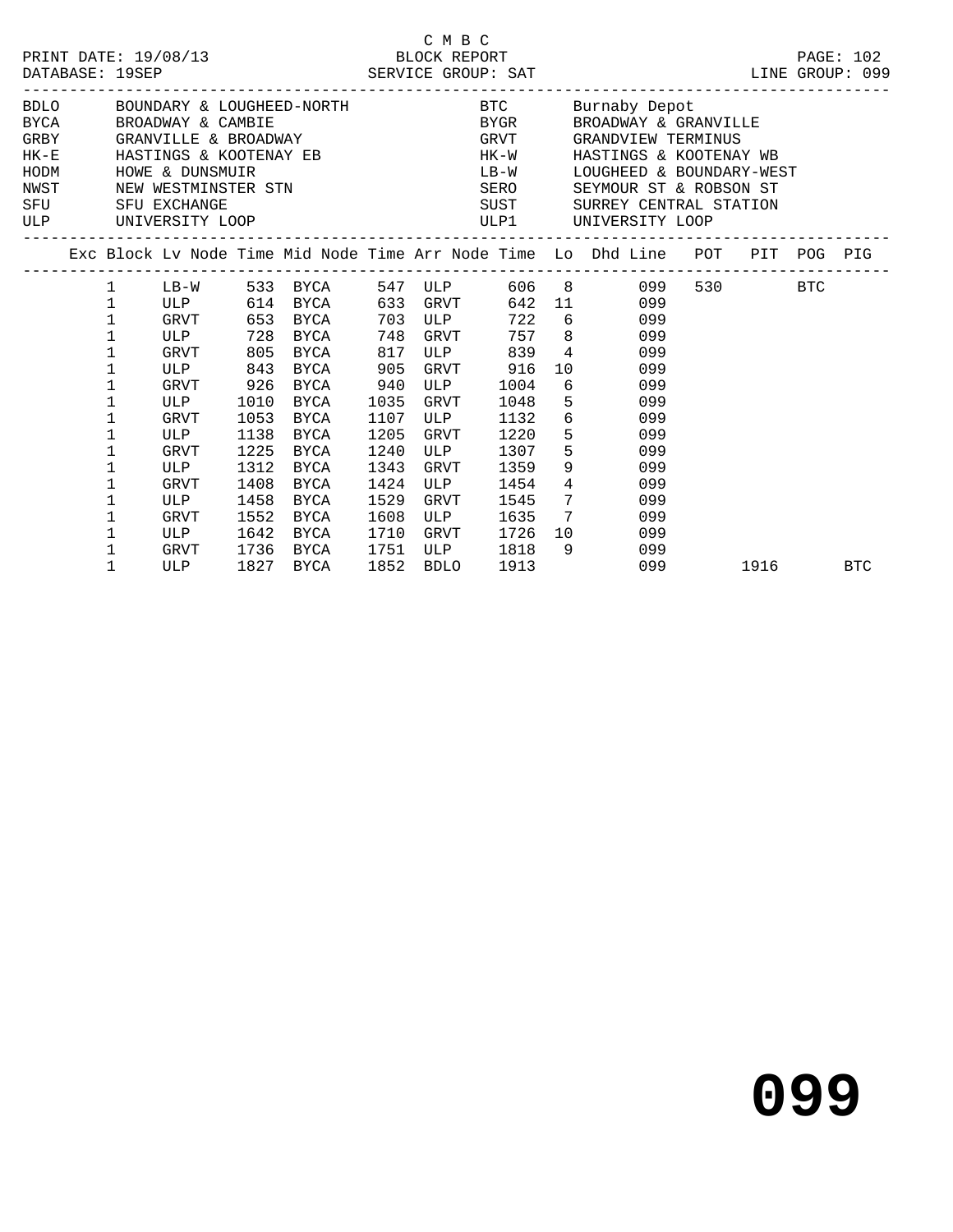#### C M B C<br>BLOCK REPORT

|  |                         |                    |              |                            |              | Exc Block Lv Node Time Mid Node Time Arr Node Time Lo Dhd Line POT PIT POG PIG |              |                              |            |     |      |              |              |
|--|-------------------------|--------------------|--------------|----------------------------|--------------|--------------------------------------------------------------------------------|--------------|------------------------------|------------|-----|------|--------------|--------------|
|  | $\overline{a}$          | $LB-W$             |              | 548 BYCA                   |              | 602 ULP                                                                        | 621 8        |                              | 099        | 545 |      | $_{\rm BTC}$ |              |
|  | $\sqrt{2}$              | ULP                | 629          | BYCA                       | 648          | GRVT                                                                           | 657          | $6\overline{6}$              | 099        |     |      |              |              |
|  | $\sqrt{2}$              | GRVT               | 703          | BYCA                       | 714          | ULP                                                                            | 734          | $\overline{\mathbf{3}}$      | 099        |     |      |              |              |
|  | $\boldsymbol{2}$        | ULP                | 737          | <b>BYCA</b>                | 757          | GRVT                                                                           | 806          | 11                           | 099        |     |      |              |              |
|  | $\sqrt{2}$              | GRVT               | 817          | BYCA                       | 829          | ULP                                                                            | 851          | $7\phantom{.0}$              | 099        |     |      |              |              |
|  | $\boldsymbol{2}$        | ULP                | 858          | <b>BYCA</b>                | 920          | GRVT                                                                           | 931          | $6\overline{6}$              | 099        |     |      |              |              |
|  | $\sqrt{2}$              | GRVT               | 937          | BYCA                       | 951          | ULP                                                                            | 1015         | 6                            | 099        |     |      |              |              |
|  | $\sqrt{2}$              | ULP                | 1021         | BYCA                       | 1046         | GRVT                                                                           | 1059         | 5                            | 099        |     |      |              |              |
|  | $\sqrt{2}$              | <b>GRVT</b>        | 1104         | BYCA                       | 1119         | ULP                                                                            | 1145         | 5                            | 099        |     |      |              |              |
|  | $\overline{\mathbf{c}}$ | ULP                | 1150         | BYCA                       | 1217         | GRVT                                                                           | 1232         | $\overline{4}$               | 099        |     |      |              |              |
|  | $\mathbf 2$             | <b>GRVT</b>        | 1236         | BYCA                       | 1252         | ULP                                                                            | 1319         | $\overline{4}$               | 099        |     |      |              |              |
|  | $\boldsymbol{2}$        | ULP                | 1323         | BYCA                       | 1354         | GRVT                                                                           | 1410         | 9                            | 099        |     |      |              |              |
|  | $\overline{a}$          | GRVT               | 1419         | <b>BYCA</b>                | 1435         | ULP                                                                            | 1505         | $\overline{4}$               | 099        |     |      |              |              |
|  | $\sqrt{2}$              | ULP                | 1509         | <b>BYCA</b>                | 1539         | GRVT                                                                           | 1555         | 8                            | 099        |     |      |              |              |
|  | $\mathbf 2$             | GRVT               | 1603         | <b>BYCA</b>                | 1619         | ULP                                                                            | 1646         | $7\phantom{.0}\phantom{.0}7$ | 099        |     |      |              |              |
|  | $\sqrt{2}$              | ULP                | 1653         | <b>BYCA</b>                | 1721         | GRVT                                                                           | 1737         | 10                           | 099        |     |      |              |              |
|  | $\sqrt{2}$              | GRVT               | 1747         | <b>BYCA</b>                | 1802         | ULP                                                                            | 1829         | 9                            | 099        |     |      |              |              |
|  | $\sqrt{2}$              | ULP                | 1838         | <b>BYCA</b>                | 1903         | GRVT                                                                           | 1919         | $6\overline{6}$              | 099        |     |      |              |              |
|  | $\sqrt{2}$              | GRVT               | 1925         | BYCA                       | 1938         | ULP                                                                            | 2004         | 10                           | 099        |     |      |              |              |
|  | $\boldsymbol{2}$        | ULP                | 2014         | <b>BYCA</b>                | 2036         | GRVT                                                                           | 2050         | 9                            | 099        |     |      |              |              |
|  | $\sqrt{2}$              | GRVT               | 2059         | <b>BYCA</b>                | 2111         | ULP                                                                            | 2136         | $5\overline{)}$              | 099        |     |      |              |              |
|  | $\overline{\mathbf{c}}$ | ULP                | 2141         | <b>BYCA</b>                | 2203         | GRVT                                                                           | 2216         | 13                           | 099        |     |      |              |              |
|  | $\boldsymbol{2}$        | GRVT               | 2229         | <b>BYCA</b>                | 2240         | ULP                                                                            | 2304         | $7\overline{ }$              | 099        |     |      |              |              |
|  | $\overline{\mathbf{c}}$ | ULP                | 2311         | BYCA                       | 2332         | GRVT                                                                           | 2345         | 5                            | 099        |     |      |              |              |
|  | $\mathbf 2$             | GRVT               | 2350         | <b>BYCA</b>                | 2401         | ULP                                                                            | 2425         | $6\overline{6}$              | 099        |     |      |              |              |
|  | $\overline{\mathbf{c}}$ | ULP                | 2431         | BYCA                       | 2452         | GRVT                                                                           | 2505         | 15                           | 099        |     |      |              |              |
|  | $\sqrt{2}$              | GRVT               | 2520         | BYCA                       | 2531         | ULP                                                                            | 2555         | $7\overline{ }$              | 1 099      |     |      |              |              |
|  | $\mathbf 2$             | ULP1               | 2603         | GRBY                       | 2622         | SERO                                                                           | 2633         | 16                           | N17        |     |      |              |              |
|  | 2                       | SERO               | 2649         | BYGR                       | 2656         | ULP1                                                                           | 2716         |                              | N17        |     | 2751 |              | <b>BTC</b>   |
|  | $\mathsf 3$             | $LB-W$             | 603          | <b>BYCA</b>                | 617          | ULP                                                                            | 636          | 8                            | 099        | 600 |      | <b>BTC</b>   |              |
|  | 3                       | ULP                | 644          | BYCA                       | 703          | GRVT                                                                           | 712          | 10                           | 099        |     |      |              |              |
|  | 3                       | GRVT               | 722          | BYCA                       | 733          | ULP                                                                            | 753          | $\overline{\mathbf{3}}$      | 099        |     |      |              |              |
|  | $\mathfrak{Z}$          | ULP                | 756          | BYCA                       | 816          | GRVT                                                                           | 825          | 11                           | 099        |     |      |              |              |
|  | 3                       | GRVT               | 836          | BYCA                       | 848          | ULP                                                                            | 910          | 9                            | 099        |     |      |              |              |
|  | 3                       | ULP                | 919          | BYCA                       | 942          | GRVT                                                                           | 954          | 10                           | 099        |     |      |              |              |
|  | 3                       | GRVT               | 1004         | BYCA                       | 1018         | ULP                                                                            | 1043         | 5                            | 099        |     |      |              |              |
|  | 3                       | ULP                | 1048         | BYCA                       | 1113         | GRVT                                                                           | 1127         | 9<br>6                       | 099        |     |      |              |              |
|  | 3                       | <b>GRVT</b>        | 1136         | BYCA                       | 1151         | ULP                                                                            | 1217         | $7\overline{ }$              | 099        |     |      |              |              |
|  | 3                       | ULP                |              | 1223 BYCA                  | 1251<br>1330 | GRVT                                                                           | 1307<br>1359 |                              | 099<br>099 |     |      |              |              |
|  | 3                       | GRVT               | 1314<br>1403 | BYCA                       |              | ULP                                                                            | 1450         | 4                            | 099        |     |      |              |              |
|  | 3<br>3                  | ULP<br><b>GRVT</b> | 1457         | <b>BYCA</b><br><b>BYCA</b> | 1434<br>1513 | GRVT<br>ULP                                                                    | 1543         | 7<br>4                       | 099        |     |      |              |              |
|  | 3                       | ULP                | 1547         | <b>BYCA</b>                | 1617         | <b>GRVT</b>                                                                    | 1633         | 9                            | 099        |     |      |              |              |
|  | 3                       | <b>GRVT</b>        | 1642         | <b>BYCA</b>                | 1658         | ULP                                                                            | 1725         | 7                            | 099        |     |      |              |              |
|  | 3                       | ULP                | 1732         | <b>BYCA</b>                | 1757         | <b>GRVT</b>                                                                    | 1813         | 13                           | 099        |     |      |              |              |
|  | 3                       | <b>GRVT</b>        | 1826         | <b>BYCA</b>                | 1840         | ULP                                                                            | 1907         | 10                           | 099        |     |      |              |              |
|  | 3                       | ULP                | 1917         | <b>BYCA</b>                | 1942         | <b>BDLO</b>                                                                    | 2001         |                              | 099        |     | 2004 |              | $_{\rm BTC}$ |
|  |                         |                    |              |                            |              |                                                                                |              |                              |            |     |      |              |              |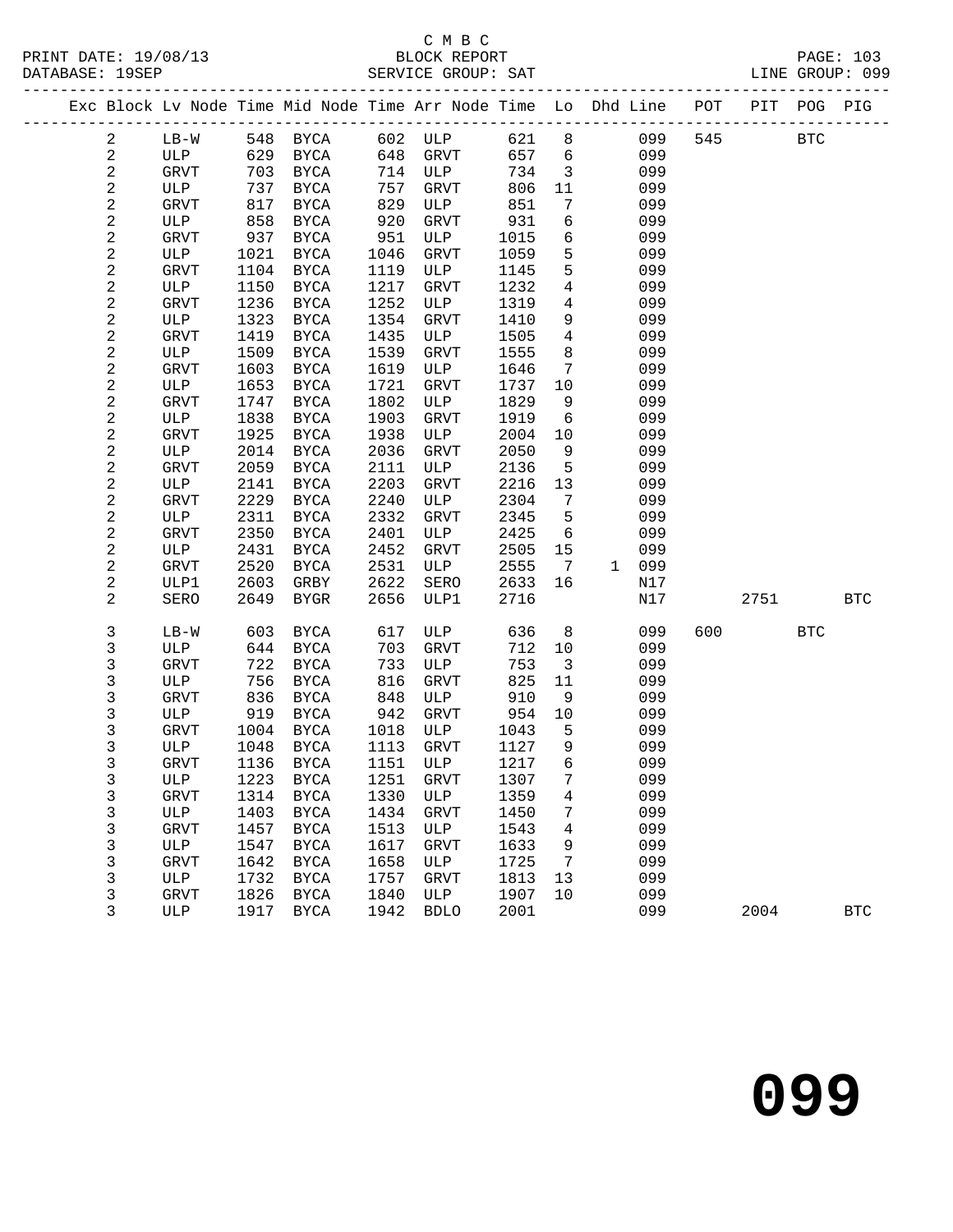#### C M B C<br>BLOCK REPORT

|  |                         |              |      |                     |      | Exc Block Lv Node Time Mid Node Time Arr Node Time Lo Dhd Line POT PIT POG PIG |      |                   |              |     |      |              |              |
|--|-------------------------|--------------|------|---------------------|------|--------------------------------------------------------------------------------|------|-------------------|--------------|-----|------|--------------|--------------|
|  | 4                       | $LB-W$       |      | 616 BYCA            |      | 630 ULP                                                                        |      |                   | 649 6<br>099 | 613 |      | $_{\rm BTC}$ |              |
|  | $\overline{4}$          | ULP          | 655  | BYCA                | 715  | GRVT                                                                           | 724  | $7\phantom{.0}$   | 099          |     |      |              |              |
|  | 4                       | GRVT         | 731  | BYCA                | 742  | ULP                                                                            | 802  | $\overline{4}$    | 099          |     |      |              |              |
|  | 4                       | ULP          | 806  | <b>BYCA</b>         | 828  | GRVT                                                                           | 839  | 9                 | 099          |     |      |              |              |
|  | 4                       | GRVT         | 848  | BYCA                | 900  | ULP                                                                            | 922  | 9                 | 099          |     |      |              |              |
|  | 4                       | ULP          | 931  | <b>BYCA</b>         | 956  | GRVT                                                                           | 1008 | $7\phantom{.0}$   | 099          |     |      |              |              |
|  | 4                       | GRVT         | 1015 | BYCA                | 1029 | ULP                                                                            | 1054 | 5                 | 099          |     |      |              |              |
|  | 4                       | ULP          | 1059 | BYCA                | 1124 | GRVT                                                                           | 1138 | 9                 | 099          |     |      |              |              |
|  | $\overline{4}$          | <b>GRVT</b>  | 1147 | <b>BYCA</b>         | 1202 | ULP                                                                            | 1228 | 6                 | 099          |     |      |              |              |
|  | 4                       | ULP          | 1234 | BYCA                | 1304 | GRVT                                                                           | 1320 | 5                 | 099          |     |      |              |              |
|  | 4                       | GRVT         | 1325 | <b>BYCA</b>         | 1341 | ULP                                                                            | 1410 | $\overline{4}$    | 099          |     |      |              |              |
|  | 4                       | ULP          | 1414 | BYCA                | 1445 | GRVT                                                                           | 1501 | 7                 | 099          |     |      |              |              |
|  | $\overline{4}$          | GRVT         | 1508 | BYCA                | 1524 | ULP                                                                            | 1554 | $\overline{4}$    | 099          |     |      |              |              |
|  | $\overline{\mathbf{4}}$ | ULP          | 1558 | BYCA                | 1628 | GRVT                                                                           | 1644 | 9                 | 099          |     |      |              |              |
|  | $\overline{\mathbf{4}}$ | GRVT         | 1653 | <b>BYCA</b>         | 1709 | ULP                                                                            | 1736 | $7\phantom{.0}$   | 099          |     |      |              |              |
|  | 4                       | ULP          | 1743 | <b>BYCA</b>         | 1808 | GRVT                                                                           | 1824 | 7                 | 099          |     |      |              |              |
|  | $\,4$                   | GRVT         | 1831 | <b>BYCA</b>         | 1845 | ULP                                                                            | 1912 | 10                | 099          |     |      |              |              |
|  | 4                       | ULP          | 1922 | <b>BYCA</b>         | 1947 | GRVT                                                                           | 2003 | $7\phantom{.0}$   | 099          |     |      |              |              |
|  | 4                       | GRVT         | 2010 | BYCA                | 2023 | ULP                                                                            | 2049 | 9                 | 099          |     |      |              |              |
|  | 4                       | ULP          | 2058 | <b>BYCA</b>         | 2120 | GRVT                                                                           | 2134 | 5                 | 099          |     |      |              |              |
|  | $\overline{4}$          | GRVT         | 2139 | <b>BYCA</b>         | 2151 | ULP                                                                            | 2216 | 5                 | 099          |     |      |              |              |
|  | $\overline{4}$          | ULP          | 2221 | BYCA                | 2243 | GRVT                                                                           | 2256 | 13                | 099          |     |      |              |              |
|  | $\overline{\mathbf{4}}$ | GRVT         | 2309 | <b>BYCA</b>         | 2320 | ULP                                                                            | 2344 | $7\phantom{.0}\,$ | 099          |     |      |              |              |
|  | 4                       | ULP          | 2351 | BYCA                | 2412 | GRVT                                                                           | 2425 | 10                | 099          |     |      |              |              |
|  | 4                       | GRVT         | 2435 | <b>BYCA</b>         | 2446 | ULP                                                                            | 2510 | 5                 | 099          |     |      |              |              |
|  | 4                       | ULP          | 2515 | BYCA                | 2536 | GRVT                                                                           | 2549 | $\overline{a}$    | 099<br>20    |     |      |              |              |
|  | 4                       | HODM         | 2611 | $HK-E$              | 2635 | SFU                                                                            | 2657 | $\overline{a}$    | N35          |     |      |              |              |
|  | 4                       | SFU          | 2659 | $HK-W$              | 2722 | HODM                                                                           | 2749 | $\mathbf 0$       | N35          |     |      |              |              |
|  | 4                       | HODM         | 2749 |                     |      | NWST                                                                           | 2851 |                   | N19          |     | 2911 |              | <b>BTC</b>   |
|  | 5                       | $LB-W$       | 629  | BYCA                | 643  | ULP                                                                            | 702  | $5\phantom{.0}$   | 099          | 626 |      | <b>BTC</b>   |              |
|  | 5                       | ULP          | 707  | BYCA                | 727  | GRVT                                                                           | 736  | 5                 | 099          |     |      |              |              |
|  | 5                       | GRVT         | 741  | BYCA                | 752  | ULP                                                                            | 812  | $\mathbf{3}$      | 099          |     |      |              |              |
|  | 5                       | ULP          | 815  | BYCA                | 837  | GRVT                                                                           | 848  | $\sqrt{6}$        | 099          |     |      |              |              |
|  | 5                       | ${\tt GRVT}$ | 854  | BYCA                | 906  | ULP                                                                            | 928  | $\mathsf 9$       | 099          |     |      |              |              |
|  | 5                       | ULP          | 937  | BYCA                | 1002 | GRVT                                                                           | 1014 | $7\phantom{.0}$   | 099          |     |      |              |              |
|  | 5                       | GRVT         | 1021 | BYCA                | 1035 | ULP                                                                            | 1100 | 5                 | 099          |     |      |              |              |
|  | 5                       | ULP          | 1105 | BYCA                | 1132 | GRVT                                                                           | 1147 | 5                 | 099          |     |      |              |              |
|  | 5                       | <b>GRVT</b>  | 1152 | BYCA                | 1207 | ULP                                                                            | 1233 | 6                 | 099          |     |      |              |              |
|  | 5                       | ULP          |      | 1239 BYCA 1309 GRVT |      |                                                                                | 1325 | 5                 | 099          |     |      |              |              |
|  | 5                       | GRVT         | 1330 | BYCA                | 1346 | ULP                                                                            | 1415 | 4                 | 099          |     |      |              |              |
|  | 5                       | ULP          | 1419 | <b>BYCA</b>         | 1450 | GRVT                                                                           | 1506 | 8                 | 099          |     |      |              |              |
|  | 5                       | <b>GRVT</b>  | 1514 | BYCA                | 1530 | ULP                                                                            | 1600 | 4                 | 099          |     |      |              |              |
|  | 5                       | ULP          | 1604 | <b>BYCA</b>         | 1633 | <b>GRVT</b>                                                                    | 1649 | 9                 | 099          |     |      |              |              |
|  | 5                       | <b>GRVT</b>  | 1658 | BYCA                | 1713 | ULP                                                                            | 1740 | 8                 | 099          |     |      |              |              |
|  | 5                       | ULP          | 1748 | <b>BYCA</b>         | 1813 | GRVT                                                                           | 1829 | 8                 | 099          |     |      |              |              |
|  | 5                       | <b>GRVT</b>  | 1837 | <b>BYCA</b>         | 1851 | ULP                                                                            | 1918 | 10                | 099          |     |      |              |              |
|  | 5                       | ULP          | 1928 | <b>BYCA</b>         | 1953 | <b>BDLO</b>                                                                    | 2012 |                   | 099          |     | 2015 |              | $_{\rm BTC}$ |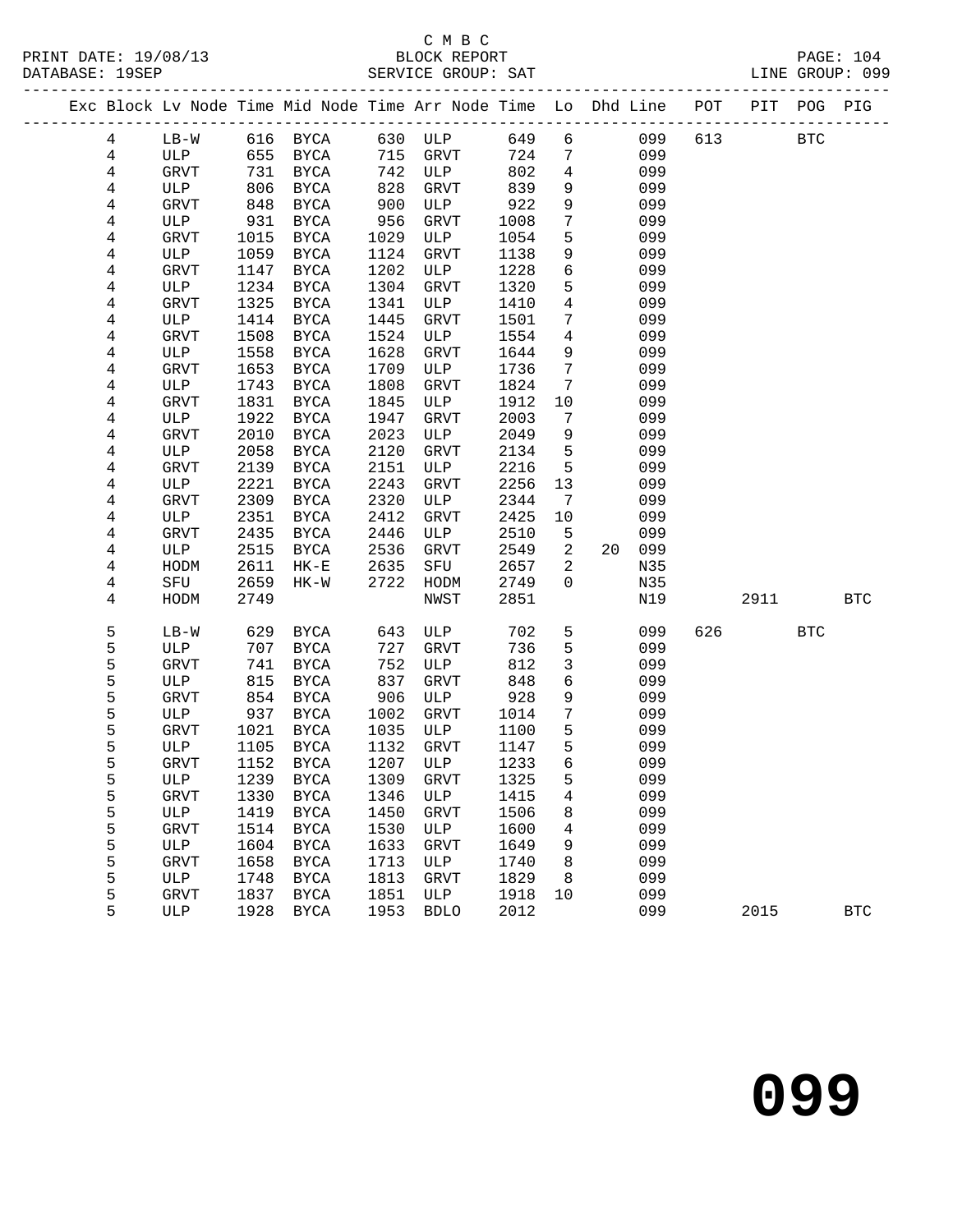#### C M B C<br>BLOCK REPORT

|  |                  |               |      |               |      |                 |      |                   | Exc Block Lv Node Time Mid Node Time Arr Node Time Lo Dhd Line POT PIT POG PIG |     |      |            |              |
|--|------------------|---------------|------|---------------|------|-----------------|------|-------------------|--------------------------------------------------------------------------------|-----|------|------------|--------------|
|  | $\sqrt{6}$       | LB-W 639 BYCA |      |               |      | 653 ULP         |      |                   | 712 6<br>099                                                                   | 636 |      | <b>BTC</b> |              |
|  | 6                | ULP           | 718  | BYCA          | 738  | GRVT            | 747  | 11                | 099                                                                            |     |      |            |              |
|  | 6                | <b>GRVT</b>   | 758  | BYCA          | 810  | ULP             | 832  | $\overline{3}$    | 099                                                                            |     |      |            |              |
|  | $\epsilon$       | ULP           | 835  | BYCA          | 857  | GRVT            | 908  | $7\phantom{.0}$   | 099                                                                            |     |      |            |              |
|  | $\epsilon$       | GRVT          | 915  | BYCA          | 929  | ULP             | 953  | 6                 | 099                                                                            |     |      |            |              |
|  | $\epsilon$       | ULP           | 959  | BYCA          | 1024 | GRVT            | 1036 | $7\phantom{.0}$   | 099                                                                            |     |      |            |              |
|  | 6                | GRVT          | 1043 | <b>BYCA</b>   | 1057 | ULP             | 1122 | 5                 | 099                                                                            |     |      |            |              |
|  | $\sqrt{6}$       | ULP           | 1127 | BYCA          | 1154 | GRVT            | 1209 | 5                 | 099                                                                            |     |      |            |              |
|  | $\sqrt{6}$       | GRVT          | 1214 | <b>BYCA</b>   | 1229 | ULP             | 1256 | $5\phantom{.0}$   | 099                                                                            |     |      |            |              |
|  | $\epsilon$       | ULP           | 1301 | <b>BYCA</b>   | 1332 | GRVT            | 1348 | $\overline{4}$    | 099                                                                            |     |      |            |              |
|  | 6                | GRVT          | 1352 | BYCA          | 1408 | ULP             | 1437 | $\overline{4}$    | 099                                                                            |     |      |            |              |
|  | $\epsilon$       | ULP           | 1441 | BYCA          | 1512 | GRVT            | 1528 | 8                 | 099                                                                            |     |      |            |              |
|  | $\epsilon$       | GRVT          | 1536 | BYCA          | 1552 | ULP             | 1619 | $7\overline{ }$   | 099                                                                            |     |      |            |              |
|  | $\epsilon$       | ULP           | 1626 | BYCA          | 1655 | GRVT            | 1711 | 9                 | 099                                                                            |     |      |            |              |
|  | $\epsilon$       | GRVT          | 1720 | BYCA          | 1735 | ULP             | 1802 | 8                 | 099                                                                            |     |      |            |              |
|  | $\epsilon$       | ULP           | 1810 | <b>BYCA</b>   | 1835 | GRVT            | 1851 | 10                | 099                                                                            |     |      |            |              |
|  | $\epsilon$       | GRVT          | 1901 | <b>BYCA</b>   | 1914 | ULP             | 1940 | 11                | 099                                                                            |     |      |            |              |
|  | $\epsilon$       | ULP           | 1951 | BYCA          | 2014 | <b>BDLO</b>     | 2033 |                   | 099                                                                            |     | 2036 |            | BTC          |
|  |                  |               |      |               |      |                 |      |                   |                                                                                |     |      |            |              |
|  | 7                | $LB-W$        | 706  | BYCA          | 723  | ULP             | 743  | $\overline{4}$    | 099                                                                            | 703 |      | <b>BTC</b> |              |
|  | 7                | ULP           | 747  | <b>BYCA</b>   | 807  | GRVT            | 816  | $7\phantom{.0}$   | 099                                                                            |     |      |            |              |
|  | $\boldsymbol{7}$ | ${\tt GRVT}$  | 823  | BYCA          | 835  | ULP             | 857  | 8                 | 099                                                                            |     |      |            |              |
|  | $\boldsymbol{7}$ | ULP           | 905  | <b>BYCA</b>   | 928  | ${\tt GRVT}$    | 940  | 8                 | 099                                                                            |     |      |            |              |
|  | $\boldsymbol{7}$ | GRVT          | 948  | BYCA          | 1002 | ULP             | 1026 | 6                 | 099                                                                            |     |      |            |              |
|  | $\boldsymbol{7}$ | ULP           | 1032 | <b>BYCA</b>   | 1057 | GRVT            | 1111 | 8                 | 099                                                                            |     |      |            |              |
|  | $\boldsymbol{7}$ | GRVT          | 1119 | <b>BYCA</b>   | 1134 | ULP             | 1200 | $6\overline{6}$   | 099                                                                            |     |      |            |              |
|  | $\boldsymbol{7}$ | ULP           | 1206 | <b>BYCA</b>   | 1234 | GRVT            | 1250 | $7\phantom{.0}$   | 099                                                                            |     |      |            |              |
|  | $\boldsymbol{7}$ | GRVT          | 1257 | BYCA          | 1313 | ULP             | 1342 | $\mathbf{3}$      | 099                                                                            |     |      |            |              |
|  | 7                | ULP           | 1345 | BYCA          | 1416 | GRVT            | 1432 | 9                 | 099                                                                            |     |      |            |              |
|  | 7                | GRVT          | 1441 | <b>BYCA</b>   | 1457 | ULP             | 1527 | $\overline{4}$    | 099                                                                            |     |      |            |              |
|  | 7                | ULP           | 1531 | $_{\rm BYCA}$ | 1601 | GRVT            | 1617 | 8                 | 099                                                                            |     |      |            |              |
|  | $\boldsymbol{7}$ | GRVT          | 1625 | BYCA          | 1641 | ULP             | 1708 | $7\phantom{.0}$   | 099                                                                            |     |      |            |              |
|  | 7                | ULP           | 1715 | BYCA          | 1743 | GRVT            | 1759 | 10                | 099                                                                            |     |      |            |              |
|  | 7                | GRVT          | 1809 | <b>BYCA</b>   | 1823 | ULP             | 1850 | 10                | 099                                                                            |     |      |            |              |
|  | 7                | ULP           | 1900 | $_{\rm BYCA}$ | 1925 | GRVT            | 1941 | 8 <sup>8</sup>    | 099                                                                            |     |      |            |              |
|  | $\boldsymbol{7}$ | <b>GRVT</b>   | 1949 | <b>BYCA</b>   | 2002 | ULP             | 2028 | 10                | 099                                                                            |     |      |            |              |
|  | 7                | ULP           | 2038 | BYCA          | 2100 | GRVT            | 2114 | $5\overline{5}$   | 099                                                                            |     |      |            |              |
|  | 7                | GRVT          | 2119 | BYCA          | 2131 | ULP             | 2156 | $5^{\circ}$       | 099                                                                            |     |      |            |              |
|  | 7                | ULP           | 2201 | BYCA          | 2223 | GRVT            | 2236 | 13                | 099                                                                            |     |      |            |              |
|  | 7                | ${\tt GRVT}$  |      | 2249 BYCA     |      | 2300 ULP 2324 7 |      |                   | 099                                                                            |     |      |            |              |
|  | 7                | ULP           | 2331 | BYCA          | 2352 | GRVT            | 2405 | 14                | 099                                                                            |     |      |            |              |
|  | 7                | GRVT          | 2419 | <b>BYCA</b>   | 2430 | ULP             | 2454 | 6                 | 099                                                                            |     |      |            |              |
|  | $\boldsymbol{7}$ | ULP           | 2500 | <b>BYCA</b>   | 2521 | GRVT            | 2534 | 16                | 099                                                                            |     |      |            |              |
|  | $\boldsymbol{7}$ | GRVT          | 2550 | <b>BYCA</b>   | 2601 | ULP             | 2625 | $7\phantom{.0}\,$ | 1 099                                                                          |     |      |            |              |
|  | 7                | ULP1          | 2633 | GRBY          | 2652 | SERO            | 2703 | 6                 | N17                                                                            |     |      |            |              |
|  | $\boldsymbol{7}$ | SERO          | 2709 | BYGR          | 2716 | ULP1            | 2736 | 9                 | 24 N17                                                                         |     |      |            |              |
|  | 7                | HODM          | 2809 | NWST          | 2911 | SUST            | 2931 |                   | N19                                                                            |     | 3001 |            | $_{\rm BTC}$ |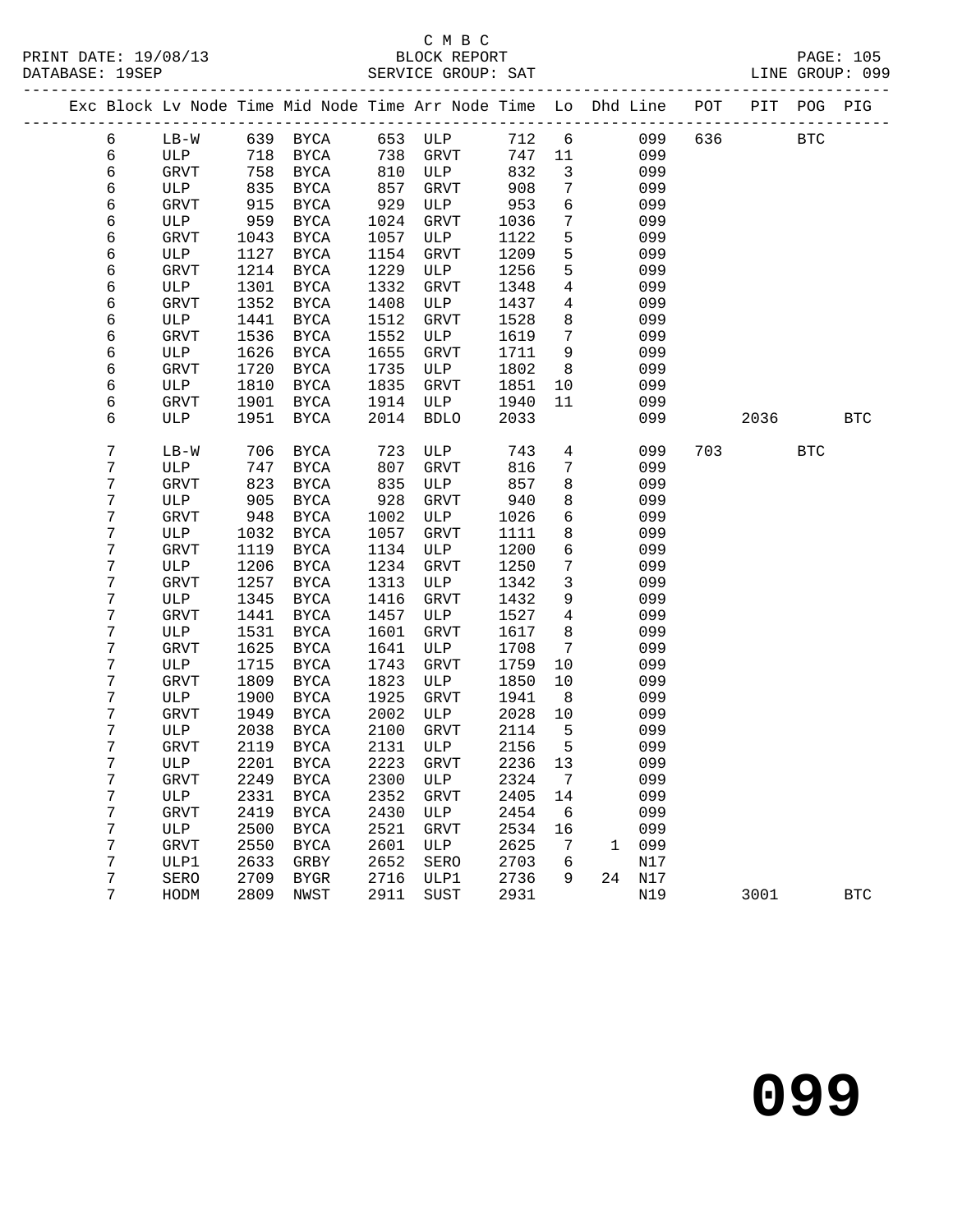### C M B C<br>BLOCK REPORT

SERVICE GROUP: SAT

|  |             |             |      |             |                    |             |      |                 | Exc Block Lv Node Time Mid Node Time Arr Node Time Lo Dhd Line POT PIT POG PIG |     |      |            |            |
|--|-------------|-------------|------|-------------|--------------------|-------------|------|-----------------|--------------------------------------------------------------------------------|-----|------|------------|------------|
|  | 8           | $LB-W$      |      | 744 BYCA    |                    |             |      |                 | 099                                                                            | 741 |      | <b>BTC</b> |            |
|  | 8           | ULP         | 826  | BYCA        |                    |             | 859  |                 | 099                                                                            |     |      |            |            |
|  | 8           | GRVT        | 909  | BYCA        | 923                | ULP         | 947  | 6               | 099                                                                            |     |      |            |            |
|  | 8           | ULP         | 953  | BYCA        | 1018               | GRVT        | 1030 | $7\phantom{.0}$ | 099                                                                            |     |      |            |            |
|  | $\,8\,$     | GRVT        | 1037 | BYCA        | 1051               | ULP         | 1116 | 5               | 099                                                                            |     |      |            |            |
|  | $\,8\,$     | ULP         | 1121 | BYCA        | 1148               | <b>GRVT</b> | 1203 | 5               | 099                                                                            |     |      |            |            |
|  | $\,8\,$     | GRVT        | 1208 | <b>BYCA</b> | 1223               | ULP         | 1250 | $6\overline{6}$ | 099                                                                            |     |      |            |            |
|  | 8           | ULP         | 1256 | BYCA        | 1326               | <b>GRVT</b> | 1342 | 5               | 099                                                                            |     |      |            |            |
|  | $\,8\,$     | GRVT        | 1347 | BYCA        | 1403               | ULP         | 1432 | $\overline{4}$  | 099                                                                            |     |      |            |            |
|  | $\,8\,$     | ULP         | 1436 | BYCA        | 1507               | <b>GRVT</b> | 1523 | $7\overline{ }$ | 099                                                                            |     |      |            |            |
|  | $\,8\,$     | GRVT        | 1530 | <b>BYCA</b> | 1546               | ULP         | 1613 | $\overline{7}$  | 099                                                                            |     |      |            |            |
|  | 8           | ULP         | 1620 | BYCA        | 1649               | GRVT        | 1705 | 10              | 099                                                                            |     |      |            |            |
|  | 8           | GRVT        | 1715 | BYCA        | 1730               | ULP         | 1757 | 8               | 099                                                                            |     |      |            |            |
|  | $\,8\,$     | ULP         | 1805 | <b>BYCA</b> | 1830               | GRVT        | 1846 | 8               | 099                                                                            |     |      |            |            |
|  | $\,8\,$     | GRVT        | 1854 | <b>BYCA</b> | 1908               | ULP         | 1935 | 10              | 099                                                                            |     |      |            |            |
|  | 8           | ULP         | 1945 | <b>BYCA</b> | 2008               | <b>GRVT</b> | 2022 | $7\overline{ }$ | 099                                                                            |     |      |            |            |
|  | $\,8\,$     | GRVT        | 2029 | BYCA        | 2041               | ULP         | 2106 | 9               | 099                                                                            |     |      |            |            |
|  | $\,8\,$     | ULP         | 2115 | <b>BYCA</b> | 2137               | GRVT        | 2150 | 9               | 099                                                                            |     |      |            |            |
|  | $\,8\,$     | GRVT        | 2159 | BYCA        | 2210               | ULP         | 2234 | $\overline{7}$  | 099                                                                            |     |      |            |            |
|  | $\,8\,$     | ULP         | 2241 | BYCA        | 2303               | GRVT        | 2316 | 13              | 099                                                                            |     |      |            |            |
|  | $\,8\,$     | GRVT        | 2329 | BYCA        | 2340               | ULP         | 2404 | $7\overline{ }$ | 099                                                                            |     |      |            |            |
|  | 8           | ULP         | 2411 | <b>BYCA</b> | 2432               | <b>BDLO</b> | 2448 |                 | 099                                                                            |     | 2451 |            | <b>BTC</b> |
|  | 9           | $LB-W$      | 805  | BYCA        | 823                | ULP         | 845  | 6               | 099                                                                            | 802 |      | <b>BTC</b> |            |
|  | 9           | ULP         | 851  | BYCA        | 913                | GRVT        | 924  | $7\phantom{.0}$ | 099                                                                            |     |      |            |            |
|  | 9           | GRVT        | 931  | BYCA        | 945                | ULP         | 1009 | $6\overline{6}$ | 099                                                                            |     |      |            |            |
|  | 9           | ULP         | 1015 | BYCA        | 1040               | <b>GRVT</b> | 1053 | 5               | 099                                                                            |     |      |            |            |
|  | 9           | GRVT        | 1058 | BYCA        | 1113               | ULP         | 1139 | 5               | 099                                                                            |     |      |            |            |
|  | 9           | ULP         | 1144 | BYCA        | 1211               | <b>GRVT</b> | 1226 | $\overline{4}$  | 099                                                                            |     |      |            |            |
|  | $\mathsf 9$ | GRVT        | 1230 | BYCA        | 1246               | ULP         | 1313 | 5               | 099                                                                            |     |      |            |            |
|  | $\mathsf 9$ | ULP         | 1318 | BYCA        | 1349               | GRVT        | 1405 | 8               | 099                                                                            |     |      |            |            |
|  | 9           | <b>GRVT</b> | 1413 | <b>BYCA</b> | 1429               | ULP         | 1459 | $\overline{4}$  | 099                                                                            |     |      |            |            |
|  | 9           | ULP         | 1503 | BYCA        | 1533               | <b>GRVT</b> | 1549 | 9               | 099                                                                            |     |      |            |            |
|  | 9           | GRVT        | 1558 | <b>BYCA</b> | 1614               | ULP         | 1641 | $7\phantom{.0}$ | 099                                                                            |     |      |            |            |
|  | 9           | ULP         | 1648 | BYCA        | 1716               | <b>GRVT</b> | 1732 | 10              | 099                                                                            |     |      |            |            |
|  | 9           | <b>GRVT</b> | 1742 | BYCA        | 1757               | ULP         | 1824 | 8 <sup>8</sup>  | 099                                                                            |     |      |            |            |
|  | 9           | ULP         | 1832 | BYCA        | 1857               | GRVT        | 1913 | 6               | 099                                                                            |     |      |            |            |
|  | 9           | GRVT        | 1919 | BYCA        | ⊥u<br>1932<br>∩n30 | ULP         | 1958 | 10              | 099                                                                            |     |      |            |            |
|  | 9           | ULP         | 2008 | BYCA        | 2030               | <b>BDLO</b> | 2048 |                 | 099                                                                            |     | 2051 |            | <b>BTC</b> |
|  |             |             |      |             |                    |             |      |                 |                                                                                |     |      |            |            |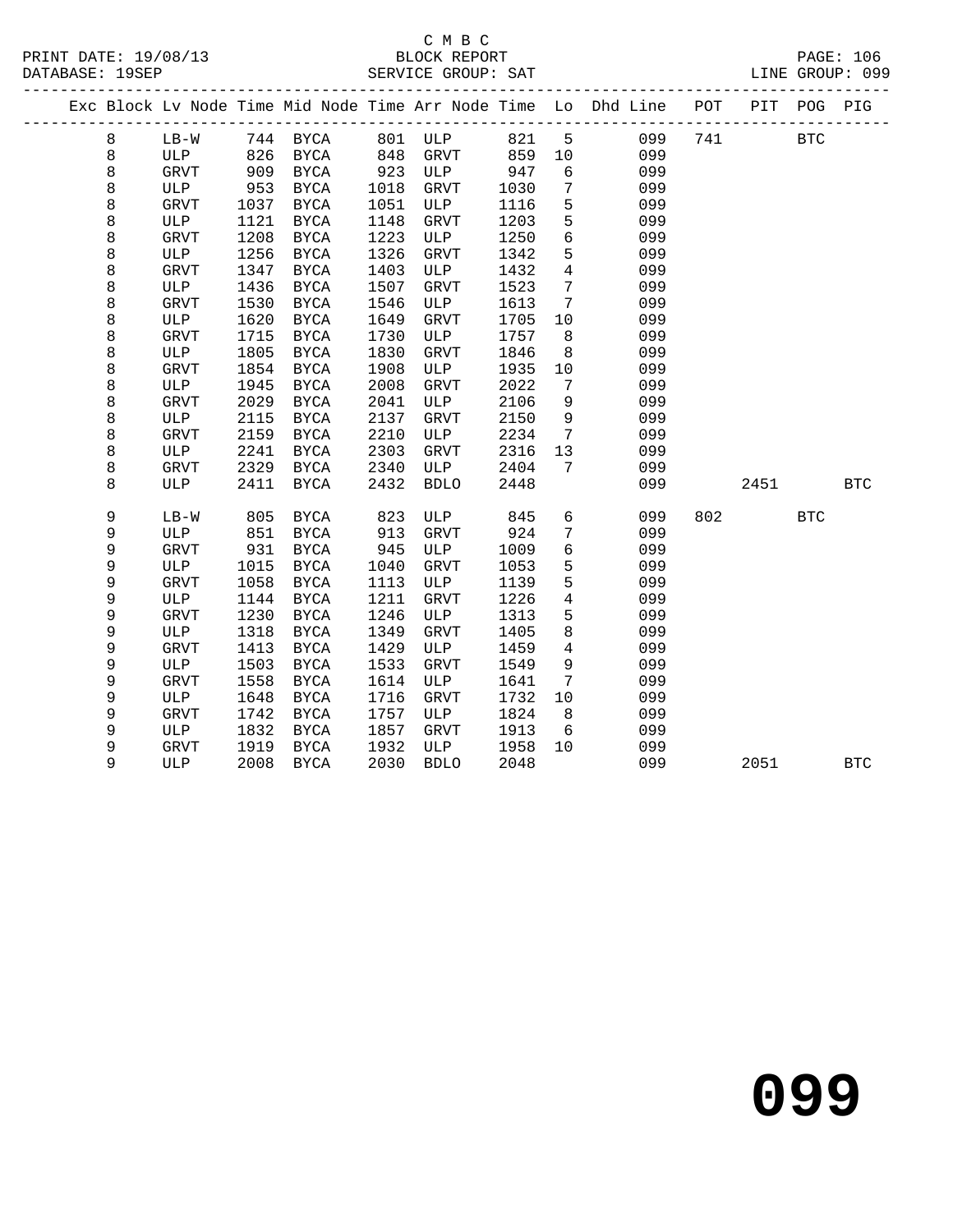### C M B C

|  | DATABASE: 19SEP |             |      |             |      | SERVICE GROUP: SAT      |      |                |                                                                    |     |      |             | LINE GROUP: 099 |
|--|-----------------|-------------|------|-------------|------|-------------------------|------|----------------|--------------------------------------------------------------------|-----|------|-------------|-----------------|
|  |                 |             |      |             |      | ----------------------- |      |                | Exc Block Lv Node Time Mid Node Time Arr Node Time Lo Dhd Line POT |     |      | PIT POG PIG |                 |
|  | 10              | $LB-W$      |      | 824 BYCA    | 842  | ULP                     | 904  | 8              | 099                                                                | 821 |      | <b>BTC</b>  |                 |
|  | 10              | ULP         | 912  | <b>BYCA</b> | 935  | GRVT                    | 947  | 6              | 099                                                                |     |      |             |                 |
|  | 10              | <b>GRVT</b> | 953  | <b>BYCA</b> | 1007 | ULP                     | 1031 | 6              | 099                                                                |     |      |             |                 |
|  | $10$            | ULP         | 1037 | <b>BYCA</b> | 1102 | <b>GRVT</b>             | 1116 | 9              | 099                                                                |     |      |             |                 |
|  | $10$            | GRVT        | 1125 | <b>BYCA</b> | 1140 | ULP                     | 1206 | 6              | 099                                                                |     |      |             |                 |
|  | 10              | ULP         | 1212 | <b>BYCA</b> | 1240 | <b>GRVT</b>             | 1256 | 6              | 099                                                                |     |      |             |                 |
|  | $10$            | <b>GRVT</b> | 1302 | <b>BYCA</b> | 1318 | ULP                     | 1347 | $\overline{4}$ | 099                                                                |     |      |             |                 |
|  | $10$            | ULP         | 1351 | <b>BYCA</b> | 1422 | GRVT                    | 1438 | 8              | 099                                                                |     |      |             |                 |
|  | 10              | GRVT        | 1446 | <b>BYCA</b> | 1502 | ULP                     | 1532 | $\overline{4}$ | 099                                                                |     |      |             |                 |
|  | 10              | ULP         | 1536 | <b>BYCA</b> | 1606 | <b>GRVT</b>             | 1622 | 9              | 099                                                                |     |      |             |                 |
|  | 10              | <b>GRVT</b> | 1631 | <b>BYCA</b> | 1647 | ULP                     | 1714 | 7              | 099                                                                |     |      |             |                 |
|  | 10              | ULP         | 1721 | <b>BYCA</b> | 1749 | <b>GRVT</b>             | 1805 | 10             | 099                                                                |     |      |             |                 |
|  | 10              | GRVT        | 1815 | <b>BYCA</b> | 1829 | ULP                     | 1856 | 10             | 099                                                                |     |      |             |                 |
|  | 10              | ULP         | 1906 | <b>BYCA</b> | 1931 | GRVT                    | 1947 | 8              | 099                                                                |     |      |             |                 |
|  | 10              | <b>GRVT</b> | 1955 | <b>BYCA</b> | 2008 | ULP                     | 2034 | 10             | 099                                                                |     |      |             |                 |
|  | 10              | ULP         | 2044 | <b>BYCA</b> | 2106 | <b>GRVT</b>             | 2120 | 9              | 099                                                                |     |      |             |                 |
|  | 10              | GRVT        | 2129 | <b>BYCA</b> | 2141 | <b>ULP</b>              | 2206 | 5              | 099                                                                |     |      |             |                 |
|  | 10              | ULP         | 2211 | BYCA        | 2233 | GRVT                    | 2246 | 13             | 099                                                                |     |      |             |                 |
|  | 10              | GRVT        | 2259 | <b>BYCA</b> | 2310 | ULP                     | 2334 | 7              | 099                                                                |     |      |             |                 |
|  | 10              | <b>ULP</b>  | 2341 | <b>BYCA</b> | 2402 | <b>BDLO</b>             | 2418 |                | 099                                                                |     | 2421 |             | <b>BTC</b>      |
|  | 11              | $LB-W$      | 836  | <b>BYCA</b> | 854  | ULP                     | 916  | 9              | 099                                                                | 833 |      | <b>BTC</b>  |                 |
|  | 11              | ULP         | 925  | <b>BYCA</b> | 948  | GRVT                    | 1000 | 10             | 099                                                                |     |      |             |                 |
|  | 11              | GRVT        | 1010 | BYCA        | 1024 | ULP                     | 1049 | 5              | 099                                                                |     |      |             |                 |
|  | 11              | ULP         | 1054 | <b>BYCA</b> | 1119 | GRVT                    | 1133 | 8              | 099                                                                |     |      |             |                 |
|  | 11              | <b>GRVT</b> | 1141 | <b>BYCA</b> | 1156 | ULP                     | 1222 | 6              | 099                                                                |     |      |             |                 |
|  | 11              | ULP         | 1228 | <b>BYCA</b> | 1256 | <b>GRVT</b>             | 1312 | 7              | 099                                                                |     |      |             |                 |
|  | 11              | GRVT        | 1319 | <b>BYCA</b> | 1335 | ULP                     | 1404 | 4              | 099                                                                |     |      |             |                 |
|  | 11              | ULP         | 1408 | <b>BYCA</b> | 1439 | <b>GRVT</b>             | 1455 | 8              | 099                                                                |     |      |             |                 |
|  | 11              | <b>GRVT</b> | 1503 | <b>BYCA</b> | 1519 | ULP                     | 1549 | $\overline{4}$ | 099                                                                |     |      |             |                 |
|  | 11              | ULP         | 1553 | <b>BYCA</b> | 1623 | GRVT                    | 1639 | 8              | 099                                                                |     |      |             |                 |
|  | 11              | <b>GRVT</b> | 1647 | <b>BYCA</b> | 1703 | ULP                     | 1730 | 7              | 099                                                                |     |      |             |                 |
|  | 11              | <b>ULP</b>  | 1737 | <b>BYCA</b> | 1802 | <b>BDLO</b>             | 1825 |                | 099                                                                |     | 1828 |             | <b>BTC</b>      |
|  |                 |             |      |             |      |                         |      |                |                                                                    |     |      |             |                 |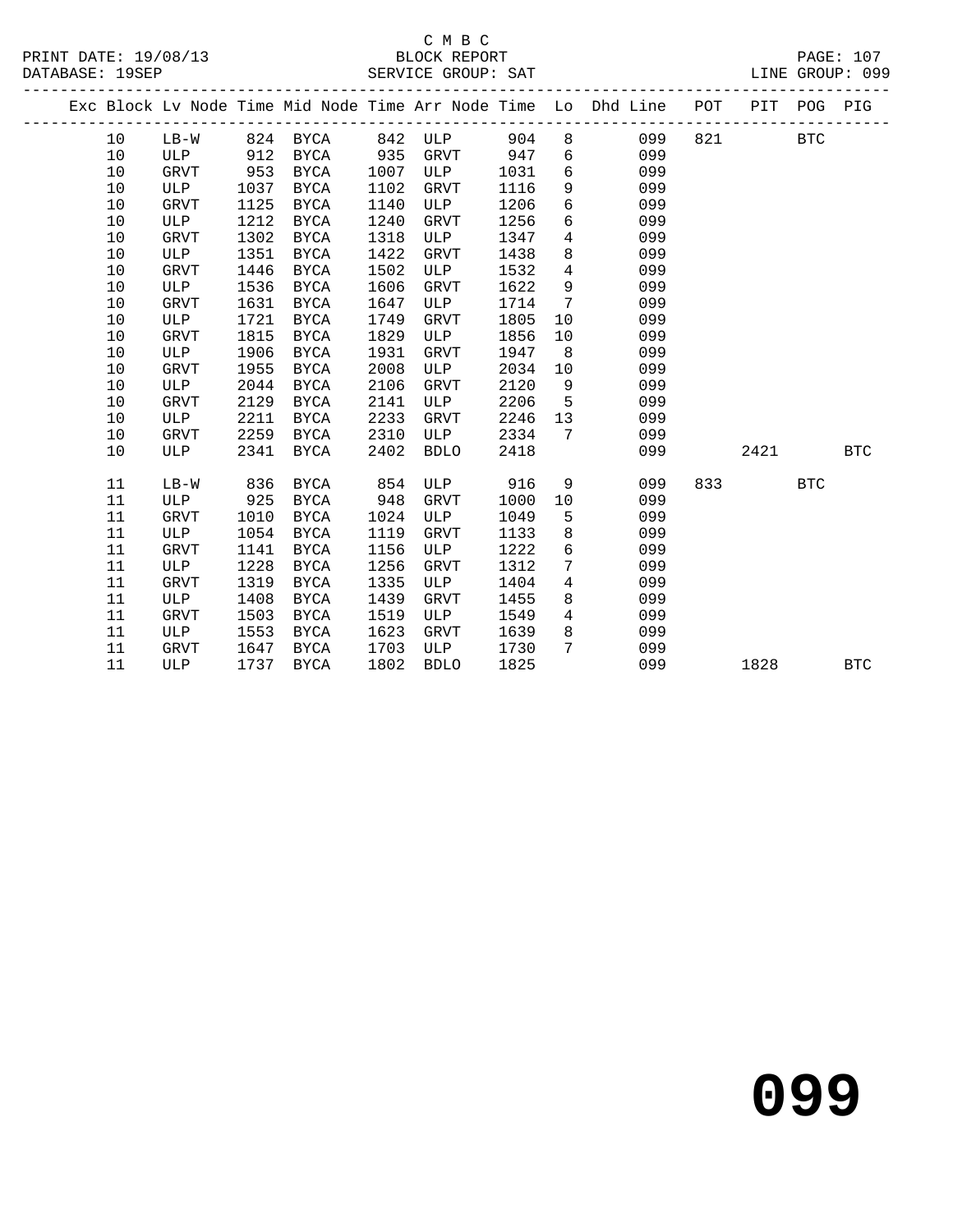#### C M B C<br>BLOCK REPORT SERVICE GROUP: SAT

|  |        |              |      |              |      | Exc Block Lv Node Time Mid Node Time Arr Node Time Lo Dhd Line POT |      |                 |              |     |     | PIT  | POG        | PIG          |
|--|--------|--------------|------|--------------|------|--------------------------------------------------------------------|------|-----------------|--------------|-----|-----|------|------------|--------------|
|  | 12     | $LB-W$       | 853  | <b>BYCA</b>  | 912  | ULP                                                                | 936  | 6               |              | 099 | 850 |      | <b>BTC</b> |              |
|  | 12     | ULP          | 942  | <b>BYCA</b>  | 1007 | GRVT                                                               | 1019 | $7\phantom{.0}$ |              | 099 |     |      |            |              |
|  | 12     | <b>GRVT</b>  | 1026 | <b>BYCA</b>  | 1040 | ULP                                                                | 1105 | 5               |              | 099 |     |      |            |              |
|  | 12     | $_{\rm ULP}$ | 1110 | ${\tt BYCA}$ | 1137 | GRVT                                                               | 1152 | $6\phantom{1}$  |              | 099 |     |      |            |              |
|  | $12\,$ | <b>GRVT</b>  | 1158 | ${\tt BYCA}$ | 1213 | ULP                                                                | 1240 | 5               |              | 099 |     |      |            |              |
|  | 12     | ULP          | 1245 | <b>BYCA</b>  | 1315 | <b>GRVT</b>                                                        | 1331 | 5               |              | 099 |     |      |            |              |
|  | 12     | <b>GRVT</b>  | 1336 | <b>BYCA</b>  | 1352 | ULP                                                                | 1421 | $\overline{4}$  |              | 099 |     |      |            |              |
|  | 12     | <b>ULP</b>   | 1425 | <b>BYCA</b>  | 1456 | <b>GRVT</b>                                                        | 1512 | $7\phantom{.0}$ |              | 099 |     |      |            |              |
|  | $1\,2$ | <b>GRVT</b>  | 1519 | <b>BYCA</b>  | 1535 | $_{\rm ULP}$                                                       | 1605 | $\overline{4}$  |              | 099 |     |      |            |              |
|  | 12     | ULP          | 1609 | <b>BYCA</b>  | 1638 | <b>GRVT</b>                                                        | 1654 | 10              |              | 099 |     |      |            |              |
|  | 12     | <b>GRVT</b>  | 1704 | <b>BYCA</b>  | 1719 | ULP                                                                | 1746 | 8               |              | 099 |     |      |            |              |
|  | 12     | ULP          | 1754 | <b>BYCA</b>  | 1819 | <b>GRVT</b>                                                        | 1835 | 7               |              | 099 |     |      |            |              |
|  | 12     | GRVT         | 1842 | <b>BYCA</b>  | 1856 | ULP                                                                | 1923 | 11              |              | 099 |     |      |            |              |
|  | 12     | ULP          | 1934 | <b>BYCA</b>  | 1957 | <b>GRVT</b>                                                        | 2011 | 8               |              | 099 |     |      |            |              |
|  | $12\,$ | <b>GRVT</b>  | 2019 | <b>BYCA</b>  | 2032 | ULP                                                                | 2058 | $\,8\,$         |              | 099 |     |      |            |              |
|  | $12\,$ | ULP          | 2106 | ${\tt BYCA}$ | 2128 | <b>GRVT</b>                                                        | 2141 | $\,8\,$         |              | 099 |     |      |            |              |
|  | 12     | <b>GRVT</b>  | 2149 | <b>BYCA</b>  | 2201 | ULP                                                                | 2226 | 5               |              | 099 |     |      |            |              |
|  | 12     | <b>ULP</b>   | 2231 | <b>BYCA</b>  | 2253 | <b>GRVT</b>                                                        | 2306 | 13              |              | 099 |     |      |            |              |
|  | 12     | <b>GRVT</b>  | 2319 | <b>BYCA</b>  | 2330 | ULP                                                                | 2354 | 7               |              | 099 |     |      |            |              |
|  | $1\,2$ | ULP          | 2401 | <b>BYCA</b>  | 2422 | GRVT                                                               | 2435 | 15              |              | 099 |     |      |            |              |
|  | $12\,$ | <b>GRVT</b>  | 2450 | <b>BYCA</b>  | 2501 | ULP                                                                | 2525 | 7               | $\mathbf{1}$ | 099 |     |      |            |              |
|  | $12\,$ | ULP1         | 2533 | GRBY         | 2552 | SERO                                                               | 2603 | 6               |              | N17 |     |      |            |              |
|  | 12     | <b>SERO</b>  | 2609 | <b>BYGR</b>  | 2616 | ULP1                                                               | 2636 |                 |              | N17 |     | 2711 |            | <b>BTC</b>   |
|  | 13     | $LB-W$       | 859  | <b>BYCA</b>  | 918  | ULP                                                                | 942  | 6               |              | 099 | 856 |      | <b>BTC</b> |              |
|  | 13     | ULP          | 948  | ${\tt BYCA}$ | 1013 | <b>GRVT</b>                                                        | 1025 | $\overline{7}$  |              | 099 |     |      |            |              |
|  | 13     | <b>GRVT</b>  | 1032 | ${\tt BYCA}$ | 1046 | ULP                                                                | 1111 | 5               |              | 099 |     |      |            |              |
|  | 13     | ULP          | 1116 | <b>BYCA</b>  | 1143 | <b>GRVT</b>                                                        | 1158 | 5               |              | 099 |     |      |            |              |
|  | 13     | <b>GRVT</b>  | 1203 | <b>BYCA</b>  | 1218 | ULP                                                                | 1245 | 5               |              | 099 |     |      |            |              |
|  | 13     | ULP          | 1250 | <b>BYCA</b>  | 1320 | <b>GRVT</b>                                                        | 1336 | 5               |              | 099 |     |      |            |              |
|  | 13     | <b>GRVT</b>  | 1341 | <b>BYCA</b>  | 1357 | ULP                                                                | 1426 | $\overline{4}$  |              | 099 |     |      |            |              |
|  | 13     | ULP          | 1430 | <b>BYCA</b>  | 1501 | GRVT                                                               | 1517 | $\,8\,$         |              | 099 |     |      |            |              |
|  | 13     | <b>GRVT</b>  | 1525 | <b>BYCA</b>  | 1541 | $_{\rm ULP}$                                                       | 1611 | $\overline{4}$  |              | 099 |     |      |            |              |
|  | 13     | <b>ULP</b>   | 1615 | <b>BYCA</b>  | 1644 | <b>GRVT</b>                                                        | 1700 | 9               |              | 099 |     |      |            |              |
|  | 13     | <b>GRVT</b>  | 1709 | <b>BYCA</b>  | 1724 | ULP                                                                | 1751 | 8               |              | 099 |     |      |            |              |
|  | 13     | ULP          | 1759 | <b>BYCA</b>  | 1824 | <b>GRVT</b>                                                        | 1840 | 8               |              | 099 |     |      |            |              |
|  | 13     | ${\tt GRVT}$ | 1848 | <b>BYCA</b>  | 1902 | ULP                                                                | 1929 | 11              |              | 099 |     |      |            |              |
|  | 13     | ULP          | 1940 | ${\tt BYCA}$ | 2003 | <b>BDLO</b>                                                        | 2022 |                 |              | 099 |     | 2025 |            | $_{\rm BTC}$ |
|  |        |              |      |              |      |                                                                    |      |                 |              |     |     |      |            |              |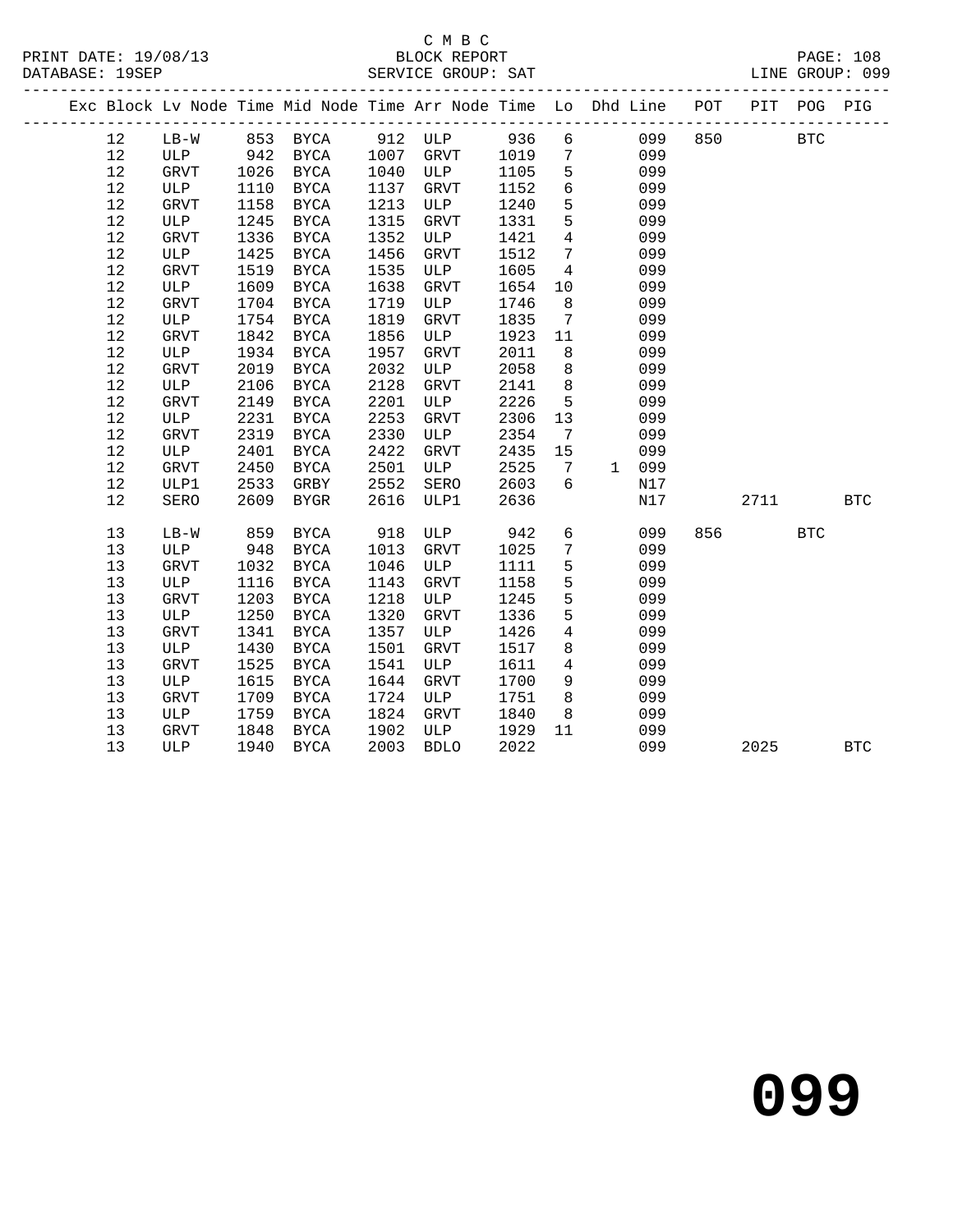# C M B C<br>BLOCK REPORT

SERVICE GROUP: SAT

|  |             |             |      |               |      | Exc Block Lv Node Time Mid Node Time Arr Node Time Lo Dhd Line POT PIT POG PIG |                  |                         |        |     |      |            |            |
|--|-------------|-------------|------|---------------|------|--------------------------------------------------------------------------------|------------------|-------------------------|--------|-----|------|------------|------------|
|  | 21          | $LB-W$      |      | 915 BYCA      |      | 934 ULP 958                                                                    |                  | 6                       | 099    | 912 |      | <b>BTC</b> |            |
|  | 21          | ULP         |      | 1004 BYCA     |      | 1029 GRVT                                                                      | 1042             | 6                       | 099    |     |      |            |            |
|  | 21          | GRVT        | 1048 | BYCA          | 1102 | ULP                                                                            | $1127$<br>$1214$ | $5^{\circ}$             | 099    |     |      |            |            |
|  | 21          | ULP         |      | 1132 BYCA     | 1159 | GRVT                                                                           |                  | $5^{\circ}$             | 099    |     |      |            |            |
|  | 21          | GRVT        | 1219 | BYCA          | 1234 | ULP                                                                            | 1301             | $6\overline{6}$         | 099    |     |      |            |            |
|  | 21          | ULP         | 1307 | BYCA          | 1338 | GRVT                                                                           | 1354             | 8 <sup>8</sup>          | 099    |     |      |            |            |
|  | 21          | GRVT        | 1402 | BYCA          | 1418 | ULP                                                                            | 1448             | $\overline{4}$          | 099    |     |      |            |            |
|  | 21          | ULP         | 1452 | BYCA          | 1523 | GRVT                                                                           | 1539             | 8 <sup>8</sup>          | 099    |     |      |            |            |
|  | 21          | GRVT        | 1547 | BYCA          | 1603 | ULP                                                                            | 1630             | $\overline{7}$          | 099    |     |      |            |            |
|  | $2\sqrt{1}$ | ULP         | 1637 | BYCA          | 1705 | GRVT                                                                           | 1721             | 10                      | 099    |     |      |            |            |
|  | 21          | GRVT        | 1731 | BYCA          | 1746 | ULP                                                                            | 1813             | 8 <sup>8</sup>          | 099    |     |      |            |            |
|  | 21          | ULP         | 1821 | BYCA          | 1846 | GRVT                                                                           | 1902             | 11                      | 099    |     |      |            |            |
|  | $2\sqrt{1}$ | GRVT        | 1913 | BYCA          | 1926 | ULP                                                                            | 1952             | 10                      | 099    |     |      |            |            |
|  | 21          | ULP         | 2002 | BYCA          | 2024 | GRVT                                                                           | 2038             | 11                      | 099    |     |      |            |            |
|  | 21          | GRVT        | 2049 | BYCA          | 2101 | ULP                                                                            | 2126             | 6                       | 099    |     |      |            |            |
|  | 21          | ULP         | 2132 | BYCA          | 2154 | GRVT                                                                           | 2207 12          |                         | 099    |     |      |            |            |
|  | 21          | <b>GRVT</b> | 2219 | BYCA          | 2230 | ULP                                                                            | 2254             | $\overline{7}$          | 099    |     |      |            |            |
|  | 21          | ULP         | 2301 | $_{\rm BYCA}$ | 2322 | GRVT                                                                           | 2335             | $\overline{4}$          | 099    |     |      |            |            |
|  | 21          | GRVT        | 2339 | BYCA          | 2350 | ULP                                                                            | 2414             | $\overline{7}$          | 099    |     |      |            |            |
|  | 21          | ULP         | 2421 | BYCA          | 2442 | GRVT                                                                           | 2455             | 10                      | 099    |     |      |            |            |
|  | 21          | GRVT        | 2505 | BYCA          | 2516 | ULP                                                                            | 2540             | $\overline{\mathbf{3}}$ | 099    |     |      |            |            |
|  | 21          | ULP         | 2543 | <b>BYCA</b>   | 2604 | <b>BDLO</b>                                                                    | 2619             |                         | 099    |     | 2622 |            | <b>BTC</b> |
|  | 22          | $LB-W$      | 937  | BYCA          | 956  | ULP                                                                            | 1020             | $6\overline{6}$         | 099    | 934 |      | <b>BTC</b> |            |
|  | 22          | ULP         | 1026 | BYCA          | 1051 | GRVT                                                                           | 1104             | 5                       | 099    |     |      |            |            |
|  | $2\sqrt{2}$ | GRVT        | 1109 | BYCA          | 1124 | ULP                                                                            | 1150             | 5                       | 099    |     |      |            |            |
|  | 22          | ULP         | 1155 | BYCA          | 1222 | GRVT                                                                           | 1237             | $\overline{4}$          | 099    |     |      |            |            |
|  | 22          | GRVT        | 1241 | BYCA          | 1257 | ULP                                                                            | 1324             | 5                       | 099    |     |      |            |            |
|  | 22          | ULP         | 1329 | BYCA          | 1400 | GRVT                                                                           | 1416             | 8                       | 099    |     |      |            |            |
|  | $2\sqrt{2}$ | GRVT        | 1424 | BYCA          | 1440 | ULP                                                                            | 1510             | $\overline{4}$          | 099    |     |      |            |            |
|  | $2\sqrt{2}$ | ULP         | 1514 | BYCA          | 1544 | GRVT                                                                           | 1600             | 9                       | 099    |     |      |            |            |
|  | 22          | GRVT        | 1609 | BYCA          | 1625 | ULP                                                                            | 1652             | $\overline{7}$          | 099    |     |      |            |            |
|  | 22          | ULP         | 1659 | BYCA          | 1727 | GRVT                                                                           | 1743 10          |                         | 099    |     |      |            |            |
|  | 22          | GRVT        | 1753 | BYCA          | 1808 | ULP                                                                            | 1835             | 9                       | 099    |     |      |            |            |
|  | $2\sqrt{2}$ | ULP         | 1844 | <b>BYCA</b>   | 1909 | GRVT                                                                           | 1925             | 6                       | 099    |     |      |            |            |
|  | 22          | GRVT        | 1931 | BYCA          | 1944 | ULP                                                                            | 2010             | 10                      | 099    |     |      |            |            |
|  | 22          | ULP         | 2020 | BYCA          | 2042 | GRVT                                                                           | 2056             | 13                      | 099    |     |      |            |            |
|  | 22          | <b>GRVT</b> | 2109 | BYCA          | 2121 | ULP                                                                            | 2146             | 5                       | 099    |     |      |            |            |
|  | $2\sqrt{2}$ | ULP         | 2151 | BYCA          | 2213 | GRVT                                                                           | 2226             | 13                      | 099    |     |      |            |            |
|  | 22          | GRVT        | 2239 | $_{\rm BYCA}$ | 2250 | ULP                                                                            | 2314             | $\overline{7}$          | 099    |     |      |            |            |
|  | 22          | ULP         | 2321 | BYCA          | 2342 | GRVT                                                                           | 2355             | 9                       | 099    |     |      |            |            |
|  | 22          | <b>GRVT</b> | 2404 | BYCA          | 2415 | ULP                                                                            | 2439             | 6                       | 099    |     |      |            |            |
|  | $2\sqrt{2}$ | ULP         | 2445 | BYCA          | 2506 | GRVT                                                                           | 2519             | 16                      | 099    |     |      |            |            |
|  | 22          | GRVT        | 2535 | BYCA          | 2546 | ULP                                                                            | 2610             | $\overline{4}$          | 099    |     |      |            |            |
|  | 22          | ULP         | 2614 | BYCA          | 2635 | GRVT                                                                           | 2648             | 21                      | 20 099 |     |      |            |            |
|  | $2\sqrt{2}$ | HODM        | 2729 |               |      | NWST                                                                           | 2831             |                         | N19    |     | 2851 |            | <b>BTC</b> |
|  |             |             |      |               |      |                                                                                |                  |                         |        |     |      |            |            |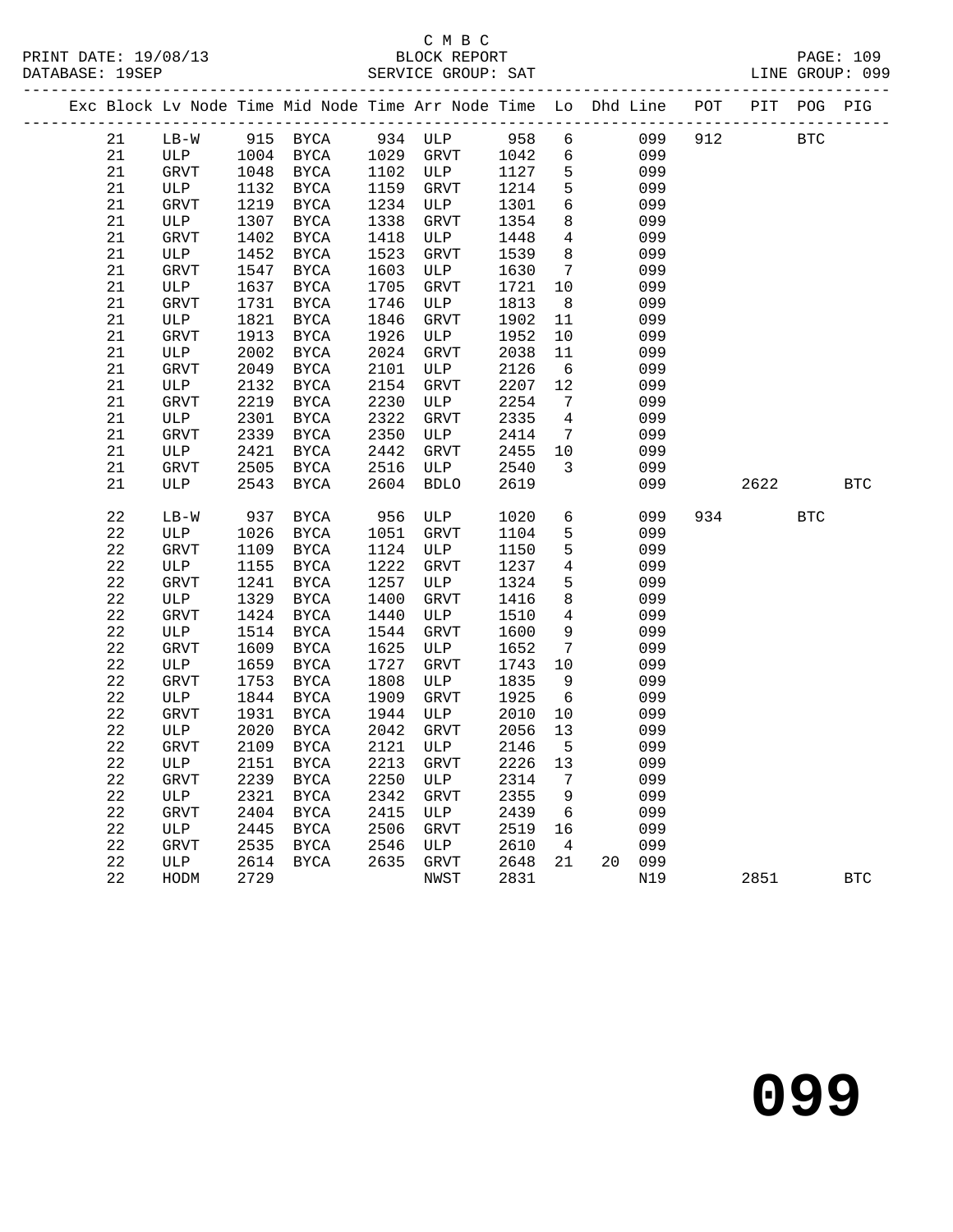# C M B C

|  |    |               |      |               |      |             |        |                              | Exc Block Lv Node Time Mid Node Time Arr Node Time Lo Dhd Line POT PIT POG PIG |      |            |            |            |
|--|----|---------------|------|---------------|------|-------------|--------|------------------------------|--------------------------------------------------------------------------------|------|------------|------------|------------|
|  | 23 | LB-W 954 BYCA |      |               |      | 1013 ULP    | 1038 5 |                              | 099                                                                            | 951  | <b>BTC</b> |            |            |
|  | 23 | ULP 1043 BYCA |      |               | 1108 | <b>GRVT</b> | 1122   | 8                            | 099                                                                            |      |            |            |            |
|  | 23 | GRVT          | 1130 | BYCA          | 1145 | ULP         | 1211   | $6\overline{6}$              | 099                                                                            |      |            |            |            |
|  | 23 | ULP           | 1217 | BYCA          | 1245 | GRVT        | 1301   | $7\phantom{.}$               | 099                                                                            |      |            |            |            |
|  | 23 | GRVT          | 1308 | BYCA          | 1324 | ULP         | 1353   | $\overline{4}$               | 099                                                                            |      |            |            |            |
|  | 23 | ULP           | 1357 | BYCA          | 1428 | GRVT        | 1444   | 8                            | 099                                                                            |      |            |            |            |
|  | 23 | GRVT          | 1452 | <b>BYCA</b>   | 1508 | ULP         | 1538   | $\overline{4}$               | 099                                                                            |      |            |            |            |
|  | 23 | ULP           | 1542 | BYCA          | 1612 | GRVT        | 1628   | 8                            | 099                                                                            |      |            |            |            |
|  | 23 | GRVT          | 1636 | BYCA          | 1652 | ULP         | 1719   | $7\overline{ }$              | 099                                                                            |      |            |            |            |
|  | 23 | ULP           | 1726 | BYCA          | 1754 | GRVT        | 1810   | 10                           | 099                                                                            |      |            |            |            |
|  | 23 | GRVT          | 1820 | BYCA          | 1834 | ULP         | 1901   | 10                           | 099                                                                            |      |            |            |            |
|  | 23 | ULP           | 1911 | BYCA          | 1936 | GRVT        | 1952   | 10                           | 099                                                                            |      |            |            |            |
|  | 23 | GRVT          | 2002 | BYCA          | 2015 | ULP         | 2041   | 9                            | 099                                                                            |      |            |            |            |
|  | 23 | ULP           | 2050 | BYCA          | 2112 | <b>BDLO</b> | 2130   |                              | 099                                                                            |      | 2133       |            | <b>BTC</b> |
|  | 24 | $LB-W$        | 1109 | BYCA          | 1129 | ULP         | 1155   | 6                            | 099                                                                            | 1106 |            | <b>BTC</b> |            |
|  | 24 | ULP           | 1201 | BYCA          | 1229 | GRVT        | 1245   | $7\phantom{.}$               | 099                                                                            |      |            |            |            |
|  | 24 | GRVT          | 1252 | BYCA          | 1308 | ULP         | 1335   | 5                            | 099                                                                            |      |            |            |            |
|  | 24 | ULP           | 1340 | BYCA          | 1411 | GRVT        | 1427   | 8                            | 099                                                                            |      |            |            |            |
|  | 24 | GRVT          | 1435 | BYCA          | 1451 | ULP         | 1521   | $\overline{4}$               | 099                                                                            |      |            |            |            |
|  | 24 | ULP           | 1525 | BYCA          | 1555 | <b>GRVT</b> | 1611   | 9                            | 099                                                                            |      |            |            |            |
|  | 24 | GRVT          | 1620 | <b>BYCA</b>   | 1636 | ULP         | 1703   | $7\phantom{.0}$              | 099                                                                            |      |            |            |            |
|  | 24 | ULP           | 1710 | BYCA          | 1738 | GRVT        | 1754   | 10                           | 099                                                                            |      |            |            |            |
|  | 24 | <b>GRVT</b>   | 1804 | <b>BYCA</b>   | 1818 | ULP         | 1845   | 10                           | 099                                                                            |      |            |            |            |
|  | 24 | ULP           | 1855 | BYCA          | 1920 | GRVT        | 1936   | $7\overline{ }$              | 099                                                                            |      |            |            |            |
|  | 24 | GRVT          | 1943 | BYCA          | 1956 | ULP         | 2022   | 10                           | 099                                                                            |      |            |            |            |
|  | 24 | ULP           | 2032 | <b>BYCA</b>   | 2054 | <b>BDLO</b> | 2112   |                              | 099                                                                            |      | 2115       |            | <b>BTC</b> |
|  | 25 | $LB-W$        | 1242 | BYCA          | 1303 | ULP         | 1330   | $\overline{4}$               | 099                                                                            | 1239 |            | <b>BTC</b> |            |
|  | 25 | ULP           | 1334 | BYCA          | 1405 | <b>GRVT</b> | 1421   | 9                            | 099                                                                            |      |            |            |            |
|  | 25 | GRVT          | 1430 | BYCA          | 1446 | ULP         | 1516   | $\overline{4}$               | 099                                                                            |      |            |            |            |
|  | 25 | ULP           | 1520 | BYCA          | 1550 | <b>GRVT</b> | 1606   | 8                            | 099                                                                            |      |            |            |            |
|  | 25 | GRVT          | 1614 | BYCA          | 1630 | ULP         | 1657   | $7\phantom{.0}\phantom{.0}7$ | 099                                                                            |      |            |            |            |
|  | 25 | ULP           | 1704 | BYCA          | 1732 | GRVT        | 1748   | 10                           | 099                                                                            |      |            |            |            |
|  | 25 | GRVT          | 1758 | <b>BYCA</b>   | 1812 | ULP         | 1839   | 10                           | 099                                                                            |      |            |            |            |
|  | 25 | ULP           | 1849 | <b>BYCA</b>   | 1914 | GRVT        | 1930   | $7\phantom{.0}\phantom{.0}7$ | 099                                                                            |      |            |            |            |
|  | 25 | GRVT          | 1937 | <b>BYCA</b>   | 1950 | ULP         | 2016   | 10                           | 099                                                                            |      |            |            |            |
|  | 25 | ULP           | 2026 | BYCA          | 2048 | <b>BDLO</b> | 2106   |                              | 099                                                                            |      | 2109       |            | BTC        |
|  | 26 | $LB-W$        | 1352 | <b>BYCA</b>   | 1413 | ULP         | 1442   | 5                            | 099                                                                            | 1349 |            | <b>BTC</b> |            |
|  | 26 | ULP           | 1447 | $_{\rm BYCA}$ | 1518 | GRVT        | 1534   | 7                            | 099                                                                            |      |            |            |            |
|  | 26 | GRVT          | 1541 | <b>BYCA</b>   | 1557 | ULP         | 1624   | 7                            | 099                                                                            |      |            |            |            |
|  | 26 | $_{\rm ULP}$  | 1631 | $_{\rm BYCA}$ | 1659 | GRVT        | 1715   | 11                           | 099                                                                            |      |            |            |            |
|  | 26 | GRVT          | 1726 | <b>BYCA</b>   | 1741 | ULP         | 1808   | 8                            | 099                                                                            |      |            |            |            |
|  | 26 | $_{\rm ULP}$  | 1816 | <b>BYCA</b>   | 1841 | GRVT        | 1857   | 10                           | 099                                                                            |      |            |            |            |
|  | 26 | GRVT          | 1907 | <b>BYCA</b>   | 1920 | ULP         | 1946   | 10                           | 099                                                                            |      |            |            |            |
|  | 26 | ULP           | 1956 | <b>BYCA</b>   | 2019 | GRVT        | 2033   | 6                            | 099                                                                            |      |            |            |            |
|  | 26 | GRVT          | 2039 | <b>BYCA</b>   | 2051 | ULP         | 2116   | 7                            | 099                                                                            |      |            |            |            |
|  | 26 | ULP           | 2123 | <b>BYCA</b>   | 2145 | <b>GRVT</b> | 2158   | 11                           | 099                                                                            |      |            |            |            |
|  | 26 | GRVT          | 2209 | <b>BYCA</b>   | 2220 | ULP         | 2244   | 7                            | 099                                                                            |      |            |            |            |
|  | 26 | ULP           | 2251 | <b>BYCA</b>   | 2313 | <b>BDLO</b> | 2330   |                              | 099                                                                            |      | 2333       |            | <b>BTC</b> |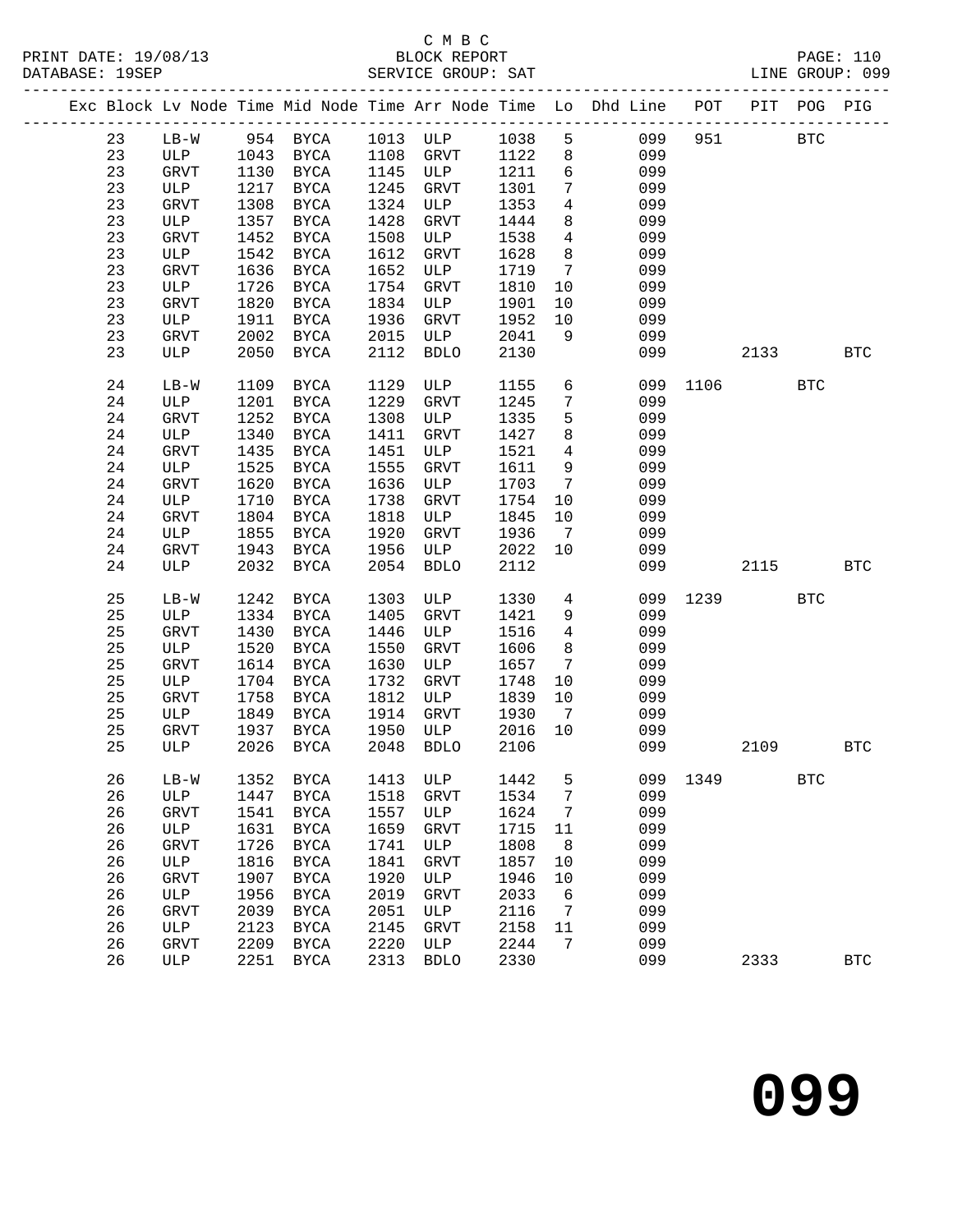|                                                                                                                                                                                                                                                                                                        |                                                                                                                                                                      |                                                                                     |                                                                                                                                                                   |                                      | C M B C                                                                                                                                                                                                        |                                                                                                                       |                                                                       | PRINT DATE: 19/08/13<br>BLOCK REPORT BLOCK PROT<br>DATABASE: 19SEP SERVICE GROUP: SAT LINE GROUP: 130<br>LINE GROUP: 130                                                                                                                                                                                                                                                                                                                                                       |                             |            |
|--------------------------------------------------------------------------------------------------------------------------------------------------------------------------------------------------------------------------------------------------------------------------------------------------------|----------------------------------------------------------------------------------------------------------------------------------------------------------------------|-------------------------------------------------------------------------------------|-------------------------------------------------------------------------------------------------------------------------------------------------------------------|--------------------------------------|----------------------------------------------------------------------------------------------------------------------------------------------------------------------------------------------------------------|-----------------------------------------------------------------------------------------------------------------------|-----------------------------------------------------------------------|--------------------------------------------------------------------------------------------------------------------------------------------------------------------------------------------------------------------------------------------------------------------------------------------------------------------------------------------------------------------------------------------------------------------------------------------------------------------------------|-----------------------------|------------|
|                                                                                                                                                                                                                                                                                                        |                                                                                                                                                                      |                                                                                     |                                                                                                                                                                   |                                      |                                                                                                                                                                                                                |                                                                                                                       |                                                                       | BTC Burnaby Depot<br>BTC Burnaby Depot<br>BRENTWOOD STN BAY6<br>HAWL HASTINGS & WILLINGDON<br>FROM HODM HOWE & DUNSMUIR<br>FROM HOWE & DUNSMUIR<br>FROM STATION<br>FROM STATION<br>FROM STATION<br>FROM STATION<br>FROM STATION<br>FROM STATION<br>FRO<br>NWST NEW WESTMINSTER STN PANA PANORAMA & NAUGHTON<br>PEEX PHIBBS EXCHANGE PEWI PENDER & WILLINGDON<br>SERO SEYMOUR ST & ROBSON ST SUST SURREY CENTRAL STATION<br>ULP1 UNIVERSITY LOOP WLHA WILLINGDON & HASTINGS S/B |                             |            |
|                                                                                                                                                                                                                                                                                                        |                                                                                                                                                                      |                                                                                     |                                                                                                                                                                   |                                      |                                                                                                                                                                                                                |                                                                                                                       |                                                                       | Exc Block Lv Node Time Mid Node Time Arr Node Time Lo Dhd Line POT PIT POG PIG                                                                                                                                                                                                                                                                                                                                                                                                 |                             |            |
| $\mathbf{1}$<br>$\mathbf{1}$<br>$\mathbf 1$<br>$\mathbf 1$<br>$\mathbf 1$<br>$\mathbf 1$<br>$\mathbf 1$<br>1<br>$\mathbf 1$<br>1<br>$\mathbf 1$<br>1<br>$\mathbf 1$<br>1<br>$\mathbf 1$<br>1<br>1<br>1<br>$1\,$                                                                                        | KTLP 828 WLHA<br>MTST<br>PEWI<br>MTST<br>KTLP<br>MTST<br>PEWI<br>MTST<br>PEWI<br>MTST<br>PEWI<br>MTST<br>PEWI<br>MTST<br>PEWI                                        | $938$<br>1012<br>1058<br>1209<br>1246<br>1401<br>1436<br>1516<br>1655               | 905 BW01<br>BW06<br>1012 BW01<br>WLHA<br>1134 BW01<br>BW06<br>BW01<br>1324 BW06<br>BW01<br>BW06<br>BW01<br>1554 BW06<br>1630 BW01<br>BW06                         | 1150<br>1216<br>1303                 | PEWI<br>MTST<br>PEWI<br>1331 MTST<br>1418 PEWI<br>1443 MTST<br>1534 PEWI<br>1601 MTST<br>1648 PEWI 1653 2<br>1702 MTST                                                                                         | $1127 \t 7$<br>1155 14<br>1235<br>1308<br>1351<br>1423<br>1503<br>1539 15<br>1621 9<br>1723 8                         | 11<br>10<br>13<br>13                                                  | 1 KTLP 609 WLHA 616 MTST 635 2 130 603 BTC<br>MTST 637 BW01 649 KTLP 658 4 130<br>KTLP 702 WLHA 709 MTST 728 14 130<br>MTST 742 BW01 756 KTLP 805 23 130<br>709 MTST 728 14 130<br>756 KTLP 805 23 130<br>835 MTST 856 9 130<br>924 14 130<br>945 MTST 1003 9 130<br>1027 KTLP 1040 18 130<br>1105 MTST 1107<br>130<br>130<br>$\frac{16}{10}$<br>130<br>130<br>130<br>130<br>130<br>130<br>130<br>130                                                                          |                             |            |
| 1<br>$\mathbf{2}$<br>$\overline{a}$<br>$\overline{a}$<br>$\overline{c}$<br>$\overline{a}$<br>$\overline{a}$<br>$\boldsymbol{2}$<br>$\sqrt{2}$<br>2<br>$\boldsymbol{2}$<br>$\boldsymbol{2}$<br>$\boldsymbol{2}$<br>$\boldsymbol{2}$<br>$\boldsymbol{2}$<br>$\overline{\mathbf{c}}$<br>2<br>$\mathbf{2}$ | MTST<br>KTLP<br>MTST<br>KTLP<br>MTST<br>KTLP<br>MTST<br>PBEX<br>MTST<br>PEWI<br>MTST<br>${\tt PBEX}$<br>MTST<br>PBEX<br>MTST<br>${\tt PBEX}$<br>PANA<br>PBEX<br>PANA | 950<br>1023<br>1057<br>1136<br>1224<br>1330<br>1423<br>1517<br>1547<br>1617<br>1654 | 1731 BW01<br>$1804$ WLHA<br>557 BW01<br>629 WLHA<br>$712$ BW01<br>746 WLHA<br>827 HAWL<br>904 WHLA<br>BW01<br>BW06<br><b>HAWL</b><br>WHLA<br>HAWL<br>WHLA<br>HAWL | 1005<br>1030<br>1118<br>1246<br>1445 | KTLP 1759 5<br>MTST 1834<br>1748 KTLP<br>1812 MTST<br>609 KTLP<br>636 MTST<br>726 KTLP<br>753 MTST<br>846 PBEX<br>MTST<br>PEWI<br>MTST<br>PBEX<br>MTST<br>PBEX<br>MTST<br>PBEX<br>PANA<br>PBEX<br>PANA<br>PBEX | 618<br>814 13<br>900<br>941 9<br>1010<br>1048<br>1134<br>1215<br>1304<br>1411<br>1503<br>1541<br>1612<br>1641<br>1712 | $\overline{4}$<br>13<br>9<br>2<br>9<br>26<br>12<br>14<br>6<br>5<br>13 | 130<br>130<br>11<br>130<br>655 17<br>735 11<br>130<br>130<br>130<br>130<br>130<br>130<br>130<br>130<br>130<br>130<br>130<br>130<br>211<br>211<br>211<br>212                                                                                                                                                                                                                                                                                                                    | 1852 BTC<br>540 BTC<br>1722 | <b>BTC</b> |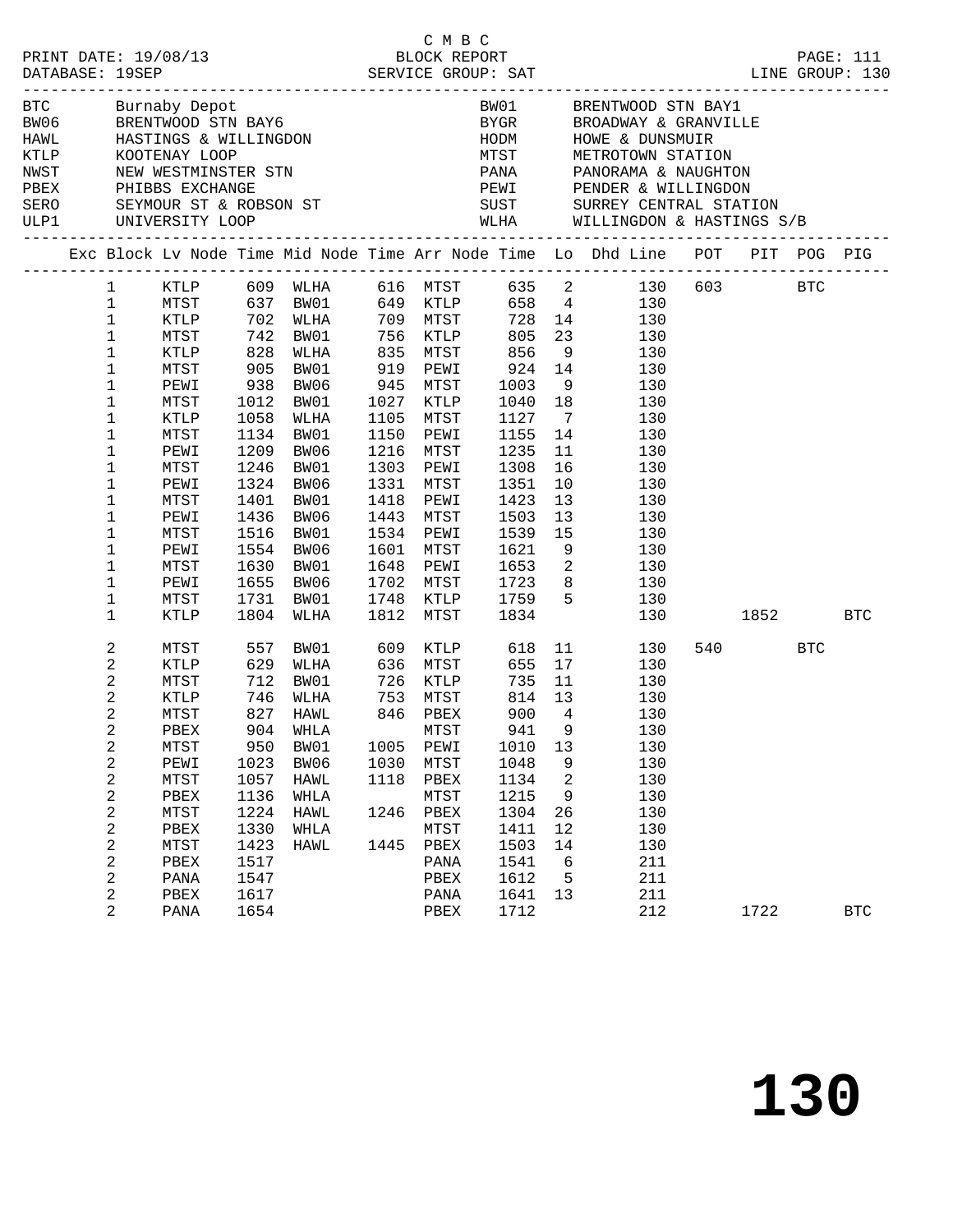## C M B C<br>BLOCK REPORT

|  |                |               |            |      |                    |                      |         |                            | Exc Block Lv Node Time Mid Node Time Arr Node Time Lo Dhd Line POT PIT POG PIG |             |            |            |
|--|----------------|---------------|------------|------|--------------------|----------------------|---------|----------------------------|--------------------------------------------------------------------------------|-------------|------------|------------|
|  | 3              | KTLP 549 WLHA |            |      |                    | 556 MTST 615 2       |         |                            |                                                                                | 130 543 BTC |            |            |
|  | $\mathfrak{Z}$ | MTST          | 617<br>647 | BW01 |                    |                      | 638     | 9                          | 130                                                                            |             |            |            |
|  | $\mathsf{3}$   | KTLP          |            | WLHA |                    | 629 KTLP<br>654 MTST | 713     | 14                         | 130                                                                            |             |            |            |
|  | $\mathfrak{Z}$ | MTST          | 727        | HAWL |                    | 745 PBEX             | 759     | $\overline{4}$             | 130                                                                            |             |            |            |
|  | $\mathbf{3}$   | PBEX          | 803        | WHLA |                    | MTST                 | 839     | 10                         | 130                                                                            |             |            |            |
|  | $\mathsf{3}$   | ${\tt MTST}$  | 849        | BW01 |                    | 903 PEWI             | 908     | $\overline{\phantom{a}}$   | 130                                                                            |             |            |            |
|  | 3              | PEWI          | 910        | BW06 | 917                | MTST                 | 935     | $7\overline{ }$            | 130                                                                            |             |            |            |
|  | $\mathsf{3}$   | MTST          | 942        | BW01 | $517$<br>957<br>10 | KTLP                 | 1010    | 17                         | 130                                                                            |             |            |            |
|  | 3              | KTLP          | 1027       | WLHA |                    | MTST                 | 1056    | 9                          | 130                                                                            |             |            |            |
|  | 3              | MTST          | 1105       | BW01 | 1121               | PEWI                 | 1126    | 13                         | 130                                                                            |             |            |            |
|  | $\mathsf{3}$   | PEWI          | 1139       | BW06 | 1146               | MTST                 | 1205    | 12                         | 130                                                                            |             |            |            |
|  | $\frac{3}{3}$  | MTST          | 1217       | BW01 | 1234               | PEWI                 | 1239    | 17                         | 130                                                                            |             |            |            |
|  |                | PEWI          | 1256       | BW06 | 1303               | MTST                 | 1322    | 9                          | 130                                                                            |             |            |            |
|  | $\mathsf 3$    | MTST          | 1331       | BW01 | 1348               | PEWI                 | 1353    | 13                         | 130                                                                            |             |            |            |
|  | $\frac{3}{3}$  | PEWI          | 1406       | BW06 | 1413               | MTST                 | 1433    | 13                         | 130                                                                            |             |            |            |
|  |                | MTST          | 1446       | BW01 | 1503               | PEWI                 | 1508    | 16                         | 130                                                                            |             |            |            |
|  | $\mathsf 3$    | PEWI          | 1524       | BW06 | 1531               | MTST                 | 1551    | 9                          | 130                                                                            |             |            |            |
|  | 3              | MTST          | 1600       | BW01 | 1618               | PEWI                 | 1623 14 |                            | 130                                                                            |             |            |            |
|  | 3              | PEWI          | 1637       | BW06 | 1644               | MTST                 | 1705    | 10                         | 130                                                                            |             |            |            |
|  | $\mathsf{3}$   | MTST          | 1715       | BW01 | 1733               | PEWI                 | 1738    | $6\overline{6}$            | 130                                                                            |             |            |            |
|  | $\overline{3}$ | PEWI          | 1744       | BW06 | 1751               | MTST                 | 1811    |                            | 130                                                                            | 1829        |            | <b>BTC</b> |
|  | 4              | KTLP          | 715        | WLHA |                    | MTST                 | 743     | 14                         | 130                                                                            | 709         | <b>BTC</b> |            |
|  | $\overline{4}$ | MTST          | 757        | HAWL | 722<br>815         | PBEX                 | 829     | $\overline{4}$             | 130                                                                            |             |            |            |
|  | 4              | PBEX          | 833        | WHLA |                    | MTST                 | 910     | 10                         | 130                                                                            |             |            |            |
|  | $\overline{4}$ | MTST          | $920$      | BW01 |                    | MTST<br>934 PEWI     | 939     | 14                         | 130                                                                            |             |            |            |
|  | $\overline{4}$ | PEWI          | 953        | BW06 | 1000               | MTST                 | 1018    | 9                          | 130                                                                            |             |            |            |
|  | $\overline{4}$ | MTST          | 1027       | HAWL | 1047               | PBEX                 | 1103    | $\overline{\phantom{a}}$   | 130                                                                            |             |            |            |
|  | $\overline{4}$ | PBEX          | 1105       | WHLA |                    | MTST                 | 1144 10 |                            | 130                                                                            |             |            |            |
|  | 4              | MTST          | 1154       | HAWL |                    | 1215 PBEX            | 1231    | $\overline{2}$             | 130                                                                            |             |            |            |
|  | $\overline{4}$ | PBEX          | 1233       | WHLA |                    | ${\tt MTST}$         | 1313    | 10                         | 130                                                                            |             |            |            |
|  | $\overline{4}$ | MTST          | 1323       | HAWL |                    | 1345 PBEX            | 1403    | 27                         | 130                                                                            |             |            |            |
|  | 4              | PBEX          | 1430       | WHLA |                    | MTST                 | 1511    | 13                         | 130                                                                            |             |            |            |
|  | $\overline{4}$ | MTST          | 1524       | HAWL | 1547               | PBEX                 | 1601    | $\overline{\phantom{a}}^2$ | 130                                                                            |             |            |            |
|  | $\overline{4}$ | PBEX          | 1603       | WHLA |                    | ${\tt MTST}$         | 1644    | 9                          | 130                                                                            |             |            |            |
|  | 4              | MTST          | 1653       | HAWL |                    | 1716 PBEX            | 1730    | 15                         | 130                                                                            |             |            |            |
|  | $\overline{4}$ | PBEX          | 1745       | WHLA |                    | MTST                 | 1825    | 9                          | 130                                                                            |             |            |            |
|  | $\overline{4}$ | MTST          | 1834       | BW01 | 1851               | KTLP                 | 1902    | 9                          | 130                                                                            |             |            |            |
|  | 4              | KTLP          | 1911       | WLHA | 1918               | MTST                 | 1938    | $\overline{7}$             | 130                                                                            |             |            |            |
|  | $\overline{4}$ | MTST          | 1945       | BW01 | 2000               | KTLP                 | 2011    | 12                         | 130                                                                            |             |            |            |
|  | 4              | KTLP          | 2023       | WLHA | 2030               | MTST                 | 2050    | 10                         | 130                                                                            |             |            |            |
|  | $\overline{4}$ | MTST          | 2100       | BW01 |                    | 2115 KTLP            | 2126    |                            | 130                                                                            | 2130        |            | <b>BTC</b> |
|  |                |               |            |      |                    |                      |         |                            |                                                                                |             |            |            |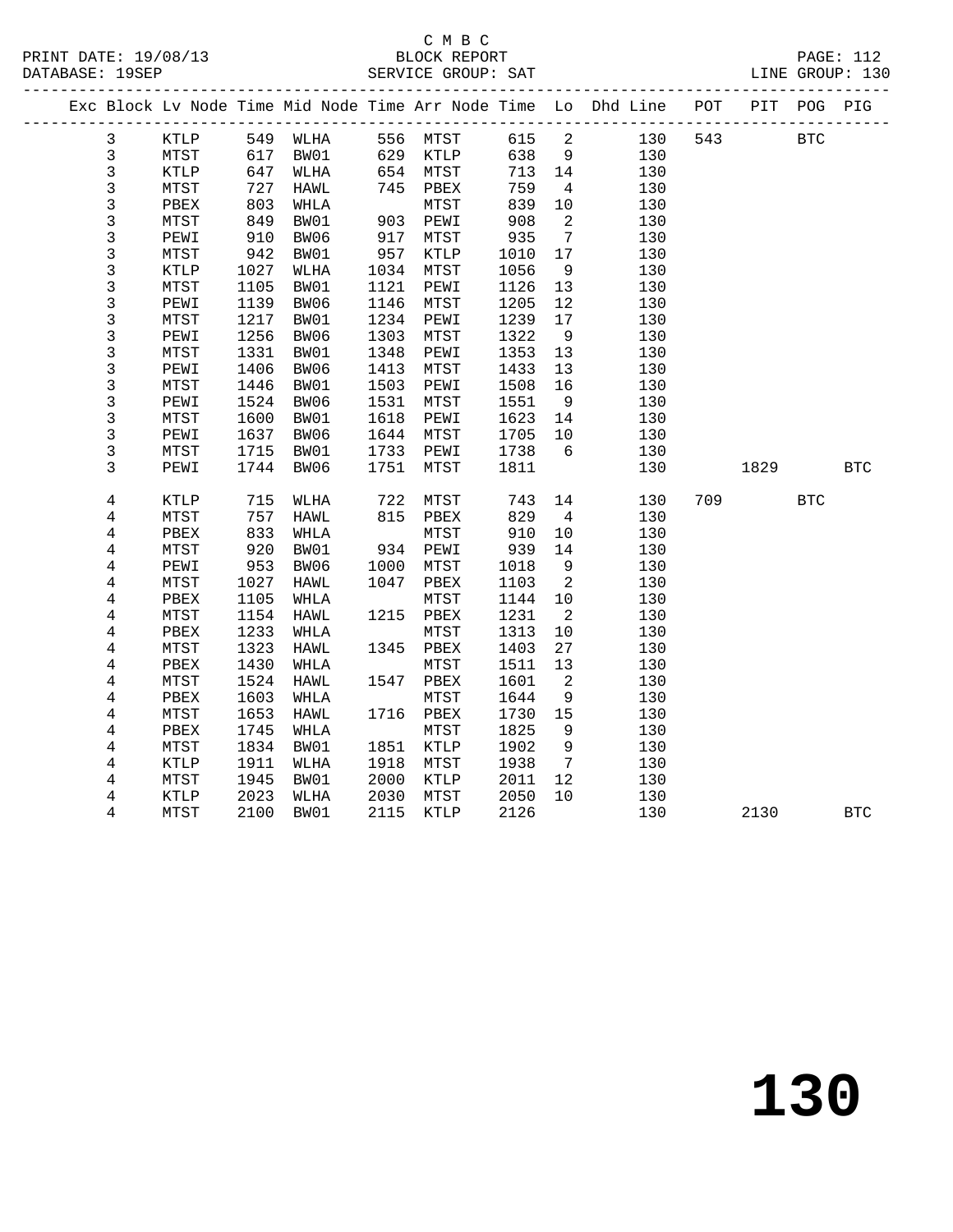# C M B C<br>BLOCK REPORT

|                 |                 |            |                |            | Exc Block Lv Node Time Mid Node Time Arr Node Time Lo Dhd Line POT PIT POG PIG |            |                 |            |         |      |              |              |
|-----------------|-----------------|------------|----------------|------------|--------------------------------------------------------------------------------|------------|-----------------|------------|---------|------|--------------|--------------|
| 5               | MTST 657 BW01   |            |                |            | 709 KTLP                                                                       |            |                 | 718 12     | 130 640 |      | $_{\rm BTC}$ |              |
| $\mathsf S$     | KTLP            | 730        | WLHA           | 737        | MTST                                                                           | 758        | 14              | 130        |         |      |              |              |
| 5               | MTST            | 812        | BW01           | 826        | KTLP                                                                           | 837        | 19              | 130        |         |      |              |              |
| 5               | KTLP            | 856        | WLHA           | 903        | ${\tt MTST}$                                                                   | 925        | 10              | 130        |         |      |              |              |
| 5               | MTST            | 935        | BW01           | 950        | PEWI                                                                           | 955        | 13              | 130        |         |      |              |              |
|                 | PEWI            | 1008       | BW06           | 1015       | MTST                                                                           | 1033       | 9               | 130        |         |      |              |              |
| $\frac{5}{5}$   | MTST            | 1042       | BW01           | 1058       | KTLP                                                                           | 1111       | 15              | 130        |         |      |              |              |
| 5               | KTLP            | 1126       | WLHA           | 1135       | MTST                                                                           | 1157       | 12              | 130        |         |      |              |              |
| 5               | MTST            | 1209       | BW01           | 1226       | KTLP                                                                           | 1241       | 15              | 130        |         |      |              |              |
| 5               | KTLP            | 1256       | WLHA           | 1305       | MTST                                                                           | 1328       | 11              | 130        |         |      |              |              |
| 5               | MTST            | 1339       | BW01           | 1356       | KTLP                                                                           | 1411       | 12              | 130        |         |      |              |              |
| 5               | KTLP            | 1423       | WLHA           | 1432       | MTST                                                                           | 1456       | 12              | 130        |         |      |              |              |
| 5               | MTST            | 1508       | BW01           | 1526       | KTLP                                                                           | 1537       | 19              | 130        |         |      |              |              |
| 5               | KTLP            | 1556       | WLHA           | 1605       | MTST                                                                           | 1629       | 9               | 130        |         |      |              |              |
| $\frac{5}{5}$   | MTST            | 1638       | BW01           | 1656       | KTLP                                                                           | 1707       | 25              | 130        |         |      |              |              |
|                 | KTLP            | 1732       | WLHA           | 1740       | MTST                                                                           | 1804       | 8 <sup>8</sup>  | 130        |         |      |              |              |
| 5               | MTST            | 1812       | BW01           | 1829       | KTLP                                                                           | 1840       | 8 <sup>8</sup>  | 130        |         |      |              |              |
| 5               | KTLP            | 1848       | WLHA           | 1855       | MTST                                                                           | 1915       | $6\overline{6}$ | 130        |         |      |              |              |
| 5               | MTST            | 1921       | BW01           | 1938       | KTLP                                                                           | 1949       | 10              | 130        |         |      |              |              |
| 5               | KTLP            | 1959       | WLHA           | 2006       | MTST                                                                           | 2026       | $7\overline{ }$ | 130        |         |      |              |              |
| 5               | MTST            | 2033       | BW01           | 2048       | KTLP                                                                           | 2059       | 12              | 130        |         |      |              |              |
| 5               | $\texttt{KTLP}$ | 2111       | WLHA           | 2118       | MTST                                                                           | 2138       |                 | 130        |         | 2154 |              | <b>BTC</b>   |
|                 |                 |            |                |            |                                                                                |            |                 |            |         |      |              |              |
| 6               | KTLP            | 801        | WLHA           | 808        | MTST                                                                           | 829        | 13              | 130        | 755     |      | <b>BTC</b>   |              |
| 6               | MTST            | 842<br>927 | BW01           | 856<br>934 | KTLP                                                                           | 907<br>956 | 20<br>9         | 130<br>130 |         |      |              |              |
| 6<br>$\epsilon$ | KTLP<br>MTST    | 1005       | WLHA<br>BW01   | 1020       | MTST<br>PEWI                                                                   | 1025       | 13              | 130        |         |      |              |              |
| 6               | PEWI            | 1038       | BW06           | 1045       | MTST                                                                           | 1103       | 9               | 130        |         |      |              |              |
| 6               | MTST            | 1112       | BW01           | 1128       | KTLP                                                                           | 1141       | 16              | 130        |         |      |              |              |
| 6               | KTLP            | 1157       | WLHA           | 1206       | MTST                                                                           | 1228       | 10              | 130        |         |      |              |              |
| $\epsilon$      | MTST            | 1238       | BW01           | 1255       | $\texttt{KTLP}$                                                                | 1310       | 13              | 130        |         |      |              |              |
| 6               | KTLP            | 1323       | WLHA           | 1332       | MTST                                                                           | 1356       | 13              | 130        |         |      |              |              |
| 6               | MTST            | 1409       | BW01           | 1426       | KTLP                                                                           | 1441       | 12              | 130        |         |      |              |              |
| $\epsilon$      | KTLP            | 1453       | WLHA           | 1502       | MTST                                                                           | 1526       | 14              | 130        |         |      |              |              |
| 6               | MTST            | 1540       | BW01           | 1558       | KTLP                                                                           | 1609       | 15              | 130        |         |      |              |              |
| 6               | <b>KTLP</b>     | 1624       | WLHA           | 1633       | MTST                                                                           | 1658       | 10              | 130        |         |      |              |              |
| 6               | MTST            | 1708       | BW01           | 1726       | KTLP                                                                           | 1737       | 8 <sup>8</sup>  | 130        |         |      |              |              |
| 6               | KTLP            | 1745       | WLHA           | 1753       | MTST                                                                           | 1817       | $6\overline{6}$ | 130        |         |      |              |              |
| 6               | MTST            | 1823       | HAWL           |            | 1845 PBEX                                                                      | 1859       | 17              | 130        |         |      |              |              |
| 6               | PBEX            |            | 1916 WHLA MTST |            |                                                                                | 1950 7     |                 | 130        |         |      |              |              |
| 6               | MTST            | 1957       | HAWL           |            | 2017 PBEX                                                                      | 2028       | 24              | 130        |         |      |              |              |
| 6               | PBEX            | 2052       | WHLA           |            | MTST                                                                           | 2126       | 10              | 130        |         |      |              |              |
| 6               | MTST            | 2136       | BW01           | 2151       | KTLP                                                                           | 2202       | 21              | 130        |         |      |              |              |
| 6               | KTLP            | 2223       | WLHA           | 2230       | MTST                                                                           | 2250       | 7               | 130        |         |      |              |              |
| 6               | MTST            | 2257       | BW01           | 2312       | KTLP                                                                           | 2323       | $\mathbf 1$     | 130        |         |      |              |              |
| 6               | KTLP            | 2324       | WLHA           | 2331       | MTST                                                                           | 2350       | 7               | 130        |         |      |              |              |
| 6               | MTST            | 2357       | BW01           | 2412       | KTLP                                                                           | 2423       | 4               | 130        |         |      |              |              |
| 6               | KTLP            | 2427       | WLHA           | 2433       | MTST                                                                           | 2450       | 7               | 130        |         |      |              |              |
| 6               | MTST            | 2457       | BW01           | 2510       | KTLP                                                                           | 2520       | 14              | 130<br>20  |         |      |              |              |
| 6               | HODM            | 2554       | NWST           | 2656       | SUST                                                                           | 2716       |                 | N19        |         | 2746 |              | $_{\rm BTC}$ |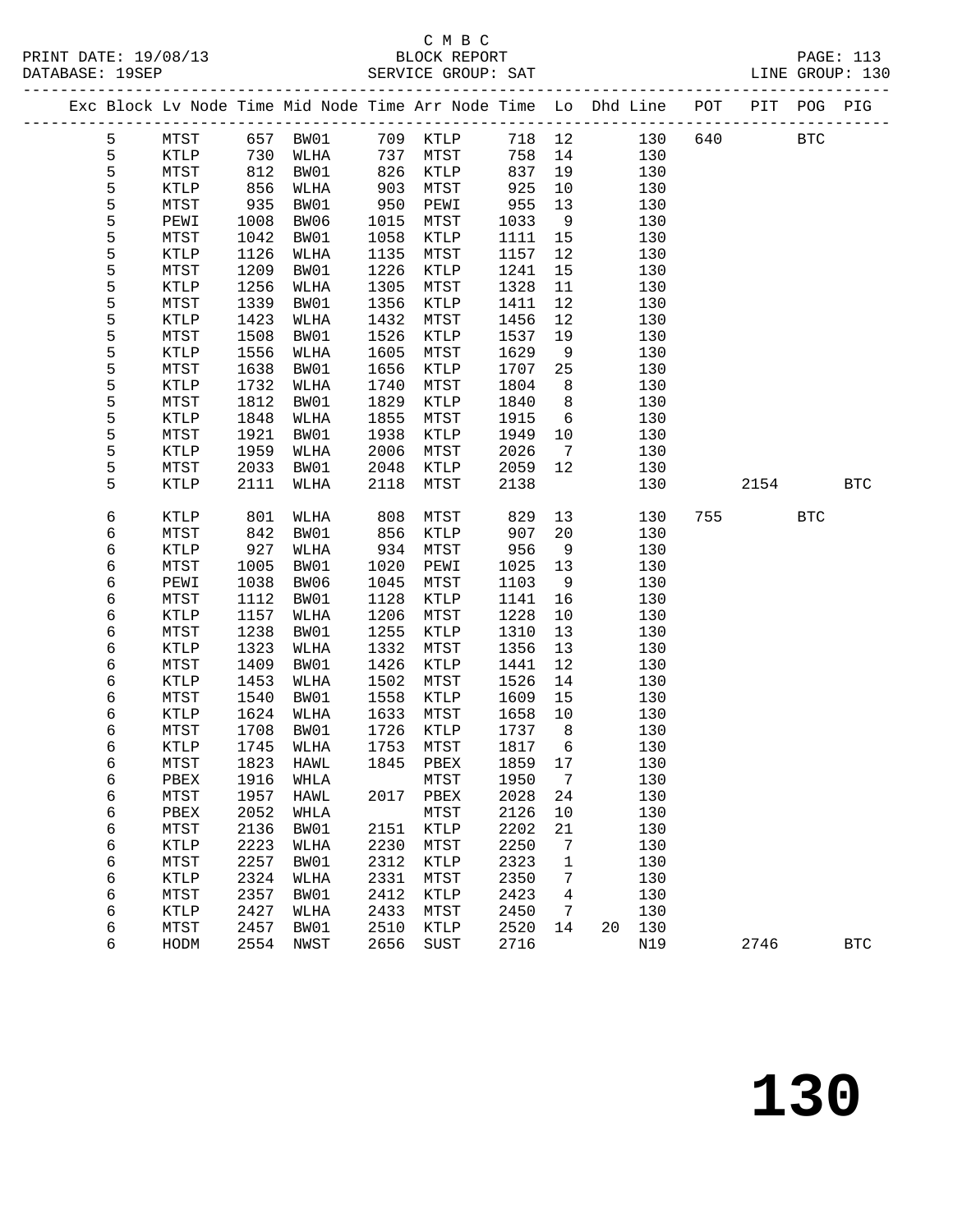### C M B C<br>BLOCK REPORT

|  |             |               |      |               |      |                                  |      |                          | Exc Block Lv Node Time Mid Node Time Arr Node Time Lo Dhd Line | POT | PIT  | POG          | PIG        |
|--|-------------|---------------|------|---------------|------|----------------------------------|------|--------------------------|----------------------------------------------------------------|-----|------|--------------|------------|
|  | 8           | PEWI 826 BW06 |      |               |      | 831 MTST 848 9<br>916 PBEX 930 4 |      |                          | 130                                                            | 819 |      | $_{\rm BTC}$ |            |
|  | 8           | MTST          |      | -<br>857 HAWL |      |                                  | 930  |                          | 130                                                            |     |      |              |            |
|  | $\,8\,$     | PBEX          | 934  | WHLA          |      | MTST                             | 1011 | 9                        | 130                                                            |     |      |              |            |
|  | $\,8\,$     | MTST          | 1020 | BW01          | 1035 | PEWI                             | 1040 | 14                       | 130                                                            |     |      |              |            |
|  | $\,8\,$     | PEWI          | 1054 | BW06          | 1101 | MTST                             | 1119 | 8                        | 130                                                            |     |      |              |            |
|  | $\,8\,$     | MTST          | 1127 | HAWL          | 1148 | PBEX                             | 1204 | $\overline{0}$           | 130                                                            |     |      |              |            |
|  | $\,8\,$     | PBEX          | 1204 | WHLA          |      | MTST                             | 1244 | 9                        | 130                                                            |     |      |              |            |
|  | 8           | MTST          | 1253 | HAWL          | 1315 | PBEX                             | 1333 | 28                       | 130                                                            |     |      |              |            |
|  | 8           | PBEX          | 1401 | WHLA          |      | MTST                             | 1442 | 9                        | 130                                                            |     |      |              |            |
|  | $\,8\,$     | MTST          | 1451 | HAWL          | 1513 | PBEX                             | 1531 | $\overline{4}$           | 130                                                            |     |      |              |            |
|  | $\,8\,$     | PBEX          | 1535 | WHLA          |      | MTST                             | 1616 | $7\phantom{.0}$          | 130                                                            |     |      |              |            |
|  | 8           | MTST          | 1623 | HAWL          |      | 1646 PBEX                        | 1700 | 9                        | 130                                                            |     |      |              |            |
|  | 8           | PBEX          | 1709 | WHLA          |      | MTST                             | 1749 | $\overline{\phantom{a}}$ | 130                                                            |     |      |              |            |
|  | 8           | MTST          | 1751 | BW01          | 1808 | KTLP                             | 1819 | 5                        | 130                                                            |     |      |              |            |
|  | $\,8\,$     | KTLP          | 1824 | WLHA          | 1832 | MTST                             | 1854 | $\overline{\mathbf{3}}$  | 130                                                            |     |      |              |            |
|  | $\,8\,$     | MTST          | 1857 | BW01          | 1914 | KTLP                             | 1925 | 10                       | 130                                                            |     |      |              |            |
|  | 8           | KTLP          | 1935 | WLHA          | 1942 | MTST                             | 2002 | $\overline{7}$           | 130                                                            |     |      |              |            |
|  | 8           | MTST          | 2009 | BW01          | 2024 | KTLP                             | 2035 | 12                       | 130                                                            |     |      |              |            |
|  | 8           | KTLP          | 2047 | WLHA          | 2054 | MTST                             | 2114 |                          | 130                                                            |     | 2130 |              | <b>BTC</b> |
|  | 9           | PEWI          | 838  | BW06          | 845  | MTST                             | 903  | 9                        | 130                                                            | 831 |      | <b>BTC</b>   |            |
|  | 9           | MTST          | 912  | BW01          | 926  | KTLP                             | 937  | 20                       | 130                                                            |     |      |              |            |
|  | $\mathsf 9$ | KTLP          | 957  | WLHA          | 1004 | MTST                             | 1026 | 9                        | 130                                                            |     |      |              |            |
|  | 9           | MTST          | 1035 | BW01          | 1051 | PEWI                             | 1056 | 12                       | 130                                                            |     |      |              |            |
|  | 9           | PEWI          | 1108 | BW06          | 1115 | MTST                             | 1134 | $\overline{7}$           | 130                                                            |     |      |              |            |
|  | 9           | MTST          | 1141 | BW01          | 1157 | KTLP                             | 1210 | 16                       | 130                                                            |     |      |              |            |
|  | $\mathsf 9$ | KTLP          | 1226 | WLHA          | 1235 | MTST                             | 1258 | 10                       | 130                                                            |     |      |              |            |
|  | 9           | MTST          | 1308 | BW01          | 1325 | KTLP                             | 1340 | 13                       | 130                                                            |     |      |              |            |
|  | 9           | KTLP          | 1353 | WLHA          | 1402 | MTST                             | 1426 | 12                       | 130                                                            |     |      |              |            |
|  | 9           | MTST          | 1438 | BW01          | 1455 | KTLP                             | 1510 | 13                       | 130                                                            |     |      |              |            |
|  | 9           | KTLP          | 1523 | WLHA          | 1532 | MTST                             | 1556 | 12                       | 130                                                            |     |      |              |            |
|  | 9           | MTST          | 1608 | BW01          | 1626 | KTLP                             | 1637 | 21                       | 130                                                            |     |      |              |            |
|  | 9           | KTLP          | 1658 | WLHA          | 1707 | ${\tt MTST}$                     | 1732 | $7\overline{ }$          | 130                                                            |     |      |              |            |
|  | 9           | MTST          | 1739 | HAWL          | 1801 | PBEX                             | 1815 | 16                       | 130                                                            |     |      |              |            |
|  | 9           | PBEX          | 1831 | WHLA          |      | MTST                             | 1905 | $\overline{4}$           | 130                                                            |     |      |              |            |
|  | $\mathsf 9$ | MTST          | 1909 | HAWL          |      | 1931 PBEX                        | 1944 | 20                       | 130                                                            |     |      |              |            |
|  | 9           | PBEX          | 2004 | WHLA          |      | MTST                             | 2038 | $\overline{7}$           | 130                                                            |     |      |              |            |
|  | 9           | MTST          | 2045 | HAWL          |      | 2105 PBEX                        | 2116 | 15                       | 130                                                            |     |      |              |            |
|  | 9           | PBEX          | 2131 | WHLA          |      | MTST                             | 2205 |                          | 130                                                            |     | 2221 |              | <b>BTC</b> |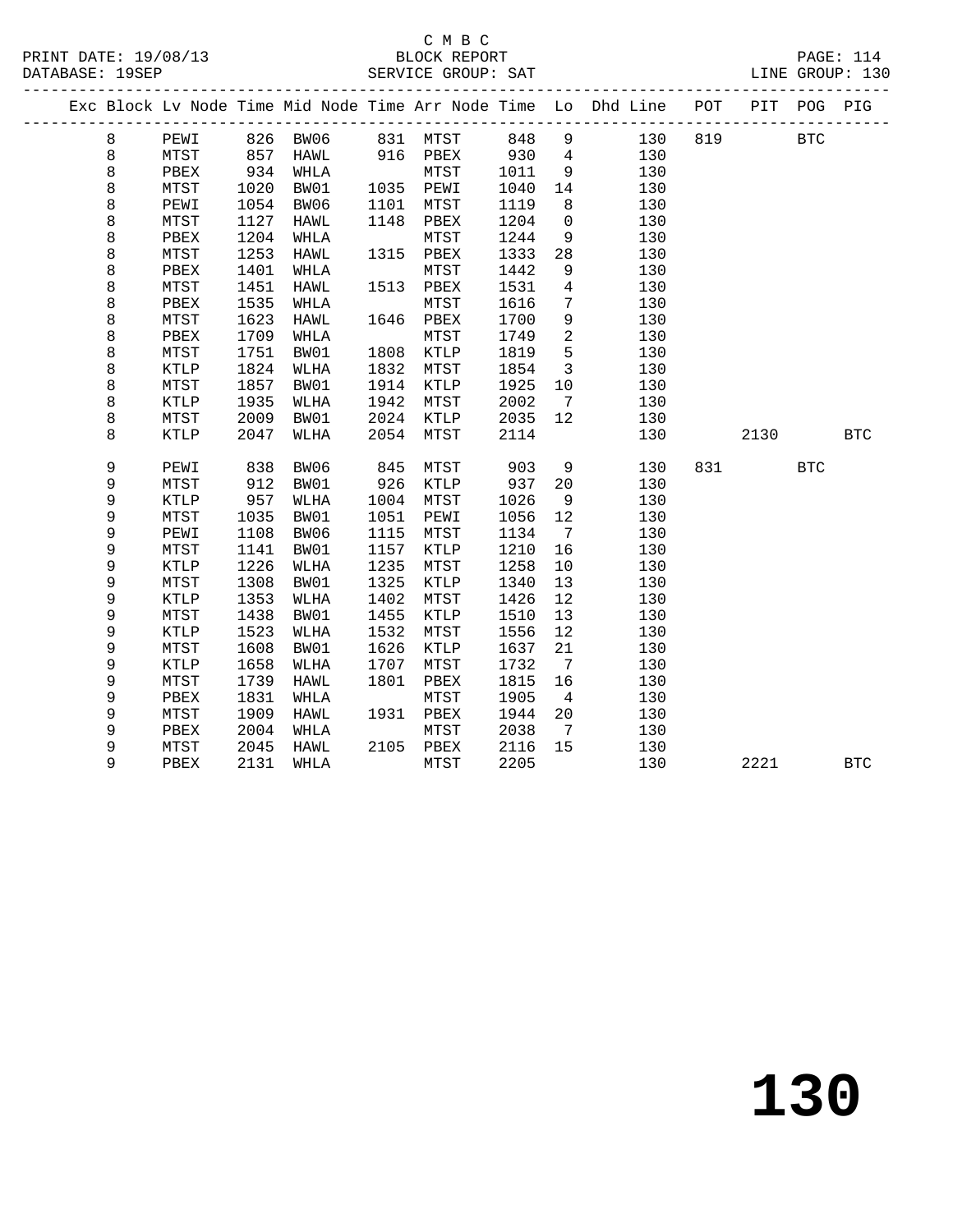### C M B C<br>BLOCK REPORT

|  |        |               |      |           |      |                             |        |                         | Exc Block Lv Node Time Mid Node Time Arr Node Time Lo Dhd Line POT PIT POG PIG |         |      |            |              |
|--|--------|---------------|------|-----------|------|-----------------------------|--------|-------------------------|--------------------------------------------------------------------------------|---------|------|------------|--------------|
|  | 10     | PEWI 853 BW06 |      |           |      | 900 MTST 918 9              |        |                         |                                                                                | 130 846 |      | <b>BTC</b> |              |
|  | $10$   | MTST          |      | 927 HAWL  |      | $946$ PBEX                  | 1000 4 |                         | 130                                                                            |         |      |            |              |
|  | $10$   | PBEX          |      | 1004 WHLA |      | MTST                        | 1041   | 9                       | 130                                                                            |         |      |            |              |
|  | $10$   | MTST          | 1050 | BW01      |      | 1106 PEWI                   | 1111   | 14                      | 130                                                                            |         |      |            |              |
|  | $10$   | PEWI          | 1125 | BW06      | 1132 | MTST                        | 1151   | 11                      | 130                                                                            |         |      |            |              |
|  | $10$   | MTST          | 1202 | BW01      | 1219 | PEWI                        | 1224   | 15                      | 130                                                                            |         |      |            |              |
|  | $10$   | PEWI          | 1239 | BW06      | 1246 | MTST                        | 1305   | 11                      | 130                                                                            |         |      |            |              |
|  | 10     | MTST          | 1316 | BW01      | 1333 | PEWI                        | 1338   | 15                      | 130                                                                            |         |      |            |              |
|  | $10$   | PEWI          | 1353 | BW06      | 1400 | MTST                        | 1420   | 11                      | 130                                                                            |         |      |            |              |
|  | $10$   | MTST          | 1431 | BW01      | 1448 | PEWI                        | 1453   | 13                      | 130                                                                            |         |      |            |              |
|  | $10$   | PEWI          | 1506 | BW06      | 1513 | MTST                        | 1533   | 12                      | 130                                                                            |         |      |            |              |
|  | 10     | MTST          | 1545 | BW01      | 1603 | PEWI                        | 1608   | 16                      | 130                                                                            |         |      |            |              |
|  | $10$   | PEWI          | 1624 | BW06      | 1631 | MTST                        | 1652   | 8 <sup>8</sup>          | 130                                                                            |         |      |            |              |
|  | $10$   | MTST          | 1700 | BW01      | 1718 | PEWI                        | 1723   | $6\overline{6}$         | 130                                                                            |         |      |            |              |
|  | $10$   | PEWI          | 1729 | BW06      | 1736 | MTST                        | 1756   | $5^{\circ}$             | 130                                                                            |         |      |            |              |
|  | $10$   | MTST          | 1801 | HAWL      | 1823 | PBEX                        | 1837   | 15                      | 130                                                                            |         |      |            |              |
|  | $10$   | PBEX          | 1852 | WHLA      |      | MTST                        | 1926   | $\overline{7}$          | 130                                                                            |         |      |            |              |
|  | $10$   | MTST          | 1933 | HAWL      |      | 1953 PBEX                   | 2004   | 24                      | 130                                                                            |         |      |            |              |
|  | $10$   | PBEX          | 2028 | WHLA      |      | MTST                        | 2102   | 14                      | 130                                                                            |         |      |            |              |
|  | 10     | MTST          | 2116 | BW01      | 2131 | KTLP                        | 2142   | 11                      | 130                                                                            |         |      |            |              |
|  | $10$   | KTLP          | 2153 | WLHA      | 2200 | MTST                        | 2220   | $\overline{7}$          | 130                                                                            |         |      |            |              |
|  | $10$   | MTST          | 2227 | BW01      | 2242 | KTLP                        | 2253   | $\overline{1}$          | 130                                                                            |         |      |            |              |
|  | $10$   | KTLP          | 2254 | WLHA      | 2301 | MTST                        | 2320   | $7\overline{ }$         | 130                                                                            |         |      |            |              |
|  | $10$   | MTST          | 2327 | BW01      | 2342 | KTLP                        | 2353   | $\overline{4}$          | 130                                                                            |         |      |            |              |
|  | $10$   | KTLP          | 2357 | WLHA      | 2403 | MTST                        | 2420   | $\overline{7}$          | 130                                                                            |         |      |            |              |
|  | $10$   | MTST          | 2427 | BW01      | 2440 | KTLP                        | 2450   | $\overline{7}$          | 130                                                                            |         |      |            |              |
|  | $10$   | KTLP          | 2457 | WLHA      | 2503 | MTST                        | 2520   | 16                      | 130                                                                            |         |      |            |              |
|  | $10$   | MTST          | 2536 | BW01      | 2549 | KTLP                        | 2559   | 10 <sub>1</sub>         | 20 130                                                                         |         |      |            |              |
|  | 10     | SERO          | 2629 | BYGR      | 2636 | ULP1                        | 2656   |                         | N17                                                                            |         | 2731 |            | <b>BTC</b>   |
|  | 11     | PEWI          | 923  | BW06      | 930  | MTST                        | 948    | 9                       | 130                                                                            | 916     |      | <b>BTC</b> |              |
|  | 11     | MTST          | 957  | HAWL      | 1017 | PBEX                        | 1033   | $\overline{\mathbf{2}}$ | 130                                                                            |         |      |            |              |
|  | $11\,$ | PBEX          | 1035 | WHLA      |      | MTST                        | 1112   | 8 <sup>8</sup>          | 130                                                                            |         |      |            |              |
|  | 11     | MTST          | 1120 | BW01      | 1136 | PEWI                        | 1141   | 15                      | 130                                                                            |         |      |            |              |
|  | 11     | PEWI          | 1156 | BW06      | 1203 | MTST                        | 1222   | 9                       | 130                                                                            |         |      |            |              |
|  | 11     | MTST          | 1231 | BW01      | 1248 | PEWI                        | 1253   | 15                      | 130                                                                            |         |      |            |              |
|  | 11     | PEWI          | 1308 | BW06      | 1315 | MTST                        | 1335   | 11                      | 130                                                                            |         |      |            |              |
|  | $11\,$ | MTST          | 1346 | BW01      | 1403 | PEWI                        | 1408   | 16                      | 130                                                                            |         |      |            |              |
|  | 11     | PEWI          |      | 1424 BW06 |      | 1431 MTST                   | 1451   | 10                      | 130                                                                            |         |      |            |              |
|  |        | 11 MTST       |      |           |      | 1501 BW01 1519 PEWI 1524 12 |        |                         | 130                                                                            |         |      |            |              |
|  | 11     | PEWI          |      | 1536 BW06 | 1543 | MTST                        | 1603   | 12                      | 130                                                                            |         |      |            |              |
|  | 11     | MTST          | 1615 | BW01      | 1633 | HAWL                        | 1638   |                         | 130                                                                            |         | 1645 |            | <b>BTC</b>   |
|  | 12     | MTST          | 1149 | BW01      | 1205 | PEWI                        | 1210   | 16                      | 130                                                                            | 1132    |      | <b>BTC</b> |              |
|  | $12$   | PEWI          | 1226 | BW06      | 1233 | MTST                        | 1252   | 9                       | 130                                                                            |         |      |            |              |
|  | $12\,$ | MTST          | 1301 | BW01      | 1318 | PEWI                        | 1323   | 13                      | 130                                                                            |         |      |            |              |
|  | $12$   | PEWI          | 1336 | BW06      | 1343 | MTST                        | 1403   | 13                      | 130                                                                            |         |      |            |              |
|  | 12     | MTST          | 1416 | BW01      | 1433 | PEWI                        | 1438   | 16                      | 130                                                                            |         |      |            |              |
|  | 12     | PEWI          | 1454 | BW06      | 1501 | MTST                        | 1521   | 11                      | 130                                                                            |         |      |            |              |
|  | $12$   | MTST          | 1532 | BW01      | 1550 | PEWI                        | 1555   | 13                      | 130                                                                            |         |      |            |              |
|  | $12$   | PEWI          | 1608 | BW06      | 1615 | MTST                        | 1635   | 10                      | 130                                                                            |         |      |            |              |
|  | 12     | MTST          | 1645 | BW01      | 1703 | PEWI                        | 1708   | $5^{\circ}$             | 130                                                                            |         |      |            |              |
|  | 12     | PEWI          | 1713 | BW06      | 1720 | MTST                        | 1741   |                         | 130                                                                            |         | 1757 |            | $_{\rm BTC}$ |
|  |        |               |      |           |      |                             |        |                         |                                                                                |         |      |            |              |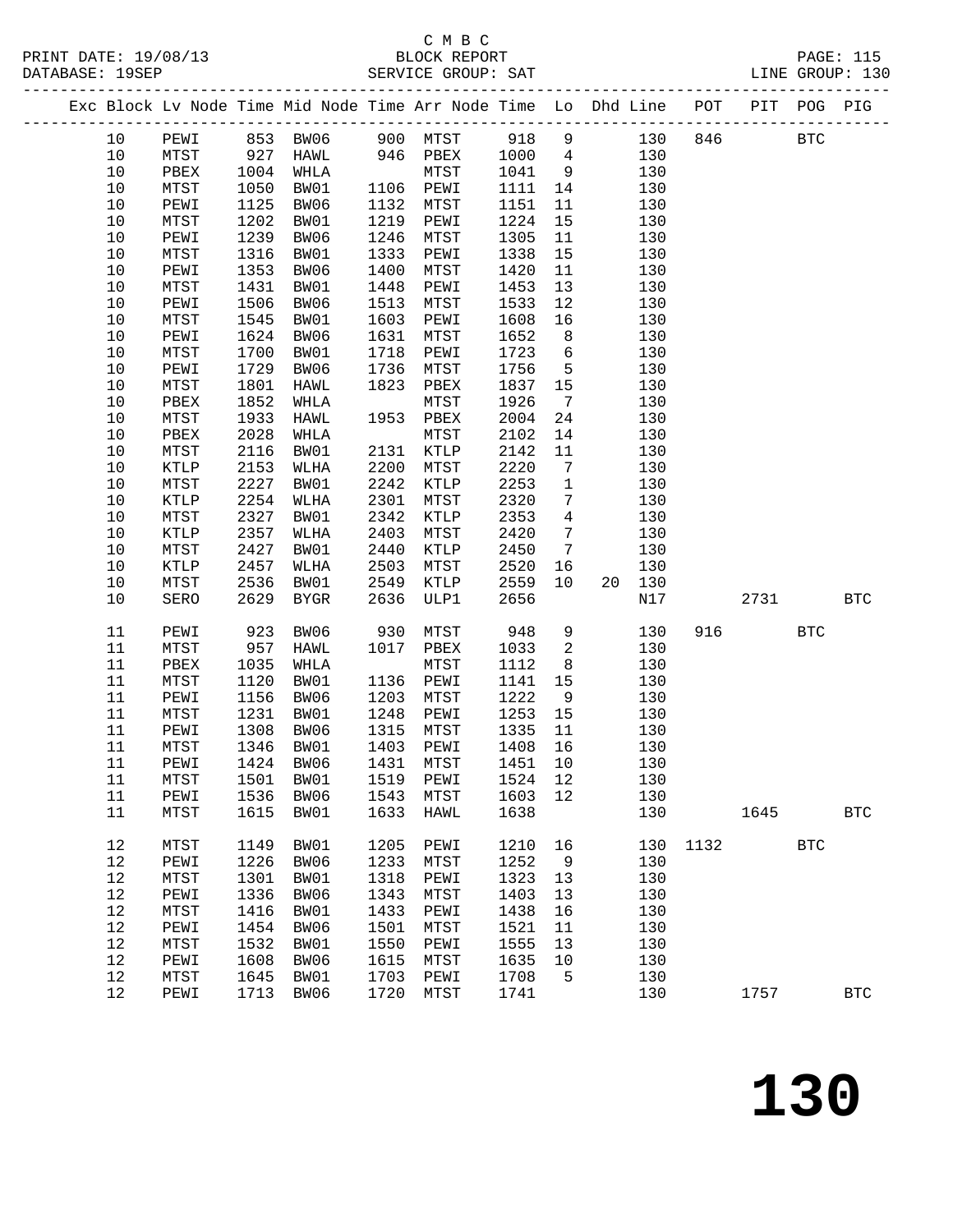#### C M B C<br>BLOCK REPORT SERVICE GROUP: SAT

| ----------- |    |      |      |      |      | DARVICA OROCI DILI |      |     |                                                                |      |      | ∸∸∸™™ ◡∸ |            |
|-------------|----|------|------|------|------|--------------------|------|-----|----------------------------------------------------------------|------|------|----------|------------|
|             |    |      |      |      |      |                    |      |     | Exc Block Ly Node Time Mid Node Time Arr Node Time Lo Dhd Line | POT  | PIT  | POG      | PIG        |
|             | 14 | PBEX | 1303 | WHLA |      | MTST               | 1344 | - 9 | 130                                                            | 1251 |      | BTC      |            |
|             | 14 | MTST | 1353 | HAWL | 1415 | PBEX               | 1433 | 27  | 130                                                            |      |      |          |            |
|             | 14 | PBEX | 1500 | WHLA |      | MTST               | 1541 | 12  | 130                                                            |      |      |          |            |
|             | 14 | MTST | 1553 | HAWL | 1616 | PBEX               | 1630 | 2   | 130                                                            |      |      |          |            |
|             | 14 | PBEX | 1632 | WHLA |      | MTST               | 1714 | 9   | 130                                                            |      |      |          |            |
|             | 14 | MTST | 1723 | HAWL | 1746 | PBEX               | 1800 | 6   | 130                                                            |      |      |          |            |
|             | 14 | PBEX | 1806 | WHLA |      | MTST               | 1843 | -2  | 130                                                            |      |      |          |            |
|             | 14 | MTST | 1845 | HAWL | 1907 | PBEX               | 1920 | 20  | 130                                                            |      |      |          |            |
|             | 14 | PBEX | 1940 | WHLA |      | MTST               | 2014 | - 7 | 130                                                            |      |      |          |            |
|             | 14 | MTST | 2021 | HAWL | 2041 | PBEX               | 2052 | 24  | 130                                                            |      |      |          |            |
|             | 14 | PBEX | 2116 | WHLA |      | MTST               | 2150 | -7  | 130                                                            |      |      |          |            |
|             | 14 | MTST | 2157 | BW01 | 2212 | KTLP               | 2223 |     | 130                                                            |      | 2227 |          | <b>BTC</b> |
|             |    |      |      |      |      |                    |      |     |                                                                |      |      |          |            |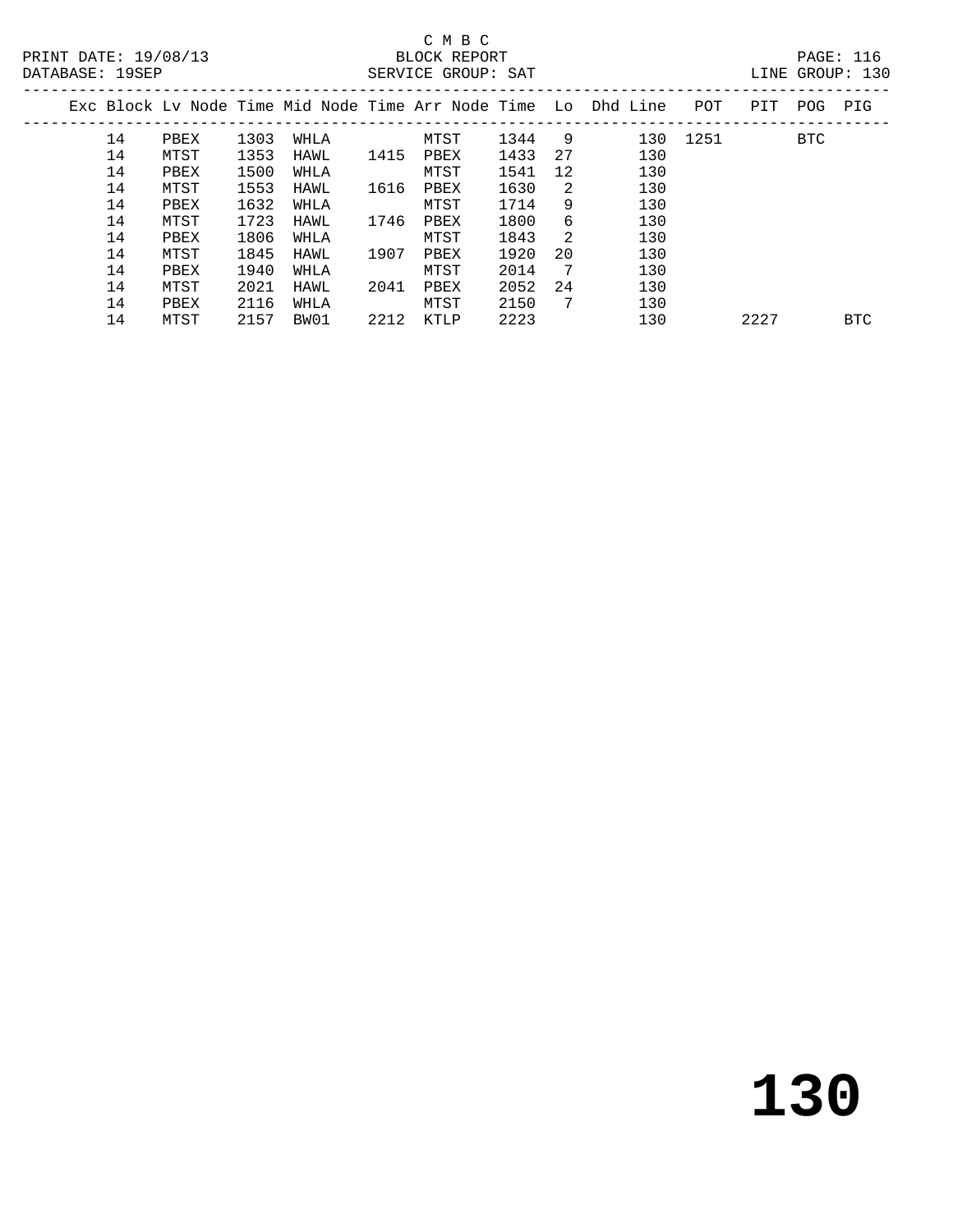|                          |    |                                  |              |                                                                                                                                                                                                                      | C M B C   |                          |                            |                                                                                |      |            |
|--------------------------|----|----------------------------------|--------------|----------------------------------------------------------------------------------------------------------------------------------------------------------------------------------------------------------------------|-----------|--------------------------|----------------------------|--------------------------------------------------------------------------------|------|------------|
| 15GB                     |    |                                  |              | ------------------------<br>15 & GRAND BLVD<br>22 ST & PHILIP<br>BANBURY & GALLANT<br>BURRARD STATION<br>CAPILANO RD & CURLING RD<br>EDGEMONT & RIDGEWOOD<br>GROUSE MTN SKYRIDE<br>LONSDALE & 15 ST<br>LONSDALE QUAY |           | <b>15LO</b>              |                            | 15TH & LONSDALE                                                                |      |            |
| 22PH                     |    |                                  |              |                                                                                                                                                                                                                      |           | 29LO                     |                            | 29 ST & LONSDALE                                                               |      |            |
| <b>BAGA</b>              |    |                                  |              |                                                                                                                                                                                                                      |           | <b>BTC</b>               |                            | Burnaby Depot                                                                  |      |            |
| BUB2                     |    |                                  |              |                                                                                                                                                                                                                      |           | CACO<br>CASR             |                            | CAPILANO UNIVERSITY                                                            |      |            |
| CACU                     |    |                                  |              |                                                                                                                                                                                                                      |           | CASB                     |                            | CAPILANO SUSPENSION BRG                                                        |      |            |
| EDRI                     |    |                                  |              |                                                                                                                                                                                                                      |           | GB15                     |                            | GRAND BLVD & 15 ST SB                                                          |      |            |
| GMSK                     |    |                                  |              |                                                                                                                                                                                                                      |           | HODM<br>$LO15$<br>$LO15$ |                            | HOWE & DUNSMUIR                                                                |      |            |
| LNI5                     |    |                                  |              |                                                                                                                                                                                                                      |           |                          |                            | LONSDALE & 15 ST                                                               |      |            |
| LOOU                     |    |                                  |              |                                                                                                                                                                                                                      |           | LS15                     |                            | LONSDALE & 15 ST                                                               |      |            |
| LVMT                     |    |                                  |              |                                                                                                                                                                                                                      |           | MACA                     |                            | MARINE & CAPILANO                                                              |      |            |
| MAGA                     |    | MARINE & GARDEN                  |              | LYNN VALLEY & MTN HWY<br>LYNN VALLEY & MTN HWY<br>MARINE & GARDEN<br>MOUNTAIN HWY 6 ---                                                                                                                              |           | MOGL<br>MOGL             |                            | MONTROYAL & GLENCANYON                                                         |      |            |
|                          |    |                                  |              |                                                                                                                                                                                                                      |           |                          |                            | OSBORNE & LONSDALE                                                             |      |            |
|                          |    |                                  |              |                                                                                                                                                                                                                      |           |                          |                            |                                                                                |      |            |
|                          |    |                                  |              |                                                                                                                                                                                                                      |           |                          |                            |                                                                                |      |            |
| UNDE UNDERWOOD & DEMPSEY |    |                                  |              |                                                                                                                                                                                                                      |           |                          |                            |                                                                                |      |            |
|                          |    |                                  |              |                                                                                                                                                                                                                      |           |                          |                            | Exc Block Lv Node Time Mid Node Time Arr Node Time Lo Dhd Line POT PIT POG PIG |      |            |
|                          |    | 41 LOQU 525 MACA                 |              |                                                                                                                                                                                                                      |           | LVMT 540 0               |                            | 242 503 BTC                                                                    |      |            |
|                          |    |                                  |              |                                                                                                                                                                                                                      |           |                          |                            | 242                                                                            |      |            |
|                          |    |                                  |              | 41 LVMT 540 LOQU 557 STST 630 0<br>41 STST 630 15LO 654 15GB 659 18<br>41 15GB 717 MAGA 734 STST 754 12                                                                                                              |           |                          |                            | 240                                                                            |      |            |
|                          |    | 15GB 717<br>STST 806<br>MOGL 836 |              |                                                                                                                                                                                                                      |           |                          |                            | 240                                                                            |      |            |
|                          | 41 |                                  |              | EDRI 829 MOGL                                                                                                                                                                                                        |           |                          |                            | 246                                                                            |      |            |
|                          | 41 |                                  |              |                                                                                                                                                                                                                      | LOQU      | 836<br>858               |                            | $\begin{array}{c} 0 \\ 4 \\ 0 \end{array}$<br>249                              |      |            |
|                          | 41 | LOQU                             |              |                                                                                                                                                                                                                      |           | 918                      |                            | 249                                                                            |      |            |
|                          | 41 | MOGL                             |              | 902 MOGL<br>918 MAGA 933 STST<br>1004 EDRI 1028 MOGL                                                                                                                                                                 |           | 956                      |                            | 246                                                                            |      |            |
|                          | 41 | STST                             |              |                                                                                                                                                                                                                      |           | 1036                     |                            | $\begin{array}{c} 8 \\ 0 \end{array}$<br>246                                   |      |            |
|                          | 41 | MOGL                             |              |                                                                                                                                                                                                                      | LOQU      | 1059                     |                            | 5 <sub>1</sub><br>249                                                          |      |            |
|                          | 41 | LOQU                             | 1036<br>1104 |                                                                                                                                                                                                                      | MOGL      | 1120                     | $\mathsf{O}$               | 249                                                                            |      |            |
|                          | 41 | MOGL                             |              | 1120 MAGA 1136 STST                                                                                                                                                                                                  |           | 1205                     | 5                          | 246                                                                            |      |            |
|                          | 41 | STST                             | 1210         | 15LO                                                                                                                                                                                                                 | 1248 15GB | 1253                     |                            | $\frac{1}{4}$<br>240                                                           |      |            |
|                          | 41 | 15GB                             | 1257         | MAGA                                                                                                                                                                                                                 | 1318 STST | 1354                     | $4\degree$                 | 240                                                                            |      |            |
|                          | 41 | STST                             | 1358         | EDRI                                                                                                                                                                                                                 | 1425 MOGL | 1434                     |                            | $\overline{0}$<br>246                                                          |      |            |
|                          | 41 | MOGL                             | 1434         |                                                                                                                                                                                                                      | LOOU      | 1459                     | 18                         | 249                                                                            |      |            |
|                          | 41 | LOQU                             | 1517         | 15GB                                                                                                                                                                                                                 | 1530 UNDE | 1546                     | $\overline{\phantom{a}}^2$ | 228                                                                            |      |            |
|                          | 41 | UNDE                             | 1548         | GB15                                                                                                                                                                                                                 | 1601 LOQU | 1615                     | 17                         | 228                                                                            |      |            |
|                          | 41 | LOQU                             |              |                                                                                                                                                                                                                      |           | 1657                     | $4\overline{ }$            | 229                                                                            |      |            |
|                          | 41 | LVMT                             |              | 1648 LVMT<br>1732 29LO 1748 LVMT<br>1801 LO15 1748 LVMT<br>1832 2010                                                                                                                                                 |           | 1728                     |                            | $\overline{4}$<br>229                                                          |      |            |
|                          | 41 | LOQU                             |              |                                                                                                                                                                                                                      |           | $1757 \frac{4}{3}$       |                            | 229                                                                            |      |            |
|                          | 41 | LVMT                             |              |                                                                                                                                                                                                                      |           | 1824                     | 8                          | 229                                                                            |      |            |
|                          | 41 |                                  |              | LOQU 1832 29LO                                                                                                                                                                                                       |           | 1856                     |                            | $4\overline{ }$<br>229                                                         |      |            |
|                          | 41 | LVMT                             | 1900         | LO15                                                                                                                                                                                                                 | LOOU      | 1922                     |                            | 229                                                                            | 1942 | <b>BTC</b> |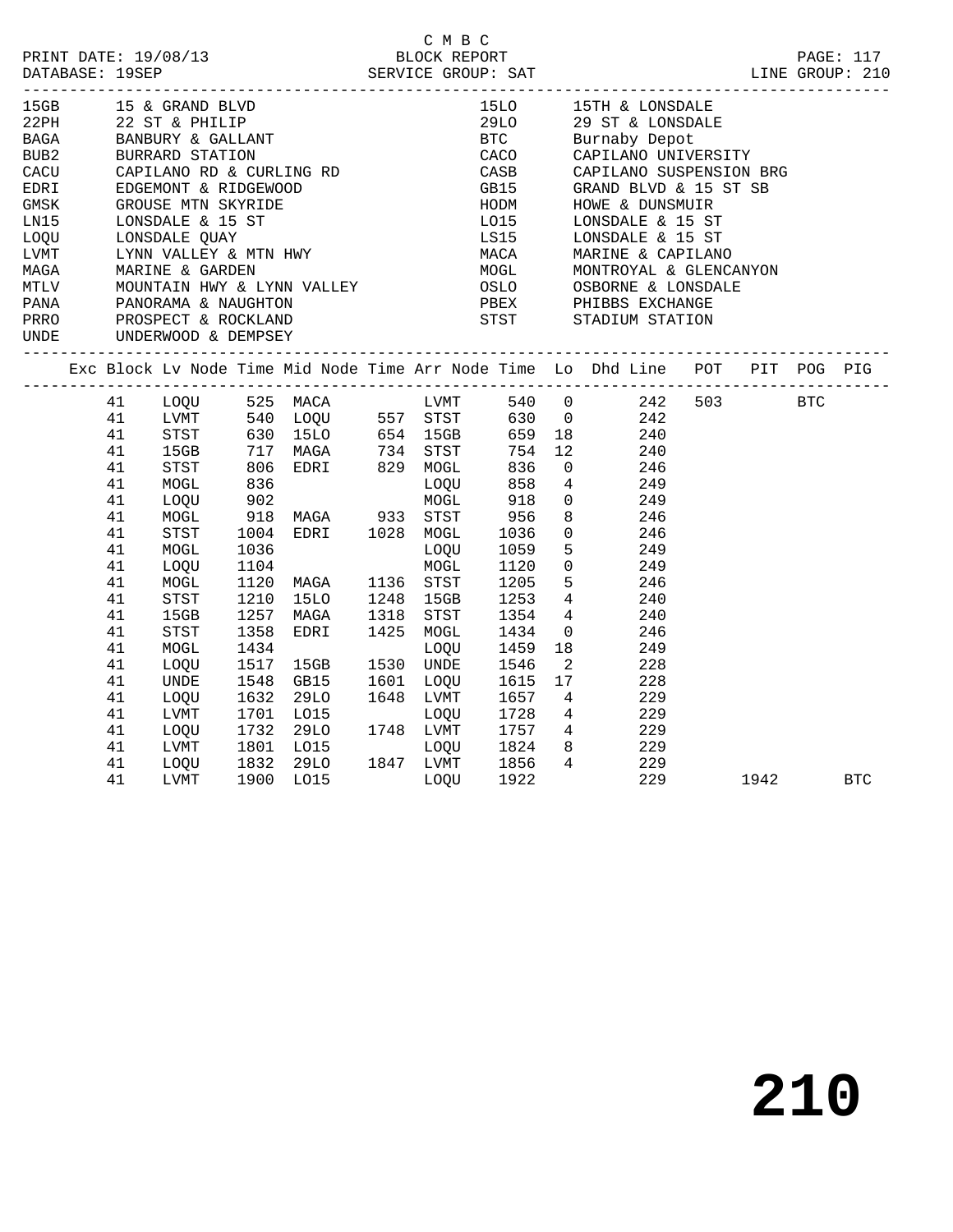# C M B C<br>PRINT DATE: 19/08/13 BLOCK REPORT

|  |    |               |      |                 |      |             |      |                            | Exc Block Lv Node Time Mid Node Time Arr Node Time Lo Dhd Line POT PIT POG PIG |     |      |            |            |
|--|----|---------------|------|-----------------|------|-------------|------|----------------------------|--------------------------------------------------------------------------------|-----|------|------------|------------|
|  | 42 | 15GB 522 LVMT |      |                 |      | 528 UNDE    |      |                            | 533 1<br>228                                                                   | 504 |      | <b>BTC</b> |            |
|  | 42 | UNDE          |      | 534 GB15        | 547  | LOQU        | 600  | $\overline{\phantom{0}}^2$ | 228                                                                            |     |      |            |            |
|  | 42 | LOQU          | 602  | 15GB            | 613  | UNDE        | 624  | 10                         | 228                                                                            |     |      |            |            |
|  | 42 | UNDE          | 634  | GB15            | 647  | LOQU        | 700  | 2                          | 228                                                                            |     |      |            |            |
|  | 42 | LOQU          | 702  | 15GB            | 713  | UNDE        | 724  | 9                          | 228                                                                            |     |      |            |            |
|  | 42 | <b>UNDE</b>   | 733  | GB15            | 746  | LOQU        | 800  | $\overline{2}$             | 228                                                                            |     |      |            |            |
|  | 42 | LOQU          | 802  | 15GB            | 813  | UNDE        | 824  | 9                          | 228                                                                            |     |      |            |            |
|  | 42 | UNDE          | 833  | GB15            | 846  | LOQU        | 900  | 17                         | 228                                                                            |     |      |            |            |
|  | 42 | LOQU          | 917  | CASB            | 933  | GMSK        | 942  | 18                         | 236                                                                            |     |      |            |            |
|  | 42 | GMSK          | 1000 | CASB            | 1007 | LOQU        | 1029 | $\overline{\mathbf{3}}$    | 236                                                                            |     |      |            |            |
|  | 42 | LOQU          | 1032 | $\mathtt{CASB}$ | 1050 | GMSK        | 1059 | 13                         | 236                                                                            |     |      |            |            |
|  | 42 | GMSK          | 1112 | $\mathtt{CASB}$ | 1119 | LOQU        | 1142 | 6                          | 236                                                                            |     |      |            |            |
|  | 42 | LOQU          | 1148 | OSLO            | 1204 | PRRO        | 1227 | 20                         | 230                                                                            |     |      |            |            |
|  | 42 | PRRO          | 1247 | LS15            | 1259 | LOQU        | 1310 | $\overline{7}$             | 230                                                                            |     |      |            |            |
|  | 42 | LOQU          | 1317 | CASB            | 1337 | GMSK        | 1346 | 11                         | 236                                                                            |     |      |            |            |
|  | 42 | GMSK          | 1357 | CASB            | 1404 | LOQU        | 1428 | $\overline{4}$             | 236                                                                            |     |      |            |            |
|  | 42 | LOQU          | 1432 | CASB            | 1452 | GMSK        | 1501 | 9                          | 236                                                                            |     |      |            |            |
|  | 42 | GMSK          | 1510 | CASB            | 1517 | LOQU        | 1541 | $6\overline{6}$            | 236                                                                            |     |      |            |            |
|  | 42 | LOQU          | 1547 | LN15            | 1556 | PRRO        | 1614 | 5                          | 230                                                                            |     |      |            |            |
|  | 42 | PRRO          | 1619 | LS15            | 1629 | LOQU        | 1640 | 8                          | 230                                                                            |     |      |            |            |
|  | 42 | LOQU          | 1648 | 15GB            | 1701 | <b>UNDE</b> | 1717 | $\overline{a}$             | 228                                                                            |     |      |            |            |
|  | 42 | <b>UNDE</b>   | 1719 | GB15            | 1732 | LOQU        | 1746 | $\overline{\mathbf{3}}$    | 228                                                                            |     |      |            |            |
|  | 42 | LOQU          | 1749 | 15GB            | 1802 | UNDE        | 1816 | 16                         | 228                                                                            |     |      |            |            |
|  | 42 | <b>UNDE</b>   | 1832 | GB15            | 1845 | LOQU        | 1859 | $\mathbf{3}$               | 228                                                                            |     |      |            |            |
|  | 42 | LOQU          | 1902 | 15GB            | 1915 | UNDE        | 1927 | 5                          | 228                                                                            |     |      |            |            |
|  | 42 | UNDE          | 1932 | GB15            | 1945 | LOQU        | 1959 | $\mathbf{3}$               | 228                                                                            |     |      |            |            |
|  | 42 | LOQU          | 2002 | 15GB            | 2015 | <b>UNDE</b> | 2026 | 6                          | 228                                                                            |     |      |            |            |
|  | 42 | <b>UNDE</b>   | 2032 | GB15            | 2045 | LOQU        | 2059 | $\overline{3}$             | 228                                                                            |     |      |            |            |
|  | 42 | LOQU          | 2102 | 15GB            | 2115 | <b>UNDE</b> | 2126 | $7\phantom{.0}$            | 228                                                                            |     |      |            |            |
|  | 42 | <b>UNDE</b>   | 2133 | GB15            | 2145 | LOQU        | 2159 | $\mathbf{3}$               | 228                                                                            |     |      |            |            |
|  | 42 | LOQU          | 2202 | 15GB            | 2215 | <b>UNDE</b> | 2226 | $7\phantom{.0}$            | 228                                                                            |     |      |            |            |
|  | 42 | <b>UNDE</b>   | 2233 | GB15            | 2245 | LOQU        | 2259 | $\mathbf{3}$               | 228                                                                            |     |      |            |            |
|  | 42 | LOQU          | 2302 | 15GB            | 2314 | UNDE        | 2325 | 8                          | 228                                                                            |     |      |            |            |
|  | 42 | <b>UNDE</b>   | 2333 | GB15            | 2345 | LOQU        | 2359 | 5                          | 228                                                                            |     |      |            |            |
|  | 42 | LOQU          | 2404 | 29LO            | 2419 | LVMT        | 2426 | 12                         | 229                                                                            |     |      |            |            |
|  | 42 | LVMT          | 2438 | L015            |      | LOQU        | 2459 | $\overline{\mathbf{3}}$    | 229                                                                            |     |      |            |            |
|  | 42 | LOQU          | 2502 | 29LO            |      | 2517 LVMT   | 2524 | 13 <sup>°</sup>            | 229<br>23                                                                      |     |      |            |            |
|  | 42 | HODM          | 2600 | LOQU            | 2630 | LVMT        | 2647 |                            | N24                                                                            |     | 2703 |            | <b>BTC</b> |

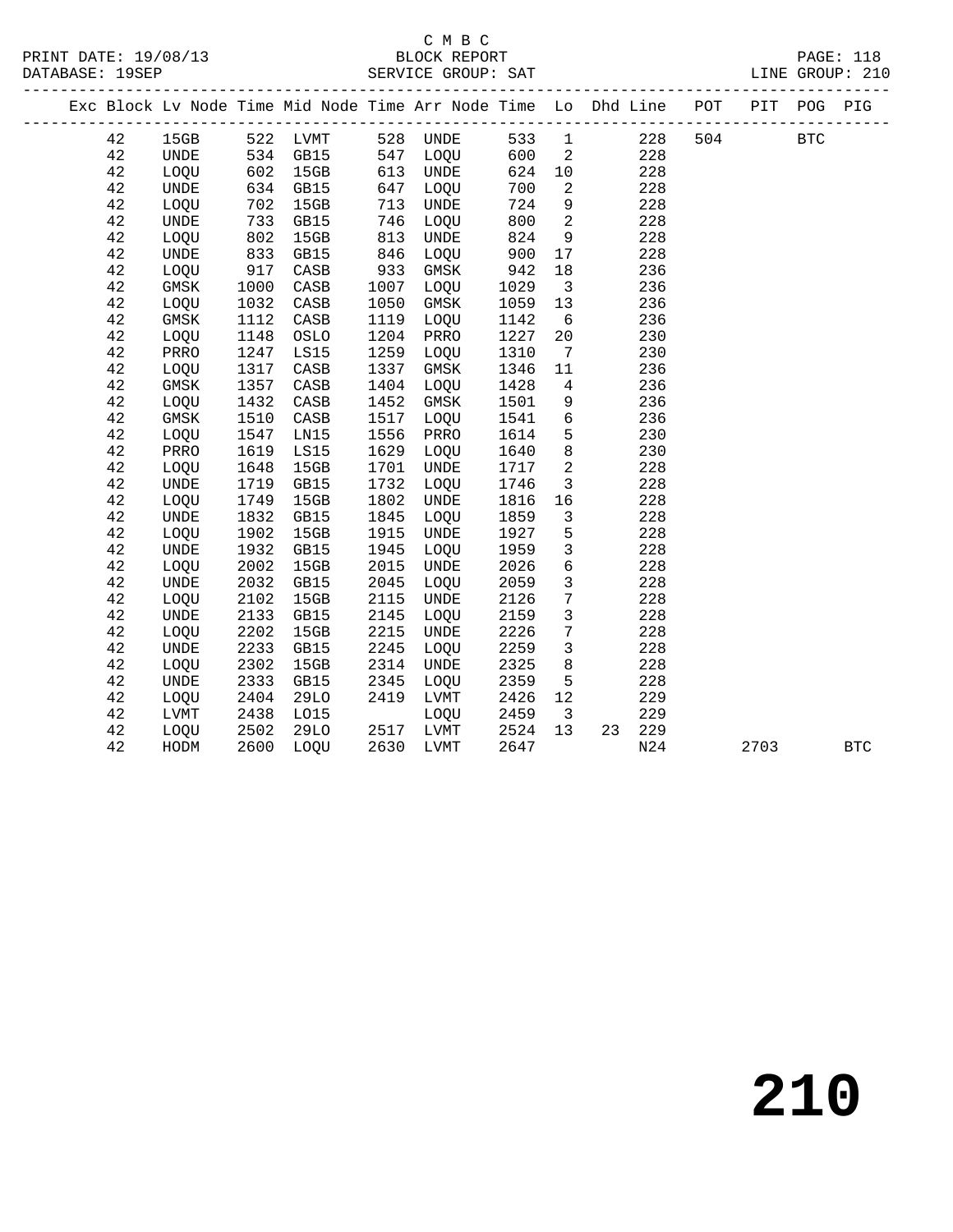# C M B C<br>BLOCK REPORT

|  |    |             |      |          |      |             |      |                              | Exc Block Lv Node Time Mid Node Time Arr Node Time Lo Dhd Line POT PIT POG |     |      |            | PIG          |
|--|----|-------------|------|----------|------|-------------|------|------------------------------|----------------------------------------------------------------------------|-----|------|------------|--------------|
|  | 43 | LN15        |      | 554 OSLO |      | 600 PRRO    |      |                              | 612 0 230                                                                  | 529 |      | <b>BTC</b> |              |
|  | 43 | PRRO        |      | 612 LS15 | 620  | LOQU        | 627  | 20 <sub>o</sub>              | 230                                                                        |     |      |            |              |
|  | 43 | LOQU        | 647  | OSLO     | 659  | PRRO        | 723  | $5^{\circ}$                  | 230                                                                        |     |      |            |              |
|  | 43 | PRRO        | 728  | LS15     | 737  | LOQU        | 744  | $\overline{3}$               | 230                                                                        |     |      |            |              |
|  | 43 | LOQU        | 747  | OSLO     | 800  | PRRO        | 824  | $4\overline{4}$              | 230                                                                        |     |      |            |              |
|  | 43 | PRRO        | 828  | LS15     | 837  | LOQU        | 844  | $\overline{\mathbf{3}}$      | 230                                                                        |     |      |            |              |
|  | 43 | LOQU        | 847  | OSLO     | 901  | PRRO        | 925  | $\overline{\mathbf{3}}$      | 230                                                                        |     |      |            |              |
|  | 43 | PRRO        | 928  | LS15     | 937  | LOQU        | 945  | $\overline{\mathbf{3}}$      | 230                                                                        |     |      |            |              |
|  | 43 | LOQU        | 948  | OSLO     | 1002 | PRRO        | 1026 | 25                           | 230                                                                        |     |      |            |              |
|  | 43 | PRRO        | 1051 | LS15     | 1101 | LOQU        | 1110 | $7\phantom{.0}\phantom{.0}7$ | 230                                                                        |     |      |            |              |
|  | 43 | LOQU        | 1117 | CASB     | 1137 | GMSK        | 1146 | 11                           | 236                                                                        |     |      |            |              |
|  | 43 | GMSK        | 1157 | CASB     | 1204 | LOQU        | 1227 | $5^{\circ}$                  | 236                                                                        |     |      |            |              |
|  | 43 | LOQU        | 1232 | CASB     | 1252 | GMSK        | 1301 | 11                           | 236                                                                        |     |      |            |              |
|  | 43 | GMSK        | 1312 | CASB     | 1319 | LOQU        | 1343 | $\overline{4}$               | 236                                                                        |     |      |            |              |
|  | 43 | LOQU        | 1347 | LN15     | 1357 | PRRO        | 1415 | $\overline{2}$               | 230                                                                        |     |      |            |              |
|  | 43 | PRRO        | 1417 | LS15     | 1429 | LOQU        | 1440 | $7\phantom{.0}\phantom{.0}7$ | 230                                                                        |     |      |            |              |
|  | 43 | LOQU        | 1447 | LN15     | 1457 | PRRO        | 1515 | $\overline{4}$               | 230                                                                        |     |      |            |              |
|  | 43 | PRRO        | 1519 | LS15     | 1529 | LOQU        | 1540 | $7\overline{ }$              | 230                                                                        |     |      |            |              |
|  | 43 | LOQU        | 1547 | CASB     | 1604 | GMSK        | 1613 | 12                           | 236                                                                        |     |      |            |              |
|  | 43 | GMSK        | 1625 | CASB     | 1632 | LOQU        | 1656 | 6                            | 236                                                                        |     |      |            |              |
|  | 43 | LOQU        | 1702 | CASB     | 1719 | GMSK        | 1728 | 12                           | 236                                                                        |     |      |            |              |
|  | 43 | GMSK        | 1740 | CASB     | 1747 | LOQU        | 1810 | $7\overline{ }$              | 236                                                                        |     |      |            |              |
|  | 43 | LOQU        | 1817 | CASB     | 1833 | GMSK        | 1842 | 16                           | 236                                                                        |     |      |            |              |
|  | 43 | GMSK        | 1858 | CASB     | 1905 | LOQU        | 1926 | $6\overline{6}$              | 236                                                                        |     |      |            |              |
|  | 43 | LOQU        | 1932 | 15GB     | 1945 | <b>UNDE</b> | 1957 | 5                            | 228                                                                        |     |      |            |              |
|  | 43 | UNDE        | 2002 | GB15     | 2015 | LOQU        | 2029 | $\mathbf{3}$                 | 228                                                                        |     |      |            |              |
|  | 43 | LOOU        | 2032 | 15GB     | 2045 | <b>UNDE</b> | 2056 | $7\overline{ }$              | 228                                                                        |     |      |            |              |
|  | 43 | <b>UNDE</b> | 2103 | GB15     | 2115 | LOQU        | 2129 | $\mathsf{3}$                 | 228                                                                        |     |      |            |              |
|  | 43 | LOQU        | 2132 | 15GB     | 2145 | <b>UNDE</b> | 2156 | $7\phantom{.0}$              | 228                                                                        |     |      |            |              |
|  | 43 | <b>UNDE</b> | 2203 | GB15     | 2215 | LOQU        | 2229 | $\mathbf{3}$                 | 228                                                                        |     |      |            |              |
|  | 43 | LOQU        | 2232 | 15GB     | 2245 | <b>UNDE</b> | 2256 | $7\overline{ }$              | 228                                                                        |     |      |            |              |
|  | 43 | <b>UNDE</b> | 2303 | GB15     | 2315 | LOQU        | 2329 | $\mathbf{3}$                 | 228                                                                        |     |      |            |              |
|  | 43 | LOQU        | 2332 | 15GB     | 2344 | UNDE        | 2355 | 8                            | 228                                                                        |     |      |            |              |
|  | 43 | UNDE        | 2403 | GB15     | 2415 | LOQU        | 2428 | 6                            | 228                                                                        |     |      |            |              |
|  | 43 | LOQU        | 2434 | 15GB     | 2445 | UNDE        | 2456 | $\overline{7}$               | 228                                                                        |     |      |            |              |
|  | 43 | <b>UNDE</b> | 2503 | GB15     | 2515 | LOQU        | 2528 | 10                           | 228                                                                        |     |      |            |              |
|  | 43 | LOOU        | 2538 | PBEX     | 2550 | CACO        | 2559 |                              | 239                                                                        |     | 2614 |            | $_{\rm BTC}$ |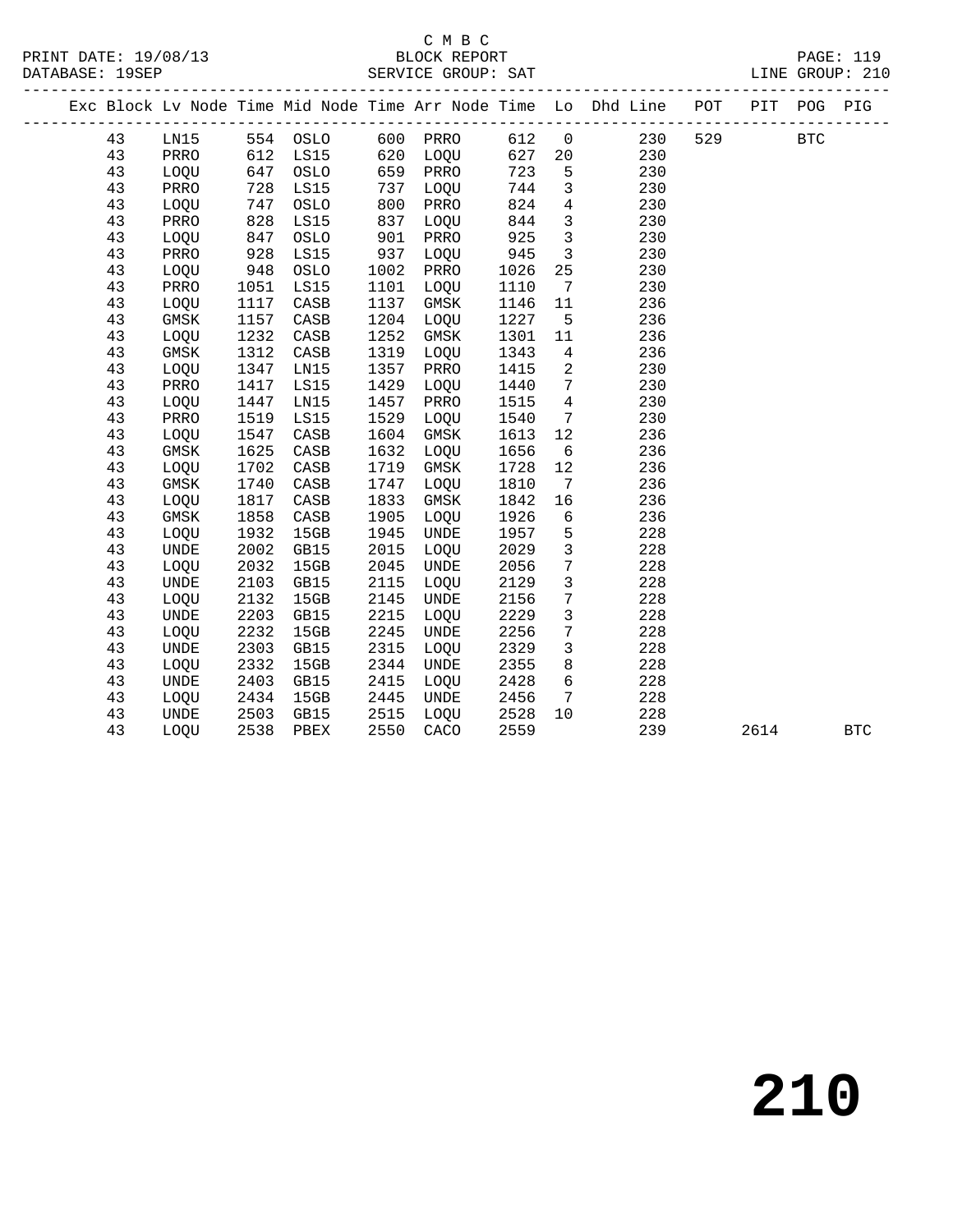#### C M B C<br>BLOCK REPORT

|  |    |      |                     |                                                                                          |              |                                                          |                                 |                          | Exc Block Lv Node Time Mid Node Time Arr Node Time Lo Dhd Line POT PIT POG PIG |            |            |            |
|--|----|------|---------------------|------------------------------------------------------------------------------------------|--------------|----------------------------------------------------------|---------------------------------|--------------------------|--------------------------------------------------------------------------------|------------|------------|------------|
|  | 44 |      |                     |                                                                                          |              |                                                          |                                 |                          | CACU 555 EDRI 601 MOGL 606 0 246 530<br>MOGL 606 10QU 627 5 249                | <b>BTC</b> |            |            |
|  | 44 |      |                     |                                                                                          |              |                                                          |                                 |                          |                                                                                |            |            |            |
|  | 44 | LOQU |                     | 632 CASB<br>705 LS15<br>747 LN15<br>835 LS15<br>918                                      |              | LOQU<br>645 GMSK<br>725 PBEX<br>800 GMSK<br>855 PBEX     | $651$ 14<br>$738$ 9<br>$819$ 16 |                          | 236                                                                            |            |            |            |
|  | 44 | GMSK |                     |                                                                                          |              |                                                          |                                 |                          | 232                                                                            |            |            |            |
|  | 44 | PBEX |                     |                                                                                          |              |                                                          |                                 |                          | 232                                                                            |            |            |            |
|  | 44 | GMSK |                     |                                                                                          |              |                                                          |                                 | 10                       | 232                                                                            |            |            |            |
|  | 44 | PBEX |                     |                                                                                          |              | PANA                                                     | 908<br>938                      | 16                       | 211                                                                            |            |            |            |
|  | 44 | PANA |                     |                                                                                          |              | PBEX                                                     |                                 | $5^{\circ}$              | 212                                                                            |            |            |            |
|  | 44 | PBEX |                     | $\begin{array}{cc}\n 254 \\  1017 \\  \text{IN15} \\  1102 \\  \text{LS15}\n\end{array}$ |              | 1031 GMSK                                                | 1012<br>1054                    | 8 <sup>8</sup>           | 232                                                                            |            |            |            |
|  | 44 | GMSK |                     |                                                                                          |              | 1125 PBEX                                                | 1142                            | $5^{\circ}$              | 232                                                                            |            |            |            |
|  | 44 | PBEX | 1147                |                                                                                          |              | PANA                                                     | 1204 20                         |                          | 212                                                                            |            |            |            |
|  | 44 | PANA | 1224                |                                                                                          |              | PBEX                                                     | 1242                            | $-5$                     | 212                                                                            |            |            |            |
|  | 44 | PBEX |                     | 1224 PBLA<br>1247 LN15 1302 GMSK<br>1332 LS15 1355 PBEX                                  |              |                                                          | 1325                            | $7\overline{ }$          | 232                                                                            |            |            |            |
|  | 44 | GMSK |                     |                                                                                          |              |                                                          | 1412                            | $5^{\circ}$              | 232                                                                            |            |            |            |
|  | 44 | PBEX | 1417                |                                                                                          |              | PANA                                                     | $1435$ $19$                     |                          | 212                                                                            |            |            |            |
|  | 44 | PANA | 1454                |                                                                                          |              | PBEX                                                     | 1512                            | $5^{\circ}$              | 212                                                                            |            |            |            |
|  | 44 | PBEX |                     | 1517 LN15 1532 GMSK<br>1602 LS15 1625 PBEX                                               |              |                                                          | 1555                            | $\overline{7}$           | 232                                                                            |            |            |            |
|  | 44 | GMSK |                     |                                                                                          |              |                                                          | 1642 5                          |                          | 232                                                                            |            |            |            |
|  | 44 | PBEX | 1647                |                                                                                          |              | PANA                                                     | 1705 19                         |                          | 212                                                                            |            |            |            |
|  | 44 | PANA | 1724                |                                                                                          |              | PBEX                                                     | 1742                            |                          | 212                                                                            | 1752       |            | <b>BTC</b> |
|  |    |      |                     |                                                                                          |              |                                                          |                                 |                          |                                                                                |            |            |            |
|  | 45 | 15GB |                     | 552 LVMT<br>604 GB15                                                                     |              | 558 UNDE<br>617 LOQU                                     |                                 | 1                        | 228                                                                            | 534        | <b>BTC</b> |            |
|  | 45 | UNDE |                     |                                                                                          |              |                                                          | 603<br>630                      | $\overline{\phantom{a}}$ | 228                                                                            |            |            |            |
|  | 45 | LOQU |                     | 632 15GB<br>704 GB15                                                                     |              |                                                          | 654                             | 10                       | 228                                                                            |            |            |            |
|  | 45 | UNDE |                     |                                                                                          |              | 643 UNDE<br>717 LOQU                                     | 730                             | $\overline{2}$           | 228                                                                            |            |            |            |
|  | 45 | LOQU |                     | 732 15GB<br>803 GB15                                                                     |              | 743 UNDE<br>816 LOQU<br>843 UNDE<br>916 LOQU<br>944 UNDE | 754                             | 9                        | 228                                                                            |            |            |            |
|  | 45 | UNDE |                     |                                                                                          |              |                                                          | 830                             | $\overline{\phantom{a}}$ | 228                                                                            |            |            |            |
|  | 45 | LOQU | 832                 | 15GB                                                                                     |              |                                                          | 854                             | 9                        | 228                                                                            |            |            |            |
|  | 45 | UNDE | 903                 | GB15                                                                                     |              |                                                          | 930                             | $\overline{\mathbf{2}}$  | 228                                                                            |            |            |            |
|  | 45 | LOOU |                     | $932$ 15GB                                                                               |              |                                                          | $955$ 23                        |                          | 228                                                                            |            |            |            |
|  | 45 | UNDE |                     | 1018 GB15<br>1048 OSLO                                                                   |              | 1031 LOQU<br>1031 LOQU<br>1104 PRRO                      | 1045<br>1127                    | $\overline{\mathbf{3}}$  | 228                                                                            |            |            |            |
|  | 45 | LOQU |                     |                                                                                          |              |                                                          |                                 | 22                       | 230                                                                            |            |            |            |
|  | 45 | PRRO |                     | 1149 LS15<br>1232 29LO                                                                   |              | 1159 LOQU                                                | 1208                            | 24                       | 230                                                                            |            |            |            |
|  | 45 | LOQU |                     |                                                                                          |              | 1249 LVMT                                                | 1257                            | $\overline{\phantom{a}}$ | 229                                                                            |            |            |            |
|  | 45 | LVMT |                     | 1259 LO15<br>1347 15GB                                                                   | ----<br>1400 | LOQU                                                     | 1328 19                         |                          | 229                                                                            |            |            |            |
|  | 45 | LOQU |                     | 15GB                                                                                     |              | 1400 UNDE                                                | 1415                            | $\overline{\mathbf{3}}$  | 228                                                                            |            |            |            |
|  | 45 | UNDE | 1418                | GB15                                                                                     |              | 1431 LOOU                                                | 1445                            | 20                       | 228                                                                            |            |            |            |
|  | 45 | LOQU | 1505                |                                                                                          |              | MOGL                                                     | 1524                            | $\overline{0}$           | 249                                                                            |            |            |            |
|  | 45 | MOGL | 1524                | MAGA                                                                                     |              | 1542 STST                                                | 1614                            | $\overline{4}$           | 246                                                                            |            |            |            |
|  | 45 | STST | 1618<br>1708        | 15LO                                                                                     | 1653         | 15GB                                                     | 1701 7<br>1805 8                | $7\overline{)}$          | 240                                                                            |            |            |            |
|  | 45 | 15GB |                     | MAGA                                                                                     | 1728         | STST                                                     |                                 |                          | 240                                                                            |            |            |            |
|  | 45 | STST | 1813<br>1859        | 15LO                                                                                     |              | 1844 15GB<br>1916 STST                                   | 1852 7<br>1947 14               | $7\phantom{0}$           | 240                                                                            |            |            |            |
|  | 45 | 15GB |                     | MAGA                                                                                     |              |                                                          |                                 |                          | 240                                                                            |            |            |            |
|  | 45 | STST | $\frac{2001}{2049}$ | <b>15LO</b>                                                                              |              | 2030 15GB<br>2030 15GB<br>2104 STST                      | 2038                            | 11                       | 240                                                                            |            |            |            |
|  | 45 | 15GB |                     | 2049 MAGA                                                                                |              | 2104 STST                                                | 2128                            |                          | 240                                                                            | 2152       |            | <b>BTC</b> |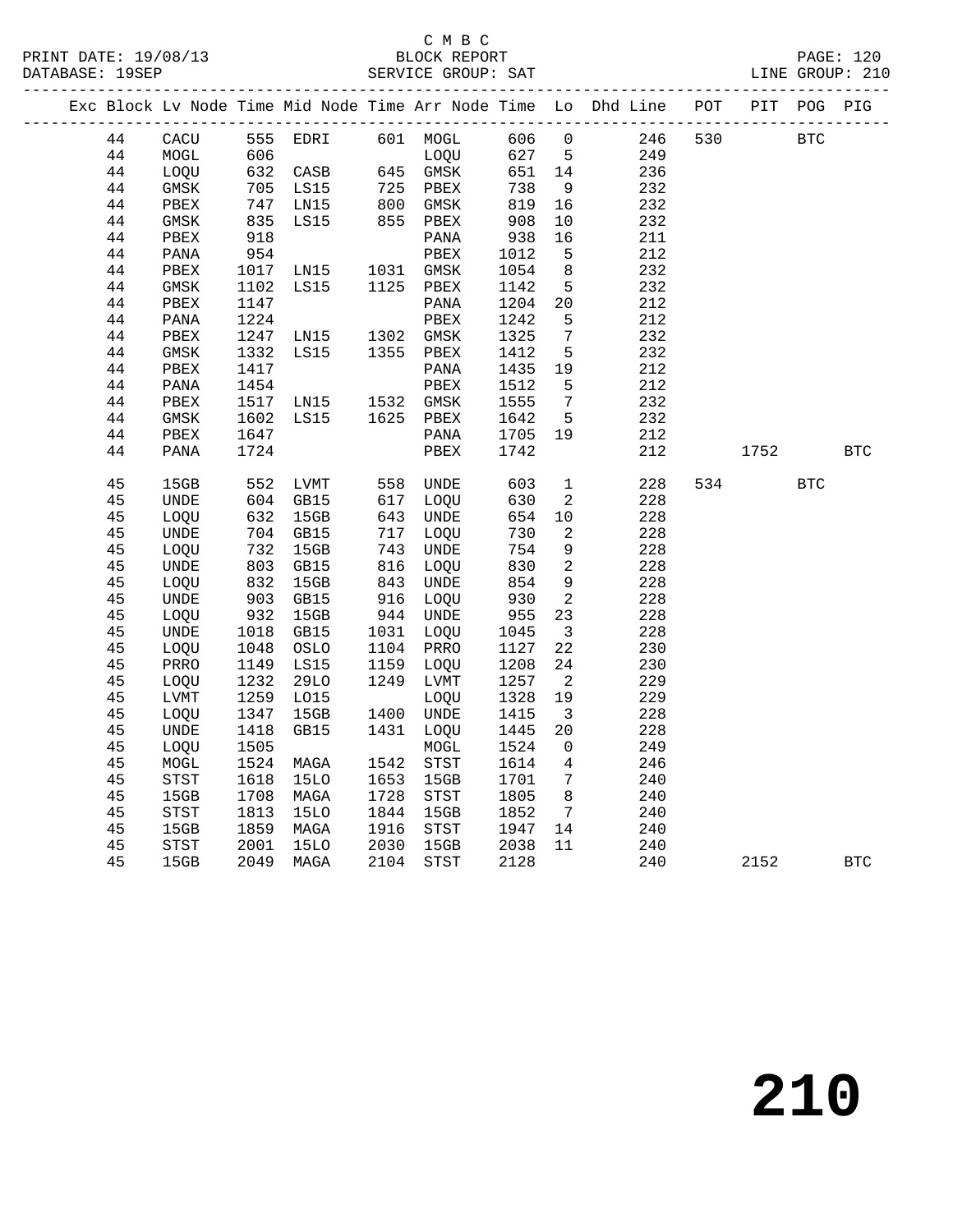# C M B C<br>BLOCK REPORT

LINE GROUP: 210

|  | Exc Block Lv Node Time Mid Node Time Arr Node Time Lo Dhd Line |                  |      |      |      |                  |      |                         |     | POT<br>-------- | PIT  | POG | PIG |
|--|----------------------------------------------------------------|------------------|------|------|------|------------------|------|-------------------------|-----|-----------------|------|-----|-----|
|  | 46                                                             | PBEX             | 547  | MTLV | 556  | UNDE             | 605  | 21                      | 210 | 535             |      | BTC |     |
|  | 46                                                             | UNDE             | 626  | PBEX | 644  | BUB2             | 710  | 13                      | 210 |                 |      |     |     |
|  | 46                                                             | BUB2             | 723  | PBEX | 745  | UNDE             | 805  | 20                      | 210 |                 |      |     |     |
|  | 46                                                             | UNDE             | 825  | PBEX | 844  | BUB2             | 911  | 10                      | 210 |                 |      |     |     |
|  | 46                                                             | BUB2             | 921  | PBEX | 945  | UNDE             | 1008 | 17                      | 210 |                 |      |     |     |
|  | 46                                                             | UNDE             | 1025 | PBEX | 1044 | BUB2             | 1115 | 5                       | 210 |                 |      |     |     |
|  | 46                                                             | BUB2             | 1120 | PBEX | 1145 | UNDE             | 1211 | 13                      | 210 |                 |      |     |     |
|  | 46                                                             | UNDE             | 1224 | PBEX | 1244 | BUB <sub>2</sub> | 1317 | $\overline{\mathbf{3}}$ | 210 |                 |      |     |     |
|  | 46                                                             | BUB <sub>2</sub> | 1320 | PBEX | 1345 | <b>UNDE</b>      | 1411 | 13                      | 210 |                 |      |     |     |
|  | 46                                                             | UNDE             | 1424 | PBEX | 1444 | BUB <sub>2</sub> | 1516 | $\overline{3}$          | 210 |                 |      |     |     |
|  | 46                                                             | BUB2             | 1519 | PBEX | 1545 | UNDE             | 1609 | 16                      | 210 |                 |      |     |     |
|  | 46                                                             | UNDE             | 1625 | PBEX | 1644 | BUB <sub>2</sub> | 1716 | $\overline{\mathbf{3}}$ | 210 |                 |      |     |     |
|  | 46                                                             | BUB <sub>2</sub> | 1719 | PBEX | 1745 | UNDE             | 1809 | 16                      | 210 |                 |      |     |     |
|  | 46                                                             | UNDE             | 1825 | PBEX | 1844 | BUB <sub>2</sub> | 1914 | 11                      | 210 |                 |      |     |     |
|  | 46                                                             | BUB2             | 1925 | PBEX | 1950 | UNDE             | 2011 | 16                      | 210 |                 |      |     |     |
|  | 46                                                             | UNDE             | 2027 | PBEX | 2044 | BUB <sub>2</sub> | 2113 | 6                       | 209 |                 |      |     |     |
|  | 46                                                             | BUB <sub>2</sub> | 2119 | PBEX | 2143 | <b>UNDE</b>      | 2207 | 20                      | 209 |                 |      |     |     |
|  | 46                                                             | UNDE             | 2227 | PBEX | 2244 | BUB2             | 2314 | 6                       | 209 |                 |      |     |     |
|  | 46                                                             | BUB2             | 2320 | PBEX | 2343 | UNDE             | 2407 |                         | 209 |                 | 2434 |     | BTC |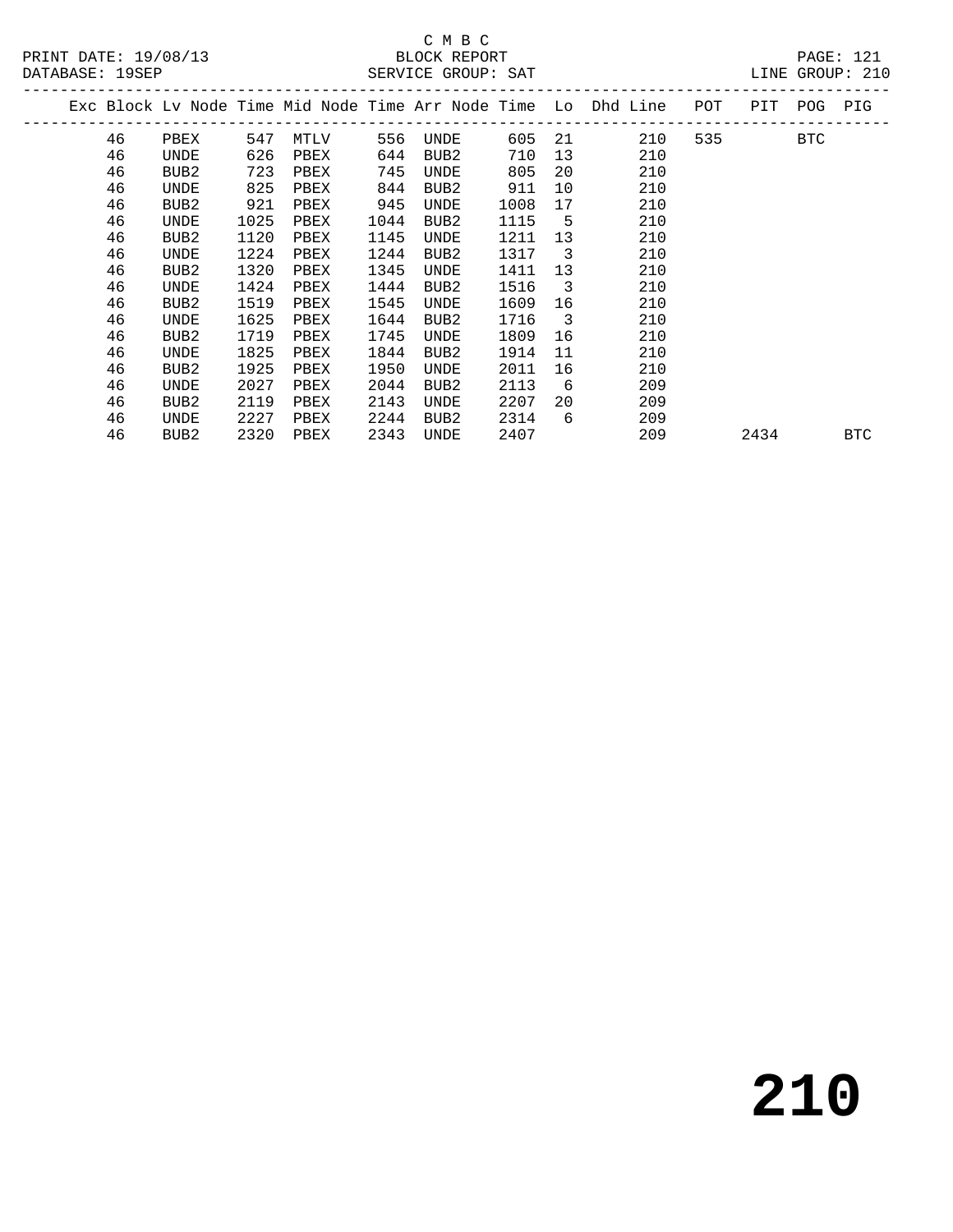#### C M B C<br>BLOCK REPORT

|  |    |             |      |                   |                |           |        |                         | Exc Block Lv Node Time Mid Node Time Arr Node Time Lo Dhd Line POT |     | PIT  | POG        | PIG        |
|--|----|-------------|------|-------------------|----------------|-----------|--------|-------------------------|--------------------------------------------------------------------|-----|------|------------|------------|
|  | 47 | LOQU 602    |      |                   |                | MOGL      |        |                         | 616 0 249                                                          | 540 |      | <b>BTC</b> |            |
|  | 47 | MOGL        |      | 616 MAGA 631 STST |                |           | 654 11 |                         | 246                                                                |     |      |            |            |
|  | 47 | STST        | 705  | EDRI 728 MOGL     |                |           | 735    | $\overline{0}$          | 246                                                                |     |      |            |            |
|  | 47 | MOGL        | 735  |                   |                | LOQU      | 757 5  |                         | 249                                                                |     |      |            |            |
|  | 47 | LOQU        | 802  |                   |                | MOGL      | 816    | $\overline{0}$          | 249                                                                |     |      |            |            |
|  | 47 | MOGL        | 816  | MAGA 831 STST     |                |           | 856    | 10                      | 246                                                                |     |      |            |            |
|  | 47 | STST        | 906  | EDRI 929          |                | MOGL      | 936    | $\overline{0}$          | 246                                                                |     |      |            |            |
|  | 47 | MOGL        | 936  |                   |                | LOQU      | 958    | $6\overline{6}$         | 249                                                                |     |      |            |            |
|  | 47 | LOQU        | 1004 |                   |                | MOGL      | 1020   | $\overline{0}$          | 249                                                                |     |      |            |            |
|  | 47 | MOGL        | 1020 | MAGA              | 1036           | STST      | 1103   | $7\phantom{.0}$         | 246                                                                |     |      |            |            |
|  | 47 | STST        | 1110 | 15LO              | 1148           | 15GB      | 1153   | $7\overline{ }$         | 240                                                                |     |      |            |            |
|  | 47 | 15GB        | 1200 | MAGA              | 1221           | STST      | 1255   | $\overline{4}$          | 240                                                                |     |      |            |            |
|  | 47 | STST        | 1259 | EDRI              | 1325           | MOGL      | 1334   | $\overline{0}$          | 246                                                                |     |      |            |            |
|  | 47 | MOGL        | 1334 |                   |                | LOQU      | 1359   | 13                      | 249                                                                |     |      |            |            |
|  | 47 | LOQU        | 1412 | 29LO              |                | 1429 LVMT | 1437   | 2                       | 229                                                                |     |      |            |            |
|  | 47 | LVMT        | 1439 | L015              |                | LOOU      | 1510   | $\overline{4}$          | 229                                                                |     |      |            |            |
|  | 47 | LOOU        | 1514 | 29LO              |                | 1531 LVMT | 1540   | $\overline{0}$          | 229                                                                |     |      |            |            |
|  | 47 | LVMT        | 1540 | L015              | $16°$<br>$16°$ | LOQU      | 1610   | $\overline{4}$          | 229                                                                |     |      |            |            |
|  | 47 | LOQU        | 1614 | <b>29LO</b>       |                | 1630 LVMT | 1639   | $\overline{1}$          | 229                                                                |     |      |            |            |
|  | 47 | LVMT        | 1640 | L015              |                | LOQU      | 1710   | $7\overline{ }$         | 229                                                                |     |      |            |            |
|  | 47 | LOQU        | 1717 | CASB              |                | 1733 GMSK | 1742   | 13                      | 236                                                                |     |      |            |            |
|  | 47 | GMSK        | 1755 | CASB              | 1802           | LOQU      | 1825   | 8 <sup>8</sup>          | 236                                                                |     |      |            |            |
|  | 47 | LOOU        | 1833 | 15GB              | 1846           | UNDE      | 1858   | $\overline{4}$          | 228                                                                |     |      |            |            |
|  | 47 | <b>UNDE</b> | 1902 | GB15              | 1915           | LOQU      | 1929   | $\overline{\mathbf{3}}$ | 228                                                                |     |      |            |            |
|  | 47 | LOQU        | 1932 | LN15              | 1940           | PRRO      | 1958   | 14                      | 230                                                                |     |      |            |            |
|  | 47 | PRRO        | 2012 | LS15              | 2021           | LOQU      | 2028   | $\overline{4}$          | 230                                                                |     |      |            |            |
|  | 47 | LOQU        | 2032 | LN15              | 2040           | PRRO      | 2057   | 15                      | 230                                                                |     |      |            |            |
|  | 47 | PRRO        | 2112 | LS15              | 2121           | LOQU      | 2128   | $\overline{4}$          | 230                                                                |     |      |            |            |
|  | 47 | LOQU        | 2132 | LN15              | 2140           | PRRO      | 2157   | 15                      | 230                                                                |     |      |            |            |
|  | 47 | PRRO        | 2212 | LS15              | 2220           | LOQU      | 2227   | $5^{\circ}$             | 230                                                                |     |      |            |            |
|  | 47 | LOQU        | 2232 | LN15              | 2239           | PRRO      | 2256   | 16                      | 230                                                                |     |      |            |            |
|  | 47 | PRRO        | 2312 | LS15              | 2320           | LOQU      | 2327   | $5^{\circ}$             | 230                                                                |     |      |            |            |
|  | 47 | LOQU        | 2332 | LN15              | 2339           | PRRO      | 2356   | 16                      | 230                                                                |     |      |            |            |
|  | 47 | PRRO        | 2412 | LS15              | 2420           | LOQU      | 2427   | $5^{\circ}$             | 230                                                                |     |      |            |            |
|  | 47 | LOQU        | 2432 | LN15              | 2439           | PRRO      | 2456   | 16                      | 230                                                                |     |      |            |            |
|  | 47 | PRRO        | 2512 | LS15              | 2520           | LOQU      | 2527   | 11                      | 230                                                                |     |      |            |            |
|  | 47 | LOQU        | 2538 | 15GB              |                | 2549 UNDE | 2600   |                         | 228                                                                |     | 2627 |            | <b>BTC</b> |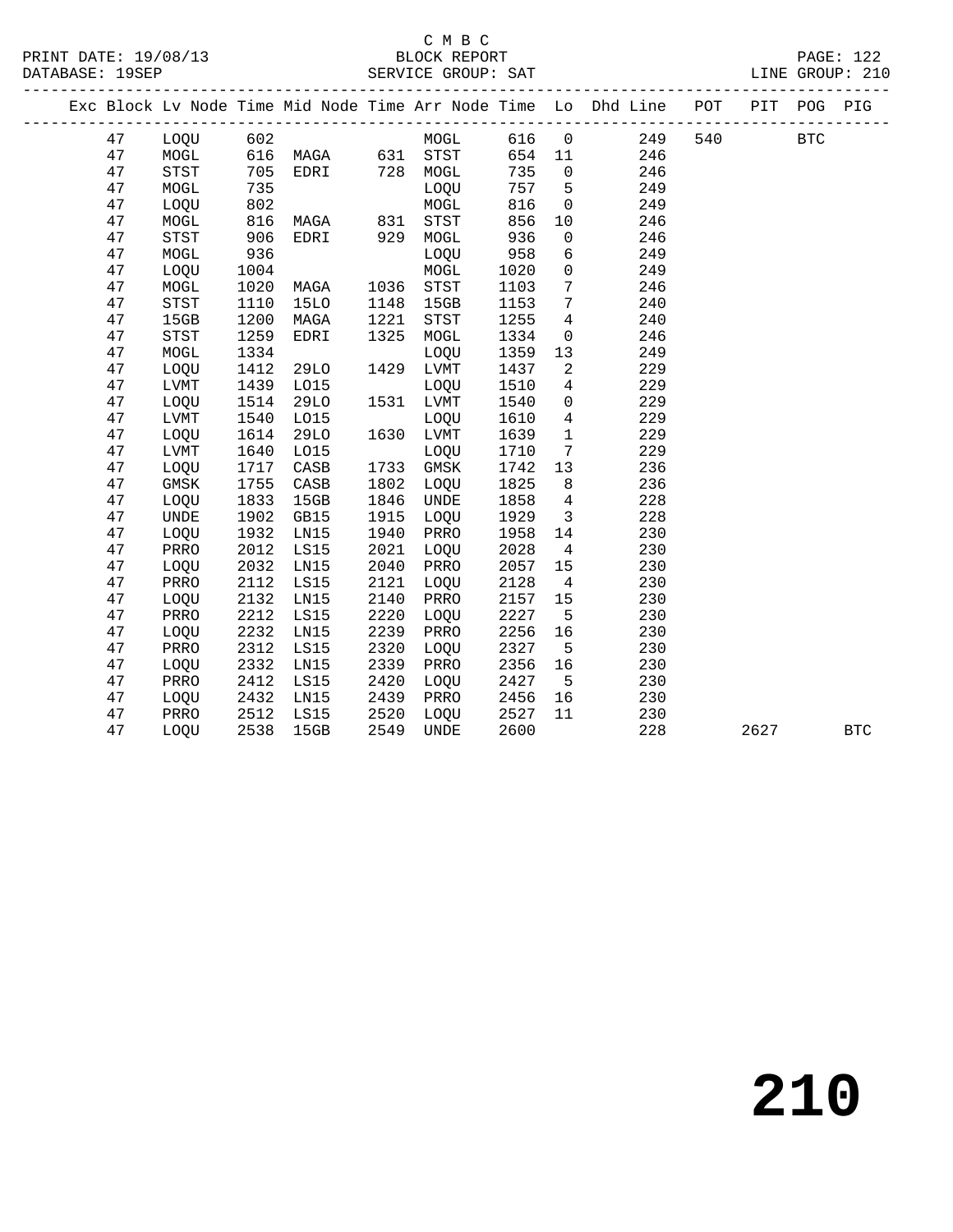## C M B C

|          |               |            |                                |              |                                              |                |                         | Exc Block Lv Node Time Mid Node Time Arr Node Time Lo Dhd Line POT PIT POG PIG |         |            |            |
|----------|---------------|------------|--------------------------------|--------------|----------------------------------------------|----------------|-------------------------|--------------------------------------------------------------------------------|---------|------------|------------|
|          |               |            |                                |              |                                              |                |                         | 48 15GB 602 MAGA 619 STST 639 9 240                                            | 544 BTC |            |            |
| 48       |               |            |                                |              |                                              |                |                         | STST 648 15LO 714 15GB 719 13 240                                              |         |            |            |
| 48       | 15GB 732 MAGA |            |                                |              | 749 STST 809<br>850 15GB 855<br>919 STST 946 |                |                         | 10 0<br>240                                                                    |         |            |            |
| 48       | STST          | 819<br>859 | 15LO                           |              |                                              |                | $4\overline{4}$         | 240                                                                            |         |            |            |
| 48       | 15GB          |            | MAGA                           |              |                                              |                | 15                      | 240                                                                            |         |            |            |
| 48       | STST          | 1001       | 15LO                           | 1035         | 15GB                                         | 1040           | $\overline{7}$          | 240                                                                            |         |            |            |
| 48       | 15GB          | 1047       | MAGA                           | 1108         | STST                                         | 1138           | 20                      | 240                                                                            |         |            |            |
| 48       | STST          | 1158       | 15LO                           | 1236         | 15GB                                         | 1241 6         |                         | 240                                                                            |         |            |            |
| 48       | 15GB          | 1247       | MAGA                           | 1308         | STST                                         | 1344 12        |                         | 240                                                                            |         |            |            |
| 48       | STST          | 1356       | 15LO                           | 1434         | 15GB                                         | 1439 8         |                         | 240                                                                            |         |            |            |
| 48       | 15GB          | 1447       | MAGA                           | 1508         | STST                                         | 1545           | 12                      | 240                                                                            |         |            |            |
| 48       | STST          | 1557       | 15LO                           | 1632<br>1708 | 15GB                                         | 1640           | 8 <sup>8</sup>          | 240                                                                            |         |            |            |
| 48       | 15GB          | 1648       | MAGA                           |              | STST                                         | 1745           | 15                      | 240                                                                            |         |            |            |
| 48       | STST          | 1800       | EDRI                           |              | 1826 MOGL                                    | 1836 0         |                         | 246                                                                            |         |            |            |
| 48       | MOGL          | 1836       |                                |              |                                              | 1859 4         |                         | 249                                                                            |         |            |            |
| 48       | LOQU          | 1903       | LOQU<br>MOGL<br>MAGA 1936 STST |              |                                              | 1921 0         |                         | 249                                                                            |         |            |            |
| 48       | MOGL          | 1921       |                                |              |                                              | 2002 11        |                         | 246                                                                            |         |            |            |
| 48       | STST          | 2013       | 15LO                           |              | 2042 15GB                                    | 2050 13        |                         | 240                                                                            |         |            |            |
| 48       | 15GB          | 2103       | MAGA                           | 2118         | STST                                         |                |                         | 2142 4<br>240                                                                  |         |            |            |
| 48       | STST          | 2146       | 15LO                           | 2215         | 15GB                                         | 2221 17        |                         | 240                                                                            |         |            |            |
| 48       | 15GB          | 2238       | MAGA                           | 2253         | STST                                         | 2317           |                         | 240                                                                            | 2341    |            | <b>BTC</b> |
| 49       | STST          | 610        | 15LO                           | 634          | 15GB                                         |                |                         | 639 3<br>240                                                                   | 546 72  | <b>BTC</b> |            |
| 49       | 15GB          | 642        | MAGA                           | 659          | STST                                         | 719 3          |                         | 240                                                                            |         |            |            |
| 49       | STST          | 722        | 15LO                           | 748<br>819   | 15GB                                         | 753            | $6\overline{6}$         | 240                                                                            |         |            |            |
| 49       | 15GB          | 759        | MAGA                           |              | STST                                         | 839            | 10                      | 240                                                                            |         |            |            |
| 49       | STST          | 849        | 15LO                           | 921          | 15GB                                         | 926            | $\overline{\mathbf{3}}$ | 240                                                                            |         |            |            |
| 49       | 15GB          | 929        | MAGA                           | 949          | STST                                         | 1016           | 13                      | 240                                                                            |         |            |            |
| 49       | STST          | 1029       | 15LO                           | 1106<br>1145 | 15GB                                         | 1111           | 13                      | 240                                                                            |         |            |            |
| 49       | 15GB          | 1124       | MAGA                           |              | STST                                         | 1218           | 11                      | 240                                                                            |         |            |            |
| 49       | STST          | 1229       | EDRI                           |              | 1255 MOGL                                    | 1304           | $\overline{0}$          | 246                                                                            |         |            |            |
| 49       | MOGL          | 1304       |                                |              | LOQU                                         | 1329           | $6\overline{6}$         | 249                                                                            |         |            |            |
| 49       | LOQU          | 1335       | MAGA                           |              | MOGL                                         | 1353           | $\overline{0}$          | 249                                                                            |         |            |            |
| 49       | MOGL          | 1353       |                                | 1523         | 1411 STST                                    | 1443           | 5 <sup>5</sup>          | 246                                                                            |         |            |            |
| 49       | STST          | 1448       | 15LO                           |              | 15GB                                         | 1531           | $\overline{7}$          | 240                                                                            |         |            |            |
| 49       | 15GB          | 1538       | MAGA                           | 1558         | STST                                         | 1635 3         |                         | 240                                                                            |         |            |            |
| 49<br>49 | STST<br>15GB  | 1638       | 15LO<br>1728 MAGA              | 1712<br>1748 | 15GB                                         | 1720 8<br>1825 | 8 <sup>8</sup>          | 240<br>240                                                                     |         |            |            |
| 49       |               |            |                                |              | STST<br>STST 1833 EDRI 1858 MOGL 1907 0      |                |                         | 246                                                                            |         |            |            |
|          |               | 1907       |                                |              |                                              |                |                         | 249                                                                            |         |            |            |
| 49<br>49 | MOGL<br>LOQU  | 1934       | <b>29LO</b>                    | 1949         | LOQU<br>LVMT                                 | 1929<br>1956   | 5<br>2                  | 229                                                                            |         |            |            |
| 49       | LVMT          | 1958       | L015                           |              | LOQU                                         | 2020           | 17                      | 229                                                                            |         |            |            |
| 49       | LOQU          | 2037       | <b>29LO</b>                    | 2052         | LVMT                                         | 2059           | 8                       | 229                                                                            |         |            |            |
| 49       | LVMT          | 2107       | L015                           |              | LOQU                                         | 2129           | 5                       | 229                                                                            |         |            |            |
| 49       | LOQU          | 2134       | <b>29LO</b>                    | 2149         | LVMT                                         | 2156           | 11                      | 229                                                                            |         |            |            |
| 49       | LVMT          | 2207       | L015                           |              | LOQU                                         | 2229           | 5                       | 229                                                                            |         |            |            |
| 49       | LOQU          | 2234       | <b>29LO</b>                    | 2249         | LVMT                                         | 2256           | 12                      | 229                                                                            |         |            |            |
| 49       | LVMT          | 2308       | L015                           |              | LOQU                                         | 2329           | 5                       | 229                                                                            |         |            |            |
| 49       | LOQU          | 2334       | <b>29LO</b>                    | 2349         | LVMT                                         | 2356           | 12                      | 229                                                                            |         |            |            |
| 49       | LVMT          | 2408       | L015                           |              | LOQU                                         | 2429           | 3                       | 229                                                                            |         |            |            |
| 49       | LOQU          | 2432       | 29LO                           | 2447         | LVMT                                         | 2454           | 14                      | 229                                                                            |         |            |            |
| 49       | <b>LVMT</b>   | 2508       | L015                           |              | LOQU                                         | 2529           | 3                       | 229                                                                            |         |            |            |
| 49       | LOQU          | 2532       | 29LO                           | 2547         | <b>LVMT</b>                                  | 2554           |                         | 229                                                                            | 2610    |            | <b>BTC</b> |
|          |               |            |                                |              |                                              |                |                         |                                                                                |         |            |            |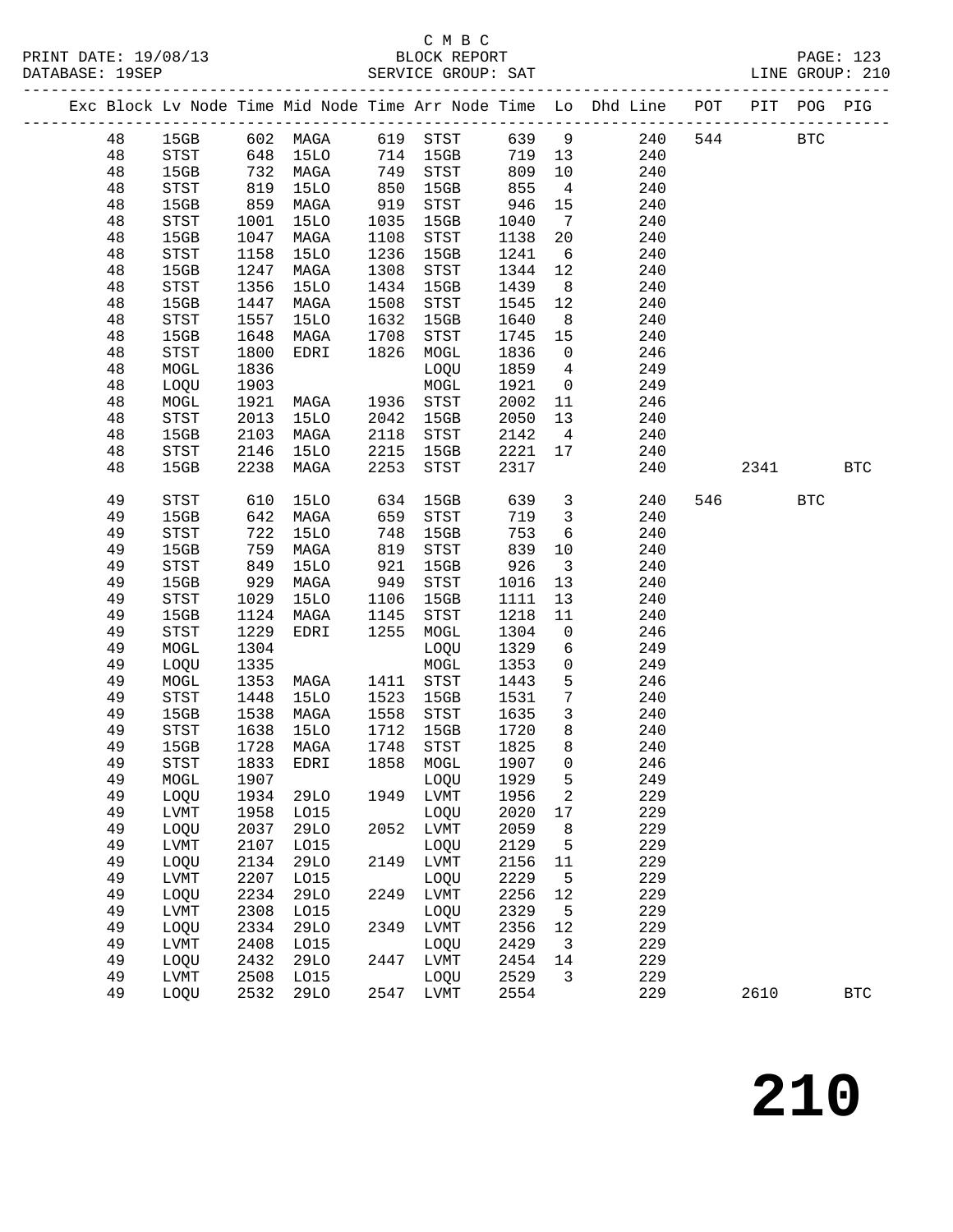## C M B C<br>BLOCK REPORT

|    |                              |      |                          |             |                                     |      |                          | Exc Block Lv Node Time Mid Node Time Arr Node Time Lo Dhd Line POT PIT POG PIG |     |            |            |
|----|------------------------------|------|--------------------------|-------------|-------------------------------------|------|--------------------------|--------------------------------------------------------------------------------|-----|------------|------------|
| 50 |                              |      | BAGA 625                 |             |                                     |      |                          | PBEX 645 2 211                                                                 | 554 | <b>BTC</b> |            |
| 50 | PBEX                         |      | 515<br>647 MTLV 656 UNDE |             |                                     | 705  |                          | 21<br>210                                                                      |     |            |            |
| 50 | UNDE                         | 726  | PBEX                     | 744         | BUB2                                | 810  | 12                       | 210                                                                            |     |            |            |
| 50 | BUB <sub>2</sub>             | 822  | PBEX                     |             | UNDE                                | 906  | 19                       | 210                                                                            |     |            |            |
| 50 | $\ensuremath{\mathsf{UNDE}}$ | 925  | PBEX                     | 845<br>944  | BUB2                                | 1013 | 9                        | 210                                                                            |     |            |            |
| 50 | BUB2                         | 1022 | PBEX                     | 1046        | UNDE                                | 1109 | 16                       | 210                                                                            |     |            |            |
| 50 | UNDE                         | 1125 | PBEX                     | 1144        | BUB2                                | 1215 | $5^{\circ}$              | 210                                                                            |     |            |            |
| 50 | BUB2                         | 1220 | PBEX                     | 1245        | UNDE                                | 1311 | 13                       | 210                                                                            |     |            |            |
| 50 | UNDE                         | 1324 | PBEX                     | 1344        | BUB2                                | 1417 | $\overline{\phantom{a}}$ | 210                                                                            |     |            |            |
| 50 | BUB2                         | 1419 | PBEX                     | 1445        | UNDE                                | 1509 | 15                       | 210                                                                            |     |            |            |
| 50 | UNDE                         | 1524 | PBEX                     | 1544        | BUB2                                | 1616 | $\overline{\mathbf{3}}$  | 210                                                                            |     |            |            |
| 50 | BUB2                         | 1619 | PBEX                     | 1645        | UNDE                                | 1709 | 16                       | 210                                                                            |     |            |            |
| 50 | UNDE                         | 1725 | PBEX                     | 1744        | BUB2                                | 1816 | 8 <sup>8</sup>           | 210                                                                            |     |            |            |
| 50 | BUB2                         | 1824 | PBEX                     | 1850        | UNDE                                | 1914 | 12                       | 210                                                                            |     |            |            |
| 50 | UNDE                         | 1926 | PBEX                     | 1944        | BUB2                                | 2013 | $6\overline{6}$          | 209                                                                            |     |            |            |
| 50 | BUB2                         | 2019 | PBEX                     | 2043        | UNDE                                | 2107 | 20                       | 209                                                                            |     |            |            |
| 50 | UNDE                         | 2127 | PBEX                     | 2144        | BUB2                                | 2214 | $5\overline{)}$          | 209                                                                            |     |            |            |
| 50 | BUB2                         | 2219 | PBEX                     | 2243        | UNDE                                | 2307 | 20                       | 209                                                                            |     |            |            |
| 50 | UNDE                         | 2327 | PBEX                     | 2344        | BUB2                                | 2412 |                          | 209                                                                            |     | 2432       | <b>BTC</b> |
|    |                              |      |                          |             |                                     |      |                          |                                                                                |     |            |            |
| 51 | LOQU                         | 617  | OSLO                     | 629         | PRRO                                | 653  | 5 <sup>5</sup>           | 230                                                                            |     | 555 BTC    |            |
| 51 | PRRO                         | 658  | LS15                     | 707         | LOQU                                | 714  | $\mathbf{3}$             | 230                                                                            |     |            |            |
| 51 | LOQU                         | 717  | OSLO                     | 730         | PRRO                                | 754  | $4\overline{ }$          | 230                                                                            |     |            |            |
| 51 | PRRO                         | 758  | LS15                     | 807         | LOQU                                | 814  | $\overline{\mathbf{3}}$  | 230                                                                            |     |            |            |
| 51 | LOQU                         | 817  | OSLO                     |             | PRRO                                | 855  | $\overline{\mathbf{3}}$  | 230                                                                            |     |            |            |
| 51 | PRRO                         | 858  | LS15                     | ⊥د 8<br>907 | LOQU                                | 914  | $\overline{4}$           | 230                                                                            |     |            |            |
| 51 | LOQU                         | 918  | OSLO                     | 932         | PRRO                                | 956  | 27                       | 230                                                                            |     |            |            |
| 51 | PRRO                         | 1023 | LS15                     | 1032        | LOQU                                | 1040 | $7\overline{ }$          | 230                                                                            |     |            |            |
| 51 | LOQU                         | 1047 | 15GB                     | 1100        | UNDE                                | 1112 | 6                        | 228                                                                            |     |            |            |
| 51 | UNDE                         | 1118 | GB15                     | 1131        | LOQU                                | 1145 | 17                       | 228                                                                            |     |            |            |
| 51 | LOQU                         | 1202 | 29LO                     | 1219        | LVMT                                | 1227 | $\overline{2}$           | 229                                                                            |     |            |            |
| 51 | LVMT                         | 1229 | L015                     |             | LOQU                                | 1258 | 19                       | 229                                                                            |     |            |            |
| 51 | LOQU                         | 1317 | 15GB                     | 1330        | UNDE                                | 1345 | $\overline{\mathbf{3}}$  | 228                                                                            |     |            |            |
| 51 | UNDE                         | 1348 | GB15                     | 1401        | LOQU                                | 1415 | 17                       | 228                                                                            |     |            |            |
| 51 | LOQU                         | 1432 | 29LO                     | 1449        | LVMT                                | 1458 | $\overline{1}$           | 229                                                                            |     |            |            |
| 51 | LVMT                         | 1459 | L015                     |             | LOQU                                | 1529 | 18                       | 229                                                                            |     |            |            |
| 51 | LOQU                         | 1547 | 15GB                     |             |                                     | 1616 | $\overline{\mathbf{c}}$  | 228                                                                            |     |            |            |
| 51 | UNDE                         | 1618 | GB15                     |             | 1600 UNDE<br>1631 LOQU<br>1708 LVMT | 1645 | $7\overline{ }$          | 228                                                                            |     |            |            |
| 51 | LOQU                         | 1652 | <b>29LO</b>              |             |                                     | 1717 | $\overline{a}$           | 229                                                                            |     |            |            |
| 51 |                              |      |                          |             |                                     |      |                          | 229                                                                            |     |            |            |
| 51 | LOQU                         | 1752 | 29LO                     | 1808        | LVMT                                | 1817 | 2                        | 229                                                                            |     |            |            |
| 51 | LVMT                         | 1819 | L015                     |             | LOQU                                | 1842 | 10                       | 229                                                                            |     |            |            |
| 51 | LOQU                         | 1852 | <b>29LO</b>              | 1907        | LVMT                                | 1916 | 2                        | 229                                                                            |     |            |            |
| 51 | LVMT                         | 1918 | L015                     |             | LOQU                                | 1940 | 14                       | 229                                                                            |     |            |            |
| 51 | LOQU                         | 1954 | <b>29LO</b>              | 2009        | LVMT                                | 2016 | 2                        | 229                                                                            |     |            |            |
| 51 | LVMT                         | 2018 | L015                     |             | LOQU                                | 2040 | 24                       | 229                                                                            |     |            |            |
| 51 | LOQU                         | 2104 | <b>29LO</b>              | 2119        | LVMT                                | 2126 | 11                       | 229                                                                            |     |            |            |
| 51 | LVMT                         | 2137 | L015                     |             | LOQU                                | 2159 | 5                        | 229                                                                            |     |            |            |
| 51 | LOQU                         | 2204 | 29LO                     | 2219        | LVMT                                | 2226 | 12                       | 229                                                                            |     |            |            |
| 51 | LVMT                         | 2238 | L015                     |             | LOQU                                | 2259 | 5                        | 229                                                                            |     |            |            |
| 51 | LOQU                         | 2304 | 29LO                     | 2319        | LVMT                                | 2326 | 12                       | 229                                                                            |     |            |            |
| 51 | LVMT                         | 2338 | L015                     |             | LOQU                                | 2359 | $\mathbf{3}$             | 229                                                                            |     |            |            |
| 51 | LOQU                         | 2402 | CASB                     | 2418        | GMSK                                | 2427 | 3                        | 236                                                                            |     |            |            |
| 51 | GMSK                         | 2430 | CASB                     | 2437        | LOQU                                | 2455 |                          | 236                                                                            |     | 2515       | <b>BTC</b> |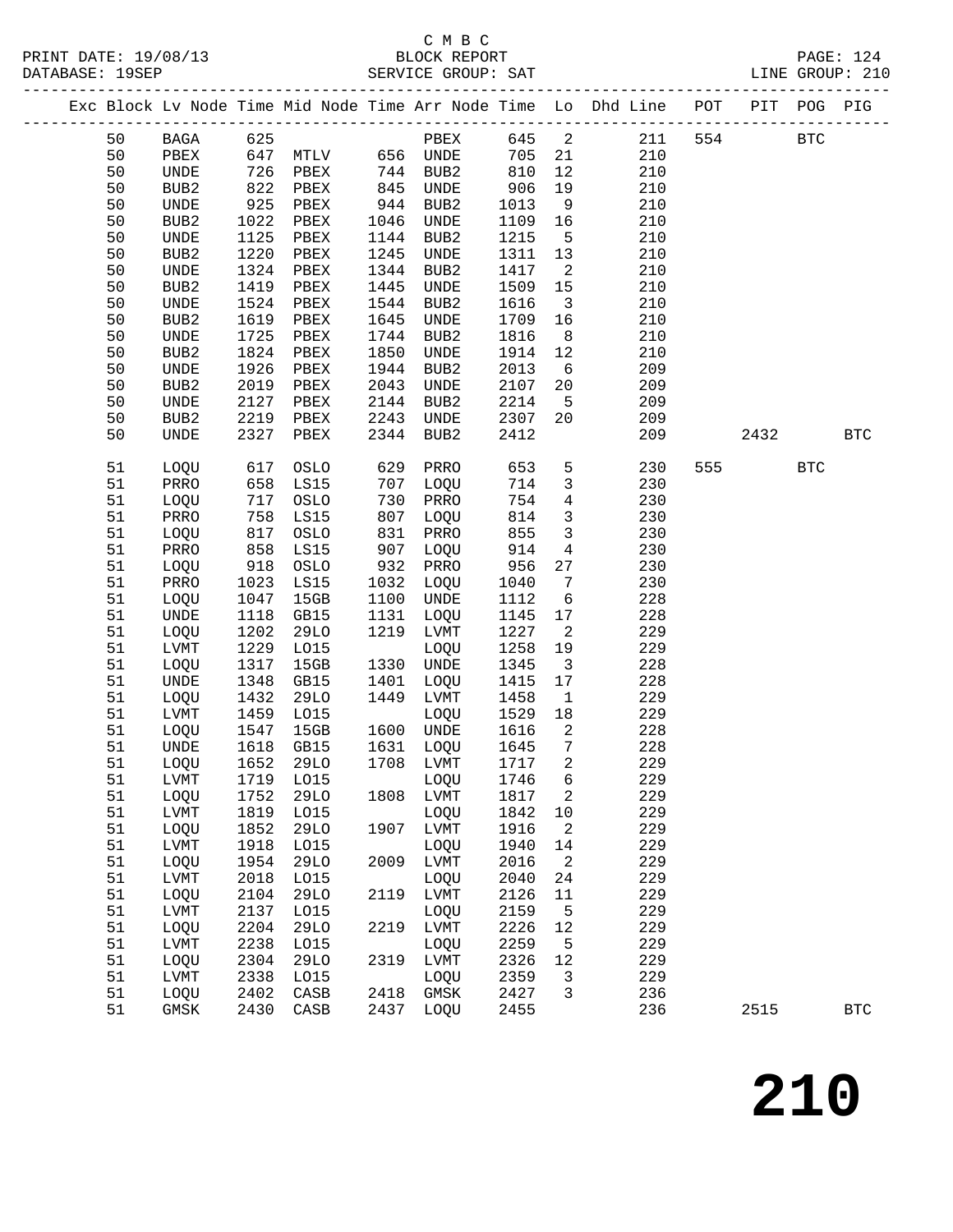## C M B C<br>BLOCK REPORT

|  |    |                            |            |                        |      |                          |              |                              | Exc Block Lv Node Time Mid Node Time Arr Node Time Lo Dhd Line POT PIT POG PIG |     |             |            |            |
|--|----|----------------------------|------------|------------------------|------|--------------------------|--------------|------------------------------|--------------------------------------------------------------------------------|-----|-------------|------------|------------|
|  | 52 | LN15 622 OSLO              |            |                        |      |                          |              |                              |                                                                                |     | 557 BTC     |            |            |
|  | 52 | PRRO                       |            | 642 LS15               |      |                          |              |                              |                                                                                |     |             |            |            |
|  | 52 | LOQU                       |            | $702$ 29LO             |      |                          |              |                              |                                                                                |     |             |            |            |
|  | 52 | LVMT                       |            | 735 LO15<br>802 29LO   | 813  | LOQU                     | 756<br>821   | 6                            | 229                                                                            |     |             |            |            |
|  | 52 | LOQU                       |            |                        |      | 813 LVMT                 | 821          | 14                           | 229                                                                            |     |             |            |            |
|  | 52 | LVMT                       | 835<br>902 | L015                   |      | LOQU<br>LOQU<br>914 UNDE | 857          | $5^{\circ}$                  | 229                                                                            |     |             |            |            |
|  | 52 | LOQU                       |            | 15GB                   |      |                          | 925          | 23                           | 228                                                                            |     |             |            |            |
|  | 52 | UNDE                       | 948        | GB15                   |      | 1001 LOQU                | 1015         | $\overline{\mathbf{3}}$      | 228                                                                            |     |             |            |            |
|  | 52 | LOQU                       | 1018       | OSLO                   | 1034 | PRRO                     | 1057         | 24                           | 230                                                                            |     |             |            |            |
|  | 52 | PRRO                       | 1121       | LS15                   |      | 1131 LOQU                | 1140         | $7\overline{ }$              | 230                                                                            |     |             |            |            |
|  | 52 | LOQU                       | 1147       | CASB                   | 1207 | GMSK                     | 1216 11      |                              | 236                                                                            |     |             |            |            |
|  | 52 | GMSK                       | 1227       | CASB                   | 1234 | LOQU                     | 1257         | $5^{\circ}$                  | 236                                                                            |     |             |            |            |
|  | 52 | LOQU                       | 1302       | CASB                   | 1322 | GMSK                     | 1331         | 11                           | 236                                                                            |     |             |            |            |
|  | 52 | GMSK                       | 1342       | $\mathtt{CASB}$        | 1349 | LOQU                     | 1413         | $\overline{4}$               | 236                                                                            |     |             |            |            |
|  | 52 | LOQU                       | 1417       | LN15                   |      | 1427 PRRO                | 1445         | $\overline{4}$               | 230                                                                            |     |             |            |            |
|  | 52 | PRRO                       | 1449       | LS15                   | 1459 | LOQU                     | 1510         | $7\overline{ }$              | 230                                                                            |     |             |            |            |
|  | 52 | LOQU                       | 1517       | CASB                   | 1537 | GMSK                     | 1546         | 9                            | 236                                                                            |     |             |            |            |
|  | 52 | GMSK                       | 1555       | CASB                   | 1602 | LOQU                     | 1626         | 6                            | 236                                                                            |     |             |            |            |
|  | 52 | LOQU                       | 1632       | $\mathtt{CASB}$        | 1649 | GMSK                     | 1658         | 12                           | 236                                                                            |     |             |            |            |
|  | 52 | GMSK                       | 1710       | CASB                   |      | 1717 LOQU                | 1740         | $7\overline{ }$              | 236                                                                            |     |             |            |            |
|  | 52 | LOQU                       | 1747       | LN15                   | 1755 | PRRO                     | 1814         | $\mathbf{1}$                 | 230                                                                            |     |             |            |            |
|  | 52 | PRRO                       | 1815       | LS15                   | 1825 | LOQU                     | 1833         | 5                            | 230                                                                            |     |             |            |            |
|  | 52 | LOQU                       | 1838       | CASB                   |      | 1854 GMSK                | 1903         |                              | 236                                                                            |     | 1933 — 1933 |            | <b>BTC</b> |
|  | 53 | CACU                       | 625        | EDRI                   |      | 631 MOGL                 | 636          | $\overline{0}$               | 246                                                                            | 600 |             | <b>BTC</b> |            |
|  | 53 | MOGL                       | 636        |                        |      | LOQU                     | 657          | $5\overline{)}$              | 249                                                                            |     |             |            |            |
|  | 53 | LOQU                       | 702        |                        |      | MOGL                     | 716          | $\overline{0}$               | 249                                                                            |     |             |            |            |
|  | 53 | MOGL                       | 716        | MAGA                   |      | 731 STST                 | 755          | 11                           | 246                                                                            |     |             |            |            |
|  | 53 | $_{\footnotesize\rm STST}$ |            |                        |      |                          | 839          | $5^{\circ}$                  | 240                                                                            |     |             |            |            |
|  | 53 | 15GB                       |            |                        |      | 834 15GB<br>904 STST     | $832$<br>931 | $\overline{\mathbf{3}}$      | 240                                                                            |     |             |            |            |
|  | 53 | STST                       | 934        | <b>15LO</b>            | 1007 | 15GB                     | 1012         | $6\overline{6}$              | 240                                                                            |     |             |            |            |
|  | 53 | 15GB                       | 1018       | MAGA                   | 1038 | <b>STST</b>              | 1105         | 17                           | 240                                                                            |     |             |            |            |
|  | 53 | STST                       | 1122       | 15LO                   | 1200 | 15GB                     | 1205         | $7\phantom{.0}\phantom{.0}7$ | 240                                                                            |     |             |            |            |
|  | 53 | 15GB                       | 1212       | MAGA                   | 1233 | STST                     | 1307         | 9                            | 240                                                                            |     |             |            |            |
|  | 53 | STST                       | 1316       | 15LO                   | 1354 | 15GB                     | 1359         | 8 <sup>8</sup>               | 240                                                                            |     |             |            |            |
|  | 53 | 15GB                       | 1407       | MAGA                   | 1428 | STST                     | 1504         | $\overline{4}$               | 240                                                                            |     |             |            |            |
|  | 53 | STST                       | 1508       | 15LO                   | 1543 | 15GB                     | 1551         | $7\overline{ }$              | 240                                                                            |     |             |            |            |
|  | 53 | 15GB                       | 1558       | MAGA                   | 1618 | STST                     | 1655         | 5                            | 240                                                                            |     |             |            |            |
|  | 53 | STST                       | 1700       | EDRI                   | 1726 | MOGL                     | 1736         | $\overline{0}$               | 246                                                                            |     |             |            |            |
|  | 53 | MOGL                       | 1736       |                        |      | LOQU                     | 1759 5       |                              | 249                                                                            |     |             |            |            |
|  | 53 | LOQU                       | 1804       |                        |      | ${\tt MOGL}$             | 1822         | $\overline{0}$               | 249                                                                            |     |             |            |            |
|  | 53 | MOGL                       | 1822       | MAGA 1838<br>15LO 1942 |      | 1838 STST                | 1909         | $\overline{4}$               | 246                                                                            |     |             |            |            |
|  | 53 | STST                       | 1913       |                        |      | 15GB                     | 1950 10      |                              | 240                                                                            |     |             |            |            |
|  | 53 | 15GB                       |            | 2000 MAGA              | 2016 | <b>STST</b>              | 2044         |                              | 240                                                                            |     | 2108        |            | <b>BTC</b> |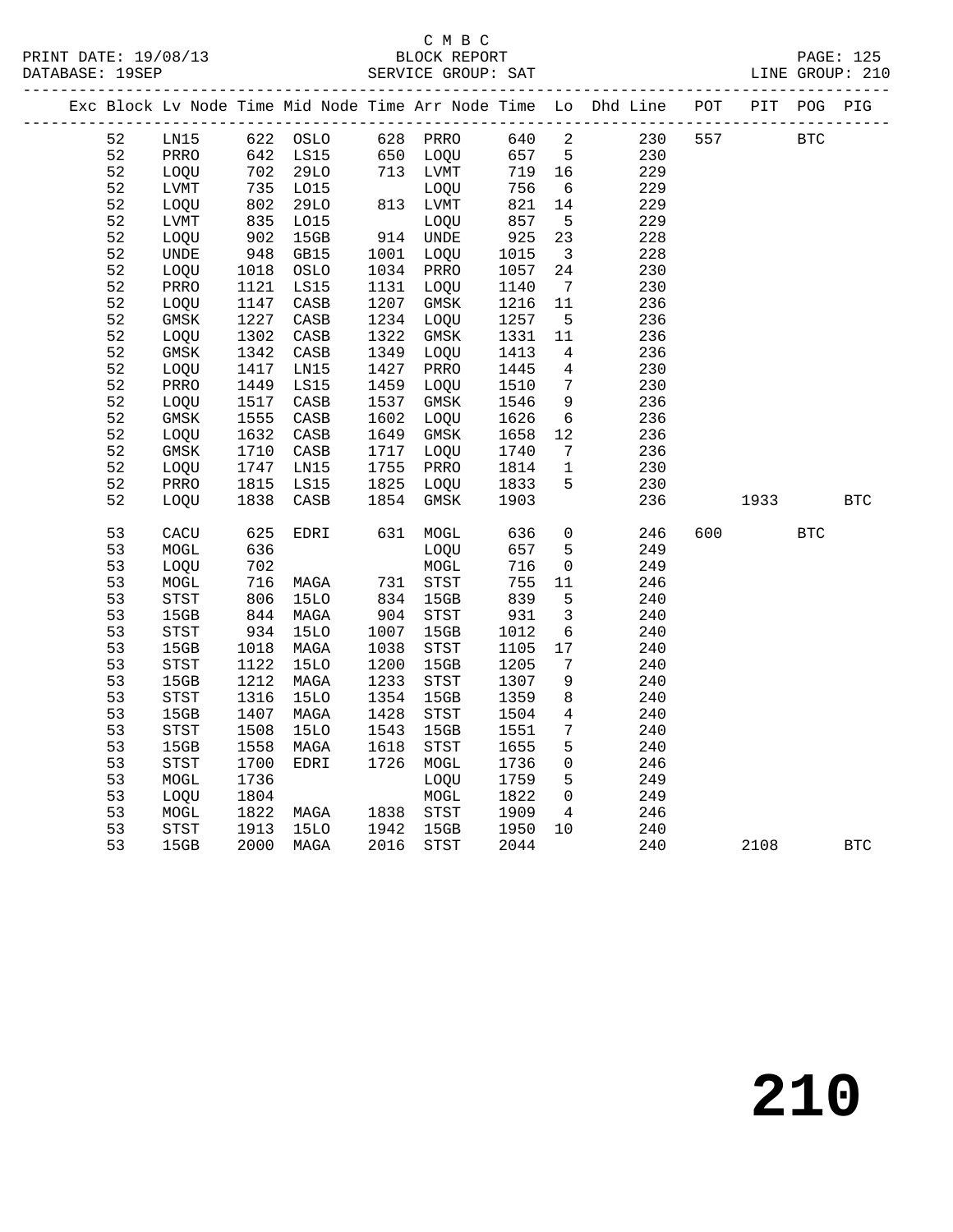# C M B C<br>BLOCK REPORT

|  |          |                                       |              |                                                 |              | Exc Block Lv Node Time Mid Node Time Arr Node Time Lo Dhd Line POT PIT POG PIG |                   |                                  |                 |               |         |              |
|--|----------|---------------------------------------|--------------|-------------------------------------------------|--------------|--------------------------------------------------------------------------------|-------------------|----------------------------------|-----------------|---------------|---------|--------------|
|  | 54       |                                       |              |                                                 |              | GMSK 630 CASB 637 LOQU 653 9 236 600 BTC                                       |                   |                                  |                 |               |         |              |
|  | 54       | LOQU                                  | 702          |                                                 |              | $22PH$ $712$ 0                                                                 |                   |                                  |                 | 236           |         |              |
|  | 54       | 22PH                                  | 712          |                                                 |              | LOQU                                                                           | 725               |                                  | $7\overline{ }$ | 236           |         |              |
|  | 54       | LOQU                                  | 732          |                                                 |              |                                                                                |                   | 12                               |                 | 236           |         |              |
|  | 54       | GMSK                                  |              |                                                 |              |                                                                                | 753<br>838<br>919 | 9                                |                 | 232           |         |              |
|  | 54       | PBEX                                  | 805<br>847   | CASB 745 GMSK<br>LS15 825 PBEX<br>LN15 900 GMSK |              |                                                                                | 919               | 11                               |                 | 232           |         |              |
|  | 54       | GMSK                                  | 930          | CASB                                            | 937          | LOQU                                                                           | 958               | $\overline{4}$                   |                 | 236           |         |              |
|  | 54       | LOQU                                  | 1002         | CASB                                            | 1020         | GMSK                                                                           | 1029              | 15                               |                 | 236           |         |              |
|  | 54       | GMSK                                  | 1044         | CASB                                            | 1051         | LOQU                                                                           | 1114              | $\overline{\mathbf{3}}$          |                 | 236           |         |              |
|  | 54       | LOQU                                  | 1117         | 15GB                                            | 1130         | UNDE                                                                           | 1142              | $6\overline{6}$                  |                 | 228           |         |              |
|  | 54       | UNDE                                  | 1148         | GB15                                            | 1201         | LOQU                                                                           | 1215              | $\overline{\phantom{a}}$         |                 | 228           |         |              |
|  | 54       | LOQU                                  | 1217         | LN15                                            | 1227         | PRRO                                                                           | 1245              | 22                               |                 | 10 230        |         |              |
|  | 54       | 15GB                                  | 1317         | MAGA                                            | 1338         | STST                                                                           | 1414              | 12                               |                 | 240           |         |              |
|  | 54       | $_{\footnotesize{\textnormal{STST}}}$ | 1426         | <b>15LO</b>                                     | 1504         | 15GB                                                                           | 1509              | 8 <sup>8</sup>                   |                 | 240           |         |              |
|  | 54       | 15GB                                  | 1517         | MAGA                                            | 1538         | STST                                                                           | 1615              | 13                               |                 | 240           |         |              |
|  | 54       | STST                                  | 1628         | <b>15LO</b>                                     | 1702         | 15GB                                                                           | 1710              | 8 <sup>8</sup>                   |                 | 240           |         |              |
|  | 54       | 15GB                                  | 1718         | MAGA                                            |              | STST                                                                           | 1815              | 10                               |                 | 240           |         |              |
|  | 54       | $_{\footnotesize\rm STST}$            | 1825         | <b>15LO</b>                                     | 1738<br>1856 | 15GB                                                                           | 1904              | $7\overline{ }$                  |                 | 240           |         |              |
|  | 54       | 15GB                                  | 1911         | MAGA                                            | 1928         | STST                                                                           | 1959              | $6\overline{6}$                  |                 | 240           |         |              |
|  | 54       | STST                                  | 2005         | EDRI                                            | 2029         | MOGL                                                                           | 2036              | $\overline{0}$                   |                 | 246           |         |              |
|  | 54       | $\tt MOGL$                            | 2036         |                                                 |              | LOQU                                                                           | 2058              | 5 <sup>5</sup>                   |                 | 249           |         |              |
|  | 54       | LOQU                                  | 2103         |                                                 |              | MOGL                                                                           | 2120              | $\overline{0}$                   |                 | 249           |         |              |
|  | 54       | MOGL                                  | 2120         | MAGA                                            | 2135         | STST                                                                           | 2158              | $7\phantom{.0}\phantom{.0}7$     |                 | 246           |         |              |
|  | 54       | STST                                  | 2205         | EDRI                                            |              | 2229 MOGL                                                                      | 2236              | $\overline{0}$                   |                 | 246           |         |              |
|  | 54       | MOGL                                  | 2236         |                                                 |              | LOQU                                                                           | 2258              | $5\overline{)}$                  |                 | 249           |         |              |
|  | 54       | LOQU                                  | 2303         |                                                 |              | MOGL                                                                           | 2320              | $\overline{0}$                   |                 | 249           |         |              |
|  | 54       | MOGL                                  | 2320         | MAGA 2335 STST                                  |              |                                                                                | 2358              | 8 <sup>8</sup>                   |                 | 246           |         |              |
|  | 54       | STST                                  | 2406         | EDRI 2429                                       |              | MOGL                                                                           | 2436              | $\overline{0}$                   |                 | 246           |         |              |
|  | 54       | MOGL                                  | 2436         |                                                 |              | LOQU                                                                           | 2458              | $5\overline{)}$                  |                 | 249           |         |              |
|  | 54       | LOQU                                  | 2503<br>2518 | EDRI                                            |              | MOGL                                                                           | 2518<br>2533      | $\overline{0}$<br>5 <sub>5</sub> |                 | 249           |         |              |
|  | 54<br>54 | MOGL                                  | 2548         |                                                 |              | 2527 MACA                                                                      | 2603              | $\overline{0}$                   |                 | 10 246<br>249 |         |              |
|  | 54       | LOQU<br>MOGL                          | 2603         |                                                 |              | MOGL<br>MAGA                                                                   | 2618              |                                  |                 | 246           | 2643    | <b>BTC</b>   |
|  |          |                                       |              |                                                 |              |                                                                                |                   |                                  |                 |               |         |              |
|  | 55       | 15GB                                  |              | 622 MAGA                                        |              | 639 STST                                                                       | 659               | 9                                |                 | 240           | 604 BTC |              |
|  | 55       | STST                                  | 708          | 15LO                                            | 734          | 15GB                                                                           | 739               | 8 <sup>8</sup>                   |                 | 240           |         |              |
|  | 55       | 15GB                                  | 747          | MAGA                                            | 804          | STST                                                                           | 824               | 10                               |                 | 240           |         |              |
|  | 55       | STST                                  |              | 834 15LO<br>914 MAGA                            |              | 906 15GB<br>934 STST                                                           | 911<br>1001       | $\overline{\mathbf{3}}$          |                 | 240           |         |              |
|  | 55       | 15GB                                  |              |                                                 |              |                                                                                |                   | 13                               |                 | 240           |         |              |
|  | 55       |                                       |              |                                                 |              | STST 1014 15LO 1051 15GB 1056 16                                               |                   |                                  |                 | 240           |         |              |
|  | 55       | 15GB                                  | 1112         | MAGA                                            | 1133         | STST                                                                           | 1206              | 16                               |                 | 240           |         |              |
|  | 55       | STST                                  | 1222         | 15LO                                            | 1300         | 15GB                                                                           | 1305              | 2                                |                 | 240           |         |              |
|  | 55       | 15GB                                  | 1307         | MAGA                                            | 1328         | STST                                                                           | 1404              | 2                                |                 | 240           |         |              |
|  | 55       | <b>STST</b>                           | 1406         | <b>15LO</b>                                     | 1444         | 15GB                                                                           | 1449              | 8                                |                 | 240           |         |              |
|  | 55       | 15GB                                  | 1457         | MAGA                                            | 1518         | STST                                                                           | 1555              | 3                                |                 | 240           |         |              |
|  | 55       | <b>STST</b>                           | 1558         | EDRI                                            | 1625         | MOGL                                                                           | 1635              | 0                                |                 | 246           |         |              |
|  | 55       | MOGL                                  | 1635         |                                                 |              | LOQU                                                                           | 1659              | 6                                |                 | 249           |         |              |
|  | 55       | LOQU                                  | 1705         |                                                 |              | MOGL                                                                           | 1722              | 0                                |                 | 249           |         |              |
|  | 55       | MOGL                                  | 1722         | MAGA                                            |              | 1738 STST                                                                      | 1810              |                                  |                 | 246           | 1834    | $_{\rm BTC}$ |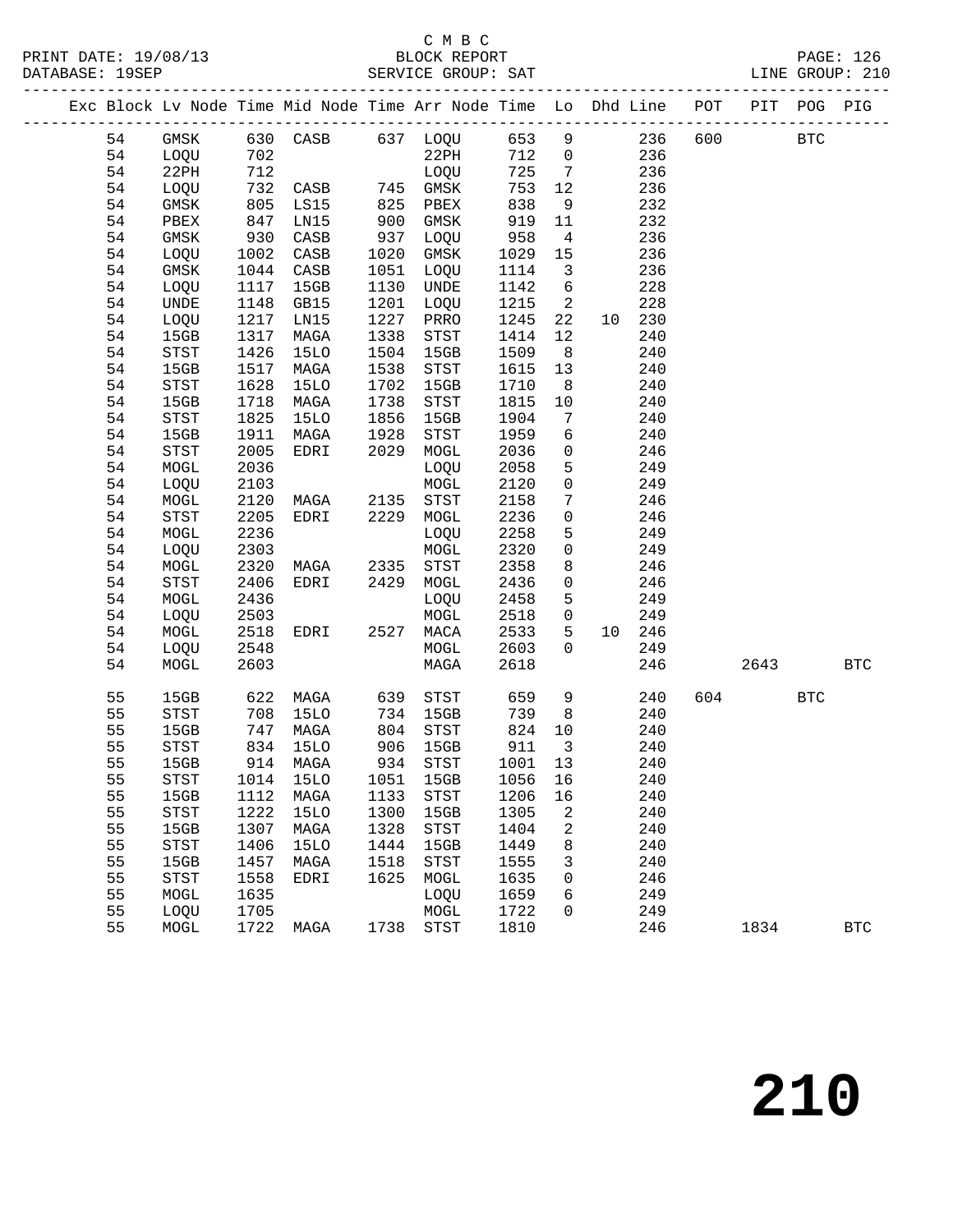#### C M B C<br>BLOCK REPORT

|  |    |                  |      | ---------------------                    |      |                               |         |                         | --------------------------                                                 |     |      |            |            |
|--|----|------------------|------|------------------------------------------|------|-------------------------------|---------|-------------------------|----------------------------------------------------------------------------|-----|------|------------|------------|
|  |    |                  |      |                                          |      |                               |         |                         | Exc Block Lv Node Time Mid Node Time Arr Node Time Lo Dhd Line POT PIT POG |     |      |            | PIG        |
|  | 56 | PBEX             | 616  |                                          |      | BAGA                          | 635 21  |                         | 1 211 604                                                                  |     |      | <b>BTC</b> |            |
|  | 56 | PANA             | 657  |                                          |      | PBEX                          | 712     | $\overline{4}$          | 212                                                                        |     |      |            |            |
|  | 56 | PBEX             | 716  |                                          |      | BAGA                          | 735     | 19                      | 211                                                                        |     |      |            |            |
|  | 56 | BAGA             | 754  |                                          |      | PBEX                          | 815     | $\overline{\mathbf{3}}$ | 211                                                                        |     |      |            |            |
|  | 56 | PBEX             | 818  |                                          |      | PANA                          | 838     | 29                      | 211                                                                        |     |      |            |            |
|  | 56 | PANA             |      | 907 PBEX 931 BUB2<br>1008 PBEX 1031 PANA |      |                               | 957     | 11                      | 211                                                                        |     |      |            |            |
|  | 56 | BUB2             |      |                                          |      |                               | 1055    | 11                      | 211                                                                        |     |      |            |            |
|  | 56 | PANA             | 1106 | PBEX                                     |      | 1131 BUB2                     | 1158    | $\overline{7}$          | 211                                                                        |     |      |            |            |
|  | 56 | BUB <sub>2</sub> | 1205 | PBEX                                     |      | 1231 PANA                     | 1255    | 10                      | 211                                                                        |     |      |            |            |
|  | 56 | PANA             | 1305 | PBEX                                     | 1331 | BUB2                          | 1401    | $4\overline{4}$         | 211                                                                        |     |      |            |            |
|  | 56 | BUB <sub>2</sub> | 1405 | PBEX                                     |      |                               | 1456    | 9                       | 211                                                                        |     |      |            |            |
|  | 56 | PANA             | 1505 | PBEX                                     |      | $1431$ $241$<br>$1530$ $BUB2$ | 1600    | 6                       | 211                                                                        |     |      |            |            |
|  | 56 | BUB2             | 1606 | PBEX                                     |      | 1631 BAGA                     | 1656    | 22                      | 211                                                                        |     |      |            |            |
|  | 56 | BAGA             | 1718 |                                          |      | PBEX                          | 1741    | 6                       | 211                                                                        |     |      |            |            |
|  | 56 | PBEX             | 1747 |                                          |      | PANA                          | 1805    | 19                      | 212                                                                        |     |      |            |            |
|  | 56 | PANA             | 1824 |                                          |      | PBEX                          | 1842    |                         | 212                                                                        |     | 1852 |            | <b>BTC</b> |
|  |    |                  |      |                                          |      |                               |         |                         |                                                                            |     |      |            |            |
|  | 57 | PBEX             | 617  |                                          |      | BUB2                          | 639     | 14                      | 210                                                                        | 605 |      | <b>BTC</b> |            |
|  | 57 | BUB <sub>2</sub> | 653  | PBEX 715 UNDE                            |      |                               | 735     | 20                      | 210                                                                        |     |      |            |            |
|  | 57 | UNDE             | 755  | PBEX                                     | 814  | BUB2                          | 841     | 11                      | 210                                                                        |     |      |            |            |
|  | 57 | BUB <sub>2</sub> | 852  | PBEX                                     | 915  | UNDE                          | 936     | 19                      | 210                                                                        |     |      |            |            |
|  | 57 | UNDE             | 955  | PBEX                                     |      | BUB2                          | 1043    | 8 <sup>8</sup>          | 210                                                                        |     |      |            |            |
|  | 57 | BUB2             | 1051 | PBEX                                     | 1115 | UNDE                          | 1138    | 16                      | 210                                                                        |     |      |            |            |
|  | 57 | UNDE             | 1154 | PBEX                                     | 1214 | BUB2                          | 1247    | $\overline{\mathbf{3}}$ | 210                                                                        |     |      |            |            |
|  | 57 | BUB <sub>2</sub> | 1250 | PBEX                                     | 1315 | UNDE                          | 1341    | $\overline{\mathbf{3}}$ | 210                                                                        |     |      |            |            |
|  | 57 | UNDE             | 1344 | PBEX                                     | 1404 | BUB2                          | 1436    | $\overline{\mathbf{3}}$ | 210                                                                        |     |      |            |            |
|  | 57 | BUB2             | 1439 | PBEX                                     | 1505 | UNDE                          | 1529 16 |                         | 210                                                                        |     |      |            |            |
|  | 57 | UNDE             | 1545 | PBEX                                     |      | 1604 BUB2                     | 1636    | $\overline{\mathbf{3}}$ | 210                                                                        |     |      |            |            |
|  | 57 | BUB <sub>2</sub> | 1639 | PBEX                                     | 1705 | UNDE                          | 1729    | 16                      | 210                                                                        |     |      |            |            |
|  | 57 | UNDE             | 1745 | PBEX                                     | 1804 | BUB2                          | 1836    | 18                      | 210                                                                        |     |      |            |            |
|  | 57 | BUB2             | 1854 | PBEX                                     | 1920 | UNDE                          | 1941    | 16                      | 210                                                                        |     |      |            |            |
|  | 57 | UNDE             | 1957 | PBEX                                     | 2014 | BUB2                          | 2043    | 6                       | 209                                                                        |     |      |            |            |
|  | 57 | BUB <sub>2</sub> | 2049 | PBEX                                     | 2113 | UNDE                          | 2137    | 20                      | 209                                                                        |     |      |            |            |
|  | 57 | <b>UNDE</b>      | 2157 | PBEX                                     | 2214 | BUB2                          | 2244    | 6                       | 209                                                                        |     |      |            |            |
|  | 57 | BUB <sub>2</sub> | 2250 | PBEX                                     | 2313 | UNDE                          | 2337    | 20                      | 209                                                                        |     |      |            |            |
|  | 57 | UNDE             | 2357 | PBEX                                     | 2414 | BUB2                          | 2441    | - 9                     | 209                                                                        |     |      |            |            |
|  | 57 | BUB <sub>2</sub> | 2450 | PBEX                                     |      | 2513 UNDE                     | 2537    | $\mathbf{1}$            | 209                                                                        |     |      |            |            |
|  | 57 | UNDE             | 2538 |                                          |      | PBEX                          | 2552    |                         | 209                                                                        |     | 2602 |            | <b>BTC</b> |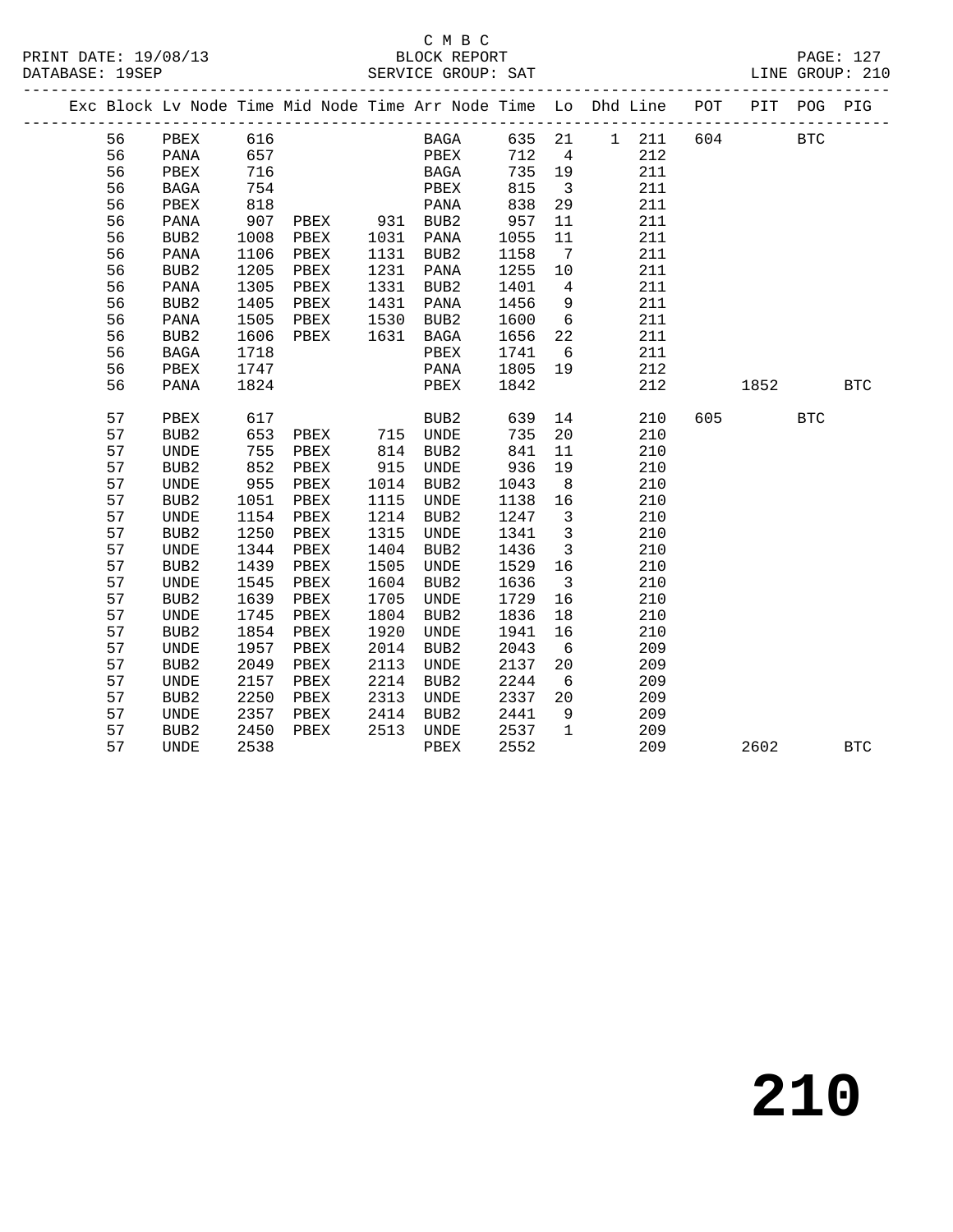# C M B C<br>BLOCK REPORT

PAGE: 128<br>LINE GROUP: 210

| DAIADAJE. |          |                  |              |          |      | DERATOR QUOOF. DAI |              |                         |                                                                    |     |      |            |            |
|-----------|----------|------------------|--------------|----------|------|--------------------|--------------|-------------------------|--------------------------------------------------------------------|-----|------|------------|------------|
|           |          |                  |              |          |      |                    |              |                         | Exc Block Lv Node Time Mid Node Time Arr Node Time Lo Dhd Line POT |     | PIT  | POG        | PIG        |
|           | 58       | PBEX             |              | 617 MTLV |      | 626 UNDE           | 635          | 21                      | 210                                                                | 605 |      | <b>BTC</b> |            |
|           | 58       | UNDE             | 656          | PBEX     |      | 714 BUB2           | 740          | 13                      | 210                                                                |     |      |            |            |
|           | 58       | BUB2             | 753          | PBEX     | 815  | UNDE               | 835          | 20                      | 210                                                                |     |      |            |            |
|           | 58       | UNDE             | 855          | PBEX     | 914  | BUB2               | 942          | 9                       | 210                                                                |     |      |            |            |
|           | 58       | BUB2             | 951          | PBEX     | 1015 | UNDE               | 1038         | 17                      | 210                                                                |     |      |            |            |
|           | 58       | UNDE             | 1055         | PBEX     | 1114 | BUB2               | 1145         | $5^{\circ}$             | 210                                                                |     |      |            |            |
|           | 58       | BUB <sub>2</sub> | 1150         | PBEX     | 1215 | UNDE               | 1241         | 13                      | 210                                                                |     |      |            |            |
|           | 58       | UNDE             | 1254         | PBEX     | 1314 | BUB2               | 1347         | 12                      | 210                                                                |     |      |            |            |
|           | 58       | BUB2             | 1359         | PBEX     | 1425 | UNDE               | 1449         | 15                      | 210                                                                |     |      |            |            |
|           | 58       | UNDE             | 1504         | PBEX     | 1524 | BUB2               | 1556         | $\overline{\mathbf{3}}$ | 210                                                                |     |      |            |            |
|           | 58       | BUB2             | 1559         | PBEX     | 1625 | UNDE               | 1649         | 16                      | 210                                                                |     |      |            |            |
|           | 58       | UNDE             | 1705         | PBEX     | 1724 | BUB2               | 1756         | $\overline{\mathbf{3}}$ | 210                                                                |     |      |            |            |
|           | 58       | BUB2             | 1759         | PBEX     | 1825 | UNDE               | 1849         | 16                      | 210                                                                |     |      |            |            |
|           | 58       | UNDE             | 1905         | PBEX     | 1924 | BUB2               | 1953         | $\overline{7}$          | 210                                                                |     |      |            |            |
|           | 58       | BUB2             | 2000         | PBEX     | 2025 | UNDE               | 2046         | 11                      | 210                                                                |     |      |            |            |
|           | 58       | UNDE             | 2057         | PBEX     | 2114 | BUB2               | 2144         | 5                       | 209                                                                |     |      |            |            |
|           | 58       | BUB2             | 2149         | PBEX     | 2213 | UNDE               | 2237         | 20                      | 209                                                                |     |      |            |            |
|           | 58       | UNDE             | 2257         | PBEX     | 2314 | BUB2               | 2343         | $7\overline{ }$         | 209                                                                |     |      |            |            |
|           | 58       | BUB2             | 2350         | PBEX     | 2413 | UNDE               | 2437         | $\overline{0}$          | 209                                                                |     |      |            |            |
|           | 58       | UNDE             | 2437         |          |      | PBEX               | 2454         | 6                       | 209<br>20                                                          |     |      |            |            |
|           | 58       | HODM             | 2520         | LOQU     | 2550 | LVMT               | 2607         |                         | N24                                                                |     | 2623 |            | <b>BTC</b> |
|           | 59       | PBEX             | 617          |          |      | PANA               | 632          | 22                      | 212<br>$\mathbf{1}$                                                | 605 |      | <b>BTC</b> |            |
|           | 59       | BAGA             | 655          |          |      | PBEX               | 715          | $\overline{a}$          | 211                                                                |     |      |            |            |
|           | 59       | PBEX             | 717          |          |      | PANA               | 732          | 22                      | 212                                                                |     |      |            |            |
|           | 59       | PANA             | 754          |          |      | PBEX               | 812          | 5                       | 212                                                                |     |      |            |            |
|           | 59       | PBEX             | 817          |          |      | PANA               | 834          | 20                      | 212                                                                |     |      |            |            |
|           | 59       | PANA             | 854          |          |      | PBEX               | 912          | $5\overline{5}$         | 212                                                                |     |      |            |            |
|           | 59       | PBEX             | 917          |          |      | PANA               | 934          | $\overline{3}$          | 212                                                                |     |      |            |            |
|           | 59       | PANA             | 937          | PBEX     |      | 1001 BUB2          | 1028         | 8 <sup>8</sup>          | 211                                                                |     |      |            |            |
|           | 59       | BUB2             | 1036         | PBEX     | 1101 | PANA               | 1125         | 10                      | 211                                                                |     |      |            |            |
|           | 59       | PANA             | 1135         | PBEX     | 1201 | BUB2               | 1229         | $6\overline{6}$         | 211                                                                |     |      |            |            |
|           | 59       | BUB2             | 1235         | PBEX     | 1301 | PANA               | 1326         | 9                       | 211                                                                |     |      |            |            |
|           | 59       | PANA             | 1335         | PBEX     | 1401 | BUB2               | 1431         | $\overline{4}$          | 211                                                                |     |      |            |            |
|           | 59       | BUB2             | 1435         | PBEX     | 1501 | PANA               | 1526         | 10                      | 211                                                                |     |      |            |            |
|           | 59       | PANA             | 1536         | PBEX     | 1601 | BUB2               | 1630         | $6\overline{6}$         | 211                                                                |     |      |            |            |
|           | 59       | BUB2             | 1636         | PBEX     | 1701 | BAGA               | 1726<br>1808 | 19                      | 211                                                                |     |      |            |            |
|           | 59<br>59 | BAGA<br>PBEX     | 1745<br>1818 |          |      | PBEX<br>BAGA       | 1843         | 10<br>$\overline{7}$    | 211<br>211                                                         |     |      |            |            |
|           | 59       |                  | 1850         |          |      | PBEX               | 1913         |                         | 211                                                                |     |      |            |            |
|           | 59       | BAGA<br>PBEX     | 1918         | LN15     | 1932 | $\rm{GMSK}$        | 1953         | 5<br>13                 | 232                                                                |     |      |            |            |
|           | 59       | $\rm{GMSK}$      | 2006         | LS15     | 2027 | PBEX               | 2042         | 6                       | 232                                                                |     |      |            |            |
|           | 59       | ${\tt PBEX}$     | 2048         |          |      | PANA               | 2105         | 15                      | 212                                                                |     |      |            |            |
|           | 59       | PANA             | 2120         |          |      | PBEX               | 2143         | 5                       | 211                                                                |     |      |            |            |
|           | 59       | PBEX             | 2148         | LN15     | 2202 | GMSK               | 2223         | 7                       | 232                                                                |     |      |            |            |
|           | 59       | GMSK             | 2230         | CASB     | 2237 | LOQU               | 2257         | 5                       | 236                                                                |     |      |            |            |
|           | 59       | LOQU             | 2302         | CASB     | 2318 | GMSK               | 2327         | 3                       | 236                                                                |     |      |            |            |
|           | 59       | GMSK             | 2330         | CASB     | 2337 | LOQU               | 2357         | 7                       | 236                                                                |     |      |            |            |
|           | 59       | LOQU             | 2404         | 15GB     | 2415 | UNDE               | 2426         | 7                       | 228                                                                |     |      |            |            |
|           | 59       | UNDE             | 2433         | GB15     | 2445 | LOQU               | 2458         | 4                       | 228                                                                |     |      |            |            |
|           | 59       | LOQU             | 2502         | 15GB     | 2513 | <b>UNDE</b>        | 2524         |                         | 228                                                                |     | 2551 |            | <b>BTC</b> |
|           |          |                  |              |          |      |                    |              |                         |                                                                    |     |      |            |            |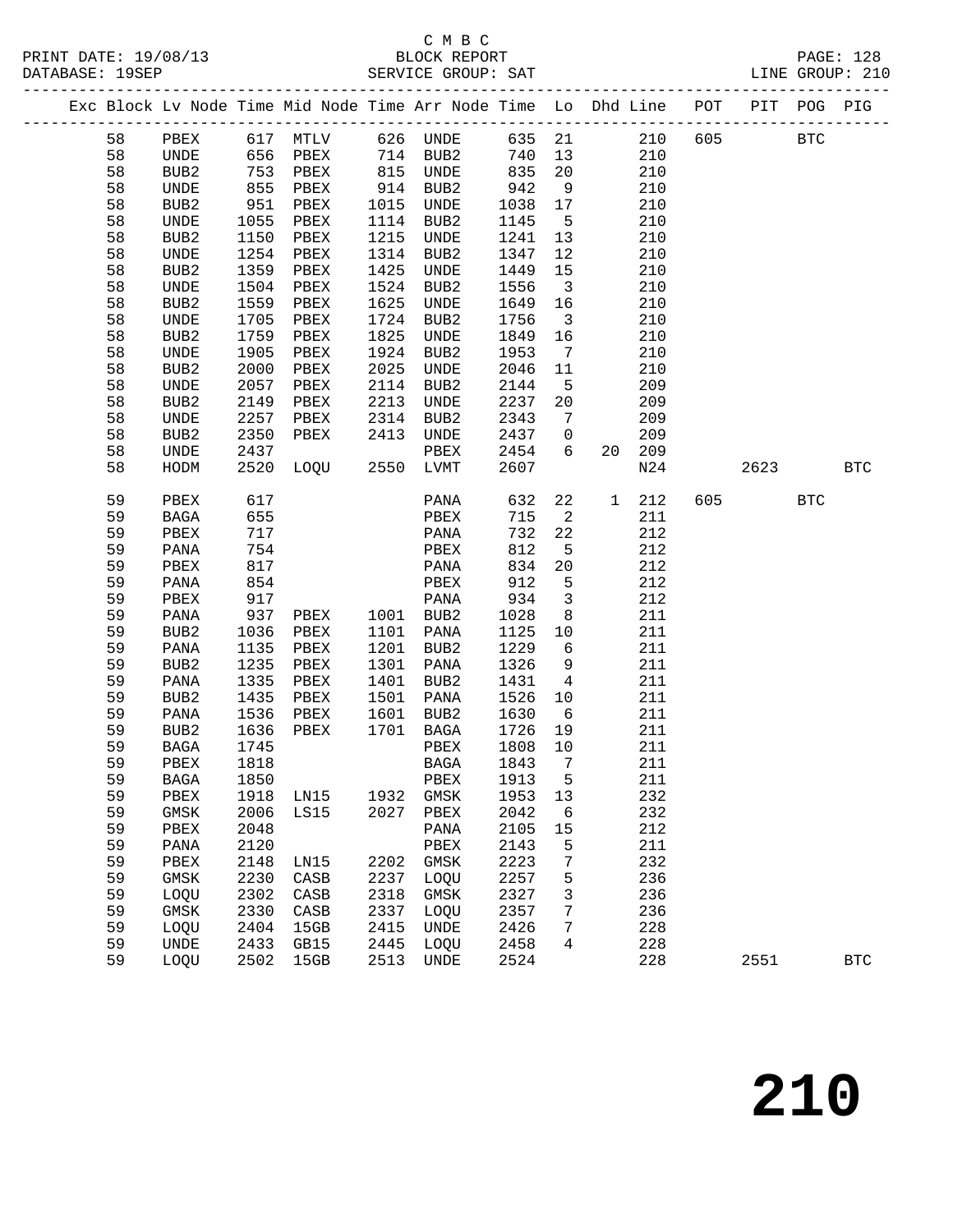#### C M B C<br>BLOCK REPORT

|  |    |                                       |      |                   |      |                            |        |                          | Exc Block Lv Node Time Mid Node Time Arr Node Time Lo Dhd Line POT PIT POG PIG |     |            |            |
|--|----|---------------------------------------|------|-------------------|------|----------------------------|--------|--------------------------|--------------------------------------------------------------------------------|-----|------------|------------|
|  | 60 | LOQU 632                              |      |                   |      | MOGL 646 0                 |        |                          | 249                                                                            | 610 | <b>BTC</b> |            |
|  | 60 | MOGL                                  |      | 646 MAGA 701 STST |      |                            |        |                          | 724 11<br>246                                                                  |     |            |            |
|  | 60 | STST                                  | 735  | EDRI 758 MOGL     |      |                            | 805    | $\overline{0}$           | 246                                                                            |     |            |            |
|  | 60 | MOGL                                  | 805  |                   |      | LOQU                       | 827    | 5                        | 249                                                                            |     |            |            |
|  | 60 | LOQU                                  | 832  |                   |      | MOGL                       | 847    | $\overline{0}$           | 249                                                                            |     |            |            |
|  | 60 | $\sf{MOGL}$                           | 847  | MAGA              |      | 902 STST                   | 925    | 9                        | 246                                                                            |     |            |            |
|  | 60 | STST                                  | 934  | EDRI              |      | 958 MOGL                   | 1006   | $\overline{0}$           | 246                                                                            |     |            |            |
|  | 60 | MOGL                                  | 1006 |                   |      | LOQU                       | 1028   | 6                        | 249                                                                            |     |            |            |
|  | 60 | LOQU                                  | 1034 |                   |      | MOGL                       | 1050   | $\overline{0}$           | 249                                                                            |     |            |            |
|  | 60 | MOGL                                  | 1050 | MAGA              |      | 1106 STST                  | 1134   | 12                       | 246                                                                            |     |            |            |
|  | 60 | STST                                  | 1146 | 15LO              | 1224 | 15GB                       | 1229   | $7\overline{ }$          | 240                                                                            |     |            |            |
|  | 60 | 15GB                                  | 1236 | MAGA              | 1257 | $_{\footnotesize\rm STST}$ | 1331   | $5\overline{)}$          | 240                                                                            |     |            |            |
|  | 60 | $_{\footnotesize{\textnormal{STST}}}$ | 1336 | <b>15LO</b>       | 1414 | 15GB                       | 1419   | 8 <sup>8</sup>           | 240                                                                            |     |            |            |
|  | 60 | 15GB                                  | 1427 | MAGA              | 1448 | $_{\footnotesize\rm STST}$ | 1525   | $\overline{\mathbf{3}}$  | 240                                                                            |     |            |            |
|  | 60 | STST                                  | 1528 | EDRI              | 1555 | MOGL                       | 1605   | $\overline{0}$           | 246                                                                            |     |            |            |
|  | 60 | MOGL                                  | 1605 |                   |      | LOQU                       | 1629   | 18                       | 249                                                                            |     |            |            |
|  | 60 | LOQU                                  | 1647 | CASB              | 1704 | GMSK                       | 1713   | 12                       | 236                                                                            |     |            |            |
|  | 60 | GMSK                                  | 1725 | CASB              |      | 1732 LOQU                  | 1755   | $7\overline{)}$          | 236                                                                            |     |            |            |
|  | 60 | LOQU                                  | 1802 | CASB              | 1818 | GMSK                       | 1827   |                          | 236                                                                            |     | 1857 BTC   |            |
|  |    |                                       |      |                   |      |                            |        |                          |                                                                                |     |            |            |
|  | 61 | LOQU                                  | 648  | 29LO              |      | 659 LVMT                   | 705    | $\overline{0}$           | 229                                                                            |     | 626 BTC    |            |
|  | 61 | LVMT                                  | 705  | L015              |      | LOQU                       | 726    | 6                        | 229                                                                            |     |            |            |
|  | 61 | LOQU                                  | 732  | 29LO              |      | 743 LVMT                   | 749    | 16                       | 229                                                                            |     |            |            |
|  | 61 | LVMT                                  | 805  | L015              |      | LOQU                       | 827    | $5^{\circ}$              | 229                                                                            |     |            |            |
|  | 61 | LOQU                                  | 832  | 29LO              |      | 844 LVMT                   | 852    | 11                       | 229                                                                            |     |            |            |
|  | 61 | ${\rm LVMT}$                          | 903  | L015              |      | LOQU                       | 927    | $5^{\circ}$              | 229                                                                            |     |            |            |
|  | 61 | LOQU                                  | 932  | 29LO              |      | 945 LVMT                   | 953    | 6                        | 229                                                                            |     |            |            |
|  | 61 | LVMT                                  | 959  | L015              |      | LOQU                       | 1027   | 5                        | 229                                                                            |     |            |            |
|  | 61 | LOQU                                  | 1032 | 29LO              |      | 1047 LVMT                  | 1055   | $\overline{3}$           | 229                                                                            |     |            |            |
|  | 61 | LVMT                                  | 1058 | L015              |      | LOQU                       | 1127   | 5                        | 229                                                                            |     |            |            |
|  | 61 | LOQU                                  | 1132 | 29LO              |      | 1147 LVMT                  | 1155   | $\overline{3}$           | 229                                                                            |     |            |            |
|  | 61 | LVMT                                  | 1158 | LO15              |      | LOQU                       | 1227   | 20                       | 229                                                                            |     |            |            |
|  | 61 | LOQU                                  | 1247 | 15GB              | 1300 | UNDE                       | 1313   | 5                        | 228                                                                            |     |            |            |
|  | 61 | UNDE                                  | 1318 | GB15              |      | 1331 LOQU                  | 1345   | 20                       | 228                                                                            |     |            |            |
|  | 61 | LOQU                                  | 1405 |                   |      | MOGL                       | 1423   | $\overline{0}$           | 249                                                                            |     |            |            |
|  | 61 | MOGL                                  | 1423 | MAGA              | 1441 | STST                       | 1513   | $5^{\circ}$              | 246                                                                            |     |            |            |
|  | 61 | $_{\footnotesize\rm STST}$            | 1518 | <b>15LO</b>       | 1553 | 15GB                       | 1601   | $7\overline{ }$          | 240                                                                            |     |            |            |
|  | 61 | 15GB                                  | 1608 | MAGA              | 1628 | STST                       | 1705   | $\overline{\mathbf{3}}$  | 240                                                                            |     |            |            |
|  | 61 | STST                                  | 1708 | 15LO              | 1742 | 15GB                       | 1750   | 9                        | 240                                                                            |     |            |            |
|  | 61 | 15GB                                  |      | 1759 MAGA 1819    |      | STST                       | 1856 8 |                          | 240                                                                            |     |            |            |
|  | 61 | STST                                  | 1904 | EDRI              |      | 1928 MOGL                  | 1935   | $\overline{0}$           | 246                                                                            |     |            |            |
|  | 61 | MOGL                                  | 1935 |                   |      | LOQU                       | 1957   | 6                        | 249                                                                            |     |            |            |
|  | 61 | LOQU                                  | 2003 |                   |      | MOGL                       | 2020   | $\overline{\phantom{0}}$ | 249                                                                            |     |            |            |
|  | 61 | MOGL                                  | 2020 | MAGA              |      | 2035 STST                  | 2058   | 8                        | 246                                                                            |     |            |            |
|  | 61 | STST                                  | 2106 | 15LO              |      | 2135 15GB                  | 2143   | 15                       | 240                                                                            |     |            |            |
|  | 61 | 15GB                                  | 2158 | MAGA              | 2213 | STST                       | 2237   | 10                       | 240                                                                            |     |            |            |
|  | 61 | <b>STST</b>                           | 2247 | 15LO              |      | 2314 15GB                  | 2319   |                          | 240                                                                            |     | 2335       | <b>BTC</b> |
|  |    |                                       |      |                   |      |                            |        |                          |                                                                                |     |            |            |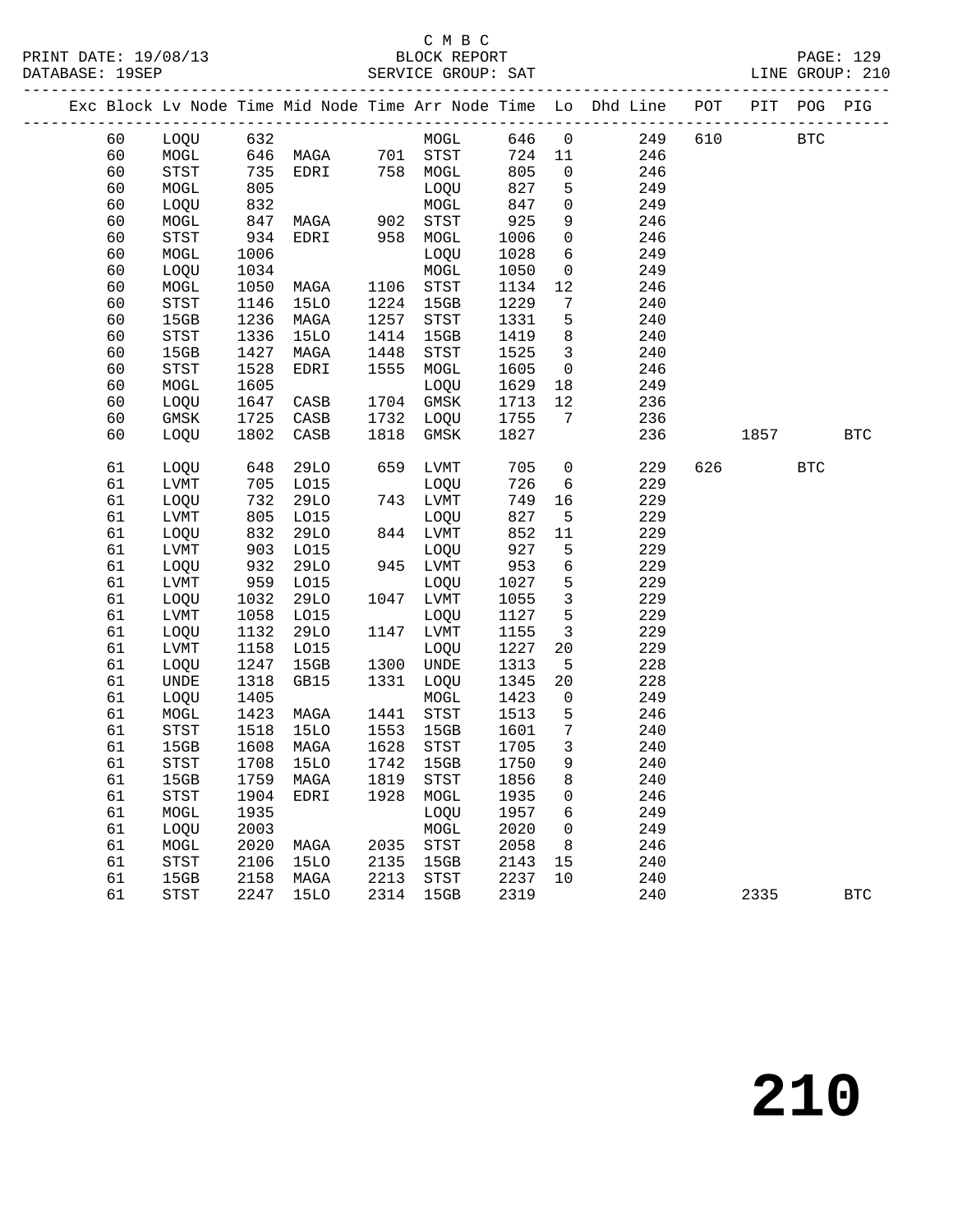# C M B C<br>PRINT DATE: 19/08/13 BLOCK REPORT

DATABASE: 19SEP SERVICE GROUP: SAT LINE GROUP: 210

|  |    |             |      |             |      | Exc Block Lv Node Time Mid Node Time Arr Node Time Lo Dhd Line POT |      |                 |                 |     | PIT POG |            | PIG        |
|--|----|-------------|------|-------------|------|--------------------------------------------------------------------|------|-----------------|-----------------|-----|---------|------------|------------|
|  | 62 | CACU        |      | 655 EDRI    |      | 701 MOGL                                                           | 706  | $\overline{0}$  | 246             | 630 |         | <b>BTC</b> |            |
|  | 62 | MOGL        | 706  |             |      | LOQU                                                               | 727  | $5^{\circ}$     | 249             |     |         |            |            |
|  | 62 | LOQU        | 732  |             |      | MOGL                                                               | 746  | $\overline{0}$  | 249             |     |         |            |            |
|  | 62 | MOGL        | 746  | MAGA        | 801  | STST                                                               | 825  | 11              | 246             |     |         |            |            |
|  | 62 | STST        | 836  | EDRI        | 859  | MOGL                                                               | 906  | $\overline{0}$  | 246             |     |         |            |            |
|  | 62 | MOGL        | 906  |             |      | LOQU                                                               | 928  | $4\overline{ }$ | 249             |     |         |            |            |
|  | 62 | LOQU        | 932  |             |      | MOGL                                                               | 948  | $\overline{0}$  | 249             |     |         |            |            |
|  | 62 | MOGL        | 948  | MAGA        | 1003 | STST                                                               | 1029 | $\overline{4}$  | 246             |     |         |            |            |
|  | 62 | STST        | 1033 | EDRI        | 1057 | MOGL                                                               | 1106 | $\overline{0}$  | 246             |     |         |            |            |
|  | 62 | MOGL        | 1106 |             |      | LOQU                                                               | 1129 | 5               | 249             |     |         |            |            |
|  | 62 | LOQU        | 1134 |             |      | MOGL                                                               | 1151 | $\overline{0}$  | 249             |     |         |            |            |
|  | 62 | MOGL        | 1151 | MAGA        | 1207 | STST                                                               | 1237 | 10              | 246             |     |         |            |            |
|  | 62 | STST        | 1247 | <b>15LO</b> | 1325 | 15GB                                                               | 1330 | 7               | 240             |     |         |            |            |
|  | 62 | 15GB        | 1337 | MAGA        | 1358 | STST                                                               | 1434 | 2               | 240             |     |         |            |            |
|  | 62 | STST        | 1436 | <b>15LO</b> | 1514 | 15GB                                                               | 1519 | 9               | 240             |     |         |            |            |
|  | 62 | 15GB        | 1528 | MAGA        | 1548 | <b>STST</b>                                                        | 1625 | $\mathbf{3}$    | 240             |     |         |            |            |
|  | 62 | STST        | 1628 | EDRI        | 1655 | MOGL                                                               | 1705 | $\overline{0}$  | 246             |     |         |            |            |
|  | 62 | MOGL        | 1705 |             |      | LOQU                                                               | 1729 | 6               | 249             |     |         |            |            |
|  | 62 | LOQU        | 1735 |             |      | MOGL                                                               | 1752 | $\mathbf 0$     | 249             |     |         |            |            |
|  | 62 | MOGL        | 1752 | MAGA        | 1808 | <b>STST</b>                                                        | 1839 | 10              | 246             |     |         |            |            |
|  | 62 | STST        | 1849 | 15LO        | 1919 | 15GB                                                               | 1927 | 9               | 240             |     |         |            |            |
|  | 62 | 15GB        | 1936 | MAGA        | 1952 | STST                                                               | 2020 | 16              | 240             |     |         |            |            |
|  | 62 | <b>STST</b> | 2036 | <b>15LO</b> | 2105 | 15GB                                                               | 2113 | 5               | 240             |     |         |            |            |
|  | 62 | 15GB        | 2118 | MAGA        | 2133 | <b>STST</b>                                                        | 2157 | 9               | 240             |     |         |            |            |
|  | 62 | <b>STST</b> | 2206 | <b>15LO</b> | 2235 | 15GB                                                               | 2241 | 17              | 240             |     |         |            |            |
|  | 62 | 15GB        | 2258 | MAGA        | 2313 | <b>STST</b>                                                        | 2334 | $\mathbf{3}$    | 240             |     |         |            |            |
|  | 62 | STST        | 2337 | <b>15LO</b> | 2404 | 15GB                                                               | 2409 | 9               | 240             |     |         |            |            |
|  | 62 | 15GB        | 2418 | MAGA        | 2433 | STST                                                               | 2454 | $\mathbf{1}$    | 240<br>5        |     |         |            |            |
|  | 62 | HODM        | 2500 | LOQU        | 2530 | LVMT                                                               | 2547 | 3               | N <sub>24</sub> |     |         |            |            |
|  | 62 | LVMT        | 2550 | LOQU        |      | HODM                                                               | 2631 | 9               | N24             |     |         |            |            |
|  | 62 | HODM        | 2640 | LOOU        |      | 2710 LVMT                                                          | 2727 |                 | N24             |     | 2743    |            | <b>BTC</b> |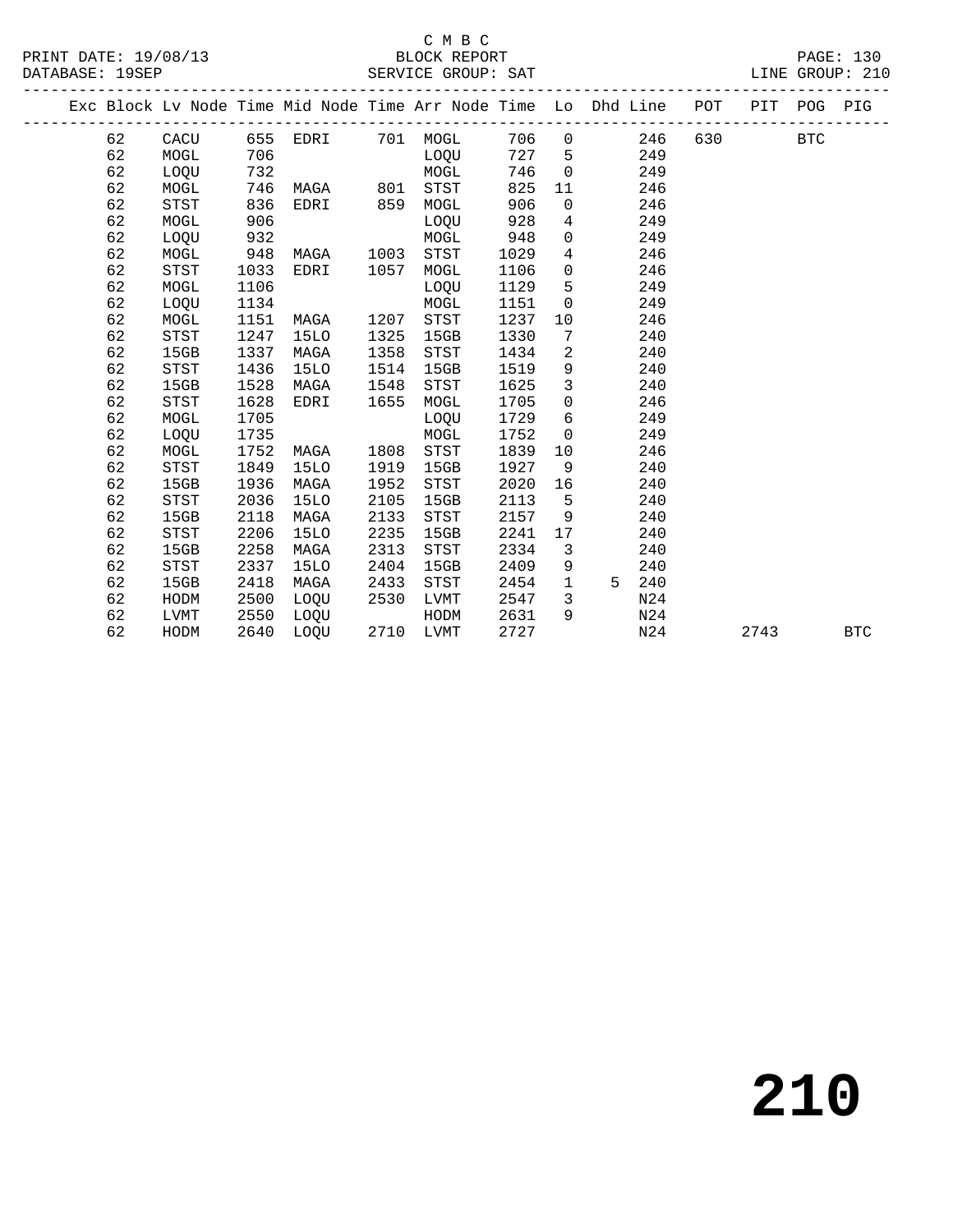#### C M B C<br>BLOCK REPORT

|  |          |                     |              |                                                    |              |                                         |                   |                 | Exc Block Lv Node Time Mid Node Time Arr Node Time Lo Dhd Line POT PIT POG PIG      |          |              |
|--|----------|---------------------|--------------|----------------------------------------------------|--------------|-----------------------------------------|-------------------|-----------------|-------------------------------------------------------------------------------------|----------|--------------|
|  |          |                     |              |                                                    |              |                                         |                   |                 | 63 PBEX 647 LN15 700 GMSK 719 11 232 635 BTC<br>63 GMSK 730 CASB 737 LOQU 755 7 236 |          |              |
|  |          |                     |              |                                                    |              |                                         |                   |                 |                                                                                     |          |              |
|  | 63       | LOQU                | 802          |                                                    |              | 22PH 812 0                              |                   |                 | 236                                                                                 |          |              |
|  | 63       | 22PH                |              |                                                    |              |                                         |                   |                 | 236                                                                                 |          |              |
|  | 63       | LOQU                |              |                                                    |              |                                         |                   |                 | 236                                                                                 |          |              |
|  | 63       | GMSK                |              |                                                    |              | LOQU 827 5<br>GMSK 855 10<br>PBEX 942 6 |                   |                 | 232                                                                                 |          |              |
|  | 63       | PBEX                | 948          |                                                    |              | PANA                                    | 1010              | 14              | 211                                                                                 |          |              |
|  | 63       | PANA                |              |                                                    |              |                                         | 1042              | $5^{\circ}$     | 212                                                                                 |          |              |
|  | 63       | PBEX                |              |                                                    |              |                                         | 1124 8            |                 | 232                                                                                 |          |              |
|  | 63       | GMSK                |              | 1024<br>1047 LN15 1101 GMSK<br>1132 LS15 1155 PBEX |              |                                         | 1212 5            |                 | 232                                                                                 |          |              |
|  | 63       | PBEX                | 1217         |                                                    |              | PANA                                    | 1235 19           |                 | 212                                                                                 |          |              |
|  | 63       | PANA                | 1254         |                                                    |              | PBEX                                    | 1312              | $5^{\circ}$     | 212                                                                                 |          |              |
|  | 63       | PBEX                |              | 1317 LN15 1332 GMSK<br>1402 LS15 1425 PBEX         |              |                                         | 1355 7            |                 | 232                                                                                 |          |              |
|  | 63       | GMSK                |              |                                                    |              |                                         | 1442              | $5^{\circ}$     | 232                                                                                 |          |              |
|  | 63       | PBEX                | 1447         |                                                    |              | PANA                                    | 1505 19           |                 | 212                                                                                 |          |              |
|  | 63       | PANA                | 1524         |                                                    |              | PBEX                                    | 1542              | $5^{\circ}$     | 212                                                                                 |          |              |
|  | 63       | PBEX                |              |                                                    |              |                                         | 1625 7            |                 | 232                                                                                 |          |              |
|  | 63       | GMSK                |              | 1547 LN15 1602 GMSK<br>1632 LS15 1655 PBEX         |              |                                         | 1712 5            |                 | 232                                                                                 |          |              |
|  | 63       | PBEX                | 1717         |                                                    |              | PANA                                    | 1735 19           |                 | 212                                                                                 |          |              |
|  | 63       | PANA                | 1754         |                                                    |              | PBEX                                    | 1812              | 6               | 212                                                                                 |          |              |
|  | 63       | PBEX                |              | 1818 LN15 1833 GMSK<br>1906 LS15 1927 PBEX         |              |                                         | 1856              | 10              | 232                                                                                 |          |              |
|  | 63       | GMSK                |              |                                                    |              |                                         | 1943              | $\overline{4}$  | 232                                                                                 |          |              |
|  | 63       | PBEX                | 1947         |                                                    |              | PANA                                    | 2004 15           |                 | 1 212                                                                               |          |              |
|  | 63       | BAGA                | 2020         |                                                    |              | PBEX                                    | 2043 5            |                 | 211                                                                                 |          |              |
|  | 63       | PBEX                |              | 2048 LN15<br>2130 CASB<br>LN15<br>CASB<br>CASB     |              | 2102 GMSK                               | 2123 7            |                 | 232                                                                                 |          |              |
|  | 63       | GMSK                |              |                                                    |              | 2137 LOQU 2157 5                        |                   |                 | 236                                                                                 |          |              |
|  | 63       | LOQU 2202 CASB      |              |                                                    |              | 2218 GMSK 2227 11                       |                   |                 | 236                                                                                 |          |              |
|  | 63       | GMSK                |              | 2238 LS15                                          |              | 2257 PBEX                               | 2308              |                 | 232                                                                                 | 2318 BTC |              |
|  | 64       | 15GB                |              | 702 MAGA                                           | 719<br>819   | STST 739 12<br>15GB 824 5               |                   |                 | 240                                                                                 | 644 BTC  |              |
|  | 64       | STST                | 751          | <b>15LO</b>                                        |              | 15GB                                    | 824               | 5 <sub>5</sub>  | 240                                                                                 |          |              |
|  | 64       | 15GB                | 829          | MAGA                                               |              | 849 STST                                | 915               | $4\overline{4}$ | 240                                                                                 |          |              |
|  | 64       | STST                | 919          | 15LO                                               | 952          | 15GB                                    | 957 6             |                 | 240                                                                                 |          |              |
|  | 64       | 15GB                | 1003         | MAGA                                               | 1023         | STST                                    | 1050              | 8 <sup>8</sup>  | 240                                                                                 |          |              |
|  | 64       | STST                | 1058         | 15LO                                               | 1135         | 15GB                                    | 1140              | 8 <sup>8</sup>  | 240                                                                                 |          |              |
|  | 64       | 15GB                | 1148         | MAGA                                               | 1209         | STST                                    | 1243 13           |                 | 240                                                                                 |          |              |
|  | 64       | STST                | 1256         | 15LO                                               | 1334         | 15GB                                    | 1339              | 8 <sup>8</sup>  | 240                                                                                 |          |              |
|  | 64       | 15GB                | 1458         | 1347 MAGA                                          | 1408         | STST<br>15GB                            | 1444 14<br>1541 7 |                 | 240                                                                                 |          |              |
|  | 64       | STST                |              | 15LO                                               | 1533         |                                         |                   |                 | 240                                                                                 |          |              |
|  |          |                     |              |                                                    |              | 64 15GB 1548 MAGA 1608 STST 1645 13     |                   |                 | 240                                                                                 |          |              |
|  | 64       | STST                | 1658         | 15LO                                               | 1732         | 15GB                                    | 1740              | 8               | 240                                                                                 |          |              |
|  | 64<br>64 | 15GB<br><b>STST</b> | 1748<br>1900 | MAGA<br>15LO                                       | 1808<br>1930 | STST<br>15GB                            | 1845<br>1938      | 15<br>10        | 240<br>240                                                                          |          |              |
|  | 64       | 15GB                | 1948         | MAGA                                               | 2004         | STST                                    | 2032              | 17              | 240                                                                                 |          |              |
|  | 64       | <b>STST</b>         | 2049         | <b>15LO</b>                                        | 2118         | 15GB                                    | 2126              | 12              | 240                                                                                 |          |              |
|  | 64       | 15GB                | 2138         | MAGA                                               | 2153         | STST                                    | 2217              | 9               | 240                                                                                 |          |              |
|  | 64       | <b>STST</b>         | 2226         | 15LO                                               | 2255         | 15GB                                    | 2301              | 17              | 240                                                                                 |          |              |
|  | 64       | 15GB                | 2318         | MAGA                                               | 2333         | STST                                    | 2354              | 13              | 240                                                                                 |          |              |
|  | 64       | STST                | 2407         | 15LO                                               |              | 2434 15GB                               | 2439              |                 | 240                                                                                 | 2455     | $_{\rm BTC}$ |
|  |          |                     |              |                                                    |              |                                         |                   |                 |                                                                                     |          |              |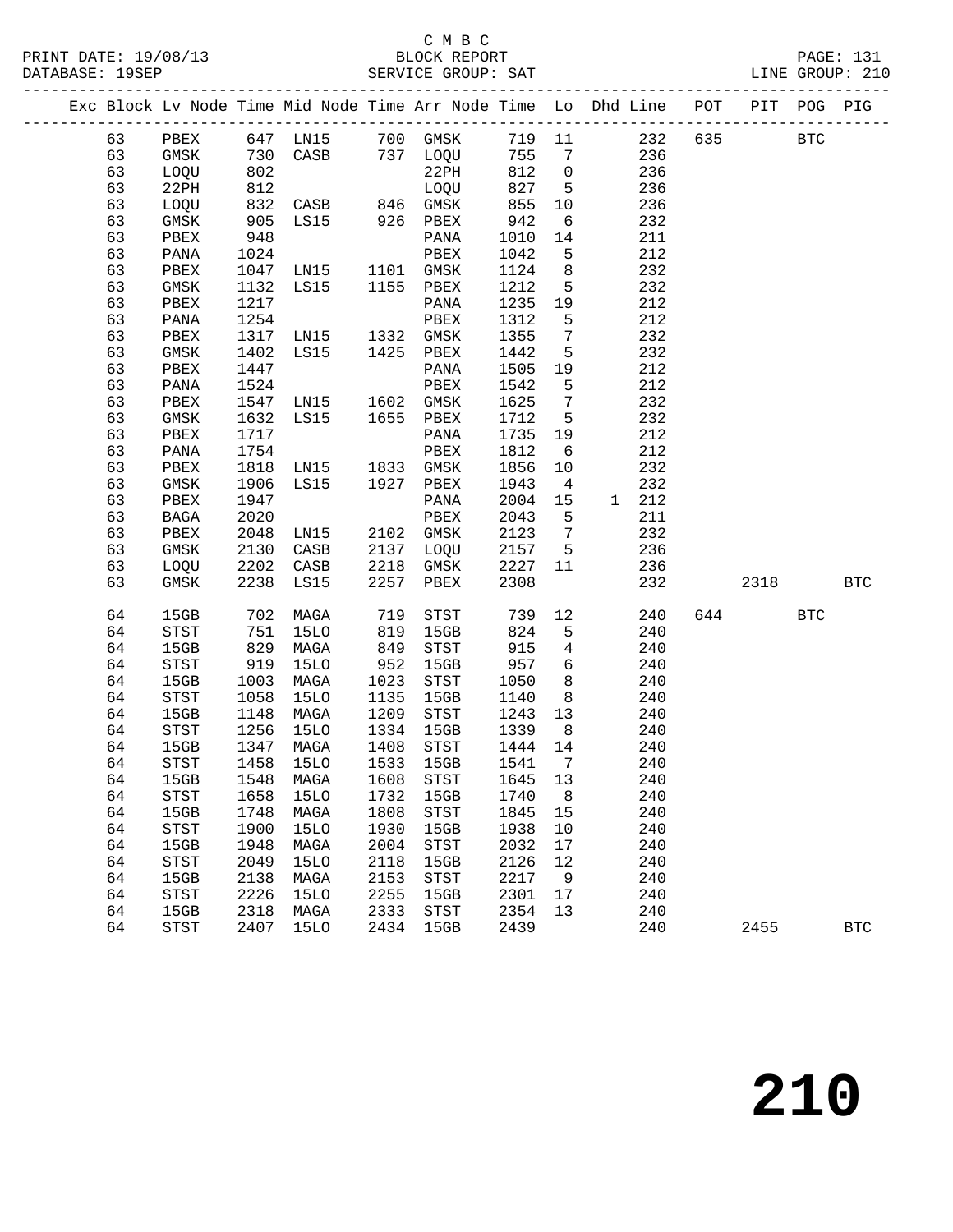# C M B C<br>BLOCK REPORT

|  |    |                                |              |                      |                 |             |         |                         | Exc Block Lv Node Time Mid Node Time Arr Node Time Lo Dhd Line POT PIT POG PIG |         |            |              |
|--|----|--------------------------------|--------------|----------------------|-----------------|-------------|---------|-------------------------|--------------------------------------------------------------------------------|---------|------------|--------------|
|  | 65 |                                |              |                      |                 |             |         |                         | PBEX 717 LN15 730 CASB 743 2 232                                               | 705 BTC |            |              |
|  | 65 | CASB 745 LS15<br>PBEX 817 LN15 |              |                      |                 |             |         |                         | 232                                                                            |         |            |              |
|  | 65 |                                |              |                      |                 |             |         |                         | 232                                                                            |         |            |              |
|  | 65 | GMSK                           | 900          | CASB                 | 907             | LOQU        | 928     | $\overline{4}$          | 236                                                                            |         |            |              |
|  | 65 | LOQU                           | 932<br>1015  | CASB                 | 948<br>1022     | GMSK        | 957     | 18                      | 236                                                                            |         |            |              |
|  | 65 | GMSK                           |              | CASB                 |                 | 1022 LOQU   | 1044    | $\overline{\mathbf{3}}$ | 236                                                                            |         |            |              |
|  | 65 | LOQU                           | 1047         | CASB                 | 1105            | GMSK        | 1114    | 13                      | 236                                                                            |         |            |              |
|  | 65 | GMSK                           | 1127         | CASB                 | 1134            | LOQU        | 1157    | $5^{\circ}$             | 236                                                                            |         |            |              |
|  | 65 | LOQU                           | 1202         | CASB                 | 1222            | GMSK        | 1231    | 11                      | 236                                                                            |         |            |              |
|  | 65 | GMSK                           | 1242         | CASB                 | 1249            | LOQU        | 1312    | $5^{\circ}$             | 236                                                                            |         |            |              |
|  | 65 | LOQU                           | 1317         | LN15                 | 1327            | PRRO        | 1345    | $\overline{a}$          | 230                                                                            |         |            |              |
|  | 65 | PRRO                           | 1347         | LS15                 | 1359            | LOQU        | 1410    | $7\overline{ }$         | 230                                                                            |         |            |              |
|  | 65 | LOQU                           | 1417         | $\mathtt{CASB}$      | 1437            | GMSK        | 1446    | 9                       | 236                                                                            |         |            |              |
|  | 65 | GMSK                           | 1455         | $\mathtt{CASB}$      | 1502            | LOQU        | 1526    | $6\overline{6}$         | 236                                                                            |         |            |              |
|  | 65 | LOQU                           | 1532         | $\mathtt{CASB}$      | 1549            | GMSK        | 1558    | 12                      | 236                                                                            |         |            |              |
|  | 65 | GMSK                           | 1610         | CASB                 | 1617            | LOQU        | 1641    | 6                       | 236                                                                            |         |            |              |
|  | 65 | LOQU                           | 1647         | LN15                 | 1656            | PRRO        | 1715    | $5^{\circ}$             | 230                                                                            |         |            |              |
|  | 65 | PRRO                           | 1720         | LS15                 | 1730            | LOQU        | 1738    | 9                       | 230                                                                            |         |            |              |
|  | 65 | LOQU                           | 1747         | $\mathtt{CASB}$      | 1803            | GMSK        | 1812    | 17                      | 236                                                                            |         |            |              |
|  | 65 | GMSK                           | 1829         | CASB                 | 1836            | LOQU        | 1857    | $5^{\circ}$             | 236                                                                            |         |            |              |
|  | 65 | LOQU                           | 1902         | LN15                 | 1910            | PRRO        | 1928    | 14                      | 230                                                                            |         |            |              |
|  | 65 | PRRO                           | 1942         | LS15                 | 1951            | LOQU        | 1958    | $\overline{4}$          | 230                                                                            |         |            |              |
|  | 65 | LOQU                           | 2002         | LN15                 | 2010            | PRRO        | 2028 14 |                         | 230                                                                            |         |            |              |
|  | 65 | PRRO                           | 2042<br>2102 | LS15                 | 2051            | LOQU        | 2058    | $\overline{4}$          | 230                                                                            |         |            |              |
|  | 65 | LOQU                           |              | LN15                 | 2110            | PRRO        | 2127    |                         | 230                                                                            | 2147    |            | $_{\rm BTC}$ |
|  | 66 | STST                           |              | 737 15LO<br>814 MAGA | 803<br>834      | 15GB        | 808     | $6\overline{6}$         | 240                                                                            | 713     | <b>BTC</b> |              |
|  | 66 | 15GB                           |              |                      |                 | STST        | 854     | 10                      | 240                                                                            |         |            |              |
|  | 66 | STST                           | 904<br>944   | <b>15LO</b>          | $936$<br>$1004$ | 15GB        | 941     | $\overline{\mathbf{3}}$ | 240                                                                            |         |            |              |
|  | 66 | 15GB                           |              | MAGA                 | 1004            | <b>STST</b> | 1031    | 13                      | 240                                                                            |         |            |              |
|  | 66 | STST                           | 1044         | <b>15LO</b>          | 1121            | 15GB        | 1126    | 10                      | 240                                                                            |         |            |              |
|  | 66 | 15GB                           | 1136         | MAGA                 | 1157            | STST        | 1230    | $\overline{4}$          | 240                                                                            |         |            |              |
|  | 66 | STST                           | 1234         | <b>15LO</b>          | 1312            | 15GB        | 1317    | 10                      | 240                                                                            |         |            |              |
|  | 66 | 15GB                           | 1327         | MAGA                 | 1348            | STST        | 1424    | $\overline{4}$          | 240                                                                            |         |            |              |
|  | 66 | <b>STST</b>                    | 1428         | EDRI                 | 1455            | MOGL        | 1504    | $\overline{0}$          | 246                                                                            |         |            |              |
|  | 66 | MOGL                           | 1504         |                      |                 | LOQU        | 1529    | $6\overline{6}$         | 249                                                                            |         |            |              |
|  | 66 | LOQU                           | 1535         |                      |                 | $\tt MOGL$  | 1554    | $\overline{0}$          | 249                                                                            |         |            |              |
|  | 66 | MOGL                           | 1554         | MAGA                 |                 | 1610 STST   | 1642    | $6\overline{6}$         | 246                                                                            |         |            |              |
|  | 66 | STST                           | 1648         | 15LO                 | 1722            | 15GB        | 1730    | 8 <sup>8</sup>          | 240                                                                            |         |            |              |
|  | 66 | 15GB                           | 1738         | MAGA                 | 1758            | STST        | 1835    | $\overline{2}$          | 240                                                                            |         |            |              |
|  | 66 | STST                           | 1837         | <b>15LO</b>          | 1908            | 15GB        | 1916    | 8 <sup>8</sup>          | 240                                                                            |         |            |              |
|  | 66 | 15GB                           | 1924         | MAGA                 | 1940            | STST        | 2008    | 16                      | 240                                                                            |         |            |              |
|  | 66 | <b>STST</b>                    | 2024         | <b>15LO</b>          | 2053            | 15GB        | 2101    |                         | 240                                                                            | 2117    |            | <b>BTC</b>   |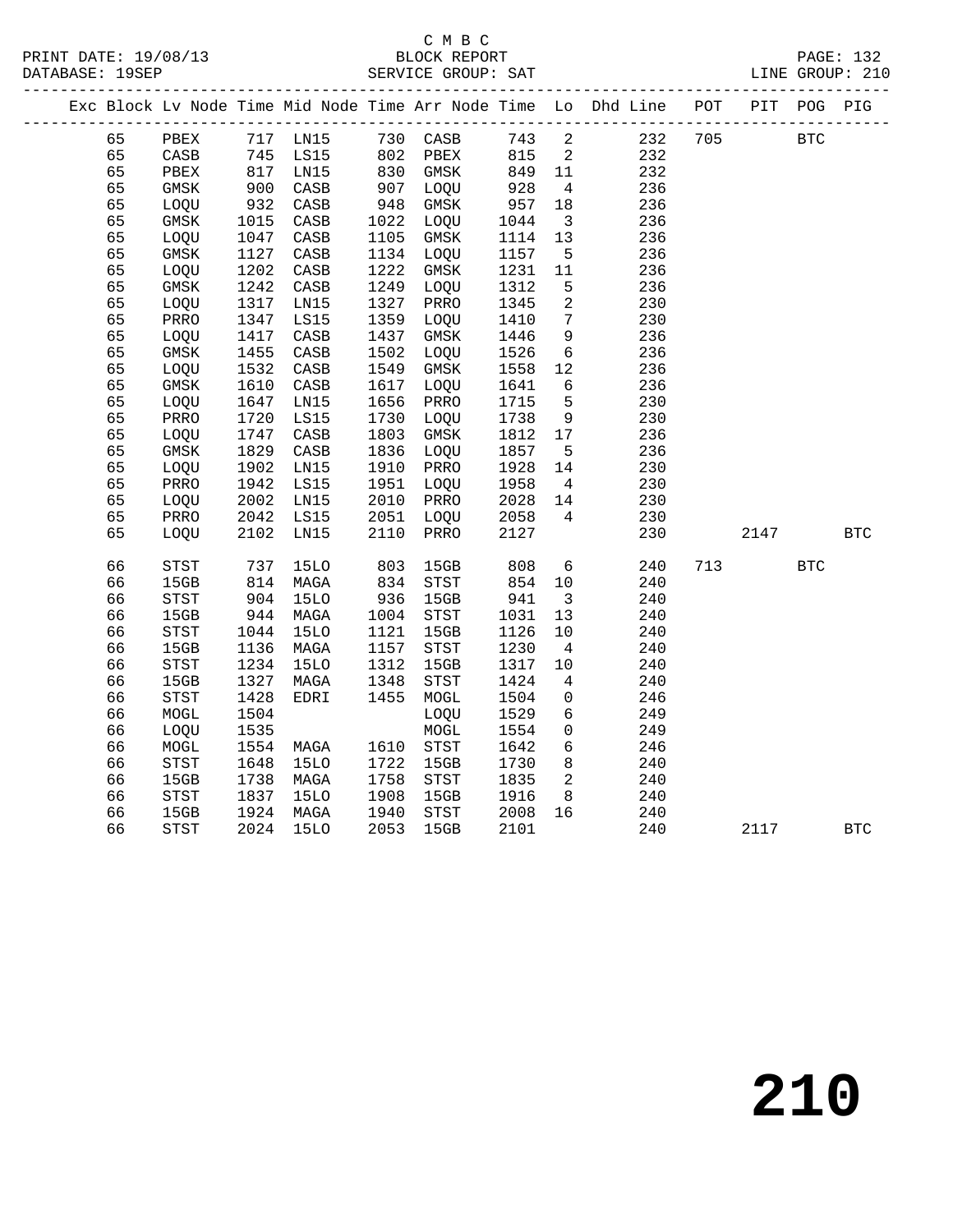# C M B C<br>BLOCK REPORT

|  |          |                            |              |             |      |                               |              |                         | Exc Block Lv Node Time Mid Node Time Arr Node Time Lo Dhd Line POT PIT POG PIG |     |            |              |
|--|----------|----------------------------|--------------|-------------|------|-------------------------------|--------------|-------------------------|--------------------------------------------------------------------------------|-----|------------|--------------|
|  | 67       |                            |              |             |      |                               |              |                         | GMSK 830 CASB 837 LOQU 858 4 236                                               | 800 | <b>BTC</b> |              |
|  | 67       | $\frac{1000}{902}$         |              | CASB        |      | 918 GMSK 927 18               |              |                         | 236                                                                            |     |            |              |
|  | 67       | GMSK                       | 945          | CASB        |      | 952 LOQU                      | 1013         | $\overline{4}$          | 236                                                                            |     |            |              |
|  | 67       | LOQU                       | 1017         | 15GB        | 1030 | UNDE                          | 1042         | 6                       | 228                                                                            |     |            |              |
|  | 67       | UNDE                       | 1048         | GB15        |      | 1101 LOQU                     | 1115         | $\overline{\mathbf{3}}$ | 228                                                                            |     |            |              |
|  | 67       | LOQU                       | 1118         | OSLO        | 1134 | PRRO                          | 1157         | 20                      | 230                                                                            |     |            |              |
|  | 67       | PRRO                       | 1217         | LS15        |      | 1229 LOQU                     | 1240         | 22                      | 230                                                                            |     |            |              |
|  | 67       | LOQU                       | 1302         | <b>29LO</b> | 1319 | LVMT                          | 1327         | 11                      | 229                                                                            |     |            |              |
|  | 67       | LVMT                       | 1338         | L015        |      | LOQU                          | 1407         | 10                      | 229                                                                            |     |            |              |
|  | 67       | LOQU                       | 1417         | 15GB        |      | 1430 UNDE                     | 1445         | $\overline{\mathbf{3}}$ | 228                                                                            |     |            |              |
|  | 67       | UNDE                       | 1448         | GB15        | 1501 | LOQU                          | 1515         | 17                      | 228                                                                            |     |            |              |
|  | 67       | LOQU                       | 1532         | 29LO        | 1548 | LVMT                          | 1557         | $\overline{\mathbf{3}}$ | 229                                                                            |     |            |              |
|  | 67       | LVMT                       | 1600         | L015        |      | LOQU                          | 1630         | $5\overline{)}$         | 229                                                                            |     |            |              |
|  | 67       | LOQU                       | 1635         |             |      | MOGL                          | 1653         | $\overline{0}$          | 249                                                                            |     |            |              |
|  | 67       | MOGL                       | 1653         | MAGA        | 1709 | STST                          | 1741         | $\overline{7}$          | 246                                                                            |     |            |              |
|  | 67       | STST                       | 1748         | 15LO        | 1820 | 15GB                          | 1828         | $5^{\circ}$             | 240                                                                            |     |            |              |
|  | 67       | 15GB                       | 1833         | MAGA        | 1852 | STST                          | 1926         | 11                      | 240                                                                            |     |            |              |
|  | 67       | $_{\footnotesize\rm STST}$ | 1937         | <b>15LO</b> | 2006 | 15GB                          | 2014         | 11                      | 240                                                                            |     |            |              |
|  | 67       | 15GB                       | 2025         | MAGA        | 2040 | STST                          | 2104         |                         | 240                                                                            |     | 2128 BTC   |              |
|  | 68       | LOQU                       | 902          | 29LO        |      | 914 LVMT                      | 922          | $7\overline{ }$         | 229                                                                            |     | 840 BTC    |              |
|  | 68       | ${\rm LVMT}$               | 929          | L015        |      | LOQU                          | 956          | $6\overline{6}$         | 229                                                                            |     |            |              |
|  | 68       | LOQU                       | 1002         | 29LO        |      | 1015 LVMT                     | 1023         | $6\overline{6}$         | 229                                                                            |     |            |              |
|  | 68       | ${\rm LVMT}$               | 1029         | L015        |      | LOQU                          | 1057         | 5                       | 229                                                                            |     |            |              |
|  | 68       | LOQU                       | 1102         | 29LO        |      | 1117 LVMT                     | 1125         | $\overline{\mathbf{3}}$ | 229                                                                            |     |            |              |
|  | 68       | $_{\rm LVMT}$              | 1128         | L015        |      | LOQU                          | 1157 7       |                         | 229                                                                            |     |            |              |
|  | 68       | LOQU                       | 1204         |             |      | MOGL                          | 1221         | $\overline{\mathbf{0}}$ | 249                                                                            |     |            |              |
|  | 68       | MOGL                       | 1221         | MAGA        |      | 1239 STST                     | 1309         | 17                      | 246                                                                            |     |            |              |
|  | 68       | $_{\footnotesize\rm STST}$ | 1326         | 15LO        | 1404 | 15GB                          | 1409         | 8                       | 240                                                                            |     |            |              |
|  | 68       | 15GB                       | 1417         | MAGA        | 1438 | STST                          | 1515         | 13                      | 240                                                                            |     |            |              |
|  | 68       | STST                       | 1528         | <b>15LO</b> | 1603 | 15GB                          | 1611         | $7\overline{ }$         | 240                                                                            |     |            |              |
|  | 68       | 15GB                       | 1618         | MAGA        | 1638 | STST                          | 1715         | $\overline{\mathbf{3}}$ | 240                                                                            |     |            |              |
|  | 68       | STST                       | 1718         | 15LO        | 1752 | 15GB                          | 1800         |                         | 240                                                                            |     | 1816       | <b>BTC</b>   |
|  | 69       | PBEX                       | 917          | LN15        | 930  | GMSK                          | 951          | 11                      | 232                                                                            | 905 | <b>BTC</b> |              |
|  | 69       | GMSK                       | 1002         | LS15        |      | 1025 PBEX                     | 1041         | $6\overline{6}$         | 232                                                                            |     |            |              |
|  | 69       | PBEX                       | 1047         |             |      | PANA                          | 1104         | 20                      | 212                                                                            |     |            |              |
|  | 69       | PANA                       | 1124         |             |      | PBEX                          | 1142         | $5^{\circ}$             | 212                                                                            |     |            |              |
|  | 69       | PBEX                       | 1147         | LN15        |      | 1202 GMSK                     | 1225         | $\overline{7}$          | 232                                                                            |     |            |              |
|  | 69       |                            |              |             |      | GMSK 1232 LS15 1255 PBEX 1312 |              | 5 <sup>1</sup>          | 232                                                                            |     |            |              |
|  | 69       | PBEX                       | 1317         |             |      | PANA                          | 1335         | 19                      | 212                                                                            |     |            |              |
|  | 69       | PANA                       | 1354         |             |      | PBEX                          | 1412         | 5                       | 212                                                                            |     |            |              |
|  | 69       | PBEX                       | 1417         | LN15        |      | 1432 GMSK                     | 1455         | 7                       | 232                                                                            |     |            |              |
|  | 69       | GMSK                       | 1502         | LS15        |      | 1525 PBEX                     | 1542         | 5                       | 232                                                                            |     |            |              |
|  | 69       | PBEX                       | 1547         |             |      | PANA                          | 1605         | 19                      | 212                                                                            |     |            |              |
|  | 69       | PANA                       | 1624         |             |      | PBEX                          | 1642         | 5                       | 212                                                                            |     |            |              |
|  | 69<br>69 | PBEX                       | 1647<br>1732 | LN15        |      | 1702 GMSK<br>1755 PBEX        | 1725<br>1812 | 7<br>5                  | 232<br>232                                                                     |     |            |              |
|  | 69       | GMSK<br>PBEX               | 1817         | LS15        |      | PANA                          | 1834 20      |                         | 212                                                                            |     |            |              |
|  | 69       | PANA                       | 1854         |             |      | PBEX                          | 1912         |                         | 212                                                                            |     | 1922       | $_{\rm BTC}$ |
|  |          |                            |              |             |      |                               |              |                         |                                                                                |     |            |              |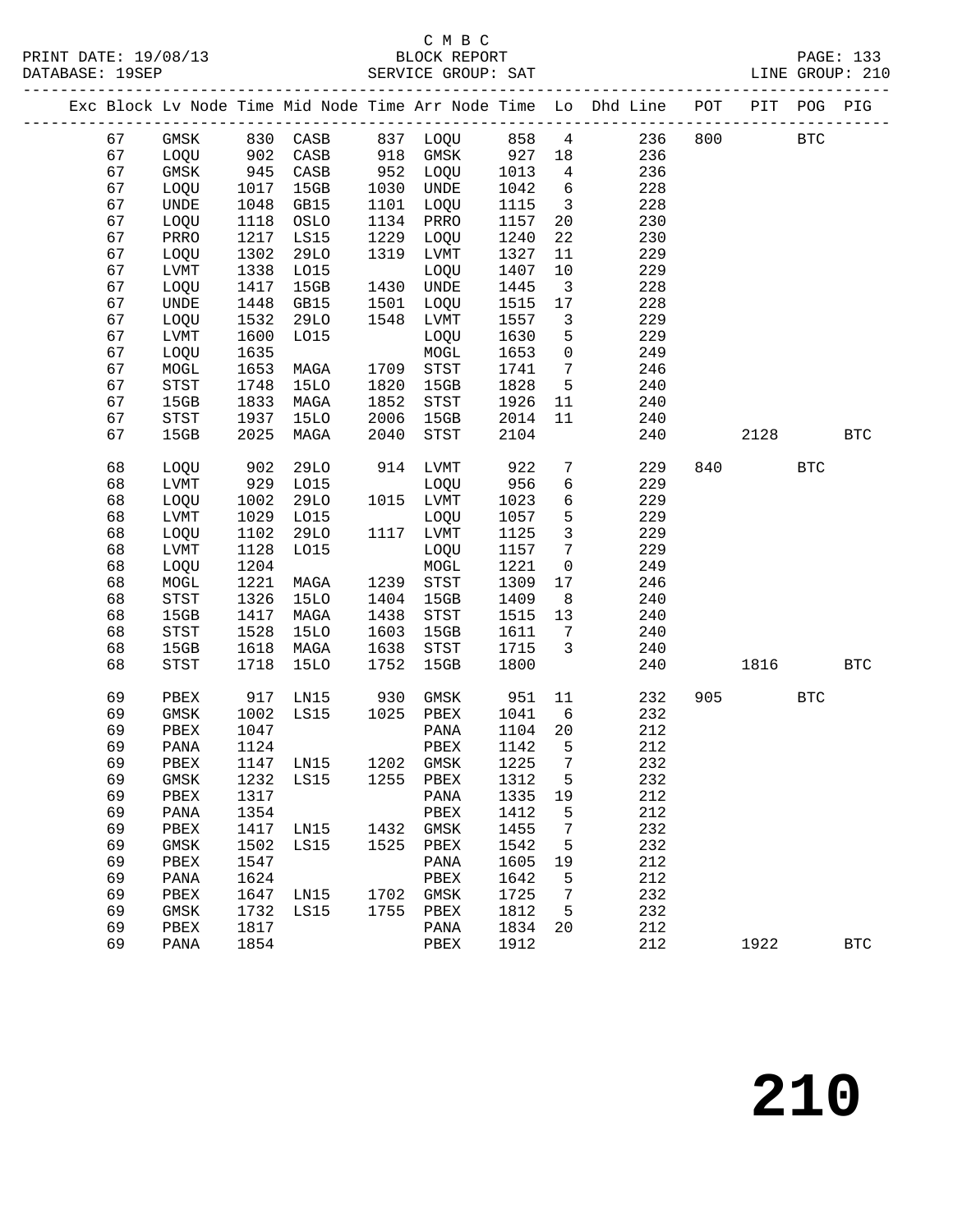#### C M B C<br>BLOCK REPORT

|  |        |                            |      |             |      |                                  |         |                          | Exc Block Lv Node Time Mid Node Time Arr Node Time Lo Dhd Line POT PIT POG PIG |     |             |            |              |
|--|--------|----------------------------|------|-------------|------|----------------------------------|---------|--------------------------|--------------------------------------------------------------------------------|-----|-------------|------------|--------------|
|  | 70     |                            |      |             |      | GMSK 935 LS15 956 PBEX 1012 5    |         |                          | 232                                                                            | 905 | <b>BTC</b>  |            |              |
|  | 70     | PBEX 1017                  |      |             |      | PANA                             | 1034 3  |                          | 212                                                                            |     |             |            |              |
|  | 70     | PANA                       |      | 1037 PBEX   |      | 1101 BUB2                        | 1128    | 8 <sup>8</sup>           | 211                                                                            |     |             |            |              |
|  | 70     | BUB2                       | 1136 | PBEX        | 1201 | PANA                             | 1225    | 10                       | 211                                                                            |     |             |            |              |
|  | 70     | PANA                       | 1235 | PBEX        | 1301 | BUB2                             | 1331    | 8 <sup>8</sup>           | 211                                                                            |     |             |            |              |
|  | 70     | BUB2                       | 1339 | PBEX        | 1405 | UNDE                             | 1429    | 15                       | 210                                                                            |     |             |            |              |
|  | 70     | UNDE                       | 1444 | PBEX        | 1504 | BUB2                             | 1536    | $\overline{\mathbf{3}}$  | 210                                                                            |     |             |            |              |
|  | 70     | BUB2                       | 1539 | PBEX        | 1605 | UNDE                             | 1629    | 16                       | 210                                                                            |     |             |            |              |
|  | 70     | UNDE                       | 1645 | PBEX        | 1704 | BUB2                             | 1736    | $\overline{\mathbf{3}}$  | 210                                                                            |     |             |            |              |
|  | 70     | BUB2                       | 1739 | PBEX        | 1805 | UNDE                             | 1829    | 16                       | 210                                                                            |     |             |            |              |
|  | 70     | UNDE                       | 1845 | PBEX        |      | 1904 BUB2                        | 1933    |                          | 210                                                                            |     | 1953   1953 |            | BTC          |
|  |        |                            |      |             |      |                                  |         |                          |                                                                                |     |             |            |              |
|  | 71     | STST                       | 947  | 15LO        | 1020 | 15GB                             | 1025    | 8 <sup>8</sup>           | 240                                                                            |     | 923 BTC     |            |              |
|  | 71     | 15GB                       | 1033 | MAGA        | 1053 | $_{\footnotesize\rm STST}$       | 1120    | 10                       | 240                                                                            |     |             |            |              |
|  | $71\,$ | STST                       | 1130 | EDRI        | 1156 | MOGL                             | 1205    | $\overline{0}$           | 246                                                                            |     |             |            |              |
|  | $71\,$ | MOGL                       | 1205 |             |      | LOQU                             | 1229    | 5                        | 249                                                                            |     |             |            |              |
|  | $71\,$ | LOQU                       | 1234 |             |      | MOGL                             | 1253    | $\overline{0}$           | 249                                                                            |     |             |            |              |
|  | 71     | MOGL                       | 1253 | MAGA        |      | 1311 STST                        | 1343    | $\mathbf{3}$             | 246                                                                            |     |             |            |              |
|  | 71     | STST                       | 1346 | 15LO        | 1424 | 15GB                             | 1429    | 8                        | 240                                                                            |     |             |            |              |
|  | $71\,$ | 15GB                       | 1437 | MAGA        | 1458 | STST                             | 1535    | $\mathbf{3}$             | 240                                                                            |     |             |            |              |
|  | 71     | $_{\footnotesize\rm STST}$ | 1538 | <b>15LO</b> | 1613 | 15GB                             | 1621    | $7\phantom{.0}$          | 240                                                                            |     |             |            |              |
|  | 71     | 15GB                       | 1628 | MAGA        | 1648 | STST                             | 1725    | $\mathbf{3}$             | 240                                                                            |     |             |            |              |
|  | 71     | STST                       | 1728 | EDRI        |      | 1754 MOGL                        | 1804    | $\mathsf{O}$             | 246                                                                            |     |             |            |              |
|  | 71     | MOGL                       | 1804 |             |      | LOQU                             | 1827    | 5                        | 249                                                                            |     |             |            |              |
|  | $71\,$ | LOQU                       | 1832 |             |      | MOGL                             | 1850    | $\overline{0}$           | 249                                                                            |     |             |            |              |
|  | 71     | MOGL                       | 1850 | MAGA        |      | 1905 STST                        | 1933    | 16                       | 246                                                                            |     |             |            |              |
|  | 71     | STST                       | 1949 | 15LO        | 2018 | 15GB                             | 2026    | 11                       | 240                                                                            |     |             |            |              |
|  | 71     | 15GB                       | 2037 | MAGA        | 2052 | STST                             | 2116    | 10                       | 240                                                                            |     |             |            |              |
|  | 71     | $_{\footnotesize\rm STST}$ | 2126 | <b>15LO</b> | 2155 | 15GB                             | 2203    | 15                       | 240                                                                            |     |             |            |              |
|  | 71     | 15GB                       | 2218 | MAGA        | 2233 | STST                             | 2257    | 10                       | 240                                                                            |     |             |            |              |
|  | $71\,$ | STST                       | 2307 | <b>15LO</b> | 2334 | 15GB                             | 2339    | 9                        | 240                                                                            |     |             |            |              |
|  | 71     | 15GB                       | 2348 | MAGA        | 2403 | STST                             | 2424 13 |                          | 240                                                                            |     |             |            |              |
|  | 71     | STST                       | 2437 | 15LO        | 2504 | 15GB                             | 2509    |                          | 240                                                                            |     | 2525 31     |            | <b>BTC</b>   |
|  | 72     | LOQU 947                   |      | CASB        | 1003 | GMSK                             | 1012    | 18                       | 236                                                                            | 925 |             | <b>BTC</b> |              |
|  | 72     | GMSK                       | 1030 | CASB        |      | 1037 LOQU                        | 1100    | $\overline{\phantom{a}}$ | 236                                                                            |     |             |            |              |
|  | 72     | LOQU                       | 1102 | CASB        | 1122 | GMSK                             | 1131    | 11                       | 236                                                                            |     |             |            |              |
|  | 72     | GMSK                       | 1142 | CASB        | 1149 | LOQU                             | 1212    | $5^{\circ}$              | 236                                                                            |     |             |            |              |
|  | 72     | LOQU                       | 1217 | 15GB        | 1230 | UNDE                             | 1243    | $5^{\circ}$              | 228                                                                            |     |             |            |              |
|  | 72     |                            |      |             |      | UNDE 1248 GB15 1301 LOQU 1315 16 |         |                          | 228                                                                            |     |             |            |              |
|  | 72     | LOQU                       | 1331 | 29LO        |      | 1348 LVMT                        | 1356    | 3                        | 229                                                                            |     |             |            |              |
|  | 72     | LVMT                       | 1359 | L015        |      | LOQU                             | 1430    | 17                       | 229                                                                            |     |             |            |              |
|  | 72     | LOQU                       | 1447 | CASB        |      | 1507 GMSK                        | 1516    | 9                        | 236                                                                            |     |             |            |              |
|  | 72     | GMSK                       | 1525 | CASB        | 1532 | LOQU                             | 1556    | 9                        | 236                                                                            |     |             |            |              |
|  | 72     | LOQU                       | 1605 |             |      | MOGL                             | 1623    | 0                        | 249                                                                            |     |             |            |              |
|  | 72     | MOGL                       | 1623 | MAGA        | 1639 | STST                             | 1711    | 17                       | 246                                                                            |     |             |            |              |
|  | 72     | STST                       | 1728 | 15LO        | 1802 | 15GB                             | 1810    | 2                        | 240                                                                            |     |             |            |              |
|  | 72     | 15GB                       | 1812 | MAGA        | 1831 | STST                             | 1905    |                          | 240                                                                            |     | 1929        |            | $_{\rm BTC}$ |
|  |        |                            |      |             |      |                                  |         |                          |                                                                                |     |             |            |              |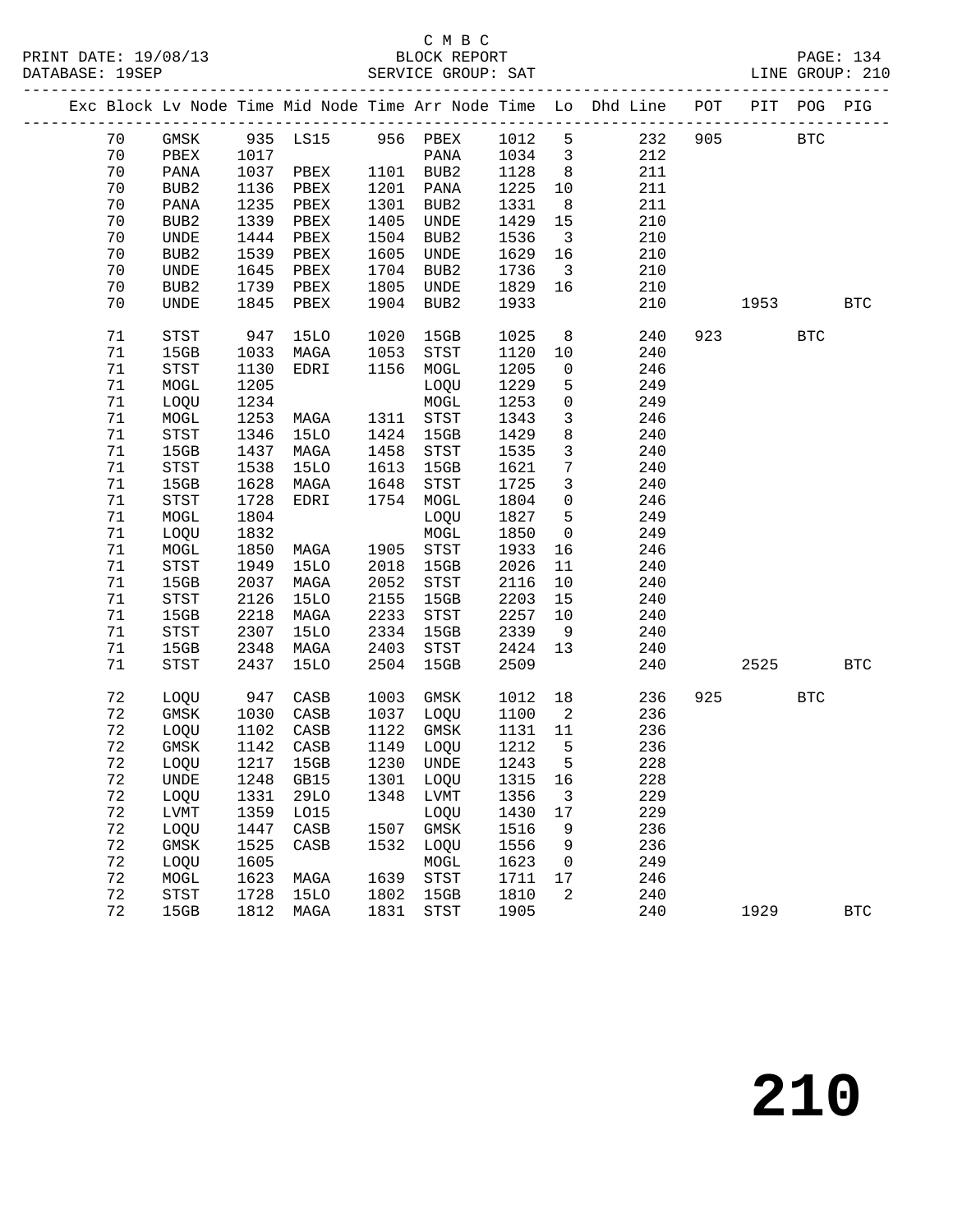## C M B C

|  | DATABASE: 19SEP |                |      |                        |      |           |         |                              |                                                                                |     |      |            | LINE GROUP: 210 |
|--|-----------------|----------------|------|------------------------|------|-----------|---------|------------------------------|--------------------------------------------------------------------------------|-----|------|------------|-----------------|
|  |                 |                |      |                        |      |           |         |                              | Exc Block Lv Node Time Mid Node Time Arr Node Time Lo Dhd Line POT PIT POG PIG |     |      |            |                 |
|  | 73              | PBEX           | 947  |                        |      | PANA      | 1004    | 3                            | 212                                                                            | 935 |      | BTC        |                 |
|  | 73              | PANA           |      | 1007 PBEX<br>1106 PBEX |      | 1031 BUB2 | 1058 8  |                              | 211                                                                            |     |      |            |                 |
|  | 73              | BUB2 1106 PBEX |      |                        |      | 1131 PANA | 1155 9  |                              | 211                                                                            |     |      |            |                 |
|  | 73              | PANA           |      | 1204 PBEX              |      | 1231 BUB2 | 1300    | $5^{\circ}$                  | 211                                                                            |     |      |            |                 |
|  | 73              | BUB2           |      | 1305 PBEX              |      | 1331 PANA | 1356    | 8 <sup>8</sup>               | 211                                                                            |     |      |            |                 |
|  | 73              | PANA           |      | 1404 PBEX              |      | 1430 BUB2 | 1500    | $5^{\circ}$                  | 211                                                                            |     |      |            |                 |
|  | 73              | BUB2           | 1505 | PBEX                   | 1531 | PANA      | 1556    | 10                           | 211                                                                            |     |      |            |                 |
|  | 73              | PANA           | 1606 | PBEX                   |      | 1631 BUB2 | 1700    | 8                            | 211                                                                            |     |      |            |                 |
|  | 73              | BUB2           | 1708 | PBEX                   |      | 1731 BAGA | 1757    | 17                           | 211                                                                            |     |      |            |                 |
|  | 73              | BAGA           | 1814 |                        |      | PBEX      | 1837    | 11                           | 211                                                                            |     |      |            |                 |
|  | 73              | PBEX           | 1848 | LNI5                   |      | 1903 GMSK | 1926    | 10                           | 232                                                                            |     |      |            |                 |
|  | 73              | GMSK           | 1936 | LS15                   |      | 1957 PBEX | 2013    | $5^{\circ}$                  | 232                                                                            |     |      |            |                 |
|  | 73              | PBEX           | 2018 |                        |      | BAGA      | 2043    | $7\phantom{.0}\phantom{.0}7$ | 1 211                                                                          |     |      |            |                 |
|  | 73              | PANA           | 2051 |                        |      | PBEX      | 2107    | 11                           | 212                                                                            |     |      |            |                 |
|  | 73              | PBEX           |      | 2118 LN15              |      | 2132 GMSK | 2153    | 15                           | 232                                                                            |     |      |            |                 |
|  | 73              | GMSK           | 2208 | LS15                   | 2227 | PBEX      | 2238    |                              | 232                                                                            |     | 2248 |            | $_{\rm BTC}$    |
|  | 74              | PBEX           | 947  | LN15                   | 1001 | GMSK      | 1024    | 8                            | 232                                                                            | 935 |      | <b>BTC</b> |                 |
|  | 74              | GMSK           |      | 1032 LS15              | 1055 | PBEX      | 1111    | $6\overline{6}$              | 232                                                                            |     |      |            |                 |
|  | 74              | PBEX           |      | 1117 LN15              |      | 1131 GMSK | 1154    | 8 <sup>8</sup>               | 232                                                                            |     |      |            |                 |
|  | 74              | GMSK           | 1202 | LS15                   | 1225 | PBEX      | 1242    | 5                            | 232                                                                            |     |      |            |                 |
|  | 74              | PBEX           | 1247 |                        |      | PANA      | 1305 19 |                              | 212                                                                            |     |      |            |                 |
|  | 74              | PANA           | 1324 |                        |      | PBEX      | 1342    | $5^{\circ}$                  | 212                                                                            |     |      |            |                 |
|  | 74              | PBEX           | 1347 | LN15<br>LS15           | 1402 | GMSK      | 1425    | $\overline{7}$               | 232                                                                            |     |      |            |                 |
|  | 74              | GMSK           | 1432 |                        |      | 1455 PBEX | 1512    | $5^{\circ}$                  | 232                                                                            |     |      |            |                 |
|  | 74              | PBEX           | 1517 |                        |      | PANA      | 1535    | 19                           | 212                                                                            |     |      |            |                 |
|  | 74              | PANA           | 1554 |                        |      | PBEX      | 1612    | 5                            | 212                                                                            |     |      |            |                 |
|  | 74              | PBEX           |      | 1617 LN15              |      | 1632 GMSK | 1655    | $7\overline{ }$              | 232                                                                            |     |      |            |                 |
|  | 74              | GMSK           |      | 1702 LS15              | 1725 | PBEX      | 1742    | $-5$                         | 232                                                                            |     |      |            |                 |
|  | 74              | PBEX           | 1747 | LN15                   | 1802 | GMSK      | 1825    | 10                           | 232                                                                            |     |      |            |                 |
|  | 74              | GMSK           | 1835 | LS15                   | 1856 | PBEX      | 1912    | 6                            | 232                                                                            |     |      |            |                 |
|  | 74              | PBEX           | 1918 |                        |      | BAGA      | 1943    | 10                           | 1 211                                                                          |     |      |            |                 |
|  | 74              | PANA           | 1954 |                        |      | PBEX      | 2012    | 6                            | 212                                                                            |     |      |            |                 |
|  | 74              | PBEX           | 2018 | LN15                   |      | 2032 GMSK | 2053    | 15                           | 232                                                                            |     |      |            |                 |
|  | 74              | GMSK           | 2108 | LS15                   |      | 2128 PBEX | 2143    | $5^{\circ}$                  | 232                                                                            |     |      |            |                 |
|  | 74              | PBEX           | 2148 |                        |      | PANA      | 2205    | 15                           | 212                                                                            |     |      |            |                 |
|  | 74              | PANA           | 2220 |                        |      | PBEX      | 2243    | $5^{\circ}$                  | 211                                                                            |     |      |            |                 |
|  | 74              | PBEX           | 2248 |                        |      | PANA      | 2305    | 15                           | 212                                                                            |     |      |            |                 |
|  | 74              | PANA           | 2320 |                        |      | PBEX      | 2343    | 5                            | 211                                                                            |     |      |            |                 |
|  | 74              | PBEX           | 2348 |                        |      | PANA      | 2405    | 16                           | 212                                                                            |     |      |            |                 |
|  | 74              | PANA           | 2421 |                        |      | PBEX      | 2443    |                              | 211                                                                            |     | 2453 |            | <b>BTC</b>      |
|  |                 |                |      |                        |      |           |         |                              |                                                                                |     |      |            |                 |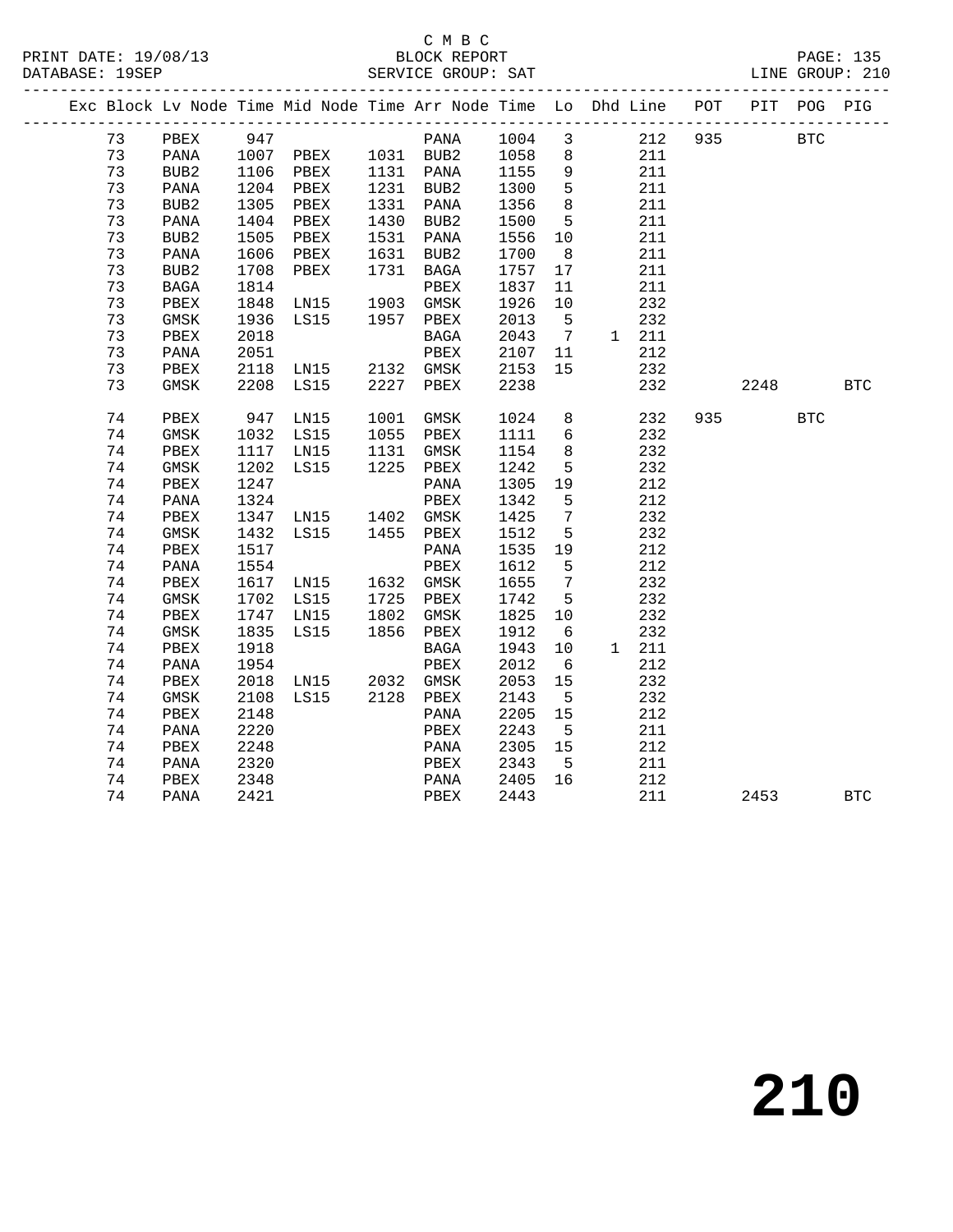## C M B C<br>BLOCK REPORT

|    |              |      |                     |      |                                                                                                                                 |         |                          | Exc Block Lv Node Time Mid Node Time Arr Node Time Lo Dhd Line POT PIT POG PIG |          |      |            |            |
|----|--------------|------|---------------------|------|---------------------------------------------------------------------------------------------------------------------------------|---------|--------------------------|--------------------------------------------------------------------------------|----------|------|------------|------------|
|    |              |      |                     |      |                                                                                                                                 |         |                          | 75 PRRO 956 LS15 1005 LOQU 1013 4 230 936 BTC                                  |          |      |            |            |
|    |              |      | 75 LOQU 1017 CASB   |      | 1035 GMSK 1044 13                                                                                                               |         |                          | 236                                                                            |          |      |            |            |
| 75 | GMSK 1057    |      | CASB                |      | 1104 LOQU 1127                                                                                                                  |         |                          | 5 <sub>1</sub><br>236                                                          |          |      |            |            |
| 75 | LOQU         | 1132 | CASB                |      | 1152 GMSK 1201<br>1219 LOQU 1242                                                                                                |         | 11                       | 236                                                                            |          |      |            |            |
| 75 | GMSK         | 1212 | CASB                |      |                                                                                                                                 |         | 5 <sub>5</sub>           | 236                                                                            |          |      |            |            |
| 75 | LOQU         | 1247 | LN15                |      | 1257 PRRO                                                                                                                       | 1315    | $\overline{\phantom{a}}$ | 230                                                                            |          |      |            |            |
| 75 | PRRO         | 1317 | LS15                | 1329 | LOQU                                                                                                                            | 1340    |                          | $7\overline{ }$<br>230                                                         |          |      |            |            |
| 75 | LOQU         | 1347 | CASB                |      | 1407 GMSK                                                                                                                       | 1416    | 11                       | 236                                                                            |          |      |            |            |
| 75 | GMSK         | 1427 | CASB                |      | 1434 LOQU                                                                                                                       | 1458    | $4\overline{4}$          | 236                                                                            |          |      |            |            |
| 75 | LOQU         | 1502 | CASB                | 1522 | GMSK                                                                                                                            | 1531    |                          | 9<br>236                                                                       |          |      |            |            |
| 75 | GMSK         | 1540 | CASB                | 1547 | LOQU                                                                                                                            | 1611    |                          | $6\overline{}$<br>236                                                          |          |      |            |            |
| 75 | LOQU         | 1617 | LN15                |      | 1626 PRRO                                                                                                                       | 1645    | 5 <sub>5</sub>           | 230                                                                            |          |      |            |            |
| 75 | PRRO         | 1650 | LS15                |      | 1700 LOQU                                                                                                                       | 1708    | $6\overline{6}$          | 230                                                                            |          |      |            |            |
| 75 | LOQU         | 1714 | 29LO                |      | 1730 LVMT                                                                                                                       | 1739    |                          | $\mathbf 1$<br>229                                                             |          |      |            |            |
| 75 | LVMT         | 1740 | L015                |      | LOQU                                                                                                                            | 1804    | 10 <sup>°</sup>          | 229                                                                            |          |      |            |            |
| 75 | LOQU         | 1814 | 29LO                |      | 1829 LVMT                                                                                                                       | 1838    | $\overline{0}$           | 229                                                                            |          |      |            |            |
| 75 | LVMT         | 1838 | LO15                |      | LOQU                                                                                                                            | 1901    | 13                       | 229                                                                            |          |      |            |            |
| 75 | LOQU         | 1914 | 29LO                |      | 1929 LVMT                                                                                                                       | 1936    |                          | $\overline{a}$<br>229                                                          |          |      |            |            |
| 75 | LVMT         | 1938 |                     |      | LOQU 2000                                                                                                                       |         |                          | 14<br>229                                                                      |          |      |            |            |
| 75 | LOQU         |      |                     |      |                                                                                                                                 | 2036    |                          | $\overline{2}$<br>229                                                          |          |      |            |            |
| 75 | LVMT         |      |                     |      | 1914 $29\text{L}0$<br>1938 $\text{L}015$ $\text{L}00\text{U}$<br>2014 $29\text{L}0$ $2029$ $\text{LWNT}$<br>$\text{L}0\text{V}$ | 2100    |                          | 229                                                                            |          | 2120 |            | <b>BTC</b> |
| 76 | PBEX         | 1018 |                     |      | PANA                                                                                                                            | 1040    |                          | 14                                                                             | 211 1006 |      | <b>BTC</b> |            |
| 76 | PANA         | 1054 |                     |      | PBEX                                                                                                                            | 1112    | 5 <sub>5</sub>           | 212                                                                            |          |      |            |            |
| 76 | PBEX         | 1117 |                     |      | PANA                                                                                                                            | 1134    | 20                       | 212                                                                            |          |      |            |            |
| 76 | PANA         | 1154 |                     |      | PBEX                                                                                                                            | 1212    | 5 <sub>5</sub>           | 212                                                                            |          |      |            |            |
| 76 | PBEX         |      |                     |      | 1217 LN15 1232 GMSK 1255                                                                                                        |         |                          | $7\overline{ }$<br>232                                                         |          |      |            |            |
| 76 | GMSK         |      | 1302 LS15 1325      |      | PBEX                                                                                                                            | 1342    | 5                        | 232                                                                            |          |      |            |            |
| 76 | PBEX         | 1347 |                     |      | PANA                                                                                                                            | 1405    | 19                       | 212                                                                            |          |      |            |            |
| 76 | PANA         | 1424 |                     |      | PBEX                                                                                                                            | 1442    | 5                        | 212                                                                            |          |      |            |            |
| 76 | PBEX         |      | 1447 LN15 1502 GMSK |      |                                                                                                                                 | 1525    | $\overline{7}$           | 232                                                                            |          |      |            |            |
| 76 | GMSK         |      | 1532 LS15           | 1555 | PBEX                                                                                                                            | 1612    | 5                        | 232                                                                            |          |      |            |            |
| 76 | PBEX         | 1617 |                     |      | PANA                                                                                                                            | 1635    | 14                       | 1 212                                                                          |          |      |            |            |
| 76 | BAGA         | 1650 |                     |      | PBEX                                                                                                                            | 1713    | $\overline{4}$           | 211                                                                            |          |      |            |            |
| 76 |              |      |                     |      | PBEX 1717 LN15 1732 GMSK 1755                                                                                                   |         | 10                       | 232                                                                            |          |      |            |            |
| 76 | GMSK         |      |                     |      | 1805 LS15 1827 PBEX 1844                                                                                                        |         | $\overline{\mathbf{3}}$  | 232                                                                            |          |      |            |            |
| 76 | PBEX         | 1847 |                     |      | PANA                                                                                                                            | 1904 15 |                          | 1 212                                                                          |          |      |            |            |
|    | 76 BAGA 1920 |      |                     |      |                                                                                                                                 |         |                          | PBEX 1943 5 211                                                                |          |      |            |            |
| 76 | PBEX         | 1948 | LN15                | 2002 | GMSK                                                                                                                            | 2023    | 7                        | 232                                                                            |          |      |            |            |
| 76 | $\rm{GMSK}$  | 2030 | CASB                | 2037 | LOQU                                                                                                                            | 2057    | 5                        | 236                                                                            |          |      |            |            |
| 76 | LOQU         | 2102 | CASB                | 2118 | GMSK                                                                                                                            | 2127    | 11                       | 236                                                                            |          |      |            |            |
| 76 | $\rm{GMSK}$  | 2138 | LS15                | 2158 | PBEX                                                                                                                            | 2213    | 5                        | 232                                                                            |          |      |            |            |
| 76 | PBEX         | 2218 |                     |      | PANA                                                                                                                            | 2243    | 8                        | 211                                                                            |          |      |            |            |
| 76 | PANA         | 2251 |                     |      | PBEX                                                                                                                            | 2307    | 11                       | 212                                                                            |          |      |            |            |
| 76 | ${\tt PBEX}$ | 2318 |                     |      | PANA                                                                                                                            | 2343    | 8                        | 211                                                                            |          |      |            |            |
| 76 | PANA         | 2351 |                     |      | PBEX                                                                                                                            | 2407    | 11                       | 212                                                                            |          |      |            |            |
| 76 | PBEX         | 2418 |                     |      | PANA                                                                                                                            | 2443    | 11                       | 211                                                                            |          |      |            |            |
| 76 | PANA         | 2454 |                     |      | PBEX                                                                                                                            | 2516    | 2                        | 211                                                                            |          |      |            |            |
| 76 | PBEX         | 2518 |                     |      | PANA                                                                                                                            | 2543    | 1                        | 211                                                                            |          |      |            |            |
| 76 | PANA         | 2544 |                     |      | PBEX                                                                                                                            | 2603    |                          | 211                                                                            |          | 2613 |            | <b>BTC</b> |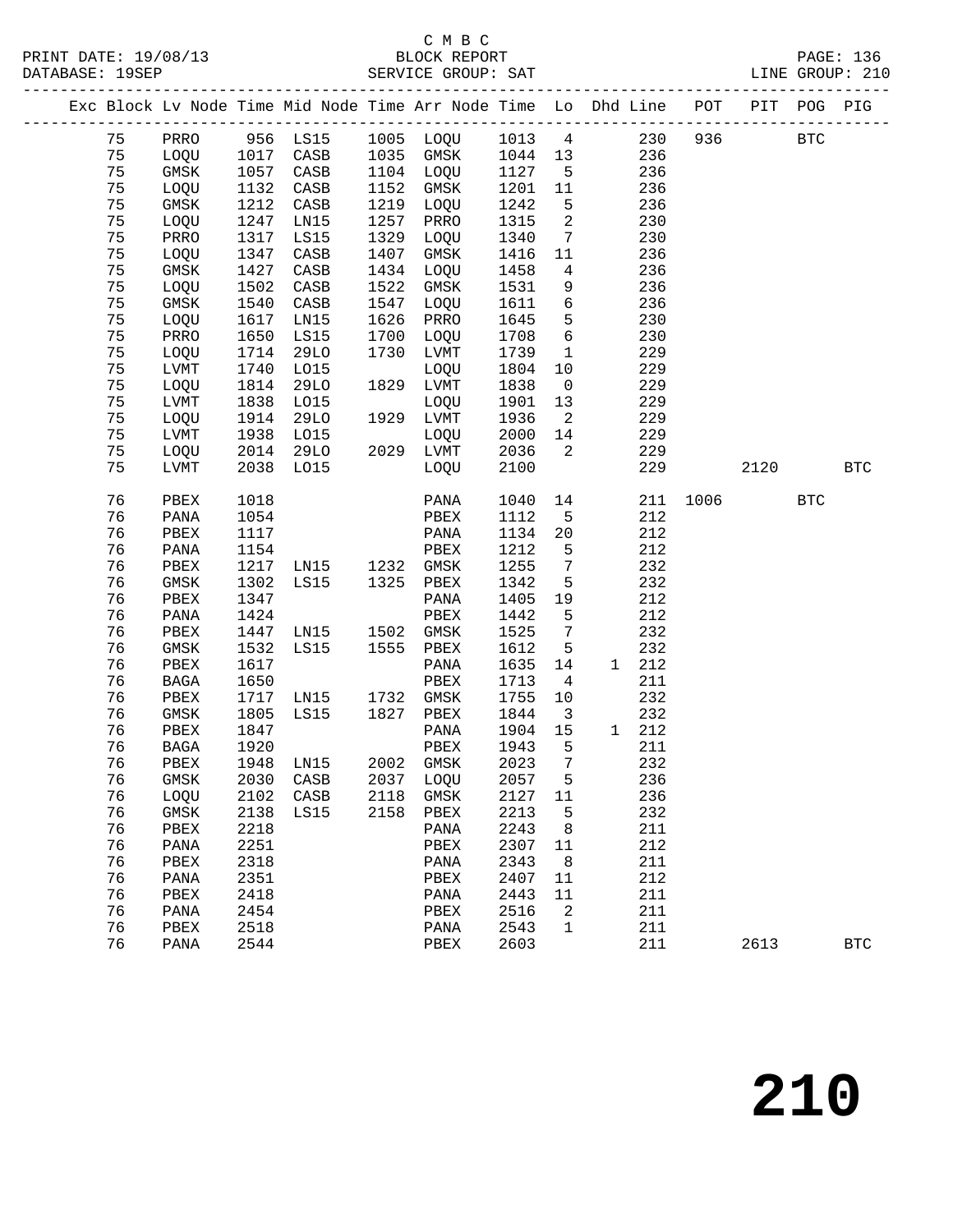#### C M B C<br>BLOCK REPORT SERVICE GROUP: SAT

|  |    |                            |      |                 |      | ___________________________ |        |                     | Exc Block Lv Node Time Mid Node Time Arr Node Time Lo Dhd Line POT |          | PIT  | POG        | PIG          |
|--|----|----------------------------|------|-----------------|------|-----------------------------|--------|---------------------|--------------------------------------------------------------------|----------|------|------------|--------------|
|  | 77 | $_{\footnotesize\rm STST}$ |      | 1103 EDRI       |      | 1127 MOGL                   | 1136 0 |                     |                                                                    | 246 1039 |      | <b>BTC</b> |              |
|  | 77 | MOGL                       | 1136 |                 |      | LOQU                        | 1159   | 18                  | 249                                                                |          |      |            |              |
|  | 77 | LOQU                       | 1217 | CASB            |      | 1237 GMSK                   | 1246   | 11                  | 236                                                                |          |      |            |              |
|  | 77 | GMSK                       | 1257 | CASB            |      | 1304 LOQU                   | 1327   | $5\overline{5}$     | 236                                                                |          |      |            |              |
|  | 77 | LOQU                       | 1332 | $\mathtt{CASB}$ | 1352 | GMSK                        | 1401   | 11                  | 236                                                                |          |      |            |              |
|  | 77 | GMSK                       | 1412 | CASB            | 1419 | LOQU                        | 1443   | $\overline{4}$      | 236                                                                |          |      |            |              |
|  | 77 | LOQU                       | 1447 | 15GB            | 1500 | <b>UNDE</b>                 | 1515   | $\overline{3}$      | 228                                                                |          |      |            |              |
|  | 77 | <b>UNDE</b>                | 1518 | GB15            | 1531 | LOQU                        | 1545   | $7\phantom{.0}$     | 228                                                                |          |      |            |              |
|  | 77 | LOQU                       | 1552 | <b>29LO</b>     | 1608 | LVMT                        | 1617   | $\overline{a}$      | 229                                                                |          |      |            |              |
|  | 77 | <b>LVMT</b>                | 1619 | L015            |      | LOQU                        | 1649   |                     | 229                                                                |          | 1709 |            | <b>BTC</b>   |
|  | 78 | 15GB                       | 1100 | MAGA            | 1121 | STST                        | 1151   | 8                   | 240                                                                | 1042     |      | <b>BTC</b> |              |
|  | 78 | STST                       | 1159 | EDRI            | 1225 | MOGL                        | 1234   | $\overline{0}$      | 246                                                                |          |      |            |              |
|  | 78 | $\tt MOGL$                 | 1234 |                 |      | LOQU                        | 1259   | 6                   | 249                                                                |          |      |            |              |
|  | 78 | LOQU                       | 1305 |                 |      | $\tt MOGL$                  | 1323   | $\mathbf 0$         | 249                                                                |          |      |            |              |
|  | 78 | MOGL                       | 1323 | MAGA            | 1341 | STST                        | 1413   | $\mathbf{3}$        | 246                                                                |          |      |            |              |
|  | 78 | STST                       | 1416 | <b>15LO</b>     | 1454 | 15GB                        | 1459   | 8                   | 240                                                                |          |      |            |              |
|  | 78 | 15GB                       | 1507 | MAGA            | 1528 | STST                        | 1605   | $\mathbf{3}$        | 240                                                                |          |      |            |              |
|  | 78 | STST                       | 1608 | <b>15LO</b>     | 1643 | 15GB                        | 1651   | $7\phantom{.0}$     | 240                                                                |          |      |            |              |
|  | 78 | 15GB                       | 1658 | MAGA            | 1718 | STST                        | 1755   | $6\overline{6}$     | 240                                                                |          |      |            |              |
|  | 78 | STST                       | 1801 | <b>15LO</b>     | 1833 | 15GB                        | 1841   | $6\overline{6}$     | 240                                                                |          |      |            |              |
|  | 78 | 15GB                       | 1847 | MAGA            | 1904 | STST                        | 1935   |                     | 240                                                                |          | 1959 |            | BTC          |
|  | 79 | STST                       | 1134 | <b>15LO</b>     | 1212 | 15GB                        | 1217   | $7\overline{ }$     | 240                                                                | 1110     |      | <b>BTC</b> |              |
|  | 79 | 15GB                       | 1224 | MAGA            | 1245 | <b>STST</b>                 | 1319   | 9                   | 240                                                                |          |      |            |              |
|  | 79 | STST                       | 1328 | EDRI            | 1355 | MOGL                        | 1404   | $\mathsf{O}$        | 246                                                                |          |      |            |              |
|  | 79 | MOGL                       | 1404 |                 |      | LOQU                        | 1429   | 6                   | 249                                                                |          |      |            |              |
|  | 79 | LOQU                       | 1435 |                 |      | $\tt MOGL$                  | 1453   | $\mathsf{O}$        | 249                                                                |          |      |            |              |
|  | 79 | MOGL                       | 1453 | MAGA            | 1511 | <b>STST</b>                 | 1543   | 5                   | 246                                                                |          |      |            |              |
|  | 79 | STST                       | 1548 | <b>15LO</b>     | 1623 | 15GB                        | 1631   | $7\phantom{.0}$     | 240                                                                |          |      |            |              |
|  | 79 | 15GB                       | 1638 | MAGA            | 1658 | STST                        | 1735   | $\mathbf{3}$        | 240                                                                |          |      |            |              |
|  | 79 | STST                       | 1738 | <b>15LO</b>     | 1812 | 15GB                        | 1820   | $\overline{4}$      | 240                                                                |          |      |            |              |
|  | 79 | 15GB                       | 1824 | MAGA            | 1843 | STST                        | 1917   | 8                   | 240                                                                |          |      |            |              |
|  | 79 | STST                       | 1925 | <b>15LO</b>     | 1954 | 15GB                        | 2002   | 10                  | 240                                                                |          |      |            |              |
|  | 79 | 15GB                       | 2012 | MAGA            | 2028 | $_{\footnotesize\rm STST}$  | 2056   | 9                   | 240                                                                |          |      |            |              |
|  | 79 | STST                       | 2105 | EDRI            | 2129 | MOGL                        | 2136   | 0                   | 246                                                                |          |      |            |              |
|  | 79 | MOGL                       | 2136 |                 |      | LOQU                        | 2158   | 5                   | 249                                                                |          |      |            |              |
|  | 79 | LOQU                       | 2203 |                 |      | MOGL                        | 2220   | $\mathsf{O}$        | 249                                                                |          |      |            |              |
|  | 79 | $\tt MOGL$                 | 2220 | MAGA            | 2235 | $_{\footnotesize\rm STST}$  | 2258   | $7\phantom{.0}$     | 246                                                                |          |      |            |              |
|  | 79 | STST                       | 2305 | EDRI            | 2329 | MOGL                        | 2336   | $\mathsf{O}\xspace$ | 246                                                                |          |      |            |              |
|  | 79 | MOGL                       | 2336 |                 |      | LOQU                        | 2358   | 5                   | 249                                                                |          |      |            |              |
|  | 79 | LOQU                       | 2403 |                 |      | $\tt MOGL$                  | 2418   | $\Omega$            | 249                                                                |          |      |            |              |
|  | 79 | MOGL                       | 2418 |                 |      | MAGA                        | 2433   |                     | 246                                                                |          | 2458 |            | $_{\rm BTC}$ |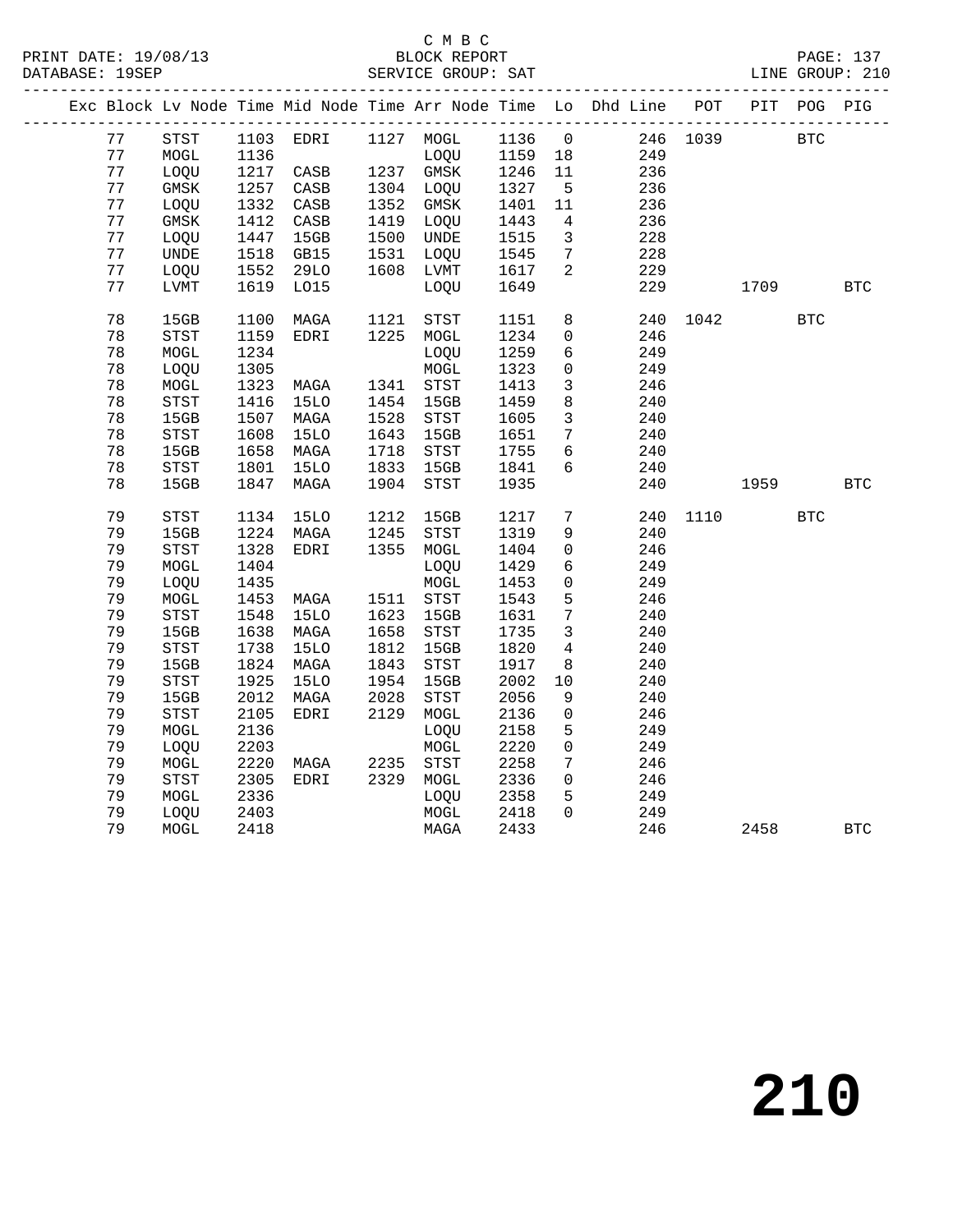## C M B C

|          |                  |                   |                |      |                               |              |                                  | Exc Block Lv Node Time Mid Node Time Arr Node Time Lo Dhd Line POT PIT POG PIG |      |              |            |            |
|----------|------------------|-------------------|----------------|------|-------------------------------|--------------|----------------------------------|--------------------------------------------------------------------------------|------|--------------|------------|------------|
| 80       |                  |                   | LOQU 1147 15GB |      | 1200 UNDE 1212 6              |              |                                  |                                                                                |      | 228 1125 BTC |            |            |
| 80       | UNDE 1218 GB15   |                   |                |      | 1231 LOQU 1245 2              |              |                                  | 228                                                                            |      |              |            |            |
| 80       | LOQU             | 1247 CASB         |                | 1307 | GMSK                          | 1316         | 11                               | 236                                                                            |      |              |            |            |
| 80       | GMSK             | 1327              | CASB           | 1334 | LOQU                          | 1358         | $4\overline{ }$                  | 236                                                                            |      |              |            |            |
| 80       | LOQU             | 1402              | CASB           | 1422 | GMSK                          | 1431         | 9                                | 236                                                                            |      |              |            |            |
| 80       | GMSK             | 1440              | CASB           | 1447 | LOQU                          | 1511         | 6                                | 236                                                                            |      |              |            |            |
| 80       | LOQU             | 1517              | LN15           | 1527 | PRRO                          | 1545         | $\overline{4}$                   | 230                                                                            |      |              |            |            |
| 80       | PRRO             | 1549              | LS15           | 1559 | LOQU                          | 1610         | 8                                | 230                                                                            |      |              |            |            |
| 80       | LOQU             | 1618              | 15GB           | 1631 | UNDE                          | 1647         | $\overline{a}$                   | 228                                                                            |      |              |            |            |
| 80       | UNDE             | 1649              | GB15           | 1702 | LOQU                          | 1716         | $\overline{4}$                   | 228                                                                            |      |              |            |            |
| 80       | LOQU             | 1720              | 15GB           | 1733 | UNDE                          | 1749         | $\overline{0}$                   | 228                                                                            |      |              |            |            |
| 80       | <b>UNDE</b>      | 1749              | GB15           | 1802 | LOQU                          | 1816         | $\overline{2}$                   | 228                                                                            |      |              |            |            |
| 80       | LOQU             | 1818              | 15GB           | 1831 | UNDE                          | 1843         |                                  | 228                                                                            |      | 1910 72      |            | <b>BTC</b> |
| 81       | STST             | 1306              | 15LO           | 1344 | 15GB                          | 1349         | 8                                | 240                                                                            |      | 1242         | <b>BTC</b> |            |
| 81       | 15GB             | 1357              | MAGA           | 1418 | STST                          | 1454         | $4\overline{ }$                  | 240                                                                            |      |              |            |            |
| 81       | STST             | 1458              | EDRI           | 1525 | MOGL                          | 1535         | $\overline{0}$                   | 246                                                                            |      |              |            |            |
| 81       | MOGL             | 1535              |                |      | LOQU                          | 1559         | 18                               | 249                                                                            |      |              |            |            |
| 81       | LOQU             | 1617              | CASB           | 1634 | GMSK                          | 1643         | 12                               | 236                                                                            |      |              |            |            |
| 81       | GMSK             | 1655              | CASB           | 1702 | LOQU                          | 1726         | 6                                | 236                                                                            |      |              |            |            |
| 81       | LOQU             | 1732              | CASB           | 1748 | GMSK                          | 1757         | 15                               | 236                                                                            |      |              |            |            |
| 81       | <b>GMSK</b>      | 1812              | CASB           | 1819 | LOQU                          | 1840         | $7\phantom{.0}$                  | 236                                                                            |      |              |            |            |
| 81       | LOQU             | 1847              | LN15           | 1855 | PRRO                          | 1914         | $\overline{0}$                   | 230                                                                            |      |              |            |            |
| 81       | PRRO             | 1914              | LS15           | 1923 | LOQU                          | 1930         |                                  | 230                                                                            |      | 1950 1990    |            | <b>BTC</b> |
| 82       | LVMT             | 1318              | L015           |      | LOQU                          | 1347         | 5 <sub>5</sub>                   | 229                                                                            | 1300 |              | <b>BTC</b> |            |
| 82       | LOQU             | 1352              | 29LO           |      | 1409 LVMT                     | 1417         | $\overline{a}$                   | 229                                                                            |      |              |            |            |
| 82       | LVMT             | 1419              | L015           |      | LOQU                          | 1450         | $\overline{a}$                   | 229                                                                            |      |              |            |            |
| 82       | LOQU             | 1452              | 29LO           | 1509 | LVMT                          | 1518         | $\mathbf{1}$                     | 229                                                                            |      |              |            |            |
| 82       | LVMT             | 1519              | L015           |      | LOQU                          | 1549         | 13                               | 229                                                                            |      |              |            |            |
| 82       | LOQU             | 1602              | CASB           | 1619 | GMSK                          | 1628         | 12                               | 236                                                                            |      |              |            |            |
| 82       | GMSK             | 1640              | CASB           | 1647 | LOQU                          | 1711         | 6                                | 236                                                                            |      |              |            |            |
| 82       | LOQU             | 1717              | LN15           | 1726 | PRRO                          | 1745         | 5                                | 230                                                                            |      |              |            |            |
| 82       | PRRO             | 1750              | LS15           | 1800 | LOQU                          | 1808         | 9                                | 230                                                                            |      |              |            |            |
| 82       | LOQU             | 1817              | LN15           | 1825 | PRRO                          | 1844         | $\overline{0}$                   | 230                                                                            |      |              |            |            |
| 82       | PRRO             | 1844              | LS15           | 1853 | LOQU                          | 1901         | $\overline{a}$<br>$\overline{a}$ | 230                                                                            |      |              |            |            |
| 82<br>82 | LOQU<br>GMSK     | 1903<br>1930 CASB | CASB           | 1919 | GMSK<br>1937 LOQU             | 1928<br>1958 | $\overline{4}$                   | 236<br>236                                                                     |      |              |            |            |
| 82       |                  |                   |                |      | LOQU 2002 CASB 2018 GMSK 2027 |              |                                  | 9<br>236                                                                       |      |              |            |            |
|          |                  |                   |                |      |                               | 2111         | $\overline{7}$                   |                                                                                |      |              |            |            |
| 82<br>82 | GMSK<br>PBEX     | 2036 LS15<br>2118 |                |      | 2056 PBEX                     | 2143         | 8                                | 232<br>211                                                                     |      |              |            |            |
| 82       | PANA             | 2151              |                |      | PANA<br>PBEX                  | 2207         |                                  | 212                                                                            |      | 2217         |            | <b>BTC</b> |
| 83       | BUB2             | 1335              | PBEX           |      | 1401 PANA                     | 1426         | 9                                |                                                                                |      | 211 1312 BTC |            |            |
| 83       | PANA             | 1435 PBEX         |                |      | 1500 BUB2                     | 1532         | $\overline{\mathbf{3}}$          | 211                                                                            |      |              |            |            |
| 83       | BUB2             | 1535 PBEX         |                |      | 1601 PANA                     | 1626 10      |                                  | 211                                                                            |      |              |            |            |
| 83       | PANA             | 1636              | PBEX           |      | 1701 BUB2                     | 1730         | 8 <sup>8</sup>                   | 211                                                                            |      |              |            |            |
| 83       | BUB2             | 1738              | PBEX           |      | 1801 BAGA                     | 1827         | 8                                | 211                                                                            |      |              |            |            |
| 83       | BAGA             | 1835              |                |      | PBEX                          | 1858         |                                  | 211                                                                            |      | 1908         |            | <b>BTC</b> |
| 84       | UNDE             | 1404              | PBEX           |      | 1424 BUB2                     | 1456 3       |                                  |                                                                                |      | 210 1334 BTC |            |            |
| 84       | BUB <sub>2</sub> | 1459 PBEX         |                |      | 1525 UNDE                     | 1549 16      |                                  | 210                                                                            |      |              |            |            |
| 84       | UNDE             | 1605 PBEX         |                |      | 1624 BUB2                     | 1656 3       |                                  | 210                                                                            |      |              |            |            |
| 84       | BUB2             | 1659 PBEX         |                |      | 1725 UNDE                     | 1749 16      |                                  | 210                                                                            |      |              |            |            |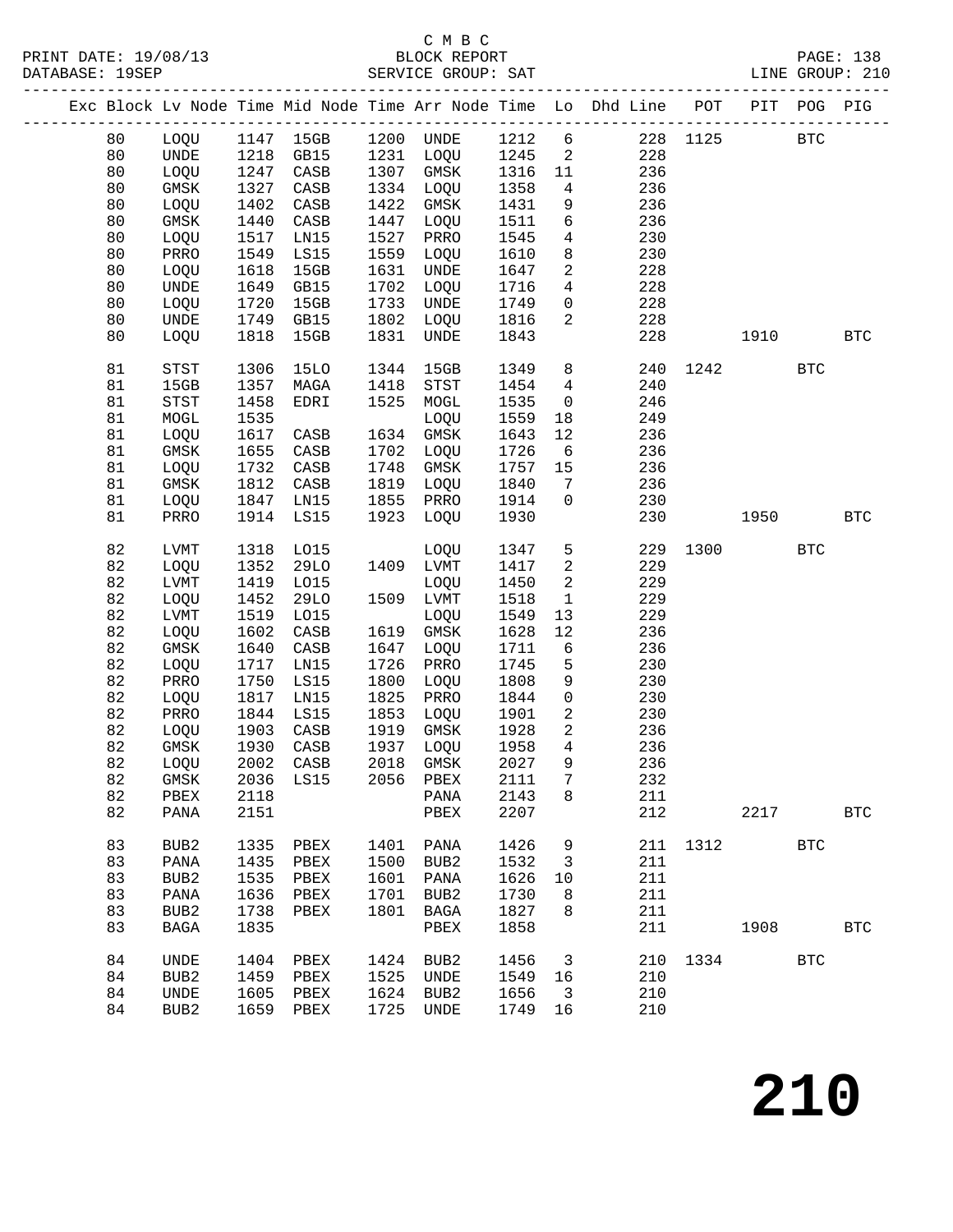|                      | C M B C |        |  |           |                    |              |      |  |                                                                                |  |      |                 |           |
|----------------------|---------|--------|--|-----------|--------------------|--------------|------|--|--------------------------------------------------------------------------------|--|------|-----------------|-----------|
| PRINT DATE: 19/08/13 |         |        |  |           |                    | BLOCK REPORT |      |  |                                                                                |  |      |                 | PAGE: 139 |
| DATABASE: 19SEP      |         |        |  |           | SERVICE GROUP: SAT |              |      |  |                                                                                |  |      | LINE GROUP: 210 |           |
|                      |         |        |  |           |                    |              |      |  | Exc Block Ly Node Time Mid Node Time Arr Node Time Lo Dhd Line POT PIT POG PIG |  |      |                 |           |
|                      | 84      | TINDE. |  | 1805 PBEX |                    | 1824 BUB2    | 1856 |  | 2.10                                                                           |  | 1916 |                 | BTC.      |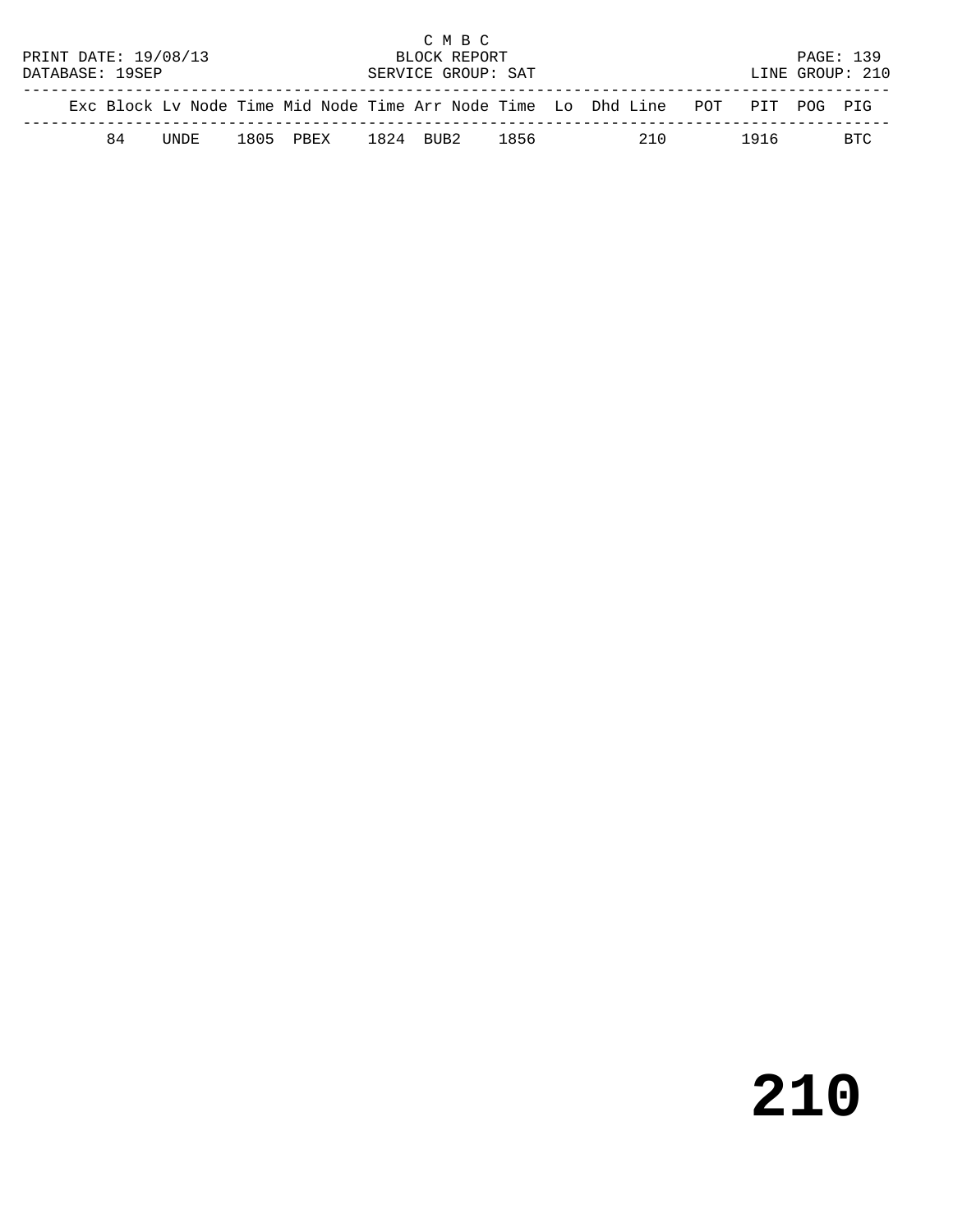| PRINT DATE: 19/08/13<br>DATABASE: 19SEP<br>SERVICE GROUP: SAT<br>Burnaby Depot                                   |                                                                                                                                                                                                                              |                                                                                                                                                                           |                                                                                           |                     | C M B C                                                                                                                                               |                                                                                                                                                             |                                                 | LINE GROUP: 239                                                                                                                                                                                                                                    |                 | PAGE: 140 |            |
|------------------------------------------------------------------------------------------------------------------|------------------------------------------------------------------------------------------------------------------------------------------------------------------------------------------------------------------------------|---------------------------------------------------------------------------------------------------------------------------------------------------------------------------|-------------------------------------------------------------------------------------------|---------------------|-------------------------------------------------------------------------------------------------------------------------------------------------------|-------------------------------------------------------------------------------------------------------------------------------------------------------------|-------------------------------------------------|----------------------------------------------------------------------------------------------------------------------------------------------------------------------------------------------------------------------------------------------------|-----------------|-----------|------------|
| <b>BTC</b><br>BYGR BROADWAY & GRANVILLE<br>DUCA DUNSMUIR & CAMBIE<br><b>HBAY</b><br>LOQU<br>MACA<br>PBEX<br>SERO |                                                                                                                                                                                                                              | MARINE & CAPILANO<br>PHIBBS EXCHANGE                                                                                                                                      |                                                                                           | HORSESHOE BAY FERRY |                                                                                                                                                       | CACO                                                                                                                                                        |                                                 | BUB2 BURRARD STATION<br>CACO     CAPILANO UNIVERSITY<br>GRBY       GRANVILLE & BROADWAY<br>HODM HOWE & DUNSMUIR<br>LVMT UYNN VALLEY & MTN HWY<br>NWST NEW WESTMINSTER STN<br>PKRS PARK ROYAL SOUTH<br>SEYMOUR ST & ROBSON ST WILP1 UNIVERSITY LOOP |                 |           |            |
|                                                                                                                  |                                                                                                                                                                                                                              | ----------------------------                                                                                                                                              |                                                                                           |                     |                                                                                                                                                       |                                                                                                                                                             |                                                 | Exc Block Lv Node Time Mid Node Time Arr Node Time Lo Dhd Line POT PIT POG PIG                                                                                                                                                                     |                 |           |            |
|                                                                                                                  | $\mathbf{1}$<br>$\mathbf{1}$<br>$\mathbf 1$<br>$\mathbf 1$<br>$\mathbf 1$<br>$\mathbf 1$<br>$\mathbf 1$<br>$\mathbf 1$<br>$\mathbf 1$<br>1<br>$\mathbf{1}$<br>1<br>1<br>1<br>$\mathbf{1}$<br>1<br>$\mathbf 1$<br>$\mathbf 1$ | HBAY 548<br>DUCA 655<br>HBAY 743<br>DUCA<br>HBAY 923<br>DUCA 1015<br>HBAY<br>DUCA<br>HBAY<br>DUCA<br>HBAY<br>DUCA<br>HBAY 1603<br>DUCA 1655<br>HBAY 1743                  | 835<br>1103<br>1155<br>1243<br>1335<br>1423<br>1515                                       |                     | <b>DUCA</b><br>HBAY<br>HBAY<br><b>HBAY</b><br><b>DUCA</b><br>HBAY<br>DUCA<br>HBAY                                                                     | SERO 339 BYGR 346 ULP1 406 2<br>732<br>DUCA 819<br>912<br>DUCA 959<br>1052<br>1139<br>1231<br>DUCA 1319 16<br>HBAY 1414 9<br>1459 16<br>1554 9<br>DUCA 1819 | 11<br>16<br>11<br>16<br>11<br>16<br>12          | 1 ULP1 308 GRBY 327 SERO 338 1 N17 226 BTC<br>N17<br>624 31 257<br>257<br>257<br>257<br>257<br>257<br>257<br>257<br>257<br>257<br>257<br>257<br>DUCA 1639 16 257<br>HBAY 1734 9 257<br>257                                                         |                 | 1840 BTC  |            |
|                                                                                                                  | 2<br>$\overline{c}$<br>2<br>$\overline{c}$<br>2<br>2<br>$\overline{2}$<br>2<br>2<br>$\overline{c}$<br>2<br>$\boldsymbol{2}$<br>$\overline{\mathbf{c}}$<br>2<br>2<br>$\overline{a}$                                           | DUCA 555<br>HBAY 648<br>DUCA<br>HBAY<br>DUCA<br>HBAY 1003<br>DUCA<br>HBAY 1143<br><b>DUCA</b><br>HBAY<br><b>DUCA</b><br>HBAY<br>$\tt DUCA$<br>HBAY<br><b>DUCA</b><br>HBAY | 735<br>823<br>915<br>1055<br>1235<br>1323<br>1415<br>1503<br>1555<br>1643<br>1735<br>1823 |                     | <b>HBAY</b><br><b>DUCA</b><br><b>HBAY</b><br>HBAY<br>DUCA<br>HBAY<br><b>DUCA</b><br>HBAY<br><b>DUCA</b><br>HBAY<br><b>DUCA</b><br>HBAY<br><b>DUCA</b> | 632<br>812<br>DUCA 859 16<br>HBAY 952 11<br>DUCA 1039 16<br>1134 9<br>1219 16<br>1314<br>1359<br>1454<br>1539<br>1634<br>1719<br>1811<br>1859               | 11<br>16<br>9<br>16<br>9<br>16<br>9<br>16<br>12 | 16 10<br>257<br>724 11<br>257<br>257<br>257<br>257<br>257<br>257<br>257<br>257<br>257<br>257<br>257<br>257<br>257<br>257<br>257                                                                                                                    | 531 BTC<br>1920 |           | <b>BTC</b> |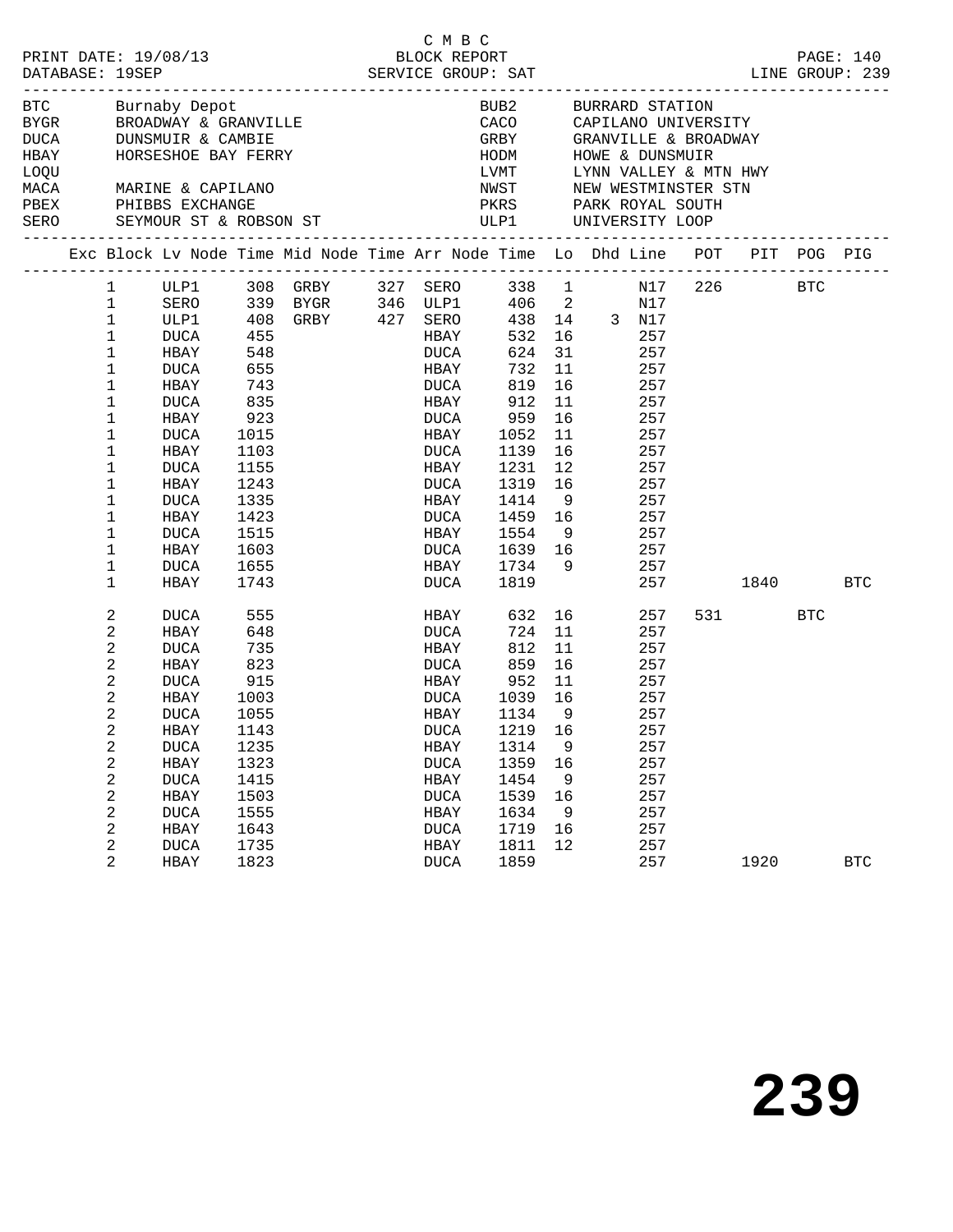#### C M B C<br>BLOCK REPORT SERVICE GROUP: SAT

| PRINT DATE: 19/08/13<br>DATABASE: 19SEP |                                                                |      |             |  |     |             | BLOCK REPORT<br>SERVICE GROUP: SAT |        |                   |       |     |      |            | PAGE: 141<br>LINE GROUP: 239 |
|-----------------------------------------|----------------------------------------------------------------|------|-------------|--|-----|-------------|------------------------------------|--------|-------------------|-------|-----|------|------------|------------------------------|
|                                         |                                                                |      |             |  |     |             |                                    |        |                   |       |     |      |            |                              |
|                                         | Exc Block Lv Node Time Mid Node Time Arr Node Time Lo Dhd Line |      |             |  |     |             |                                    |        |                   |       | POT | PIT  | POG PIG    |                              |
| 3                                       | DUCA                                                           | 625  |             |  |     | HBAY        |                                    | 702 16 |                   | 257   | 601 |      | BTC        |                              |
| $\mathbf{3}$                            | HBAY                                                           | 718  |             |  |     | <b>DUCA</b> |                                    | 754    | 21                | 257   |     |      |            |                              |
| 3                                       | <b>DUCA</b>                                                    | 815  |             |  |     | HBAY        |                                    | 852    | 11                | 257   |     |      |            |                              |
| $\mathbf{3}$                            | HBAY                                                           | 903  |             |  |     | <b>DUCA</b> |                                    | 939    | 16                | 257   |     |      |            |                              |
| $\mathsf 3$                             | <b>DUCA</b>                                                    | 955  |             |  |     | HBAY        |                                    | 1032   | 11                | 257   |     |      |            |                              |
| $\mathsf 3$                             | HBAY                                                           | 1043 |             |  |     | DUCA        |                                    | 1119   | 16                | 257   |     |      |            |                              |
| 3                                       | <b>DUCA</b>                                                    | 1135 |             |  |     | HBAY        |                                    | 1211   | $12 \overline{ }$ | 257   |     |      |            |                              |
| 3                                       | HBAY                                                           | 1223 |             |  |     | DUCA        |                                    | 1259   | 16                | 257   |     |      |            |                              |
| 3                                       | <b>DUCA</b>                                                    | 1315 |             |  |     | HBAY        |                                    | 1354   | 9                 | 257   |     |      |            |                              |
| 3                                       | HBAY                                                           | 1403 |             |  |     | DUCA        |                                    | 1439   | 16                | 257   |     |      |            |                              |
| $\mathsf{3}$                            | <b>DUCA</b>                                                    | 1455 |             |  |     | HBAY        |                                    | 1534   | - 9               | 257   |     |      |            |                              |
| 3                                       | HBAY                                                           | 1543 |             |  |     | DUCA        |                                    | 1619   | 16                | 257   |     |      |            |                              |
| 3                                       | <b>DUCA</b>                                                    | 1635 |             |  |     | HBAY        |                                    | 1714   | 9                 | 257   |     |      |            |                              |
| 3                                       | HBAY                                                           | 1723 |             |  |     | DUCA        |                                    | 1759   | 26                | 257   |     |      |            |                              |
| $\mathbf{3}$                            | <b>DUCA</b>                                                    | 1825 |             |  |     | HBAY        |                                    | 1901   | 12                | 257   |     |      |            |                              |
| $\mathsf 3$                             | HBAY                                                           | 1913 |             |  |     | DUCA        |                                    | 1949   | - 6               | 257   |     |      |            |                              |
| 3                                       | <b>DUCA</b>                                                    | 1955 |             |  |     | HBAY        |                                    | 2030   | 13                | 257   |     |      |            |                              |
| 3                                       | HBAY                                                           | 2043 |             |  |     | DUCA        |                                    | 2119   |                   | 257   |     | 2140 |            | <b>BTC</b>                   |
|                                         |                                                                |      |             |  |     |             |                                    |        |                   |       |     |      |            |                              |
| 4                                       | ULP1                                                           | 338  | GRBY        |  | 357 | SERO        |                                    | 408    | 1                 | N17   | 256 |      | <b>BTC</b> |                              |
| 4                                       | SERO                                                           | 409  | <b>BYGR</b> |  | 416 | ULP1        |                                    | 436    | 2                 | N17   |     |      |            |                              |
| $\overline{4}$                          | ULP1                                                           | 438  | GRBY        |  | 457 | SERO        |                                    | 508    | 14                | 3 N17 |     |      |            |                              |
| 4                                       | <b>DUCA</b>                                                    | 525  |             |  |     | HBAY        |                                    | 602    | 16                | 257   |     |      |            |                              |
| 4                                       | HBAY                                                           | 618  |             |  |     | DUCA        |                                    | 654    | 21                | 257   |     |      |            |                              |
| $\overline{4}$                          | <b>DUCA</b>                                                    | 715  |             |  |     | HBAY        |                                    | 752    | 11                | 257   |     |      |            |                              |
| $\overline{4}$                          | HBAY                                                           | 803  |             |  |     | DUCA        |                                    | 839    | 16                | 257   |     |      |            |                              |
| 4                                       | <b>DUCA</b>                                                    | 855  |             |  |     | HBAY        |                                    | 932    | 11                | 257   |     |      |            |                              |
| 4                                       | HBAY                                                           | 943  |             |  |     | <b>DUCA</b> |                                    | 1019   | 16                | 257   |     |      |            |                              |
| 4                                       | <b>DUCA</b>                                                    | 1035 |             |  |     | HBAY        |                                    | 1112   | 11                | 257   |     |      |            |                              |
| 4                                       | HBAY                                                           | 1123 |             |  |     | DUCA        |                                    | 1159   | 16                | 257   |     |      |            |                              |
| 4                                       | <b>DUCA</b>                                                    | 1215 |             |  |     | HBAY        |                                    | 1254   | - 9               | 257   |     |      |            |                              |
| $\overline{4}$                          | HBAY                                                           | 1303 |             |  |     | DUCA        |                                    | 1339   | 16                | 257   |     |      |            |                              |
| 4                                       | <b>DUCA</b>                                                    | 1355 |             |  |     | HBAY        |                                    | 1434   | 9                 | 257   |     |      |            |                              |
| $\overline{4}$                          | HBAY                                                           | 1443 |             |  |     | DUCA        |                                    | 1519   | 16                | 257   |     |      |            |                              |
| 4                                       | <b>DUCA</b>                                                    | 1535 |             |  |     | HBAY        |                                    | 1614   | 9                 | 257   |     |      |            |                              |
| $\overline{4}$                          | HBAY                                                           | 1623 |             |  |     | DUCA        |                                    | 1659   | 16                | 257   |     |      |            |                              |
| 4                                       | <b>DUCA</b>                                                    | 1715 |             |  |     | HBAY        |                                    | 1751   | 12                | 257   |     |      |            |                              |
| $\overline{4}$                          | HBAY                                                           | 1803 |             |  |     | <b>DUCA</b> |                                    | 1839   | 16                | 257   |     |      |            |                              |
| 4                                       | <b>DUCA</b>                                                    | 1855 |             |  |     | HBAY        |                                    | 1930   | 13                | 257   |     |      |            |                              |
| $\overline{4}$                          | HBAY                                                           | 1943 |             |  |     | DUCA        |                                    | 2019   | - 6               | 257   |     |      |            |                              |
| 4                                       | <b>DUCA</b>                                                    | 2025 |             |  |     | HBAY        |                                    | 2100   | 20                | 257   |     |      |            |                              |
| 4                                       | HBAY                                                           | 2120 |             |  |     | DUCA        |                                    | 2156   | $\overline{4}$    | 257   |     |      |            |                              |
| 4                                       | <b>DUCA</b>                                                    | 2200 |             |  |     | HBAY        |                                    | 2235   | 25                | 257   |     |      |            |                              |
| 4                                       | HBAY                                                           | 2300 |             |  |     | <b>DUCA</b> |                                    | 2336   |                   | 257   |     | 2357 |            | <b>BTC</b>                   |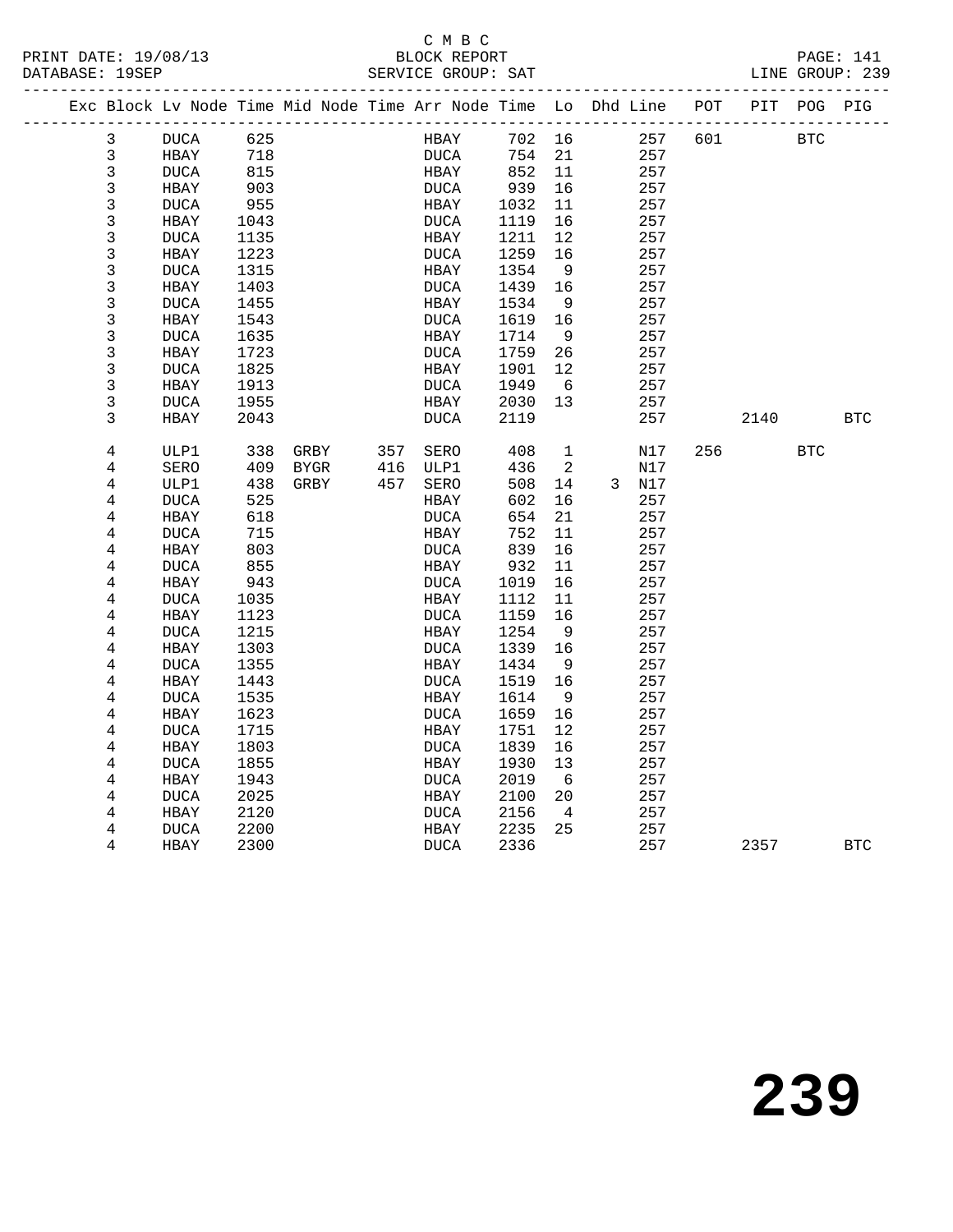#### C M B C<br>BLOCK REPORT SERVICE GROUP: SAT

|  |    |              |      |             |      |             |      |                 | Exc Block Lv Node Time Mid Node Time Arr Node Time Lo Dhd Line POT PIT POG |     |      |            | PIG        |
|--|----|--------------|------|-------------|------|-------------|------|-----------------|----------------------------------------------------------------------------|-----|------|------------|------------|
|  | 5  | <b>DUCA</b>  | 755  |             |      | HBAY        | 832  | 11              | 257                                                                        | 731 |      | <b>BTC</b> |            |
|  | 5  | HBAY         | 843  |             |      | <b>DUCA</b> | 919  | 16              | 257                                                                        |     |      |            |            |
|  | 5  | <b>DUCA</b>  | 935  |             |      | HBAY        | 1012 | 11              | 257                                                                        |     |      |            |            |
|  | 5  | HBAY         | 1023 |             |      | DUCA        | 1059 | 16              | 257                                                                        |     |      |            |            |
|  | 5  | <b>DUCA</b>  | 1115 |             |      | HBAY        | 1151 | 12              | 257                                                                        |     |      |            |            |
|  | 5  | HBAY         | 1203 |             |      | <b>DUCA</b> | 1239 | 16              | 257                                                                        |     |      |            |            |
|  | 5  | <b>DUCA</b>  | 1255 |             |      | HBAY        | 1334 | 9               | 257                                                                        |     |      |            |            |
|  | 5  | HBAY         | 1343 |             |      | <b>DUCA</b> | 1419 | 16              | 257                                                                        |     |      |            |            |
|  | 5  | <b>DUCA</b>  | 1435 |             |      | HBAY        | 1514 | - 9             | 257                                                                        |     |      |            |            |
|  | 5  | HBAY         | 1523 |             |      | <b>DUCA</b> | 1559 | 16              | 257                                                                        |     |      |            |            |
|  | 5  | <b>DUCA</b>  | 1615 |             |      | HBAY        | 1654 | 9               | 257                                                                        |     |      |            |            |
|  | 5  | HBAY         | 1703 |             |      | <b>DUCA</b> | 1739 | 16              | 257                                                                        |     |      |            |            |
|  | 5  | <b>DUCA</b>  | 1755 |             |      | HBAY        | 1831 | 12              | 257                                                                        |     |      |            |            |
|  | 5  | HBAY         | 1843 |             |      | DUCA        | 1919 | $6\overline{6}$ | 257                                                                        |     |      |            |            |
|  | 5  | <b>DUCA</b>  | 1925 |             |      | HBAY        | 2000 | 13              | 257                                                                        |     |      |            |            |
|  | 5  | HBAY         | 2013 |             |      | <b>DUCA</b> | 2049 | 6               | 257                                                                        |     |      |            |            |
|  | 5  | <b>DUCA</b>  | 2055 |             |      | HBAY        | 2130 | 30              | 257                                                                        |     |      |            |            |
|  | 5  | HBAY         | 2200 |             |      | $\tt DUCA$  | 2236 |                 | 257                                                                        |     | 2257 |            | <b>BTC</b> |
|  | 51 | PBEX         | 511  | LOQU        | 523  | PKRS        | 542  | $\overline{0}$  | 239                                                                        | 459 |      | <b>BTC</b> |            |
|  | 51 | PKRS         | 542  | LOOU        | 558  | CACO        | 623  | 14              | 239                                                                        |     |      |            |            |
|  | 51 | CACO         | 637  | LOQU        | 658  | PKRS        | 721  | 6               | 239                                                                        |     |      |            |            |
|  | 51 | PKRS         | 727  | LOQU        | 743  | CACO        | 808  | 14              | 239                                                                        |     |      |            |            |
|  | 51 | CACO         | 822  | LOQU        | 844  | PKRS        | 907  | $\overline{4}$  | 239                                                                        |     |      |            |            |
|  | 51 | PKRS         | 911  | LOQU        | 928  | CACO        | 955  | 11              | 239                                                                        |     |      |            |            |
|  | 51 | ${\tt CACO}$ | 1006 | LOQU        | 1032 | PKRS        | 1100 | 6               | 239                                                                        |     |      |            |            |
|  | 51 | PKRS         | 1106 | LOQU        | 1127 | CACO        | 1156 | 9               | 239                                                                        |     |      |            |            |
|  | 51 | CACO         | 1205 | LOQU        | 1232 | PKRS        | 1304 | 13              | 239                                                                        |     |      |            |            |
|  | 51 | PKRS         | 1317 | LOQU        | 1342 | CACO        | 1413 | - 8             | 239                                                                        |     |      |            |            |
|  | 51 | CACO         | 1421 | LOQU        | 1448 | PKRS        | 1520 | 13              | 239                                                                        |     |      |            |            |
|  | 51 | PKRS         | 1533 | LOQU        | 1557 | CACO        | 1628 | $7\overline{ }$ | 239                                                                        |     |      |            |            |
|  | 51 | CACO         | 1635 | LOQU        | 1701 | PKRS        | 1732 | $5^{\circ}$     | 239                                                                        |     |      |            |            |
|  | 51 | PKRS         | 1737 | LOQU        | 1758 | CACO        | 1824 | 13              | 239                                                                        |     |      |            |            |
|  | 51 | CACO         | 1837 | LOQU        | 1901 | PKRS        | 1928 | 12              | 239                                                                        |     |      |            |            |
|  | 51 | PKRS         | 1940 | LOQU        | 1958 | CACO        | 2024 | 13              | 239                                                                        |     |      |            |            |
|  | 51 | CACO         | 2037 | <b>LOOU</b> | 2059 | PKRS        | 2123 |                 | 239                                                                        |     | 2153 |            | <b>BTC</b> |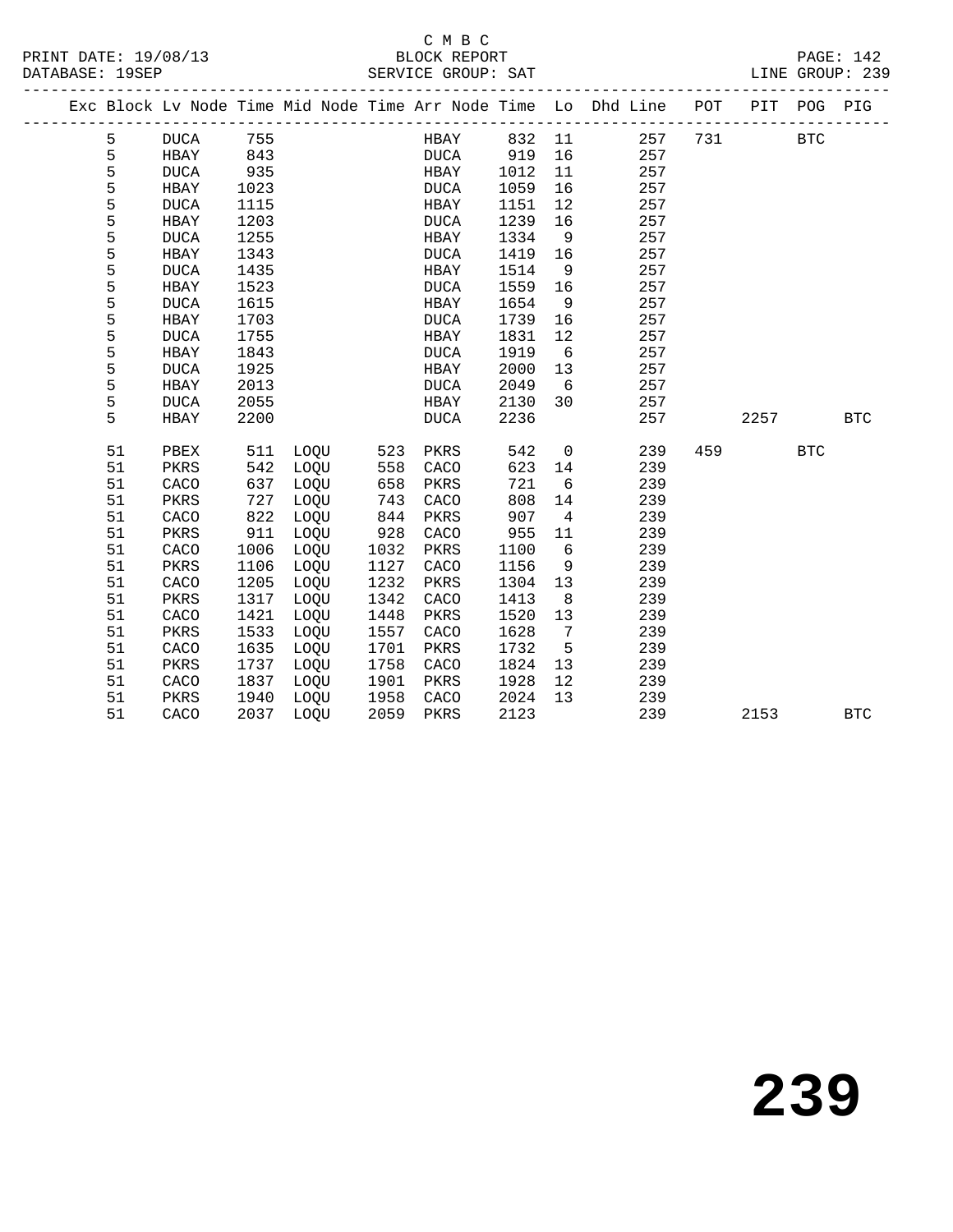#### C M B C<br>BLOCK REPORT SERVICE GROUP: SAT

|  |    |      |      |      |                   |      |      |                         | Exc Block Lv Node Time Mid Node Time Arr Node Time Lo Dhd Line POT                                        |     | PIT  | POG        | PIG        |
|--|----|------|------|------|-------------------|------|------|-------------------------|-----------------------------------------------------------------------------------------------------------|-----|------|------------|------------|
|  | 52 |      |      |      |                   |      |      |                         | PBEX 541 LOQU 553 PKRS 612 0 239<br>PKRS 612 LOQU 628 CACO 653 14 239<br>CACO 707 LOQU 728 PKRS 753 4 239 | 529 |      | <b>BTC</b> |            |
|  | 52 |      |      |      |                   |      |      |                         |                                                                                                           |     |      |            |            |
|  | 52 |      |      |      |                   |      |      |                         |                                                                                                           |     |      |            |            |
|  | 52 | PKRS | 757  | LOQU | 813               | CACO | 838  | 11                      | 239                                                                                                       |     |      |            |            |
|  | 52 | CACO | 849  | LOQU | 913<br>958        | PKRS | 939  | $\overline{0}$          | 239                                                                                                       |     |      |            |            |
|  | 52 | PKRS | 939  | LOQU |                   | CACO | 1026 | 10                      | 239                                                                                                       |     |      |            |            |
|  | 52 | CACO | 1036 | LOQU | 1102              | PKRS | 1132 | $\overline{2}$          | 239                                                                                                       |     |      |            |            |
|  | 52 | PKRS | 1134 | LOQU | 1156              | CACO | 1226 | 9                       | 239                                                                                                       |     |      |            |            |
|  | 52 | CACO | 1235 | LOQU | 1303              | PKRS | 1335 | 12                      | 239                                                                                                       |     |      |            |            |
|  | 52 | PKRS | 1347 | LOQU | 1412              | CACO | 1443 | 8 <sup>8</sup>          | 239                                                                                                       |     |      |            |            |
|  | 52 | CACO | 1451 | LOQU | 1518              | PKRS | 1550 | 14                      | 239                                                                                                       |     |      |            |            |
|  | 52 | PKRS | 1604 | LOQU | 1627              | CACO | 1658 | 8 <sup>8</sup>          | 239                                                                                                       |     |      |            |            |
|  | 52 | CACO | 1706 | LOQU | 1731              | PKRS | 1800 | 9                       | 239                                                                                                       |     |      |            |            |
|  | 52 | PKRS | 1809 | LOQU | 1828              | CACO | 1854 | 13                      | 239                                                                                                       |     |      |            |            |
|  | 52 | CACO | 1907 | LOQU | 1929              | PKRS | 1955 | $\overline{0}$          | 239                                                                                                       |     |      |            |            |
|  | 52 | PKRS | 1955 | LOQU | 2013              | CACO | 2039 | 13                      | 239                                                                                                       |     |      |            |            |
|  | 52 | CACO | 2052 | LOQU | 2114              | PKRS | 2138 | $\overline{\mathbf{3}}$ | 239                                                                                                       |     |      |            |            |
|  | 52 | PKRS | 2141 | LOQU | 2158              | CACO | 2224 | 13                      | 239                                                                                                       |     |      |            |            |
|  | 52 | CACO | 2237 | LOQU | 2259              | PKRS | 2322 | 19                      | 239                                                                                                       |     |      |            |            |
|  | 52 | PKRS | 2341 | LOQU | 2358              | CACO | 2424 | 13                      | 239                                                                                                       |     |      |            |            |
|  | 52 | CACO | 2437 | PBEX | 2444              | LOQU | 2458 | $\overline{4}$          | 239                                                                                                       |     |      |            |            |
|  | 52 | LOQU | 2502 |      |                   | HODM | 2529 | 11                      | N24                                                                                                       |     |      |            |            |
|  | 52 | HODM | 2540 | LOQU | 2610              | LVMT | 2627 | 10                      | 23 N24                                                                                                    |     |      |            |            |
|  | 52 | HODM | 2700 | LOQU | 2730              | LVMT | 2747 |                         | N24                                                                                                       |     | 2803 |            | <b>BTC</b> |
|  | 53 | CACO | 607  | LOQU | 628               | PKRS | 651  | 6                       | 239                                                                                                       | 551 |      | <b>BTC</b> |            |
|  | 53 | PKRS | 657  | LOQU | 713               | CACO | 738  | 14                      | 239                                                                                                       |     |      |            |            |
|  | 53 | CACO | 752  | LOQU | 858<br>858<br>^0Ր | PKRS | 839  | $\overline{2}$          | 239                                                                                                       |     |      |            |            |
|  | 53 | PKRS | 841  | LOQU |                   | CACO | 925  | 10                      | 239                                                                                                       |     |      |            |            |
|  | 53 | CACO | 935  | LOQU | 1000              | PKRS | 1027 | 10                      | 239                                                                                                       |     |      |            |            |
|  | 53 | PKRS | 1037 | LOQU | 1057              | CACO | 1125 | 11                      | 239                                                                                                       |     |      |            |            |
|  | 53 | CACO | 1136 | LOQU | 1202              | PKRS | 1233 | 15                      | 239                                                                                                       |     |      |            |            |
|  | 53 | PKRS | 1248 | LOQU | 1312              | CACO | 1343 | 8 <sup>8</sup>          | 239                                                                                                       |     |      |            |            |
|  | 53 | CACO | 1351 | LOQU | 1418              | PKRS | 1450 | 13                      | 239                                                                                                       |     |      |            |            |
|  | 53 | PKRS | 1503 | LOQU | 1527              | CACO | 1558 | 8                       | 239                                                                                                       |     |      |            |            |
|  | 53 | CACO | 1606 | LOQU | 1632              | PKRS | 1703 | 18                      | 239                                                                                                       |     |      |            |            |
|  | 53 | PKRS | 1721 | LOQU | 1743              | CACO | 1811 | 11                      | 239                                                                                                       |     |      |            |            |
|  | 53 | CACO | 1822 | LOQU | 1846              | PKRS | 1913 | 12                      | 239                                                                                                       |     |      |            |            |
|  | 53 | PKRS | 1925 | LOQU | 1943              | CACO | 2009 | 13                      | 239                                                                                                       |     |      |            |            |
|  | 53 | CACO | 2022 | LOQU | 2044              | PKRS | 2109 |                         | 239                                                                                                       |     | 2139 |            | <b>BTC</b> |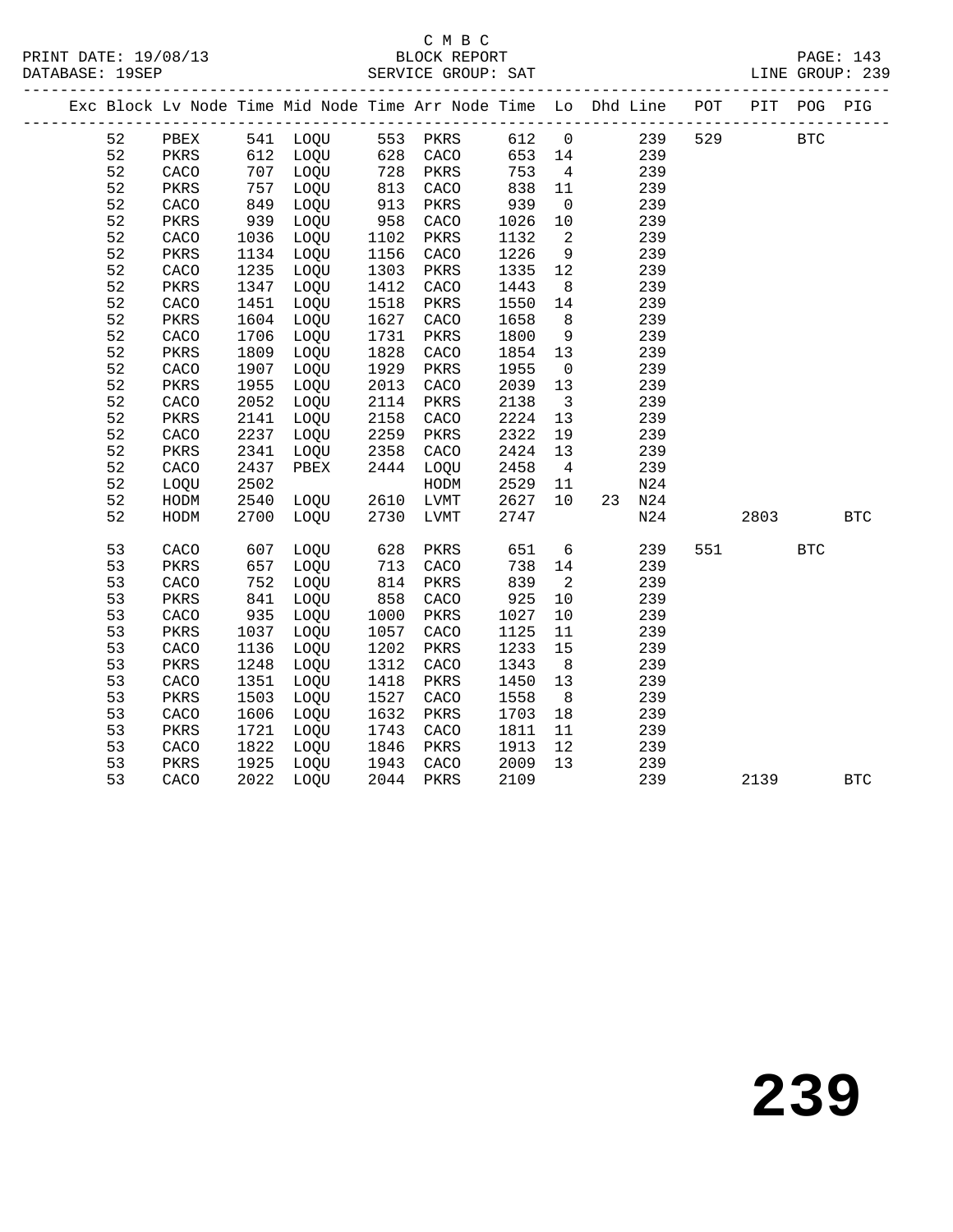# C M B C

|  |          |              |              |                      |              | Exc Block Lv Node Time Mid Node Time Arr Node Time Lo Dhd Line POT PIT POG PIG |              |                         |        |            |     |             |            |              |
|--|----------|--------------|--------------|----------------------|--------------|--------------------------------------------------------------------------------|--------------|-------------------------|--------|------------|-----|-------------|------------|--------------|
|  |          |              |              |                      |              | 54 PBEX 611 LOQU 623 PKRS 642 0                                                |              |                         |        |            |     | 239 559 BTC |            |              |
|  | 54       |              |              |                      |              | PKRS 642 LOQU 658 CACO                                                         |              |                         | 723 14 | 239        |     |             |            |              |
|  | 54       | CACO         |              | 737 LOQU             |              | 758 PKRS<br>843 CACO<br>945 PKRS                                               | 823          | $\overline{\mathbf{3}}$ |        | 239        |     |             |            |              |
|  | 54       | PKRS         |              | 826 LOQU<br>921 LOQU |              |                                                                                | 910 11       |                         |        | 239        |     |             |            |              |
|  | 54       | CACO         |              |                      |              |                                                                                | 1011         | 11                      |        | 239        |     |             |            |              |
|  | 54       | PKRS         |              | 1022 LOQU            | 1042         | CACO                                                                           | 1110         | 11                      |        | 239        |     |             |            |              |
|  | 54       | CACO         | 1121         | LOQU                 | 1147         | PKRS                                                                           | 1217         | 16                      |        | 239        |     |             |            |              |
|  | 54       | PKRS         | 1233         | LOQU                 | 1257         | CACO                                                                           | 1328         | 8 <sup>8</sup>          |        | 239        |     |             |            |              |
|  | 54       | CACO         | 1336         | LOQU                 | 1403         | PKRS                                                                           | 1435         | 13                      |        | 239        |     |             |            |              |
|  | 54       | PKRS         | 1448         | LOQU                 | 1512         | CACO                                                                           | 1543         | 8 <sup>8</sup>          |        | 239        |     |             |            |              |
|  | 54       | CACO         | 1551         | LOQU                 | 1617         | PKRS                                                                           | 1648         | 18                      |        | 239        |     |             |            |              |
|  | 54       | PKRS         | 1706         | LOQU                 | 1728         | CACO                                                                           | 1758         | 9                       |        | 239        |     |             |            |              |
|  | 54       | CACO         | 1807         | LOQU                 | 1831         | PKRS                                                                           | 1858         | 13                      |        | 239        |     |             |            |              |
|  | 54       | PKRS         | 1911         | LOQU                 | 1929         | CACO                                                                           | 1955         | 12                      |        | 239        |     |             |            |              |
|  | 54       | CACO         | 2007         | LOQU                 | 2029         | PKRS                                                                           | 2055         | 16                      |        | 239        |     |             |            |              |
|  | 54       | PKRS         | 2111         | LOQU                 | 2128         | CACO                                                                           | 2154         | 13                      |        | 239        |     |             |            |              |
|  | 54       | CACO         | 2207         | LOQU                 | 2229         | PKRS                                                                           | 2253         | 18                      |        | 239        |     |             |            |              |
|  | 54       | PKRS         | 2311         | LOQU                 | 2328         | CACO                                                                           | 2354 13      |                         |        | 239        |     |             |            |              |
|  | 54       | CACO         | 2407         | LOQU                 | 2429         | PKRS                                                                           | 2452         | $\overline{0}$          |        | 239        |     |             |            |              |
|  | 54       | PKRS         | 2452         | MACA                 | 2455         | PBEX                                                                           | 2519         |                         |        | 239        |     | 2529        |            | <b>BTC</b>   |
|  | 55       | PKRS         |              | 712 LOQU             | 728          | CACO                                                                           | 753          |                         | 14 \,  | 239        | 642 |             | <b>BTC</b> |              |
|  | 55       | CACO         | 807          | LOQU                 | 829          | PKRS                                                                           | 854          | $\overline{2}$          |        | 239        |     |             |            |              |
|  | 55       | PKRS         | 856          | LOQU                 | 913          | CACO                                                                           | 940          | 12                      |        | 239        |     |             |            |              |
|  | 55       | CACO         | 952          | LOQU                 | 1017         | PKRS                                                                           | 1044         | 8 <sup>8</sup>          |        | 239        |     |             |            |              |
|  | 55       | PKRS         | 1052         | LOQU                 | 1112         | CACO                                                                           | 1140         | 11                      |        | 239        |     |             |            |              |
|  | 55<br>55 | CACO         | 1151         | LOQU                 | 1217         | PKRS                                                                           | 1248         | 14                      |        | 239        |     |             |            |              |
|  | 55       | PKRS<br>CACO | 1302<br>1406 | LOQU<br>LOQU         | 1327<br>1433 | CACO<br>PKRS                                                                   | 1358<br>1505 | 8 <sup>8</sup><br>13    |        | 239<br>239 |     |             |            |              |
|  | 55       | PKRS         |              | 1518 LOQU            | 1542         | CACO                                                                           | 1613         | 8 <sup>8</sup>          |        | 239        |     |             |            |              |
|  | 55       | CACO         | 1621         | LOQU                 | 1647         | PKRS                                                                           | 1718         |                         |        | 239        |     | 1748        |            | <b>BTC</b>   |
|  | 56       | CACO         |              |                      |              | PKRS                                                                           | 808          | $4\overline{4}$         |        | 239        |     | 706 700     | <b>BTC</b> |              |
|  | 56       | PKRS         |              | 722 LOQU<br>812 LOQU | 743<br>828   | CACO                                                                           | 853          | 13                      |        | 239        |     |             |            |              |
|  | 56       | CACO         |              | 906 LOQU             | 930          | PKRS                                                                           | 956          | 10                      |        | 239        |     |             |            |              |
|  | 56       | PKRS         |              | 1006 LOQU            | 1026         | CACO                                                                           | 1054         | 12                      |        | 239        |     |             |            |              |
|  | 56       | CACO         |              | 1106 LOQU            |              | 1132 F.W.<br>1241 CACO                                                         | 1202 16      |                         |        | 239        |     |             |            |              |
|  | 56       | PKRS         |              | 1218 LOQU            |              |                                                                                | 1312         | 8 <sup>8</sup>          |        | 239        |     |             |            |              |
|  |          |              |              |                      |              | 56 CACO 1320 LOQU 1348 PKRS 1421 11 239                                        |              |                         |        |            |     |             |            |              |
|  | 56       | PKRS         | 1432         | LOOU                 | 1457         | CACO                                                                           | 1528         | 8                       |        | 239        |     |             |            |              |
|  | 56       | CACO         | 1536         | LOQU                 | 1602         | PKRS                                                                           | 1633         | 18                      |        | 239        |     |             |            |              |
|  | 56       | PKRS         | 1651         | LOQU                 | 1713         | CACO                                                                           | 1743         | - 9                     |        | 239        |     |             |            |              |
|  | 56       | CACO         | 1752         | LOQU                 | 1816         | PKRS                                                                           | 1845         | 11                      |        | 239        |     |             |            |              |
|  | 56       | PKRS         | 1856         | LOQU                 | 1914         | CACO                                                                           | 1940         | 12                      |        | 239        |     |             |            |              |
|  | 56       | CACO         | 1952         | LOQU                 | 2014         | PKRS                                                                           | 2040         | $\mathbf{1}$            |        | 239        |     |             |            |              |
|  | 56       | PKRS         | 2041         | LOQU                 | 2058         | CACO                                                                           | 2124         | 13                      |        | 239        |     |             |            |              |
|  | 56       | CACO         | 2137         | LOQU                 | 2159         | PKRS                                                                           | 2223         | 18                      |        | 239        |     |             |            |              |
|  | 56       | PKRS         | 2241         | LOQU                 | 2258         | CACO                                                                           | 2324         | 13                      |        | 239        |     |             |            |              |
|  | 56<br>56 | CACO         | 2337<br>2443 | LOQU                 | 2359         | PKRS                                                                           | 2422<br>2523 | 21                      |        | 239<br>239 |     |             |            |              |
|  | 56       | PKRS<br>CACO | 2524         | LOQU                 | 2458         | CACO<br>PBEX                                                                   | 2531         | $\mathbf{1}$<br>5       |        | 239        |     |             |            |              |
|  | 56       | PBEX         | 2536         |                      |              | BUB2                                                                           | 2602         | 13                      | 5      | 209        |     |             |            |              |
|  | 56       | HODM         | 2620         | LOQU                 | 2650         | LVMT                                                                           | 2707         | $\overline{0}$          | 23     | N24        |     |             |            |              |
|  | 56       | HODM         |              | 2730 LOQU            | 2800         | LVMT                                                                           | 2817         |                         |        | N24        |     | 2833        |            | $_{\rm BTC}$ |
|  |          |              |              |                      |              |                                                                                |              |                         |        |            |     |             |            |              |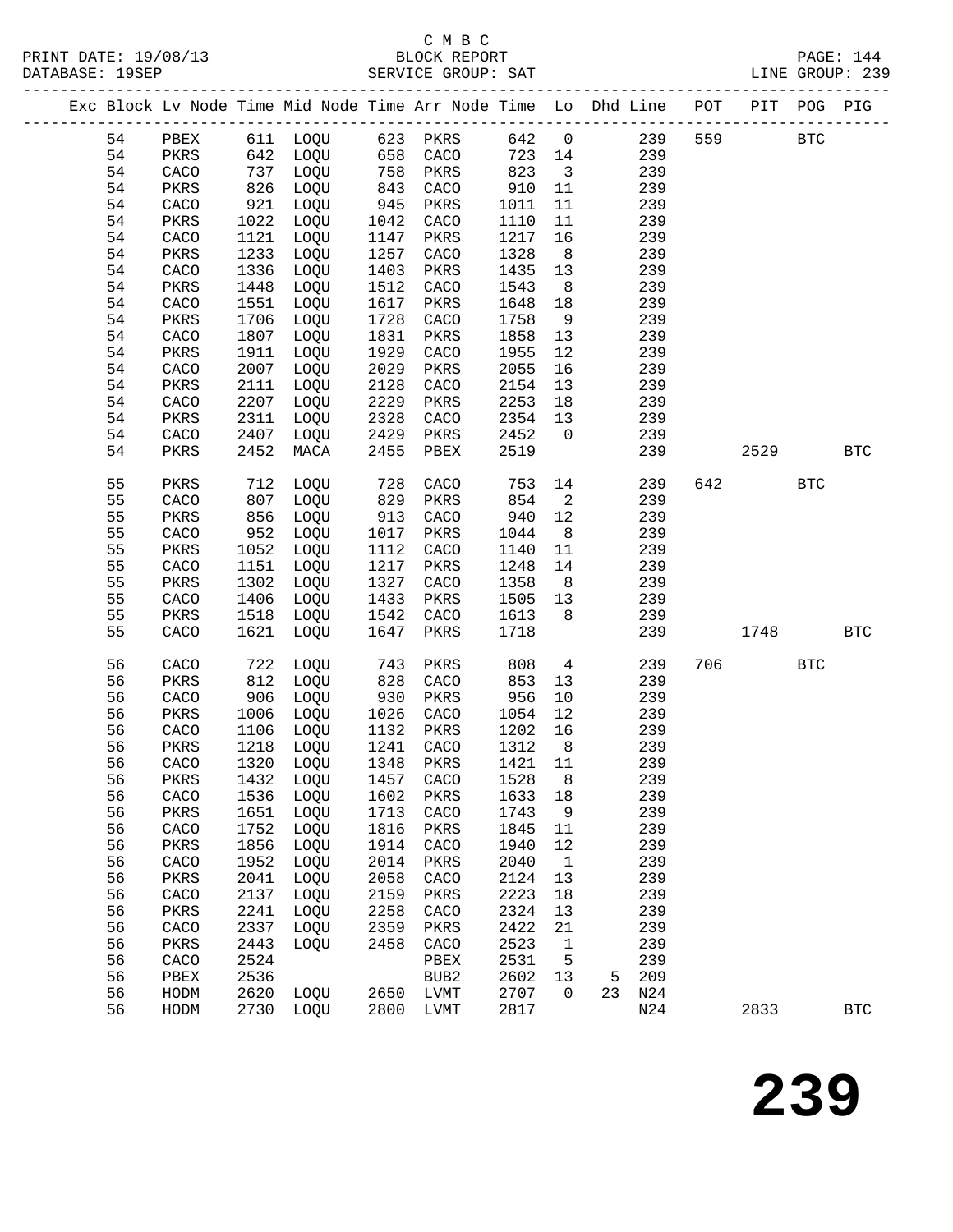## C M B C

|  |    |      |      |                                                                                                                                                 |      | Exc Block Lv Node Time Mid Node Time Arr Node Time Lo Dhd Line POT PIT POG PIG |                                                      |                |                                        |     |     |      |            |            |
|--|----|------|------|-------------------------------------------------------------------------------------------------------------------------------------------------|------|--------------------------------------------------------------------------------|------------------------------------------------------|----------------|----------------------------------------|-----|-----|------|------------|------------|
|  | 57 |      |      |                                                                                                                                                 |      | PKRS 742 LOQU 758 CACO 823 13 239 712 BTC                                      |                                                      |                |                                        |     |     |      |            |            |
|  | 57 |      |      |                                                                                                                                                 |      |                                                                                |                                                      |                | $\begin{array}{c} 2 \\ 11 \end{array}$ | 239 |     |      |            |            |
|  | 57 |      |      |                                                                                                                                                 |      |                                                                                | $\begin{array}{cc} 924 & 2 \\ 1010 & 11 \end{array}$ |                |                                        | 239 |     |      |            |            |
|  | 57 |      |      | $\begin{tabular}{lllllllll} CACC & 836 & LOQU & 900 & PRRS \\ PRRS & 926 & LOQU & 943 & CACC \\ CACC & 1021 & LOQU & 1047 & PRRS \end{tabular}$ |      |                                                                                | 1116                                                 | $5^{\circ}$    |                                        | 239 |     |      |            |            |
|  | 57 | PKRS | 1121 | LOQU                                                                                                                                            | 1142 | CACO                                                                           | 1211                                                 | 9              |                                        | 239 |     |      |            |            |
|  | 57 | CACO | 1220 | LOQU                                                                                                                                            | 1247 | PKRS                                                                           | 1319 13                                              |                |                                        | 239 |     |      |            |            |
|  | 57 | PKRS | 1332 | LOQU                                                                                                                                            | 1357 | CACO                                                                           | 1428                                                 | 8 <sup>8</sup> |                                        | 239 |     |      |            |            |
|  | 57 | CACO | 1436 | LOQU                                                                                                                                            | 1503 | PKRS                                                                           | 1535                                                 | 13             |                                        | 239 |     |      |            |            |
|  | 57 | PKRS | 1548 | LOQU                                                                                                                                            | 1612 | CACO                                                                           | 1643                                                 | 8 <sup>8</sup> |                                        | 239 |     |      |            |            |
|  | 57 | CACO | 1651 | LOQU                                                                                                                                            | 1717 | PKRS                                                                           | 1748                                                 | $5^{\circ}$    |                                        | 239 |     |      |            |            |
|  | 57 | PKRS |      | 1753 LOQU                                                                                                                                       | 1813 | CACO                                                                           | 1839 13                                              |                |                                        | 239 |     |      |            |            |
|  | 57 | CACO | 1852 | LOQU                                                                                                                                            | 1916 | PKRS                                                                           | 1943                                                 |                |                                        | 239 |     | 2013 |            | BTC        |
|  | 58 | PKRS |      | 953 LOQU                                                                                                                                        | 1012 | CACO                                                                           | 1040                                                 | 11             |                                        | 239 | 923 |      | <b>BTC</b> |            |
|  | 58 | CACO | 1051 | LOQU                                                                                                                                            | 1117 | PKRS                                                                           | 1147                                                 | $\overline{a}$ |                                        | 239 |     |      |            |            |
|  | 58 | PKRS | 1149 | LOQU                                                                                                                                            | 1211 | CACO                                                                           | 1241                                                 | 9              |                                        | 239 |     |      |            |            |
|  | 58 | CACO | 1250 | LOQU                                                                                                                                            | 1318 | PKRS                                                                           | 1350                                                 | 12             |                                        | 239 |     |      |            |            |
|  | 58 | PKRS | 1402 | LOQU                                                                                                                                            | 1427 | CACO                                                                           | 1458                                                 | 9              |                                        | 239 |     |      |            |            |
|  | 58 | CACO | 1507 | LOQU                                                                                                                                            | 1534 | PKRS                                                                           | 1606                                                 | 13             |                                        | 239 |     |      |            |            |
|  | 58 | PKRS | 1619 | LOQU                                                                                                                                            | 1642 | CACO                                                                           | 1713                                                 | 8 <sup>8</sup> |                                        | 239 |     |      |            |            |
|  | 58 | CACO | 1721 | LOQU                                                                                                                                            | 1746 | PKRS                                                                           | 1815                                                 | 9              |                                        | 239 |     |      |            |            |
|  | 58 | PKRS | 1824 | LOQU                                                                                                                                            | 1843 | CACO                                                                           | 1909                                                 | 13             |                                        | 239 |     |      |            |            |
|  | 58 | CACO | 1922 | LOQU                                                                                                                                            | 1944 | PKRS                                                                           | 2010                                                 | $\overline{0}$ |                                        | 239 |     |      |            |            |
|  | 58 | PKRS | 2010 | LOQU                                                                                                                                            | 2028 | CACO                                                                           | 2054                                                 | 13             |                                        | 239 |     |      |            |            |
|  | 58 | CACO | 2107 | LOQU                                                                                                                                            | 2129 | PKRS                                                                           | 2153                                                 | 18             |                                        | 239 |     |      |            |            |
|  | 58 | PKRS | 2211 | LOQU                                                                                                                                            | 2228 | CACO                                                                           | 2254                                                 | 13             |                                        | 239 |     |      |            |            |
|  | 58 | CACO | 2307 | LOQU                                                                                                                                            | 2329 | PKRS                                                                           | 2352                                                 | 19             |                                        | 239 |     |      |            |            |
|  | 58 | PKRS | 2411 | LOOU                                                                                                                                            | 2428 | CACO                                                                           | 2454                                                 | 13             |                                        | 239 |     |      |            |            |
|  | 58 | CACO | 2507 | LOOU                                                                                                                                            | 2529 | PKRS                                                                           | 2558                                                 | 14             | 17 239                                 |     |     |      |            |            |
|  | 58 | HODM | 2629 |                                                                                                                                                 |      | NWST                                                                           | 2731                                                 |                |                                        | N19 |     | 2751 |            | <b>BTC</b> |
|  | 59 | PKRS | 1203 | LOQU                                                                                                                                            | 1226 | CACO                                                                           | 1257                                                 | 8 <sup>8</sup> |                                        | 239 |     | 1133 | <b>BTC</b> |            |
|  | 59 | CACO | 1305 | LOQU                                                                                                                                            | 1333 | PKRS                                                                           | 1406                                                 | 11             |                                        | 239 |     |      |            |            |
|  | 59 | PKRS | 1417 | LOQU                                                                                                                                            | 1442 | CACO                                                                           | 1513                                                 | 9              |                                        | 239 |     |      |            |            |
|  | 59 | CACO | 1522 | LOQU                                                                                                                                            | 1549 | PKRS                                                                           | 1621                                                 | 15             |                                        | 239 |     |      |            |            |
|  | 59 | PKRS | 1636 | LOQU                                                                                                                                            | 1658 | CACO                                                                           | 1728                                                 | 8 <sup>8</sup> |                                        | 239 |     |      |            |            |
|  | 59 | CACO | 1736 | LOQU                                                                                                                                            | 1801 | PKRS                                                                           | 1830                                                 | 10             |                                        | 239 |     |      |            |            |
|  | 59 | PKRS | 1840 | LOQU                                                                                                                                            | 1858 | CACO                                                                           | 1924                                                 | 14             |                                        | 239 |     |      |            |            |
|  | 59 | CACO | 1938 | LOQU                                                                                                                                            | 2000 | PKRS                                                                           | 2026                                                 | $\overline{0}$ |                                        | 239 |     |      |            |            |
|  | 59 | PKRS | 2026 | LOQU                                                                                                                                            |      | 2043 CACO                                                                      | 2109                                                 |                |                                        | 239 |     | 2124 |            | <b>BTC</b> |
|  |    |      |      |                                                                                                                                                 |      |                                                                                |                                                      |                |                                        |     |     |      |            |            |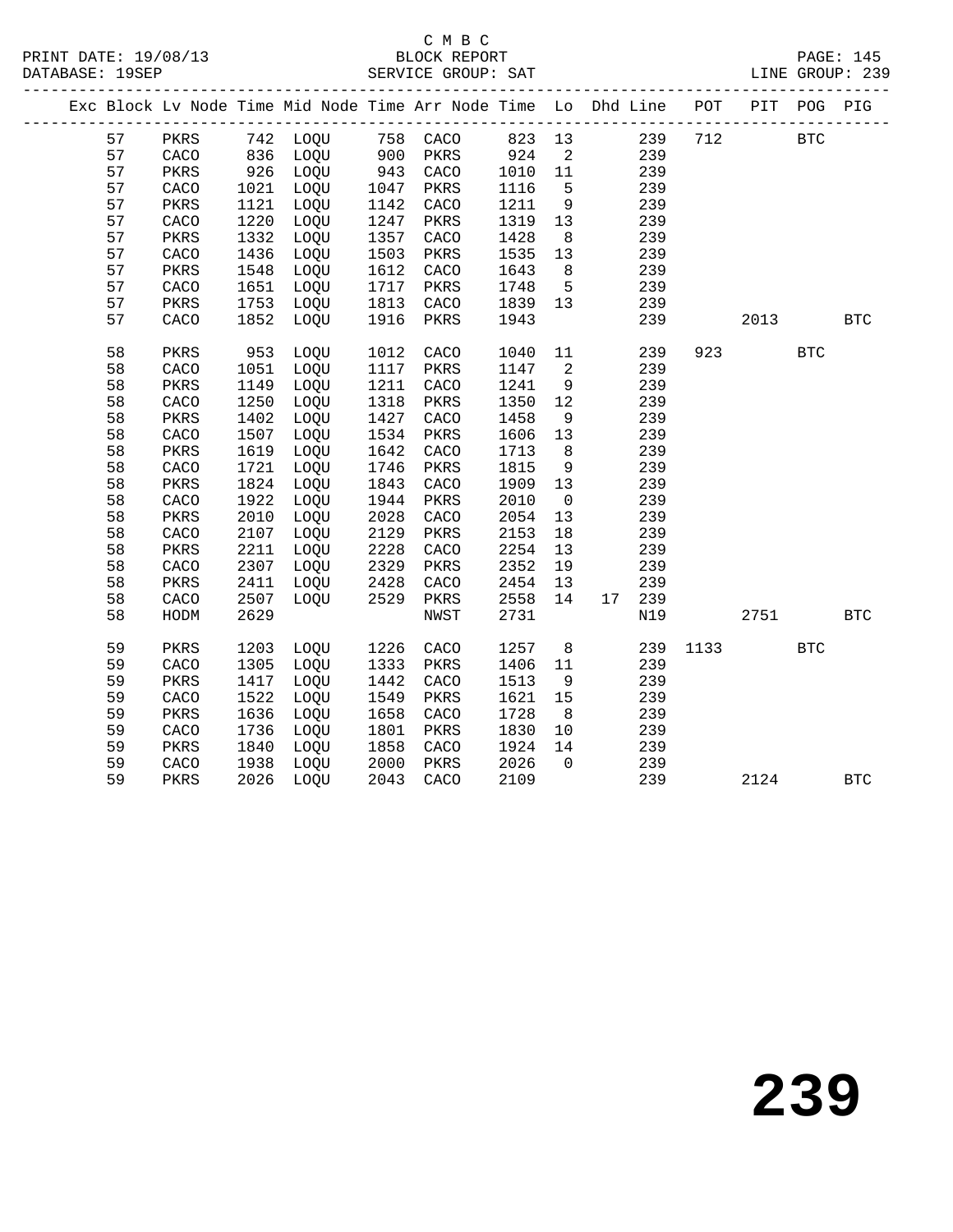| ULP1 UNIVERSITY LOOP |                                                                                                                                                                                                                                                                              |                                                                                                                                                                                                      |                                                                                                   |                                                                                                                                                                                                                                                          |                                                      |                                                                                                                                                                                                                |                                                                                                                                                                                             |                                                                                                        | WLHA WILLINGDON & HASTINGS S/B                                                                                                                                                                                                                                                                               |      |            |
|----------------------|------------------------------------------------------------------------------------------------------------------------------------------------------------------------------------------------------------------------------------------------------------------------------|------------------------------------------------------------------------------------------------------------------------------------------------------------------------------------------------------|---------------------------------------------------------------------------------------------------|----------------------------------------------------------------------------------------------------------------------------------------------------------------------------------------------------------------------------------------------------------|------------------------------------------------------|----------------------------------------------------------------------------------------------------------------------------------------------------------------------------------------------------------------|---------------------------------------------------------------------------------------------------------------------------------------------------------------------------------------------|--------------------------------------------------------------------------------------------------------|--------------------------------------------------------------------------------------------------------------------------------------------------------------------------------------------------------------------------------------------------------------------------------------------------------------|------|------------|
|                      |                                                                                                                                                                                                                                                                              |                                                                                                                                                                                                      |                                                                                                   |                                                                                                                                                                                                                                                          |                                                      |                                                                                                                                                                                                                |                                                                                                                                                                                             |                                                                                                        | Exc Block Lv Node Time Mid Node Time Arr Node Time Lo Dhd Line POT PIT POG PIG                                                                                                                                                                                                                               |      |            |
|                      | $\mathbf{1}$<br>$\mathbf{1}$<br>$\mathbf 1$<br>$\mathbf 1$<br>$\mathbf 1$<br>$\mathbf 1$<br>$\mathbf 1$<br>1<br>$\mathbf 1$<br>1<br>$\mathbf 1$<br>1<br>$\mathbf 1$<br>1<br>1<br>$\mathbf 1$<br>1<br>1<br>$\mathbf 1$<br>1<br>1<br>$\mathbf 1$<br>$\mathbf 1$<br>1<br>1<br>1 | SERO<br>ULP1<br>HODM<br>29ST<br>JOST<br>PBEX<br>JOST<br>29ST<br>MUSC<br>29ST<br>JOST<br>PBEX<br>JOST<br>PBEX<br>JOST<br>PBEX<br>JOST<br>PBEX<br>JOST<br>PBEX<br>JOST<br>PBEX<br>JOST<br>29ST<br>MUSC | 539<br>943<br>957<br>1223<br>1301<br>1343<br>1419<br>1503<br>1540<br>1623<br>1700<br>1853<br>2000 | ULP1 338 GRBY 357 SERO<br>713 CH77 724 JOST<br>743 BDKI 803<br>818 BDKI 827<br>853 CH77 907<br>1013 CH77<br>1103 BDKI<br>1141 BDKI<br>BDKI<br>BDKI<br>BDKI<br>BDKI<br>BDKI<br>BDKI<br>BDKI<br>BDKI<br>1744 BDKI<br>1817 BDKI<br>CH77<br>1944 MUSC 2000 0 | 1150<br>1244<br>1430<br>1550<br>1710<br>1805<br>1827 | NWST<br>PBEX<br>JOST<br><b>29ST</b><br>MUSC<br>29ST<br>1027 JOST<br>1123 PBEX<br>JOST<br>PBEX<br>1311 JOST<br>1404 PBEX<br>JOST<br>1524 PBEX<br>JOST<br>1644 PBEX<br>JOST<br>PBEX<br>JOST<br>1911 29ST<br>29ST | 739 4<br>813<br>847<br>922<br>957<br>1010<br>1045 18<br>1133 8<br>1213 10<br>1254<br>1333 10<br>1414<br>1453 10<br>1534<br>1613<br>1654 6<br>1733 11<br>1815 2<br>1849 4<br>1926 18<br>2011 | $6\overline{6}$<br>21<br>$\overline{0}$<br>$\overline{\mathbf{3}}$<br>7<br>$5^{\circ}$<br>6<br>10<br>2 | $\begin{tabular}{ccccc} 408 & 1 & \quad N17 & 256 & \quad \text{BTC} \end{tabular}$<br>436 2 N17<br>508 26 5 N17<br>641 7 25 N19<br>026<br>5 <sub>1</sub><br>028<br>028<br>026<br>029<br>029<br>026<br>028<br>028<br>028<br>028<br>028<br>028<br>028<br>028<br>028<br>028<br>028<br>028<br>026<br>029<br>029 |      |            |
|                      | $\mathbf 1$<br>$\mathbf 1$<br>1<br>$\mathbf 1$<br>1<br>$\mathbf 1$<br>1<br>1<br>$\mathbf 1$                                                                                                                                                                                  | 29ST<br>JOST<br>KTLP<br>JOST<br>KTLP<br>JOST<br>PBEX<br>JOST<br>PBEX                                                                                                                                 | 2013<br>2049<br>2123<br>2150<br>2221<br>2245<br>2317<br>2348<br>2419                              | CH77<br>RUBY<br>RUBY<br>RUBY<br>RUBY<br>BDKI<br>BDKI<br><b>BDKI</b><br>BDKI                                                                                                                                                                              | 2131<br>2159<br>2229<br>2304<br>2326<br>2407<br>2427 | 2026 JOST<br>2058 KTLP<br>JOST<br>KTLP<br>JOST<br>PBEX<br><b>JOST</b><br>PBEX<br><b>JOST</b>                                                                                                                   | 2042<br>2110<br>2141<br>2211<br>2239<br>2312<br>2345<br>2415<br>2445                                                                                                                        | 7<br>13<br>9<br>10<br>6<br>5<br>3<br>4                                                                 | 026<br>027<br>027<br>027<br>027<br>028<br>028<br>028<br>028                                                                                                                                                                                                                                                  | 2453 | <b>BTC</b> |

C M B C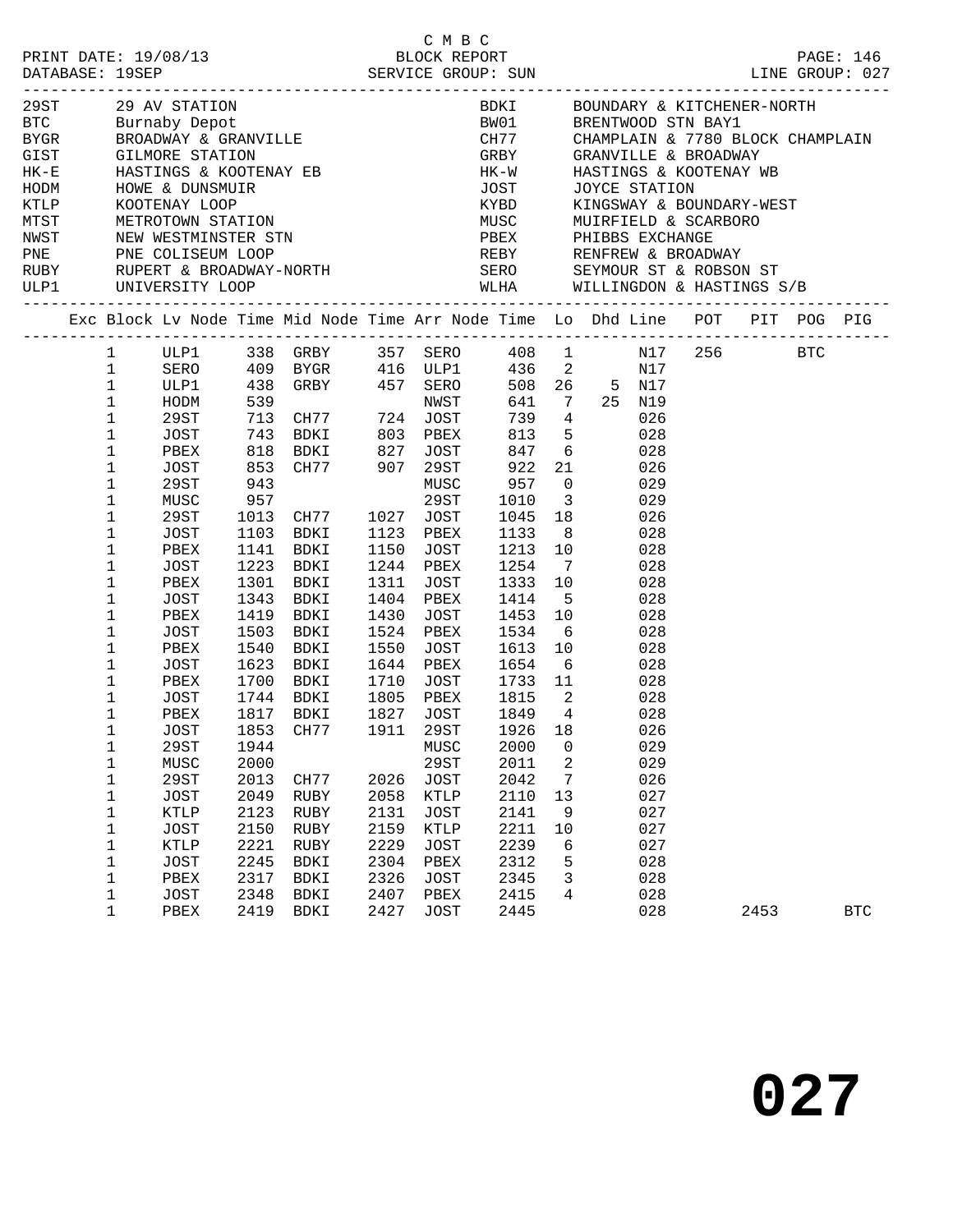#### C M B C

| DATABASE: 19SEP |                |      |      | ------------------------- |      | SERVICE GROUP: SUN |      |                 | LINE GROUP: 027                                                                |     |      |            |            |
|-----------------|----------------|------|------|---------------------------|------|--------------------|------|-----------------|--------------------------------------------------------------------------------|-----|------|------------|------------|
|                 |                |      |      |                           |      |                    |      |                 | Exc Block Lv Node Time Mid Node Time Arr Node Time Lo Dhd Line POT PIT POG PIG |     |      |            |            |
|                 | $\overline{2}$ | MTST |      | 555 BW01                  |      | 606 KTLP           |      |                 | 615 10<br>130                                                                  | 538 |      | <b>BTC</b> |            |
|                 | $\sqrt{2}$     | KTLP | 625  | WLHA                      |      | 631 MTST           | 650  | $5^{\circ}$     | 130                                                                            |     |      |            |            |
|                 | $\sqrt{2}$     | MTST | 655  | BW01                      |      | 706 KTLP           | 715  | 10              | 130                                                                            |     |      |            |            |
|                 | $\sqrt{2}$     | KTLP | 725  | WLHA                      | 731  | MTST               | 750  | 5               | 130                                                                            |     |      |            |            |
|                 | $\sqrt{2}$     | MTST | 755  | BW01                      | 808  | KTLP               | 817  | $\mathbf{3}$    | 130                                                                            |     |      |            |            |
|                 | $\overline{c}$ | KTLP | 820  | WLHA                      | 828  | MTST               | 847  | 8               | 130                                                                            |     |      |            |            |
|                 | $\sqrt{2}$     | MTST | 855  | BW01                      | 908  | KTLP               | 917  | $\overline{4}$  | 130                                                                            |     |      |            |            |
|                 | $\mathbf{2}$   | KTLP | 921  | RUBY                      | 930  | JOST               | 942  | $7\phantom{.0}$ | 027                                                                            |     |      |            |            |
|                 | $\sqrt{2}$     | JOST | 949  | RUBY                      | 1000 | KTLP               | 1012 | 8               | 027                                                                            |     |      |            |            |
|                 | $\sqrt{2}$     | KTLP | 1020 | RUBY                      | 1030 | JOST               | 1042 | $7\phantom{.0}$ | 027                                                                            |     |      |            |            |
|                 | $\sqrt{2}$     | JOST | 1049 | RUBY                      | 1100 | KTLP               | 1112 | 8               | 027                                                                            |     |      |            |            |
|                 | $\overline{c}$ | KTLP | 1120 | RUBY                      | 1130 | JOST               | 1142 | $7\phantom{.0}$ | 027                                                                            |     |      |            |            |
|                 | $\mathbf{2}$   | JOST | 1149 | RUBY                      | 1201 | KTLP               | 1213 | 6               | 027                                                                            |     |      |            |            |
|                 | $\overline{c}$ | KTLP | 1219 | RUBY                      | 1229 | JOST               | 1242 | $7\phantom{.0}$ | 027                                                                            |     |      |            |            |
|                 | $\overline{c}$ | JOST | 1249 | RUBY                      | 1300 | KTLP               | 1313 | 6               | 027                                                                            |     |      |            |            |
|                 | $\overline{c}$ | KTLP | 1319 | RUBY                      | 1329 | JOST               | 1342 | $7\phantom{.0}$ | 027                                                                            |     |      |            |            |
|                 | $\sqrt{2}$     | JOST | 1349 | RUBY                      | 1400 | KTLP               | 1413 | 6               | 027                                                                            |     |      |            |            |
|                 | $\sqrt{2}$     | KTLP | 1419 | RUBY                      | 1429 | JOST               | 1442 | $7\phantom{.0}$ | 027                                                                            |     |      |            |            |
|                 | $\sqrt{2}$     | JOST | 1449 | RUBY                      | 1500 | KTLP               | 1513 | 6               | 027                                                                            |     |      |            |            |
|                 | $\mathbf{2}$   | KTLP | 1519 | RUBY                      | 1529 | JOST               | 1542 | $7\phantom{.0}$ | 027                                                                            |     |      |            |            |
|                 | $\overline{c}$ | JOST | 1549 | RUBY                      | 1600 | KTLP               | 1613 | $7\phantom{.0}$ | 027                                                                            |     |      |            |            |
|                 | $\mathbf{2}$   | KTLP | 1620 | RUBY                      | 1629 | JOST               | 1642 | $7\overline{ }$ | 027                                                                            |     |      |            |            |
|                 | $\sqrt{2}$     | JOST | 1649 | RUBY                      | 1700 | KTLP               | 1713 | $6\overline{6}$ | 027                                                                            |     |      |            |            |
|                 | $\sqrt{2}$     | KTLP | 1719 | RUBY                      | 1728 | JOST               | 1741 | 8               | 027                                                                            |     |      |            |            |
|                 | $\sqrt{2}$     | JOST | 1749 | RUBY                      | 1800 | KTLP               | 1813 | $6\overline{6}$ | 027                                                                            |     |      |            |            |
|                 | $\sqrt{2}$     | KTLP | 1819 | RUBY                      | 1828 | JOST               | 1841 | 8               | 027                                                                            |     |      |            |            |
|                 | $\mathbf{2}$   | JOST | 1849 | RUBY                      | 1900 | KTLP               | 1913 | 8               | 027                                                                            |     |      |            |            |
|                 | $\sqrt{2}$     | KTLP | 1921 | RUBY                      | 1929 | JOST               | 1941 | $\overline{4}$  | 027                                                                            |     |      |            |            |
|                 | $\overline{c}$ | JOST | 1945 | BDKI                      | 2005 | PBEX               | 2013 | $\overline{2}$  | 028                                                                            |     |      |            |            |
|                 | $\sqrt{2}$     | PBEX | 2015 | BDKI                      | 2025 | JOST               | 2046 | $7\phantom{.0}$ | 028                                                                            |     |      |            |            |
|                 | $\sqrt{2}$     | JOST | 2053 | CH77                      | 2108 | 29ST               | 2123 | $20\,$          | 026                                                                            |     |      |            |            |
|                 | $\sqrt{2}$     | 29ST | 2143 | CH77                      | 2156 | JOST               | 2212 | $\mathsf{3}$    | 026                                                                            |     |      |            |            |
|                 | $\overline{c}$ | JOST | 2215 | BDKI                      | 2234 | PBEX               | 2242 | 5               | 028                                                                            |     |      |            |            |
|                 | $\mathbf{2}$   | PBEX | 2247 | BDKI                      | 2256 | JOST               | 2315 | $\overline{2}$  | 028                                                                            |     |      |            |            |
|                 | 2              | JOST | 2317 | BDKI                      | 2336 | PBEX               | 2344 | 5 <sup>5</sup>  | 028                                                                            |     |      |            |            |
|                 | $\mathbf{2}$   | PBEX | 2349 | BDKI                      | 2357 | JOST               | 2415 | $4\overline{ }$ | 028                                                                            |     |      |            |            |
|                 | $\overline{2}$ | JOST | 2419 | BDKI                      | 2438 | PBEX               | 2446 | $\overline{4}$  | 028                                                                            |     |      |            |            |
|                 | $\overline{2}$ | PBEX | 2450 |                           |      | $HK-E$             | 2455 |                 | 028                                                                            |     | 2459 |            | <b>BTC</b> |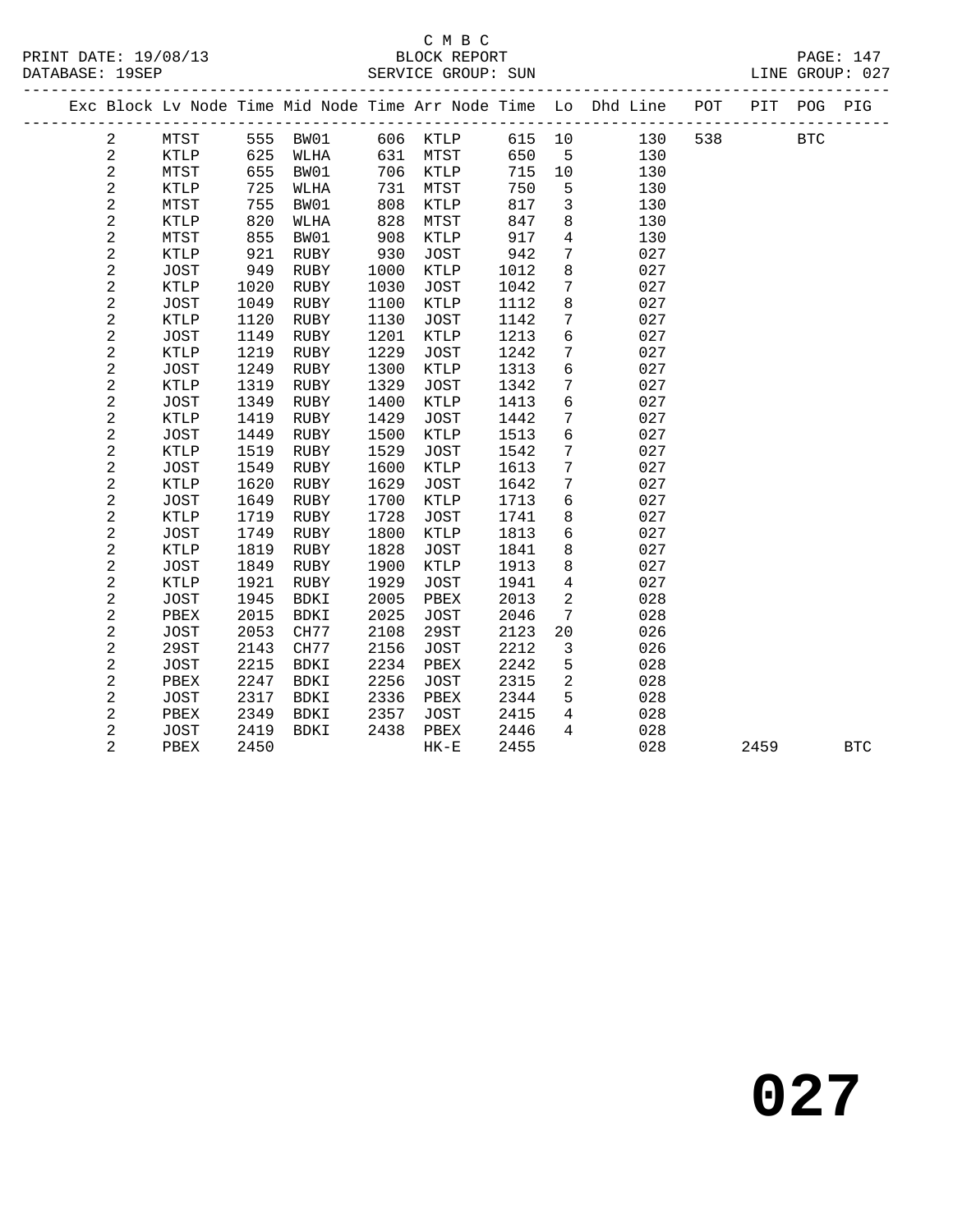#### C M B C<br>BLOCK REPORT

SERVICE GROUP: SUN

|  |   |             |      |             |      |             |      |             | Exc Block Lv Node Time Mid Node Time Arr Node Time Lo Dhd Line | POT | PIT  | POG        | PIG        |
|--|---|-------------|------|-------------|------|-------------|------|-------------|----------------------------------------------------------------|-----|------|------------|------------|
|  | 3 | <b>KYBD</b> | 639  | RUBY        | 651  | <b>KTLP</b> | 701  | 1           | 027                                                            | 630 |      | <b>BTC</b> |            |
|  | 3 | <b>KTLP</b> | 702  | <b>RUBY</b> | 710  | <b>JOST</b> | 719  | 4           | 027                                                            |     |      |            |            |
|  | 3 | <b>JOST</b> | 723  | CH77        | 737  | 29ST        | 752  | 21          | 026                                                            |     |      |            |            |
|  | 3 | 29ST        | 813  |             |      | MUSC        | 827  | 0           | 029                                                            |     |      |            |            |
|  | 3 | MUSC        | 827  |             |      | 29ST        | 839  | 4           | 029                                                            |     |      |            |            |
|  | 3 | 29ST        | 843  |             |      | MUSC        | 857  | $\mathbf 0$ | 029                                                            |     |      |            |            |
|  | 3 | MUSC        | 857  |             |      | 29ST        | 910  | 3           | 029                                                            |     |      |            |            |
|  | 3 | 29ST        | 913  | CH77        | 927  | <b>JOST</b> | 945  | 8           | 026                                                            |     |      |            |            |
|  | 3 | <b>JOST</b> | 953  | CH77        | 1008 | 29ST        | 1023 | 20          | 026                                                            |     |      |            |            |
|  | 3 | 29ST        | 1043 |             |      | MUSC        | 1058 | 0           | 029                                                            |     |      |            |            |
|  | 3 | MUSC        | 1058 |             |      | 29ST        | 1111 | 2           | 029                                                            |     |      |            |            |
|  | 3 | 29ST        | 1113 | CH77        | 1128 | <b>JOST</b> | 1146 | 7           | 026                                                            |     |      |            |            |
|  | 3 | <b>JOST</b> | 1153 | CH77        | 1209 | 29ST        | 1226 | 13          | 026                                                            |     |      |            |            |
|  | 3 | 29ST        | 1239 |             |      | MUSC        | 1255 | 0           | 029                                                            |     |      |            |            |
|  | 3 | MUSC        | 1255 |             |      | <b>29ST</b> | 1308 | 5           | 029                                                            |     |      |            |            |
|  | 3 | 29ST        | 1313 | CH77        | 1328 | <b>JOST</b> | 1346 | 7           | 026                                                            |     |      |            |            |
|  | 3 | <b>JOST</b> | 1353 | CH77        | 1410 | 29ST        | 1427 | 13          | 026                                                            |     |      |            |            |
|  | 3 | 29ST        | 1440 |             |      | MUSC        | 1456 | 0           | 029                                                            |     |      |            |            |
|  | 3 | MUSC        | 1456 |             |      | 29ST        | 1508 | 5           | 029                                                            |     |      |            |            |
|  | 3 | 29ST        | 1513 | CH77        | 1528 | <b>JOST</b> | 1547 | 6           | 026                                                            |     |      |            |            |
|  | 3 | <b>JOST</b> | 1553 | CH77        | 1610 | 29ST        | 1627 | 13          | 026                                                            |     |      |            |            |
|  | 3 | 29ST        | 1640 |             |      | MUSC        | 1656 | 0           | 029                                                            |     |      |            |            |
|  | 3 | MUSC        | 1656 |             |      | 29ST        | 1708 | 5           | 029                                                            |     |      |            |            |
|  | 3 | 29ST        | 1713 | CH77        | 1728 | <b>JOST</b> | 1747 | 6           | 026                                                            |     |      |            |            |
|  | 3 | <b>JOST</b> | 1753 | CH77        | 1811 | <b>29ST</b> | 1826 | 17          | 026                                                            |     |      |            |            |
|  | 3 | 29ST        | 1843 |             |      | MUSC        | 1859 | 0           | 029                                                            |     |      |            |            |
|  | 3 | MUSC        | 1859 |             |      | 29ST        | 1910 | 3           | 029                                                            |     |      |            |            |
|  | 3 | 29ST        | 1913 | CH77        | 1927 | <b>JOST</b> | 1945 | 4           | 026                                                            |     |      |            |            |
|  | 3 | <b>JOST</b> | 1949 | RUBY        | 1958 | <b>KTLP</b> | 2010 | 13          | 027                                                            |     |      |            |            |
|  | 3 | <b>KTLP</b> | 2023 | RUBY        | 2031 | <b>JOST</b> | 2041 | 4           | 027                                                            |     |      |            |            |
|  | 3 | <b>JOST</b> | 2045 | <b>BDKI</b> | 2105 | PBEX        | 2113 | 2           | 028                                                            |     |      |            |            |
|  | 3 | PBEX        | 2115 | <b>BDKI</b> | 2125 | <b>JOST</b> | 2146 |             | 028                                                            |     | 2154 |            | <b>BTC</b> |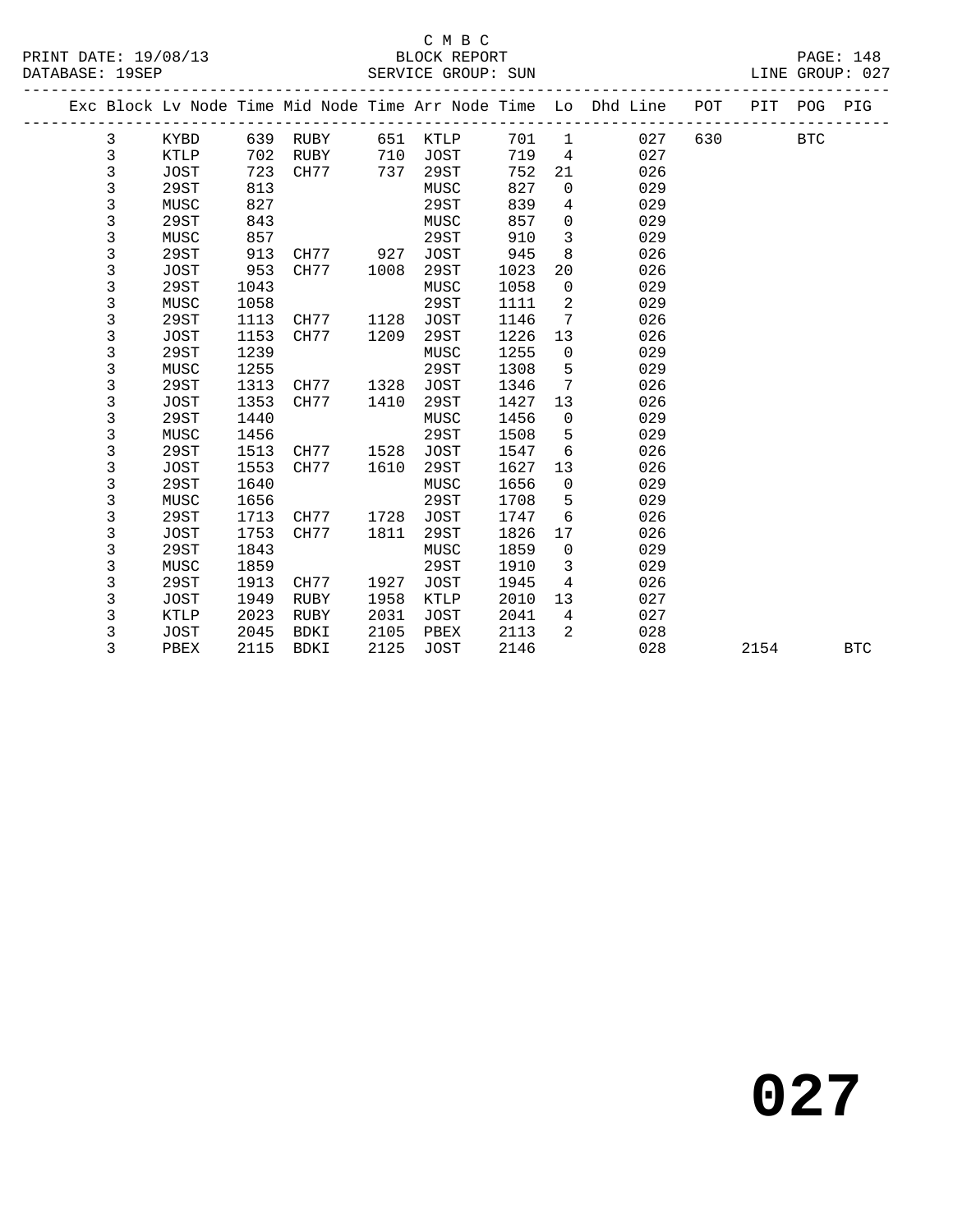#### C M B C<br>BLOCK REPORT

|  |   |             |      |             |      |             |      |             | Exc Block Lv Node Time Mid Node Time Arr Node Time Lo Dhd Line | POT | PIT  | POG        | PIG        |
|--|---|-------------|------|-------------|------|-------------|------|-------------|----------------------------------------------------------------|-----|------|------------|------------|
|  | 4 | JOST        |      | 630 CH77    | 643  | 29ST        | 656  | 17          | 026                                                            | 619 |      | <b>BTC</b> |            |
|  | 4 | 29ST        | 713  |             |      | MUSC        | 727  | $\mathbf 0$ | 029                                                            |     |      |            |            |
|  | 4 | MUSC        | 727  |             |      | 29ST        | 739  | 4           | 029                                                            |     |      |            |            |
|  | 4 | 29ST        | 743  | CH77        | 755  | JOST        | 812  | 7           | 026                                                            |     |      |            |            |
|  | 4 | <b>JOST</b> | 819  | RUBY        | 827  | <b>KTLP</b> | 838  | 13          | 027                                                            |     |      |            |            |
|  | 4 | <b>KTLP</b> | 851  | RUBY        | 900  | <b>JOST</b> | 912  | 11          | 027                                                            |     |      |            |            |
|  | 4 | <b>JOST</b> | 923  | CH77        | 937  | 29ST        | 952  | 21          | 026                                                            |     |      |            |            |
|  | 4 | 29ST        | 1013 |             |      | MUSC        | 1027 | $\mathbf 0$ | 029                                                            |     |      |            |            |
|  | 4 | MUSC        | 1027 |             |      | 29ST        | 1040 | 3           | 029                                                            |     |      |            |            |
|  | 4 | 29ST        | 1043 | CH77        | 1058 | <b>JOST</b> | 1116 | 7           | 026                                                            |     |      |            |            |
|  | 4 | JOST        | 1123 | CH77        | 1139 | 29ST        | 1156 | 17          | 026                                                            |     |      |            |            |
|  | 4 | 29ST        | 1213 |             |      | MUSC        | 1228 | $\mathbf 0$ | 029                                                            |     |      |            |            |
|  | 4 | MUSC        | 1228 |             |      | 29ST        | 1241 | 2           | 029                                                            |     |      |            |            |
|  | 4 | 29ST        | 1243 | CH77        | 1258 | <b>JOST</b> | 1316 | 7           | 026                                                            |     |      |            |            |
|  | 4 | <b>JOST</b> | 1323 | CH77        | 1340 | 29ST        | 1357 | 13          | 026                                                            |     |      |            |            |
|  | 4 | 29ST        | 1410 |             |      | MUSC        | 1426 | 0           | 029                                                            |     |      |            |            |
|  | 4 | MUSC        | 1426 |             |      | 29ST        | 1438 | 5           | 029                                                            |     |      |            |            |
|  | 4 | 29ST        | 1443 | CH77        | 1458 | <b>JOST</b> | 1517 | 6           | 026                                                            |     |      |            |            |
|  | 4 | <b>JOST</b> | 1523 | CH77        | 1540 | 29ST        | 1557 | 13          | 026                                                            |     |      |            |            |
|  | 4 | 29ST        | 1610 |             |      | MUSC        | 1626 | $\mathbf 0$ | 029                                                            |     |      |            |            |
|  | 4 | MUSC        | 1626 |             |      | 29ST        | 1638 | 5           | 029                                                            |     |      |            |            |
|  | 4 | 29ST        | 1643 | CH77        | 1658 | <b>JOST</b> | 1717 | 6           | 026                                                            |     |      |            |            |
|  | 4 | <b>JOST</b> | 1723 | CH77        | 1741 | 29ST        | 1756 | 14          | 026                                                            |     |      |            |            |
|  | 4 | 29ST        | 1810 |             |      | MUSC        | 1826 | 0           | 029                                                            |     |      |            |            |
|  | 4 | MUSC        | 1826 |             |      | 29ST        | 1838 | 5           | 029                                                            |     |      |            |            |
|  | 4 | 29ST        | 1843 | CH77        | 1857 | JOST        | 1915 | 4           | 026                                                            |     |      |            |            |
|  | 4 | <b>JOST</b> | 1919 | <b>RUBY</b> | 1928 | <b>KTLP</b> | 1940 | 13          | 027                                                            |     |      |            |            |
|  | 4 | <b>KTLP</b> | 1953 | RUBY        | 2001 | <b>JOST</b> | 2011 | 4           | 027                                                            |     |      |            |            |
|  | 4 | JOST        | 2015 | BDKI        | 2035 | PBEX        | 2043 | 2           | 028                                                            |     |      |            |            |
|  | 4 | PBEX        | 2045 | <b>BDKI</b> | 2055 | <b>JOST</b> | 2116 | 7           | 028                                                            |     |      |            |            |
|  | 4 | <b>JOST</b> | 2123 | CH77        | 2138 | 29ST        | 2153 |             | 026                                                            |     | 2203 |            | <b>BTC</b> |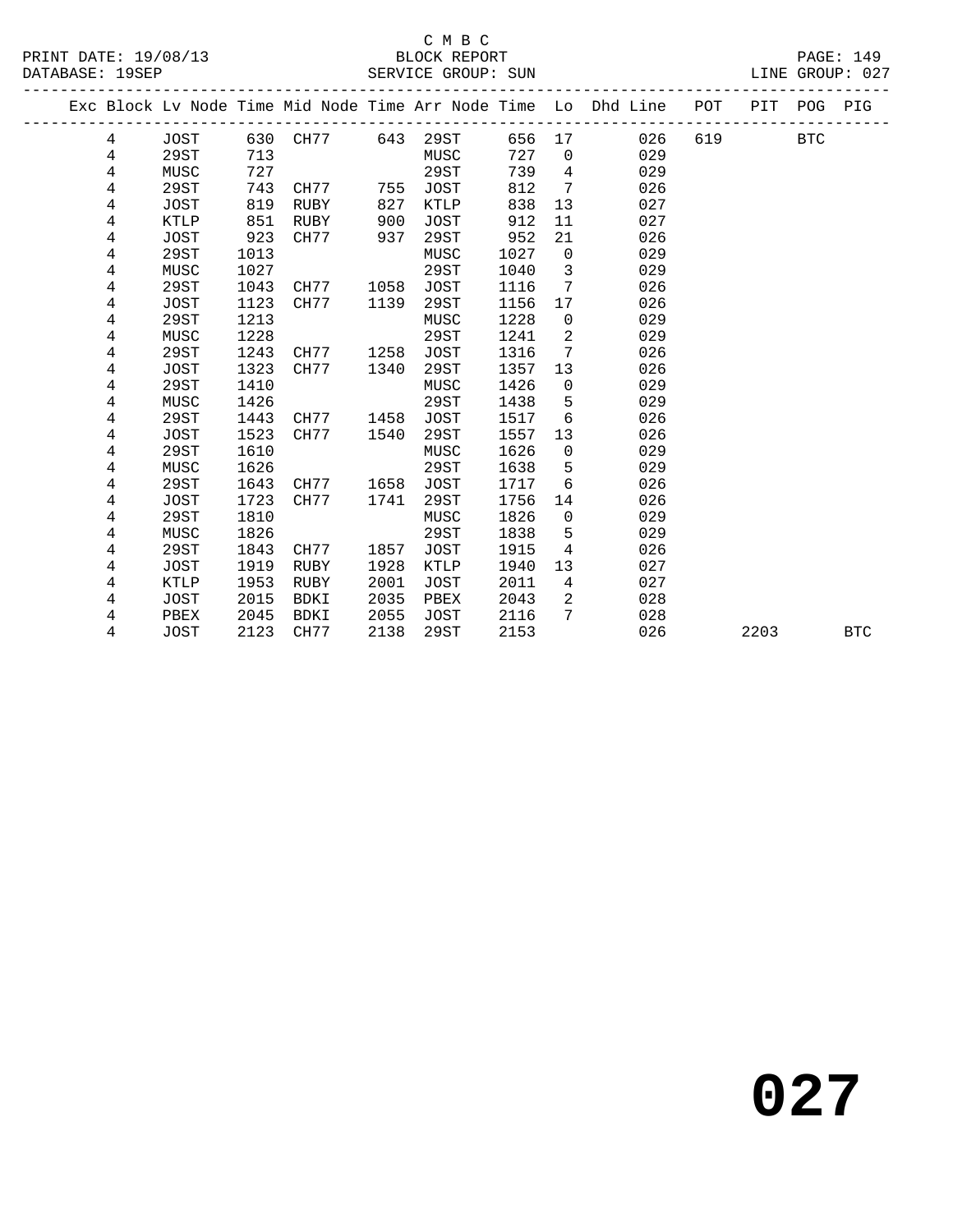### C M B C<br>PRINT DATE: 19/08/13 BLOCK REPORT

|   |             |      |          |      |             |      |                     | Exc Block Lv Node Time Mid Node Time Arr Node Time Lo Dhd Line POT |     | PIT  | POG        | PIG        |
|---|-------------|------|----------|------|-------------|------|---------------------|--------------------------------------------------------------------|-----|------|------------|------------|
| 5 | 29ST        |      | 643 CH77 |      | 654 JOST    | 709  | $4\overline{ }$     | 026                                                                | 629 |      | <b>BTC</b> |            |
| 5 | JOST        | 713  | BDKI     | 733  | PBEX        | 743  | 5                   | 028                                                                |     |      |            |            |
| 5 | PBEX        | 748  | BDKI     | 757  | JOST        | 817  | 6                   | 028                                                                |     |      |            |            |
| 5 | <b>JOST</b> | 823  | CH77     | 837  | 29ST        | 852  | 21                  | 026                                                                |     |      |            |            |
| 5 | 29ST        | 913  |          |      | MUSC        | 927  | $\overline{0}$      | 029                                                                |     |      |            |            |
| 5 | MUSC        | 927  |          |      | 29ST        | 940  | $\overline{3}$      | 029                                                                |     |      |            |            |
| 5 | 29ST        | 943  | CH77     | 957  | JOST        | 1015 | 8                   | 026                                                                |     |      |            |            |
| 5 | JOST        | 1023 | CH77     | 1039 | 29ST        | 1056 | 17                  | 026                                                                |     |      |            |            |
| 5 | 29ST        | 1113 |          |      | MUSC        | 1128 | $\overline{0}$      | 029                                                                |     |      |            |            |
| 5 | MUSC        | 1128 |          |      | 29ST        | 1141 | $\overline{a}$      | 029                                                                |     |      |            |            |
| 5 | 29ST        | 1143 | CH77     | 1158 | JOST        | 1216 | 7                   | 026                                                                |     |      |            |            |
| 5 | <b>JOST</b> | 1223 | CH77     | 1239 | 29ST        | 1256 | 13                  | 026                                                                |     |      |            |            |
| 5 | 29ST        | 1309 |          |      | MUSC        | 1325 | $\mathsf{O}$        | 029                                                                |     |      |            |            |
| 5 | MUSC        | 1325 |          |      | 29ST        | 1338 | 5                   | 029                                                                |     |      |            |            |
| 5 | 29ST        | 1343 | CH77     | 1358 | <b>JOST</b> | 1416 | $7\overline{ }$     | 026                                                                |     |      |            |            |
| 5 | <b>JOST</b> | 1423 | CH77     | 1440 | 29ST        | 1457 | 13                  | 026                                                                |     |      |            |            |
| 5 | 29ST        | 1510 |          |      | MUSC        | 1526 | $\overline{0}$      | 029                                                                |     |      |            |            |
| 5 | MUSC        | 1526 |          |      | 29ST        | 1538 | 5                   | 029                                                                |     |      |            |            |
| 5 | 29ST        | 1543 | CH77     | 1558 | <b>JOST</b> | 1617 | 6                   | 026                                                                |     |      |            |            |
| 5 | <b>JOST</b> | 1623 | CH77     | 1640 | 29ST        | 1657 | 13                  | 026                                                                |     |      |            |            |
| 5 | 29ST        | 1710 |          |      | MUSC        | 1726 | $\overline{0}$      | 029                                                                |     |      |            |            |
| 5 | MUSC        | 1726 |          |      | 29ST        | 1738 | 5                   | 029                                                                |     |      |            |            |
| 5 | 29ST        | 1743 | CH77     | 1758 | JOST        | 1817 | 6                   | 026                                                                |     |      |            |            |
| 5 | JOST        | 1823 | CH77     | 1841 | 29ST        | 1856 | 18                  | 026                                                                |     |      |            |            |
| 5 | <b>29ST</b> | 1914 |          |      | MUSC        | 1930 | $\overline{0}$      | 029                                                                |     |      |            |            |
| 5 | MUSC        | 1930 |          |      | 29ST        | 1941 | $\overline{a}$      | 029                                                                |     |      |            |            |
| 5 | 29ST        | 1943 | CH77     | 1957 | JOST        | 2015 | $\overline{4}$      | 026                                                                |     |      |            |            |
| 5 | <b>JOST</b> | 2019 | RUBY     | 2028 | KTLP        | 2040 | 13                  | 027                                                                |     |      |            |            |
| 5 | KTLP        | 2053 | RUBY     | 2101 | <b>JOST</b> | 2111 | $\overline{4}$      | 027                                                                |     |      |            |            |
| 5 | <b>JOST</b> | 2115 | BDKI     | 2134 | PBEX        | 2142 | $\mathbf{3}$        | 028                                                                |     |      |            |            |
| 5 | PBEX        | 2145 | BDKI     | 2155 | <b>JOST</b> | 2216 | 6                   | 028                                                                |     |      |            |            |
| 5 | <b>JOST</b> | 2222 | CH77     | 2237 | 29ST        | 2251 | $\mathbf{3}$        | 026                                                                |     |      |            |            |
| 5 | 29ST        | 2254 |          |      | MUSC        | 2308 | $\mathsf{O}\xspace$ | 029                                                                |     |      |            |            |
| 5 | MUSC        | 2308 |          |      | 29ST        | 2318 | 5                   | 029                                                                |     |      |            |            |
| 5 | 29ST        | 2323 | CH77     | 2335 | JOST        | 2349 | 11                  | 026                                                                |     |      |            |            |
| 5 | <b>JOST</b> | 2400 | RUBY     | 2408 | KTLP        | 2419 | 3                   | 027                                                                |     |      |            |            |
| 5 | KTLP        | 2422 | RUBY     | 2430 | <b>JOST</b> | 2439 | $\mathbf{3}$        | 027                                                                |     |      |            |            |
| 5 | <b>JOST</b> | 2442 | CH77     | 2457 | <b>29ST</b> | 2511 |                     | 026                                                                |     | 2521 |            | <b>BTC</b> |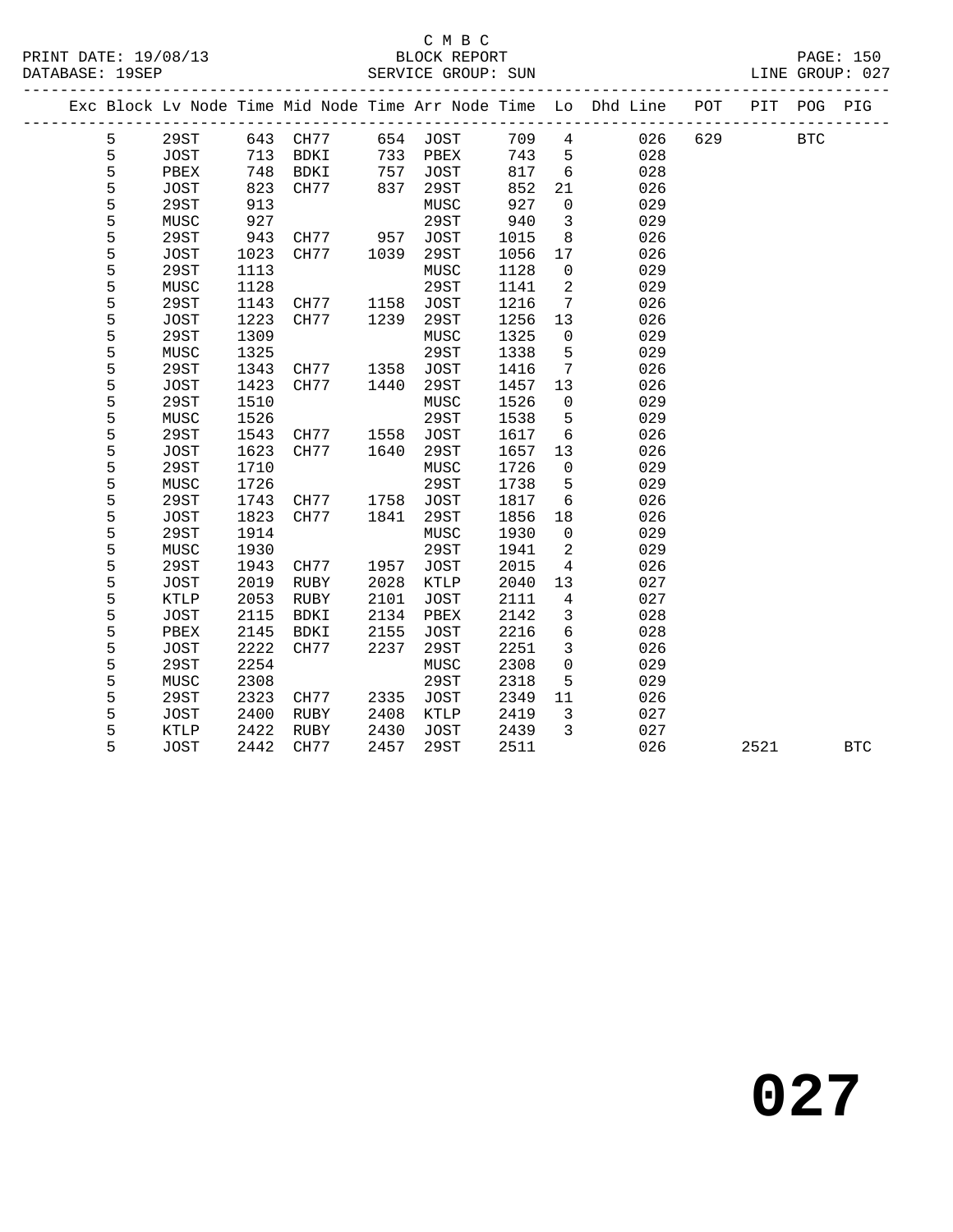|  |   |             |      |             |      |             |      |                | Exc Block Lv Node Time Mid Node Time Arr Node Time Lo Dhd Line | POT | PIT  | POG        | PIG        |
|--|---|-------------|------|-------------|------|-------------|------|----------------|----------------------------------------------------------------|-----|------|------------|------------|
|  | 6 | BDKI        | 620  | HK-W        | 623  | HK-W        | 623  | $\mathbf 0$    | 028                                                            | 619 |      | <b>BTC</b> |            |
|  | 6 | $HK-E$      | 623  | GIST        | 630  | JOST        | 645  | $\mathbf 0$    | 028                                                            |     |      |            |            |
|  | 6 | <b>JOST</b> | 645  | GIST        | 700  | $HK-W$      | 708  | 15             | 028                                                            |     |      |            |            |
|  | 6 | $HK-E$      | 723  | GIST        | 730  | <b>JOST</b> | 745  | 8              | 028                                                            |     |      |            |            |
|  | 6 | <b>JOST</b> | 753  | CH77        | 807  | 29ST        | 822  | 21             | 026                                                            |     |      |            |            |
|  | 6 | 29ST        | 843  | CH77        | 855  | <b>JOST</b> | 912  | 7              | 026                                                            |     |      |            |            |
|  | 6 | <b>JOST</b> | 919  | RUBY        | 930  | <b>KTLP</b> | 942  | $\,8\,$        | 027                                                            |     |      |            |            |
|  | 6 | KTLP        | 950  | RUBY        | 1000 | <b>JOST</b> | 1012 | 7              | 027                                                            |     |      |            |            |
|  | 6 | <b>JOST</b> | 1019 | <b>RUBY</b> | 1030 | <b>KTLP</b> | 1042 | $\,8\,$        | 027                                                            |     |      |            |            |
|  | 6 | <b>KTLP</b> | 1050 | <b>RUBY</b> | 1100 | <b>JOST</b> | 1112 | 7              | 027                                                            |     |      |            |            |
|  | 6 | <b>JOST</b> | 1119 | <b>RUBY</b> | 1131 | <b>KTLP</b> | 1143 | 7              | 027                                                            |     |      |            |            |
|  | 6 | KTLP        | 1150 | RUBY        | 1200 | <b>JOST</b> | 1212 | 7              | 027                                                            |     |      |            |            |
|  | б | <b>JOST</b> | 1219 | RUBY        | 1231 | KTLP        | 1243 | б              | 027                                                            |     |      |            |            |
|  | 6 | <b>KTLP</b> | 1249 | <b>RUBY</b> | 1259 | <b>JOST</b> | 1312 | 7              | 027                                                            |     |      |            |            |
|  | 6 | <b>JOST</b> | 1319 | <b>RUBY</b> | 1330 | <b>KTLP</b> | 1343 | 6              | 027                                                            |     |      |            |            |
|  | 6 | <b>KTLP</b> | 1349 | <b>RUBY</b> | 1359 | <b>JOST</b> | 1412 | 7              | 027                                                            |     |      |            |            |
|  | 6 | <b>JOST</b> | 1419 | RUBY        | 1430 | KTLP        | 1443 | 6              | 027                                                            |     |      |            |            |
|  | 6 | KTLP        | 1449 | RUBY        | 1459 | <b>JOST</b> | 1512 | 7              | 027                                                            |     |      |            |            |
|  | 6 | <b>JOST</b> | 1519 | RUBY        | 1530 | KTLP        | 1543 | 7              | 027                                                            |     |      |            |            |
|  | 6 | <b>KTLP</b> | 1550 | <b>RUBY</b> | 1559 | <b>JOST</b> | 1612 | 7              | 027                                                            |     |      |            |            |
|  | 6 | <b>JOST</b> | 1619 | RUBY        | 1630 | <b>KTLP</b> | 1643 | б              | 027                                                            |     |      |            |            |
|  | 6 | <b>KTLP</b> | 1649 | RUBY        | 1658 | <b>JOST</b> | 1711 | 8              | 027                                                            |     |      |            |            |
|  | 6 | JOST        | 1719 | RUBY        | 1730 | KTLP        | 1743 | б              | 027                                                            |     |      |            |            |
|  | 6 | <b>KTLP</b> | 1749 | RUBY        | 1758 | <b>JOST</b> | 1811 | 8              | 027                                                            |     |      |            |            |
|  | 6 | <b>JOST</b> | 1819 | RUBY        | 1830 | KTLP        | 1843 | 8              | 027                                                            |     |      |            |            |
|  | 6 | <b>KTLP</b> | 1851 | RUBY        | 1859 | <b>JOST</b> | 1911 | $\overline{4}$ | 027                                                            |     |      |            |            |
|  | 6 | JOST        | 1915 | <b>BDKI</b> | 1935 | PBEX        | 1943 | 2              | 028                                                            |     |      |            |            |
|  | 6 | PBEX        | 1945 | <b>BDKI</b> | 1955 | <b>JOST</b> | 2016 | 7              | 028                                                            |     |      |            |            |
|  | 6 | JOST        | 2023 | CH77        | 2038 | 29ST        | 2053 | 21             | 026                                                            |     |      |            |            |
|  | 6 | 29ST        | 2114 |             |      | MUSC        | 2128 | $\mathbf 0$    | 029                                                            |     |      |            |            |
|  | 6 | MUSC        | 2128 |             |      | 29ST        | 2138 | 16             | 029                                                            |     |      |            |            |
|  | 6 | 29ST        | 2154 |             |      | MUSC        | 2208 | $\mathbf 0$    | 029                                                            |     |      |            |            |
|  | 6 | MUSC        | 2208 |             |      | 29ST        | 2218 | $\overline{4}$ | 029                                                            |     |      |            |            |
|  | 6 | 29ST        | 2222 | CH77        | 2234 | <b>JOST</b> | 2248 |                | 026                                                            |     | 2256 |            | <b>BTC</b> |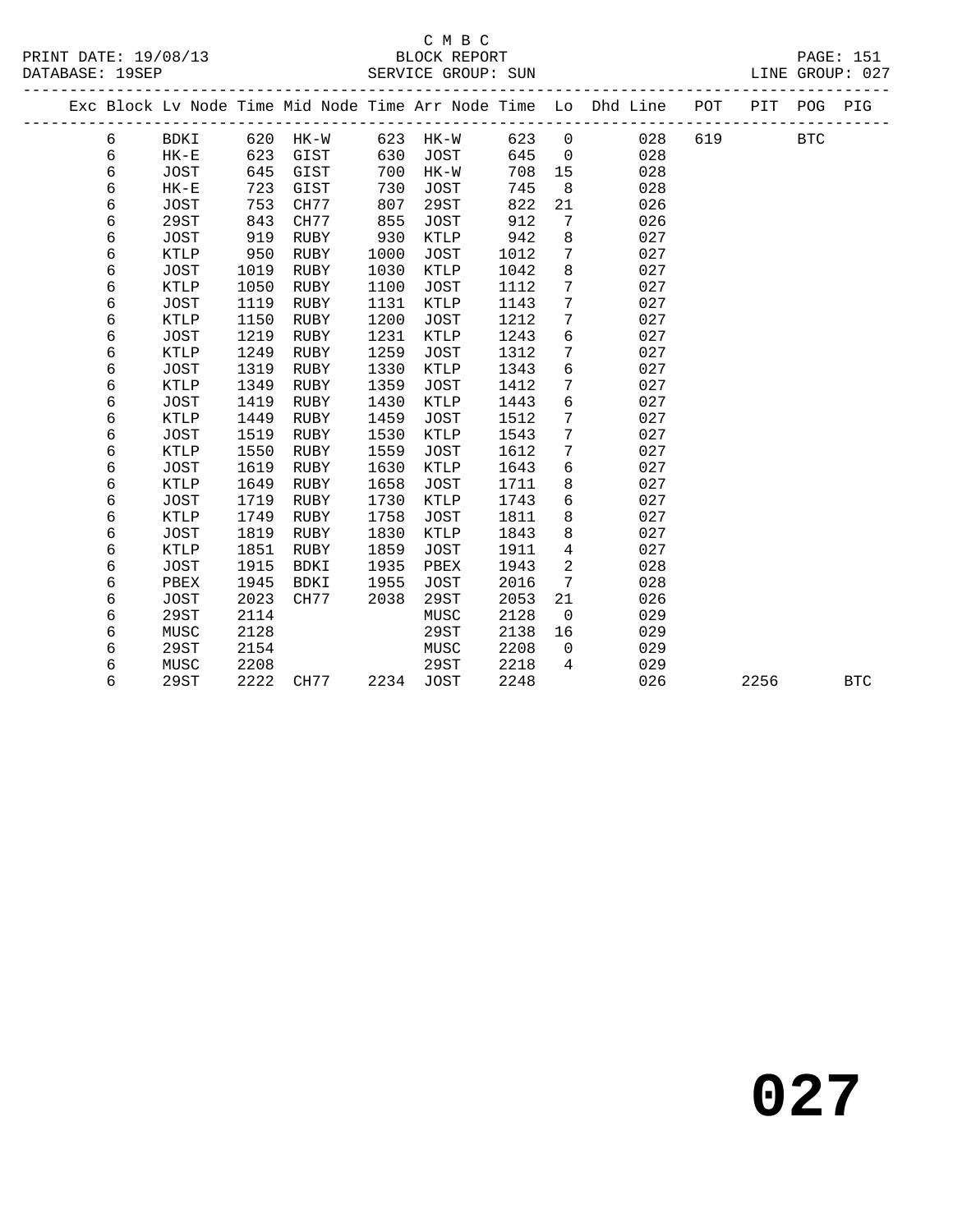#### C M B C<br>BLOCK REPORT SERVICE GROUP: SUN

|   |             |      |           |      |        |       |                 | Exc Block Lv Node Time Mid Node Time Arr Node Time Lo Dhd Line POT PIT POG PIG |      |            |            |
|---|-------------|------|-----------|------|--------|-------|-----------------|--------------------------------------------------------------------------------|------|------------|------------|
| 7 | BDKI        | 646  | $HK-W$    | 649  | $HK-W$ | 649   |                 | $2 \left( \frac{1}{2} \right)$<br>028                                          | 645  | <b>BTC</b> |            |
| 7 | $HK-E$      | 651  | GIST      | 658  | JOST   | 713 6 |                 | 028                                                                            |      |            |            |
| 7 | JOST        | 719  | RUBY      | 727  | KTLP   | 738   | 12              | 027                                                                            |      |            |            |
| 7 | KTLP        | 750  | RUBY      | 758  | JOST   | 807   | 6               | 027                                                                            |      |            |            |
| 7 | JOST        | 813  | BDKI      | 833  | PBEX   | 843   | 5               | 028                                                                            |      |            |            |
| 7 | PBEX        | 848  | BDKI      | 857  | JOST   | 918   | 25              | 028                                                                            |      |            |            |
| 7 | JOST        | 943  | BDKI      | 1003 | PBEX   | 1013  | 5               | 028                                                                            |      |            |            |
| 7 | PBEX        | 1018 | BDKI      | 1027 | JOST   | 1048  | 5               | 028                                                                            |      |            |            |
| 7 | <b>JOST</b> | 1053 | CH77      | 1109 | 29ST   | 1126  | 17              | 026                                                                            |      |            |            |
| 7 | 29ST        | 1143 |           |      | MUSC   | 1158  | $\overline{0}$  | 029                                                                            |      |            |            |
| 7 | MUSC        | 1158 |           |      | 29ST   | 1211  | 2               | 029                                                                            |      |            |            |
| 7 | 29ST        | 1213 | CH77      | 1228 | JOST   | 1246  | 7               | 026                                                                            |      |            |            |
| 7 | JOST        | 1253 | CH77      | 1310 | 29ST   | 1327  | 13 <sup>7</sup> | 026                                                                            |      |            |            |
| 7 | 29ST        | 1340 |           |      | MUSC   | 1356  | $\overline{0}$  | 029                                                                            |      |            |            |
| 7 | MUSC        | 1356 |           |      | 29ST   | 1408  | $5 -$           | 029                                                                            |      |            |            |
| 7 | 29ST        | 1413 | CH77      | 1428 | JOST   | 1447  | 6               | 026                                                                            |      |            |            |
| 7 | JOST        | 1453 | CH77      | 1510 | 29ST   | 1527  | 13              | 026                                                                            |      |            |            |
| 7 | 29ST        | 1540 |           |      | MUSC   | 1556  | $\overline{0}$  | 029                                                                            |      |            |            |
| 7 | MUSC        | 1556 |           |      | 29ST   | 1608  | 5               | 029                                                                            |      |            |            |
| 7 | 29ST        | 1613 | CH77      | 1628 | JOST   | 1647  | 6               | 026                                                                            |      |            |            |
| 7 | JOST        | 1653 | CH77      | 1710 | 29ST   | 1727  | 13 <sup>°</sup> | 026                                                                            |      |            |            |
| 7 | 29ST        | 1740 |           |      | MUSC   | 1756  | $\Omega$        | 029                                                                            |      |            |            |
| 7 | MUSC        | 1756 |           |      | 29ST   | 1808  | 5               | 029                                                                            |      |            |            |
| 7 | 29ST        |      | 1813 CH77 | 1827 | JOST   | 1846  |                 | 026                                                                            | 1856 |            | <b>BTC</b> |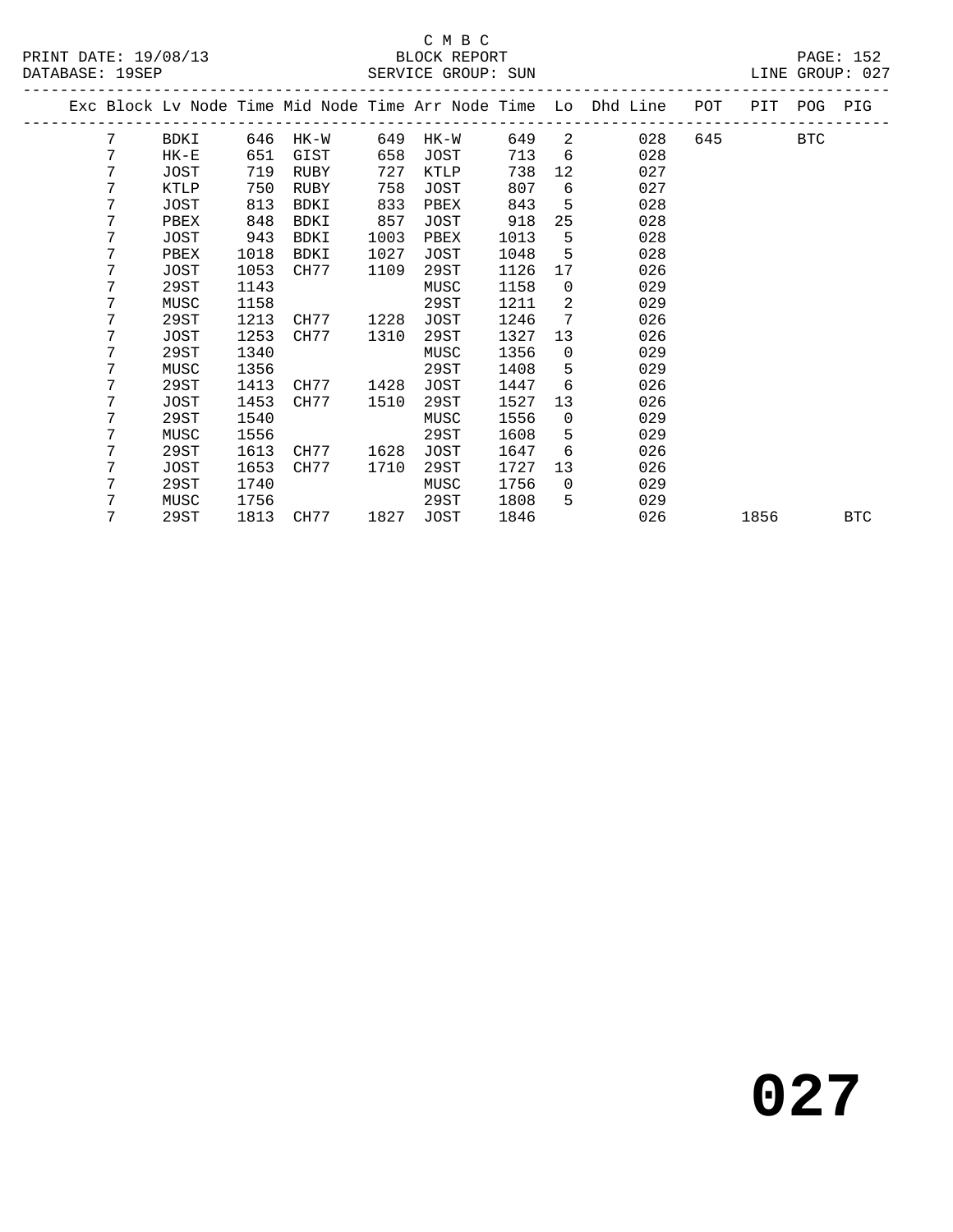|  |             |             |      |             |                 |        |       |                 | Exc Block Lv Node Time Mid Node Time Arr Node Time Lo Dhd Line POT PIT POG PIG |     |      |            |            |
|--|-------------|-------------|------|-------------|-----------------|--------|-------|-----------------|--------------------------------------------------------------------------------|-----|------|------------|------------|
|  | 8           | KTLP        |      | 724 RUBY    | 732             | JOST   | 741 8 |                 | 027                                                                            | 718 |      | <b>BTC</b> |            |
|  | 8           | <b>JOST</b> | 749  | RUBY        | 757             | KTLP   | 808   | 12              | 027                                                                            |     |      |            |            |
|  | 8           | KTLP        | 820  | RUBY        | 829             | JOST   | 841   | 2               | 027                                                                            |     |      |            |            |
|  | $\,8\,$     | JOST        | 843  | BDKI        | $\frac{1}{903}$ | PBEX   | 913   | $5\phantom{.0}$ | 028                                                                            |     |      |            |            |
|  | $\,8\,$     | PBEX        | 918  | BDKI        | 927             | JOST   | 948   | 25              | 028                                                                            |     |      |            |            |
|  | $\,8\,$     | <b>JOST</b> | 1013 | BDKI        | 1033            | PBEX   | 1043  | 18              | 028                                                                            |     |      |            |            |
|  | $\,8\,$     | PBEX        | 1101 | BDKI        | 1110            | JOST   | 1133  | 10              | 028                                                                            |     |      |            |            |
|  | 8           | JOST        | 1143 | BDKI        | 1203            | PBEX   | 1213  | 8 <sup>8</sup>  | 028                                                                            |     |      |            |            |
|  | $\,8\,$     | PBEX        | 1221 | BDKI        | 1230            | JOST   | 1253  | 10              | 028                                                                            |     |      |            |            |
|  | $\,8\,$     | <b>JOST</b> | 1303 | BDKI        | 1324            | PBEX   | 1334  | 6               | 028                                                                            |     |      |            |            |
|  | $\,8\,$     | PBEX        | 1340 | BDKI        | 1351            | JOST   | 1413  | 10              | 028                                                                            |     |      |            |            |
|  | $\,8\,$     | JOST        | 1423 | BDKI        | 1444            | PBEX   | 1454  | $5^{\circ}$     | 028                                                                            |     |      |            |            |
|  | 8           | PBEX        | 1459 | BDKI        | 1510            | JOST   | 1533  | 10              | 028                                                                            |     |      |            |            |
|  | $\,8\,$     | JOST        | 1543 | BDKI        | 1604            | PBEX   | 1614  | 6               | 028                                                                            |     |      |            |            |
|  | $\,8\,$     | PBEX        | 1620 | BDKI        | 1630            | JOST   | 1653  | 10              | 028                                                                            |     |      |            |            |
|  | $\,8\,$     | <b>JOST</b> | 1703 | BDKI        | 1724            | PBEX   | 1734  | 13              | 028                                                                            |     |      |            |            |
|  | $\,8\,$     | PBEX        | 1747 | BDKI        | 1757            | JOST   | 1819  | 26              | 028                                                                            |     |      |            |            |
|  | $\,8\,$     | JOST        | 1845 | BDKI        | 1906            | PBEX   | 1914  | 4               | 028                                                                            |     |      |            |            |
|  | $\,8\,$     | PBEX        | 1918 | BDKI        | 1928            | JOST   | 1949  | 4               | 028                                                                            |     |      |            |            |
|  | $\,8\,$     | <b>JOST</b> | 1953 | CH77        | 2010            | 29ST   | 2025  | 19              | 026                                                                            |     |      |            |            |
|  | $\,8\,$     | 29ST        | 2044 |             |                 | MUSC   | 2058  | 0               | 029                                                                            |     |      |            |            |
|  | $\,8\,$     | MUSC        | 2058 |             |                 | 29ST   | 2108  | $5\phantom{.0}$ | 029                                                                            |     |      |            |            |
|  | $\,8\,$     | 29ST        | 2113 | CH77        | 2126            | JOST   | 2142  | $\mathbf{3}$    | 026                                                                            |     |      |            |            |
|  | $\,8\,$     | JOST        | 2145 | <b>BDKI</b> | 2204            | PBEX   | 2212  | $\sqrt{6}$      | 028                                                                            |     |      |            |            |
|  | $\,8\,$     | PBEX        | 2218 | BDKI        | 2227            | JOST   | 2246  | $\mathbf{3}$    | 028                                                                            |     |      |            |            |
|  | 8           | JOST        | 2249 | RUBY        | 2257            | KTLP   | 2308  | $\overline{a}$  | 027                                                                            |     |      |            |            |
|  | $\,8\,$     | KTLP        | 2310 | RUBY        | 2318            | JOST   | 2327  | $\mathbf{1}$    | 027                                                                            |     |      |            |            |
|  | 8           | JOST        | 2328 | CH77        | 2343            | 29ST   | 2357  | $\overline{0}$  | 026                                                                            |     |      |            |            |
|  | $\,8\,$     | 29ST        | 2357 |             |                 | MUSC   | 2409  | $\mathsf{O}$    | 029                                                                            |     |      |            |            |
|  | 8           | MUSC        | 2409 |             |                 | 29ST   | 2419  | 5               | 029                                                                            |     |      |            |            |
|  | $\,8\,$     | 29ST        | 2424 | CH77        | 2435            | JOST   | 2449  | $\overline{3}$  | 026                                                                            |     |      |            |            |
|  | 8           | <b>JOST</b> | 2452 | $\tt GIST$  | 2507            | $HK-W$ | 2515  |                 | 028                                                                            |     | 2519 |            | <b>BTC</b> |
|  | $\mathsf 9$ | JOST        | 913  | BDKI        | 933             | PBEX   | 943   | $5\phantom{.0}$ | 028                                                                            | 902 |      | <b>BTC</b> |            |
|  | $\mathsf 9$ | PBEX        | 948  | BDKI        | 957             | JOST   | 1018  | 25              | 028                                                                            |     |      |            |            |
|  | $\mathsf 9$ | <b>JOST</b> | 1043 | BDKI        | 1103            | PBEX   | 1113  | 8               | 028                                                                            |     |      |            |            |
|  | 9           | PBEX        | 1121 | BDKI        | 1130            | JOST   | 1153  | 10              | 028                                                                            |     |      |            |            |
|  | $\mathsf 9$ | JOST        | 1203 | BDKI        | 1224            | PBEX   | 1234  | 7               | 028                                                                            |     |      |            |            |
|  | 9           | PBEX        | 1241 | BDKI        | 1251            | JOST   | 1313  | 10              | 028                                                                            |     |      |            |            |
|  | 9           | <b>JOST</b> | 1323 | BDKI        | 1344            | PBEX   | 1354  | 5               | 028                                                                            |     |      |            |            |
|  | 9           | PBEX        | 1359 | BDKI        | 1410            | JOST   | 1433  | 10              | 028                                                                            |     |      |            |            |
|  | 9           | <b>JOST</b> | 1443 | BDKI        | 1504            | PBEX   | 1514  | 5               | 028                                                                            |     |      |            |            |
|  | 9           | PBEX        | 1519 | BDKI        | 1530            | JOST   | 1553  | 10              | 028                                                                            |     |      |            |            |
|  | 9           | JOST        | 1603 | BDKI        | 1624            | PBEX   | 1634  | - 6             | 028                                                                            |     |      |            |            |
|  | 9           | PBEX        | 1640 | BDKI        | 1650            | JOST   | 1713  | 10              | 028                                                                            |     |      |            |            |
|  | 9           | <b>JOST</b> | 1723 | BDKI        | 1744            | PBEX   | 1754  |                 | 028                                                                            |     | 1804 |            | <b>BTC</b> |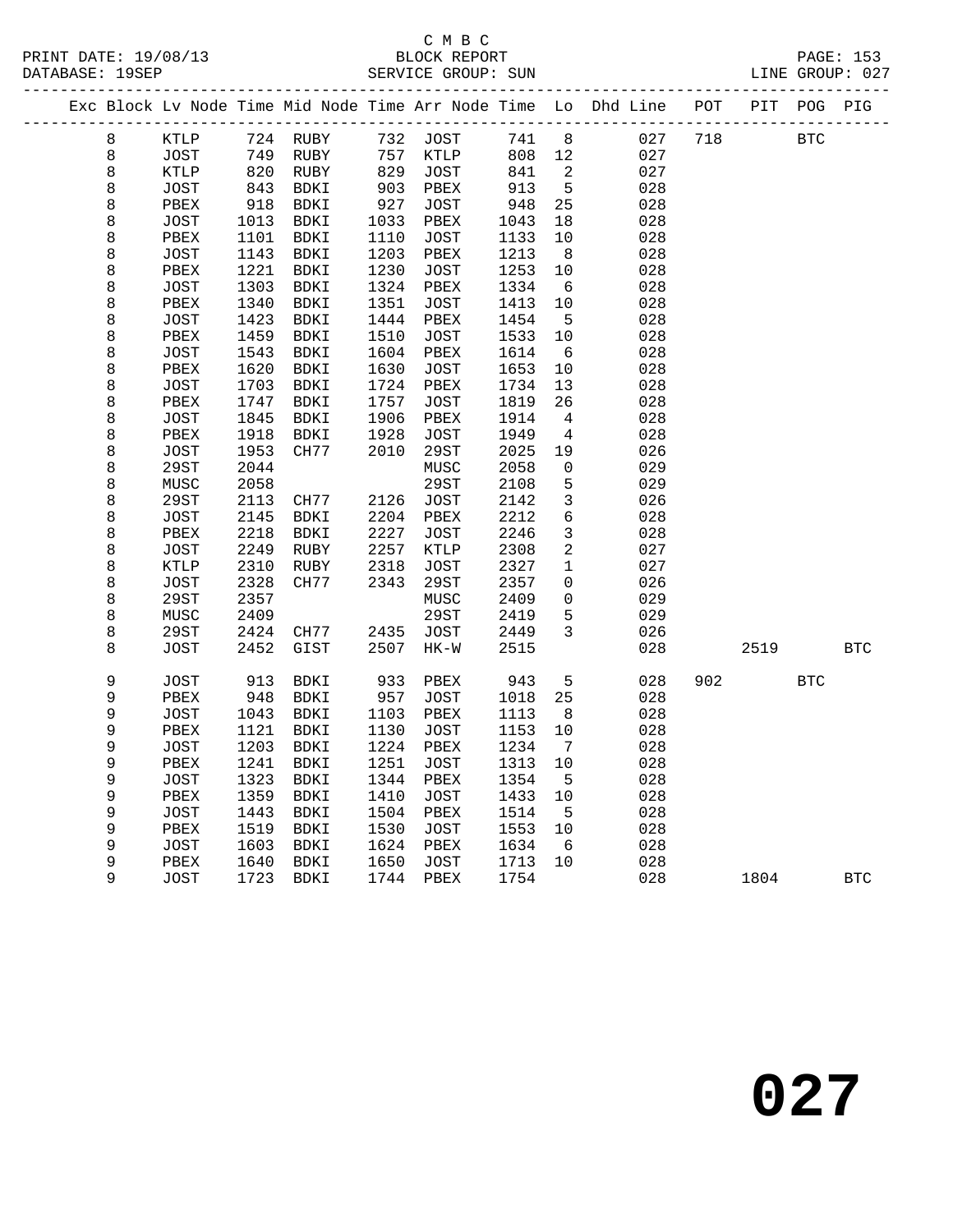## C M B C<br>BLOCK REPORT

|                       |      |                |              |                               |              |                                      |              |                         | Exc Block Lv Node Time Mid Node Time Arr Node Time Lo Dhd Line POT PIT POG PIG |              |      |            |            |
|-----------------------|------|----------------|--------------|-------------------------------|--------------|--------------------------------------|--------------|-------------------------|--------------------------------------------------------------------------------|--------------|------|------------|------------|
|                       | 10   |                |              |                               |              | BDKI 1029 HK-W 1032 PBEX 1039 2      |              |                         |                                                                                | 028 1028 BTC |      |            |            |
|                       | 10   | PBEX 1041 BDKI |              |                               |              | 1050 JOST                            | 1113 10      |                         | 028                                                                            |              |      |            |            |
|                       | 10   | JOST           |              | 1123 BDKI                     |              | 1143 PBEX                            | 1153 8       |                         | 028                                                                            |              |      |            |            |
|                       | $10$ | PBEX           | 1201         | BDKI                          | 1210         | JOST                                 | 1233 10      |                         | 028                                                                            |              |      |            |            |
|                       | 10   | JOST           | 1243         | BDKI                          | 1304         | PBEX                                 | 1314         | $7\overline{ }$         | 028                                                                            |              |      |            |            |
|                       | 10   | PBEX           | 1321         | BDKI                          | 1331         | JOST                                 | 1353         | 10                      | 028                                                                            |              |      |            |            |
|                       | 10   | JOST           | 1403         | BDKI                          | 1424         | PBEX                                 | 1434         | $5^{\circ}$             | 028                                                                            |              |      |            |            |
|                       | $10$ | PBEX           | 1439         | BDKI                          | 1450         | JOST                                 | 1513         | 10                      | 028                                                                            |              |      |            |            |
|                       | $10$ | JOST           | 1523         | BDKI                          | 1544         | PBEX                                 | 1554         | 6                       | 028                                                                            |              |      |            |            |
|                       | 10   | PBEX           | 1600         | BDKI                          | 1610         | JOST                                 | 1633         | 10                      | 028                                                                            |              |      |            |            |
|                       | 10   | JOST           | 1643         | BDKI                          | 1704         | PBEX                                 | 1714         | 6                       | 028                                                                            |              |      |            |            |
|                       | 10   | PBEX           | 1720         | BDKI                          | 1730         | JOST                                 | 1753         | 21                      | 028                                                                            |              |      |            |            |
|                       | $10$ | JOST           | 1814         | BDKI                          | 1835         | PBEX                                 | 1845         | $\overline{a}$          | 028                                                                            |              |      |            |            |
|                       | 10   | PBEX           | 1847         | BDKI                          | 1857         | JOST                                 | 1919         | $\overline{4}$          | 028                                                                            |              |      |            |            |
|                       | 10   | JOST           | 1923         | CH77                          | 1940         | 29ST                                 | 1955         | 19                      | 026                                                                            |              |      |            |            |
|                       | $10$ | 29ST           | 2014         |                               |              | MUSC                                 | 2030         | $\overline{0}$          | 029                                                                            |              |      |            |            |
|                       | $10$ | MUSC           | 2030         |                               |              | 29ST                                 | 2040         | $\overline{\mathbf{3}}$ | 029                                                                            |              |      |            |            |
|                       | $10$ | 29ST           | 2043         | CH77                          |              | 2056 JOST                            | 2112 7       |                         | 026                                                                            |              |      |            |            |
|                       | 10   | JOST           | 2119         | RUBY                          | 2128         | KTLP                                 | 2140 13      |                         | 027                                                                            |              |      |            |            |
|                       | 10   | KTLP           | 2153         | RUBY                          | 2201         | JOST                                 | 2211         |                         | 027                                                                            |              | 2219 |            | <b>BTC</b> |
| <b>PN 91</b>          |      | 29ST           | 934          | REBY                          | 941          | PNE 952 3                            |              |                         | 016                                                                            | 920          |      | <b>BTC</b> |            |
| <b>PN 91</b>          |      | PNE 955        |              | REBY                          | 1006         | 29ST                                 | 1014         | $5^{\circ}$             | 016                                                                            |              |      |            |            |
| PN 91                 |      | 29ST           | 1019         | REBY                          | 1026         | PNE                                  | 1037         | 18                      | 016                                                                            |              |      |            |            |
| <b>PN 91</b>          |      | PNE            | 1055         | REBY                          | 1106         | 29ST                                 | 1114         | $5^{\circ}$             | 016                                                                            |              |      |            |            |
| PN 91                 |      | 29ST           | 1119         | REBY                          | 1126         | PNE                                  | 1137 18      |                         | 016                                                                            |              |      |            |            |
| <b>PN 91</b>          |      | PNE            | 1155         | REBY                          | 1206         | 29ST                                 | 1214         | $5^{\circ}$             | 016                                                                            |              |      |            |            |
| PN 91                 |      | 29ST           | 1219         | REBY                          | 1226         | PNE                                  | 1237         | 18                      | 016                                                                            |              |      |            |            |
| <b>PN 91</b>          |      | PNE            | 1255         | REBY                          | 1306         | 29ST                                 | 1314         | $5^{\circ}$             | 016                                                                            |              |      |            |            |
| PN 91                 |      | 29ST           | 1319<br>1355 | REBY                          | 1326         | PNE<br>29ST                          | 1337<br>1414 | 18                      | 016<br>016                                                                     |              |      |            |            |
| PN 91<br><b>PN 91</b> |      | PNE<br>29ST    | 1419         | REBY                          | 1406<br>1426 | PNE                                  | 1437         | $5^{\circ}$<br>18       | 016                                                                            |              |      |            |            |
| PN 91                 |      | PNE            | 1455         | REBY<br>REBY                  | 1506         | 29ST                                 | 1514         | $5^{\circ}$             | 016                                                                            |              |      |            |            |
| <b>PN 91</b>          |      | 29ST           | 1519         | REBY                          | 1526         | PNE                                  | 1537         | 18                      | 016                                                                            |              |      |            |            |
| PN 91                 |      | PNE            | 1555         | REBY                          | 1606         | 29ST                                 | 1614         | $5^{\circ}$             | 016                                                                            |              |      |            |            |
| PN 91                 |      | 29ST           | 1619         | REBY                          | 1626         | PNE                                  | 1637         | 18                      | 016                                                                            |              |      |            |            |
| PN 91                 |      | PNE            | 1655         | REBY                          | 1706         | 29ST                                 | 1714         | $5^{\circ}$             | 016                                                                            |              |      |            |            |
| PN 91                 |      | 29ST           |              | -- כס1<br>1719 REBY<br>רפחת ה | 1726         | PNE                                  | 1737 18      |                         | 016                                                                            |              |      |            |            |
|                       |      |                |              |                               |              | PN 91 PNE 1755 REBY 1806 29ST 1814 5 |              |                         | 016                                                                            |              |      |            |            |
| PN 91                 |      | 29ST           | 1819         | REBY                          | 1826         | PNE                                  | 1837         | 18                      | 016                                                                            |              |      |            |            |
| PN 91                 |      | PNE            | 1855         | REBY                          | 1906         | 29ST                                 | 1914         | 5                       | 016                                                                            |              |      |            |            |
| PN 91                 |      | 29ST           | 1919         | REBY                          | 1926         | PNE                                  | 1937         | 13                      | 016                                                                            |              |      |            |            |
| PN 91                 |      | PNE            | 1950         | REBY                          | 2001         | 29ST                                 | 2009         | 6                       | 016                                                                            |              |      |            |            |
| PN 91                 |      | 29ST           | 2015         | REBY                          | 2022         | PNE                                  | 2033         | 5                       | 016                                                                            |              |      |            |            |
| PN 91                 |      | PNE            | 2038         | REBY                          | 2049         | 29ST                                 | 2057         | 6                       | 016                                                                            |              |      |            |            |
| PN 91                 |      | 29ST           | 2103         | REBY                          | 2110         | PNE                                  | 2121         | 5                       | 016                                                                            |              |      |            |            |
| PN 91                 |      | PNE            | 2126         | REBY                          | 2137         | 29ST                                 | 2145         | 6                       | 016                                                                            |              |      |            |            |
| PN 91                 |      | 29ST           | 2151         | REBY                          | 2158         | PNE                                  | 2209         | 5                       | 016                                                                            |              |      |            |            |
| PN 91                 |      | PNE            | 2214         | REBY                          | 2225         | 29ST                                 | 2233         | 6                       | 016                                                                            |              |      |            |            |
| PN 91                 |      | 29ST           | 2239         | REBY                          | 2246         | PNE                                  | 2257         | 5                       | 016                                                                            |              |      |            |            |
| PN 91                 |      | PNE            | 2302         | REBY                          | 2313         | 29ST                                 | 2321         | 6                       | 016                                                                            |              |      |            |            |
| PN 91                 |      | 29ST           | 2327         | REBY                          | 2334         | PNE                                  | 2345         | 8                       | 016                                                                            |              |      |            |            |
| PN 91                 |      | PNE            | 2353         | REBY                          | 2404         | 29ST                                 | 2412         |                         | 016                                                                            |              | 2422 |            | <b>BTC</b> |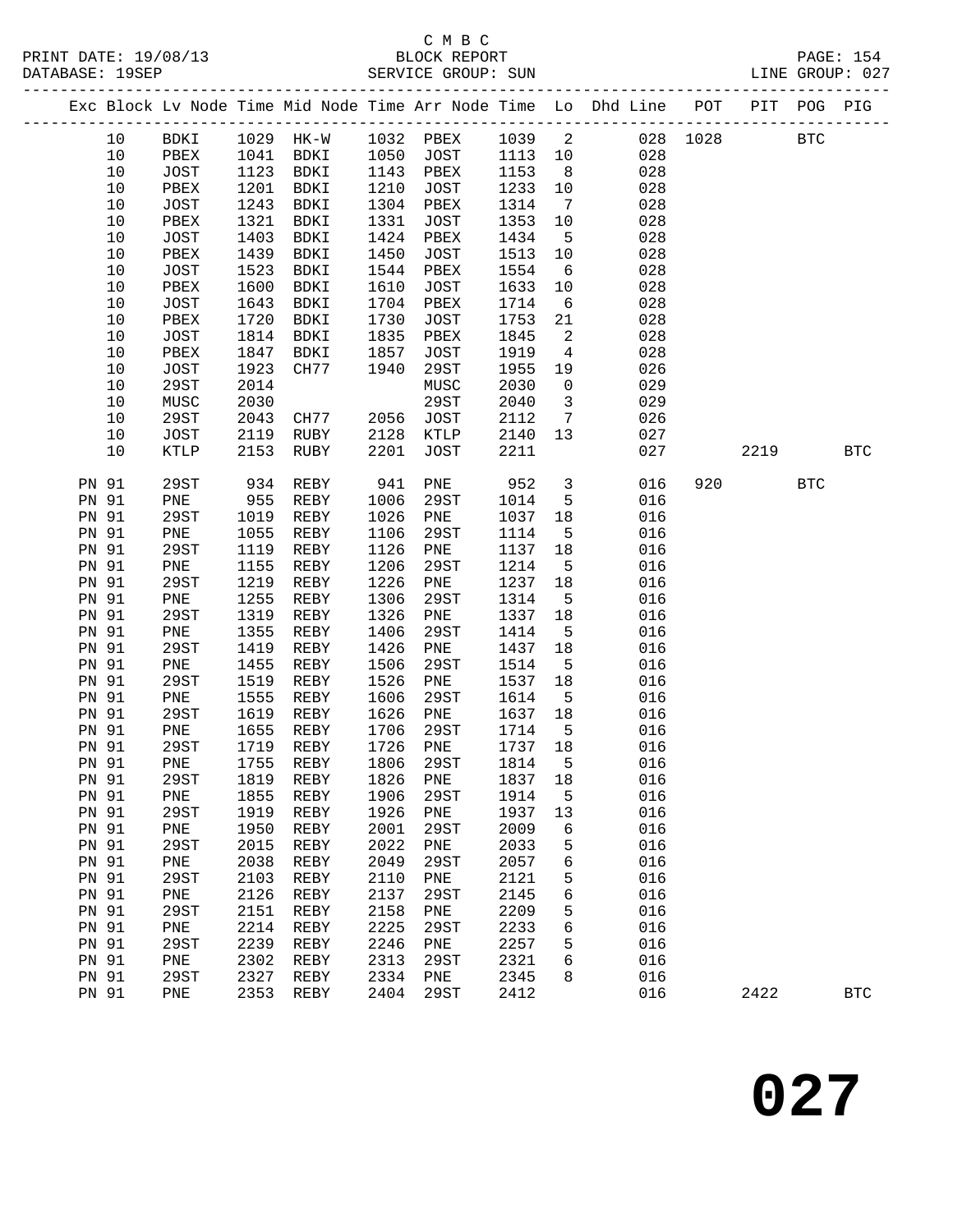#### C M B C<br>BLOCK REPORT

|       |      |      |          |      |         |        |                 | Exc Block Lv Node Time Mid Node Time Arr Node Time Lo Dhd Line POT |     |      | PIT POG PIG |            |
|-------|------|------|----------|------|---------|--------|-----------------|--------------------------------------------------------------------|-----|------|-------------|------------|
| PN 92 | 29ST |      | 949 REBY |      | 956 PNE | 1007 3 |                 | 016                                                                | 935 |      | <b>BTC</b>  |            |
| PN 92 | PNE  | 1010 | REBY     | 1021 | 29ST    | 1029   | $5^{\circ}$     | 016                                                                |     |      |             |            |
| PN 92 | 29ST | 1034 | REBY     | 1041 | PNE     | 1052   | 18              | 016                                                                |     |      |             |            |
| PN 92 | PNE  | 1110 | REBY     | 1121 | 29ST    | 1129   | $5^{\circ}$     | 016                                                                |     |      |             |            |
| PN 92 | 29ST | 1134 | REBY     | 1141 | PNE     | 1152   | 18              | 016                                                                |     |      |             |            |
| PN 92 | PNE  | 1210 | REBY     | 1221 | 29ST    | 1229   | 5               | 016                                                                |     |      |             |            |
| PN 92 | 29ST | 1234 | REBY     | 1241 | PNE     | 1252   | 18              | 016                                                                |     |      |             |            |
| PN 92 | PNE  | 1310 | REBY     | 1321 | 29ST    | 1329   | 5               | 016                                                                |     |      |             |            |
| PN 92 | 29ST | 1334 | REBY     | 1341 | PNE     | 1352   | 18              | 016                                                                |     |      |             |            |
| PN 92 | PNE  | 1410 | REBY     | 1421 | 29ST    | 1429   | 5               | 016                                                                |     |      |             |            |
| PN 92 | 29ST | 1434 | REBY     | 1441 | PNE     | 1452   | 18              | 016                                                                |     |      |             |            |
| PN 92 | PNE  | 1510 | REBY     | 1521 | 29ST    | 1529   | 5               | 016                                                                |     |      |             |            |
| PN 92 | 29ST | 1534 | REBY     | 1541 | PNE     | 1552   | 18              | 016                                                                |     |      |             |            |
| PN 92 | PNE  | 1610 | REBY     | 1621 | 29ST    | 1629   | 5               | 016                                                                |     |      |             |            |
| PN 92 | 29ST | 1634 | REBY     | 1641 | PNE     | 1652   | 18              | 016                                                                |     |      |             |            |
| PN 92 | PNE  | 1710 | REBY     | 1721 | 29ST    | 1729   | 5               | 016                                                                |     |      |             |            |
| PN 92 | 29ST | 1734 | REBY     | 1741 | PNE     | 1752   | 18              | 016                                                                |     |      |             |            |
| PN 92 | PNE  | 1810 | REBY     | 1821 | 29ST    | 1829   | $5^{\circ}$     | 016                                                                |     |      |             |            |
| PN 92 | 29ST | 1834 | REBY     | 1841 | PNE     | 1852   | 18              | 016                                                                |     |      |             |            |
| PN 92 | PNE  | 1910 | REBY     | 1921 | 29ST    | 1929   | $5^{\circ}$     | 016                                                                |     |      |             |            |
| PN 92 | 29ST | 1934 | REBY     | 1941 | PNE     | 1952   | 10              | 016                                                                |     |      |             |            |
| PN 92 | PNE  | 2002 | REBY     | 2013 | 29ST    | 2021   | 6               | 016                                                                |     |      |             |            |
| PN 92 | 29ST | 2027 | REBY     | 2034 | PNE     | 2045   | $5\phantom{.0}$ | 016                                                                |     |      |             |            |
| PN 92 | PNE  | 2050 | REBY     | 2101 | 29ST    | 2109   | 6               | 016                                                                |     |      |             |            |
| PN 92 | 29ST | 2115 | REBY     | 2122 | PNE     | 2133   | 5               | 016                                                                |     |      |             |            |
| PN 92 | PNE  | 2138 | REBY     | 2149 | 29ST    | 2157   | 6               | 016                                                                |     |      |             |            |
| PN 92 | 29ST | 2203 | REBY     | 2210 | PNE     | 2221   | 5               | 016                                                                |     |      |             |            |
| PN 92 | PNE  | 2226 | REBY     | 2237 | 29ST    | 2245   | 6               | 016                                                                |     |      |             |            |
| PN 92 | 29ST | 2251 | REBY     | 2258 | PNE     | 2309   | 5               | 016                                                                |     |      |             |            |
| PN 92 | PNE  | 2314 | REBY     | 2325 | 29ST    | 2333   | 6               | 016                                                                |     |      |             |            |
| PN 92 | 29ST | 2339 | REBY     | 2346 | PNE     | 2357   | 11              | 016                                                                |     |      |             |            |
| PN 92 | PNE  | 2408 | REBY     | 2419 | 29ST    | 2427   |                 | 016                                                                |     | 2437 |             | <b>BTC</b> |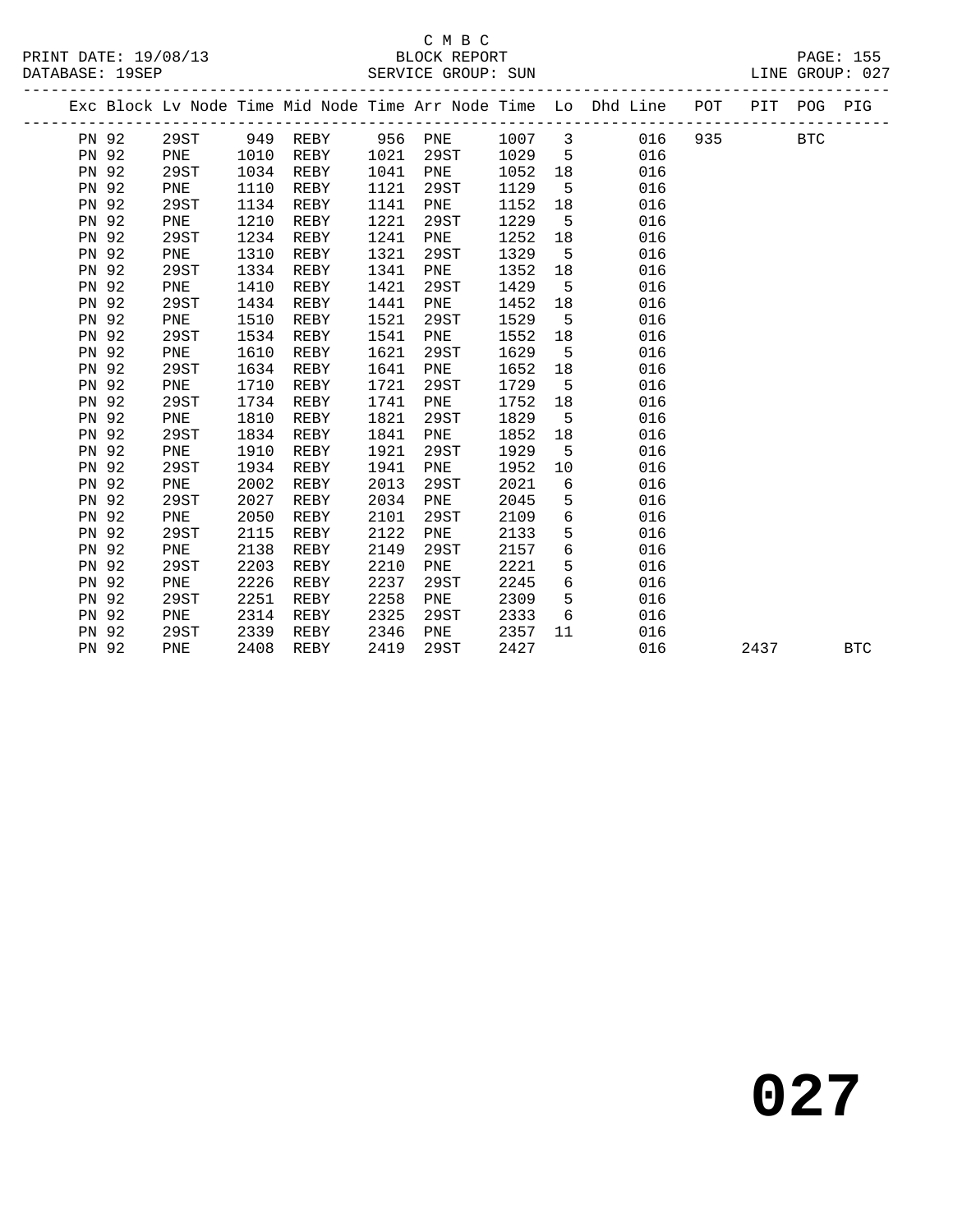#### $\begin{tabular}{lllll} \multicolumn{2}{c}{\textbf{C} M B C} \\ \multicolumn{2}{c}{\textbf{P RINT} \textbf{DATE: }} 19/08/13 \\ \multicolumn{2}{c}{\textbf{DATE: }} 19/08/13 \\ \multicolumn{2}{c}{\textbf{DATE: }} 19/08/13 \\ \multicolumn{2}{c}{\textbf{DATE: }} 19/08/13 \\ \multicolumn{2}{c}{\textbf{DATE: }} 19/08/13 \\ \multicolumn{2}{c}{\textbf{DATE: }} 19/08/13 \\ \multicolumn{2}{c}{\textbf{DATE: }} 19$

|              |      |      |           |      |          |         |             | Exc Block Lv Node Time Mid Node Time Arr Node Time Lo Dhd Line POT |     |      | PIT POG PIG |            |
|--------------|------|------|-----------|------|----------|---------|-------------|--------------------------------------------------------------------|-----|------|-------------|------------|
| PN 93        | 29ST |      | 1004 REBY |      | 1011 PNE | 1022 3  |             | 016                                                                | 950 |      | BTC         |            |
| PN 93        | PNE  | 1025 | REBY      | 1036 | 29ST     | 1044 5  |             | 016                                                                |     |      |             |            |
| PN 93        | 29ST | 1049 | REBY      | 1056 | PNE      | 1107 18 |             | 016                                                                |     |      |             |            |
| PN 93        | PNE  | 1125 | REBY      | 1136 | 29ST     | 1144    | $-5$        | 016                                                                |     |      |             |            |
| PN 93        | 29ST | 1149 | REBY      | 1156 | PNE      | 1207    | 18          | 016                                                                |     |      |             |            |
| PN 93        | PNE  | 1225 | REBY      | 1236 | 29ST     | 1244    | 5           | 016                                                                |     |      |             |            |
| PN 93        | 29ST | 1249 | REBY      | 1256 | PNE      | 1307    | 18          | 016                                                                |     |      |             |            |
| PN 93        | PNE  | 1325 | REBY      | 1336 | 29ST     | 1344    | $5^{\circ}$ | 016                                                                |     |      |             |            |
| PN 93        | 29ST | 1349 | REBY      | 1356 | PNE      | 1407    | 18          | 016                                                                |     |      |             |            |
| PN 93        | PNE  | 1425 | REBY      | 1436 | 29ST     | 1444    | 5           | 016                                                                |     |      |             |            |
| PN 93        | 29ST | 1449 | REBY      | 1456 | PNE      | 1507    | 18          | 016                                                                |     |      |             |            |
| PN 93        | PNE  | 1525 | REBY      | 1536 | 29ST     | 1544    | $5^{\circ}$ | 016                                                                |     |      |             |            |
| <b>PN 93</b> | 29ST | 1549 | REBY      | 1556 | PNE      | 1607    | 18          | 016                                                                |     |      |             |            |
| PN 93        | PNE  | 1625 | REBY      | 1636 | 29ST     | 1644    | 5           | 016                                                                |     |      |             |            |
| PN 93        | 29ST | 1649 | REBY      | 1656 | PNE      | 1707    | 18          | 016                                                                |     |      |             |            |
| PN 93        | PNE  | 1725 | REBY      | 1736 | 29ST     | 1744    | 5           | 016                                                                |     |      |             |            |
| PN 93        | 29ST | 1749 | REBY      | 1756 | PNE      | 1807    | 18          | 016                                                                |     |      |             |            |
| <b>PN 93</b> | PNE  | 1825 | REBY      | 1836 | 29ST     | 1844    | $5^{\circ}$ | 016                                                                |     |      |             |            |
| PN 93        | 29ST | 1849 | REBY      | 1856 | PNE      | 1907    | 18          | 016                                                                |     |      |             |            |
| <b>PN 93</b> | PNE  | 1925 | REBY      | 1936 | 29ST     | 1944    | 5           | 016                                                                |     |      |             |            |
| PN 93        | 29ST | 1949 | REBY      | 1956 | PNE      | 2007    | 7           | 016                                                                |     |      |             |            |
| PN 93        | PNE  | 2014 | REBY      | 2025 | 29ST     | 2033    | 6           | 016                                                                |     |      |             |            |
| <b>PN 93</b> | 29ST | 2039 | REBY      | 2046 | PNE      | 2057    | 5           | 016                                                                |     |      |             |            |
| PN 93        | PNE  | 2102 | REBY      | 2113 | 29ST     | 2121    | 6           | 016                                                                |     |      |             |            |
| PN 93        | 29ST | 2127 | REBY      | 2134 | PNE      | 2145    | 5           | 016                                                                |     |      |             |            |
| <b>PN 93</b> | PNE  | 2150 | REBY      | 2201 | 29ST     | 2209    | 6           | 016                                                                |     |      |             |            |
| <b>PN 93</b> | 29ST | 2215 | REBY      | 2222 | PNE      | 2233    | 5           | 016                                                                |     |      |             |            |
| <b>PN 93</b> | PNE  | 2238 | REBY      | 2249 | 29ST     | 2257    | 6           | 016                                                                |     |      |             |            |
| PN 93        | 29ST | 2303 | REBY      | 2310 | PNE      | 2321    | 5           | 016                                                                |     |      |             |            |
| PN 93        | PNE  | 2326 | REBY      | 2337 | 29ST     | 2345    | 6           | 016                                                                |     |      |             |            |
| PN 93        | 29ST | 2351 | REBY      | 2358 | PNE      | 2409    |             | 016                                                                |     | 2418 |             | <b>BTC</b> |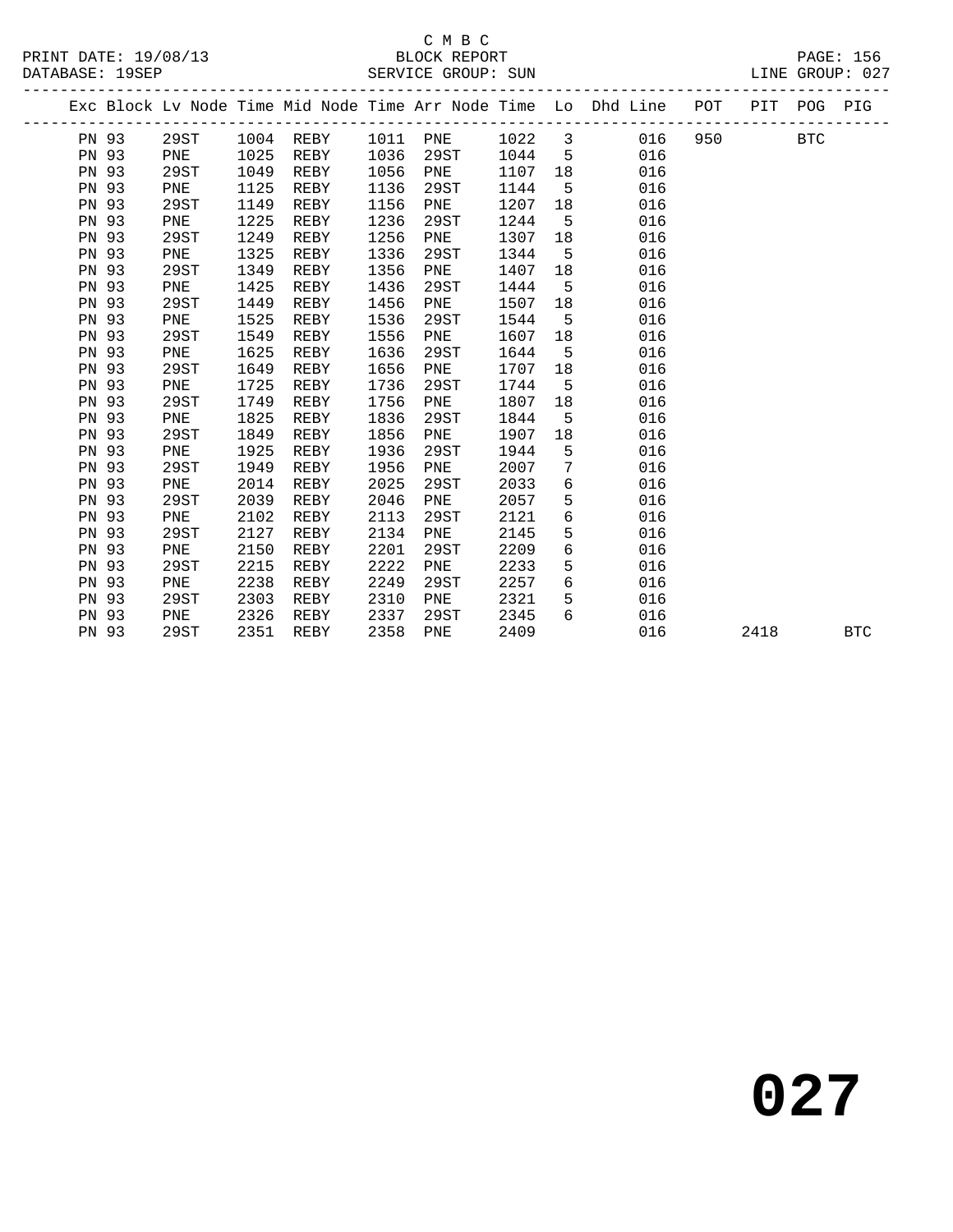### C M B C<br>BLOCK REPORT

|       |      |      |           |      |      |        |             | Exc Block Lv Node Time Mid Node Time Arr Node Time Lo Dhd Line POT PIT POG PIG |          |      |     |            |
|-------|------|------|-----------|------|------|--------|-------------|--------------------------------------------------------------------------------|----------|------|-----|------------|
| PN 94 | PNE  |      | 1040 REBY | 1051 | 29ST | 1059 5 |             |                                                                                | 016 1031 |      | BTC |            |
| PN 94 | 29ST | 1104 | REBY      | 1111 | PNE  | 1122   |             | 016                                                                            |          |      |     |            |
| PN 94 | PNE  | 1140 | REBY      | 1151 | 29ST | 1159   | $5^{\circ}$ | 016                                                                            |          |      |     |            |
| PN 94 | 29ST | 1204 | REBY      | 1211 | PNE  | 1222   | 18          | 016                                                                            |          |      |     |            |
| PN 94 | PNE  | 1240 | REBY      | 1251 | 29ST | 1259   | 5           | 016                                                                            |          |      |     |            |
| PN 94 | 29ST | 1304 | REBY      | 1311 | PNE  | 1322   | 18          | 016                                                                            |          |      |     |            |
| PN 94 | PNE  | 1340 | REBY      | 1351 | 29ST | 1359   | $5^{\circ}$ | 016                                                                            |          |      |     |            |
| PN 94 | 29ST | 1404 | REBY      | 1411 | PNE  | 1422   | 18          | 016                                                                            |          |      |     |            |
| PN 94 | PNE  | 1440 | REBY      | 1451 | 29ST | 1459   | $5^{\circ}$ | 016                                                                            |          |      |     |            |
| PN 94 | 29ST | 1504 | REBY      | 1511 | PNE  | 1522   | 18          | 016                                                                            |          |      |     |            |
| PN 94 | PNE  | 1540 | REBY      | 1551 | 29ST | 1559   | $-5$        | 016                                                                            |          |      |     |            |
| PN 94 | 29ST | 1604 | REBY      | 1611 | PNE  | 1622   | 18          | 016                                                                            |          |      |     |            |
| PN 94 | PNE  | 1640 | REBY      | 1651 | 29ST | 1659   | $5^{\circ}$ | 016                                                                            |          |      |     |            |
| PN 94 | 29ST | 1704 | REBY      | 1711 | PNE  | 1722   | 18          | 016                                                                            |          |      |     |            |
| PN 94 | PNE  | 1740 | REBY      | 1751 | 29ST | 1759   | $5^{\circ}$ | 016                                                                            |          |      |     |            |
| PN 94 | 29ST | 1804 | REBY      | 1811 | PNE  | 1822   | 18          | 016                                                                            |          |      |     |            |
| PN 94 | PNE  | 1840 | REBY      | 1851 | 29ST | 1859   | $-5$        | 016                                                                            |          |      |     |            |
| PN 94 | 29ST | 1904 | REBY      | 1911 | PNE  | 1922   | 17          | 016                                                                            |          |      |     |            |
| PN 94 | PNE  | 1939 | REBY      | 1950 | 29ST | 1958   | $5^{\circ}$ | 016                                                                            |          |      |     |            |
| PN 94 | 29ST | 2003 | REBY      | 2010 | PNE  | 2021   | 5           | 016                                                                            |          |      |     |            |
| PN 94 | PNE  | 2026 | REBY      | 2037 | 29ST | 2045   | 6           | 016                                                                            |          |      |     |            |
| PN 94 | 29ST | 2051 | REBY      | 2058 | PNE  | 2109   | 5           | 016                                                                            |          |      |     |            |
| PN 94 | PNE  | 2114 | REBY      | 2125 | 29ST | 2133   | 6           | 016                                                                            |          |      |     |            |
| PN 94 | 29ST | 2139 | REBY      | 2146 | PNE  | 2157   | 5           | 016                                                                            |          |      |     |            |
| PN 94 | PNE  | 2202 | REBY      | 2213 | 29ST | 2221   | 6           | 016                                                                            |          |      |     |            |
| PN 94 | 29ST | 2227 | REBY      | 2234 | PNE  | 2245   | 5           | 016                                                                            |          |      |     |            |
| PN 94 | PNE  | 2250 | REBY      | 2301 | 29ST | 2309   | 6           | 016                                                                            |          |      |     |            |
| PN 94 | 29ST | 2315 | REBY      | 2322 | PNE  | 2333   | 5           | 016                                                                            |          |      |     |            |
| PN 94 | PNE  | 2338 | REBY      | 2349 | 29ST | 2357   |             | 016                                                                            |          | 2407 |     | <b>BTC</b> |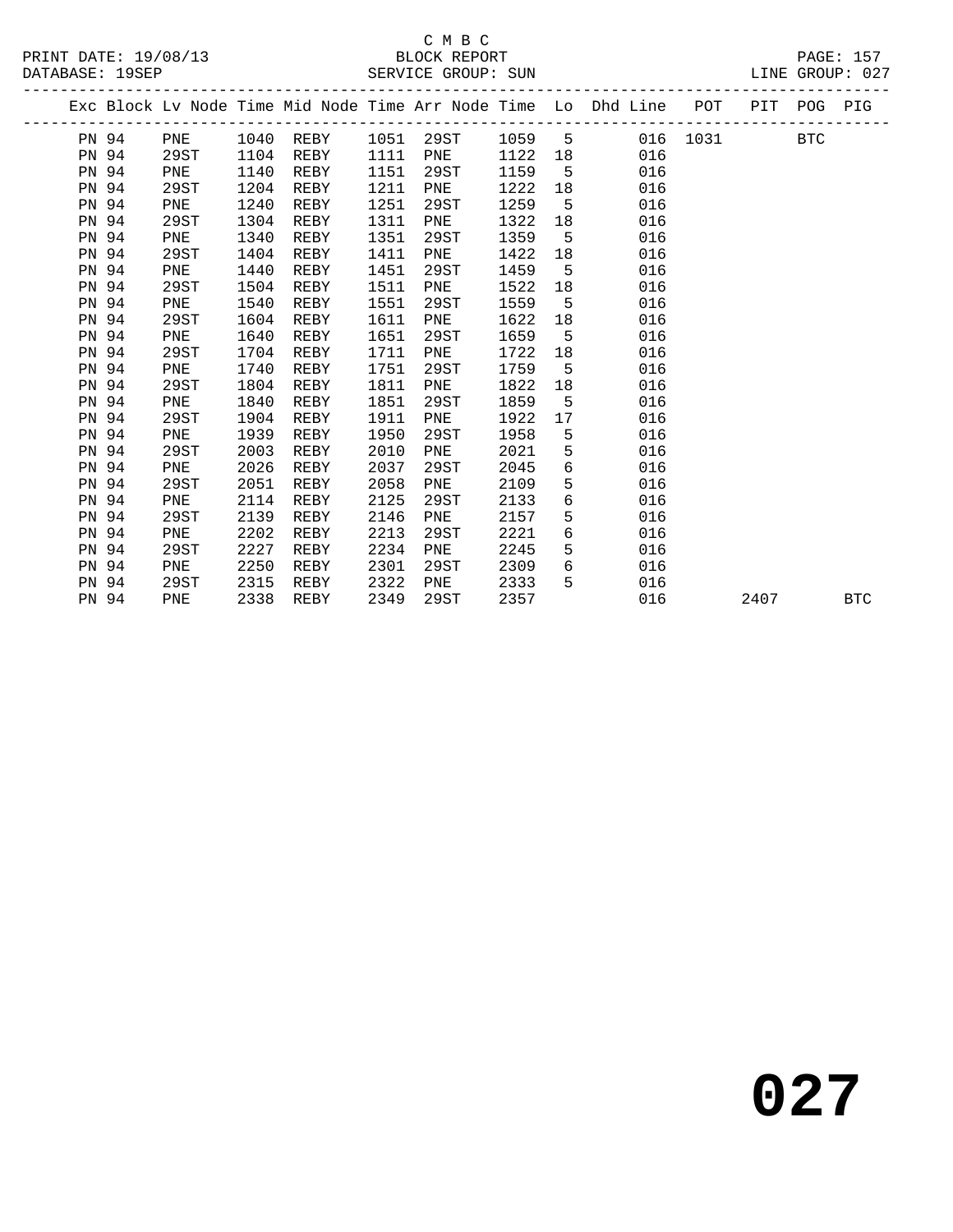|  |    |                  |      |                                                                                             |              | C M B C               |                                        |                |                                                                                |  |          |  |
|--|----|------------------|------|---------------------------------------------------------------------------------------------|--------------|-----------------------|----------------------------------------|----------------|--------------------------------------------------------------------------------|--|----------|--|
|  |    |                  |      |                                                                                             |              |                       |                                        |                |                                                                                |  |          |  |
|  |    |                  |      |                                                                                             |              |                       |                                        |                | Exc Block Lv Node Time Mid Node Time Arr Node Time Lo Dhd Line POT PIT POG PIG |  |          |  |
|  | 31 | BDKI             | 504  |                                                                                             |              | SFU                   |                                        |                | 523 2 095 503 BTC                                                              |  |          |  |
|  | 31 |                  |      |                                                                                             |              |                       |                                        |                | 095                                                                            |  |          |  |
|  | 31 |                  |      |                                                                                             |              |                       |                                        |                | 095                                                                            |  |          |  |
|  | 31 |                  |      | SFU 525 HK-W 543 BUB6 600 1<br>BUB6 601 HK-E 618 SFU 634 2<br>SFU 636 HK-W 655 BUB6 715 6   |              |                       |                                        |                | 095                                                                            |  |          |  |
|  | 31 |                  |      | BUB6 721 HK-E 738 SFU 756 14<br>SFU 810 HK-W 831 BUB6 851 5<br>BUB6 856 HK-E 914 SFU 933 10 |              |                       |                                        |                | 095                                                                            |  |          |  |
|  | 31 |                  |      |                                                                                             |              |                       |                                        |                | 095                                                                            |  |          |  |
|  | 31 |                  |      |                                                                                             |              |                       |                                        |                | 095                                                                            |  |          |  |
|  | 31 | SFU              | 943  |                                                                                             |              |                       | لادر<br>958 - س.<br>1011 - SFU<br>1011 | $\mathbf{1}$   | 145                                                                            |  |          |  |
|  | 31 | PROD             | 959  |                                                                                             |              |                       | 1012 18                                |                | 145                                                                            |  |          |  |
|  | 31 | SFU              | 1030 | HK-W 1053 BUB6                                                                              |              |                       | 1119                                   |                | 8<br>095                                                                       |  |          |  |
|  | 31 | BUB6             |      | 1127 HK-E                                                                                   |              | SFU                   | 1211 6                                 |                | 095                                                                            |  |          |  |
|  | 31 | SFU              |      | 1217 HK-W                                                                                   | 1150<br>1241 | BUB6                  | 1310 5                                 |                | 095                                                                            |  |          |  |
|  | 31 | BUB6             | 1315 | HK-E                                                                                        | 1339         | SFU                   | 1400                                   | 13             | 095                                                                            |  |          |  |
|  | 31 | SFU              | 1413 |                                                                                             |              | PROD                  | 1428                                   | $\mathbf{1}$   | 145                                                                            |  |          |  |
|  | 31 | PROD             | 1429 |                                                                                             |              | SFU                   | 1442                                   | 11             | 145                                                                            |  |          |  |
|  | 31 | SFU              |      |                                                                                             |              |                       | 1542                                   | $\frac{9}{4}$  | 095                                                                            |  |          |  |
|  | 31 | BUB6             |      | 1453 HK-W 1515 BUB6<br>1551 HK-E 1616 SFU                                                   |              |                       | 1639                                   |                | 095                                                                            |  |          |  |
|  | 31 | SFU              | 1643 |                                                                                             |              | PROD                  | 1658                                   | $\overline{1}$ | 145                                                                            |  |          |  |
|  | 31 | PROD             | 1659 |                                                                                             |              | SFU                   | 1712                                   | 5 <sub>5</sub> | 145                                                                            |  |          |  |
|  | 31 | SFU              |      | 1717 HK-W 1739 BUB6                                                                         |              |                       | 1806                                   | 9              | 095                                                                            |  |          |  |
|  | 31 | BUB6             | 1815 | HK-E 1839                                                                                   |              | SFU                   | 1900 15                                |                | 095                                                                            |  |          |  |
|  | 31 | SFU              | 1915 |                                                                                             |              | PROD                  | 1930                                   | $\overline{1}$ | 145                                                                            |  |          |  |
|  | 31 | PROD             | 1931 |                                                                                             |              | SFU                   | 1945                                   | 8 <sup>8</sup> | 145                                                                            |  |          |  |
|  | 31 | SFU              |      |                                                                                             |              |                       | 2035                                   | 10             | 095                                                                            |  |          |  |
|  | 31 | BUB <sub>6</sub> |      | 1953 HK-W 2014 BUB6<br>2045 HK-E 2106 SFU                                                   |              |                       | 2125                                   | $5^{\circ}$    | 095                                                                            |  |          |  |
|  | 31 | SFU              | 2130 |                                                                                             |              | PROD                  | 2145                                   | $\overline{1}$ | 145                                                                            |  |          |  |
|  | 31 | PROD             | 2146 |                                                                                             |              | SFU                   | 2159                                   | 6              | 145                                                                            |  |          |  |
|  | 31 | SFU              | 2205 | HK-W                                                                                        |              | 2225 BUB6             | 2246                                   | 16             | 095                                                                            |  |          |  |
|  | 31 | BUB6             | 2302 | HK-E                                                                                        | 2322         | SFU                   | 2340                                   | $\overline{7}$ | 095                                                                            |  |          |  |
|  | 31 | SFU              | 2347 | HK-W                                                                                        | 2406         | BUB6                  | 2425                                   | 12             | 095                                                                            |  |          |  |
|  | 31 | BUB6             | 2437 | $HK-E$                                                                                      | 2453         | SFU                   | 2511                                   | 8 <sup>8</sup> | 095                                                                            |  |          |  |
|  | 31 | SFU              | 2519 | HK-W                                                                                        | 2542         | HODM                  | 2604                                   | 5 <sup>5</sup> | N35                                                                            |  |          |  |
|  | 31 | HODM             | 2609 | $HK-E$                                                                                      | 2631         | SFU                   | 2654                                   | $\overline{0}$ | N35                                                                            |  |          |  |
|  | 31 | SFU              | 2654 | HK-W                                                                                        |              |                       | 2739                                   | $\Omega$       | N35                                                                            |  |          |  |
|  | 31 | HODM             | 2739 | $HK-E$                                                                                      |              | 2717 HODM<br>2801 SFU | 2824                                   |                | N35                                                                            |  | 2843 BTC |  |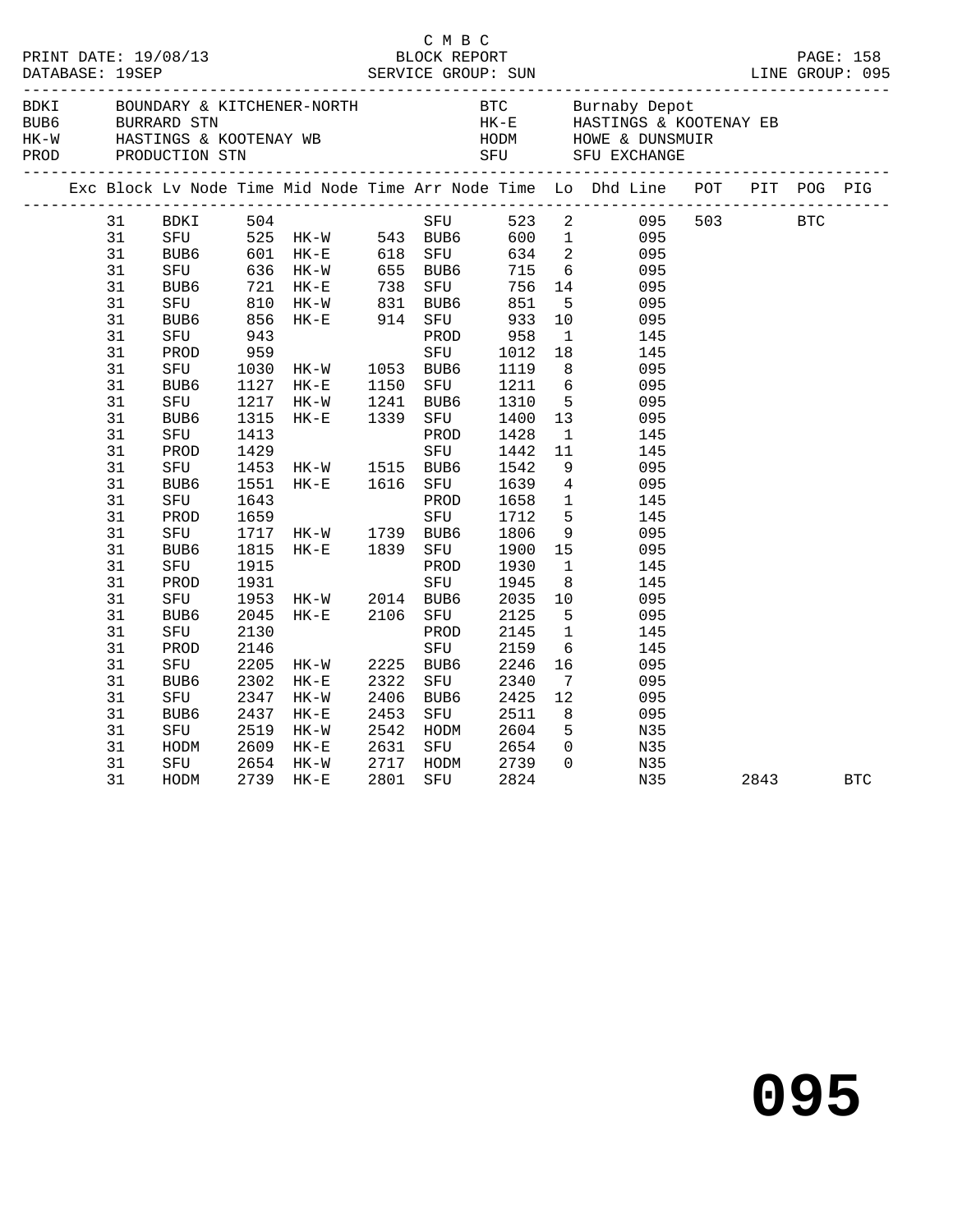|    |               |      |                |            |                  |         |                          | Exc Block Lv Node Time Mid Node Time Arr Node Time Lo Dhd Line POT |     | PIT  | POG        | PIG        |
|----|---------------|------|----------------|------------|------------------|---------|--------------------------|--------------------------------------------------------------------|-----|------|------------|------------|
| 32 | BDKI 510 HK-E |      |                |            |                  |         |                          | BUB6 530 3 -----<br>550 SFU 606 6 095<br>631 BUB6 651 10 095       | 509 |      | <b>BTC</b> |            |
| 32 | BUB6          |      | 533 HK-E       |            |                  |         |                          |                                                                    |     |      |            |            |
| 32 | SFU           |      | 612 HK-W       |            |                  |         |                          |                                                                    |     |      |            |            |
| 32 | BUB6          | 701  | HK-E           | 718        | SFU              | 736     | 20                       | 095                                                                |     |      |            |            |
| 32 | SFU           | 756  | HK-W           |            | BUB6             | 837     | $\overline{4}$           | 095                                                                |     |      |            |            |
| 32 | BUB6          |      | 841 HK-E       | 817<br>859 | SFU              | 918     | 10                       | 095                                                                |     |      |            |            |
| 32 | SFU           | 928  |                |            | PROD             | 943     | $\mathbf{1}$             | 145                                                                |     |      |            |            |
| 32 | PROD          | 944  |                |            | SFU              | 957     | 11                       | 145                                                                |     |      |            |            |
| 32 | SFU           |      | 1008 HK-W      |            | 1031 BUB6        | 1057    | 6                        | 095                                                                |     |      |            |            |
| 32 | BUB6          |      | 1103 HK-E      | 1126       | SFU              | 1147 11 |                          | 095                                                                |     |      |            |            |
| 32 | SFU           | 1158 |                |            | PROD             | 1213    | $\overline{\mathbf{1}}$  | 145                                                                |     |      |            |            |
| 32 | PROD          | 1214 |                |            | SFU              | 1227    | 14                       | 145                                                                |     |      |            |            |
| 32 | SFU           | 1241 | HK-W           | 1305       | BUB6             | 1334    | $5^{\circ}$              | 095                                                                |     |      |            |            |
| 32 | BUB6          | 1339 | $HK-E$         | 1403       | SFU              | 1424    | $5^{\circ}$              | 095                                                                |     |      |            |            |
| 32 | SFU           | 1429 | HK-W           | 1453       | BUB6             | 1522    | $5^{\circ}$              | 095                                                                |     |      |            |            |
| 32 | BUB6          | 1527 | $HK-E$         | 1552       | SFU              | 1615 13 |                          | 095                                                                |     |      |            |            |
| 32 | SFU           | 1628 |                |            | PROD             | 1643    | $\mathbf{1}$             | 145                                                                |     |      |            |            |
| 32 | PROD          | 1644 |                |            | SFU              | 1657 8  |                          | 145                                                                |     |      |            |            |
| 32 | SFU           | 1705 | $HK-W$         | 1727       | BUB6             | 1754    | 9                        | 095                                                                |     |      |            |            |
| 32 | BUB6          | 1803 | $HK-E$         | 1827       | SFU              | 1848 12 |                          | 095                                                                |     |      |            |            |
| 32 | SFU           | 1900 |                |            | PROD             | 1915    | $\overline{1}$           | 145                                                                |     |      |            |            |
| 32 | PROD          | 1916 |                |            | SFU              | 1930    | 11                       | 145                                                                |     |      |            |            |
| 32 | SFU           | 1941 | HK-W 2002 BUB6 |            |                  | 2023    | $7\overline{ }$          | 095                                                                |     |      |            |            |
| 32 | BUB6          | 2030 | HK-E           |            | 2051 SFU         | 2110    | $5^{\circ}$              | 095                                                                |     |      |            |            |
| 32 | SFU           | 2115 |                |            | PROD             | 2130    | $\mathbf{1}$             | 145                                                                |     |      |            |            |
| 32 | PROD          | 2131 |                |            | SFU              | 2144    |                          | 145                                                                |     | 2203 |            | <b>BTC</b> |
| 33 | BDKI          |      | 558 HK-E       |            | BUB6             | 618     | $\overline{\mathbf{3}}$  | 095                                                                | 557 |      | <b>BTC</b> |            |
| 33 | BUB6          | 621  | HK-E           |            | 638 SFU          | 654     | $\overline{\phantom{a}}$ | 095                                                                |     |      |            |            |
| 33 | SFU           | 656  | HK-W           |            | BUB6             | 735     | 9                        | 095                                                                |     |      |            |            |
| 33 | BUB6          | 744  | $HK-E$         | 715<br>801 | SFU              | 819     | $6\overline{6}$          | 095                                                                |     |      |            |            |
| 33 | SFU           | 825  | HK-W           | 848        | BUB6             | 911     | 15                       | 095                                                                |     |      |            |            |
| 33 | BUB6          | 926  | $HK-E$         |            | 944 SFU          | 1003    | 10                       | 095                                                                |     |      |            |            |
| 33 | SFU           | 1013 |                |            | PROD             | 1028    | $\mathbf{1}$             | 145                                                                |     |      |            |            |
| 33 | PROD          | 1029 |                |            | SFU              | 1042    | 12                       | 145                                                                |     |      |            |            |
| 33 | SFU           |      | 1054 HK-W      |            | 1117 BUB6        | 1143    | 8 <sup>8</sup>           | 095                                                                |     |      |            |            |
| 33 | BUB6          | 1151 | $HK-E$         | 1214       | SFU              | 1235    | 8 <sup>8</sup>           | 095                                                                |     |      |            |            |
| 33 | SFU           | 1243 |                |            | PROD             | 1258    | $\mathbf{1}$             | 145                                                                |     |      |            |            |
| 33 | PROD          | 1259 |                |            | SFU              | 1312    | 17                       | 145                                                                |     |      |            |            |
| 33 |               |      | SFU 1329 HK-W  |            | 1353 BUB6 1422 5 |         |                          | 095                                                                |     |      |            |            |
| 33 | BUB6          | 1427 | $HK-E$         | 1451       | SFU              | 1512    | 16                       | 095                                                                |     |      |            |            |
| 33 | SFU           | 1528 |                |            | PROD             | 1543    | $\mathbf{1}$             | 145                                                                |     |      |            |            |
| 33 | PROD          | 1544 |                |            | SFU              | 1557    | 8                        | 145                                                                |     |      |            |            |
| 33 | ${\tt SFU}$   | 1605 | HK-W           |            | 1627 BUB6        | 1654    | 9                        | 095                                                                |     |      |            |            |
| 33 | BUB6          | 1703 | $HK-E$         | 1729       | SFU              | 1752    | 6                        | 095                                                                |     |      |            |            |
| 33 | ${\tt SFU}$   | 1758 |                |            | PROD             | 1813    | $\mathbf 1$              | 145                                                                |     |      |            |            |
| 33 | PROD          | 1814 |                |            | SFU              | 1827    | 14                       | 145                                                                |     |      |            |            |
| 33 | ${\tt SFU}$   | 1841 | HK-W           |            | 1903 BUB6        | 1927    | 2                        | 095                                                                |     |      |            |            |
| 33 | BUB6          | 1929 |                |            | $HK-E$           | 1951    |                          | 095                                                                |     | 1955 |            | <b>BTC</b> |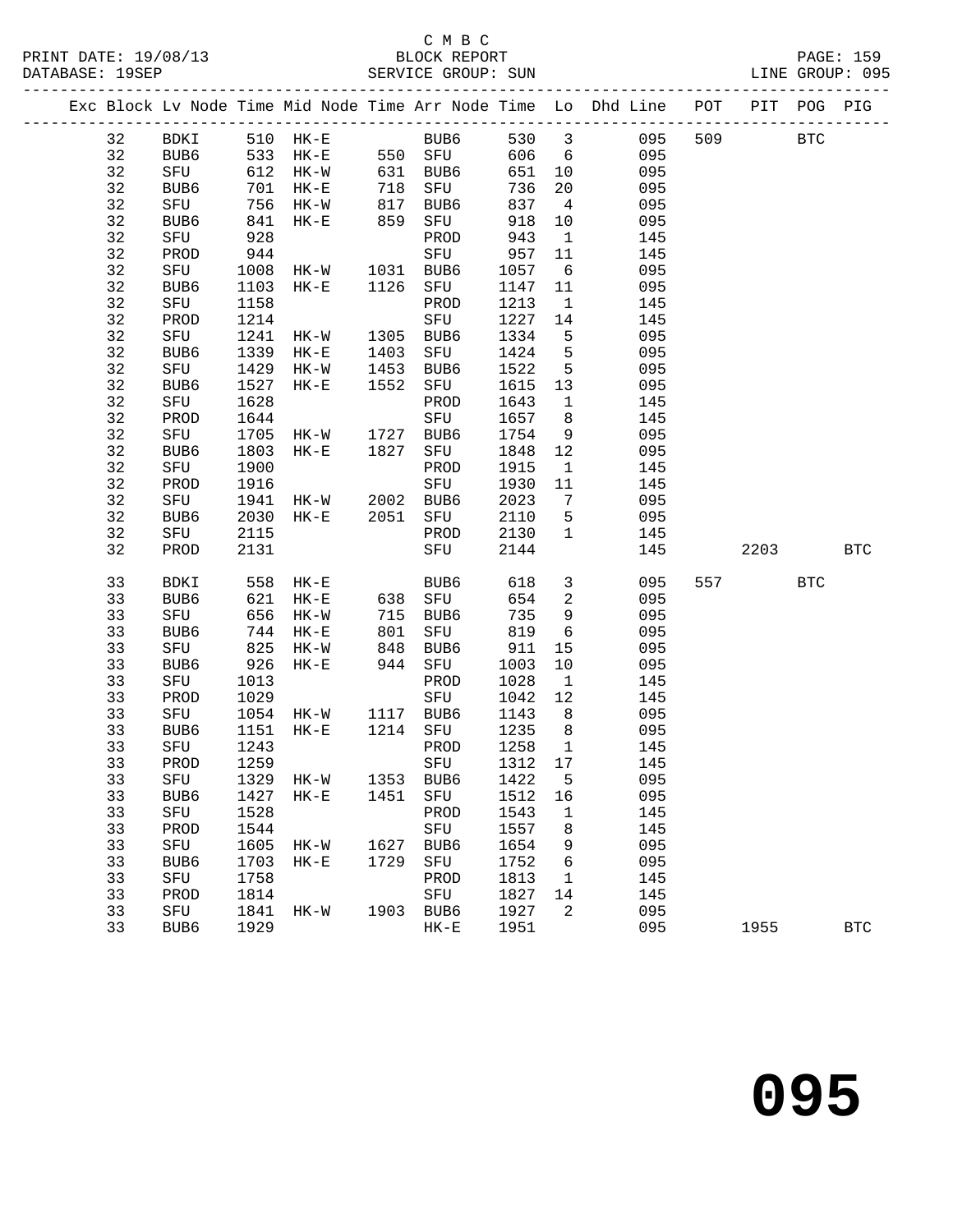### C M B C<br>BLOCK REPORT

|  |    |             |            |                          |                      |                     |                   |                              | Exc Block Lv Node Time Mid Node Time Arr Node Time Lo Dhd Line POT PIT POG PIG |     |      |            |            |
|--|----|-------------|------------|--------------------------|----------------------|---------------------|-------------------|------------------------------|--------------------------------------------------------------------------------|-----|------|------------|------------|
|  | 34 | BDKI        |            | 615 HK-E                 |                      | BUB6                | 635               | 6                            | 095                                                                            | 614 |      | <b>BTC</b> |            |
|  | 34 | BUB6        | 641        | $HK-E$                   |                      | 658 SFU             | 714               | $\overline{a}$               | 095                                                                            |     |      |            |            |
|  | 34 | SFU         |            |                          |                      | 736 BUB6<br>816 SFU | 756               | $\overline{\mathbf{3}}$      | 095                                                                            |     |      |            |            |
|  | 34 | BUB6        |            | $759$ HK-E<br>$759$ HK-E |                      |                     | 834               | $7\overline{ }$              | 095                                                                            |     |      |            |            |
|  | 34 | SFU         | 841<br>940 | HK-W                     | $904$<br>$1001$      | BUB6                | 927               | 13                           | 095                                                                            |     |      |            |            |
|  | 34 | BUB6        |            | $HK-E$                   |                      | SFU                 | 1021              | $7\overline{ }$              | 095                                                                            |     |      |            |            |
|  | 34 | SFU         | 1028       |                          |                      | PROD                | 1043              | $\overline{1}$               | 145                                                                            |     |      |            |            |
|  | 34 | PROD        | 1044       |                          |                      | SFU                 | 1057              | 20                           | 145                                                                            |     |      |            |            |
|  | 34 | SFU         | 1117       | HK-W                     | 1141<br>1239         | BUB6                | 1208              | $7\phantom{.0}\phantom{.0}7$ | 095                                                                            |     |      |            |            |
|  | 34 | BUB6        | 1215       | $HK-E$                   |                      | SFU                 | 1300              | 13                           | 095                                                                            |     |      |            |            |
|  | 34 | SFU         | 1313       |                          |                      | PROD                | 1328              | $\mathbf{1}$                 | 145                                                                            |     |      |            |            |
|  | 34 | PROD        | 1329       |                          |                      | SFU                 | 1342              | 11                           | 145                                                                            |     |      |            |            |
|  | 34 | SFU         | 1353       | $HK-W$                   | 1417<br>1516         | BUB6                | 1446              | $5^{\circ}$                  | 095                                                                            |     |      |            |            |
|  | 34 | BUB6        | 1451       | HK-E                     |                      | SFU                 | 1539              | $\overline{4}$               | 095                                                                            |     |      |            |            |
|  | 34 | SFU         | 1543       |                          |                      | PROD                | 1558              | $\overline{1}$               | 145                                                                            |     |      |            |            |
|  | 34 | PROD        | 1559       |                          |                      | SFU                 | 1612              | $5^{\circ}$                  | 145                                                                            |     |      |            |            |
|  | 34 | SFU         | 1617       | HK-W                     | 1639                 | BUB6                | 1706              | 9                            | 095                                                                            |     |      |            |            |
|  | 34 | BUB6        | 1715       | $HK-E$                   | 1740                 | SFU                 | 1801              | 12                           | 095                                                                            |     |      |            |            |
|  | 34 | SFU         | 1813       |                          |                      | PROD                | 1828              | $\mathbf{1}$                 | 145                                                                            |     |      |            |            |
|  | 34 | PROD        | 1829       |                          |                      | SFU                 | 1842              | 11                           | 145                                                                            |     |      |            |            |
|  | 34 | SFU         | 1853       | HK-W                     |                      | 1915 BUB6           | 1939              | 6                            | 095                                                                            |     |      |            |            |
|  | 34 | BUB6        | 1945       | $HK-E$                   | 2007<br>2057         | SFU                 | 2027 10<br>2118 2 |                              | 095                                                                            |     |      |            |            |
|  | 34 | SFU         | 2037       | HK-W                     | 2057                 | BUB6                |                   |                              | 095                                                                            |     |      |            |            |
|  | 34 | BUB6        | 2120       |                          |                      | $HK-E$              | 2141              |                              | 095                                                                            |     | 2145 |            | <b>BTC</b> |
|  | 35 | BDKI        | 714        |                          |                      | SFU                 | 733               | $\overline{3}$               | 095                                                                            | 713 |      | <b>BTC</b> |            |
|  | 35 | SFU         | 736        | HK-W 757                 |                      | BUB6                | 817               | 9                            | 095                                                                            |     |      |            |            |
|  | 35 | BUB6        | 826        | $HK-E$                   | 844                  | SFU                 | 903               | 10                           | 095                                                                            |     |      |            |            |
|  | 35 | SFU         | 913        |                          |                      | PROD                | 928               | $\mathbf{1}$                 | 145                                                                            |     |      |            |            |
|  | 35 | PROD        | 929<br>956 |                          |                      | SFU                 | 942               | 14                           | 145                                                                            |     |      |            |            |
|  | 35 | SFU         |            | $HK-W$                   |                      | 1019 BUB6           | 1042              | 9                            | 095                                                                            |     |      |            |            |
|  | 35 | BUB6        | 1051       | HK-E                     | 1112                 | SFU                 | 1133              | 10                           | 095                                                                            |     |      |            |            |
|  | 35 | SFU         | 1143       |                          |                      | PROD                | 1158              | $\overline{1}$               | 145                                                                            |     |      |            |            |
|  | 35 | PROD        | 1159       |                          |                      | SFU                 | 1212              | 17                           | 145                                                                            |     |      |            |            |
|  | 35 | SFU         | 1229       | $HK-W$                   | 1253                 | BUB6                | 1322              | $5^{\circ}$                  | 095                                                                            |     |      |            |            |
|  | 35 | BUB6        | 1327       | $HK-E$                   | 1351                 | SFU                 | 1412              | 16                           | 095                                                                            |     |      |            |            |
|  | 35 | SFU         | 1428       |                          |                      | PROD                | 1443              | $\mathbf{1}$                 | 145                                                                            |     |      |            |            |
|  | 35 | PROD        | 1444       |                          |                      | SFU                 | 1457              | 8                            | 145                                                                            |     |      |            |            |
|  | 35 | ${\tt SFU}$ | 1505       | HK-W                     | 1527                 | BUB6                | 1554              | 9                            | 095                                                                            |     |      |            |            |
|  | 35 | BUB6        | 1603       | $HK-E$                   | 1628                 | SFU                 | 1651              | $7\phantom{.0}$              | 095                                                                            |     |      |            |            |
|  | 35 | SFU         | 1658       |                          |                      | PROD                | 1713              | $\mathbf{1}$                 | 145                                                                            |     |      |            |            |
|  | 35 | PROD        | 1714       |                          |                      | SFU                 | 1727              | $\overline{\phantom{a}}^2$   | 145                                                                            |     |      |            |            |
|  | 35 | SFU         | 1729       | HK-W                     | 1751<br>1851<br>1751 | BUB6                | 1818              | 9                            | 095                                                                            |     |      |            |            |
|  | 35 | BUB6        | 1827       | $HK-E$                   |                      | SFU                 | 1912              | 5                            | 095                                                                            |     |      |            |            |
|  | 35 | SFU         | 1917       | HK-W                     | 1939<br>2037         | BUB6                | 2003              | 12                           | 095                                                                            |     |      |            |            |
|  | 35 | BUB6        | 2015       | $HK-E$                   | 2037                 | SFU                 | 2058              |                              | 095                                                                            |     | 2120 |            | <b>BTC</b> |
|  |    |             |            |                          |                      |                     |                   |                              |                                                                                |     |      |            |            |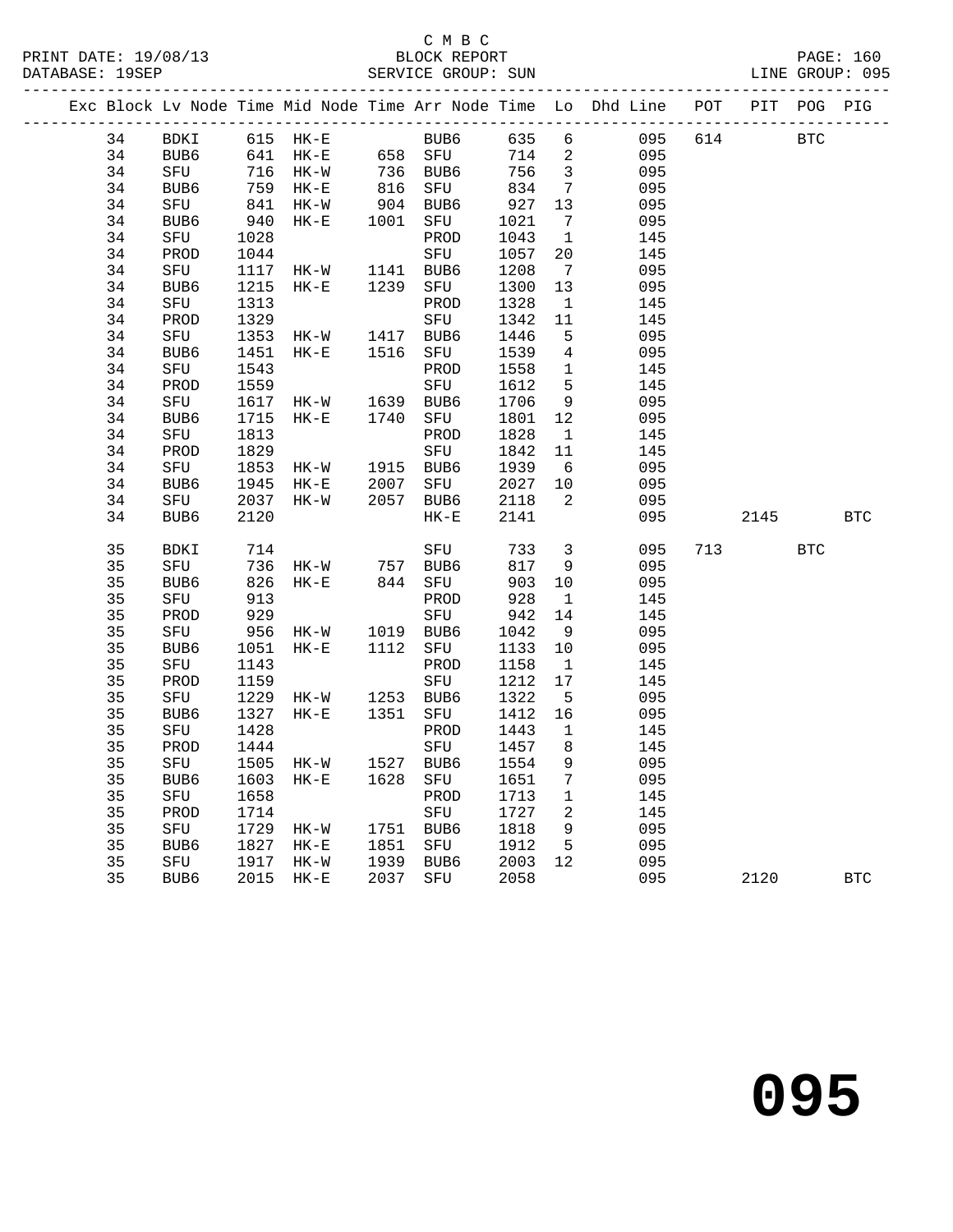#### C M B C<br>BLOCK REPORT

|  |    | Exc Block Lv Node Time Mid Node Time Arr Node Time Lo Dhd Line POT PIT POG |      |        |                                                      |      |     |         |                 |              |     |           |      |            | PIG |
|--|----|----------------------------------------------------------------------------|------|--------|------------------------------------------------------|------|-----|---------|-----------------|--------------|-----|-----------|------|------------|-----|
|  | 36 | BDKI 740                                                                   |      |        | <b>SEU</b>                                           |      |     | 759     |                 | 1 095        |     | 739 — 139 |      | <b>BTC</b> |     |
|  | 36 | SFU 800                                                                    |      |        | <u>in the second property of the second property</u> |      |     | 814     | $\mathbf{1}$    |              | 145 |           |      |            |     |
|  | 36 | PROD                                                                       | 815  |        |                                                      | SFU  |     | 828     | $\overline{2}$  |              | 145 |           |      |            |     |
|  | 36 | SFU                                                                        | 830  |        |                                                      | PROD |     | 844     |                 | $\mathbf{1}$ | 145 |           |      |            |     |
|  | 36 | PROD                                                                       | 845  |        |                                                      |      | SFU | 858     | 10              |              | 145 |           |      |            |     |
|  | 36 | SFU                                                                        | 908  |        | HK-W 931                                             | BUB6 |     | 954     | - 9             |              | 095 |           |      |            |     |
|  | 36 | BUB6                                                                       | 1003 | $HK-E$ | 1024                                                 | SFU  |     | 1044    | 14              |              | 095 |           |      |            |     |
|  | 36 | SFU                                                                        | 1058 |        |                                                      | PROD |     | 1113    | $\overline{1}$  |              | 145 |           |      |            |     |
|  | 36 | PROD                                                                       | 1114 |        |                                                      | SFU  |     | 1127 14 |                 |              | 145 |           |      |            |     |
|  | 36 | SFU                                                                        | 1141 |        | HK-W 1205                                            | BUB6 |     | 1232    | $\overline{7}$  |              | 095 |           |      |            |     |
|  | 36 | BUB6                                                                       | 1239 | HK-E   | 1303                                                 | SFU  |     | 1324    | $4\overline{ }$ |              | 095 |           |      |            |     |
|  | 36 | SFU                                                                        | 1328 |        |                                                      | PROD |     | 1343    | $\mathbf{1}$    |              | 145 |           |      |            |     |
|  | 36 | PROD                                                                       | 1344 |        |                                                      | SFU  |     | 1357    | 8               |              | 145 |           |      |            |     |
|  | 36 | SFU                                                                        | 1405 |        | HK-W 1429                                            | BUB6 |     | 1458    | 5               |              | 095 |           |      |            |     |
|  | 36 | BUB6                                                                       | 1503 | HK-E   | 1528                                                 | SFU  |     | 1551    | $7\overline{ }$ |              | 095 |           |      |            |     |
|  | 36 | SFU                                                                        | 1558 |        |                                                      | PROD |     | 1613    | $\mathbf{1}$    |              | 145 |           |      |            |     |
|  | 36 | PROD                                                                       | 1614 |        |                                                      | SFU  |     | 1627    | $\overline{2}$  |              | 145 |           |      |            |     |
|  | 36 | SFU                                                                        | 1629 | HK-W   | 1651                                                 | BUB6 |     | 1718    | 9               |              | 095 |           |      |            |     |
|  | 36 | BUB6                                                                       | 1727 | $HK-E$ | 1752                                                 | SFU  |     | 1813    | 16              |              | 095 |           |      |            |     |
|  | 36 | SFU                                                                        | 1829 | HK-W   | 1851                                                 | BUB6 |     | 1916    | 18              |              | 095 |           |      |            |     |
|  | 36 | BUB6                                                                       | 1934 | $HK-E$ | 1956                                                 | SFU  |     | 2016    | 6               |              | 095 |           |      |            |     |
|  | 36 | SFU                                                                        | 2022 | HK-W   | 2043                                                 | BUB6 |     | 2104    | 18              |              | 095 |           |      |            |     |
|  | 36 | BUB6                                                                       | 2122 | $HK-E$ | 2143                                                 | SFU  |     | 2202    | 11              |              | 095 |           |      |            |     |
|  | 36 | SFU                                                                        | 2213 |        |                                                      | PROD |     | 2227    | $\mathbf{1}$    |              | 145 |           |      |            |     |
|  | 36 | PROD                                                                       | 2228 |        |                                                      | SFU  |     | 2241    | 24              |              | 145 |           |      |            |     |
|  | 36 | SFU                                                                        | 2305 | HK-W   | 2324                                                 | BUB6 |     | 2343    | 25              |              | 095 |           |      |            |     |
|  | 36 | BUB6                                                                       | 2408 | $HK-E$ | 2424                                                 | SFU  |     | 2442    | $\overline{1}$  |              | 095 |           |      |            |     |
|  | 36 | SFU                                                                        | 2443 |        |                                                      | PROD |     | 2458    |                 |              | 145 |           | 2515 |            | BTC |
|  |    |                                                                            |      |        |                                                      |      |     |         |                 |              |     |           |      |            |     |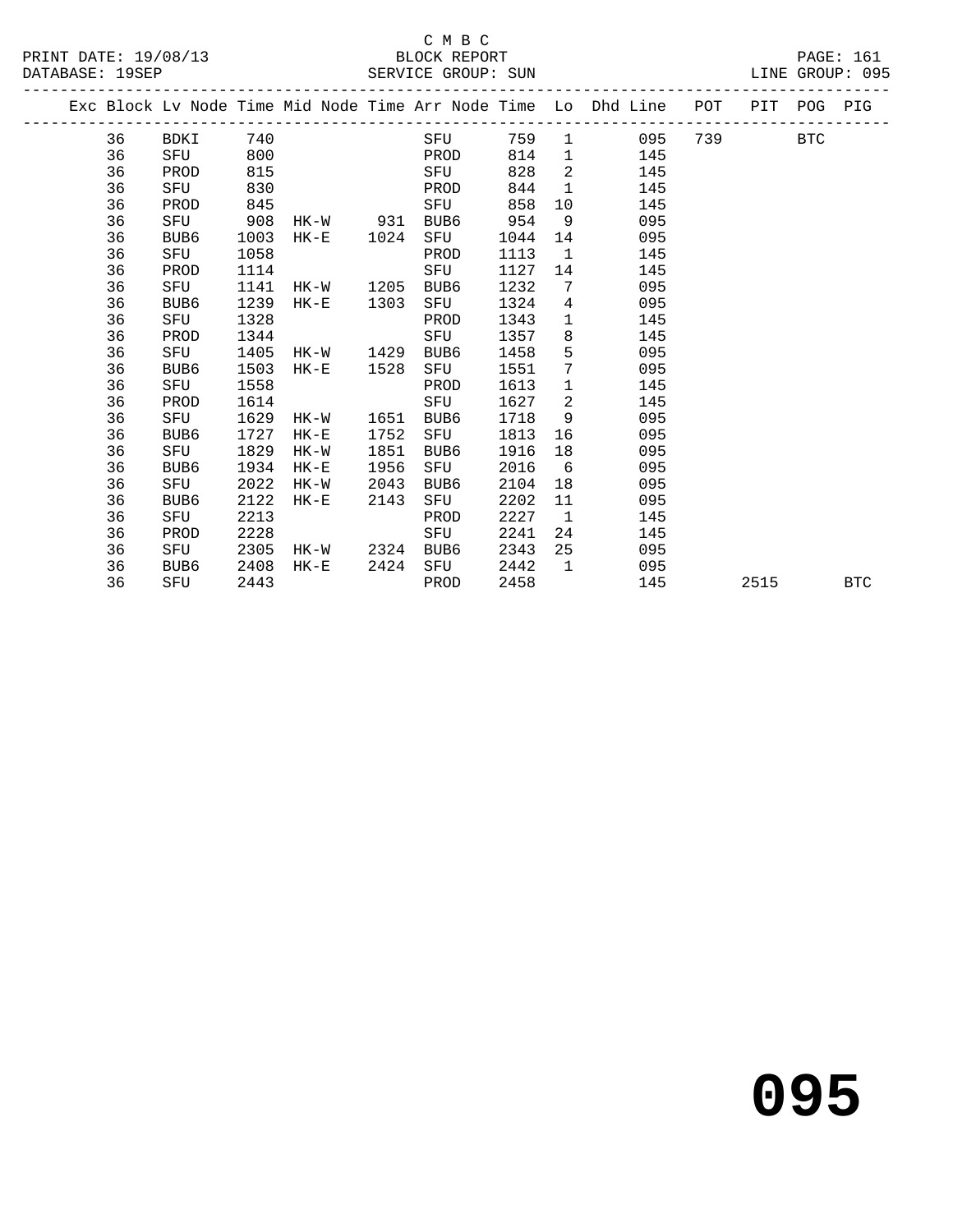#### C M B C<br>BLOCK REPORT

|  |    |                  |      |          |      |      |       |                | Exc Block Lv Node Time Mid Node Time Arr Node Time Lo Dhd Line | POT | PIT  | POG        | PIG        |
|--|----|------------------|------|----------|------|------|-------|----------------|----------------------------------------------------------------|-----|------|------------|------------|
|  | 37 | PROD 800         |      |          |      | SFU  | 813 2 |                | 145                                                            | 743 |      | <b>BTC</b> |            |
|  | 37 | SFU              | 815  |          |      | PROD | 829   | $\mathbf{1}$   | 145                                                            |     |      |            |            |
|  | 37 | PROD             | 830  |          |      | SFU  | 843   | 2              | 145                                                            |     |      |            |            |
|  | 37 | SFU              | 845  |          |      | PROD | 859   | $\mathbf{1}$   | 145                                                            |     |      |            |            |
|  | 37 | PROD             | 900  |          |      | SFU  | 913   | $\overline{7}$ | 145                                                            |     |      |            |            |
|  | 37 | SFU              | 920  | HK-W     | 943  | BUB6 | 1006  | 9              | 095                                                            |     |      |            |            |
|  | 37 | BUB <sub>6</sub> | 1015 | $HK-E$   | 1036 | SFU  | 1056  | 10             | 095                                                            |     |      |            |            |
|  | 37 | SFU              | 1106 | HK-W     | 1130 | BUB6 | 1157  | 6              | 095                                                            |     |      |            |            |
|  | 37 | BUB6             | 1203 | $HK-E$   | 1227 | SFU  | 1248  | 10             | 095                                                            |     |      |            |            |
|  | 37 | SFU              | 1258 |          |      | PROD | 1313  | $\overline{1}$ | 145                                                            |     |      |            |            |
|  | 37 | PROD             | 1314 |          |      | SFU  | 1327  | 14             | 145                                                            |     |      |            |            |
|  | 37 | SFU              | 1341 | $HK-W$   | 1405 | BUB6 | 1434  | $5^{\circ}$    | 095                                                            |     |      |            |            |
|  | 37 | BUB6             | 1439 | $HK-E$   | 1504 | SFU  | 1527  | 15             | 095                                                            |     |      |            |            |
|  | 37 | SFU              | 1542 | $HK-W$   | 1604 | BUB6 | 1631  | 8              | 095                                                            |     |      |            |            |
|  | 37 | BUB6             | 1639 | $HK-E$   | 1704 | SFU  | 1727  | 14             | 095                                                            |     |      |            |            |
|  | 37 | SFU              | 1741 | HK-W     | 1803 | BUB6 | 1829  | 10             | 095                                                            |     |      |            |            |
|  | 37 | BUB6             | 1839 | $HK-E$   | 1903 | SFU  | 1924  | 6              | 095                                                            |     |      |            |            |
|  | 37 | SFU              | 1930 |          |      | PROD | 1945  | $\overline{0}$ | 145                                                            |     |      |            |            |
|  | 37 | PROD             | 1945 |          |      | SFU  | 1959  | 16             | 145                                                            |     |      |            |            |
|  | 37 | SFU              | 2015 |          |      | PROD | 2030  | $\overline{1}$ | 145                                                            |     |      |            |            |
|  | 37 | PROD             | 2031 |          |      | SFU  | 2044  | 16             | 145                                                            |     |      |            |            |
|  | 37 | SFU              | 2100 |          |      | PROD | 2115  | $\overline{1}$ | 145                                                            |     |      |            |            |
|  | 37 | PROD             | 2116 |          |      | SFU  | 2129  | 16             | 145                                                            |     |      |            |            |
|  | 37 | SFU              | 2145 |          |      | PROD | 2200  | $\overline{1}$ | 145                                                            |     |      |            |            |
|  | 37 | PROD             | 2201 |          |      | SFU  | 2214  | 11             | 145                                                            |     |      |            |            |
|  | 37 | SFU              | 2225 | HK-W     | 2245 | BUB6 | 2306  | 16             | 095                                                            |     |      |            |            |
|  | 37 | BUB6             | 2322 | $HK-E$   | 2342 | SFU  | 2400  | 13             | 095                                                            |     |      |            |            |
|  | 37 | SFU              | 2413 |          |      | PROD | 2427  | $\mathbf{1}$   | 145                                                            |     |      |            |            |
|  | 37 | PROD             | 2428 |          |      | SFU  | 2440  | $\overline{2}$ | 145                                                            |     |      |            |            |
|  | 37 | SFU              | 2442 | $HK-W$   | 2501 | BUB6 | 2520  | 19             | 095                                                            |     |      |            |            |
|  | 37 | BUB <sub>6</sub> | 2539 | $HK-E$   | 2555 | SFU  | 2613  | 6              | 095                                                            |     |      |            |            |
|  | 37 | SFU              | 2619 | $HK-W$   | 2642 | HODM | 2704  | $-5$           | N35                                                            |     |      |            |            |
|  | 37 | HODM             | 2709 | $HK - E$ | 2731 | SFU  | 2754  | 26             | N35                                                            |     |      |            |            |
|  | 37 | SFU              | 2820 | $HK-W$   | 2843 | HODM | 2905  | $\overline{4}$ | N35                                                            |     |      |            |            |
|  | 37 | HODM             | 2909 | $HK-E$   | 2931 | SFU  | 2954  |                | N35                                                            |     | 3013 |            | <b>BTC</b> |
|  |    |                  |      |          |      |      |       |                |                                                                |     |      |            |            |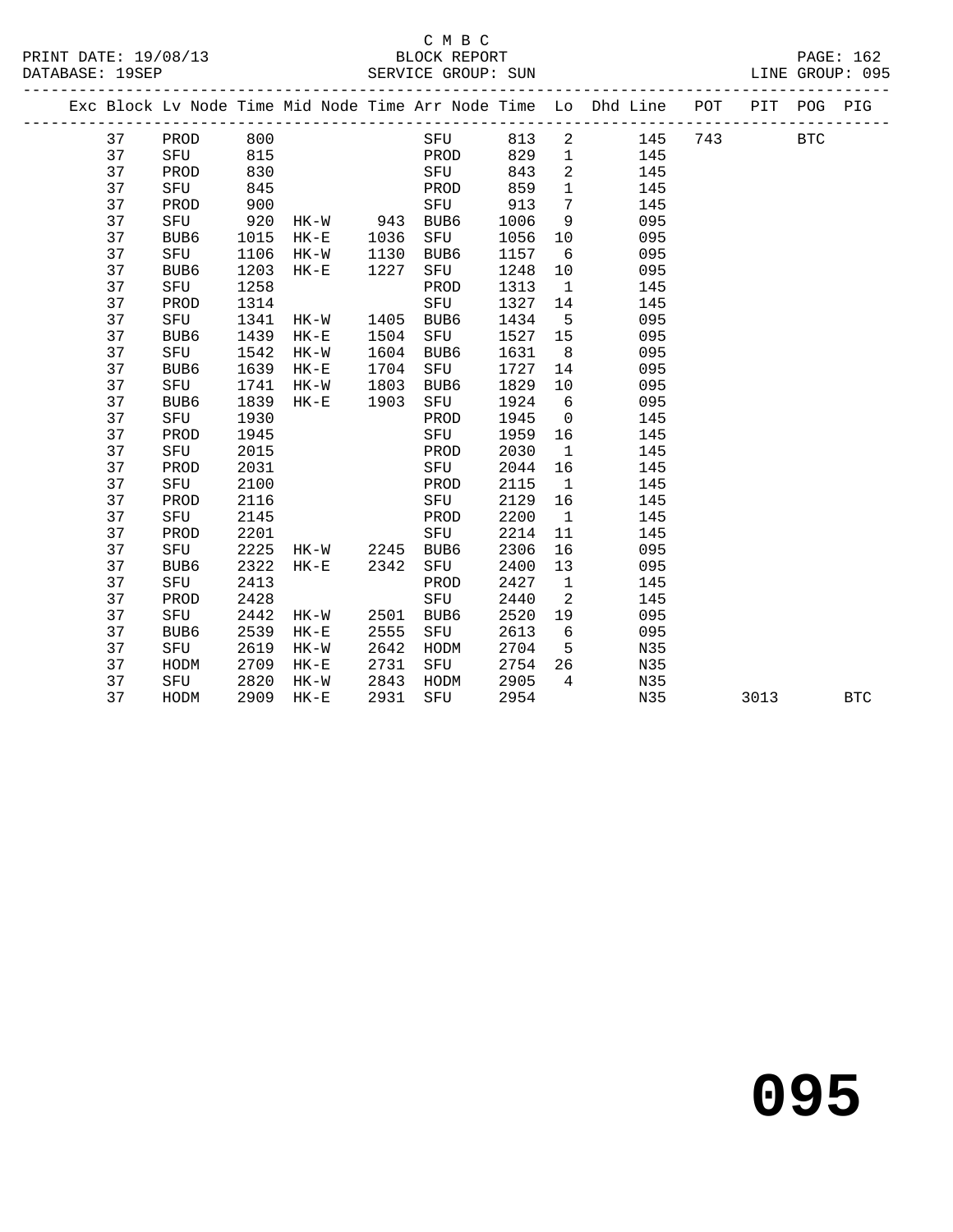|  |          |             |              |                                                                  |      |           |                         |                         | Exc Block Lv Node Time Mid Node Time Arr Node Time Lo Dhd Line POT PIT POG PIG |          |            |
|--|----------|-------------|--------------|------------------------------------------------------------------|------|-----------|-------------------------|-------------------------|--------------------------------------------------------------------------------|----------|------------|
|  | 38       |             |              |                                                                  |      |           |                         |                         |                                                                                |          |            |
|  | 38       |             |              |                                                                  |      |           |                         |                         |                                                                                |          |            |
|  | 38       | SFU         | 858          |                                                                  |      | PROD 912  |                         | $\mathbf{1}$            | 145                                                                            |          |            |
|  | 38       | PROD        | 913          |                                                                  |      |           | 926                     | 6                       | 145                                                                            |          |            |
|  | 38       | SFU         |              |                                                                  |      |           | 1018                    | 9                       | 095                                                                            |          |            |
|  | 38       | BUB6        |              |                                                                  |      |           | 1108                    | 5 <sub>5</sub>          | 095                                                                            |          |            |
|  | 38       | SFU         | 1113         |                                                                  |      | PROD      | 1128                    | $\mathbf{1}$            | 145                                                                            |          |            |
|  | 38       | PROD        |              | 1129<br>1153 HK-W 1217 BUB6<br>1251 HK-E 1315 SFU                |      |           | 1142                    | 11                      | 145                                                                            |          |            |
|  | 38       | SFU         |              |                                                                  |      |           | 1244                    | $7\overline{ }$         | 095                                                                            |          |            |
|  | 38       | BUB6        |              |                                                                  |      |           | 1336 7                  |                         | 095                                                                            |          |            |
|  | 38       | SFU         | 1343         |                                                                  |      | PROD      | 1358 1                  |                         | 145                                                                            |          |            |
|  | 38       | PROD        | 1359         |                                                                  |      | SFU       | 1412                    | $5^{\circ}$             | 145                                                                            |          |            |
|  | 38       | SFU         |              | 1417 HK-W 1441 BUB6<br>1515 HK-E 1540 SFU                        |      |           | 1510                    | $5^{\circ}$             | 095                                                                            |          |            |
|  | 38       | BUB6        |              |                                                                  |      |           | 1603                    | 10                      | 095                                                                            |          |            |
|  | 38       | SFU         | 1613         |                                                                  |      | PROD      | 1628                    | $\mathbf{1}$            | 145                                                                            |          |            |
|  | 38       | PROD        | 1629         |                                                                  |      | SFU       | 1642                    | 11                      | 145                                                                            |          |            |
|  | 38       | SFU         |              | 1653 HK-W 1715 BUB6<br>1751 HK-E 1815 SFU<br>1845 DR             |      |           | 1742 9                  |                         | 095                                                                            |          |            |
|  | 38       | BUB6        |              |                                                                  |      |           | 1836 9                  |                         | 095                                                                            |          |            |
|  | 38       | SFU         | 1845         |                                                                  |      | PROD      | 1900 1                  |                         | 145                                                                            |          |            |
|  | 38       | PROD        | 1901         |                                                                  |      | SFU       | 1915 14                 |                         | 145                                                                            |          |            |
|  | 38       | SFU         |              | 1929 HK-W 1951 BUB6                                              |      |           | 2015                    | $\overline{\mathbf{3}}$ | 095                                                                            |          |            |
|  | 38       | BUB6        | 2018         |                                                                  |      | $HK-E$    | 2040                    |                         | 095                                                                            | 2044 BTC |            |
|  | 39       | BDKI        | 834          |                                                                  |      | SFU 854   |                         | $\overline{a}$          | 095                                                                            | 833 BTC  |            |
|  | 39       |             |              |                                                                  |      |           | 942                     | 9                       | 095                                                                            |          |            |
|  | 39       |             |              | SFU 856 HK-W 919 BUB6<br>BUB6 951 HK-E 1012 SFU<br>SFU 1043 PROD |      |           | 1032 11                 |                         | 095                                                                            |          |            |
|  | 39       | SFU         | 1043         |                                                                  |      | PROD      | 1058                    | $\overline{\mathbf{1}}$ | 145                                                                            |          |            |
|  | 39       | PROD        | 1059         |                                                                  |      | SFU       | 1112 17                 |                         | 145                                                                            |          |            |
|  | 39       | SFU         |              | 1129 HK-W 1153 BUB6<br>1227 HK-E 1251 SFU<br>1317 HK-W 1341 BUB6 |      |           | 1220                    | $7\overline{ }$         | 095                                                                            |          |            |
|  | 39       | BUB6        |              |                                                                  |      |           | 1312                    | $5^{\circ}$             | 095                                                                            |          |            |
|  | 39       | SFU         |              |                                                                  |      |           | 1410                    | $5^{\circ}$             | 095                                                                            |          |            |
|  | 39       | BUB6        | 1415         | $HK-E$                                                           | 1439 | SFU       | 1500 13                 |                         | 095                                                                            |          |            |
|  | 39       | SFU         | 1513         |                                                                  |      | PROD      | 1528                    | $\overline{1}$          | 145                                                                            |          |            |
|  | 39       | PROD        | 1529         |                                                                  |      | SFU       | 1542                    | 11                      | 145                                                                            |          |            |
|  | 39       | SFU         |              | $1553$ HK-W $1615$ BUB6                                          | 1717 |           | 1642 9                  |                         | 095                                                                            |          |            |
|  | 39       | BUB6        | 1651         | $HK-E$                                                           |      | SFU       | 1740 3                  |                         | 095                                                                            |          |            |
|  | 39<br>39 | SFU<br>PROD | 1743<br>1759 |                                                                  |      | PROD      | 1758 1<br>1812          | $5^{\circ}$             | 145<br>145                                                                     |          |            |
|  | 39       | SFU         |              | 1817 HK-W 1839 BUB6                                              |      | SFU       | 5    1812<br>1904    11 |                         | 095                                                                            |          |            |
|  | 39       |             |              |                                                                  |      |           |                         |                         | BUB6 1915 HK-E 1937 SFU 1957 10 095                                            |          |            |
|  | 39       | SFU         | 2007         | HK-W                                                             | 2028 | BUB6      | 2049                    | 13                      | 095                                                                            |          |            |
|  | 39       | BUB6        | 2102         | $HK-E$                                                           | 2123 | SFU       | 2142                    | $\overline{\mathbf{3}}$ | 095                                                                            |          |            |
|  | 39       | SFU         | 2145         | $HK-W$                                                           | 2205 | BUB6      | 2226                    | 16                      | 095                                                                            |          |            |
|  | 39       | BUB6        | 2242         | $HK-E$                                                           | 2302 | SFU       | 2320                    | 23                      | 095                                                                            |          |            |
|  | 39       | SFU         | 2343         |                                                                  |      | PROD      | 2357                    | $\mathbf{1}$            | 145                                                                            |          |            |
|  | 39       | PROD        | 2358         |                                                                  |      | SFU       | 2410                    | 5                       | 145                                                                            |          |            |
|  | 39       | SFU         | 2415         | $HK-W$                                                           |      | 2434 BUB6 | 2453                    | 14                      | 095                                                                            |          |            |
|  | 39       | BUB6        | 2507         | $HK-E$                                                           | 2523 | SFU       | 2541                    | 8                       | 095                                                                            |          |            |
|  | 39       | SFU         | 2549         | $HK-W$                                                           | 2612 | HODM      | 2634                    | $-5$                    | N35                                                                            |          |            |
|  | 39       | HODM        | 2639         | $HK-E$                                                           | 2701 | SFU       | 2724                    | 26                      | N35                                                                            |          |            |
|  | 39       | SFU         | 2750         | $HK-W$                                                           | 2813 | HODM      | 2835                    | $4\overline{4}$         | N35                                                                            |          |            |
|  | 39       | HODM        | 2839         | $HK-E$                                                           | 2901 | SFU       | 2924                    |                         | N35                                                                            | 2943     | <b>BTC</b> |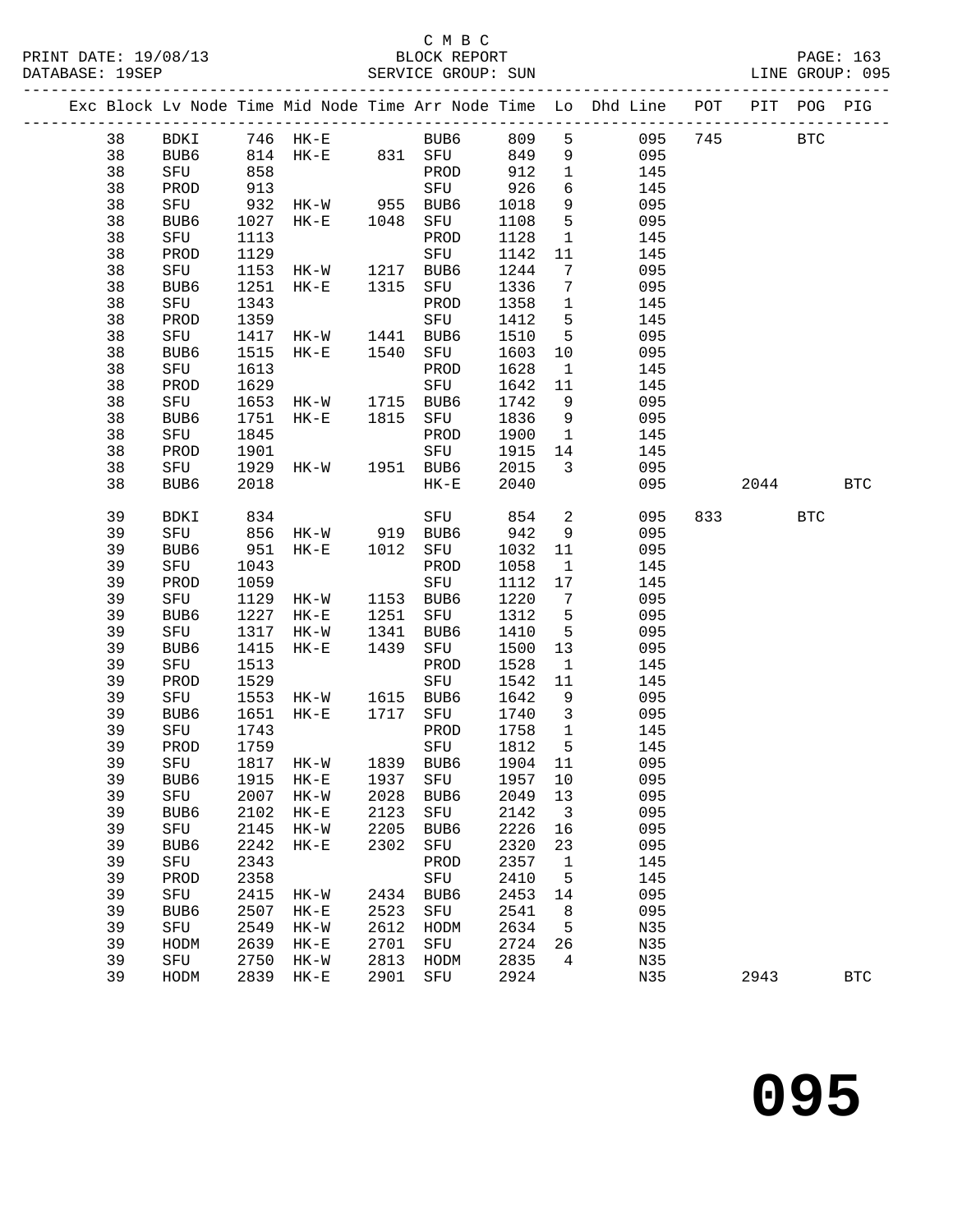### C M B C<br>BLOCK REPOI

| PRINT DATE: 19/08/13 | BLOCK REPORT       | <b>PAGE: 164</b> |
|----------------------|--------------------|------------------|
| DATABASE: 19SEP      | SERVICE GROUP: SUN | LINE GROUP: 095  |

|  |          |             |              |                                        |      |                                    |              |                          | Exc Block Lv Node Time Mid Node Time Arr Node Time Lo Dhd Line POT PIT POG PIG |     |            |            |            |
|--|----------|-------------|--------------|----------------------------------------|------|------------------------------------|--------------|--------------------------|--------------------------------------------------------------------------------|-----|------------|------------|------------|
|  | 40       |             |              |                                        |      |                                    |              |                          | BDKI 841 HK-E BUB6 907 4 095 840 BTC<br>BUB6 911 HK-E 929 SFU 948 10 095       |     |            |            |            |
|  | 40       |             |              |                                        |      |                                    |              |                          |                                                                                |     |            |            |            |
|  | 40       | SFU         | 958          |                                        |      | PROD                               | 1013         | $\overline{1}$           | 145                                                                            |     |            |            |            |
|  | 40       | PROD        | 1014         |                                        |      |                                    | 1027         | 15                       | 145                                                                            |     |            |            |            |
|  | 40       | SFU         | 1042         | SFU<br>HK-W 1105 BUB6<br>HK-E 1202 SFU |      |                                    | 1131         | 8 <sup>8</sup>           | 095                                                                            |     |            |            |            |
|  | 40       | BUB6        | 1139         |                                        |      |                                    | 1223         | 5 <sup>5</sup>           | 095                                                                            |     |            |            |            |
|  | 40       | SFU         | 1228         |                                        |      | PROD                               | 1243         | $\overline{1}$           | 145                                                                            |     |            |            |            |
|  | 40       | PROD        | 1244         | SFU<br>HK-W 1329 BUB6<br>HK-E 1427 SFU |      |                                    | 1257         | 8 <sup>8</sup>           | 145                                                                            |     |            |            |            |
|  | 40       | SFU         | 1305         |                                        |      |                                    | 1358         | 5 <sup>5</sup>           | 095                                                                            |     |            |            |            |
|  | 40       | BUB6        | 1403         |                                        |      | SFU                                | 1448         | 10                       | 095                                                                            |     |            |            |            |
|  | 40       | SFU         | 1458         |                                        |      | PROD                               | 1513         | $\overline{1}$           | 145                                                                            |     |            |            |            |
|  | 40       | PROD        | 1514         | SFU<br>HK-W 1552 BUB6<br>HK-E 1652 SFU |      |                                    | 1527         | $\overline{\mathbf{3}}$  | 145                                                                            |     |            |            |            |
|  | 40       | SFU         | 1530         |                                        |      |                                    | 1619         | 8 <sup>8</sup>           | 095                                                                            |     |            |            |            |
|  | 40       | BUB6        | 1627         |                                        |      | SFU                                | 1715         | 13                       | 095                                                                            |     |            |            |            |
|  | 40       | SFU         | 1728         |                                        |      | PROD                               | 1743         | $\overline{\mathbf{1}}$  | 145                                                                            |     |            |            |            |
|  | 40       | PROD        | 1744         |                                        |      | SFU                                | 1757         | 8 <sup>8</sup>           | 145                                                                            |     |            |            |            |
|  | 40       | SFU         | 1805         |                                        |      |                                    | 1852         | 11                       | 095                                                                            |     |            |            |            |
|  | 40       | BUB6        | 1903         | HK-W 1827 BUB6<br>HK-E 1925 SFU        |      | SFU                                | 1945         | 15                       | 095                                                                            |     |            |            |            |
|  | 40       | SFU         | 2000         |                                        |      | PROD                               | 2015         | $\overline{\phantom{a}}$ | 145                                                                            |     |            |            |            |
|  | 40       | PROD        | 2016         |                                        |      | SFU                                | 2029         | 16                       | 145                                                                            |     |            |            |            |
|  | 40       | SFU         | 2045         |                                        |      | PROD                               | 2100         | $\mathbf{1}$             | 145                                                                            |     |            |            |            |
|  | 40       | PROD        | 2101         |                                        |      | SFU                                | 2114         | 11                       | 145                                                                            |     |            |            |            |
|  | 40       | SFU         |              | 2125 HK-W 2145 BUB6                    |      |                                    | 2206         | 16                       | 095                                                                            |     |            |            |            |
|  | 40       | BUB6        | 2222         | $HK-E$                                 |      | 2242 SFU                           | 2300         | 13                       | 095                                                                            |     |            |            |            |
|  | 40       | SFU         | 2313         |                                        |      | PROD                               | 2327         | $\overline{1}$           | 145                                                                            |     |            |            |            |
|  | 40       | PROD        | 2328         |                                        |      | SFU                                | 2341         |                          | 145                                                                            |     | 2400       | <b>BTC</b> |            |
|  | 41       | BDKI        | 921          |                                        |      | SFU 942                            |              | $\overline{a}$           | 095                                                                            | 920 | <b>BTC</b> |            |            |
|  | 41       | SFU         | 944          | HK-W 1007 BUB6<br>HK-E 1100 SFU        |      |                                    | 1030         | 9                        | 095                                                                            |     |            |            |            |
|  | 41       | BUB6        | 1039         |                                        |      |                                    | 1121         | $7\overline{ }$          | 095                                                                            |     |            |            |            |
|  | 41       | SFU         | 1128         |                                        |      | PROD                               | 1143         | $\overline{1}$           | 145                                                                            |     |            |            |            |
|  | 41       | PROD        | 1144         |                                        |      | SFU                                | 1157         | 8 <sup>8</sup>           | 145                                                                            |     |            |            |            |
|  | 41       | SFU         | 1205         | HK-W                                   | 1229 | BUB6                               | 1258         | $5^{\circ}$              | 095                                                                            |     |            |            |            |
|  | 41       | BUB6        | 1303         | $HK-E$                                 | 1327 | SFU                                | 1348         | 10                       | 095                                                                            |     |            |            |            |
|  | 41       | SFU         | 1358         |                                        |      | PROD                               | 1413         | $\overline{1}$           | 145                                                                            |     |            |            |            |
|  | 41       | PROD        | 1414         |                                        |      | SFU                                | 1427         | 14                       | 145                                                                            |     |            |            |            |
|  | 41       | SFU         | 1441         | $HK-W$                                 |      | 1503 BUB6<br>1604 SFU<br>1703 BUB6 | 1530         | 9                        | 095                                                                            |     |            |            |            |
|  | 41       | BUB6        | 1539         | $HK-E$                                 |      |                                    | 1627         | 14                       | 095                                                                            |     |            |            |            |
|  | 41       | SFU         |              | 1641 HK-W                              |      |                                    | 1730         | 9                        | 095                                                                            |     |            |            |            |
|  | 41       |             |              |                                        |      | BUB6 1739 HK-E 1804 SFU 1825 4     |              |                          | 095                                                                            |     |            |            |            |
|  | 41       | SFU         | 1829         |                                        |      | PROD                               | 1844         | $\mathbf{1}$             | 145                                                                            |     |            |            |            |
|  | 41       | PROD        | 1845         |                                        |      | SFU                                | 1858         | $7\phantom{.0}$          | 145                                                                            |     |            |            |            |
|  | 41       | SFU         | 1905         | HK-W                                   |      | 1927 BUB6                          | 1951         | 9                        | 095                                                                            |     |            |            |            |
|  | 41       | BUB6        | 2000         | $HK-E$                                 | 2022 | SFU                                | 2043         | 9                        | 095                                                                            |     |            |            |            |
|  | 41       | SFU         | 2052         | $HK-W$                                 | 2112 | BUB6                               | 2133         | 9                        | 095                                                                            |     |            |            |            |
|  | 41       | BUB6        | 2142         | $HK-E$                                 | 2203 | SFU                                | 2222         | 21                       | 095                                                                            |     |            |            |            |
|  | 41       | SFU         | 2243         |                                        |      | PROD                               | 2257         | $\overline{1}$           | 145                                                                            |     |            |            |            |
|  | 41       | PROD        | 2258         |                                        |      | SFU<br>2346 BUB6                   | 2311         | 16                       | 145                                                                            |     |            |            |            |
|  | 41<br>41 | SFU<br>BUB6 | 2327<br>2405 | HK-W                                   |      |                                    | 2405<br>2421 | $\overline{0}$           | 095<br>095                                                                     |     |            |            | <b>BTC</b> |
|  |          |             |              |                                        |      | $HK-E$                             |              |                          |                                                                                |     | 2425       |            |            |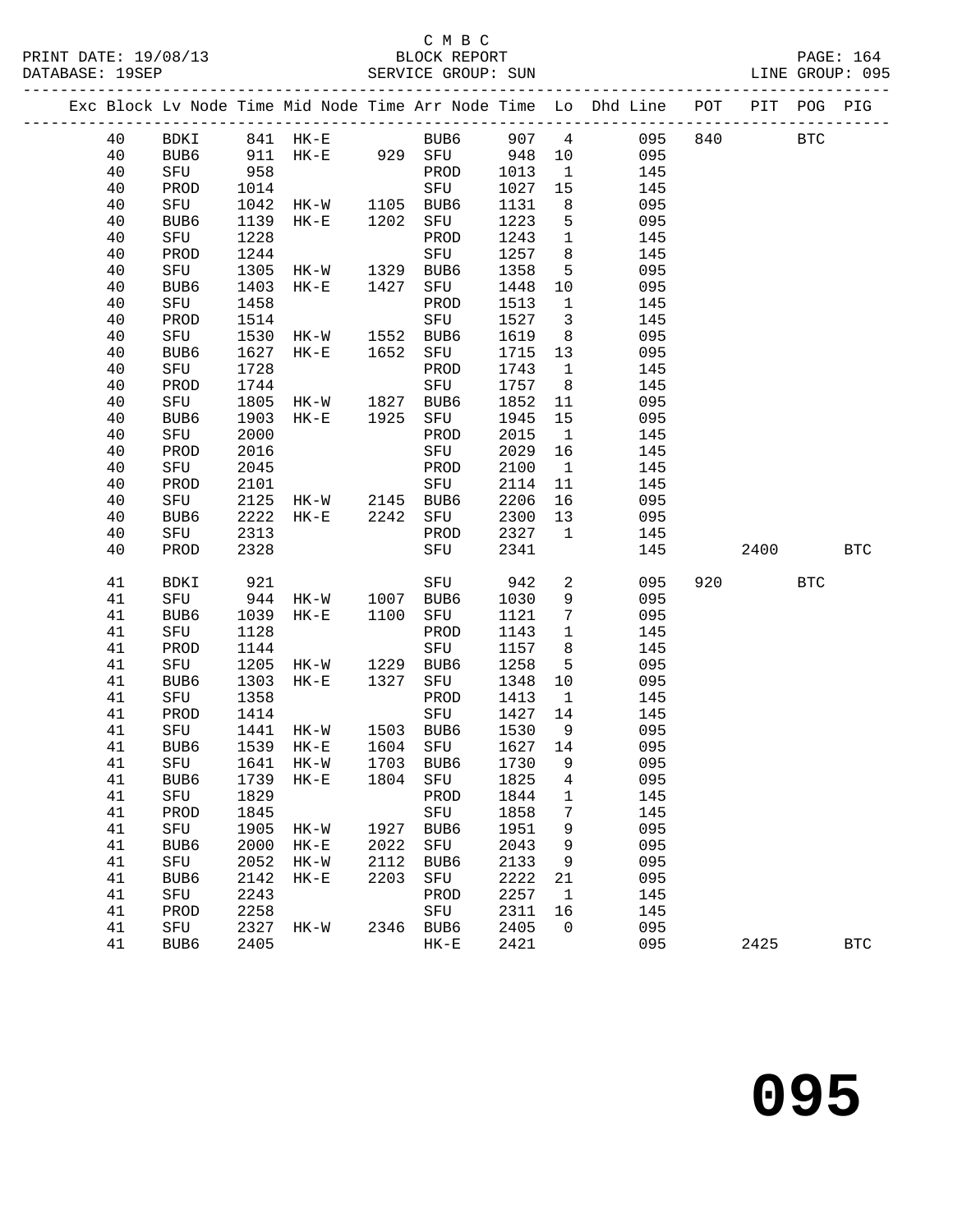#### C M B C<br>BLOCK REPORT

|  |    |      |      |          |      |      |      |                 | Exc Block Lv Node Time Mid Node Time Arr Node Time Lo Dhd Line | POT | PIT  | <b>POG</b> | PIG        |
|--|----|------|------|----------|------|------|------|-----------------|----------------------------------------------------------------|-----|------|------------|------------|
|  | 42 | BDKI | 954  |          |      | SFU  | 1015 | 3               | 095                                                            | 953 |      | <b>BTC</b> |            |
|  | 42 | SFU  | 1018 | HK-W     | 1041 | BUB6 | 1107 | 8               | 095                                                            |     |      |            |            |
|  | 42 | BUB6 | 1115 | $HK-E$   | 1138 | SFU  | 1159 | 14              | 095                                                            |     |      |            |            |
|  | 42 | SFU  | 1213 |          |      | PROD | 1228 | 1               | 145                                                            |     |      |            |            |
|  | 42 | PROD | 1229 |          |      | SFU  | 1242 | 11              | 145                                                            |     |      |            |            |
|  | 42 | SFU  | 1253 | HK-W     | 1317 | BUB6 | 1346 | 5               | 095                                                            |     |      |            |            |
|  | 42 | BUB6 | 1351 | $HK-E$   | 1415 | SFU  | 1436 | $7\phantom{.0}$ | 095                                                            |     |      |            |            |
|  | 42 | SFU  | 1443 |          |      | PROD | 1458 | $\mathbf{1}$    | 145                                                            |     |      |            |            |
|  | 42 | PROD | 1459 |          |      | SFU  | 1512 | 5               | 145                                                            |     |      |            |            |
|  | 42 | SFU  | 1517 | HK-W     | 1539 | BUB6 | 1606 | 9               | 095                                                            |     |      |            |            |
|  | 42 | BUB6 | 1615 | $HK-E$   | 1640 | SFU  | 1703 | 10              | 095                                                            |     |      |            |            |
|  | 42 | SFU  | 1713 |          |      | PROD | 1728 | $\mathbf{1}$    | 145                                                            |     |      |            |            |
|  | 42 | PROD | 1729 |          |      | SFU  | 1742 | 11              | 145                                                            |     |      |            |            |
|  | 42 | SFU  | 1753 | HK-W     | 1815 | BUB6 | 1841 | 10              | 095                                                            |     |      |            |            |
|  | 42 | BUB6 | 1851 | $HK-E$   | 1915 | SFU  | 1936 | 9               | 095                                                            |     |      |            |            |
|  | 42 | SFU  | 1945 |          |      | PROD | 2000 | $\overline{1}$  | 145                                                            |     |      |            |            |
|  | 42 | PROD | 2001 |          |      | SFU  | 2014 | 16              | 145                                                            |     |      |            |            |
|  | 42 | SFU  | 2030 |          |      | PROD | 2045 | $\mathbf{1}$    | 145                                                            |     |      |            |            |
|  | 42 | PROD | 2046 |          |      | SFU  | 2059 | 8               | 145                                                            |     |      |            |            |
|  | 42 | SFU  | 2107 | HK-W     | 2127 | BUB6 | 2148 | 14              | 095                                                            |     |      |            |            |
|  | 42 | BUB6 | 2202 | $HK - E$ | 2222 | SFU  | 2240 | 5               | 095                                                            |     |      |            |            |
|  | 42 | SFU  | 2245 | HK-W     | 2305 | BUB6 | 2326 | 16              | 095                                                            |     |      |            |            |
|  | 42 | BUB6 | 2342 | $HK-E$   | 2402 | SFU  | 2420 |                 | 095                                                            |     | 2439 |            | <b>BTC</b> |
|  |    |      |      |          |      |      |      |                 |                                                                |     |      |            |            |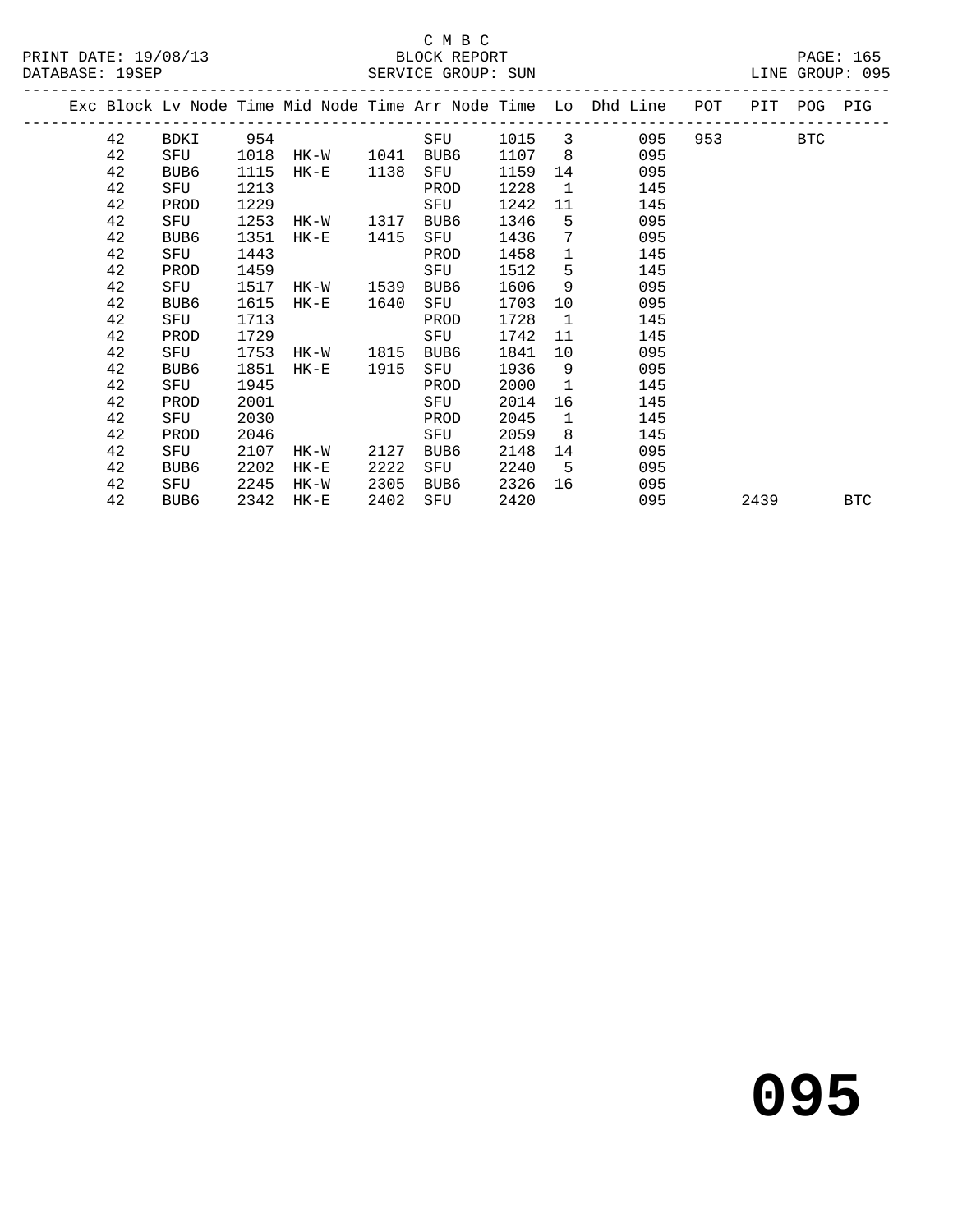|                                                                |                                                                                                                   |                                                                      |                                                                                                 |                                              |                                                                                     |                                                                                        | BDLO BOUNDARY & LOUGHEED-NORTH BTC Burnaby Depot<br>${\small\hbox{\texttt{BYCA}}} \qquad \qquad {\small\hbox{\texttt{BROADWAY}}} \; \; \& \; \; {\small\hbox{\texttt{CAMBIE}}} \qquad \qquad \qquad {\small\hbox{\texttt{BVGR}}} \qquad \qquad {\small\hbox{\texttt{BROADWAY}}} \; \; \& \; \; {\small\hbox{\texttt{GRANVILLE}}} \qquad \qquad {\small\hbox{\texttt{GRANVILLE}}} \qquad \qquad {\small\hbox{\texttt{GRANVILLE}}} \qquad \qquad {\small\hbox{\texttt{GRANVILLE}}} \qquad \qquad {\small\hbox{\texttt{GRANVILLE}}} \qquad \qquad {\small\hbox{\$<br>HK-E HASTINGS & KOOTENAY EB HK-W HASTINGS & KOOTENAY WB<br>HODM HOWE & DUNSMUIR<br>HODM HOWE & DUNSMUIR<br>NEW WESTMINSTER STN SERO SEYMOUR ST & ROBSON ST<br>SFU SFU EXCHANGE SUST SURREY CENTRAL STATION<br>ULP UNIVERSITY LOOP<br>ULP UNIVERSITY LOOP<br>ULP UNIVERSITY LOOP<br>ULP UNIVERSITY LOOP |          |  |
|----------------------------------------------------------------|-------------------------------------------------------------------------------------------------------------------|----------------------------------------------------------------------|-------------------------------------------------------------------------------------------------|----------------------------------------------|-------------------------------------------------------------------------------------|----------------------------------------------------------------------------------------|--------------------------------------------------------------------------------------------------------------------------------------------------------------------------------------------------------------------------------------------------------------------------------------------------------------------------------------------------------------------------------------------------------------------------------------------------------------------------------------------------------------------------------------------------------------------------------------------------------------------------------------------------------------------------------------------------------------------------------------------------------------------------------------------------------------------------------------------------------------------------|----------|--|
|                                                                |                                                                                                                   |                                                                      |                                                                                                 |                                              |                                                                                     |                                                                                        | Exc Block Lv Node Time Mid Node Time Arr Node Time Lo Dhd Line POT PIT POG PIG                                                                                                                                                                                                                                                                                                                                                                                                                                                                                                                                                                                                                                                                                                                                                                                           |          |  |
| 41<br>41<br>41<br>41<br>41<br>41<br>41<br>41<br>41<br>41       | GRVT 929<br>ULP 1008<br>GRVT 1052<br>ULP<br>GRVT<br>ULP<br>GRVT<br>ULP                                            | 1135<br>1222                                                         | ULP 847 BYCA 910<br>BYCA<br>BYCA<br>BYCA<br>BYCA<br>BYCA<br>1304 BYCA<br>1352 BYCA<br>1434 BYCA | 1031<br>1104<br>1202<br>1235<br>1332<br>1405 | 941 ULP<br>GRVT<br><b>ULP</b><br>GRVT<br>1501 GRVT                                  | 1042<br>1127<br>1215<br>1515                                                           | 41 LB-W 653 BYCA 706 ULP 725 9 099 650 BTC<br>41 ULP 734 BYCA 755 GRVT 805 4 099<br>GRVT 809 BYCA 820 ULP 842 5 099<br>GRVT 921 8 099<br>1004 4 099<br>10 099<br>8 099<br>7 099<br>ULP 1300 4 099<br>GRVT 1345 7 099<br>ULP 1430 4 099<br>$\frac{1}{7}$ 099                                                                                                                                                                                                                                                                                                                                                                                                                                                                                                                                                                                                              |          |  |
| 41<br>41<br>41<br>41<br>41<br>41<br>41<br>41<br>41<br>41<br>41 | GRVT<br><b>ULP</b><br>GRVT<br>ULP<br>GRVT<br>ULP<br>GRVT<br>ULP<br>GRVT<br>ULP<br>GRVT 2237 BYCA<br>ULP 2237 BYCA | 1522<br>1652<br>1734<br>1823<br>1904<br>1951<br>2031<br>2113<br>2151 | BYCA<br>1604 BYCA<br>BYCA<br>BYCA<br>BYCA<br>BYCA<br>BYCA<br>BYCA<br>BYCA<br>BYCA               | 1801<br>1835<br>1929<br>2003<br>2055<br>2215 | 1535 ULP<br>1631 GRVT<br>1704 ULP<br>GRVT<br>ULP<br>GRVT<br>ULP<br>GRVT<br>2124 ULP | 1600<br>1941<br>GRVT 2226 11<br>2215 GRVT 2220 11<br>2247 ULP 2309 6<br>2337 BDLO 2355 | 4 099<br>1645 7 099<br>1729 5 099<br>1814 9<br>099<br>1900 4<br>099<br>10<br>099<br>2028 3<br>099<br>2106 7 099<br>2148 3 099<br>099<br>099                                                                                                                                                                                                                                                                                                                                                                                                                                                                                                                                                                                                                                                                                                                              |          |  |
| 41                                                             |                                                                                                                   |                                                                      |                                                                                                 |                                              |                                                                                     |                                                                                        | 099                                                                                                                                                                                                                                                                                                                                                                                                                                                                                                                                                                                                                                                                                                                                                                                                                                                                      | 2358 BTC |  |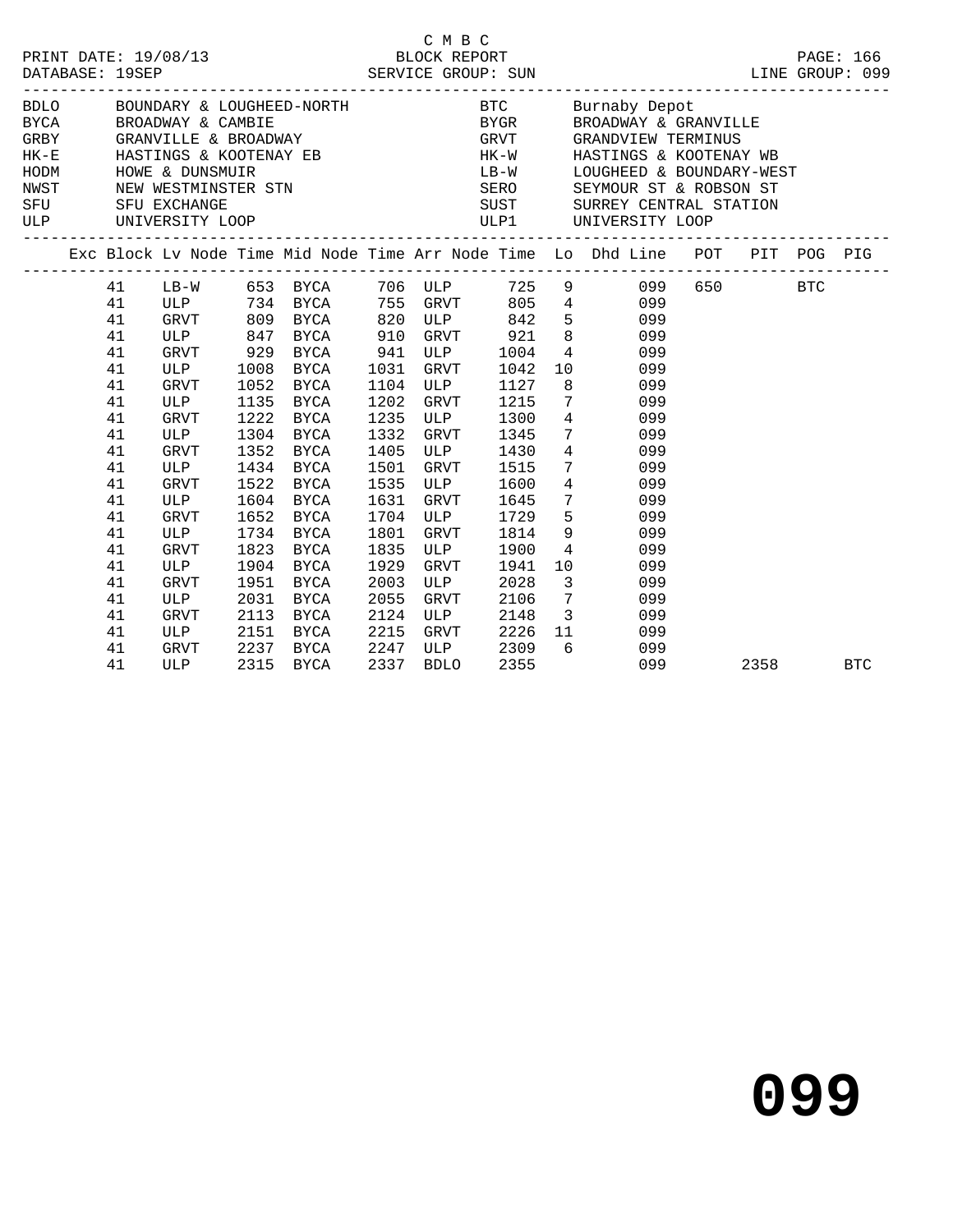|  |        |             |      |             |                   |                                                |                  |                         | Exc Block Lv Node Time Mid Node Time Arr Node Time Lo Dhd Line POT PIT POG PIG |     |            |            |              |
|--|--------|-------------|------|-------------|-------------------|------------------------------------------------|------------------|-------------------------|--------------------------------------------------------------------------------|-----|------------|------------|--------------|
|  | 42     |             |      |             |                   |                                                |                  |                         | 737 9<br>099                                                                   | 702 | <b>BTC</b> |            |              |
|  | 42     |             |      |             |                   | LB-W 705 BYCA 718 ULP<br>ULP 746 BYCA 807 GRVT |                  |                         | 817 4<br>099                                                                   |     |            |            |              |
|  | 42     | GRVT        |      | 821 BYCA    | 832               | ULP                                            | 854              | $5^{\circ}$             | 099                                                                            |     |            |            |              |
|  | 42     | ULP         | 859  | BYCA        | 922               | GRVT                                           | 933              | 11                      | 099                                                                            |     |            |            |              |
|  | 42     | GRVT        | 944  | BYCA        |                   | ULP                                            | 1019             | 5                       | 099                                                                            |     |            |            |              |
|  | 42     | ULP         | 1024 | BYCA        | $22$<br>956<br>10 | GRVT                                           | 1058             | 9 <sup>°</sup>          | 099                                                                            |     |            |            |              |
|  | 42     | GRVT        | 1107 | BYCA        | 1120              | ULP                                            | 1145             | $4\overline{4}$         | 099                                                                            |     |            |            |              |
|  | $4\,2$ | ULP         | 1149 | BYCA        | 1216              | GRVT                                           | 1229             | 8                       | 099                                                                            |     |            |            |              |
|  | 42     | <b>GRVT</b> | 1237 | BYCA        | 1250              | ULP                                            | 1315             | $\overline{4}$          | 099                                                                            |     |            |            |              |
|  | 42     | ULP         | 1319 | BYCA        | 1347              | GRVT                                           | 1400             | $7\overline{ }$         | 099                                                                            |     |            |            |              |
|  | 42     | GRVT        | 1407 | <b>BYCA</b> | 1420              | ULP                                            | 1445             | $\overline{4}$          | 099                                                                            |     |            |            |              |
|  | 42     | ULP         | 1449 | BYCA        | 1516              | GRVT                                           | 1530             | $7\phantom{.0}$         | 099                                                                            |     |            |            |              |
|  | 42     | GRVT        | 1537 | BYCA        | 1550              | ULP                                            | 1615             | $4\overline{4}$         | 099                                                                            |     |            |            |              |
|  | 42     | ULP         | 1619 | BYCA        | 1646              | GRVT                                           | 1700             | $7\overline{ }$         | 099                                                                            |     |            |            |              |
|  | $4\,2$ | GRVT        | 1707 | BYCA        | 1719              | ULP                                            | 1744             | 5 <sup>5</sup>          | 099                                                                            |     |            |            |              |
|  | 42     | ULP         | 1749 | BYCA        | 1816              | GRVT                                           | 1829             | 10                      | 099                                                                            |     |            |            |              |
|  | $4\,2$ | GRVT        | 1839 | <b>BYCA</b> | 1851              | ULP                                            | 1916             | $\overline{4}$          | 099                                                                            |     |            |            |              |
|  | 42     | ULP         | 1920 | <b>BYCA</b> | 1945              | GRVT                                           | 1957             | 14                      | 099                                                                            |     |            |            |              |
|  | 42     | GRVT        | 2011 | BYCA        | 2022              | ULP                                            | 2047             | $\overline{4}$          | 099                                                                            |     |            |            |              |
|  | 42     | ULP         | 2051 | <b>BYCA</b> | 2115              | GRVT                                           | 2126             | 11                      | 099                                                                            |     |            |            |              |
|  | 42     | GRVT        | 2137 | <b>BYCA</b> | 2148              | ULP                                            | 2212             | $\overline{\mathbf{3}}$ | 099                                                                            |     |            |            |              |
|  | 42     | ULP         | 2215 | BYCA        | 2237              | GRVT                                           | 2248             | 13                      | 099                                                                            |     |            |            |              |
|  | 42     | GRVT        | 2301 | <b>BYCA</b> | 2311              | ULP                                            | 2333             | $6\overline{6}$         | 099                                                                            |     |            |            |              |
|  | 42     | ULP         | 2339 | BYCA        | 2401              | GRVT                                           | 2412             | 8 <sup>8</sup>          | 099                                                                            |     |            |            |              |
|  | $4\,2$ | GRVT        | 2420 | <b>BYCA</b> | 2430              | ULP                                            | 2452             | 12                      | 099                                                                            |     |            |            |              |
|  | 42     | ULP         | 2504 | BYCA        | 2524              | GRVT                                           | 2534             | 16                      | 099                                                                            |     |            |            |              |
|  | 42     | GRVT        | 2550 | BYCA        | 2559              | ULP                                            | 2620             | 17                      | 1 099                                                                          |     |            |            |              |
|  | 42     | ULP1        | 2638 | GRBY        | 2657              | SERO                                           | 2708             | $\overline{\mathbf{1}}$ | N17                                                                            |     |            |            |              |
|  | 42     | SERO        | 2709 | BYGR        | 2716              | ULP1                                           | 2736             | 7                       | 26 N17                                                                         |     |            |            |              |
|  | 42     | HODM        | 2809 | NWST        | 2911              | SUST                                           | 2931             |                         | N19                                                                            |     | 3001 300   |            | <b>BTC</b>   |
|  | 43     | $LB-W$      | 717  | BYCA        | 730               | ULP                                            | 749              | 9                       | 099                                                                            | 714 |            | <b>BTC</b> |              |
|  | 43     | ULP         | 758  | BYCA        | 819               | GRVT                                           | 829              | $\overline{4}$          | 099                                                                            |     |            |            |              |
|  | 43     | GRVT        | 833  | BYCA        |                   | ULP                                            | 906              | 5                       | 099                                                                            |     |            |            |              |
|  | 43     | ULP         | 911  | BYCA        | $8 - 934$         | GRVT                                           | 945              | 6                       | 099                                                                            |     |            |            |              |
|  | 43     | GRVT        | 951  | BYCA        | 1003              | ULP                                            | 1026             | 6                       | 099                                                                            |     |            |            |              |
|  | 43     | ULP         | 1032 | BYCA        | 1056              | GRVT                                           | 1109             | 13                      | 099                                                                            |     |            |            |              |
|  | 43     | GRVT        | 1122 | BYCA        | 1135              | ULP                                            | 1200             | $4\overline{4}$         | 099                                                                            |     |            |            |              |
|  | 43     | ULP         |      | 1204 BYCA   | 1232              | GRVT                                           | $\frac{1}{1245}$ | $\overline{7}$          | 099                                                                            |     |            |            |              |
|  | 43     | GRVT        |      |             |                   | 1252 BYCA 1305 ULP 1330 4 099                  |                  |                         |                                                                                |     |            |            |              |
|  | 43     | ULP         | 1334 | BYCA        | 1402              | GRVT                                           | 1415             | 7                       | 099                                                                            |     |            |            |              |
|  | 43     | <b>GRVT</b> | 1422 | BYCA        | 1435              | ULP                                            | 1500             | $\overline{4}$          | 099                                                                            |     |            |            |              |
|  | 43     | ULP         | 1504 | BYCA        | 1531              | GRVT                                           | 1545             | 7                       | 099                                                                            |     |            |            |              |
|  | 43     | <b>GRVT</b> | 1552 | <b>BYCA</b> | 1605              | ULP                                            | 1630             | 4                       | 099                                                                            |     |            |            |              |
|  | 43     | ULP         | 1634 | <b>BYCA</b> | 1701              | <b>GRVT</b>                                    | 1715             | 7                       | 099                                                                            |     |            |            |              |
|  | 43     | <b>GRVT</b> | 1722 | <b>BYCA</b> | 1734              | ULP                                            | 1759             | 5                       | 099                                                                            |     |            |            |              |
|  | 43     | ULP         | 1804 | <b>BYCA</b> | 1829              | <b>GRVT</b>                                    | 1842             | 13                      | 099                                                                            |     |            |            |              |
|  | 43     | <b>GRVT</b> | 1855 | BYCA        | 1907              | ULP                                            | 1932             | 2                       | 099                                                                            |     |            |            |              |
|  | 43     | ULP         | 1934 | <b>BYCA</b> | 1959              | <b>BDLO</b>                                    | 2019             |                         | 099                                                                            |     | 2022       |            | $_{\rm BTC}$ |
|  |        |             |      |             |                   |                                                |                  |                         |                                                                                |     |            |            |              |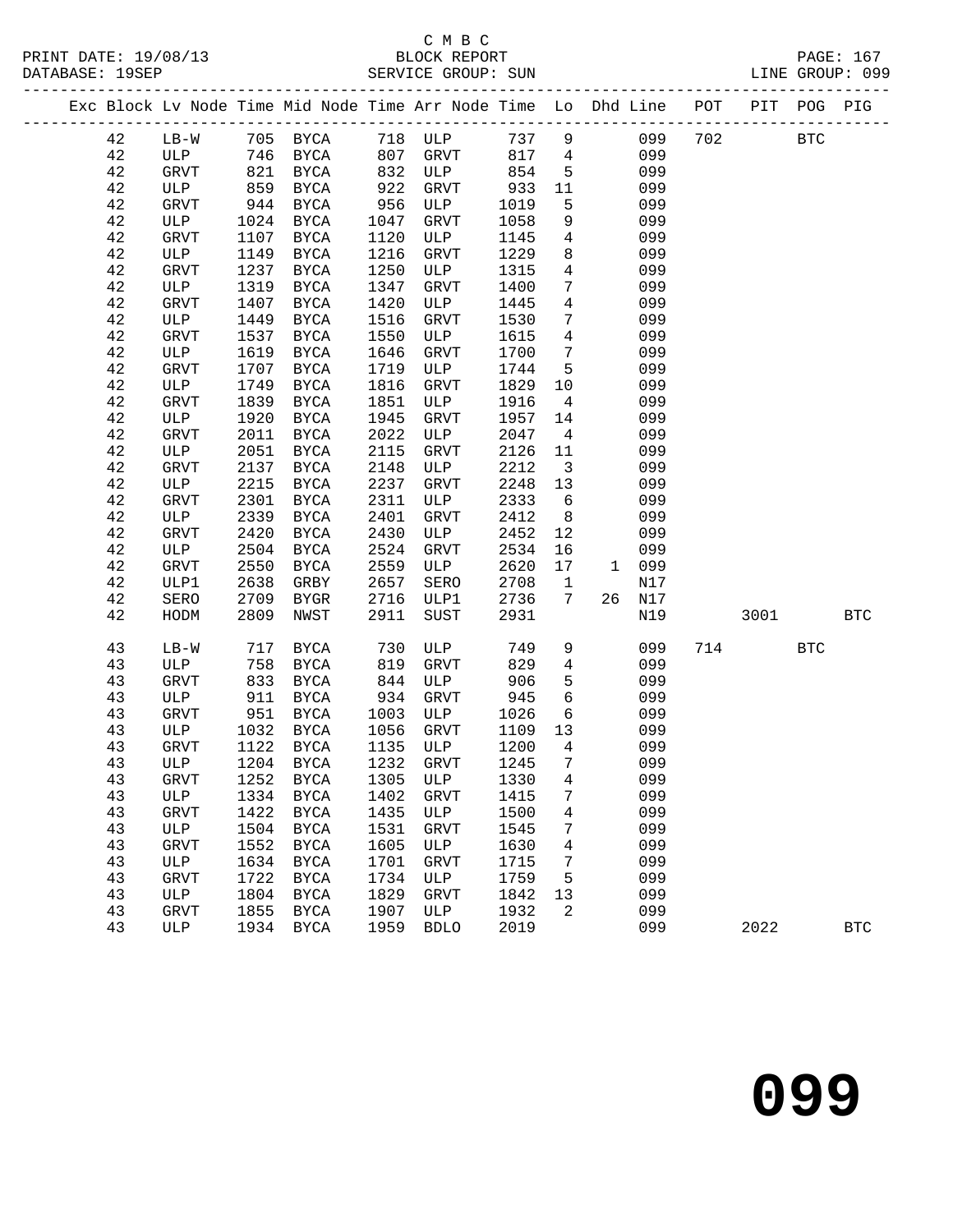|  |        |        |      |             |                              |                                                                                                                                                                                                                  |         |                         | Exc Block Lv Node Time Mid Node Time Arr Node Time Lo Dhd Line POT PIT POG PIG |            |            |            |
|--|--------|--------|------|-------------|------------------------------|------------------------------------------------------------------------------------------------------------------------------------------------------------------------------------------------------------------|---------|-------------------------|--------------------------------------------------------------------------------|------------|------------|------------|
|  | 44     |        |      |             |                              |                                                                                                                                                                                                                  |         |                         | LB-W 729 BYCA 742 ULP 801 9 099 726 BTC                                        |            |            |            |
|  | 44     |        |      |             |                              |                                                                                                                                                                                                                  |         |                         | 099                                                                            |            |            |            |
|  | 44     |        |      |             |                              | ULP 810 BYCA 831 GRVT 841 4<br>GRVT 845 BYCA 856 ULP 918 4                                                                                                                                                       |         |                         | 099                                                                            |            |            |            |
|  | 44     | ULP    |      | 922 BYCA    |                              |                                                                                                                                                                                                                  |         |                         | 099                                                                            |            |            |            |
|  | 44     | GRVT   |      | 1007 BYCA   |                              |                                                                                                                                                                                                                  |         | 6                       | 099                                                                            |            |            |            |
|  | 44     | ULP    | 1048 | BYCA        |                              |                                                                                                                                                                                                                  |         |                         | 099                                                                            |            |            |            |
|  | $4\,4$ | GRVT   | 1137 | BYCA        |                              |                                                                                                                                                                                                                  |         |                         | 099                                                                            |            |            |            |
|  | $4\,4$ | ULP    | 1219 | BYCA        |                              |                                                                                                                                                                                                                  |         |                         | 099                                                                            |            |            |            |
|  | 44     | GRVT   | 1307 | BYCA        |                              | 856 ULP 918 4<br>945 GRVT 956 11<br>1019 ULP 1042 6<br>1112 GRVT 1125 12<br>1150 ULP 1215 4<br>1247 GRVT 1300 7<br>1320 ULP 1345 4<br>1417 GRVT 1430 7<br>1450 ULP 1515 4<br>1546 GRVT 1600 7<br>1620 ULP 1645 4 |         |                         | 099                                                                            |            |            |            |
|  | 44     | ULP    | 1349 | BYCA        |                              |                                                                                                                                                                                                                  |         |                         | 099                                                                            |            |            |            |
|  | 44     | GRVT   | 1437 | BYCA        |                              |                                                                                                                                                                                                                  |         |                         | 099                                                                            |            |            |            |
|  | 44     | ULP    | 1519 | BYCA        |                              |                                                                                                                                                                                                                  |         |                         | 099                                                                            |            |            |            |
|  | 44     | GRVT   | 1607 | BYCA        |                              | ULP                                                                                                                                                                                                              | 1645    | $\overline{4}$          | 099                                                                            |            |            |            |
|  | 44     | ULP    | 1649 | BYCA        |                              | GRVT                                                                                                                                                                                                             | 1729    | 8 <sup>8</sup>          | 099                                                                            |            |            |            |
|  | 44     | GRVT   | 1737 | BYCA        | 1620<br>1716<br>1749<br>1844 | ULP                                                                                                                                                                                                              | 1814    | 5 <sup>5</sup>          | 099                                                                            |            |            |            |
|  | 44     | ULP    | 1819 | BYCA        |                              | GRVT                                                                                                                                                                                                             | 1857 14 |                         | 099                                                                            |            |            |            |
|  | 44     | GRVT   | 1911 | <b>BYCA</b> | 1923                         | ULP                                                                                                                                                                                                              | 1948    | $\overline{\mathbf{3}}$ | 099                                                                            |            |            |            |
|  | 44     | ULP    | 1951 | BYCA        | 2016                         | <b>BDLO</b>                                                                                                                                                                                                      | 2036    |                         | 099                                                                            | 2039 — 203 |            | <b>BTC</b> |
|  | 45     | $LB-W$ | 739  | BYCA        | 754                          | ULP                                                                                                                                                                                                              | 816     | $7\overline{ }$         | 099                                                                            | 736        | <b>BTC</b> |            |
|  | 45     | ULP    | 823  | BYCA        |                              | GRVT                                                                                                                                                                                                             | 857     | 9                       | 099                                                                            |            |            |            |
|  | 45     | GRVT   | 906  | BYCA        |                              | ULP                                                                                                                                                                                                              | 939     | $\overline{3}$          | 099                                                                            |            |            |            |
|  | 45     | ULP    | 942  | BYCA        | $346\n917\n1005\n1034$       | GRVT                                                                                                                                                                                                             | 1016    | 6                       | 099                                                                            |            |            |            |
|  | 45     | GRVT   | 1022 | BYCA        |                              | ULP                                                                                                                                                                                                              | 1057    | $7\overline{ }$         | 099                                                                            |            |            |            |
|  | 45     | ULP    |      | 1104 BYCA   | 1131                         | GRVT                                                                                                                                                                                                             | 1144    | 8                       | 099                                                                            |            |            |            |
|  | $4\,5$ | GRVT   | 1152 | BYCA        | 1205                         | ULP                                                                                                                                                                                                              | 1230    | $\overline{4}$          | 099                                                                            |            |            |            |
|  | 45     | ULP    | 1234 | BYCA        | 1302                         | GRVT                                                                                                                                                                                                             | 1315    | $7\overline{ }$         | 099                                                                            |            |            |            |
|  | 45     | GRVT   | 1322 | BYCA        | 1335                         | ULP                                                                                                                                                                                                              | 1400    | $4\overline{ }$         | 099                                                                            |            |            |            |
|  | 45     | ULP    |      | 1404 BYCA   | 1431                         | GRVT                                                                                                                                                                                                             | 1445    | $7\phantom{.0}$         | 099                                                                            |            |            |            |
|  | 45     | GRVT   | 1452 | BYCA        | 1505                         | ULP                                                                                                                                                                                                              | 1530    | $4\overline{4}$         | 099                                                                            |            |            |            |
|  | 45     | ULP    |      | 1534 BYCA   | 1601                         | GRVT                                                                                                                                                                                                             | 1615    | $7\overline{ }$         | 099                                                                            |            |            |            |
|  | 45     | GRVT   |      | 1622 BYCA   | 1635                         | ULP                                                                                                                                                                                                              | 1700    | $\overline{4}$          | 099                                                                            |            |            |            |
|  | 45     | ULP    |      | 1704 BYCA   | 1731                         | GRVT                                                                                                                                                                                                             | 1744    | 8                       | 099                                                                            |            |            |            |
|  | 45     | GRVT   |      | 1752 BYCA   | 1804                         | ULP                                                                                                                                                                                                              | 1829    | $5^{\circ}$             | 099                                                                            |            |            |            |
|  | 45     | ULP    |      | 1834 BYCA   | 1859                         | GRVT                                                                                                                                                                                                             | 1912    | 9                       | 099                                                                            |            |            |            |
|  | 45     | GRVT   |      | 1921 BYCA   | 1933                         | ULP                                                                                                                                                                                                              | 1958    | $\overline{\mathbf{3}}$ | 099                                                                            |            |            |            |
|  | 45     | ULP    |      | 2001 BYCA   | 2025                         | GRVT                                                                                                                                                                                                             | 2036    | $5\overline{)}$         | 099                                                                            |            |            |            |
|  | 45     | GRVT   | 2041 | BYCA        | 2052                         | ULP                                                                                                                                                                                                              | 2117 4  |                         | 099                                                                            |            |            |            |
|  | 45     | ULP    | 2121 | BYCA        | 2145                         | GRVT                                                                                                                                                                                                             | 2156    | $5^{\circ}$             | 099                                                                            |            |            |            |
|  | 45     | GRVT   | 2201 | BYCA        | 2211                         | ULP                                                                                                                                                                                                              | 2233    | 6                       | 099                                                                            |            |            |            |
|  | 45     | ULP    | 2239 | BYCA        | 2301                         | GRVT                                                                                                                                                                                                             | 2312 14 |                         | 099                                                                            |            |            |            |
|  | 45     | GRVT   | 2326 | BYCA        | 2336                         | ULP                                                                                                                                                                                                              | 2358    | $6\overline{6}$         | 099                                                                            |            |            |            |
|  | 45     | ULP    | 2404 | BYCA        | 2424                         | GRVT                                                                                                                                                                                                             | 2434    | 16                      | 099                                                                            |            |            |            |
|  | 45     | GRVT   | 2450 | BYCA        | 2500                         | ULP                                                                                                                                                                                                              | 2522    | 11                      | 1 099                                                                          |            |            |            |
|  | 45     | ULP1   | 2534 | GRBY        | 2553                         | SERO                                                                                                                                                                                                             | 2604    | 5                       | N17                                                                            |            |            |            |
|  | 45     | SERO   | 2609 | BYGR        | 2616                         | ULP1                                                                                                                                                                                                             | 2636    |                         | N17                                                                            | 2711       |            | <b>BTC</b> |

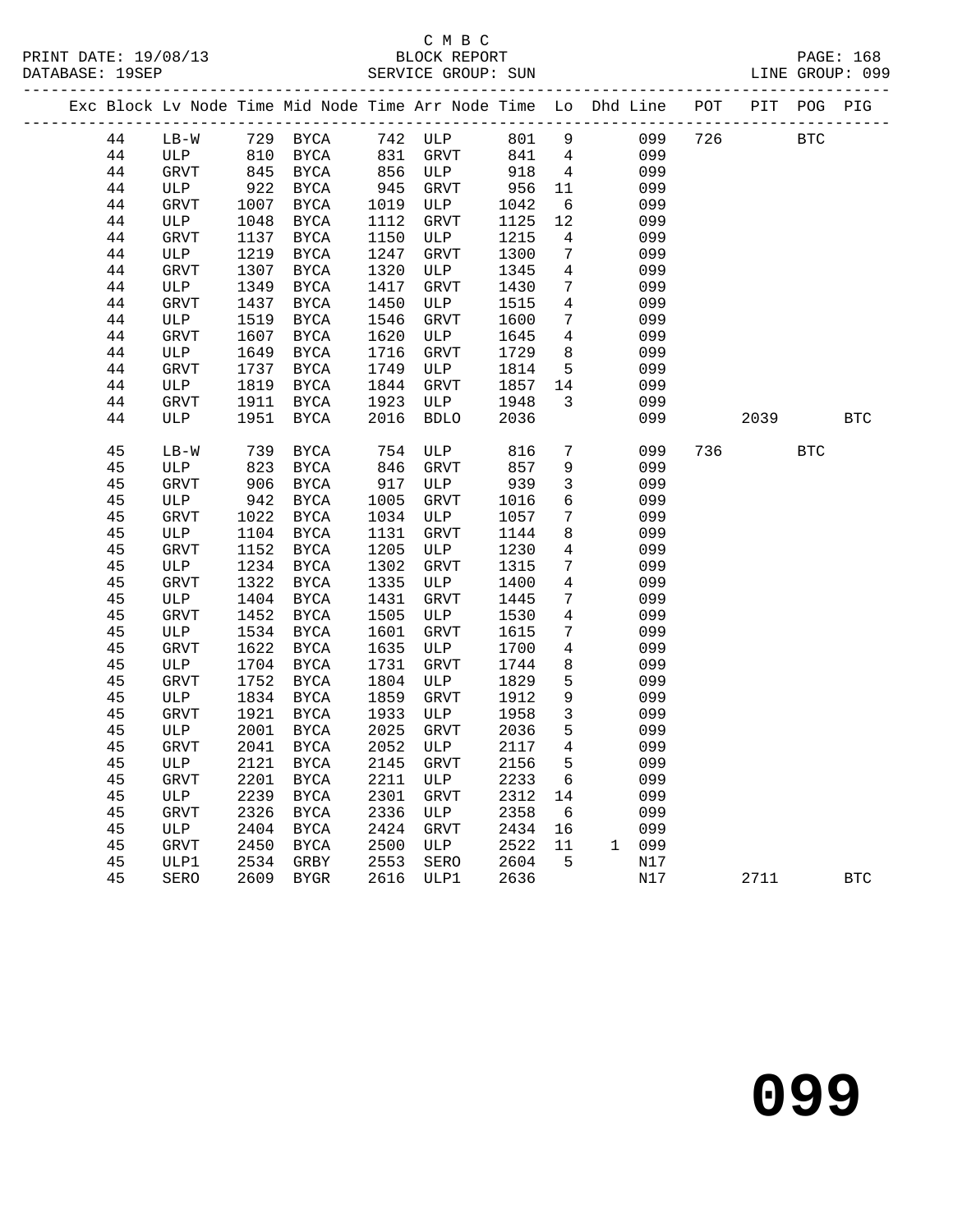#### C M B C<br>BLOCK REPORT SERVICE GROUP: SUN

|  |                     |        |      |                     |      |               |       |              | Exc Block Lv Node Time Mid Node Time Arr Node Time  Lo  Dhd Line | POT | PIT | POG        | PIG |
|--|---------------------|--------|------|---------------------|------|---------------|-------|--------------|------------------------------------------------------------------|-----|-----|------------|-----|
|  | 46                  | $LB-W$ | 751  | BYCA                | 806  | ULP           | 828   | -6           | 099                                                              | 748 |     | <b>BTC</b> |     |
|  | 46                  | ULP    | 834  | BYCA                | 857  | GRVT          | 908   | 6            | 099                                                              |     |     |            |     |
|  | 46                  | GRVT   | 914  | BYCA                | 926  | ULP           | 949   | 3            | 099                                                              |     |     |            |     |
|  | 46                  | ULP    | 952  | BYCA                | 1015 | GRVT          | 1026  | -11          | 099                                                              |     |     |            |     |
|  | 46                  | GRVT   | 1037 | BYCA                | 1049 | ULP           | 1112  | -8           | 099                                                              |     |     |            |     |
|  | 46                  | ULP    | 1120 | BYCA                | 1147 | GRVT          | 1200  |              | 099                                                              |     |     |            |     |
|  | 46                  | GRVT   | 1207 | BYCA                | 1220 | ULP           | 1245  | 4            | 099                                                              |     |     |            |     |
|  | 46                  | ULP    | 1249 | <b>BYCA</b>         | 1317 | GRVT          | 1330  | 7            | 099                                                              |     |     |            |     |
|  | 46                  | GRVT   | 1337 | <b>BYCA</b>         | 1350 | ULP           | 1415  | 4            | 099                                                              |     |     |            |     |
|  | $\Lambda$ $\subset$ | TTT D  |      | $1110 \overline{N}$ |      | $1 A A C$ $C$ | 1.500 | $\mathbf{r}$ | 0.00                                                             |     |     |            |     |

| 46 | GRVT        | 1037 | BYCA        | 1049 | ULP         | 1112 | 8               | 099    |     |      |            |            |  |
|----|-------------|------|-------------|------|-------------|------|-----------------|--------|-----|------|------------|------------|--|
| 46 | ULP         | 1120 | BYCA        | 1147 | GRVT        | 1200 | $7\phantom{.0}$ | 099    |     |      |            |            |  |
| 46 | <b>GRVT</b> | 1207 | BYCA        | 1220 | ULP         | 1245 | $\overline{4}$  | 099    |     |      |            |            |  |
| 46 | ULP         | 1249 | BYCA        | 1317 | GRVT        | 1330 | $7\phantom{.}$  | 099    |     |      |            |            |  |
| 46 | <b>GRVT</b> | 1337 | <b>BYCA</b> | 1350 | ULP         | 1415 | $\overline{4}$  | 099    |     |      |            |            |  |
| 46 | ULP         | 1419 | BYCA        | 1446 | <b>GRVT</b> | 1500 | 7               | 099    |     |      |            |            |  |
| 46 | <b>GRVT</b> | 1507 | BYCA        | 1520 | ULP         | 1545 | $\overline{4}$  | 099    |     |      |            |            |  |
| 46 | ULP         | 1549 | BYCA        | 1616 | GRVT        | 1630 | 7               | 099    |     |      |            |            |  |
| 46 | <b>GRVT</b> | 1637 | BYCA        | 1649 | ULP         | 1714 | 5               | 099    |     |      |            |            |  |
| 46 | ULP         | 1719 | BYCA        | 1746 | GRVT        | 1759 | 8               | 099    |     |      |            |            |  |
| 46 | <b>GRVT</b> | 1807 | BYCA        | 1819 | ULP         | 1844 | 5               | 099    |     |      |            |            |  |
| 46 | ULP         | 1849 | BYCA        | 1914 | GRVT        | 1927 | 14              | 099    |     |      |            |            |  |
| 46 | <b>GRVT</b> | 1941 | BYCA        | 1953 | ULP         | 2018 | 3               | 099    |     |      |            |            |  |
| 46 | ULP         | 2021 | BYCA        | 2045 | GRVT        | 2056 | 6               | 099    |     |      |            |            |  |
| 46 | GRVT        | 2102 | BYCA        | 2113 | ULP         | 2137 | $4\overline{ }$ | 099    |     |      |            |            |  |
| 46 | ULP         | 2141 | BYCA        | 2205 | GRVT        | 2216 | 9               | 099    |     |      |            |            |  |
| 46 | GRVT        | 2225 | BYCA        | 2235 | ULP         | 2257 | $6\overline{6}$ | 099    |     |      |            |            |  |
| 46 | ULP         | 2303 | BYCA        | 2325 | GRVT        | 2336 | 14              | 099    |     |      |            |            |  |
| 46 | GRVT        | 2350 | BYCA        | 2400 | ULP         | 2422 | 12              | 099    |     |      |            |            |  |
| 46 | ULP         | 2434 | BYCA        | 2454 | GRVT        | 2504 | 16              | 099    |     |      |            |            |  |
| 46 | GRVT        | 2520 | BYCA        | 2529 | ULP         | 2550 | 17              | 1 099  |     |      |            |            |  |
| 46 | ULP1        | 2608 | GRBY        | 2627 | SERO        | 2638 | $\mathbf{1}$    | N17    |     |      |            |            |  |
| 46 | SERO        | 2639 | <b>BYGR</b> | 2646 | ULP1        | 2706 | 17              | 26 N17 |     |      |            |            |  |
| 46 | HODM        | 2749 |             |      | NWST        | 2851 |                 | N19    |     | 2913 |            | <b>BTC</b> |  |
|    |             |      |             |      |             |      |                 |        |     |      |            |            |  |
| 47 | $LB-W$      | 851  | BYCA        | 906  | ULP         | 928  | $\overline{4}$  | 099    | 848 |      | <b>BTC</b> |            |  |
| 47 | ULP         | 932  | BYCA        | 955  | GRVT        | 1006 | 9               | 099    |     |      |            |            |  |
| 47 | GRVT        | 1015 | BYCA        | 1027 | ULP         | 1050 | 6               | 099    |     |      |            |            |  |
| 47 | ULP         | 1056 | BYCA        | 1120 | GRVT        | 1133 | 12              | 099    |     |      |            |            |  |
| 47 | GRVT        | 1145 | BYCA        | 1158 | ULP         | 1223 | $\overline{4}$  | 099    |     |      |            |            |  |
| 47 | ULP         | 1227 | BYCA        | 1255 | GRVT        | 1308 | $7\phantom{.0}$ | 099    |     |      |            |            |  |
| 47 | GRVT        | 1315 | BYCA        | 1328 | ULP         | 1353 | $\overline{4}$  | 099    |     |      |            |            |  |
| 47 | ULP         | 1357 | BYCA        | 1425 | <b>GRVT</b> | 1438 | 7               | 099    |     |      |            |            |  |
| 47 | <b>GRVT</b> | 1445 | BYCA        | 1458 | ULP         | 1523 | $\overline{4}$  | 099    |     |      |            |            |  |
| 47 | ULP         | 1527 | BYCA        | 1554 | GRVT        | 1608 | $7\phantom{.0}$ | 099    |     |      |            |            |  |
| 47 | GRVT        | 1615 | BYCA        | 1628 | ULP         | 1653 | $\overline{4}$  | 099    |     |      |            |            |  |
| 47 | ULP         | 1657 | BYCA        | 1724 | GRVT        | 1737 | 8               | 099    |     |      |            |            |  |
| 47 | GRVT        | 1745 | BYCA        | 1757 | ULP         | 1822 | 5               | 099    |     |      |            |            |  |
| 47 | ULP         | 1827 | BYCA        | 1852 | <b>BDLO</b> | 1912 |                 | 099    |     | 1915 |            | <b>BTC</b> |  |
|    |             |      |             |      |             |      |                 |        |     |      |            |            |  |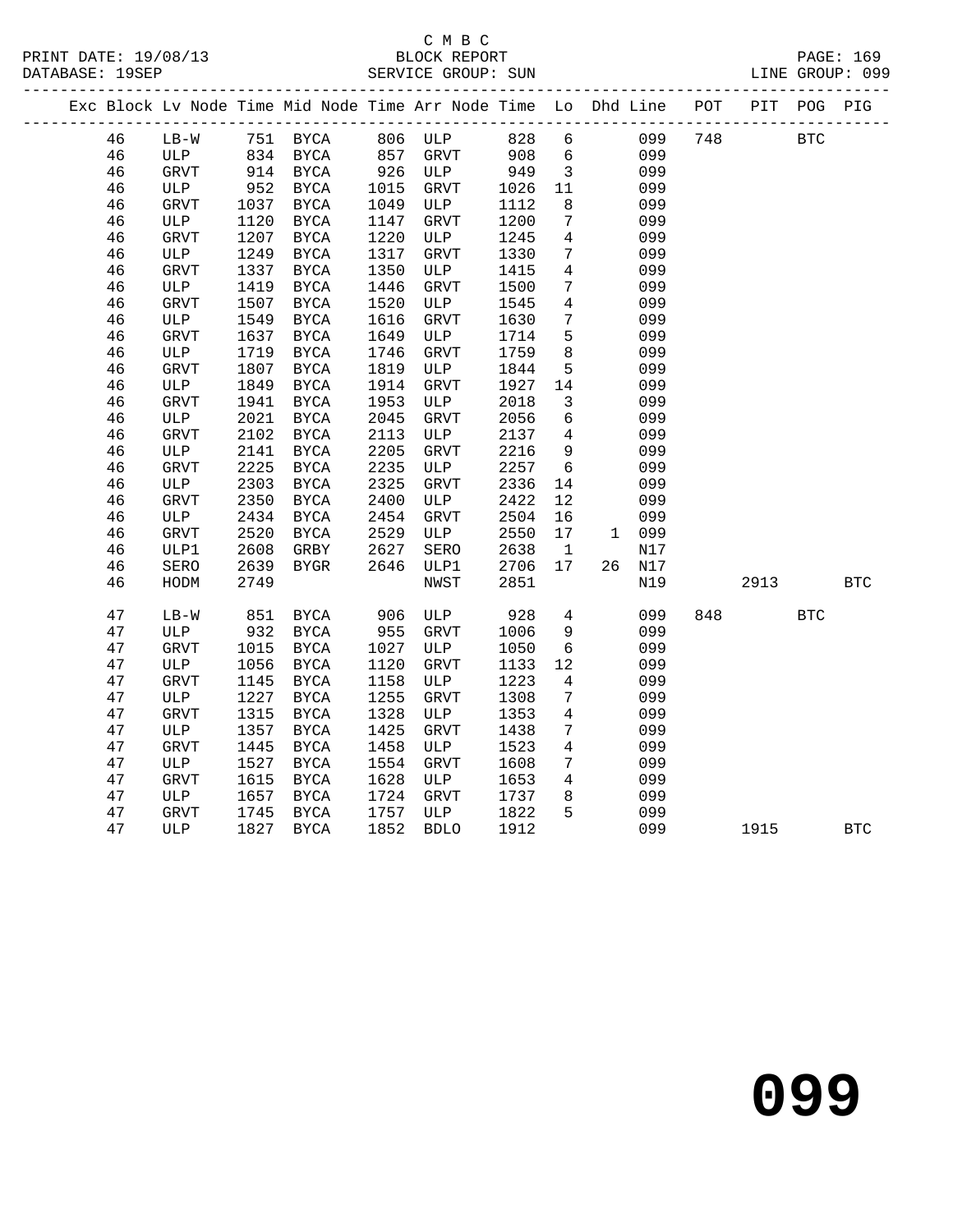### C M B C<br>BLOCK REPORT

|  |    |            |      |             |      |                                                                                |       |                         |           | ----------------------- |            |              |            |
|--|----|------------|------|-------------|------|--------------------------------------------------------------------------------|-------|-------------------------|-----------|-------------------------|------------|--------------|------------|
|  |    |            |      |             |      | Exc Block Lv Node Time Mid Node Time Arr Node Time Lo Dhd Line POT PIT POG PIG |       |                         |           |                         |            |              |            |
|  | 48 | $LB-W$     |      | 915 BYCA    |      | 931 ULP                                                                        | 954 6 |                         | 099       | 912                     | <b>BTC</b> |              |            |
|  | 48 | <b>ULP</b> | 1000 | BYCA        | 1023 | GRVT                                                                           | 1034  | 11                      | 099       |                         |            |              |            |
|  | 48 | GRVT       | 1045 | BYCA        | 1057 | ULP                                                                            | 1120  | $7\phantom{.0}$         | 099       |                         |            |              |            |
|  | 48 | ULP        | 1127 | BYCA        | 1154 | GRVT                                                                           | 1207  | 8                       | 099       |                         |            |              |            |
|  | 48 | GRVT       | 1215 | BYCA        | 1228 | ULP                                                                            | 1253  | $\overline{4}$          | 099       |                         |            |              |            |
|  | 48 | ULP        | 1257 | <b>BYCA</b> | 1325 | <b>GRVT</b>                                                                    | 1338  | $7\phantom{.0}$         | 099       |                         |            |              |            |
|  | 48 | GRVT       | 1345 | BYCA        | 1358 | ULP                                                                            | 1423  | $\overline{4}$          | 099       |                         |            |              |            |
|  | 48 | ULP        | 1427 | BYCA        | 1454 | GRVT                                                                           | 1508  | $7\phantom{.0}$         | 099       |                         |            |              |            |
|  | 48 | GRVT       | 1515 | BYCA        | 1528 | ULP                                                                            | 1553  | $\overline{4}$          | 099       |                         |            |              |            |
|  | 48 | ULP        | 1557 | BYCA        | 1624 | GRVT                                                                           | 1638  | $7\overline{ }$         | 099       |                         |            |              |            |
|  | 48 | GRVT       | 1645 | BYCA        | 1657 | ULP                                                                            | 1722  | 5                       | 099       |                         |            |              |            |
|  | 48 | ULP        | 1727 | BYCA        | 1754 | GRVT                                                                           | 1807  | 8                       | 099       |                         |            |              |            |
|  | 48 | GRVT       | 1815 | BYCA        | 1827 | ULP                                                                            | 1852  | 5                       | 099       |                         |            |              |            |
|  | 48 | ULP        | 1857 | BYCA        | 1922 | <b>BDLO</b>                                                                    | 1942  |                         | 099       |                         | 1945       |              | <b>BTC</b> |
|  | 49 | $LB-W$     | 930  | BYCA        | 946  | ULP                                                                            | 1009  | $7\phantom{.0}$         | 099       | 927                     |            | $_{\rm BTC}$ |            |
|  | 49 | ULP        | 1016 | BYCA        | 1039 | GRVT                                                                           | 1050  | 10                      | 099       |                         |            |              |            |
|  | 49 | GRVT       | 1100 | BYCA        | 1113 | ULP                                                                            | 1138  | 4                       | 099       |                         |            |              |            |
|  | 49 | ULP        | 1142 | BYCA        | 1209 | GRVT                                                                           | 1222  | 8                       | 099       |                         |            |              |            |
|  | 49 | GRVT       | 1230 | BYCA        | 1243 | ULP                                                                            | 1308  | $\overline{4}$          | 099       |                         |            |              |            |
|  | 49 | ULP        | 1312 | BYCA        | 1340 | <b>GRVT</b>                                                                    | 1353  | 7                       | 099       |                         |            |              |            |
|  | 49 | GRVT       | 1400 | <b>BYCA</b> | 1413 | ULP                                                                            | 1438  | $\overline{4}$          | 099       |                         |            |              |            |
|  | 49 | ULP        | 1442 | BYCA        | 1509 | GRVT                                                                           | 1523  | $7\phantom{.}$          | 099       |                         |            |              |            |
|  | 49 | GRVT       | 1530 | <b>BYCA</b> | 1543 | ULP                                                                            | 1608  | $\overline{4}$          | 099       |                         |            |              |            |
|  | 49 | ULP        | 1612 | BYCA        | 1639 | <b>GRVT</b>                                                                    | 1653  | $7\phantom{.0}$         | 099       |                         |            |              |            |
|  | 49 | GRVT       | 1700 | BYCA        | 1712 | ULP                                                                            | 1737  | 5                       | 099       |                         |            |              |            |
|  | 49 | ULP        | 1742 | <b>BYCA</b> | 1809 | GRVT                                                                           | 1822  | 9                       | 099       |                         |            |              |            |
|  | 49 | GRVT       | 1831 | <b>BYCA</b> | 1843 | ULP                                                                            | 1908  | 4                       | 099       |                         |            |              |            |
|  | 49 | ULP        | 1912 | BYCA        | 1937 | <b>GRVT</b>                                                                    | 1949  | 12                      | 099       |                         |            |              |            |
|  | 49 | GRVT       | 2001 | <b>BYCA</b> | 2012 | ULP                                                                            | 2037  | $\overline{4}$          | 099       |                         |            |              |            |
|  | 49 | ULP        | 2041 | BYCA        | 2105 | <b>GRVT</b>                                                                    | 2116  | 9                       | 099       |                         |            |              |            |
|  | 49 | GRVT       | 2125 | BYCA        | 2136 | ULP                                                                            | 2200  | $\overline{\mathbf{3}}$ | 099       |                         |            |              |            |
|  | 49 | ULP        | 2203 | <b>BYCA</b> | 2225 | <b>GRVT</b>                                                                    | 2236  | 13                      | 099       |                         |            |              |            |
|  | 49 | GRVT       | 2249 | <b>BYCA</b> | 2259 | ULP                                                                            | 2321  | - 6                     | 099       |                         |            |              |            |
|  | 49 | ULP        | 2327 | BYCA        | 2349 | GRVT                                                                           | 2400  | 19                      | 099<br>20 |                         |            |              |            |
|  | 49 | HODM       | 2439 | NWST        | 2541 | <b>SUST</b>                                                                    | 2601  |                         | N19       |                         | 2631       |              | <b>BTC</b> |
|  |    |            |      |             |      |                                                                                |       |                         |           |                         |            |              |            |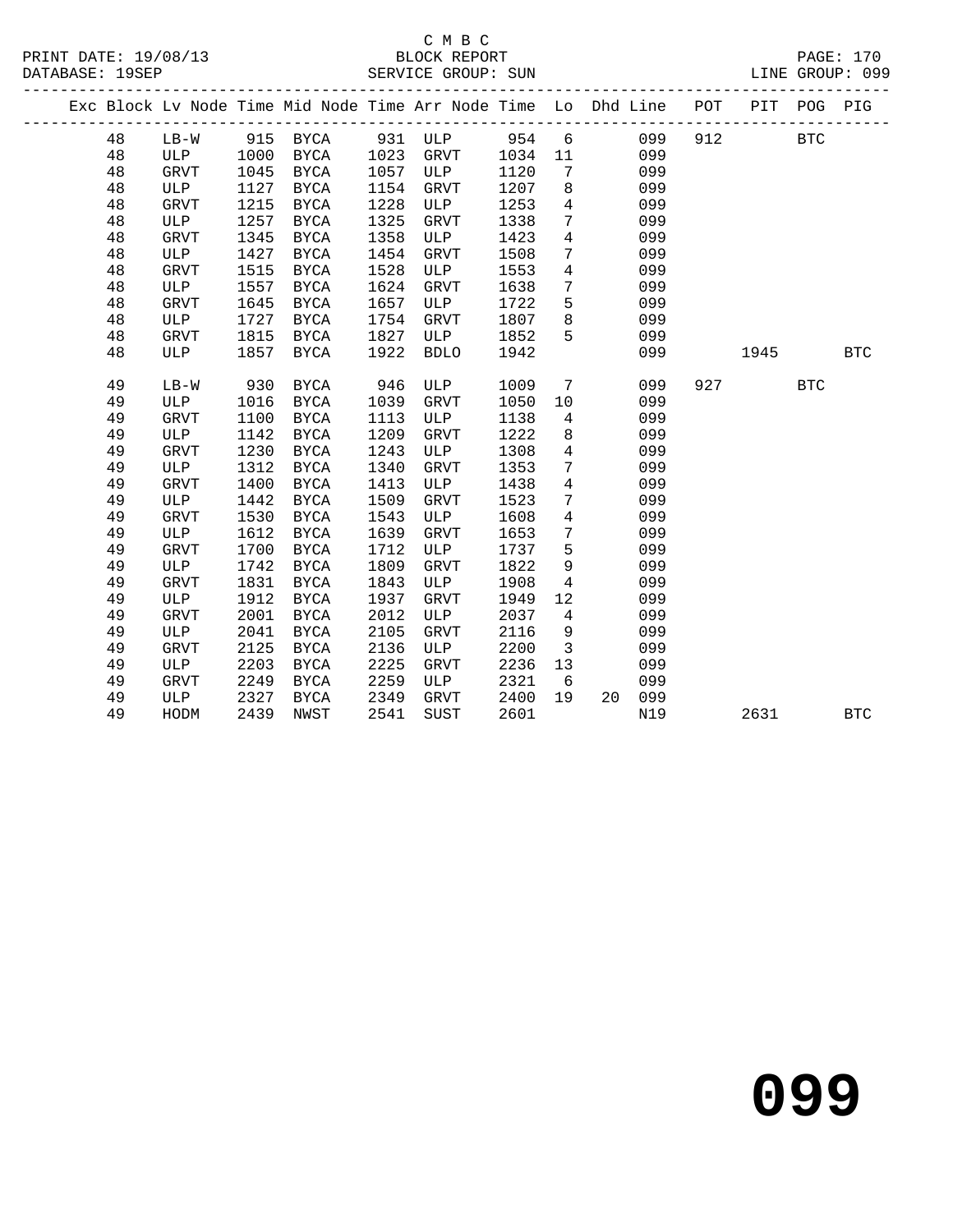|  |        |                       |      |               |      | Exc Block Lv Node Time Mid Node Time Arr Node Time Lo Dhd Line POT PIT POG PIG |            |                            |                 |     |     |            |            |            |
|--|--------|-----------------------|------|---------------|------|--------------------------------------------------------------------------------|------------|----------------------------|-----------------|-----|-----|------------|------------|------------|
|  | 50     | LB-W 953 BYCA         |      |               |      | 1009 ULP                                                                       | 1032 8 099 |                            |                 |     | 950 | <b>BTC</b> |            |            |
|  | 50     | ULP 1040<br>GRVT 1130 |      | BYCA          | 1104 | GRVT                                                                           | 1117 13    |                            |                 | 099 |     |            |            |            |
|  | 50     | GRVT                  |      | 1130 BYCA     | 1143 | ULP                                                                            | 1208       | $\overline{4}$             |                 | 099 |     |            |            |            |
|  | 50     | ULP                   | 1212 | BYCA          | 1240 | <b>GRVT</b>                                                                    | 1253       | $7\overline{ }$            |                 | 099 |     |            |            |            |
|  | 50     | GRVT                  | 1300 | BYCA          | 1313 | ULP                                                                            | 1338       | $4\overline{4}$            |                 | 099 |     |            |            |            |
|  | 50     | ULP                   | 1342 | $_{\rm BYCA}$ | 1410 | GRVT                                                                           | 1423       | $7\overline{ }$            |                 | 099 |     |            |            |            |
|  | 50     | GRVT                  | 1430 | BYCA          | 1443 | ULP                                                                            | 1508       | $4\overline{ }$            |                 | 099 |     |            |            |            |
|  | 50     | ULP                   | 1512 | BYCA          | 1539 | GRVT                                                                           | 1553       | $7\overline{ }$            |                 | 099 |     |            |            |            |
|  | 50     | GRVT                  | 1600 | BYCA          | 1613 | ULP                                                                            | 1638       | $4\overline{4}$            |                 | 099 |     |            |            |            |
|  | 50     | ULP                   | 1642 | BYCA          | 1709 | GRVT                                                                           | 1723       | $7\overline{ }$            |                 | 099 |     |            |            |            |
|  | 50     | GRVT                  | 1730 | <b>BYCA</b>   | 1742 | ULP                                                                            | 1807       | $5^{\circ}$                |                 | 099 |     |            |            |            |
|  | 50     | ULP                   | 1812 | <b>BYCA</b>   | 1837 | GRVT                                                                           | 1850       | 11                         |                 | 099 |     |            |            |            |
|  | 50     | GRVT                  | 1901 | $_{\rm BYCA}$ | 1913 | ULP                                                                            | 1938       | $\overline{4}$             |                 | 099 |     |            |            |            |
|  | 50     | ULP                   | 1942 | BYCA          | 2007 | GRVT                                                                           | 2019       | 12                         |                 | 099 |     |            |            |            |
|  | 50     | <b>GRVT</b>           | 2031 | BYCA          | 2042 | ULP                                                                            | 2107       | $\overline{4}$             |                 | 099 |     |            |            |            |
|  | 50     | ULP                   | 2111 | <b>BYCA</b>   | 2135 | <b>GRVT</b>                                                                    | 2146       | $\overline{\mathbf{3}}$    |                 | 099 |     |            |            |            |
|  | 50     | GRVT                  | 2149 | <b>BYCA</b>   | 2200 | ULP                                                                            | 2224       | $\overline{\mathbf{3}}$    |                 | 099 |     |            |            |            |
|  | 50     | ULP                   | 2227 | BYCA          | 2249 | GRVT                                                                           | 2300       | 13                         |                 | 099 |     |            |            |            |
|  | 50     | GRVT                  | 2313 | $_{\rm BYCA}$ | 2323 | ULP                                                                            | 2345       | 6                          |                 | 099 |     |            |            |            |
|  | 50     | ULP                   | 2351 | BYCA          | 2413 | GRVT                                                                           | 2424       | 25                         | 20 <sub>o</sub> | 099 |     |            |            |            |
|  | 50     | HODM                  | 2509 | NWST          | 2611 | SUST                                                                           | 2631       |                            |                 | N19 |     | 2701       |            | <b>BTC</b> |
|  | 51     | $LB-W$                | 1024 | <b>BYCA</b>   | 1040 | ULP                                                                            | 1103       | 9                          |                 | 099 |     | 1021       | <b>BTC</b> |            |
|  | 51     | ULP                   | 1112 | BYCA          | 1139 | GRVT                                                                           | 1152       | 8                          |                 | 099 |     |            |            |            |
|  | $51\,$ | GRVT                  | 1200 | BYCA          | 1213 | ULP                                                                            | 1238       | $\overline{4}$             |                 | 099 |     |            |            |            |
|  | 51     | ULP                   | 1242 | BYCA          | 1310 | GRVT                                                                           | 1323       | 7 <sup>7</sup>             |                 | 099 |     |            |            |            |
|  | 51     | GRVT                  | 1330 | BYCA          | 1343 | ULP                                                                            | 1408       | $\overline{4}$             |                 | 099 |     |            |            |            |
|  | 51     | ULP                   | 1412 | <b>BYCA</b>   | 1439 | GRVT                                                                           | 1453       | $7\overline{ }$            |                 | 099 |     |            |            |            |
|  | 51     | GRVT                  | 1500 | $_{\rm BYCA}$ | 1513 | ULP                                                                            | 1538       | $\overline{4}$             |                 | 099 |     |            |            |            |
|  | 51     | ULP                   | 1542 | BYCA          | 1609 | GRVT                                                                           | 1623       | $7\overline{ }$            |                 | 099 |     |            |            |            |
|  | 51     | GRVT                  | 1630 | BYCA          | 1642 | ULP                                                                            | 1707       | 5 <sup>5</sup>             |                 | 099 |     |            |            |            |
|  | 51     | ULP                   | 1712 | BYCA          | 1739 | GRVT                                                                           | 1752       | 8                          |                 | 099 |     |            |            |            |
|  | 51     | GRVT                  | 1800 | <b>BYCA</b>   | 1812 | ULP                                                                            | 1837       | $5^{\circ}$                |                 | 099 |     |            |            |            |
|  | 51     | ULP                   | 1842 | BYCA          | 1907 | GRVT                                                                           | 1920       | 11                         |                 | 099 |     |            |            |            |
|  | 51     | GRVT                  | 1931 | <b>BYCA</b>   | 1943 | ULP                                                                            | 2008       | $\mathbf{3}$               |                 | 099 |     |            |            |            |
|  | $51\,$ | ULP                   | 2011 | $_{\rm BYCA}$ | 2035 | GRVT                                                                           | 2046       | $5\overline{)}$            |                 | 099 |     |            |            |            |
|  | $51\,$ | GRVT                  | 2051 | BYCA          | 2102 | ULP                                                                            | 2127       | $\overline{4}$             |                 | 099 |     |            |            |            |
|  | 51     | ULP                   | 2131 | BYCA          | 2155 | GRVT                                                                           | 2206       | $7\overline{ }$            |                 | 099 |     |            |            |            |
|  | 51     | GRVT                  | 2213 | BYCA          | 2223 | ULP                                                                            | 2245       | 6                          |                 | 099 |     |            |            |            |
|  | 51     | ULP                   | 2251 | <b>BYCA</b>   | 2313 | <b>GRVT</b>                                                                    | 2324       | 14                         |                 | 099 |     |            |            |            |
|  | 51     | GRVT                  | 2338 | <b>BYCA</b>   | 2348 | ULP                                                                            | 2410       | 9                          |                 | 099 |     |            |            |            |
|  | $51\,$ | ULP                   | 2419 | <b>BYCA</b>   | 2439 | GRVT                                                                           | 2449       | 30                         | 20              | 099 |     |            |            |            |
|  | 51     | HODM                  | 2539 | NWST          | 2641 | <b>SUST</b>                                                                    | 2701       | $\overline{\phantom{a}}^2$ | 17              | N19 |     |            |            |            |
|  | 51     | SFU                   | 2720 | $HK-W$        | 2743 | HODM                                                                           | 2805       | $\overline{4}$             |                 | N35 |     |            |            |            |
|  | 51     | HODM                  | 2809 | $HK-E$        | 2831 | SFU                                                                            | 2854       | 6                          |                 | N35 |     |            |            |            |
|  | 51     | SFU                   | 2900 | $HK-W$        | 2923 | HODM                                                                           | 2945       |                            |                 | N35 |     | 3002       |            | <b>BTC</b> |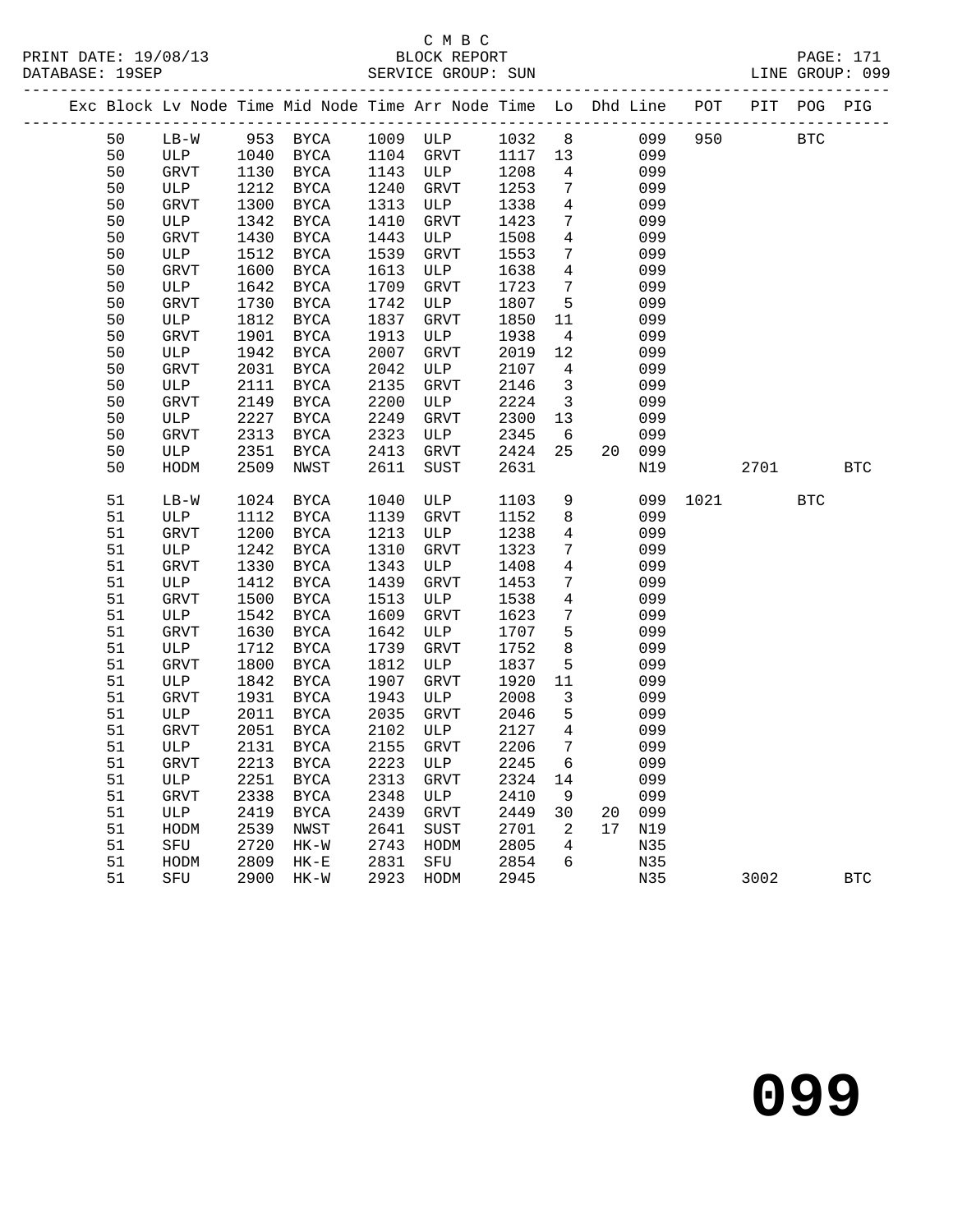## C M B C<br>BLOCK REPORT

DATABASE: 19SEP SERVICE GROUP: SUN LINE GROUP: 099

|  |    |        |      |             |      |             |      |    | Exc Block Ly Node Time Mid Node Time Arr Node Time Lo Dhd Line | POT  | PIT  | POG        | PIG        |
|--|----|--------|------|-------------|------|-------------|------|----|----------------------------------------------------------------|------|------|------------|------------|
|  | 60 | $LB-W$ | 1109 | BYCA        | 1126 | ULP         | 1151 | 6  | 099                                                            | 1106 |      | <b>BTC</b> |            |
|  | 60 | ULP    | 1157 | <b>BYCA</b> | 1224 | GRVT        | 1237 | 8  | 099                                                            |      |      |            |            |
|  | 60 | GRVT   | 1245 | <b>BYCA</b> | 1258 | ULP         | 1323 | 4  | 099                                                            |      |      |            |            |
|  | 60 | ULP    | 1327 | <b>BYCA</b> | 1355 | GRVT        | 1408 | 7  | 099                                                            |      |      |            |            |
|  | 60 | GRVT   | 1415 | <b>BYCA</b> | 1428 | ULP         | 1453 | 4  | 099                                                            |      |      |            |            |
|  | 60 | ULP    | 1457 | BYCA        | 1524 | GRVT        | 1538 | 7  | 099                                                            |      |      |            |            |
|  | 60 | GRVT   | 1545 | <b>BYCA</b> | 1558 | ULP         | 1623 | 4  | 099                                                            |      |      |            |            |
|  | 60 | ULP    | 1627 | BYCA        | 1654 | GRVT        | 1708 | 7  | 099                                                            |      |      |            |            |
|  | 60 | GRVT   | 1715 | <b>BYCA</b> | 1727 | ULP         | 1752 | 5  | 099                                                            |      |      |            |            |
|  | 60 | ULP    | 1757 | <b>BYCA</b> | 1824 | GRVT        | 1837 | 10 | 099                                                            |      |      |            |            |
|  | 60 | GRVT   | 1847 | <b>BYCA</b> | 1859 | ULP         | 1924 | -3 | 099                                                            |      |      |            |            |
|  | 60 | ULP    | 1927 | BYCA        | 1952 | <b>GRVT</b> | 2004 | 17 | 099                                                            |      |      |            |            |
|  | 60 | GRVT   | 2021 | <b>BYCA</b> | 2032 | ULP         | 2057 | 4  | 099                                                            |      |      |            |            |
|  | 60 | ULP    | 2101 | <b>BYCA</b> | 2125 | <b>BDLO</b> | 2144 |    | 099                                                            |      | 2147 |            | <b>BTC</b> |
|  |    |        |      |             |      |             |      |    |                                                                |      |      |            |            |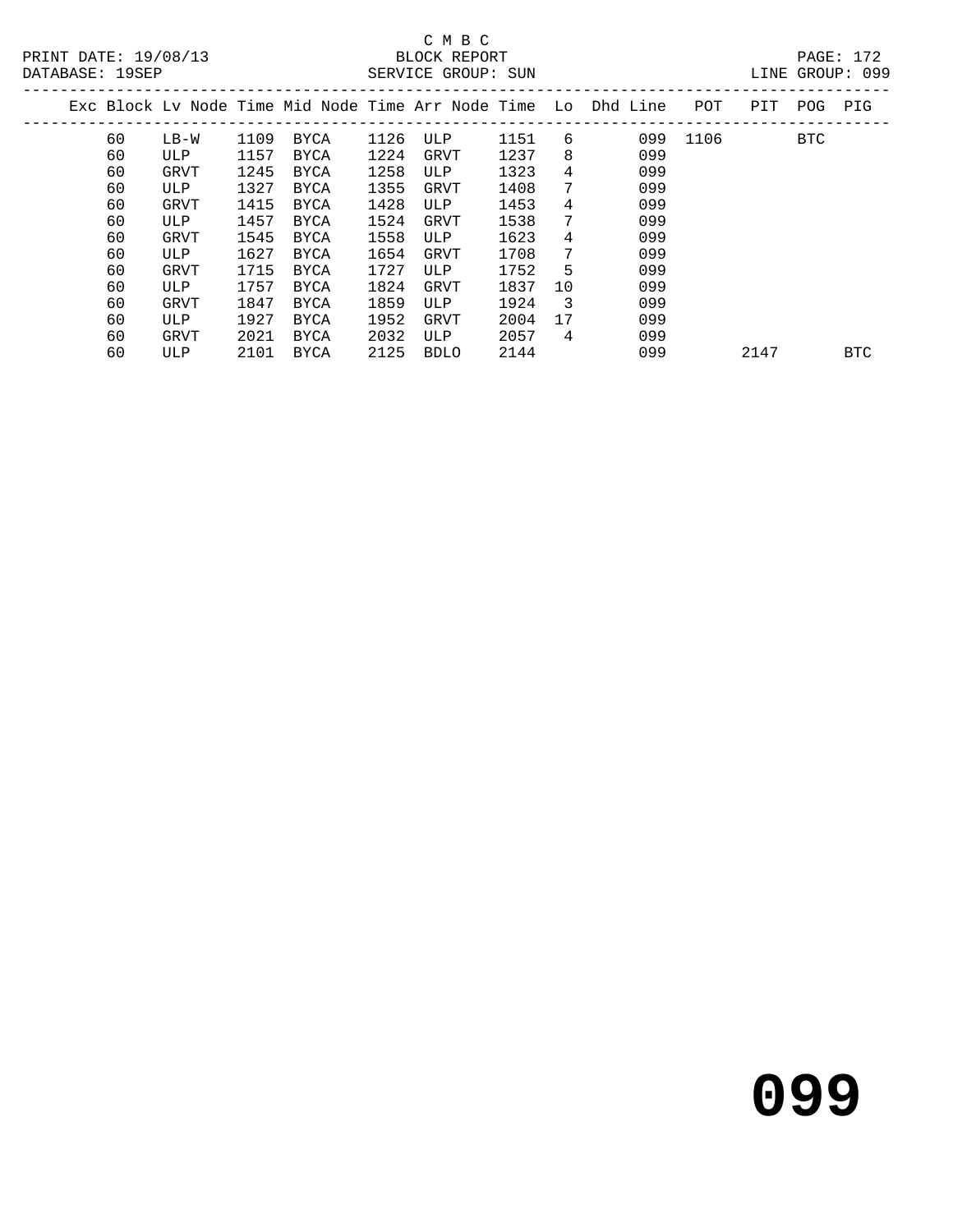| 29ST<br>BW01 |                       | 29 AV STATION                         |              |              |              |                      |              |                         |                                                                                |          |            |              |
|--------------|-----------------------|---------------------------------------|--------------|--------------|--------------|----------------------|--------------|-------------------------|--------------------------------------------------------------------------------|----------|------------|--------------|
| CH77         |                       | CHAMPLAIN & 7780 BLOCK CHAMPLAIN HAWL |              |              |              |                      |              |                         | HASTINGS & WILLINGDON                                                          |          |            |              |
|              |                       |                                       |              |              |              |                      |              |                         |                                                                                |          |            |              |
|              |                       |                                       |              |              |              |                      |              |                         |                                                                                |          |            |              |
|              |                       |                                       |              |              |              |                      |              |                         |                                                                                |          |            |              |
|              |                       |                                       |              |              |              |                      |              |                         |                                                                                |          |            |              |
|              |                       |                                       |              |              |              |                      |              |                         |                                                                                |          |            |              |
|              |                       |                                       |              |              |              |                      |              |                         | Exc Block Lv Node Time Mid Node Time Arr Node Time Lo Dhd Line POT PIT POG PIG |          |            |              |
|              | $\mathbf{1}$          | HODM 609 NWST                         |              |              |              | 711 SUST             |              |                         | 731  4  35  N19                                                                | 547 BTC  |            |              |
|              | $\mathbf 1$           | MTST                                  | 810          | BW01         |              | 823 KTLP             | 832          |                         | 3 <sup>7</sup><br>130                                                          |          |            |              |
|              | $\mathbf{1}$          | KTLP                                  | 835          | WLHA         | 843          | <b>MTST</b>          |              |                         | 902 5<br>130                                                                   |          |            |              |
|              | $\mathbf 1$           | MTST                                  | 907          | BW01         | 920<br>941   | KTLP                 | 929          |                         | $\frac{4}{7}$ 130                                                              |          |            |              |
|              | $1\,$                 | KTLP                                  | 933          | WLHA         |              | MTST                 | 1002         | $7\overline{ }$         | 130                                                                            |          |            |              |
|              | $\mathbf 1$           | MTST                                  | 1009         | BW01         | 1024         | KTLP                 | 1033 15      |                         | 130                                                                            |          |            |              |
|              | $\mathbf 1$           | KTLP                                  | 1048         | WLHA         | 1056         | MTST                 | 1117         |                         | 5 <sub>1</sub><br>130                                                          |          |            |              |
|              | $\mathbf 1$           | MTST                                  | 1122         | HAWL         | 1141         | PBEX                 | 1152         |                         | $4\overline{ }$<br>130                                                         |          |            |              |
|              | $\mathbf 1$           | PBEX                                  | 1156         | WHLA         |              | MTST                 | 1235         | $\overline{a}$          | 130<br>13                                                                      |          |            |              |
|              | $\mathbf{1}$          | MTST                                  | 1237         | BW01         |              | 1253 KTLP            | 1302         |                         | 130                                                                            |          |            |              |
|              | 1                     | KTLP                                  | 1315         | WLHA         | 1323         | MTST                 | 1347         |                         | 5 <sub>5</sub><br>130                                                          |          |            |              |
|              | $\mathbf 1$<br>1      | MTST<br>PBEX                          | 1352<br>1427 | HAWL<br>WHLA | 1412         | PBEX<br>MTST         | 1423<br>1505 | $\overline{\mathbf{2}}$ | $4\overline{ }$<br>130<br>130                                                  |          |            |              |
|              | $\mathbf 1$           | MTST                                  | 1507         | BW01         | 1522         | KTLP                 | 1533         | 14                      | 130                                                                            |          |            |              |
|              | $\mathbf 1$           | KTLP                                  | 1547         | WLHA         | 1555         | MTST                 | 1617         |                         | 5 <sub>1</sub><br>130                                                          |          |            |              |
|              | 1                     | MTST                                  | 1622         | HAWL         | 1642         | PBEX                 | 1653         |                         | $4\overline{ }$<br>130                                                         |          |            |              |
|              | 1                     | PBEX                                  | 1657         | WHLA         |              | MTST                 | 1732         | 5 <sub>1</sub>          | 130                                                                            |          |            |              |
|              | $\mathbf 1$           | MTST                                  | 1737         | BW01         | 1752         | KTLP                 | 1803         | 16                      | 130                                                                            |          |            |              |
|              | 1                     | KTLP                                  | 1819         | WLHA         | 1826         | MTST                 | 1847         |                         | 130                                                                            |          |            |              |
|              | $\mathbf 1$           | MTST                                  | 1855         | HAWL         |              | 1914 PBEX            | 1924         |                         | $6\overline{6}$<br>130                                                         |          |            |              |
|              | $\mathbf 1$           | PBEX                                  | 1930         | WHLA         |              | MTST                 | 2002         | 8                       | 130                                                                            |          |            |              |
|              | $\mathbf 1$           | MTST                                  | 2010         | BW01         | 2024         | 2024 KTLP            | 2035         |                         | 130                                                                            | 2039 BTC |            |              |
|              | 2                     | MTST                                  | 615          | BW01         | 626          | <b>KTLP</b>          | 635          |                         | 10 0<br>130                                                                    | 558 30   | <b>BTC</b> |              |
|              | 2                     | KTLP                                  | 645          | WLHA         |              | 651 MTST<br>728 KTLP | 710          | 5 <sub>5</sub>          | 130                                                                            |          |            |              |
|              | 2                     | MTST                                  | 715          | BW01         |              |                      | 737          | $\overline{7}$          | 130                                                                            |          |            |              |
|              | $\overline{c}$        | KTLP                                  |              | 744 WLHA     |              | 752 MTST             |              |                         | 811 14 130                                                                     |          |            |              |
|              | 2                     | MTST                                  | 825          | BW01         | 838          | KTLP                 | 847          | 3                       | 130                                                                            |          |            |              |
|              | 2                     | KTLP                                  | 850          | WLHA         | 858          | MTST                 | 917          | $\,8\,$                 | 130                                                                            |          |            |              |
|              | $\boldsymbol{2}$      | MTST                                  | 925          | HAWL         |              | 942 PBEX             | 952          | $\mathsf S$             | 130                                                                            |          |            |              |
|              | 2                     | PBEX                                  | 957          | WHLA         |              | MTST<br><b>KTLP</b>  | 1032         | 8                       | 130                                                                            |          |            |              |
|              | 2<br>$\boldsymbol{2}$ | MTST<br>KTLP                          | 1040<br>1115 | BW01<br>WLHA | 1055<br>1123 | MTST                 | 1104<br>1147 | 11<br>4                 | 130<br>130                                                                     |          |            |              |
|              | $\mathbf 2$           | MTST                                  | 1151         | HAWL         | 1210         | PBEX                 | 1221         | $\overline{4}$          | 130                                                                            |          |            |              |
|              | 2                     | PBEX                                  | 1225         | WHLA         |              | MTST                 | 1304         | $\mathbf{3}$            | 130                                                                            |          |            |              |
|              | $\boldsymbol{2}$      | MTST                                  | 1307         | BW01         | 1323         | <b>KTLP</b>          | 1332         | 13                      | 130                                                                            |          |            |              |
|              | 2                     | KTLP                                  | 1345         | WLHA         | 1353         | MTST                 | 1417         | 5                       | 130                                                                            |          |            |              |
|              | $\mathbf 2$           | MTST                                  | 1422         | HAWL         | 1442         | PBEX                 | 1453         | $\overline{4}$          | 130                                                                            |          |            |              |
|              | 2                     | PBEX                                  | 1457         | WHLA         |              | ${\tt MTST}$         | 1535         | 2                       | 130                                                                            |          |            |              |
|              | $\boldsymbol{2}$      | MTST                                  | 1537         | BW01         | 1552         | KTLP                 | 1603         | 14                      | 130                                                                            |          |            |              |
|              | 2                     | KTLP                                  | 1617         | WLHA         | 1625         | MTST                 | 1647         | 5                       | 130                                                                            |          |            |              |
|              | $\overline{c}$        | MTST                                  | 1652         | HAWL         | 1712         | PBEX                 | 1723         | $4\overline{ }$         | 130                                                                            |          |            |              |
|              | 2                     | PBEX                                  | 1727         | WHLA         |              | MTST                 | 1802         |                         | 130                                                                            | 1818     |            | $_{\rm BTC}$ |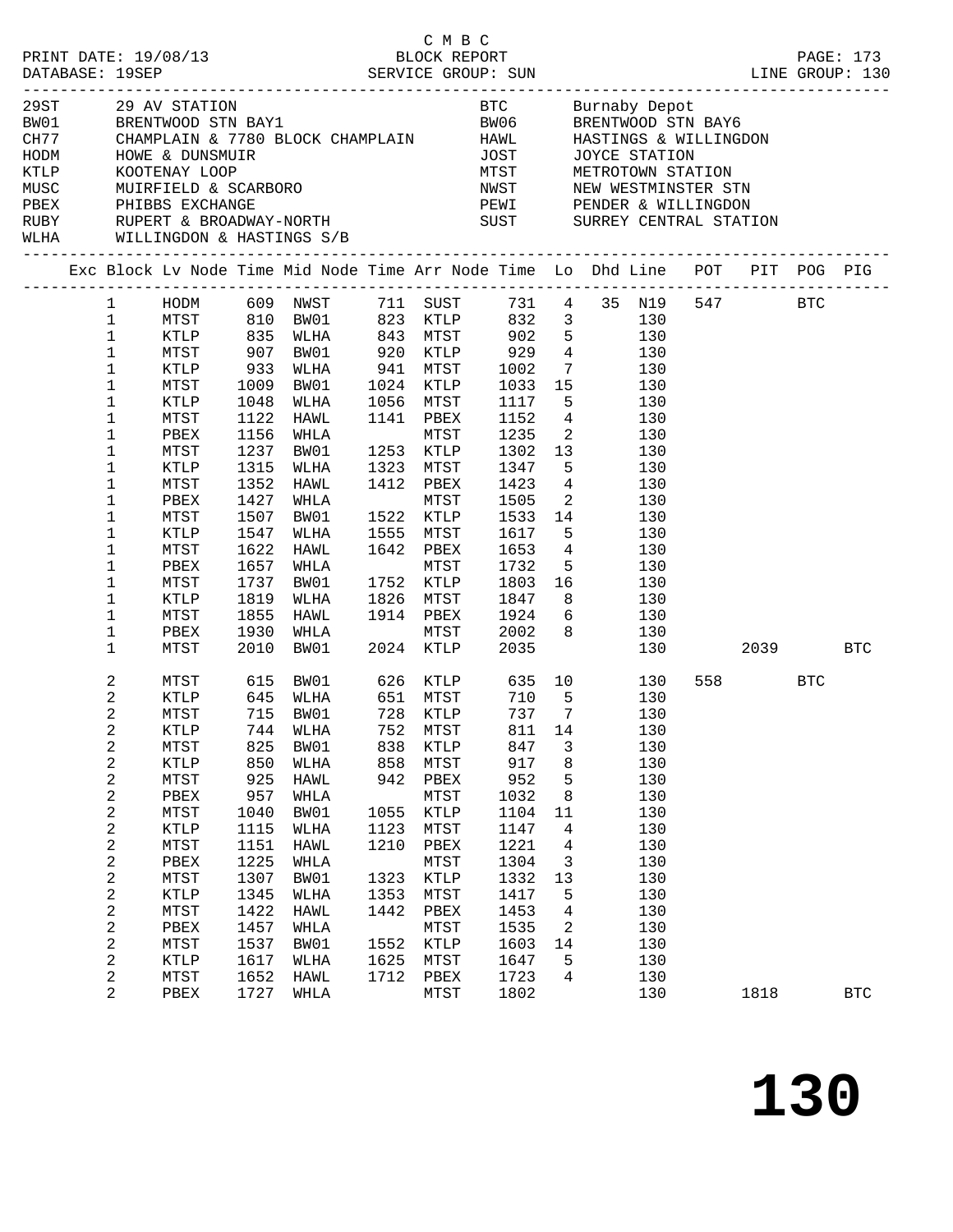|  |                |               |      |      |      |                             |        |                 | Exc Block Lv Node Time Mid Node Time Arr Node Time Lo Dhd Line POT PIT POG PIG |     |      |              |              |
|--|----------------|---------------|------|------|------|-----------------------------|--------|-----------------|--------------------------------------------------------------------------------|-----|------|--------------|--------------|
|  | $\mathbf{3}$   | KTLP 605 WLHA |      |      |      | 611 MTST 630 5              |        |                 | 130                                                                            | 559 |      | $_{\rm BTC}$ |              |
|  | $\mathsf{3}$   | MTST          | 635  | BW01 | 646  | <b>KTLP</b>                 | 655 10 |                 | 130                                                                            |     |      |              |              |
|  | $\mathsf 3$    | KTLP          | 705  | WLHA | 711  | MTST                        | 730    | $5^{\circ}$     | 130                                                                            |     |      |              |              |
|  | $\mathsf 3$    | MTST          | 735  | BW01 | 748  | KTLP                        | 757    | $\overline{7}$  | 130                                                                            |     |      |              |              |
|  | 3              | KTLP          | 804  | WLHA | 812  | MTST                        | 831    | $6\overline{6}$ | 130                                                                            |     |      |              |              |
|  | $\frac{3}{3}$  | MTST          | 837  | BW01 | 850  | $\texttt{KTLP}$             | 859    | $\overline{4}$  | 130                                                                            |     |      |              |              |
|  |                | KTLP          | 903  | WLHA | 911  | MTST                        | 932    | 13              | 130                                                                            |     |      |              |              |
|  | 3              | MTST          | 945  | BW01 | 958  | PEWI                        | 1002   | 14              | 130                                                                            |     |      |              |              |
|  | $\mathsf 3$    | PEWI          | 1016 | BW06 | 1022 | MTST                        | 1039   | 8               | 130                                                                            |     |      |              |              |
|  | 3              | MTST          | 1047 | BW01 | 1102 | PEWI                        | 1106   | $7\overline{ }$ | 130                                                                            |     |      |              |              |
|  | 3              | PEWI          | 1113 | BW06 | 1119 | MTST                        | 1139   | 5               | 130                                                                            |     |      |              |              |
|  | 3              | MTST          | 1144 | BW01 | 1159 | PEWI                        | 1203   | 10              | 130                                                                            |     |      |              |              |
|  | $\mathfrak{Z}$ | PEWI          | 1213 | BW06 | 1219 | MTST                        | 1239   | 5               | 130                                                                            |     |      |              |              |
|  | 3              | MTST          | 1244 | BW01 | 1300 | PEWI                        | 1304   | 9               | 130                                                                            |     |      |              |              |
|  | 3              | PEWI          | 1313 | BW06 | 1319 | MTST                        | 1339   | $5^{\circ}$     | 130                                                                            |     |      |              |              |
|  | 3              | MTST          | 1344 | BW01 | 1400 | PEWI                        | 1404   | 11              | 130                                                                            |     |      |              |              |
|  | $\mathsf{3}$   | PEWI          | 1415 | BW06 | 1421 | MTST                        | 1439   | $5^{\circ}$     | 130                                                                            |     |      |              |              |
|  | 3              | MTST          | 1444 | BW01 | 1500 | PEWI                        | 1504   | 11              | 130                                                                            |     |      |              |              |
|  | 3              | PEWI          | 1515 | BW06 | 1521 | MTST                        | 1539   | $5^{\circ}$     | 130                                                                            |     |      |              |              |
|  | 3              | MTST          | 1544 | BW01 | 1559 | PEWI                        | 1603   | 12              | 130                                                                            |     |      |              |              |
|  | $\mathfrak{Z}$ | PEWI          | 1615 | BW06 | 1621 | MTST                        | 1639   | $5^{\circ}$     | 130                                                                            |     |      |              |              |
|  | 3              | MTST          | 1644 | BW01 | 1659 | PEWI                        | 1703   | 13              | 130                                                                            |     |      |              |              |
|  | 3              | PEWI          | 1716 | BW06 | 1722 | MTST                        | 1739   | 5               | 130                                                                            |     |      |              |              |
|  | 3              | MTST          | 1744 | BW01 | 1759 | HAWL                        | 1803   |                 | 130                                                                            |     | 1810 |              | <b>BTC</b>   |
|  | 4              | JOST          | 653  | CH77 | 706  | 29ST                        | 719    | 24              | 026                                                                            | 642 |      | <b>BTC</b>   |              |
|  | 4              | 29ST          | 743  |      |      | MUSC                        | 757    | $\overline{0}$  | 029                                                                            |     |      |              |              |
|  | 4              | MUSC          | 757  |      |      | 29ST                        | 809    | $\overline{4}$  | 029                                                                            |     |      |              |              |
|  | 4              | 29ST          | 813  | CH77 | 825  | JOST                        | 842    | $7\phantom{.0}$ | 026                                                                            |     |      |              |              |
|  | 4              | <b>JOST</b>   | 849  | RUBY | 857  | KTLP                        | 908    | 10              | 027                                                                            |     |      |              |              |
|  | 4              | KTLP          | 918  | WLHA | 926  | MTST                        | 947    | 13              | 130                                                                            |     |      |              |              |
|  | 4              | MTST          | 1000 | BW01 | 1015 | PEWI                        | 1019   | 12              | 130                                                                            |     |      |              |              |
|  | 4              | PEWI          | 1031 | BW06 | 1037 | MTST                        | 1054   | 8 <sup>8</sup>  | 130                                                                            |     |      |              |              |
|  | $\overline{4}$ | MTST          | 1102 | BW01 | 1117 | PEWI                        | 1121   | $7\overline{ }$ | 130                                                                            |     |      |              |              |
|  | 4              | PEWI          | 1128 | BW06 | 1134 | MTST                        | 1154   | 5               | 130                                                                            |     |      |              |              |
|  | 4              | MTST          | 1159 | BW01 | 1214 | PEWI                        | 1218   | 10              | 130                                                                            |     |      |              |              |
|  | 4              | PEWI          | 1228 | BW06 | 1234 | MTST                        | 1254   | 5               | 130                                                                            |     |      |              |              |
|  | $\overline{4}$ | MTST          | 1259 | BW01 | 1315 | PEWI                        | 1319   | 9               | 130                                                                            |     |      |              |              |
|  | 4              | PEWI          | 1328 | BW06 | 1334 | MTST                        | 1354   | 5               | 130                                                                            |     |      |              |              |
|  | 4              | MTST          |      |      |      | 1359 BW01 1415 PEWI 1419 11 |        |                 | 130                                                                            |     |      |              |              |
|  | 4              | PEWI          | 1430 | BW06 | 1436 | MTST                        | 1454   | 5               | 130                                                                            |     |      |              |              |
|  | 4              | MTST          | 1459 | BW01 | 1515 | PEWI                        | 1519   | 11              | 130                                                                            |     |      |              |              |
|  | 4              | PEWI          | 1530 | BW06 | 1536 | MTST                        | 1554   | 5               | 130                                                                            |     |      |              |              |
|  | 4              | MTST          | 1559 | BW01 | 1614 | PEWI                        | 1618   | 12              | 130                                                                            |     |      |              |              |
|  | 4              | PEWI          | 1630 | BW06 | 1636 | MTST                        | 1654   | 5               | 130                                                                            |     |      |              |              |
|  | 4              | MTST          | 1659 | BW01 | 1714 | PEWI                        | 1718   | 13              | 130                                                                            |     |      |              |              |
|  | 4              | PEWI          | 1731 | BW06 | 1737 | MTST                        | 1754   |                 | 130                                                                            |     | 1810 |              | $_{\rm BTC}$ |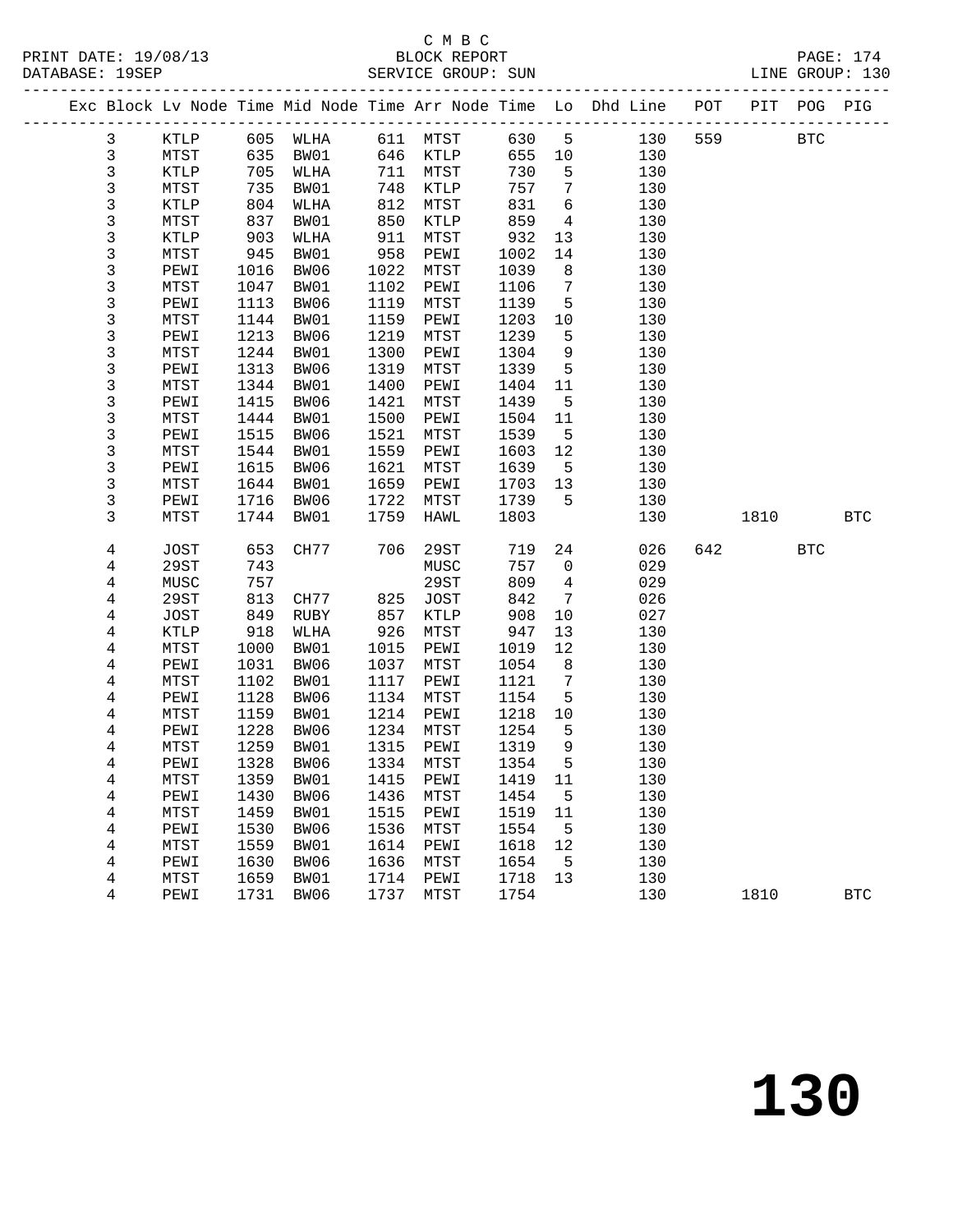# C M B C<br>BLOCK REPORT<br>SERVICE GROUP: SUN

|  | DATABASE: 19SEP |                                 |      |          |      | SERVICE GROUP: SUN    |        |                         | LINE GROUP: 130                                                                |     |         |            |            |
|--|-----------------|---------------------------------|------|----------|------|-----------------------|--------|-------------------------|--------------------------------------------------------------------------------|-----|---------|------------|------------|
|  |                 |                                 |      |          |      |                       |        |                         | Exc Block Lv Node Time Mid Node Time Arr Node Time Lo Dhd Line POT PIT POG PIG |     |         |            |            |
|  | 5               | MTST                            |      | 917 BW01 |      | 930 PEWI 933 13       |        |                         | 130                                                                            |     | 900 BTC |            |            |
|  | 5               | PEWI 946 BW06<br>MTST 1015 BW01 |      |          |      | 952 MTST<br>1030 PEWI | 1009 6 |                         | 130                                                                            |     |         |            |            |
|  | $\frac{5}{5}$   |                                 |      |          |      |                       | 1034   | 12                      | 130                                                                            |     |         |            |            |
|  |                 | PEWI                            | 1046 | BW06     | 1052 | MTST                  | 1109   | 8 <sup>8</sup>          | 130                                                                            |     |         |            |            |
|  | 5               | MTST                            | 1117 | BW01     | 1132 | PEWI                  | 1136   | $7\overline{ }$         | 130                                                                            |     |         |            |            |
|  | 5               | PEWI                            | 1143 | BW06     | 1149 | MTST                  | 1209   | $5^{\circ}$             | 130                                                                            |     |         |            |            |
|  | 5               | MTST                            | 1214 | BW01     | 1229 | PEWI                  | 1233   | 10                      | 130                                                                            |     |         |            |            |
|  | 5               | PEWI                            | 1243 | BW06     | 1249 | MTST                  | 1309   | 5                       | 130                                                                            |     |         |            |            |
|  | $\frac{5}{5}$   | MTST                            | 1314 | BW01     | 1330 | PEWI                  | 1334   | 9                       | 130                                                                            |     |         |            |            |
|  |                 | PEWI                            | 1343 | BW06     | 1349 | MTST                  | 1409   | $5^{\circ}$             | 130                                                                            |     |         |            |            |
|  | 5               | MTST                            | 1414 | BW01     | 1430 | PEWI                  | 1434   | 11                      | 130                                                                            |     |         |            |            |
|  | 5               | PEWI                            | 1445 | BW06     | 1451 | MTST                  | 1509   | $5^{\circ}$             | 130                                                                            |     |         |            |            |
|  | 5               | MTST                            | 1514 | BW01     | 1529 | PEWI                  | 1533   | 12                      | 130                                                                            |     |         |            |            |
|  | 5               | PEWI                            | 1545 | BW06     | 1551 | MTST                  | 1609   | $5^{\circ}$             | 130                                                                            |     |         |            |            |
|  | $\frac{5}{5}$   | MTST                            | 1614 | BW01     | 1629 | PEWI                  | 1633   | 12                      | 130                                                                            |     |         |            |            |
|  |                 | PEWI                            | 1645 | BW06     | 1651 | MTST                  | 1709   | $5^{\circ}$             | 130                                                                            |     |         |            |            |
|  | 5               | MTST                            | 1714 | BW01     | 1729 | PEWI                  | 1733   | 11                      | 130                                                                            |     |         |            |            |
|  | 5               | PEWI                            | 1744 | BW06     | 1750 | MTST                  | 1807   | $\overline{\mathbf{3}}$ | 130                                                                            |     |         |            |            |
|  | 5               | MTST                            | 1810 | BW01     | 1825 | KTLP                  | 1836   | 14                      | 130                                                                            |     |         |            |            |
|  | 5               | KTLP                            | 1850 | WLHA     | 1856 | MTST                  | 1917   | 8 <sup>8</sup>          | 130                                                                            |     |         |            |            |
|  | 5               | MTST                            | 1925 | HAWL     | 1944 | PBEX                  | 1954   | $5^{\circ}$             | 130                                                                            |     |         |            |            |
|  | 5               | PBEX                            | 1959 | WHLA     |      | MTST                  | 2031   | 9                       | 130                                                                            |     |         |            |            |
|  | 5               | MTST                            | 2040 | BW01     | 2053 | KTLP                  | 2101   |                         | 130                                                                            |     | 2105    |            | <b>BTC</b> |
|  | 6               | MTST                            | 930  | BW01     | 943  | PEWI                  | 947    | 14                      | 130                                                                            | 913 |         | <b>BTC</b> |            |
|  | $\epsilon$      | PEWI                            | 1001 | BW06     | 1007 | MTST                  | 1024   | 8 <sup>8</sup>          | 130                                                                            |     |         |            |            |
|  | $\epsilon$      | MTST                            | 1032 | BW01     | 1047 | PEWI                  | 1051   | 10                      | 130                                                                            |     |         |            |            |
|  | 6               | PEWI                            | 1101 | BW06     | 1107 | MTST                  | 1124   | $5\overline{5}$         | 130                                                                            |     |         |            |            |
|  | $\epsilon$      | MTST                            | 1129 | BW01     | 1144 | PEWI                  | 1148   | 10                      | 130                                                                            |     |         |            |            |
|  | $\epsilon$      | PEWI                            | 1158 | BW06     | 1204 | MTST                  | 1224   | $5^{\circ}$             | 130                                                                            |     |         |            |            |
|  | 6               | MTST                            | 1229 | BW01     | 1244 | PEWI                  | 1248   | 10                      | 130                                                                            |     |         |            |            |
|  | $\epsilon$      | PEWI                            | 1258 | BW06     | 1304 | MTST                  | 1324   | 5                       | 130                                                                            |     |         |            |            |
|  | $\sqrt{6}$      | MTST                            | 1329 | BW01     | 1345 | PEWI                  | 1349   | 9                       | 130                                                                            |     |         |            |            |
|  | $\epsilon$      | PEWI                            | 1358 | BW06     | 1404 | MTST                  | 1424   | 5                       | 130                                                                            |     |         |            |            |
|  | 6               | MTST                            | 1429 | BW01     | 1445 | PEWI                  | 1449   | 11                      | 130                                                                            |     |         |            |            |
|  | $\epsilon$      | PEWI                            | 1500 | BW06     | 1506 | MTST                  | 1524   | 5                       | 130                                                                            |     |         |            |            |
|  | 6               | MTST                            | 1529 | BW01     | 1544 | PEWI                  | 1548   | 12                      | 130                                                                            |     |         |            |            |
|  | $\epsilon$      | PEWI                            | 1600 | BW06     | 1606 | MTST                  | 1624   | $5\overline{)}$         | 130                                                                            |     |         |            |            |
|  | $\epsilon$      | MTST                            | 1629 | BW01     | 1644 | PEWI                  | 1648   | 12                      | 130                                                                            |     |         |            |            |
|  | 6               | PEWI                            | 1700 | BW06     | 1706 | MTST                  | 1724   | 5                       | 130                                                                            |     |         |            |            |
|  | 6               | MTST                            | 1729 | BW01     | 1744 | <b>HAWL</b>           | 1748   |                         | 130                                                                            |     | 1755    |            | <b>BTC</b> |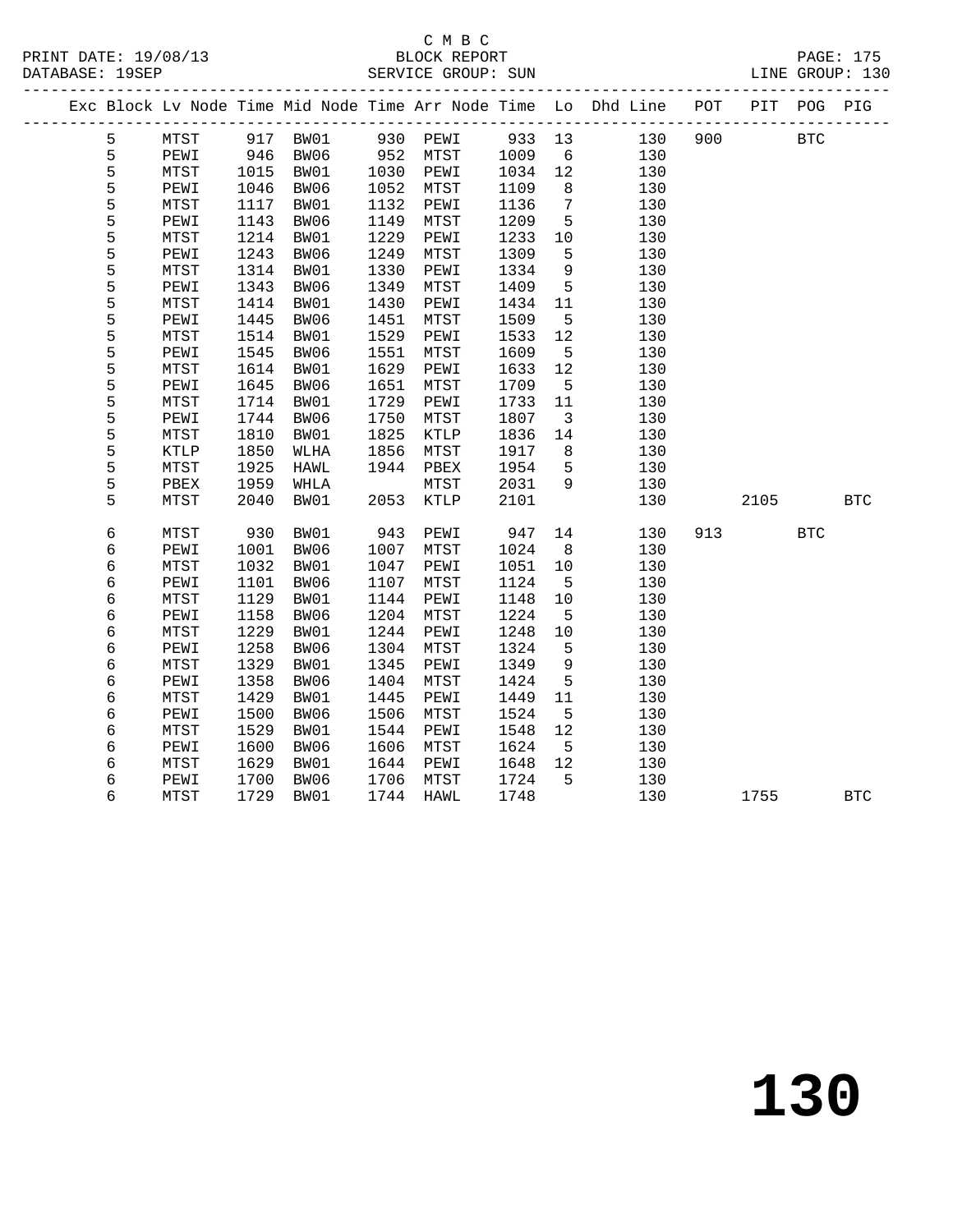#### C M B C<br>BLOCK REPORT SERVICE GROUP: SUN

|  |                  |              |      |                 |      |                 |         |                            | Exc Block Lv Node Time Mid Node Time Arr Node Time Lo Dhd Line | POT | PIT  | POG        | PIG        |
|--|------------------|--------------|------|-----------------|------|-----------------|---------|----------------------------|----------------------------------------------------------------|-----|------|------------|------------|
|  | 7 <sup>7</sup>   | MTST         |      | 939 BW01        |      | 952 KTLP        | 1001 17 |                            | 130                                                            | 922 |      | <b>BTC</b> |            |
|  | $\sqrt{7}$       | KTLP         | 1018 | WLHA            | 1026 | MTST            | 1047    | $\overline{7}$             | 130                                                            |     |      |            |            |
|  | $\boldsymbol{7}$ | MTST         |      | 1054 HAWL       |      | 1112 PBEX       | 1122    | $\overline{\phantom{a}}^2$ | 130                                                            |     |      |            |            |
|  | $\boldsymbol{7}$ | PBEX         | 1124 | WHLA            |      | MTST            | 1203    | $\overline{4}$             | 130                                                            |     |      |            |            |
|  | $\boldsymbol{7}$ | MTST         | 1207 | BW01            | 1222 | KTLP            | 1231    | 14                         | 130                                                            |     |      |            |            |
|  | $\boldsymbol{7}$ | KTLP         | 1245 | WLHA            | 1253 | MTST            | 1317    | $5\overline{)}$            | 130                                                            |     |      |            |            |
|  | $\boldsymbol{7}$ | MTST         | 1322 | HAWL            | 1342 | ${\tt PBEX}$    | 1353    | $\overline{4}$             | 130                                                            |     |      |            |            |
|  | $\boldsymbol{7}$ | PBEX         | 1357 | WHLA            |      | MTST            | 1435    | $\overline{a}$             | 130                                                            |     |      |            |            |
|  | $\boldsymbol{7}$ | MTST         | 1437 | BW01            | 1453 | KTLP            | 1502    | 15                         | 130                                                            |     |      |            |            |
|  | $\boldsymbol{7}$ | <b>KTLP</b>  | 1517 | WLHA            | 1525 | MTST            | 1547    | 5                          | 130                                                            |     |      |            |            |
|  | $\boldsymbol{7}$ | MTST         | 1552 | HAWL            | 1612 | PBEX            | 1623    | $\overline{4}$             | 130                                                            |     |      |            |            |
|  | $\boldsymbol{7}$ | PBEX         | 1627 | WHLA            |      | MTST            | 1704    | $\overline{3}$             | 130                                                            |     |      |            |            |
|  | $\boldsymbol{7}$ | MTST         | 1707 | BW01            | 1722 | KTLP            | 1733    | 16                         | 130                                                            |     |      |            |            |
|  | $\boldsymbol{7}$ | KTLP         | 1749 | WLHA            | 1756 | MTST            | 1817    | $6\overline{6}$            | 130                                                            |     |      |            |            |
|  | $\boldsymbol{7}$ | MTST         | 1823 | HAWL            | 1843 | PBEX            | 1853    | $4\overline{ }$            | 130                                                            |     |      |            |            |
|  | 7                | PBEX         | 1857 | WHLA            |      | MTST            | 1932    | 8                          | 130                                                            |     |      |            |            |
|  | $\overline{7}$   | MTST         | 1940 | BW01            | 1954 | KTLP            | 2005    |                            | 130                                                            |     | 2009 |            | <b>BTC</b> |
|  |                  |              |      |                 |      |                 |         |                            |                                                                |     |      |            |            |
|  | $\,8\,$          | MTST         | 954  | HAWL            | 1011 | PBEX            | 1021    | 6                          | 130                                                            | 937 |      | <b>BTC</b> |            |
|  | 8                | ${\tt PBEX}$ | 1027 | $\texttt{WHLA}$ |      | ${\tt MTST}$    | 1102    | 8                          | 130                                                            |     |      |            |            |
|  | 8                | MTST         | 1110 | BW01            | 1125 | KTLP            | 1134    | 11                         | 130                                                            |     |      |            |            |
|  | $\,8\,$          | KTLP         | 1145 | WLHA            | 1153 | MTST            | 1217    | $\overline{4}$             | 130                                                            |     |      |            |            |
|  | 8                | MTST         | 1221 | HAWL            | 1240 | PBEX            | 1251    | $4\overline{ }$            | 130                                                            |     |      |            |            |
|  | 8                | PBEX         | 1255 | WHLA            |      | MTST            | 1334    | $\overline{3}$             | 130                                                            |     |      |            |            |
|  | 8                | MTST         | 1337 | BW01            | 1353 | KTLP            | 1402    | 15                         | 130                                                            |     |      |            |            |
|  | $\,8\,$          | KTLP         | 1417 | WLHA            | 1425 | ${\tt MTST}$    | 1447    | 5                          | 130                                                            |     |      |            |            |
|  | $\,8\,$          | MTST         | 1452 | HAWL            | 1512 | PBEX            | 1523    | $4\overline{ }$            | 130                                                            |     |      |            |            |
|  | 8                | PBEX         | 1527 | WHLA            |      | MTST            | 1604    | $\overline{3}$             | 130                                                            |     |      |            |            |
|  | $\,8\,$          | MTST         | 1607 | BW01            | 1622 | $\texttt{KTLP}$ | 1633    | 14                         | 130                                                            |     |      |            |            |
|  | $\,8\,$          | KTLP         | 1647 | WLHA            | 1655 | MTST            | 1717    | 5                          | 130                                                            |     |      |            |            |
|  | $\,8\,$          | ${\tt MTST}$ | 1722 | ${\tt HAWL}$    | 1742 | PBEX            | 1752    | 5                          | 130                                                            |     |      |            |            |
|  | $\,8\,$          | PBEX         | 1757 | WHLA            |      | MTST            | 1832    | 8                          | 130                                                            |     |      |            |            |
|  | $\,8\,$          | MTST         | 1840 | BW01            | 1854 | $\texttt{KTLP}$ | 1905    | 15                         | 130                                                            |     |      |            |            |
|  | $\,8\,$          | KTLP         | 1920 | WLHA            | 1926 | MTST            | 1947    | 8                          | 130                                                            |     |      |            |            |
|  | $\,8\,$          | MTST         | 1955 | BW01            | 2009 | KTLP            | 2020    | 5                          | 130                                                            |     |      |            |            |
|  | $\,8\,$          | <b>KTLP</b>  | 2025 | WLHA            | 2031 | MTST            | 2050    | 5                          | 130                                                            |     |      |            |            |
|  | $\,8\,$          | MTST         | 2055 | BW01            | 2108 | KTLP            | 2116    | 9                          | 130                                                            |     |      |            |            |
|  | 8                | <b>KTLP</b>  | 2125 | WLHA            | 2131 | MTST            | 2150    | 5                          | 130                                                            |     |      |            |            |
|  | $\,8\,$          | MTST         | 2155 | BW01            | 2208 | KTLP            | 2216    | 10                         | 130                                                            |     |      |            |            |
|  | $\,8\,$          | KTLP         | 2226 | WLHA            | 2231 | MTST            | 2250    | $5^{\circ}$                | 130                                                            |     |      |            |            |
|  | 8                | MTST         | 2255 | BW01            | 2308 | KTLP            | 2316    | 10                         | 130                                                            |     |      |            |            |
|  | $\,8\,$          | KTLP         | 2326 | WLHA            | 2331 | MTST            | 2350    | $5^{\circ}$                | 130                                                            |     |      |            |            |
|  | 8                | MTST         | 2355 | BW01            | 2408 | KTLP            | 2416    | 10                         | 130                                                            |     |      |            |            |
|  | 8                | KTLP         | 2426 | WLHA            | 2431 | ${\tt MTST}$    | 2450    | $-5$                       | 130                                                            |     |      |            |            |
|  | 8                | MTST         | 2455 | BW01            | 2505 | KTLP            | 2512    |                            | 130                                                            |     | 2516 |            | <b>BTC</b> |
|  |                  |              |      |                 |      |                 |         |                            |                                                                |     |      |            |            |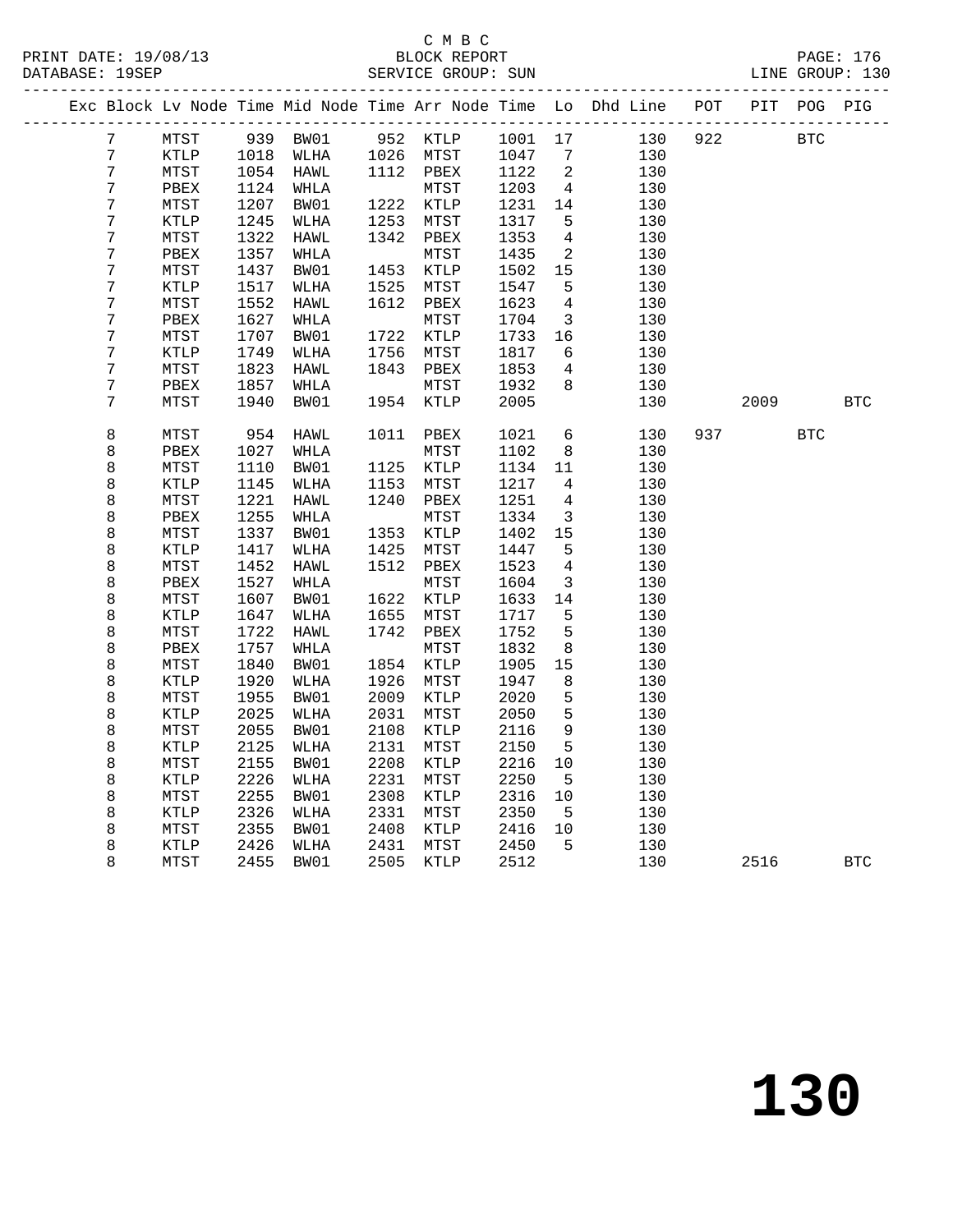|       | .<br>.,<br>v |  |
|-------|--------------|--|
| v<br> | סזזמסבי      |  |

|  |   |          |      |      |      |          |        |                         | Exc Block Lv Node Time Mid Node Time Arr Node Time Lo Dhd Line POT PIT POG PIG |     |      |            |            |
|--|---|----------|------|------|------|----------|--------|-------------------------|--------------------------------------------------------------------------------|-----|------|------------|------------|
|  | 9 | KTLP 948 |      | WLHA |      | 956 MTST | 1017 7 |                         | 130                                                                            | 942 |      | <b>BTC</b> |            |
|  | 9 | MTST     | 1024 | HAWL | 1042 | PBEX     | 1052   | $\overline{2}$          | 130                                                                            |     |      |            |            |
|  | 9 | PBEX     | 1054 | WHLA |      | MTST     | 1133   | $4\overline{4}$         | 130                                                                            |     |      |            |            |
|  | 9 | MTST     | 1137 | BW01 | 1152 | KTLP     | 1201   |                         | 14<br>130                                                                      |     |      |            |            |
|  | 9 | KTLP     | 1215 | WLHA | 1223 | MTST     | 1247   | $\overline{\mathbf{3}}$ | 130                                                                            |     |      |            |            |
|  | 9 | MTST     | 1250 | HAWL | 1310 | PBEX     | 1321   | 4                       | 130                                                                            |     |      |            |            |
|  | 9 | PBEX     | 1325 | WHLA |      | MTST     | 1404   | $\overline{3}$          | 130                                                                            |     |      |            |            |
|  | 9 | MTST     | 1407 | BW01 | 1423 | KTLP     | 1432   | 15                      | 130                                                                            |     |      |            |            |
|  | 9 | KTLP     | 1447 | WLHA | 1455 | MTST     | 1517   | $5^{\circ}$             | 130                                                                            |     |      |            |            |
|  | 9 | MTST     | 1522 | HAWL | 1542 | PBEX     | 1553   | $\overline{4}$          | 130                                                                            |     |      |            |            |
|  | 9 | PBEX     | 1557 | WHLA |      | MTST     | 1634   | $\overline{3}$          | 130                                                                            |     |      |            |            |
|  | 9 | MTST     | 1637 | BW01 | 1652 | KTLP     | 1703   | 16                      | 130                                                                            |     |      |            |            |
|  | 9 | KTLP     | 1719 | WLHA | 1726 | MTST     | 1747   | 6                       | 130                                                                            |     |      |            |            |
|  | 9 | MTST     | 1753 | HAWL | 1813 | PBEX     | 1823   | 5 <sub>5</sub>          | 130                                                                            |     |      |            |            |
|  | 9 | PBEX     | 1828 | WHLA |      | MTST     | 1903   | $7\phantom{.0}$         | 130                                                                            |     |      |            |            |
|  | 9 | MTST     | 1910 | BW01 | 1924 | KTLP     | 1935   | 17                      | 130                                                                            |     |      |            |            |
|  | 9 | KTLP     | 1952 | WLHA | 1958 | MTST     | 2017   | 8                       | 130                                                                            |     |      |            |            |
|  | 9 | MTST     | 2025 | BW01 | 2039 | KTLP     | 2050   | 5 <sub>5</sub>          | 130                                                                            |     |      |            |            |
|  | 9 | KTLP     | 2055 | WLHA | 2101 | MTST     | 2120   | $5^{\circ}$             | 130                                                                            |     |      |            |            |
|  | 9 | MTST     | 2125 | BW01 | 2138 | KTLP     | 2146   | 10                      | 130                                                                            |     |      |            |            |
|  | 9 | KTLP     | 2156 | WLHA | 2201 | MTST     | 2220   | $5^{\circ}$             | 130                                                                            |     |      |            |            |
|  | 9 | MTST     | 2225 | BW01 | 2238 | KTLP     | 2246   | 10                      | 130                                                                            |     |      |            |            |
|  | 9 | KTLP     | 2256 | WLHA | 2301 | MTST     | 2320   | 5                       | 130                                                                            |     |      |            |            |
|  | 9 | MTST     | 2325 | BW01 | 2338 | KTLP     | 2346   | 10                      | 130                                                                            |     |      |            |            |
|  | 9 | KTLP     | 2356 | WLHA | 2401 | MTST     | 2420   | 5                       | 130                                                                            |     |      |            |            |
|  | 9 | MTST     | 2425 | BW01 | 2435 | KTLP     | 2442   | 14                      | 130                                                                            |     |      |            |            |
|  | 9 | KTLP     | 2456 | WLHA | 2501 | MTST     | 2520   | 5                       | 130                                                                            |     |      |            |            |
|  | 9 | MTST     | 2525 | BW01 | 2535 | KTLP     | 2542   |                         | 130                                                                            |     | 2546 |            | <b>BTC</b> |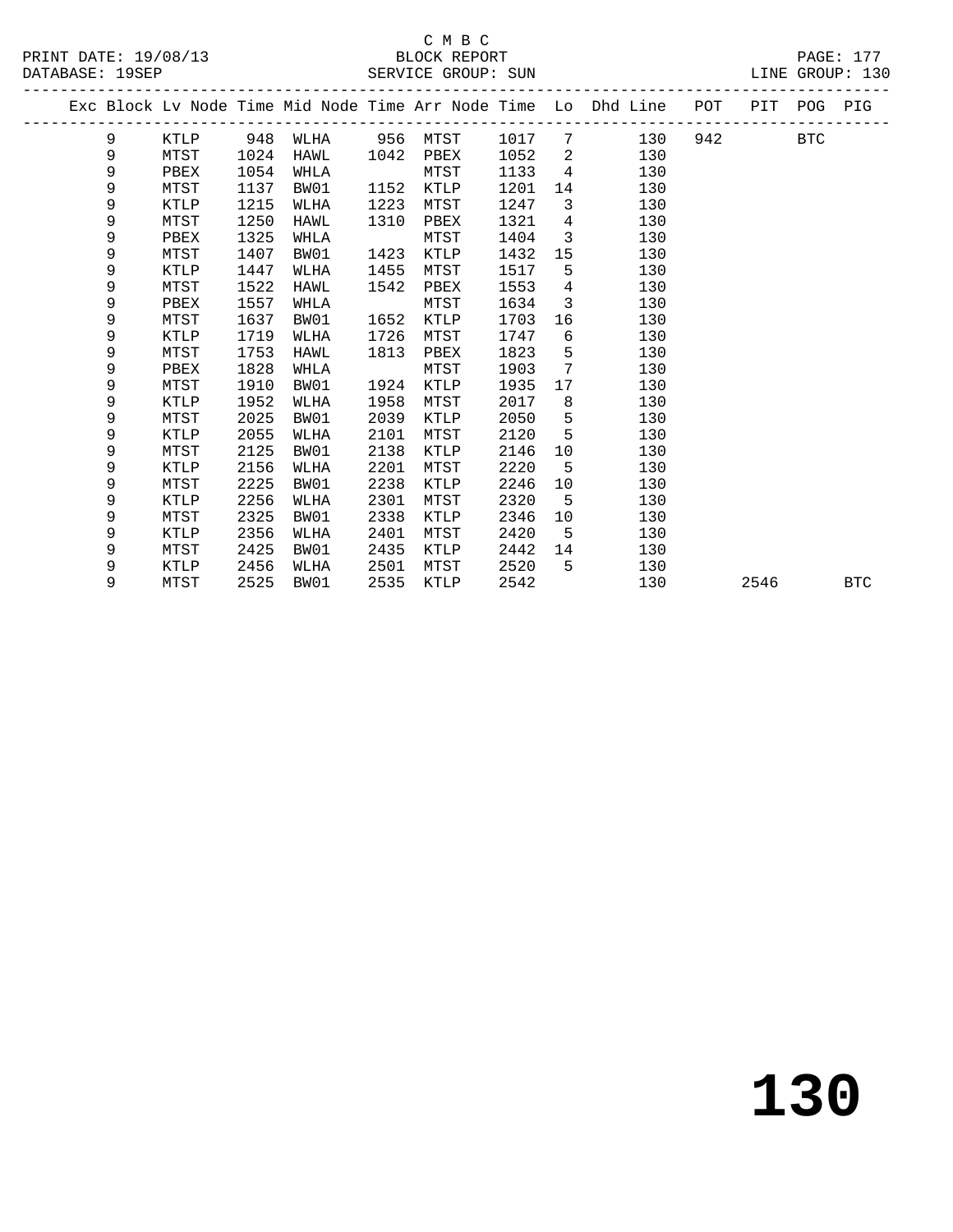|                                                    |                                                                                                            |                                               |                                                                             |      |                                                                                       |              | C M B C                                                                   |      |                       |                                                                                                       |  |         |            |            |
|----------------------------------------------------|------------------------------------------------------------------------------------------------------------|-----------------------------------------------|-----------------------------------------------------------------------------|------|---------------------------------------------------------------------------------------|--------------|---------------------------------------------------------------------------|------|-----------------------|-------------------------------------------------------------------------------------------------------|--|---------|------------|------------|
| PRINT DATE: 19/08/13                               |                                                                                                            |                                               |                                                                             |      |                                                                                       | BLOCK REPORT |                                                                           |      |                       |                                                                                                       |  |         | PAGE: 178  |            |
| DATABASE: 19SEP SERVICE GROUP: SUN LINE GROUP: 210 |                                                                                                            |                                               |                                                                             |      |                                                                                       |              |                                                                           |      |                       |                                                                                                       |  |         |            |            |
|                                                    |                                                                                                            |                                               |                                                                             |      |                                                                                       |              |                                                                           |      |                       |                                                                                                       |  |         |            |            |
|                                                    |                                                                                                            |                                               | 15GB 15 & GRAND BLVD                                                        |      |                                                                                       |              |                                                                           |      |                       | 15LO 15TH & LONSDALE                                                                                  |  |         |            |            |
|                                                    |                                                                                                            | 22PH 22 ST & PHILIP                           |                                                                             |      |                                                                                       |              |                                                                           |      | 29LO 29 ST & LONSDALE |                                                                                                       |  |         |            |            |
|                                                    |                                                                                                            | 22PH 22 ST & FRIDLE<br>BAGA BANBURY & GALLANT |                                                                             |      |                                                                                       |              |                                                                           |      |                       | BTC Burnaby Depot                                                                                     |  |         |            |            |
|                                                    |                                                                                                            |                                               |                                                                             |      |                                                                                       |              |                                                                           |      |                       | CASB CAPILANO SUSPENSION BRG<br>GB15 GRAND BLVD & 15 ST SB<br>HODM HOWE & DUNSMUIR                    |  |         |            |            |
|                                                    | BUB2 BURRARD STATION<br>EDRI EDGEMONT & RIDGEWOOD<br>GMSK GROUSE MTN SKYRIDE                               |                                               |                                                                             |      |                                                                                       |              |                                                                           |      |                       |                                                                                                       |  |         |            |            |
|                                                    |                                                                                                            |                                               |                                                                             |      |                                                                                       |              |                                                                           |      |                       |                                                                                                       |  |         |            |            |
|                                                    | LNI5<br>LONSDALE & 15 ST                                                                                   |                                               |                                                                             |      |                                                                                       |              |                                                                           |      | LO15 LONSDALE & 15 ST |                                                                                                       |  |         |            |            |
|                                                    |                                                                                                            |                                               |                                                                             |      |                                                                                       |              |                                                                           |      |                       |                                                                                                       |  |         |            |            |
|                                                    | LOQU         LONSDALE  QUAY<br>LVMT         LYNN  VALLEY  &  MTN  HWY<br>MAGA            MARINE  &  GARDEN |                                               |                                                                             |      |                                                                                       |              |                                                                           |      |                       | LS15         LONSDALE & 15 ST<br>MACA         MARINE & CAPILANO<br>MOGL        MONTROYAL & GLENCANYON |  |         |            |            |
|                                                    |                                                                                                            |                                               |                                                                             |      |                                                                                       |              |                                                                           |      |                       |                                                                                                       |  |         |            |            |
|                                                    |                                                                                                            |                                               |                                                                             |      |                                                                                       |              |                                                                           |      |                       |                                                                                                       |  |         |            |            |
|                                                    |                                                                                                            |                                               | OSLO OSBORNE & LONSDALE<br>PBEX PHIBBS EXCHANGE<br>PRRO PROSPECT & ROCKLAND |      |                                                                                       |              |                                                                           |      |                       |                                                                                                       |  |         |            |            |
|                                                    |                                                                                                            |                                               |                                                                             |      |                                                                                       |              |                                                                           |      |                       |                                                                                                       |  |         |            |            |
|                                                    |                                                                                                            |                                               |                                                                             |      |                                                                                       |              | PANA PANORAMA & NAUGHTON<br>PNE PNE COLISEUM LOOP<br>STST STADIUM STATION |      |                       |                                                                                                       |  |         |            |            |
|                                                    |                                                                                                            |                                               | UNDE UNDERWOOD & DEMPSEY                                                    |      |                                                                                       |              |                                                                           |      |                       |                                                                                                       |  |         |            |            |
|                                                    |                                                                                                            |                                               |                                                                             |      |                                                                                       |              |                                                                           |      |                       | Exc Block Lv Node Time Mid Node Time Arr Node Time Lo Dhd Line POT PIT POG PIG                        |  |         |            |            |
|                                                    |                                                                                                            |                                               |                                                                             |      |                                                                                       |              |                                                                           |      |                       |                                                                                                       |  |         |            |            |
|                                                    |                                                                                                            |                                               |                                                                             |      |                                                                                       |              |                                                                           |      |                       | 31 15GB 623 MAGA 639 STST 656 14 240 605 BTC                                                          |  |         |            |            |
|                                                    |                                                                                                            |                                               |                                                                             |      |                                                                                       |              |                                                                           |      |                       |                                                                                                       |  |         |            |            |
|                                                    |                                                                                                            |                                               |                                                                             |      |                                                                                       |              |                                                                           |      |                       |                                                                                                       |  |         |            |            |
|                                                    |                                                                                                            |                                               |                                                                             |      |                                                                                       |              |                                                                           |      |                       |                                                                                                       |  |         |            |            |
|                                                    | 31                                                                                                         |                                               |                                                                             |      |                                                                                       |              |                                                                           |      |                       | 15GB 904 MAGA 921 STST 940 14 240                                                                     |  |         |            |            |
|                                                    | 31                                                                                                         |                                               |                                                                             |      | STST 954 15LO                                                                         |              |                                                                           |      |                       | 1022 15GB 1027 7 240                                                                                  |  |         |            |            |
|                                                    | 31                                                                                                         |                                               | 15GB                                                                        |      | 1034 MAGA                                                                             |              |                                                                           |      |                       | 240                                                                                                   |  |         |            |            |
|                                                    | 31                                                                                                         |                                               | STST                                                                        |      | 1034 MAGA     1051   STST     1111   11<br>1122   15LO     1154   15GB     1159     4 |              |                                                                           |      |                       | 240                                                                                                   |  |         |            |            |
|                                                    | 31                                                                                                         |                                               | 15GB                                                                        |      |                                                                                       |              |                                                                           |      |                       | 1203 MAGA 1221 STST 1243 18 240                                                                       |  |         |            |            |
|                                                    | 31                                                                                                         |                                               | STST                                                                        |      |                                                                                       |              |                                                                           |      |                       | 1301 EDRI 1328 MOGL 1337 0 246                                                                        |  |         |            |            |
|                                                    | 31                                                                                                         |                                               | MOGL                                                                        |      |                                                                                       |              |                                                                           |      |                       |                                                                                                       |  |         |            |            |
|                                                    | 31                                                                                                         |                                               | LOQU                                                                        |      | 1337<br>1403                                                                          |              |                                                                           |      |                       | LOQU 1355 8 249<br>MOGL 1419 0 249                                                                    |  |         |            |            |
|                                                    | 31                                                                                                         |                                               | MOGL                                                                        |      |                                                                                       |              |                                                                           |      |                       | 1419 MAGA 1435 STST 1501 7 246                                                                        |  |         |            |            |
|                                                    | 31                                                                                                         |                                               | STST                                                                        |      |                                                                                       |              |                                                                           |      |                       | 1508 15LO 1543 15GB 1549 8 240                                                                        |  |         |            |            |
|                                                    | 31                                                                                                         |                                               | 15GB                                                                        |      | 1557 MAGA                                                                             |              |                                                                           |      |                       | 1616 STST 1646 13 240                                                                                 |  |         |            |            |
|                                                    | 31                                                                                                         |                                               |                                                                             |      |                                                                                       |              |                                                                           |      |                       |                                                                                                       |  |         |            |            |
|                                                    | 31                                                                                                         |                                               |                                                                             |      | STST 1659 15LO 1734 15GB 1739 9<br>15GB 1748 MAGA 1805 STST 1831                      |              |                                                                           |      |                       | $\begin{array}{c} 240 \\ 240 \end{array}$                                                             |  | 1855    | <b>BTC</b> |            |
|                                                    |                                                                                                            |                                               |                                                                             |      |                                                                                       |              |                                                                           |      |                       |                                                                                                       |  |         |            |            |
|                                                    | 32                                                                                                         |                                               |                                                                             |      |                                                                                       |              |                                                                           |      |                       | 15GB 603 MAGA 619 STST 635 15 240<br>STST 650 15LO 714 15GB 720 4 240                                 |  | 545 BTC |            |            |
|                                                    | 32                                                                                                         |                                               |                                                                             |      |                                                                                       |              |                                                                           |      |                       |                                                                                                       |  |         |            |            |
|                                                    |                                                                                                            |                                               | 32 15GB                                                                     |      | 724 MAGA 740 STST                                                                     |              |                                                                           |      |                       | 759 12 240                                                                                            |  |         |            |            |
|                                                    | 32                                                                                                         |                                               | STST                                                                        | 811  | 15LO                                                                                  | 835          | 15GB                                                                      | 841  | 8                     | 240                                                                                                   |  |         |            |            |
|                                                    | 32                                                                                                         |                                               | 15GB                                                                        | 849  | MAGA                                                                                  | 906          | STST                                                                      | 925  | 14                    | 240                                                                                                   |  |         |            |            |
|                                                    | 32                                                                                                         |                                               | <b>STST</b>                                                                 | 939  | 15LO                                                                                  | 1006         | 15GB                                                                      | 1011 | 8                     | 240                                                                                                   |  |         |            |            |
|                                                    | 32                                                                                                         |                                               | 15GB                                                                        | 1019 | MAGA                                                                                  | 1036         | STST                                                                      | 1056 | 5                     | 240                                                                                                   |  |         |            |            |
|                                                    | 32                                                                                                         |                                               | <b>STST</b>                                                                 | 1101 | EDRI                                                                                  | 1127         | MOGL                                                                      | 1136 | 0                     | 246                                                                                                   |  |         |            |            |
|                                                    | 32                                                                                                         |                                               | MOGL                                                                        | 1136 |                                                                                       |              | LOQU                                                                      | 1155 | 8                     | 249                                                                                                   |  |         |            |            |
|                                                    | 32                                                                                                         |                                               | LOQU                                                                        | 1203 |                                                                                       |              | MOGL                                                                      | 1219 | $\mathsf{O}$          | 249                                                                                                   |  |         |            |            |
|                                                    | 32                                                                                                         |                                               | MOGL                                                                        | 1219 | MAGA                                                                                  | 1235         | $_{\footnotesize{\textnormal{STST}}}$                                     | 1258 | 12                    | 246                                                                                                   |  |         |            |            |
|                                                    | 32                                                                                                         |                                               | STST                                                                        | 1310 | 15LO                                                                                  | 1342         | 15GB                                                                      | 1347 | 15                    | 240                                                                                                   |  |         |            |            |
|                                                    | 32                                                                                                         |                                               | 15GB                                                                        | 1402 | MAGA                                                                                  | 1421         | STST                                                                      | 1445 | 16                    | 240                                                                                                   |  |         |            |            |
|                                                    | 32                                                                                                         |                                               | <b>STST</b>                                                                 | 1501 | EDRI                                                                                  | 1528         | MOGL                                                                      | 1537 | $\mathbf 0$           | 246                                                                                                   |  |         |            |            |
|                                                    | 32                                                                                                         |                                               | MOGL                                                                        | 1537 |                                                                                       |              | LOQU                                                                      | 1555 | 7                     | 249                                                                                                   |  |         |            |            |
|                                                    | 32                                                                                                         |                                               | LOQU                                                                        | 1602 | 15GB                                                                                  | 1614         | UNDE                                                                      | 1628 | 5                     | 228                                                                                                   |  |         |            |            |
|                                                    | 32                                                                                                         |                                               | UNDE                                                                        | 1633 | GB15                                                                                  | 1646         | LOQU                                                                      | 1657 | 6                     | 228                                                                                                   |  |         |            |            |
|                                                    | 32                                                                                                         |                                               | LOQU                                                                        | 1703 |                                                                                       |              | MOGL                                                                      | 1720 | $\mathsf{O}$          | 249                                                                                                   |  |         |            |            |
|                                                    | 32                                                                                                         |                                               | MOGL                                                                        | 1720 | MAGA                                                                                  | 1736         | $_{\footnotesize{\textnormal{STST}}}$                                     | 1803 | 12                    | 246                                                                                                   |  |         |            |            |
|                                                    | 32                                                                                                         |                                               | STST                                                                        | 1815 | 15LO                                                                                  |              | 1845 15GB                                                                 | 1850 |                       | 240                                                                                                   |  | 1906    |            | <b>BTC</b> |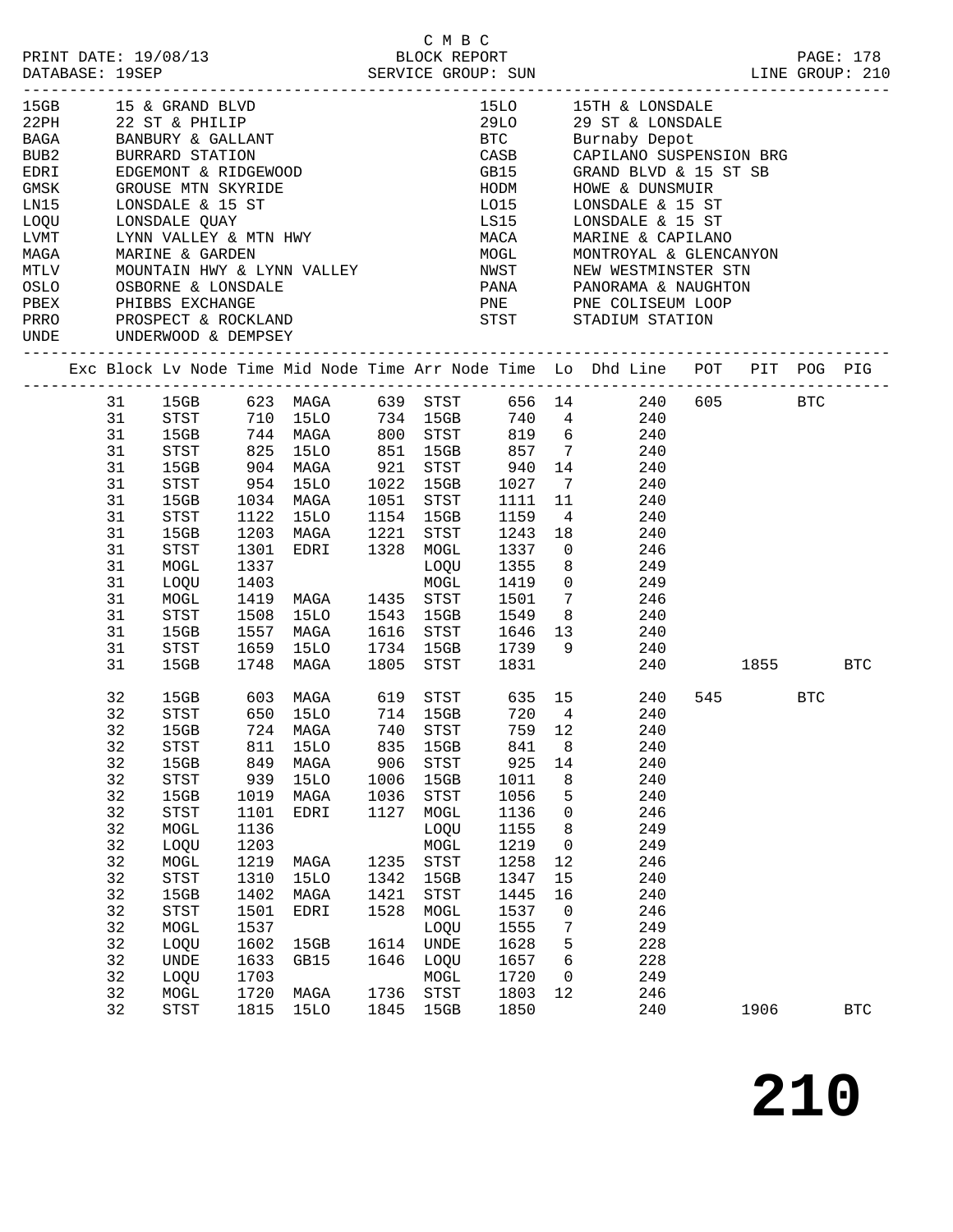#### C M B C<br>BLOCK REPORT SERVICE GROUP: SUN

|    |                            |      |             |                   |                            |         |                         | Exc Block Lv Node Time Mid Node Time Arr Node Time Lo Dhd Line POT PIT POG PIG |         |            |            |
|----|----------------------------|------|-------------|-------------------|----------------------------|---------|-------------------------|--------------------------------------------------------------------------------|---------|------------|------------|
| 33 |                            |      |             |                   |                            |         |                         | STST 610 15LO 634 15GB 640 4 240                                               | 546 BTC |            |            |
| 33 | 15GB 644 MAGA              |      |             |                   | 700 STST                   | 719 11  |                         | 240                                                                            |         |            |            |
| 33 | STST                       | 730  | 15LO        |                   | 754 15GB                   | 800     | $\overline{4}$          | 240                                                                            |         |            |            |
| 33 | 15GB                       | 804  | MAGA        | 820<br>921<br>951 | STST                       | 839     | 16                      | 240                                                                            |         |            |            |
| 33 | STST                       | 855  | 15LO        |                   | 15GB                       | 927     | $7\overline{ }$         | 240                                                                            |         |            |            |
| 33 | 15GB                       | 934  | MAGA        |                   | STST                       | 1011    | 12                      | 240                                                                            |         |            |            |
| 33 | STST                       | 1023 | <b>15LO</b> | 1052              | 15GB                       | 1057    | $6\overline{6}$         | 240                                                                            |         |            |            |
| 33 | 15GB                       | 1103 | MAGA        | 1121              | STST                       | 1142    | 19                      | 240                                                                            |         |            |            |
| 33 | STST                       | 1201 | EDRI        | 1227              | MOGL                       | 1236    | $\overline{0}$          | 246                                                                            |         |            |            |
| 33 | MOGL                       | 1236 |             |                   | LOQU                       | 1255 8  |                         | 249                                                                            |         |            |            |
| 33 | LOQU                       | 1303 |             |                   | MOGL                       | 1319 0  |                         | 249                                                                            |         |            |            |
| 33 | MOGL                       | 1319 | MAGA        | 1335              | STST                       | 1358    | 10                      | 246                                                                            |         |            |            |
| 33 | $_{\footnotesize\rm STST}$ | 1408 | 15LO        | 1443              | 15GB                       | 1449    | 13                      | 240                                                                            |         |            |            |
| 33 | 15GB                       | 1502 | MAGA        | 1521              | STST                       | 1547    | 14                      | 240                                                                            |         |            |            |
| 33 | STST                       | 1601 | EDRI        | 1628              | MOGL                       | 1637    | $\overline{0}$          | 246                                                                            |         |            |            |
| 33 | MOGL                       | 1637 |             |                   | LOQU                       | 1655    | $\overline{7}$          | 249                                                                            |         |            |            |
| 33 | LOQU                       | 1702 | CASB        | 1718              | GMSK                       | 1727 10 |                         | 236                                                                            |         |            |            |
| 33 | $\rm{GMSK}$                | 1737 | LS15        |                   | 1758 PBEX                  | 1813    | $6\overline{6}$         | 232                                                                            |         |            |            |
| 33 | PBEX                       | 1819 | LN15        | 1833              | GMSK                       | 1856    | 12                      | 232                                                                            |         |            |            |
| 33 | GMSK                       | 1908 | LS15        | 1928              | PBEX                       | 1942    | $\overline{7}$          | 232                                                                            |         |            |            |
| 33 | PBEX                       | 1949 | LN15        | 2002              | GMSK                       | 2023    | 15                      | 232                                                                            |         |            |            |
| 33 | GMSK                       | 2038 | LS15        | 2057              | PBEX                       | 2110    | 10                      | 232                                                                            |         |            |            |
| 33 | PBEX                       | 2120 | LN15        | 2133              | GMSK                       | 2154    | 14                      | 232                                                                            |         |            |            |
| 33 | GMSK                       | 2208 | LS15        | 2227              | PBEX                       | 2239    |                         | 232                                                                            | 2249    |            | <b>BTC</b> |
| 34 | LOQU 555                   |      | MACA        |                   | LVMT                       | 611     | $\overline{1}$          | 242                                                                            | 537     | <b>BTC</b> |            |
| 34 | LVMT                       | 612  | LOQU        |                   | 629 STST                   | 656     | $\overline{4}$          | 242                                                                            |         |            |            |
| 34 | STST                       | 700  | MACA        |                   | 714 LVMT                   | 740     | $\overline{a}$          | 242                                                                            |         |            |            |
| 34 | LVMT                       | 742  | LOQU        |                   | $_{\footnotesize\rm STST}$ | 827     | 13                      | 242                                                                            |         |            |            |
| 34 | STST                       | 840  | <b>15LO</b> | 759<br>906        | 15GB                       | 912     | $7\overline{ }$         | 240                                                                            |         |            |            |
| 34 | 15GB                       | 919  | MAGA        | 936               | STST                       | 956     | $7\overline{ }$         | 240                                                                            |         |            |            |
| 34 | STST                       | 1003 | EDRI        |                   | 1028 MOGL                  | 1037    | $\overline{0}$          | 246                                                                            |         |            |            |
| 34 | MOGL                       | 1037 |             |                   | LOQU                       | 1056    | $7\overline{ }$         | 249                                                                            |         |            |            |
| 34 | LOQU                       | 1103 |             |                   | MOGL                       | 1119    | $\overline{0}$          | 249                                                                            |         |            |            |
| 34 | MOGL                       | 1119 | MAGA        |                   | 1135 STST                  | 1156    | 12                      | 246                                                                            |         |            |            |
| 34 | STST                       | 1208 | 15LO        | 1240              | 15GB                       | 1245    | 17                      | 240                                                                            |         |            |            |
| 34 | 15GB                       | 1302 | MAGA        | 1321              | STST                       | 1345    | 16                      | 240                                                                            |         |            |            |
| 34 | STST                       | 1401 | EDRI        | 1428              | MOGL                       | 1437 0  |                         | 246                                                                            |         |            |            |
| 34 | MOGL                       | 1437 |             |                   | LOQU                       | 1455    | 8 <sup>8</sup>          | 249                                                                            |         |            |            |
|    | 34 LOQU 1503               |      |             |                   | MOGL 1520 0                |         |                         | 249                                                                            |         |            |            |
| 34 | MOGL                       | 1520 | MAGA        | 1536              | STST                       | 1604    | 7                       | 246                                                                            |         |            |            |
| 34 | STST                       | 1611 | 15LO        | 1646              | 15GB                       | 1652    | $\overline{7}$          | 240                                                                            |         |            |            |
| 34 | 15GB                       | 1659 | MAGA        | 1717              | STST                       | 1746    | 14                      | 240                                                                            |         |            |            |
| 34 | STST                       | 1800 | <b>15LO</b> | 1833              | 15GB                       | 1838    | 15                      | 240                                                                            |         |            |            |
| 34 | 15GB                       | 1853 | MAGA        | 1909              | STST                       | 1933    | 8                       | 240                                                                            |         |            |            |
| 34 | STST                       | 1941 | <b>15LO</b> | 2008              | 15GB                       | 2013    | $6\overline{6}$         | 240                                                                            |         |            |            |
| 34 | 15GB                       | 2019 | MAGA        | 2034              | STST                       | 2056    | 13                      | 240                                                                            |         |            |            |
| 34 | ${\tt STST}$               | 2109 | <b>15LO</b> | 2135              | 15GB                       | 2140    | 11                      | 240                                                                            |         |            |            |
| 34 | 15GB                       | 2151 | MAGA        | 2206              | STST                       | 2225    | 11                      | 240                                                                            |         |            |            |
| 34 | STST                       | 2236 | 15LO        | 2302              | 15GB                       | 2307    | $\overline{\mathbf{3}}$ | 240                                                                            |         |            |            |
| 34 | 15GB                       | 2310 |             |                   | LS15                       | 2315    | 12                      | 240<br>5                                                                       |         |            |            |
| 34 | LOQU                       | 2332 |             |                   | HODM                       | 2400    | 3                       | N24                                                                            |         |            |            |
| 34 | HODM                       | 2403 | LOQU        |                   | 2433 LVMT                  | 2452    | $\mathbf 1$             | N24                                                                            |         |            |            |
| 34 | <b>LVMT</b>                | 2453 | LOQU        |                   | HODM                       | 2534    | 0                       | N24                                                                            |         |            |            |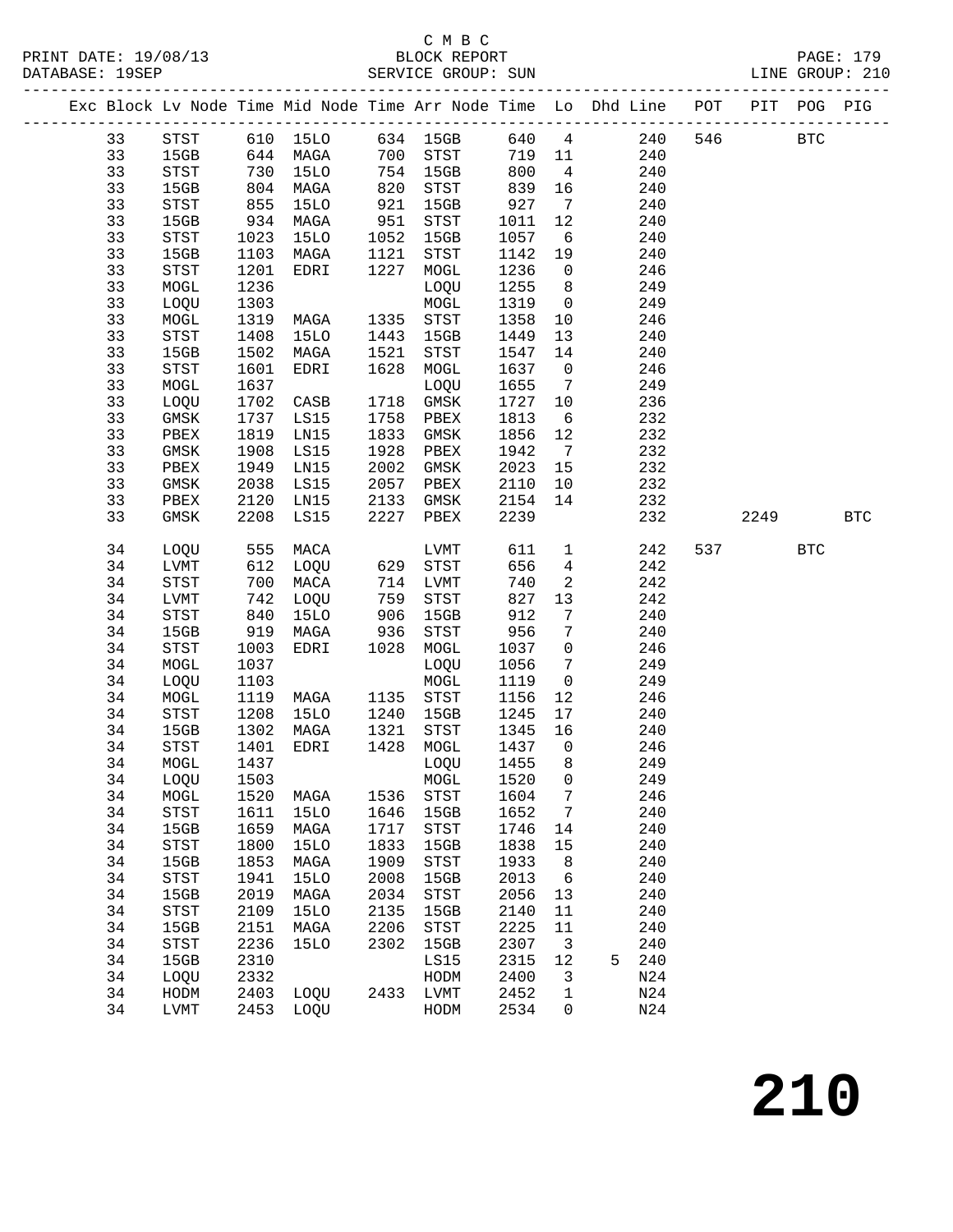#### C M B C<br>BLOCK REPORT

#### SERVICE GROUP: SUN

|  |    |              |      |             |      | Exc Block Lv Node Time Mid Node Time Arr Node Time Lo Dhd Line POT |      |                         |              |     | PIT       | POG        | PIG          |
|--|----|--------------|------|-------------|------|--------------------------------------------------------------------|------|-------------------------|--------------|-----|-----------|------------|--------------|
|  | 34 |              |      |             |      | HODM 2534 LOQU 2604 LVMT 2623 28 23 N24                            |      |                         |              |     |           |            |              |
|  | 34 | HODM         |      |             |      | 2714 LOQU 2744 LVMT 2803                                           |      |                         |              | N24 | 2823      |            | $_{\rm BTC}$ |
|  | 35 | STST         | 630  | 15LO        | 654  | 15GB                                                               |      |                         | 700 4<br>240 |     | 606 — 100 | <b>BTC</b> |              |
|  | 35 | 15GB         | 704  | MAGA        | 720  | STST                                                               | 739  | 12                      | 240          |     |           |            |              |
|  | 35 | STST         | 751  | <b>15LO</b> | 815  | 15GB                                                               | 821  | 14                      | 240          |     |           |            |              |
|  | 35 | 15GB         | 835  | MAGA        | 851  | STST                                                               | 910  | 14                      | 240          |     |           |            |              |
|  | 35 | STST         | 924  | 15LO        | 951  | 15GB                                                               | 956  | 8 <sup>8</sup>          | 240          |     |           |            |              |
|  | 35 | 15GB         | 1004 | MAGA        | 1021 | STST                                                               | 1041 | 12                      | 240          |     |           |            |              |
|  | 35 | STST         | 1053 | 15LO        | 1123 | 15GB                                                               | 1128 | $5^{\circ}$             | 240          |     |           |            |              |
|  | 35 | 15GB         | 1133 | MAGA        | 1151 | STST                                                               | 1213 | 18                      | 240          |     |           |            |              |
|  | 35 | STST         | 1231 | EDRI        | 1258 | MOGL                                                               | 1307 | $\overline{0}$          | 246          |     |           |            |              |
|  | 35 | ${\tt MOGL}$ | 1307 |             |      | LOQU                                                               | 1325 | $\overline{7}$          | 249          |     |           |            |              |
|  | 35 | LOQU         | 1332 | CASB        | 1353 | GMSK                                                               | 1402 | $\overline{\mathbf{3}}$ | 236          |     |           |            |              |
|  | 35 | GMSK         | 1405 | LS15        |      | 1427 PBEX                                                          | 1440 | 10                      | 232          |     |           |            |              |
|  | 35 | PBEX         | 1450 |             |      | PANA                                                               | 1507 | 20                      | 212          |     |           |            |              |
|  | 35 | PANA         | 1527 |             |      | PBEX                                                               | 1545 | $5^{\circ}$             | 212          |     |           |            |              |
|  | 35 | PBEX         | 1550 |             |      | PANA                                                               | 1607 | 19                      | 212          |     |           |            |              |
|  | 35 | PANA         | 1626 |             |      | PBEX                                                               | 1644 | $5\overline{5}$         | 212          |     |           |            |              |
|  | 35 | PBEX         | 1649 | LN15        |      | 1703 GMSK                                                          | 1726 | $\overline{7}$          | 232          |     |           |            |              |
|  | 35 | GMSK         | 1733 | CASB        | 1740 | LOQU                                                               | 1759 | $\mathbf{3}$            | 236          |     |           |            |              |
|  | 35 | LOQU         | 1802 | 15GB        | 1814 | UNDE                                                               | 1827 | $5\overline{)}$         | 228          |     |           |            |              |
|  | 35 | UNDE         | 1832 | GB15        | 1844 | LOQU                                                               | 1856 | 6                       | 228          |     |           |            |              |
|  | 35 | LOQU         | 1902 | 15GB        | 1914 | UNDE                                                               | 1925 | 8 <sup>8</sup>          | 228          |     |           |            |              |
|  | 35 | UNDE         | 1933 | GB15        | 1945 | LOQU                                                               | 1956 | 9                       | 228          |     |           |            |              |
|  | 35 | LOQU         | 2005 |             |      | MOGL                                                               | 2021 | $\overline{0}$          | 249          |     |           |            |              |
|  | 35 | MOGL         | 2021 | MAGA        | 2037 | STST                                                               | 2059 | $\overline{4}$          | 246          |     |           |            |              |
|  | 35 | STST         | 2103 | EDRI        | 2125 | MOGL                                                               | 2134 | $\overline{0}$          | 246          |     |           |            |              |
|  | 35 | MOGL         | 2134 |             |      | LOQU                                                               | 2152 | 13                      | 249          |     |           |            |              |
|  | 35 | LOQU         | 2205 |             |      | MOGL                                                               | 2221 | $\overline{0}$          | 249          |     |           |            |              |
|  | 35 | MOGL         | 2221 | MAGA        | 2237 | STST                                                               | 2255 | 8                       | 246          |     |           |            |              |
|  | 35 | STST         | 2303 | EDRI        | 2325 | MOGL                                                               | 2334 | $\overline{0}$          | 246          |     |           |            |              |
|  | 35 | MOGL         | 2334 |             |      | LOQU                                                               | 2351 | 14                      | 249          |     |           |            |              |
|  | 35 | LOOU         | 2405 |             |      | MOGL                                                               | 2421 | $\overline{0}$          | 249          |     |           |            |              |
|  | 35 | MOGL         | 2421 |             |      | MAGA                                                               | 2436 |                         | 246          |     | 2501      |            | <b>BTC</b>   |
|  |    |              |      |             |      |                                                                    |      |                         |              |     |           |            |              |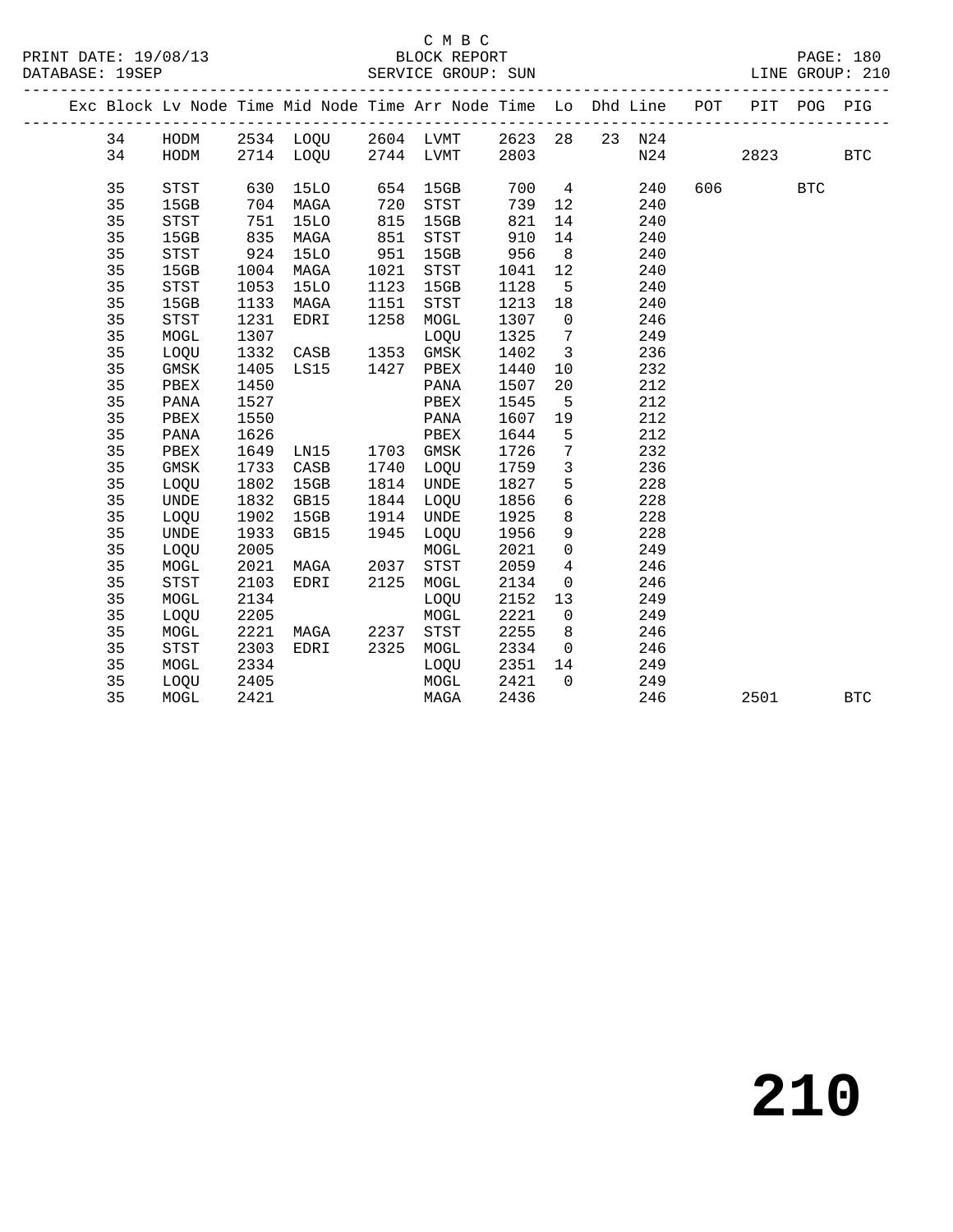## C M B C<br>BLOCK REPORT

|    |                              |      |                                                                                                                                            |               |                                       |         |                              | Exc Block Lv Node Time Mid Node Time Arr Node Time Lo Dhd Line POT PIT POG PIG |     |      |            |            |
|----|------------------------------|------|--------------------------------------------------------------------------------------------------------------------------------------------|---------------|---------------------------------------|---------|------------------------------|--------------------------------------------------------------------------------|-----|------|------------|------------|
| 36 |                              |      | LOQU 625 MACA LVMT<br>LVMT 642 LOQU 659 STST<br>STST 732 MACA 747 LOQU<br>LOQU 804 MOGL<br>MOGL 818 MAGA 834 STST<br>CTC 902 EDBI 934 MOGL |               |                                       |         |                              | 641 1 242                                                                      |     | 607  | <b>BTC</b> |            |
| 36 |                              |      |                                                                                                                                            |               |                                       | $726$ 6 |                              | 242                                                                            |     |      |            |            |
| 36 |                              |      |                                                                                                                                            |               |                                       | 759 5   |                              | 242                                                                            |     |      |            |            |
| 36 |                              |      |                                                                                                                                            |               |                                       | 818     | $\overline{0}$               | 249                                                                            |     |      |            |            |
| 36 |                              |      |                                                                                                                                            |               |                                       | 852     | 10                           | 246                                                                            |     |      |            |            |
| 36 | STST                         | 902  | EDRI                                                                                                                                       | 924           | MOGL                                  | 933     | $\overline{0}$               | 246                                                                            |     |      |            |            |
| 36 | MOGL                         | 933  |                                                                                                                                            |               | LOQU                                  | 951     | 13                           | 249                                                                            |     |      |            |            |
| 36 | LOQU                         | 1004 |                                                                                                                                            |               | MOGL                                  | 1020    | $\overline{0}$               | 249                                                                            |     |      |            |            |
| 36 | MOGL                         | 1020 | MAGA                                                                                                                                       | 1036          | <b>STST</b>                           | 1057    | 11                           | 246                                                                            |     |      |            |            |
| 36 | $_{\footnotesize\rm STST}$   | 1108 | 15LO                                                                                                                                       | 1138          | 15GB                                  | 1143    | $5^{\circ}$                  | 240                                                                            |     |      |            |            |
| 36 | 15GB                         | 1148 | MAGA                                                                                                                                       | 1206          | $_{\footnotesize{\textnormal{STST}}}$ | 1228    | 10                           | 240                                                                            |     |      |            |            |
| 36 | STST                         | 1238 | 15LO                                                                                                                                       | 1310          | 15GB                                  | 1315    | 17                           | 240                                                                            |     |      |            |            |
| 36 | 15GB                         | 1332 | MAGA                                                                                                                                       | 1351          | STST                                  | 1415    | 16                           | 240                                                                            |     |      |            |            |
| 36 | STST                         | 1431 | EDRI                                                                                                                                       | 1458          | MOGL                                  | 1507    | $\overline{0}$               | 246                                                                            |     |      |            |            |
| 36 | MOGL                         | 1507 |                                                                                                                                            |               | LOQU                                  | 1525    | 8 <sup>8</sup>               | 249                                                                            |     |      |            |            |
| 36 | LOQU                         | 1533 |                                                                                                                                            |               | MOGL                                  | 1550    | $\overline{0}$               | 249                                                                            |     |      |            |            |
| 36 | MOGL                         | 1550 | MAGA                                                                                                                                       | 1606          | STST                                  | 1634    | 13                           | 246                                                                            |     |      |            |            |
| 36 | $_{\footnotesize\rm STST}$   | 1647 | 15LO                                                                                                                                       | 1722          | 15GB                                  | 1727    | 8 <sup>8</sup>               | 240                                                                            |     |      |            |            |
| 36 | 15GB                         | 1735 | MAGA                                                                                                                                       | 1753          | $_{\footnotesize{\textnormal{STST}}}$ | 1822    | 11                           | 240                                                                            |     |      |            |            |
| 36 | STST                         | 1833 | EDRI                                                                                                                                       | 1856          | MOGL                                  | 1905    | $\overline{0}$               | 246                                                                            |     |      |            |            |
| 36 | MOGL                         | 1905 |                                                                                                                                            |               | LOQU                                  | 1923    | 9                            | 249                                                                            |     |      |            |            |
| 36 | LOQU                         | 1932 | 15GB                                                                                                                                       | 1943          | UNDE                                  | 1954    | 9                            | 228                                                                            |     |      |            |            |
| 36 | $\ensuremath{\mathsf{UNDE}}$ | 2003 | GB15                                                                                                                                       | 2015          | LOQU                                  | 2026    | $7\overline{ }$              | 228                                                                            |     |      |            |            |
| 36 | LOQU                         | 2033 | <b>29LO</b>                                                                                                                                | 2046          | LVMT                                  | 2053    | 10                           | 229                                                                            |     |      |            |            |
| 36 | LVMT                         | 2103 | L015                                                                                                                                       |               | LOQU                                  | 2121    | 11                           | 229                                                                            |     |      |            |            |
| 36 | LOQU                         | 2132 | 15GB                                                                                                                                       | 2143          | UNDE                                  | 2154    | 9                            | 228                                                                            |     |      |            |            |
| 36 | UNDE                         | 2203 | GB15                                                                                                                                       | 2215          | LOQU                                  | 2225    | $7\overline{ }$              | 228                                                                            |     |      |            |            |
| 36 | LOQU                         | 2232 | 15GB                                                                                                                                       | 2243          | UNDE                                  | 2254    | 9                            | 228                                                                            |     |      |            |            |
| 36 | UNDE                         | 2303 | GB15                                                                                                                                       | 2315          | LOQU                                  | 2325    | 9                            | 228                                                                            |     |      |            |            |
| 36 | LOQU                         | 2334 | LN15                                                                                                                                       | 2341          | PRRO                                  | 2355    | 19                           | 230                                                                            |     |      |            |            |
| 36 | PRRO                         | 2414 | LS15                                                                                                                                       | 2420          | LOQU                                  | 2426    | 8 <sup>8</sup>               | 230                                                                            |     |      |            |            |
| 36 | LOQU                         |      | 2434 LN15                                                                                                                                  | 2441          | PRRO                                  | 2454    |                              | 230                                                                            |     | 2514 |            | <b>BTC</b> |
| 37 | UNDE                         | 656  | PBEX                                                                                                                                       | 716           | BUB2                                  | 740     | 12                           | 210                                                                            | 626 |      | <b>BTC</b> |            |
| 37 | BUB2                         | 752  | PBEX                                                                                                                                       | 813           | UNDE                                  | 835     | 20                           | 210                                                                            |     |      |            |            |
| 37 | UNDE                         | 855  | PBEX                                                                                                                                       | $rac{0}{915}$ | BUB2                                  | 939     | 12                           | 210                                                                            |     |      |            |            |
| 37 | BUB2                         | 951  | PBEX                                                                                                                                       | 1013          | UNDE                                  | 1035    | 20                           | 210                                                                            |     |      |            |            |
| 37 | UNDE                         | 1055 | PBEX                                                                                                                                       | 1115          | BUB2                                  | 1141    | $7\phantom{.0}\phantom{.0}7$ | 210                                                                            |     |      |            |            |
| 37 | BUB <sub>2</sub>             | 1148 | PBEX                                                                                                                                       | 1213          | UNDE                                  | 1236    | 19                           | 210                                                                            |     |      |            |            |
| 37 | <b>UNDE</b>                  |      | 1255 PBEX 1315 BUB2 1344 4                                                                                                                 |               |                                       |         |                              | 210                                                                            |     |      |            |            |
| 37 | BUB <sub>2</sub>             | 1348 | PBEX                                                                                                                                       | 1414          | UNDE                                  | 1436    | 19                           | 210                                                                            |     |      |            |            |
| 37 | UNDE                         | 1455 | PBEX                                                                                                                                       | 1514          | BUB2                                  | 1543    | 5                            | 210                                                                            |     |      |            |            |
| 37 | BUB <sub>2</sub>             | 1548 | PBEX                                                                                                                                       | 1614          | UNDE                                  | 1636    | 20                           | 210                                                                            |     |      |            |            |
| 37 | UNDE                         | 1656 | PBEX                                                                                                                                       | 1715          | BUB2                                  | 1742    | 7                            | 210                                                                            |     |      |            |            |
| 37 | BUB2                         | 1749 | PBEX                                                                                                                                       | 1814          | UNDE                                  | 1836    | 20                           | 210                                                                            |     |      |            |            |
| 37 | <b>UNDE</b>                  | 1856 | PBEX                                                                                                                                       | 1915          | BUB <sub>2</sub>                      | 1940    | 12                           | 210                                                                            |     |      |            |            |
| 37 | BUB <sub>2</sub>             | 1952 | PBEX                                                                                                                                       | 2014          | UNDE                                  | 2036    | 22                           | 210                                                                            |     |      |            |            |
| 37 | UNDE                         | 2058 | PBEX                                                                                                                                       | 2114          | BUB2                                  | 2143    | $7\phantom{.0}$              | 209                                                                            |     |      |            |            |
| 37 | BUB <sub>2</sub>             | 2150 | PBEX                                                                                                                                       | 2213          | UNDE                                  | 2236    | 22                           | 209                                                                            |     |      |            |            |
| 37 | <b>UNDE</b>                  | 2258 | PBEX                                                                                                                                       | 2314          | BUB <sub>2</sub>                      | 2340    | 10                           | 209                                                                            |     |      |            |            |
| 37 | BUB <sub>2</sub>             | 2350 | PBEX                                                                                                                                       | 2413          | UNDE                                  | 2434    | 5                            | 209                                                                            |     |      |            |            |
| 37 | <b>UNDE</b>                  | 2439 |                                                                                                                                            |               | PBEX                                  | 2454    |                              | 209                                                                            |     | 2504 |            | <b>BTC</b> |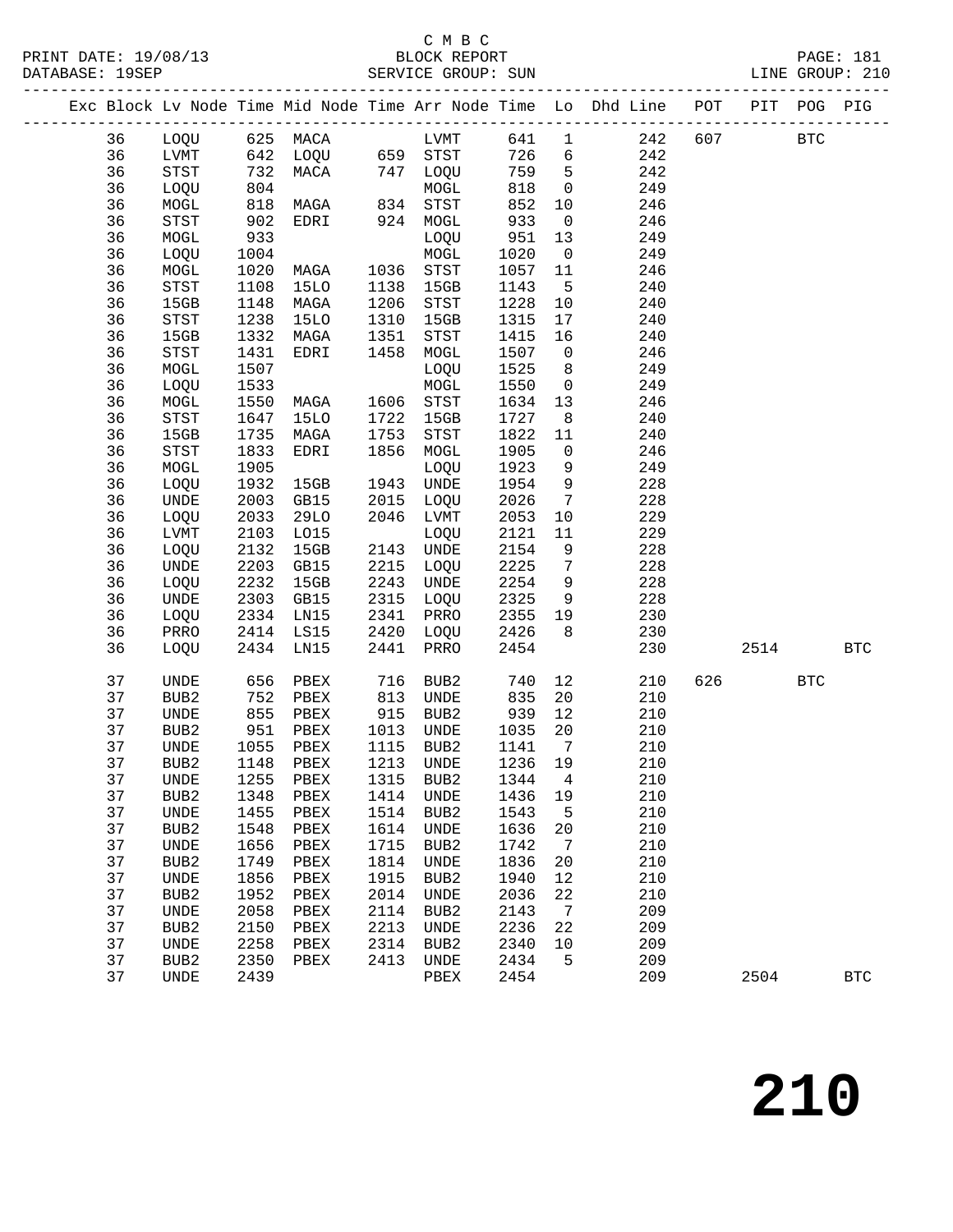#### C M B C<br>BLOCK REPORT SERVICE GROUP: SUN

|  |    |                              |            |                                                          |                      |                                                          |            |                          | Exc Block Lv Node Time Mid Node Time Arr Node Time Lo Dhd Line POT |     | PIT  | POG        | PIG        |
|--|----|------------------------------|------------|----------------------------------------------------------|----------------------|----------------------------------------------------------|------------|--------------------------|--------------------------------------------------------------------|-----|------|------------|------------|
|  | 38 | 15GB                         |            | 650 LVMT                                                 |                      | 656 UNDE                                                 | 701 1      |                          | 228                                                                | 632 |      | <b>BTC</b> |            |
|  | 38 | UNDE                         |            |                                                          |                      |                                                          | 727        | $5\overline{)}$          | 228                                                                |     |      |            |            |
|  | 38 | LOQU                         |            | 702 GB15<br>732 15GB<br>801 GB15<br>834 15GB<br>901 GB15 |                      | 715 LOQU<br>743 UNDE<br>814 LOQU<br>845 UNDE<br>914 LOQU | 754        | $7\overline{ }$          | 228                                                                |     |      |            |            |
|  | 38 | UNDE                         |            |                                                          |                      |                                                          | 826        | 8                        | 228                                                                |     |      |            |            |
|  | 38 | LOQU                         |            |                                                          |                      |                                                          | 857        | $4\overline{4}$          | 228                                                                |     |      |            |            |
|  | 38 | UNDE                         |            |                                                          |                      |                                                          | 926        | 6                        | 228                                                                |     |      |            |            |
|  | 38 | LOQU                         | 932        | 15GB                                                     | 943<br>1013          | UNDE                                                     | 955        | 5                        | 228                                                                |     |      |            |            |
|  | 38 | UNDE                         | 1000       | GB15                                                     | 1013                 | LOQU                                                     | 1026       | $6\overline{6}$          | 228                                                                |     |      |            |            |
|  | 38 | LOQU                         | 1032       | 15GB                                                     | 1043<br>1113<br>1153 | <b>UNDE</b>                                              | 1055       | $5^{\circ}$              | 228                                                                |     |      |            |            |
|  | 38 | UNDE                         | 1100       | GB15                                                     | 1113                 | LOQU                                                     | 1126       | 6                        | 228                                                                |     |      |            |            |
|  | 38 | LOQU                         | 1132       | CASB                                                     |                      | GMSK                                                     | 1202       | $\overline{\mathbf{3}}$  | 236                                                                |     |      |            |            |
|  | 38 | GMSK                         | 1205       | LS15                                                     | 1227                 | PBEX                                                     | 1240       | 10                       | 232                                                                |     |      |            |            |
|  | 38 | PBEX                         | 1250       |                                                          |                      | PANA                                                     | 1307       | 20                       | 212                                                                |     |      |            |            |
|  | 38 | PANA                         | 1327       |                                                          |                      | PBEX                                                     | 1345       | $\overline{4}$           | 212                                                                |     |      |            |            |
|  | 38 | ${\tt PBEX}$                 | 1349       | LNI5                                                     |                      | 1403 GMSK                                                | 1426       | 8 <sup>8</sup>           | 232                                                                |     |      |            |            |
|  | 38 | GMSK                         | 1434       | CASB                                                     |                      | 1133<br>1441 LOQU<br>1522 GMSK<br>1557 PBEX              | 1500       | $\overline{\phantom{a}}$ | 236                                                                |     |      |            |            |
|  | 38 | LOQU                         | 1502       | CASB                                                     |                      |                                                          | 1531       | $\overline{4}$           | 236                                                                |     |      |            |            |
|  | 38 | GMSK                         | 1535       | LS15                                                     |                      |                                                          | 1612       | 8 <sup>8</sup>           | 232                                                                |     |      |            |            |
|  | 38 | PBEX                         | 1620       |                                                          |                      | PANA                                                     | 1637       | 13                       | 1 212                                                              |     |      |            |            |
|  | 38 | BAGA                         | 1651       |                                                          |                      | PBEX                                                     | 1713       | $\overline{7}$           | 211                                                                |     |      |            |            |
|  | 38 | PBEX                         | 1720       |                                                          |                      | PANA                                                     | 1737       | 13                       | 1 212                                                              |     |      |            |            |
|  | 38 | BAGA                         | 1751       |                                                          |                      | PBEX                                                     | 1813       | $5^{\circ}$              | 211                                                                |     |      |            |            |
|  | 38 | PBEX                         | 1818       |                                                          |                      | BAGA                                                     | 1839       | 12                       | 211                                                                |     |      |            |            |
|  | 38 | BAGA                         | 1851       |                                                          |                      | PBEX                                                     | 1913       |                          | 211                                                                |     | 1923 |            | <b>BTC</b> |
|  | 39 | PBEX                         | 647<br>722 |                                                          |                      | BUB2<br>743 UNDE                                         |            | 14                       | 210                                                                | 635 |      | <b>BTC</b> |            |
|  | 39 | BUB2                         |            | PBEX                                                     |                      |                                                          | 708<br>805 | 20                       | 210                                                                |     |      |            |            |
|  | 39 | UNDE                         | 825        | PBEX                                                     | 845                  | BUB2                                                     | 909        | 14                       | 210                                                                |     |      |            |            |
|  | 39 | BUB2                         | 923        | PBEX                                                     |                      | UNDE                                                     | 1007       | 18                       | 210                                                                |     |      |            |            |
|  | 39 | UNDE                         | 1025       | PBEX                                                     | $045$<br>945<br>1047 | BUB <sub>2</sub>                                         | 1111       | 9                        | 210                                                                |     |      |            |            |
|  | 39 | BUB2                         | 1120       | PBEX                                                     | 1143                 | UNDE                                                     | 1206       | 19                       | 210                                                                |     |      |            |            |
|  | 39 | UNDE                         | 1225       | PBEX                                                     | 1245                 | BUB2                                                     | 1313       | $5^{\circ}$              | 210                                                                |     |      |            |            |
|  | 39 | BUB <sub>2</sub>             | 1318       | PBEX                                                     | 1344                 | UNDE                                                     | 1406       | 20                       | 210                                                                |     |      |            |            |
|  | 39 | UNDE                         | 1426       | PBEX                                                     | 1446                 | BUB2                                                     | 1515       | $\overline{\mathbf{3}}$  | 210                                                                |     |      |            |            |
|  | 39 | BUB <sub>2</sub>             | 1518       | PBEX                                                     | 1544                 | UNDE                                                     | 1606       | 20                       | 210                                                                |     |      |            |            |
|  | 39 | $\ensuremath{\mathsf{UNDE}}$ | 1626       | PBEX                                                     | 1645                 | BUB2                                                     | 1713       | 6                        | 210                                                                |     |      |            |            |
|  | 39 | BUB2                         | 1719       | PBEX                                                     | 1744                 | <b>UNDE</b>                                              | 1806       | 20                       | 210                                                                |     |      |            |            |
|  | 39 | UNDE                         | 1826       | ${\tt PBEX}$                                             | 1845                 | BUB2                                                     | 1910       | 11                       | 210                                                                |     |      |            |            |
|  | 39 | BUB2                         | 1921       | PBEX                                                     | 1944                 | UNDE                                                     | 2006       | 22                       | 210                                                                |     |      |            |            |
|  | 39 | <b>UNDE</b>                  | 2028       | PBEX                                                     | 2044                 | BUB2                                                     | 2113       | $6\overline{6}$          | 209                                                                |     |      |            |            |
|  | 39 | BUB2                         | 2119       | PBEX                                                     | 2143<br>2143<br>2244 | UNDE                                                     | 2207       | 21                       | 209                                                                |     |      |            |            |
|  | 39 | UNDE                         | 2228       | PBEX                                                     |                      | BUB <sub>2</sub>                                         | 2312       | 8 <sup>8</sup>           | 209                                                                |     |      |            |            |
|  | 39 | BUB2                         | 2320       | PBEX                                                     |                      | 2343 UNDE                                                | 2406       | 23                       | 209                                                                |     |      |            |            |
|  | 39 | UNDE                         | 2429       |                                                          |                      | PBEX                                                     | 2444       |                          | 209                                                                |     | 2454 |            | <b>BTC</b> |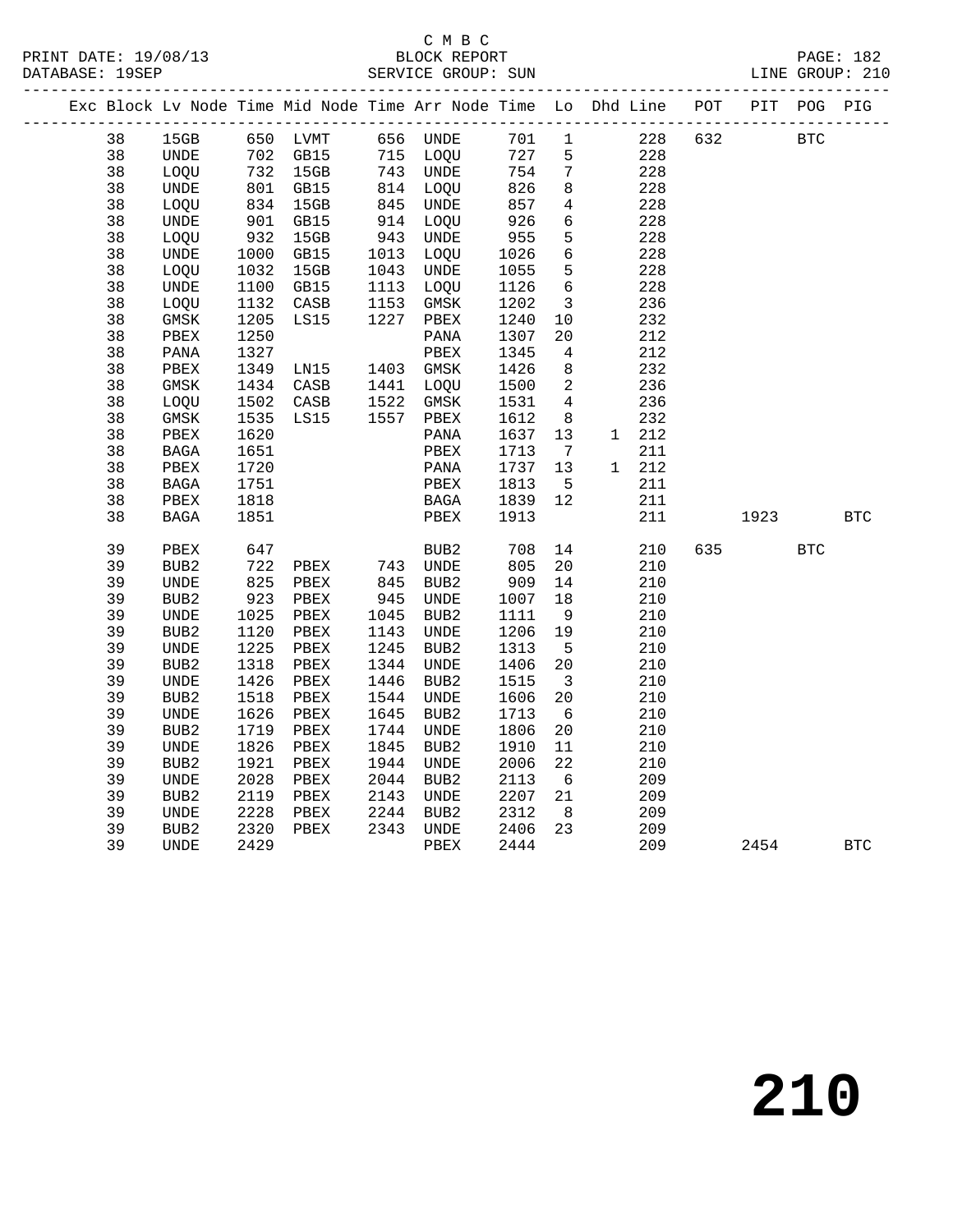#### C M B C<br>BLOCK REPORT SERVICE GROUP: SUN

|  |    |      |      |               |      |           |      |                 | Exc Block Lv Node Time Mid Node Time Arr Node Time Lo Dhd Line POT PIT POG PIG |         |  |  |
|--|----|------|------|---------------|------|-----------|------|-----------------|--------------------------------------------------------------------------------|---------|--|--|
|  | 40 |      |      | LOQU 704      |      | MOGL      |      |                 | 718 0<br>249                                                                   | 646 BTC |  |  |
|  | 40 | MOGL |      |               |      |           | 751  |                 | 246<br>11                                                                      |         |  |  |
|  | 40 | STST | 802  | EDRI          | 823  | MOGL      | 832  | $\overline{0}$  | 246                                                                            |         |  |  |
|  | 40 | MOGL | 832  |               |      | LOQU      | 850  |                 | 249<br>13                                                                      |         |  |  |
|  | 40 | LOQU | 903  | 29LO 915 LVMT |      |           | 922  | 10              | 229                                                                            |         |  |  |
|  | 40 | LVMT | 932  | L015          |      | LOQU      | 954  | 9               | 229                                                                            |         |  |  |
|  | 40 | LOQU | 1003 | 29LO          |      | 1017 LVMT | 1024 | $7\degree$      | 229                                                                            |         |  |  |
|  | 40 | LVMT | 1031 | L015          |      | LOQU      | 1054 |                 | 8<br>229                                                                       |         |  |  |
|  | 40 | LOQU | 1102 | 15GB          |      | 1113 UNDE | 1125 |                 | $5^{\circ}$<br>228                                                             |         |  |  |
|  | 40 | UNDE | 1130 | GB15          | 1143 | LOQU      | 1156 | 6               | 228                                                                            |         |  |  |
|  | 40 | LOQU | 1202 | CASB          | 1223 | GMSK      | 1232 | 3 <sup>7</sup>  | 236                                                                            |         |  |  |
|  | 40 | GMSK | 1235 | LS15          | 1257 | PBEX      | 1309 | 11              | 232                                                                            |         |  |  |
|  | 40 | PBEX | 1320 |               |      | PANA      | 1337 | 20              | 212                                                                            |         |  |  |
|  | 40 | PANA | 1357 |               |      | PBEX      | 1415 | 4               | 212                                                                            |         |  |  |
|  | 40 | PBEX | 1419 | LN15          | 1433 | GMSK      | 1456 |                 | 8<br>232                                                                       |         |  |  |
|  | 40 | GMSK | 1504 | CASB          | 1511 | LOOU      | 1529 | $4\overline{ }$ | 236                                                                            |         |  |  |
|  | 40 | LOQU | 1533 | 29LO          | 1548 | LVMT      | 1556 | 5 <sup>1</sup>  | 229                                                                            |         |  |  |
|  | 40 | LVMT | 1601 | LO15          |      | LOQU      | 1622 | 10              | 229                                                                            |         |  |  |
|  | 40 | LOQU | 1632 | 15GB          | 1644 | UNDE      | 1658 | $3^{\circ}$     | 228                                                                            |         |  |  |
|  | 40 | UNDE | 1701 | GB15          | 1714 | LOQU      | 1726 |                 | 228<br>6 — 10                                                                  |         |  |  |
|  | 40 | LOQU | 1732 | 15GB          | 1744 | UNDE      | 1757 |                 | $4\degree$<br>228                                                              |         |  |  |
|  | 40 | UNDE | 1801 | GB15          |      | 1814 LOOU | 1826 |                 | 228                                                                            |         |  |  |
|  | 40 | LOQU | 1834 |               |      | MOGL      | 1851 | $\Omega$        | 249                                                                            |         |  |  |

40 MOGL 1851 MAGA 1907 STST 1931 246 1955 BTC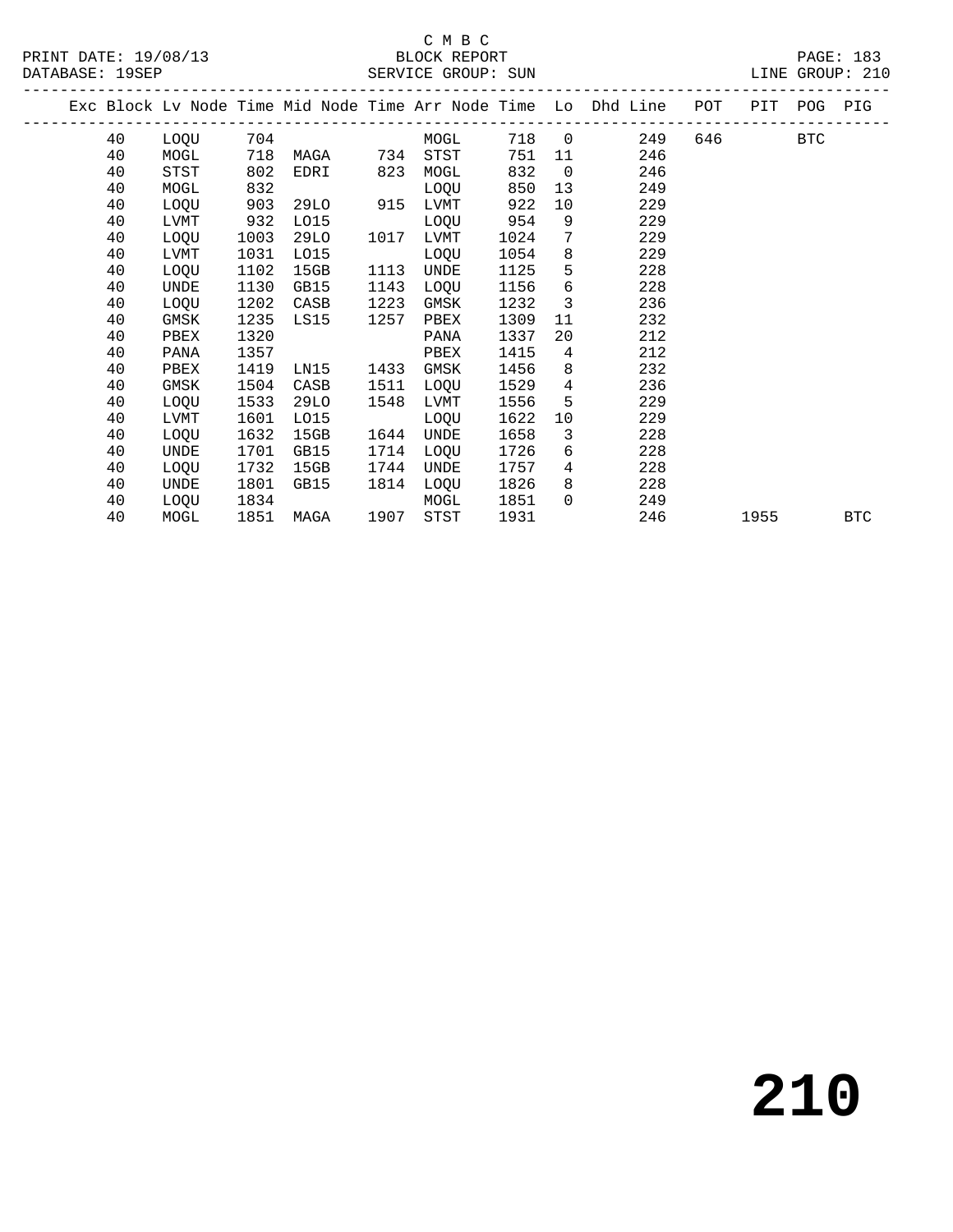## C M B C<br>BLOCK REPORT

|  |          | Exc Block Lv Node Time Mid Node Time Arr Node Time Lo Dhd Line POT PIT POG PIG |                      |              |              |                        |                     |                              |               |        |            |              |
|--|----------|--------------------------------------------------------------------------------|----------------------|--------------|--------------|------------------------|---------------------|------------------------------|---------------|--------|------------|--------------|
|  | 41       | PBEX 701                                                                       |                      |              |              | <b>BAGA</b>            |                     |                              | 721 4 211 649 |        | <b>BTC</b> |              |
|  | 41       | <b>BAGA</b>                                                                    | 725                  |              |              | PBEX                   | 745 2               |                              | 211           |        |            |              |
|  | 41       | PBEX                                                                           | 747                  |              |              | <b>BAGA</b>            | 807 18              |                              | 211           |        |            |              |
|  | 41       | BAGA                                                                           | 825                  |              |              | PBEX                   | 845                 | $\overline{\phantom{a}}^2$   | 211           |        |            |              |
|  | 41       | PBEX                                                                           | 847                  |              |              | PANA                   |                     | 25                           | 212           |        |            |              |
|  | 41       | PANA                                                                           | 927                  |              |              | PBEX                   | 902<br>943          | $\overline{4}$               | 212           |        |            |              |
|  | 41       | PBEX                                                                           | 947                  |              |              | PANA                   | 1002                | $\overline{\phantom{a}}$     | 212           |        |            |              |
|  | 41       | PANA                                                                           | 1004 PBEX            |              |              | 1030 BUB2              | 1054                | 10                           | 211           |        |            |              |
|  | 41       | BUB2                                                                           | 1104 PBEX            |              |              | 1130 PANA<br>1230 BUB2 | 1154                | 8 <sup>8</sup>               | 211           |        |            |              |
|  | 41       | PANA                                                                           | 1202 PBEX            |              |              | 1230 BUB2              | 1257 6              |                              | 211           |        |            |              |
|  | 41       | BUB2                                                                           | 1303                 | PBEX         |              | 1330 PANA              | 1354                | 9                            | 211           |        |            |              |
|  | 41       | PANA                                                                           | 1403                 | PBEX         | 1430         | BUB2                   | 1458                | 5                            | 211           |        |            |              |
|  | 41       | BUB2                                                                           | 1503                 | PBEX         |              | 1530 PANA<br>1630 BUB2 | 1555                | 8 <sup>8</sup>               | 211           |        |            |              |
|  | 41       | PANA                                                                           | 1603                 | PBEX         |              |                        | 1658                | $\overline{7}$               | 211           |        |            |              |
|  | 41       | BUB2                                                                           | 1705 PBEX            |              |              | 1728 BAGA              | 1754                | $\overline{\mathbf{2}}$      | 1 211         |        |            |              |
|  | 41       | PANA                                                                           | 1757                 |              |              | PBEX                   | 1815                | $5^{\circ}$                  | 212           |        |            |              |
|  | 41       | PBEX                                                                           | 1820                 |              |              | PANA                   | 1836                | 20                           | 212           |        |            |              |
|  | 41       | PANA                                                                           | 1856                 |              |              | PBEX                   | 1914 4              |                              | 212           |        |            |              |
|  | 41       | PBEX                                                                           | 1918                 |              |              | BAGA                   | 1942 11             |                              | 211           |        |            |              |
|  | 41       | BAGA                                                                           | 1953                 |              |              | PBEX                   | 2013                | $5^{\circ}$                  | 211           |        |            |              |
|  | 41       | PBEX                                                                           | 2018                 |              |              | BAGA                   | 2042 11             |                              | 211           |        |            |              |
|  | 41       | BAGA                                                                           | 2053                 |              |              | PBEX                   | 2113 5              |                              | 211           |        |            |              |
|  | 41       | PBEX                                                                           | 2118                 |              |              | PANA                   | 2142 12             |                              | 211           |        |            |              |
|  | 41       | PANA                                                                           | 2154                 |              |              | PBEX                   | 2213 5              |                              | 211           |        |            |              |
|  | 41       | PBEX                                                                           | 2218                 |              |              | PANA                   | 2242 13             |                              | 211           |        |            |              |
|  | 41       | PANA                                                                           | 2255                 |              |              | PBEX                   | 2313 5              |                              | 211           |        |            |              |
|  | 41       | PBEX                                                                           | 2318                 |              |              | PANA                   | 2342 13             |                              | 211           |        |            |              |
|  | 41       | PANA                                                                           | 2355                 |              |              | PBEX                   | 2413 5              |                              | 211           |        |            |              |
|  | 41       | PBEX                                                                           | 2418                 |              |              | PANA                   | 2442 13             |                              | 211           |        |            |              |
|  | 41       | PANA                                                                           | 2455<br>2518         |              |              | PBEX                   | 2513 5<br>2542 7    |                              | 211<br>211    |        |            |              |
|  | 41<br>41 | PBEX<br>PANA                                                                   | 2549                 |              |              | PANA<br>PBEX           | 2607                |                              | 211           | 2617   |            | <b>BTC</b>   |
|  |          |                                                                                |                      |              |              |                        |                     |                              |               |        |            |              |
|  | 42       | UNDE                                                                           | 726 PBEX<br>822 PBEX |              |              | 746 BUB2<br>843 UNDE   | 810<br>905          | 12                           | 210           | 656 11 | <b>BTC</b> |              |
|  | 42       | BUB2                                                                           |                      |              |              |                        |                     | 20                           | 210           |        |            |              |
|  | 42       | UNDE                                                                           | 925 PBEX             |              |              | 945 BUB2               | 1010                | 10                           | 210           |        |            |              |
|  | 42       | BUB2                                                                           | 1020                 | PBEX         | 1043         | UNDE                   | 1106                | 19                           | 210           |        |            |              |
|  | 42       | UNDE                                                                           | 1125                 | PBEX         | 1145<br>1243 | BUB2                   | 1211                | $\overline{7}$               | 210           |        |            |              |
|  | 42       | BUB2                                                                           | 1218 PBEX            |              | 1243         | UNDE                   | $\frac{1}{1306}$ 19 |                              | 210           |        |            |              |
|  |          | 42 UNDE 1325 PBEX 1345 BUB2 1414 3                                             |                      |              |              |                        |                     |                              | 210           |        |            |              |
|  | 42       | BUB <sub>2</sub>                                                               | 1417                 | PBEX         | 1444         | UNDE                   | 1506                | 20                           | 210           |        |            |              |
|  | 42<br>42 | UNDE                                                                           | 1526<br>1618         | PBEX         | 1545         | BUB2                   | 1613                | $-5$                         | 210<br>210    |        |            |              |
|  | 42       | BUB2<br>UNDE                                                                   | 1726                 | PBEX<br>PBEX | 1644<br>1745 | UNDE<br>BUB2           | 1706<br>1812        | 20<br>$\overline{7}$         | 210           |        |            |              |
|  | 42       | BUB <sub>2</sub>                                                               | 1819                 | PBEX         | 1844         | UNDE                   | 1906                | 21                           | 210           |        |            |              |
|  | 42       | UNDE                                                                           | 1927                 | PBEX         | 1945         | BUB2                   | 2014                | 5                            | 209           |        |            |              |
|  | 42       | BUB <sub>2</sub>                                                               | 2019                 | PBEX         | 2043         | UNDE                   | 2107                | 21                           | 209           |        |            |              |
|  | 42       | UNDE                                                                           | 2128                 | PBEX         | 2144         | BUB2                   | 2213                | $7\phantom{.0}\phantom{.0}7$ | 209           |        |            |              |
|  | 42       | BUB <sub>2</sub>                                                               | 2220                 | PBEX         | 2243         | UNDE                   | 2306                | 22                           | 209           |        |            |              |
|  | 42       | UNDE                                                                           | 2328                 | PBEX         | 2344         | BUB2                   | 2410                | 10                           | 209           |        |            |              |
|  | 42       | BUB <sub>2</sub>                                                               | 2420                 | PBEX         | 2443         | UNDE                   | 2504                |                              | 209           | 2531   |            | $_{\rm BTC}$ |
|  |          |                                                                                |                      |              |              |                        |                     |                              |               |        |            |              |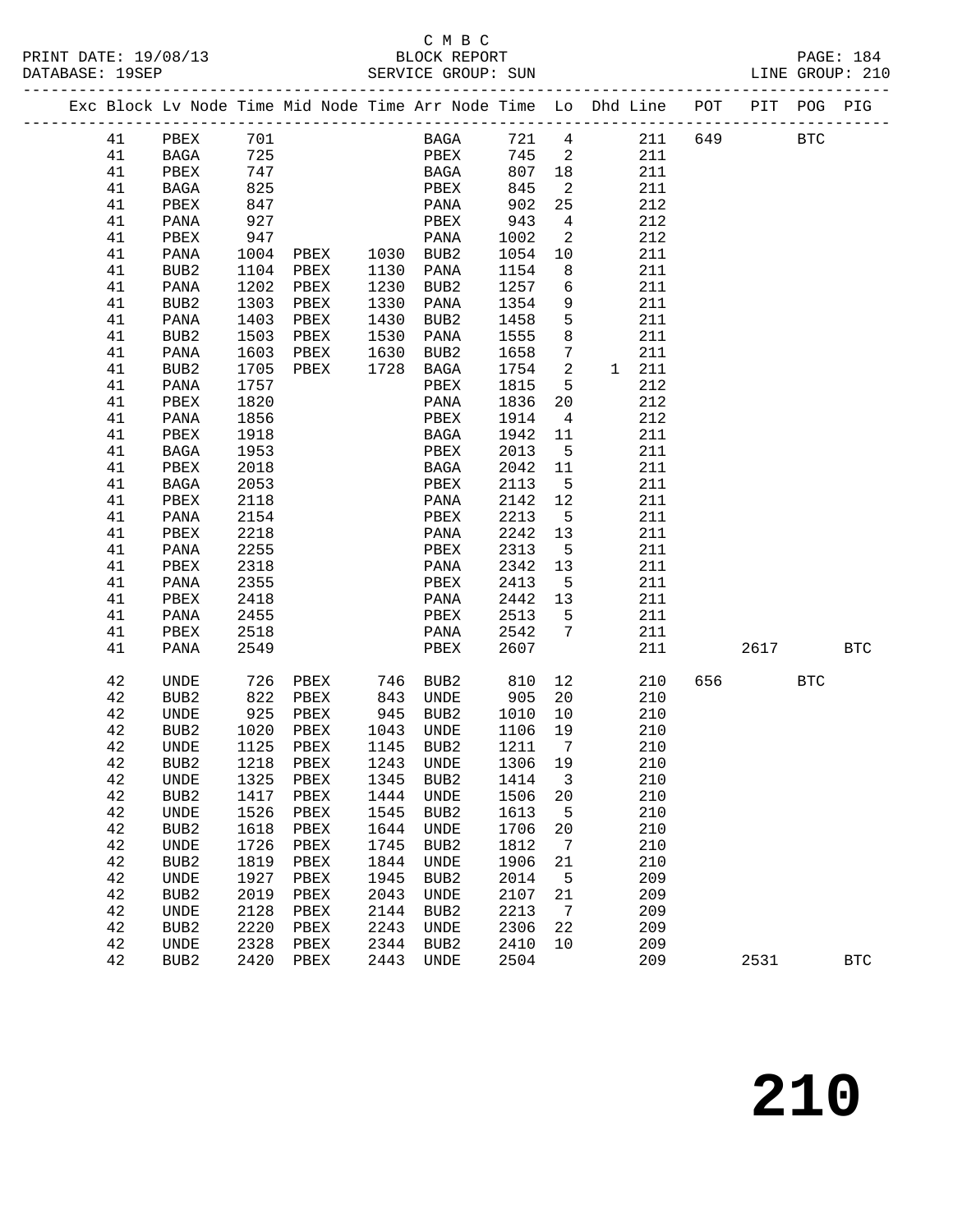## C M B C

|          |                  |      |                         |              |                                                  |                  |                         | Exc Block Lv Node Time Mid Node Time Arr Node Time Lo Dhd Line POT PIT POG PIG |          |            |            |
|----------|------------------|------|-------------------------|--------------|--------------------------------------------------|------------------|-------------------------|--------------------------------------------------------------------------------|----------|------------|------------|
|          |                  |      |                         |              |                                                  |                  |                         | 43 PBEX 717 MTLV 726 UNDE 734 22 210 705 BTC                                   |          |            |            |
| 43       | UNDE 756 PBEX    |      |                         |              | 816 BUB2 840 11                                  |                  |                         | 210                                                                            |          |            |            |
| 43       | BUB2             |      | 851 PBEX                |              | 913 UNDE 935<br>1015 BUB2 1040<br>1113 UNDE 1136 |                  | 20                      | 210                                                                            |          |            |            |
| 43       | UNDE             | 955  | PBEX                    |              |                                                  |                  | 10                      | 210                                                                            |          |            |            |
| 43       | BUB2             | 1050 | PBEX                    |              |                                                  |                  | 19                      | 210                                                                            |          |            |            |
| 43       | UNDE             | 1155 | PBEX                    | 1215         | BUB2                                             | 1243             | $5^{\circ}$             | 210                                                                            |          |            |            |
| 43       | BUB2             | 1248 | PBEX                    | 1313         | UNDE                                             | 1336             | 18                      | 210                                                                            |          |            |            |
| 43       | UNDE             | 1354 | PBEX                    | 1414         | BUB2                                             | 1443 5           |                         | 210                                                                            |          |            |            |
| 43       | BUB2             | 1448 | PBEX                    | 1514         | UNDE                                             | 1536             | 20                      | 210                                                                            |          |            |            |
| 43       | UNDE             | 1556 | PBEX                    | 1615         | BUB2                                             | 1643 6           |                         | 210                                                                            |          |            |            |
| 43       | BUB2             | 1649 | PBEX                    | 1714         | UNDE                                             | 1736             | 20                      | 210                                                                            |          |            |            |
| 43       | UNDE             | 1756 | PBEX                    | 1815         | BUB2                                             | 1842             | 9                       | 210                                                                            |          |            |            |
| 43       | BUB2             | 1851 | PBEX                    | 1914         | UNDE                                             | 1936             | 22                      | 210                                                                            |          |            |            |
| 43       | UNDE             | 1958 | PBEX                    | 2014         | BUB2                                             | 2043             | $6\overline{6}$         | 209                                                                            |          |            |            |
| 43       | BUB <sub>2</sub> | 2049 | PBEX                    | 2113         | UNDE                                             | 2137             | 21                      | 209                                                                            |          |            |            |
| 43       | UNDE             | 2158 | PBEX                    | 2214         | BUB2                                             | 2242             | 8 <sup>8</sup>          | 209                                                                            |          |            |            |
| 43       | BUB2             | 2250 | PBEX                    |              |                                                  | 2336             | 23                      | 209                                                                            |          |            |            |
| 43       | UNDE             | 2359 | PBEX                    |              | 2214 BUB2<br>2313 UNDE<br>2414 BUB2              | 2440 10          |                         | 209                                                                            |          |            |            |
| 43       | BUB2             | 2450 | PBEX 2513 UNDE          |              |                                                  | 2533 6           |                         | 209                                                                            |          |            |            |
| 43       | UNDE             | 2539 |                         |              | PBEX                                             | 2554 15          |                         | 20 209                                                                         |          |            |            |
| 43       | HODM             | 2629 |                         |              | NWST                                             | 2731             |                         | N19                                                                            | 2753 BTC |            |            |
| 44       | PBEX             |      | 717 LN15                | 730          | GMSK                                             | 749              | 18                      | 232                                                                            | 705      | <b>BTC</b> |            |
| 44       | GMSK             |      | 807 LS15                |              |                                                  |                  | 6                       | 232                                                                            |          |            |            |
| 44       | PBEX             | 847  | LN15                    |              | 827 PBEX 841<br>900 GMSK 919<br>942 LOQU 959     | 919 16           |                         | 232                                                                            |          |            |            |
| 44       | GMSK             |      | 935 CASB                |              |                                                  |                  | $\overline{\mathbf{3}}$ | 236                                                                            |          |            |            |
| 44       |                  |      | LOQU 1002 CASB 1020     |              | GMSK                                             | 1026             | 11                      | 236                                                                            |          |            |            |
| 44       | GMSK             | 1037 | LS15 1059               |              | PBEX                                             | 1113             | $\overline{7}$          | 232                                                                            |          |            |            |
| 44       | PBEX             | 1120 |                         |              | PANA                                             | 1136 19          |                         | 212                                                                            |          |            |            |
| 44       | PANA             | 1155 |                         |              | PBEX                                             | 1213             | $\overline{7}$          | 212                                                                            |          |            |            |
| 44       | PBEX             | 1220 |                         |              | PANA                                             | 1236             | 21                      | 212                                                                            |          |            |            |
| 44       | PANA             | 1257 | LN15 1333<br>CASB 1411  |              | PBEX                                             | 1315             | $\overline{4}$          | 212                                                                            |          |            |            |
| 44       | PBEX             | 1319 |                         |              | 1333 GMSK                                        | 1356             | 8 <sup>8</sup>          | 232                                                                            |          |            |            |
| 44       | GMSK             |      | 1404 CASB               |              | 1411 LOQU                                        | 1430             | $\overline{\mathbf{3}}$ | 236                                                                            |          |            |            |
| 44       | LOQU<br>LVMT     | 1433 | 29LO<br>1459 LO15       |              | 1448 LVMT                                        | 1456             | $\overline{\mathbf{3}}$ | 229                                                                            |          |            |            |
| 44<br>44 | LOQU             |      |                         | 1552<br>1628 | LOQU<br>1552 GMSK                                | 1523 9           |                         | 229<br>236                                                                     |          |            |            |
| 44       | GMSK             |      |                         |              | 1628 PBEX                                        | 1601 5<br>1643 7 |                         | 232                                                                            |          |            |            |
|          |                  |      | $1532$ $-$<br>1606 LS15 |              |                                                  |                  |                         | 44 PBEX 1650 PANA 1707 13 1 212                                                |          |            |            |
| 44       | BAGA             | 1721 |                         |              | PBEX                                             | 1743             | 7                       | 211                                                                            |          |            |            |
| 44       | PBEX             | 1750 |                         |              | PANA                                             | 1806             | 20                      | 212                                                                            |          |            |            |
| 44       | PANA             | 1826 |                         |              | PBEX                                             | 1844             | 5                       | 212                                                                            |          |            |            |
| 44       | PBEX             | 1849 | LN15                    | 1903         | GMSK                                             | 1926             | 7                       | 232                                                                            |          |            |            |
| 44       | GMSK             | 1933 | CASB                    | 1940         | LOQU                                             | 1958             | 4                       | 236                                                                            |          |            |            |
| 44       | LOQU             | 2002 | 15GB                    | 2013         | UNDE                                             | 2024             | 9                       | 228                                                                            |          |            |            |
| 44       | UNDE             | 2033 | GB15                    | 2045         | LOQU                                             | 2056             | 6                       | 228                                                                            |          |            |            |
| 44       | LOQU             | 2102 | 15GB                    | 2113         | UNDE                                             | 2124             | 9                       | 228                                                                            |          |            |            |
| 44       | <b>UNDE</b>      | 2133 | GB15                    | 2145         | LOQU                                             | 2156             | 6                       | 228                                                                            |          |            |            |
| 44       | LOQU             | 2202 | CASB                    | 2216         | GMSK                                             | 2225             | 12                      | 236                                                                            |          |            |            |
| 44       | GMSK             | 2237 | LS15                    | 2256         | PBEX                                             | 2308             |                         | 232                                                                            | 2318     |            | <b>BTC</b> |
|          |                  |      |                         |              |                                                  |                  |                         |                                                                                |          |            |            |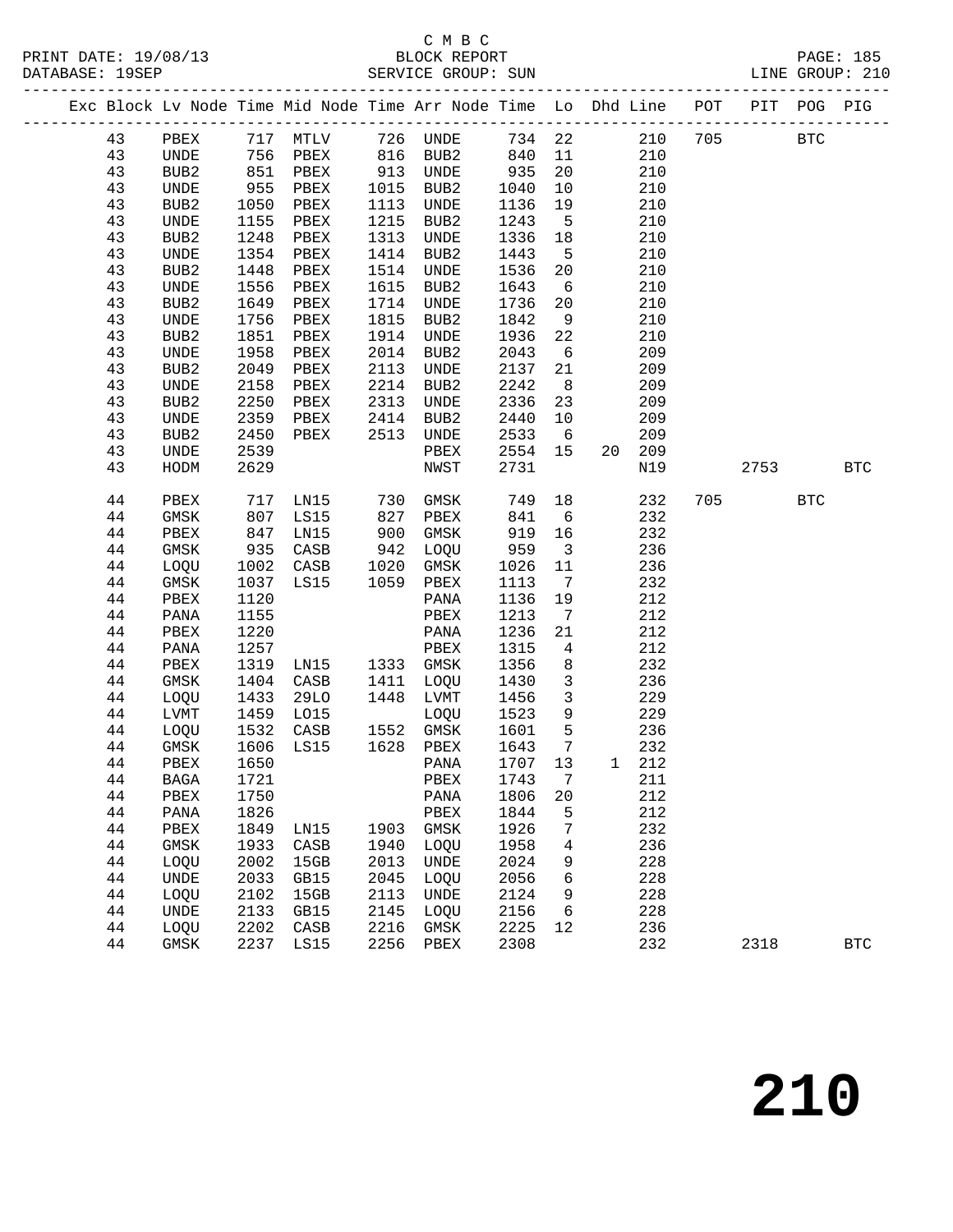## C M B C<br>BLOCK REPORT

|  |          |              |              |              |                     |                                 |              |                         | Exc Block Lv Node Time Mid Node Time Arr Node Time Lo Dhd Line POT PIT POG PIG |     |            |            |
|--|----------|--------------|--------------|--------------|---------------------|---------------------------------|--------------|-------------------------|--------------------------------------------------------------------------------|-----|------------|------------|
|  | 45       |              |              |              |                     |                                 |              |                         | LN15 756 OSLO 803 PRRO 812 15 230                                              |     | 731 BTC    |            |
|  | 45       | PRRO         | 827          | LS15         |                     | $835$ LOQU $841$                |              | $7\overline{ }$         | 230                                                                            |     |            |            |
|  | 45       | LOQU         | 848          | OSLO         | 902                 | PRRO                            | 922          | $5\overline{)}$         | 230                                                                            |     |            |            |
|  | 45       | PRRO         | 927          | LS15         | 935<br>1005<br>1027 | LOQU                            | 941          | 6                       | 230                                                                            |     |            |            |
|  | 45       | LOQU         | 947          | CASB         |                     | GMSK                            | 1011         | 9                       | 236                                                                            |     |            |            |
|  | 45       | GMSK         | 1020         | CASB         | 1027                | LOQU                            | 1044         | 4                       | 236                                                                            |     |            |            |
|  | 45       | LOQU         | 1048         | OSLO         | 1104                | PRRO                            | 1124         | $\overline{a}$          | 230                                                                            |     |            |            |
|  | 45       | PRRO         | 1126         | LS15         | 1135                | LOQU                            | 1144         | $4\overline{4}$         | 230                                                                            |     |            |            |
|  | 45       | LOQU         | 1148         | OSLO         | 1205                | PRRO                            | 1227         | $\overline{\mathbf{2}}$ | 230                                                                            |     |            |            |
|  | 45       | PRRO         | 1229         | LS15         | 1238                | LOQU                            | 1247         | $\overline{4}$          | 230                                                                            |     |            |            |
|  | 45       | LOQU         | 1251         | LN15         | 1259                | PRRO                            | 1315         | 10                      | 230                                                                            |     |            |            |
|  | 45       | PRRO         | 1325         | LS15         | 1334                | LOQU                            | 1343         | $\overline{4}$          | 230                                                                            |     |            |            |
|  | 45       | LOQU         | 1347         | CASB         | 1408                | GMSK                            | 1417         | $\overline{\mathbf{c}}$ | 236                                                                            |     |            |            |
|  | 45       | GMSK         | 1419         | CASB         | 1426                | LOQU                            | 1445         | $6\overline{6}$         | 236                                                                            |     |            |            |
|  | 45       | LOQU         | 1451         | LN15         | 1459                | PRRO                            | 1516         | 9                       | 230                                                                            |     |            |            |
|  | 45       | PRRO         | 1525         | LS15         | 1534                | LOQU                            | 1543         | 10                      | 230                                                                            |     |            |            |
|  | 45       | LOQU         | 1553         | 29LO         | 1608                | LVMT                            | 1616         | $5^{\circ}$             | 229                                                                            |     |            |            |
|  | 45       | LVMT         | 1621         | L015         |                     | LOQU                            | 1642         | 11                      | 229                                                                            |     |            |            |
|  | 45       | LOQU         | 1653         | 29LO         |                     | 1708 LVMT                       | 1716         | $5^{\circ}$             | 229                                                                            |     |            |            |
|  | 45       | LVMT         | 1721         | L015         |                     | LOQU                            | 1742         | 11                      | 229                                                                            |     |            |            |
|  | 45       | LOQU         | 1753         | <b>29LO</b>  |                     | 1808 LVMT                       | 1816         | $5^{\circ}$             | 229                                                                            |     |            |            |
|  | 45       | LVMT         | 1821         | L015         |                     | LOQU                            | 1842         | 11                      | 229                                                                            |     |            |            |
|  | 45       | LOQU         | 1853         | <b>29LO</b>  |                     | 1907 LVMT                       | 1914         | 9                       | 229                                                                            |     |            |            |
|  | 45       | LVMT         | 1923         | L015         |                     | LOQU                            | 1942         | 11                      | 229                                                                            |     |            |            |
|  | 45       | LOQU         | 1953         | 29LO         |                     | 2006 LVMT                       | 2013         | 11                      | 229                                                                            |     |            |            |
|  | 45       | LVMT         | 2024         | L015         |                     | LOQU                            | 2042         |                         | 229                                                                            |     | 2100       | <b>BTC</b> |
|  | 46       | PRRO         |              | 754 LS15     |                     | 803 LOQU                        | 809          | 8                       | 230                                                                            | 734 | <b>BTC</b> |            |
|  | 46       | LOQU         | 817          | OSLO         |                     | PRRO                            | 851          | 6                       | 230                                                                            |     |            |            |
|  | 46       | PRRO         | 857          | LS15         | 831<br>905          | LOQU                            | 911          | $7\phantom{.0}$         | 230                                                                            |     |            |            |
|  | 46       | LOQU         | 918          | OSLO         | -<br>933            | PRRO                            | 953          | $\mathbf{3}$            | 230                                                                            |     |            |            |
|  | 46       | PRRO         | 956          | LS15         | 1005                | LOQU                            | 1013         | $4\overline{ }$         | 230                                                                            |     |            |            |
|  | 46       | LOQU         | 1017         | CASB         | 1035                | GMSK                            | 1041         | 9                       | 236                                                                            |     |            |            |
|  | 46       | GMSK         | 1050         | CASB         | 1057                | LOQU                            | 1114         | $\mathbf{3}$            | 236                                                                            |     |            |            |
|  | 46       | LOQU         | 1117         | CASB         | 1138                | GMSK                            | 1146         | 4                       | 236                                                                            |     |            |            |
|  | 46       | GMSK         | 1150         | CASB         | 1157                | LOQU                            | 1214         | $\overline{3}$          | 236                                                                            |     |            |            |
|  | 46       | LOQU         | 1217         | CASB         | 1238                | GMSK                            | 1247         | $\overline{a}$          | 236                                                                            |     |            |            |
|  | 46       | <b>GMSK</b>  | 1249         | CASB         | 1256                | LOQU                            | 1315         | $6\overline{6}$         | 236                                                                            |     |            |            |
|  | 46       | LOQU         | 1321         | LN15         | 1329                | PRRO                            | 1345         | 10                      | 230                                                                            |     |            |            |
|  | 46       |              |              |              |                     | PRRO 1355 LS15 1404 LOQU 1413 4 |              |                         | 230                                                                            |     |            |            |
|  | 46       | LOQU         | 1417         | CASB         | 1438                | GMSK                            | 1447         | 2                       | 236                                                                            |     |            |            |
|  | 46       | GMSK         | 1449         | CASB         | 1456                | LOQU                            | 1515         | 6                       | 236                                                                            |     |            |            |
|  | 46       | LOQU         | 1521         | LN15         | 1529                | PRRO                            | 1546         | 10                      | 230                                                                            |     |            |            |
|  | 46<br>46 | PRRO<br>LOQU | 1556<br>1617 | LS15<br>CASB | 1604<br>1635        | LOQU<br>GMSK                    | 1613<br>1644 | 4<br>4                  | 230<br>236                                                                     |     |            |            |
|  | 46       | GMSK         | 1648         | CASB         | 1655                | LOQU                            | 1714         | 7                       | 236                                                                            |     |            |            |
|  | 46       | LOQU         | 1721         | LN15         | 1729                | PRRO                            | 1746         | 11                      | 230                                                                            |     |            |            |
|  | 46       | PRRO         | 1757         | LS15         | 1804                | LOQU                            | 1812         | 5                       | 230                                                                            |     |            |            |
|  | 46       | LOQU         | 1817         | CASB         | 1832                | GMSK                            | 1841         |                         | 236                                                                            |     | 1911       | <b>BTC</b> |
|  |          |              |              |              |                     |                                 |              |                         |                                                                                |     |            |            |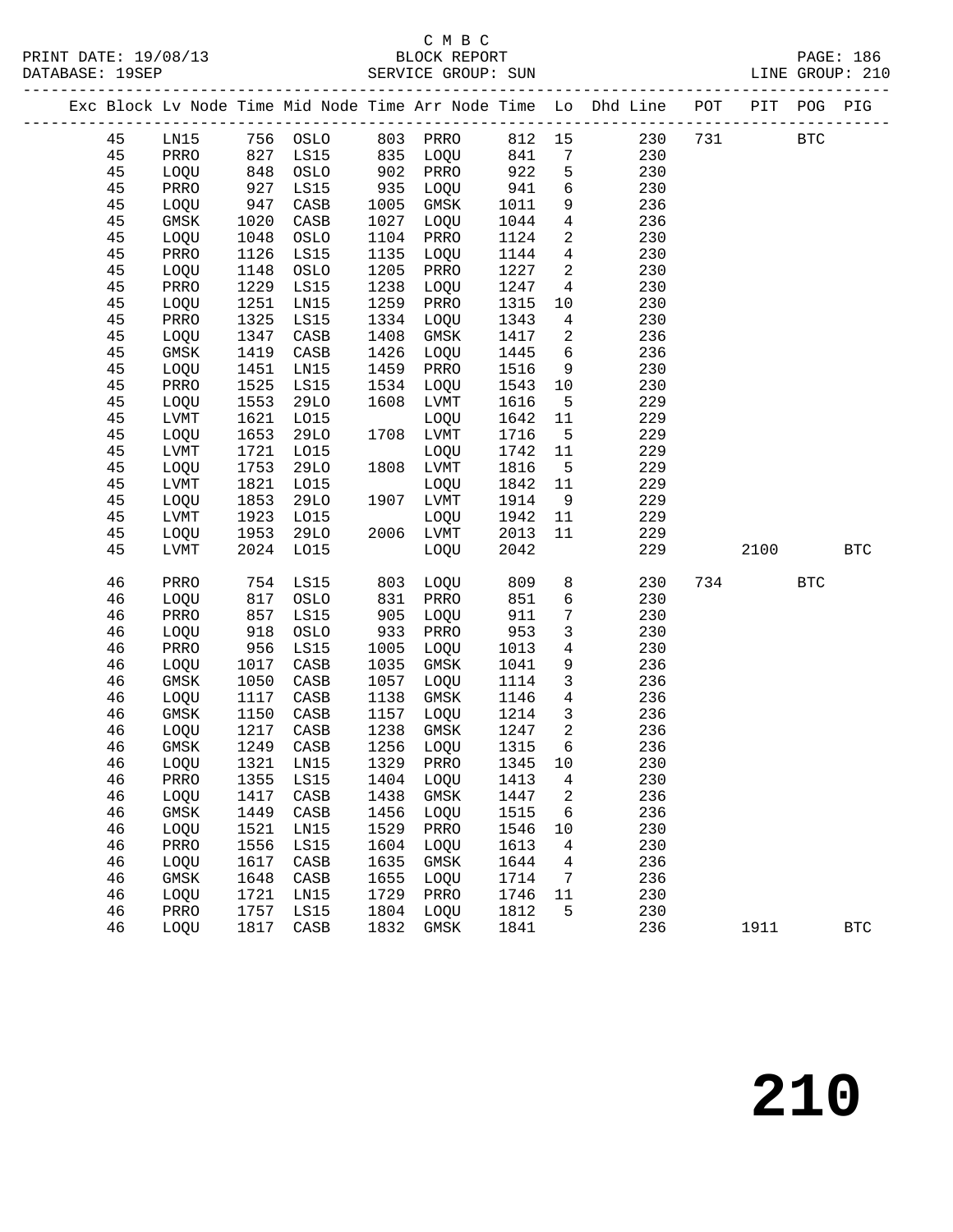## C M B C<br>BLOCK REPORT

|  |        |                            |            |                     |              |                                                               |            |                         | Exc Block Lv Node Time Mid Node Time Arr Node Time Lo Dhd Line |     | POT PIT | POG        | PIG        |
|--|--------|----------------------------|------------|---------------------|--------------|---------------------------------------------------------------|------------|-------------------------|----------------------------------------------------------------|-----|---------|------------|------------|
|  | 47     |                            |            |                     |              | PBEX 747 LN15 800 GMSK 819 18<br>GMSK 837 LS15 857 PBEX 911 6 |            |                         | 232                                                            | 735 |         | <b>BTC</b> |            |
|  | 47     |                            |            |                     |              |                                                               | -<br>911   |                         | 232                                                            |     |         |            |            |
|  | 47     | PBEX                       | 917        | LN15                | 930          | GMSK                                                          | 949        | 16                      | 232                                                            |     |         |            |            |
|  | 47     | GMSK                       | 1005       | CASB                | 1012         | LOQU                                                          | 1029       | $\overline{\mathbf{3}}$ | 236                                                            |     |         |            |            |
|  | 47     | LOQU                       | 1032       | CASB                | 1051         | GMSK                                                          | 1057       | 10                      | 236                                                            |     |         |            |            |
|  | 47     | GMSK                       | 1107       | LS15                | 1129         | PBEX                                                          | 1143       | $7\overline{ }$         | 232                                                            |     |         |            |            |
|  | 47     | PBEX                       | 1150       |                     |              | PANA                                                          | 1206       | 21                      | 212                                                            |     |         |            |            |
|  | 47     | PANA                       | 1227       |                     |              | PBEX                                                          | 1245       | $\overline{4}$          | 212                                                            |     |         |            |            |
|  | 47     | PBEX                       | 1249       | LN15                | 1303         | GMSK                                                          | 1326       | $7\overline{ }$         | 232                                                            |     |         |            |            |
|  | 47     | GMSK                       | 1333       | CASB                | 1340         | LOQU                                                          | 1359       | 4                       | 236                                                            |     |         |            |            |
|  | 47     | LOQU                       | 1403       | 29LO                | 1418         | LVMT                                                          | 1426       | 15                      | 229                                                            |     |         |            |            |
|  | 47     | LVMT                       | 1441       | L015                |              | LOQU                                                          | 1503       | 12                      | 229                                                            |     |         |            |            |
|  | 47     | LOQU                       | 1515       | <b>29LO</b>         |              | 1530 LVMT                                                     | 1538       | $\overline{\mathbf{3}}$ | 229                                                            |     |         |            |            |
|  | 47     | LVMT                       | 1541       | L015                |              | LOQU                                                          | 1602       | 13                      | 229                                                            |     |         |            |            |
|  | 47     | LOQU                       | 1615       | <b>29LO</b>         | 1630         | LVMT                                                          | 1638       | $\overline{\mathbf{3}}$ | 229                                                            |     |         |            |            |
|  | 47     | LVMT                       | 1641       | L015                |              | LOQU                                                          | 1702       | 13                      | 229                                                            |     |         |            |            |
|  | 47     | LOQU                       | 1715       | <b>29LO</b>         | 1730         | LVMT                                                          | 1738       | $\overline{\mathbf{3}}$ | 229                                                            |     |         |            |            |
|  | 47     | LVMT                       | 1741       | L015                |              | LOQU                                                          | 1802       | 13                      | 229                                                            |     |         |            |            |
|  | 47     | LOQU                       | 1815       | <b>29LO</b>         |              | 1829 LVMT                                                     | 1837       | $\overline{4}$          | 229                                                            |     |         |            |            |
|  | 47     | LVMT                       | 1841       | L015                |              | LOQU                                                          | 1902       | 13                      | 229                                                            |     |         |            |            |
|  | 47     | LOQU                       | 1915       | <b>29LO</b>         | 1928         | LVMT                                                          | 1935       | 8                       | 229                                                            |     |         |            |            |
|  | 47     | ${\rm LVMT}$               | 1943       | L015                |              | LOQU                                                          | 2002       | 13                      | 229                                                            |     |         |            |            |
|  | 47     | LOQU                       | 2015       | <b>29LO</b>         |              | 2028 LVMT                                                     | 2035       | 8                       | 229                                                            |     |         |            |            |
|  | 47     | ${\rm LVMT}$               | 2043       | L015                |              | LOQU                                                          | 2101       | $\overline{4}$          | 229                                                            |     |         |            |            |
|  | 47     | LOQU                       | 2105       |                     |              | MOGL                                                          | 2121       | $\overline{0}$          | 249                                                            |     |         |            |            |
|  | 47     | MOGL                       | 2121       | MAGA                | 2137         | STST                                                          | 2155       | 8 <sup>8</sup>          | 246                                                            |     |         |            |            |
|  | 47     | $_{\footnotesize\rm STST}$ | 2203       | EDRI                | 2225         | MOGL                                                          | 2234       | $\overline{0}$          | 246                                                            |     |         |            |            |
|  | 47     | MOGL                       | 2234       |                     |              | LOQU                                                          | 2251       | 14                      | 249                                                            |     |         |            |            |
|  | 47     | LOQU                       | 2305       |                     |              | MOGL                                                          | 2321       | $\overline{0}$          | 249                                                            |     |         |            |            |
|  | 47     | MOGL                       | 2321       | MAGA                | 2337<br>2425 | STST                                                          | 2355       | 8 <sup>8</sup>          | 246                                                            |     |         |            |            |
|  | 47     | ${\tt STST}$               | 2403       | EDRI                |              | MOGL                                                          | 2434       | $\overline{0}$          | 246                                                            |     |         |            |            |
|  | 47     | MOGL                       | 2434       |                     |              | LOQU                                                          | 2449       |                         | 249                                                            |     | 2507    |            | <b>BTC</b> |
|  | 48     | LOQU                       |            |                     |              | MOGL                                                          |            | $\overline{0}$          | 249                                                            | 846 |         | <b>BTC</b> |            |
|  | 48     | MOGL                       | 904<br>920 | MAGA                |              | 936 STST                                                      | 920<br>955 | 14                      | 246                                                            |     |         |            |            |
|  | 48     | STST                       | 1009       | 15LO                | 1037         | 15GB                                                          | 1042       | 6                       | 240                                                            |     |         |            |            |
|  | 48     | 15GB                       | 1048       | MAGA                | 1106         | STST                                                          | 1127       | 10                      | 240                                                            |     |         |            |            |
|  | 48     | STST                       | 1137       | <b>15LO</b>         | 1209         | 15GB                                                          | 1214       | $\overline{\mathbf{3}}$ | 240                                                            |     |         |            |            |
|  | 48     | 15GB                       | 1217       | MAGA                | 1236         | STST                                                          | 1259       | 24                      | 240                                                            |     |         |            |            |
|  | $4\,8$ | STST                       |            | 1323 15LO 1357 15GB |              |                                                               | 1402 15    |                         | 240                                                            |     |         |            |            |
|  | 48     | 15GB                       | 1417       | MAGA                | 1436         | STST                                                          | 1500       | 24                      | 240                                                            |     |         |            |            |
|  | 48     | STST                       | 1524       | 15LO                | 1558         | 15GB                                                          | 1605       | 4                       | 240                                                            |     |         |            |            |
|  | 48     | 15GB                       | 1609       | MAGA                | 1628         | STST                                                          | 1658       | $\mathsf{3}$            | 240                                                            |     |         |            |            |
|  | $4\,8$ | ${\tt STST}$               | 1701       | EDRI                | 1727         | MOGL                                                          | 1736       | 0                       | 246                                                            |     |         |            |            |
|  | 48     | MOGL                       | 1736       |                     |              | LOQU                                                          | 1754       | 8                       | 249                                                            |     |         |            |            |
|  | 48     | LOQU                       | 1802       | CASB                | 1817         | GMSK                                                          | 1826       | 7                       | 236                                                            |     |         |            |            |
|  | 48     | GMSK                       | 1833       | CASB                | 1840         | LOQU                                                          | 1858       | $\overline{4}$          | 236                                                            |     |         |            |            |
|  | 48     | LOQU                       | 1902       | CASB                | 1916         | GMSK                                                          | 1925       | 13                      | 236                                                            |     |         |            |            |
|  | 48     | GMSK                       | 1938       | LS15                | 1958         | PBEX                                                          | 2012       | 8                       | 232                                                            |     |         |            |            |
|  | 48     | PBEX                       | 2020       | LN15                | 2033         | <b>GMSK</b>                                                   | 2054       | 14                      | 232                                                            |     |         |            |            |
|  | 48     | $\rm{GMSK}$                | 2108       | LS15                | 2127         | PBEX                                                          | 2140       | 10                      | 232                                                            |     |         |            |            |
|  | 48     | ${\tt PBEX}$               | 2150       | LN15                | 2203         | GMSK                                                          | 2224       | 11                      | 232                                                            |     |         |            |            |
|  | 48     | GMSK                       | 2235       | CASB                | 2242         | LOQU                                                          | 2259       | 3                       | 236                                                            |     |         |            |            |
|  | 48     | LOQU                       | 2302       | CASB                | 2314         | GMSK                                                          | 2320       |                         | 236                                                            |     | 2342    |            | <b>BTC</b> |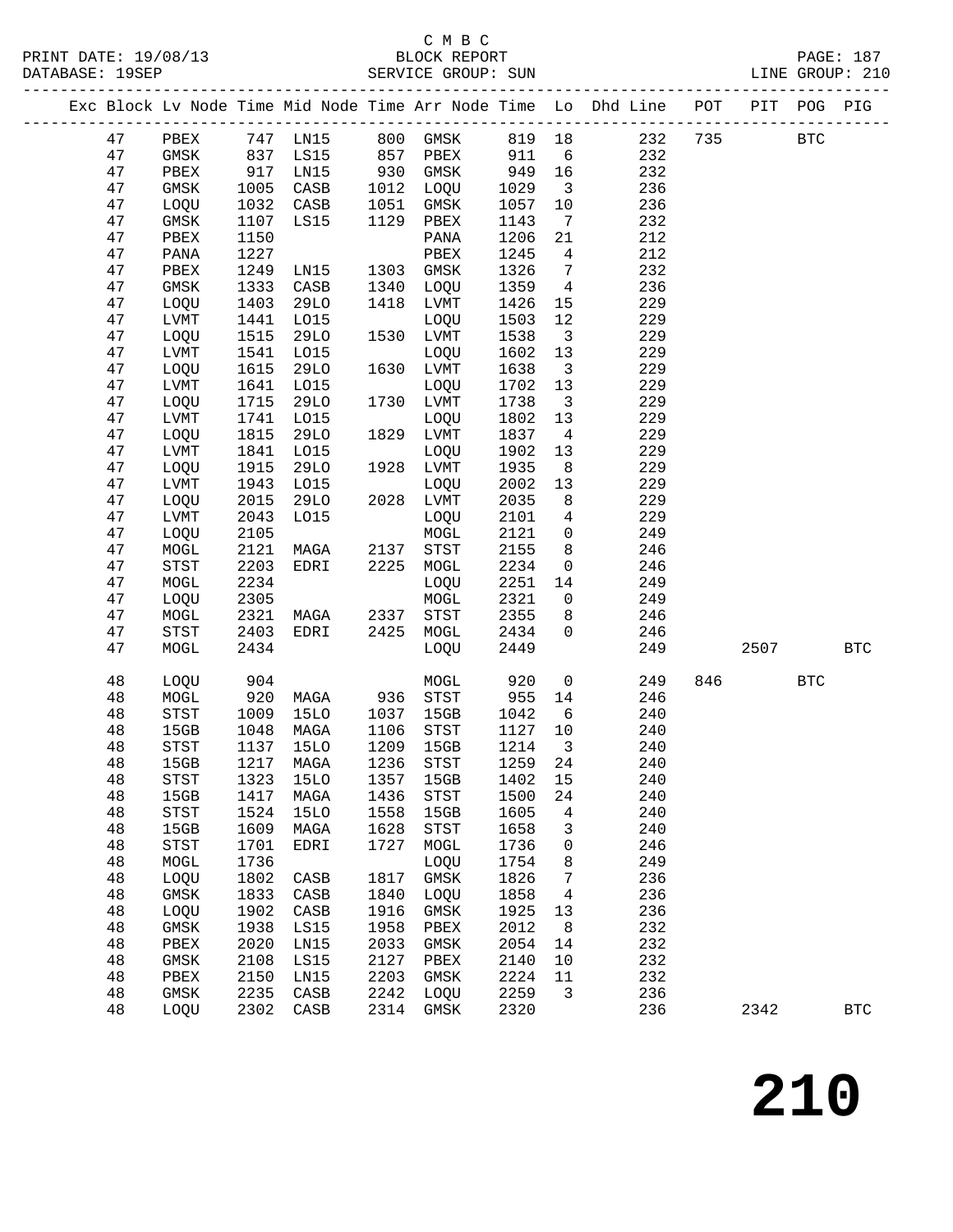## C M B C<br>BLOCK REPORT

|  |          |                 |              |                       |      |                                                         |               |                                    | Exc Block Lv Node Time Mid Node Time Arr Node Time Lo Dhd Line POT PIT POG PIG |             |            |            |
|--|----------|-----------------|--------------|-----------------------|------|---------------------------------------------------------|---------------|------------------------------------|--------------------------------------------------------------------------------|-------------|------------|------------|
|  | 49       |                 |              |                       |      | LVMT 804 LO15 LOQU 822 10                               |               |                                    |                                                                                | 229 746 BTC |            |            |
|  | 49       |                 |              |                       |      | LOQU 832 CASB 846 GMSK 852 15                           |               |                                    | 236                                                                            |             |            |            |
|  | 49       | GMSK 907 LS15   |              |                       |      | 928 PBEX 942 5<br>1000 GMSK 1019 16<br>1042 LOOU 1050 2 |               |                                    | 232                                                                            |             |            |            |
|  | 49       | PBEX            |              | 947 LN15<br>1035 CASB |      |                                                         |               |                                    | 232                                                                            |             |            |            |
|  | 49       | GMSK            | 1035         | CASB                  | 1042 | LOQU                                                    | 1059          | $\overline{\mathbf{3}}$            | 236                                                                            |             |            |            |
|  | 49       | LOQU            | 1102         | CASB                  | 1123 | GMSK                                                    | 1131          | 5                                  | 236                                                                            |             |            |            |
|  | 49       | GMSK            | 1136         | LS15                  | 1158 | PBEX                                                    | 1211          | 8                                  | 232                                                                            |             |            |            |
|  | 49       | PBEX            | 1219         | LN15                  | 1233 | GMSK                                                    | 1256          | $7\overline{ }$                    | 232                                                                            |             |            |            |
|  | 49       | GMSK            | 1303         | CASB                  |      | 1310 LOQU                                               | 1329          | $\overline{4}$                     | 236                                                                            |             |            |            |
|  | 49       | LOQU            | 1333         |                       |      | MOGL                                                    | 1349          | $\overline{0}$                     | 249                                                                            |             |            |            |
|  | 49       | MOGL            | 1349         | MAGA                  | 1405 | STST                                                    | 1431          | $7\overline{ }$                    | 246                                                                            |             |            |            |
|  | 49       | STST            | 1438         | 15LO                  | 1513 | 15GB                                                    | 1519          | 13                                 | 240                                                                            |             |            |            |
|  | 49       | 15GB            | 1532         | MAGA                  | 1551 | STST                                                    | 1618          | 13                                 | 240                                                                            |             |            |            |
|  | 49       | STST            | 1631         | EDRI                  | 1657 | MOGL                                                    | 1706          | $\overline{0}$                     | 246                                                                            |             |            |            |
|  | 49       | MOGL            | 1706         |                       |      | LOQU                                                    | 1724          | 9                                  | 249                                                                            |             |            |            |
|  | 49       | LOQU            | 1733         |                       |      | MOGL                                                    | 1750          | $\overline{0}$                     | 249                                                                            |             |            |            |
|  | 49       | MOGL            | 1750         | <b>MAGA</b>           |      | 1806 STST                                               | 1833          | $\overline{7}$                     | 246                                                                            |             |            |            |
|  | 49       | STST            | 1840         | 15LO                  | 1910 | 15GB                                                    | 1915          | 6                                  | 240                                                                            |             |            |            |
|  | 49       | 15GB            | 1921         | MAGA                  | 1937 | STST                                                    | 2001          | 10                                 | 240                                                                            |             |            |            |
|  | 49       | STST            | 2011         | 15LO                  | 2038 | 15GB                                                    | 2043          | $6\overline{6}$                    | 240                                                                            |             |            |            |
|  | 49       | 15GB            | 2049         | MAGA                  | 2104 | STST                                                    | 2123          | 16                                 | 240                                                                            |             |            |            |
|  | 49       | STST            | 2139         | 15LO                  | 2205 | 15GB<br>2234 STST                                       | 2210          | 9                                  | 240                                                                            |             |            |            |
|  | 49<br>49 | 15GB<br>STST    | 2219<br>2306 | MAGA<br>15LO          | 2332 | 15GB                                                    | 2253<br>2337  | 13                                 | 240<br>240                                                                     | 2353        |            | <b>BTC</b> |
|  |          |                 |              |                       |      |                                                         |               |                                    |                                                                                |             |            |            |
|  | 50       | LOQU            | 805          |                       |      | 22PH                                                    | 817 0         |                                    | 236                                                                            | 747         | <b>BTC</b> |            |
|  | 50       | 22PH            | 817          |                       |      | LOQU                                                    | 829           | $\overline{4}$                     | 236                                                                            |             |            |            |
|  | 50       | LOQU            | 833          | 29LO 845 LVMT         |      |                                                         | 852           | 10 <sub>1</sub>                    | 229                                                                            |             |            |            |
|  | 50       | LVMT            | 902          | LO15<br>$932$ CASB    |      | LOQU<br>948 GMSK                                        | 924<br>$-954$ | 8 <sup>8</sup>                     | 229                                                                            |             |            |            |
|  | 50<br>50 | LOQU<br>GMSK    | 1007         | LS15                  |      | 1029 PBEX                                               | 1043          | 13<br>$7\phantom{.0}\phantom{.0}7$ | 236<br>232                                                                     |             |            |            |
|  | 50       | PBEX            | 1050         |                       |      | PANA                                                    | 1106          | 22                                 | 212                                                                            |             |            |            |
|  | 50       | PANA            | 1128         |                       |      | PBEX                                                    | 1144          | $5^{\circ}$                        | 212                                                                            |             |            |            |
|  | 50       | PBEX            | 1149         | LN15                  |      | 1203 GMSK                                               | 1225          | 8 <sup>8</sup>                     | 232                                                                            |             |            |            |
|  | 50       | GMSK            | 1233         | CASB                  |      | 1240 LOQU                                               | 1259 3        |                                    | 236                                                                            |             |            |            |
|  | 50       | LOQU            | 1302         | CASB                  | 1323 | GMSK                                                    | 1332          | $\overline{\mathbf{3}}$            | 236                                                                            |             |            |            |
|  | 50       | GMSK            | 1335         | LS15                  |      | 1357 PBEX                                               | 1410          | 10                                 | 232                                                                            |             |            |            |
|  | 50       | PBEX            | 1420         |                       |      | PANA                                                    | 1437          | 20                                 | 212                                                                            |             |            |            |
|  | 50       | PANA 1457       |              |                       |      | PBEX 1515 4                                             |               |                                    | 212                                                                            |             |            |            |
|  | 50       | PBEX            | 1519         | LN15                  | 1533 | GMSK                                                    | 1556          | 8                                  | 232                                                                            |             |            |            |
|  | 50       | GMSK            | 1604         | CASB                  | 1611 | LOQU                                                    | 1629          | 4                                  | 236                                                                            |             |            |            |
|  | 50       | LOQU            | 1633         | <b>29LO</b>           |      | 1648 LVMT                                               | 1656          | 5                                  | 229                                                                            |             |            |            |
|  | 50       | LVMT            | 1701         | L015                  |      | LOQU                                                    | 1723          | 9                                  | 229                                                                            |             |            |            |
|  | 50       | LOQU            | 1732         | CASB                  |      | 1748 GMSK                                               | 1757          | 10                                 | 236                                                                            |             |            |            |
|  | 50       | GMSK            | 1807         | LS15                  | 1828 | PBEX                                                    | 1842          | 8                                  | 232                                                                            |             |            |            |
|  | 50       | PBEX            | 1850         |                       |      | PANA                                                    | 1906          | 25                                 | 212                                                                            |             |            |            |
|  | 50       | PANA            | 1931         |                       |      | PBEX                                                    | 1947          | $\overline{\mathbf{3}}$            | 212                                                                            |             |            |            |
|  | 50       | PBEX            | 1950         |                       |      | PANA                                                    | 2006          | 18                                 | 212                                                                            |             |            |            |
|  | 50       | PANA            | 2024         |                       |      | PBEX                                                    | 2040          | 10                                 | 212                                                                            |             |            |            |
|  | 50       | PBEX            | 2050         |                       |      | PANA                                                    | 2106          | 18                                 | 212                                                                            |             |            |            |
|  | 50       | PANA            | 2124         |                       |      | PBEX                                                    | 2138          | 12                                 | 212                                                                            |             |            |            |
|  | 50       | PBEX            | 2150         |                       |      | PANA                                                    | 2206          | 18                                 | 212                                                                            |             |            |            |
|  | 50       | $\mathtt{PANA}$ | 2224         |                       |      | PBEX                                                    | 2238          | 9                                  | 212                                                                            |             |            |            |
|  | 50       | PBEX            | 2247         |                       |      | PANA                                                    | 2303          | $\mathbf{1}$                       | 212                                                                            |             |            |            |
|  |          |                 |              |                       |      |                                                         |               |                                    |                                                                                |             |            |            |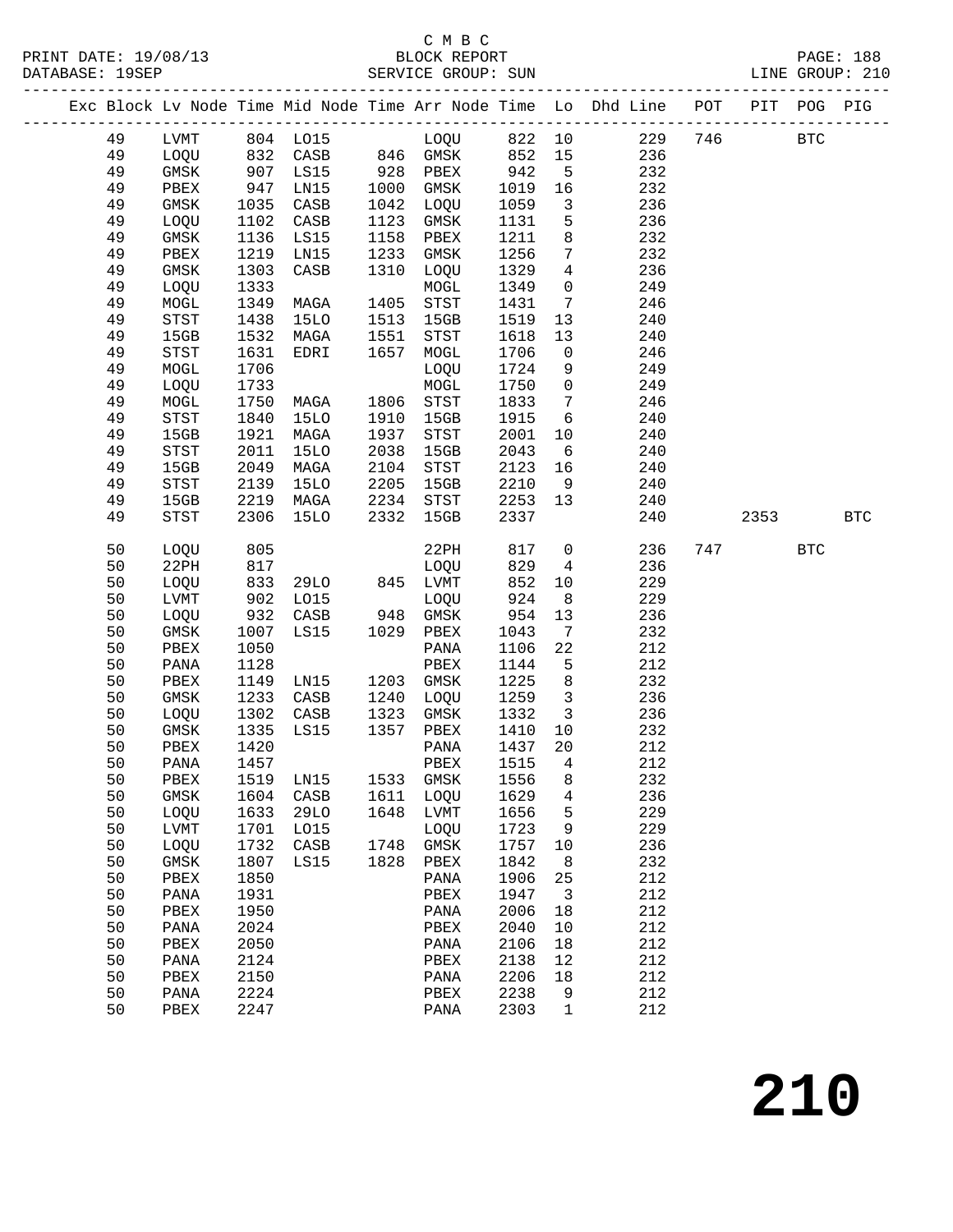#### C M B C<br>BLOCK REPORT SERVICE GROUP: SUN

|  |          |              |              |                               |                             |                   |              |                                            | Exc Block Lv Node Time Mid Node Time Arr Node Time Lo Dhd Line POT PIT POG PIG |     |        |            |              |
|--|----------|--------------|--------------|-------------------------------|-----------------------------|-------------------|--------------|--------------------------------------------|--------------------------------------------------------------------------------|-----|--------|------------|--------------|
|  | 50       | PANA 2304    |              |                               |                             | PBEX 2318         |              |                                            |                                                                                | 212 | 2328   |            | <b>BTC</b>   |
|  | 51       | 15GB         |              | 820 MAGA                      |                             | 836 STST          | 855 15       |                                            | 240                                                                            |     | 802 80 | <b>BTC</b> |              |
|  | 51       | STST         | 910          | 15LO                          |                             | 15GB              | 942          | $7\overline{ }$                            | 240                                                                            |     |        |            |              |
|  | 51       | 15GB         | 949          | MAGA                          |                             | STST              | 1026         | 12                                         | 240                                                                            |     |        |            |              |
|  | 51       | STST         | 1038         | 15LO                          | 936<br>1006<br>1107<br>1107 | 15GB              | 1112         | $6\overline{6}$                            | 240                                                                            |     |        |            |              |
|  | 51       | 15GB         | 1118         | MAGA                          | 1136                        | STST              | 1158         | 25                                         | 240                                                                            |     |        |            |              |
|  | 51       | STST         | 1223         | <b>15LO</b>                   | 1255                        | 15GB              | 1300         | 17                                         | 240                                                                            |     |        |            |              |
|  | 51       | 15GB         | 1317         | MAGA                          | 1336                        | STST              | 1400         | 23                                         | 240                                                                            |     |        |            |              |
|  | 51       | STST         | 1423         | <b>15LO</b>                   | 1458                        | 15GB              | 1504         | 13                                         | 240                                                                            |     |        |            |              |
|  | 51       | 15GB         | 1517         | MAGA                          | 1536                        | STST              | 1603         | 20 <sub>o</sub>                            | 240                                                                            |     |        |            |              |
|  | 51       | STST         | 1623         | <b>15LO</b>                   | 1658                        | 15GB              | 1704         | $\overline{7}$                             | 240                                                                            |     |        |            |              |
|  | 51       | 15GB         | 1711         | MAGA                          | 1729                        | STST              | 1758         | $\overline{4}$                             | 240                                                                            |     |        |            |              |
|  | 51       | STST         | 1802         | EDRI                          | 1825                        | MOGL              | 1834         | $\overline{0}$                             | 246                                                                            |     |        |            |              |
|  | 51       | $\tt MOGL$   | 1834         |                               |                             | LOQU              | 1852         | 12                                         | 249                                                                            |     |        |            |              |
|  | 51       | LOQU         | 1904         |                               |                             | MOGL              | 1920         | $\overline{0}$                             | 249                                                                            |     |        |            |              |
|  | 51       | MOGL         | 1920         | MAGA                          | 1936                        | STST              | 1958         | $5^{\circ}$                                | 246                                                                            |     |        |            |              |
|  | 51       | STST         | 2003         | EDRI                          |                             | 2025 MOGL         | 2034 0       |                                            | 246                                                                            |     |        |            |              |
|  | 51       | MOGL         | 2034         |                               |                             | LOQU              | 2052 10      |                                            | 249                                                                            |     |        |            |              |
|  | 51       | LOQU         | 2102         | CASB                          | 2116                        | GMSK              | 2125         | 13                                         | 236                                                                            |     |        |            |              |
|  | 51       | GMSK         | 2138         | LS15                          | 2157                        | PBEX              | 2210         |                                            | 232                                                                            |     | 2220   |            | <b>BTC</b>   |
|  | 52       | PBEX         | 817          | LN15                          | 830                         | GMSK              | 849          |                                            | 232                                                                            |     | 805    | <b>BTC</b> |              |
|  | 52       | GMSK         | 905          | CASB                          | 912                         | LOQU              | 929          | $\overline{4}$                             | 236                                                                            |     |        |            |              |
|  | 52       | LOQU         | 933          | 29LO                          |                             | 945 LVMT          | 952          | 9                                          | 229                                                                            |     |        |            |              |
|  | 52       | LVMT         | 1001         | LO15                          |                             | LOQU              | 1024         | 9                                          | 229                                                                            |     |        |            |              |
|  | 52       | LOQU         | 1033         | 29LO                          |                             | 1048 LVMT         | 1055         | $6\overline{6}$                            | 229                                                                            |     |        |            |              |
|  | 52       | LVMT         | 1101         | LO15                          |                             | LOQU              | 1124         | 8 <sup>8</sup>                             | 229                                                                            |     |        |            |              |
|  | 52       | LOQU         | 1132         | 15GB                          | 1143                        | UNDE              | 1155         | 9                                          | 228                                                                            |     |        |            |              |
|  | 52       | UNDE         | 1204         | GB15                          | 1217                        | LOQU              | 1227         | 6                                          | 228                                                                            |     |        |            |              |
|  | 52       | LOQU         | 1233         | 29LO                          | 1248                        | LVMT              | 1255         | 6                                          | 229                                                                            |     |        |            |              |
|  | 52       | LVMT         | 1301         | L015                          |                             | LOQU              | 1324         | 8                                          | 229                                                                            |     |        |            |              |
|  | 52       | LOQU         | 1332         | 15GB                          | 1344                        | UNDE              | 1358         | 5                                          | 228                                                                            |     |        |            |              |
|  | 52       | UNDE         | 1403         | GB15                          | 1416                        | LOQU              | 1427         | $5\phantom{.0}$                            | 228                                                                            |     |        |            |              |
|  | 52       | LOQU         | 1432         | CASB                          | 1453                        | GMSK              | 1502         | $\mathbf{3}$                               | 236                                                                            |     |        |            |              |
|  | 52       | GMSK         | 1505         | LS15                          | 1527                        | PBEX              | 1542         | $7\overline{ }$                            | 232                                                                            |     |        |            |              |
|  | 52<br>52 | PBEX<br>GMSK | 1549<br>1633 | LN15                          | 1603                        | GMSK              | 1626<br>1659 | $7\overline{ }$<br>$\overline{\mathbf{3}}$ | 232<br>236                                                                     |     |        |            |              |
|  | 52       | LOQU         | 1702         | CASB<br>15GB                  | 1640                        | LOQU<br>1714 UNDE | 1728         | $\overline{\mathbf{3}}$                    | 228                                                                            |     |        |            |              |
|  | 52       |              |              |                               |                             |                   |              | 9                                          | 228                                                                            |     |        |            |              |
|  | 52       | LOQU         | 1805         | UNDE 1731 GB15 1744 LOQU 1756 |                             | MOGL              | 1822         | $\mathbf 0$                                | 249                                                                            |     |        |            |              |
|  | 52       | MOGL         | 1822         | MAGA                          | 1838                        | STST              | 1905         | 5                                          | 246                                                                            |     |        |            |              |
|  | 52       | STST         | 1910         | 15LO                          | 1938                        | 15GB              | 1943         | 6                                          | 240                                                                            |     |        |            |              |
|  | 52       | 15GB         | 1949         | MAGA                          | 2005                        | STST              | 2029         | 12                                         | 240                                                                            |     |        |            |              |
|  | 52       | STST         | 2041         | <b>15LO</b>                   | 2107                        | 15GB              | 2112         | 7                                          | 240                                                                            |     |        |            |              |
|  | 52       | 15GB         | 2119         | MAGA                          | 2134                        | STST              | 2153         | 15                                         | 240                                                                            |     |        |            |              |
|  | 52       | <b>STST</b>  | 2208         | <b>15LO</b>                   | 2234                        | 15GB              | 2239         | 10                                         | 240                                                                            |     |        |            |              |
|  | 52       | 15GB         | 2249         | MAGA                          | 2304                        | STST              | 2323         | $\overline{5}$                             | 240<br>5                                                                       |     |        |            |              |
|  | 52       | HODM         | 2333         | LOQU                          | 2403                        | LVMT              | 2422         | $\mathbf 1$                                | N <sub>24</sub>                                                                |     |        |            |              |
|  | 52       | LVMT         | 2423         | LOQU                          |                             | HODM              | 2504         | 0                                          | N24                                                                            |     |        |            |              |
|  | 52       | HODM         | 2504         | LOQU                          | 2534                        | LVMT              | 2553         | 2                                          | N24                                                                            |     |        |            |              |
|  | 52       | LVMT         | 2555         | LOQU                          |                             | HODM              | 2636         | 4                                          | N24                                                                            |     |        |            |              |
|  | 52       | HODM         | 2640         | LOQU                          |                             | 2710 LVMT         | 2729         |                                            | N24                                                                            |     | 2749   |            | $_{\rm BTC}$ |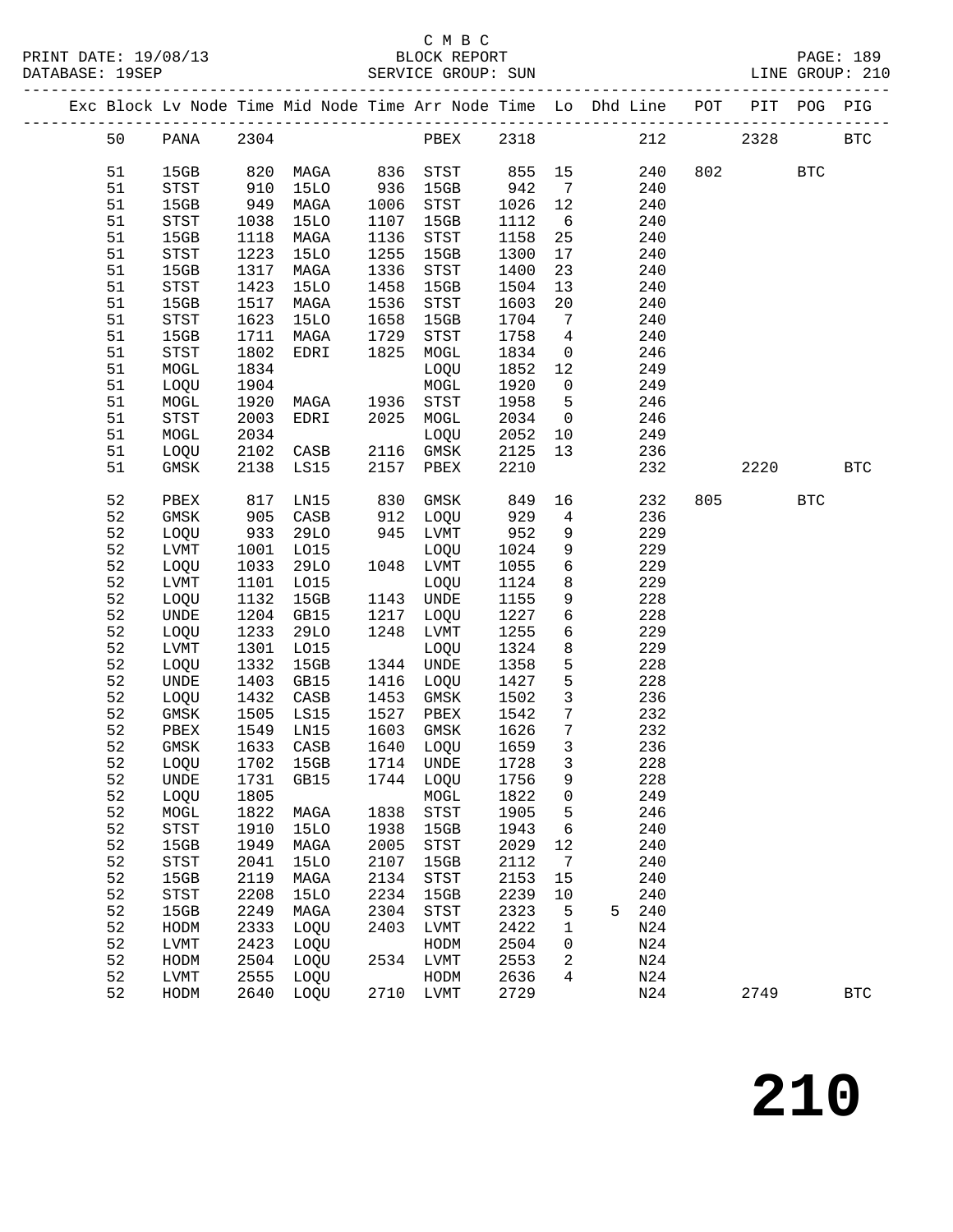#### C M B C<br>BLOCK REPORT SERVICE GROUP: SUN

|    |                   |      |                                                      |      |                                                           |         |                            | Exc Block Lv Node Time Mid Node Time Arr Node Time Lo Dhd Line POT PIT POG PIG |       |          |            |
|----|-------------------|------|------------------------------------------------------|------|-----------------------------------------------------------|---------|----------------------------|--------------------------------------------------------------------------------|-------|----------|------------|
|    |                   |      |                                                      |      |                                                           |         |                            | 53 PBEX 817 PANA 838 26 211 805 BTC                                            |       |          |            |
|    |                   |      |                                                      |      |                                                           |         |                            | 53  PANA  904  PBEX  930  BUB2  954  13  211                                   |       |          |            |
| 53 |                   |      |                                                      |      | BUB2 1007 PBEX 1030 PANA 1053 11                          |         |                            | 211                                                                            |       |          |            |
| 53 |                   |      |                                                      |      |                                                           | 1154    | 10                         | 211                                                                            |       |          |            |
| 53 |                   |      | PANA 1104 PBEX 1130 BUB2<br>BUB2 1204 PBEX 1230 PANA |      |                                                           | 1254    | 8 <sup>8</sup>             | 211                                                                            |       |          |            |
| 53 | PANA              |      | 1302 PBEX                                            |      | 1330 BUB2                                                 | 1357 6  |                            | 211                                                                            |       |          |            |
| 53 | BUB2              |      | 1403 PBEX                                            |      | 1430 PANA                                                 | 1454    | 9                          | 211                                                                            |       |          |            |
| 53 | PANA              |      | 1503 PBEX 1530 BUB2                                  |      |                                                           | 1558 7  |                            | 211                                                                            |       |          |            |
| 53 | BUB2              |      | 1605 PBEX 1628 BAGA                                  |      |                                                           | 1654 1  |                            | 1 211                                                                          |       |          |            |
| 53 | PANA              | 1656 |                                                      |      | PBEX 1714                                                 |         |                            | 212                                                                            |       | 1724 BTC |            |
| 54 | PBEX              | 817  |                                                      |      | PANA                                                      | 832     | 24                         | 212                                                                            |       | 805 BTC  |            |
| 54 | PANA              | 856  |                                                      |      | PBEX                                                      | 912     | 5 <sub>5</sub>             | 212                                                                            |       |          |            |
| 54 | PBEX              | 917  |                                                      |      | PANA 938                                                  |         | 20                         | 211                                                                            |       |          |            |
| 54 | PANA              | 958  |                                                      |      | PBEX                                                      | 1014    | $\overline{\mathbf{3}}$    | 212                                                                            |       |          |            |
| 54 | PBEX              | 1017 |                                                      |      | PANA                                                      | 1032    | $\overline{\phantom{a}}^2$ | 212                                                                            |       |          |            |
| 54 | PANA              |      | 1034 PBEX 1100 BUB2<br>1134 PBEX 1200 PANA           |      |                                                           | 1124 10 |                            | 211                                                                            |       |          |            |
| 54 | BUB2              |      |                                                      |      | 1200 PANA                                                 | 1224 8  |                            | 211                                                                            |       |          |            |
| 54 | PANA              |      | 1232 PBEX                                            |      | 1300 BUB2                                                 | 1327 6  |                            | 211                                                                            |       |          |            |
| 54 | BUB2              | 1333 | PBEX                                                 |      | 1400 PANA                                                 | 1424 9  |                            | 211                                                                            |       |          |            |
| 54 | PANA              |      | 1433 PBEX                                            |      | 1500 BUB2                                                 | 1528 5  |                            | 211                                                                            |       |          |            |
| 54 | BUB2              |      | 1533 PBEX                                            |      | 1600 PANA                                                 | 1625 10 |                            | 211                                                                            |       |          |            |
| 54 | PANA              |      | 1635 PBEX                                            |      | 1700 BUB2                                                 | 1728 7  |                            | 211                                                                            |       |          |            |
| 54 | BUB2              | 1735 | PBEX                                                 |      | 1758 BAGA                                                 | 1824    |                            |                                                                                | 211 7 | 1848 BTC |            |
| 55 | LOQU 803          |      |                                                      |      | 29LO 815 LVMT 822 10                                      |         |                            | 229                                                                            |       | 745 BTC  |            |
| 55 |                   |      |                                                      |      | LVMT 832 LO15 LOQU 852 10                                 |         |                            | 229                                                                            |       |          |            |
| 55 |                   |      | LOQU 902 CASB 918 GMSK                               |      |                                                           | 924     | 13                         | 236                                                                            |       |          |            |
| 55 | GMSK              |      | 937 LS15 958 PBEX                                    |      |                                                           | 1012    | $5^{\circ}$                | 232                                                                            |       |          |            |
| 55 | PBEX              | 1017 |                                                      |      | PANA                                                      | 1038 20 |                            | 211                                                                            |       |          |            |
| 55 | PANA              | 1058 |                                                      |      | PBEX                                                      | 1114    | $5^{\circ}$                | 212                                                                            |       |          |            |
| 55 | PBEX              |      | 1119 LN15                                            |      | 1133 GMSK                                                 | 1155 8  |                            | 232                                                                            |       |          |            |
| 55 | GMSK              |      | 1203 CASB                                            |      | 1210 LOQU                                                 | 1229 3  |                            | 236                                                                            |       |          |            |
| 55 | LOQU              |      |                                                      |      | 1232 CASB 1253 GMSK 1302 3<br>1305 LS15 1327 PBEX 1340 10 |         |                            | 236                                                                            |       |          |            |
| 55 | GMSK              |      |                                                      |      |                                                           |         |                            | 232                                                                            |       |          |            |
| 55 | PBEX              | 1350 |                                                      |      | PANA 1407 20                                              |         |                            | 212                                                                            |       |          |            |
| 55 | PANA              | 1427 |                                                      |      | PBEX                                                      | 1445    | $\overline{4}$             | 212                                                                            |       |          |            |
|    | 55 PBEX 1449 LN15 |      |                                                      |      | 1503 GMSK 1526 8                                          |         |                            | 232                                                                            |       |          |            |
| 55 | GMSK              | 1534 | CASB                                                 | 1541 | LOQU                                                      | 1559    | 4                          | 236                                                                            |       |          |            |
| 55 | LOQU              | 1603 |                                                      |      | MOGL                                                      | 1620    | 0                          | 249                                                                            |       |          |            |
| 55 | MOGL              | 1620 | MAGA                                                 | 1636 | STST                                                      | 1703    | 9                          | 246                                                                            |       |          |            |
| 55 | STST              | 1712 | <b>15LO</b>                                          | 1745 | 15GB                                                      | 1750    | 10                         | 240                                                                            |       |          |            |
| 55 | 15GB              | 1800 | MAGA                                                 | 1817 | STST                                                      | 1843    | 12                         | 240                                                                            |       |          |            |
| 55 | STST              | 1855 | <b>15LO</b>                                          | 1923 | 15GB                                                      | 1928    | 7                          | 240                                                                            |       |          |            |
| 55 | 15GB              | 1935 | MAGA                                                 | 1951 | <b>STST</b>                                               | 2015    | 11                         | 240                                                                            |       |          |            |
| 55 | STST              | 2026 | <b>15LO</b>                                          | 2052 | 15GB                                                      | 2057    | 6                          | 240                                                                            |       |          |            |
| 55 | 15GB              | 2103 | MAGA                                                 | 2118 | STST                                                      | 2137    |                            | 240                                                                            |       | 2201     | <b>BTC</b> |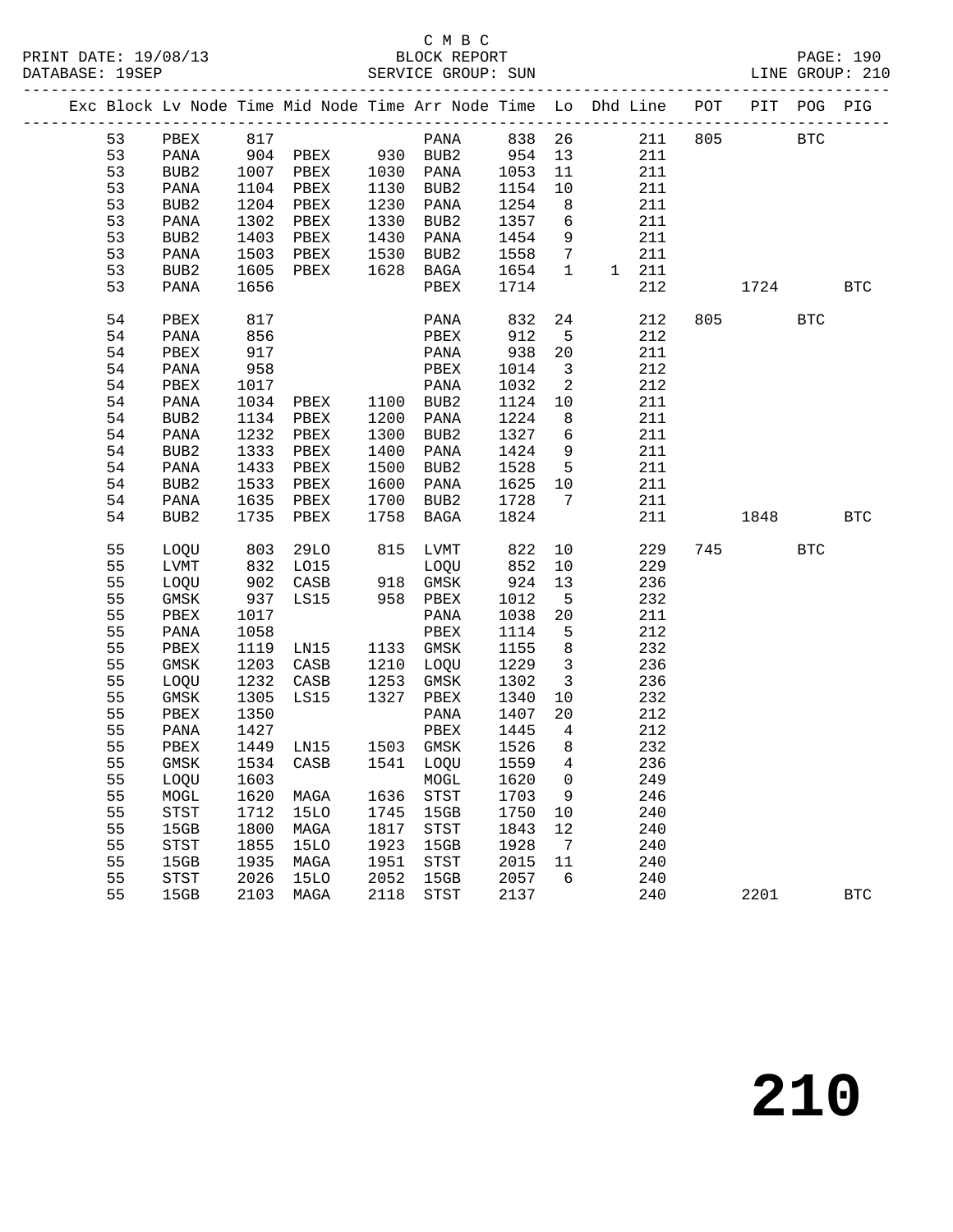## C M B C<br>BLOCK REPORT

| DAIADAJE. |    |                                       |      |             |      | ODLVICE GROUP. OUN |      |                         |                                                                    |     |      |            |            |
|-----------|----|---------------------------------------|------|-------------|------|--------------------|------|-------------------------|--------------------------------------------------------------------|-----|------|------------|------------|
|           |    |                                       |      |             |      |                    |      |                         | Exc Block Lv Node Time Mid Node Time Arr Node Time Lo Dhd Line POT |     | PIT  | POG        | PIG        |
|           | 56 | LOQU                                  |      | 917 CASB    |      | 933 GMSK           | 939  | 11                      | 236                                                                | 859 |      | <b>BTC</b> |            |
|           | 56 | GMSK                                  | 950  | CASB        |      | 957 LOQU           | 1014 | 20                      | 236                                                                |     |      |            |            |
|           | 56 | LOQU                                  | 1034 |             |      | MOGL               | 1050 | $\overline{0}$          | 249                                                                |     |      |            |            |
|           | 56 | MOGL                                  | 1050 | MAGA        | 1106 | STST               | 1127 | 25                      | 246                                                                |     |      |            |            |
|           | 56 | $_{\footnotesize{\textnormal{STST}}}$ | 1152 |             | 1224 | 15GB               | 1229 | $\overline{\mathbf{3}}$ | 240                                                                |     |      |            |            |
|           |    |                                       |      | 15LO        |      |                    |      |                         |                                                                    |     |      |            |            |
|           | 56 | 15GB                                  | 1232 | MAGA        | 1251 | STST               | 1314 | 17                      | 240                                                                |     |      |            |            |
|           | 56 | STST                                  | 1331 | EDRI        | 1358 | MOGL               | 1407 | $\overline{\mathbf{0}}$ | 246                                                                |     |      |            |            |
|           | 56 | MOGL                                  | 1407 |             |      | LOQU               | 1425 | 8                       | 249                                                                |     |      |            |            |
|           | 56 | LOQU                                  | 1433 |             |      | $\tt MOGL$         | 1450 | $\overline{0}$          | 249                                                                |     |      |            |            |
|           | 56 | MOGL                                  | 1450 | MAGA        | 1506 | STST               | 1533 | 14                      | 246                                                                |     |      |            |            |
|           | 56 | STST                                  | 1547 | <b>15LO</b> | 1622 | 15GB               | 1628 | 6                       | 240                                                                |     |      |            |            |
|           | 56 | 15GB                                  | 1634 | MAGA        | 1653 | STST               | 1723 | 8                       | 240                                                                |     |      |            |            |
|           | 56 | STST                                  | 1731 | EDRI        | 1757 | MOGL               | 1806 | $\mathbf 0$             | 246                                                                |     |      |            |            |
|           | 56 | MOGL                                  | 1806 |             |      | LOQU               | 1824 | 8                       | 249                                                                |     |      |            |            |
|           | 56 | LOQU                                  | 1832 | CASB        | 1847 | GMSK               | 1856 | $7\phantom{.0}$         | 236                                                                |     |      |            |            |
|           | 56 | GMSK                                  | 1903 | CASB        | 1910 | LOQU               | 1928 |                         | 236                                                                |     | 1946 |            | <b>BTC</b> |
|           |    |                                       |      |             |      |                    |      |                         |                                                                    |     |      |            |            |
|           | 57 | PBEX                                  | 917  |             |      | PANA               | 932  | $\mathbf{2}$            | 212                                                                | 905 |      | <b>BTC</b> |            |
|           | 57 | PANA                                  | 934  | PBEX        | 1000 | BUB2               | 1024 | 13                      | 211                                                                |     |      |            |            |
|           | 57 | BUB2                                  | 1037 | PBEX        | 1100 | PANA               | 1123 | 9                       | 211                                                                |     |      |            |            |
|           | 57 | PANA                                  | 1132 | PBEX        | 1200 | BUB2               | 1227 | 6                       | 211                                                                |     |      |            |            |
|           | 57 | BUB2                                  | 1233 | PBEX        | 1300 | PANA               | 1324 | 8                       | 211                                                                |     |      |            |            |
|           | 57 | PANA                                  | 1332 | PBEX        | 1400 | BUB2               | 1427 | 6                       | 211                                                                |     |      |            |            |
|           | 57 | BUB2                                  | 1433 | PBEX        | 1500 | PANA               | 1525 | 8                       | 211                                                                |     |      |            |            |
|           | 57 | PANA                                  | 1533 | PBEX        | 1600 | BUB2               | 1628 | $7\phantom{.0}$         | 211                                                                |     |      |            |            |
|           | 57 | BUB2                                  | 1635 | PBEX        | 1658 | BAGA               | 1724 | 2                       | 211<br>1                                                           |     |      |            |            |
|           | 57 | PANA                                  | 1727 |             |      | PBEX               | 1745 | $\overline{4}$          | 212                                                                |     |      |            |            |
|           | 57 | PBEX                                  | 1749 | LN15        | 1803 | GMSK               | 1826 | 11                      | 232                                                                |     |      |            |            |
|           | 57 | GMSK                                  | 1837 | LS15        | 1857 | PBEX               | 1911 | 8                       | 232                                                                |     |      |            |            |
|           | 57 | PBEX                                  | 1919 | LN15        | 1932 | GMSK               | 1953 | 15                      | 232                                                                |     |      |            |            |
|           | 57 | GMSK                                  | 2008 | LS15        | 2028 | PBEX               | 2042 | 8                       | 232                                                                |     |      |            |            |
|           | 57 | PBEX                                  | 2050 | LN15        | 2103 | GMSK               | 2124 | 11                      | 232                                                                |     |      |            |            |
|           | 57 | GMSK                                  | 2135 | CASB        | 2142 | LOQU               | 2200 | $\overline{a}$          | 236                                                                |     |      |            |            |
|           | 57 | LOQU                                  | 2202 | 15GB        | 2213 | <b>UNDE</b>        | 2224 | 9                       | 228                                                                |     |      |            |            |
|           | 57 | UNDE                                  | 2233 | GB15        | 2245 | LOQU               | 2255 | $7\phantom{.0}$         | 228                                                                |     |      |            |            |
|           | 57 | LOQU                                  | 2302 | 15GB        | 2313 | UNDE               | 2323 | 3                       | 228                                                                |     |      |            |            |
|           | 57 | UNDE                                  | 2326 |             |      | GB15               | 2336 |                         | 228                                                                |     | 2352 |            | <b>BTC</b> |
|           | 58 | LOQU                                  | 934  |             |      | MOGL               | 950  | $\mathbf{0}$            | 249                                                                | 916 |      | <b>BTC</b> |            |
|           | 58 | MOGL                                  | 950  | MAGA        | 1006 | <b>STST</b>        | 1025 | 8                       | 246                                                                |     |      |            |            |
|           | 58 | <b>STST</b>                           | 1033 | EDRI        | 1058 | MOGL               | 1107 | 0                       | 246                                                                |     |      |            |            |
|           | 58 | MOGL                                  | 1107 |             |      | LOQU               | 1126 | 7                       | 249                                                                |     |      |            |            |
|           | 58 | LOQU                                  | 1133 |             |      | MOGL               | 1149 | 0                       | 249                                                                |     |      |            |            |
|           | 58 | MOGL                                  | 1149 | MAGA        | 1205 | <b>STST</b>        | 1228 | 26                      | 246                                                                |     |      |            |            |
|           | 58 | STST                                  | 1254 | 15LO        | 1326 | 15GB               | 1331 | 16                      | 240                                                                |     |      |            |            |
|           | 58 | 15GB                                  | 1347 | MAGA        | 1406 | STST               | 1430 | 23                      | 240                                                                |     |      |            |            |
|           | 58 | STST                                  | 1453 | <b>15LO</b> | 1528 | 15GB               | 1534 | 11                      | 240                                                                |     |      |            |            |
|           | 58 | 15GB                                  | 1545 | MAGA        | 1604 | STST               | 1631 | 4                       | 240                                                                |     |      |            |            |
|           | 58 | STST                                  | 1635 | <b>15LO</b> | 1710 | 15GB               | 1715 | 8                       | 240                                                                |     |      |            |            |
|           | 58 | 15GB                                  | 1723 | MAGA        | 1741 | STST               | 1810 | $17$                    | 240                                                                |     |      |            |            |
|           | 58 | STST                                  | 1827 | <b>15LO</b> | 1857 | 15GB               | 1902 | 5                       | 240                                                                |     |      |            |            |
|           | 58 | 15GB                                  | 1907 | MAGA        | 1923 | STST               | 1947 | 9                       | 240                                                                |     |      |            |            |
|           | 58 | <b>STST</b>                           | 1956 | <b>15LO</b> | 2023 | 15GB               | 2028 | 6                       | 240                                                                |     |      |            |            |
|           | 58 | 15GB                                  | 2034 | MAGA        | 2049 | <b>STST</b>        | 2111 |                         | 240                                                                |     | 2135 |            | <b>BTC</b> |
|           |    |                                       |      |             |      |                    |      |                         |                                                                    |     |      |            |            |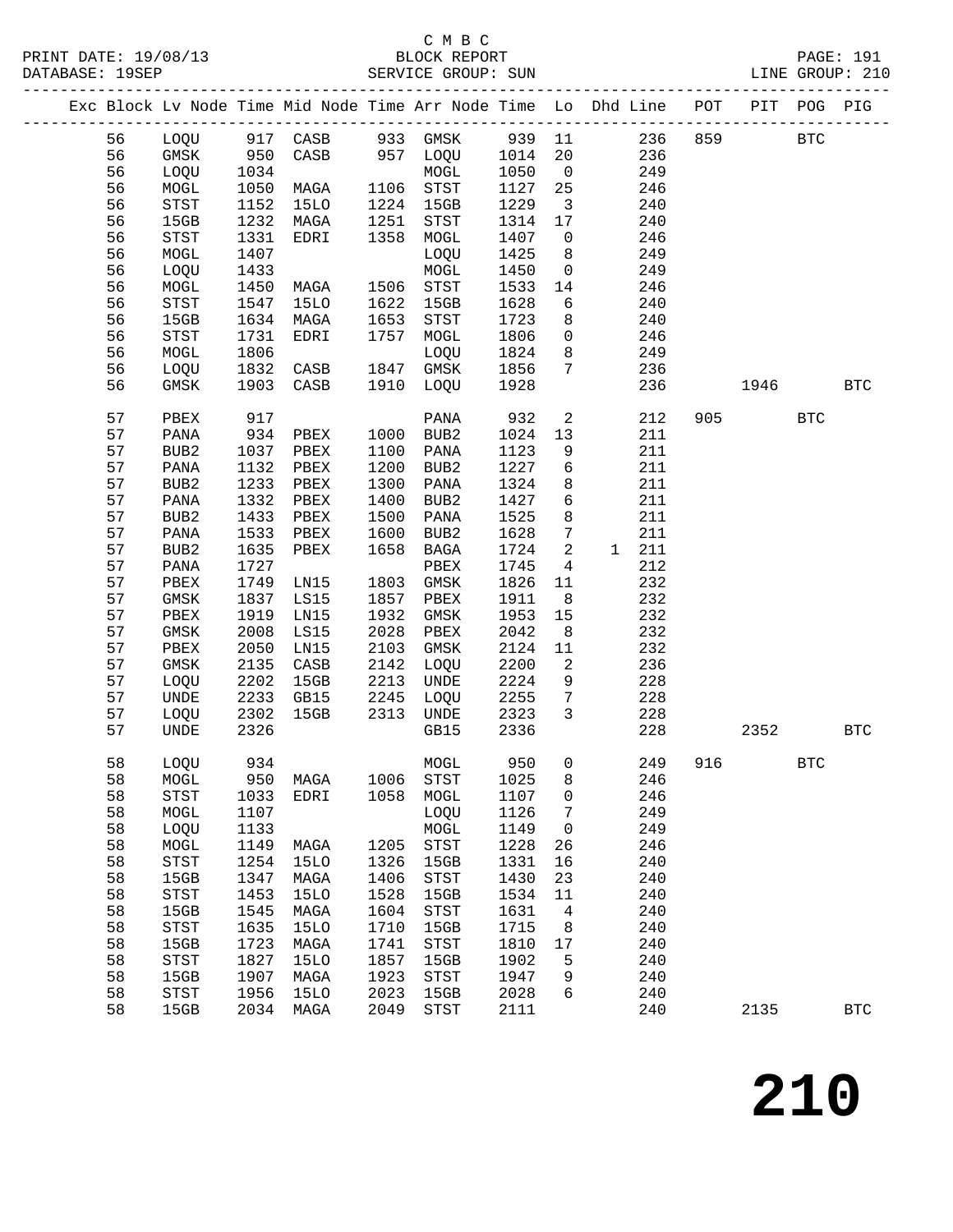## C M B C<br>BLOCK REPORT<br>CIRILLOT CLOUD: CUN

|          |                     |              |                  |              |              |              |                         | PRINT DATE: 19/08/13<br>DATABASE: 19SEP<br>SERVICE GROUP: SUN                  |     |      |              | PAGE: 192<br>LINE GROUP: 210 |
|----------|---------------------|--------------|------------------|--------------|--------------|--------------|-------------------------|--------------------------------------------------------------------------------|-----|------|--------------|------------------------------|
|          |                     |              |                  |              |              |              |                         | Exc Block Lv Node Time Mid Node Time Arr Node Time Lo Dhd Line POT PIT POG PIG |     |      |              |                              |
|          |                     |              | 59 LOQU 948 OSLO |              |              |              |                         | 1003 PRRO 1023 3 230<br>1035 LOQU 1044 19 230                                  | 930 |      | $_{\rm BTC}$ |                              |
| 59       |                     |              | PRRO 1026 LS15   |              |              |              |                         |                                                                                |     |      |              |                              |
| 59       | LOQU                | 1103         | 29LO             |              | 1118 LVMT    | 1125         | $6\overline{6}$         | 229                                                                            |     |      |              |                              |
| 59       | LVMT                | 1131         | L015             |              | LOQU         | 1154         | 9                       | 229                                                                            |     |      |              |                              |
| 59       | LOQU                | 1203         | <b>29LO</b>      |              | 1218 LVMT    | 1225         | $6\overline{6}$         | 229                                                                            |     |      |              |                              |
| 59       | LVMT                | 1231         | L015             |              | LOQU         | 1254         | 9                       | 229                                                                            |     |      |              |                              |
| 59       | LOQU                | 1303         | <b>29LO</b>      |              | 1318 LVMT    | 1325         | 6                       | 229                                                                            |     |      |              |                              |
| 59       | LVMT                | 1331         | L015             |              | LOQU         | 1354         | 8                       | 229                                                                            |     |      |              |                              |
| 59       | LOQU                | 1402         | 15GB             |              | 1414 UNDE    | 1428         | 5                       | 228                                                                            |     |      |              |                              |
| 59       | <b>UNDE</b>         | 1433         | GB15             | 1446         | LOQU         | 1457         | $5\phantom{.0}$         | 228                                                                            |     |      |              |                              |
| 59       | LOQU                | 1502         | 15GB             |              | 1514 UNDE    | 1528         | $5\phantom{.0}$         | 228                                                                            |     |      |              |                              |
| 59       | <b>UNDE</b>         | 1533         | GB15             | 1546         | LOQU         | 1557         | 5                       | 228                                                                            |     |      |              |                              |
| 59       | LOQU                | 1602         | CASB             | 1620         | GMSK         | 1629         | 8                       | 236                                                                            |     |      |              |                              |
| 59       | GMSK                | 1637         | LS15             | 1658         | PBEX         | 1713         | 6                       | 232                                                                            |     |      |              |                              |
| 59       | PBEX                | 1719         | LN15             | 1733         | GMSK         | 1756         | $7\overline{ }$         | 232                                                                            |     |      |              |                              |
| 59       | GMSK                | 1803         | CASB             | 1810         | LOQU         | 1828         | $5\overline{)}$         | 236                                                                            |     |      |              |                              |
| 59       | LOQU                | 1833         | 29LO             | 1847         | LVMT         | 1854         | 8                       | 229                                                                            |     |      |              |                              |
| 59       | LVMT                | 1902         | L015             |              | LOQU         | 1922         |                         | 229                                                                            |     | 1940 |              | <b>BTC</b>                   |
| 60       | PBEX                | 1002         |                  |              | PANA         | 1023         |                         | $5^{\circ}$<br>211                                                             | 950 |      | <b>BTC</b>   |                              |
| 60       | PANA                | 1028         |                  |              | PBEX         | 1044         | 5                       | 212                                                                            |     |      |              |                              |
| 60       | PBEX                | 1049         | LN15             |              | 1103 GMSK    | 1125         | 10                      | 232                                                                            |     |      |              |                              |
| 60       | GMSK                | 1135         | CASB             |              | 1142 LOQU    | 1159         | $\overline{\mathbf{3}}$ | 236                                                                            |     |      |              |                              |
| 60       | LOQU                | 1202         | 15GB             | 1213         | UNDE         | 1225         | 9                       | 228                                                                            |     |      |              |                              |
| 60       | <b>UNDE</b>         | 1234         | GB15             | 1247         | LOQU         | 1257         | 5                       | 228                                                                            |     |      |              |                              |
| 60       | LOQU                | 1302         | 15GB             | 1314         | UNDE         | 1328         | $5\overline{)}$         | 228                                                                            |     |      |              |                              |
| 60       | <b>UNDE</b>         | 1333         | GB15             | 1346         | LOQU         | 1357         | $5\phantom{.0}$         | 228                                                                            |     |      |              |                              |
| 60       | LOQU                | 1402         | CASB             | 1423         | GMSK         | 1432         | $\overline{3}$          | 236                                                                            |     |      |              |                              |
| 60       | GMSK                | 1435         | LS15             | 1457         | PBEX         | 1512         | 8                       | 232                                                                            |     |      |              |                              |
| 60       | PBEX                | 1520         |                  |              | PANA         | 1537         | 19                      | 212                                                                            |     |      |              |                              |
| 60       | PANA                | 1556         |                  |              | PBEX         | 1614         | 5                       | 212                                                                            |     |      |              |                              |
| 60       | PBEX                | 1619         | LN15             |              | 1633 GMSK    | 1656         | $7\phantom{.0}$         | 232                                                                            |     |      |              |                              |
| 60       | GMSK                | 1703         | CASB             | 1710         | LOQU         | 1729         | $\overline{4}$          | 236                                                                            |     |      |              |                              |
| 60       | LOQU                | 1733         | 29LO             | 1748         | LVMT         | 1756         | 5 <sup>5</sup>          | 229                                                                            |     |      |              |                              |
| 60       | LVMT                | 1801         | L015             |              | LOQU         | 1822         | 10                      | 229                                                                            |     |      |              |                              |
| 60       | LOQU                | 1832         | 15GB             |              | 1844 UNDE    | 1856         | $\overline{7}$          | 228                                                                            |     |      |              |                              |
| 60       | UNDE                |              | 1903 GB15        |              | 1915 LOQU    | 1926         | $\overline{7}$          | 228                                                                            |     |      |              |                              |
| 60       | LOQU                | 1933         | 29LO             | 1946         | LVMT         | 1953         | 11                      | 229                                                                            |     |      |              |                              |
| 60       | LVMT                | 2004         | L015             |              | LOQU         | 2022         | 10                      | 229                                                                            |     |      |              |                              |
| 60<br>60 | LOQU<br><b>UNDE</b> | 2032<br>2103 | 15GB             | 2043<br>2115 | UNDE         | 2054<br>2126 | 9                       | 228<br>228                                                                     |     |      |              |                              |
|          |                     |              | GB15             |              | LOQU         |              | 7                       |                                                                                |     |      |              |                              |
| 60<br>60 | LOQU                | 2133<br>2202 | 29LO<br>L015     | 2146         | LVMT         | 2153<br>2220 | 9<br>13                 | 229<br>229                                                                     |     |      |              |                              |
| 60       | LVMT<br>LOQU        | 2233         | <b>29LO</b>      | 2246         | LOQU<br>LVMT | 2253         | 9                       | 229                                                                            |     |      |              |                              |
| 60       | LVMT                | 2302         | L015             |              | LOQU         | 2320         | 13                      | 229                                                                            |     |      |              |                              |
| 60       | LOQU                | 2333         | 29LO             | 2346         | LVMT         | 2353         | 9                       | 229                                                                            |     |      |              |                              |
| 60       | LVMT                | 2402         | L015             |              | LOQU         | 2420         |                         | 229                                                                            |     | 2438 |              | $_{\rm BTC}$                 |
|          |                     |              |                  |              |              |              |                         |                                                                                |     |      |              |                              |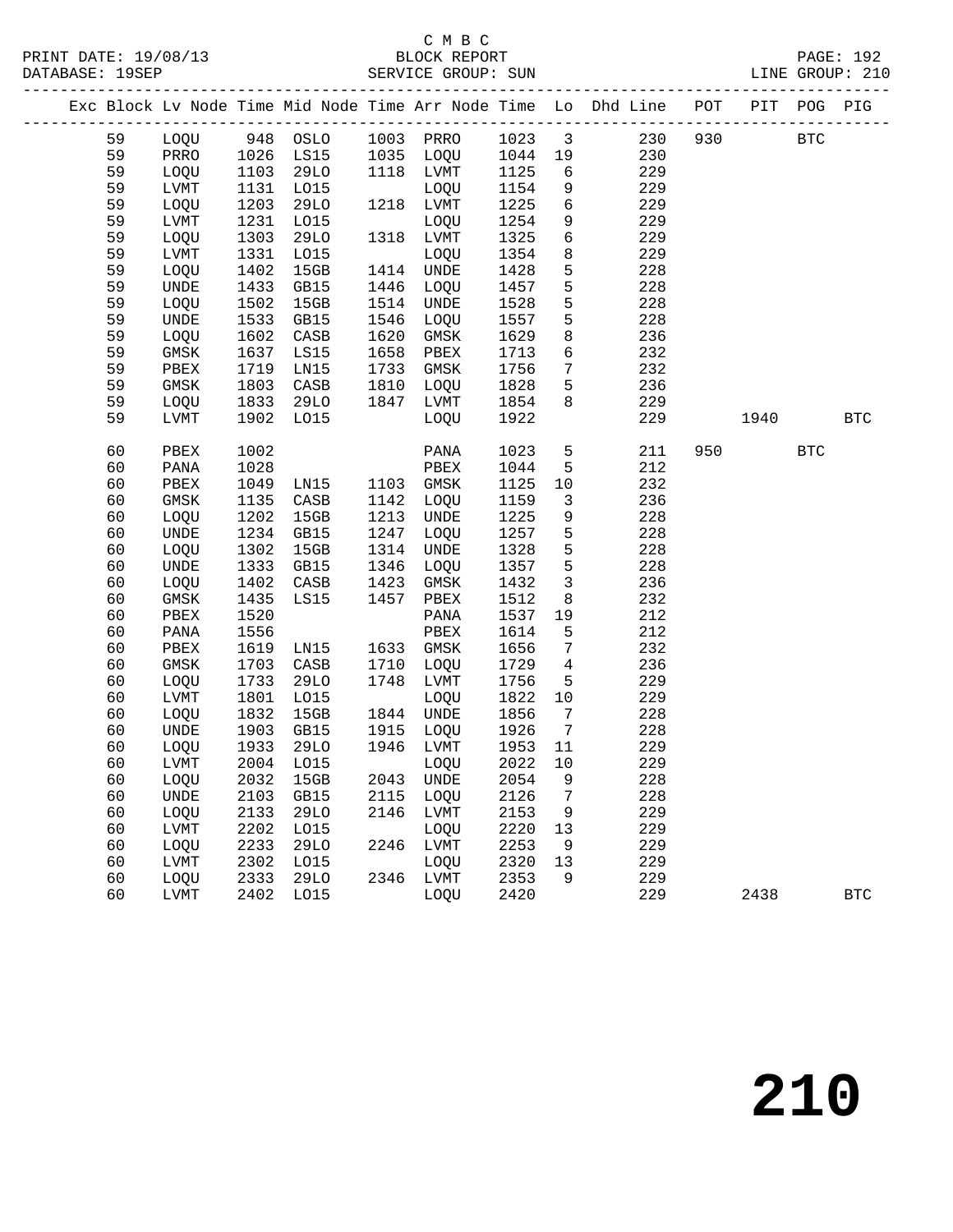#### C M B C<br>BLOCK REPORT SERVICE GROUP: SUN

|  |    |             |      |             |      |             |      |                 | Exc Block Lv Node Time Mid Node Time Arr Node Time Lo Dhd Line POT PIT POG PIG |      |      |            |            |
|--|----|-------------|------|-------------|------|-------------|------|-----------------|--------------------------------------------------------------------------------|------|------|------------|------------|
|  | 61 | LOQU        | 1018 | OSLO        |      | 1034 PRRO   | 1054 | $\overline{a}$  | 230                                                                            | 1000 |      | <b>BTC</b> |            |
|  | 61 | PRRO        | 1056 | LS15        | 1105 | LOQU        | 1114 | $\overline{4}$  | 230                                                                            |      |      |            |            |
|  | 61 | LOQU        | 1118 | OSLO        | 1135 | PRRO        | 1155 | $\overline{a}$  | 230                                                                            |      |      |            |            |
|  | 61 | PRRO        | 1157 | LS15        | 1206 | LOQU        | 1215 | $\mathbf{3}$    | 230                                                                            |      |      |            |            |
|  | 61 | LOQU        | 1218 | OSLO        | 1235 | PRRO        | 1255 | $\overline{a}$  | 230                                                                            |      |      |            |            |
|  | 61 | PRRO        | 1257 | LS15        | 1306 | LOQU        | 1315 | $\mathbf{2}$    | 230                                                                            |      |      |            |            |
|  | 61 | LOQU        | 1317 | CASB        | 1338 | $\rm{GMSK}$ | 1347 | $\overline{a}$  | 236                                                                            |      |      |            |            |
|  | 61 | <b>GMSK</b> | 1349 | CASB        | 1356 | LOQU        | 1415 | 6               | 236                                                                            |      |      |            |            |
|  | 61 | LOQU        | 1421 | LN15        | 1429 | PRRO        | 1446 | 9               | 230                                                                            |      |      |            |            |
|  | 61 | PRRO        | 1455 | LS15        | 1504 | LOQU        | 1513 | $\overline{4}$  | 230                                                                            |      |      |            |            |
|  | 61 | LOQU        | 1517 | CASB        | 1537 | $\rm{GMSK}$ | 1546 | $\mathbf{3}$    | 236                                                                            |      |      |            |            |
|  | 61 | <b>GMSK</b> | 1549 | CASB        | 1556 | LOQU        | 1614 | $7\phantom{.0}$ | 236                                                                            |      |      |            |            |
|  | 61 | LOQU        | 1621 | LN15        | 1629 | PRRO        | 1646 | 10              | 230                                                                            |      |      |            |            |
|  | 61 | PRRO        | 1656 | LS15        | 1704 | LOQU        | 1712 | 5               | 230                                                                            |      |      |            |            |
|  | 61 | LOQU        | 1717 | CASB        | 1733 | GMSK        | 1742 | 6               | 236                                                                            |      |      |            |            |
|  | 61 | <b>GMSK</b> | 1748 | CASB        | 1755 | LOQU        | 1814 | $7\phantom{.0}$ | 236                                                                            |      |      |            |            |
|  | 61 | LOQU        | 1821 | LN15        | 1829 | PRRO        | 1845 | 12              | 230                                                                            |      |      |            |            |
|  | 61 | PRRO        | 1857 | LS15        | 1904 | LOQU        | 1912 | 10              | 230                                                                            |      |      |            |            |
|  | 61 | LOQU        | 1922 | LN15        | 1929 | PRRO        | 1944 | 13              | 230                                                                            |      |      |            |            |
|  | 61 | PRRO        | 1957 | LS15        | 2004 | LOQU        | 2011 | 11              | 230                                                                            |      |      |            |            |
|  | 61 | LOQU        | 2022 | LN15        | 2029 | PRRO        | 2044 | 13              | 230                                                                            |      |      |            |            |
|  | 61 | PRRO        | 2057 | LS15        | 2104 | LOQU        | 2111 |                 | 230                                                                            |      | 2129 |            | <b>BTC</b> |
|  | 62 | PBEX        | 1017 | LN15        | 1030 | GMSK        | 1049 | 16              | 232                                                                            | 1005 |      | <b>BTC</b> |            |
|  | 62 | GMSK        | 1105 | CASB        | 1112 | LOQU        | 1129 | $\overline{4}$  | 236                                                                            |      |      |            |            |
|  | 62 | LOQU        | 1133 | <b>29LO</b> | 1148 | LVMT        | 1155 | 6               | 229                                                                            |      |      |            |            |
|  | 62 | LVMT        | 1201 | L015        |      | LOQU        | 1224 | $\,8\,$         | 229                                                                            |      |      |            |            |
|  | 62 | LOQU        | 1232 | 15GB        | 1243 | <b>UNDE</b> | 1255 | 8               | 228                                                                            |      |      |            |            |
|  | 62 | <b>UNDE</b> | 1303 | GB15        | 1316 | LOQU        | 1327 | 6               | 228                                                                            |      |      |            |            |
|  | 62 | LOQU        | 1333 | <b>29LO</b> | 1348 | LVMT        | 1355 | 6               | 229                                                                            |      |      |            |            |
|  | 62 | LVMT        | 1401 | L015        |      | LOQU        | 1423 | 9               | 229                                                                            |      |      |            |            |
|  | 62 | LOQU        | 1432 | 15GB        | 1444 | UNDE        | 1458 | 5               | 228                                                                            |      |      |            |            |
|  | 62 | <b>UNDE</b> | 1503 | GB15        | 1516 | LOQU        | 1527 | 6               | 228                                                                            |      |      |            |            |
|  | 62 | LOQU        | 1533 | 15GB        | 1545 | <b>UNDE</b> | 1559 | $\overline{4}$  | 228                                                                            |      |      |            |            |
|  | 62 | <b>UNDE</b> | 1603 | GB15        | 1616 | LOQU        | 1627 | 6               | 228                                                                            |      |      |            |            |
|  | 62 | LOQU        | 1633 |             |      | MOGL        | 1650 | $\mathsf{O}$    | 249                                                                            |      |      |            |            |
|  | 62 | MOGL        | 1650 | MAGA        | 1706 | STST        | 1733 | 3               | 246                                                                            |      |      |            |            |
|  | 62 | STST        | 1736 | <b>15LO</b> | 1809 | 15GB        | 1814 | 10              | 240                                                                            |      |      |            |            |
|  | 62 | 15GB        | 1824 | MAGA        | 1841 | <b>STST</b> | 1907 |                 | 240                                                                            |      | 1931 |            | <b>BTC</b> |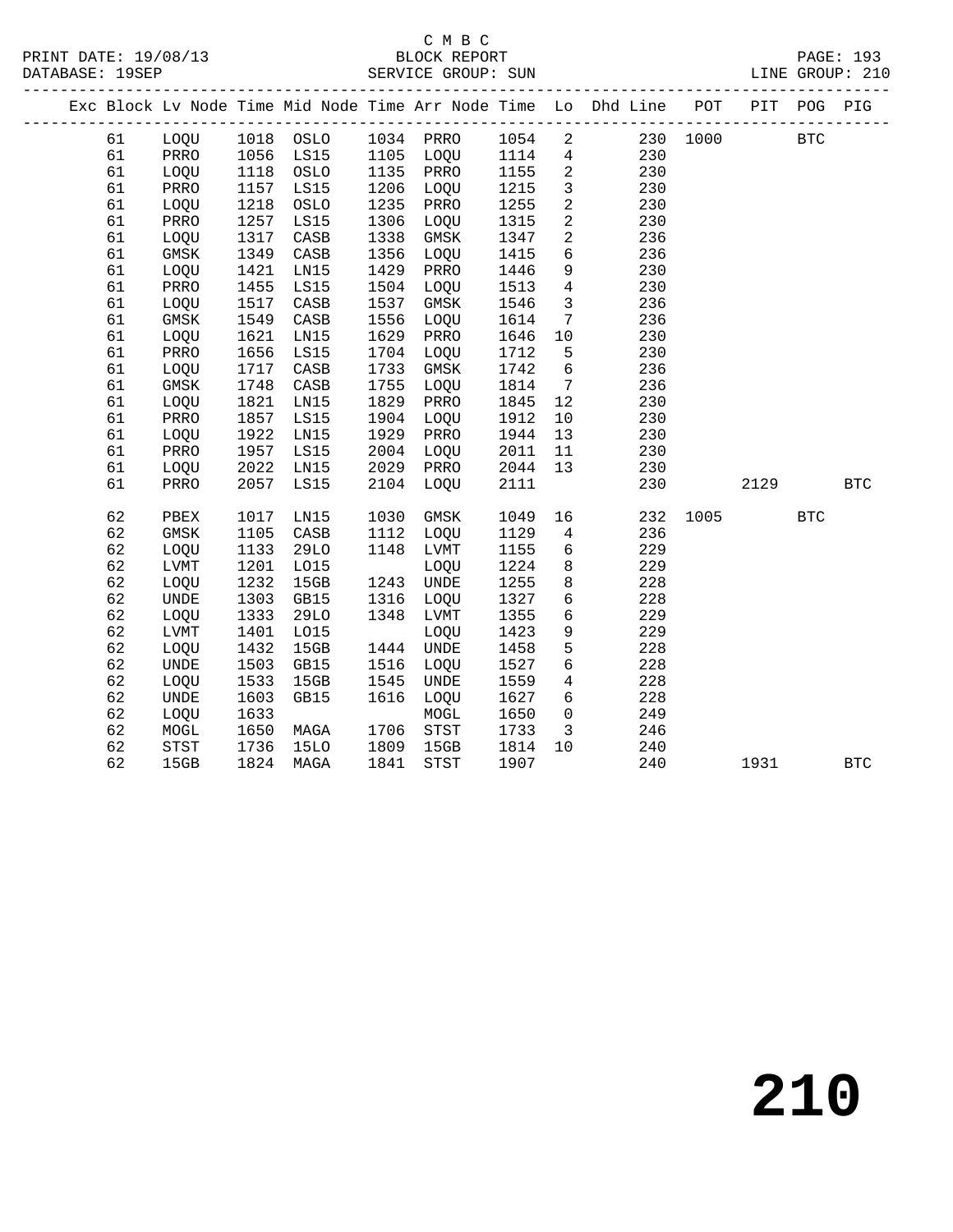## C M B C<br>BLOCK REPORT

|  |    |                              |      |                                  |      |                                      |      |                              | Exc Block Lv Node Time Mid Node Time Arr Node Time Lo Dhd Line POT |          |      | PIT POG PIG |            |
|--|----|------------------------------|------|----------------------------------|------|--------------------------------------|------|------------------------------|--------------------------------------------------------------------|----------|------|-------------|------------|
|  | 63 |                              |      | LOQU 1047 CASB<br>GMSK 1120 CASB |      | 1106 GMSK 1112 8<br>1127 LOQU 1144 3 |      |                              |                                                                    | 236 1029 |      | <b>BTC</b>  |            |
|  | 63 | GMSK 1120                    |      | CASB                             |      |                                      |      |                              | 236                                                                |          |      |             |            |
|  | 63 | LOQU                         | 1147 | CASB                             | 1208 | GMSK                                 | 1217 | $\overline{\phantom{a}}$     | 236                                                                |          |      |             |            |
|  | 63 | GMSK                         | 1219 | CASB                             | 1226 | LOQU                                 | 1245 | $\overline{a}$               | 236                                                                |          |      |             |            |
|  | 63 | LOQU                         | 1247 | CASB                             | 1308 | GMSK                                 | 1317 | $\overline{a}$               | 236                                                                |          |      |             |            |
|  | 63 | GMSK                         | 1319 | CASB                             | 1326 | LOQU                                 | 1345 | $6\overline{6}$              | 236                                                                |          |      |             |            |
|  | 63 | LOQU                         | 1351 | LN15                             | 1359 | PRRO                                 | 1416 | 9                            | 230                                                                |          |      |             |            |
|  | 63 | PRRO                         | 1425 | LS15                             | 1434 | LOQU                                 | 1443 | $\overline{4}$               | 230                                                                |          |      |             |            |
|  | 63 | LOQU                         | 1447 | CASB                             | 1508 | GMSK                                 | 1517 | $\overline{a}$               | 236                                                                |          |      |             |            |
|  | 63 | GMSK                         | 1519 | $\mathtt{CASB}$                  | 1526 | LOQU                                 | 1544 | $\overline{7}$               | 236                                                                |          |      |             |            |
|  | 63 | LOQU                         | 1551 | LN15                             | 1559 | PRRO                                 | 1616 | 13                           | 230                                                                |          |      |             |            |
|  | 63 | PRRO                         | 1629 | LS15                             | 1637 | LOQU                                 | 1646 | $5\overline{5}$              | 230                                                                |          |      |             |            |
|  | 63 | LOQU                         | 1651 | LN15                             | 1659 | PRRO                                 | 1716 | 10                           | 230                                                                |          |      |             |            |
|  | 63 | PRRO                         | 1726 | LS15                             | 1734 | LOQU                                 | 1742 | 5                            | 230                                                                |          |      |             |            |
|  | 63 | LOQU                         | 1747 | CASB                             | 1803 | GMSK                                 | 1812 | $6\overline{6}$              | 236                                                                |          |      |             |            |
|  | 63 | GMSK                         | 1818 | CASB                             | 1825 | LOQU                                 | 1843 | 8 <sup>8</sup>               | 236                                                                |          |      |             |            |
|  | 63 | LOQU                         | 1851 | LN15                             | 1859 | PRRO                                 | 1914 | 13                           | 230                                                                |          |      |             |            |
|  | 63 | PRRO                         | 1927 | LS15                             | 1934 | LOQU                                 | 1941 | 11                           | 230                                                                |          |      |             |            |
|  | 63 | LOQU                         | 1952 | LN15                             | 1959 | PRRO                                 | 2014 | 13                           | 230                                                                |          |      |             |            |
|  | 63 | PRRO                         | 2027 | LS15                             | 2034 | LOQU                                 | 2041 | $7\overline{ }$              | 230                                                                |          |      |             |            |
|  | 63 | LOQU                         | 2048 | LN15                             | 2055 | PRRO                                 | 2110 | $\overline{\mathbf{3}}$      | 230                                                                |          |      |             |            |
|  | 63 | PRRO                         | 2113 | LS15                             | 2120 | LOQU                                 | 2127 | $\overline{7}$               | 230                                                                |          |      |             |            |
|  | 63 | LOQU                         | 2134 | LN15                             | 2141 | PRRO                                 | 2156 | 18                           | 230                                                                |          |      |             |            |
|  | 63 | PRRO                         | 2214 | LS15                             | 2220 | LOQU                                 | 2227 | $7\phantom{.0}\phantom{.0}7$ | 230                                                                |          |      |             |            |
|  | 63 | LOQU                         | 2234 | LN15                             | 2241 | PRRO                                 | 2256 | 18                           | 230                                                                |          |      |             |            |
|  | 63 | PRRO                         | 2314 | LS15                             | 2320 | LOQU                                 | 2326 | 6                            | 230                                                                |          |      |             |            |
|  | 63 | LOQU                         | 2332 | 15GB                             | 2343 | <b>UNDE</b>                          | 2353 | $\overline{\mathbf{3}}$      | 228                                                                |          |      |             |            |
|  | 63 | $\ensuremath{\mathsf{UNDE}}$ | 2356 |                                  |      | GB15                                 | 2406 |                              | 228                                                                |          | 2422 |             | <b>BTC</b> |
|  | 64 | STST                         | 1131 | EDRI                             | 1157 | MOGL                                 | 1206 | $\overline{0}$               | 246                                                                | 1107     |      | <b>BTC</b>  |            |
|  | 64 | MOGL                         | 1206 |                                  |      | LOQU                                 | 1225 | 8 <sup>8</sup>               | 249                                                                |          |      |             |            |
|  | 64 | LOQU                         | 1233 |                                  |      | MOGL                                 | 1249 | $\overline{0}$               | 249                                                                |          |      |             |            |
|  | 64 | MOGL                         | 1249 | MAGA                             | 1305 | STST                                 | 1328 | 11                           | 246                                                                |          |      |             |            |
|  | 64 | STST                         | 1339 | <b>15LO</b>                      | 1413 | 15GB                                 | 1418 | 14                           | 240                                                                |          |      |             |            |
|  | 64 | 15GB                         | 1432 | MAGA                             | 1451 | STST                                 | 1515 | 16                           | 240                                                                |          |      |             |            |
|  | 64 | STST                         | 1531 | EDRI                             | 1558 | MOGL                                 | 1607 | $\overline{\mathbf{0}}$      | 246                                                                |          |      |             |            |
|  | 64 | MOGL                         | 1607 |                                  |      | LOQU                                 | 1625 | $\overline{7}$               | 249                                                                |          |      |             |            |
|  | 64 | LOQU                         | 1632 | CASB                             | 1650 | GMSK                                 | 1659 | 8 <sup>8</sup>               | 236                                                                |          |      |             |            |
|  | 64 | GMSK                         |      | 1707 LS15                        | 1728 | PBEX                                 | 1743 |                              | 232                                                                |          | 1753 |             | <b>BTC</b> |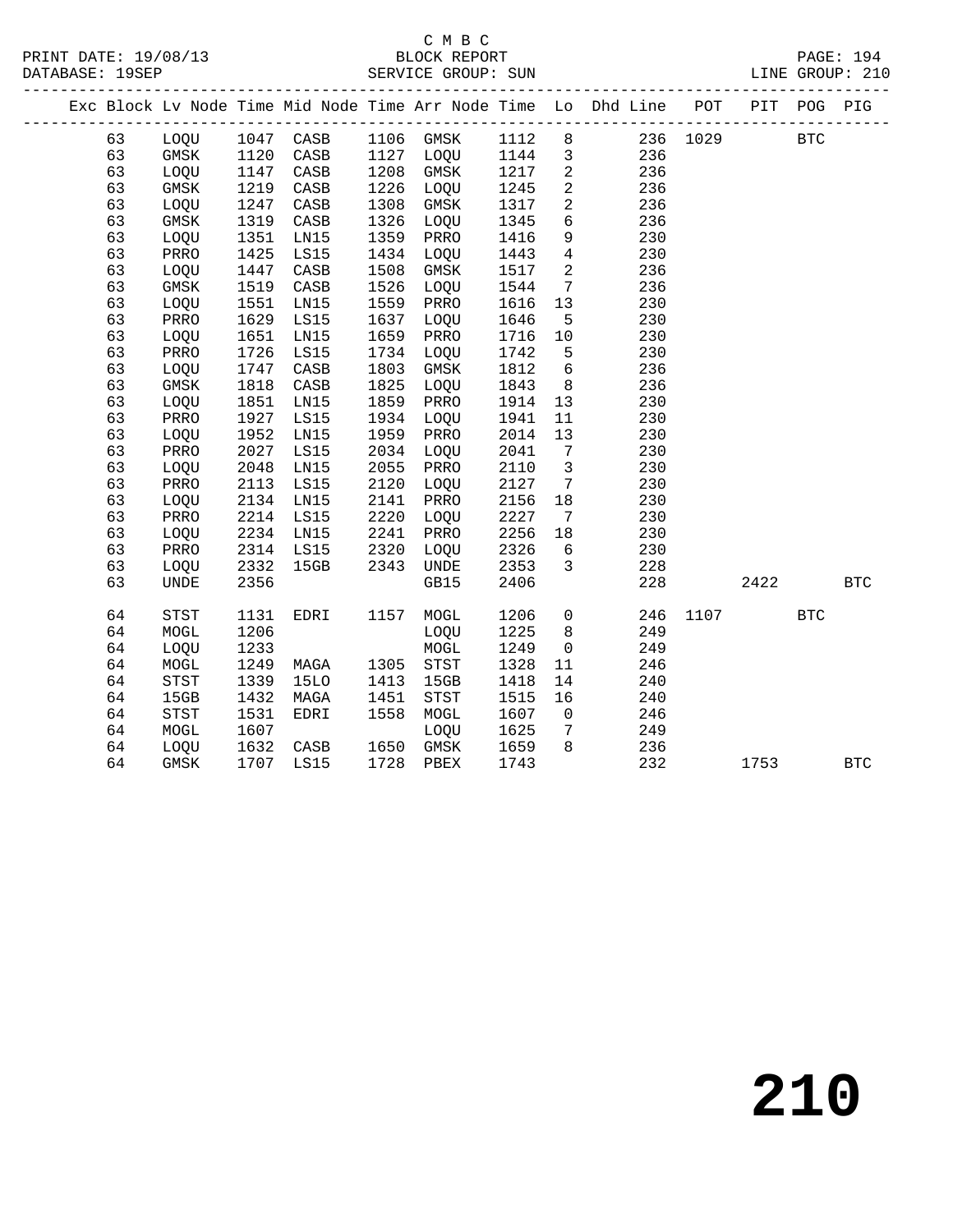#### C M B C<br>BLOCK REPORT DATABASE: 1999<br>SERVICE GROUP: SUN

|  |    |                |      |             |      |           |         |                         | Exc Block Lv Node Time Mid Node Time Arr Node Time Lo Dhd Line POT | PIT  | POG        | PIG          |
|--|----|----------------|------|-------------|------|-----------|---------|-------------------------|--------------------------------------------------------------------|------|------------|--------------|
|  | 65 | 15GB 1247 MAGA |      |             |      |           |         |                         | 1306 STST 1330 23 240 1229                                         |      | <b>BTC</b> |              |
|  | 65 | STST           | 1353 | 15LO        | 1428 | 15GB      | 1434 13 |                         | 240                                                                |      |            |              |
|  | 65 | 15GB           | 1447 | MAGA        | 1506 | STST      | 1532    | $\overline{4}$          | 240                                                                |      |            |              |
|  | 65 | STST           | 1536 | 15LO        | 1610 | 15GB      | 1617 4  |                         | 240                                                                |      |            |              |
|  | 65 | 15GB           | 1621 | MAGA        | 1640 | STST      | 1710    | 14                      | 240                                                                |      |            |              |
|  | 65 | STST           | 1724 | <b>15LO</b> | 1757 | 15GB      | 1802    | 10                      | 240                                                                |      |            |              |
|  | 65 | 15GB           | 1812 | MAGA        | 1829 | STST      | 1855    | 8 <sup>8</sup>          | 240                                                                |      |            |              |
|  | 65 | STST           | 1903 | EDRI        | 1925 | MOGL      | 1934    | $\overline{0}$          | 246                                                                |      |            |              |
|  | 65 | MOGL           | 1934 |             |      | LOQU      | 1952    | 10                      | 249                                                                |      |            |              |
|  | 65 | LOQU           | 2002 | CASB        | 2016 | GMSK      | 2025    | 10                      | 236                                                                |      |            |              |
|  | 65 | GMSK           | 2035 | CASB        |      | 2042 LOQU | 2100    | $\overline{\mathbf{3}}$ | 236                                                                |      |            |              |
|  | 65 | LOQU           | 2103 | <b>29LO</b> | 2116 | LVMT      | 2123    | 10                      | 229                                                                |      |            |              |
|  | 65 | LVMT           | 2133 | L015        |      | LOQU      | 2151    | 12                      | 229                                                                |      |            |              |
|  | 65 | LOQU           | 2203 | <b>29LO</b> |      | 2216 LVMT | 2223    | 10                      | 229                                                                |      |            |              |
|  | 65 | LVMT           | 2233 | L015        |      | LOQU      | 2251    | 12                      | 229                                                                |      |            |              |
|  | 65 | LOQU           | 2303 | 29LO        |      | 2316 LVMT | 2323    | 10                      | 229                                                                |      |            |              |
|  | 65 | LVMT           | 2333 | L015        |      | LOQU      | 2351    | 11                      | 229                                                                |      |            |              |
|  | 65 | LOQU           | 2402 |             |      | HODM      | 2430    | $\overline{\mathbf{3}}$ | N24                                                                |      |            |              |
|  | 65 | HODM           | 2433 | LOOU        |      | 2503 LVMT | 2522    | $\mathbf{1}$            | N24                                                                |      |            |              |
|  | 65 | LVMT           | 2523 |             |      | LOQU      | 2539    |                         | N24                                                                | 2557 |            | <b>BTC</b>   |
|  |    |                |      |             |      |           |         |                         |                                                                    |      |            |              |
|  | 66 | LVMT           | 1421 | L015        |      | LOQU      | 1443    | 10                      | 229                                                                | 1403 | <b>BTC</b> |              |
|  | 66 | LOQU           | 1453 | 29LO        |      | 1508 LVMT | 1516    | 5                       | 229                                                                |      |            |              |
|  | 66 | LVMT           | 1521 | L015        |      | LOQU      | 1542    | 5                       | 229                                                                |      |            |              |
|  | 66 | LOQU           | 1547 | CASB        | 1607 | GMSK      | 1616    | $\overline{3}$          | 236                                                                |      |            |              |
|  | 66 | GMSK           | 1619 | CASB        | 1626 | LOQU      | 1644    | $\mathbf{3}$            | 236                                                                |      |            |              |
|  | 66 | LOQU           | 1647 | CASB        | 1705 | GMSK      | 1714    | $\overline{4}$          | 236                                                                |      |            |              |
|  | 66 | GMSK           | 1718 | CASB        | 1725 | LOQU      | 1744    | $7\overline{ }$         | 236                                                                |      |            |              |
|  | 66 | LOQU           | 1751 | LN15        | 1759 | PRRO      | 1816 11 |                         | 230                                                                |      |            |              |
|  | 66 | PRRO           | 1827 | LS15        | 1834 | LOQU      | 1842    |                         | 230                                                                | 1900 | <b>BTC</b> |              |
|  |    |                |      |             |      |           |         |                         |                                                                    |      |            |              |
|  | 67 | STST           | 1559 | 15LO        | 1634 | 15GB      | 1640    | $7\overline{ }$         | 240                                                                |      | <b>BTC</b> |              |
|  | 67 | 15GB           | 1647 | MAGA        | 1705 | STST      | 1734    | 14                      | 240                                                                |      |            |              |
|  | 67 | STST           | 1748 | <b>15LO</b> | 1821 | 15GB      | 1826    | 13                      | 240                                                                |      |            |              |
|  | 67 | 15GB           | 1839 | MAGA        | 1855 | STST      | 1919    | $7\phantom{0}$          | 240                                                                |      |            |              |
|  | 67 | STST           | 1926 | 15LO        | 1953 | 15GB      | 1958    | $5^{\circ}$             | 240                                                                |      |            |              |
|  | 67 | 15GB           | 2003 | MAGA        | 2019 | STST      | 2043    | 13                      | 240                                                                |      |            |              |
|  | 67 | <b>STST</b>    | 2056 | <b>15LO</b> | 2122 | 15GB      | 2127    |                         | 240                                                                | 2143 |            | $_{\rm BTC}$ |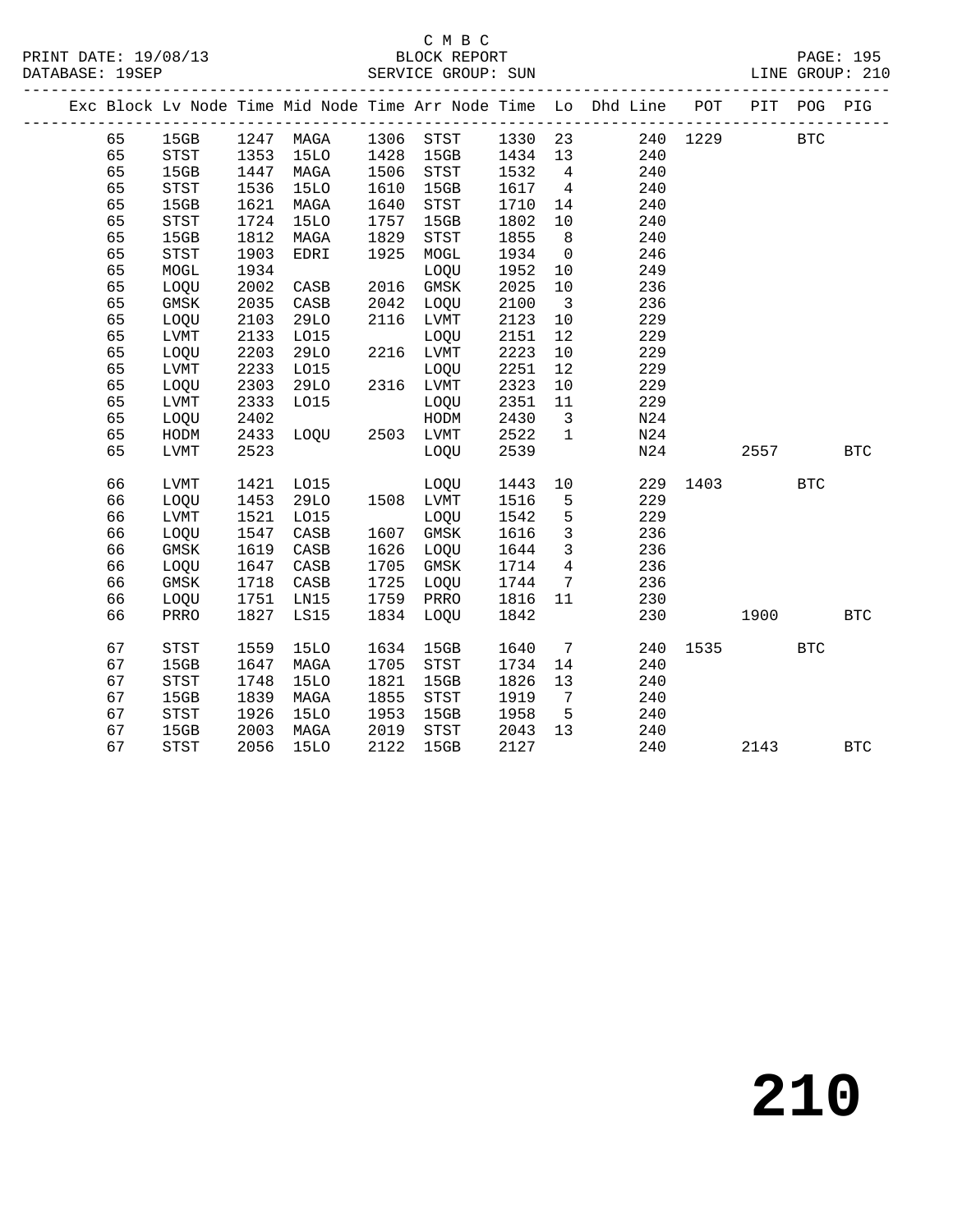## C M B C<br>BLOCK REPORT

| PRINT DATE: 1<br>19/08/1<br>- 3 | .OC K<br>REPORT                 |      | PAGE       |  |
|---------------------------------|---------------------------------|------|------------|--|
| 9.SEP<br>DATABASE:              | SUN<br>GROUP:<br><b>SERVICE</b> | ⊥INF | GROUP: 210 |  |
|                                 |                                 |      |            |  |

|              |          |      |  |      |      |                 | Exc Block Lv Node Time Mid Node Time Arr Node Time Lo Dhd Line POT PIT |     | POG        | PIG |
|--------------|----------|------|--|------|------|-----------------|------------------------------------------------------------------------|-----|------------|-----|
| PN 98        | PBEX     | 947  |  | PNE  | 953  | $\overline{7}$  | 210                                                                    | 935 | <b>BTC</b> |     |
| PN 98        | PNE 1000 |      |  | PBEX | 1010 | 7               | 210                                                                    |     |            |     |
| PN 98        | PBEX     | 1017 |  | PNE  | 1023 | 7               | 210                                                                    |     |            |     |
| PN 98        | PNE      | 1030 |  | PBEX | 1040 | 7               | 210                                                                    |     |            |     |
| PN 98        | PBEX     | 1047 |  | PNE  | 1053 | 7               | 210                                                                    |     |            |     |
| PN 98        | PNE      | 1100 |  | PBEX | 1110 | $7\phantom{.0}$ | 210                                                                    |     |            |     |
| PN 98        | PBEX     | 1117 |  | PNE  | 1123 | 7               | 210                                                                    |     |            |     |
| PN 98        | PNE      | 1130 |  | PBEX | 1140 | 7               | 210                                                                    |     |            |     |
| <b>PN 98</b> | PBEX     | 1147 |  | PNE  | 1153 | 7               | 210                                                                    |     |            |     |
| <b>PN 98</b> | PNE      | 1200 |  | PBEX | 1210 | $7\phantom{.0}$ | 210                                                                    |     |            |     |
| PN 98        | PBEX     | 1217 |  | PNE  | 1224 | 6               | 210                                                                    |     |            |     |
| <b>PN 98</b> | PNE      | 1230 |  | PBEX | 1240 | 7               | 210                                                                    |     |            |     |
| <b>PN 98</b> | PBEX     | 1247 |  | PNE  | 1254 | 6               | 210                                                                    |     |            |     |
| PN 98        | PNE      | 1300 |  | PBEX | 1310 | $7\phantom{.0}$ | 210                                                                    |     |            |     |
| PN 98        | PBEX     | 1317 |  | PNE  | 1324 | 6               | 210                                                                    |     |            |     |
| PN 98        | PNE      | 1330 |  | PBEX | 1340 | 7               | 210                                                                    |     |            |     |
| PN 98        | PBEX     | 1347 |  | PNE  | 1354 | 6               | 210                                                                    |     |            |     |
| PN 98        | PNE      | 1400 |  | PBEX | 1410 | 7               | 210                                                                    |     |            |     |
| PN 98        | PBEX     | 1417 |  | PNE  | 1424 | 6               | 210                                                                    |     |            |     |
| PN 98        | PNE      | 1430 |  | PBEX | 1440 | 7               | 210                                                                    |     |            |     |
| PN 98        | PBEX     | 1447 |  | PNE  | 1454 | 6               | 210                                                                    |     |            |     |
| PN 98        | PNE      | 1500 |  | PBEX | 1510 | 7               | 210                                                                    |     |            |     |
| PN 98        | PBEX     | 1517 |  | PNE  | 1524 | 6               | 210                                                                    |     |            |     |
| PN 98        | PNE      | 1530 |  | PBEX | 1540 | 7               | 210                                                                    |     |            |     |
| PN 98        | PBEX     | 1547 |  | PNE  | 1554 | 6               | 210                                                                    |     |            |     |
| PN 98        | PNE      | 1600 |  | PBEX | 1610 | 7               | 210                                                                    |     |            |     |
| <b>PN 98</b> | PBEX     | 1617 |  | PNE  | 1624 | $6\overline{6}$ | 210                                                                    |     |            |     |
| PN 98        | PNE      | 1630 |  | PBEX | 1640 | 7               | 210                                                                    |     |            |     |
| PN 98        | PBEX     | 1647 |  | PNE  | 1654 | 6               | 210                                                                    |     |            |     |
| PN 98        | PNE      | 1700 |  | PBEX | 1710 | 7               | 210                                                                    |     |            |     |
| PN 98        | PBEX     | 1717 |  | PNE  | 1724 | $\sqrt{6}$      | 210                                                                    |     |            |     |
| PN 98        | PNE      | 1730 |  | PBEX | 1740 | 7               | 210                                                                    |     |            |     |
| PN 98        | PBEX     | 1747 |  | PNE  | 1754 | $\sqrt{6}$      | 210                                                                    |     |            |     |
| <b>PN 98</b> | PNE      | 1800 |  | PBEX | 1810 | 7               | 210                                                                    |     |            |     |
| <b>PN 98</b> | PBEX     | 1817 |  | PNE  | 1823 | 7               | 210                                                                    |     |            |     |
| PN 98        | PNE      | 1830 |  | PBEX | 1840 | $7\phantom{.0}$ | 210                                                                    |     |            |     |
| <b>PN 98</b> | PBEX     | 1847 |  | PNE  | 1853 | 7               | 210                                                                    |     |            |     |
| <b>PN 98</b> | PNE      | 1900 |  | PBEX | 1910 | 7               | 210                                                                    |     |            |     |
| PN 98        | PBEX     | 1917 |  | PNE  | 1923 | 7               | 210                                                                    |     |            |     |
| PN 98        | PNE      | 1930 |  | PBEX | 1940 | $7\phantom{.0}$ | 210                                                                    |     |            |     |
| PN 98        | PBEX     | 1947 |  | PNE  | 1953 | 7               | 210                                                                    |     |            |     |
| PN 98        | PNE      | 2000 |  | PBEX | 2010 | 7               | 210                                                                    |     |            |     |
| PN 98        | PBEX     | 2017 |  | PNE  | 2023 | 7               | 210                                                                    |     |            |     |
| PN 98        | PNE      | 2030 |  | PBEX | 2040 | 7               | 210                                                                    |     |            |     |
| PN 98        | PBEX     | 2047 |  | PNE  | 2053 | 7               | 210                                                                    |     |            |     |
| <b>PN 98</b> | PNE      | 2100 |  | PBEX | 2110 | 7               | 210                                                                    |     |            |     |
| PN 98        | PBEX     | 2117 |  | PNE  | 2123 | 7               | 210                                                                    |     |            |     |
| PN 98        | PNE      | 2130 |  | PBEX | 2140 | 7               | 210                                                                    |     |            |     |
| PN 98        | PBEX     | 2147 |  | PNE  | 2153 | 7               | 210                                                                    |     |            |     |
| PN 98        | PNE      | 2200 |  | PBEX | 2210 | 7               | 210                                                                    |     |            |     |
| PN 98        | PBEX     | 2217 |  | PNE  | 2223 | 7               | 210                                                                    |     |            |     |
| PN 98        | PNE      | 2230 |  | PBEX | 2240 | 7               | 210                                                                    |     |            |     |
| PN 98        | PBEX     | 2247 |  | PNE  | 2253 | 7               | 210                                                                    |     |            |     |
| PN 98        | PNE      | 2300 |  | PBEX | 2310 | 7               | 210                                                                    |     |            |     |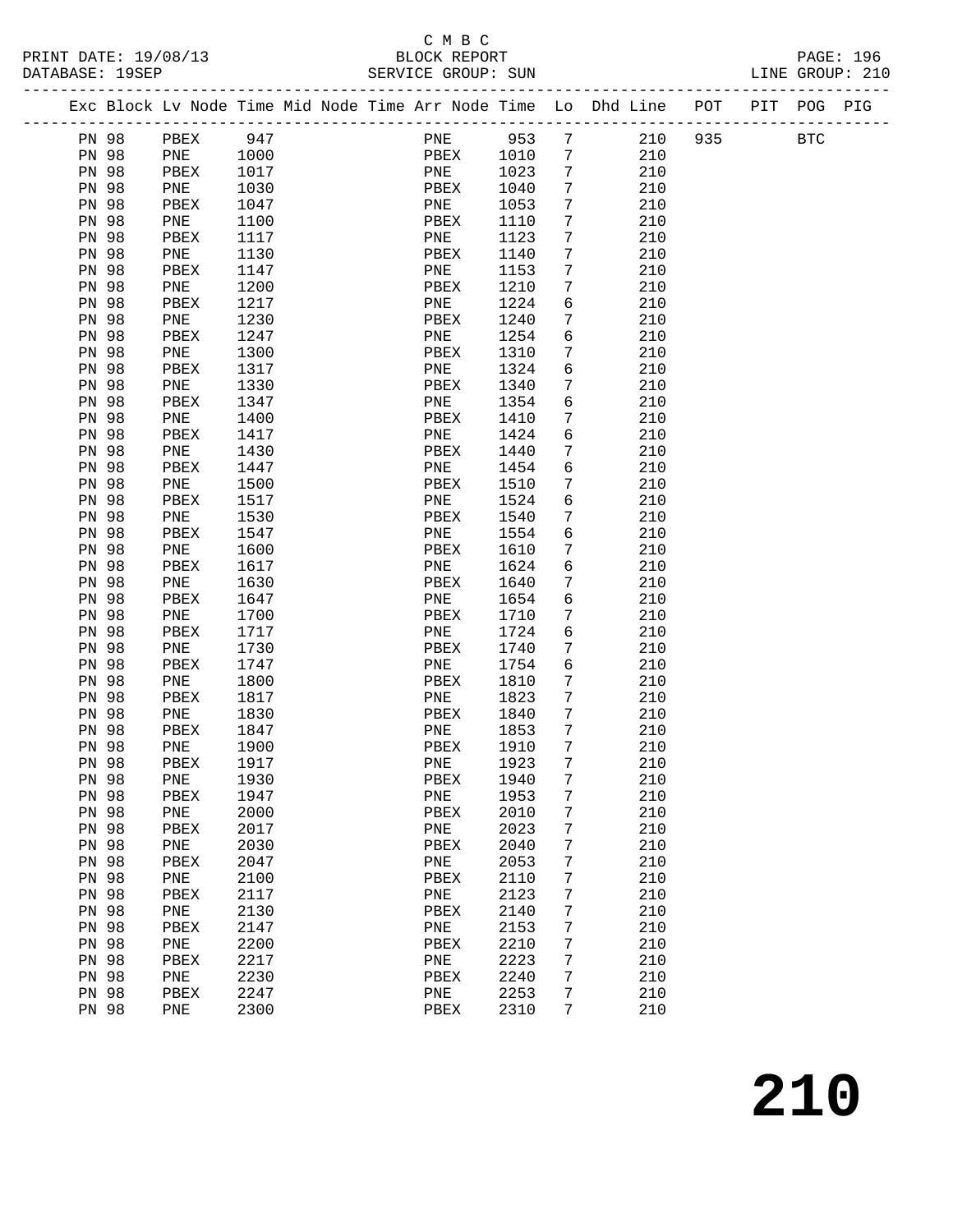| PRINT DATE: 19/08/13<br>DATABASE: 19SEP |  |      |      |  |  |  |      | C M B C<br>BLOCK REPORT<br>SERVICE GROUP: SUN |      |    |                                                                |     |      |     | PAGE: 197<br>LINE GROUP: 210 |
|-----------------------------------------|--|------|------|--|--|--|------|-----------------------------------------------|------|----|----------------------------------------------------------------|-----|------|-----|------------------------------|
|                                         |  |      |      |  |  |  |      |                                               |      |    | Exc Block Ly Node Time Mid Node Time Arr Node Time Lo Dhd Line | POT | PTT  | POG | PTG                          |
| PN 98                                   |  | PBEX | 2317 |  |  |  | PNE  |                                               | 2323 |    | 210                                                            |     |      |     |                              |
| PN 98                                   |  | PNE  | 2330 |  |  |  | PBEX |                                               | 2340 | -7 | 210                                                            |     |      |     |                              |
| PN 98                                   |  | PBEX | 2347 |  |  |  | PNE  |                                               | 2353 | -7 | 210                                                            |     |      |     |                              |
| <b>PN 98</b>                            |  | PNE  | 2400 |  |  |  | PBEX |                                               | 2410 |    | 210                                                            |     | 2420 |     | <b>BTC</b>                   |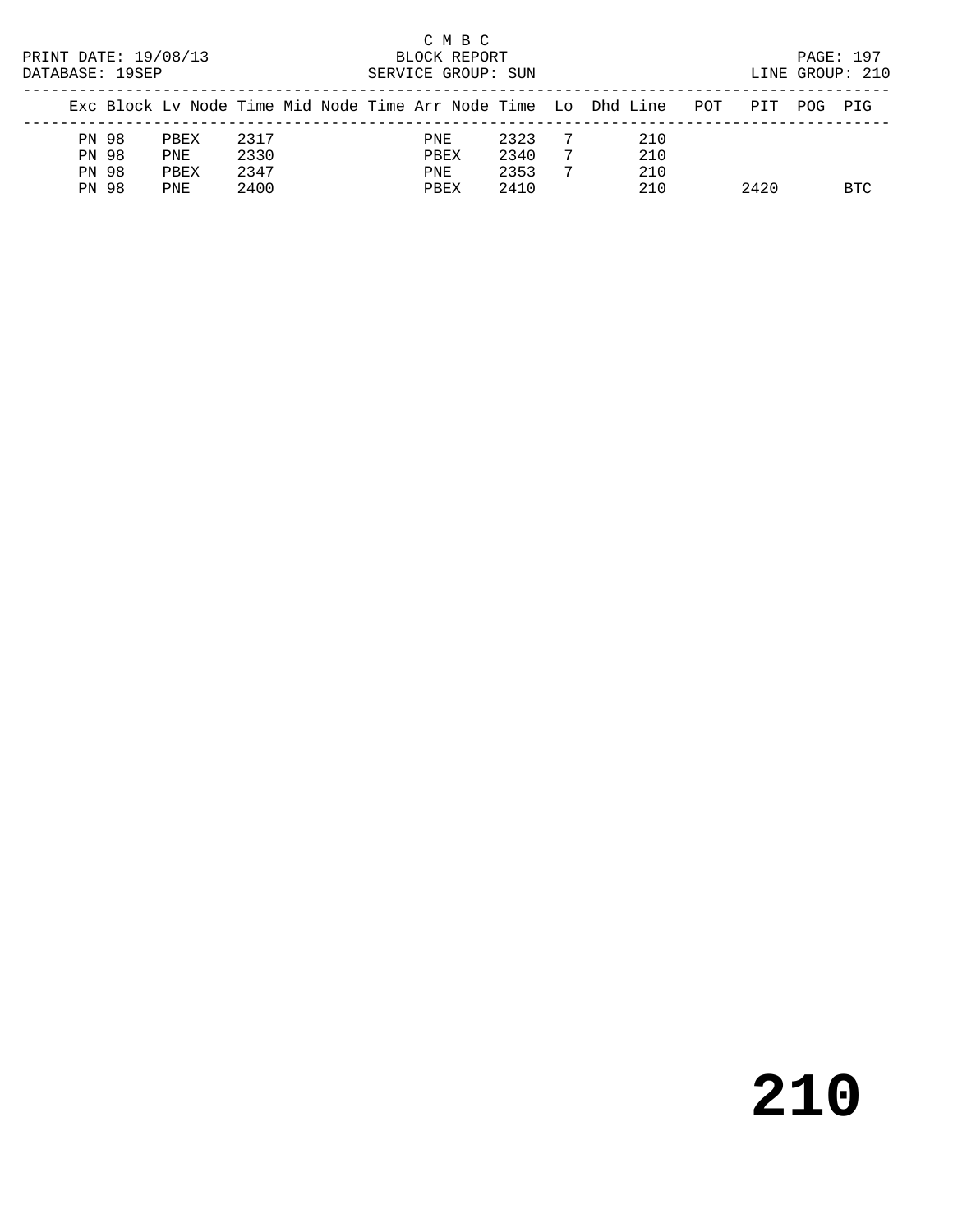|                    |                         |                 |      | PRINT DATE: 19/08/13<br>DATABASE: 19SEP<br>DATABASE: 19SEP<br>SERVICE GROUP: SUN | C M B C                   |                                                                                                     |    |              |     |          | PAGE: 198<br>LINE GROUP: 239 |
|--------------------|-------------------------|-----------------|------|----------------------------------------------------------------------------------|---------------------------|-----------------------------------------------------------------------------------------------------|----|--------------|-----|----------|------------------------------|
| <b>BTC</b>         |                         | Burnaby Depot   |      |                                                                                  |                           | BUB2 BURRARD STATION                                                                                |    |              |     |          |                              |
|                    |                         |                 |      |                                                                                  |                           | CACO CAPILANO UNIVERSITY<br>GRBY GRANVILLE & BROADWAY                                               |    |              |     |          |                              |
|                    |                         |                 |      | BYGR BROADWAY & GRANVILLE<br>DUCA DUNSMUIR & CAMBIE                              |                           |                                                                                                     |    |              |     |          |                              |
| <b>HBAY</b>        |                         |                 |      | HORSESHOE BAY FERRY<br>LONGELLE SIL                                              |                           | HODM HOWE & DUNSMUIR                                                                                |    |              |     |          |                              |
| LOQU LONSDALE QUAY |                         |                 |      |                                                                                  |                           |                                                                                                     |    |              |     |          |                              |
|                    |                         |                 |      | MACA MARINE & CAPILANO<br>PBEX PHIBBS EXCHANGE                                   |                           | LVMT       LYNN VALLEY & MTN HWY<br>NWST        NEW WESTMINSTER STN<br>PKRS        PARK ROYAL SOUTH |    |              |     |          |                              |
|                    |                         |                 |      |                                                                                  |                           |                                                                                                     |    |              |     |          |                              |
| ULP1               |                         | UNIVERSITY LOOP |      |                                                                                  |                           |                                                                                                     |    |              |     |          |                              |
|                    |                         |                 |      |                                                                                  |                           |                                                                                                     |    |              |     |          |                              |
|                    |                         |                 |      | Exc Block Lv Node Time Mid Node Time Arr Node Time Lo Dhd Line POT PIT POG PIG   |                           |                                                                                                     |    |              |     |          |                              |
|                    | 1                       | DUCA 600        |      |                                                                                  | HBAY 636 12 257 536 BTC   |                                                                                                     |    |              |     |          |                              |
|                    | 1                       |                 |      |                                                                                  | DUCA 724 6<br>HBAY 806 12 |                                                                                                     |    |              | 257 |          |                              |
|                    | $1\,$                   |                 |      |                                                                                  |                           |                                                                                                     |    |              | 257 |          |                              |
|                    | $\mathbf 1$             | HBAY 818        |      |                                                                                  | DUCA 854                  |                                                                                                     |    | 21 257       |     |          |                              |
|                    | $\mathbf 1$             | DUCA 915        |      | HBAY 951                                                                         |                           |                                                                                                     |    | 12 257       |     |          |                              |
|                    | 1                       | HBAY            | 1003 |                                                                                  | DUCA 1039 16              |                                                                                                     |    |              | 257 |          |                              |
|                    | $\mathbf 1$             | DUCA            | 1055 |                                                                                  | HBAY                      | 1131                                                                                                | 12 |              | 257 |          |                              |
|                    | 1                       | HBAY            | 1143 |                                                                                  | <b>DUCA</b>               | 1219 16 257                                                                                         |    |              |     |          |                              |
|                    | 1                       | DUCA            | 1235 |                                                                                  | HBAY                      | 1314 9                                                                                              |    | 257          |     |          |                              |
|                    | 1                       | HBAY            | 1323 |                                                                                  | DUCA                      | 1359 16                                                                                             |    | 257          |     |          |                              |
|                    | 1                       | DUCA            | 1415 |                                                                                  | HBAY                      | 1454 9                                                                                              |    |              | 257 |          |                              |
|                    | 1                       | HBAY            | 1503 |                                                                                  | DUCA                      | 1539 16 257                                                                                         |    |              |     |          |                              |
|                    | 1                       | DUCA            | 1555 |                                                                                  | HBAY                      | 1634 9 257                                                                                          |    |              |     |          |                              |
|                    | 1                       | HBAY            | 1643 |                                                                                  | DUCA                      | 1719 16 257                                                                                         |    |              |     |          |                              |
|                    | 1                       | DUCA            | 1735 |                                                                                  | HBAY                      | 1814 9                                                                                              |    |              | 257 |          |                              |
|                    | 1                       | HBAY            | 1823 |                                                                                  |                           | $DUCA$ 1859                                                                                         |    |              | 257 | 1920 BTC |                              |
|                    | 2                       | ULP1            | 308  | GRBY 327 SERO                                                                    |                           | 338                                                                                                 |    | $\mathbf{1}$ | N17 | 226 BTC  |                              |
|                    | $\boldsymbol{2}$        | SERO            |      | $339BYGR$                                                                        |                           | 406 2                                                                                               |    |              | N17 |          |                              |
|                    | $\overline{c}$          | ULP1            |      | 339    BYGR            346    ULP1<br>408    GRBY            427    SERO         |                           | 438                                                                                                 |    | 19 3 N17     |     |          |                              |
|                    | $\boldsymbol{2}$        | DUCA            | 500  |                                                                                  | <b>HBAY</b>               | 536                                                                                                 | 12 |              | 257 |          |                              |
|                    | $\overline{c}$          | HBAY            | 548  |                                                                                  | DUCA                      | 624 6                                                                                               |    | 257          |     |          |                              |
|                    | $\overline{c}$          | DUCA            | 630  |                                                                                  | HBAY                      | 706                                                                                                 | 12 |              | 257 |          |                              |
|                    | $\mathbf 2$             | HBAY            | 718  |                                                                                  | DUCA                      | 754                                                                                                 | 21 |              | 257 |          |                              |
|                    | 2                       | DUCA            | 815  |                                                                                  | <b>HBAY</b>               | 851 12                                                                                              |    | 257          |     |          |                              |
|                    | 2                       | HBAY            | 903  |                                                                                  | DUCA                      | 939                                                                                                 | 16 | 257          |     |          |                              |
|                    | $\overline{a}$          | <b>DUCA</b>     | 955  |                                                                                  | <b>HBAY</b>               | 1031 12                                                                                             |    |              | 257 |          |                              |
|                    | $\boldsymbol{2}$        | HBAY            | 1043 |                                                                                  | <b>DUCA</b>               | 1119                                                                                                | 16 |              | 257 |          |                              |
|                    | $\boldsymbol{2}$        | <b>DUCA</b>     | 1135 |                                                                                  | HBAY                      | 1214                                                                                                | 9  |              | 257 |          |                              |
|                    | $\sqrt{2}$              | HBAY            | 1223 |                                                                                  | <b>DUCA</b>               | 1259                                                                                                | 16 |              | 257 |          |                              |
|                    | $\sqrt{2}$              | <b>DUCA</b>     | 1315 |                                                                                  | HBAY                      | 1354                                                                                                | 9  |              | 257 |          |                              |
|                    | $\sqrt{2}$              | HBAY            | 1403 |                                                                                  | <b>DUCA</b>               | 1439                                                                                                | 16 |              | 257 |          |                              |
|                    | $\boldsymbol{2}$        | <b>DUCA</b>     | 1455 |                                                                                  | HBAY                      | 1534                                                                                                | 9  |              | 257 |          |                              |
|                    | $\overline{\mathbf{c}}$ | HBAY            | 1543 |                                                                                  | <b>DUCA</b>               | 1619                                                                                                | 16 |              | 257 |          |                              |
|                    | $\boldsymbol{2}$        | <b>DUCA</b>     | 1635 |                                                                                  | HBAY                      | 1714                                                                                                | 9  |              | 257 |          |                              |
|                    | $\mathbf 2$             | HBAY            | 1723 |                                                                                  | <b>DUCA</b>               | 1759                                                                                                | 26 |              | 257 |          |                              |
|                    | $\sqrt{2}$              | <b>DUCA</b>     | 1825 |                                                                                  | HBAY                      | 1904                                                                                                | 9  |              | 257 |          |                              |
|                    | $\overline{c}$          | HBAY            | 1913 |                                                                                  | <b>DUCA</b>               | 1949                                                                                                | 6  |              | 257 |          |                              |
|                    | 2                       | <b>DUCA</b>     | 1955 |                                                                                  | HBAY                      | 2031                                                                                                | 12 |              | 257 |          |                              |
|                    | 2                       | HBAY            | 2043 |                                                                                  | <b>DUCA</b>               | 2119                                                                                                |    |              | 257 | 2140     | <b>BTC</b>                   |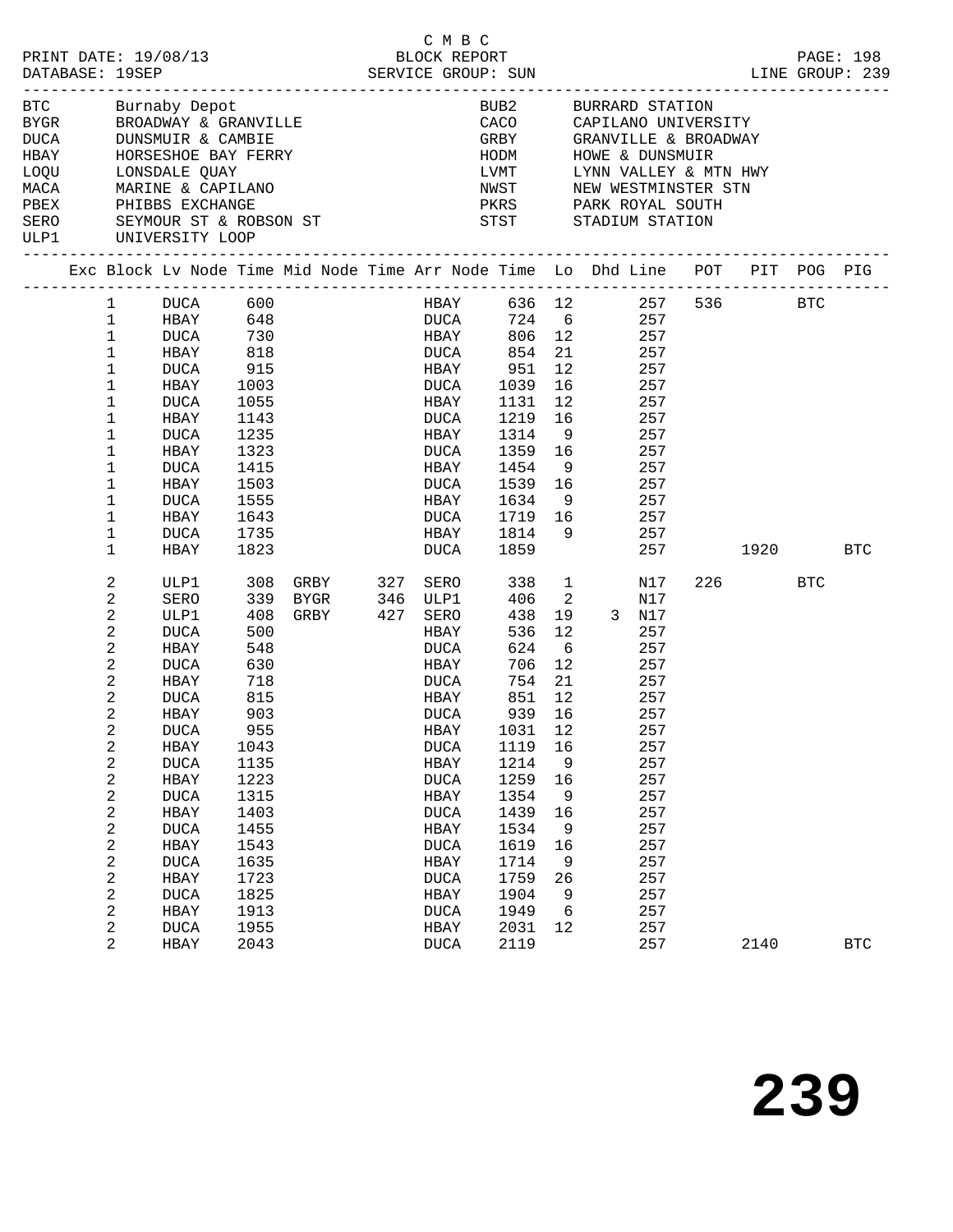## C M B C

|  | DATABASE: 19SEP         |             |      |  | SERVICE GROUP: SUN |        |                | LINE GROUP: 239                                                                |     |          |            |              |
|--|-------------------------|-------------|------|--|--------------------|--------|----------------|--------------------------------------------------------------------------------|-----|----------|------------|--------------|
|  |                         |             |      |  |                    |        |                | Exc Block Lv Node Time Mid Node Time Arr Node Time Lo Dhd Line POT PIT POG PIG |     |          |            |              |
|  | 3                       | <b>DUCA</b> | 700  |  | <b>HBAY</b>        | 736 12 |                | 257                                                                            |     | 636 BTC  |            |              |
|  | $\mathbf{3}$            | <b>HBAY</b> | 748  |  | <b>DUCA</b>        | 824    | 11             | 257                                                                            |     |          |            |              |
|  | $\mathfrak{Z}$          | DUCA        | 835  |  | HBAY               | 911    | 12             | 257                                                                            |     |          |            |              |
|  | $\mathsf 3$             | HBAY        | 923  |  | DUCA               | 959    | 16             | 257                                                                            |     |          |            |              |
|  | $\mathsf 3$             | DUCA        | 1015 |  | HBAY               | 1051   | 12             | 257                                                                            |     |          |            |              |
|  | $\mathsf 3$             | HBAY        | 1103 |  | DUCA               | 1139   | 16             | 257                                                                            |     |          |            |              |
|  | $\mathsf{3}$            | DUCA        | 1155 |  | HBAY               | 1234   | - 9            | 257                                                                            |     |          |            |              |
|  | $\mathsf 3$             | HBAY        | 1243 |  | DUCA               | 1319   | 16             | 257                                                                            |     |          |            |              |
|  | 3                       | DUCA        | 1335 |  | HBAY               | 1414   | 9              | 257                                                                            |     |          |            |              |
|  | 3                       | HBAY        | 1423 |  | <b>DUCA</b>        | 1459   | 16             | 257                                                                            |     |          |            |              |
|  | 3                       | DUCA        | 1515 |  | HBAY               | 1554   | - 9            | 257                                                                            |     |          |            |              |
|  | $\mathsf 3$             | HBAY        | 1603 |  | <b>DUCA</b>        | 1639   | 16             | 257                                                                            |     |          |            |              |
|  | 3                       | DUCA        | 1655 |  | HBAY               | 1734   | - 9            | 257                                                                            |     |          |            |              |
|  | 3                       | HBAY        | 1743 |  | <b>DUCA</b>        | 1819   |                | 257                                                                            |     | 1840     |            | <b>BTC</b>   |
|  | 4                       | DUCA        | 755  |  | HBAY               | 831    | 12             | 257                                                                            |     | 731 BTC  |            |              |
|  | 4                       | HBAY        | 843  |  | DUCA               | 919    | 16             | 257                                                                            |     |          |            |              |
|  | 4                       | DUCA        | 935  |  | HBAY               | 1011   | 12             | 257                                                                            |     |          |            |              |
|  | 4                       | HBAY        | 1023 |  | DUCA               | 1059   | 16             | 257                                                                            |     |          |            |              |
|  | 4                       | DUCA        | 1115 |  | HBAY               | 1154   | 9              | 257                                                                            |     |          |            |              |
|  | $\,4$                   | HBAY        | 1203 |  | <b>DUCA</b>        | 1239   | 16             | 257                                                                            |     |          |            |              |
|  | 4                       | DUCA        | 1255 |  | HBAY               | 1334   | - 9            | 257                                                                            |     |          |            |              |
|  | 4                       | HBAY        | 1343 |  | DUCA               | 1419   | 16             | 257                                                                            |     |          |            |              |
|  | 4                       | DUCA        | 1435 |  | HBAY               | 1514   | 9              | 257                                                                            |     |          |            |              |
|  | $\overline{\mathbf{4}}$ | HBAY        | 1523 |  | DUCA               | 1559   | 16             | 257                                                                            |     |          |            |              |
|  | 4                       | DUCA        | 1615 |  | HBAY               | 1654   | 9              | 257                                                                            |     |          |            |              |
|  | 4                       | HBAY        | 1703 |  | <b>DUCA</b>        | 1739   | 16             | 257                                                                            |     |          |            |              |
|  | 4                       | DUCA        | 1755 |  | HBAY               | 1830   | 13             | 257                                                                            |     |          |            |              |
|  | 4                       | HBAY        | 1843 |  | <b>DUCA</b>        | 1919   | - 6            | 257                                                                            |     |          |            |              |
|  | 4                       | DUCA        | 1925 |  | HBAY               | 2004   | 9              | 257                                                                            |     |          |            |              |
|  | 4                       | HBAY        | 2013 |  | DUCA               | 2049   | 6              | 257                                                                            |     |          |            |              |
|  | 4                       | DUCA        | 2055 |  | HBAY               | 2131   | 29             | 257                                                                            |     |          |            |              |
|  | $\overline{4}$          | HBAY        | 2200 |  | DUCA               | 2236   |                | 257                                                                            |     | 2257 BTC |            |              |
|  | 5                       | DUCA        | 855  |  | HBAY               | 931    | 12             | 257                                                                            | 831 |          | <b>BTC</b> |              |
|  | 5                       | HBAY        | 943  |  | DUCA               | 1019   | 16             | 257                                                                            |     |          |            |              |
|  | 5                       | DUCA        | 1035 |  | HBAY               | 1111   | 12             | 257                                                                            |     |          |            |              |
|  | 5                       | HBAY        | 1123 |  | <b>DUCA</b>        | 1159   | 16             | 257                                                                            |     |          |            |              |
|  | 5                       | DUCA 1215   |      |  | HBAY 1254          |        | $\overline{9}$ | 257                                                                            |     |          |            |              |
|  | 5                       | HBAY        | 1303 |  | DUCA               | 1339   | 16             | 257                                                                            |     |          |            |              |
|  | 5                       | <b>DUCA</b> | 1355 |  | HBAY               | 1434   | 9              | 257                                                                            |     |          |            |              |
|  | 5                       | HBAY        | 1443 |  | <b>DUCA</b>        | 1519   | 16             | 257                                                                            |     |          |            |              |
|  | 5                       | <b>DUCA</b> | 1535 |  | HBAY               | 1614   | 9              | 257                                                                            |     |          |            |              |
|  | 5                       | HBAY        | 1623 |  | <b>DUCA</b>        | 1659   | 16             | 257                                                                            |     |          |            |              |
|  | 5                       | <b>DUCA</b> | 1715 |  | HBAY               | 1754   | 9              | 257                                                                            |     |          |            |              |
|  | 5                       | HBAY        | 1803 |  | <b>DUCA</b>        | 1839   | 16             | 257                                                                            |     |          |            |              |
|  | 5                       | <b>DUCA</b> | 1855 |  | HBAY               | 1934   | 9              | 257                                                                            |     |          |            |              |
|  | 5                       | HBAY        | 1943 |  | <b>DUCA</b>        | 2019   | 6              | 257                                                                            |     |          |            |              |
|  | 5                       | <b>DUCA</b> | 2025 |  | HBAY               | 2101   | 19             | 257                                                                            |     |          |            |              |
|  | 5                       | <b>HBAY</b> | 2120 |  | <b>DUCA</b>        | 2156   | $\overline{4}$ | 257                                                                            |     |          |            |              |
|  | 5                       | <b>DUCA</b> | 2200 |  | HBAY               | 2236   | 24             | 257                                                                            |     |          |            |              |
|  | 5                       | HBAY        | 2300 |  | <b>DUCA</b>        | 2336   |                | 257                                                                            |     | 2357     |            | $_{\rm BTC}$ |
|  |                         |             |      |  |                    |        |                |                                                                                |     |          |            |              |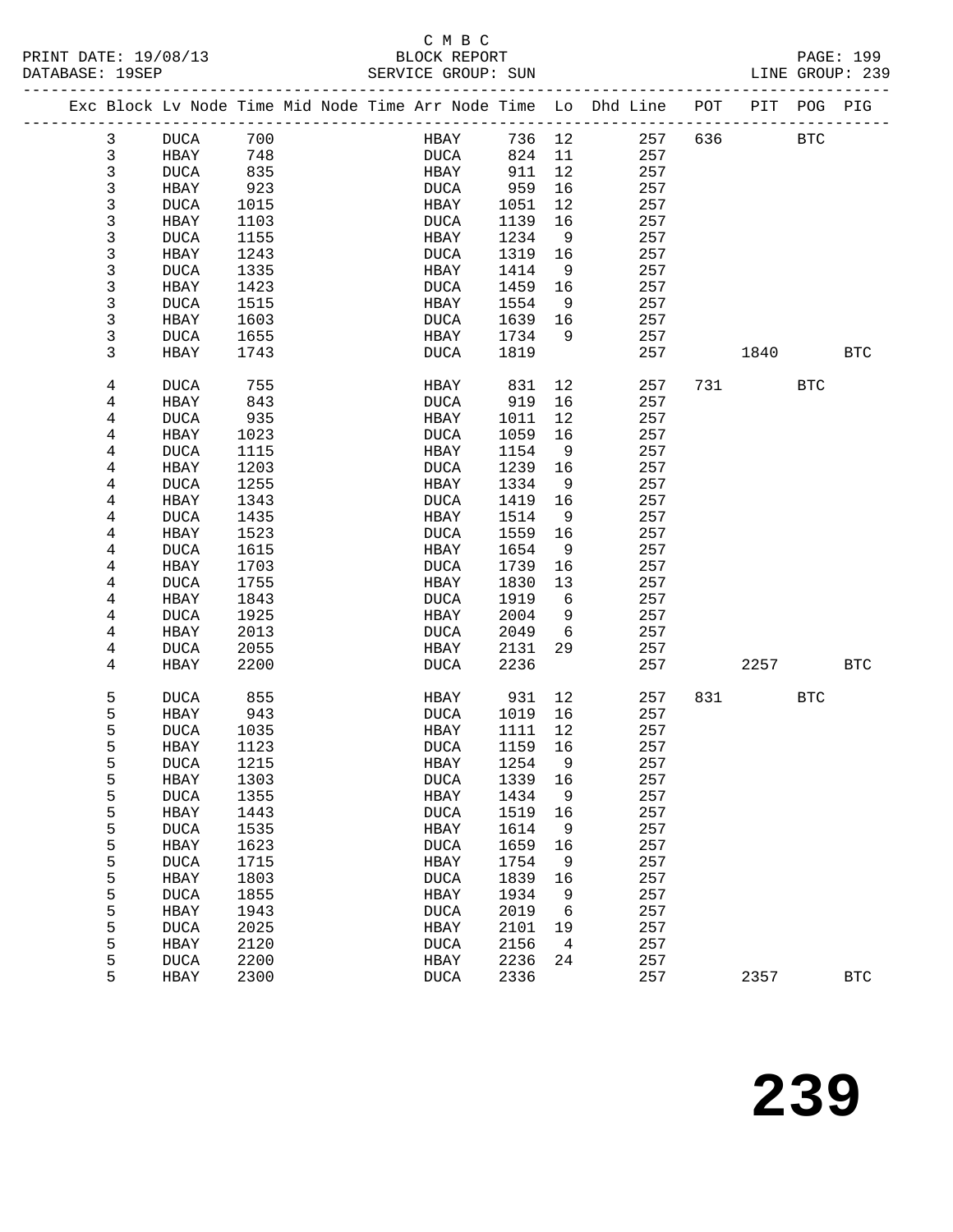## C M B C<br>BLOCK REPORT

|       |    | Exc Block Lv Node Time Mid Node Time Arr Node Time Lo Dhd Line POT PIT POG PIG |                |      |                        |      |              |                         |                |        |                                              |          |              |
|-------|----|--------------------------------------------------------------------------------|----------------|------|------------------------|------|--------------|-------------------------|----------------|--------|----------------------------------------------|----------|--------------|
| E3 10 |    | DUCA 1425                                                                      |                |      |                        |      |              |                         |                |        | HBAY 1504 9 257 1401 BTC<br>DUCA 1549 16 257 |          |              |
| E3 10 |    | HBAY                                                                           | 1513           |      |                        |      |              |                         |                |        |                                              |          |              |
| E3 10 |    | DUCA                                                                           | 1605           |      |                        | HBAY | 1644         | 29                      |                | 257    |                                              |          |              |
| E3 10 |    | HBAY                                                                           | 1713           |      |                        | DUCA | 1749         | 21                      |                | 257    |                                              |          |              |
| E3 10 |    | DUCA                                                                           | 1810           |      |                        | HBAY | 1849 9       |                         |                | 257    |                                              |          |              |
| E3 10 |    | HBAY                                                                           | 1858           |      |                        | DUCA | 1934         |                         |                | 257    |                                              | 1955 BTC |              |
|       | 51 | LOQU                                                                           | 654 MACA       |      |                        | LVMT |              |                         | 710 2          | 242    |                                              | 636 BTC  |              |
|       | 51 | LVMT                                                                           | 712 LOQU       |      | 729                    | STST | 757 5        |                         |                | 242    |                                              |          |              |
|       | 51 | $_{\footnotesize\rm STST}$                                                     | $802$<br>$841$ | MACA | 817<br>858             | LOQU | $822$<br>923 | $\overline{\mathbf{c}}$ |                | 10 242 |                                              |          |              |
|       | 51 | PKRS                                                                           |                | LOQU |                        | CACO |              | 13                      |                | 239    |                                              |          |              |
|       | 51 | CACO                                                                           | 936            | LOQU | 958                    | PKRS | 1025         | 12                      |                | 239    |                                              |          |              |
|       | 51 | PKRS                                                                           | 1037           | LOQU | 1058                   | CACO | 1124         | 12                      |                | 239    |                                              |          |              |
|       | 51 | CACO                                                                           | 1136           | LOQU | 1158                   | PKRS | 1227         | 6                       |                | 239    |                                              |          |              |
|       | 51 | PKRS                                                                           | 1233           | LOQU | 1258                   | CACO | 1325         | 11                      |                | 239    |                                              |          |              |
|       | 51 | CACO                                                                           | 1336           | LOQU | 1358                   | PKRS | 1427         | 9                       |                | 239    |                                              |          |              |
|       | 51 | PKRS                                                                           | 1436           | LOQU | 1459                   | CACO | 1526         | 11                      |                | 239    |                                              |          |              |
|       | 51 | CACO                                                                           | 1537           | LOQU | 1600                   | PKRS | 1626         | 12                      |                | 239    |                                              |          |              |
|       | 51 | PKRS                                                                           | 1638           | LOQU | 1659                   | CACO | 1725         | 12                      |                | 239    |                                              |          |              |
|       | 51 | CACO                                                                           | 1737           | LOQU | 1758                   | PKRS | 1825         | 14                      |                | 239    |                                              |          |              |
|       | 51 | PKRS                                                                           | 1839           | LOQU | 1859                   | CACO | 1924 11      |                         |                | 239    |                                              |          |              |
|       | 51 | CACO                                                                           | 1935           | LOQU | 1958                   | PKRS | 2022         | 6                       |                | 239    |                                              |          |              |
|       | 51 | PKRS                                                                           | 2028           | LOQU | 2044                   | CACO | 2109         |                         |                | 239    |                                              | 2124 BTC |              |
|       | 52 | PBEX                                                                           | 735 LOQU       |      | 747                    | PKRS | 808          |                         | 3 <sup>1</sup> | 239    |                                              | 723 BTC  |              |
|       | 52 | PKRS                                                                           | 811 LOQU       |      | 828                    | CACO | 853          | 14                      |                | 239    |                                              |          |              |
|       | 52 | CACO                                                                           | 907            | LOQU | 928                    | PKRS | 953          | 14                      |                | 239    |                                              |          |              |
|       | 52 | PKRS                                                                           | 1007           | LOQU | 1028                   | CACO | 1054         | 12                      |                | 239    |                                              |          |              |
|       | 52 | CACO                                                                           | 1106           | LOQU | 1128                   | PKRS | 1157 7       |                         |                | 239    |                                              |          |              |
|       | 52 | PKRS                                                                           | 1204           | LOQU | 1228                   | CACO | 1255         | 11                      |                | 239    |                                              |          |              |
|       | 52 | CACO                                                                           | 1306           | LOQU | 1328                   | PKRS | 1357         | 9                       |                | 239    |                                              |          |              |
|       | 52 | PKRS                                                                           | 1406           | LOQU | 1429                   | CACO | 1456         | 11                      |                | 239    |                                              |          |              |
|       | 52 | CACO                                                                           | 1507           | LOQU | 1530                   | PKRS | 1556         | 11                      |                | 239    |                                              |          |              |
|       | 52 | PKRS                                                                           | 1607           | LOQU | 1629                   | CACO | 1655         | 12                      |                | 239    |                                              |          |              |
|       | 52 | CACO                                                                           | 1707           | LOQU | 1728                   | PKRS | 1755         | 14                      |                | 239    |                                              |          |              |
|       | 52 | PKRS                                                                           | 1809           | LOQU | 1829                   | CACO | 1854         | 12                      |                | 239    |                                              |          |              |
|       | 52 | CACO                                                                           | 1906           | LOQU | 1928 PKRS<br>2014 CACO |      | 1952         | $\overline{4}$          |                | 239    |                                              |          |              |
|       | 52 | PKRS                                                                           | 1956           | LOQU |                        |      | 2039         | 12                      |                | 239    |                                              |          |              |
|       | 52 | CACO                                                                           | 2051 LOQU      |      | 2113                   | PKRS | 2137         |                         |                | 239    |                                              | 2207     | $_{\rm BTC}$ |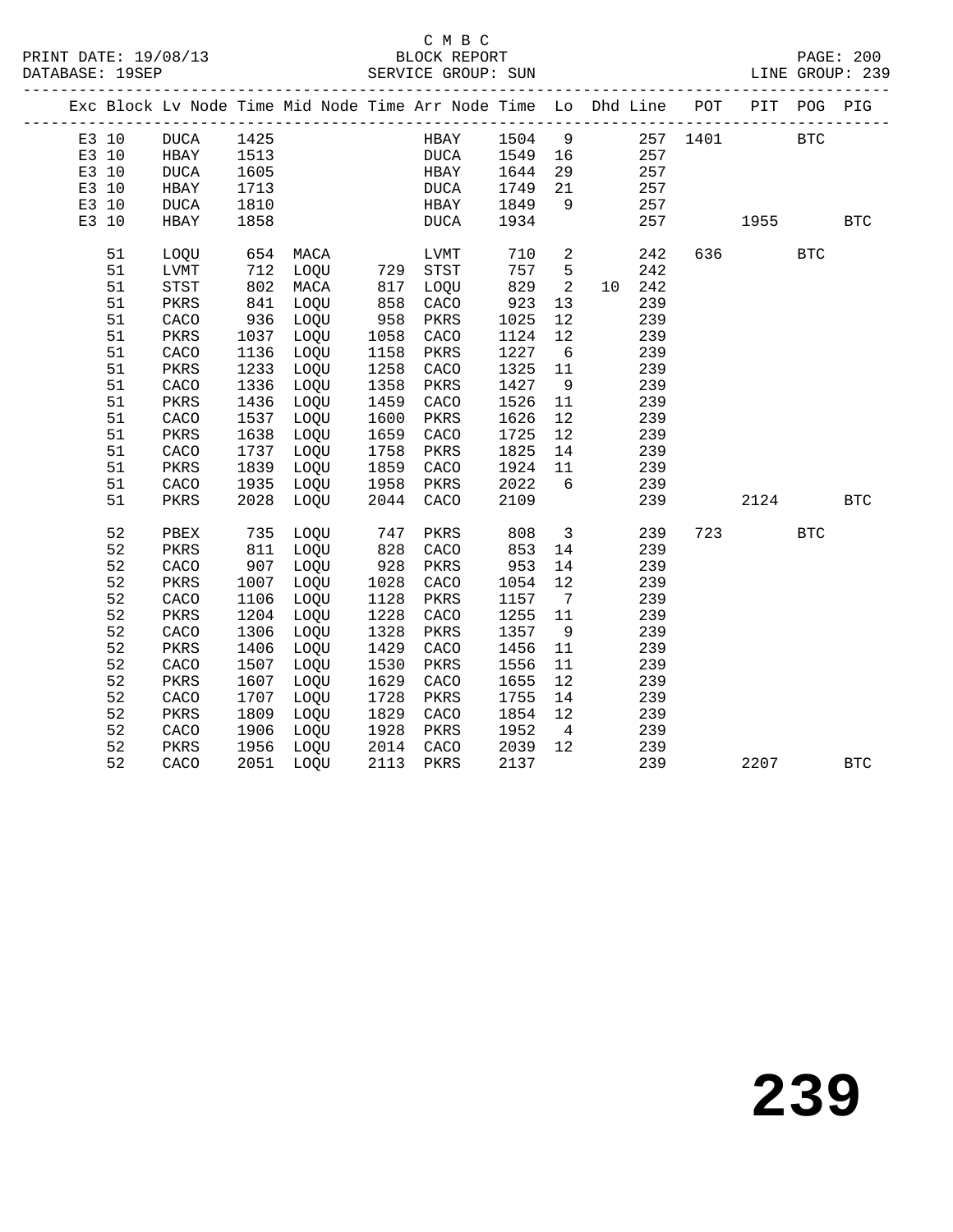#### C M B C<br>BLOCK REPORT SERVICE GROUP: SUN

|  |    |      |      |                |                     | Exc Block Lv Node Time Mid Node Time Arr Node Time Lo Dhd Line POT PIT POG PIG |         |                         |           |         |      |            |            |
|--|----|------|------|----------------|---------------------|--------------------------------------------------------------------------------|---------|-------------------------|-----------|---------|------|------------|------------|
|  | 53 |      |      |                |                     | PKRS 756 LOQU 813 CACO 838 14                                                  |         |                         |           | 239 726 |      | <b>BTC</b> |            |
|  | 53 | CACO |      | 852 LOQU       |                     | 913 PKRS                                                                       | 938 14  |                         | 239       |         |      |            |            |
|  | 53 | PKRS |      | 952 LOQU       | 1013                | CACO                                                                           | 1039    | 12                      | 239       |         |      |            |            |
|  | 53 | CACO | 1051 | LOQU           | 1113                | PKRS                                                                           | 1141    | 9                       | 239       |         |      |            |            |
|  | 53 | PKRS | 1150 | LOQU           | 1213                | CACO                                                                           | 1240    | 11                      | 239       |         |      |            |            |
|  | 53 | CACO | 1251 | LOQU           | 1313                | PKRS                                                                           | 1342    | 8                       | 239       |         |      |            |            |
|  | 53 | PKRS | 1350 | LOQU           | 1414                | CACO                                                                           | 1441    | 11                      | 239       |         |      |            |            |
|  | 53 | CACO | 1452 | LOQU           | 1515                | PKRS                                                                           | 1541    | 11                      | 239       |         |      |            |            |
|  | 53 | PKRS | 1552 | LOQU           | 1614                | CACO                                                                           | 1640    | 12                      | 239       |         |      |            |            |
|  | 53 | CACO | 1652 | LOQU           | 1713                | PKRS                                                                           | 1740    | 14                      | 239       |         |      |            |            |
|  | 53 | PKRS | 1754 | LOQU           | 1814                | CACO                                                                           | 1839    | 13                      | 239       |         |      |            |            |
|  | 53 | CACO | 1852 | LOQU           | 1913                | PKRS                                                                           | 1939    | $\overline{2}$          | 239       |         |      |            |            |
|  | 53 | PKRS | 1941 | LOQU           | 1959                | CACO                                                                           | 2024    | 12                      | 239       |         |      |            |            |
|  | 53 | CACO | 2036 | LOQU           | 2058                | PKRS                                                                           | 2122    | 21                      | 239       |         |      |            |            |
|  | 53 | PKRS | 2143 | LOQU           | 2159                | CACO                                                                           | 2225    | 12                      | 239       |         |      |            |            |
|  | 53 | CACO | 2237 | LOQU           | 2258                | PKRS                                                                           | 2321    | 22                      | 239       |         |      |            |            |
|  | 53 | PKRS | 2343 | LOQU           | 2359                | CACO                                                                           | 2425    | 12                      | 239       |         |      |            |            |
|  | 53 | CACO | 2437 | PBEX           | 2444                | LOQU                                                                           | 2458    | $4\overline{4}$         | 239       |         |      |            |            |
|  | 53 | LOQU | 2502 | PBEX           | 2511                | CACO                                                                           | 2520    | $\overline{\mathbf{3}}$ | 239       |         |      |            |            |
|  | 53 | CACO | 2523 |                |                     | PBEX                                                                           | 2530    | $\overline{1}$          | 239       |         |      |            |            |
|  | 53 | PBEX | 2531 |                |                     | BUB2                                                                           | 2556    | $\overline{1}$          | 209<br>5  |         |      |            |            |
|  | 53 | HODM | 2602 | LOQU 2632 LVMT |                     |                                                                                | 2651 15 |                         | 23<br>N24 |         |      |            |            |
|  | 53 | HODM | 2729 |                |                     | NWST                                                                           | 2831    |                         | N19       |         | 2853 |            | <b>BTC</b> |
|  |    |      |      |                |                     |                                                                                |         |                         |           |         |      |            |            |
|  | 54 | PBEX | 748  | LOOU           | 800                 | PKRS                                                                           | 821     | $5^{\circ}$             | 239       | 736     |      | <b>BTC</b> |            |
|  | 54 | PKRS | 826  | LOQU           | 843                 | CACO                                                                           | 908     | 14                      | 239       |         |      |            |            |
|  | 54 | CACO | 922  | LOQU           |                     | PKRS                                                                           | 1008    | 14                      | 239       |         |      |            |            |
|  | 54 | PKRS | 1022 | LOQU           | 943<br>1043<br>1043 | CACO                                                                           | 1109    | 12                      | 239       |         |      |            |            |
|  | 54 | CACO | 1121 | LOQU           | 1143                | PKRS                                                                           | 1212    | $6\overline{6}$         | 239       |         |      |            |            |
|  | 54 | PKRS | 1218 | LOQU           | 1243                | CACO                                                                           | 1310    | 11                      | 239       |         |      |            |            |
|  | 54 | CACO | 1321 | LOQU           | 1343                | PKRS                                                                           | 1412    | 9                       | 239       |         |      |            |            |
|  | 54 | PKRS | 1421 | LOQU           | 1444                | CACO                                                                           | 1511    | 11                      | 239       |         |      |            |            |
|  | 54 | CACO | 1522 | LOQU           | 1545                | $\mbox{PKRS}$                                                                  | 1611    | 11                      | 239       |         |      |            |            |
|  | 54 | PKRS | 1622 | LOQU           | 1644                | CACO                                                                           | 1710    | 12                      | 239       |         |      |            |            |
|  | 54 | CACO | 1722 | LOQU           | 1743                | PKRS                                                                           | 1810    | 15                      | 239       |         |      |            |            |
|  | 54 | PKRS | 1825 | LOQU           | 1845                | CACO                                                                           | 1910    | 11                      | 239       |         |      |            |            |
|  | 54 | CACO | 1921 | LOQU           | 1943                | PKRS                                                                           | 2007    | $6\overline{6}$         | 239       |         |      |            |            |
|  | 54 | PKRS | 2013 | LOQU           | 2029                | CACO                                                                           | 2056    | 11                      | 239       |         |      |            |            |
|  | 54 | CACO | 2107 | LOQU           | 2128                | PKRS                                                                           | 2152    | 21                      | 239       |         |      |            |            |
|  | 54 | PKRS | 2213 | LOQU           | 2229                | CACO                                                                           | 2255    | 12                      | 239       |         |      |            |            |
|  | 54 | CACO |      | 2307 LOQU      | 2328                | PKRS                                                                           | 2350    |                         | 239       |         | 2420 |            | <b>BTC</b> |
|  |    |      |      |                |                     |                                                                                |         |                         |           |         |      |            |            |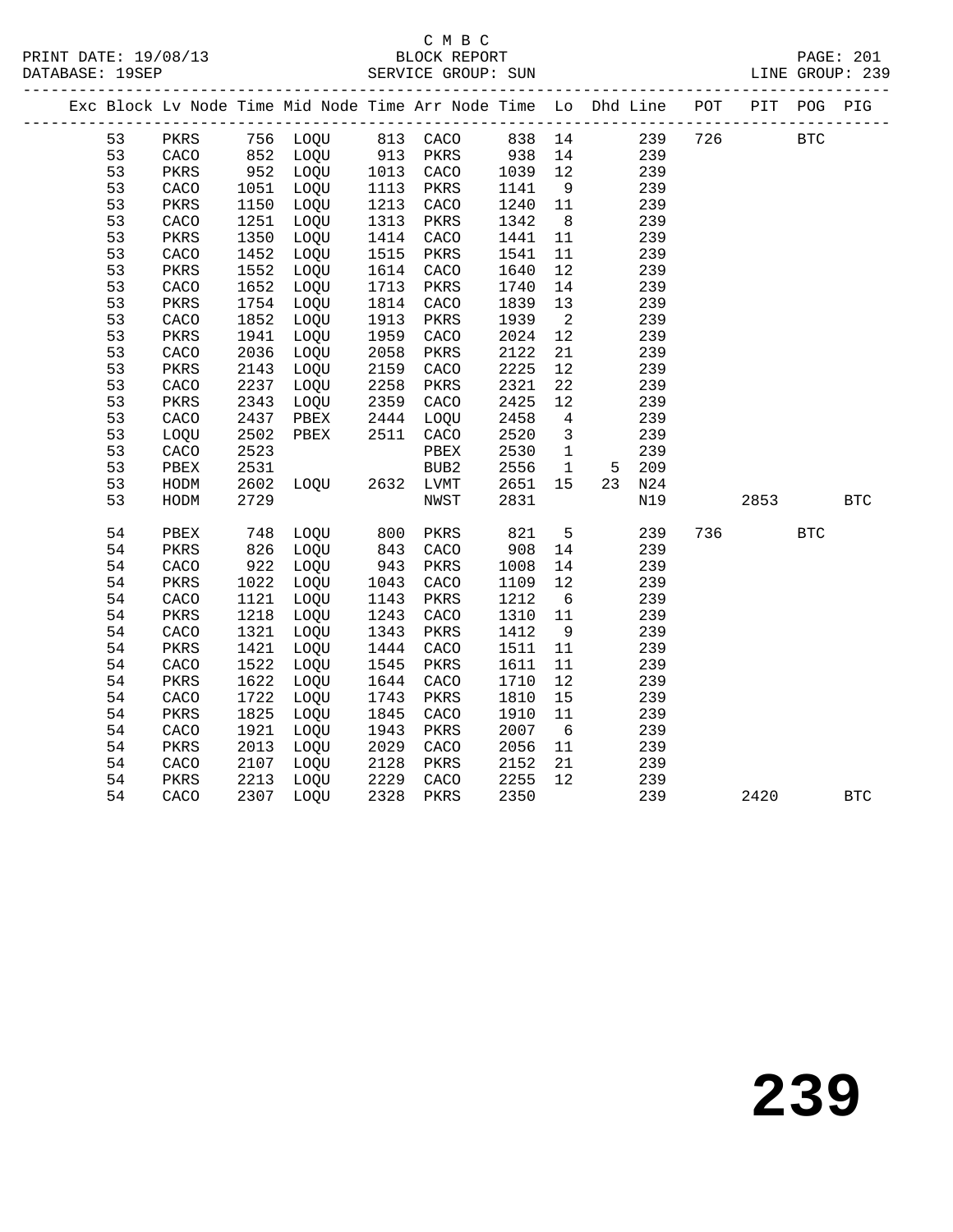## C M B C<br>BLOCK REPORT

PAGE: 202<br>LINE GROUP: 239

|  |    |      |      |                   |                      |      |       |                              | Exc Block Lv Node Time Mid Node Time Arr Node Time Lo Dhd Line POT PIT POG PIG |     |            |            |              |
|--|----|------|------|-------------------|----------------------|------|-------|------------------------------|--------------------------------------------------------------------------------|-----|------------|------------|--------------|
|  | 55 | CACO |      | 807 LOQU 828 PKRS |                      |      | 852 4 |                              | 239                                                                            | 751 | <b>BTC</b> |            |              |
|  | 55 | PKRS |      | 856 LOQU          | 913                  | CACO | 938   | 13                           | 239                                                                            |     |            |            |              |
|  | 55 | CACO | 951  | LOQU              | 1013                 | PKRS | 1040  | 12                           | 239                                                                            |     |            |            |              |
|  | 55 | PKRS | 1052 | LOQU              | 1113                 | CACO | 1139  | 12                           | 239                                                                            |     |            |            |              |
|  | 55 | CACO | 1151 | LOQU              | 1213                 | PKRS | 1242  | $6\overline{6}$              | 239                                                                            |     |            |            |              |
|  | 55 | PKRS | 1248 | LOQU              | 1313                 | CACO | 1340  | 11                           | 239                                                                            |     |            |            |              |
|  | 55 | CACO | 1351 | LOQU              | 1413                 | PKRS | 1442  | 9                            | 239                                                                            |     |            |            |              |
|  | 55 | PKRS | 1451 | LOQU              | 1514                 | CACO | 1541  | 11                           | 239                                                                            |     |            |            |              |
|  | 55 | CACO | 1552 | LOQU              | 1615                 | PKRS | 1643  | 10                           | 239                                                                            |     |            |            |              |
|  | 55 | PKRS | 1653 | LOQU              | 1714                 | CACO | 1740  | 12                           | 239                                                                            |     |            |            |              |
|  | 55 | CACO | 1752 | LOQU              | 1813                 | PKRS | 1840  | 14                           | 239                                                                            |     |            |            |              |
|  | 55 | PKRS | 1854 | LOQU              | 1914                 | CACO | 1939  | 11                           | 239                                                                            |     |            |            |              |
|  | 55 | CACO | 1950 | LOQU              | 2013                 | PKRS | 2037  | 6                            | 239                                                                            |     |            |            |              |
|  | 55 | PKRS | 2043 | LOQU              | 2059                 | CACO | 2125  | 12                           | 239                                                                            |     |            |            |              |
|  | 55 | CACO | 2137 | LOQU              | 2158                 | PKRS | 2221  | 22                           | 239                                                                            |     |            |            |              |
|  | 55 | PKRS | 2243 | LOQU              | 2259                 | CACO | 2325  | 12                           | 239                                                                            |     |            |            |              |
|  | 55 | CACO | 2337 | PBEX              | 2344                 | LOQU | 2358  |                              | 239                                                                            |     | 2416       |            | <b>BTC</b>   |
|  | 56 | CACO | 822  | LOQU              | 843                  | PKRS | 907   | 2                            | 239                                                                            | 806 |            | <b>BTC</b> |              |
|  | 56 | PKRS | 909  | LOQU              | 928                  | CACO | 953   | 13                           | 239                                                                            |     |            |            |              |
|  | 56 | CACO | 1006 | LOQU              | 1028                 | PKRS | 1055  | 12                           | 239                                                                            |     |            |            |              |
|  | 56 | PKRS | 1107 | LOQU              | 1128                 | CACO | 1154  | 12                           | 239                                                                            |     |            |            |              |
|  | 56 | CACO | 1206 | LOQU              | 1228                 | PKRS | 1256  | 8 <sup>8</sup>               | 239                                                                            |     |            |            |              |
|  | 56 | PKRS | 1304 | LOQU              | 1328                 | CACO | 1355  | 11                           | 239                                                                            |     |            |            |              |
|  | 56 | CACO | 1406 | LOQU              | 1428                 | PKRS | 1457  | 10                           | 239                                                                            |     |            |            |              |
|  | 56 | PKRS | 1507 | LOQU              | 1529                 | CACO | 1555  | 12                           | 239                                                                            |     |            |            |              |
|  | 56 | CACO | 1607 | LOQU              | 1630                 | PKRS | 1658  | 11                           | 239                                                                            |     |            |            |              |
|  | 56 | PKRS | 1709 | LOQU              | 1729                 | CACO | 1754  | 14                           | 239                                                                            |     |            |            |              |
|  | 56 | CACO | 1808 | LOQU              | 1829                 | PKRS | 1856  |                              | 239                                                                            |     | 1926       |            | <b>BTC</b>   |
|  | 57 | CACO | 837  | LOQU              | 858                  | PKRS | 923   | 14                           | 239                                                                            | 821 |            | <b>BTC</b> |              |
|  | 57 | PKRS | 937  | LOQU              | 958                  | CACO | 1023  | 13                           | 239                                                                            |     |            |            |              |
|  | 57 | CACO | 1036 | LOQU              | 1058                 | PKRS | 1126  | 9                            | 239                                                                            |     |            |            |              |
|  | 57 | PKRS | 1135 | LOQU              | 1158                 | CACO | 1225  | 11                           | 239                                                                            |     |            |            |              |
|  | 57 | CACO | 1236 | LOQU              | 1258                 | PKRS | 1327  | $7\phantom{.0}\phantom{.0}7$ | 239                                                                            |     |            |            |              |
|  | 57 | PKRS | 1334 | LOQU              | 1358                 | CACO | 1425  | 11                           | 239                                                                            |     |            |            |              |
|  | 57 | CACO | 1436 | LOQU              | 1458<br>1458<br>1559 | PKRS | 1527  | 10                           | 239                                                                            |     |            |            |              |
|  | 57 | PKRS | 1537 | LOQU              |                      | CACO | 1625  | 13                           | 239                                                                            |     |            |            |              |
|  | 57 | CACO | 1638 | LOQU              | 1659                 | PKRS | 1727  | 12                           | 239                                                                            |     |            |            |              |
|  | 57 | PKRS | 1739 | LOQU              | 1759                 | CACO | 1824  | 13                           | 239                                                                            |     |            |            |              |
|  | 57 | CACO | 1837 | LOQU              | 1858                 | PKRS | 1924  | 2                            | 239                                                                            |     |            |            |              |
|  | 57 | PKRS | 1926 | LOQU              | 1944                 | CACO | 2009  | 12                           | 239                                                                            |     |            |            |              |
|  | 57 | CACO | 2021 | LOQU              | 2043                 | PKRS | 2107  | 6                            | 239                                                                            |     |            |            |              |
|  | 57 | PKRS | 2113 | LOQU              | 2129                 | CACO | 2155  | 12                           | 239                                                                            |     |            |            |              |
|  | 57 | CACO | 2207 | LOQU              | 2228                 | PKRS | 2251  | 22                           | 239                                                                            |     |            |            |              |
|  | 57 | PKRS | 2313 | LOQU              | 2329                 | CACO | 2355  | 12                           | 239                                                                            |     |            |            |              |
|  | 57 | CACO | 2407 | PBEX              | 2414                 | LOQU | 2428  | 4                            | 239                                                                            |     |            |            |              |
|  | 57 | LOQU | 2432 | PBEX              | 2441                 | CACO | 2450  | 17                           | 239                                                                            |     |            |            |              |
|  | 57 | CACO | 2507 | PBEX              | 2514                 | LOQU | 2528  |                              | 239                                                                            |     | 2546       |            | $_{\rm BTC}$ |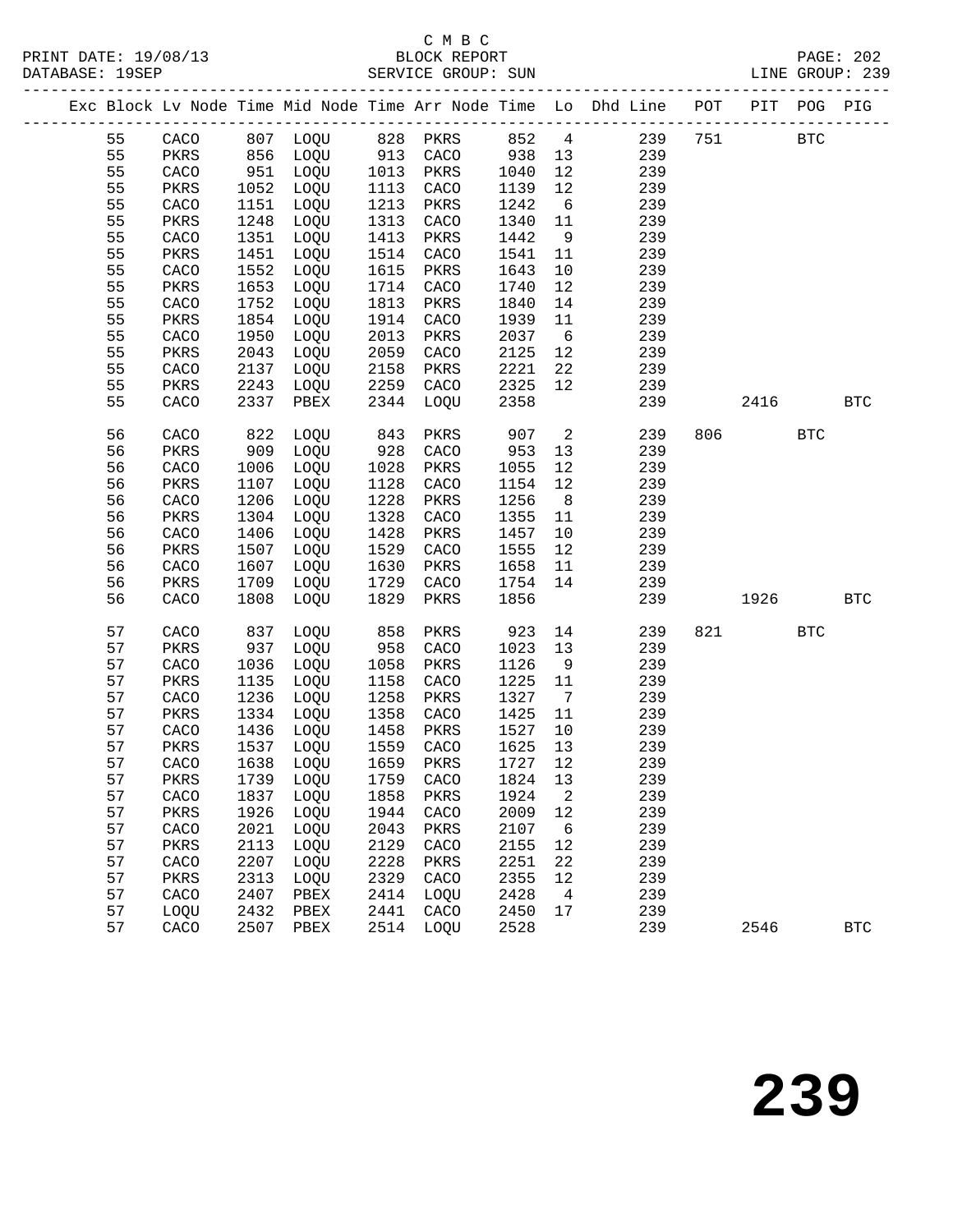PRINT DATE: 19/08/13 BLOCK REPORT<br>
DATABASE: 19SEP<br>
PATABASE: 2035

# C M B C<br>BLOCK REPORT

| DAIADAOL · IJOLF |    |      |      |      |      | OLNVICL GRUUP · SUN |         |                |                                                                |     |      |         | LINE UNUUF AJJ |
|------------------|----|------|------|------|------|---------------------|---------|----------------|----------------------------------------------------------------|-----|------|---------|----------------|
|                  |    |      |      |      |      |                     |         |                | Exc Block Ly Node Time Mid Node Time Arr Node Time Lo Dhd Line | POT | PIT  | POG PIG |                |
|                  | 58 | PKRS | 924  | LOOU | 943  | CACO                | 1008 13 |                | 239                                                            | 854 |      | BTC     |                |
|                  | 58 | CACO | 1021 | LOOU | 1043 | PKRS                | 1110    | 12             | 239                                                            |     |      |         |                |
|                  | 58 | PKRS | 1122 | LOOU | 1143 | CACO                | 1209    | 12             | 239                                                            |     |      |         |                |
|                  | 58 | CACO | 1221 | LOOU | 1243 | PKRS                | 1311    | 8              | 239                                                            |     |      |         |                |
|                  | 58 | PKRS | 1319 | LOOU | 1343 | CACO                | 1410    | 11             | 239                                                            |     |      |         |                |
|                  | 58 | CACO | 1421 | LOOU | 1443 | PKRS                | 1512    | 10             | 239                                                            |     |      |         |                |
|                  | 58 | PKRS | 1522 | LOOU | 1544 | CACO                | 1610    | 12             | 239                                                            |     |      |         |                |
|                  | 58 | CACO | 1622 | LOOU | 1645 | PKRS                | 1713    | 11             | 239                                                            |     |      |         |                |
|                  | 58 | PKRS | 1724 | LOOU | 1744 | CACO                | 1809    | 13             | 239                                                            |     |      |         |                |
|                  | 58 | CACO | 1822 | LOOU | 1843 | PKRS                | 1910    | $\overline{1}$ | 239                                                            |     |      |         |                |
|                  | 58 | PKRS | 1911 | LOOU | 1929 | CACO                | 1954    | 12             | 239                                                            |     |      |         |                |
|                  | 58 | CACO | 2006 | LOOU | 2028 | PKRS                | 2052    |                | 239                                                            |     | 2122 |         | BTC            |
|                  |    |      |      |      |      |                     |         |                |                                                                |     |      |         |                |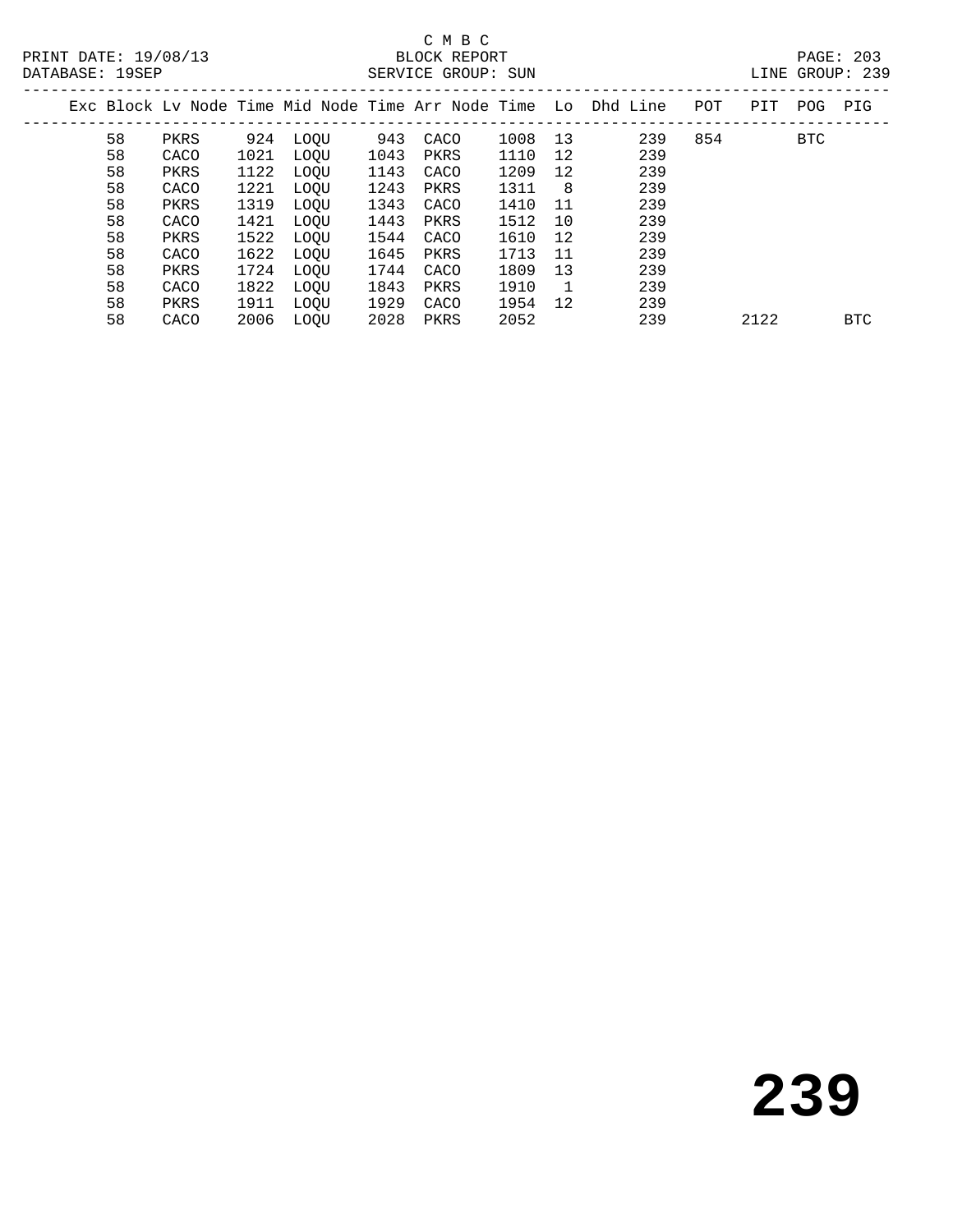|      |                                                                                                                                                                                                                                                                                              |                                                                                                                                                                                                                                                                         |                                                                                            | C M B C<br>PRINT DATE: 19/08/13<br>DATABASE: 19SEP<br>SERVICE GROUP: XBX                                                                                                                                                                                                                                                                                         |                                                              |                                                                                                                                                                                                            |                                                                                                                                                                                                                             |                                                                       |                                                                                                                                                                                                                                                                                | LINE GROUP: 027 |      | PAGE: 204  |
|------|----------------------------------------------------------------------------------------------------------------------------------------------------------------------------------------------------------------------------------------------------------------------------------------------|-------------------------------------------------------------------------------------------------------------------------------------------------------------------------------------------------------------------------------------------------------------------------|--------------------------------------------------------------------------------------------|------------------------------------------------------------------------------------------------------------------------------------------------------------------------------------------------------------------------------------------------------------------------------------------------------------------------------------------------------------------|--------------------------------------------------------------|------------------------------------------------------------------------------------------------------------------------------------------------------------------------------------------------------------|-----------------------------------------------------------------------------------------------------------------------------------------------------------------------------------------------------------------------------|-----------------------------------------------------------------------|--------------------------------------------------------------------------------------------------------------------------------------------------------------------------------------------------------------------------------------------------------------------------------|-----------------|------|------------|
| ULP1 |                                                                                                                                                                                                                                                                                              | UNIVERSITY LOOP                                                                                                                                                                                                                                                         |                                                                                            |                                                                                                                                                                                                                                                                                                                                                                  |                                                              |                                                                                                                                                                                                            |                                                                                                                                                                                                                             |                                                                       |                                                                                                                                                                                                                                                                                |                 |      |            |
|      |                                                                                                                                                                                                                                                                                              |                                                                                                                                                                                                                                                                         |                                                                                            |                                                                                                                                                                                                                                                                                                                                                                  |                                                              |                                                                                                                                                                                                            |                                                                                                                                                                                                                             |                                                                       | Exc Block Lv Node Time Mid Node Time Arr Node Time Lo Dhd Line POT PIT POG PIG                                                                                                                                                                                                 |                 |      |            |
|      | 1<br>$\mathbf{1}$<br>$\mathbf{1}$<br>$\mathbf{1}$<br>$\mathbf 1$<br>$\mathbf{1}$<br>$\mathbf 1$<br>$\mathbf 1$<br>$\mathbf 1$<br>$\mathbf 1$<br>1<br>1<br>1<br>$1\,$<br>1<br>1<br>1<br>1<br>1<br>1<br>1<br>1<br>1<br>1<br>1<br>$\mathbf 1$<br>1<br>$\mathbf 1$<br>$\mathbf 1$<br>$\mathbf 1$ | ULP1 338 GRBY<br>ULP1<br>HODM<br>29ST<br>JOST<br>PBEX<br>JOST<br>29ST<br>MUSC<br>29ST<br>JOST<br>PBEX<br>JOST<br>PBEX<br>JOST<br>PBEX<br>JOST<br>PBEX<br>JOST<br>PBEX<br>JOST<br>PBEX<br>JOST<br>29ST<br>MUSC 2000<br>29ST<br><b>JOST</b><br><b>KTLP</b><br><b>JOST</b> | 943<br>957<br>1301<br>1343<br>1419<br>1540<br>1700<br>1944<br>2013<br>2049<br>2123<br>2150 | ULP1 338 GRBY 357 SERO 408 1<br>SERO 409 BYGR 416 ULP1 436 2<br>438 GRBY 457 SERO<br>818 BDKI 827 JOST<br>853 CH77 907 29ST 922 21<br>1013 CH77<br>1103 BDKI<br>1141 BDKI<br>1223 BDKI<br>BDKI<br>BDKI<br>BDKI<br>1503 BDKI<br>BDKI<br>1623 BDKI<br>1744 BDKI<br>1744 BDKI<br>1817 BDKI<br>1852 C<br>1853 CH77 1911 29ST 1926 18<br>CH77<br>RUBY<br>RUBY<br>RUBY | 1150<br>1430<br>1550<br>1710<br>2026<br>2058<br>2131<br>2159 | MUSC<br>29ST<br>1027 JOST<br>1123 PBEX<br>JOST<br>1244 PBEX<br>1311 JOST<br>1404 PBEX<br>JOST<br>1524 PBEX<br>JOST<br>1644 PBEX<br>JOST<br>1805 PBEX<br>MUSC<br><b>JOST</b><br>KTLP<br><b>JOST</b><br>KTLP | 436 2<br>739 4<br>957 0<br>1010 3<br>1133 8<br>1213 10<br>1254 7<br>1333 10<br>1414 5<br>1453 10<br>1534<br>1613 10<br>1654<br>1733 11<br>1815 2<br>1827 JOST 1849 4<br>2000<br>29ST 2011 2<br>2042<br>2110<br>2141<br>2211 | $6\overline{6}$<br>$\overline{0}$<br>$7\phantom{.0}$<br>13<br>9<br>10 | N17<br>508  26  5  N17<br>641 7 25 N19<br>026<br>$813$ 5<br>028<br>847 6<br>028<br>026<br>029<br>029<br>1045 18<br>026<br>028<br>028<br>028<br>028<br>028<br>028<br>028<br>028<br>$6\overline{6}$<br>028<br>028<br>028<br>028<br>026<br>029<br>029<br>026<br>027<br>027<br>027 | N17 256 BTC     |      |            |
|      | $\mathbf 1$<br>$\mathbf 1$<br>$\mathbf 1$                                                                                                                                                                                                                                                    | KTLP<br><b>JOST</b><br>PBEX                                                                                                                                                                                                                                             | 2221<br>2245<br>2317                                                                       | RUBY<br><b>BDKI</b><br><b>BDKI</b>                                                                                                                                                                                                                                                                                                                               | 2229<br>2304<br>2326                                         | <b>JOST</b><br>PBEX<br><b>JOST</b>                                                                                                                                                                         | 2239<br>2312<br>2345                                                                                                                                                                                                        | 6<br>5<br>3                                                           | 027<br>028<br>028                                                                                                                                                                                                                                                              |                 |      |            |
|      | $1\,$<br>$\mathbf 1$                                                                                                                                                                                                                                                                         | JOST<br>${\tt PBEX}$                                                                                                                                                                                                                                                    | 2348<br>2419                                                                               | BDKI<br>BDKI                                                                                                                                                                                                                                                                                                                                                     | 2407<br>2427                                                 | PBEX<br><b>JOST</b>                                                                                                                                                                                        | 2415<br>2445                                                                                                                                                                                                                | 4                                                                     | 028<br>028                                                                                                                                                                                                                                                                     |                 | 2453 | <b>BTC</b> |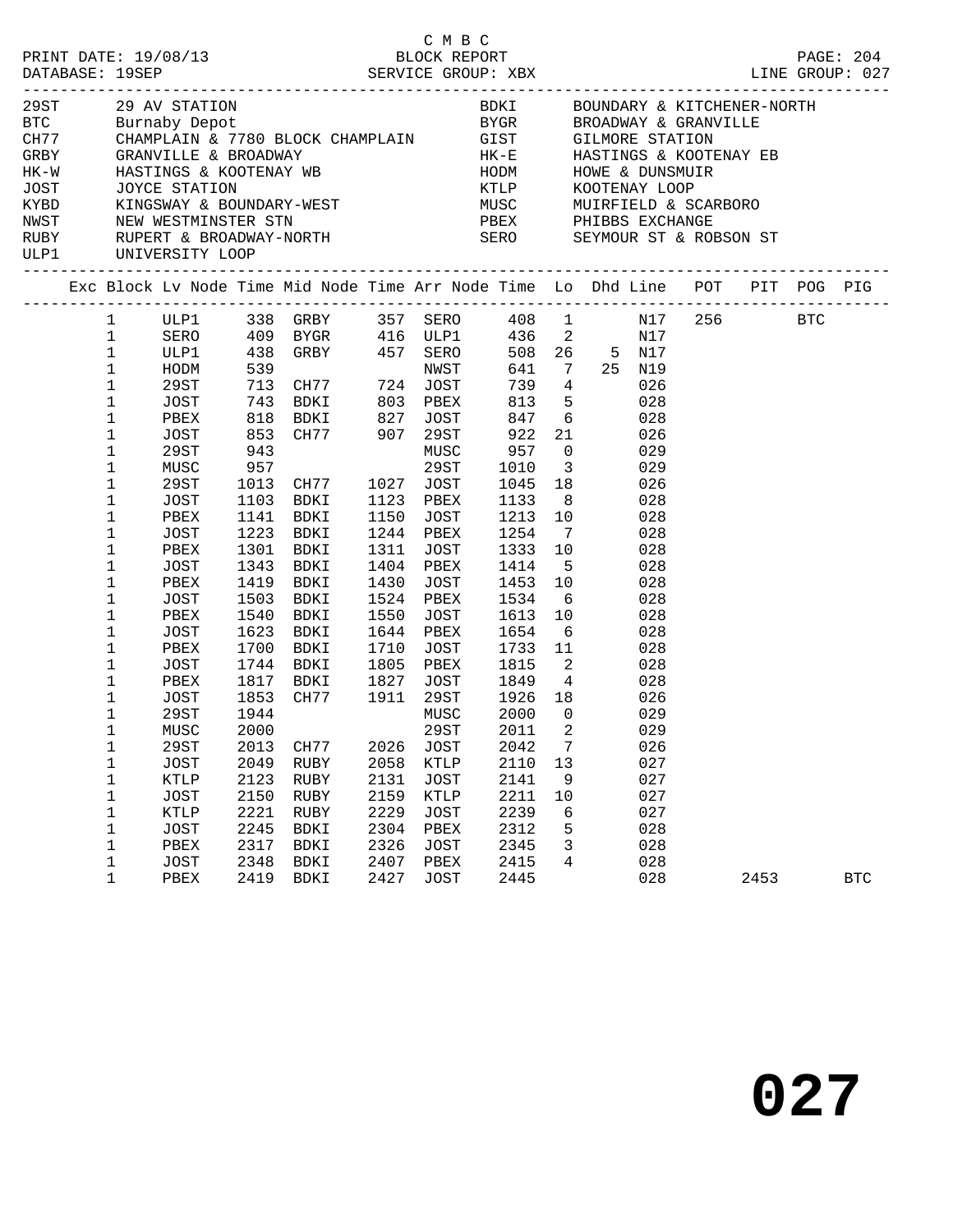#### C M B C<br>BLOCK REPORT SERVICE GROUP: XBX

|  |                         |             |      |             |      |             |      |                 | Exc Block Lv Node Time Mid Node Time Arr Node Time Lo Dhd Line POT PIT POG PIG |     |      |            |            |
|--|-------------------------|-------------|------|-------------|------|-------------|------|-----------------|--------------------------------------------------------------------------------|-----|------|------------|------------|
|  | 2                       | KTLP        |      | 921 RUBY    |      | 930 JOST    | 942  | $7\overline{ }$ | 027                                                                            | 915 |      | <b>BTC</b> |            |
|  | $\overline{\mathbf{c}}$ | <b>JOST</b> | 949  | RUBY        | 1000 | KTLP        | 1012 | 8               | 027                                                                            |     |      |            |            |
|  | $\overline{a}$          | KTLP        | 1020 | RUBY        | 1030 | JOST        | 1042 | $7\overline{ }$ | 027                                                                            |     |      |            |            |
|  | 2                       | JOST        | 1049 | RUBY        | 1100 | KTLP        | 1112 | 8               | 027                                                                            |     |      |            |            |
|  | 2                       | KTLP        | 1120 | RUBY        | 1130 | JOST        | 1142 | $7\phantom{.0}$ | 027                                                                            |     |      |            |            |
|  | $\overline{\mathbf{c}}$ | JOST        | 1149 | RUBY        | 1201 | <b>KTLP</b> | 1213 | 6               | 027                                                                            |     |      |            |            |
|  | $\overline{a}$          | <b>KTLP</b> | 1219 | RUBY        | 1229 | JOST        | 1242 | 7               | 027                                                                            |     |      |            |            |
|  | $\overline{c}$          | JOST        | 1249 | <b>RUBY</b> | 1300 | <b>KTLP</b> | 1313 | 6               | 027                                                                            |     |      |            |            |
|  | $\overline{c}$          | KTLP        | 1319 | RUBY        | 1329 | JOST        | 1342 | $7\phantom{.0}$ | 027                                                                            |     |      |            |            |
|  | 2                       | JOST        | 1349 | RUBY        | 1400 | KTLP        | 1413 | 6               | 027                                                                            |     |      |            |            |
|  | $\overline{\mathbf{c}}$ | <b>KTLP</b> | 1419 | RUBY        | 1429 | JOST        | 1442 | $7\phantom{.0}$ | 027                                                                            |     |      |            |            |
|  | 2                       | JOST        | 1449 | RUBY        | 1500 | KTLP        | 1513 | 6               | 027                                                                            |     |      |            |            |
|  | $\overline{c}$          | <b>KTLP</b> | 1519 | RUBY        | 1529 | JOST        | 1542 | 7               | 027                                                                            |     |      |            |            |
|  | 2                       | JOST        | 1549 | RUBY        | 1600 | KTLP        | 1613 | $7\phantom{.}$  | 027                                                                            |     |      |            |            |
|  | 2                       | <b>KTLP</b> | 1620 | RUBY        | 1629 | JOST        | 1642 | $7\phantom{.0}$ | 027                                                                            |     |      |            |            |
|  | $\overline{c}$          | JOST        | 1649 | RUBY        | 1700 | KTLP        | 1713 | 6               | 027                                                                            |     |      |            |            |
|  | $\overline{\mathbf{c}}$ | <b>KTLP</b> | 1719 | RUBY        | 1728 | JOST        | 1741 | 8               | 027                                                                            |     |      |            |            |
|  | $\overline{c}$          | JOST        | 1749 | RUBY        | 1800 | KTLP        | 1813 | 6               | 027                                                                            |     |      |            |            |
|  | 2                       | KTLP        | 1819 | RUBY        | 1828 | JOST        | 1841 | 8               | 027                                                                            |     |      |            |            |
|  | $\overline{c}$          | JOST        | 1849 | RUBY        | 1900 | <b>KTLP</b> | 1913 | 8               | 027                                                                            |     |      |            |            |
|  | $\overline{c}$          | KTLP        | 1921 | RUBY        | 1929 | JOST        | 1941 | $\overline{4}$  | 027                                                                            |     |      |            |            |
|  | $\overline{\mathbf{c}}$ | JOST        | 1945 | <b>BDKI</b> | 2005 | PBEX        | 2013 | $\overline{a}$  | 028                                                                            |     |      |            |            |
|  | $\overline{c}$          | PBEX        | 2015 | <b>BDKI</b> | 2025 | JOST        | 2046 | $7\phantom{.0}$ | 028                                                                            |     |      |            |            |
|  | 2                       | JOST        | 2053 | CH77        | 2108 | 29ST        | 2123 | 20              | 026                                                                            |     |      |            |            |
|  | 2                       | 29ST        | 2143 | CH77        | 2156 | JOST        | 2212 | $\mathbf{3}$    | 026                                                                            |     |      |            |            |
|  | 2                       | JOST        | 2215 | BDKI        | 2234 | PBEX        | 2242 | 5               | 028                                                                            |     |      |            |            |
|  | 2                       | PBEX        | 2247 | <b>BDKI</b> | 2256 | JOST        | 2315 | $\overline{a}$  | 028                                                                            |     |      |            |            |
|  | 2                       | JOST        | 2317 | BDKI        | 2336 | PBEX        | 2344 | 5               | 028                                                                            |     |      |            |            |
|  | 2                       | PBEX        | 2349 | BDKI        | 2357 | JOST        | 2415 | 4               | 028                                                                            |     |      |            |            |
|  | 2                       | JOST        | 2419 | BDKI        | 2438 | PBEX        | 2446 | $\overline{4}$  | 028                                                                            |     |      |            |            |
|  | $\overline{2}$          | PBEX        | 2450 |             |      | $HK-E$      | 2455 |                 | 028                                                                            |     | 2459 |            | <b>BTC</b> |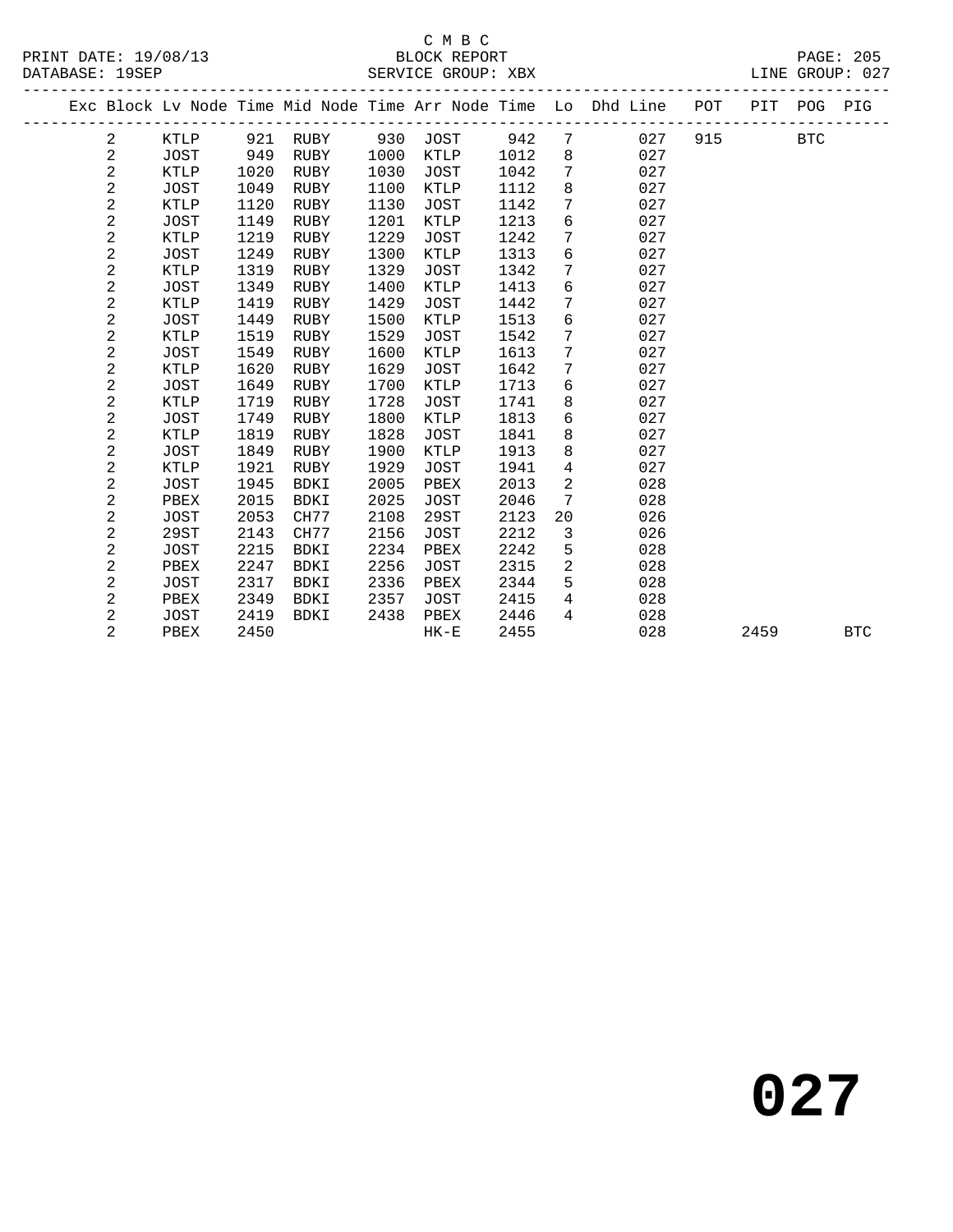#### C M B C<br>BLOCK REPORT SERVICE GROUP: XBX

|  |              |             |      |             |      |             |      |                 | Exc Block Lv Node Time Mid Node Time Arr Node Time Lo Dhd Line POT PIT POG PIG |     |      |     |            |
|--|--------------|-------------|------|-------------|------|-------------|------|-----------------|--------------------------------------------------------------------------------|-----|------|-----|------------|
|  | 3            | BDKI        | 620  | HK-W        | 623  | HK-W        | 623  | $\overline{0}$  | 028                                                                            | 619 |      | BTC |            |
|  | $\mathsf 3$  | $HK-E$      | 623  | GIST        | 630  | JOST        | 645  | $\overline{0}$  | 028                                                                            |     |      |     |            |
|  | $\mathbf{3}$ | JOST        | 645  | GIST        | 700  | $HK-W$      | 708  | 15              | 028                                                                            |     |      |     |            |
|  | 3            | $HK-E$      | 723  | GIST        | 730  | JOST        | 745  | 8               | 028                                                                            |     |      |     |            |
|  | 3            | <b>JOST</b> | 753  | CH77        | 807  | 29ST        | 822  | 21              | 026                                                                            |     |      |     |            |
|  | 3            | 29ST        | 843  |             |      | MUSC        | 857  | $\mathbf 0$     | 029                                                                            |     |      |     |            |
|  | 3            | MUSC        | 857  |             |      | 29ST        | 910  | $\mathbf{3}$    | 029                                                                            |     |      |     |            |
|  | 3            | 29ST        | 913  | CH77        | 927  | <b>JOST</b> | 945  | 8               | 026                                                                            |     |      |     |            |
|  | 3            | JOST        | 953  | CH77        | 1008 | 29ST        | 1023 | 20              | 026                                                                            |     |      |     |            |
|  | 3            | 29ST        | 1043 |             |      | MUSC        | 1058 | $\mathbf 0$     | 029                                                                            |     |      |     |            |
|  | 3            | MUSC        | 1058 |             |      | <b>29ST</b> | 1111 | 2               | 029                                                                            |     |      |     |            |
|  | 3            | 29ST        | 1113 | CH77        | 1128 | <b>JOST</b> | 1146 | $7\phantom{.0}$ | 026                                                                            |     |      |     |            |
|  | 3            | <b>JOST</b> | 1153 | CH77        | 1209 | 29ST        | 1226 | 13              | 026                                                                            |     |      |     |            |
|  | 3            | 29ST        | 1239 |             |      | MUSC        | 1255 | $\mathbf 0$     | 029                                                                            |     |      |     |            |
|  | 3            | MUSC        | 1255 |             |      | 29ST        | 1308 | 5               | 029                                                                            |     |      |     |            |
|  | 3            | 29ST        | 1313 | CH77        | 1328 | <b>JOST</b> | 1346 | $7\phantom{.0}$ | 026                                                                            |     |      |     |            |
|  | 3            | JOST        | 1353 | CH77        | 1410 | 29ST        | 1427 | 13              | 026                                                                            |     |      |     |            |
|  | 3            | 29ST        | 1440 |             |      | MUSC        | 1456 | $\overline{0}$  | 029                                                                            |     |      |     |            |
|  | 3            | MUSC        | 1456 |             |      | 29ST        | 1508 | 5               | 029                                                                            |     |      |     |            |
|  | 3            | 29ST        | 1513 | CH77        | 1528 | JOST        | 1547 | 6               | 026                                                                            |     |      |     |            |
|  | 3            | <b>JOST</b> | 1553 | CH77        | 1610 | 29ST        | 1627 | 13              | 026                                                                            |     |      |     |            |
|  | 3            | 29ST        | 1640 |             |      | MUSC        | 1656 | $\mathbf 0$     | 029                                                                            |     |      |     |            |
|  | 3            | MUSC        | 1656 |             |      | 29ST        | 1708 | 5               | 029                                                                            |     |      |     |            |
|  | 3            | 29ST        | 1713 | CH77        | 1728 | JOST        | 1747 | 6               | 026                                                                            |     |      |     |            |
|  | 3            | <b>JOST</b> | 1753 | CH77        | 1811 | 29ST        | 1826 | 17              | 026                                                                            |     |      |     |            |
|  | 3            | 29ST        | 1843 |             |      | MUSC        | 1859 | $\mathsf{O}$    | 029                                                                            |     |      |     |            |
|  | 3            | MUSC        | 1859 |             |      | 29ST        | 1910 | $\mathbf{3}$    | 029                                                                            |     |      |     |            |
|  | 3            | 29ST        | 1913 | CH77        | 1927 | JOST        | 1945 | 4               | 026                                                                            |     |      |     |            |
|  | 3            | <b>JOST</b> | 1949 | RUBY        | 1958 | <b>KTLP</b> | 2010 | 13              | 027                                                                            |     |      |     |            |
|  | 3            | KTLP        | 2023 | RUBY        | 2031 | JOST        | 2041 | $\overline{4}$  | 027                                                                            |     |      |     |            |
|  | 3            | JOST        | 2045 | BDKI        | 2105 | PBEX        | 2113 | 2               | 028                                                                            |     |      |     |            |
|  | 3            | PBEX        | 2115 | <b>BDKI</b> | 2125 | <b>JOST</b> | 2146 |                 | 028                                                                            |     | 2154 |     | <b>BTC</b> |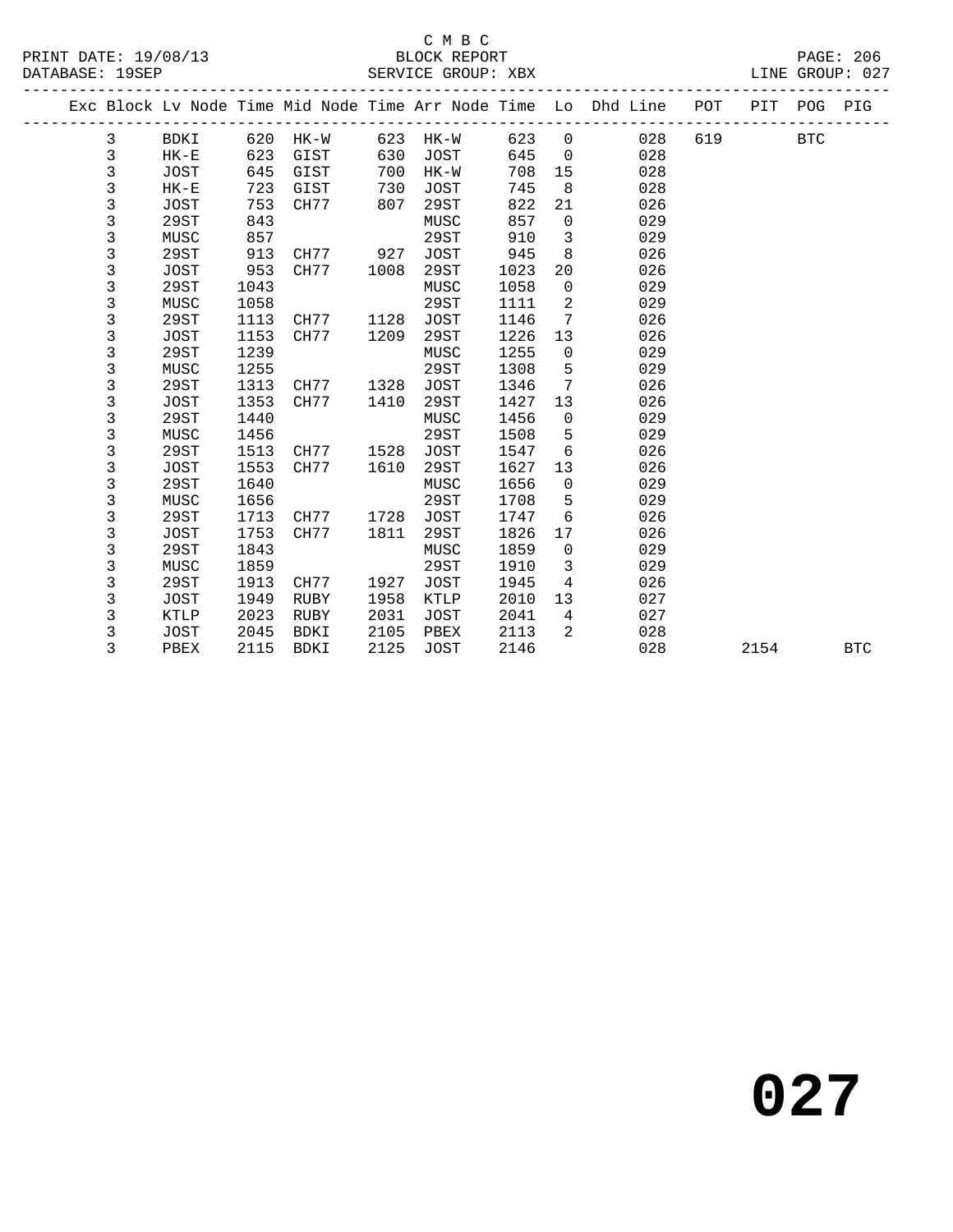## C M B C<br>BLOCK REPORT

LINE GROUP: 027

|  |   |             |      |             |      |             |      |                 | Exc Block Lv Node Time Mid Node Time Arr Node Time Lo Dhd Line | POT | PIT  | POG        | PIG        |
|--|---|-------------|------|-------------|------|-------------|------|-----------------|----------------------------------------------------------------|-----|------|------------|------------|
|  | 4 | JOST        |      | 630 CH77    | 643  | 29ST        | 656  | 17              | 026                                                            | 619 |      | <b>BTC</b> |            |
|  | 4 | 29ST        | 713  |             |      | MUSC        | 727  | $\overline{0}$  | 029                                                            |     |      |            |            |
|  | 4 | MUSC        | 727  |             |      | 29ST        | 739  | $\overline{4}$  | 029                                                            |     |      |            |            |
|  | 4 | 29ST        | 743  | CH77        | 755  | JOST        | 812  | $7\overline{ }$ | 026                                                            |     |      |            |            |
|  | 4 | JOST        | 819  | RUBY        | 827  | KTLP        | 838  | 13              | 027                                                            |     |      |            |            |
|  | 4 | KTLP        | 851  | RUBY        | 900  | <b>JOST</b> | 912  | 11              | 027                                                            |     |      |            |            |
|  | 4 | JOST        | 923  | CH77        | 937  | 29ST        | 952  | 21              | 026                                                            |     |      |            |            |
|  | 4 | 29ST        | 1013 |             |      | MUSC        | 1027 | $\mathsf{O}$    | 029                                                            |     |      |            |            |
|  | 4 | MUSC        | 1027 |             |      | 29ST        | 1040 | 3               | 029                                                            |     |      |            |            |
|  | 4 | 29ST        | 1043 | CH77        | 1058 | <b>JOST</b> | 1116 | $7\phantom{.0}$ | 026                                                            |     |      |            |            |
|  | 4 | JOST        | 1123 | CH77        | 1139 | 29ST        | 1156 | 17              | 026                                                            |     |      |            |            |
|  | 4 | 29ST        | 1213 |             |      | MUSC        | 1228 | $\overline{0}$  | 029                                                            |     |      |            |            |
|  | 4 | MUSC        | 1228 |             |      | 29ST        | 1241 | 2               | 029                                                            |     |      |            |            |
|  | 4 | 29ST        | 1243 | CH77        | 1258 | <b>JOST</b> | 1316 | 7               | 026                                                            |     |      |            |            |
|  | 4 | JOST        | 1323 | CH77        | 1340 | 29ST        | 1357 | 13              | 026                                                            |     |      |            |            |
|  | 4 | 29ST        | 1410 |             |      | MUSC        | 1426 | $\mathbf 0$     | 029                                                            |     |      |            |            |
|  | 4 | MUSC        | 1426 |             |      | 29ST        | 1438 | 5               | 029                                                            |     |      |            |            |
|  | 4 | 29ST        | 1443 | CH77        | 1458 | <b>JOST</b> | 1517 | 6               | 026                                                            |     |      |            |            |
|  | 4 | JOST        | 1523 | CH77        | 1540 | 29ST        | 1557 | 13              | 026                                                            |     |      |            |            |
|  | 4 | 29ST        | 1610 |             |      | MUSC        | 1626 | $\overline{0}$  | 029                                                            |     |      |            |            |
|  | 4 | MUSC        | 1626 |             |      | 29ST        | 1638 | 5               | 029                                                            |     |      |            |            |
|  | 4 | 29ST        | 1643 | CH77        | 1658 | <b>JOST</b> | 1717 | 6               | 026                                                            |     |      |            |            |
|  | 4 | JOST        | 1723 | CH77        | 1741 | 29ST        | 1756 | 14              | 026                                                            |     |      |            |            |
|  | 4 | 29ST        | 1810 |             |      | MUSC        | 1826 | $\mathbf 0$     | 029                                                            |     |      |            |            |
|  | 4 | MUSC        | 1826 |             |      | 29ST        | 1838 | 5               | 029                                                            |     |      |            |            |
|  | 4 | 29ST        | 1843 | CH77        | 1857 | <b>JOST</b> | 1915 | 4               | 026                                                            |     |      |            |            |
|  | 4 | <b>JOST</b> | 1919 | <b>RUBY</b> | 1928 | KTLP        | 1940 | 13              | 027                                                            |     |      |            |            |
|  | 4 | <b>KTLP</b> | 1953 | RUBY        | 2001 | <b>JOST</b> | 2011 | $\overline{4}$  | 027                                                            |     |      |            |            |
|  | 4 | <b>JOST</b> | 2015 | <b>BDKI</b> | 2035 | PBEX        | 2043 | 2               | 028                                                            |     |      |            |            |
|  | 4 | PBEX        | 2045 | BDKI        | 2055 | <b>JOST</b> | 2116 | 7               | 028                                                            |     |      |            |            |
|  | 4 | <b>JOST</b> | 2123 | CH77        | 2138 | 29ST        | 2153 |                 | 026                                                            |     | 2203 |            | <b>BTC</b> |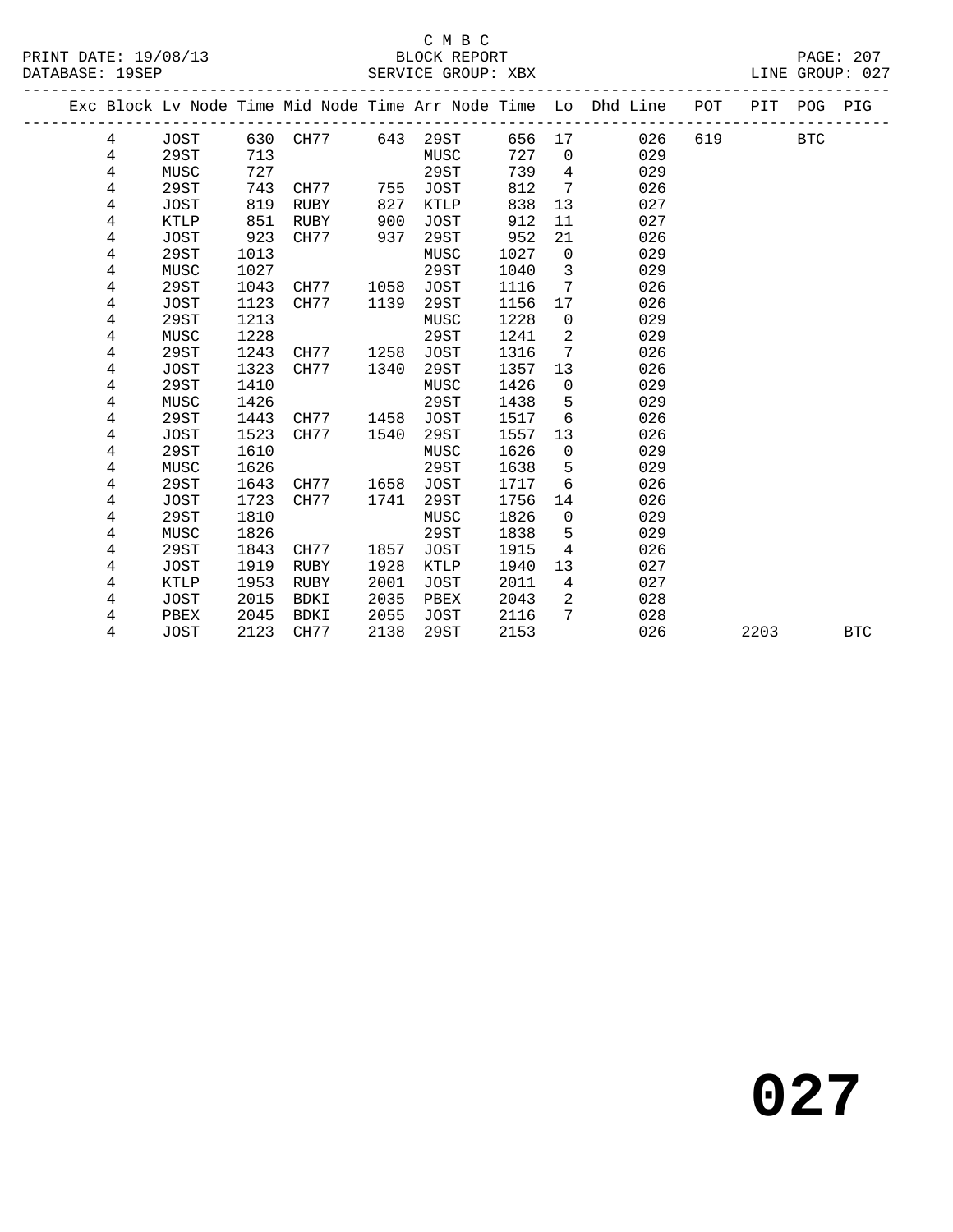## C M B C<br>BLOCK REPORT

|               |              |              |              |                                                                              |              |              |                      | Exc Block Lv Node Time Mid Node Time Arr Node Time Lo Dhd Line | POT | PIT  | POG          | PIG        |
|---------------|--------------|--------------|--------------|------------------------------------------------------------------------------|--------------|--------------|----------------------|----------------------------------------------------------------|-----|------|--------------|------------|
| 5             | 29ST         |              | 643 CH77     |                                                                              | 654 JOST     | 709          | $\overline{4}$       | 026                                                            | 629 |      | $_{\rm BTC}$ |            |
| 5             | JOST         | 713          | BDKI         |                                                                              | PBEX         | 743          | 5                    | 028                                                            |     |      |              |            |
| 5             | PBEX         | 748          | BDKI         | $\begin{array}{c} \n \overline{757} \\  757 \\  \overline{27}\n \end{array}$ | JOST         | 817          | $6\overline{6}$      | 028                                                            |     |      |              |            |
| $\frac{5}{5}$ | JOST         | 823          | CH77         | 837                                                                          | 29ST         | 852          | 21                   | 026                                                            |     |      |              |            |
|               | 29ST         | 913          |              |                                                                              | MUSC         | 927          | $\overline{0}$       | 029                                                            |     |      |              |            |
| 5             | MUSC         | 927          |              |                                                                              | 29ST         | 940          | $\mathbf{3}$         | 029                                                            |     |      |              |            |
| 5             | 29ST         | 943          | CH77         | 957                                                                          | JOST         | 1015         | 8                    | 026                                                            |     |      |              |            |
| 5             | JOST         | 1023         | CH77         | 1039                                                                         | 29ST         | 1056         | 17                   | 026                                                            |     |      |              |            |
| 5             | 29ST         | 1113         |              |                                                                              | MUSC         | 1128         | $\overline{0}$       | 029                                                            |     |      |              |            |
| $\frac{5}{5}$ | MUSC         | 1128         |              |                                                                              | 29ST         | 1141         | 2                    | 029                                                            |     |      |              |            |
|               | 29ST         | 1143         | CH77         | 1158                                                                         | JOST         | 1216         | $7\overline{ }$      | 026                                                            |     |      |              |            |
| 5             | JOST         | 1223         | CH77         | 1239                                                                         | 29ST         | 1256         | 13                   | 026                                                            |     |      |              |            |
| 5             | 29ST         | 1309         |              |                                                                              | MUSC         | 1325         | $\overline{0}$       | 029                                                            |     |      |              |            |
| 5             | MUSC         | 1325         |              |                                                                              | 29ST         | 1338         | 5                    | 029                                                            |     |      |              |            |
| 5             | 29ST         | 1343         | CH77         | 1358                                                                         | JOST         | 1416         | $7\overline{ }$      | 026                                                            |     |      |              |            |
| 5             | JOST         | 1423         | CH77         | 1440                                                                         | 29ST         | 1457         | 13                   | 026                                                            |     |      |              |            |
| 5             | 29ST         | 1510         |              |                                                                              | MUSC         | 1526         | $\overline{0}$       | 029                                                            |     |      |              |            |
| 5             | MUSC         | 1526         |              |                                                                              | 29ST         | 1538         | 5                    | 029                                                            |     |      |              |            |
| 5             | 29ST         | 1543         | CH77         | 1558                                                                         | JOST         | 1617         | $6\overline{6}$      | 026                                                            |     |      |              |            |
| 5             | JOST         | 1623         | CH77         | 1640                                                                         | 29ST         | 1657         | 13                   | 026                                                            |     |      |              |            |
| 5             | 29ST         | 1710         |              |                                                                              | MUSC         | 1726         | $\overline{0}$       | 029                                                            |     |      |              |            |
| 5             | MUSC         | 1726         |              |                                                                              | 29ST         | 1738         | 5                    | 029                                                            |     |      |              |            |
| 5             | 29ST         | 1743         | CH77         | 1758                                                                         | <b>JOST</b>  | 1817         | $6\overline{6}$      | 026                                                            |     |      |              |            |
| 5<br>5        | JOST         | 1823         | CH77         | 1841                                                                         | 29ST         | 1856         | 18                   | 026                                                            |     |      |              |            |
|               | 29ST         | 1914         |              |                                                                              | MUSC         | 1930         | $\overline{0}$       | 029                                                            |     |      |              |            |
| 5             | MUSC         | 1930         |              |                                                                              | 29ST         | 1941         | $\overline{a}$       | 029                                                            |     |      |              |            |
| 5<br>5        | 29ST<br>JOST | 1943<br>2019 | CH77<br>RUBY | 1957<br>2028                                                                 | JOST<br>KTLP | 2015<br>2040 | $\overline{4}$<br>13 | 026<br>027                                                     |     |      |              |            |
| 5             | KTLP         | 2053         | RUBY         | 2101                                                                         | JOST         | 2111         | $4\overline{4}$      | 027                                                            |     |      |              |            |
| 5             | JOST         | 2115         | BDKI         | 2134                                                                         | PBEX         | 2142         | $\mathbf{3}$         | 028                                                            |     |      |              |            |
| 5             | PBEX         | 2145         | BDKI         | 2155                                                                         | <b>JOST</b>  | 2216         | $6\overline{6}$      | 028                                                            |     |      |              |            |
| 5             | <b>JOST</b>  | 2222         | CH77         | 2237                                                                         | 29ST         | 2251         | $\mathbf{3}$         | 026                                                            |     |      |              |            |
| 5             | 29ST         | 2254         |              |                                                                              | MUSC         | 2308         | $\overline{0}$       | 029                                                            |     |      |              |            |
| 5             | MUSC         | 2308         |              |                                                                              | 29ST         | 2318         | 5                    | 029                                                            |     |      |              |            |
| 5             | 29ST         | 2323         | CH77         | 2335                                                                         | JOST         | 2349         | 11                   | 026                                                            |     |      |              |            |
| 5             | JOST         | 2400         | RUBY         | 2408                                                                         | KTLP         | 2419         | $\overline{3}$       | 027                                                            |     |      |              |            |
| 5             | KTLP         | 2422         | RUBY         | 2430                                                                         | JOST         | 2439         | $\overline{3}$       | 027                                                            |     |      |              |            |
| 5             | <b>JOST</b>  | 2442         | CH77         | 2457                                                                         | 29ST         | 2511         |                      | 026                                                            |     | 2521 |              | <b>BTC</b> |
|               |              |              |              |                                                                              |              |              |                      |                                                                |     |      |              |            |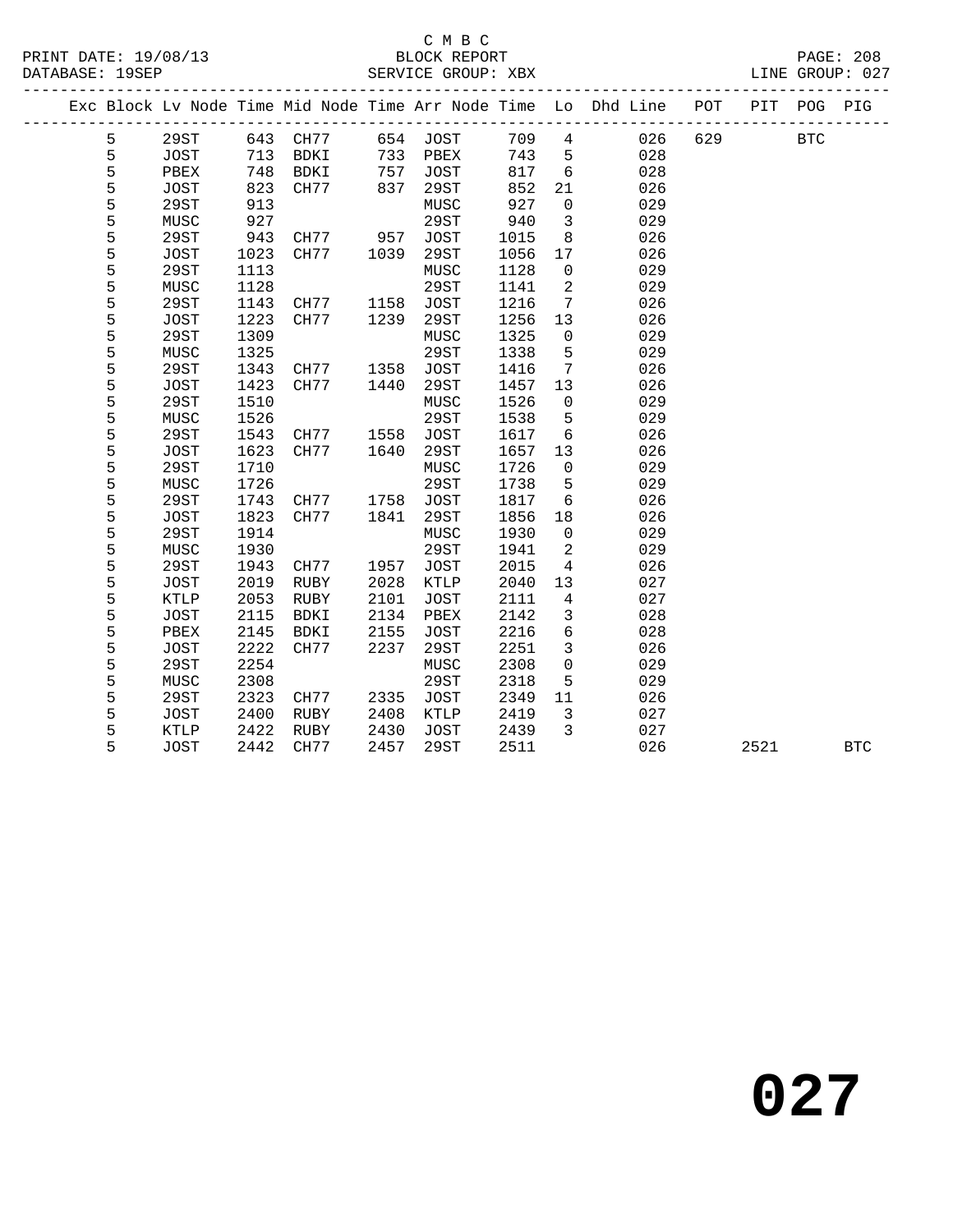## C M B C<br>BLOCK REPORT

|  |            |             |      |             |      |             |      | -----------    | Exc Block Lv Node Time Mid Node Time Arr Node Time Lo Dhd Line | POT | PIT  | POG        | PIG        |
|--|------------|-------------|------|-------------|------|-------------|------|----------------|----------------------------------------------------------------|-----|------|------------|------------|
|  | 6          | KYBD        |      | 639 RUBY    | 651  | KTLP        | 701  | $\mathbf{1}$   | 027                                                            | 630 |      | <b>BTC</b> |            |
|  | $\epsilon$ | <b>KTLP</b> | 702  | RUBY        | 710  | <b>JOST</b> | 719  | $\overline{4}$ | 027                                                            |     |      |            |            |
|  | $\epsilon$ | <b>JOST</b> | 723  | CH77        | 737  | 29ST        | 752  | 21             | 026                                                            |     |      |            |            |
|  | 6          | 29ST        | 813  |             |      | MUSC        | 827  | $\mathbf 0$    | 029                                                            |     |      |            |            |
|  | $\epsilon$ | MUSC        | 827  |             |      | 29ST        | 839  | $\overline{4}$ | 029                                                            |     |      |            |            |
|  | $\epsilon$ | 29ST        | 843  | CH77        | 855  | JOST        | 912  | 7              | 026                                                            |     |      |            |            |
|  | 6          | JOST        | 919  | <b>RUBY</b> | 930  | KTLP        | 942  | 8              | 027                                                            |     |      |            |            |
|  | 6          | <b>KTLP</b> | 950  | <b>RUBY</b> | 1000 | JOST        | 1012 | 7              | 027                                                            |     |      |            |            |
|  | $\epsilon$ | <b>JOST</b> | 1019 | <b>RUBY</b> | 1030 | KTLP        | 1042 | 8              | 027                                                            |     |      |            |            |
|  | 6          | KTLP        | 1050 | RUBY        | 1100 | <b>JOST</b> | 1112 | 7              | 027                                                            |     |      |            |            |
|  | 6          | <b>JOST</b> | 1119 | <b>RUBY</b> | 1131 | <b>KTLP</b> | 1143 | 7              | 027                                                            |     |      |            |            |
|  | 6          | KTLP        | 1150 | RUBY        | 1200 | <b>JOST</b> | 1212 | 7              | 027                                                            |     |      |            |            |
|  | 6          | <b>JOST</b> | 1219 | RUBY        | 1231 | KTLP        | 1243 | 6              | 027                                                            |     |      |            |            |
|  | 6          | <b>KTLP</b> | 1249 | <b>RUBY</b> | 1259 | <b>JOST</b> | 1312 | 7              | 027                                                            |     |      |            |            |
|  | $\epsilon$ | <b>JOST</b> | 1319 | <b>RUBY</b> | 1330 | KTLP        | 1343 | $\epsilon$     | 027                                                            |     |      |            |            |
|  | 6          | KTLP        | 1349 | RUBY        | 1359 | <b>JOST</b> | 1412 | 7              | 027                                                            |     |      |            |            |
|  | 6          | JOST        | 1419 | <b>RUBY</b> | 1430 | KTLP        | 1443 | б              | 027                                                            |     |      |            |            |
|  | $\epsilon$ | <b>KTLP</b> | 1449 | <b>RUBY</b> | 1459 | <b>JOST</b> | 1512 | 7              | 027                                                            |     |      |            |            |
|  | $\epsilon$ | JOST        | 1519 | RUBY        | 1530 | KTLP        | 1543 | 7              | 027                                                            |     |      |            |            |
|  | 6          | <b>KTLP</b> | 1550 | RUBY        | 1559 | <b>JOST</b> | 1612 | 7              | 027                                                            |     |      |            |            |
|  | 6          | <b>JOST</b> | 1619 | <b>RUBY</b> | 1630 | KTLP        | 1643 | 6              | 027                                                            |     |      |            |            |
|  | 6          | <b>KTLP</b> | 1649 | <b>RUBY</b> | 1658 | <b>JOST</b> | 1711 | 8              | 027                                                            |     |      |            |            |
|  | 6          | JOST        | 1719 | RUBY        | 1730 | KTLP        | 1743 | 6              | 027                                                            |     |      |            |            |
|  | 6          | <b>KTLP</b> | 1749 | <b>RUBY</b> | 1758 | <b>JOST</b> | 1811 | 8              | 027                                                            |     |      |            |            |
|  | 6          | <b>JOST</b> | 1819 | <b>RUBY</b> | 1830 | KTLP        | 1843 | 8              | 027                                                            |     |      |            |            |
|  | 6          | KTLP        | 1851 | RUBY        | 1859 | <b>JOST</b> | 1911 | 4              | 027                                                            |     |      |            |            |
|  | 6          | JOST        | 1915 | <b>BDKI</b> | 1935 | PBEX        | 1943 | 2              | 028                                                            |     |      |            |            |
|  | б          | PBEX        | 1945 | BDKI        | 1955 | <b>JOST</b> | 2016 | 7              | 028                                                            |     |      |            |            |
|  | б          | <b>JOST</b> | 2023 | CH77        | 2038 | 29ST        | 2053 | 21             | 026                                                            |     |      |            |            |
|  | б          | 29ST        | 2114 |             |      | MUSC        | 2128 | $\overline{0}$ | 029                                                            |     |      |            |            |
|  | 6          | MUSC        | 2128 |             |      | 29ST        | 2138 | 16             | 029                                                            |     |      |            |            |
|  | 6          | 29ST        | 2154 |             |      | MUSC        | 2208 | $\overline{0}$ | 029                                                            |     |      |            |            |
|  | 6          | MUSC        | 2208 |             |      | 29ST        | 2218 | $\overline{4}$ | 029                                                            |     |      |            |            |
|  | 6          | 29ST        | 2222 | CH77        | 2234 | JOST        | 2248 |                | 026                                                            |     | 2256 |            | <b>BTC</b> |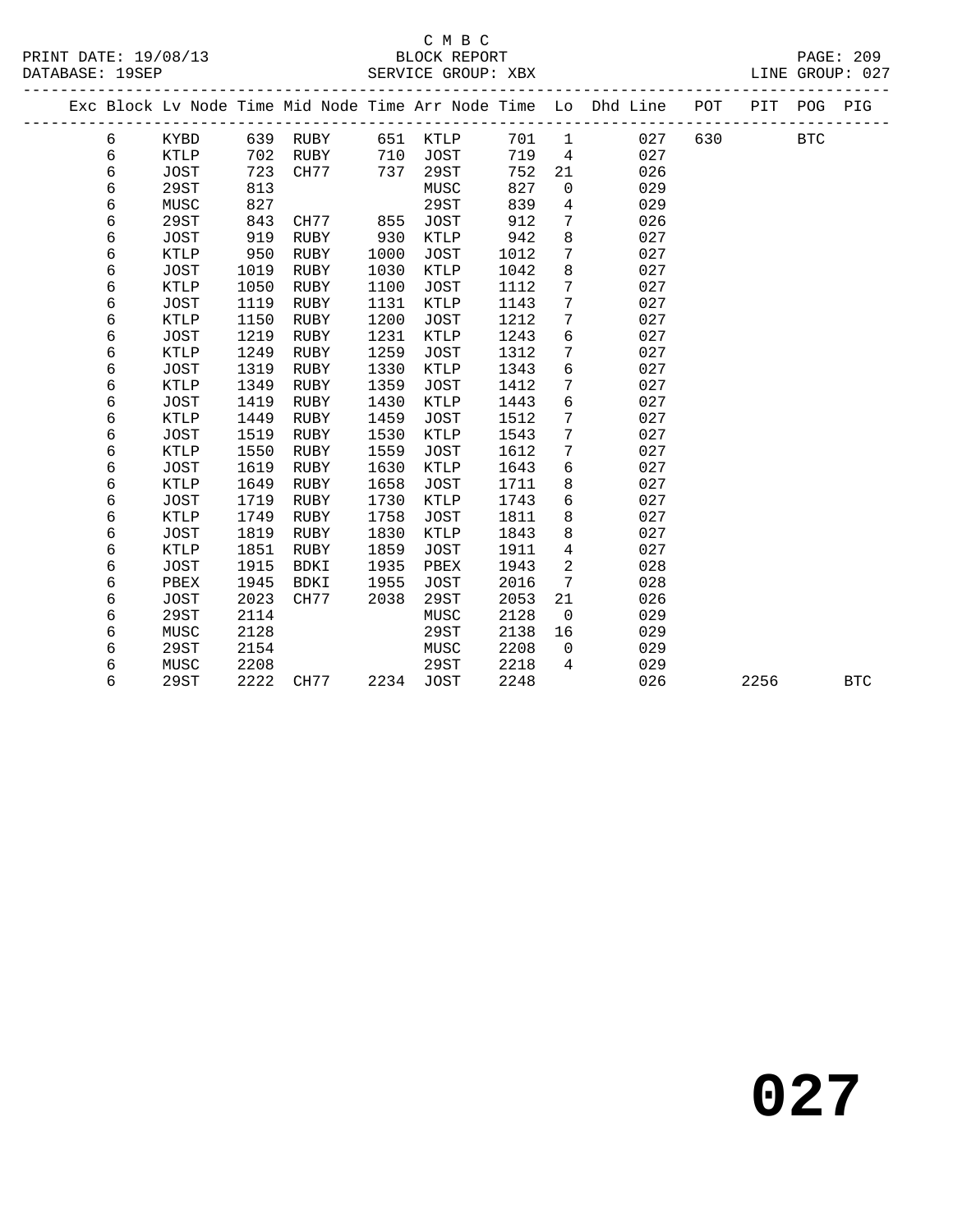#### C M B C<br>BLOCK REPORT SERVICE GROUP: XBX

|   |             |      |      |      |      |      |                 | Exc Block Lv Node Time Mid Node Time Arr Node Time Lo Dhd Line | POT | PIT  | POG        | PIG        |
|---|-------------|------|------|------|------|------|-----------------|----------------------------------------------------------------|-----|------|------------|------------|
| 7 | BDKI        | 646  | HK-W | 649  | HK-W | 649  | 2               | 028                                                            | 645 |      | <b>BTC</b> |            |
| 7 | $HK-E$      | 651  | GIST | 658  | JOST | 713  | 6               | 028                                                            |     |      |            |            |
| 7 | JOST        | 719  | RUBY | 727  | KTLP | 738  | 12 <sup>°</sup> | 027                                                            |     |      |            |            |
| 7 | KTLP        | 750  | RUBY | 758  | JOST | 807  | 6               | 027                                                            |     |      |            |            |
| 7 | JOST        | 813  | BDKI | 833  | PBEX | 843  | 5               | 028                                                            |     |      |            |            |
| 7 | PBEX        | 848  | BDKI | 857  | JOST | 918  | 25              | 028                                                            |     |      |            |            |
| 7 | JOST        | 943  | BDKI | 1003 | PBEX | 1013 | 5               | 028                                                            |     |      |            |            |
| 7 | PBEX        | 1018 | BDKI | 1027 | JOST | 1048 | 5               | 028                                                            |     |      |            |            |
| 7 | <b>JOST</b> | 1053 | CH77 | 1109 | 29ST | 1126 | 17              | 026                                                            |     |      |            |            |
| 7 | 29ST        | 1143 |      |      | MUSC | 1158 | $\overline{0}$  | 029                                                            |     |      |            |            |
| 7 | MUSC        | 1158 |      |      | 29ST | 1211 | 2               | 029                                                            |     |      |            |            |
| 7 | 29ST        | 1213 | CH77 | 1228 | JOST | 1246 | 7               | 026                                                            |     |      |            |            |
| 7 | <b>JOST</b> | 1253 | CH77 | 1310 | 29ST | 1327 | 13              | 026                                                            |     |      |            |            |
| 7 | 29ST        | 1340 |      |      | MUSC | 1356 | $\mathbf 0$     | 029                                                            |     |      |            |            |
| 7 | MUSC        | 1356 |      |      | 29ST | 1408 | 5               | 029                                                            |     |      |            |            |
| 7 | 29ST        | 1413 | CH77 | 1428 | JOST | 1447 | 6               | 026                                                            |     |      |            |            |
| 7 | <b>JOST</b> | 1453 | CH77 | 1510 | 29ST | 1527 | 13              | 026                                                            |     |      |            |            |
| 7 | 29ST        | 1540 |      |      | MUSC | 1556 | $\mathbf 0$     | 029                                                            |     |      |            |            |
| 7 | MUSC        | 1556 |      |      | 29ST | 1608 | 5               | 029                                                            |     |      |            |            |
| 7 | 29ST        | 1613 | CH77 | 1628 | JOST | 1647 | 6               | 026                                                            |     |      |            |            |
| 7 | <b>JOST</b> | 1653 | CH77 | 1710 | 29ST | 1727 | 13              | 026                                                            |     |      |            |            |
| 7 | 29ST        | 1740 |      |      | MUSC | 1756 | $\overline{0}$  | 029                                                            |     |      |            |            |
| 7 | MUSC        | 1756 |      |      | 29ST | 1808 | 5               | 029                                                            |     |      |            |            |
| 7 | 29ST        | 1813 | CH77 | 1827 | JOST | 1846 |                 | 026                                                            |     | 1856 |            | <b>BTC</b> |
|   |             |      |      |      |      |      |                 |                                                                |     |      |            |            |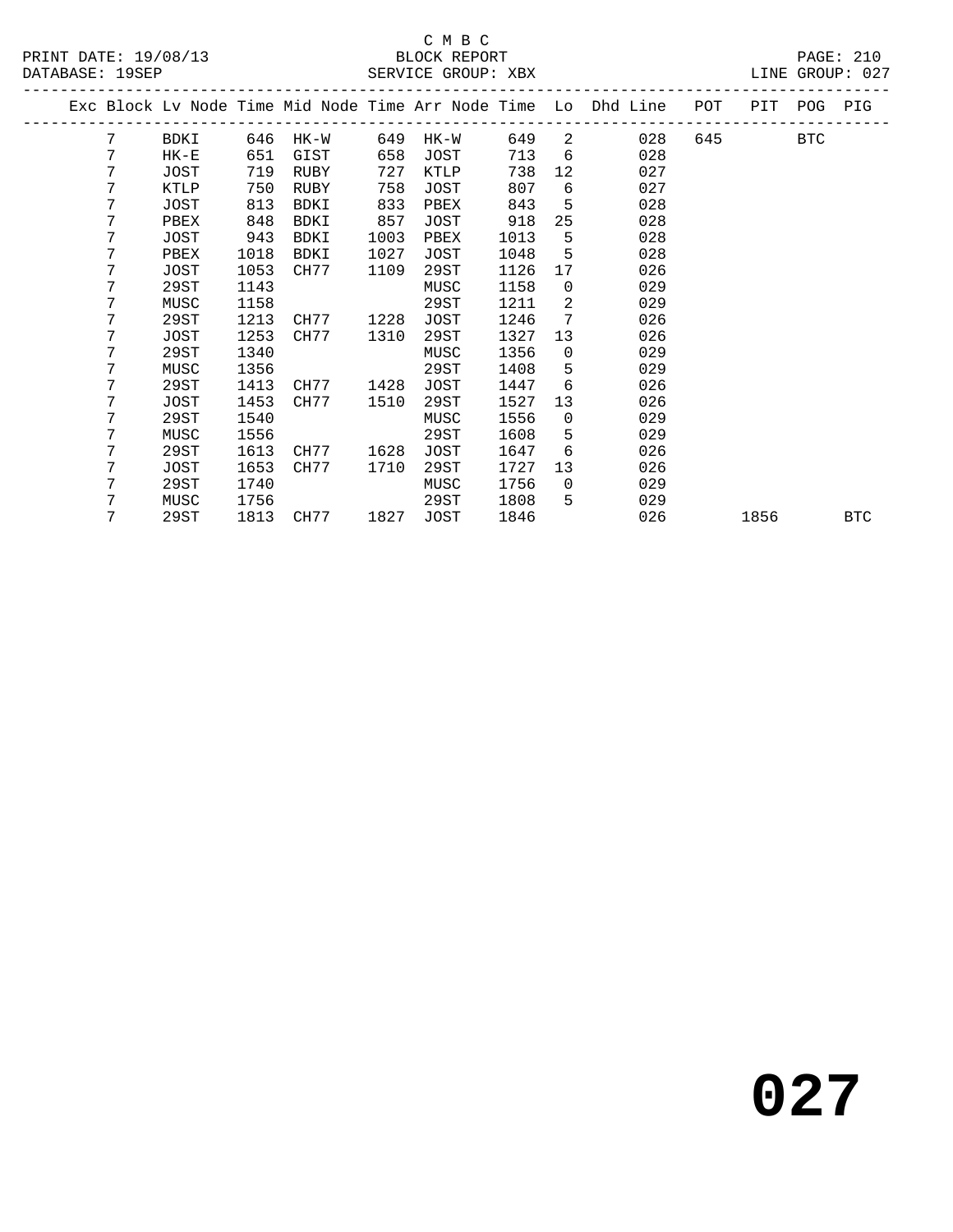#### C M B C<br>BLOCK REPORT SERVICE GROUP: XBX

|  |             |              |              |                 |                 |              |              |                 | Exc Block Lv Node Time Mid Node Time Arr Node Time Lo Dhd Line POT PIT POG PIG |     |      |              |              |
|--|-------------|--------------|--------------|-----------------|-----------------|--------------|--------------|-----------------|--------------------------------------------------------------------------------|-----|------|--------------|--------------|
|  | 8           | KTLP         |              | 724 RUBY        | 732             | JOST         | 741          | 8 <sup>8</sup>  | 027                                                                            | 718 |      | $_{\rm BTC}$ |              |
|  | 8           | JOST         | 749          | RUBY            | 757             | KTLP         | 808          | $12$            | 027                                                                            |     |      |              |              |
|  | $\,8\,$     | KTLP         | 820          | RUBY            | 829             | JOST         | 841          | 2               | 027                                                                            |     |      |              |              |
|  | $\,8\,$     | <b>JOST</b>  | 843          | BDKI            | $\frac{1}{903}$ | PBEX         | 913          | $5\phantom{.0}$ | 028                                                                            |     |      |              |              |
|  | $\,8\,$     | PBEX         | 918          | BDKI            | 927             | JOST         | 948          | 25              | 028                                                                            |     |      |              |              |
|  | 8           | JOST         | 1013         | BDKI            | 1033            | PBEX         | 1043         | 18              | 028                                                                            |     |      |              |              |
|  | $\,8\,$     | PBEX         | 1101         | BDKI            | 1110            | JOST         | 1133         | 10              | 028                                                                            |     |      |              |              |
|  | $\,8\,$     | JOST         | 1143         | BDKI            | 1203            | PBEX         | 1213         | 8               | 028                                                                            |     |      |              |              |
|  | 8           | PBEX         | 1221         | BDKI            | 1230            | JOST         | 1253         | 10              | 028                                                                            |     |      |              |              |
|  | 8           | JOST         | 1303         | BDKI            | 1324            | PBEX         | 1334         | 6               | 028                                                                            |     |      |              |              |
|  | $\,8\,$     | ${\tt PBEX}$ | 1340         | BDKI            | 1351            | JOST         | 1413         | 10              | 028                                                                            |     |      |              |              |
|  | $\,8\,$     | <b>JOST</b>  | 1423         | BDKI            | 1444            | PBEX         | 1454         | $5\overline{5}$ | 028                                                                            |     |      |              |              |
|  | $\,8\,$     | PBEX         | 1459         | BDKI            | 1510            | JOST         | 1533         | 10              | 028                                                                            |     |      |              |              |
|  | $\,8\,$     | JOST         | 1543         | BDKI            | 1604            | PBEX         | 1614         | - 6             | 028                                                                            |     |      |              |              |
|  | 8           | PBEX         | 1620         | BDKI            | 1630            | JOST         | 1653         | $10 \,$         | 028                                                                            |     |      |              |              |
|  | $\,8\,$     | <b>JOST</b>  | 1703         | BDKI            | 1724            | PBEX         | 1734         | 13              | 028                                                                            |     |      |              |              |
|  | $\,8\,$     | PBEX         | 1747         | BDKI            | 1757            | <b>JOST</b>  | 1819         | 26              | 028                                                                            |     |      |              |              |
|  | $\,8\,$     | JOST         | 1845         | BDKI            | 1906            | PBEX         | 1914         | 4               | 028                                                                            |     |      |              |              |
|  | $\,8\,$     | PBEX         | 1918         | BDKI            | 1928            | <b>JOST</b>  | 1949         | $\overline{4}$  | 028                                                                            |     |      |              |              |
|  | $\,8\,$     | JOST         | 1953         | CH77            | 2010            | 29ST         | 2025         | 19              | 026                                                                            |     |      |              |              |
|  | $\,8\,$     | 29ST         | 2044         |                 |                 | MUSC         | 2058         | 0               | 029                                                                            |     |      |              |              |
|  | $\,8\,$     | MUSC         | 2058         |                 |                 | <b>29ST</b>  | 2108         | 5               | 029                                                                            |     |      |              |              |
|  | $\,8\,$     | 29ST         | 2113         | CH77            | 2126            | JOST         | 2142         | $\mathbf{3}$    | 026                                                                            |     |      |              |              |
|  | $\,8\,$     | <b>JOST</b>  | 2145         | BDKI            | 2204            | PBEX         | 2212         | $\epsilon$      | 028                                                                            |     |      |              |              |
|  | $\,8\,$     | PBEX         | 2218         | BDKI            | 2227            | JOST         | 2246         | $\mathbf{3}$    | 028                                                                            |     |      |              |              |
|  | $\,8\,$     | JOST         | 2249         | RUBY            | 2257            | KTLP         | 2308         | 2               | 027                                                                            |     |      |              |              |
|  | $\,8\,$     | <b>KTLP</b>  | 2310         | RUBY            | 2318            | JOST         | 2327         | $\mathbf{1}$    | 027                                                                            |     |      |              |              |
|  | $\,8\,$     | <b>JOST</b>  | 2328         | CH77            | 2343            | 29ST         | 2357         | 0               | 026                                                                            |     |      |              |              |
|  | $\,8\,$     | 29ST         | 2357         |                 |                 | ${\tt MUSC}$ | 2409         | $\overline{0}$  | 029                                                                            |     |      |              |              |
|  | $\,8\,$     | MUSC         | 2409         |                 |                 | 29ST         | 2419         | 5               | 029                                                                            |     |      |              |              |
|  | $\,8\,$     | 29ST         | 2424         | CH77            | 2435            | <b>JOST</b>  | 2449         | $\mathbf{3}$    | 026                                                                            |     |      |              |              |
|  | $\,8\,$     | <b>JOST</b>  | 2452         | $\mathtt{GIST}$ | 2507            | $HK-W$       | 2515         |                 | 028                                                                            |     | 2519 |              | $_{\rm BTC}$ |
|  | $\mathsf 9$ | JOST         | 913          | BDKI            | 933             | PBEX         | 943          | 5               | 028                                                                            | 902 |      | <b>BTC</b>   |              |
|  | 9           | PBEX         | 948          | BDKI            | 957             | <b>JOST</b>  | 1018         | 25              | 028                                                                            |     |      |              |              |
|  | 9           | <b>JOST</b>  | 1043         | BDKI            | 1103            | PBEX         | 1113         | 8               | 028                                                                            |     |      |              |              |
|  | 9           | PBEX         | 1121         | BDKI            | 1130            | <b>JOST</b>  | 1153         | $10$            | 028                                                                            |     |      |              |              |
|  | 9           | JOST         | 1203         | BDKI            | 1224            | PBEX         | 1234         | $7\overline{ }$ | 028                                                                            |     |      |              |              |
|  | 9           | PBEX         | 1241         | <b>BDKI</b>     | 1251            | JOST         | 1313         | $10$            | 028                                                                            |     |      |              |              |
|  | 9           | <b>JOST</b>  | 1323         | BDKI            | 1344            | PBEX         | 1354         | 5               | 028                                                                            |     |      |              |              |
|  | 9           | PBEX         | 1359         | BDKI            | 1410            | JOST         | 1433         | 10              | 028                                                                            |     |      |              |              |
|  | 9           | JOST         | 1443         | BDKI            | 1504            | PBEX         | 1514         | $5\overline{5}$ | 028                                                                            |     |      |              |              |
|  | 9           | PBEX         | 1519         | BDKI            | 1530            | JOST         | 1553         | 10              | 028                                                                            |     |      |              |              |
|  | 9<br>9      | JOST<br>PBEX | 1603<br>1640 | BDKI            | 1624<br>1650    | PBEX         | 1634<br>1713 | 6<br>10         | 028<br>028                                                                     |     |      |              |              |
|  | 9           | <b>JOST</b>  | 1723         | BDKI<br>BDKI    | 1744            | JOST         | 1754         |                 | 028                                                                            |     | 1804 |              | <b>BTC</b>   |
|  |             |              |              |                 |                 | PBEX         |              |                 |                                                                                |     |      |              |              |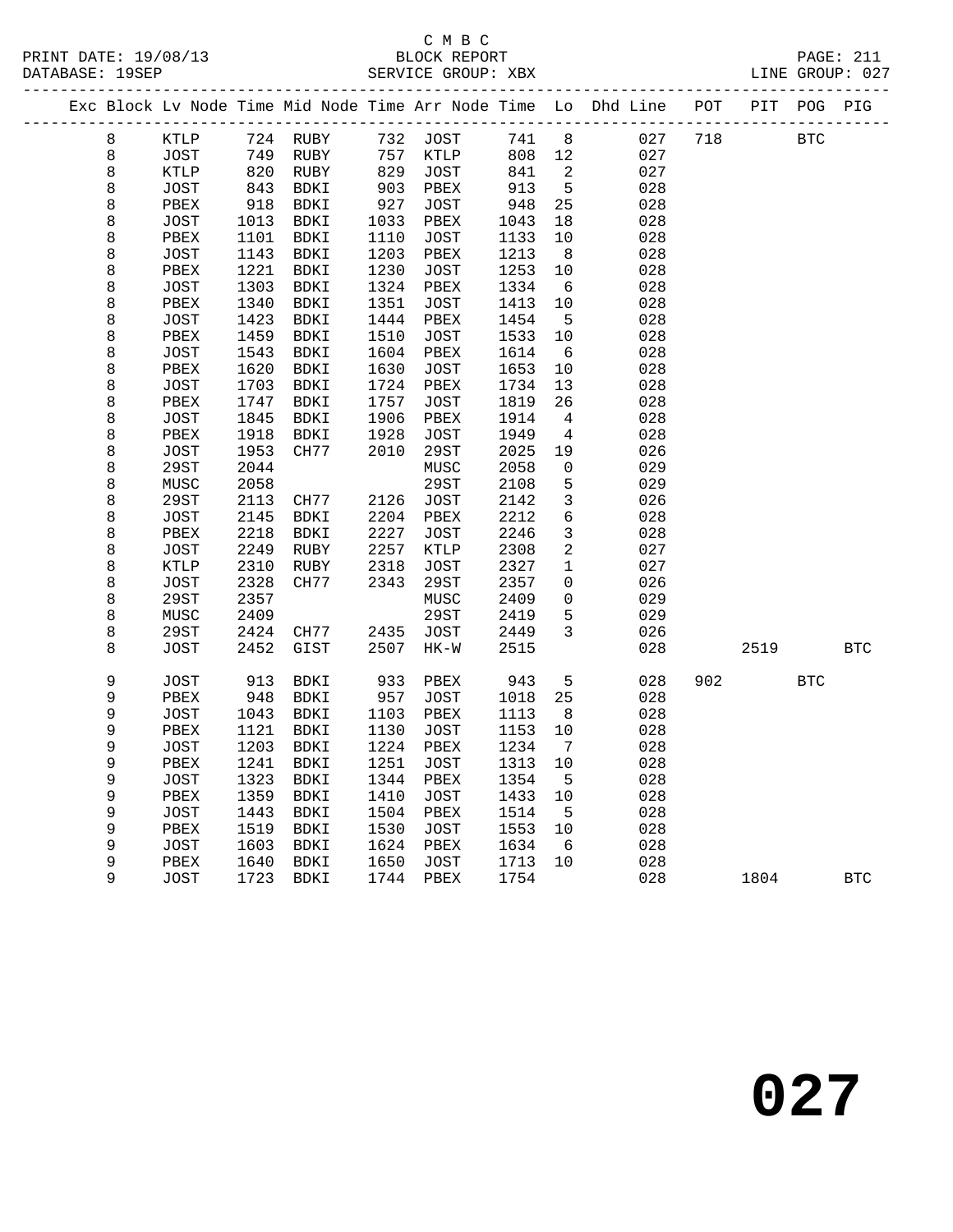# C M B C<br>BLOCK REPORT

PAGE: 212<br>LINE GROUP: 027

|    |      |      |      |      |      |      |                            | Exc Block Ly Node Time Mid Node Time Arr Node Time Lo Dhd Line<br>----------------- | POT<br>--------- | PIT  | POG | PIG |
|----|------|------|------|------|------|------|----------------------------|-------------------------------------------------------------------------------------|------------------|------|-----|-----|
| 10 | BDKI | 1029 | HK-W | 1032 | PBEX | 1039 | $\overline{\phantom{0}}$ 2 | 028                                                                                 | 1028             |      | BTC |     |
| 10 | PBEX | 1041 | BDKI | 1050 | JOST | 1113 | 10                         | 028                                                                                 |                  |      |     |     |
| 10 | JOST | 1123 | BDKI | 1143 | PBEX | 1153 | 8                          | 028                                                                                 |                  |      |     |     |
| 10 | PBEX | 1201 | BDKI | 1210 | JOST | 1233 | 10                         | 028                                                                                 |                  |      |     |     |
| 10 | JOST | 1243 | BDKI | 1304 | PBEX | 1314 | 7                          | 028                                                                                 |                  |      |     |     |
| 10 | PBEX | 1321 | BDKI | 1331 | JOST | 1353 | 10                         | 028                                                                                 |                  |      |     |     |
| 10 | JOST | 1403 | BDKI | 1424 | PBEX | 1434 | 5                          | 028                                                                                 |                  |      |     |     |
| 10 | PBEX | 1439 | BDKI | 1450 | JOST | 1513 | 10                         | 028                                                                                 |                  |      |     |     |
| 10 | JOST | 1523 | BDKI | 1544 | PBEX | 1554 | 6                          | 028                                                                                 |                  |      |     |     |
| 10 | PBEX | 1600 | BDKI | 1610 | JOST | 1633 | 10                         | 028                                                                                 |                  |      |     |     |
| 10 | JOST | 1643 | BDKI | 1704 | PBEX | 1714 | 6                          | 028                                                                                 |                  |      |     |     |
| 10 | PBEX | 1720 | BDKI | 1730 | JOST | 1753 | 21                         | 028                                                                                 |                  |      |     |     |
| 10 | JOST | 1814 | BDKI | 1835 | PBEX | 1845 | 2                          | 028                                                                                 |                  |      |     |     |
| 10 | PBEX | 1847 | BDKI | 1857 | JOST | 1919 | 4                          | 028                                                                                 |                  |      |     |     |
| 10 | JOST | 1923 | CH77 | 1940 | 29ST | 1955 | 19                         | 026                                                                                 |                  |      |     |     |
| 10 | 29ST | 2014 |      |      | MUSC | 2030 | $\Omega$                   | 029                                                                                 |                  |      |     |     |
| 10 | MUSC | 2030 |      |      | 29ST | 2040 | 3                          | 029                                                                                 |                  |      |     |     |
| 10 | 29ST | 2043 | CH77 | 2056 | JOST | 2112 | 7                          | 026                                                                                 |                  |      |     |     |
| 10 | JOST | 2119 | RUBY | 2128 | KTLP | 2140 | 13                         | 027                                                                                 |                  |      |     |     |
| 10 | KTLP | 2153 | RUBY | 2201 | JOST | 2211 |                            | 027                                                                                 |                  | 2219 |     | BTC |
|    |      |      |      |      |      |      |                            |                                                                                     |                  |      |     |     |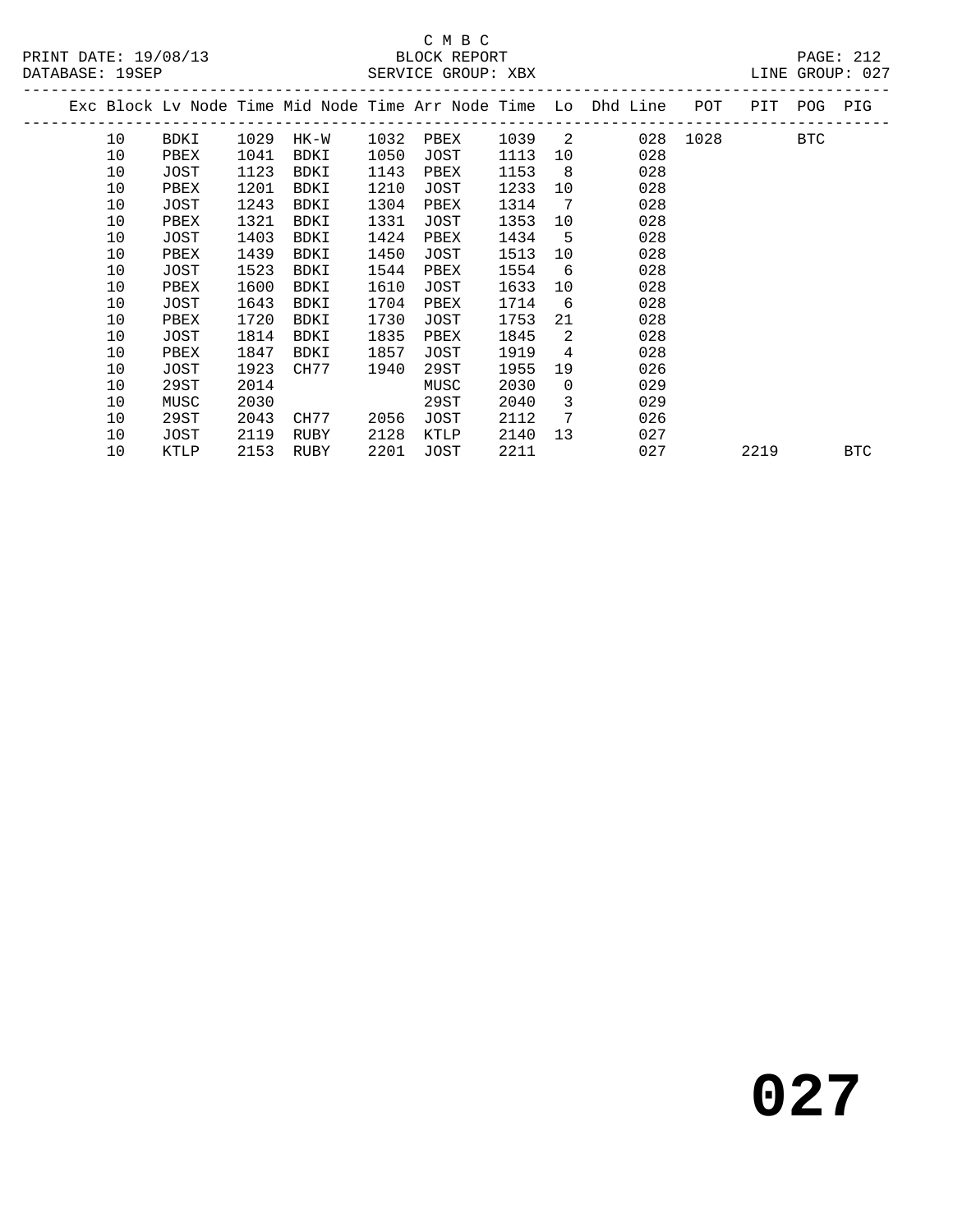|  |    |                  |      |                                                                                                                                                                                          |      | C M B C   |                                                                  |                                  |                                                                                |  |          |  |
|--|----|------------------|------|------------------------------------------------------------------------------------------------------------------------------------------------------------------------------------------|------|-----------|------------------------------------------------------------------|----------------------------------|--------------------------------------------------------------------------------|--|----------|--|
|  |    |                  |      |                                                                                                                                                                                          |      |           |                                                                  |                                  |                                                                                |  |          |  |
|  |    |                  |      |                                                                                                                                                                                          |      |           |                                                                  |                                  | Exc Block Lv Node Time Mid Node Time Arr Node Time Lo Dhd Line POT PIT POG PIG |  |          |  |
|  | 31 | BDKI             | 504  |                                                                                                                                                                                          |      |           |                                                                  |                                  | SFU 523 2 095 503 BTC                                                          |  |          |  |
|  | 31 |                  |      |                                                                                                                                                                                          |      |           |                                                                  |                                  | 600 1 095                                                                      |  |          |  |
|  | 31 |                  |      |                                                                                                                                                                                          |      |           |                                                                  |                                  | 095                                                                            |  |          |  |
|  | 31 |                  |      |                                                                                                                                                                                          |      |           |                                                                  |                                  | 095                                                                            |  |          |  |
|  | 31 |                  |      | SFU 525 HK-W 543 BUB6 600 1<br>BUB6 601 HK-E 618 SFU 634 2<br>SFU 636 HK-W 655 BUB6 715 6<br>BUB6 721 HK-E 738 SFU 756 14<br>SFU 810 HK-W 831 BUB6 851 5<br>BUB6 856 HK-E 914 SFU 933 10 |      |           |                                                                  |                                  | 095                                                                            |  |          |  |
|  | 31 |                  |      |                                                                                                                                                                                          |      |           |                                                                  |                                  | 095                                                                            |  |          |  |
|  | 31 |                  |      |                                                                                                                                                                                          |      |           |                                                                  |                                  | 095                                                                            |  |          |  |
|  | 31 | SFU              | 943  |                                                                                                                                                                                          |      |           | 1014 - 2014<br>1017 - SFU<br>1017 - 2014<br>1017 - 2014 - 2015   |                                  | $\overline{1}$<br>145                                                          |  |          |  |
|  | 31 | PROD             | 959  |                                                                                                                                                                                          |      |           | 1012 18                                                          |                                  | 145                                                                            |  |          |  |
|  | 31 | SFU              |      | 1030 HK-W 1053 BUB6                                                                                                                                                                      |      |           | 1119                                                             |                                  | 8<br>095                                                                       |  |          |  |
|  | 31 | BUB6             |      |                                                                                                                                                                                          |      | SFU       | 1211 6                                                           |                                  | 095                                                                            |  |          |  |
|  | 31 | SFU              |      | 1127 HK-E 1150<br>1217 HK-W 1241                                                                                                                                                         |      | BUB6      | $\begin{array}{ccc} 1211 & 6 \\ 1310 & 5 \\ 33 & 33 \end{array}$ |                                  | 095                                                                            |  |          |  |
|  | 31 | BUB6             | 1315 | $HK-E$                                                                                                                                                                                   | 1339 | SFU       | 1400                                                             | 13                               | 095                                                                            |  |          |  |
|  | 31 | SFU              | 1413 |                                                                                                                                                                                          |      | PROD      | 1428                                                             | $\mathbf{1}$                     | 145                                                                            |  |          |  |
|  | 31 | PROD             | 1429 |                                                                                                                                                                                          |      | SFU       | 1442                                                             | 11                               | 145                                                                            |  |          |  |
|  | 31 | SFU              |      |                                                                                                                                                                                          |      | BUB6      | 1542                                                             | - 9                              | 095                                                                            |  |          |  |
|  | 31 | BUB6             |      | 1453 HK-W 1515<br>1551 HK-E 1616                                                                                                                                                         |      | SFU       | 1639 4                                                           |                                  | 095                                                                            |  |          |  |
|  | 31 | SFU              | 1643 | $\overline{\phantom{a}}$                                                                                                                                                                 |      | PROD      | 1658 1                                                           |                                  | 145                                                                            |  |          |  |
|  | 31 | PROD             | 1659 |                                                                                                                                                                                          |      | SFU       | 1712 5                                                           |                                  | 145                                                                            |  |          |  |
|  | 31 | SFU              |      | 1717 HK-W 1739 BUB6                                                                                                                                                                      |      |           | 1806 9                                                           |                                  | 095                                                                            |  |          |  |
|  | 31 | BUB6             |      | 1815 HK-E 1839                                                                                                                                                                           |      | SFU       | 1900 15                                                          |                                  | 095                                                                            |  |          |  |
|  | 31 | SFU              | 1915 |                                                                                                                                                                                          |      | PROD      | 1930                                                             | $\mathbf{1}$                     | 145                                                                            |  |          |  |
|  | 31 | PROD             | 1931 |                                                                                                                                                                                          |      | SFU       | 1945                                                             | 8 <sup>8</sup>                   | 145                                                                            |  |          |  |
|  | 31 | SFU              |      |                                                                                                                                                                                          |      |           | 2035 10                                                          |                                  | 095                                                                            |  |          |  |
|  | 31 | BUB <sub>6</sub> |      | 1953 HK-W 2014 BUB6<br>2045 HK-E 2106 SFU                                                                                                                                                |      | SFU       | $\begin{array}{ccc}\n2125 & 5\n\end{array}$                      |                                  | 095                                                                            |  |          |  |
|  | 31 | SFU              | 2130 |                                                                                                                                                                                          |      | PROD      | 2145                                                             | $\overline{1}$                   | 145                                                                            |  |          |  |
|  | 31 | PROD             | 2146 |                                                                                                                                                                                          |      | SFU       | 2159                                                             | 6                                | 145                                                                            |  |          |  |
|  | 31 | SFU              |      | 2205 HK-W                                                                                                                                                                                |      | 2225 BUB6 | 2246                                                             | 16                               | 095                                                                            |  |          |  |
|  | 31 | BUB6             | 2302 | $HK-E$                                                                                                                                                                                   | 2322 | SFU       | 2340                                                             | $7\phantom{0}$                   | 095                                                                            |  |          |  |
|  | 31 | SFU              |      | 2347 HK-W                                                                                                                                                                                | 2406 | BUB6      | 2425 12                                                          |                                  | 095                                                                            |  |          |  |
|  | 31 | BUB6             | 2437 | $HK-E$                                                                                                                                                                                   | 2453 | SFU       | 2511                                                             | 8 <sup>8</sup>                   | 095                                                                            |  |          |  |
|  | 31 | SFU              | 2519 | HK-W                                                                                                                                                                                     | 2542 | HODM      | 2604                                                             | 5 <sup>5</sup>                   | N35                                                                            |  |          |  |
|  |    |                  |      |                                                                                                                                                                                          |      |           | SFU 2654                                                         |                                  |                                                                                |  |          |  |
|  | 31 | HODM             |      | 2609 HK-E                                                                                                                                                                                | 2631 |           |                                                                  | $\overline{0}$<br>$\overline{0}$ | N35                                                                            |  |          |  |
|  | 31 | SFU              | 2654 | HK-W                                                                                                                                                                                     | 2717 | HODM      | 2739                                                             |                                  | N35                                                                            |  |          |  |
|  | 31 | HODM             |      | 2739 HK-E                                                                                                                                                                                | 2801 | SFU       | 2824                                                             |                                  | N35                                                                            |  | 2843 BTC |  |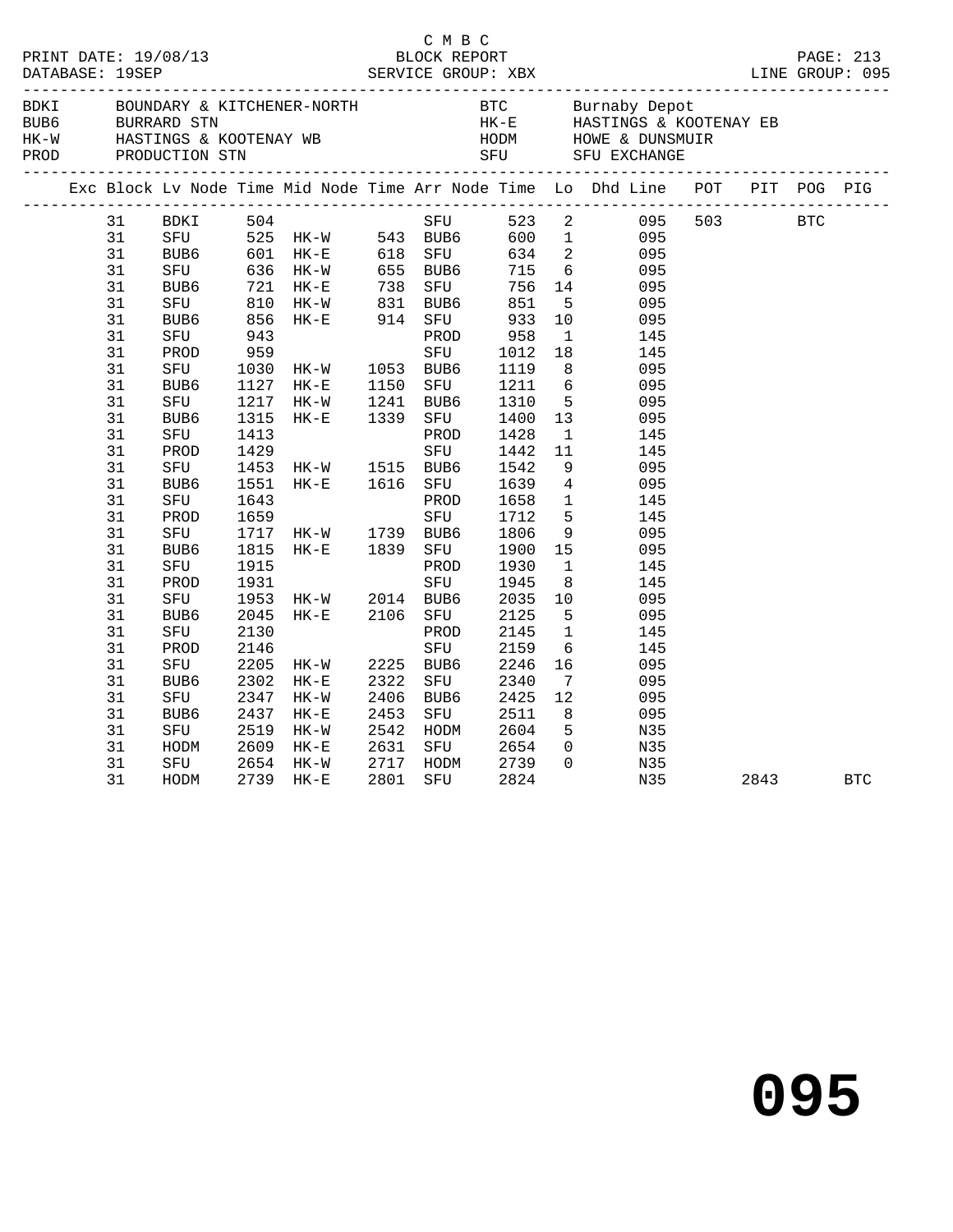## C M B C<br>BLOCK REPORT

|  |    |               |      |                                                  |                   |                                |                           |                         | Exc Block Lv Node Time Mid Node Time Arr Node Time Lo Dhd Line POT PIT POG PIG |            |            |              |
|--|----|---------------|------|--------------------------------------------------|-------------------|--------------------------------|---------------------------|-------------------------|--------------------------------------------------------------------------------|------------|------------|--------------|
|  | 32 |               |      |                                                  |                   |                                |                           |                         | BDKI 510 HK-E BUB6 530 3 095 509                                               | <b>BTC</b> |            |              |
|  | 32 | BUB6 533 HK-E |      |                                                  |                   | $550$ SFU                      |                           |                         | 606 6<br>095                                                                   |            |            |              |
|  | 32 | SFU 612 HK-W  |      |                                                  |                   | 631 BUB6 651 10                |                           |                         | 095                                                                            |            |            |              |
|  | 32 | BUB6          | 701  | $HK-E$                                           | 718<br>817<br>859 | SFU                            | 736 Zu<br>837 4<br>918 10 |                         | 095                                                                            |            |            |              |
|  | 32 | SFU           |      | 756 HK-W                                         |                   | BUB6                           |                           |                         | 095                                                                            |            |            |              |
|  | 32 | BUB6          |      | $841$ HK-E                                       |                   | SFU                            |                           |                         | 095                                                                            |            |            |              |
|  | 32 | SFU           | 928  |                                                  |                   | PROD                           | 943                       | $\overline{1}$          | 145                                                                            |            |            |              |
|  | 32 | PROD          | 944  | 944<br>1008 HK-W 1031 BUB6<br>1103 HK-E 1126 SFU |                   |                                | 957                       | 11                      | 145                                                                            |            |            |              |
|  | 32 | SFU<br>RUB6   |      |                                                  |                   |                                | 1057 6                    |                         | 095                                                                            |            |            |              |
|  | 32 | BUB6          |      |                                                  |                   | SFU                            | 1147                      | 11                      | 095                                                                            |            |            |              |
|  | 32 | SFU           | 1158 |                                                  |                   | PROD                           | 1213                      | $\mathbf{1}$            | 145                                                                            |            |            |              |
|  | 32 | PROD          | 1214 | SFU<br>HK-W 1305 BUB6<br>HK-E 1403 SFU           |                   |                                | 1227                      | 14                      | 145                                                                            |            |            |              |
|  | 32 | SFU           | 1241 |                                                  |                   |                                | 1334                      | 5 <sup>5</sup>          | 095                                                                            |            |            |              |
|  | 32 | BUB6          | 1339 |                                                  |                   | SFU                            | 1424                      | 5 <sub>5</sub>          | 095                                                                            |            |            |              |
|  | 32 | SFU           | 1429 | HK-W                                             | 1453              | BUB6                           | 1522                      | 5 <sup>5</sup>          | 095                                                                            |            |            |              |
|  | 32 | BUB6          | 1527 | $HK-E$                                           |                   | 1552 SFU                       | 1615 13                   |                         | 095                                                                            |            |            |              |
|  | 32 | SFU           | 1628 |                                                  |                   | PROD                           | 1643                      | $\mathbf{1}$            | 145                                                                            |            |            |              |
|  | 32 | PROD          | 1644 |                                                  |                   | SFU                            | 1657 8                    |                         | 145                                                                            |            |            |              |
|  | 32 | SFU           | 1705 | HK-W 1727 BUB6                                   |                   |                                | 1754                      | 9                       | 095                                                                            |            |            |              |
|  | 32 | BUB6          | 1803 | $HK-E$                                           | 1827              | SFU                            | 1848                      | 12                      | 095                                                                            |            |            |              |
|  | 32 | SFU           | 1900 |                                                  |                   | PROD                           | 1915                      | $\mathbf{1}$            | 145                                                                            |            |            |              |
|  | 32 | PROD          | 1916 |                                                  |                   | SFU                            | 1930 11                   |                         | 145                                                                            |            |            |              |
|  | 32 | SFU           |      | 1941 HK-W 2002 BUB6                              |                   |                                | 2023                      | $7\overline{ }$         | 095                                                                            |            |            |              |
|  | 32 | BUB6          |      | 2030 HK-E                                        |                   | 2051 SFU                       | 2110 5                    |                         | 095                                                                            |            |            |              |
|  | 32 | SFU           | 2115 |                                                  |                   | PROD                           | 2130                      | $\overline{1}$          | 145                                                                            |            |            |              |
|  | 32 | PROD          | 2131 |                                                  |                   | SFU                            | 2144                      |                         | 145                                                                            | 2203       | <b>BTC</b> |              |
|  | 33 | BDKI          |      | 558 HK-E                                         |                   | BUB6                           | 618                       | $\overline{\mathbf{3}}$ | 095                                                                            | 557 BTC    |            |              |
|  | 33 | BUB6          | 621  | $HK-E$                                           |                   |                                |                           | $\overline{\mathbf{2}}$ | 095                                                                            |            |            |              |
|  | 33 | SFU           |      | 656 HK-W                                         |                   |                                |                           | 9                       | 095                                                                            |            |            |              |
|  | 33 | BUB6          |      | 744 HK-E                                         |                   | 638 SFU<br>715 BUB6<br>801 SFU | 654<br>735<br>819         | $6\overline{6}$         | 095                                                                            |            |            |              |
|  | 33 | SFU           | 825  | HK-W                                             | 848               | BUB6                           | 911                       | 15                      | 095                                                                            |            |            |              |
|  | 33 | BUB6          | 926  | $HK-E$                                           |                   | 944 SFU                        | 1003                      | 10                      | 095                                                                            |            |            |              |
|  | 33 | SFU           | 1013 |                                                  |                   | PROD                           | 1028                      | $\mathbf{1}$            | 145                                                                            |            |            |              |
|  | 33 | PROD          | 1029 |                                                  |                   | SFU                            | 1042 12                   |                         | 145                                                                            |            |            |              |
|  | 33 | SFU           |      | 1054 HK-W 1117 BUB6                              |                   |                                | 1143 8                    |                         | 095                                                                            |            |            |              |
|  | 33 | BUB6          | 1151 | $HK-E$                                           |                   | 1214 SFU                       | 1235                      | 8 <sup>8</sup>          | 095                                                                            |            |            |              |
|  | 33 | SFU           | 1243 |                                                  |                   | PROD                           | 1258                      | $\mathbf{1}$            | 145                                                                            |            |            |              |
|  | 33 | PROD          | 1259 |                                                  |                   | SFU                            | 1312 17                   |                         | 145                                                                            |            |            |              |
|  |    |               |      |                                                  |                   |                                |                           |                         | 33 SFU 1329 HK-W 1353 BUB6 1422 5 095                                          |            |            |              |
|  | 33 | BUB6          | 1427 | $HK-E$                                           |                   | 1451 SFU                       | 1512                      | 16                      | 095                                                                            |            |            |              |
|  | 33 | SFU           | 1528 |                                                  |                   | PROD                           | 1543                      | 1                       | 145                                                                            |            |            |              |
|  | 33 | PROD          | 1544 |                                                  |                   | SFU                            | 1557                      | 8                       | 145                                                                            |            |            |              |
|  | 33 | SFU           | 1605 | HK-W                                             |                   | 1627 BUB6                      | 1654                      | 9                       | 095                                                                            |            |            |              |
|  | 33 | BUB6          | 1703 | $HK-E$                                           |                   | 1729 SFU                       | 1752                      | 6                       | 095                                                                            |            |            |              |
|  | 33 | SFU           | 1758 |                                                  |                   | PROD                           | 1813                      | $\overline{1}$          | 145                                                                            |            |            |              |
|  | 33 | PROD          | 1814 |                                                  |                   | SFU                            | 1827                      | 14                      | 145                                                                            |            |            |              |
|  | 33 | SFU           | 1841 | HK-W                                             |                   | 1903 BUB6                      | 1927                      | 2                       | 095                                                                            |            |            |              |
|  | 33 | BUB6          | 1929 |                                                  |                   | $\rm{HK}\!-\!\rm{E}$           | 1951                      |                         | 095                                                                            | 1955       |            | $_{\rm BTC}$ |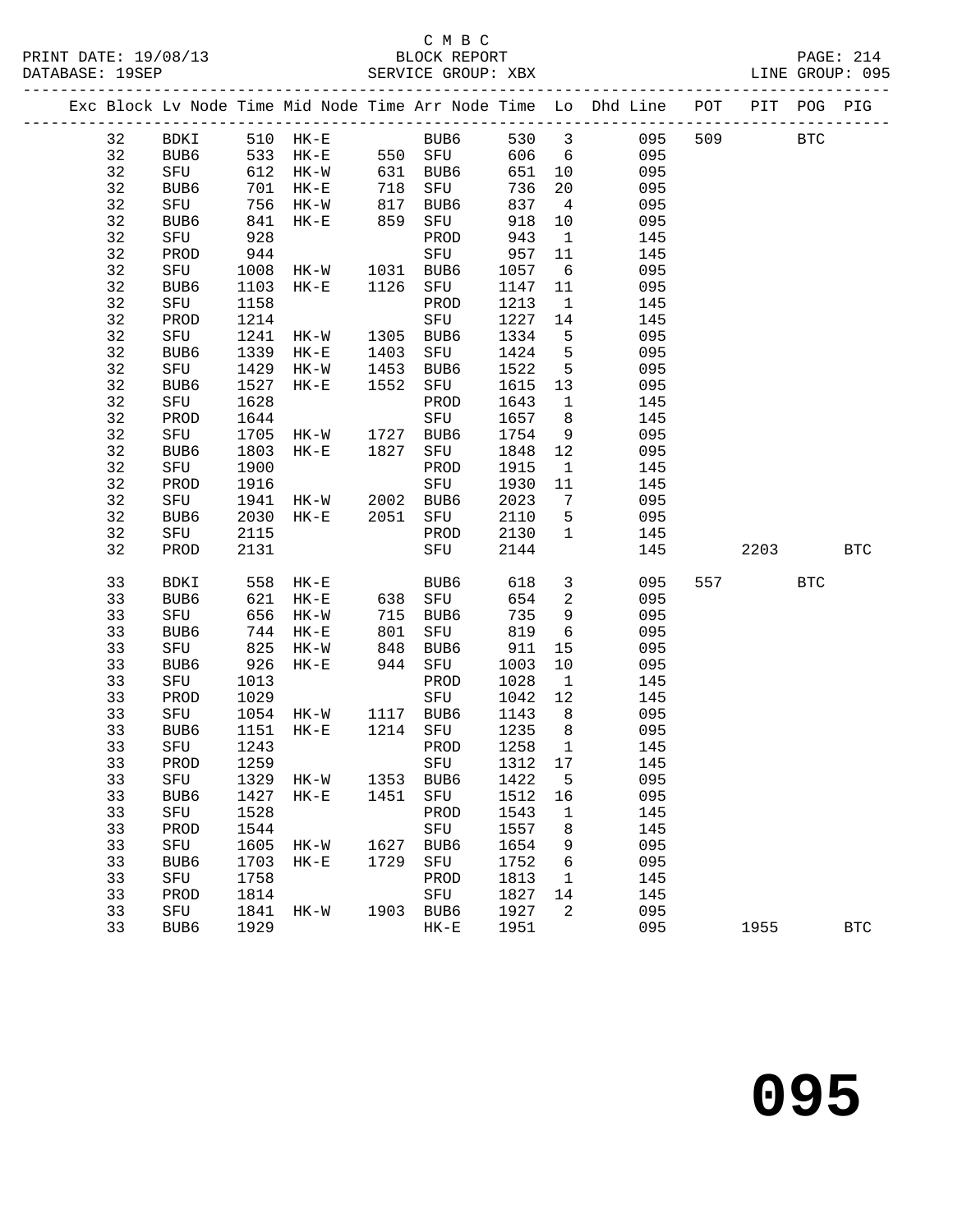## C M B C

|  |    |                  |      |                                                                    |      |                                                                                            |         |                          | Exc Block Lv Node Time Mid Node Time Arr Node Time Lo Dhd Line POT PIT POG PIG |     |          |            |
|--|----|------------------|------|--------------------------------------------------------------------|------|--------------------------------------------------------------------------------------------|---------|--------------------------|--------------------------------------------------------------------------------|-----|----------|------------|
|  |    |                  |      |                                                                    |      |                                                                                            |         |                          | 34 BDKI 615 HK-E BUB6 635 6 095 614 BTC                                        |     |          |            |
|  | 34 |                  |      |                                                                    |      | BUB6 641 HK-E 658 SFU 714 2                                                                |         |                          | 095                                                                            |     |          |            |
|  | 34 |                  |      |                                                                    |      | SFU 716 HK-W 736 BUB6 756 3<br>BUB6 759 HK-E 816 SFU 834 7<br>SFU 841 HK-W 904 BUB6 927 13 |         |                          | 095                                                                            |     |          |            |
|  | 34 |                  |      |                                                                    |      |                                                                                            |         |                          | 095                                                                            |     |          |            |
|  | 34 |                  |      |                                                                    |      |                                                                                            |         |                          | 095                                                                            |     |          |            |
|  | 34 | BUB6             |      | 940 HK-E 1001 SFU                                                  |      |                                                                                            | 1021    | $\overline{7}$           | 095                                                                            |     |          |            |
|  | 34 | SFU              | 1028 |                                                                    |      | PROD                                                                                       | 1043    | $\overline{\mathbf{1}}$  | 145                                                                            |     |          |            |
|  | 34 | PROD             |      |                                                                    |      | SFU                                                                                        | 1057    | 20                       | 145                                                                            |     |          |            |
|  | 34 | SFU              |      |                                                                    |      |                                                                                            | 1208    | $\overline{7}$           | 095                                                                            |     |          |            |
|  | 34 | BUB6             |      | 1215 HK-E 1239                                                     |      | SFU                                                                                        | 1300 13 |                          | 095                                                                            |     |          |            |
|  | 34 | SFU              | 1313 |                                                                    |      | PROD                                                                                       | 1328    | $\mathbf{1}$             | 145                                                                            |     |          |            |
|  | 34 | PROD             | 1329 |                                                                    |      | SFU                                                                                        | 1342    | 11                       | 145                                                                            |     |          |            |
|  | 34 | SFU              |      | 1353 HK-W 1417 BUB6                                                |      |                                                                                            | 1446    | 5 <sup>5</sup>           | 095                                                                            |     |          |            |
|  | 34 | BUB6             | 1451 | $HK-E$                                                             | 1516 | SFU                                                                                        | 1539    | $\overline{4}$           | 095                                                                            |     |          |            |
|  | 34 | SFU              |      |                                                                    |      |                                                                                            | 1558    | $\overline{1}$           | 145                                                                            |     |          |            |
|  | 34 | PROD             |      | 1543 PROD<br>1559 SFU<br>1617 HK-W 1639 BUB6<br>1715 HK-E 1740 SFU |      |                                                                                            | 1612    | $5^{\circ}$              | 145                                                                            |     |          |            |
|  | 34 | SFU              |      |                                                                    |      |                                                                                            | 1706    | 9                        | 095                                                                            |     |          |            |
|  | 34 | BUB6             |      |                                                                    |      | SFU                                                                                        | 1801    | 12                       | 095                                                                            |     |          |            |
|  | 34 | SFU              | 1813 |                                                                    |      | PROD                                                                                       | 1828    | $\mathbf{1}$             | 145                                                                            |     |          |            |
|  | 34 | PROD             | 1829 |                                                                    |      | SFU                                                                                        | 1842    | 11                       | 145                                                                            |     |          |            |
|  | 34 | SFU              |      | 1829<br>1853 HK-W 1915 BUB6<br>1945 HK-E 2007 SFU                  |      |                                                                                            | 1939 6  |                          | 095                                                                            |     |          |            |
|  | 34 | BUB6             |      | 1945 HK-E                                                          |      | SFU                                                                                        | 2027 10 |                          | 095                                                                            |     |          |            |
|  | 34 | SFU              |      | 2037 HK-W                                                          |      | 2057 BUB6                                                                                  | 2118    | $\overline{\phantom{a}}$ | 095                                                                            |     |          |            |
|  | 34 | BUB6             | 2120 |                                                                    |      | $HK-E$                                                                                     | 2141    |                          |                                                                                | 095 | 2145 BTC |            |
|  | 35 | BDKI             | 714  |                                                                    |      | SFU                                                                                        | 733 3   |                          | 095                                                                            |     | 713 BTC  |            |
|  | 35 | SFU              |      |                                                                    |      | 736 HK-W 757 BUB6                                                                          | 817     | 9                        | 095                                                                            |     |          |            |
|  | 35 | BUB6             | 826  | HK-E 844 SFU                                                       |      |                                                                                            | 903     | 10                       | 095                                                                            |     |          |            |
|  | 35 | SFU              | 913  |                                                                    |      | PROD                                                                                       | 928     | $\mathbf{1}$             | 145                                                                            |     |          |            |
|  | 35 | PROD             | 929  |                                                                    |      | SFU                                                                                        | 942     | 14                       | 145                                                                            |     |          |            |
|  | 35 | SFU              |      | 956 HK-W 1019 BUB6                                                 |      |                                                                                            | 1042    | 9                        | 095                                                                            |     |          |            |
|  | 35 | BUB6             | 1051 | HK-E                                                               | 1112 | SFU                                                                                        | 1133    | 10                       | 095                                                                            |     |          |            |
|  | 35 | SFU              | 1143 |                                                                    |      | PROD                                                                                       | 1158    | $\overline{1}$           | 145                                                                            |     |          |            |
|  | 35 | PROD             | 1159 |                                                                    |      | SFU                                                                                        | 1212 17 |                          | 145                                                                            |     |          |            |
|  | 35 | SFU              |      | 1229 HK-W 1253 BUB6                                                |      |                                                                                            | 1322    | $5^{\circ}$              | 095                                                                            |     |          |            |
|  | 35 | BUB6             | 1327 | HK-E 1351 SFU                                                      |      |                                                                                            | 1412 16 |                          | 095                                                                            |     |          |            |
|  | 35 | SFU              | 1428 |                                                                    |      | PROD                                                                                       | 1443    | $\overline{1}$           | 145                                                                            |     |          |            |
|  | 35 | PROD             | 1444 |                                                                    |      | SFU 1457 8                                                                                 |         |                          | 145                                                                            |     |          |            |
|  |    |                  |      |                                                                    |      | 35 SFU 1505 HK-W 1527 BUB6 1554                                                            |         | 9                        | 095                                                                            |     |          |            |
|  | 35 | BUB6             |      | 1603 HK-E                                                          |      | 1628 SFU                                                                                   | 1651    | 7                        | 095                                                                            |     |          |            |
|  | 35 | SFU              | 1658 |                                                                    |      | PROD                                                                                       | 1713    | $\mathbf{1}$             | 145                                                                            |     |          |            |
|  | 35 | PROD             | 1714 |                                                                    |      | SFU                                                                                        | 1727    | 2                        | 145                                                                            |     |          |            |
|  | 35 | SFU              | 1729 | $HK-W$                                                             |      | 1751 BUB6                                                                                  | 1818    | 9                        | 095                                                                            |     |          |            |
|  | 35 | BUB <sub>6</sub> | 1827 | $HK-E$                                                             |      | 1851 SFU                                                                                   | 1912    | 5                        | 095                                                                            |     |          |            |
|  | 35 | SFU              | 1917 | HK-W                                                               | 1939 | BUB6                                                                                       | 2003    | 12                       | 095                                                                            |     |          |            |
|  | 35 | BUB6             | 2015 | $HK-E$                                                             | 2037 | SFU                                                                                        | 2058    |                          | 095                                                                            |     | 2120     | <b>BTC</b> |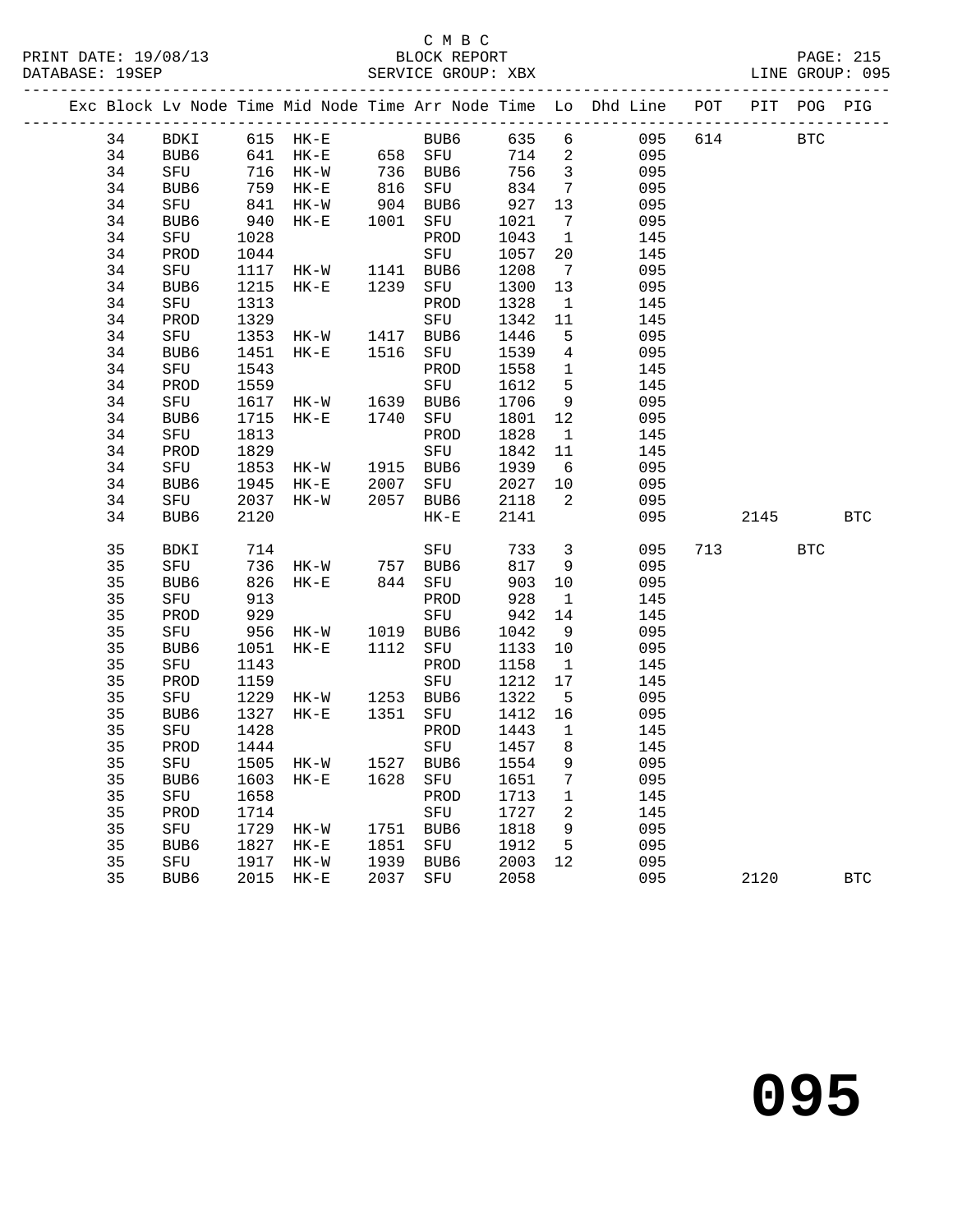### C M B C<br>BLOCK REPORT

|  |    | Exc Block Lv Node Time Mid Node Time Arr Node Time Lo Dhd Line POT PIT POG PIG |      |        |        |                        |      |     |         |                 |                |     |     |      |            |            |
|--|----|--------------------------------------------------------------------------------|------|--------|--------|------------------------|------|-----|---------|-----------------|----------------|-----|-----|------|------------|------------|
|  | 36 | BDKI 740                                                                       |      |        |        |                        |      | SFU |         |                 | 759 1 095      |     | 739 |      | <b>BTC</b> |            |
|  | 36 | SFU 800                                                                        |      |        |        | <b>Example 19 PROD</b> |      |     | 814     |                 | $\mathbf 1$    | 145 |     |      |            |            |
|  | 36 | PROD                                                                           | 815  |        |        |                        |      | SFU | 828     | $\overline{2}$  |                | 145 |     |      |            |            |
|  | 36 | SFU                                                                            | 830  |        |        | <b>Example 18 PROD</b> |      |     | 844     |                 | $\mathbf{1}$   | 145 |     |      |            |            |
|  | 36 | PROD                                                                           | 845  |        |        |                        |      | SFU | 858     | 10              |                | 145 |     |      |            |            |
|  | 36 | SFU                                                                            | 908  |        |        | HK-W 931               | BUB6 |     | 954     | 9               |                | 095 |     |      |            |            |
|  | 36 | BUB6                                                                           | 1003 |        |        | HK-E 1024              | SFU  |     | 1044    | 14              |                | 095 |     |      |            |            |
|  | 36 | SFU                                                                            | 1058 |        |        |                        | PROD |     | 1113    | 1               |                | 145 |     |      |            |            |
|  | 36 | PROD                                                                           | 1114 |        |        |                        | SFU  |     | 1127 14 |                 |                | 145 |     |      |            |            |
|  | 36 | SFU                                                                            | 1141 |        |        | HK-W 1205              | BUB6 |     | 1232    | $\overline{7}$  |                | 095 |     |      |            |            |
|  | 36 | BUB6                                                                           | 1239 | $HK-E$ |        | 1303                   | SFU  |     | 1324    |                 | $4\degree$     | 095 |     |      |            |            |
|  | 36 | SFU                                                                            | 1328 |        |        |                        | PROD |     | 1343    | $\mathbf{1}$    |                | 145 |     |      |            |            |
|  | 36 | PROD                                                                           | 1344 |        |        |                        | SFU  |     | 1357    | 8               |                | 145 |     |      |            |            |
|  | 36 | SFU                                                                            | 1405 |        |        | HK-W 1429              | BUB6 |     | 1458    |                 | 5 <sub>5</sub> | 095 |     |      |            |            |
|  | 36 | BUB6                                                                           | 1503 | HK-E   |        | 1528                   | SFU  |     | 1551    | $7\overline{ }$ |                | 095 |     |      |            |            |
|  | 36 | SFU                                                                            | 1558 |        |        |                        | PROD |     | 1613    | $\mathbf{1}$    |                | 145 |     |      |            |            |
|  | 36 | PROD                                                                           | 1614 |        |        |                        | SFU  |     | 1627    | $\overline{a}$  |                | 145 |     |      |            |            |
|  | 36 | SFU                                                                            | 1629 |        |        | HK-W 1651              | BUB6 |     | 1718    | 9               |                | 095 |     |      |            |            |
|  | 36 | BUB6                                                                           | 1727 | $HK-E$ |        | 1752                   | SFU  |     | 1813    |                 | 16 —           | 095 |     |      |            |            |
|  | 36 | SFU                                                                            | 1829 | HK-W   |        | 1851                   | BUB6 |     | 1916    | 18              |                | 095 |     |      |            |            |
|  | 36 | BUB6                                                                           | 1934 | $HK-E$ |        | 1956                   | SFU  |     | 2016    | 6               |                | 095 |     |      |            |            |
|  | 36 | SFU                                                                            | 2022 | HK-W   |        | 2043                   | BUB6 |     | 2104    | 18              |                | 095 |     |      |            |            |
|  | 36 | BUB6                                                                           | 2122 | $HK-E$ |        | 2143                   | SFU  |     | 2202    | 11              |                | 095 |     |      |            |            |
|  | 36 | SFU                                                                            | 2213 |        |        |                        | PROD |     | 2227    | $\overline{1}$  |                | 145 |     |      |            |            |
|  | 36 | PROD                                                                           | 2228 |        |        |                        | SFU  |     | 2241    | 24              |                | 145 |     |      |            |            |
|  | 36 | SFU                                                                            | 2305 |        | $HK-W$ | 2324                   | BUB6 |     | 2343    | 25              |                | 095 |     |      |            |            |
|  | 36 | BUB6                                                                           | 2408 | $HK-E$ |        | 2424                   | SFU  |     | 2442    | $\overline{1}$  |                | 095 |     |      |            |            |
|  | 36 | SFU                                                                            | 2443 |        |        |                        | PROD |     | 2458    |                 |                | 145 |     | 2515 |            | <b>BTC</b> |
|  |    |                                                                                |      |        |        |                        |      |     |         |                 |                |     |     |      |            |            |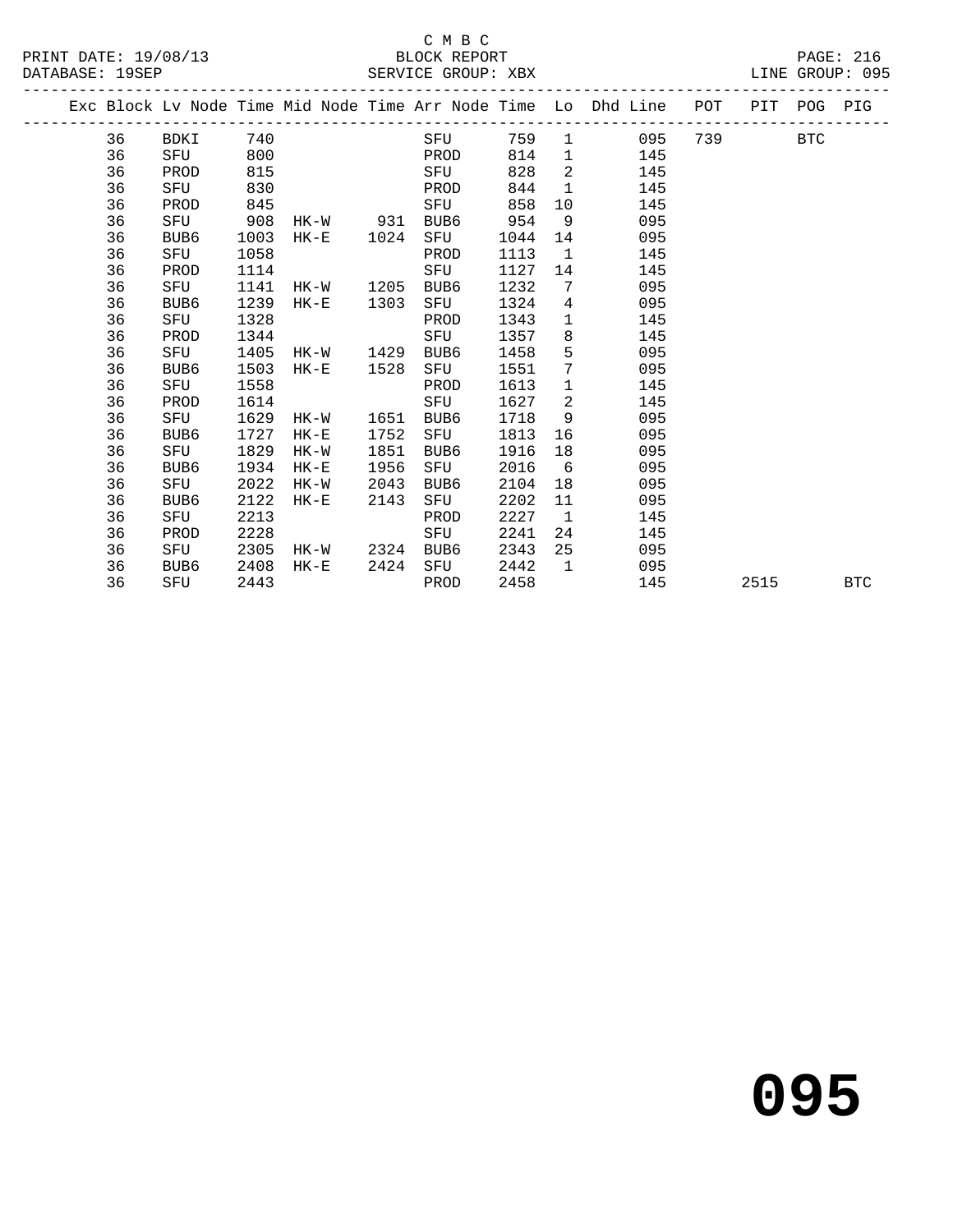#### C M B C<br>BLOCK REPORT

|  |    |      |      |          |      |      |      |                 | Exc Block Lv Node Time Mid Node Time Arr Node Time Lo Dhd Line POT |     | PIT  | POG        | PIG        |
|--|----|------|------|----------|------|------|------|-----------------|--------------------------------------------------------------------|-----|------|------------|------------|
|  | 37 | PROD | 800  |          |      | SFU  | 813  | $\overline{a}$  | 145                                                                | 743 |      | <b>BTC</b> |            |
|  | 37 | SFU  | 815  |          |      | PROD | 829  | $\mathbf{1}$    | 145                                                                |     |      |            |            |
|  | 37 | PROD | 830  |          |      | SFU  | 843  | $\overline{a}$  | 145                                                                |     |      |            |            |
|  | 37 | SFU  | 845  |          |      | PROD | 859  | $\mathbf{1}$    | 145                                                                |     |      |            |            |
|  | 37 | PROD | 900  |          |      | SFU  | 913  | $7\overline{ }$ | 145                                                                |     |      |            |            |
|  | 37 | SFU  | 920  | HK-W     | 943  | BUB6 | 1006 | 9               | 095                                                                |     |      |            |            |
|  | 37 | BUB6 | 1015 | $HK-E$   | 1036 | SFU  | 1056 | 10              | 095                                                                |     |      |            |            |
|  | 37 | SFU  | 1106 | $HK-W$   | 1130 | BUB6 | 1157 | 6               | 095                                                                |     |      |            |            |
|  | 37 | BUB6 | 1203 | $HK-E$   | 1227 | SFU  | 1248 | 10              | 095                                                                |     |      |            |            |
|  | 37 | SFU  | 1258 |          |      | PROD | 1313 | $\mathbf{1}$    | 145                                                                |     |      |            |            |
|  | 37 | PROD | 1314 |          |      | SFU  | 1327 | 14              | 145                                                                |     |      |            |            |
|  | 37 | SFU  | 1341 | HK-W     | 1405 | BUB6 | 1434 | $5^{\circ}$     | 095                                                                |     |      |            |            |
|  | 37 | BUB6 | 1439 | $HK-E$   | 1504 | SFU  | 1527 | 15              | 095                                                                |     |      |            |            |
|  | 37 | SFU  | 1542 | $HK-W$   | 1604 | BUB6 | 1631 | 8               | 095                                                                |     |      |            |            |
|  | 37 | BUB6 | 1639 | $HK-E$   | 1704 | SFU  | 1727 | 14              | 095                                                                |     |      |            |            |
|  | 37 | SFU  | 1741 | $HK-W$   | 1803 | BUB6 | 1829 | 10              | 095                                                                |     |      |            |            |
|  | 37 | BUB6 | 1839 | $HK-E$   | 1903 | SFU  | 1924 | 6               | 095                                                                |     |      |            |            |
|  | 37 | SFU  | 1930 |          |      | PROD | 1945 | $\overline{0}$  | 145                                                                |     |      |            |            |
|  | 37 | PROD | 1945 |          |      | SFU  | 1959 | 16              | 145                                                                |     |      |            |            |
|  | 37 | SFU  | 2015 |          |      | PROD | 2030 | $\mathbf{1}$    | 145                                                                |     |      |            |            |
|  | 37 | PROD | 2031 |          |      | SFU  | 2044 | 16              | 145                                                                |     |      |            |            |
|  | 37 | SFU  | 2100 |          |      | PROD | 2115 | $\overline{1}$  | 145                                                                |     |      |            |            |
|  | 37 | PROD | 2116 |          |      | SFU  | 2129 | 16              | 145                                                                |     |      |            |            |
|  | 37 | SFU  | 2145 |          |      | PROD | 2200 | $\overline{1}$  | 145                                                                |     |      |            |            |
|  | 37 | PROD | 2201 |          |      | SFU  | 2214 | 11              | 145                                                                |     |      |            |            |
|  | 37 | SFU  | 2225 | HK-W     | 2245 | BUB6 | 2306 | 16              | 095                                                                |     |      |            |            |
|  | 37 | BUB6 | 2322 | $HK-E$   | 2342 | SFU  | 2400 | 13              | 095                                                                |     |      |            |            |
|  | 37 | SFU  | 2413 |          |      | PROD | 2427 | $\overline{1}$  | 145                                                                |     |      |            |            |
|  | 37 | PROD | 2428 |          |      | SFU  | 2440 | 2               | 145                                                                |     |      |            |            |
|  | 37 | SFU  | 2442 | HK-W     | 2501 | BUB6 | 2520 | 19              | 095                                                                |     |      |            |            |
|  | 37 | BUB6 | 2539 | $HK-E$   | 2555 | SFU  | 2613 | 6               | 095                                                                |     |      |            |            |
|  | 37 | SFU  | 2619 | HK-W     | 2642 | HODM | 2704 | 5               | N35                                                                |     |      |            |            |
|  | 37 | HODM | 2709 | $HK - E$ | 2731 | SFU  | 2754 | 26              | N35                                                                |     |      |            |            |
|  | 37 | SFU  | 2820 | $HK-W$   | 2843 | HODM | 2905 | $4\overline{4}$ | N35                                                                |     |      |            |            |
|  | 37 | HODM | 2909 | $HK-E$   | 2931 | SFU  | 2954 |                 | N35                                                                |     | 3013 |            | <b>BTC</b> |
|  |    |      |      |          |      |      |      |                 |                                                                    |     |      |            |            |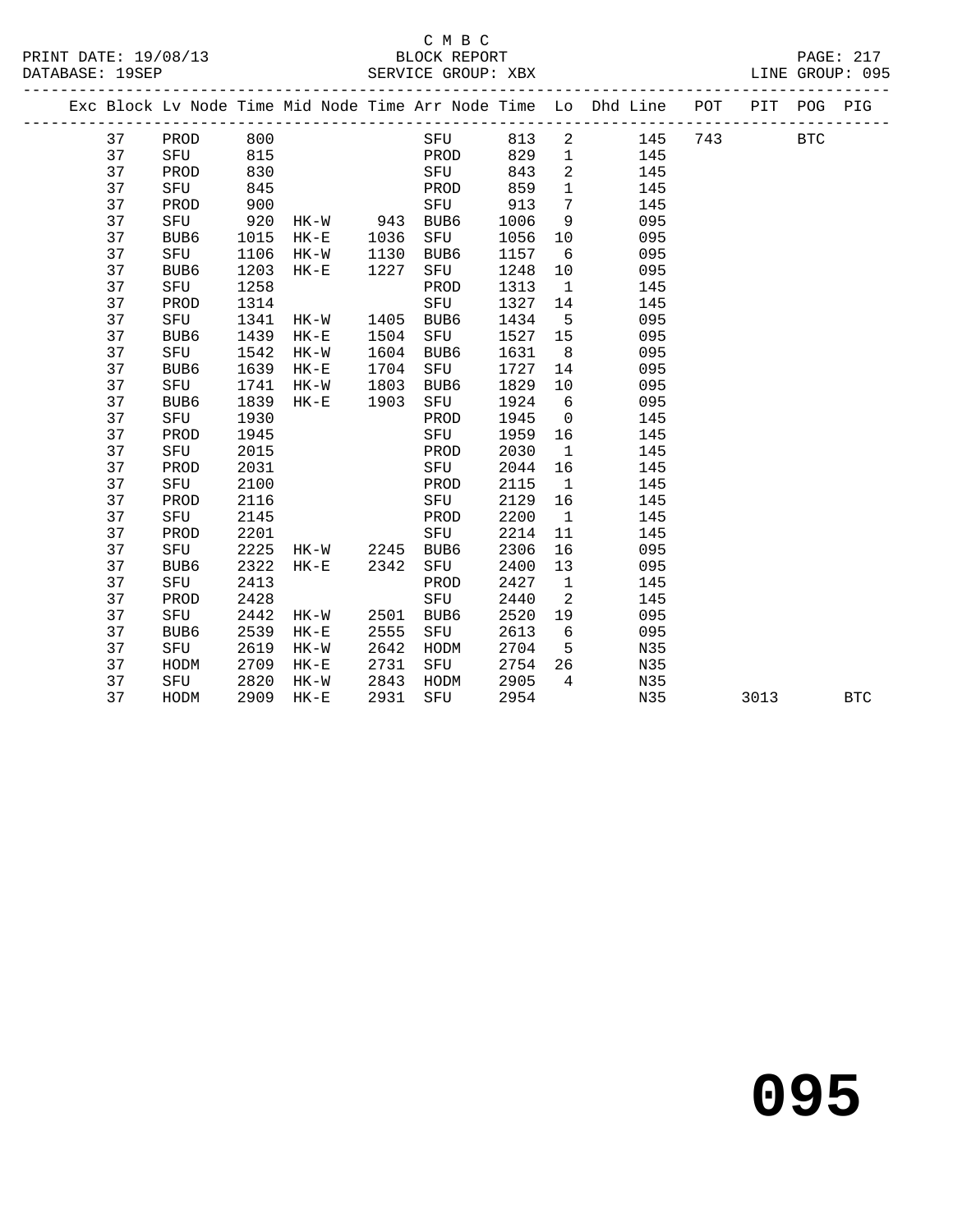|  |    |      |      |                     |      |                                                   |                   |                          | Exc Block Lv Node Time Mid Node Time Arr Node Time Lo Dhd Line POT PIT POG PIG |     |            |            |
|--|----|------|------|---------------------|------|---------------------------------------------------|-------------------|--------------------------|--------------------------------------------------------------------------------|-----|------------|------------|
|  | 38 |      |      |                     |      |                                                   |                   |                          | 095                                                                            | 745 | <b>BTC</b> |            |
|  | 38 |      |      |                     |      |                                                   |                   |                          | 095                                                                            |     |            |            |
|  | 38 | SFU  | 858  |                     |      | PROD 912                                          |                   | $\overline{1}$           | 145                                                                            |     |            |            |
|  | 38 | PROD |      |                     |      |                                                   | 926               | $6\overline{6}$          | 145                                                                            |     |            |            |
|  | 38 | SFU  |      |                     |      |                                                   | 1018              | 9                        | 095                                                                            |     |            |            |
|  | 38 | BUB6 |      |                     |      |                                                   | 1108              | $5^{\circ}$              | 095                                                                            |     |            |            |
|  | 38 | SFU  | 1113 |                     |      | PROD                                              | 1128              | $\overline{1}$           | 145                                                                            |     |            |            |
|  | 38 | PROD |      |                     |      |                                                   | 1142              | 11                       | 145                                                                            |     |            |            |
|  | 38 | SFU  |      |                     |      | 1129<br>1153 HK-W 1217 BUB6<br>1251 HK-E 1315 SFU | 1244              | $7\overline{ }$          | 095                                                                            |     |            |            |
|  | 38 | BUB6 |      |                     |      |                                                   | 1336 7            |                          | 095                                                                            |     |            |            |
|  | 38 | SFU  | 1343 |                     |      | PROD                                              | 1358 1            |                          | 145                                                                            |     |            |            |
|  | 38 | PROD | 1359 |                     |      | SFU<br>HK-W 1441 BUB6<br>HK-E 1540 SFU            | 1412              | $5^{\circ}$              | 145                                                                            |     |            |            |
|  | 38 | SFU  | 1417 |                     |      |                                                   | 1510              | $5^{\circ}$              | 095                                                                            |     |            |            |
|  | 38 | BUB6 | 1515 |                     |      |                                                   | 1603              | 10                       | 095                                                                            |     |            |            |
|  | 38 | SFU  | 1613 |                     |      | PROD                                              | 1628              | $\overline{\mathbf{1}}$  | 145                                                                            |     |            |            |
|  | 38 | PROD | 1629 |                     |      | SFU                                               | 1642              | 11                       | 145                                                                            |     |            |            |
|  | 38 | SFU  |      |                     |      | 1653 HK-W 1715 BUB6<br>1751 HK-E 1815 SFU         | 1742              | 9                        | 095                                                                            |     |            |            |
|  | 38 | BUB6 |      |                     |      |                                                   | 1836 9            |                          | 095                                                                            |     |            |            |
|  | 38 | SFU  | 1845 |                     |      | PROD                                              | 1900 1            |                          | 145                                                                            |     |            |            |
|  | 38 | PROD | 1901 |                     |      | SFU                                               | 1915 14           |                          | 145                                                                            |     |            |            |
|  | 38 | SFU  | 1929 | HK-W 1951 BUB6      |      |                                                   | 2015              | $\overline{\mathbf{3}}$  | 095                                                                            |     |            |            |
|  | 38 | BUB6 | 2018 |                     |      | $HK-E$                                            | 2040              |                          | 095                                                                            |     | 2044 BTC   |            |
|  | 39 | BDKI | 834  |                     |      | SFU                                               | 854               | $\overline{2}$           | 095                                                                            |     | 833 BTC    |            |
|  | 39 | SFU  |      |                     |      |                                                   | 942               | 9                        | 095                                                                            |     |            |            |
|  | 39 | BUB6 |      |                     |      |                                                   | 1032 11           |                          | 095                                                                            |     |            |            |
|  | 39 | SFU  | 1043 |                     |      | PROD                                              | 1058              | $\overline{\mathbf{1}}$  | 145                                                                            |     |            |            |
|  | 39 | PROD | 1059 |                     |      | SFU                                               | 1112 17           |                          | 145                                                                            |     |            |            |
|  | 39 | SFU  | 1129 | $HK - W$            |      |                                                   | 1220              | $\overline{7}$           | 095                                                                            |     |            |            |
|  | 39 | BUB6 | 1227 | $HK-E$              |      | 1153 BUB6<br>1251 SFU<br>1341 BUB6                | 1312              | $5^{\circ}$              | 095                                                                            |     |            |            |
|  | 39 | SFU  | 1317 | HK-W                |      |                                                   | 1410              | $5^{\circ}$              | 095                                                                            |     |            |            |
|  | 39 | BUB6 | 1415 | $HK-E$              |      | 1439 SFU                                          | 1500 13           |                          | 095                                                                            |     |            |            |
|  | 39 | SFU  | 1513 |                     |      | PROD                                              | 1528              | $\overline{\phantom{a}}$ | 145                                                                            |     |            |            |
|  | 39 | PROD | 1529 |                     |      | SFU                                               | 1542              | 11                       | 145                                                                            |     |            |            |
|  | 39 | SFU  |      | 1553 HK-W 1615 BUB6 |      |                                                   | 1642              | $\overline{9}$           | 095                                                                            |     |            |            |
|  | 39 | BUB6 | 1651 | $HK-E$              | 1717 | SFU                                               | 1740 3            |                          | 095                                                                            |     |            |            |
|  | 39 | SFU  | 1743 |                     |      | PROD                                              | 1758              | $\overline{1}$           | 145                                                                            |     |            |            |
|  | 39 | PROD | 1759 |                     |      | SFU                                               | 1812 5<br>1904 11 | $5^{\circ}$              | 145                                                                            |     |            |            |
|  | 39 | SFU  |      | 1817 HK-W 1839 BUB6 |      |                                                   |                   |                          | 095                                                                            |     |            |            |
|  | 39 |      |      |                     |      |                                                   |                   |                          | BUB6 1915 HK-E 1937 SFU 1957 10 095                                            |     |            |            |
|  | 39 | SFU  | 2007 | HK-W                | 2028 | BUB6                                              | 2049              | 13                       | 095                                                                            |     |            |            |
|  | 39 | BUB6 | 2102 | $HK-E$              | 2123 | SFU                                               | 2142              | $\overline{\mathbf{3}}$  | 095                                                                            |     |            |            |
|  | 39 | SFU  | 2145 | $HK-W$              | 2205 | BUB6                                              | 2226              | 16                       | 095                                                                            |     |            |            |
|  | 39 | BUB6 | 2242 | $HK-E$              | 2302 | SFU                                               | 2320              | 23                       | 095                                                                            |     |            |            |
|  | 39 | SFU  | 2343 |                     |      | PROD                                              | 2357              | $\mathbf{1}$             | 145                                                                            |     |            |            |
|  | 39 | PROD | 2358 |                     |      | SFU                                               | 2410              | $5^{\circ}$              | 145                                                                            |     |            |            |
|  | 39 | SFU  | 2415 | $HK-W$              |      | 2434 BUB6                                         | 2453              | 14                       | 095                                                                            |     |            |            |
|  | 39 | BUB6 | 2507 | $HK-E$              | 2523 | SFU                                               | 2541              | 8 <sup>8</sup>           | 095                                                                            |     |            |            |
|  | 39 | SFU  | 2549 | $HK-W$              | 2612 | HODM                                              | 2634              | $5^{\circ}$              | N35                                                                            |     |            |            |
|  | 39 | HODM | 2639 | $HK-E$              | 2701 | SFU                                               | 2724              | 26                       | N35                                                                            |     |            |            |
|  | 39 | SFU  | 2750 | $HK-W$              | 2813 | HODM                                              | 2835              | 4                        | N35                                                                            |     |            |            |
|  | 39 | HODM | 2839 | $HK-E$              | 2901 | SFU                                               | 2924              |                          | N35                                                                            |     | 2943       | <b>BTC</b> |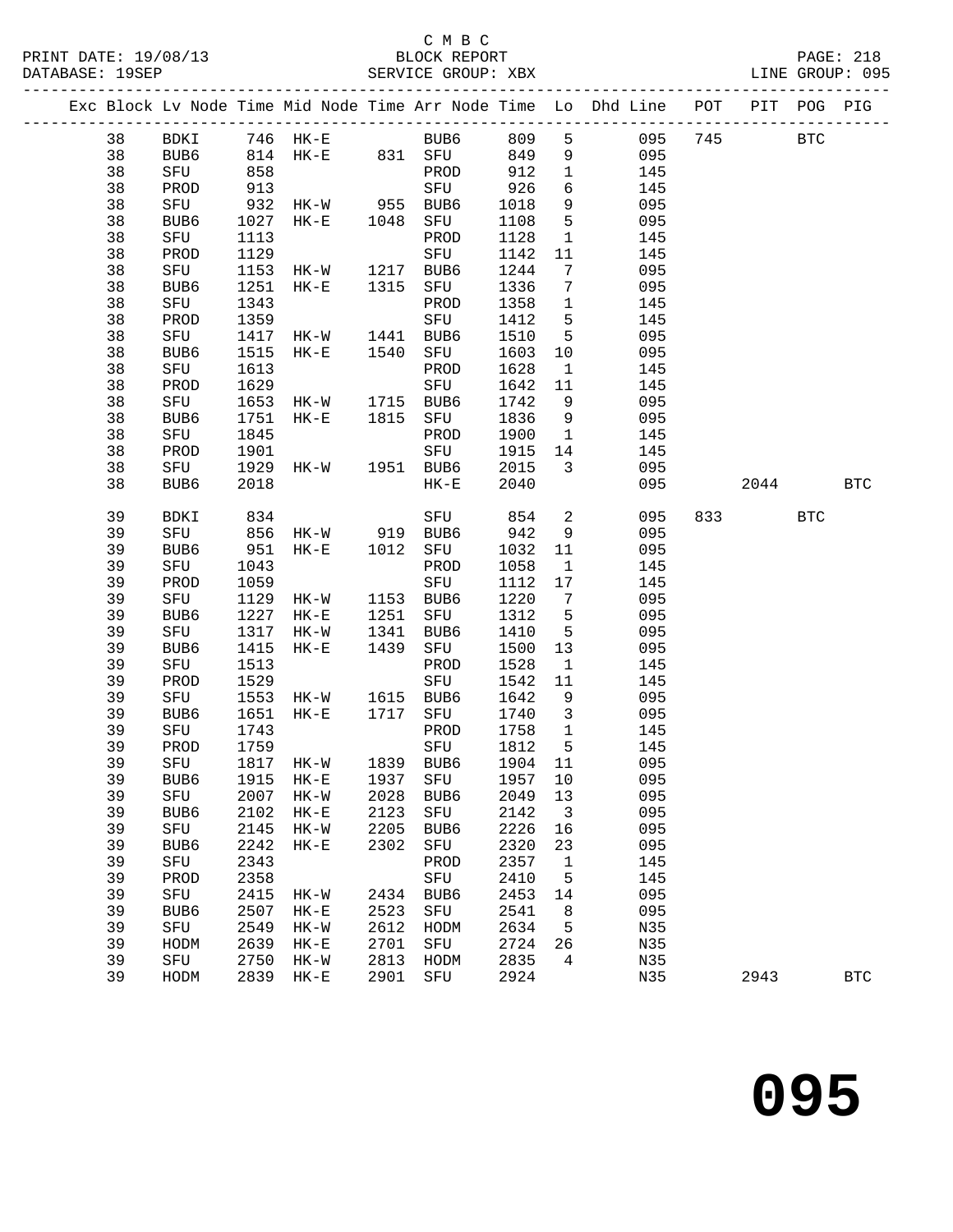#### C M B C<br>BLOCK REPORT

SERVICE GROUP: XBX

|  |    |                  |      |                                        |              |               |      |                         | Exc Block Lv Node Time Mid Node Time Arr Node Time Lo Dhd Line POT |          | PIT POG PIG |  |
|--|----|------------------|------|----------------------------------------|--------------|---------------|------|-------------------------|--------------------------------------------------------------------|----------|-------------|--|
|  | 40 |                  |      |                                        |              |               |      |                         | BDKI 841 HK-E BUB6 907 4 095<br>BUB6 911 HK-E 929 SFU 948 10 095   | 840 BTC  |             |  |
|  | 40 |                  |      |                                        |              |               |      |                         |                                                                    |          |             |  |
|  | 40 | SFU              | 958  |                                        |              | PROD 1013     |      | $\overline{1}$          | 145                                                                |          |             |  |
|  | 40 | PROD             | 1014 | SFU<br>HK-W 1105 BUB6<br>HK-E 1202 SFU |              |               | 1027 | 15                      | 145                                                                |          |             |  |
|  | 40 | SFU              | 1042 |                                        |              |               | 1131 | 8 <sup>8</sup>          | 095                                                                |          |             |  |
|  | 40 | BUB6             | 1139 |                                        |              |               | 1223 | 5 <sup>5</sup>          | 095                                                                |          |             |  |
|  | 40 | SFU              | 1228 |                                        |              | PROD          | 1243 | 1                       | 145                                                                |          |             |  |
|  | 40 | PROD             | 1244 |                                        |              | SFU           | 1257 | 8 <sup>8</sup>          | 145                                                                |          |             |  |
|  | 40 | SFU              | 1305 | HK-W 1329 BUB6<br>HK-E 1427 SFU        |              |               | 1358 | 5 <sup>5</sup>          | 095                                                                |          |             |  |
|  | 40 | BUB6             | 1403 |                                        |              |               | 1448 | 10                      | 095                                                                |          |             |  |
|  | 40 | SFU              | 1458 |                                        |              | PROD          | 1513 | $\overline{1}$          | 145                                                                |          |             |  |
|  | 40 | PROD             | 1514 |                                        |              | SFU           | 1527 | $\overline{\mathbf{3}}$ | 145                                                                |          |             |  |
|  | 40 | SFU              | 1530 | HK-W 1552 BUB6<br>HK-E 1652 SFU        |              |               | 1619 | 8 <sup>8</sup>          | 095                                                                |          |             |  |
|  | 40 | BUB6             | 1627 |                                        |              |               | 1715 | 13                      | 095                                                                |          |             |  |
|  | 40 | SFU              | 1728 |                                        |              | PROD          | 1743 | $\overline{1}$          | 145                                                                |          |             |  |
|  | 40 | PROD             | 1744 |                                        |              | SFU           | 1757 | 8 <sup>8</sup>          | 145                                                                |          |             |  |
|  | 40 | SFU              | 1805 |                                        |              |               | 1852 | 11                      | 095                                                                |          |             |  |
|  | 40 | BUB6             | 1903 | HK-W 1827 BUB6<br>HK-E 1925 SFU        |              |               | 1945 | 15                      | 095                                                                |          |             |  |
|  | 40 | SFU              | 2000 |                                        |              | PROD          | 2015 | $\overline{\mathbf{1}}$ | 145                                                                |          |             |  |
|  | 40 | PROD             | 2016 |                                        |              | SFU           | 2029 | 16                      | 145                                                                |          |             |  |
|  | 40 | SFU              | 2045 |                                        |              | PROD          | 2100 | $\overline{1}$          | 145                                                                |          |             |  |
|  | 40 | PROD             | 2101 |                                        |              | SFU           | 2114 | 11                      | 145                                                                |          |             |  |
|  | 40 | SFU              |      | 2125 HK-W 2145 BUB6                    |              |               | 2206 | 16                      | 095                                                                |          |             |  |
|  | 40 | BUB6             | 2222 |                                        |              | HK-E 2242 SFU | 2300 | 13                      | 095                                                                |          |             |  |
|  | 40 | SFU              | 2313 |                                        |              | PROD          | 2327 |                         | $\mathbf 1$<br>145                                                 |          |             |  |
|  | 40 | PROD             | 2328 |                                        |              | SFU           | 2341 |                         | 145                                                                | 2400 BTC |             |  |
|  | 41 | BDKI             |      |                                        |              | SFU 942       |      |                         | $\overline{\mathbf{c}}$<br>095                                     | 920 000  | <b>BTC</b>  |  |
|  | 41 | SFU              |      |                                        |              |               | 1030 | 9                       | 095                                                                |          |             |  |
|  | 41 | BUB6             | 1039 | $HK-E$                                 |              | 1100 SFU      | 1121 | $7\overline{ }$         | 095                                                                |          |             |  |
|  | 41 | SFU              | 1128 |                                        |              | PROD          | 1143 | $\overline{1}$          | 145                                                                |          |             |  |
|  | 41 | PROD             | 1144 |                                        |              | SFU           | 1157 | 8 <sup>8</sup>          | 145                                                                |          |             |  |
|  | 41 | SFU              | 1205 | HK-W                                   | 1229         | BUB6          | 1258 | $5^{\circ}$             | 095                                                                |          |             |  |
|  | 41 | BUB6             | 1303 | $HK-E$                                 | 1327         | SFU           | 1348 | 10                      | 095                                                                |          |             |  |
|  | 41 | SFU              | 1358 |                                        |              | PROD          | 1413 | $\overline{1}$          | 145                                                                |          |             |  |
|  | 41 | PROD             | 1414 |                                        |              | SFU           | 1427 | 14                      | 145                                                                |          |             |  |
|  | 41 | SFU              |      | 1441 HK-W 1503 BUB6                    |              |               | 1530 | 9                       | 095                                                                |          |             |  |
|  | 41 | BUB6             | 1539 | $HK-E$                                 | 1604<br>1703 | SFU           | 1627 | 14                      | 095                                                                |          |             |  |
|  | 41 | SFU              |      | 1641 HK-W                              | 1703         | BUB6          | 1730 | $\overline{9}$          | 095                                                                |          |             |  |
|  | 41 | BUB6             |      | 1739 HK-E 1804 SFU 1825 4              |              |               |      |                         | 095                                                                |          |             |  |
|  | 41 | SFU              | 1829 |                                        |              | PROD          | 1844 | $\mathbf{1}$            | 145                                                                |          |             |  |
|  | 41 | PROD             | 1845 |                                        |              | SFU           | 1858 | 7                       | 145                                                                |          |             |  |
|  | 41 | ${\tt SFU}$      | 1905 | HK-W                                   |              | 1927 BUB6     | 1951 | 9                       | 095                                                                |          |             |  |
|  | 41 | BUB6             | 2000 | $HK-E$                                 | 2022         | SFU           | 2043 | 9                       | 095                                                                |          |             |  |
|  | 41 | SFU              | 2052 | $HK-W$                                 | 2112         | BUB6          | 2133 | 9                       | 095                                                                |          |             |  |
|  | 41 | BUB <sub>6</sub> | 2142 | $HK-E$                                 | 2203         | SFU           | 2222 | 21                      | 095                                                                |          |             |  |
|  | 41 | SFU              | 2243 |                                        |              | PROD          | 2257 | $\overline{1}$          | 145                                                                |          |             |  |
|  | 41 | PROD             | 2258 |                                        |              | SFU           | 2311 | 16                      | 145                                                                |          |             |  |

41 SFU 2327 HK-W 2346 BUB6 2405 0 095

41 BUB6 2405 HK-E 2421 095 2425 BTC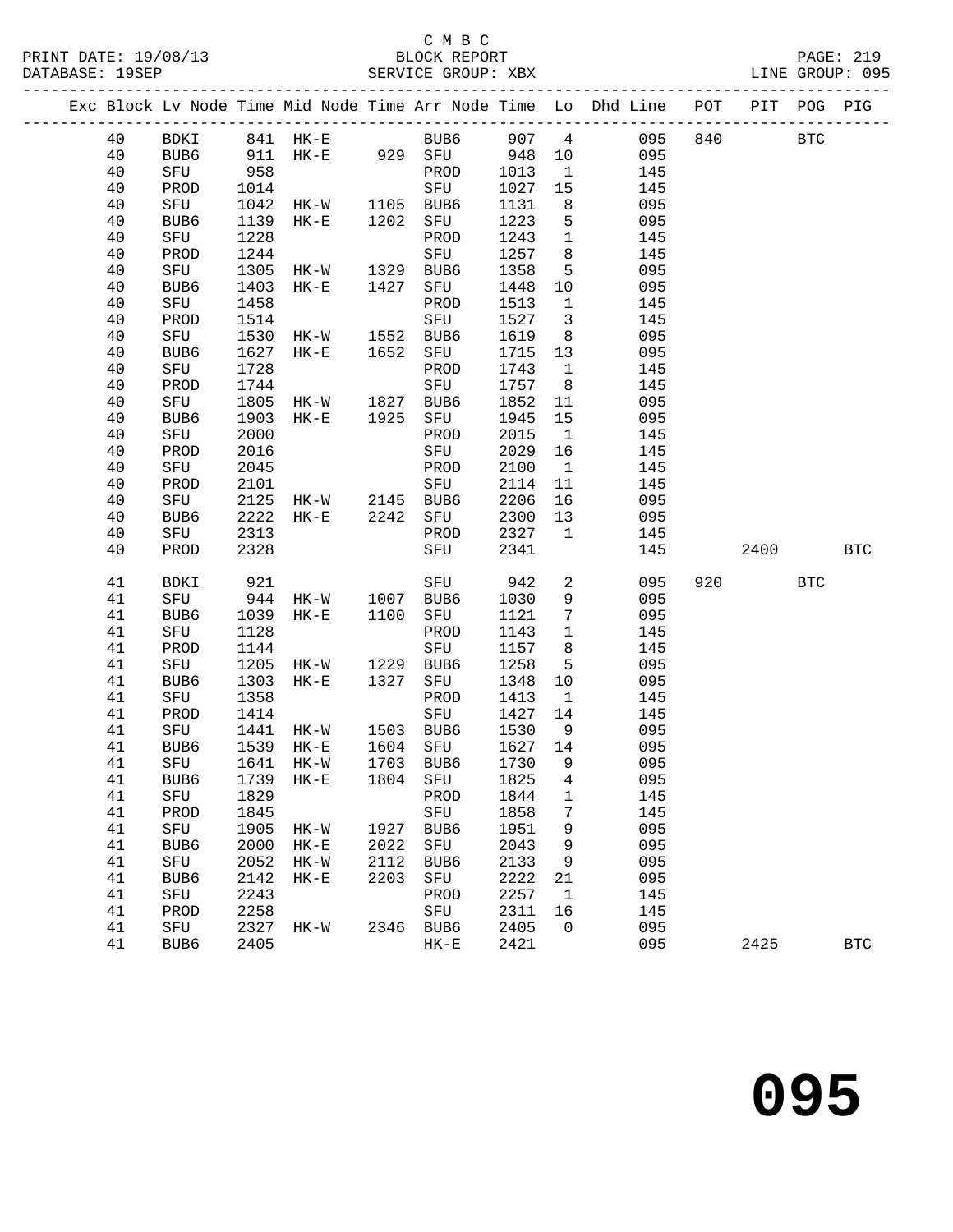#### C M B C<br>BLOCK REPORT

PAGE: 220<br>LINE GROUP: 095

|  |    |      |      |                         |      |      |        |                | Exc Block Lv Node Time Mid Node Time Arr Node Time Lo Dhd Line POT PIT POG PIG |         |      |            |
|--|----|------|------|-------------------------|------|------|--------|----------------|--------------------------------------------------------------------------------|---------|------|------------|
|  | 42 |      |      | BDKI 954                |      | SFU  |        |                | 1015 3<br>095                                                                  | 953 BTC |      |            |
|  | 42 |      |      | SFU 1018 HK-W 1041 BUB6 |      |      | 1107 8 |                | 095                                                                            |         |      |            |
|  | 42 | BUB6 | 1115 | $HK-E$                  | 1138 | SFU  | 1159   |                | 095                                                                            |         |      |            |
|  | 42 | SFU  | 1213 |                         |      | PROD | 1228   | $\mathbf{1}$   | 145                                                                            |         |      |            |
|  | 42 | PROD | 1229 |                         |      | SFU  | 1242   | 11             | 145                                                                            |         |      |            |
|  | 42 | SFU  | 1253 | HK-W 1317               |      | BUB6 | 1346   | $5^{\circ}$    | 095                                                                            |         |      |            |
|  | 42 | BUB6 | 1351 | HK-E 1415               |      | SFU  | 1436   |                | $7\overline{ }$<br>095                                                         |         |      |            |
|  | 42 | SFU  | 1443 |                         |      | PROD | 1458   |                | $1 \quad \cdots$<br>145                                                        |         |      |            |
|  | 42 | PROD | 1459 |                         |      | SFU  | 1512   |                | $5^{\circ}$<br>145                                                             |         |      |            |
|  | 42 | SFU  | 1517 | HK-W 1539               |      | BUB6 | 1606   | 9              | 095                                                                            |         |      |            |
|  | 42 | BUB6 | 1615 | $HK-E$                  | 1640 | SFU  | 1703   |                | 095<br>10                                                                      |         |      |            |
|  | 42 | SFU  | 1713 |                         |      | PROD | 1728   | $\overline{1}$ | 145                                                                            |         |      |            |
|  | 42 | PROD | 1729 |                         |      | SFU  | 1742   |                | 145<br>11                                                                      |         |      |            |
|  | 42 | SFU  |      | 1753 HK-W 1815 BUB6     |      |      | 1841   |                | 095<br>10                                                                      |         |      |            |
|  | 42 | BUB6 | 1851 | HK-E 1915               |      | SFU  | 1936   |                | $9 \left( \frac{1}{2} \right)$<br>095                                          |         |      |            |
|  | 42 | SFU  | 1945 |                         |      | PROD | 2000   |                | $\mathbf{1}$<br>145                                                            |         |      |            |
|  | 42 | PROD | 2001 |                         |      | SFU  | 2014   | 16             | 145                                                                            |         |      |            |
|  | 42 | SFU  | 2030 | <b>Example 12 PROD</b>  |      |      | 2045   | $\mathbf{1}$   | 145                                                                            |         |      |            |
|  | 42 | PROD | 2046 |                         |      | SFU  | 2059   | 8 <sup>1</sup> | 145                                                                            |         |      |            |
|  | 42 | SFU  | 2107 | HK-W                    | 2127 | BUB6 | 2148   |                | 095<br>14                                                                      |         |      |            |
|  | 42 | BUB6 | 2202 | $HK-E$                  | 2222 | SFU  | 2240   |                | $5^{\circ}$<br>095                                                             |         |      |            |
|  | 42 | SFU  | 2245 | HK-W                    | 2305 | BUB6 | 2326   |                | 095<br>16                                                                      |         |      |            |
|  | 42 | BUB6 |      | 2342 HK-E               | 2402 | SFU  | 2420   |                | 095                                                                            |         | 2439 | <b>BTC</b> |
|  |    |      |      |                         |      |      |        |                |                                                                                |         |      |            |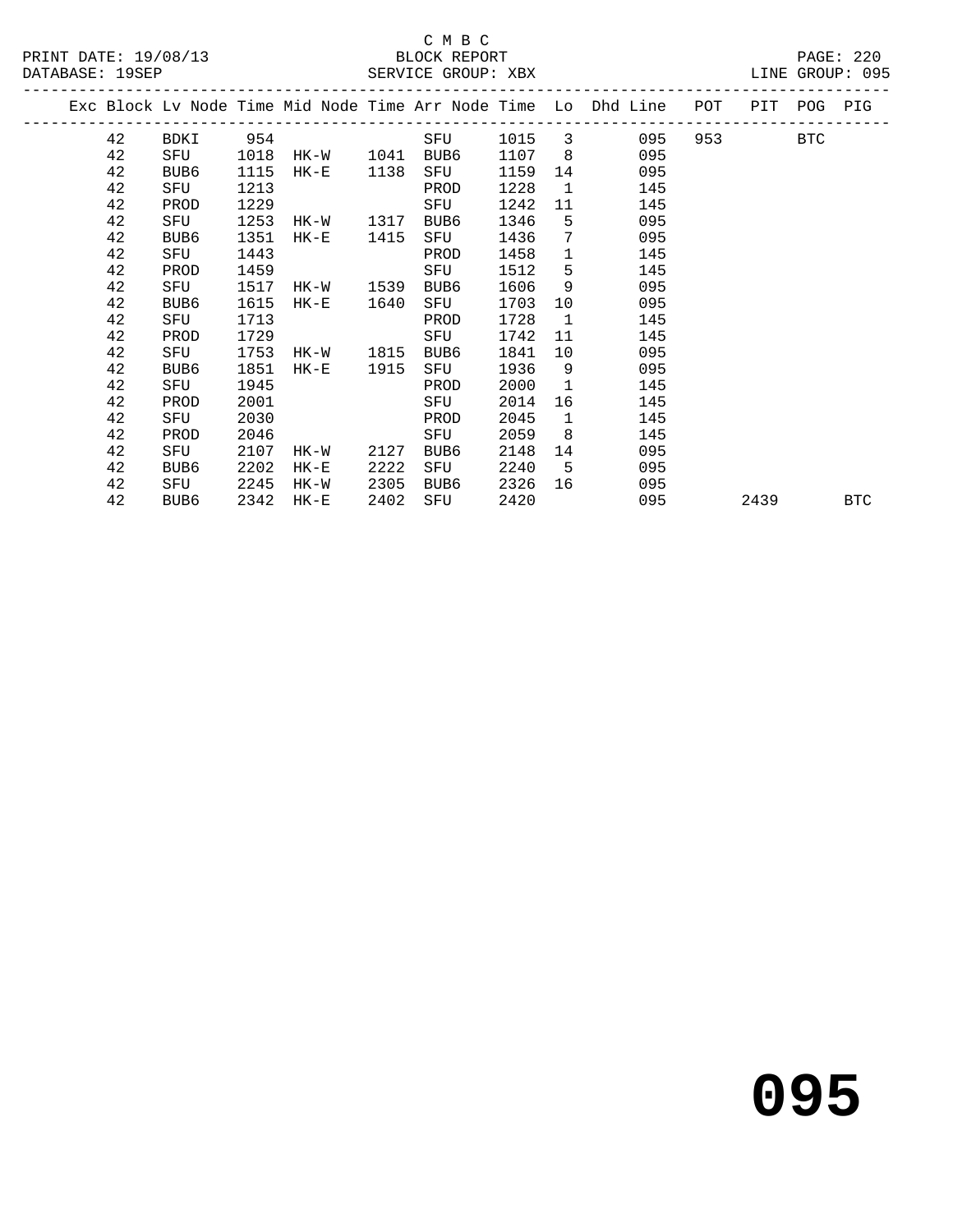|                                   | DATABASE: 19SEP                                                                                                                                                                                                                                                                                                                                                                                                                                                                                                                                                                                                                                                                                                                                                                                                                                           |                                                                                                                          |                                                                                    | PRINT DATE: 19/08/13 BLOCK REPORT                                                                                                          |                                                                                                   | C M B C                                                                 |                                                                                                                                                |    |                                                                                                                                                        |          | PAGE: 221 |
|-----------------------------------|-----------------------------------------------------------------------------------------------------------------------------------------------------------------------------------------------------------------------------------------------------------------------------------------------------------------------------------------------------------------------------------------------------------------------------------------------------------------------------------------------------------------------------------------------------------------------------------------------------------------------------------------------------------------------------------------------------------------------------------------------------------------------------------------------------------------------------------------------------------|--------------------------------------------------------------------------------------------------------------------------|------------------------------------------------------------------------------------|--------------------------------------------------------------------------------------------------------------------------------------------|---------------------------------------------------------------------------------------------------|-------------------------------------------------------------------------|------------------------------------------------------------------------------------------------------------------------------------------------|----|--------------------------------------------------------------------------------------------------------------------------------------------------------|----------|-----------|
| HODM<br>NWST<br><b>SFU</b><br>ULP | BDLO BOUNDARY & LOUGHEED-NORTH BTC Burnaby Depot<br>${\tt BYCA}\qquad \qquad {\tt BROADWAY}\quad \& \text{ CAMBIE}\qquad \qquad {\tt BYGR}\qquad \qquad {\tt BROADWAY}\quad \& \text{ GRANVILLE}\qquad \qquad {\tt GRANVILLE}\qquad \qquad {\tt SRANVILLE}\qquad \qquad {\tt SRANVILLE}\qquad \qquad {\tt SRANVILLE}\qquad \qquad {\tt SRANVILLE}\qquad \qquad {\tt SRANVILLE}\qquad \qquad {\tt SRANVILLE}\qquad \qquad {\tt SRANVILLE}\qquad \qquad {\tt SRANVILLE}\qquad \qquad {\tt SRANVILLE}\qquad \qquad {\tt SRANVILLE}\qquad \qquad {\tt SRANVILLE}\q$<br>HK-E HASTINGS & KOOTENAY EB HK-W HASTINGS & KOOTENAY WB<br>HOWE & DUNSMUIR<br>SFU EXCHANGE<br>UNIVERSITY LOOP<br>Exc Block Lv Node Time Mid Node Time Arr Node Time Lo Dhd Line POT PIT POG PIG<br>1 LB-W 533 BYCA 546 ULP 605 9 099<br>ULP 614 BYCA 635 GRVT 645 8 099<br>$\mathbf 1$ |                                                                                                                          |                                                                                    |                                                                                                                                            |                                                                                                   |                                                                         |                                                                                                                                                |    | LB-W LOUGHEED & BOUNDARY-WEST<br>SUST SURREY CENTRAL STATION<br>ULP1 UNIVERSITY LOOP<br>------------------                                             |          |           |
|                                   |                                                                                                                                                                                                                                                                                                                                                                                                                                                                                                                                                                                                                                                                                                                                                                                                                                                           |                                                                                                                          |                                                                                    |                                                                                                                                            |                                                                                                   |                                                                         |                                                                                                                                                |    |                                                                                                                                                        |          |           |
|                                   | $\mathbf 1$<br>$\mathbf 1$<br>$\mathbf 1$<br>1<br>1<br>1<br>1<br>1<br>1<br>1<br>1<br>1<br>1<br>1<br>$\mathbf{1}$                                                                                                                                                                                                                                                                                                                                                                                                                                                                                                                                                                                                                                                                                                                                          | GRVT 653 BYCA<br>GRVT<br>ULP 843<br>GRVT<br>ULP<br>GRVT<br>ULP<br>GRVT<br>ULP<br>GRVT<br>ULP<br>GRVT<br>ULP<br>GRVT 1737 | 805<br>927<br>1010<br>1054<br>1138<br>1226<br>1312<br>1409<br>1458<br>1553<br>1642 | ULP 728 BYCA 749 GRVT 759 6<br>BYCA<br>BYCA<br>BYCA<br>BYCA<br>BYCA<br>BYCA<br>BYCA<br><b>BYCA</b><br>BYCA<br>BYCA<br>BYCA<br>BYCA<br>BYCA | 816<br>906<br>939<br>1033<br>1106<br>1205<br>1239<br>1340<br>1422<br>1525<br>1606<br>1709<br>1749 | ULP<br>GRVT<br>ULP<br>GRVT<br>ULP<br>GRVT<br>ULP<br>GRVT<br>ULP<br>GRVT | 702 ULP 721 7<br>ULP 838 5<br>GRVT 917<br>1002<br>1044 10<br>1129 9<br>1218 8<br>1304 8<br>1353<br>1447<br>1539<br>1631<br>1723<br>ULP 1814 13 | 11 | 099<br>099<br>099<br>10<br>099<br>$8 - 8$<br>099<br>099<br>099<br>099<br>099<br>16<br>099<br>$11$ and $11$<br>099<br>099<br>099<br>14 \,<br>099<br>099 | 530 BTC  |           |
|                                   | $\mathbf{1}$                                                                                                                                                                                                                                                                                                                                                                                                                                                                                                                                                                                                                                                                                                                                                                                                                                              | ULP 1827 BYCA                                                                                                            |                                                                                    |                                                                                                                                            |                                                                                                   | 1852 BDLO                                                               | 1912                                                                                                                                           |    | 099                                                                                                                                                    | 1915 BTC |           |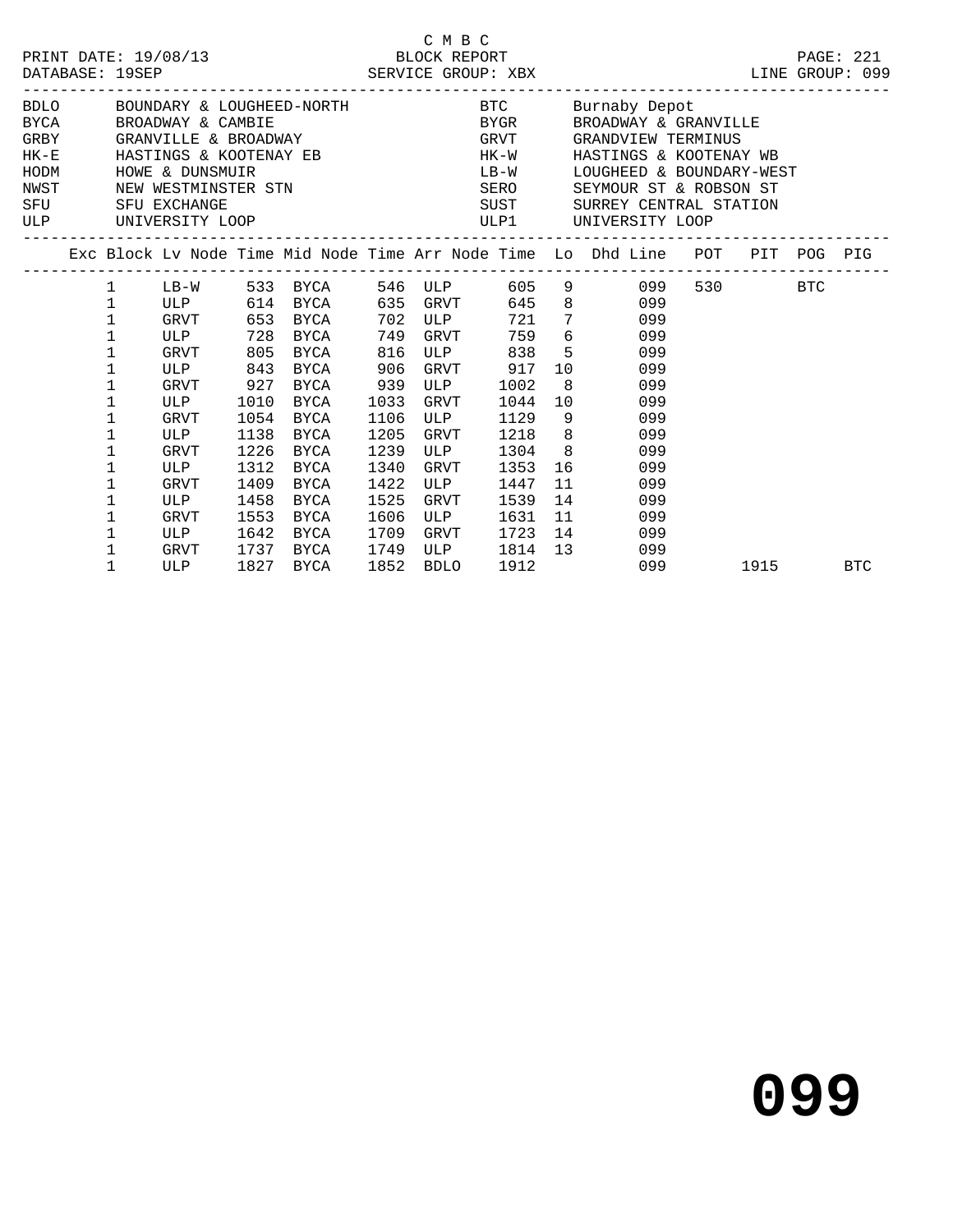#### C M B C<br>BLOCK REPORT

|  | DATABASE: 19SEP         |             |      |                                                                                |      |             |      |                              |           |     |      |              | LINE GROUP: 099 |
|--|-------------------------|-------------|------|--------------------------------------------------------------------------------|------|-------------|------|------------------------------|-----------|-----|------|--------------|-----------------|
|  |                         |             |      | Exc Block Lv Node Time Mid Node Time Arr Node Time Lo Dhd Line POT PIT POG PIG |      |             |      |                              |           |     |      |              |                 |
|  | $\overline{a}$          | $LB-W$      |      | 548 BYCA                                                                       |      | 601 ULP     | 620  | 9                            |           | 099 | 545  | $_{\rm BTC}$ |                 |
|  | $\sqrt{2}$              | ULP         |      | 629 BYCA                                                                       | 650  | GRVT        | 700  | $\mathbf{3}$                 | 099       |     |      |              |                 |
|  | $\sqrt{2}$              | <b>GRVT</b> | 703  | BYCA                                                                           | 712  | ULP         | 731  | 6                            | 099       |     |      |              |                 |
|  | $\overline{\mathbf{c}}$ | ULP         | 737  | BYCA                                                                           | 758  | GRVT        | 808  | 9                            | 099       |     |      |              |                 |
|  | 2                       | <b>GRVT</b> | 817  | BYCA                                                                           | 828  | ULP         | 850  | 8                            | 099       |     |      |              |                 |
|  | $\sqrt{2}$              | ULP         | 858  | BYCA                                                                           | 921  | GRVT        | 932  | 6                            | 099       |     |      |              |                 |
|  | 2                       | GRVT        | 938  | BYCA                                                                           | 950  | ULP         | 1013 | 8                            | 099       |     |      |              |                 |
|  | $\sqrt{2}$              | ULP         | 1021 | BYCA                                                                           | 1044 | GRVT        | 1055 | 10                           | 099       |     |      |              |                 |
|  | 2                       | <b>GRVT</b> | 1105 | <b>BYCA</b>                                                                    | 1118 | ULP         | 1143 | $7\phantom{.0}$              | 099       |     |      |              |                 |
|  | $\overline{\mathbf{c}}$ | ULP         | 1150 | <b>BYCA</b>                                                                    | 1217 | GRVT        | 1230 | $7\phantom{.0}$              | 099       |     |      |              |                 |
|  | 2                       | <b>GRVT</b> | 1237 | <b>BYCA</b>                                                                    | 1250 | ULP         | 1315 | 8                            | 099       |     |      |              |                 |
|  | 2                       | ULP         | 1323 | <b>BYCA</b>                                                                    | 1351 | <b>GRVT</b> | 1404 | 16                           | 099       |     |      |              |                 |
|  | 2                       | <b>GRVT</b> | 1420 | BYCA                                                                           | 1433 | ULP         | 1458 | 11                           | 099       |     |      |              |                 |
|  | 2                       | ULP         | 1509 | <b>BYCA</b>                                                                    | 1536 | GRVT        | 1550 | 14                           | 099       |     |      |              |                 |
|  | 2                       | <b>GRVT</b> | 1604 | BYCA                                                                           | 1617 | ULP         | 1642 | 11                           | 099       |     |      |              |                 |
|  | 2                       | ULP         | 1653 | BYCA                                                                           | 1720 | <b>GRVT</b> | 1733 | 15                           | 099       |     |      |              |                 |
|  | 2                       | GRVT        | 1748 | BYCA                                                                           | 1800 | ULP         | 1825 | 13                           | 099       |     |      |              |                 |
|  | 2                       | ULP         | 1838 | <b>BYCA</b>                                                                    | 1903 | GRVT        | 1916 | 9                            | 099       |     |      |              |                 |
|  | 2                       | GRVT        | 1925 | BYCA                                                                           | 1937 | ULP         | 2002 | 12                           | 099       |     |      |              |                 |
|  | 2                       | ULP         | 2014 | <b>BYCA</b>                                                                    | 2038 | GRVT        | 2049 | 10                           | 099       |     |      |              |                 |
|  | 2                       | <b>GRVT</b> | 2059 | BYCA                                                                           | 2110 | ULP         | 2134 | $7\phantom{.0}\phantom{.0}7$ | 099       |     |      |              |                 |
|  | 2                       | ULP         | 2141 | BYCA                                                                           | 2205 | GRVT        | 2216 | 13                           | 099       |     |      |              |                 |
|  | 2                       | <b>GRVT</b> | 2229 | <b>BYCA</b>                                                                    | 2239 | ULP         | 2301 | 10                           | 099       |     |      |              |                 |
|  | 2                       | ULP         | 2311 | BYCA                                                                           | 2333 | GRVT        | 2344 | 6                            | 099       |     |      |              |                 |
|  | 2                       | <b>GRVT</b> | 2350 | BYCA                                                                           | 2400 | ULP         | 2422 | 9                            | 099       |     |      |              |                 |
|  | 2                       | ULP         | 2431 | BYCA                                                                           | 2451 | GRVT        | 2501 | 19                           | 099       |     |      |              |                 |
|  | $\sqrt{2}$              | <b>GRVT</b> | 2520 | BYCA                                                                           | 2529 | ULP         | 2550 | 17                           | 1 099     |     |      |              |                 |
|  | 2                       | ULP1        | 2608 | GRBY                                                                           | 2627 | SERO        | 2638 | $\overline{1}$               | N17       |     |      |              |                 |
|  | 2                       | SERO        | 2639 | BYGR                                                                           | 2646 | ULP1        | 2706 | 17                           | 26<br>N17 |     |      |              |                 |
|  | 2                       | HODM        | 2749 |                                                                                |      | NWST        | 2851 |                              | N19       |     | 2913 |              | <b>BTC</b>      |
|  |                         |             |      |                                                                                |      |             |      |                              |           |     |      |              |                 |
|  | 3                       | $LB-W$      | 603  | BYCA                                                                           | 616  | ULP         | 635  | 9                            | 099       | 600 |      | BTC          |                 |
|  | 3                       | ULP         | 644  | BYCA                                                                           | 705  | GRVT        | 715  | 7                            | 099       |     |      |              |                 |
|  | 3                       | <b>GRVT</b> | 722  | BYCA                                                                           | 731  | ULP         | 750  | 6                            | 099       |     |      |              |                 |
|  | 3                       | ULP         | 756  | <b>BYCA</b>                                                                    | 817  | GRVT        | 827  | 9                            | 099       |     |      |              |                 |
|  | 3                       | GRVT        | 836  | BYCA                                                                           | 847  | ULP         | 909  | 10                           | 099       |     |      |              |                 |
|  | 3                       | ULP         | 919  | BYCA                                                                           | 942  | GRVT        | 953  | 12                           | 099       |     |      |              |                 |
|  | 3                       | <b>GRVT</b> | 1005 | BYCA                                                                           | 1017 | ULP         | 1040 | 8                            | 099       |     |      |              |                 |
|  | 3                       | ULP         |      | 1048 BYCA 1112 GRVT 1125 12                                                    |      |             |      |                              | 099       |     |      |              |                 |
|  | 3                       | <b>GRVT</b> | 1137 | <b>BYCA</b>                                                                    | 1150 | <b>ULP</b>  | 1215 | 8                            | 099       |     |      |              |                 |
|  | 3                       | ULP         | 1223 | <b>BYCA</b>                                                                    | 1251 | GRVT        | 1304 | 11                           | 099       |     |      |              |                 |
|  | 3                       | GRVT        | 1315 | <b>BYCA</b>                                                                    | 1328 | ULP         | 1353 | 10                           | 099       |     |      |              |                 |
|  | 3                       | ULP         | 1403 | ${\tt BYCA}$                                                                   | 1430 | GRVT        | 1444 | 14                           | 099       |     |      |              |                 |
|  | 3                       | <b>GRVT</b> | 1458 | <b>BYCA</b>                                                                    | 1511 | ULP         | 1536 | 11                           | 099       |     |      |              |                 |
|  | 3                       | ULP         | 1547 | <b>BYCA</b>                                                                    | 1614 | GRVT        | 1628 | 15                           | 099       |     |      |              |                 |
|  | 3                       | <b>GRVT</b> | 1643 | <b>BYCA</b>                                                                    | 1655 | <b>ULP</b>  | 1720 | 12                           | 099       |     |      |              |                 |
|  |                         |             |      |                                                                                |      |             |      |                              |           |     |      |              |                 |

3 --- ---- -----<br>GRVT 1827 BYCA

 3 GRVT 1643 BYCA 1655 ULP 1720 12 099 3 ULP 1732 BYCA 1759 GRVT 1812 15 099<br>3 GRVT 1827 BYCA 1839 ULP 1904 13 099

3 ULP 1917 BYCA 1942 BDLO 2002 099 2005 BTC

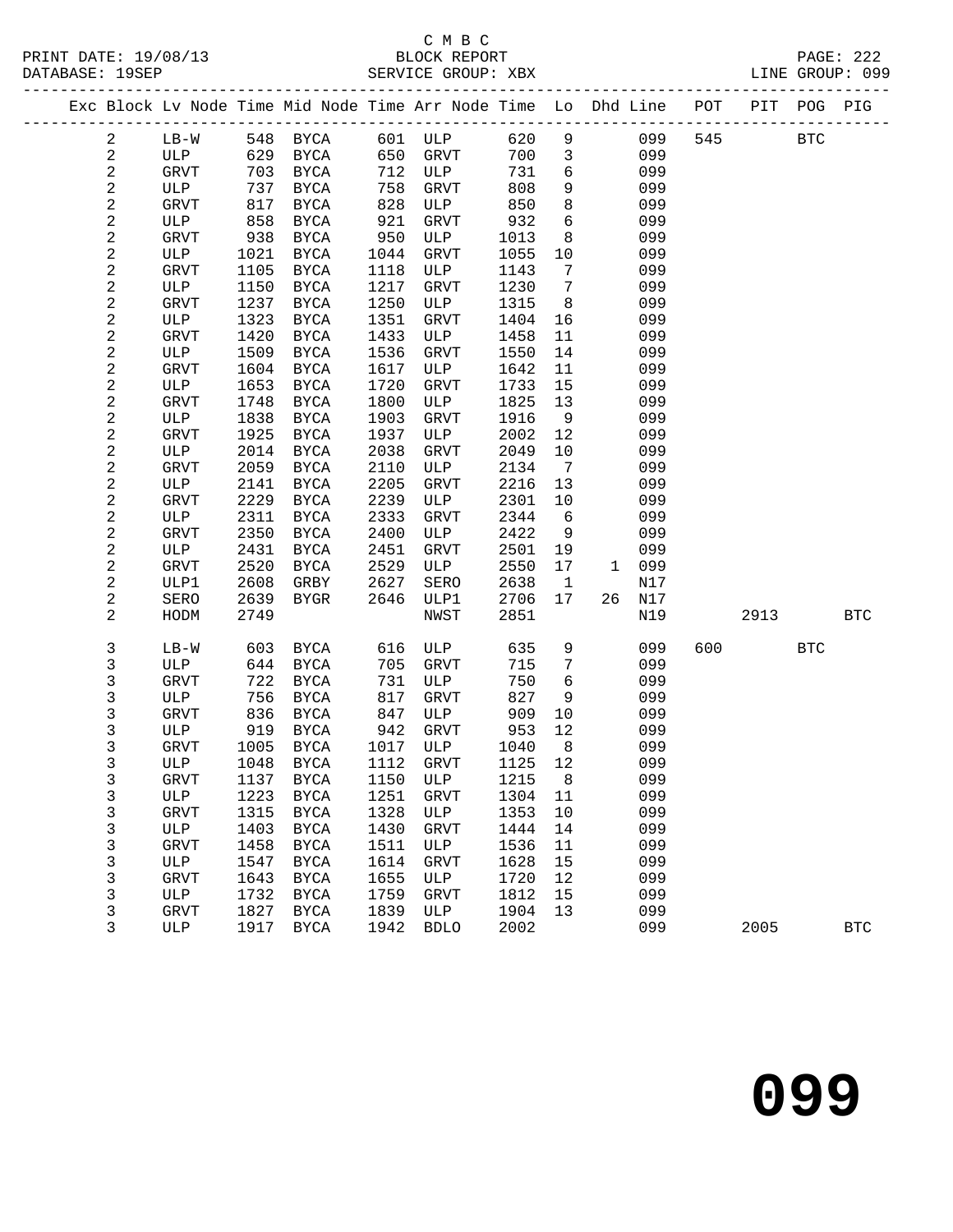#### C M B C<br>BLOCK REPORT

|  |                         |              |      |               |      |              |       |                 | Exc Block Lv Node Time Mid Node Time Arr Node Time Lo Dhd Line POT PIT POG PIG |     |      |            |            |
|--|-------------------------|--------------|------|---------------|------|--------------|-------|-----------------|--------------------------------------------------------------------------------|-----|------|------------|------------|
|  | 4                       | $LB-W$       |      | 616 BYCA      |      | 629 ULP      | 648 7 |                 | 099                                                                            | 613 |      | <b>BTC</b> |            |
|  | $\,4$                   | ULP          | 655  | <b>BYCA</b>   | 716  | GRVT         | 726   | 5               | 099                                                                            |     |      |            |            |
|  | $\,4$                   | GRVT         | 731  | BYCA          | 740  | ULP          | 759   | $\overline{7}$  | 099                                                                            |     |      |            |            |
|  | $\bf 4$                 | ULP          | 806  | BYCA          | 827  | GRVT         | 837   | 11              | 099                                                                            |     |      |            |            |
|  | $\overline{4}$          | GRVT         | 848  | BYCA          | 859  | ULP          | 921   | 10              | 099                                                                            |     |      |            |            |
|  | $\overline{4}$          | ULP          | 931  | <b>BYCA</b>   | 954  | <b>GRVT</b>  | 1005  | 11              | 099                                                                            |     |      |            |            |
|  | $\overline{4}$          | GRVT         | 1016 | <b>BYCA</b>   | 1028 | ULP          | 1051  | 8               | 099                                                                            |     |      |            |            |
|  | $\overline{4}$          | ULP          | 1059 | BYCA          | 1123 | GRVT         | 1136  | 12              | 099                                                                            |     |      |            |            |
|  | $\bf 4$                 | GRVT         | 1148 | BYCA          | 1201 | ULP          | 1226  | 8 <sup>8</sup>  | 099                                                                            |     |      |            |            |
|  | $\overline{\mathbf{4}}$ | ULP          | 1234 | <b>BYCA</b>   | 1302 | GRVT         | 1315  | 11              | 099                                                                            |     |      |            |            |
|  | $\,4$                   | <b>GRVT</b>  | 1326 | <b>BYCA</b>   | 1339 | ULP          | 1404  | 10              | 099                                                                            |     |      |            |            |
|  | $\bf 4$                 | ULP          | 1414 | BYCA          | 1441 | <b>GRVT</b>  | 1455  | 14              | 099                                                                            |     |      |            |            |
|  | $\,4$                   | <b>GRVT</b>  | 1509 | $_{\rm BYCA}$ | 1522 | ULP          | 1547  | 11              | 099                                                                            |     |      |            |            |
|  | $\overline{4}$          | ULP          | 1558 | BYCA          | 1625 | GRVT         | 1639  | 15              | 099                                                                            |     |      |            |            |
|  | $\,4$                   | <b>GRVT</b>  | 1654 | <b>BYCA</b>   | 1706 | ULP          | 1731  | 12              | 099                                                                            |     |      |            |            |
|  | $\bf 4$                 | ULP          | 1743 | BYCA          | 1810 | GRVT         | 1823  | 9               | 099                                                                            |     |      |            |            |
|  | $\bf 4$                 | GRVT         | 1832 | BYCA          | 1844 | ULP          | 1909  | 13              | 099                                                                            |     |      |            |            |
|  | $\,4$                   | ULP          | 1922 | BYCA          | 1947 | <b>GRVT</b>  | 1959  | 11              | 099                                                                            |     |      |            |            |
|  | $\bf 4$                 | <b>GRVT</b>  | 2010 | $_{\rm BYCA}$ | 2021 | ULP          | 2046  | 12              | 099                                                                            |     |      |            |            |
|  | $\,4$                   | $_{\rm ULP}$ | 2058 | $_{\rm BYCA}$ | 2122 | GRVT         | 2133  | 6               | 099                                                                            |     |      |            |            |
|  | $\,4$                   | GRVT         | 2139 | BYCA          | 2150 | ULP          | 2214  | $7\overline{ }$ | 099                                                                            |     |      |            |            |
|  | $\bf 4$                 | ULP          | 2221 | BYCA          | 2243 | <b>GRVT</b>  | 2254  | 15              | 099                                                                            |     |      |            |            |
|  | $\,4$                   | GRVT         | 2309 | BYCA          | 2319 | ULP          | 2341  | 10              | 099                                                                            |     |      |            |            |
|  | $\,4$                   | ULP          | 2351 | BYCA          | 2413 | GRVT         | 2424  | 11              | 099                                                                            |     |      |            |            |
|  | $\bf 4$                 | GRVT         | 2435 | BYCA          | 2445 | ULP          | 2507  | 8 <sup>8</sup>  | 099                                                                            |     |      |            |            |
|  | $\overline{4}$          | ULP          | 2515 | $_{\rm BYCA}$ | 2535 | GRVT         | 2545  |                 | 099                                                                            |     | 2557 |            | <b>BTC</b> |
|  |                         |              |      |               |      |              |       |                 |                                                                                |     |      |            |            |
|  | 5                       | $LB-W$       | 629  | BYCA          | 642  | ULP          | 701   | $6\overline{6}$ | 099                                                                            | 626 |      | <b>BTC</b> |            |
|  | 5                       | ULP          | 707  | BYCA          | 728  | GRVT         | 738   | $\mathbf{3}$    | 099                                                                            |     |      |            |            |
|  | 5                       | <b>GRVT</b>  | 741  | BYCA          | 750  | ULP          | 809   | $6\overline{6}$ | 099                                                                            |     |      |            |            |
|  | 5                       | ULP          | 815  | $_{\rm BYCA}$ | 838  | <b>GRVT</b>  | 849   | 5               | 099                                                                            |     |      |            |            |
|  |                         | GRVT         | 854  | BYCA          | 905  | ULP          | 927   | 10              | 099                                                                            |     |      |            |            |
|  | 55555                   | ULP          | 937  | $_{\rm BYCA}$ | 1000 | GRVT         | 1011  | 11              | 099                                                                            |     |      |            |            |
|  |                         | <b>GRVT</b>  | 1022 | BYCA          | 1034 | $_{\rm ULP}$ | 1057  | 8               | 099                                                                            |     |      |            |            |
|  |                         | ULP          | 1105 | BYCA          | 1132 | GRVT         | 1145  | 8               | 099                                                                            |     |      |            |            |
|  |                         | <b>GRVT</b>  | 1153 | BYCA          | 1206 | ULP          | 1231  | 8 <sup>8</sup>  | 099                                                                            |     |      |            |            |
|  | 5                       | ULP          | 1239 | BYCA          | 1307 | <b>GRVT</b>  | 1320  | 11              | 099                                                                            |     |      |            |            |
|  | 5                       | <b>GRVT</b>  | 1331 | $_{\rm BYCA}$ | 1344 | ULP          | 1409  | 10              | 099                                                                            |     |      |            |            |
|  | 5                       | ULP          | 1419 | $_{\rm BYCA}$ | 1446 | GRVT         | 1500  | 15              | 099                                                                            |     |      |            |            |
|  | 5<br>5<br>5             | <b>GRVT</b>  | 1515 | BYCA          | 1528 | ULP          | 1553  | 11              | 099                                                                            |     |      |            |            |
|  |                         | ULP          | 1604 | BYCA          | 1631 | GRVT         | 1645  | 14              | 099                                                                            |     |      |            |            |
|  |                         | <b>GRVT</b>  | 1659 | BYCA          | 1711 | ULP          | 1736  | 12              | 099                                                                            |     |      |            |            |
|  | $\frac{5}{5}$           | ULP          | 1748 | $_{\rm BYCA}$ | 1815 | ${\tt GRVT}$ | 1828  | 10              | 099                                                                            |     |      |            |            |
|  |                         | GRVT         | 1838 | BYCA          | 1850 | ULP          | 1915  | 13              | 099                                                                            |     |      |            |            |
|  | 5                       | ULP          | 1928 | BYCA          | 1953 | <b>BDLO</b>  | 2013  |                 | 099                                                                            |     | 2016 |            | <b>BTC</b> |
|  |                         |              |      |               |      |              |       |                 |                                                                                |     |      |            |            |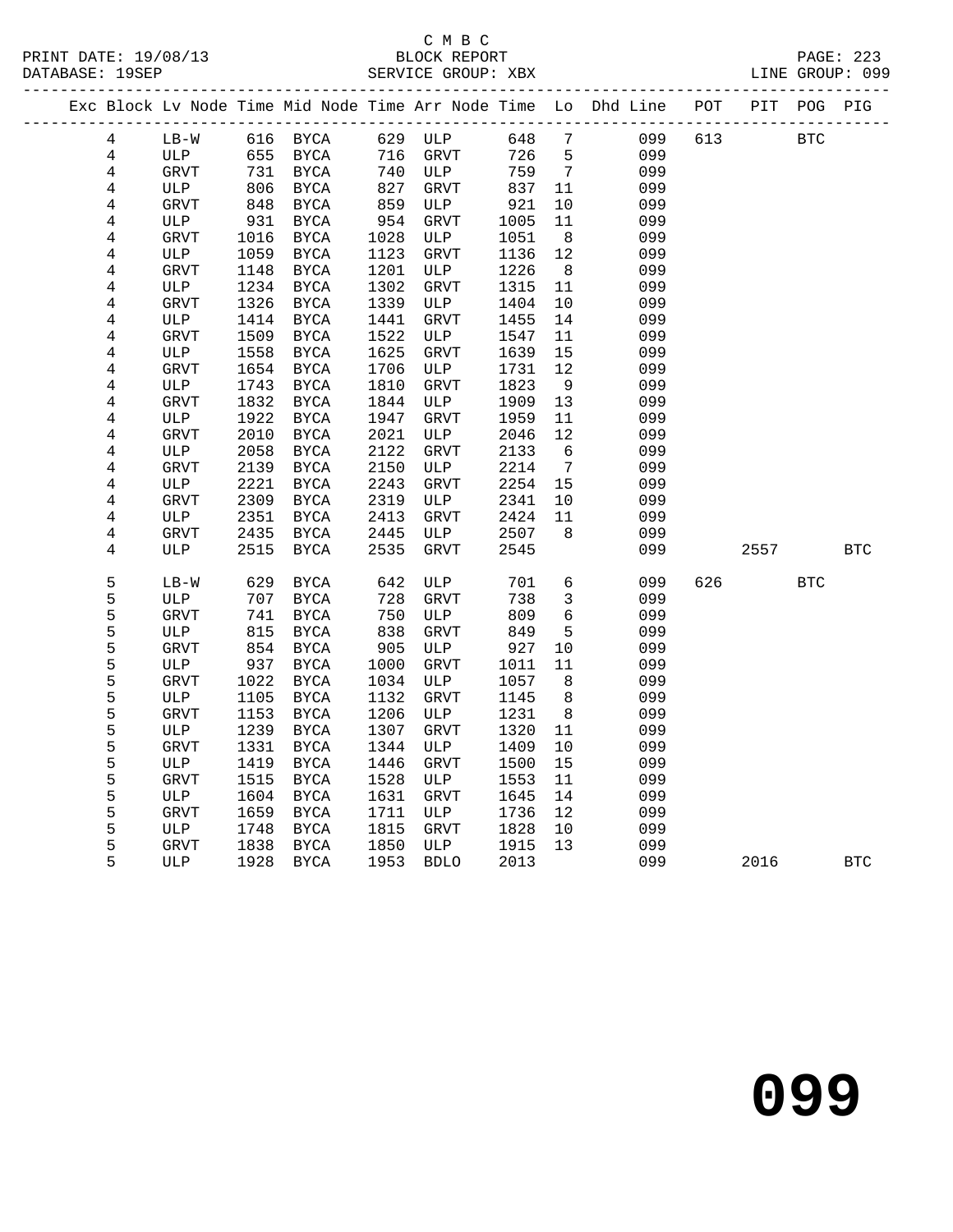#### C M B C

|  |                  |             |      |               |                   | Exc Block Lv Node Time Mid Node Time Arr Node Time Lo Dhd Line POT PIT POG PIG |        |                 |                     |      |            |            |
|--|------------------|-------------|------|---------------|-------------------|--------------------------------------------------------------------------------|--------|-----------------|---------------------|------|------------|------------|
|  | 6                |             |      |               |                   | LB-W 639 BYCA 652 ULP 711 7 099 636 BTC                                        |        |                 |                     |      |            |            |
|  | 6                | ULP         |      | 718 BYCA      | 739               | GRVT                                                                           | 749 9  |                 | 099                 |      |            |            |
|  | 6                | GRVT        |      | 758 BYCA      | 809<br>858<br>928 | <b>ULP</b>                                                                     | 831    | $\overline{4}$  | 099                 |      |            |            |
|  | 6                | ULP         | 835  | BYCA          |                   | GRVT                                                                           | 909    | $7\overline{ }$ | 099                 |      |            |            |
|  | $\epsilon$       | GRVT        | 916  | BYCA          |                   | ULP                                                                            | 951    | 8               | 099                 |      |            |            |
|  | 6                | ULP         | 959  | BYCA          | 1022              | GRVT                                                                           | 1033   | 11              | 099                 |      |            |            |
|  | $\epsilon$       | GRVT        | 1044 | BYCA          | 1056              | ULP                                                                            | 1119   | 8               | 099                 |      |            |            |
|  | $\epsilon$       | ULP         | 1127 | BYCA          | 1154              | GRVT                                                                           | 1207 8 |                 | 099                 |      |            |            |
|  | $\epsilon$       | GRVT        | 1215 | BYCA          | 1228              | ULP                                                                            | 1253   | 8 <sup>8</sup>  | 099                 |      |            |            |
|  | $\epsilon$       | ULP         | 1301 | BYCA          | 1329              | GRVT                                                                           | 1342   | 11              | 099                 |      |            |            |
|  | $\epsilon$       | GRVT        | 1353 | BYCA          | 1406              | ULP                                                                            | 1431   | 10              | 099                 |      |            |            |
|  | $\epsilon$       | ULP         | 1441 | <b>BYCA</b>   | 1508              | GRVT                                                                           | 1522   | 15              | 099                 |      |            |            |
|  | $\epsilon$       | GRVT        | 1537 | BYCA          | 1550              | ULP                                                                            | 1615   | 11              | 099                 |      |            |            |
|  | 6                | ULP         | 1626 | BYCA          | 1653              | GRVT                                                                           | 1707   | 14              | 099                 |      |            |            |
|  | $\epsilon$       | <b>GRVT</b> | 1721 | BYCA          | 1733              | ULP                                                                            | 1758   | 12              | 099                 |      |            |            |
|  | $\epsilon$       | ULP         | 1810 | BYCA          | 1835              | GRVT                                                                           | 1848   | 13              | 099                 |      |            |            |
|  | $\epsilon$       | GRVT        | 1901 | BYCA          | 1913              | ULP                                                                            | 1938   | 13              | 099                 |      |            |            |
|  | 6                | ULP         | 1951 | BYCA          | 2016              | BDLO                                                                           | 2036   |                 | 099                 | 2039 | <b>BTC</b> |            |
|  | 7                | $LB-W$      | 708  | BYCA          | 721               | ULP                                                                            | 740    | $7\overline{ }$ | 099                 | 705  | <b>BTC</b> |            |
|  | $\boldsymbol{7}$ | ULP         | 747  | BYCA          | 808               | GRVT                                                                           | 818    | $5\overline{)}$ | 099                 |      |            |            |
|  | 7                | <b>GRVT</b> | 823  | BYCA          | 834               | ULP                                                                            | 856    | 9               | 099                 |      |            |            |
|  | 7                | ULP         | 905  | BYCA          | 928               | GRVT                                                                           | 939    | 10              | 099                 |      |            |            |
|  | 7                | <b>GRVT</b> | 949  | BYCA          | 1001              | ULP                                                                            | 1024   | 8 <sup>8</sup>  | 099                 |      |            |            |
|  | 7                | ULP         | 1032 | BYCA          | 1056              | GRVT                                                                           | 1109   | 11              | 099                 |      |            |            |
|  | 7                | GRVT        | 1120 | BYCA          | 1133              | ULP                                                                            | 1158   | 8 <sup>8</sup>  | 099                 |      |            |            |
|  | $\boldsymbol{7}$ | ULP         | 1206 | BYCA          | 1234              | GRVT                                                                           | 1247   | 11              | 099                 |      |            |            |
|  | 7                | GRVT        | 1258 | BYCA          | 1311              | ULP                                                                            | 1336   | 9               | 099                 |      |            |            |
|  | 7                | ULP         | 1345 | BYCA          | 1413              | GRVT                                                                           | 1426   | 16              | 099                 |      |            |            |
|  | 7                | <b>GRVT</b> | 1442 | BYCA          | 1455              | ULP                                                                            | 1520   | 11              | 099                 |      |            |            |
|  | $\boldsymbol{7}$ | ULP         | 1531 | BYCA          | 1558              | GRVT                                                                           | 1612   | 14              | 099                 |      |            |            |
|  | 7                | <b>GRVT</b> | 1626 | BYCA          | 1639              | ULP                                                                            | 1704   | 11              | 099                 |      |            |            |
|  | 7                | ULP         | 1715 | BYCA          | 1742              | GRVT                                                                           | 1755   | 15              | 099                 |      |            |            |
|  | 7                | <b>GRVT</b> | 1810 | BYCA          | 1822              | ULP                                                                            | 1847   | 13              | 099                 |      |            |            |
|  | 7                | ULP         | 1900 | BYCA          | 1925              | GRVT                                                                           | 1937   | 12              | 099                 |      |            |            |
|  | 7                | GRVT        | 1949 | BYCA          | 2001              | ULP                                                                            | 2026   | 12              | 099                 |      |            |            |
|  | 7                | ULP         | 2038 | BYCA          | 2102              | GRVT                                                                           | 2113   | 6               | 099                 |      |            |            |
|  | 7                | <b>GRVT</b> |      | 2119 BYCA     | 2130              | ULP                                                                            | 2154   | $\overline{7}$  | 099                 |      |            |            |
|  | 7                |             |      |               |                   | ULP 2201 BYCA 2223 GRVT 2234 15 099                                            |        |                 |                     |      |            |            |
|  | 7                | GRVT        | 2249 | <b>BYCA</b>   | 2259              | ULP                                                                            | 2321   | 10              | 099                 |      |            |            |
|  | 7                | ULP         | 2331 | $_{\rm BYCA}$ | 2353              | GRVT                                                                           | 2404   | 15              | 099                 |      |            |            |
|  | 7                | GRVT        | 2419 | <b>BYCA</b>   | 2429              | ULP                                                                            | 2451   | 9               | 099                 |      |            |            |
|  | $\boldsymbol{7}$ | ULP         | 2500 | <b>BYCA</b>   | 2520              | GRVT                                                                           | 2530   | 20              | 099                 |      |            |            |
|  | $\boldsymbol{7}$ | GRVT        | 2550 | <b>BYCA</b>   | 2559              | ULP                                                                            | 2620   | 17              | 099<br>$\mathbf{1}$ |      |            |            |
|  | 7                | ULP1        | 2638 | GRBY          | 2657              | SERO                                                                           | 2708   | $\mathbf{1}$    | N17                 |      |            |            |
|  | 7                | SERO        | 2709 | <b>BYGR</b>   | 2716              | ULP1                                                                           | 2736   | $7\phantom{.0}$ | 26 N17              |      |            |            |
|  | 7                | HODM        | 2809 | NWST          | 2911              | SUST                                                                           | 2931   |                 | N19                 | 3001 |            | <b>BTC</b> |
|  |                  |             |      |               |                   |                                                                                |        |                 |                     |      |            |            |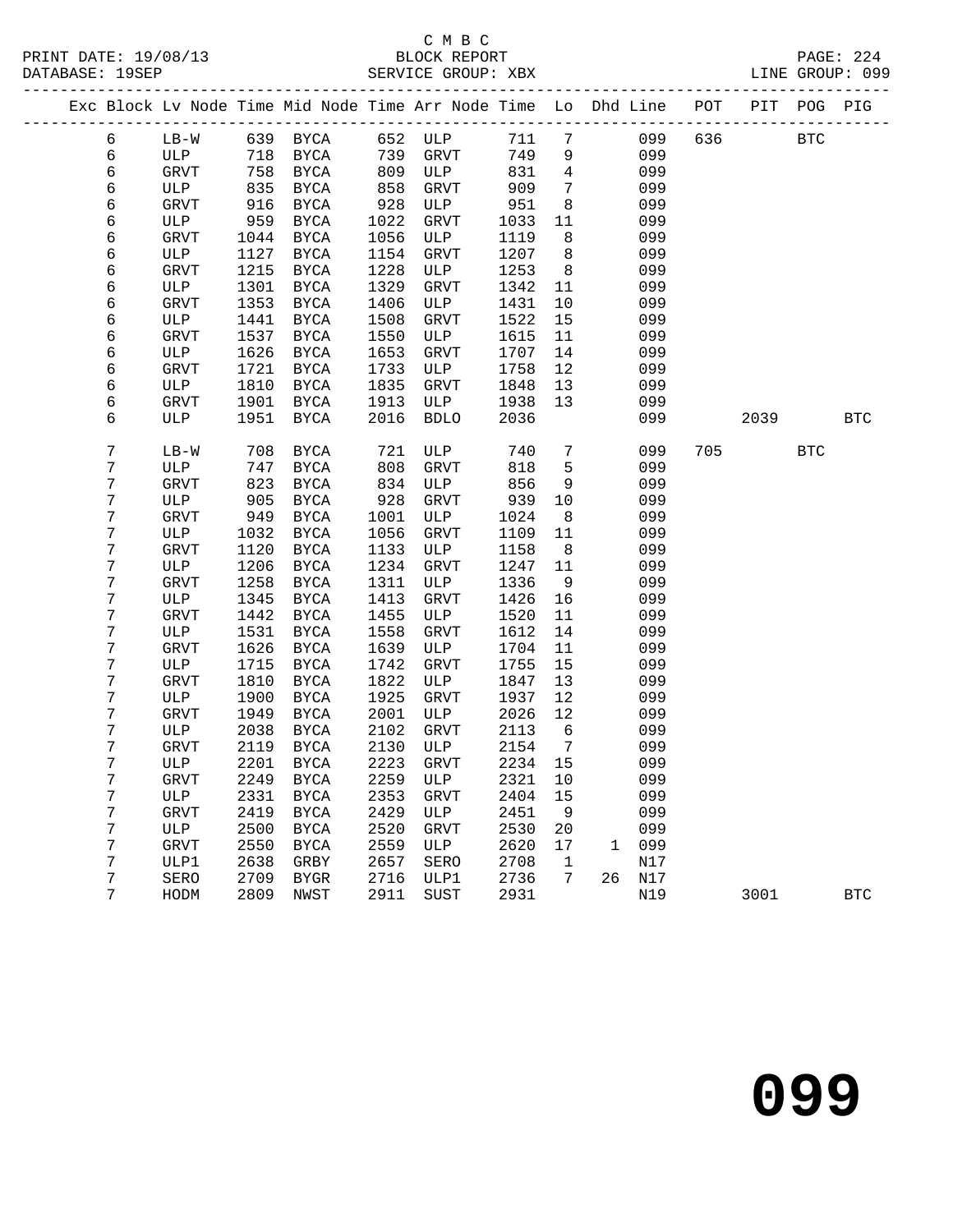### C M B C<br>BLOCK REPORT

PAGE: 225<br>LINE GROUP: 099

|  |             |             |      |               |      |             |      |                 | Exc Block Lv Node Time Mid Node Time Arr Node Time Lo Dhd Line POT |     |      | PIT POG PIG  |            |
|--|-------------|-------------|------|---------------|------|-------------|------|-----------------|--------------------------------------------------------------------|-----|------|--------------|------------|
|  | $\,8\,$     | $LB-W$      |      | 744 BYCA      | 759  | ULP         | 821  | 5               | 099                                                                | 741 |      | $_{\rm BTC}$ |            |
|  | 8           | <b>ULP</b>  | 826  | <b>BYCA</b>   | 849  | <b>GRVT</b> | 900  | 10              | 099                                                                |     |      |              |            |
|  | 8           | <b>GRVT</b> | 910  | BYCA          | 921  | ULP         | 943  | 10              | 099                                                                |     |      |              |            |
|  | $\,8\,$     | ULP         | 953  | <b>BYCA</b>   | 1016 | <b>GRVT</b> | 1027 | 11              | 099                                                                |     |      |              |            |
|  | 8           | <b>GRVT</b> | 1038 | <b>BYCA</b>   | 1050 | ULP         | 1113 | 8               | 099                                                                |     |      |              |            |
|  | 8           | ULP         | 1121 | $_{\rm BYCA}$ | 1148 | <b>GRVT</b> | 1201 | 8               | 099                                                                |     |      |              |            |
|  | 8           | <b>GRVT</b> | 1209 | <b>BYCA</b>   | 1222 | ULP         | 1247 | 9               | 099                                                                |     |      |              |            |
|  | 8           | <b>ULP</b>  | 1256 | <b>BYCA</b>   | 1324 | <b>GRVT</b> | 1337 | 11              | 099                                                                |     |      |              |            |
|  | 8           | <b>GRVT</b> | 1348 | <b>BYCA</b>   | 1401 | ULP         | 1426 | 10              | 099                                                                |     |      |              |            |
|  | $\,8\,$     | ULP         | 1436 | <b>BYCA</b>   | 1503 | <b>GRVT</b> | 1517 | 14              | 099                                                                |     |      |              |            |
|  | $\,8\,$     | <b>GRVT</b> | 1531 | <b>BYCA</b>   | 1544 | ULP         | 1609 | 11              | 099                                                                |     |      |              |            |
|  | 8           | ULP         | 1620 | <b>BYCA</b>   | 1647 | GRVT        | 1701 | 15              | 099                                                                |     |      |              |            |
|  | 8           | <b>GRVT</b> | 1716 | <b>BYCA</b>   | 1728 | ULP         | 1753 | 12              | 099                                                                |     |      |              |            |
|  | $\,8\,$     | ULP         | 1805 | <b>BYCA</b>   | 1830 | <b>GRVT</b> | 1843 | 12              | 099                                                                |     |      |              |            |
|  | $\,8\,$     | <b>GRVT</b> | 1855 | <b>BYCA</b>   | 1907 | ULP         | 1932 | 13              | 099                                                                |     |      |              |            |
|  | 8           | ULP         | 1945 | <b>BYCA</b>   | 2010 | <b>GRVT</b> | 2022 | $7\phantom{.0}$ | 099                                                                |     |      |              |            |
|  | 8           | <b>GRVT</b> | 2029 | <b>BYCA</b>   | 2040 | ULP         | 2105 | 10              | 099                                                                |     |      |              |            |
|  | 8           | ULP         | 2115 | <b>BYCA</b>   | 2139 | <b>GRVT</b> | 2150 | 9               | 099                                                                |     |      |              |            |
|  | 8           | <b>GRVT</b> | 2159 | <b>BYCA</b>   | 2209 | ULP         | 2231 | 10              | 099                                                                |     |      |              |            |
|  | 8           | ULP         | 2241 | <b>BYCA</b>   | 2303 | <b>GRVT</b> | 2314 | 15              | 099                                                                |     |      |              |            |
|  | $\,8\,$     | <b>GRVT</b> | 2329 | <b>BYCA</b>   | 2339 | ULP         | 2401 | 10              | 099                                                                |     |      |              |            |
|  | 8           | <b>ULP</b>  | 2411 | <b>BYCA</b>   | 2431 | <b>BDLO</b> | 2450 |                 | 099                                                                |     | 2453 |              | <b>BTC</b> |
|  | 9           | $LB-W$      | 805  | <b>BYCA</b>   | 820  | ULP         | 842  | $\mathsf 9$     | 099                                                                | 802 |      | <b>BTC</b>   |            |
|  | $\mathsf 9$ | ULP         | 851  | <b>BYCA</b>   | 914  | GRVT        | 925  | 7               | 099                                                                |     |      |              |            |
|  | 9           | GRVT        | 932  | <b>BYCA</b>   | 944  | ULP         | 1007 | 8               | 099                                                                |     |      |              |            |
|  | 9           | ULP         | 1015 | <b>BYCA</b>   | 1038 | GRVT        | 1049 | 10              | 099                                                                |     |      |              |            |
|  | 9           | <b>GRVT</b> | 1059 | <b>BYCA</b>   | 1112 | ULP         | 1137 | 7               | 099                                                                |     |      |              |            |
|  | 9           | ULP         | 1144 | <b>BYCA</b>   | 1211 | <b>GRVT</b> | 1224 | 7               | 099                                                                |     |      |              |            |
|  | 9           | <b>GRVT</b> | 1231 | <b>BYCA</b>   | 1244 | ULP         | 1309 | 9               | 099                                                                |     |      |              |            |
|  | $\mathsf 9$ | ULP         | 1318 | <b>BYCA</b>   | 1346 | <b>GRVT</b> | 1359 | 15              | 099                                                                |     |      |              |            |
|  | $\mathsf 9$ | <b>GRVT</b> | 1414 | <b>BYCA</b>   | 1427 | ULP         | 1452 | 11              | 099                                                                |     |      |              |            |
|  | $\mathsf 9$ | <b>ULP</b>  | 1503 | <b>BYCA</b>   | 1530 | <b>GRVT</b> | 1544 | 15              | 099                                                                |     |      |              |            |
|  | 9           | <b>GRVT</b> | 1559 | <b>BYCA</b>   | 1612 | ULP         | 1637 | 11              | 099                                                                |     |      |              |            |
|  | 9           | <b>ULP</b>  | 1648 | <b>BYCA</b>   | 1715 | <b>GRVT</b> | 1728 | 15              | 099                                                                |     |      |              |            |
|  | 9           | <b>GRVT</b> | 1743 | <b>BYCA</b>   | 1755 | ULP         | 1820 | 12              | 099                                                                |     |      |              |            |
|  | 9           | <b>ULP</b>  | 1832 | <b>BYCA</b>   | 1857 | GRVT        | 1910 | 9               | 099                                                                |     |      |              |            |
|  | 9           | <b>GRVT</b> | 1919 | <b>BYCA</b>   | 1931 | ULP         | 1956 | 12              | 099                                                                |     |      |              |            |

9 ULP 2008 BYCA 2032 BDLO 2051 099 2054 BTC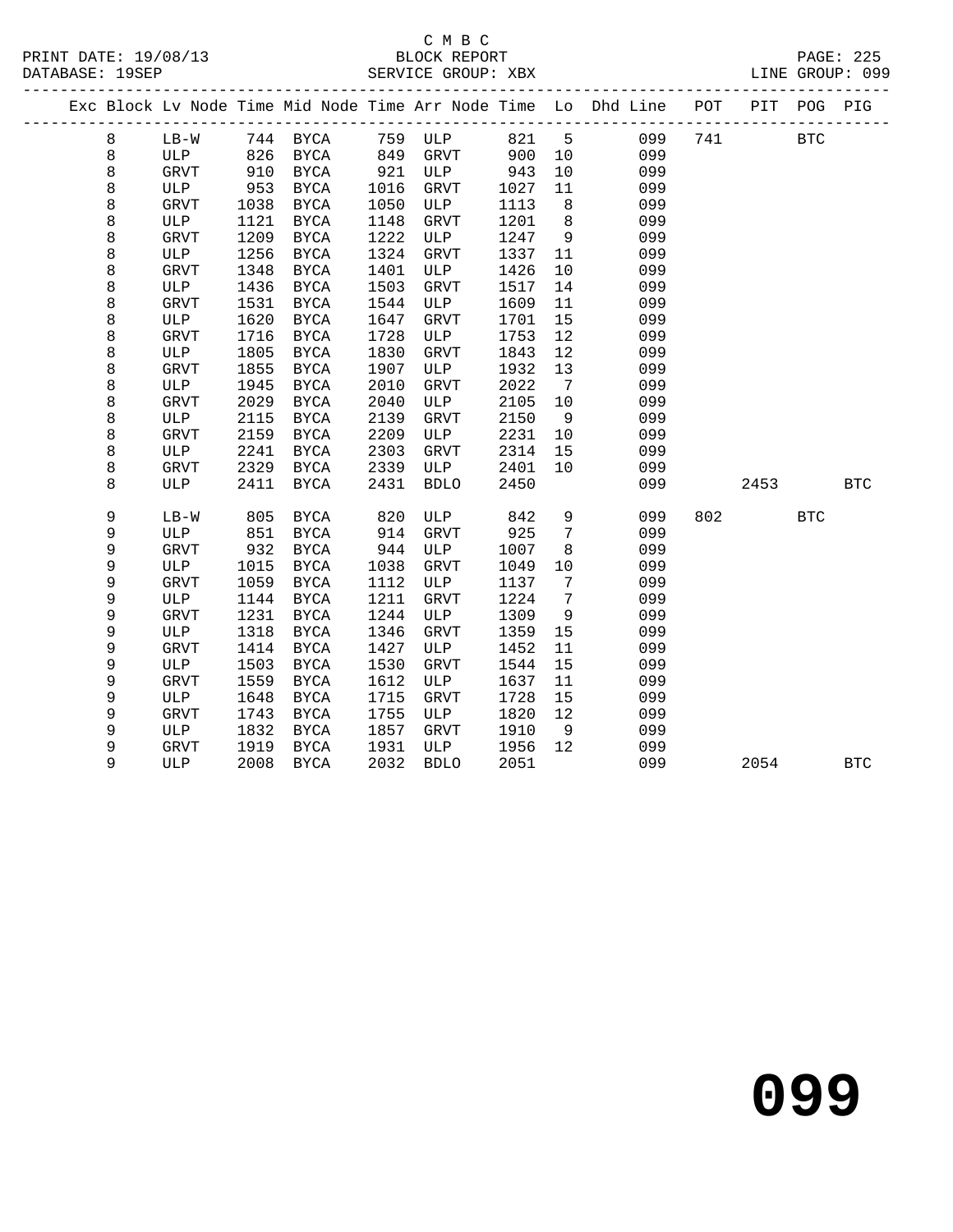#### C M B C SERVICE GROUP: XBX

|  |    |      |      |             |      | DERVICE CROOT ADA |      |                   |                                                                                                  |     |      | - TOONN GILL |            |
|--|----|------|------|-------------|------|-------------------|------|-------------------|--------------------------------------------------------------------------------------------------|-----|------|--------------|------------|
|  |    |      |      |             |      |                   |      |                   | Exc Block Lv Node Time Mid Node Time Arr Node Time Lo Dhd Line<br>______________________________ | POT | PIT  | POG          | PIG        |
|  | 10 | LB-W | 824  | BYCA        | 839  | ULP               |      |                   | 099<br>901 11                                                                                    | 821 |      | <b>BTC</b>   |            |
|  | 10 | ULP  | 912  | BYCA        | 935  | GRVT              | 946  | 8 <sup>8</sup>    | 099                                                                                              |     |      |              |            |
|  | 10 | GRVT | 954  | BYCA        | 1006 | ULP               | 1029 | 8 <sup>8</sup>    | 099                                                                                              |     |      |              |            |
|  | 10 | ULP  | 1037 | <b>BYCA</b> | 1101 | GRVT              | 1114 | 12                | 099                                                                                              |     |      |              |            |
|  | 10 | GRVT | 1126 | BYCA        | 1139 | ULP               | 1204 | 8 <sup>8</sup>    | 099                                                                                              |     |      |              |            |
|  | 10 | ULP  | 1212 | BYCA        | 1240 | GRVT              | 1253 | 10                | 099                                                                                              |     |      |              |            |
|  | 10 | GRVT | 1303 | BYCA        | 1316 | ULP               | 1341 | 10                | 099                                                                                              |     |      |              |            |
|  | 10 | ULP  | 1351 | BYCA        | 1419 | GRVT              | 1432 | 15                | 099                                                                                              |     |      |              |            |
|  | 10 | GRVT | 1447 | BYCA        | 1500 | ULP               | 1525 | 11                | 099                                                                                              |     |      |              |            |
|  | 10 | ULP  | 1536 | <b>BYCA</b> | 1603 | GRVT              | 1617 | 15                | 099                                                                                              |     |      |              |            |
|  | 10 | GRVT | 1632 | BYCA        | 1644 | ULP               | 1709 | 12                | 099                                                                                              |     |      |              |            |
|  | 10 | ULP  | 1721 | <b>BYCA</b> | 1748 | GRVT              | 1801 | 15                | 099                                                                                              |     |      |              |            |
|  | 10 | GRVT | 1816 | BYCA        | 1828 | ULP               | 1853 | 13                | 099                                                                                              |     |      |              |            |
|  | 10 | ULP  | 1906 | BYCA        | 1931 | GRVT              | 1943 | 12                | 099                                                                                              |     |      |              |            |
|  | 10 | GRVT | 1955 | BYCA        | 2007 | ULP               | 2032 | $12 \overline{ }$ | 099                                                                                              |     |      |              |            |
|  | 10 | ULP  | 2044 | BYCA        | 2108 | GRVT              | 2119 | 10                | 099                                                                                              |     |      |              |            |
|  | 10 | GRVT | 2129 | <b>BYCA</b> | 2140 | ULP               | 2204 | $\overline{7}$    | 099                                                                                              |     |      |              |            |
|  | 10 | ULP  | 2211 | BYCA        | 2233 | GRVT              | 2244 | 15                | 099                                                                                              |     |      |              |            |
|  | 10 | GRVT | 2259 | BYCA        | 2309 | ULP               | 2331 | 10                | 099                                                                                              |     |      |              |            |
|  | 10 | ULP  | 2341 | <b>BYCA</b> | 2403 | <b>BDLO</b>       | 2421 |                   | 099                                                                                              |     | 2424 |              | <b>BTC</b> |

10 ULP 2341 BYCA 2403 BDLO 2421 099 2424 BTC

11 LB-W 836 BYCA 851 ULP 913 12 099 833 BTC

 11 ULP 925 BYCA 948 GRVT 959 12 099 11 GRVT 1011 BYCA 1023 ULP 1046 8 099 11 ULP 1054 BYCA 1118 GRVT 1131 11 099 11 GRVT 1142 BYCA 1155 ULP 1220 8 099 11 ULP 1228 BYCA 1256 GRVT 1309 11 099 11 GRVT 1320 BYCA 1333 ULP 1358 10 099 11 ULP 1408 BYCA 1435 GRVT 1449 15 099 11 GRVT 1504 BYCA 1517 ULP 1542 11 099 11 ULP 1553 BYCA 1620 GRVT 1634 14 099 11 GRVT 1648 BYCA 1700 ULP 1725 12 099

**099**

1827 BTC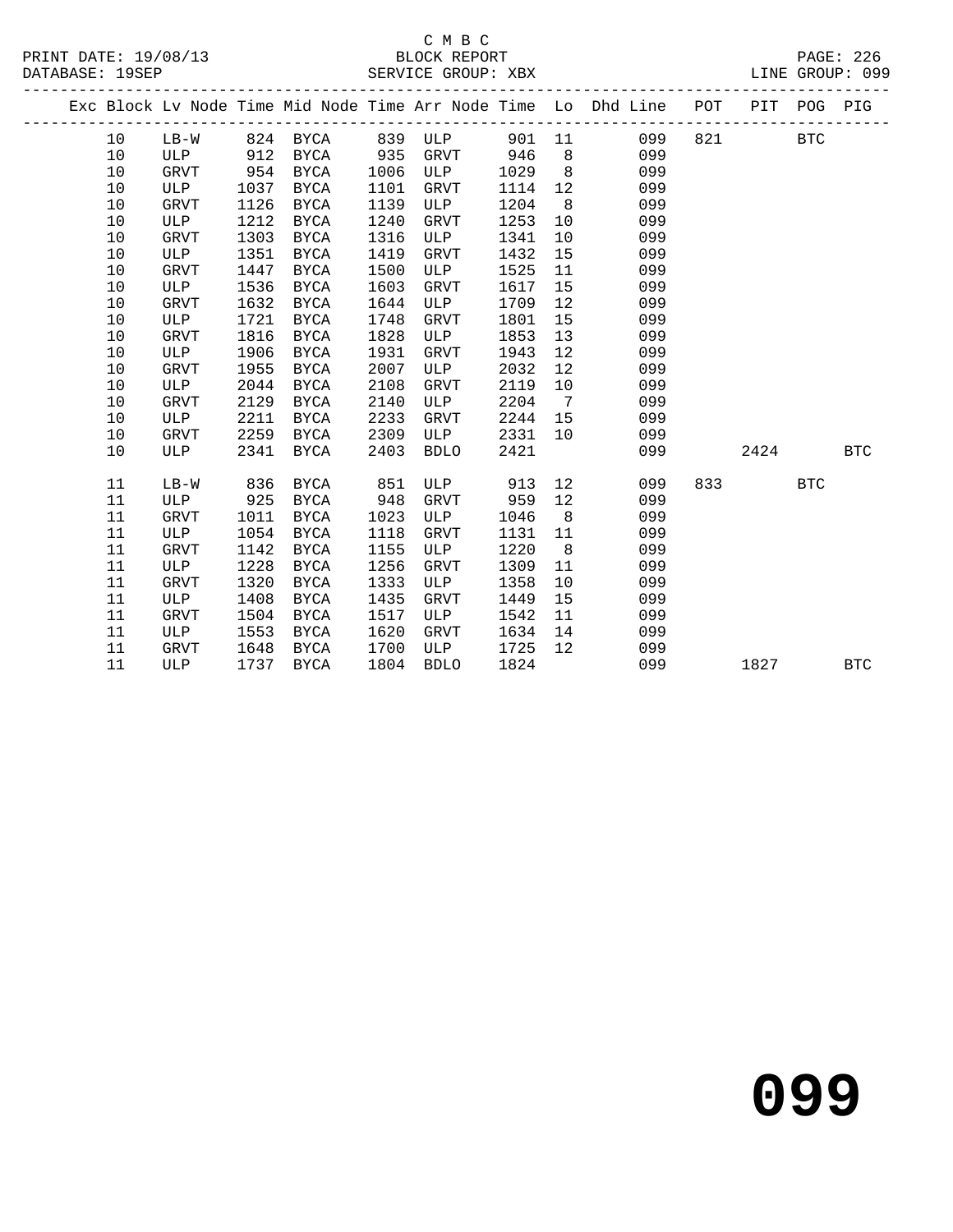### C M B C

| DATABASE: 19SEP |        |             |      |           |      | SERVICE GROUP: XBX LINE GROUP: 099                                                                                                                                                                                                                                                                                  |      |                 |                  |       |       |            |            |
|-----------------|--------|-------------|------|-----------|------|---------------------------------------------------------------------------------------------------------------------------------------------------------------------------------------------------------------------------------------------------------------------------------------------------------------------|------|-----------------|------------------|-------|-------|------------|------------|
|                 |        |             |      |           |      | Exc Block Lv Node Time Mid Node Time Arr Node Time Lo Dhd Line POT PIT POG PIG                                                                                                                                                                                                                                      |      |                 |                  |       |       |            |            |
|                 | 12     |             |      |           |      | LB-W 853 BYCA 908 ULP 930 12 099 850 BTC                                                                                                                                                                                                                                                                            |      |                 |                  |       |       |            |            |
|                 | 12     | ULP 942     |      | BYCA      | 1005 | GRVT 1016                                                                                                                                                                                                                                                                                                           |      |                 | 11               | 099   |       |            |            |
|                 | 12     | GRVT        | 1027 | BYCA      | 1039 | ULP                                                                                                                                                                                                                                                                                                                 | 1102 |                 | 8                | 099   |       |            |            |
|                 | 12     | ULP         | 1110 | BYCA      | 1137 | GRVT                                                                                                                                                                                                                                                                                                                | 1150 |                 | $9 \quad \Box$   | 099   |       |            |            |
|                 | $12\,$ | <b>GRVT</b> | 1159 | BYCA      | 1212 | ULP                                                                                                                                                                                                                                                                                                                 | 1237 | 8 <sup>8</sup>  |                  | 099   |       |            |            |
|                 | 12     | ULP         | 1245 | BYCA      | 1313 | GRVT                                                                                                                                                                                                                                                                                                                | 1326 | 11              |                  | 099   |       |            |            |
|                 | 12     | GRVT        | 1337 | BYCA      | 1350 | ULP                                                                                                                                                                                                                                                                                                                 | 1415 | 10              |                  | 099   |       |            |            |
|                 | 12     | ULP         | 1425 | BYCA      | 1452 | GRVT                                                                                                                                                                                                                                                                                                                | 1506 | 14              |                  | 099   |       |            |            |
|                 | 12     | <b>GRVT</b> | 1520 | BYCA      | 1533 | ULP                                                                                                                                                                                                                                                                                                                 | 1558 | 11              |                  | 099   |       |            |            |
|                 | 12     | ULP         | 1609 | BYCA      | 1636 | GRVT                                                                                                                                                                                                                                                                                                                | 1650 | 15              |                  | 099   |       |            |            |
|                 | 12     | <b>GRVT</b> | 1705 | BYCA      | 1717 | ULP                                                                                                                                                                                                                                                                                                                 | 1742 | 12              |                  | 099   |       |            |            |
|                 | 12     | ULP         | 1754 | BYCA      | 1821 | GRVT                                                                                                                                                                                                                                                                                                                | 1834 |                 | 9                | 099   |       |            |            |
|                 | 12     | GRVT        | 1843 | BYCA      | 1855 | ULP                                                                                                                                                                                                                                                                                                                 | 1920 | 14              |                  | 099   |       |            |            |
|                 | $12$   | ULP         | 1934 | BYCA      | 1959 | GRVT                                                                                                                                                                                                                                                                                                                | 2011 |                 | 8                | 099   |       |            |            |
|                 | 12     | GRVT        | 2019 | BYCA      | 2030 | ULP                                                                                                                                                                                                                                                                                                                 | 2055 |                 | 11               | 099   |       |            |            |
|                 | 12     | ULP         | 2106 | BYCA      | 2130 | GRVT                                                                                                                                                                                                                                                                                                                | 2141 |                 | $8 \overline{)}$ | 099   |       |            |            |
|                 | 12     | <b>GRVT</b> | 2149 | BYCA      | 2200 | ULP                                                                                                                                                                                                                                                                                                                 | 2224 | $7\overline{ }$ |                  | 099   |       |            |            |
|                 | 12     | ULP         | 2231 | BYCA      | 2253 | GRVT                                                                                                                                                                                                                                                                                                                | 2304 | 15              |                  | 099   |       |            |            |
|                 | 12     | <b>GRVT</b> | 2319 | BYCA      | 2329 | ULP                                                                                                                                                                                                                                                                                                                 | 2351 | 10              |                  | 099   |       |            |            |
|                 | 12     | ULP         | 2401 | BYCA      | 2421 | GRVT                                                                                                                                                                                                                                                                                                                | 2431 | 19              |                  | 099   |       |            |            |
|                 | $12$   | GRVT        | 2450 | BYCA      | 2500 | ULP                                                                                                                                                                                                                                                                                                                 | 2522 | 11              |                  | 1 099 |       |            |            |
|                 | 12     | ULP1        | 2534 | GRBY      | 2553 | SERO                                                                                                                                                                                                                                                                                                                | 2604 | $5^{\circ}$     |                  | N17   |       |            |            |
|                 | 12     | SERO        | 2609 | BYGR      | 2616 | ULP1                                                                                                                                                                                                                                                                                                                | 2636 |                 |                  | N17   | 2711  |            | <b>BTC</b> |
|                 | 13     | $LB-W$      | 859  | BYCA      | 914  | <b>ULP</b>                                                                                                                                                                                                                                                                                                          | 936  |                 | 12               | 099   | 856 7 | <b>BTC</b> |            |
|                 | 13     | ULP         | 948  | BYCA      | 1011 | GRVT                                                                                                                                                                                                                                                                                                                | 1022 | 11              |                  | 099   |       |            |            |
|                 | 13     | GRVT        | 1033 | BYCA      | 1045 | ULP                                                                                                                                                                                                                                                                                                                 | 1108 |                 | 8 - 10           | 099   |       |            |            |
|                 | 13     | ULP         | 1116 | BYCA      | 1143 | GRVT                                                                                                                                                                                                                                                                                                                | 1156 |                 | 8                | 099   |       |            |            |
|                 | 13     | <b>GRVT</b> |      | 1204 BYCA |      | 1217 ULP                                                                                                                                                                                                                                                                                                            | 1242 | 8 <sup>8</sup>  |                  | 099   |       |            |            |
|                 | $\sim$ |             |      |           |      | $\frac{1}{2}$ $\frac{1}{2}$ $\frac{1}{2}$ $\frac{1}{2}$ $\frac{1}{2}$ $\frac{1}{2}$ $\frac{1}{2}$ $\frac{1}{2}$ $\frac{1}{2}$ $\frac{1}{2}$ $\frac{1}{2}$ $\frac{1}{2}$ $\frac{1}{2}$ $\frac{1}{2}$ $\frac{1}{2}$ $\frac{1}{2}$ $\frac{1}{2}$ $\frac{1}{2}$ $\frac{1}{2}$ $\frac{1}{2}$ $\frac{1}{2}$ $\frac{1}{2}$ |      |                 |                  | 0.00  |       |            |            |

 13 ULP 1430 BYCA 1457 GRVT 1511 15 099 13 GRVT 1526 BYCA 1539 ULP 1604 11 099

13 GRVT 1849 BYCA 1901 ULP 1926 14 099

 13 ULP 1250 BYCA 1318 GRVT 1331 11 099 13 GRVT 1342 BYCA 1355 ULP 1420 10 099

 13 ULP 1615 BYCA 1642 GRVT 1656 14 099 13 GRVT 1710 BYCA 1722 ULP 1747 12 099 13 ULP 1759 BYCA 1722 ULP 1747 12 U99<br>13 ULP 1759 BYCA 1826 GRVT 1839 10 099<br>13 GRVT 1849 BYCA 1901 ULP 1926 14 099<br>13 ULP 1940 BYCA 2005 BDLO 2025 099

13 ULP 1940 BYCA 2005 BDLO 2025 099 2028 BTC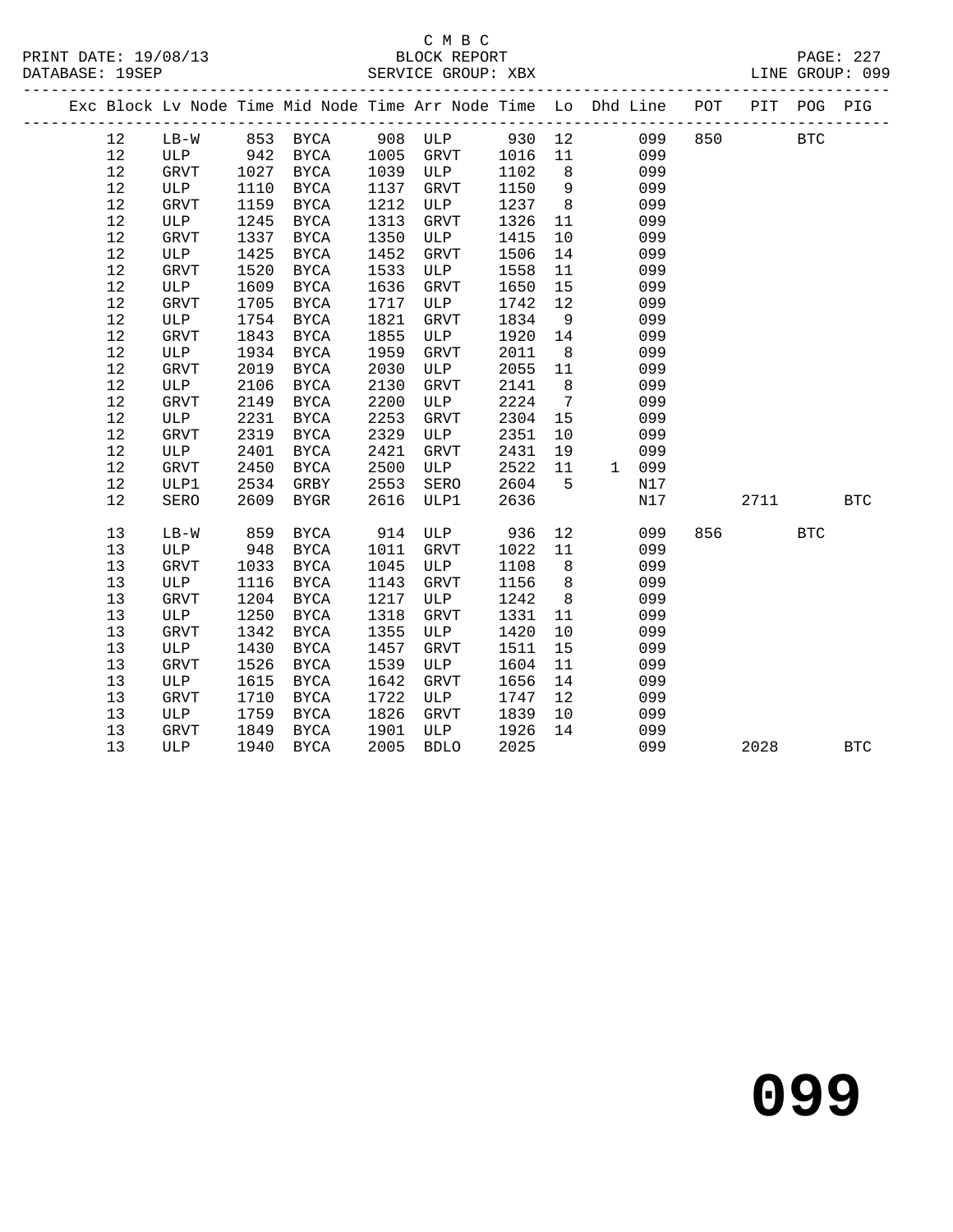#### C M B C<br>BLOCK REPORT

PAGE: 228<br>LINE GROUP: 099

| - - - - - - - - - - - - - |             |              |      |               |      | $L_{\text{H}}$ |      |                 |                                                                                |     |      |            |            |
|---------------------------|-------------|--------------|------|---------------|------|----------------|------|-----------------|--------------------------------------------------------------------------------|-----|------|------------|------------|
|                           |             |              |      |               |      |                |      |                 | Exc Block Lv Node Time Mid Node Time Arr Node Time Lo Dhd Line POT PIT POG PIG |     |      |            |            |
|                           | 21          | $LB-W$       |      | 915 BYCA      |      | 931 ULP        |      |                 | 954 10 099                                                                     |     | 912  | <b>BTC</b> |            |
|                           | 21          | ULP          |      | 1004 BYCA     | 1027 | GRVT           | 1038 | 11              | 099                                                                            |     |      |            |            |
|                           | 21          | <b>GRVT</b>  | 1049 | BYCA          | 1101 | ULP            | 1124 | 8 <sup>8</sup>  | 099                                                                            |     |      |            |            |
|                           | 21          | ULP          | 1132 | BYCA          | 1159 | GRVT           | 1212 | 8 <sup>8</sup>  | 099                                                                            |     |      |            |            |
|                           | 21          | GRVT         | 1220 | BYCA          | 1233 | ULP            | 1258 | 9               | 099                                                                            |     |      |            |            |
|                           | 21          | ULP          | 1307 | BYCA          | 1335 | GRVT           | 1348 | 15              | 099                                                                            |     |      |            |            |
|                           | 21          | <b>GRVT</b>  | 1403 | <b>BYCA</b>   | 1416 | ULP            | 1441 | 11              | 099                                                                            |     |      |            |            |
|                           | 21          | ULP          | 1452 | BYCA          | 1519 | GRVT           | 1533 | 15              | 099                                                                            |     |      |            |            |
|                           | 21          | GRVT         | 1548 | BYCA          | 1601 | ULP            | 1626 | 11              | 099                                                                            |     |      |            |            |
|                           | 21          | ULP          | 1637 | BYCA          | 1704 | GRVT           | 1718 | 14              | 099                                                                            |     |      |            |            |
|                           | 21          | <b>GRVT</b>  | 1732 | <b>BYCA</b>   | 1744 | ULP            | 1809 | 12              | 099                                                                            |     |      |            |            |
|                           | 21          | ULP          | 1821 | BYCA          | 1846 | GRVT           | 1859 | 14              | 099                                                                            |     |      |            |            |
|                           | 21          | GRVT         | 1913 | BYCA          | 1925 | ULP            | 1950 | 12              | 099                                                                            |     |      |            |            |
|                           | 21          | ULP          | 2002 | <b>BYCA</b>   | 2026 | GRVT           | 2037 | 12              | 099                                                                            |     |      |            |            |
|                           | 21          | <b>GRVT</b>  | 2049 | BYCA          | 2100 | ULP            | 2125 | $7\overline{ }$ | 099                                                                            |     |      |            |            |
|                           | $2\sqrt{1}$ | ULP          | 2132 | <b>BYCA</b>   | 2156 | GRVT           | 2207 | 12              | 099                                                                            |     |      |            |            |
|                           | 21          | GRVT         | 2219 | BYCA          | 2229 | ULP            | 2251 | 10              | 099                                                                            |     |      |            |            |
|                           | 21          | ULP          | 2301 | <b>BYCA</b>   | 2323 | GRVT           | 2334 | $5^{\circ}$     | 099                                                                            |     |      |            |            |
|                           | 21          | GRVT         | 2339 | <b>BYCA</b>   | 2349 | ULP            | 2411 | 10              | 099                                                                            |     |      |            |            |
|                           | 21          | ULP          | 2421 | <b>BYCA</b>   | 2441 | GRVT           | 2451 | 14              | 099                                                                            |     |      |            |            |
|                           | 21          | <b>GRVT</b>  | 2505 | BYCA          | 2514 | ULP            | 2535 | 8 <sup>8</sup>  | 099                                                                            |     |      |            |            |
|                           | 21          | ULP          | 2543 | BYCA          | 2603 | <b>BDLO</b>    | 2622 |                 | 099                                                                            |     | 2625 |            | <b>BTC</b> |
|                           | 22          | $LB-W$       | 937  | <b>BYCA</b>   | 953  | ULP            | 1016 | 10              | 099                                                                            | 934 |      | <b>BTC</b> |            |
|                           | 22          | ULP          | 1026 | BYCA          | 1049 | GRVT           | 1100 | 10              | 099                                                                            |     |      |            |            |
|                           | $2\sqrt{2}$ | GRVT         | 1110 | BYCA          | 1123 | ULP            | 1148 | $7\overline{ }$ | 099                                                                            |     |      |            |            |
|                           | 22          | ULP          | 1155 | BYCA          | 1222 | GRVT           | 1235 | $\overline{7}$  | 099                                                                            |     |      |            |            |
|                           | 22          | <b>GRVT</b>  | 1242 | <b>BYCA</b>   | 1255 | ULP            | 1320 | 9               | 099                                                                            |     |      |            |            |
|                           | 22          | ULP          | 1329 | BYCA          | 1357 | GRVT           | 1410 | 15              | 099                                                                            |     |      |            |            |
|                           | 22          | ${\tt GRVT}$ | 1425 | BYCA          | 1438 | ULP            | 1503 | 11              | 099                                                                            |     |      |            |            |
|                           | 22          | ULP          | 1514 | BYCA          | 1541 | GRVT           | 1555 | 15              | 099                                                                            |     |      |            |            |
|                           | 22          | <b>GRVT</b>  | 1610 | $_{\rm BYCA}$ | 1623 | ULP            | 1648 | 11              | 099                                                                            |     |      |            |            |
|                           | 22          | ULP          | 1659 | BYCA          | 1726 | GRVT           | 1739 | 15              | 099                                                                            |     |      |            |            |
|                           | 22          | GRVT         | 1754 | BYCA          | 1806 | ULP            | 1831 | 13              | 099                                                                            |     |      |            |            |
|                           | 22          | ULP          | 1844 | BYCA          | 1909 | <b>GRVT</b>    | 1922 | 9               | 099                                                                            |     |      |            |            |
|                           | 22          | <b>GRVT</b>  | 1931 | <b>BYCA</b>   | 1943 | ULP            | 2008 | 12              | 099                                                                            |     |      |            |            |
|                           | 22          | ULP          | 2020 | <b>BYCA</b>   | 2044 | GRVT           | 2055 | 14              | 099                                                                            |     |      |            |            |
|                           | 22          | <b>GRVT</b>  | 2109 | BYCA          | 2120 | ULP            | 2144 | $7\overline{ }$ | 099                                                                            |     |      |            |            |
|                           | 22          | ULP          | 2151 | BYCA          | 2215 | GRVT           | 2226 | 13              | 099                                                                            |     |      |            |            |
|                           | 22          | GRVT         | 2239 | <b>BYCA</b>   | 2249 | ULP            | 2311 | 10              | 099                                                                            |     |      |            |            |
|                           | $2\sqrt{2}$ | ULP          | 2321 | <b>BYCA</b>   | 2343 | <b>GRVT</b>    | 2354 | 10              | 099                                                                            |     |      |            |            |
|                           | 22          | GRVT         | 2404 | <b>BYCA</b>   | 2414 | ULP            | 2436 | 9               | 099                                                                            |     |      |            |            |
|                           | 22          | ULP          | 2445 | <b>BYCA</b>   | 2505 | <b>GRVT</b>    | 2515 | 20              | 099                                                                            |     |      |            |            |
|                           | 22          | <b>GRVT</b>  | 2535 | <b>BYCA</b>   | 2544 | ULP            | 2605 | 9               | 099                                                                            |     |      |            |            |
|                           | $2\sqrt{2}$ | ULP          | 2614 | <b>BYCA</b>   | 2634 | <b>BDLO</b>    | 2653 | 2               | 099<br>25                                                                      |     |      |            |            |
|                           | $2\sqrt{2}$ | ${\tt SFU}$  | 2720 | $HK-W$        | 2743 | HODM           | 2805 | 4               | N35                                                                            |     |      |            |            |
|                           | 22          | HODM         | 2809 | $HK-E$        | 2831 | SFU            | 2854 | 6               | N35                                                                            |     |      |            |            |
|                           | 22          | SFU          | 2900 | $HK-W$        | 2923 | HODM           | 2945 |                 | N35                                                                            |     | 3002 |            | <b>BTC</b> |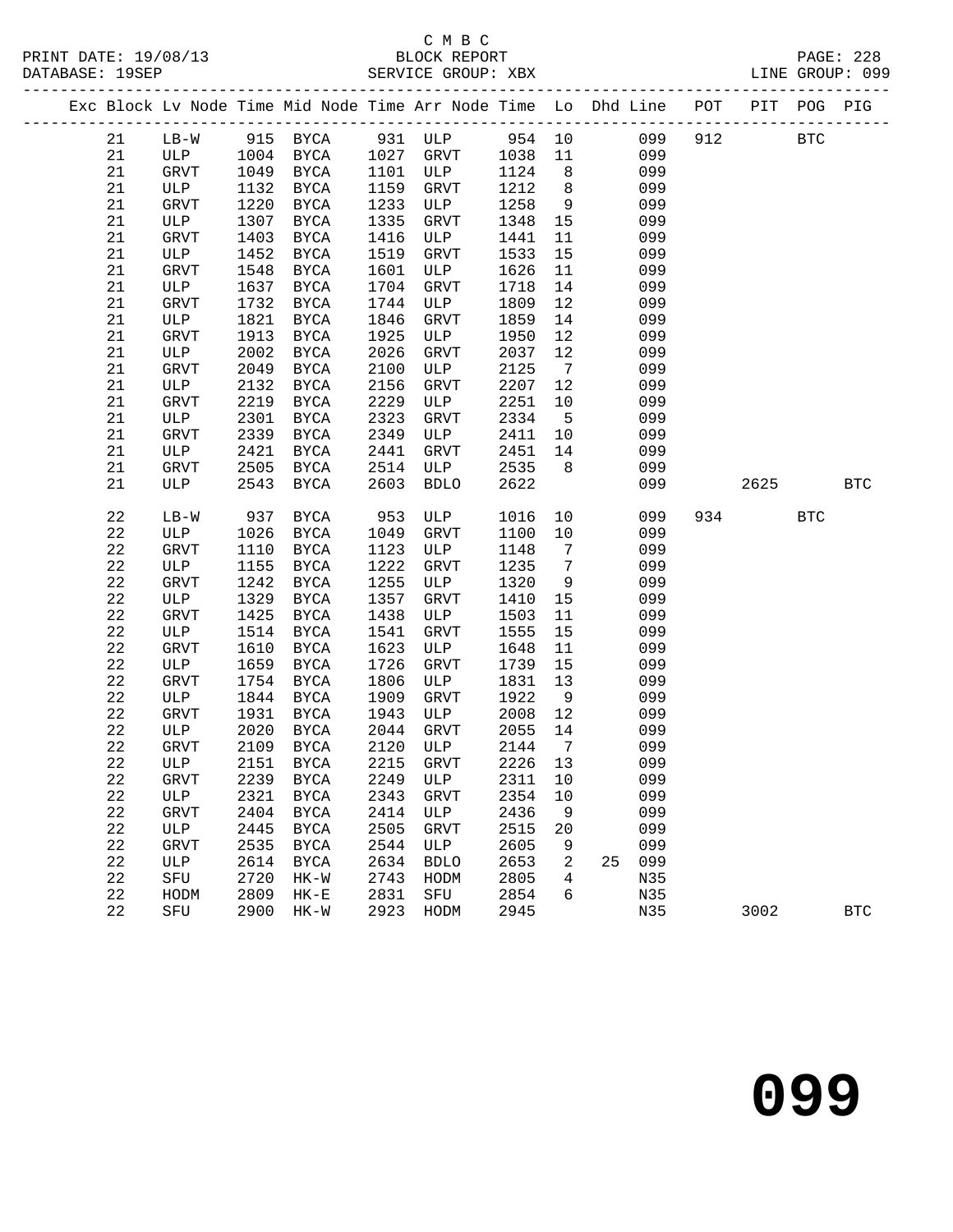### C M B C<br>BLOCK REPORT

PAGE: 229<br>LINE GROUP: 099

| Exc Block Lv Node Time Mid Node Time Arr Node Time Lo Dhd Line POT<br>PIT POG<br>954 BYCA<br>1033<br>23<br>1010 ULP<br>10<br>099<br>951<br>$LB-W$<br>23<br>1043<br>1120<br>11<br>099<br>ULP<br>BYCA<br>1107<br>GRVT<br>23<br>1209<br>1131<br>1144<br>8 <sup>8</sup><br>099<br>GRVT<br>BYCA<br>ULP<br>23<br>1217<br>1245<br>1258<br>ULP<br>BYCA<br>GRVT<br>11<br>099<br>23<br>1309<br>GRVT<br>1322<br>ULP<br>1347<br>10<br>099<br>BYCA<br>23<br>1357<br>ULP<br><b>BYCA</b><br>1425<br>GRVT<br>1438<br>15<br>099<br>23<br>1453<br>1506<br>GRVT<br><b>BYCA</b><br>ULP<br>1531<br>11<br>099<br>23<br>1623<br>1542<br>1609<br>14<br>099<br>ULP<br><b>BYCA</b><br>GRVT<br>23<br>1637<br>1649<br>ULP<br>1714<br>12<br>099<br>GRVT<br><b>BYCA</b><br>23<br>1726<br>1753<br>1806<br>15<br>099<br>ULP<br>BYCA<br><b>GRVT</b><br>23<br>${\tt GRVT}$<br>1821<br>1833<br>1858<br>13<br>099<br><b>BYCA</b><br>ULP<br>23<br>1911<br>1936<br>1948<br>14<br>099<br>ULP<br>BYCA<br>GRVT<br>23<br>2002<br>2013<br>2038<br>12<br>099<br>GRVT<br><b>BYCA</b><br>ULP<br>23<br>2050<br>2114<br>2133<br>099<br>ULP<br>BYCA<br><b>BDLO</b><br>2136<br>24<br>1126<br>10<br>1109<br>1151<br>099<br>1106<br>$LB-W$<br>BYCA<br>ULP<br>24<br>1201<br>1229<br>1242<br>11<br>099<br>ULP<br><b>BYCA</b><br><b>GRVT</b><br>24<br>GRVT<br>1253<br>1306<br>1331<br>099<br>BYCA<br>ULP<br>9<br>24<br>1340<br>1421<br>099<br><b>ULP</b><br>1408<br>GRVT<br>15<br>BYCA<br>24<br>1436<br>1514<br>11<br>099<br>GRVT<br>BYCA<br>1449<br>ULP<br>1525<br>24<br>1552<br>1606<br>099<br>ULP<br>BYCA<br>GRVT<br>15<br>24<br>1621<br>1659<br><b>GRVT</b><br>BYCA<br>1634<br>ULP<br>11<br>099<br>1710<br>1750<br>24<br>ULP<br>BYCA<br>1737<br><b>GRVT</b><br>15<br>099<br>24<br>1805<br>1817<br>1842<br>13<br>099<br><b>GRVT</b><br>ULP<br>BYCA<br>1855<br>24<br>1920<br>1933<br>10<br>099<br>ULP<br><b>BYCA</b><br>GRVT<br>$2\sqrt{4}$<br>1943<br>1955<br>2020<br>12<br>GRVT<br>ULP<br>099<br>BYCA<br>2032<br>2056<br>2115<br>24<br>ULP<br><b>BYCA</b><br><b>BDLO</b><br>099<br>2118<br>25<br>1242<br><b>BYCA</b><br>1300<br>ULP<br>1325<br>9<br>099<br>1239<br>$LB-W$<br>25<br>1334<br>099<br>ULP<br>BYCA<br>1402<br><b>GRVT</b><br>1415<br>16<br>25<br><b>GRVT</b><br>1431<br><b>BYCA</b><br>1444<br>ULP<br>1509<br>11<br>099<br>25<br>1520<br>ULP<br><b>BYCA</b><br>1547<br>GRVT<br>1601<br>14<br>099<br>25<br>1615<br>1628<br>1653<br>11<br>099<br>GRVT<br>ULP<br>BYCA<br>25<br>ULP<br>1704<br>1731<br>1744<br>15<br>099<br>BYCA<br>GRVT<br>25<br>GRVT<br>1759<br>1811<br>1836<br>13<br>099<br>BYCA<br>ULP<br>25<br>1849<br>1914<br>1927<br>099<br>ULP<br>BYCA<br>GRVT<br>10<br>25<br>1937<br>1949<br>2014<br>12<br>099<br><b>GRVT</b><br>BYCA<br>ULP<br>25<br>ULP<br>2026<br>2050<br><b>BDLO</b><br>2109<br>099<br>2112<br>BYCA<br>1352<br>1410<br>12<br>099<br>1349<br>26<br>$LB-W$<br>BYCA<br>ULP<br>1435<br>26<br>1528<br>099<br>1447<br>1514<br>14<br>ULP<br><b>BYCA</b><br><b>GRVT</b><br>099<br>26<br>1542<br>1555<br>1620<br>GRVT<br><b>BYCA</b><br>ULP<br>11<br>099<br>26<br>ULP<br>1631<br>1658<br><b>GRVT</b><br>1712<br>15<br><b>BYCA</b><br>26<br>1804<br>099<br>GRVT<br>1727<br><b>BYCA</b><br>1739<br>12<br>ULP<br>26<br>1816<br>1841<br>1854<br>13<br>099<br>ULP<br><b>BYCA</b><br>GRVT<br>1907<br>099<br>26<br>1919<br>1944<br>12<br>GRVT<br><b>BYCA</b><br>ULP<br>26<br>1956<br>2021<br>2033<br>099<br>ULP<br><b>BYCA</b><br><b>GRVT</b><br>6<br>26<br>2039<br>099<br><b>GRVT</b><br>2050<br>ULP<br>2115<br>8<br><b>BYCA</b><br>26<br>2123<br>2158<br>099<br>ULP<br>2147<br><b>GRVT</b><br>11<br><b>BYCA</b><br>26<br>2209<br>2219<br>2241<br>099<br>GRVT<br>ULP<br>10<br>BYCA<br>26<br>ULP<br>2251<br>2313<br>2332<br>099<br>2335<br><b>BYCA</b><br><b>BDLO</b> |  |  |  |  |  |  |                      |            |
|----------------------------------------------------------------------------------------------------------------------------------------------------------------------------------------------------------------------------------------------------------------------------------------------------------------------------------------------------------------------------------------------------------------------------------------------------------------------------------------------------------------------------------------------------------------------------------------------------------------------------------------------------------------------------------------------------------------------------------------------------------------------------------------------------------------------------------------------------------------------------------------------------------------------------------------------------------------------------------------------------------------------------------------------------------------------------------------------------------------------------------------------------------------------------------------------------------------------------------------------------------------------------------------------------------------------------------------------------------------------------------------------------------------------------------------------------------------------------------------------------------------------------------------------------------------------------------------------------------------------------------------------------------------------------------------------------------------------------------------------------------------------------------------------------------------------------------------------------------------------------------------------------------------------------------------------------------------------------------------------------------------------------------------------------------------------------------------------------------------------------------------------------------------------------------------------------------------------------------------------------------------------------------------------------------------------------------------------------------------------------------------------------------------------------------------------------------------------------------------------------------------------------------------------------------------------------------------------------------------------------------------------------------------------------------------------------------------------------------------------------------------------------------------------------------------------------------------------------------------------------------------------------------------------------------------------------------------------------------------------------------------------------------------------------------------------------------------------------------------------------------------------------------------------------------------------------------------------------------------------------------------------------------------------------------------------------------------------------------------------------------------------------------------------------------------------------------------------------------------------------------------------------------------------------------------------------------------------------------------------------------------------------------------------------------------------------------------------------------------|--|--|--|--|--|--|----------------------|------------|
|                                                                                                                                                                                                                                                                                                                                                                                                                                                                                                                                                                                                                                                                                                                                                                                                                                                                                                                                                                                                                                                                                                                                                                                                                                                                                                                                                                                                                                                                                                                                                                                                                                                                                                                                                                                                                                                                                                                                                                                                                                                                                                                                                                                                                                                                                                                                                                                                                                                                                                                                                                                                                                                                                                                                                                                                                                                                                                                                                                                                                                                                                                                                                                                                                                                                                                                                                                                                                                                                                                                                                                                                                                                                                                                                        |  |  |  |  |  |  |                      | PIG        |
|                                                                                                                                                                                                                                                                                                                                                                                                                                                                                                                                                                                                                                                                                                                                                                                                                                                                                                                                                                                                                                                                                                                                                                                                                                                                                                                                                                                                                                                                                                                                                                                                                                                                                                                                                                                                                                                                                                                                                                                                                                                                                                                                                                                                                                                                                                                                                                                                                                                                                                                                                                                                                                                                                                                                                                                                                                                                                                                                                                                                                                                                                                                                                                                                                                                                                                                                                                                                                                                                                                                                                                                                                                                                                                                                        |  |  |  |  |  |  | <b>BTC</b>           |            |
|                                                                                                                                                                                                                                                                                                                                                                                                                                                                                                                                                                                                                                                                                                                                                                                                                                                                                                                                                                                                                                                                                                                                                                                                                                                                                                                                                                                                                                                                                                                                                                                                                                                                                                                                                                                                                                                                                                                                                                                                                                                                                                                                                                                                                                                                                                                                                                                                                                                                                                                                                                                                                                                                                                                                                                                                                                                                                                                                                                                                                                                                                                                                                                                                                                                                                                                                                                                                                                                                                                                                                                                                                                                                                                                                        |  |  |  |  |  |  |                      |            |
|                                                                                                                                                                                                                                                                                                                                                                                                                                                                                                                                                                                                                                                                                                                                                                                                                                                                                                                                                                                                                                                                                                                                                                                                                                                                                                                                                                                                                                                                                                                                                                                                                                                                                                                                                                                                                                                                                                                                                                                                                                                                                                                                                                                                                                                                                                                                                                                                                                                                                                                                                                                                                                                                                                                                                                                                                                                                                                                                                                                                                                                                                                                                                                                                                                                                                                                                                                                                                                                                                                                                                                                                                                                                                                                                        |  |  |  |  |  |  |                      |            |
|                                                                                                                                                                                                                                                                                                                                                                                                                                                                                                                                                                                                                                                                                                                                                                                                                                                                                                                                                                                                                                                                                                                                                                                                                                                                                                                                                                                                                                                                                                                                                                                                                                                                                                                                                                                                                                                                                                                                                                                                                                                                                                                                                                                                                                                                                                                                                                                                                                                                                                                                                                                                                                                                                                                                                                                                                                                                                                                                                                                                                                                                                                                                                                                                                                                                                                                                                                                                                                                                                                                                                                                                                                                                                                                                        |  |  |  |  |  |  |                      |            |
|                                                                                                                                                                                                                                                                                                                                                                                                                                                                                                                                                                                                                                                                                                                                                                                                                                                                                                                                                                                                                                                                                                                                                                                                                                                                                                                                                                                                                                                                                                                                                                                                                                                                                                                                                                                                                                                                                                                                                                                                                                                                                                                                                                                                                                                                                                                                                                                                                                                                                                                                                                                                                                                                                                                                                                                                                                                                                                                                                                                                                                                                                                                                                                                                                                                                                                                                                                                                                                                                                                                                                                                                                                                                                                                                        |  |  |  |  |  |  |                      |            |
|                                                                                                                                                                                                                                                                                                                                                                                                                                                                                                                                                                                                                                                                                                                                                                                                                                                                                                                                                                                                                                                                                                                                                                                                                                                                                                                                                                                                                                                                                                                                                                                                                                                                                                                                                                                                                                                                                                                                                                                                                                                                                                                                                                                                                                                                                                                                                                                                                                                                                                                                                                                                                                                                                                                                                                                                                                                                                                                                                                                                                                                                                                                                                                                                                                                                                                                                                                                                                                                                                                                                                                                                                                                                                                                                        |  |  |  |  |  |  |                      |            |
|                                                                                                                                                                                                                                                                                                                                                                                                                                                                                                                                                                                                                                                                                                                                                                                                                                                                                                                                                                                                                                                                                                                                                                                                                                                                                                                                                                                                                                                                                                                                                                                                                                                                                                                                                                                                                                                                                                                                                                                                                                                                                                                                                                                                                                                                                                                                                                                                                                                                                                                                                                                                                                                                                                                                                                                                                                                                                                                                                                                                                                                                                                                                                                                                                                                                                                                                                                                                                                                                                                                                                                                                                                                                                                                                        |  |  |  |  |  |  |                      |            |
|                                                                                                                                                                                                                                                                                                                                                                                                                                                                                                                                                                                                                                                                                                                                                                                                                                                                                                                                                                                                                                                                                                                                                                                                                                                                                                                                                                                                                                                                                                                                                                                                                                                                                                                                                                                                                                                                                                                                                                                                                                                                                                                                                                                                                                                                                                                                                                                                                                                                                                                                                                                                                                                                                                                                                                                                                                                                                                                                                                                                                                                                                                                                                                                                                                                                                                                                                                                                                                                                                                                                                                                                                                                                                                                                        |  |  |  |  |  |  |                      |            |
|                                                                                                                                                                                                                                                                                                                                                                                                                                                                                                                                                                                                                                                                                                                                                                                                                                                                                                                                                                                                                                                                                                                                                                                                                                                                                                                                                                                                                                                                                                                                                                                                                                                                                                                                                                                                                                                                                                                                                                                                                                                                                                                                                                                                                                                                                                                                                                                                                                                                                                                                                                                                                                                                                                                                                                                                                                                                                                                                                                                                                                                                                                                                                                                                                                                                                                                                                                                                                                                                                                                                                                                                                                                                                                                                        |  |  |  |  |  |  |                      |            |
|                                                                                                                                                                                                                                                                                                                                                                                                                                                                                                                                                                                                                                                                                                                                                                                                                                                                                                                                                                                                                                                                                                                                                                                                                                                                                                                                                                                                                                                                                                                                                                                                                                                                                                                                                                                                                                                                                                                                                                                                                                                                                                                                                                                                                                                                                                                                                                                                                                                                                                                                                                                                                                                                                                                                                                                                                                                                                                                                                                                                                                                                                                                                                                                                                                                                                                                                                                                                                                                                                                                                                                                                                                                                                                                                        |  |  |  |  |  |  |                      |            |
|                                                                                                                                                                                                                                                                                                                                                                                                                                                                                                                                                                                                                                                                                                                                                                                                                                                                                                                                                                                                                                                                                                                                                                                                                                                                                                                                                                                                                                                                                                                                                                                                                                                                                                                                                                                                                                                                                                                                                                                                                                                                                                                                                                                                                                                                                                                                                                                                                                                                                                                                                                                                                                                                                                                                                                                                                                                                                                                                                                                                                                                                                                                                                                                                                                                                                                                                                                                                                                                                                                                                                                                                                                                                                                                                        |  |  |  |  |  |  |                      |            |
|                                                                                                                                                                                                                                                                                                                                                                                                                                                                                                                                                                                                                                                                                                                                                                                                                                                                                                                                                                                                                                                                                                                                                                                                                                                                                                                                                                                                                                                                                                                                                                                                                                                                                                                                                                                                                                                                                                                                                                                                                                                                                                                                                                                                                                                                                                                                                                                                                                                                                                                                                                                                                                                                                                                                                                                                                                                                                                                                                                                                                                                                                                                                                                                                                                                                                                                                                                                                                                                                                                                                                                                                                                                                                                                                        |  |  |  |  |  |  |                      |            |
|                                                                                                                                                                                                                                                                                                                                                                                                                                                                                                                                                                                                                                                                                                                                                                                                                                                                                                                                                                                                                                                                                                                                                                                                                                                                                                                                                                                                                                                                                                                                                                                                                                                                                                                                                                                                                                                                                                                                                                                                                                                                                                                                                                                                                                                                                                                                                                                                                                                                                                                                                                                                                                                                                                                                                                                                                                                                                                                                                                                                                                                                                                                                                                                                                                                                                                                                                                                                                                                                                                                                                                                                                                                                                                                                        |  |  |  |  |  |  |                      |            |
|                                                                                                                                                                                                                                                                                                                                                                                                                                                                                                                                                                                                                                                                                                                                                                                                                                                                                                                                                                                                                                                                                                                                                                                                                                                                                                                                                                                                                                                                                                                                                                                                                                                                                                                                                                                                                                                                                                                                                                                                                                                                                                                                                                                                                                                                                                                                                                                                                                                                                                                                                                                                                                                                                                                                                                                                                                                                                                                                                                                                                                                                                                                                                                                                                                                                                                                                                                                                                                                                                                                                                                                                                                                                                                                                        |  |  |  |  |  |  |                      | <b>BTC</b> |
|                                                                                                                                                                                                                                                                                                                                                                                                                                                                                                                                                                                                                                                                                                                                                                                                                                                                                                                                                                                                                                                                                                                                                                                                                                                                                                                                                                                                                                                                                                                                                                                                                                                                                                                                                                                                                                                                                                                                                                                                                                                                                                                                                                                                                                                                                                                                                                                                                                                                                                                                                                                                                                                                                                                                                                                                                                                                                                                                                                                                                                                                                                                                                                                                                                                                                                                                                                                                                                                                                                                                                                                                                                                                                                                                        |  |  |  |  |  |  | <b>BTC</b>           |            |
|                                                                                                                                                                                                                                                                                                                                                                                                                                                                                                                                                                                                                                                                                                                                                                                                                                                                                                                                                                                                                                                                                                                                                                                                                                                                                                                                                                                                                                                                                                                                                                                                                                                                                                                                                                                                                                                                                                                                                                                                                                                                                                                                                                                                                                                                                                                                                                                                                                                                                                                                                                                                                                                                                                                                                                                                                                                                                                                                                                                                                                                                                                                                                                                                                                                                                                                                                                                                                                                                                                                                                                                                                                                                                                                                        |  |  |  |  |  |  |                      |            |
|                                                                                                                                                                                                                                                                                                                                                                                                                                                                                                                                                                                                                                                                                                                                                                                                                                                                                                                                                                                                                                                                                                                                                                                                                                                                                                                                                                                                                                                                                                                                                                                                                                                                                                                                                                                                                                                                                                                                                                                                                                                                                                                                                                                                                                                                                                                                                                                                                                                                                                                                                                                                                                                                                                                                                                                                                                                                                                                                                                                                                                                                                                                                                                                                                                                                                                                                                                                                                                                                                                                                                                                                                                                                                                                                        |  |  |  |  |  |  |                      |            |
|                                                                                                                                                                                                                                                                                                                                                                                                                                                                                                                                                                                                                                                                                                                                                                                                                                                                                                                                                                                                                                                                                                                                                                                                                                                                                                                                                                                                                                                                                                                                                                                                                                                                                                                                                                                                                                                                                                                                                                                                                                                                                                                                                                                                                                                                                                                                                                                                                                                                                                                                                                                                                                                                                                                                                                                                                                                                                                                                                                                                                                                                                                                                                                                                                                                                                                                                                                                                                                                                                                                                                                                                                                                                                                                                        |  |  |  |  |  |  |                      |            |
|                                                                                                                                                                                                                                                                                                                                                                                                                                                                                                                                                                                                                                                                                                                                                                                                                                                                                                                                                                                                                                                                                                                                                                                                                                                                                                                                                                                                                                                                                                                                                                                                                                                                                                                                                                                                                                                                                                                                                                                                                                                                                                                                                                                                                                                                                                                                                                                                                                                                                                                                                                                                                                                                                                                                                                                                                                                                                                                                                                                                                                                                                                                                                                                                                                                                                                                                                                                                                                                                                                                                                                                                                                                                                                                                        |  |  |  |  |  |  |                      |            |
|                                                                                                                                                                                                                                                                                                                                                                                                                                                                                                                                                                                                                                                                                                                                                                                                                                                                                                                                                                                                                                                                                                                                                                                                                                                                                                                                                                                                                                                                                                                                                                                                                                                                                                                                                                                                                                                                                                                                                                                                                                                                                                                                                                                                                                                                                                                                                                                                                                                                                                                                                                                                                                                                                                                                                                                                                                                                                                                                                                                                                                                                                                                                                                                                                                                                                                                                                                                                                                                                                                                                                                                                                                                                                                                                        |  |  |  |  |  |  |                      |            |
|                                                                                                                                                                                                                                                                                                                                                                                                                                                                                                                                                                                                                                                                                                                                                                                                                                                                                                                                                                                                                                                                                                                                                                                                                                                                                                                                                                                                                                                                                                                                                                                                                                                                                                                                                                                                                                                                                                                                                                                                                                                                                                                                                                                                                                                                                                                                                                                                                                                                                                                                                                                                                                                                                                                                                                                                                                                                                                                                                                                                                                                                                                                                                                                                                                                                                                                                                                                                                                                                                                                                                                                                                                                                                                                                        |  |  |  |  |  |  |                      |            |
|                                                                                                                                                                                                                                                                                                                                                                                                                                                                                                                                                                                                                                                                                                                                                                                                                                                                                                                                                                                                                                                                                                                                                                                                                                                                                                                                                                                                                                                                                                                                                                                                                                                                                                                                                                                                                                                                                                                                                                                                                                                                                                                                                                                                                                                                                                                                                                                                                                                                                                                                                                                                                                                                                                                                                                                                                                                                                                                                                                                                                                                                                                                                                                                                                                                                                                                                                                                                                                                                                                                                                                                                                                                                                                                                        |  |  |  |  |  |  |                      |            |
|                                                                                                                                                                                                                                                                                                                                                                                                                                                                                                                                                                                                                                                                                                                                                                                                                                                                                                                                                                                                                                                                                                                                                                                                                                                                                                                                                                                                                                                                                                                                                                                                                                                                                                                                                                                                                                                                                                                                                                                                                                                                                                                                                                                                                                                                                                                                                                                                                                                                                                                                                                                                                                                                                                                                                                                                                                                                                                                                                                                                                                                                                                                                                                                                                                                                                                                                                                                                                                                                                                                                                                                                                                                                                                                                        |  |  |  |  |  |  |                      |            |
|                                                                                                                                                                                                                                                                                                                                                                                                                                                                                                                                                                                                                                                                                                                                                                                                                                                                                                                                                                                                                                                                                                                                                                                                                                                                                                                                                                                                                                                                                                                                                                                                                                                                                                                                                                                                                                                                                                                                                                                                                                                                                                                                                                                                                                                                                                                                                                                                                                                                                                                                                                                                                                                                                                                                                                                                                                                                                                                                                                                                                                                                                                                                                                                                                                                                                                                                                                                                                                                                                                                                                                                                                                                                                                                                        |  |  |  |  |  |  |                      |            |
|                                                                                                                                                                                                                                                                                                                                                                                                                                                                                                                                                                                                                                                                                                                                                                                                                                                                                                                                                                                                                                                                                                                                                                                                                                                                                                                                                                                                                                                                                                                                                                                                                                                                                                                                                                                                                                                                                                                                                                                                                                                                                                                                                                                                                                                                                                                                                                                                                                                                                                                                                                                                                                                                                                                                                                                                                                                                                                                                                                                                                                                                                                                                                                                                                                                                                                                                                                                                                                                                                                                                                                                                                                                                                                                                        |  |  |  |  |  |  |                      |            |
|                                                                                                                                                                                                                                                                                                                                                                                                                                                                                                                                                                                                                                                                                                                                                                                                                                                                                                                                                                                                                                                                                                                                                                                                                                                                                                                                                                                                                                                                                                                                                                                                                                                                                                                                                                                                                                                                                                                                                                                                                                                                                                                                                                                                                                                                                                                                                                                                                                                                                                                                                                                                                                                                                                                                                                                                                                                                                                                                                                                                                                                                                                                                                                                                                                                                                                                                                                                                                                                                                                                                                                                                                                                                                                                                        |  |  |  |  |  |  |                      | <b>BTC</b> |
|                                                                                                                                                                                                                                                                                                                                                                                                                                                                                                                                                                                                                                                                                                                                                                                                                                                                                                                                                                                                                                                                                                                                                                                                                                                                                                                                                                                                                                                                                                                                                                                                                                                                                                                                                                                                                                                                                                                                                                                                                                                                                                                                                                                                                                                                                                                                                                                                                                                                                                                                                                                                                                                                                                                                                                                                                                                                                                                                                                                                                                                                                                                                                                                                                                                                                                                                                                                                                                                                                                                                                                                                                                                                                                                                        |  |  |  |  |  |  | <b>BTC</b>           |            |
|                                                                                                                                                                                                                                                                                                                                                                                                                                                                                                                                                                                                                                                                                                                                                                                                                                                                                                                                                                                                                                                                                                                                                                                                                                                                                                                                                                                                                                                                                                                                                                                                                                                                                                                                                                                                                                                                                                                                                                                                                                                                                                                                                                                                                                                                                                                                                                                                                                                                                                                                                                                                                                                                                                                                                                                                                                                                                                                                                                                                                                                                                                                                                                                                                                                                                                                                                                                                                                                                                                                                                                                                                                                                                                                                        |  |  |  |  |  |  |                      |            |
|                                                                                                                                                                                                                                                                                                                                                                                                                                                                                                                                                                                                                                                                                                                                                                                                                                                                                                                                                                                                                                                                                                                                                                                                                                                                                                                                                                                                                                                                                                                                                                                                                                                                                                                                                                                                                                                                                                                                                                                                                                                                                                                                                                                                                                                                                                                                                                                                                                                                                                                                                                                                                                                                                                                                                                                                                                                                                                                                                                                                                                                                                                                                                                                                                                                                                                                                                                                                                                                                                                                                                                                                                                                                                                                                        |  |  |  |  |  |  |                      |            |
|                                                                                                                                                                                                                                                                                                                                                                                                                                                                                                                                                                                                                                                                                                                                                                                                                                                                                                                                                                                                                                                                                                                                                                                                                                                                                                                                                                                                                                                                                                                                                                                                                                                                                                                                                                                                                                                                                                                                                                                                                                                                                                                                                                                                                                                                                                                                                                                                                                                                                                                                                                                                                                                                                                                                                                                                                                                                                                                                                                                                                                                                                                                                                                                                                                                                                                                                                                                                                                                                                                                                                                                                                                                                                                                                        |  |  |  |  |  |  |                      |            |
|                                                                                                                                                                                                                                                                                                                                                                                                                                                                                                                                                                                                                                                                                                                                                                                                                                                                                                                                                                                                                                                                                                                                                                                                                                                                                                                                                                                                                                                                                                                                                                                                                                                                                                                                                                                                                                                                                                                                                                                                                                                                                                                                                                                                                                                                                                                                                                                                                                                                                                                                                                                                                                                                                                                                                                                                                                                                                                                                                                                                                                                                                                                                                                                                                                                                                                                                                                                                                                                                                                                                                                                                                                                                                                                                        |  |  |  |  |  |  |                      |            |
|                                                                                                                                                                                                                                                                                                                                                                                                                                                                                                                                                                                                                                                                                                                                                                                                                                                                                                                                                                                                                                                                                                                                                                                                                                                                                                                                                                                                                                                                                                                                                                                                                                                                                                                                                                                                                                                                                                                                                                                                                                                                                                                                                                                                                                                                                                                                                                                                                                                                                                                                                                                                                                                                                                                                                                                                                                                                                                                                                                                                                                                                                                                                                                                                                                                                                                                                                                                                                                                                                                                                                                                                                                                                                                                                        |  |  |  |  |  |  |                      |            |
|                                                                                                                                                                                                                                                                                                                                                                                                                                                                                                                                                                                                                                                                                                                                                                                                                                                                                                                                                                                                                                                                                                                                                                                                                                                                                                                                                                                                                                                                                                                                                                                                                                                                                                                                                                                                                                                                                                                                                                                                                                                                                                                                                                                                                                                                                                                                                                                                                                                                                                                                                                                                                                                                                                                                                                                                                                                                                                                                                                                                                                                                                                                                                                                                                                                                                                                                                                                                                                                                                                                                                                                                                                                                                                                                        |  |  |  |  |  |  |                      |            |
|                                                                                                                                                                                                                                                                                                                                                                                                                                                                                                                                                                                                                                                                                                                                                                                                                                                                                                                                                                                                                                                                                                                                                                                                                                                                                                                                                                                                                                                                                                                                                                                                                                                                                                                                                                                                                                                                                                                                                                                                                                                                                                                                                                                                                                                                                                                                                                                                                                                                                                                                                                                                                                                                                                                                                                                                                                                                                                                                                                                                                                                                                                                                                                                                                                                                                                                                                                                                                                                                                                                                                                                                                                                                                                                                        |  |  |  |  |  |  |                      |            |
|                                                                                                                                                                                                                                                                                                                                                                                                                                                                                                                                                                                                                                                                                                                                                                                                                                                                                                                                                                                                                                                                                                                                                                                                                                                                                                                                                                                                                                                                                                                                                                                                                                                                                                                                                                                                                                                                                                                                                                                                                                                                                                                                                                                                                                                                                                                                                                                                                                                                                                                                                                                                                                                                                                                                                                                                                                                                                                                                                                                                                                                                                                                                                                                                                                                                                                                                                                                                                                                                                                                                                                                                                                                                                                                                        |  |  |  |  |  |  |                      |            |
|                                                                                                                                                                                                                                                                                                                                                                                                                                                                                                                                                                                                                                                                                                                                                                                                                                                                                                                                                                                                                                                                                                                                                                                                                                                                                                                                                                                                                                                                                                                                                                                                                                                                                                                                                                                                                                                                                                                                                                                                                                                                                                                                                                                                                                                                                                                                                                                                                                                                                                                                                                                                                                                                                                                                                                                                                                                                                                                                                                                                                                                                                                                                                                                                                                                                                                                                                                                                                                                                                                                                                                                                                                                                                                                                        |  |  |  |  |  |  |                      | <b>BTC</b> |
|                                                                                                                                                                                                                                                                                                                                                                                                                                                                                                                                                                                                                                                                                                                                                                                                                                                                                                                                                                                                                                                                                                                                                                                                                                                                                                                                                                                                                                                                                                                                                                                                                                                                                                                                                                                                                                                                                                                                                                                                                                                                                                                                                                                                                                                                                                                                                                                                                                                                                                                                                                                                                                                                                                                                                                                                                                                                                                                                                                                                                                                                                                                                                                                                                                                                                                                                                                                                                                                                                                                                                                                                                                                                                                                                        |  |  |  |  |  |  | $\operatorname{BTC}$ |            |
|                                                                                                                                                                                                                                                                                                                                                                                                                                                                                                                                                                                                                                                                                                                                                                                                                                                                                                                                                                                                                                                                                                                                                                                                                                                                                                                                                                                                                                                                                                                                                                                                                                                                                                                                                                                                                                                                                                                                                                                                                                                                                                                                                                                                                                                                                                                                                                                                                                                                                                                                                                                                                                                                                                                                                                                                                                                                                                                                                                                                                                                                                                                                                                                                                                                                                                                                                                                                                                                                                                                                                                                                                                                                                                                                        |  |  |  |  |  |  |                      |            |
|                                                                                                                                                                                                                                                                                                                                                                                                                                                                                                                                                                                                                                                                                                                                                                                                                                                                                                                                                                                                                                                                                                                                                                                                                                                                                                                                                                                                                                                                                                                                                                                                                                                                                                                                                                                                                                                                                                                                                                                                                                                                                                                                                                                                                                                                                                                                                                                                                                                                                                                                                                                                                                                                                                                                                                                                                                                                                                                                                                                                                                                                                                                                                                                                                                                                                                                                                                                                                                                                                                                                                                                                                                                                                                                                        |  |  |  |  |  |  |                      |            |
|                                                                                                                                                                                                                                                                                                                                                                                                                                                                                                                                                                                                                                                                                                                                                                                                                                                                                                                                                                                                                                                                                                                                                                                                                                                                                                                                                                                                                                                                                                                                                                                                                                                                                                                                                                                                                                                                                                                                                                                                                                                                                                                                                                                                                                                                                                                                                                                                                                                                                                                                                                                                                                                                                                                                                                                                                                                                                                                                                                                                                                                                                                                                                                                                                                                                                                                                                                                                                                                                                                                                                                                                                                                                                                                                        |  |  |  |  |  |  |                      |            |
|                                                                                                                                                                                                                                                                                                                                                                                                                                                                                                                                                                                                                                                                                                                                                                                                                                                                                                                                                                                                                                                                                                                                                                                                                                                                                                                                                                                                                                                                                                                                                                                                                                                                                                                                                                                                                                                                                                                                                                                                                                                                                                                                                                                                                                                                                                                                                                                                                                                                                                                                                                                                                                                                                                                                                                                                                                                                                                                                                                                                                                                                                                                                                                                                                                                                                                                                                                                                                                                                                                                                                                                                                                                                                                                                        |  |  |  |  |  |  |                      |            |
|                                                                                                                                                                                                                                                                                                                                                                                                                                                                                                                                                                                                                                                                                                                                                                                                                                                                                                                                                                                                                                                                                                                                                                                                                                                                                                                                                                                                                                                                                                                                                                                                                                                                                                                                                                                                                                                                                                                                                                                                                                                                                                                                                                                                                                                                                                                                                                                                                                                                                                                                                                                                                                                                                                                                                                                                                                                                                                                                                                                                                                                                                                                                                                                                                                                                                                                                                                                                                                                                                                                                                                                                                                                                                                                                        |  |  |  |  |  |  |                      |            |
|                                                                                                                                                                                                                                                                                                                                                                                                                                                                                                                                                                                                                                                                                                                                                                                                                                                                                                                                                                                                                                                                                                                                                                                                                                                                                                                                                                                                                                                                                                                                                                                                                                                                                                                                                                                                                                                                                                                                                                                                                                                                                                                                                                                                                                                                                                                                                                                                                                                                                                                                                                                                                                                                                                                                                                                                                                                                                                                                                                                                                                                                                                                                                                                                                                                                                                                                                                                                                                                                                                                                                                                                                                                                                                                                        |  |  |  |  |  |  |                      |            |
|                                                                                                                                                                                                                                                                                                                                                                                                                                                                                                                                                                                                                                                                                                                                                                                                                                                                                                                                                                                                                                                                                                                                                                                                                                                                                                                                                                                                                                                                                                                                                                                                                                                                                                                                                                                                                                                                                                                                                                                                                                                                                                                                                                                                                                                                                                                                                                                                                                                                                                                                                                                                                                                                                                                                                                                                                                                                                                                                                                                                                                                                                                                                                                                                                                                                                                                                                                                                                                                                                                                                                                                                                                                                                                                                        |  |  |  |  |  |  |                      |            |
|                                                                                                                                                                                                                                                                                                                                                                                                                                                                                                                                                                                                                                                                                                                                                                                                                                                                                                                                                                                                                                                                                                                                                                                                                                                                                                                                                                                                                                                                                                                                                                                                                                                                                                                                                                                                                                                                                                                                                                                                                                                                                                                                                                                                                                                                                                                                                                                                                                                                                                                                                                                                                                                                                                                                                                                                                                                                                                                                                                                                                                                                                                                                                                                                                                                                                                                                                                                                                                                                                                                                                                                                                                                                                                                                        |  |  |  |  |  |  |                      |            |
|                                                                                                                                                                                                                                                                                                                                                                                                                                                                                                                                                                                                                                                                                                                                                                                                                                                                                                                                                                                                                                                                                                                                                                                                                                                                                                                                                                                                                                                                                                                                                                                                                                                                                                                                                                                                                                                                                                                                                                                                                                                                                                                                                                                                                                                                                                                                                                                                                                                                                                                                                                                                                                                                                                                                                                                                                                                                                                                                                                                                                                                                                                                                                                                                                                                                                                                                                                                                                                                                                                                                                                                                                                                                                                                                        |  |  |  |  |  |  |                      |            |
|                                                                                                                                                                                                                                                                                                                                                                                                                                                                                                                                                                                                                                                                                                                                                                                                                                                                                                                                                                                                                                                                                                                                                                                                                                                                                                                                                                                                                                                                                                                                                                                                                                                                                                                                                                                                                                                                                                                                                                                                                                                                                                                                                                                                                                                                                                                                                                                                                                                                                                                                                                                                                                                                                                                                                                                                                                                                                                                                                                                                                                                                                                                                                                                                                                                                                                                                                                                                                                                                                                                                                                                                                                                                                                                                        |  |  |  |  |  |  |                      |            |
|                                                                                                                                                                                                                                                                                                                                                                                                                                                                                                                                                                                                                                                                                                                                                                                                                                                                                                                                                                                                                                                                                                                                                                                                                                                                                                                                                                                                                                                                                                                                                                                                                                                                                                                                                                                                                                                                                                                                                                                                                                                                                                                                                                                                                                                                                                                                                                                                                                                                                                                                                                                                                                                                                                                                                                                                                                                                                                                                                                                                                                                                                                                                                                                                                                                                                                                                                                                                                                                                                                                                                                                                                                                                                                                                        |  |  |  |  |  |  |                      | <b>BTC</b> |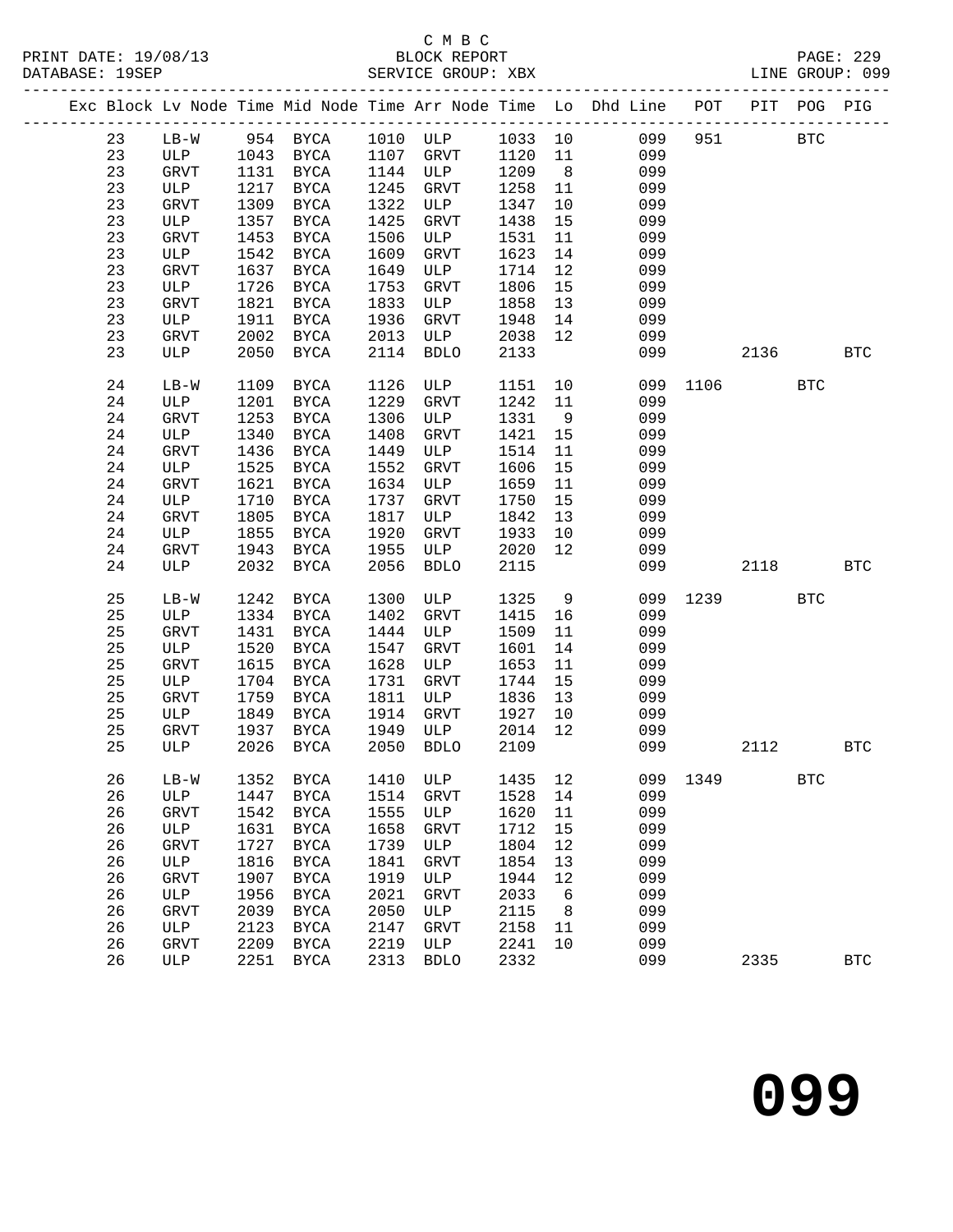|             |              |                                |      |                        |      | C M B C                             |                   |                                                                                                                 |      |     |
|-------------|--------------|--------------------------------|------|------------------------|------|-------------------------------------|-------------------|-----------------------------------------------------------------------------------------------------------------|------|-----|
|             |              |                                |      |                        |      |                                     |                   |                                                                                                                 |      |     |
|             |              | 15GB 15 & GRAND BLVD           |      |                        |      |                                     |                   | 15LO 15TH & LONSDALE                                                                                            |      |     |
| 29ST        |              |                                |      |                        |      |                                     |                   |                                                                                                                 |      |     |
| BW01        |              |                                |      |                        |      |                                     |                   |                                                                                                                 |      |     |
|             |              |                                |      |                        |      |                                     |                   | CH77 CHAMPLAIN & 7780 BLOCK CHAMPLAIN HAWL HASTINGS & WILLINGDON                                                |      |     |
| HODM        |              | HOWE & DUNSMUIR                |      |                        |      |                                     |                   | JOST JOYCE STATION                                                                                              |      |     |
| <b>KTLP</b> |              | KOOTENAY LOOP                  |      |                        |      |                                     |                   | MAGA MARINE & GARDEN                                                                                            |      |     |
|             |              |                                |      |                        |      |                                     |                   |                                                                                                                 |      |     |
|             |              |                                |      |                        |      |                                     |                   | MUST METROTOWN STATION MUST MUST MUST MUST NEW MEST NEW METROTOWN STATION MUST MUST MUST MUST METROTOWN STATION |      |     |
|             |              |                                |      |                        |      |                                     |                   | PEWI PENDER & WILLINGDON BUBY RUBY RUPERT & BROADWAY-NORTH                                                      |      |     |
|             |              | STST STADIUM STATION           |      |                        |      |                                     |                   | SUST SURREY CENTRAL STATION                                                                                     |      |     |
|             |              | WLHA WILLINGDON & HASTINGS S/B |      |                        |      |                                     |                   |                                                                                                                 |      |     |
|             |              |                                |      |                        |      |                                     |                   | Exc Block Lv Node Time Mid Node Time Arr Node Time Lo Dhd Line POT PIT POG PIG                                  |      |     |
|             |              |                                |      |                        |      |                                     |                   | 1 KTLP 610 WLHA 616 MTST 635 2 130 604 BTC                                                                      |      |     |
|             | $\mathbf{1}$ |                                |      |                        |      |                                     |                   | MTST 637 BW01 648 KTLP 657 6 130                                                                                |      |     |
|             | $\mathbf 1$  | KTLP 703 WLHA                  |      |                        |      |                                     |                   | 709 MTST 728 14 130                                                                                             |      |     |
|             | $\mathbf{1}$ | MTST 742 BW01                  |      |                        |      |                                     |                   | 755 KTLP 804 25 130                                                                                             |      |     |
|             | $\mathbf 1$  | KTLP 829 WLHA                  |      |                        |      |                                     |                   | 837 MTST 856 9 130                                                                                              |      |     |
|             | 1            | MTST                           | 905  | BW01                   |      |                                     |                   | 918 PEWI 921 19 130                                                                                             |      |     |
|             | $\mathbf 1$  | PEWI                           | 940  | BW06                   |      | 946 MTST                            | 1003 9            | 130                                                                                                             |      |     |
|             | 1            | MTST                           |      | 1012 BW01              |      | 1027 KTLP                           |                   | 1036 22 130                                                                                                     |      |     |
|             | $\mathbf 1$  | KTLP                           | 1058 | WLHA                   | 1106 | MTST                                | 1127 7            | 130                                                                                                             |      |     |
|             | 1            | MTST                           |      | 1134 BW01              |      | 1149 PEWI                           | 1153 16           | 130                                                                                                             |      |     |
|             | 1            | PEWI                           |      | 1209 BW06              |      | 1215 MTST                           | 1235              | 11 130                                                                                                          |      |     |
|             | 1            | MTST                           |      | 1246 BW01              |      | 1302 PEWI                           | 1306              | 19 130                                                                                                          |      |     |
|             | 1            | PEWI                           |      | 1325 BW06              |      | 1331 MTST                           | 1351              | 10 0<br>130                                                                                                     |      |     |
|             | 1            | MTST                           | 1401 | BW01                   |      | 1417 PEWI                           | 1421              | 18 18<br>130                                                                                                    |      |     |
|             | $\mathbf 1$  | PEWI                           | 1439 | BW06                   | 1445 | MTST                                |                   | 1503 13<br>130                                                                                                  |      |     |
|             | $\mathbf 1$  | MTST                           | 1516 | BW01                   |      | 1531 PEWI                           |                   | 1535 4<br>130                                                                                                   |      |     |
|             | $\mathbf 1$  | PEWI                           | 1539 | BW06                   | 1545 | MTST                                |                   | 1603 12<br>130                                                                                                  |      |     |
|             | 1            | MTST                           | 1615 | BW01                   | 1630 | PEWI                                |                   | 1634 7 130                                                                                                      |      |     |
|             | 1            | PEWI                           |      | 1641 BW06              |      | 1647 MTST<br>1730 PEWI<br>1754 MTST | 1647 MTST 1705 10 | 130                                                                                                             |      |     |
|             | $\mathbf 1$  | MTST                           |      | 1715 BW01<br>1748 BW06 |      |                                     | 1734 14<br>1811   | 130                                                                                                             |      |     |
|             | $\mathbf{1}$ | PEWI                           |      |                        |      | 1754 MTST                           |                   | 130                                                                                                             | 1827 | BTC |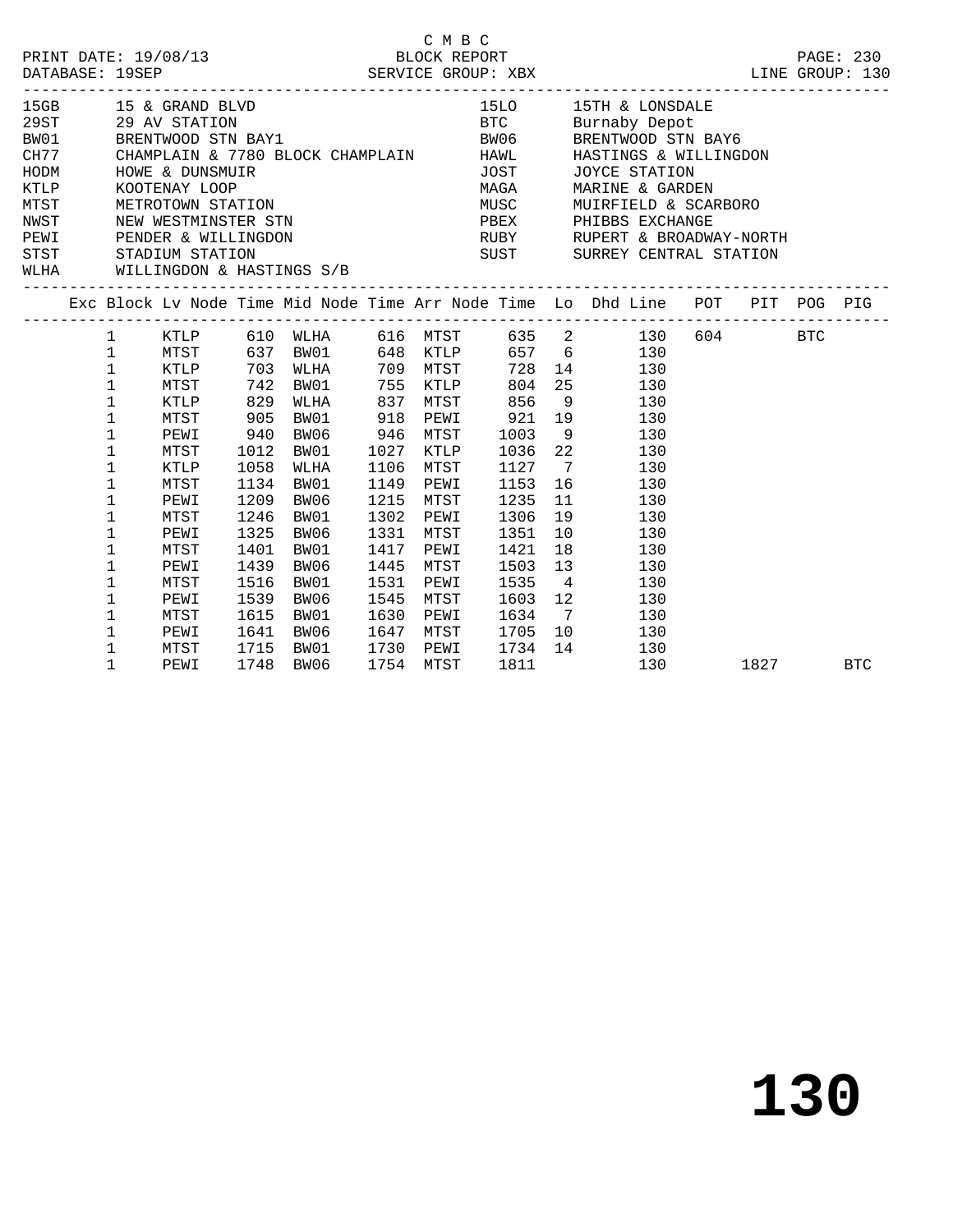#### C M B C<br>BLOCK REPORT

|  |                             |               |              |                             |              |              |              |                 | Exc Block Lv Node Time Mid Node Time Arr Node Time Lo Dhd Line POT PIT POG PIG |     |      |            |              |
|--|-----------------------------|---------------|--------------|-----------------------------|--------------|--------------|--------------|-----------------|--------------------------------------------------------------------------------|-----|------|------------|--------------|
|  | $\overline{a}$              | MTST 557 BW01 |              |                             |              | 608 KTLP     |              |                 | 617 13<br>130                                                                  | 540 |      | <b>BTC</b> |              |
|  | $\overline{a}$              | KTLP          | 630          | WLHA                        |              | 636 MTST     | 655          | 17              | 130                                                                            |     |      |            |              |
|  | $\sqrt{2}$                  | MTST          | 712          | BW01                        | 725          | <b>KTLP</b>  | 734          | 13              | 130                                                                            |     |      |            |              |
|  | $\sqrt{2}$                  | KTLP          | 747          | WLHA                        | 755          | MTST         | 814          | 13              | 130                                                                            |     |      |            |              |
|  | $\sqrt{2}$                  | MTST          | 827          | HAWL                        | 844          | PBEX         | 855          | 11              | 130                                                                            |     |      |            |              |
|  | $\sqrt{2}$                  | PBEX          | 906          | WHLA                        |              | MTST         | 941          | 9               | 130                                                                            |     |      |            |              |
|  | $\overline{a}$              | MTST          | 950          | BW01                        | 1003         | PEWI         | 1007         | 18              | 130                                                                            |     |      |            |              |
|  | $\frac{2}{2}$               | PEWI          | 1025         | BW06                        | 1031         | MTST         | 1048         | 9               | 130                                                                            |     |      |            |              |
|  |                             | MTST          | 1057         | HAWL                        | 1115         | PBEX         | 1125         | 11              | 130                                                                            |     |      |            |              |
|  | $\overline{\mathbf{c}}$     | PBEX          | 1136         | WHLA                        |              | MTST         | 1215         | 9               | 130                                                                            |     |      |            |              |
|  | $\overline{a}$              | MTST          | 1224         | HAWL                        |              | 1243 PBEX    | 1254 11      |                 | 130                                                                            |     |      |            |              |
|  | $\overline{\mathbf{c}}$     | PBEX          | 1305         | WHLA                        |              | MTST         | 1344         | 9               | 130                                                                            |     |      |            |              |
|  | $\sqrt{2}$                  | MTST          | 1353         | HAWL                        | 1413         | PBEX         | 1424         | 9               | 130                                                                            |     |      |            |              |
|  | $\overline{\mathbf{c}}$     | PBEX          | 1433         | WHLA                        |              | MTST         | 1511         | 13              | 130                                                                            |     |      |            |              |
|  | $\sqrt{2}$                  | MTST          | 1524         | HAWL                        | 1544         | PBEX         | 1555         | 12              | 130                                                                            |     |      |            |              |
|  | $\boldsymbol{2}$            | PBEX          | 1607         | WHLA                        |              | MTST         | 1644         | 9               | 130                                                                            |     |      |            |              |
|  | $\sqrt{2}$                  | MTST          | 1653         | HAWL                        | 1713         | PBEX         | 1724         | 26              | 130                                                                            |     |      |            |              |
|  | $\sqrt{2}$                  | PBEX          | 1750         | WHLA                        |              | MTST         | 1825         | 9               | 130                                                                            |     |      |            |              |
|  | $\sqrt{2}$                  | MTST          | 1834         | BW01                        |              | 1848 KTLP    | 1859         | 12              | 130                                                                            |     |      |            |              |
|  | $\boldsymbol{2}$            | KTLP          | 1911         | WLHA                        | 1917         | MTST         | 1938         | $\overline{7}$  | 130                                                                            |     |      |            |              |
|  | $\sqrt{2}$                  | MTST          | 1945         | BW01                        | 1959         | KTLP         | 2010         | 15              | 130                                                                            |     |      |            |              |
|  | $\mathbf 2$                 | KTLP          | 2025         | WLHA                        | 2031         | MTST         | 2050         | 10              | 130                                                                            |     |      |            |              |
|  | $\overline{a}$              | MTST          | 2100         | BW01                        | 2113         | KTLP         | 2121         |                 | 130                                                                            |     | 2125 |            | $_{\rm BTC}$ |
|  |                             |               |              |                             |              |              |              |                 |                                                                                |     |      |            |              |
|  | 3                           | KTLP          | 550          | WLHA                        | 556<br>628   | ${\tt MTST}$ | 615          | $\overline{2}$  | 130                                                                            | 544 |      | <b>BTC</b> |              |
|  | $\mathsf 3$                 | MTST          | 617          | BW01                        | 628          | KTLP         | 637          | 11              | 130                                                                            |     |      |            |              |
|  | 3                           | KTLP          | 648          | WLHA                        | 654          | MTST         | 713          | 14              | 130                                                                            |     |      |            |              |
|  | 3                           | MTST          | 727          | HAWL                        | 744          | PBEX         | 755          | 11              | 130                                                                            |     |      |            |              |
|  | 3                           | PBEX          | 806          | WHLA                        |              | MTST         | 839          | 10              | 130                                                                            |     |      |            |              |
|  | 3                           | MTST          | 849          | BW01                        | 918          | 902 PEWI     | 905          | $7\overline{ }$ | 130                                                                            |     |      |            |              |
|  | $\frac{3}{3}$               | PEWI          | 912          | BW06                        |              | ${\tt MTST}$ | 935          | $7\overline{ }$ | 130                                                                            |     |      |            |              |
|  |                             | MTST          | 942          | BW01                        | 955          | KTLP         | 1004         | 23              | 130                                                                            |     |      |            |              |
|  | $\mathsf 3$                 | KTLP          | 1027         | WLHA                        | 1035         | MTST         | 1056         | 9               | 130                                                                            |     |      |            |              |
|  | $\mathsf 3$                 | MTST          | 1105         | BW01                        | 1120         | PEWI         | 1124         | 15              | 130                                                                            |     |      |            |              |
|  | 3                           | PEWI<br>MTST  | 1139         | BW06                        | 1145         | MTST         | 1205         | 12              | 130                                                                            |     |      |            |              |
|  | 3                           |               | 1217<br>1256 | BW01                        | 1232         | PEWI         | 1236         | 20              | 130                                                                            |     |      |            |              |
|  | $\mathsf{3}$<br>$\mathsf 3$ | PEWI          | 1331         | BW06<br>BW01                | 1302<br>1347 | MTST         | 1322         | 9<br>18         | 130                                                                            |     |      |            |              |
|  | 3                           | MTST<br>PEWI  | 1409         | BW06                        | 1415         | PEWI<br>MTST | 1351<br>1433 | 13              | 130<br>130                                                                     |     |      |            |              |
|  | 3                           | MTST          |              | 1446 BW01 1502 KTLP 1511 23 |              |              |              |                 | 25 130                                                                         |     |      |            |              |
|  | 3                           | STST          | 1559         | 15LO                        | 1634         | 15GB         | 1640         | 7               | 240                                                                            |     |      |            |              |
|  | 3                           | 15GB          | 1647         | MAGA                        | 1705         | STST         | 1734 14      |                 | 240                                                                            |     |      |            |              |
|  | 3                           | <b>STST</b>   | 1748         | 15LO                        | 1821         | 15GB         | 1826         | 13              | 240                                                                            |     |      |            |              |
|  | 3                           | 15GB          | 1839         | MAGA                        | 1855         | STST         | 1919         | $\overline{7}$  | 240                                                                            |     |      |            |              |
|  | 3                           | <b>STST</b>   | 1926         | 15LO                        | 1953         | 15GB         | 1958         | $5^{\circ}$     | 240                                                                            |     |      |            |              |
|  | $\mathsf{3}$                | 15GB          | 2003         | MAGA                        | 2019         | STST         | 2043 13      |                 | 240                                                                            |     |      |            |              |
|  | 3                           | <b>STST</b>   | 2056         | 15LO                        | 2122         | 15GB         | 2127         |                 | 240                                                                            |     | 2143 |            | <b>BTC</b>   |
|  |                             |               |              |                             |              |              |              |                 |                                                                                |     |      |            |              |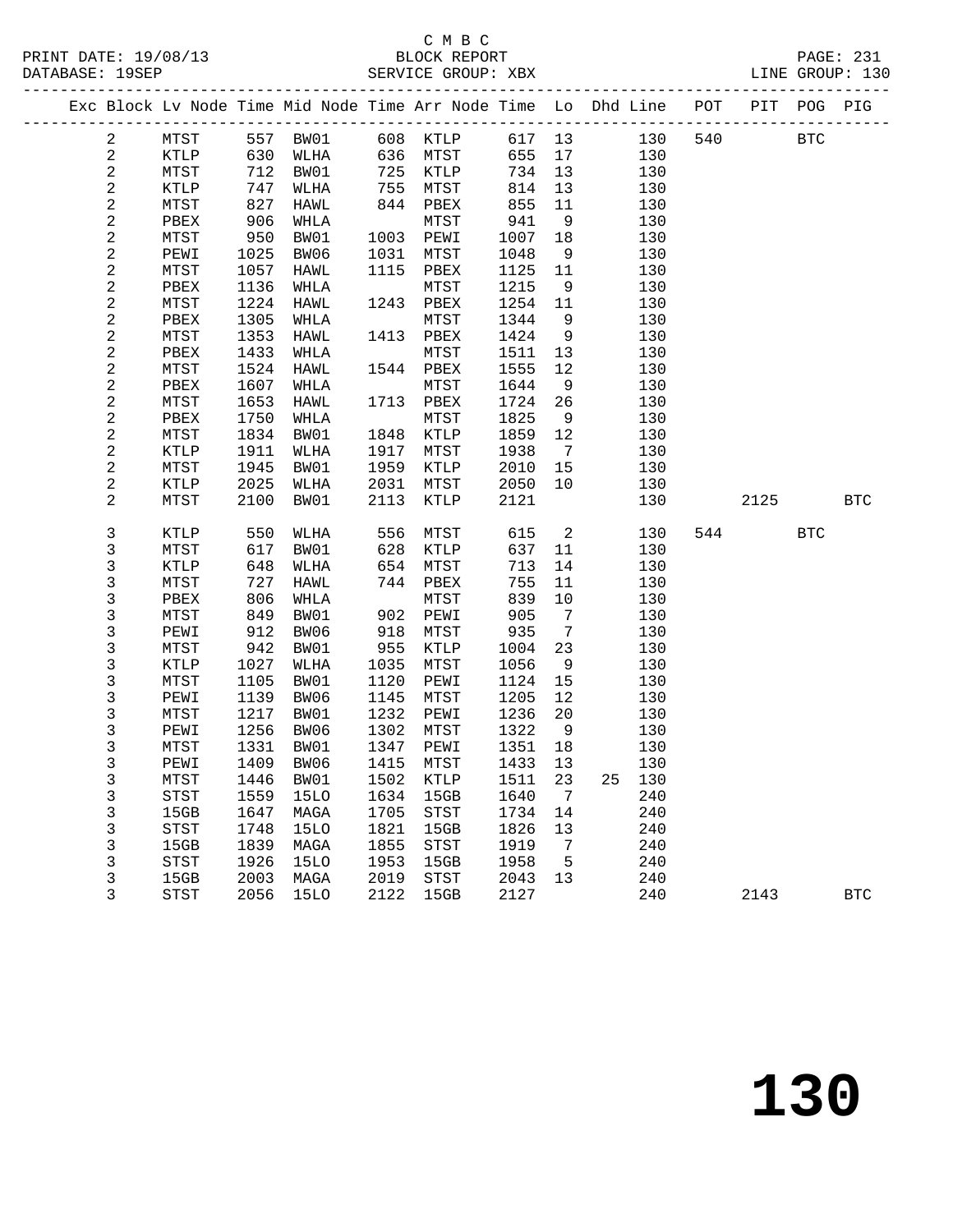|  |                |             |            |          |                     |                       |         |                              | Exc Block Lv Node Time Mid Node Time Arr Node Time Lo Dhd Line POT PIT POG PIG |     |      |            |            |
|--|----------------|-------------|------------|----------|---------------------|-----------------------|---------|------------------------------|--------------------------------------------------------------------------------|-----|------|------------|------------|
|  | 4              | KTLP        |            | 718 WLHA |                     | 724 MTST              |         |                              | 743 14<br>130                                                                  | 712 |      | <b>BTC</b> |            |
|  | $\overline{4}$ | MTST        | 757        | HAWL     |                     | 814 PBEX              | 825     | 12                           | 130                                                                            |     |      |            |            |
|  | $\overline{4}$ | PBEX        | 837        | WHLA     |                     | MTST                  | 910     | 10                           | 130                                                                            |     |      |            |            |
|  | $\overline{4}$ | MTST        | 920<br>955 | BW01     |                     | 933 PEWI<br>1001 MTCT | 936     | 19                           | 130                                                                            |     |      |            |            |
|  | $\overline{4}$ | PEWI        |            | BW06     |                     | 1001 MTST             | 1018    | 9                            | 130                                                                            |     |      |            |            |
|  | 4              | MTST        | 1027       | HAWL     | 1045                | PBEX                  | 1055    | 10                           | 130                                                                            |     |      |            |            |
|  | $\,4$          | PBEX        | 1105       | WHLA     |                     | MTST                  | 1144    | 10                           | 130                                                                            |     |      |            |            |
|  | $\overline{4}$ | MTST        | 1154       | HAWL     | 1213                | PBEX                  | 1224    | 10                           | 130                                                                            |     |      |            |            |
|  | $\,4$          | PBEX        | 1234       | WHLA     |                     | MTST                  | 1313    | 10                           | 130                                                                            |     |      |            |            |
|  | $\overline{4}$ | MTST        | 1323       | HAWL     |                     | 1343 PBEX             | 1354    | 10                           | 130                                                                            |     |      |            |            |
|  | 4              | PBEX        | 1404       | WHLA     |                     | MTST                  | 1442    | 9                            | 130                                                                            |     |      |            |            |
|  | $\bf 4$        | MTST        | 1451       | HAWL     |                     | 1511 PBEX             | 1522    | 17                           | 130                                                                            |     |      |            |            |
|  | $\,4$          | PBEX        | 1539       | WHLA     |                     | MTST                  | 1616    | $7\phantom{.0}\phantom{.0}7$ | 130                                                                            |     |      |            |            |
|  | $\,4$          | MTST        | 1623       | HAWL     | 1643                | PBEX                  | 1654    | 20                           | 130                                                                            |     |      |            |            |
|  | $\overline{4}$ | PBEX        | 1714       | WHLA     |                     | MTST                  | 1749    | $\overline{\phantom{0}}^2$   | 130                                                                            |     |      |            |            |
|  | 4              | MTST        | 1751       | BW01     | 1806                | KTLP                  | 1817    | 9                            | 130                                                                            |     |      |            |            |
|  | $\bf 4$        | KTLP        | 1826       | WLHA     | 1833                | MTST                  | 1854    | $\overline{\mathbf{3}}$      | 130                                                                            |     |      |            |            |
|  | $\,4$          | MTST        | 1857       | BW01     | 1911                | KTLP                  | 1922    | 15                           | 130                                                                            |     |      |            |            |
|  | 4              | KTLP        | 1937       | WLHA     | 1943                | ${\tt MTST}$          | 2002    | $\overline{7}$               | 130                                                                            |     |      |            |            |
|  | $\overline{4}$ | MTST        | 2009       | BW01     | 2023                | KTLP                  | 2034 15 |                              | 130                                                                            |     |      |            |            |
|  | 4              | KTLP        | 2049       | WLHA     | 2055                | MTST                  | 2114    |                              | 130                                                                            |     | 2130 |            | <b>BTC</b> |
|  | 5              | MTST        | 657        | BW01     | 708                 | KTLP                  | 717     | 16                           | 130                                                                            | 640 |      | <b>BTC</b> |            |
|  | 5              | KTLP        | 733        | WLHA     | 739                 | MTST                  | 758     | 14                           | 130                                                                            |     |      |            |            |
|  | 5              | MTST        | 812        | BW01     | د د <i>۱</i><br>825 | KTLP                  | 834     | 24                           | 130                                                                            |     |      |            |            |
|  | 5              | KTLP        | 858        | WLHA     | 906                 | MTST                  | 925     | 10                           | 130                                                                            |     |      |            |            |
|  | 5              | MTST        | 935        | BW01     | 948                 | PEWI                  | 952     | 18                           | 130                                                                            |     |      |            |            |
|  | 5              | PEWI        | 1010       | BW06     | 1016                | MTST                  | 1033    | 9                            | 130                                                                            |     |      |            |            |
|  | 5              | MTST        | 1042       | BW01     | 1057                | KTLP                  | 1106    | 19                           | 130                                                                            |     |      |            |            |
|  |                | KTLP        | 1125       | WLHA     | 1133                | MTST                  | 1157    | 12                           | 130                                                                            |     |      |            |            |
|  | $\frac{5}{5}$  | MTST        | 1209       | BW01     | 1224                | KTLP                  | 1233    | 23                           | 130                                                                            |     |      |            |            |
|  | 5              | KTLP        | 1256       | WLHA     | 1304                | MTST                  | 1328    | 11                           | 130                                                                            |     |      |            |            |
|  | 5              | MTST        | 1339       | BW01     | 1355                | KTLP                  | 1404    | 22                           | 130                                                                            |     |      |            |            |
|  | 5              | KTLP        | 1426       | WLHA     | 1434                | MTST                  | 1456    | 12                           | 130                                                                            |     |      |            |            |
|  |                | MTST        | 1508       | BW01     | 1523                | KTLP                  | 1534    | 25                           | 130                                                                            |     |      |            |            |
|  | $\frac{5}{5}$  | KTLP        | 1559       | WLHA     | 1607                | MTST                  | 1629    | 9                            | 130                                                                            |     |      |            |            |
|  | 5              | MTST        | 1638       | BW01     | 1653                | KTLP                  | 1704    | 32                           | 130                                                                            |     |      |            |            |
|  | 5              | KTLP        | 1736       | WLHA     | 1743                | MTST                  | 1804    | 8                            | 130                                                                            |     |      |            |            |
|  | 5              | MTST        | 1812       | BW01     | 1827                | KTLP                  | 1838    | 10                           | 130                                                                            |     |      |            |            |
|  | 5              | KTLP        | 1848       | WLHA     | 1854                | MTST                  | 1915    | $6\overline{6}$              | 130                                                                            |     |      |            |            |
|  | 5              | MTST        | 1921       | BW01     | 1935                | KTLP                  | 1946    | 15                           | 130                                                                            |     |      |            |            |
|  | 5              | KTLP        | 2001       | WLHA     | 2007                | MTST                  | 2026    | $7\overline{ }$              | 130                                                                            |     |      |            |            |
|  | 5              | MTST        | 2033       | BW01     | 2046                | KTLP                  | 2054    | 19                           | 130                                                                            |     |      |            |            |
|  | 5              | <b>KTLP</b> | 2113       | WLHA     | 2119                | MTST                  | 2138    |                              | 130                                                                            |     | 2154 |            | <b>BTC</b> |

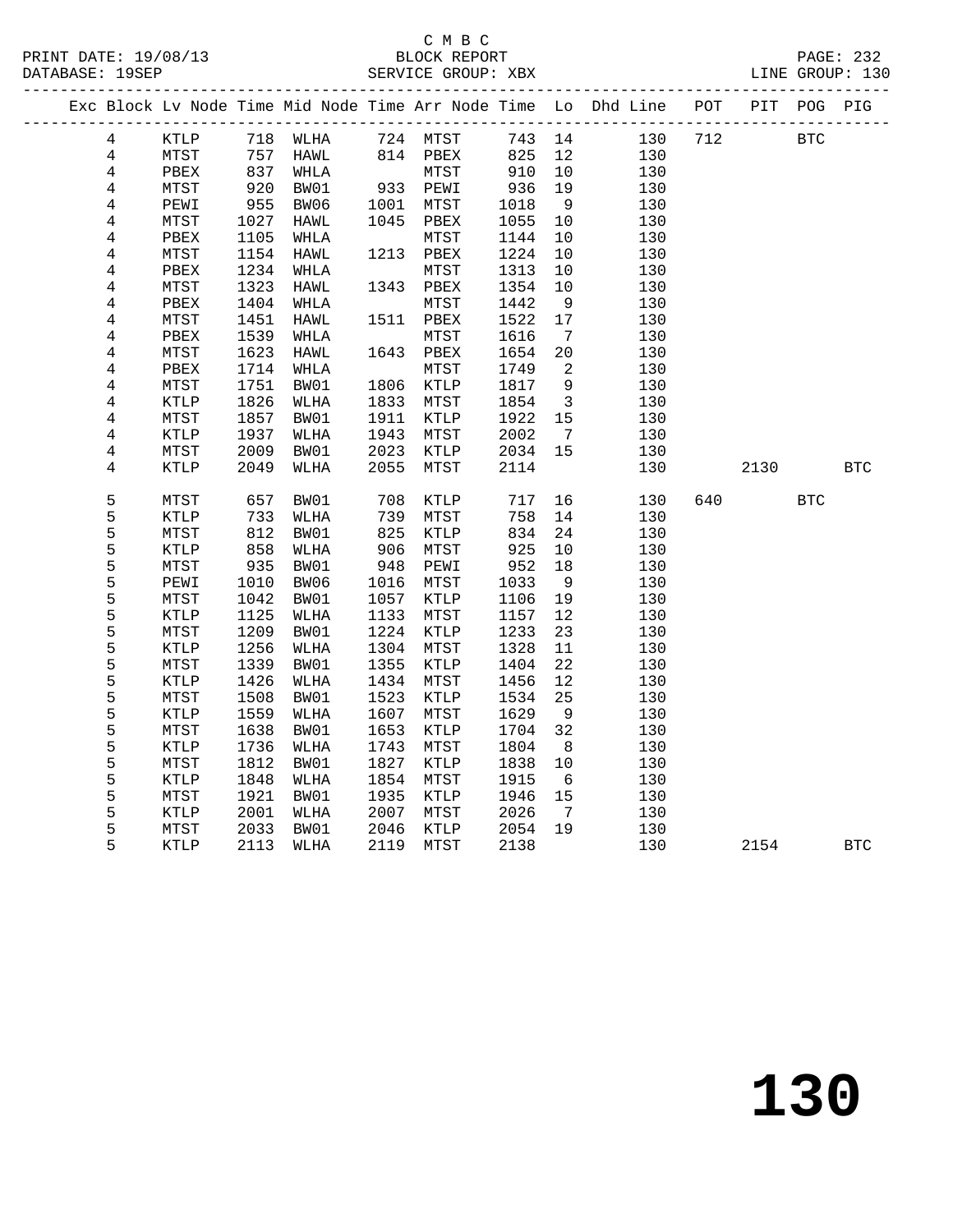#### C M B C<br>BLOCK REPORT

|  | DATABASE: 19SEP |              |      |             |      | SERVICE GROUP: XBX |      |                              | -----------------------------                                          |     |                      |            | LINE GROUP: 130 |
|--|-----------------|--------------|------|-------------|------|--------------------|------|------------------------------|------------------------------------------------------------------------|-----|----------------------|------------|-----------------|
|  |                 |              |      |             |      |                    |      |                              | Exc Block Lv Node Time Mid Node Time Arr Node Time Lo Dhd Line POT PIT |     | ____________________ | POG PIG    |                 |
|  | 6               | HODM         |      | 609 NWST    |      | 711 SUST           |      | 731 36                       | 35 N19                                                                 | 547 |                      | <b>BTC</b> |                 |
|  | 6               | MTST         | 842  | BW01        |      | 855 KTLP           | 904  | 23                           | 130                                                                    |     |                      |            |                 |
|  | 6               | KTLP         | 927  | WLHA        | 935  | MTST               | 956  | 9                            | 130                                                                    |     |                      |            |                 |
|  | 6               | MTST         | 1005 | BW01        | 1020 | PEWI               | 1024 | 16                           | 130                                                                    |     |                      |            |                 |
|  | $\epsilon$      | PEWI         | 1040 | BW06        | 1046 | MTST               | 1103 | 9                            | 130                                                                    |     |                      |            |                 |
|  | $\epsilon$      | MTST         | 1112 | BW01        | 1127 | KTLP               | 1136 | 20                           | 130                                                                    |     |                      |            |                 |
|  | $\epsilon$      | KTLP         | 1156 | WLHA        | 1204 | MTST               | 1228 | 10                           | 130                                                                    |     |                      |            |                 |
|  | 6               | MTST         | 1238 | BW01        | 1254 | KTLP               | 1303 | 21                           | 130                                                                    |     |                      |            |                 |
|  | $\epsilon$      | KTLP         | 1324 | WLHA        | 1332 | MTST               | 1356 | 13 <sup>°</sup>              | 130                                                                    |     |                      |            |                 |
|  | $\epsilon$      | MTST         | 1409 | BW01        | 1425 | KTLP               | 1434 | 22                           | 130                                                                    |     |                      |            |                 |
|  | 6               | KTLP         | 1456 | WLHA        | 1504 | MTST               | 1526 | 14                           | 130                                                                    |     |                      |            |                 |
|  | 6               | MTST         | 1540 | BW01        | 1555 | KTLP               | 1606 | 22                           | 130                                                                    |     |                      |            |                 |
|  | 6               | KTLP         | 1628 | WLHA        | 1636 | MTST               | 1658 | 10                           | 130                                                                    |     |                      |            |                 |
|  | 6               | MTST         | 1708 | BW01        | 1723 | $\texttt{KTLP}$    | 1734 | 15                           | 130                                                                    |     |                      |            |                 |
|  | $\epsilon$      | KTLP         | 1749 | WLHA        | 1756 | MTST               | 1817 | 6                            | 130                                                                    |     |                      |            |                 |
|  | $\epsilon$      | MTST         | 1823 | HAWL        | 1843 | PBEX               | 1853 | 22                           | 130                                                                    |     |                      |            |                 |
|  | 6               | PBEX         | 1915 | WHLA        |      | MTST               | 1950 | $7\overline{ }$              | 130                                                                    |     |                      |            |                 |
|  | б               | MTST         | 1957 | HAWL        | 2016 | PBEX               | 2026 | 28                           | 130                                                                    |     |                      |            |                 |
|  | 6               | PBEX         | 2054 | WHLA        |      | MTST               | 2126 | 10 <sub>o</sub>              | 130                                                                    |     |                      |            |                 |
|  | $\epsilon$      | MTST         | 2136 | BW01        | 2149 | KTLP               | 2157 | 29                           | 130                                                                    |     |                      |            |                 |
|  | 6               | KTLP         | 2226 | WLHA        | 2231 | MTST               | 2250 | $7\phantom{.0}\phantom{.0}7$ | 130                                                                    |     |                      |            |                 |
|  | $\epsilon$      | MTST         | 2257 | BW01        | 2310 | KTLP               | 2318 | 8                            | 130                                                                    |     |                      |            |                 |
|  | 6               | KTLP         | 2326 | WLHA        | 2331 | MTST               | 2350 | $\overline{7}$               | 130                                                                    |     |                      |            |                 |
|  | 6               | MTST         | 2357 | BW01        | 2410 | KTLP               | 2418 | 8                            | 130                                                                    |     |                      |            |                 |
|  | $\epsilon$      | KTLP         | 2426 | WLHA        | 2431 | MTST               | 2450 | $7\phantom{.}$               | 130                                                                    |     |                      |            |                 |
|  | 6               | MTST         | 2457 | BW01        | 2507 | KTLP               | 2514 |                              | 130                                                                    |     | 2518                 |            | <b>BTC</b>      |
|  | $\,8\,$         | PEWI         | 828  | BW06        | 833  | MTST               | 848  | 9                            | 130                                                                    | 821 |                      | <b>BTC</b> |                 |
|  | 8               | MTST         | 857  | HAWL        | 914  | PBEX               | 925  | 11                           | 130                                                                    |     |                      |            |                 |
|  | 8               | PBEX         | 936  | WHLA        |      | MTST               | 1011 | 9                            | 130                                                                    |     |                      |            |                 |
|  | 8               | MTST         | 1020 | BW01        | 1035 | PEWI               | 1039 | 17                           | 130                                                                    |     |                      |            |                 |
|  | 8               | PEWI         | 1056 | BW06        | 1102 | MTST               | 1119 | - 8                          | 130                                                                    |     |                      |            |                 |
|  | 8               | MTST         | 1127 | HAWL        | 1146 | PBEX               | 1157 | 8 <sup>8</sup>               | 130                                                                    |     |                      |            |                 |
|  | 8               | PBEX         | 1205 | WHLA        |      | MTST               | 1244 | 9                            | 130                                                                    |     |                      |            |                 |
|  | 8               | ${\tt MTST}$ | 1253 | HAWL        | 1313 | PBEX               | 1324 | 8                            | 130                                                                    |     |                      |            |                 |
|  | 8               | PBEX         | 1332 | WHLA        |      | MTST               | 1411 | 12                           | 130                                                                    |     |                      |            |                 |
|  | 8               | MTST         | 1423 | HAWL        | 1443 | PBEX               | 1454 | 9                            | 130                                                                    |     |                      |            |                 |
|  | 8               | PBEX         | 1503 | WHLA        |      | MTST               | 1541 | $12$                         | 130                                                                    |     |                      |            |                 |
|  | $\,8\,$         | MTST         | 1553 | HAWL        | 1613 | PBEX               | 1624 | 13                           | 130                                                                    |     |                      |            |                 |
|  | $\,8\,$         | PBEX         | 1637 | WHLA        |      | MTST               | 1714 | 9                            | 130                                                                    |     |                      |            |                 |
|  | 8               | MTST         | 1723 | HAWL        | 1743 | PBEX               | 1753 | 15                           | 130                                                                    |     |                      |            |                 |
|  | 8               | PBEX         | 1808 | WHLA        |      | MTST               | 1843 | $\overline{a}$               | 130                                                                    |     |                      |            |                 |
|  | 8               | MTST         | 1845 | HAWL        | 1904 | PBEX               | 1914 | 28                           | 130                                                                    |     |                      |            |                 |
|  | 8               | PBEX         | 1942 | WHLA        |      | MTST               | 2014 | $7\overline{ }$              | 130                                                                    |     |                      |            |                 |
|  | 8               | MTST         | 2021 | <b>HAWL</b> | 2040 | PBEX               | 2050 | 28                           | 130                                                                    |     |                      |            |                 |

8 PBEX 2118 WHLA MTST 2150 7 130

#### 8 MTST 2157 BW01 2210 KTLP 2218 130 2222 BTC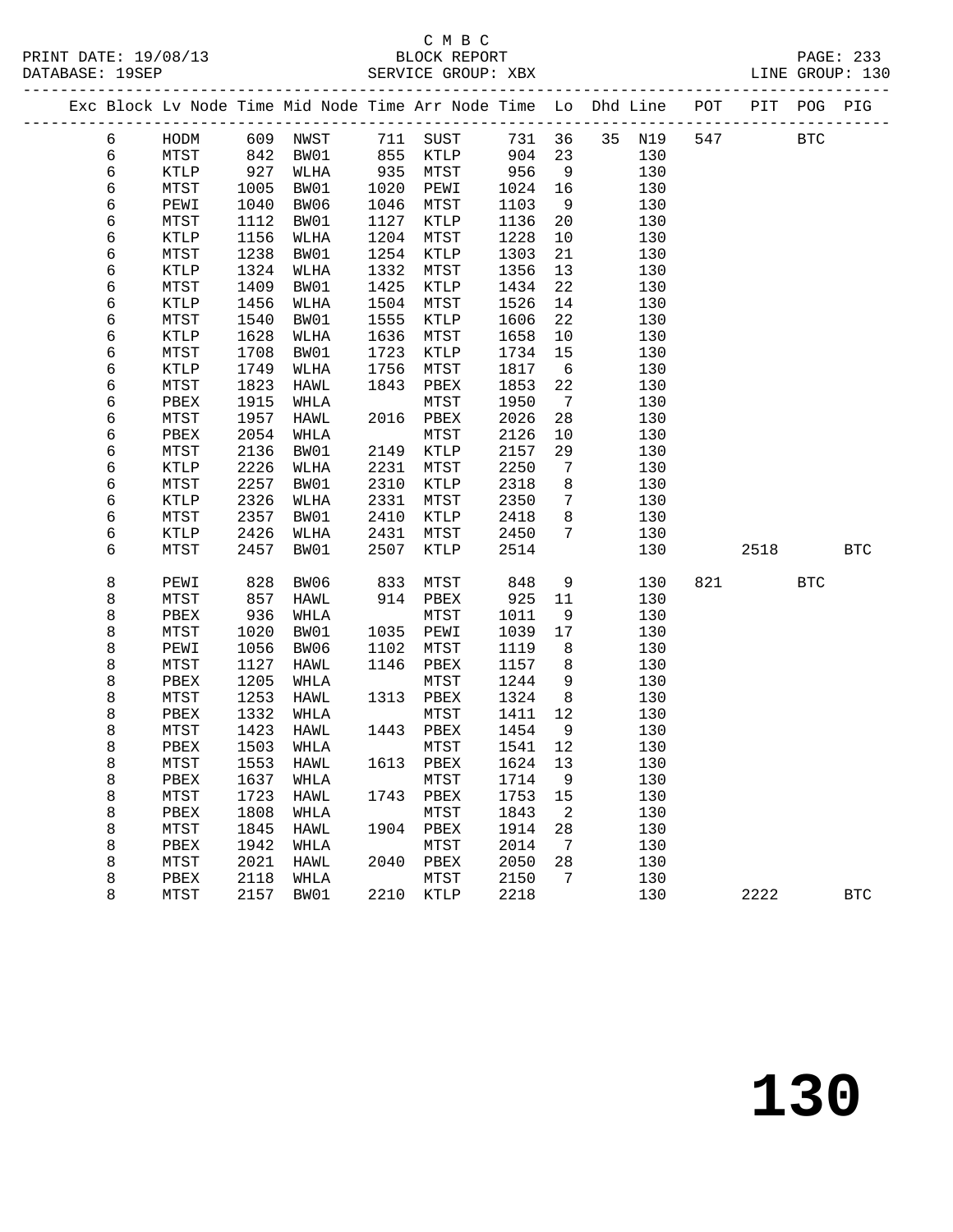### C M B C<br>BLOCK REPORT

PAGE: 234<br>LINE GROUP: 130

|  |    |      |      |          |      |          |       |                 | ----------------------<br>Exc Block Lv Node Time Mid Node Time Arr Node Time Lo Dhd Line POT PIT POG PIG |       |         |            |            |
|--|----|------|------|----------|------|----------|-------|-----------------|----------------------------------------------------------------------------------------------------------|-------|---------|------------|------------|
|  | 9  | PEWI |      | 843 BW06 |      | 848 MTST | 903 9 |                 | 130                                                                                                      |       | 836 BTC |            |            |
|  | 9  | MTST | 912  | BW01     | 925  | KTLP 934 |       |                 | 130<br>23 and $\sim$                                                                                     |       |         |            |            |
|  | 9  | KTLP | 957  | WLHA     | 1005 | MTST     | 1026  | 9               | 130                                                                                                      |       |         |            |            |
|  | 9  | MTST | 1035 | BW01     | 1050 | PEWI     | 1054  | 14              | 130                                                                                                      |       |         |            |            |
|  | 9  | PEWI | 1108 | BW06     | 1114 | MTST     | 1134  | $7\overline{ }$ | 130                                                                                                      |       |         |            |            |
|  | 9  | MTST | 1141 | BW01     | 1156 | KTLP     | 1205  | 21              | 130                                                                                                      |       |         |            |            |
|  | 9  | KTLP | 1226 | WLHA     | 1234 | MTST     | 1258  | 10              | 130                                                                                                      |       |         |            |            |
|  | 9  | MTST | 1308 | BW01     | 1324 | KTLP     | 1333  | 21              | 130                                                                                                      |       |         |            |            |
|  | 9  | KTLP | 1354 | WLHA     | 1402 | MTST     | 1426  | 12              | 130                                                                                                      |       |         |            |            |
|  | 9  | MTST | 1438 | BW01     | 1454 | KTLP     | 1503  | 23              | 130                                                                                                      |       |         |            |            |
|  | 9  | KTLP | 1526 | WLHA     | 1534 | MTST     | 1556  | 12              | 130                                                                                                      |       |         |            |            |
|  | 9  | MTST | 1608 | BW01     | 1623 | KTLP     | 1634  | 30              | 130                                                                                                      |       |         |            |            |
|  | 9  | KTLP | 1704 | WLHA     | 1711 | MTST     | 1732  | $7\overline{ }$ | 130                                                                                                      |       |         |            |            |
|  | 9  | MTST | 1739 | HAWL     | 1759 | PBEX     | 1809  | 21              | 130                                                                                                      |       |         |            |            |
|  | 9  | PBEX | 1830 | WHLA     |      | MTST     | 1905  | $\overline{4}$  | 130                                                                                                      |       |         |            |            |
|  | 9  | MTST | 1909 | HAWL     | 1928 | PBEX     | 1938  | 28              | 130                                                                                                      |       |         |            |            |
|  | 9  | PBEX | 2006 | WHLA     |      | MTST     | 2038  | $7\overline{ }$ | 130                                                                                                      |       |         |            |            |
|  | 9  | MTST | 2045 | HAWL     | 2104 | PBEX     | 2114  | 20              | 130                                                                                                      |       |         |            |            |
|  | 9  | PBEX | 2134 | WHLA     |      | MTST     | 2205  |                 | 130                                                                                                      |       | 2221    |            | <b>BTC</b> |
|  | 10 | PEWI | 858  | BW06     | 903  | MTST     | 918   | 9               | 130                                                                                                      | 851 7 |         | <b>BTC</b> |            |
|  | 10 | MTST | 927  | HAWL     | 944  | PBEX     | 954   | 12              | 130                                                                                                      |       |         |            |            |
|  | 10 | PBEX | 1006 | WHLA     |      | MTST     | 1041  | 9               | 130                                                                                                      |       |         |            |            |
|  | 10 | MTST | 1050 | BW01     | 1105 | PEWI     | 1109  | 16              | 130                                                                                                      |       |         |            |            |
|  | 10 | PEWI | 1125 | BW06     | 1131 | MTST     | 1151  | 11              | 130                                                                                                      |       |         |            |            |
|  | 10 | MTST | 1202 | BW01     | 1217 | PEWI     | 1221  | 18              | 130                                                                                                      |       |         |            |            |
|  | 10 | PEWI | 1239 | BW06     | 1245 | MTST     | 1305  | 11              | 130                                                                                                      |       |         |            |            |
|  | 10 | MTST | 1316 | BW01     | 1332 | PEWI     | 1336  | 18              | 130                                                                                                      |       |         |            |            |
|  | 10 | PEWI | 1354 | BW06     | 1400 | MTST     | 1420  | 11              | 130                                                                                                      |       |         |            |            |
|  | 10 | MTST | 1431 | BW01     | 1447 | PEWI     | 1451  | 18              | 130                                                                                                      |       |         |            |            |
|  | 10 | PEWI | 1509 | BW06     | 1515 | MTST     | 1533  | 12              | 130                                                                                                      |       |         |            |            |
|  | 10 | MTST | 1545 | BW01     | 1600 | PEWI     | 1604  | $\overline{7}$  | 130                                                                                                      |       |         |            |            |
|  | 10 | PEWI | 1611 | BW06     | 1617 | MTST     | 1635  | 10              | 130                                                                                                      |       |         |            |            |
|  | 10 | MTST | 1645 | BW01     | 1700 | PEWI     | 1704  | 14              | 130                                                                                                      |       |         |            |            |
|  | 10 | PEWI | 1718 | BW06     | 1724 | MTST     | 1741  |                 | 130                                                                                                      |       | 1757    |            | <b>BTC</b> |
|  |    |      |      |          |      |          |       |                 |                                                                                                          |       |         |            |            |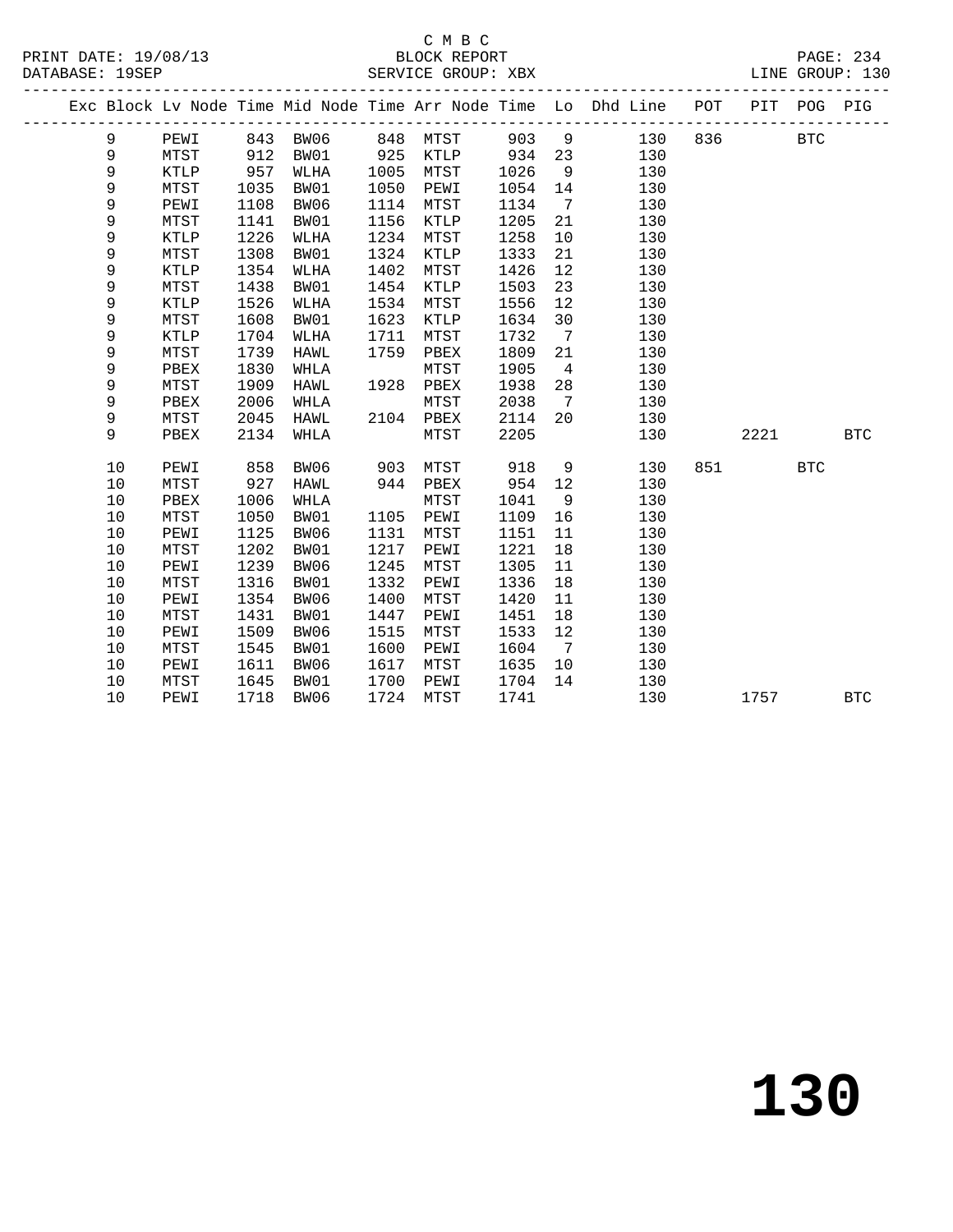#### C M B C<br>BLOCK REPORT

|  |                  |              |              |                             |              |              |              |                                   | Exc Block Lv Node Time Mid Node Time Arr Node Time Lo Dhd Line POT PIT POG PIG |      |      |            |            |
|--|------------------|--------------|--------------|-----------------------------|--------------|--------------|--------------|-----------------------------------|--------------------------------------------------------------------------------|------|------|------------|------------|
|  | 11               | JOST         |              | 653 CH77                    |              | 706 29ST     | 719 24       |                                   | 026                                                                            | 642  |      | <b>BTC</b> |            |
|  | 11               | 29ST         | 743          |                             |              | MUSC         | 757          | $\overline{0}$                    | 029                                                                            |      |      |            |            |
|  | 11               | MUSC         | 757          |                             |              | 29ST         | 809          | $\overline{4}$                    | 029                                                                            |      |      |            |            |
|  | 11               | 29ST         | /5/813       | CH77                        | 825          | JOST         | 842          | $7\overline{ }$                   | 026                                                                            |      |      |            |            |
|  | 11               | JOST         |              |                             | 857<br>927   | KTLP         | 908<br>948   | 11                                | 027                                                                            |      |      |            |            |
|  | 11               | KTLP         |              | שביי<br>919 WLHA<br>949 יאי |              | MTST         |              | 9                                 | 130                                                                            |      |      |            |            |
|  | $11\,$           | MTST         | 957          | HAWL                        | 1014         | PBEX         | 1024         | 13                                | 130                                                                            |      |      |            |            |
|  | 11               | ${\tt PBEX}$ | 1037         | WHLA                        |              | ${\tt MTST}$ | 1112         | 8 <sup>8</sup>                    | 130                                                                            |      |      |            |            |
|  | $11\,$           | MTST         | 1120         | BW01                        | 1135         | PEWI         | 1139         | 17                                | 130                                                                            |      |      |            |            |
|  | $11\,$           | PEWI         | 1156         | BW06                        | 1202         | MTST         | 1222         | 9                                 | 130                                                                            |      |      |            |            |
|  | $11\,$           | MTST         | 1231         | BW01                        | 1247         | PEWI         | 1251         | 18                                | 130                                                                            |      |      |            |            |
|  | $11\,$           | PEWI         | 1309         | BW06                        | 1315         | MTST         | 1335         | 11                                | 130                                                                            |      |      |            |            |
|  | $11\,$           | MTST         | 1346         | BW01                        | 1402         | PEWI         | 1406         | 21                                | 130                                                                            |      |      |            |            |
|  | $11\,$           | PEWI         | 1427         | BW06                        | 1433         | MTST         | 1451         | 10                                | 130                                                                            |      |      |            |            |
|  | 11               | MTST         | 1501         | BW01                        | 1516         | PEWI         | 1520         | $\overline{7}$                    | 130                                                                            |      |      |            |            |
|  | $11\,$           | PEWI         | 1527         | BW06                        | 1533         | MTST         | 1551         | 9                                 | 130                                                                            |      |      |            |            |
|  | $11\,$           | MTST         | 1600         | BW01                        | 1615         | PEWI         | 1619         | 9                                 | 130                                                                            |      |      |            |            |
|  | $11\,$           | PEWI         | 1628         | BW06                        | 1634         | MTST         | 1652         | 8 <sup>8</sup>                    | 130                                                                            |      |      |            |            |
|  | $11\,$           | MTST         | 1700         | BW01                        | 1715         | PEWI         | 1719         | 14                                | 130                                                                            |      |      |            |            |
|  | $11\,$           | PEWI         | 1733         | BW06                        | 1739         | MTST         | 1756         | $5^{\circ}$                       | 130                                                                            |      |      |            |            |
|  | $11\,$           | MTST         | 1801         | HAWL                        | 1821         | PBEX         | 1831         | 20                                | 130                                                                            |      |      |            |            |
|  | $11\,$           | PBEX         | 1851         | WHLA                        |              | MTST         | 1926         | $\overline{7}$                    | 130                                                                            |      |      |            |            |
|  | 11               | MTST         | 1933         | HAWL                        |              | 1952 PBEX    | 2002         | 28                                | 130                                                                            |      |      |            |            |
|  | 11               | PBEX         | 2030         | WHLA                        |              | MTST         | 2102         | 14                                | 130                                                                            |      |      |            |            |
|  | 11               | ${\tt MTST}$ | 2116         | BW01                        | 2129         | KTLP         | 2137         | 19                                | 130                                                                            |      |      |            |            |
|  | $11\,$           | KTLP         | 2156         | WLHA                        | 2201         | MTST         | 2220         | $7\phantom{.0}\phantom{.0}7$      | 130                                                                            |      |      |            |            |
|  | $11\,$           | MTST         | 2227         | BW01                        | 2240         | KTLP         | 2248         | 8 <sup>8</sup>                    | 130                                                                            |      |      |            |            |
|  | $11\,$<br>$11\,$ | KTLP         | 2256<br>2327 | WLHA                        | 2301         | MTST         | 2320         | $7\overline{ }$<br>8 <sup>8</sup> | 130                                                                            |      |      |            |            |
|  | $11\,$           | MTST         | 2356         | BW01                        | 2340<br>2401 | KTLP         | 2348<br>2420 | $7\overline{ }$                   | 130                                                                            |      |      |            |            |
|  | $11\,$           | KTLP         | 2427         | WLHA                        | 2437         | MTST<br>KTLP |              |                                   | 130<br>130                                                                     |      |      |            |            |
|  | $11\,$           | MTST<br>KTLP | 2456         | BW01<br>WLHA                | 2501         | MTST         | 2444<br>2520 | 12<br>16                          | 130                                                                            |      |      |            |            |
|  | 11               | MTST         | 2536         | BW01                        | 2546         | KTLP         | 2553         |                                   | 130                                                                            |      | 2557 |            | <b>BTC</b> |
|  |                  |              |              |                             |              |              |              |                                   |                                                                                |      |      |            |            |
|  | $12$             | MTST         | 1149         | BW01                        | 1204         | PEWI         | 1208         | 18                                | 130                                                                            | 1132 |      | <b>BTC</b> |            |
|  | 12               | PEWI         | 1226         | BW06                        | 1232         | MTST         | 1252         | 9                                 | 130                                                                            |      |      |            |            |
|  | $12$             | MTST         | 1301         | BW01                        | 1317         | PEWI         | 1321         | 16                                | 130                                                                            |      |      |            |            |
|  | $12\,$           | PEWI         | 1337         | BW06                        | 1343         | MTST         | 1403         | 13                                | 130                                                                            |      |      |            |            |
|  | $12\,$           | MTST         | 1416         | BW01                        | 1432         | PEWI         | 1436         | 21                                | 130                                                                            |      |      |            |            |
|  | $12\,$           | PEWI         | 1457         | BW06                        | 1503         | MTST         | 1521         | 11                                | 130                                                                            |      |      |            |            |
|  | $12\,$           | MTST         | 1532         | BW01                        | 1547         | PEWI         | 1551         | $6\overline{6}$                   | 130                                                                            |      |      |            |            |
|  | 12               | PEWI         | 1557         | BW06                        | 1603         | MTST         | 1621         | 9                                 | 130                                                                            |      |      |            |            |
|  | $12\,$           | MTST         | 1630         | BW01                        | 1645         | PEWI         | 1649 10      |                                   | 130                                                                            |      |      |            |            |
|  | $12\,$           | PEWI         | 1659         | BW06                        | 1705         | MTST         | 1723         | 8 <sup>8</sup>                    | 130                                                                            |      |      |            |            |
|  | $1\,2$           | MTST         | 1731         | BW01                        | 1746         | KTLP         | 1757         | 9                                 | 130                                                                            |      |      |            |            |
|  | 12               | KTLP         | 1806         | WLHA                        | 1813         | MTST         | 1834         |                                   | 130                                                                            |      | 1850 |            | <b>BTC</b> |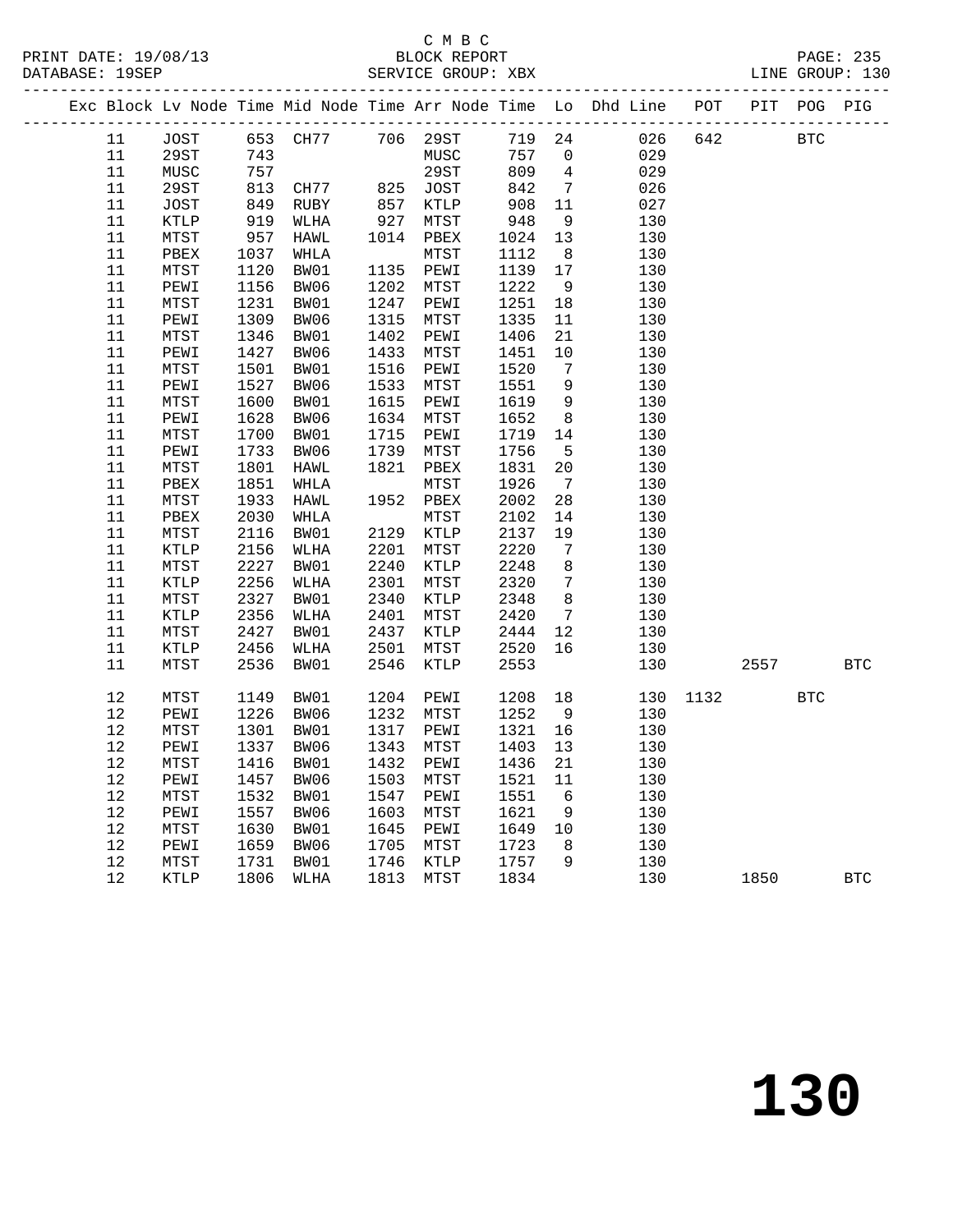|           | PRINT DATE: 19/08/13                      |  |
|-----------|-------------------------------------------|--|
|           |                                           |  |
| --------- | $\bullet \bullet \bullet \bullet \bullet$ |  |

| 15GB        |    | 15 & GRAND BLVD<br>22 ST & PHILIP<br>BANBURY & GALLANT<br>BURRARD STATION<br>CAPTLANO SUSDENSION                                                                                                                                               |      |           |  |           |                       |             | 15LO 15TH & LONSDALE  |                                                                                                                                          |      |            |
|-------------|----|------------------------------------------------------------------------------------------------------------------------------------------------------------------------------------------------------------------------------------------------|------|-----------|--|-----------|-----------------------|-------------|-----------------------|------------------------------------------------------------------------------------------------------------------------------------------|------|------------|
| 22PH        |    |                                                                                                                                                                                                                                                |      |           |  |           |                       |             | 29LO 29 ST & LONSDALE |                                                                                                                                          |      |            |
| <b>BAGA</b> |    |                                                                                                                                                                                                                                                |      |           |  |           | <b>BTC</b>            |             | Burnaby Depot         |                                                                                                                                          |      |            |
| BUB2        |    |                                                                                                                                                                                                                                                |      |           |  |           |                       |             |                       | CACO CAPILANO UNIVERSITY                                                                                                                 |      |            |
|             |    | CASB CAPILANO SUSPENSION BRG EDRI EDGEMONT & RIDGEWOOD                                                                                                                                                                                         |      |           |  |           |                       |             |                       |                                                                                                                                          |      |            |
| GB15        |    | GRAND BLVD & 15 ST SB                                                                                                                                                                                                                          |      |           |  |           |                       |             |                       | GMSK GROUSE MTN SKYRIDE                                                                                                                  |      |            |
|             |    |                                                                                                                                                                                                                                                |      |           |  |           | LNI5                  |             | LONSDALE & 15 ST      |                                                                                                                                          |      |            |
|             |    |                                                                                                                                                                                                                                                |      |           |  |           | LOQU                  |             | LONSDALE QUAY         |                                                                                                                                          |      |            |
|             |    | HODM HOWE & DUNSMUIR<br>LO15 LONSDALE & 15 ST<br>LS15 LONSDALE & 15 ST<br>MACA MARINE & CAPILANO<br>MOGL MONTROYAL & GLENCANYON<br>NWST NEW WESTMINSTER STN<br>PANA PANORAMA & NAUGHTON<br>PRRO PROSPECT & ROCKLAND<br>SIST SIDERY CENTERAL CO |      |           |  |           |                       |             |                       | LVMT UYNN VALLEY & MTN HWY<br>MAGA MARINE & GARDEN<br>MTLV MOUNTAIN HWY & LYNN VALLEY<br>OSLO OSBORNE & LONSDALE<br>PBEX PHIBBS EXCHANGE |      |            |
|             |    |                                                                                                                                                                                                                                                |      |           |  |           |                       |             |                       |                                                                                                                                          |      |            |
|             |    |                                                                                                                                                                                                                                                |      |           |  |           |                       |             |                       |                                                                                                                                          |      |            |
|             |    |                                                                                                                                                                                                                                                |      |           |  |           |                       |             |                       |                                                                                                                                          |      |            |
|             |    |                                                                                                                                                                                                                                                |      |           |  |           |                       |             |                       |                                                                                                                                          |      |            |
|             |    |                                                                                                                                                                                                                                                |      |           |  |           |                       |             | STST STADIUM STATION  |                                                                                                                                          |      |            |
|             |    | SUST SURREY CENTRAL STATION UNDE UNDERWOOD & DEMPSEY                                                                                                                                                                                           |      |           |  |           |                       |             |                       |                                                                                                                                          |      |            |
|             |    |                                                                                                                                                                                                                                                |      |           |  |           |                       |             |                       |                                                                                                                                          |      |            |
|             |    | Exc Block Lv Node Time Mid Node Time Arr Node Time Lo Dhd Line POT PIT POG PIG                                                                                                                                                                 |      |           |  |           |                       |             |                       |                                                                                                                                          |      |            |
|             |    | 21 LOQU 654 MACA LVMT 710 2 242 636 BTC                                                                                                                                                                                                        |      |           |  |           |                       |             |                       |                                                                                                                                          |      |            |
|             |    | 21 LVMT 712 LOQU 729 STST 757 5 242                                                                                                                                                                                                            |      |           |  |           |                       |             |                       |                                                                                                                                          |      |            |
|             |    |                                                                                                                                                                                                                                                |      |           |  |           |                       |             |                       |                                                                                                                                          |      |            |
|             |    | 21 STST 802 MACA 817 LOQU 829 4 242<br>21 LOQU 833 29LO 845 LVMT 852 10 229<br>21 LVMT 902 LO15 LOQU 924 8 229<br>21 LOQU 932 CASB 948 GMSK 954 6 236<br>21 GMSK 1000 CASB 1007 LOQU 1024 8 236<br>21 LOQU 1032 CASB 1051 GMSK 1057 15 236     |      |           |  |           |                       |             |                       |                                                                                                                                          |      |            |
|             |    |                                                                                                                                                                                                                                                |      |           |  |           |                       |             |                       |                                                                                                                                          |      |            |
|             |    |                                                                                                                                                                                                                                                |      |           |  |           |                       |             |                       |                                                                                                                                          |      |            |
|             |    |                                                                                                                                                                                                                                                |      |           |  |           |                       |             |                       |                                                                                                                                          |      |            |
|             |    |                                                                                                                                                                                                                                                |      |           |  |           |                       |             |                       |                                                                                                                                          |      |            |
|             | 21 | GMSK                                                                                                                                                                                                                                           |      | 1112 CASB |  |           | 1119 LOQU 1136 11 236 |             |                       |                                                                                                                                          |      |            |
|             | 21 | LOQU                                                                                                                                                                                                                                           |      | 1147 CASB |  |           | 1208 GMSK 1217        | 10 236      |                       |                                                                                                                                          |      |            |
|             | 21 | GMSK                                                                                                                                                                                                                                           | 1227 | CASB      |  |           | 1234 LOQU 1253 9 236  |             |                       |                                                                                                                                          |      |            |
|             | 21 | LOQU                                                                                                                                                                                                                                           | 1302 | CASB      |  | 1323 GMSK | 1332 10 236           |             |                       |                                                                                                                                          |      |            |
|             | 21 | GMSK                                                                                                                                                                                                                                           | 1342 | CASB      |  | 1349 LOQU |                       | 1408 9      | 236                   |                                                                                                                                          |      |            |
|             | 21 | LOQU                                                                                                                                                                                                                                           | 1417 | CASB      |  |           | 1438 GMSK 1447 8      |             | 236                   |                                                                                                                                          |      |            |
|             | 21 | GMSK                                                                                                                                                                                                                                           | 1455 | CASB      |  | 1502 LOQU |                       | 1521 11     | 236                   |                                                                                                                                          |      |            |
|             | 21 | LOQU                                                                                                                                                                                                                                           | 1532 | CASB      |  | 1552 GMSK |                       | 1601 9      | 236                   |                                                                                                                                          |      |            |
|             | 21 | GMSK                                                                                                                                                                                                                                           | 1610 | CASB      |  | 1617 LOQU |                       | 1635 12 236 |                       |                                                                                                                                          |      |            |
|             | 21 | LOOU                                                                                                                                                                                                                                           | 1647 | CASB      |  |           | 1705 GMSK 1714 11     |             | 236                   |                                                                                                                                          |      |            |
|             | 21 | GMSK                                                                                                                                                                                                                                           | 1725 | CASB      |  |           | 1732 LOQU 1751 11     |             | 236                   |                                                                                                                                          |      |            |
|             | 21 | LOOU                                                                                                                                                                                                                                           | 1802 | CASB      |  | 1817 GMSK | 1826                  |             | 236                   |                                                                                                                                          | 1856 | <b>BTC</b> |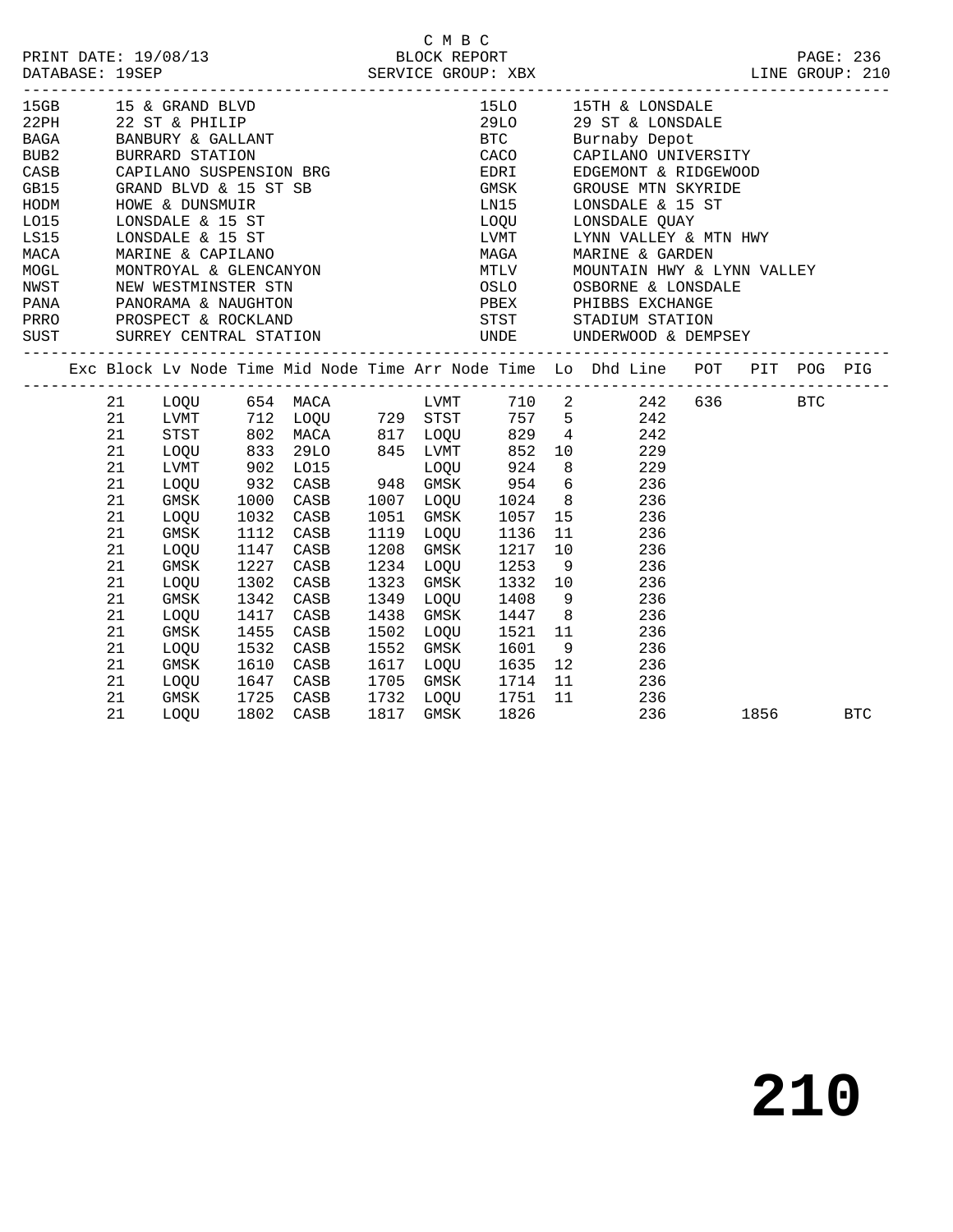PRINT DATE: 19/08/13 BLOCK REPORT<br>DATABASE: 19SEP SERVICE GROUP: XBX

#### C M B C<br>BLOCK REPORT

PAGE: 237<br>LINE GROUP: 210

|  |    |      |      |          |      |      |      |                 | Exc Block Lv Node Time Mid Node Time Arr Node Time Lo Dhd Line POT PIT POG PIG |         |      |     |
|--|----|------|------|----------|------|------|------|-----------------|--------------------------------------------------------------------------------|---------|------|-----|
|  | 22 | PBEX |      | 717 LN15 | 730  | GMSK |      |                 | 749 18<br>232                                                                  | 705 BTC |      |     |
|  | 22 | GMSK | 807  | LS15     | 827  | PBEX | 841  | $6\overline{6}$ | 232                                                                            |         |      |     |
|  | 22 | PBEX | 847  | LN15     | 900  | GMSK | 919  | 11              | 232                                                                            |         |      |     |
|  | 22 | GMSK | 930  | CASB     | 937  | LOOU | 954  | 8 <sup>8</sup>  | 236                                                                            |         |      |     |
|  | 22 | LOQU | 1002 | CASB     | 1020 | GMSK | 1026 | 18              | 236                                                                            |         |      |     |
|  | 22 | GMSK | 1044 | CASB     | 1051 | LOQU | 1108 | 9               | 236                                                                            |         |      |     |
|  | 22 | LOQU | 1117 | CASB     | 1138 | GMSK | 1146 | 11              | 236                                                                            |         |      |     |
|  | 22 | GMSK | 1157 | CASB     | 1204 | LOQU | 1221 | 11              | 236                                                                            |         |      |     |
|  | 22 | LOQU | 1232 | CASB     | 1253 | GMSK | 1302 | 10 <sup>°</sup> | 236                                                                            |         |      |     |
|  | 22 | GMSK | 1312 | CASB     | 1319 | LOQU | 1338 | 13              | 236                                                                            |         |      |     |
|  | 22 | LOQU | 1351 | LN15     | 1359 | PRRO | 1416 | 9               | 230                                                                            |         |      |     |
|  | 22 | PRRO | 1425 | LS15     | 1434 | LOQU | 1443 | 8               | 230                                                                            |         |      |     |
|  | 22 | LOQU | 1451 | LN15     | 1459 | PRRO | 1516 | 9               | 230                                                                            |         |      |     |
|  | 22 | PRRO | 1525 | LS15     | 1534 | LOQU | 1543 | 10              | 230                                                                            |         |      |     |
|  | 22 | LOOU | 1553 | 29LO     | 1608 | LVMT | 1616 | $5\overline{)}$ | 229                                                                            |         |      |     |
|  | 22 | LVMT | 1621 | LO15     |      | LOQU | 1642 | 11              | 229                                                                            |         |      |     |
|  | 22 | LOQU | 1653 | 29LO     | 1708 | LVMT | 1716 | $-5$            | 229                                                                            |         |      |     |
|  | 22 | LVMT | 1721 | L015     |      | LOQU | 1742 | 11              | 229                                                                            |         |      |     |
|  | 22 | LOQU | 1753 | 29LO     | 1808 | LVMT | 1816 | 5               | 229                                                                            |         |      |     |
|  | 22 | LVMT | 1821 | L015     |      | LOQU | 1842 | 11              | 229                                                                            |         |      |     |
|  | 22 | LOQU | 1853 | 29LO     | 1907 | LVMT | 1914 | 9               | 229                                                                            |         |      |     |
|  | 22 | LVMT | 1923 | L015     |      | LOQU | 1942 | 11              | 229                                                                            |         |      |     |
|  | 22 | LOQU | 1953 | 29LO     | 2006 | LVMT | 2013 | 11              | 229                                                                            |         |      |     |
|  | 22 | LVMT | 2024 | LO15     |      | LOQU | 2042 |                 | 229                                                                            |         | 2100 | BTC |
|  |    |      |      |          |      |      |      |                 |                                                                                |         |      |     |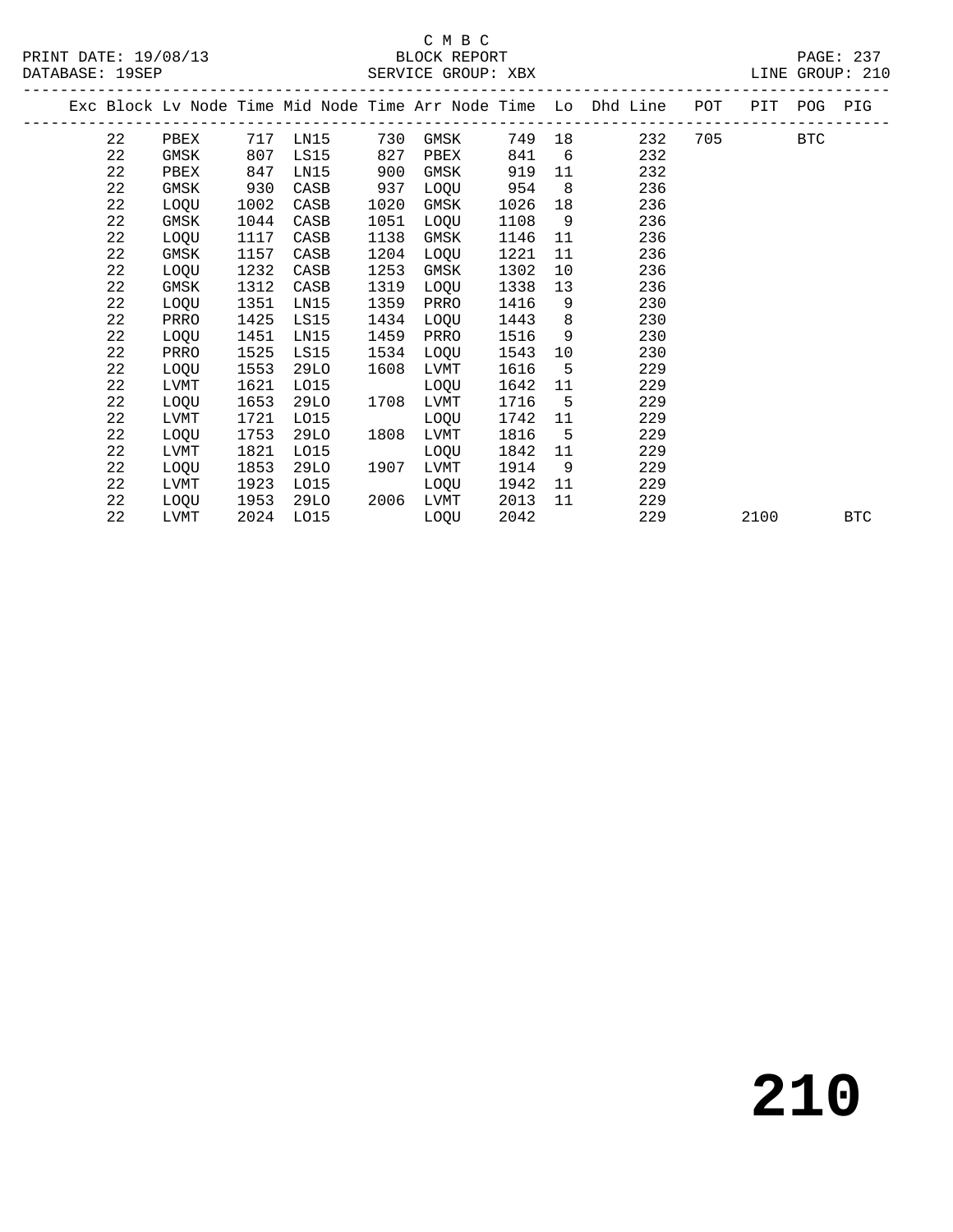#### C M B C<br>BLOCK REPORT

|  |    |                            |      |              |              | Exc Block Lv Node Time Mid Node Time Arr Node Time Lo Dhd Line POT PIT POG PIG                                                                                      |                   |                         |              |        |     |      |            |            |
|--|----|----------------------------|------|--------------|--------------|---------------------------------------------------------------------------------------------------------------------------------------------------------------------|-------------------|-------------------------|--------------|--------|-----|------|------------|------------|
|  | 23 |                            |      |              |              | $\begin{tabular}{lcccccc} 15GB & 512 & LVMT & 518 & UNDE & 523 & 4 & 228 & 454 & & & & & \\ & & 527 & GBI5 & 540 & LOQU & 550 & 5 & 228 & & & & & \\ \end{tabular}$ |                   |                         |              |        |     |      |            |            |
|  | 23 | UNDE 527 GB15              |      |              |              |                                                                                                                                                                     |                   |                         |              |        |     |      |            |            |
|  | 23 | LOQU                       |      | 555 MACA     |              | LVMT                                                                                                                                                                | 611               | $\overline{1}$          |              | 242    |     |      |            |            |
|  | 23 | LVMT                       | 612  | LOQU         |              |                                                                                                                                                                     | 656               | $\overline{4}$          |              | 242    |     |      |            |            |
|  | 23 | $_{\footnotesize\rm STST}$ | 700  | MACA         |              |                                                                                                                                                                     | 740               | $\overline{2}$          |              | 242    |     |      |            |            |
|  | 23 | $_{\rm LVMT}$              | 742  | LOQU         |              | LVMT<br>629 STST<br>714 LVMT<br>759 STST                                                                                                                            | 827               | 13                      |              | 242    |     |      |            |            |
|  | 23 | STST                       | 840  | <b>15LO</b>  | 906          | 15GB                                                                                                                                                                | 912               | $7\phantom{.0}$         |              | 240    |     |      |            |            |
|  | 23 | 15GB                       | 919  | MAGA         | 936          | STST                                                                                                                                                                | 956               | $7\overline{ }$         |              | 240    |     |      |            |            |
|  | 23 | STST                       | 1003 | EDRI         | 1028         | MOGL                                                                                                                                                                | 1037              | $\overline{0}$          |              | 246    |     |      |            |            |
|  | 23 | MOGL                       | 1037 |              |              | LOQU                                                                                                                                                                | 1056              | $7\overline{ }$         |              | 249    |     |      |            |            |
|  | 23 | LOQU                       | 1103 |              |              | MOGL                                                                                                                                                                | 1119              | $\overline{0}$          |              | 249    |     |      |            |            |
|  | 23 | MOGL                       | 1119 | MAGA         |              | 1135 STST                                                                                                                                                           | 1156              | 12                      |              | 246    |     |      |            |            |
|  | 23 | $_{\footnotesize\rm STST}$ | 1208 | 15LO         | 124∪<br>1321 | 15GB                                                                                                                                                                | 1245              | 17                      |              | 240    |     |      |            |            |
|  | 23 | 15GB                       | 1302 | MAGA         |              | STST                                                                                                                                                                | 1345              | 16                      |              | 240    |     |      |            |            |
|  | 23 | STST                       | 1401 | EDRI         | 1428         | MOGL                                                                                                                                                                | 1437              | $\overline{0}$          |              | 246    |     |      |            |            |
|  | 23 | MOGL                       | 1437 |              |              | LOQU                                                                                                                                                                | 1455              | 8 <sup>8</sup>          |              | 249    |     |      |            |            |
|  | 23 | LOQU                       | 1503 |              |              | MOGL                                                                                                                                                                | 1520              | $\overline{0}$          |              | 249    |     |      |            |            |
|  | 23 | MOGL                       | 1520 | MAGA         |              | 1536 STST                                                                                                                                                           | 1604 7            |                         |              | 246    |     |      |            |            |
|  | 23 | STST                       | 1611 | 15LO         | 1646         | 15GB                                                                                                                                                                | 1652              | $\overline{7}$          |              | 240    |     |      |            |            |
|  | 23 | 15GB                       | 1659 | MAGA         | 1717         | STST                                                                                                                                                                | 1746              | 14                      |              | 240    |     |      |            |            |
|  | 23 | $_{\footnotesize\rm STST}$ | 1800 | <b>15LO</b>  | 1833         | 15GB                                                                                                                                                                | 1838              | 15                      |              | 240    |     |      |            |            |
|  | 23 | 15GB                       | 1853 | MAGA         | 1909         | STST                                                                                                                                                                | 1933              | 8 <sup>8</sup>          |              | 240    |     |      |            |            |
|  | 23 | $_{\footnotesize\rm STST}$ | 1941 | <b>15LO</b>  | 2008         | 15GB                                                                                                                                                                | 2013              | $6\overline{6}$         |              | 240    |     |      |            |            |
|  | 23 | 15GB                       | 2019 | MAGA         | 2034         | STST                                                                                                                                                                | 2056              | 13                      |              | 240    |     |      |            |            |
|  | 23 | STST                       | 2109 | 15LO         | 2135         | 15GB                                                                                                                                                                | 2140              | 11                      |              | 240    |     |      |            |            |
|  | 23 | 15GB                       | 2151 | MAGA         | 2206         | STST                                                                                                                                                                | 2225              | 11                      |              | 240    |     |      |            |            |
|  | 23 | STST                       | 2236 | 15LO         | 2302         | 15GB                                                                                                                                                                | 2307              | $\overline{\mathbf{3}}$ |              | 240    |     |      |            |            |
|  | 23 | 15GB                       | 2310 |              |              | LS15                                                                                                                                                                | 2315              | 12                      |              | 5 240  |     |      |            |            |
|  | 23 | LOQU                       | 2332 |              |              | HODM                                                                                                                                                                | 2400              | $\overline{\mathbf{3}}$ |              | N24    |     |      |            |            |
|  | 23 | HODM                       | 2403 | LOOU<br>LOQU |              | 2433 LVMT                                                                                                                                                           | 2452              | $\overline{1}$          |              | N24    |     |      |            |            |
|  | 23 | LVMT                       | 2453 | LOQU         |              | HODM                                                                                                                                                                | 2534              | $\overline{\mathbf{0}}$ |              | N24    |     |      |            |            |
|  | 23 | HODM                       |      | 2534 LOQU    |              | 2604 LVMT                                                                                                                                                           | 2623              | 28                      |              | 23 N24 |     |      |            |            |
|  | 23 | HODM                       |      | 2714 LOQU    |              | 2744 LVMT                                                                                                                                                           | 2803              |                         |              | N24    |     | 2823 |            | <b>BTC</b> |
|  | 24 | PBEX                       | 1002 |              |              | PANA                                                                                                                                                                | 1023 5            |                         |              | 211    | 950 |      | <b>BTC</b> |            |
|  | 24 | PANA                       | 1028 |              |              | PBEX                                                                                                                                                                | 1044              | $5^{\circ}$             |              | 212    |     |      |            |            |
|  | 24 | PBEX                       | 1049 | LNI5         |              | 1103 GMSK                                                                                                                                                           | 1125              | 11                      |              | 232    |     |      |            |            |
|  | 24 | GMSK                       | 1136 | LS15         | 1158         | PBEX                                                                                                                                                                | 1211              | 8 <sup>8</sup>          |              | 232    |     |      |            |            |
|  | 24 | PBEX                       |      | 1219 LN15    |              | 1233 GMSK                                                                                                                                                           | $\frac{-1}{1256}$ | 9                       |              | 232    |     |      |            |            |
|  |    |                            |      |              |              | 24 GMSK 1305 LS15 1327 PBEX 1340 10 232                                                                                                                             |                   |                         |              |        |     |      |            |            |
|  | 24 | PBEX                       | 1350 |              |              | PANA                                                                                                                                                                | 1407              | 20                      |              | 212    |     |      |            |            |
|  | 24 | PANA                       | 1427 |              |              | PBEX                                                                                                                                                                | 1445              | $\overline{4}$          |              | 212    |     |      |            |            |
|  | 24 | PBEX                       | 1449 | LN15         |              | 1503 GMSK                                                                                                                                                           | 1526              | 9                       |              | 232    |     |      |            |            |
|  | 24 | GMSK                       | 1535 | LS15         |              | 1557 PBEX                                                                                                                                                           | 1612              | 8                       |              | 232    |     |      |            |            |
|  | 24 | PBEX                       | 1620 |              |              | PANA                                                                                                                                                                | 1637              | 13                      | $\mathbf{1}$ | 212    |     |      |            |            |
|  | 24 | BAGA                       | 1651 |              |              | PBEX                                                                                                                                                                | 1713              | $\overline{7}$          |              | 211    |     |      |            |            |
|  | 24 | PBEX                       | 1720 |              |              | PANA                                                                                                                                                                | 1737              | 13                      | 1            | 212    |     |      |            |            |
|  | 24 | BAGA                       | 1751 |              |              | PBEX                                                                                                                                                                | 1813              | 5                       |              | 211    |     |      |            |            |
|  | 24 | PBEX                       | 1818 |              |              | BAGA                                                                                                                                                                | 1839              | 12                      |              | 211    |     |      |            |            |
|  | 24 | <b>BAGA</b>                | 1851 |              |              | PBEX                                                                                                                                                                | 1913              |                         |              | 211    |     | 1923 |            | <b>BTC</b> |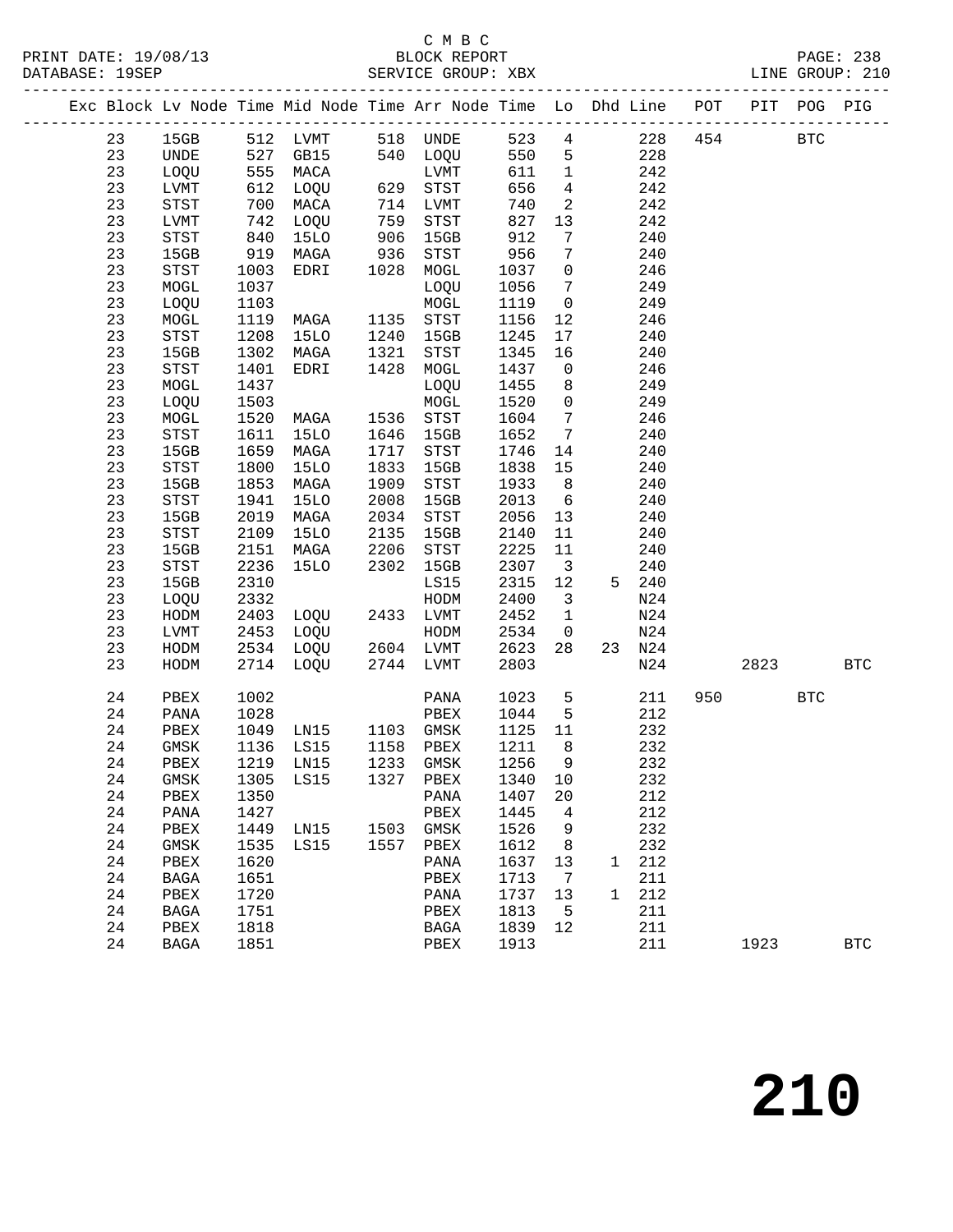PRINT DATE: 19/08/13 BLOCK REPORT<br>DATABASE: 19SEP SERVICE GROUP: XBX

#### C M B C<br>BLOCK REPORT

|  |    |             |      |                   |      |             |        |                 | Exc Block Lv Node Time Mid Node Time Arr Node Time Lo Dhd Line POT PIT POG PIG |      |      |            |            |
|--|----|-------------|------|-------------------|------|-------------|--------|-----------------|--------------------------------------------------------------------------------|------|------|------------|------------|
|  | 25 | GMSK        |      | 937 LS15 958 PBEX |      |             | 1012 5 |                 | 232                                                                            | 907  |      | <b>BTC</b> |            |
|  | 25 | PBEX        | 1017 |                   |      | PANA        | 1038   | 20              | 211                                                                            |      |      |            |            |
|  | 25 | PANA        | 1058 |                   |      | PBEX        | 1114   | 5               | 212                                                                            |      |      |            |            |
|  | 25 | PBEX        | 1119 | LN15              | 1133 | GMSK        | 1155   | 10              | 232                                                                            |      |      |            |            |
|  | 25 | GMSK        | 1205 | LS15              | 1227 | PBEX        | 1240   | 10              | 232                                                                            |      |      |            |            |
|  | 25 | PBEX        | 1250 |                   |      | PANA        | 1307   | $20\,$          | 212                                                                            |      |      |            |            |
|  | 25 | PANA        | 1327 |                   |      | PBEX        | 1345   | 4               | 212                                                                            |      |      |            |            |
|  | 25 | PBEX        | 1349 | LNI5              | 1403 | GMSK        | 1426   | 9               | 232                                                                            |      |      |            |            |
|  | 25 | GMSK        | 1435 | <b>LS15</b>       | 1457 | PBEX        | 1512   | 8               | 232                                                                            |      |      |            |            |
|  | 25 | PBEX        | 1520 |                   |      | PANA        | 1537   | 19              | 212                                                                            |      |      |            |            |
|  | 25 | PANA        | 1556 |                   |      | PBEX        | 1614   | 5               | 212                                                                            |      |      |            |            |
|  | 25 | PBEX        | 1619 | LN15              | 1633 | GMSK        | 1656   | 11              | 232                                                                            |      |      |            |            |
|  | 25 | GMSK        | 1707 | LS15              | 1728 | PBEX        | 1743   |                 | 232                                                                            |      | 1753 |            | <b>BTC</b> |
|  | 26 | <b>LVMT</b> | 1421 | L015              |      | LOQU        | 1443   | 10              | 229                                                                            | 1403 |      | <b>BTC</b> |            |
|  | 26 | LOQU        | 1453 | 29LO              |      | 1508 LVMT   | 1516   | 5               | 229                                                                            |      |      |            |            |
|  | 26 | LVMT        | 1521 | L015              |      | LOQU        | 1542   | 9               | 229                                                                            |      |      |            |            |
|  | 26 | <b>LOOU</b> | 1551 | LN15              | 1559 | PRRO        | 1616   | 13              | 230                                                                            |      |      |            |            |
|  | 26 | PRRO        | 1629 | LS15              | 1637 | LOQU        | 1646   | 5               | 230                                                                            |      |      |            |            |
|  | 26 | LOQU        | 1651 | LN15              | 1659 | PRRO        | 1716   | 10              | 230                                                                            |      |      |            |            |
|  | 26 | PRRO        | 1726 | LS15              | 1734 | LOQU        | 1742   | 9               | 230                                                                            |      |      |            |            |
|  | 26 | LOQU        | 1751 | LN15              | 1759 | PRRO        | 1816   | 11              | 230                                                                            |      |      |            |            |
|  | 26 | PRRO        | 1827 | LS15              | 1834 | LOQU        | 1842   | 9               | 230                                                                            |      |      |            |            |
|  | 26 | LOQU        | 1851 | LN15              | 1859 | PRRO        | 1914   | 13              | 230                                                                            |      |      |            |            |
|  | 26 | PRRO        | 1927 | LS15              | 1934 | LOQU        | 1941   | 11              | 230                                                                            |      |      |            |            |
|  | 26 | LOQU        | 1952 | LN15              | 1959 | PRRO        | 2014   | 13              | 230                                                                            |      |      |            |            |
|  | 26 | PRRO        | 2027 | LS15              | 2034 | LOQU        | 2041   | $7\overline{ }$ | 230                                                                            |      |      |            |            |
|  | 26 | LOQU        | 2048 | LN15              | 2055 | PRRO        | 2110   | 3               | 230                                                                            |      |      |            |            |
|  | 26 | PRRO        | 2113 | LS15              | 2120 | LOQU        | 2127   | $7\overline{ }$ | 230                                                                            |      |      |            |            |
|  | 26 | LOQU        | 2134 | LN15              | 2141 | PRRO        | 2156   | 18              | 230                                                                            |      |      |            |            |
|  | 26 | PRRO        | 2214 | LS15              | 2220 | LOQU        | 2227   | $7\overline{ }$ | 230                                                                            |      |      |            |            |
|  | 26 | LOQU        | 2234 | LN15              | 2241 | PRRO        | 2256   | 18              | 230                                                                            |      |      |            |            |
|  | 26 | PRRO        | 2314 | LS15              | 2320 | LOQU        | 2326   | 6               | 230                                                                            |      |      |            |            |
|  | 26 | LOOU        | 2332 | 15GB              | 2343 | <b>UNDE</b> | 2353   | 10              | 228                                                                            |      |      |            |            |
|  | 26 | <b>UNDE</b> | 2403 | GB15              | 2415 | LOQU        | 2423   | 11              | 228                                                                            |      |      |            |            |
|  | 26 | LOQU        | 2434 | 15GB              | 2445 | UNDE        | 2455   | 8               | 228                                                                            |      |      |            |            |
|  | 26 | <b>UNDE</b> | 2503 | GB15              | 2515 | LOQU        | 2523   | 15              | 228                                                                            |      |      |            |            |
|  | 26 | LOQU        | 2538 | 15GB              | 2549 | <b>UNDE</b> | 2559   |                 | 228                                                                            |      | 2626 |            | <b>BTC</b> |
|  |    |             |      |                   |      |             |        |                 |                                                                                |      |      |            |            |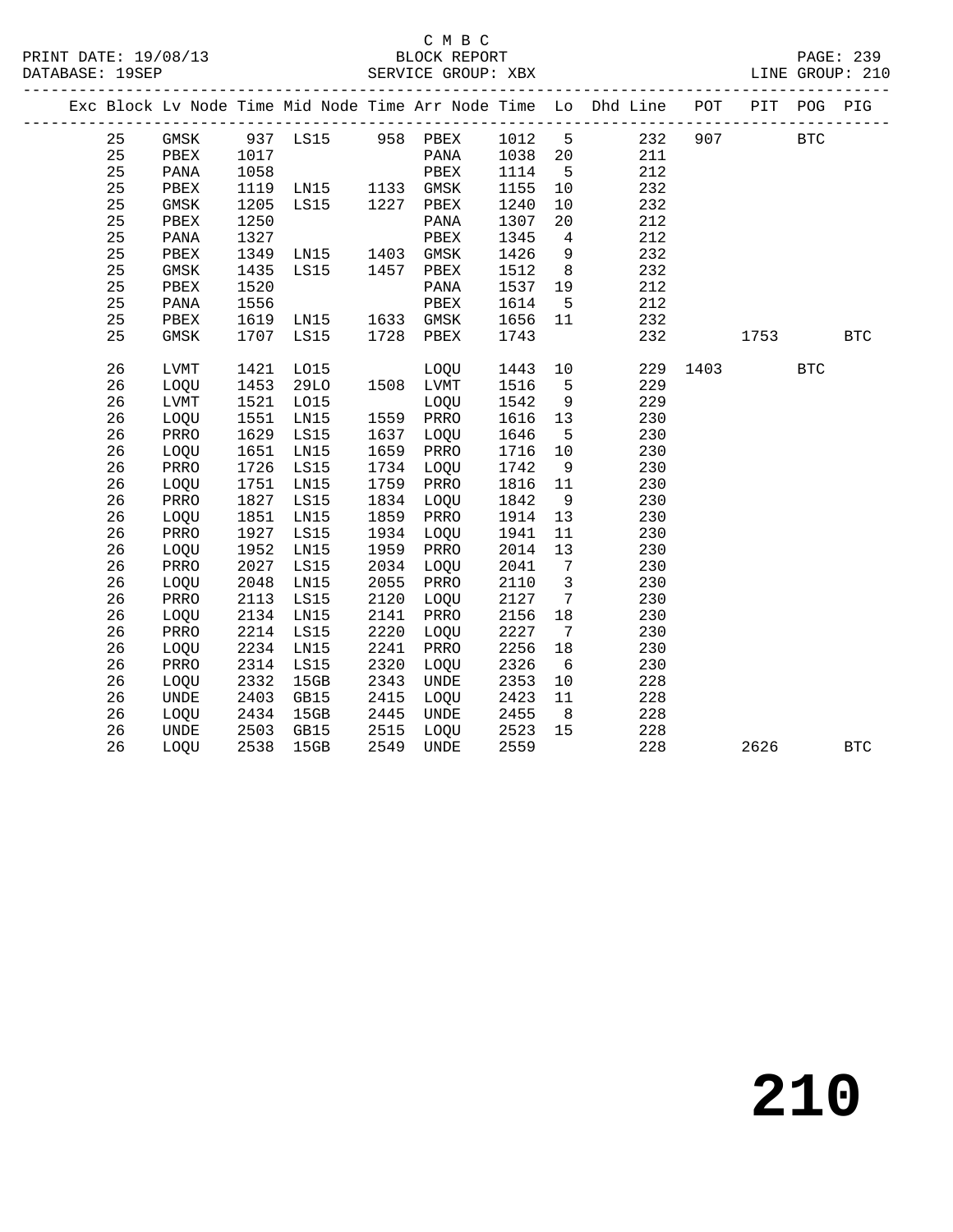#### C M B C

|  |    |               |      |                                                  |            |                                                          |                      |                 | Exc Block Lv Node Time Mid Node Time Arr Node Time Lo Dhd Line POT PIT POG PIG |          |            |
|--|----|---------------|------|--------------------------------------------------|------------|----------------------------------------------------------|----------------------|-----------------|--------------------------------------------------------------------------------|----------|------------|
|  |    |               |      |                                                  |            |                                                          |                      |                 | 27 PBEX 817 LN15 830 GMSK 849 11 232 805 BTC                                   |          |            |
|  | 27 |               |      |                                                  |            | GMSK 900 CASB 907 LOQU 924 8                             |                      |                 | 236                                                                            |          |            |
|  | 27 | LOQU 932 CASB |      |                                                  |            | 948 GMSK 954 21<br>1022 LOQU 1039 8<br>1106 GMSK 1112 15 |                      |                 | 236                                                                            |          |            |
|  | 27 | GMSK          |      | 1015 CASB<br>1047 CASB                           |            |                                                          |                      |                 | 236                                                                            |          |            |
|  | 27 | LOQU          | 1047 | CASB                                             |            |                                                          |                      |                 | 236                                                                            |          |            |
|  | 27 | GMSK          | 1127 | CASB                                             |            | 1134 LOQU                                                | 1151                 | 11              | 236                                                                            |          |            |
|  | 27 | LOQU          | 1202 | CASB                                             | 1223       | GMSK                                                     | 1232                 | 10              | 236                                                                            |          |            |
|  | 27 | GMSK          | 1242 | CASB                                             |            | 1249 LOQU                                                | 1308                 | 9               | 236                                                                            |          |            |
|  | 27 | LOQU          | 1317 | CASB                                             | 1338       | GMSK                                                     | 1347 10              |                 | 236                                                                            |          |            |
|  | 27 | GMSK          | 1357 | CASB                                             |            | 1404 LOQU                                                | 1423 9               |                 | 236                                                                            |          |            |
|  | 27 | LOQU          | 1432 | CASB                                             | 1453       | GMSK                                                     | 1502 8               |                 | 236                                                                            |          |            |
|  | 27 | GMSK          | 1510 | CASB                                             | 1517       | LOQU                                                     | 1535 12              |                 | 236                                                                            |          |            |
|  | 27 | LOQU          | 1547 | CASB                                             | 1607       | GMSK                                                     | 1616 9               |                 | 236                                                                            |          |            |
|  | 27 | GMSK          | 1625 | CASB                                             | 1632       | LOQU                                                     | 1650                 | 12              | 236                                                                            |          |            |
|  | 27 | LOQU          | 1702 | CASB                                             | 1718       | GMSK                                                     | 1727                 | 13              | 236                                                                            |          |            |
|  | 27 | GMSK          | 1740 | CASB                                             |            | 1747 LOQU                                                | 1806                 | 11              | 236                                                                            |          |            |
|  | 27 | LOQU 1817     |      | CASB                                             |            | 1832 GMSK                                                | 1841                 | 17              | 236                                                                            |          |            |
|  | 27 | GMSK          | 1858 | CASB                                             |            | 1905 LOQU 1923                                           |                      |                 | 236                                                                            | 1941 BTC |            |
|  | 28 | LOOU          | 632  | CASB                                             | 645        | GMSK                                                     | 651<br>741<br>819    |                 | 16 10<br>236                                                                   | 614 BTC  |            |
|  | 28 | GMSK          |      | 707 LS15                                         | 727<br>800 | PBEX                                                     | 741 6                |                 | 232                                                                            |          |            |
|  | 28 | PBEX          | 747  | LNI5                                             |            | GMSK                                                     | 819                  | 18              | 232                                                                            |          |            |
|  | 28 | GMSK          |      | 837 LS15                                         | 857        | PBEX                                                     | 911                  | $6\overline{6}$ | 232                                                                            |          |            |
|  | 28 | PBEX          |      | 917 LN15 930 GMSK<br>1007 LS15 1029 PBEX<br>1050 |            |                                                          | 949                  | 18              | 232                                                                            |          |            |
|  | 28 | GMSK          |      |                                                  |            |                                                          | 1043                 | $\overline{7}$  | 232                                                                            |          |            |
|  | 28 | PBEX          | 1050 |                                                  |            | PANA                                                     | 1106                 | 22              | 212                                                                            |          |            |
|  | 28 | PANA          | 1128 |                                                  |            | PBEX                                                     | 1144                 | 6               | 212                                                                            |          |            |
|  | 28 | PBEX          | 1150 |                                                  |            | PANA                                                     | 1206                 | 21              | 212                                                                            |          |            |
|  | 28 | PANA          | 1227 |                                                  |            | PBEX                                                     | 1245                 | $\overline{4}$  | 212                                                                            |          |            |
|  | 28 | PBEX          | 1249 | LN15 1303 GMSK                                   |            |                                                          | 1326                 | 9               | 232                                                                            |          |            |
|  | 28 | GMSK          | 1335 | LS15 1357 PBEX                                   |            |                                                          | 1410                 | 10              | 232                                                                            |          |            |
|  | 28 | PBEX          | 1420 |                                                  |            | PANA                                                     | 1437                 | 20              | 212                                                                            |          |            |
|  | 28 | PANA          | 1457 |                                                  |            | PBEX                                                     | 1515                 | $4\overline{4}$ | 212                                                                            |          |            |
|  | 28 | PBEX          | 1519 | LN15 1533 GMSK                                   |            |                                                          | 1556                 | 10              | 232                                                                            |          |            |
|  | 28 | GMSK          | 1606 | LS15 1628 PBEX                                   |            |                                                          | 1643 7               |                 | 232                                                                            |          |            |
|  | 28 | PBEX          | 1650 |                                                  |            | PANA                                                     | 1707                 | 13              | 1 212                                                                          |          |            |
|  | 28 | BAGA          | 1721 |                                                  |            | PBEX                                                     | 1743<br>1743<br>1806 | $\overline{7}$  | 211                                                                            |          |            |
|  | 28 | PBEX          | 1750 |                                                  |            | PANA                                                     |                      | 20              | 212                                                                            |          |            |
|  | 28 | PANA 1826     |      |                                                  |            | PBEX 1844 5                                              |                      |                 | 212                                                                            |          |            |
|  | 28 | PBEX          | 1849 | LN15                                             | 1903       | GMSK                                                     | 1926                 | 12              | 232                                                                            |          |            |
|  | 28 | GMSK          | 1938 | LS15                                             | 1958       | PBEX                                                     | 2012                 | 8               | 232                                                                            |          |            |
|  | 28 | PBEX          | 2020 | LN15                                             | 2033       | GMSK                                                     | 2054                 | 14              | 232                                                                            |          |            |
|  | 28 | $\rm{GMSK}$   | 2108 | LS15                                             | 2127       | PBEX                                                     | 2140                 | 10              | 232                                                                            |          |            |
|  | 28 | PBEX          | 2150 | LN15                                             | 2203       | GMSK                                                     | 2224                 | 6               | 232                                                                            |          |            |
|  | 28 | GMSK          | 2230 | $\mathtt{CASB}$                                  | 2237       | LOQU                                                     | 2254                 | 8               | 236                                                                            |          |            |
|  | 28 | LOQU          | 2302 | CASB                                             | 2314       | GMSK                                                     | 2320                 | 10              | 236                                                                            |          |            |
|  | 28 | GMSK          | 2330 | CASB                                             | 2337       | LOQU                                                     | 2353                 | 9               | 236                                                                            |          |            |
|  | 28 | LOQU          | 2402 | CASB                                             | 2414       | GMSK                                                     | 2420                 | 10              | 236                                                                            |          |            |
|  | 28 | GMSK          | 2430 | CASB                                             | 2437       | LOQU                                                     | 2453                 |                 | 236                                                                            | 2511     | <b>BTC</b> |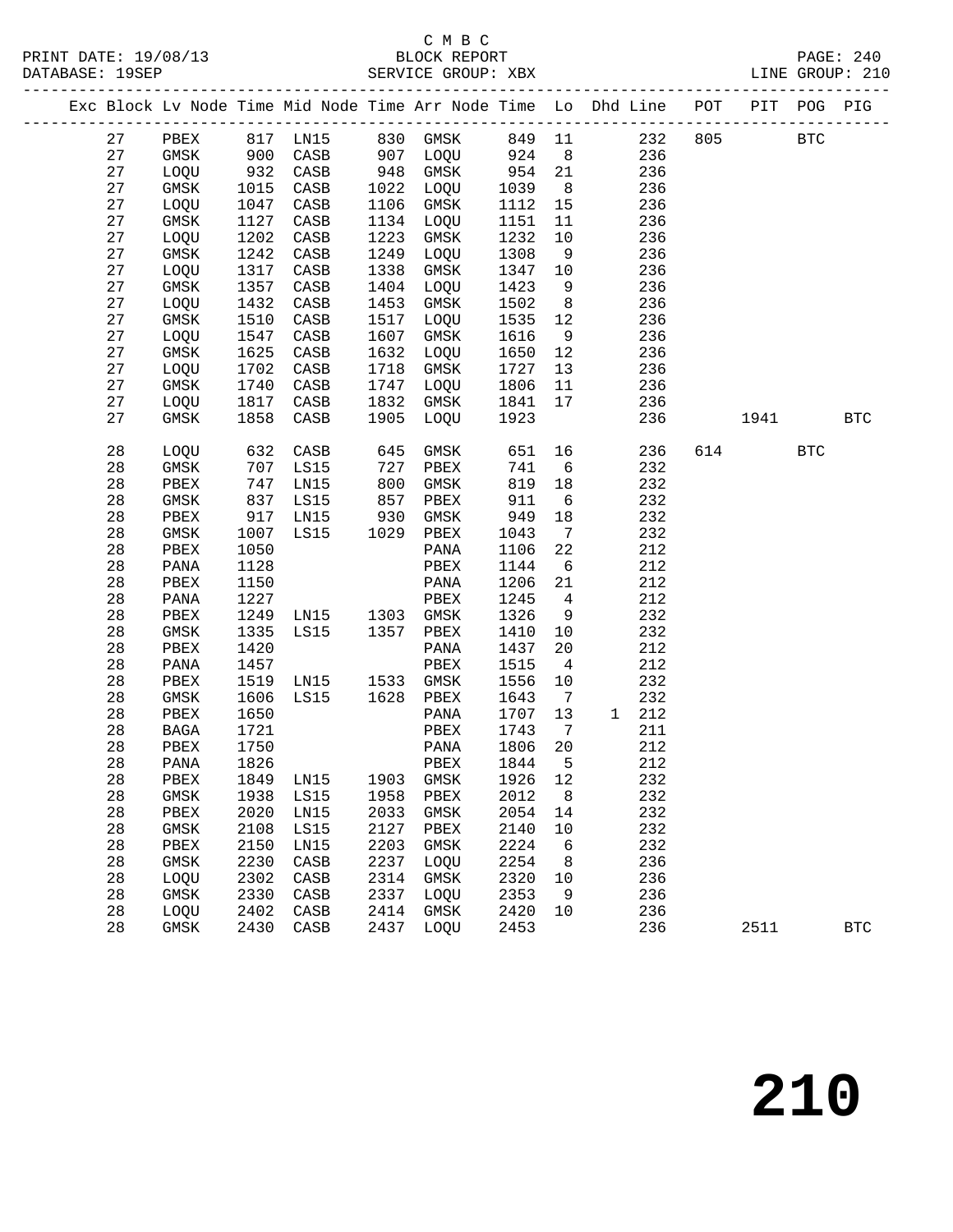#### C M B C

|  |    |                  |      |           |       | Exc Block Lv Node Time Mid Node Time Arr Node Time Lo Dhd Line POT PIT POG PIG |         |                         |    |     |     |             |            |            |
|--|----|------------------|------|-----------|-------|--------------------------------------------------------------------------------|---------|-------------------------|----|-----|-----|-------------|------------|------------|
|  | 29 |                  |      |           |       | 15GB 820 MAGA 836 STST 855 15                                                  |         |                         |    |     |     | 240 802 BTC |            |            |
|  | 29 |                  |      |           |       | STST 910 15LO 936 15GB 942 7                                                   |         |                         |    | 240 |     |             |            |            |
|  | 29 | 15GB             |      | 949 MAGA  |       | 1006 STST                                                                      | 1026 12 |                         |    | 240 |     |             |            |            |
|  | 29 | STST             | 1038 | 15LO      | 1107  | 15GB                                                                           | 1112    | 6                       |    | 240 |     |             |            |            |
|  | 29 | 15GB             | 1118 | MAGA      | 1136  | STST                                                                           | 1158    | 25                      |    | 240 |     |             |            |            |
|  | 29 | STST             | 1223 | 15LO      | 1255  | 15GB                                                                           | 1300    | 17                      |    | 240 |     |             |            |            |
|  | 29 | 15GB             | 1317 | MAGA      | 1336  | STST                                                                           | 1400    | 23                      |    | 240 |     |             |            |            |
|  | 29 | STST             | 1423 | 15LO      | 1458  | 15GB                                                                           | 1504    | 13                      |    | 240 |     |             |            |            |
|  | 29 | 15GB             | 1517 | MAGA      | 1536  | STST                                                                           | 1603    | 20 <sub>o</sub>         |    | 240 |     |             |            |            |
|  | 29 | STST             | 1623 | 15LO      | 1658  | 15GB                                                                           | 1704    | 7                       |    | 240 |     |             |            |            |
|  | 29 | 15GB             | 1711 | MAGA      | 1729  | STST                                                                           | 1758    | $\overline{4}$          |    | 240 |     |             |            |            |
|  | 29 | STST             | 1802 | EDRI      | 1825  | MOGL                                                                           | 1834    | $\overline{0}$          |    | 246 |     |             |            |            |
|  | 29 | MOGL             | 1834 |           |       | LOQU                                                                           | 1852 12 |                         |    | 249 |     |             |            |            |
|  | 29 | LOQU             | 1904 |           |       | MOGL                                                                           | 1920    | $\overline{0}$          |    | 249 |     |             |            |            |
|  | 29 | MOGL             | 1920 | MAGA      | 1936  | STST                                                                           | 1958    | $5^{\circ}$             |    | 246 |     |             |            |            |
|  | 29 | STST             | 2003 | EDRI      | 2025  | MOGL                                                                           | 2034    | $\overline{0}$          |    | 246 |     |             |            |            |
|  | 29 | MOGL             | 2034 |           |       | LOQU                                                                           | 2052    | 11                      |    | 249 |     |             |            |            |
|  | 29 | LOQU             | 2103 | 29LO      |       | 2116 LVMT                                                                      | 2123    | 10                      |    | 229 |     |             |            |            |
|  | 29 | LVMT             | 2133 | L015      |       | LOQU                                                                           | 2151    | 12                      |    | 229 |     |             |            |            |
|  | 29 | LOQU             | 2203 | 29LO      |       | 2216 LVMT                                                                      | 2223    | 10                      |    | 229 |     |             |            |            |
|  | 29 | LVMT             | 2233 | L015      |       | LOQU                                                                           | 2251    | 12                      |    | 229 |     |             |            |            |
|  | 29 | LOQU             | 2303 | 29LO      |       | 2316 LVMT                                                                      | 2323    | 10                      |    | 229 |     |             |            |            |
|  | 29 | LVMT             | 2333 | L015      |       | LOQU                                                                           | 2351    | 11                      |    | 229 |     |             |            |            |
|  | 29 | LOQU             | 2402 |           |       | HODM                                                                           | 2430    | $\overline{\mathbf{3}}$ |    | N24 |     |             |            |            |
|  | 29 | HODM             | 2433 | LOQU      |       | 2503 LVMT                                                                      | 2522    | $\overline{1}$          |    | N24 |     |             |            |            |
|  | 29 | LVMT             | 2523 |           |       | LOQU                                                                           | 2539 6  |                         |    | N24 |     |             |            |            |
|  | 29 | LOOU             |      | 2545 PBEX |       | 2554 CACO                                                                      | 2603    |                         |    | 239 |     | 2618 BTC    |            |            |
|  | 30 | PBEX             | 547  | MTLV      | 556   | UNDE                                                                           | 604     | 21                      |    | 210 | 535 |             | <b>BTC</b> |            |
|  | 30 | UNDE             | 625  | PBEX      | 645   | BUB2                                                                           | 709     | 13                      |    | 210 |     |             |            |            |
|  | 30 | BUB2             | 722  | PBEX      | 743   | UNDE                                                                           | 805     | 20                      |    | 210 |     |             |            |            |
|  | 30 | UNDE             | 825  | PBEX      | 845   | BUB2                                                                           | 909     | 12                      |    | 210 |     |             |            |            |
|  | 30 | BUB2             | 921  | PBEX      | $943$ | UNDE                                                                           | 1005    | 20                      |    | 210 |     |             |            |            |
|  | 30 | UNDE             | 1025 | PBEX      | 1045  | BUB2                                                                           | 1111    | 9                       |    | 210 |     |             |            |            |
|  | 30 | BUB2             | 1120 | PBEX      | 1143  | <b>UNDE</b>                                                                    | 1206 19 |                         |    | 210 |     |             |            |            |
|  | 30 | UNDE             | 1225 | PBEX      | 1245  | BUB2                                                                           | 1313    | $5^{\circ}$             |    | 210 |     |             |            |            |
|  | 30 | BUB2             | 1318 | PBEX      | 1344  | UNDE                                                                           | 1406 19 |                         |    | 210 |     |             |            |            |
|  | 30 | UNDE             |      | 1425 PBEX |       | 1445 BUB2                                                                      | 1514    | $\overline{4}$          |    | 210 |     |             |            |            |
|  | 30 |                  |      |           |       | BUB2 1518 PBEX 1544 UNDE 1606 20                                               |         |                         |    | 210 |     |             |            |            |
|  | 30 | UNDE             | 1626 | PBEX      | 1645  | BUB2                                                                           | 1713    | 6                       |    | 210 |     |             |            |            |
|  | 30 | BUB2             | 1719 | PBEX      | 1744  | UNDE                                                                           | 1806    | 20                      |    | 210 |     |             |            |            |
|  | 30 | UNDE             | 1826 | PBEX      | 1845  | BUB2                                                                           | 1910    | 16                      |    | 210 |     |             |            |            |
|  | 30 | BUB <sub>2</sub> | 1926 | PBEX      | 1949  | UNDE                                                                           | 2011    | 17                      |    | 210 |     |             |            |            |
|  | 30 | UNDE             | 2028 | PBEX      | 2044  | BUB2                                                                           | 2113    | 6                       |    | 209 |     |             |            |            |
|  | 30 | BUB <sub>2</sub> | 2119 | PBEX      | 2143  | UNDE                                                                           | 2207    | 21                      |    | 209 |     |             |            |            |
|  | 30 | UNDE             | 2228 | PBEX      | 2244  | BUB2                                                                           | 2312    | 8 <sup>8</sup>          |    | 209 |     |             |            |            |
|  | 30 | BUB <sub>2</sub> | 2320 | PBEX      | 2343  | UNDE                                                                           | 2406    | 23                      |    | 209 |     |             |            |            |
|  | 30 | <b>UNDE</b>      | 2429 |           |       | PBEX                                                                           | 2444    | 5                       | 20 | 209 |     |             |            |            |
|  | 30 | HODM             | 2509 | NWST      |       | 2611 SUST                                                                      | 2631    |                         |    | N19 |     | 2701        |            | <b>BTC</b> |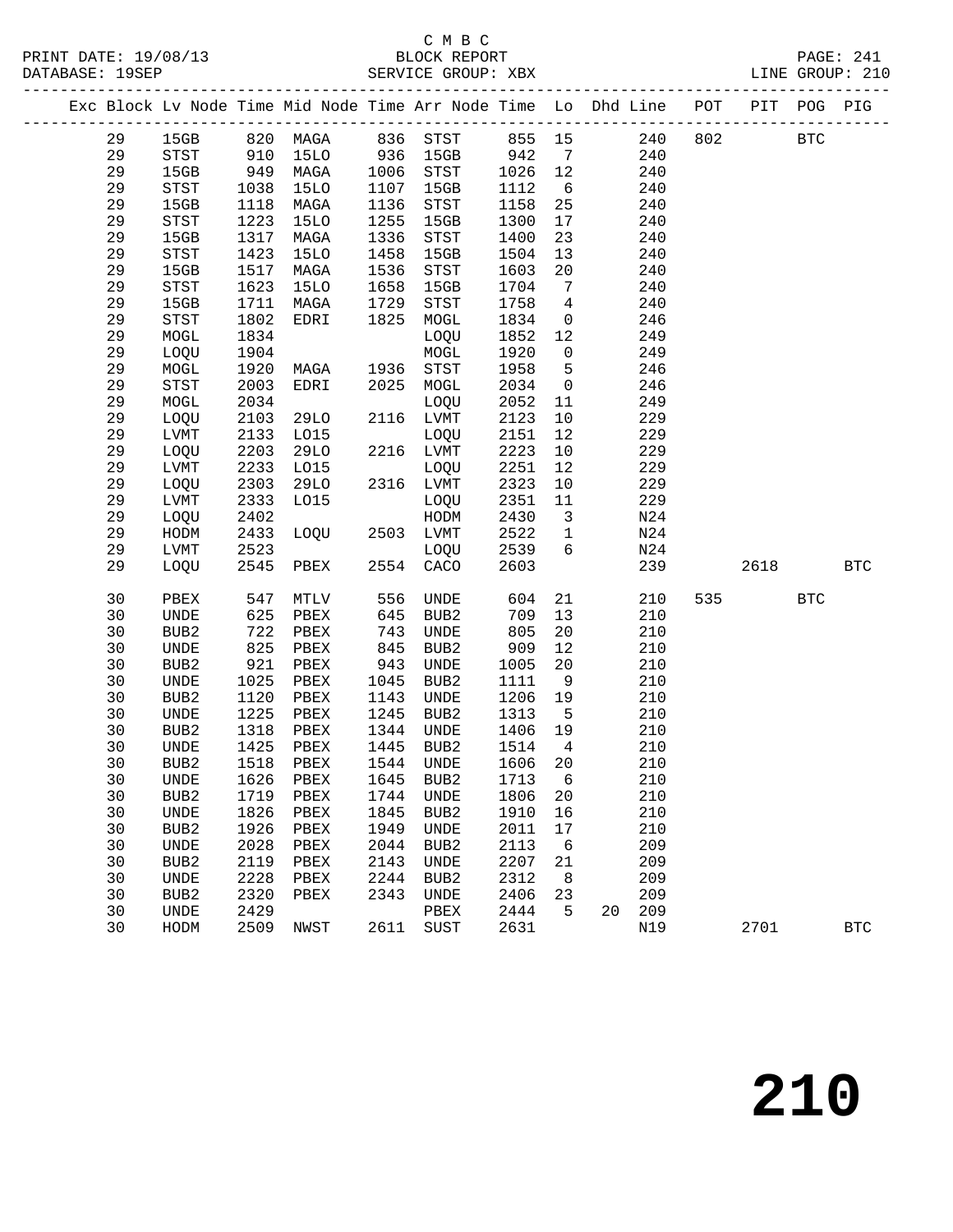PRINT DATE: 19/08/13 BLOCK REPORT<br>DATABASE: 19SEP SERVICE GROUP: XBX

#### C M B C<br>BLOCK REPORT

PAGE: 242<br>LINE GROUP: 210

|  |          |                              |                                           |                 |            | Exc Block Lv Node Time Mid Node Time Arr Node Time Lo Dhd Line POT PIT POG PIG |              |                         |            |     |      |              |            |
|--|----------|------------------------------|-------------------------------------------|-----------------|------------|--------------------------------------------------------------------------------|--------------|-------------------------|------------|-----|------|--------------|------------|
|  | 31       | LN15                         |                                           | 756 OSLO        |            | 803 PRRO 812 15                                                                |              |                         | 230        | 731 |      | $_{\rm BTC}$ |            |
|  | 31       | PRRO                         | 827                                       | LS15            |            | 835    LOQU            841        7<br>902     PRRO           922       5      |              |                         | 230        |     |      |              |            |
|  | 31       | LOQU                         | $\begin{array}{c} 827 \\ 848 \end{array}$ | OSLO            |            |                                                                                |              |                         | 230        |     |      |              |            |
|  | 31       | PRRO                         | 927                                       | LS15            | 935        | LOQU                                                                           | 941 6        |                         | 230        |     |      |              |            |
|  | 31       | LOQU                         | 947                                       | CASB            | 1005       | GMSK                                                                           | 1011         | 19                      | 236        |     |      |              |            |
|  | 31       | GMSK                         | 1030                                      | CASB            | 1037       | LOQU                                                                           | 1054         | 8 <sup>8</sup>          | 236        |     |      |              |            |
|  | 31       | LOQU                         | 1102                                      | CASB            | 1123       | GMSK                                                                           | 1131         | 11                      | 236        |     |      |              |            |
|  | 31       | GMSK                         | 1142                                      | CASB            | 1149       | LOQU                                                                           | 1206         | 11                      | 236        |     |      |              |            |
|  | 31       | LOQU                         | 1217                                      | CASB            | 1238       | GMSK                                                                           | 1247         | 10                      | 236        |     |      |              |            |
|  | 31       | GMSK                         | 1257                                      | CASB            | 1304       | LOQU                                                                           | 1323         | 9                       | 236        |     |      |              |            |
|  | 31       | LOQU                         | 1332                                      | CASB            | 1353       | GMSK                                                                           | 1402         | 10                      | 236        |     |      |              |            |
|  | 31       | GMSK                         | 1412                                      | CASB            | 1419       | LOQU                                                                           | 1438         | 9                       | 236        |     |      |              |            |
|  | 31       | LOQU                         | 1447                                      | CASB            | 1508       | GMSK                                                                           | 1517         | 8 <sup>8</sup>          | 236        |     |      |              |            |
|  | 31       | GMSK                         | 1525                                      | $\mathtt{CASB}$ | 1532       | LOQU                                                                           | 1550         | 12                      | 236        |     |      |              |            |
|  | 31       | LOQU                         | 1602                                      | CASB            | 1620       | GMSK                                                                           | 1629         | 11                      | 236        |     |      |              |            |
|  | 31       | GMSK                         | 1640                                      | $\mathtt{CASB}$ | 1647       | LOQU                                                                           | 1706         | 11                      | 236        |     |      |              |            |
|  | 31       | LOQU                         | 1717                                      | CASB            | 1733       | GMSK                                                                           | 1742         | 13                      | 236        |     |      |              |            |
|  | 31       | GMSK                         | 1755                                      | CASB            | 1802       | LOQU                                                                           | 1821         | 12                      | 236        |     |      |              |            |
|  | 31       | LOQU                         | 1833                                      | 29LO            |            | 1847 LVMT                                                                      | 1854         | 8 <sup>8</sup>          | 229        |     |      |              |            |
|  | 31       | LVMT                         | 1902                                      | L015            |            | LOQU                                                                           | 1922         |                         | 229        |     | 1940 |              | <b>BTC</b> |
|  |          |                              |                                           |                 |            |                                                                                |              |                         |            |     |      |              |            |
|  | 32       | PBEX                         | 647                                       | MTLV            | 656        | UNDE                                                                           | 704          | 21                      | 210        | 635 |      | <b>BTC</b>   |            |
|  | 32<br>32 | <b>UNDE</b>                  | 725                                       | PBEX            | 745        | BUB2                                                                           | 809          | 13                      | 210        |     |      |              |            |
|  | 32       | BUB2                         | 822                                       | PBEX            | 843<br>945 | <b>UNDE</b>                                                                    | 905          | 20 <sub>o</sub>         | 210        |     |      |              |            |
|  | 32       | <b>UNDE</b>                  | 925<br>1021                               | PBEX            | 1044       | BUB2<br>UNDE                                                                   | 1010<br>1107 | 11                      | 210<br>210 |     |      |              |            |
|  | 32       | BUB2<br><b>UNDE</b>          | 1125                                      | PBEX<br>PBEX    | 1145       | BUB <sub>2</sub>                                                               | 1211         | 18<br>$\overline{7}$    | 210        |     |      |              |            |
|  | 32       | BUB <sub>2</sub>             | 1218                                      |                 | 1243       | <b>UNDE</b>                                                                    | 1306         | 19                      | 210        |     |      |              |            |
|  | 32       | $\ensuremath{\mathsf{UNDE}}$ | 1325                                      | PBEX<br>PBEX    | 1345       | BUB2                                                                           | 1414         | $\overline{\mathbf{3}}$ | 210        |     |      |              |            |
|  | 32       | BUB <sub>2</sub>             | 1417                                      | PBEX            | 1444       | <b>UNDE</b>                                                                    | 1506         | 20                      | 210        |     |      |              |            |
|  | 32       | $\ensuremath{\mathsf{UNDE}}$ | 1526                                      | ${\tt PBEX}$    | 1545       | BUB2                                                                           | 1613         | $5^{\circ}$             | 210        |     |      |              |            |
|  | 32       | BUB2                         | 1618                                      | PBEX            | 1644       | $\ensuremath{\mathsf{UNDE}}$                                                   | 1706         | 20                      | 210        |     |      |              |            |
|  | 32       | $\ensuremath{\mathsf{UNDE}}$ | 1726                                      | PBEX            | 1745       | BUB2                                                                           | 1812         | 12                      | 210        |     |      |              |            |
|  | 32       | BUB <sub>2</sub>             | 1824                                      | PBEX            | 1849       | <b>UNDE</b>                                                                    | 1911         | 16                      | 210        |     |      |              |            |
|  | 32       | $\ensuremath{\mathsf{UNDE}}$ | 1927                                      | PBEX            | 1945       | BUB2                                                                           | 2014         | $5^{\circ}$             | 209        |     |      |              |            |
|  | 32       | BUB <sub>2</sub>             | 2019                                      | PBEX            | 2043       | <b>UNDE</b>                                                                    | 2107         | 21                      | 209        |     |      |              |            |
|  | 32       | <b>UNDE</b>                  | 2128                                      | PBEX            | 2144       | BUB2                                                                           | 2213         | $7\overline{ }$         | 209        |     |      |              |            |
|  | 32       | BUB2                         | 2220                                      | PBEX            | 2243       | UNDE                                                                           | 2306         | 22                      | 209        |     |      |              |            |
|  | 32       | UNDE                         | 2328                                      | PBEX            | 2344       | BUB2                                                                           | 2410         | 24                      | 5 209      |     |      |              |            |
|  | 32       | HODM                         | 2439                                      | NWST            | 2541       | SUST                                                                           | 2601         |                         | N19        |     | 2631 |              | <b>BTC</b> |
|  |          |                              |                                           |                 |            |                                                                                |              |                         |            |     |      |              |            |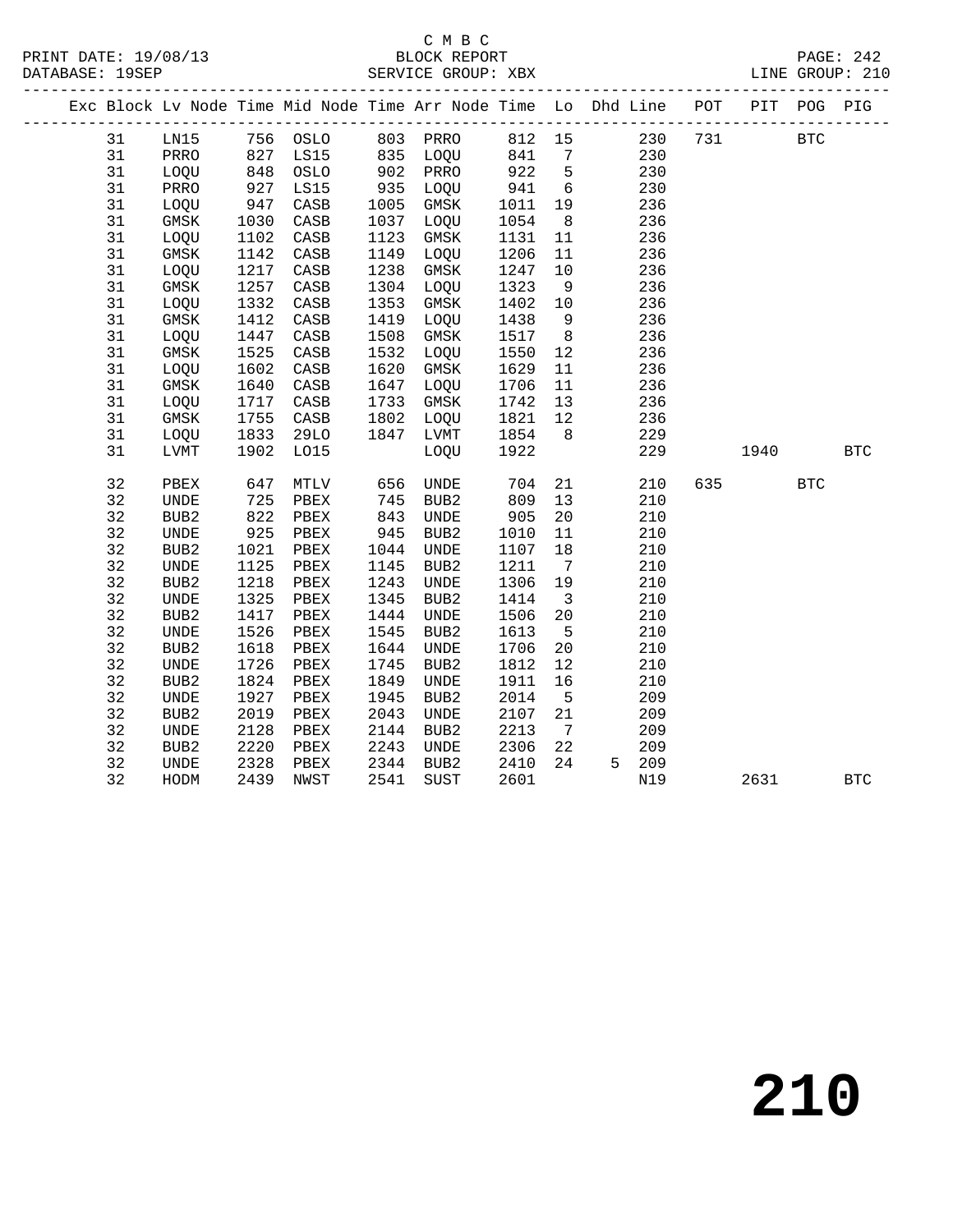#### C M B C<br>BLOCK REPORT SERVICE GROUP: XBX

|  |    |             |      |                 |      |             |      |                 | Exc Block Lv Node Time Mid Node Time Arr Node Time Lo Dhd Line POT PIT POG PIG |      |      |            |              |
|--|----|-------------|------|-----------------|------|-------------|------|-----------------|--------------------------------------------------------------------------------|------|------|------------|--------------|
|  | 33 | GMSK        | 730  | CASB            |      | 737 LOQU    | 751  | 11              | 236                                                                            | 700  |      | <b>BTC</b> |              |
|  | 33 | LOQU        | 802  | CASB            | 815  | GMSK        | 821  | 9               | 236                                                                            |      |      |            |              |
|  | 33 | GMSK        | 830  | CASB            | 837  | LOQU        | 853  | 9               | 236                                                                            |      |      |            |              |
|  | 33 | LOQU        | 902  | CASB            | 918  | GMSK        | 924  | 21              | 236                                                                            |      |      |            |              |
|  | 33 | GMSK        | 945  | CASB            | 952  | LOQU        | 1009 | 8               | 236                                                                            |      |      |            |              |
|  | 33 | LOQU        | 1017 | $\mathtt{CASB}$ | 1035 | GMSK        | 1041 | 16              | 236                                                                            |      |      |            |              |
|  | 33 | GMSK        | 1057 | $\mathtt{CASB}$ | 1104 | LOQU        | 1121 | 11              | 236                                                                            |      |      |            |              |
|  | 33 | LOQU        | 1132 | CASB            | 1153 | GMSK        | 1202 | 10              | 236                                                                            |      |      |            |              |
|  | 33 | GMSK        | 1212 | CASB            | 1219 | LOQU        | 1238 | 9               | 236                                                                            |      |      |            |              |
|  | 33 | LOQU        | 1247 | CASB            | 1308 | GMSK        | 1317 | 10              | 236                                                                            |      |      |            |              |
|  | 33 | GMSK        | 1327 | $\mathtt{CASB}$ | 1334 | LOQU        | 1353 | 9               | 236                                                                            |      |      |            |              |
|  | 33 | LOQU        | 1402 | CASB            | 1423 | GMSK        | 1432 | 8               | 236                                                                            |      |      |            |              |
|  | 33 | GMSK        | 1440 | CASB            | 1447 | LOQU        | 1506 | 11              | 236                                                                            |      |      |            |              |
|  | 33 | LOQU        | 1517 | CASB            | 1537 | GMSK        | 1546 | 9               | 236                                                                            |      |      |            |              |
|  | 33 | GMSK        | 1555 | CASB            | 1602 | LOQU        | 1620 | 12              | 236                                                                            |      |      |            |              |
|  | 33 | LOQU        | 1632 | CASB            | 1650 | GMSK        | 1659 | 11              | 236                                                                            |      |      |            |              |
|  | 33 | GMSK        | 1710 | CASB            | 1717 | LOQU        | 1736 | 11              | 236                                                                            |      |      |            |              |
|  | 33 | LOQU        | 1747 | CASB            | 1803 | GMSK        | 1812 | 17              | 236                                                                            |      |      |            |              |
|  | 33 | GMSK        | 1829 | CASB            | 1836 | LOQU        | 1854 | 9               | 236                                                                            |      |      |            |              |
|  | 33 | LOQU        | 1903 | CASB            | 1917 | GMSK        | 1926 | $4\overline{ }$ | 236                                                                            |      |      |            |              |
|  | 33 | <b>GMSK</b> | 1930 | CASB            | 1937 | LOQU        | 1955 | $\overline{7}$  | 236                                                                            |      |      |            |              |
|  | 33 | LOQU        | 2002 | CASB            | 2016 | <b>GMSK</b> | 2025 | 5               | 236                                                                            |      |      |            |              |
|  | 33 | GMSK        | 2030 | CASB            | 2037 | LOQU        | 2055 | $7\phantom{.0}$ | 236                                                                            |      |      |            |              |
|  | 33 | LOQU        | 2102 | CASB            | 2116 | GMSK        | 2125 | 13              | 236                                                                            |      |      |            |              |
|  | 33 | GMSK        | 2138 | LS15            | 2157 | PBEX        | 2210 |                 | 232                                                                            |      | 2220 |            | $_{\rm BTC}$ |
|  | 34 | LOQU        | 1034 |                 |      | MOGL        | 1050 | $\overline{0}$  | 249                                                                            | 1016 |      | <b>BTC</b> |              |
|  | 34 | MOGL        | 1050 | MAGA            | 1106 | STST        | 1127 | 25              | 246                                                                            |      |      |            |              |
|  | 34 | <b>STST</b> | 1152 | 15LO            | 1224 | 15GB        | 1229 | $\overline{3}$  | 240                                                                            |      |      |            |              |
|  | 34 | 15GB        | 1232 | MAGA            | 1251 | <b>STST</b> | 1314 | 17              | 240                                                                            |      |      |            |              |
|  | 34 | STST        | 1331 | EDRI            | 1358 | MOGL        | 1407 | $\overline{0}$  | 246                                                                            |      |      |            |              |
|  | 34 | MOGL        | 1407 |                 |      | LOQU        | 1425 | 8               | 249                                                                            |      |      |            |              |
|  | 34 | LOQU        | 1433 |                 |      | $\tt MOGL$  | 1450 | $\overline{0}$  | 249                                                                            |      |      |            |              |
|  | 34 | MOGL        | 1450 | MAGA            | 1506 | STST        | 1533 | 14              | 246                                                                            |      |      |            |              |
|  | 34 | <b>STST</b> | 1547 | <b>15LO</b>     | 1622 | 15GB        | 1628 | 6               | 240                                                                            |      |      |            |              |

34 LOQU 1838 CASB 1853 GMSK 1902 236 1932 BTC

 34 15GB 1634 MAGA 1653 STST 1723 8 240 34 STST 1731 EDRI 1757 MOGL 1806 0 246 34 MOGL 1806 LOQU 1824 14 249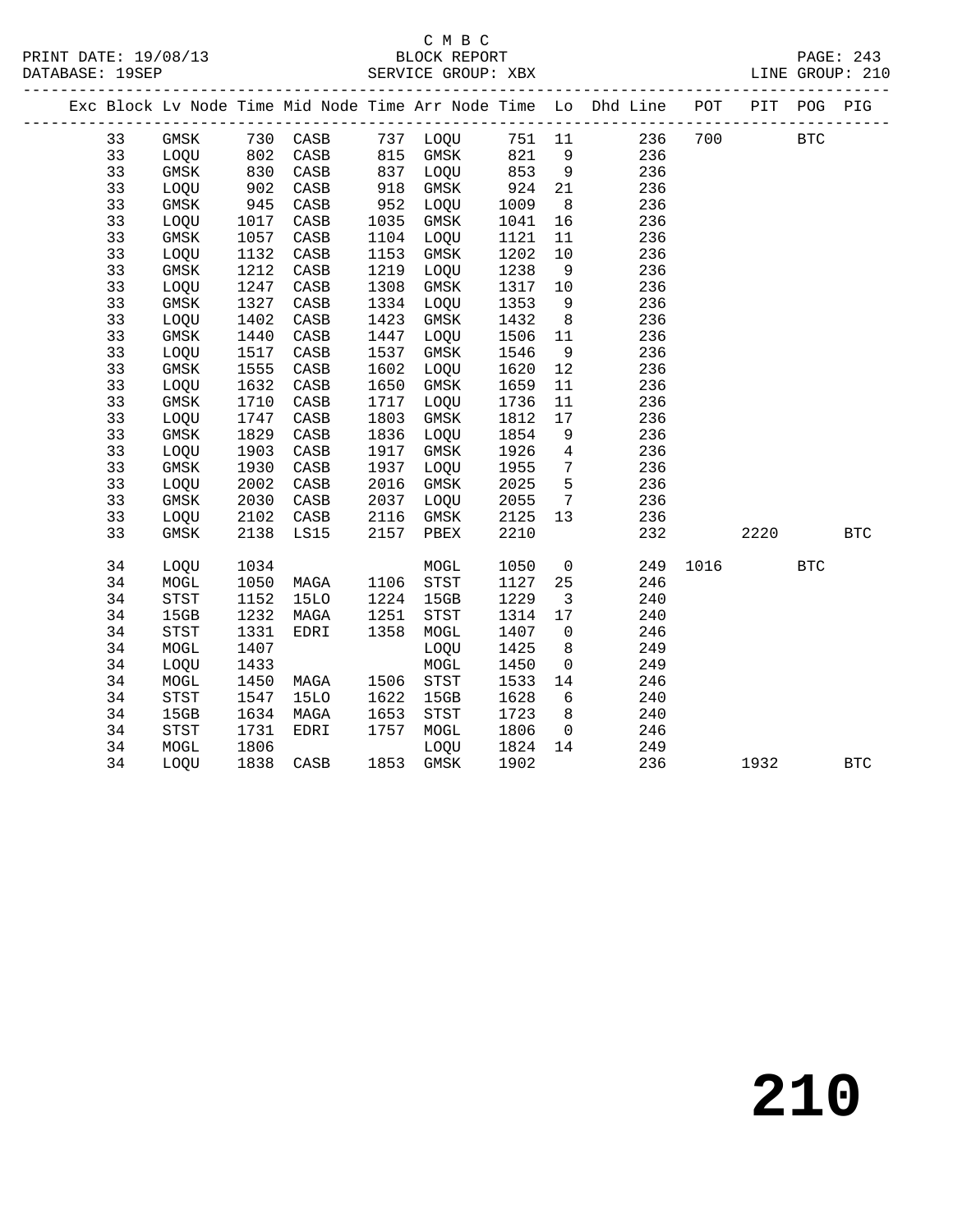#### C M B C<br>BLOCK REPORT

|  |          |                  |              |                     |              | Exc Block Lv Node Time Mid Node Time Arr Node Time Lo Dhd Line POT PIT POG PIG |                   |                 |                  |     |            |              |
|--|----------|------------------|--------------|---------------------|--------------|--------------------------------------------------------------------------------|-------------------|-----------------|------------------|-----|------------|--------------|
|  | 35       |                  |              |                     |              | GMSK 630 CASB 637 LOQU 651 11 236 600                                          |                   |                 |                  |     | <b>BTC</b> |              |
|  | 35       | LOQU             | 702          |                     |              | $22$ PH                                                                        |                   |                 | 714 2<br>236     |     |            |              |
|  | 35       | 22PH             | 716          |                     |              | LOQU                                                                           | 728 4             |                 | 236              |     |            |              |
|  | 35       | LOQU             |              |                     |              |                                                                                | 751               | 16              | 236              |     |            |              |
|  | 35       | GMSK             |              |                     |              |                                                                                |                   | $\overline{4}$  | 236              |     |            |              |
|  | 35       | LOQU             |              | 832 CASB            |              |                                                                                | 751<br>828<br>852 | 15              | 236              |     |            |              |
|  | 35       | GMSK             | 907          | LS15                |              | 928 PBEX                                                                       | 942               | $5^{\circ}$     | 232              |     |            |              |
|  | 35       | PBEX             | 947          | LN15                |              | 1000 GMSK                                                                      | 1019              | 18              | 232              |     |            |              |
|  | 35       | GMSK             |              | 1037 LS15           |              | 1059 PBEX                                                                      | 1113              | $7\overline{)}$ | 232              |     |            |              |
|  | 35       | PBEX             | 1120         |                     |              | PANA                                                                           | 1136 19           |                 | 212              |     |            |              |
|  | 35       | PANA             | 1155         |                     |              | PBEX                                                                           | 1213              | $\overline{7}$  | 212              |     |            |              |
|  | 35       | PBEX             | 1220         |                     |              | PANA                                                                           | 1236 21           |                 | 212              |     |            |              |
|  | 35       | PANA             | 1257         |                     |              | PBEX                                                                           | 1315              | $\overline{4}$  | 212              |     |            |              |
|  | 35       | PBEX             |              | 1319 LN15 1333 GMSK |              |                                                                                | 1356              | 9               | 232              |     |            |              |
|  | 35       | GMSK             | 1405         | LS15                |              | 1427 PBEX                                                                      | 1440 10           |                 | 232              |     |            |              |
|  | 35       | PBEX             | 1450         |                     |              | PANA                                                                           | 1507              | 20              | 212              |     |            |              |
|  | 35       | PANA             | 1527         |                     |              | PBEX                                                                           | 1545              | $5^{\circ}$     | 212              |     |            |              |
|  | 35       | PBEX             | 1550         |                     |              | PANA                                                                           | 1607 19           |                 | 212              |     |            |              |
|  | 35       | PANA             | 1626         |                     |              | PBEX                                                                           | 1644              | $5^{\circ}$     | 212              |     |            |              |
|  | 35       | PBEX             | 1649         | LNI5                |              | 1703 GMSK                                                                      | 1726              | 11              | 232              |     |            |              |
|  | 35       | GMSK             | 1737         | LS15                | 1758         | PBEX                                                                           | 1813              | 6               | 232              |     |            |              |
|  | 35       | PBEX             | 1819         | LN15                | 1833         | GMSK                                                                           | 1856 12           |                 | 232              |     |            |              |
|  | 35       | GMSK             | 1908         | LS15                | 1928         | PBEX                                                                           | 1942              | $\overline{7}$  | 232              |     |            |              |
|  | 35       | PBEX             | 1949         | LN15                |              | 2002 GMSK                                                                      | 2023 15           |                 | 232              |     |            |              |
|  | 35       | GMSK             | 2038<br>2120 | LS15                |              | 2057 PBEX                                                                      | 2110              | 10              | 232              |     |            |              |
|  | 35       | PBEX             |              | LNI5                |              | 2133 GMSK                                                                      | 2154 14           |                 | 232              |     |            |              |
|  | 35       | GMSK             | 2208         | LS15                |              | 2227 PBEX                                                                      | 2239              |                 | 232              |     | 2249 BTC   |              |
|  | 36       | PBEX             | 617          |                     |              | BUB2                                                                           | 638               | 14              | 210              | 605 | <b>BTC</b> |              |
|  | 36       | BUB2             | 652          | PBEX                |              | 713 UNDE<br>815 BUB2                                                           | 735               | 20              | 210              |     |            |              |
|  | 36       | UNDE             | 755          | PBEX                |              |                                                                                | 839               | 12              | 210              |     |            |              |
|  | 36       | BUB2             | 851          | PBEX                | 913          | UNDE                                                                           | 935               | 20              | 210              |     |            |              |
|  | 36       | UNDE             | 955          | PBEX                | 1015         | BUB2                                                                           | 1040              | 10              | 210              |     |            |              |
|  | 36       | BUB2             | 1050         | PBEX                | 1113         | UNDE                                                                           | 1136              | 19              | 210              |     |            |              |
|  | 36       | UNDE             | 1155         | PBEX                | 1215         | BUB2                                                                           | 1243 5            |                 | 210              |     |            |              |
|  | 36       | BUB2             | 1248         | PBEX                | 1313         | UNDE                                                                           | 1336              | 9               | 210              |     |            |              |
|  | 36       | UNDE             | 1345         | PBEX                | 1405         | BUB2                                                                           | 1434              | $\overline{4}$  | 210              |     |            |              |
|  | 36       | BUB2             | 1438         | PBEX                | 1504<br>1605 | UNDE                                                                           | 1526 20           |                 | 210              |     |            |              |
|  | 36       | <b>UNDE</b>      |              | 1546 PBEX           |              | 1605 BUB2                                                                      | $1633$ 6          |                 | 210              |     |            |              |
|  |          |                  |              |                     |              | 36 BUB2 1639 PBEX 1704 UNDE 1726 20                                            |                   |                 | 210              |     |            |              |
|  | 36       | UNDE             | 1746         | PBEX                | 1805         | BUB2                                                                           | 1832              | 24              | 210              |     |            |              |
|  | 36       | BUB2             | 1856         | PBEX                | 1919         | UNDE                                                                           | 1941              | 17              | 210              |     |            |              |
|  | 36       | UNDE             | 1958         | PBEX                | 2014         | BUB2                                                                           | 2043              | $6\overline{6}$ | 209              |     |            |              |
|  | 36       | BUB <sub>2</sub> | 2049         | PBEX                | 2113         | UNDE                                                                           | 2137              | 21              | 209              |     |            |              |
|  | 36       | UNDE             | 2158         | PBEX                | 2214         | BUB2                                                                           | 2242              | 8               | 209              |     |            |              |
|  | 36       | BUB <sub>2</sub> | 2250         | PBEX                | 2313         | UNDE                                                                           | 2336              | 23              | 209              |     |            |              |
|  | 36       | UNDE             | 2359         | PBEX                | 2414         | BUB2                                                                           | 2440              | 10              | 209              |     |            |              |
|  | 36<br>36 | BUB <sub>2</sub> | 2450<br>2539 | PBEX                | 2513         | UNDE<br>PBEX                                                                   | 2533              | 6<br>15         | 209<br>209<br>20 |     |            |              |
|  |          | UNDE             |              |                     |              |                                                                                | 2554              |                 |                  |     |            |              |
|  | 36       | HODM             | 2629         |                     |              | NWST                                                                           | 2731              |                 | N19              |     | 2753       | $_{\rm BTC}$ |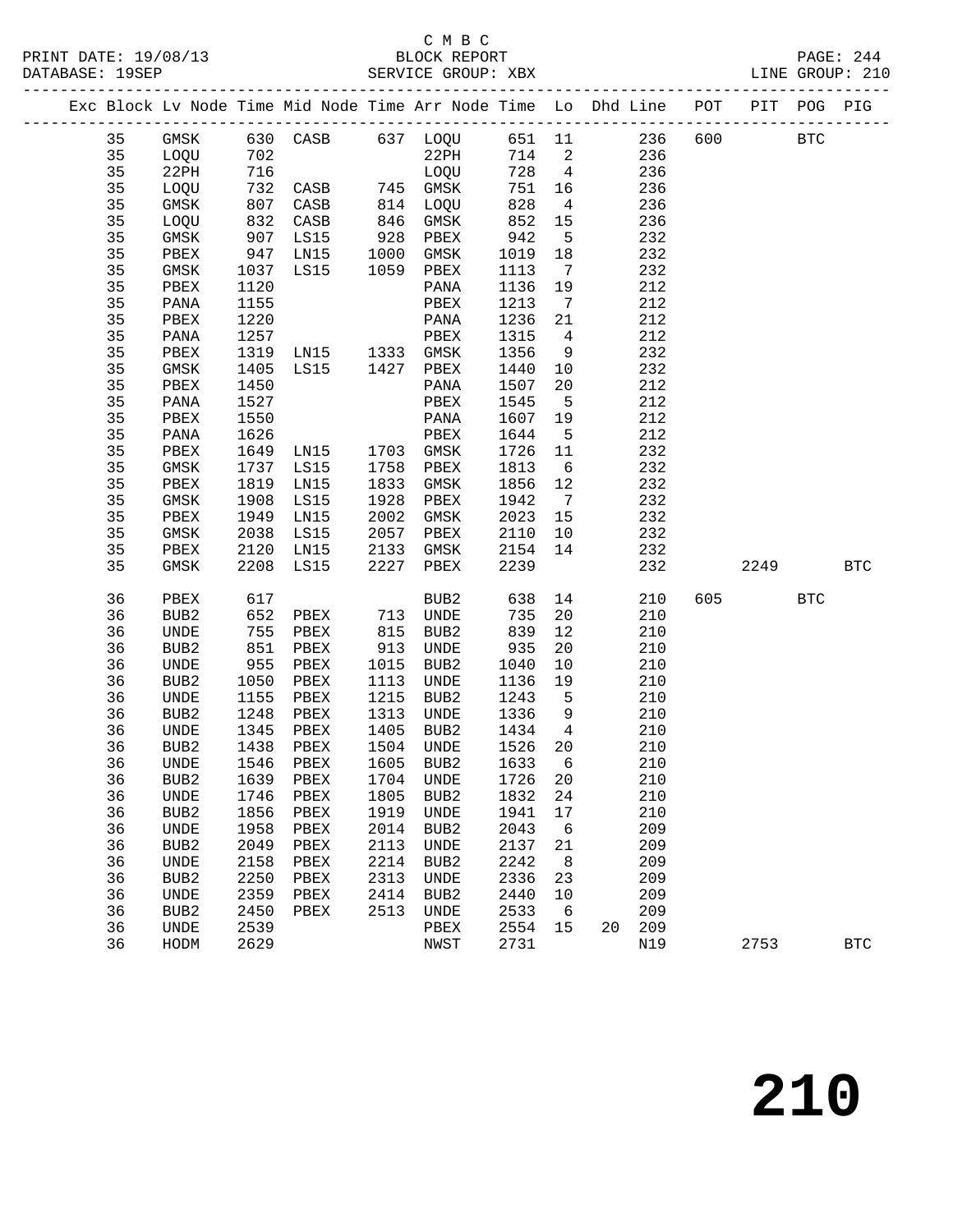#### C M B C<br>BLOCK REPORT

PAGE: 245<br>LINE GROUP: 210

|  |    |                  |                    |               |             | Exc Block Lv Node Time Mid Node Time Arr Node Time Lo Dhd Line POT PIT POG PIG |         |                         |       |     |             |      |            |              |
|--|----|------------------|--------------------|---------------|-------------|--------------------------------------------------------------------------------|---------|-------------------------|-------|-----|-------------|------|------------|--------------|
|  | 37 |                  |                    |               |             | PBEX 617 MTLV 626 UNDE 634 21                                                  |         |                         |       |     | 210 605 BTC |      |            |              |
|  | 37 | <b>UNDE</b>      |                    | 655 PBEX      |             | 715 BUB2                                                                       | 739 13  |                         |       | 210 |             |      |            |              |
|  | 37 | BUB2             | 752                | PBEX          |             | 813 UNDE                                                                       | 835     | 20                      |       | 210 |             |      |            |              |
|  | 37 | UNDE             | $0 -$<br>951<br>-5 | PBEX          | 915<br>1013 | BUB2                                                                           | 939     | 12                      |       | 210 |             |      |            |              |
|  | 37 | BUB2             |                    | PBEX          | 1013        | UNDE                                                                           | 1035    | 20 <sub>o</sub>         |       | 210 |             |      |            |              |
|  | 37 | UNDE             | 1055               | PBEX          | 1115        | BUB2                                                                           | 1141    | 7                       |       | 210 |             |      |            |              |
|  | 37 | BUB2             | 1148               | PBEX          | 1213        | <b>UNDE</b>                                                                    | 1236    | 19                      |       | 210 |             |      |            |              |
|  | 37 | UNDE             | 1255               | PBEX          | 1315        | BUB2                                                                           | 1344    | 14                      |       | 210 |             |      |            |              |
|  | 37 | BUB2             | 1358               | PBEX          | 1424        | UNDE                                                                           | 1446    | 20 <sub>o</sub>         |       | 210 |             |      |            |              |
|  | 37 | UNDE             | 1506               | PBEX          | 1525        | BUB2                                                                           | 1554    | $\overline{4}$          |       | 210 |             |      |            |              |
|  | 37 | BUB2             | 1558               | PBEX          | 1624        | UNDE                                                                           | 1646    | 20                      |       | 210 |             |      |            |              |
|  | 37 | UNDE             | 1706               | PBEX          | 1725        | BUB2                                                                           | 1752    | $\overline{7}$          |       | 210 |             |      |            |              |
|  | 37 | BUB2             | 1759               | PBEX          | 1824        | UNDE                                                                           | 1846    | 20                      |       | 210 |             |      |            |              |
|  | 37 | UNDE             | 1906               | PBEX          | 1925        | BUB2                                                                           | 1950    | 12                      |       | 210 |             |      |            |              |
|  | 37 | BUB2             | 2002               | PBEX          | 2024        | UNDE                                                                           | 2046    | 12                      |       | 210 |             |      |            |              |
|  | 37 | UNDE             | 2058               | PBEX          | 2114        | BUB2                                                                           | 2143    | $\overline{7}$          |       | 209 |             |      |            |              |
|  | 37 | BUB2             | 2150               | PBEX          | 2213        | UNDE                                                                           | 2236 22 |                         |       | 209 |             |      |            |              |
|  | 37 | UNDE             | 2258               | PBEX          |             | 2314 BUB2                                                                      | 2340 10 |                         |       | 209 |             |      |            |              |
|  | 37 | BUB2             | 2350               | PBEX          | 2413        | UNDE                                                                           | 2434    | $5^{\circ}$             |       | 209 |             |      |            |              |
|  | 37 | UNDE             | 2439               |               |             | PBEX                                                                           | 2454    |                         |       | 209 |             | 2504 |            | <b>BTC</b>   |
|  |    |                  |                    |               |             |                                                                                |         |                         |       |     |             |      |            |              |
|  | 39 | LVMT             |                    | 804 LO15      |             | LOQU 822                                                                       |         | 14                      |       | 229 | 746         |      | <b>BTC</b> |              |
|  | 39 | LOQU             | 836                | PBEX 848 CACO |             |                                                                                | 857     | $\overline{\mathbf{3}}$ |       | 239 |             |      |            |              |
|  | 39 | CACO             | 900                |               |             | PBEX                                                                           | 907     | 10                      |       | 239 |             |      |            |              |
|  | 39 | PBEX             | 917                |               |             | PANA                                                                           | 932     | $\overline{a}$          |       | 212 |             |      |            |              |
|  | 39 | PANA             |                    | 934 PBEX      |             | 1000 BUB2                                                                      | 1024    | 13                      |       | 211 |             |      |            |              |
|  | 39 | BUB2             | 1037               | PBEX          | 1100        | PANA                                                                           | 1123    | 9                       |       | 211 |             |      |            |              |
|  | 39 | PANA             | 1132               | PBEX          | 1200        | BUB2                                                                           | 1227    | 6                       |       | 211 |             |      |            |              |
|  | 39 | BUB2             | 1233               | PBEX          | 1300        | PANA                                                                           | 1324    | 8                       |       | 211 |             |      |            |              |
|  | 39 | PANA             | 1332               | PBEX          | 1400        | BUB2                                                                           | 1427    | 6                       |       | 211 |             |      |            |              |
|  | 39 | BUB2             | 1433               | PBEX          | 1500        | PANA                                                                           | 1525    | 8                       |       | 211 |             |      |            |              |
|  | 39 | PANA             | 1533               | PBEX          | 1600        | BUB2                                                                           | 1628    | $7\phantom{.0}$         |       | 211 |             |      |            |              |
|  | 39 | BUB2             | 1635               | PBEX          | 1658        | BAGA                                                                           | 1724    | $\overline{2}$          | 1 211 |     |             |      |            |              |
|  | 39 | PANA             | 1727               |               |             | PBEX                                                                           | 1745    | $\overline{4}$          |       | 212 |             |      |            |              |
|  | 39 | PBEX             | 1749               | LN15          | 1803        | GMSK                                                                           | 1826    | 11                      |       | 232 |             |      |            |              |
|  | 39 | GMSK             | 1837               | LS15          | 1857        | PBEX                                                                           | 1911    | 8 <sup>8</sup>          |       | 232 |             |      |            |              |
|  | 39 | PBEX             | 1919               | LN15          | 1932        | GMSK                                                                           | 1953    | 15                      |       | 232 |             |      |            |              |
|  | 39 | GMSK             | 2008               | LS15          |             | 2028 PBEX                                                                      | 2042    | 8 <sup>8</sup>          |       | 232 |             |      |            |              |
|  | 39 | PBEX             | 2050               | LN15          | 2103        | GMSK                                                                           | 2124    | 6                       |       | 232 |             |      |            |              |
|  | 39 | GMSK             | 2130               | CASB          | 2137        | LOQU                                                                           | 2155    | 7                       |       | 236 |             |      |            |              |
|  | 39 | LOQU             | 2202               | CASB          | 2216        | GMSK                                                                           | 2225    | 12                      |       | 236 |             |      |            |              |
|  | 39 | GMSK             | 2237               | LS15          | 2256        | PBEX                                                                           | 2308    |                         |       | 232 |             | 2318 |            | $_{\rm BTC}$ |
|  |    |                  |                    |               |             |                                                                                |         |                         |       |     |             |      |            |              |
|  | 40 | BUB <sub>2</sub> | 1338               | PBEX          | 1404        | UNDE                                                                           | 1426    | 20                      |       | 210 | 1315        |      | <b>BTC</b> |              |
|  | 40 | UNDE             | 1446               | ${\tt PBEX}$  | 1505        | BUB <sub>2</sub>                                                               | 1534    | 4                       |       | 210 |             |      |            |              |
|  | 40 | BUB2             | 1538               | PBEX          | 1604        | UNDE                                                                           | 1626    | 20                      |       | 210 |             |      |            |              |
|  | 40 | UNDE             | 1646               | PBEX          | 1705        | BUB2                                                                           | 1732    | 7                       |       | 210 |             |      |            |              |
|  | 40 | BUB2             | 1739               | PBEX          | 1804        | $\ensuremath{\mathsf{UNDE}}$                                                   | 1826    | 20                      |       | 210 |             |      |            |              |
|  | 40 | UNDE             | 1846               | PBEX          | 1905        | BUB <sub>2</sub>                                                               | 1930    |                         |       | 210 |             | 1950 |            | $_{\rm BTC}$ |
|  |    |                  |                    |               |             |                                                                                |         |                         |       |     |             |      |            |              |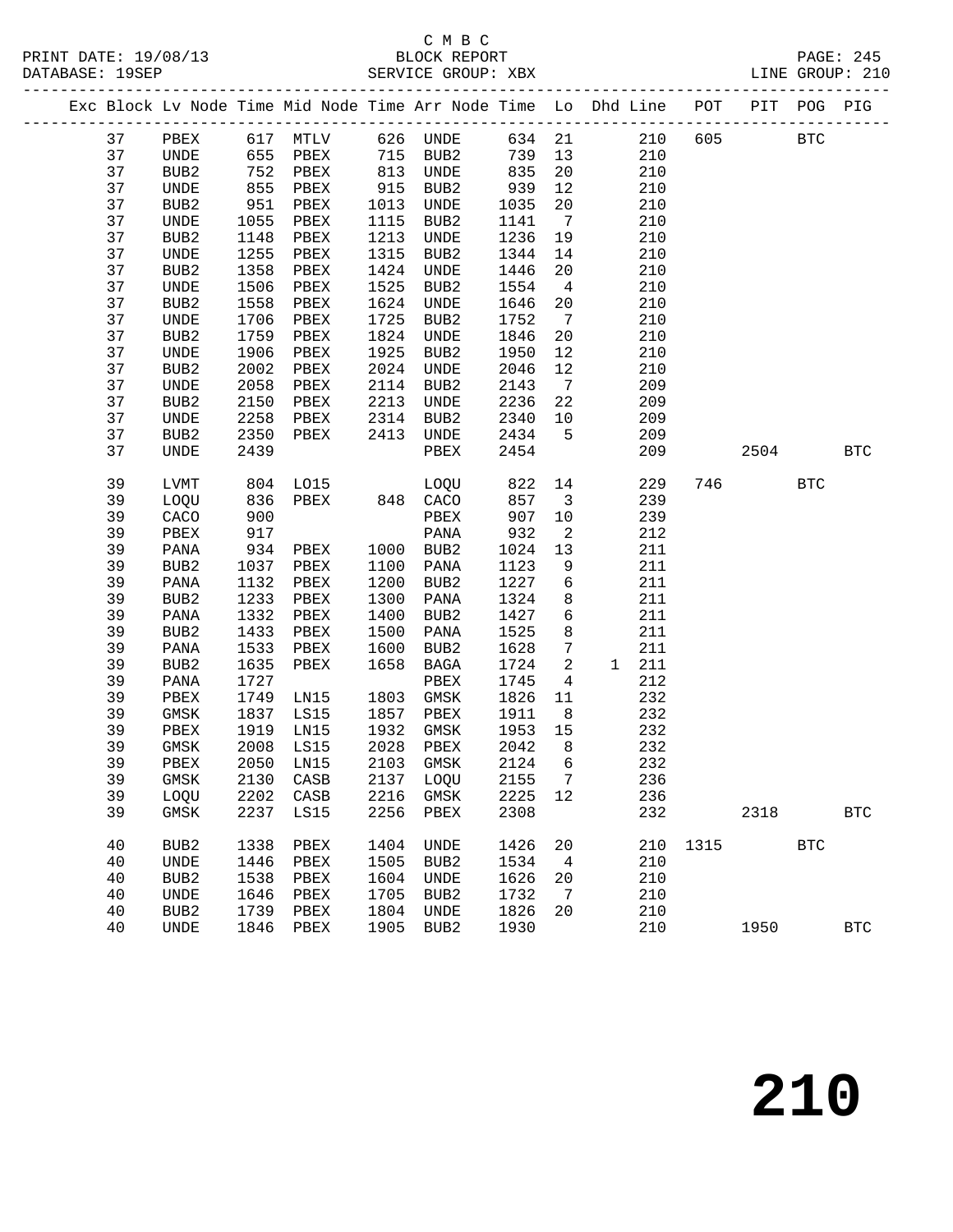#### C M B C<br>BLOCK REPORT SERVICE GROUP: XBX

|  |    |                  |      |             |      |                  |        |                          | Exc Block Lv Node Time Mid Node Time Arr Node Time Lo Dhd Line POT |          | PIT  | POG PIG      |            |
|--|----|------------------|------|-------------|------|------------------|--------|--------------------------|--------------------------------------------------------------------|----------|------|--------------|------------|
|  | 41 | LOQU 1048 OSLO   |      |             |      | 1104 PRRO        | 1124 2 |                          |                                                                    | 230 1030 |      | $_{\rm BTC}$ |            |
|  | 41 | PRRO             | 1126 | LS15        |      | 1135 LOQU        | 1144 4 |                          | 230                                                                |          |      |              |            |
|  | 41 | LOQU             | 1148 | OSLO        | 1205 | PRRO             | 1227   | $\overline{\phantom{a}}$ | 230                                                                |          |      |              |            |
|  | 41 | PRRO             | 1229 | LS15        | 1238 | LOQU             | 1247   | $\overline{4}$           | 230                                                                |          |      |              |            |
|  | 41 | LOQU             | 1251 | LN15        | 1259 | PRRO             | 1315   | 10                       | 230                                                                |          |      |              |            |
|  | 41 | PRRO             | 1325 | LS15        | 1334 | LOQU             | 1343   | $\overline{4}$           | 230                                                                |          |      |              |            |
|  | 41 | LOQU             | 1347 | CASB        | 1408 | GMSK             | 1417   | 10                       | 236                                                                |          |      |              |            |
|  | 41 | GMSK             | 1427 | CASB        | 1434 | LOQU             | 1453   | 9                        | 236                                                                |          |      |              |            |
|  | 41 | LOQU             | 1502 | CASB        | 1522 | GMSK             | 1531   | 9                        | 236                                                                |          |      |              |            |
|  | 41 | GMSK             | 1540 | CASB        | 1547 | LOQU             | 1605   | 12                       | 236                                                                |          |      |              |            |
|  | 41 | LOQU             | 1617 | CASB        | 1635 | GMSK             | 1644   | 11                       | 236                                                                |          |      |              |            |
|  | 41 | <b>GMSK</b>      | 1655 | CASB        | 1702 | LOQU             | 1721   | 11                       | 236                                                                |          |      |              |            |
|  | 41 | LOQU             | 1732 | CASB        | 1748 | GMSK             | 1757   | 15                       | 236                                                                |          |      |              |            |
|  | 41 | GMSK             | 1812 | CASB        | 1819 | LOQU             | 1837   |                          | 236                                                                |          | 1855 |              | <b>BTC</b> |
|  | 42 | UNDE             | 1405 | PBEX        | 1425 | BUB2             | 1454   | $\overline{4}$           | 210                                                                | 1335     |      | <b>BTC</b>   |            |
|  | 42 | BUB <sub>2</sub> | 1458 | PBEX        | 1524 | <b>UNDE</b>      | 1546   | 20                       | 210                                                                |          |      |              |            |
|  | 42 | UNDE             | 1606 | PBEX        | 1625 | BUB <sub>2</sub> | 1653   | 6                        | 210                                                                |          |      |              |            |
|  | 42 | BUB2             | 1659 | PBEX        | 1724 | UNDE             | 1746   | 20                       | 210                                                                |          |      |              |            |
|  | 42 | <b>UNDE</b>      | 1806 | PBEX        | 1825 | BUB2             | 1852   |                          | 210                                                                |          | 1912 |              | <b>BTC</b> |
|  | 43 | 15GB             | 623  | MAGA        | 639  | STST             | 656    | 14                       | 240                                                                | 605      |      | <b>BTC</b>   |            |
|  | 43 | STST             | 710  | 15LO        | 734  | 15GB             | 740    | $\overline{4}$           | 240                                                                |          |      |              |            |
|  | 43 | 15GB             | 744  | MAGA        | 800  | STST             | 819    | 6                        | 240                                                                |          |      |              |            |
|  | 43 | STST             | 825  | 15LO        | 851  | 15GB             | 857    | $\overline{7}$           | 240                                                                |          |      |              |            |
|  | 43 | 15GB             | 904  | MAGA        | 921  | STST             | 940    | 14                       | 240                                                                |          |      |              |            |
|  | 43 | STST             | 954  | 15LO        | 1022 | 15GB             | 1027   | $\overline{7}$           | 240                                                                |          |      |              |            |
|  | 43 | 15GB             | 1034 | MAGA        | 1051 | STST             | 1111   | 11                       | 240                                                                |          |      |              |            |
|  | 43 | STST             | 1122 | <b>15LO</b> | 1154 | 15GB             | 1159   | $\overline{4}$           | 240                                                                |          |      |              |            |
|  | 43 | 15GB             | 1203 | MAGA        | 1221 | <b>STST</b>      | 1243   | 18                       | 240                                                                |          |      |              |            |
|  | 43 | <b>STST</b>      | 1301 | EDRI        | 1328 | MOGL             | 1337   | $\overline{0}$           | 246                                                                |          |      |              |            |
|  | 43 | MOGL             | 1337 |             |      | LOQU             | 1355   | 8                        | 249                                                                |          |      |              |            |
|  | 43 | LOQU             | 1403 |             |      | $\tt MOGL$       | 1419   | $\mathbf 0$              | 249                                                                |          |      |              |            |
|  | 43 | MOGL             | 1419 | MAGA        | 1435 | STST             | 1501   | $7\overline{ }$          | 246                                                                |          |      |              |            |
|  | 43 | STST             | 1508 | <b>15LO</b> | 1543 | 15GB             | 1549   | 8                        | 240                                                                |          |      |              |            |
|  | 43 | 15GB             | 1557 | MAGA        | 1616 | STST             | 1646   | 13                       | 240                                                                |          |      |              |            |
|  | 43 | STST             | 1659 | <b>15LO</b> | 1734 | 15GB             | 1739   | 9                        | 240                                                                |          |      |              |            |
|  | 43 | 15GB             | 1748 | MAGA        | 1805 | STST             | 1831   |                          | 240                                                                |          | 1855 |              | <b>BTC</b> |
|  |    |                  |      |             |      |                  |        |                          |                                                                    |          |      |              |            |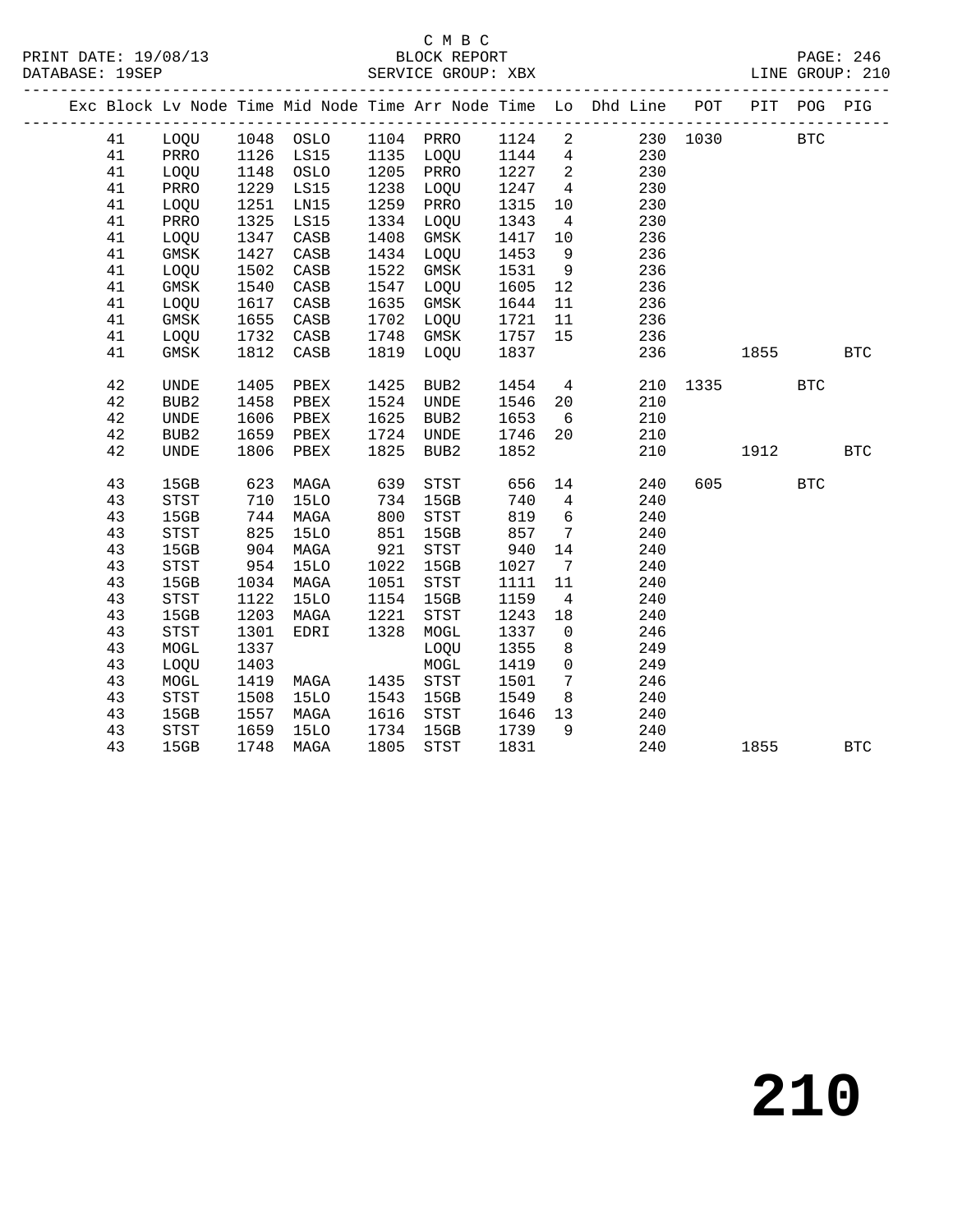#### C M B C

|  |    |               |            |                                 |                     |                                          |                  |                 | Exc Block Lv Node Time Mid Node Time Arr Node Time Lo Dhd Line POT PIT POG PIG |          |            |
|--|----|---------------|------------|---------------------------------|---------------------|------------------------------------------|------------------|-----------------|--------------------------------------------------------------------------------|----------|------------|
|  |    |               |            |                                 |                     |                                          |                  |                 | 44 15GB 603 MAGA 619 STST 635 15 240 545 BTC                                   |          |            |
|  | 44 |               |            | STST 650 15LO 714 15GB 720 4    |                     |                                          |                  |                 | 240                                                                            |          |            |
|  | 44 | 15GB 724 MAGA |            |                                 | $740$<br>835<br>906 | STST 759 12<br>15GB 841 8<br>STST 925 14 |                  |                 | 240                                                                            |          |            |
|  | 44 | STST          | 811<br>849 | 15LO                            |                     |                                          |                  |                 | 240                                                                            |          |            |
|  | 44 | 15GB          |            | MAGA                            |                     |                                          |                  |                 | 240                                                                            |          |            |
|  | 44 | STST          | 939        | 15LO                            | 1006                | 15GB                                     | 1011             | 8 <sup>8</sup>  | 240                                                                            |          |            |
|  | 44 | 15GB          | 1019       | MAGA                            | 1036                | STST                                     | 1056             | 5 <sub>5</sub>  | 240                                                                            |          |            |
|  | 44 | STST          | 1101       | EDRI                            | 1127                | MOGL                                     | 1136 0           |                 | 246                                                                            |          |            |
|  | 44 | MOGL          | 1136       |                                 |                     | LOQU                                     | 1155 8           |                 | 249                                                                            |          |            |
|  | 44 | LOQU          | 1203       |                                 |                     | MOGL                                     | 1219 0           |                 | 249                                                                            |          |            |
|  | 44 | MOGL          | 1219       | MAGA                            |                     | 1235 STST                                | 1258             | 12              | 246                                                                            |          |            |
|  | 44 | STST          | 1310       | 15LO                            | 1342                | 15GB                                     | 1347             | 15              | 240                                                                            |          |            |
|  | 44 | 15GB          | 1402       | MAGA                            |                     | 1421 STST                                | 1445             | 16              | 240                                                                            |          |            |
|  | 44 | STST          | 1501       | EDRI                            |                     | 1528 MOGL                                | 1537 0           |                 | 246                                                                            |          |            |
|  | 44 | MOGL          | 1537       |                                 |                     | LOQU                                     | 1555             | $7\overline{ }$ | 249                                                                            |          |            |
|  | 44 | LOQU          | 1602       | 15GB                            |                     | 1614 UNDE                                | 1628 5           |                 | 228                                                                            |          |            |
|  | 44 | UNDE          | 1633       | GB15                            |                     | 1646 LOQU                                | 1657 6           |                 | 228                                                                            |          |            |
|  | 44 | LOQU          | 1703       |                                 |                     | MOGL                                     | 1720 0           |                 | 249                                                                            |          |            |
|  | 44 | MOGL          | 1720       | <b>MAGA</b>                     |                     | 1736 STST 1803 12                        |                  |                 | 246                                                                            |          |            |
|  | 44 | STST          | 1815       | 15LO                            |                     | 1845 15GB                                | 1850             |                 | 240                                                                            | 1906 BTC |            |
|  | 45 | STST          | 610        | 15LO                            | 634                 | 15GB                                     | 640              |                 | $4\overline{ }$<br>240                                                         | 546 BTC  |            |
|  | 45 | 15GB          |            | 644 MAGA                        | 700                 | STST                                     | 719              |                 | 11<br>240                                                                      |          |            |
|  | 45 | STST          | 730        | 15LO                            | 754                 | 15GB                                     | 800              | $\overline{4}$  | 240                                                                            |          |            |
|  | 45 | 15GB          | 804        | MAGA                            | 820<br>921          | STST                                     | 839 16           |                 | 240                                                                            |          |            |
|  | 45 | STST          | 855        | 15LO                            |                     | 15GB                                     | $927$ 7          |                 | 240                                                                            |          |            |
|  | 45 | 15GB          |            | 934 MAGA                        | 951                 | STST                                     | 1011             | 12              | 240                                                                            |          |            |
|  | 45 | STST          | 1023       | 15LO                            | 1052                | 15GB                                     | 1057             | 6               | 240                                                                            |          |            |
|  | 45 | 15GB          | 1103       | MAGA                            | 1121                | STST                                     | 1142 19          |                 | 240                                                                            |          |            |
|  | 45 | STST          | 1201       | EDRI                            |                     | 1227 MOGL                                | 1236 0           |                 | 246                                                                            |          |            |
|  | 45 | MOGL          | 1236       |                                 |                     | LOQU                                     | 1255 8           |                 | 249                                                                            |          |            |
|  | 45 | LOQU          | 1303       |                                 |                     | MOGL                                     | 1319 0           |                 | 249                                                                            |          |            |
|  | 45 | MOGL          | 1319       | MAGA                            |                     | 1335 STST                                | 1358             | 10              | 246                                                                            |          |            |
|  | 45 | STST          | 1408       | 15LO                            | 1443                | 15GB                                     | 1449             | 13              | 240                                                                            |          |            |
|  | 45 | 15GB          | 1502       | MAGA                            | 1521                | STST                                     | 1547             | 14              | 240                                                                            |          |            |
|  | 45 | STST          | 1601       | EDRI                            |                     | 1628 MOGL                                | 1637 0           |                 | 246                                                                            |          |            |
|  | 45 | MOGL          | 1637       |                                 |                     | LOQU                                     | 1655 7<br>1728 3 |                 | 249                                                                            |          |            |
|  | 45 | LOQU          |            | 1702 15GB                       |                     | 1714 UNDE                                |                  |                 | 228                                                                            |          |            |
|  | 45 |               |            | UNDE 1731 GB15 1744 LOQU 1756 9 |                     |                                          |                  |                 | 228                                                                            |          |            |
|  | 45 | LOQU          | 1805       |                                 |                     | MOGL                                     | 1822             | $\mathbf 0$     | 249                                                                            |          |            |
|  | 45 | MOGL          | 1822       | MAGA                            |                     | 1838 STST                                | 1905             | 5               | 246                                                                            |          |            |
|  | 45 | STST          | 1910       | 15LO                            | 1938                | 15GB                                     | 1943             | 6               | 240                                                                            |          |            |
|  | 45 | 15GB          | 1949       | MAGA                            | 2005                | STST                                     | 2029             | 12              | 240                                                                            |          |            |
|  | 45 | STST          | 2041       | <b>15LO</b>                     | 2107                | 15GB                                     | 2112             | 7               | 240                                                                            |          |            |
|  | 45 | 15GB          | 2119       | MAGA                            | 2134                | STST                                     | 2153             | 15              | 240                                                                            |          |            |
|  | 45 | STST          | 2208       | <b>15LO</b>                     | 2234                | 15GB                                     | 2239             | 10              | 240                                                                            |          |            |
|  | 45 | 15GB          | 2249       | MAGA                            | 2304                | STST                                     | 2323             | 5               | 240<br>5                                                                       |          |            |
|  | 45 | HODM          | 2333       | LOQU                            | 2403                | LVMT                                     | 2422             | 1               | N24                                                                            |          |            |
|  | 45 | LVMT          | 2423       | LOQU                            |                     | HODM                                     | 2504             | 0               | N24                                                                            |          |            |
|  | 45 | HODM          | 2504       | LOQU                            | 2534                | LVMT                                     | 2553             | 2               | N24                                                                            |          |            |
|  | 45 | LVMT          | 2555       | LOQU                            |                     | HODM                                     | 2636             | 4               | N24                                                                            |          |            |
|  | 45 | HODM          | 2640       | LOQU                            |                     | 2710 LVMT                                | 2729             |                 | N24                                                                            | 2749     | <b>BTC</b> |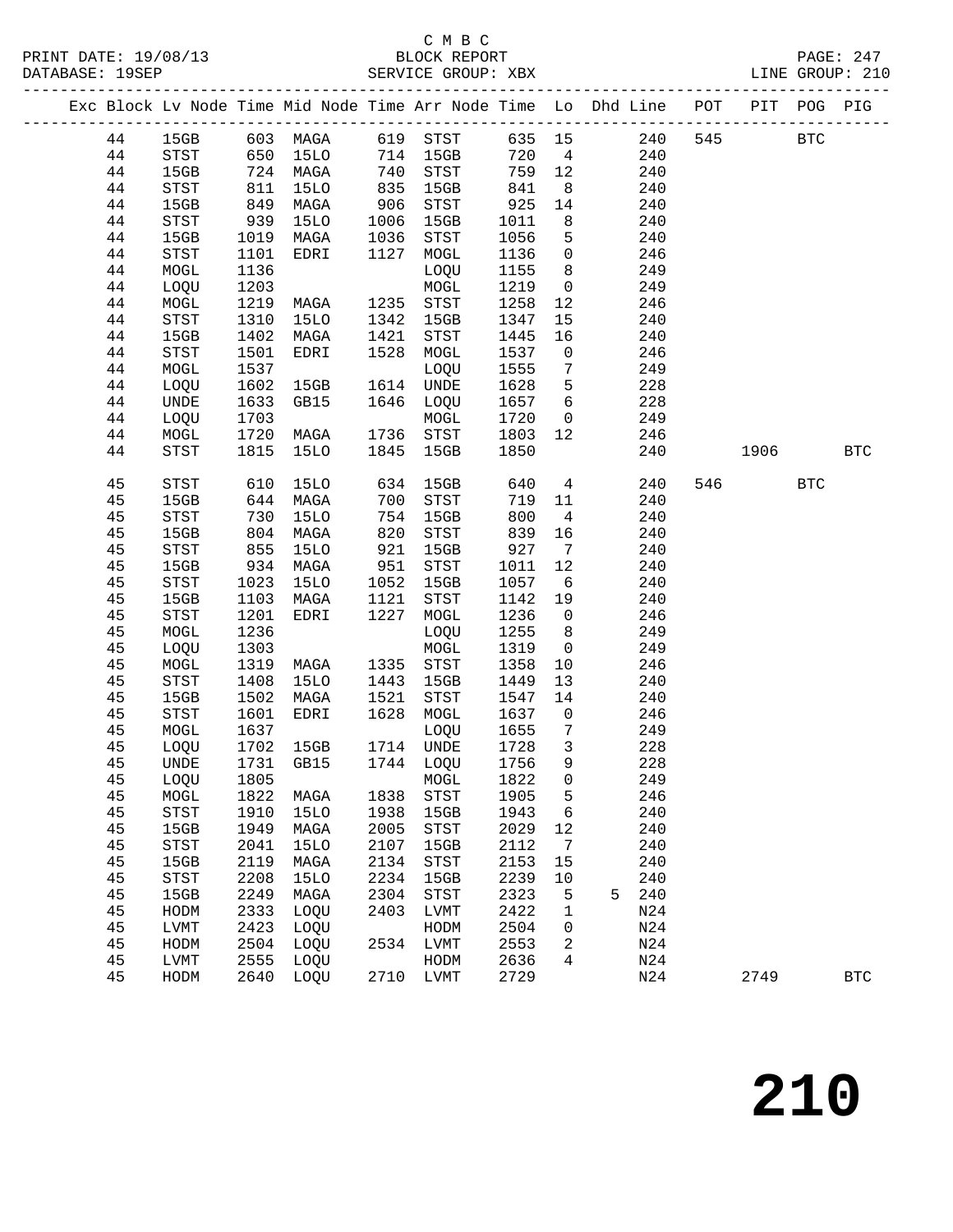## C M B C<br>BLOCK REPORT<br>CERITOE CROIID: XBX

|  |          |              |              |                        |                      |                        |                  |                 | Exc Block Lv Node Time Mid Node Time Arr Node Time Lo Dhd Line POT PIT POG PIG |          |            |            |
|--|----------|--------------|--------------|------------------------|----------------------|------------------------|------------------|-----------------|--------------------------------------------------------------------------------|----------|------------|------------|
|  |          |              |              |                        |                      |                        |                  |                 | 46 STST 630 15LO 654 15GB 700 4 240                                            | 606 BTC  |            |            |
|  | 46       |              |              |                        |                      | 15GB 704 MAGA 720 STST |                  |                 | 739 12<br>240                                                                  |          |            |            |
|  | 46       | STST         |              | 751 15LO               |                      | 815 15GB               | 821              | 14              | 240                                                                            |          |            |            |
|  | 46       | 15GB         |              | 835 MAGA<br>924 15LO   | 851<br>951           | STST                   | 910<br>956       | 14              | 240                                                                            |          |            |            |
|  | 46       | STST         |              |                        |                      | 15GB                   |                  | 8 <sup>8</sup>  | 240                                                                            |          |            |            |
|  | 46       | 15GB         | 1004         | MAGA                   | 1021                 | STST                   | 1041             | 12              | 240                                                                            |          |            |            |
|  | 46       | STST         | 1053         | 15LO                   | 1123                 | 15GB                   | 1128             | $5^{\circ}$     | 240                                                                            |          |            |            |
|  | 46       | 15GB         | 1133         | MAGA                   | 1151<br>1151<br>1258 | STST                   | 1213 18          |                 | 240                                                                            |          |            |            |
|  | 46       | STST         | 1231         | EDRI                   |                      | MOGL                   | 1307 0           |                 | 246                                                                            |          |            |            |
|  | 46       | MOGL         | 1307         |                        |                      | LOQU                   | 1325             | 8 <sup>8</sup>  | 249                                                                            |          |            |            |
|  | 46       | LOQU         | 1333         |                        |                      | MOGL                   | 1349 0           |                 | 249                                                                            |          |            |            |
|  | 46       | MOGL         | 1349         | MAGA 1405<br>15LO 1513 |                      | STST                   | 1431             | $7\overline{ }$ | 246                                                                            |          |            |            |
|  | 46       | STST         | 1438         |                        | 1551                 | 15GB                   | 1519             | 13              | 240                                                                            |          |            |            |
|  | 46       | 15GB         | 1532         | MAGA                   |                      | STST                   | 1618             | 13              | 240                                                                            |          |            |            |
|  | 46       | STST         | 1631         | EDRI                   | 1657                 | MOGL                   | 1706             | $\overline{0}$  | 246                                                                            |          |            |            |
|  | 46       | MOGL         | 1706         |                        |                      | LOQU                   | 1724             | 9               | 249                                                                            |          |            |            |
|  | 46<br>46 | LOQU         | 1733<br>1750 | <b>MAGA</b>            |                      | MOGL<br>1806 STST      | 1750 0<br>1833 7 |                 | 249<br>246                                                                     |          |            |            |
|  | 46       | MOGL<br>STST | 1840         | 15LO                   | 1910                 | 15GB                   | 1915 6           |                 | 240                                                                            |          |            |            |
|  | 46       | 15GB         | 1921         | MAGA                   | 1937                 | STST                   | 2001             | 10              | 240                                                                            |          |            |            |
|  | 46       | STST         | 2011         | 15LO                   | 2038                 | 15GB                   | 2043             | $6\overline{6}$ | 240                                                                            |          |            |            |
|  | 46       | 15GB         | 2049         | MAGA                   | 2104                 | STST                   | 2123             | 16              | 240                                                                            |          |            |            |
|  | 46       | STST         | 2139         | <b>15LO</b>            | 2205                 | 15GB                   | 2210             | 9               | 240                                                                            |          |            |            |
|  | 46       | 15GB         | 2219         | MAGA                   | 2234                 | STST                   | 2253 13          |                 | 240                                                                            |          |            |            |
|  | 46       | STST         | 2306         | 15LO                   | 2332                 | 15GB                   | 2337             |                 | 240                                                                            | 2353 BTC |            |            |
|  | 47       | LOQU         |              | 632 15GB               | 643                  | UNDE                   | 654              |                 | 8<br>228                                                                       | 614      | <b>BTC</b> |            |
|  | 47       | UNDE         | 702          | GB15                   |                      | LOQU                   | 727              | 5               | 228                                                                            |          |            |            |
|  | 47       | LOQU         | 732          | 15GB                   | 715<br>743<br>814    | UNDE                   | 754              | $7\overline{ }$ | 228                                                                            |          |            |            |
|  | 47       | UNDE         | 801          | GB15                   |                      | LOQU                   | 826              | 6               | 228                                                                            |          |            |            |
|  | 47       | LOQU         | 832          | 15GB                   | 843                  | UNDE                   | 855              | 6               | 228                                                                            |          |            |            |
|  | 47       | UNDE         | 901          | GB15                   | 914                  | LOQU                   | 926              | 6               | 228                                                                            |          |            |            |
|  | 47       | LOQU         | 932          | 15GB                   |                      | UNDE                   | 955              | 5               | 228                                                                            |          |            |            |
|  | 47       | UNDE         | 1000         | GB15                   | $943$ $1013$         | 1013 LOQU              | 1026             | $6\overline{6}$ | 228                                                                            |          |            |            |
|  | 47       | LOQU         | 1032         | 15GB                   | 1043                 | UNDE                   | 1055             | $5\overline{)}$ | 228                                                                            |          |            |            |
|  | 47       | UNDE         |              | 1100 GB15              | 1113                 | LOQU                   | 1126             | $7\phantom{.0}$ | 228                                                                            |          |            |            |
|  | 47       | LOQU         | 1133         | 29LO                   |                      | 1148 LVMT              | 1155             | 6               | 229                                                                            |          |            |            |
|  | 47       | LVMT         |              | 1201 LO15              |                      | LOQU                   | 1224             | 8               | 229                                                                            |          |            |            |
|  | 47       |              |              | LOQU 1232 15GB         |                      | 1243 UNDE 1255         |                  |                 | 8<br>228                                                                       |          |            |            |
|  | 47       | UNDE         | 1303         | GB15                   | 1316                 | LOQU                   | 1327             | 6               | 228                                                                            |          |            |            |
|  | 47       | LOQU         | 1333         | 29LO                   | 1348                 | LVMT                   | 1355             | 6               | 229                                                                            |          |            |            |
|  | 47       | LVMT         | 1401         | L015                   |                      | LOQU                   | 1423             | 9               | 229                                                                            |          |            |            |
|  | 47       | LOQU         | 1432         | 15GB                   | 1444                 | UNDE                   | 1458             | 5               | 228                                                                            |          |            |            |
|  | 47       | UNDE         | 1503         | GB15                   | 1516                 | LOQU                   | 1527             | 6               | 228                                                                            |          |            |            |
|  | 47       | LOQU         | 1533         | 15GB                   | 1545                 | UNDE                   | 1559             | 4               | 228                                                                            |          |            |            |
|  | 47       | UNDE         | 1603         | GB15                   | 1616                 | LOQU                   | 1627             | 6               | 228                                                                            |          |            |            |
|  | 47       | LOQU         | 1633         |                        |                      | MOGL                   | 1650             | 0               | 249                                                                            |          |            |            |
|  | 47       | MOGL         | 1650         | MAGA                   | 1706                 | STST                   | 1733             | 3               | 246                                                                            |          |            |            |
|  | 47       | <b>STST</b>  | 1736         | <b>15LO</b>            | 1809                 | 15GB                   | 1814             | 10              | 240                                                                            |          |            |            |
|  | 47       | 15GB         | 1824         | MAGA                   | 1841                 | STST                   | 1907             |                 | 240                                                                            | 1931     |            | <b>BTC</b> |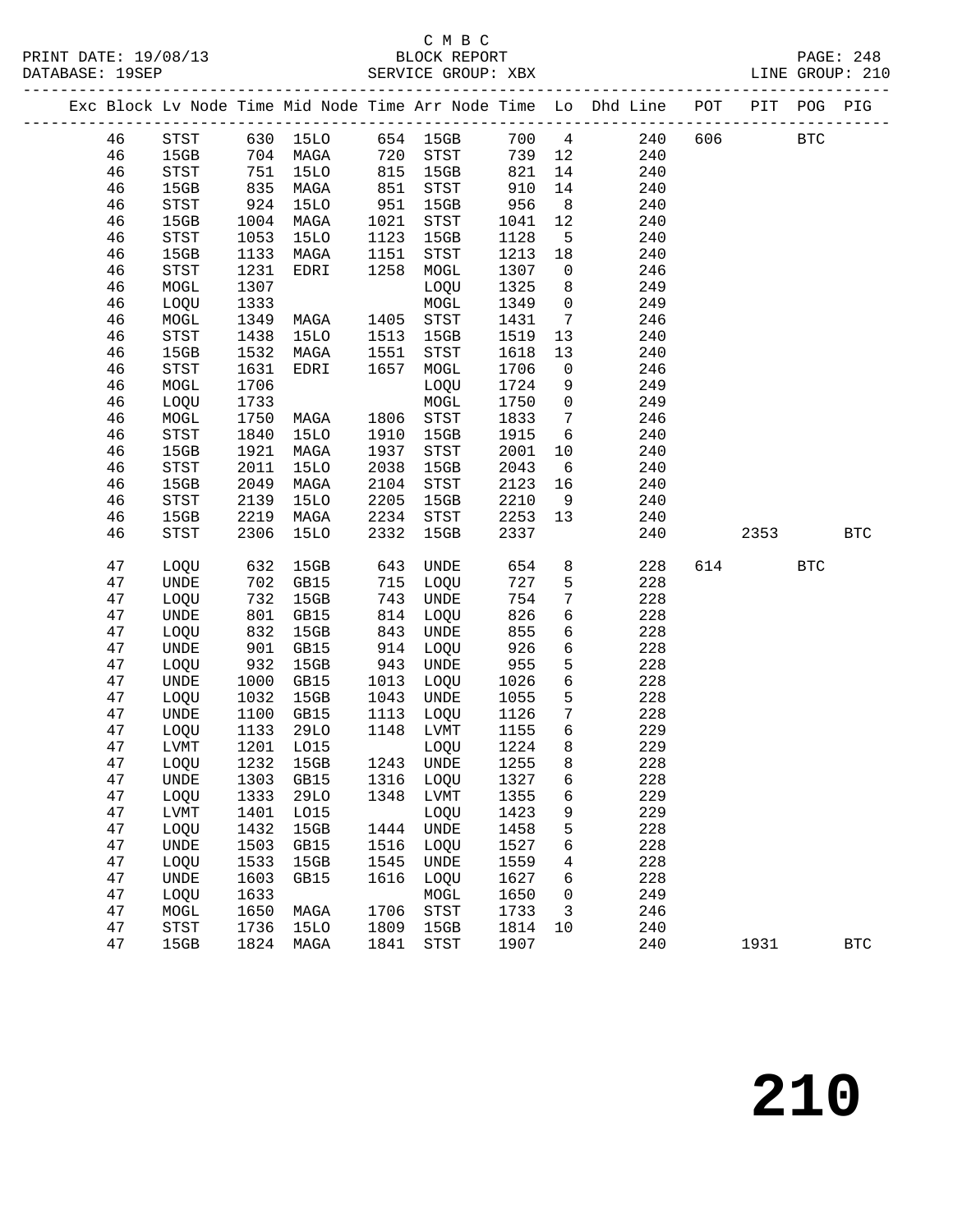|  |    |             |      |                   |      |             |      |                 | Exc Block Lv Node Time Mid Node Time Arr Node Time Lo Dhd Line POT PIT POG PIG |     |      |            |            |
|--|----|-------------|------|-------------------|------|-------------|------|-----------------|--------------------------------------------------------------------------------|-----|------|------------|------------|
|  | 48 | LOQU        | 704  |                   |      | MOGL        |      |                 | 718 0<br>249                                                                   | 646 |      | <b>BTC</b> |            |
|  | 48 | MOGL        |      | 718 MAGA 734 STST |      |             | 751  | 11              | 246                                                                            |     |      |            |            |
|  | 48 | STST        | 802  | EDRI              |      | 823 MOGL    | 832  | $\overline{0}$  | 246                                                                            |     |      |            |            |
|  | 48 | MOGL        | 832  |                   |      | LOQU        | 850  | 13              | 249                                                                            |     |      |            |            |
|  | 48 | LOOU        | 903  | 29LO              | 915  | LVMT        | 922  | 10              | 229                                                                            |     |      |            |            |
|  | 48 | LVMT        | 932  | L015              |      | LOQU        | 954  | 9               | 229                                                                            |     |      |            |            |
|  | 48 | LOQU        | 1003 | 29LO              |      | 1017 LVMT   | 1024 | $7\phantom{.0}$ | 229                                                                            |     |      |            |            |
|  | 48 | LVMT        | 1031 | L015              |      | LOQU        | 1054 | 8               | 229                                                                            |     |      |            |            |
|  | 48 | LOOU        | 1102 | 15GB              | 1113 | UNDE        | 1125 | 5               | 228                                                                            |     |      |            |            |
|  | 48 | UNDE        | 1130 | GB15              | 1143 | LOQU        | 1156 | 6               | 228                                                                            |     |      |            |            |
|  | 48 | LOQU        | 1202 | 15GB              | 1213 | UNDE        | 1225 | 9               | 228                                                                            |     |      |            |            |
|  | 48 | UNDE        | 1234 | GB15              | 1247 | LOQU        | 1257 | 5               | 228                                                                            |     |      |            |            |
|  | 48 | LOQU        | 1302 | 15GB              | 1314 | <b>UNDE</b> | 1328 | 5               | 228                                                                            |     |      |            |            |
|  | 48 | <b>UNDE</b> | 1333 | GB15              | 1346 | LOQU        | 1357 | 6               | 228                                                                            |     |      |            |            |
|  | 48 | LOQU        | 1403 | <b>29LO</b>       | 1418 | LVMT        | 1426 | 15              | 229                                                                            |     |      |            |            |
|  | 48 | LVMT        | 1441 | L015              |      | LOQU        | 1503 | 12              | 229                                                                            |     |      |            |            |
|  | 48 | LOQU        | 1515 | 29LO              | 1530 | LVMT        | 1538 | $\overline{3}$  | 229                                                                            |     |      |            |            |
|  | 48 | LVMT        | 1541 | L015              |      | LOQU        | 1602 | 13              | 229                                                                            |     |      |            |            |
|  | 48 | LOQU        | 1615 | 29LO              | 1630 | LVMT        | 1638 | $\overline{3}$  | 229                                                                            |     |      |            |            |
|  | 48 | LVMT        | 1641 | L015              |      | LOQU        | 1702 | 13              | 229                                                                            |     |      |            |            |
|  | 48 | LOQU        | 1715 | <b>29LO</b>       | 1730 | LVMT        | 1738 | $\overline{3}$  | 229                                                                            |     |      |            |            |
|  | 48 | LVMT        | 1741 | L015              |      | LOQU        | 1802 | 13              | 229                                                                            |     |      |            |            |
|  | 48 | LOQU        | 1815 | <b>29LO</b>       | 1829 | LVMT        | 1837 | $\overline{4}$  | 229                                                                            |     |      |            |            |
|  | 48 | LVMT        | 1841 | L015              |      | LOQU        | 1902 | 13              | 229                                                                            |     |      |            |            |
|  | 48 | LOQU        | 1915 | 29LO              | 1928 | LVMT        | 1935 | 8               | 229                                                                            |     |      |            |            |
|  | 48 | LVMT        | 1943 | L015              |      | LOQU        | 2002 | 13              | 229                                                                            |     |      |            |            |
|  | 48 | LOQU        | 2015 | <b>29LO</b>       | 2028 | LVMT        | 2035 | 8               | 229                                                                            |     |      |            |            |
|  | 48 | LVMT        | 2043 | L015              |      | LOQU        | 2101 | $\overline{4}$  | 229                                                                            |     |      |            |            |
|  | 48 | <b>LOOU</b> | 2105 |                   |      | MOGL        | 2121 | $\overline{0}$  | 249                                                                            |     |      |            |            |
|  | 48 | MOGL        | 2121 | MAGA              | 2137 | STST        | 2155 | 8               | 246                                                                            |     |      |            |            |
|  | 48 | STST        | 2203 | EDRI              | 2225 | MOGL        | 2234 | $\mathsf{O}$    | 246                                                                            |     |      |            |            |
|  | 48 | MOGL        | 2234 |                   |      | LOQU        | 2251 | 14              | 249                                                                            |     |      |            |            |
|  | 48 | LOQU        | 2305 |                   |      | MOGL        | 2321 | $\overline{0}$  | 249                                                                            |     |      |            |            |
|  | 48 | MOGL        | 2321 | MAGA              | 2337 | STST        | 2355 | 8               | 246                                                                            |     |      |            |            |
|  | 48 | STST        | 2403 | EDRI              | 2425 | MOGL        | 2434 | $\Omega$        | 246                                                                            |     |      |            |            |
|  | 48 | MOGL        | 2434 |                   |      | LOQU        | 2449 |                 | 249                                                                            |     | 2507 |            | <b>BTC</b> |
|  |    |             |      |                   |      |             |      |                 |                                                                                |     |      |            |            |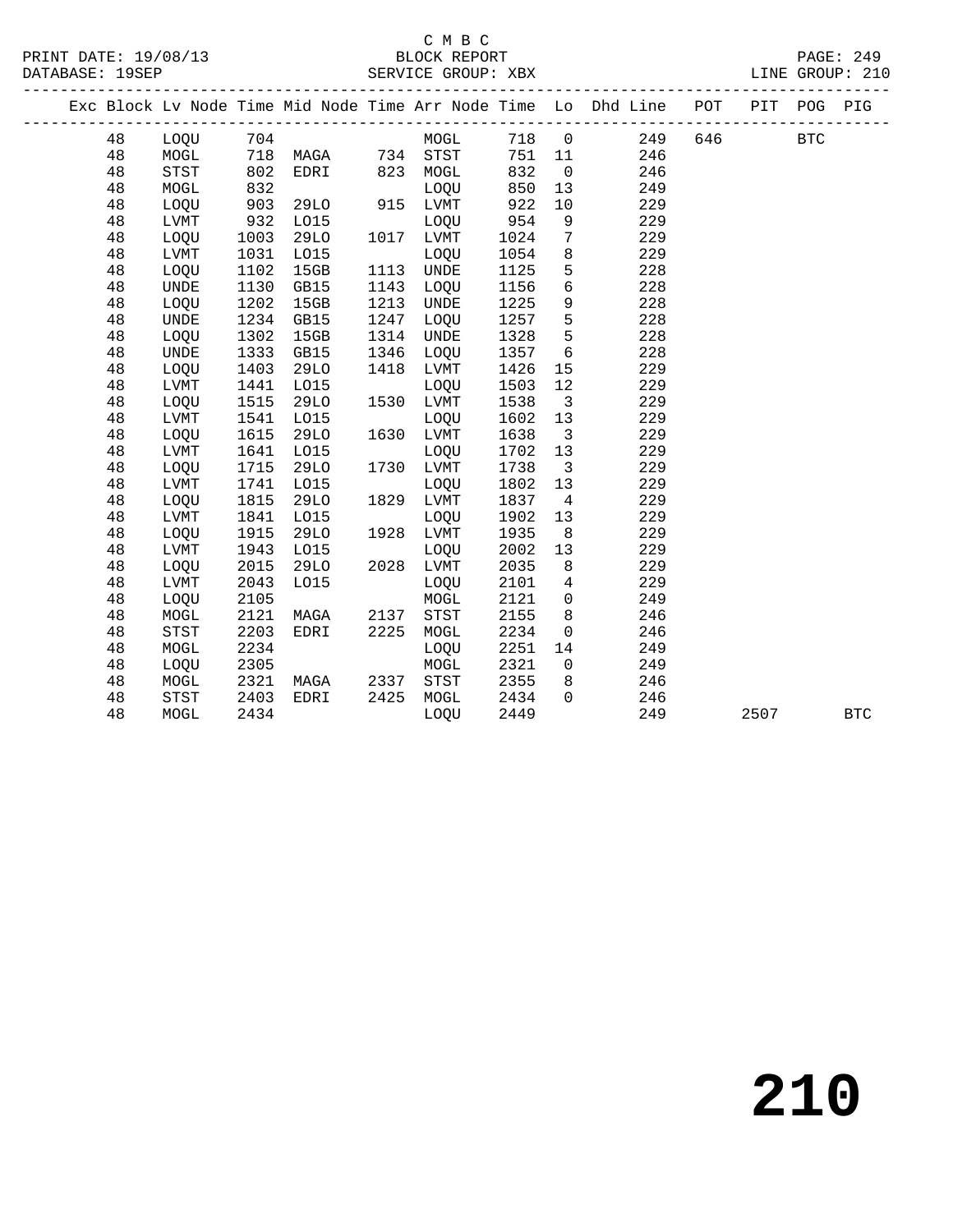|  |    |                  |      |      |      |                  |      |                            | Exc Block Lv Node Time Mid Node Time Arr Node Time Lo Dhd Line POT |     | PIT  | POG        | PIG        |
|--|----|------------------|------|------|------|------------------|------|----------------------------|--------------------------------------------------------------------|-----|------|------------|------------|
|  | 49 | PBEX             | 701  |      |      | BAGA             | 721  | 4                          | 211                                                                | 649 |      | <b>BTC</b> |            |
|  | 49 | BAGA             | 725  |      |      | PBEX             | 745  | $\overline{\phantom{0}}^2$ | 211                                                                |     |      |            |            |
|  | 49 | PBEX             | 747  |      |      | BAGA             | 807  | 18                         | 211                                                                |     |      |            |            |
|  | 49 | BAGA             | 825  |      |      | PBEX             | 845  | $\overline{\phantom{0}}^2$ | 211                                                                |     |      |            |            |
|  | 49 | PBEX             | 847  |      |      | PANA             | 902  | 25                         | 212                                                                |     |      |            |            |
|  | 49 | PANA             | 927  |      |      | PBEX             | 943  | $\overline{4}$             | 212                                                                |     |      |            |            |
|  | 49 | PBEX             | 947  |      |      | PANA             | 1002 | 2                          | 212                                                                |     |      |            |            |
|  | 49 | PANA             | 1004 | PBEX |      | 1030 BUB2        | 1054 | 10                         | 211                                                                |     |      |            |            |
|  | 49 | BUB <sub>2</sub> | 1104 | PBEX | 1130 | PANA             | 1154 | 8                          | 211                                                                |     |      |            |            |
|  | 49 | PANA             | 1202 | PBEX | 1230 | BUB <sub>2</sub> | 1257 | 6                          | 211                                                                |     |      |            |            |
|  | 49 | BUB2             | 1303 | PBEX | 1330 | PANA             | 1354 | 9                          | 211                                                                |     |      |            |            |
|  | 49 | PANA             | 1403 | PBEX | 1430 | BUB2             | 1458 | 5                          | 211                                                                |     |      |            |            |
|  | 49 | BUB <sub>2</sub> | 1503 | PBEX | 1530 | PANA             | 1555 | 8                          | 211                                                                |     |      |            |            |
|  | 49 | PANA             | 1603 | PBEX | 1630 | BUB2             | 1658 | 7                          | 211                                                                |     |      |            |            |
|  | 49 | BUB2             | 1705 | PBEX | 1728 | BAGA             | 1754 | 2                          | 211<br>1                                                           |     |      |            |            |
|  | 49 | PANA             | 1757 |      |      | PBEX             | 1815 | 5                          | 212                                                                |     |      |            |            |
|  | 49 | PBEX             | 1820 |      |      | PANA             | 1836 | 20                         | 212                                                                |     |      |            |            |
|  | 49 | PANA             | 1856 |      |      | PBEX             | 1914 | $\overline{4}$             | 212                                                                |     |      |            |            |
|  | 49 | PBEX             | 1918 |      |      | BAGA             | 1942 | 11                         | 211                                                                |     |      |            |            |
|  | 49 | BAGA             | 1953 |      |      | PBEX             | 2013 | $-5$                       | 211                                                                |     |      |            |            |
|  | 49 | PBEX             | 2018 |      |      | BAGA             | 2042 | 11                         | 211                                                                |     |      |            |            |
|  | 49 | BAGA             | 2053 |      |      | PBEX             | 2113 | 5                          | 211                                                                |     |      |            |            |
|  | 49 | PBEX             | 2118 |      |      | PANA             | 2142 | 12                         | 211                                                                |     |      |            |            |
|  | 49 | PANA             | 2154 |      |      | PBEX             | 2213 | 5                          | 211                                                                |     |      |            |            |
|  | 49 | PBEX             | 2218 |      |      | PANA             | 2242 | 13                         | 211                                                                |     |      |            |            |
|  | 49 | PANA             | 2255 |      |      | PBEX             | 2313 | 5                          | 211                                                                |     |      |            |            |
|  | 49 | PBEX             | 2318 |      |      | PANA             | 2342 | 13                         | 211                                                                |     |      |            |            |
|  | 49 | PANA             | 2355 |      |      | PBEX             | 2413 | 5                          | 211                                                                |     |      |            |            |
|  | 49 | PBEX             | 2418 |      |      | PANA             | 2442 | 13 <sup>°</sup>            | 211                                                                |     |      |            |            |
|  | 49 | PANA             | 2455 |      |      | PBEX             | 2513 | -5                         | 211                                                                |     |      |            |            |
|  | 49 | PBEX             | 2518 |      |      | PANA             | 2542 | 7                          | 211                                                                |     |      |            |            |
|  | 49 | PANA             | 2549 |      |      | PBEX             | 2607 |                            | 211                                                                |     | 2617 |            | <b>BTC</b> |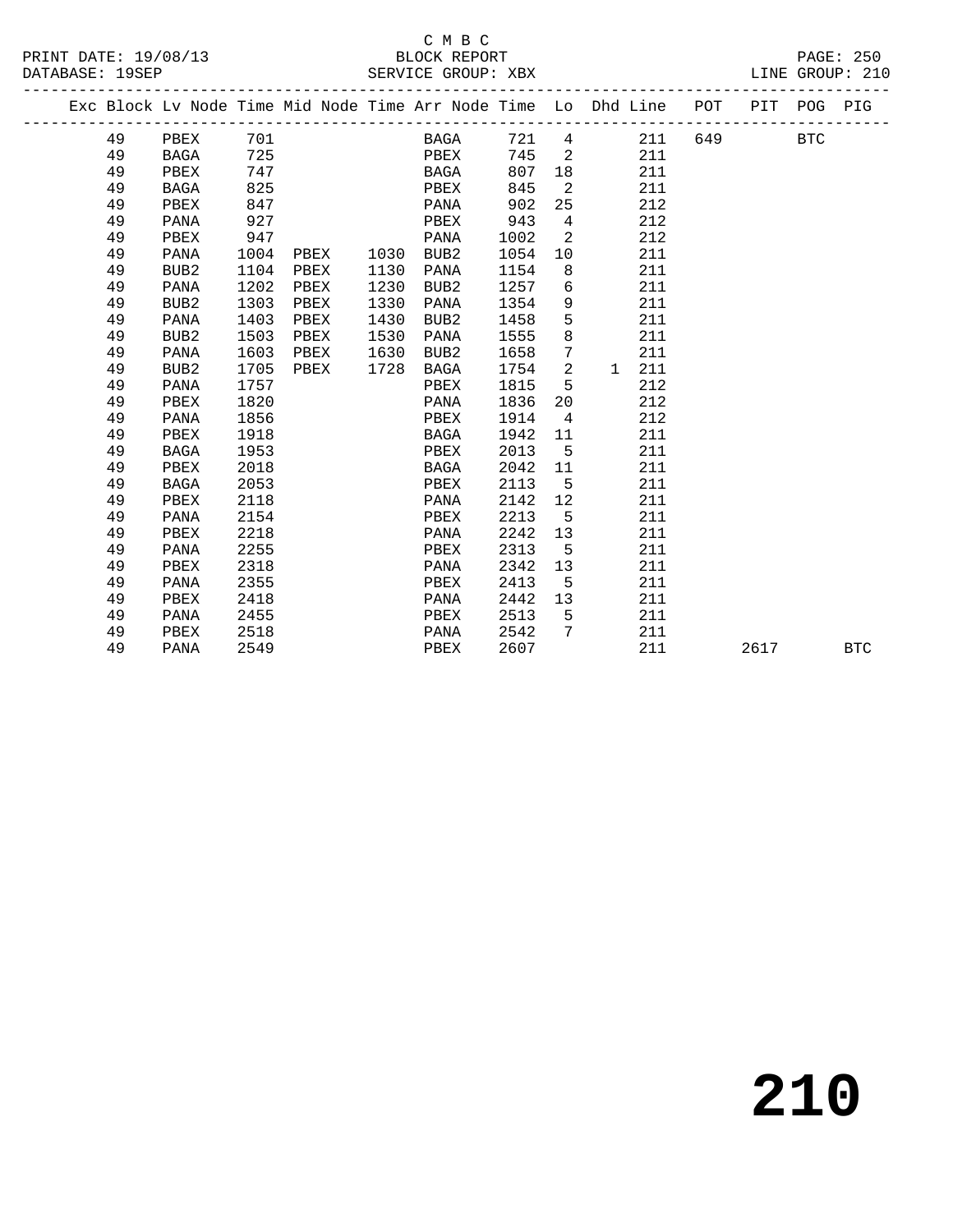PRINT DATE: 19/08/13 BLOCK REPORT PAGE: 251 DATABASE: 19SEP

|  | DATABASE: 19SEP |                              |                                                                                                                                                       |            |                                                                                                    | SERVICE GROUP: XBX |                   |        |                                                                |     |     |     | LINE GROUP: 210 |
|--|-----------------|------------------------------|-------------------------------------------------------------------------------------------------------------------------------------------------------|------------|----------------------------------------------------------------------------------------------------|--------------------|-------------------|--------|----------------------------------------------------------------|-----|-----|-----|-----------------|
|  |                 |                              |                                                                                                                                                       |            |                                                                                                    |                    |                   |        | Exc Block Ly Node Time Mid Node Time Arr Node Time Lo Dhd Line | POT | PIT | POG | PIG             |
|  | 50              | PRRO                         | 754                                                                                                                                                   | LS15       | 803                                                                                                | LOOU               | 809               | 8      | 230                                                            | 734 |     | BTC |                 |
|  | 50              | <b>LOOU</b>                  | 817                                                                                                                                                   | OSLO       | 831                                                                                                | PRRO               | 851               | 6      | 230                                                            |     |     |     |                 |
|  | 50              | PRRO                         | 857                                                                                                                                                   | LS15       | 905                                                                                                | LOOU               | 911               | 7      | 230                                                            |     |     |     |                 |
|  | 50              | <b>LOOU</b>                  | 918                                                                                                                                                   | OSLO       | 933                                                                                                | PRRO               | 953               | 3      | 230                                                            |     |     |     |                 |
|  | 50              | PRRO                         | 956                                                                                                                                                   | LS15       | 1005                                                                                               | LOOU               | 1013              | 5      | 230                                                            |     |     |     |                 |
|  | 50              | <b>LOOU</b>                  | 1018                                                                                                                                                  | OSLO       | 1034                                                                                               | PRRO               | 1054              | 2      | 230                                                            |     |     |     |                 |
|  | 50              | PRRO                         | 1056                                                                                                                                                  | LS15       | 1105                                                                                               | LOOU               | 1114              | 4      | 230                                                            |     |     |     |                 |
|  | 50              | <b>LOOU</b>                  | 1118                                                                                                                                                  | OSLO       | 1135                                                                                               | PRRO               | 1155              | 2      | 230                                                            |     |     |     |                 |
|  | 50              | PRRO                         | 1157                                                                                                                                                  | LS15       | 1206                                                                                               | LOOU               | 1215              | 3      | 230                                                            |     |     |     |                 |
|  | 50              | <b>LOOU</b>                  | 1218                                                                                                                                                  | OSLO       | 1235                                                                                               | PRRO               | 1255              | 2      | 230                                                            |     |     |     |                 |
|  | 50              | PRRO                         | 1257                                                                                                                                                  | LS15       | 1306                                                                                               | LOOU               | 1315              | 6      | 230                                                            |     |     |     |                 |
|  | 50              | <b>LOOU</b>                  | 1321                                                                                                                                                  | LN15       | 1329                                                                                               | PRRO               | 1345              | 10     | 230                                                            |     |     |     |                 |
|  | $\sim$ $\sim$   | <b><u><del>nnn</del></u></b> | $\blacksquare$ $\blacksquare$ $\blacksquare$ $\blacksquare$ $\blacksquare$ $\blacksquare$ $\blacksquare$ $\blacksquare$ $\blacksquare$ $\blacksquare$ | $T \cap T$ | $\begin{array}{c} \n\bullet \quad \bullet \quad \bullet \quad \bullet \quad \bullet \n\end{array}$ | $T \wedge T$       | 1112 <sup>-</sup> | $\sim$ | $\cap$ $\cap$                                                  |     |     |     |                 |

| 50       | PRRO                         | 1157         | LS15        | 1206 | LOQU                         | 1215         | $\mathfrak{Z}$      | 230        |     |      |                      |            |
|----------|------------------------------|--------------|-------------|------|------------------------------|--------------|---------------------|------------|-----|------|----------------------|------------|
| 50       | LOQU                         | 1218         | OSLO        | 1235 | PRRO                         | 1255         | $\sqrt{2}$          | 230        |     |      |                      |            |
| 50       | PRRO                         | 1257         | LS15        | 1306 | LOQU                         | 1315         | $\sqrt{6}$          | 230        |     |      |                      |            |
| 50       | LOQU                         | 1321         | LN15        | 1329 | PRRO                         | 1345         | 10                  | 230        |     |      |                      |            |
| 50       | PRRO                         | 1355         | LS15        | 1404 | LOQU                         | 1413         | $\,8\,$             | 230        |     |      |                      |            |
| 50       | LOQU                         | 1421         | LN15        | 1429 | PRRO                         | 1446         | $\mathsf 9$         | 230        |     |      |                      |            |
| 50       | PRRO                         | 1455         | LS15        | 1504 | LOQU                         | 1513         | $\,8\,$             | 230        |     |      |                      |            |
| 50       | LOQU                         | 1521         | LN15        | 1529 | PRRO                         | 1546         | $10$                | 230        |     |      |                      |            |
| 50       | PRRO                         | 1556         | LS15        | 1604 | LOQU                         | 1613         | 8                   | 230        |     |      |                      |            |
| 50       | LOQU                         | 1621         | LN15        | 1629 | PRRO                         | 1646         | $10$                | 230        |     |      |                      |            |
| 50       | PRRO                         | 1656         | LS15        | 1704 | LOQU                         | 1712         | $\mathsf 9$         | 230        |     |      |                      |            |
| 50       | LOQU                         | 1721         | LN15        | 1729 | PRRO                         | 1746         | 11                  | 230        |     |      |                      |            |
| 50       | PRRO                         | 1757         | LS15        | 1804 | LOQU                         | 1812         | $\mathsf 9$         | 230        |     |      |                      |            |
| 50       | LOQU                         | 1821         | LN15        | 1829 | PRRO                         | 1845         | $12$                | 230        |     |      |                      |            |
| 50       | PRRO                         | 1857         | LS15        | 1904 | LOQU                         | 1912         | $10$                | 230        |     |      |                      |            |
| 50       | LOQU                         | 1922         | LN15        | 1929 | PRRO                         | 1944         | 13                  | 230        |     |      |                      |            |
| 50       | PRRO                         | 1957         | LS15        | 2004 | LOQU                         | 2011         | 11                  | 230        |     |      |                      |            |
| 50       | LOQU                         | 2022         | LN15        | 2029 | PRRO                         | 2044         | 13                  | 230        |     |      |                      |            |
| 50       | PRRO                         | 2057         | LS15        | 2104 | LOQU                         | 2111         |                     | 230        |     | 2129 |                      | <b>BTC</b> |
|          |                              |              |             |      |                              |              |                     |            |     |      |                      |            |
| 51       | LOQU                         | 803          | <b>29LO</b> | 815  | ${\rm LVMT}$                 | 822          | $10$                | 229        | 745 |      | $\operatorname{BTC}$ |            |
| 51       | LVMT                         | 832          | L015        |      | LOQU                         | 852          | $1\,2$              | 229        |     |      |                      |            |
| 51       | LOQU                         | 904          |             |      | MOGL                         | 920          | $\overline{0}$      | 249        |     |      |                      |            |
| 51       | $\tt MOGL$                   | 920          | MAGA        | 936  | STST                         | 955          | 14                  | 246        |     |      |                      |            |
| 51       | $_{\footnotesize\rm STST}$   | 1009         | <b>15LO</b> | 1037 | 15GB                         | 1042         | $\sqrt{6}$          | 240        |     |      |                      |            |
| 51       | 15GB                         | 1048         | MAGA        | 1106 | STST                         | 1127         | 10                  | 240        |     |      |                      |            |
| 51       | <b>STST</b>                  | 1137         | <b>15LO</b> | 1209 | 15GB                         | 1214         | $\mathbf{3}$        | 240        |     |      |                      |            |
| 51       | 15GB                         | 1217         | MAGA        | 1236 | STST                         | 1259         | $2\sqrt{4}$         | 240        |     |      |                      |            |
| $51\,$   | <b>STST</b>                  | 1323         | <b>15LO</b> | 1357 | 15GB                         | 1402         | $15$                | 240        |     |      |                      |            |
| 51       | 15GB                         | 1417         | MAGA        | 1436 | STST                         | 1500         | $2\sqrt{4}$         | 240        |     |      |                      |            |
| 51       | ${\tt STST}$                 | 1524         | <b>15LO</b> | 1558 | 15GB                         | 1605         | $\overline{4}$      | 240        |     |      |                      |            |
| 51       | 15GB                         | 1609         | MAGA        | 1628 | STST                         | 1658         | $\mathbf{3}$        | 240        |     |      |                      |            |
| 51       | STST                         | 1701         | EDRI        | 1727 | MOGL                         | 1736         | $\mathsf{O}\xspace$ | 246        |     |      |                      |            |
| 51       | MOGL                         | 1736         |             |      | LOQU                         | 1754         | $\,8\,$             | 249        |     |      |                      |            |
| $51\,$   | LOQU                         | 1802         | 15GB        | 1814 | UNDE                         | 1827         | 5                   | 228        |     |      |                      |            |
| 51       | <b>UNDE</b>                  | 1832         | GB15        | 1844 | LOQU                         | 1856         | $\epsilon$          | 228        |     |      |                      |            |
| 51       | LOQU                         | 1902         | 15GB        | 1914 | $\ensuremath{\mathsf{UNDE}}$ | 1925         | $\,8\,$             | 228        |     |      |                      |            |
| 51       | $\ensuremath{\mathsf{UNDE}}$ | 1933         | GB15        | 1945 | LOQU                         | 1956         | $\mathsf 9$         | 228        |     |      |                      |            |
| 51       | LOQU                         | 2005         |             |      | $\tt MOGL$                   | 2021         | $\mathsf{O}\xspace$ | 249        |     |      |                      |            |
| 51       | $\tt MOGL$                   | 2021         | MAGA        | 2037 | STST                         | 2059         | $\overline{4}$      | 246        |     |      |                      |            |
| 51       | STST                         | 2103         | EDRI        | 2125 | $\tt MOGL$                   | 2134         | $\mathbf 0$         | 246        |     |      |                      |            |
| 51       |                              | 2134         |             |      |                              | 2152         | 13                  | 249        |     |      |                      |            |
|          | MOGL                         |              |             |      | LOQU                         |              |                     |            |     |      |                      |            |
| 51       | LOQU                         | 2205<br>2221 |             |      | ${\tt MOGL}$<br><b>STST</b>  | 2221<br>2255 | $\mathsf{O}\xspace$ | 249<br>246 |     |      |                      |            |
| 51       | MOGL                         |              | MAGA        | 2237 |                              |              | $\,8\,$             |            |     |      |                      |            |
| 51<br>51 | STST                         | 2303<br>2334 | EDRI        | 2325 | MOGL                         | 2334         | $\mathsf{O}$        | 246<br>249 |     |      |                      |            |
|          | $\tt MOGL$                   |              |             |      | LOQU                         | 2351         | 14                  |            |     |      |                      |            |
|          |                              |              |             |      |                              |              |                     |            |     |      |                      |            |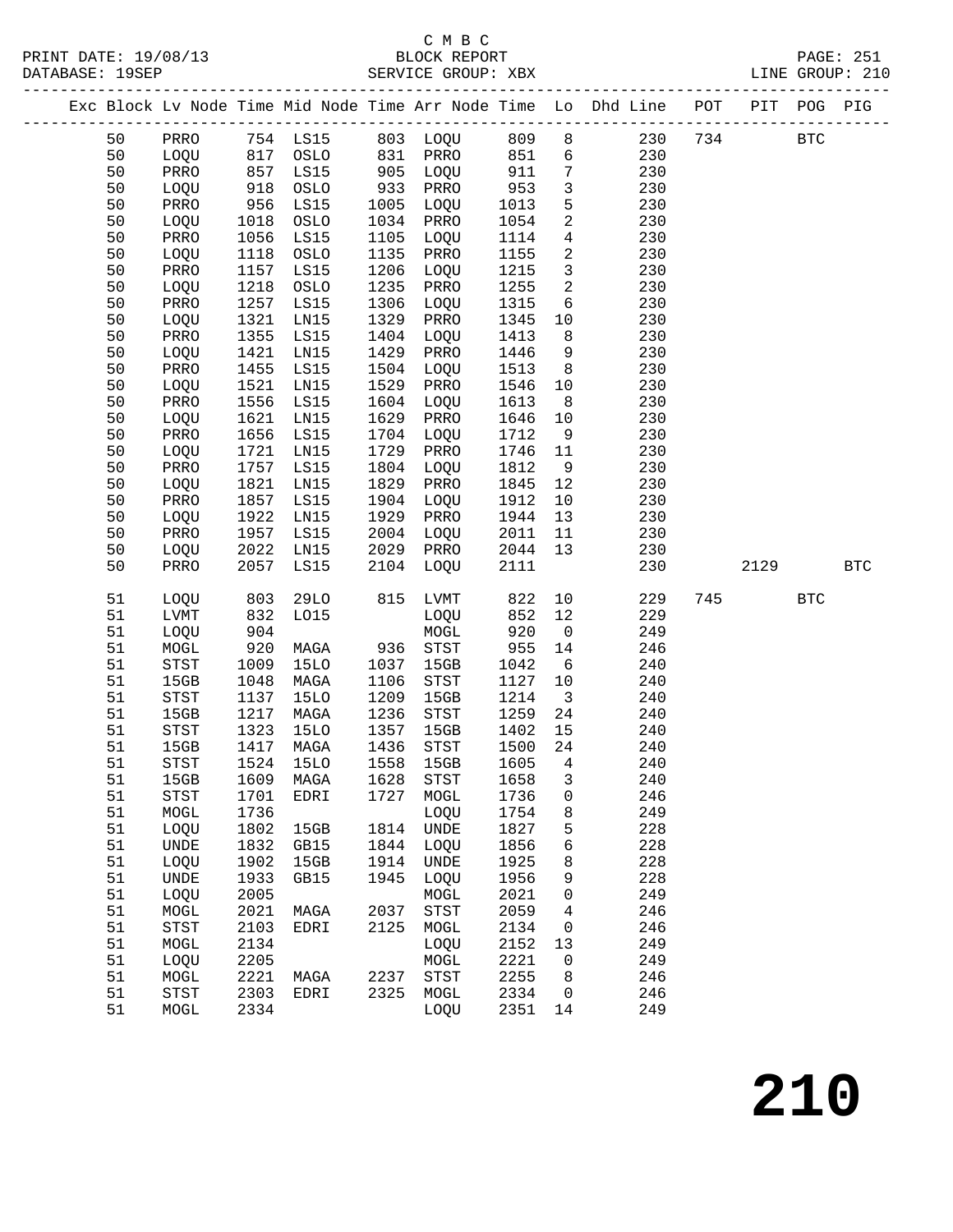| PRINT DATE: 19/08/13 | BLOCK REPORT        | 252<br>PAGE:        |
|----------------------|---------------------|---------------------|
| $P^*$                | $ADNIITAT$ $ADIITD$ | CDOTID : 010        |
| 1000                 | 77777               | $ \tau$ $\pi$ $\pi$ |

## C M B C<br>BLOCK REPOR<br>SEPULLE CROUD:

|  |    |                  | 0 C M B C<br>PRINT DATE: 19/08/13 BLOCK REPORT PAGE: 19SEP<br>DATABASE: 19SEP SERVICE GROUP: XBX LINE GROUP: 210 |                   |      |                  |      |                 |                                                                                |     |           |            |              |
|--|----|------------------|------------------------------------------------------------------------------------------------------------------|-------------------|------|------------------|------|-----------------|--------------------------------------------------------------------------------|-----|-----------|------------|--------------|
|  |    |                  |                                                                                                                  |                   |      |                  |      |                 | Exc Block Lv Node Time Mid Node Time Arr Node Time Lo Dhd Line POT PIT POG PIG |     |           |            |              |
|  | 51 | LOQU 2405        |                                                                                                                  |                   |      |                  |      |                 | MOGL 2421 0 249                                                                |     |           |            |              |
|  | 51 | $MOGL$ 2421      |                                                                                                                  |                   |      | MAGA             | 2436 |                 |                                                                                | 246 | 2501      |            | $_{\rm BTC}$ |
|  | 52 | LOQU             |                                                                                                                  | 933 29LO 945 LVMT |      |                  | 952  | 9               | 229                                                                            |     | 915       | BTC        |              |
|  | 52 | LVMT             |                                                                                                                  | 1001 LO15         |      | LOQU             | 1024 | 9               | 229                                                                            |     |           |            |              |
|  | 52 | LOQU             | 1033                                                                                                             | 29LO              |      | 1048 LVMT        | 1055 | 6               | 229                                                                            |     |           |            |              |
|  | 52 | LVMT             | 1101                                                                                                             | LO15              |      | LOQU             | 1124 | 8               | 229                                                                            |     |           |            |              |
|  | 52 | LOQU             | 1132                                                                                                             | 15GB              | 1143 | UNDE             | 1155 | 9               | 228                                                                            |     |           |            |              |
|  | 52 | <b>UNDE</b>      |                                                                                                                  | 1204 GB15         | 1217 | LOQU             | 1227 | 6               | 228                                                                            |     |           |            |              |
|  | 52 | LOQU             | 1233                                                                                                             | <b>29LO</b>       | 1248 | LVMT             | 1255 | 6               | 229                                                                            |     |           |            |              |
|  | 52 | LVMT             | 1301                                                                                                             | L015              |      | LOQU             | 1324 | 8               | 229                                                                            |     |           |            |              |
|  | 52 | LOQU             | 1332                                                                                                             | 15GB              | 1344 | UNDE             | 1358 | $5\phantom{.0}$ | 228                                                                            |     |           |            |              |
|  | 52 | UNDE             | 1403                                                                                                             | GB15              | 1416 | LOQU             | 1427 | 6               | 228                                                                            |     |           |            |              |
|  | 52 | LOQU             | 1433                                                                                                             | <b>29LO</b>       | 1448 | LVMT             | 1456 | $\overline{3}$  | 229                                                                            |     |           |            |              |
|  | 52 | LVMT             | 1459                                                                                                             | L015              |      | LOQU             | 1523 | 10              | 229                                                                            |     |           |            |              |
|  | 52 | LOQU             | 1533                                                                                                             | <b>29LO</b>       | 1548 | LVMT             | 1556 | 5               | 229                                                                            |     |           |            |              |
|  | 52 | LVMT             | 1601                                                                                                             | LO15              |      | LOQU             | 1622 | 10              | 229                                                                            |     |           |            |              |
|  | 52 | LOQU             | 1632                                                                                                             | 15GB              | 1644 | UNDE             | 1658 | $\overline{3}$  | 228                                                                            |     |           |            |              |
|  | 52 | <b>UNDE</b>      | 1701                                                                                                             | GB15              | 1714 | LOQU             | 1726 | 6               | 228                                                                            |     |           |            |              |
|  | 52 | LOQU             | 1732                                                                                                             | 15GB              | 1744 | UNDE             | 1757 | $4\overline{ }$ | 228                                                                            |     |           |            |              |
|  | 52 | <b>UNDE</b>      | 1801                                                                                                             | GB15              | 1814 | LOQU             | 1826 | 8               | 228                                                                            |     |           |            |              |
|  | 52 | LOQU             | 1834                                                                                                             |                   |      | MOGL             | 1851 | $\overline{0}$  | 249                                                                            |     |           |            |              |
|  | 52 | MOGL             | 1851                                                                                                             | MAGA              | 1907 | STST             | 1931 |                 | 246                                                                            |     | 1955 1990 |            | <b>BTC</b>   |
|  | 53 | PBEX             | 817                                                                                                              |                   |      | PANA             | 838  | 26              | 211                                                                            | 805 |           | <b>BTC</b> |              |
|  | 53 | PANA             | 904                                                                                                              | PBEX              | 930  | BUB2             | 954  | 13              | 211                                                                            |     |           |            |              |
|  | 53 | BUB2             | 1007                                                                                                             | PBEX              | 1030 | PANA             | 1053 | 11              | 211                                                                            |     |           |            |              |
|  | 53 | PANA             | 1104                                                                                                             | PBEX              | 1130 | BUB2             | 1154 | 10              | 211                                                                            |     |           |            |              |
|  | 53 | BUB2             | 1204                                                                                                             | PBEX              | 1230 | PANA             | 1254 | 8               | 211                                                                            |     |           |            |              |
|  | 53 | PANA             | 1302                                                                                                             | PBEX              | 1330 | BUB2             | 1357 | 6               | 211                                                                            |     |           |            |              |
|  | 53 | BUB2             | 1403                                                                                                             | PBEX              | 1430 | PANA             | 1454 | 9               | 211                                                                            |     |           |            |              |
|  | 53 | PANA             | 1503                                                                                                             | PBEX              | 1530 | BUB2             | 1558 | $7\phantom{.0}$ | 211                                                                            |     |           |            |              |
|  | 53 | BUB <sub>2</sub> | 1605                                                                                                             | PBEX              | 1628 | BAGA             | 1654 | $\mathbf{1}$    | 211<br>1                                                                       |     |           |            |              |
|  | 53 | PANA             | 1656                                                                                                             |                   |      | PBEX             | 1714 |                 | 212                                                                            |     | 1724      |            | <b>BTC</b>   |
|  | 54 | PBEX             | 817                                                                                                              |                   |      | PANA             | 832  | 24              | 212                                                                            | 805 |           | <b>BTC</b> |              |
|  | 54 | PANA             | 856                                                                                                              |                   |      | PBEX             | 912  | 5               | 212                                                                            |     |           |            |              |
|  | 54 | ${\tt PBEX}$     | 917                                                                                                              |                   |      | PANA             | 938  | 20              | 211                                                                            |     |           |            |              |
|  | 54 | PANA             | 958                                                                                                              |                   |      | PBEX             | 1014 | 3               | 212                                                                            |     |           |            |              |
|  | 54 | PBEX             | 1017                                                                                                             |                   |      | PANA             | 1032 | 2               | 212                                                                            |     |           |            |              |
|  | 54 | PANA             | 1034                                                                                                             | PBEX              | 1100 | BUB2             | 1124 | 10              | 211                                                                            |     |           |            |              |
|  | 54 | BUB <sub>2</sub> | 1134                                                                                                             | PBEX              | 1200 | PANA             | 1224 | 8               | 211                                                                            |     |           |            |              |
|  | 54 | PANA             | 1232                                                                                                             | PBEX              | 1300 | BUB2             | 1327 | 6               | 211                                                                            |     |           |            |              |
|  | 54 | BUB <sub>2</sub> | 1333                                                                                                             | PBEX              | 1400 | PANA             | 1424 | 9               | 211                                                                            |     |           |            |              |
|  | 54 | PANA             | 1433                                                                                                             | PBEX              | 1500 | BUB2             | 1528 | 5               | 211                                                                            |     |           |            |              |
|  | 54 | BUB <sub>2</sub> | 1533                                                                                                             | PBEX              | 1600 | PANA             | 1625 | 10              | 211                                                                            |     |           |            |              |
|  | 54 | PANA             | 1635                                                                                                             | PBEX              | 1700 | BUB <sub>2</sub> | 1728 | 7               | 211                                                                            |     |           |            |              |
|  | 54 | BUB <sub>2</sub> | 1735                                                                                                             | ${\tt PBEX}$      | 1758 | $_{\rm BAGA}$    | 1824 |                 | 211                                                                            |     | 1848      |            | <b>BTC</b>   |
|  |    |                  |                                                                                                                  |                   |      |                  |      |                 |                                                                                |     |           |            |              |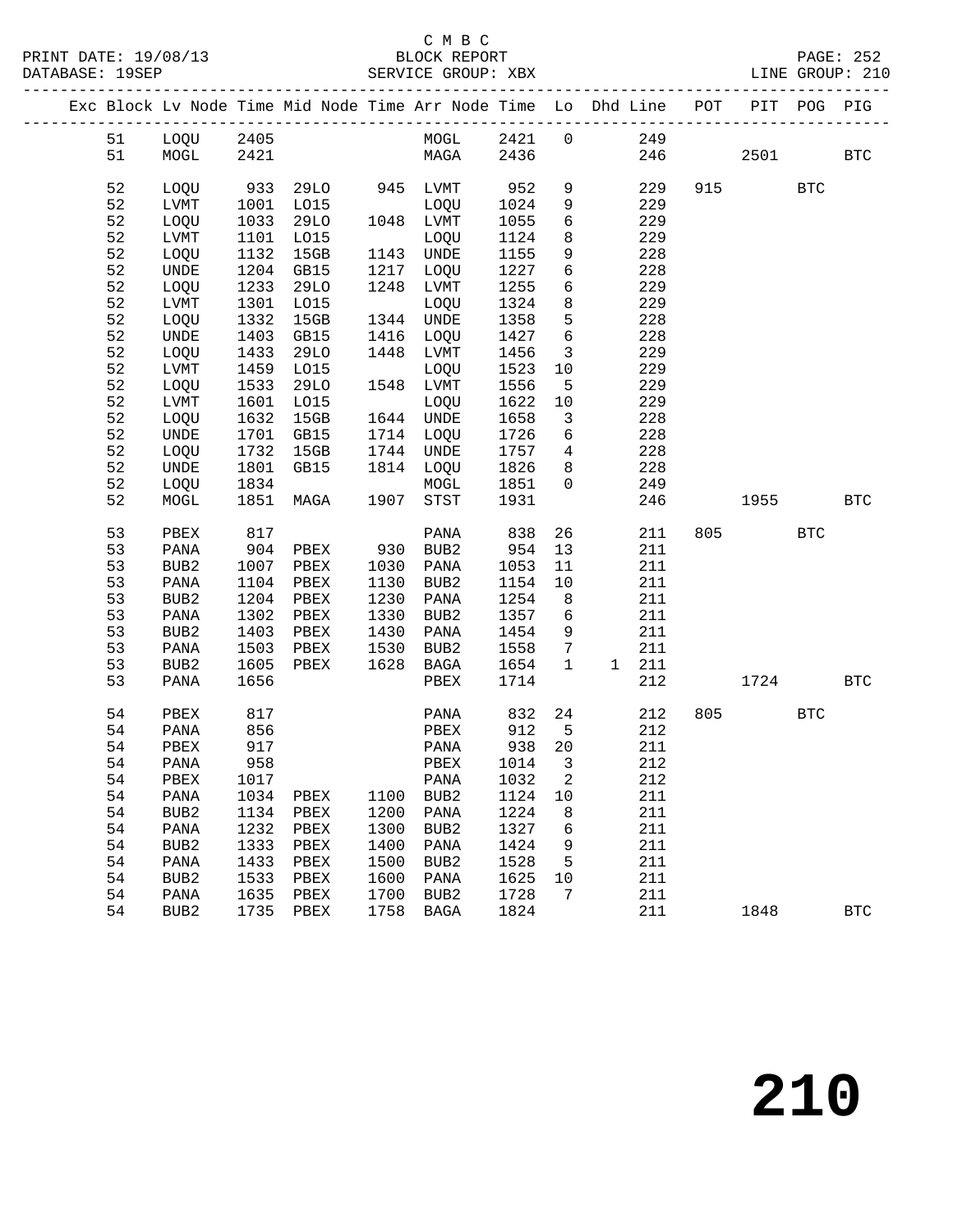# C M B C<br>BLOCK REPORT

|  |    |                                       |      |                |      |             |      |                              | Exc Block Lv Node Time Mid Node Time Arr Node Time Lo Dhd Line POT |     | PIT POG |            | PIG        |
|--|----|---------------------------------------|------|----------------|------|-------------|------|------------------------------|--------------------------------------------------------------------|-----|---------|------------|------------|
|  | 55 | LOQU 934                              |      |                |      | MOGL 950 0  |      |                              | 249                                                                | 916 |         | <b>BTC</b> |            |
|  | 55 | MOGL                                  | 950  | MAGA 1006 STST |      |             | 1025 | 8 <sup>8</sup>               | 246                                                                |     |         |            |            |
|  | 55 | <b>STST</b>                           | 1033 | EDRI           | 1058 | MOGL        | 1107 | $\overline{0}$               | 246                                                                |     |         |            |            |
|  | 55 | MOGL                                  | 1107 |                |      | LOQU        | 1126 | $7\phantom{.0}$              | 249                                                                |     |         |            |            |
|  | 55 | LOQU                                  | 1133 |                |      | MOGL        | 1149 | $\overline{0}$               | 249                                                                |     |         |            |            |
|  | 55 | MOGL                                  | 1149 | MAGA           | 1205 | STST        | 1228 | 26                           | 246                                                                |     |         |            |            |
|  | 55 | STST                                  | 1254 | 15LO           | 1326 | 15GB        | 1331 | 16                           | 240                                                                |     |         |            |            |
|  | 55 | 15GB                                  | 1347 | MAGA           | 1406 | STST        | 1430 | 23                           | 240                                                                |     |         |            |            |
|  | 55 | <b>STST</b>                           | 1453 | <b>15LO</b>    | 1528 | 15GB        | 1534 | 11                           | 240                                                                |     |         |            |            |
|  | 55 | 15GB                                  | 1545 | MAGA           | 1604 | STST        | 1631 | $\overline{4}$               | 240                                                                |     |         |            |            |
|  | 55 | <b>STST</b>                           | 1635 | <b>15LO</b>    | 1710 | 15GB        | 1715 | 8                            | 240                                                                |     |         |            |            |
|  | 55 | 15GB                                  | 1723 | MAGA           | 1741 | STST        | 1810 | 17                           | 240                                                                |     |         |            |            |
|  | 55 | $_{\footnotesize{\textnormal{STST}}}$ | 1827 | <b>15LO</b>    | 1857 | 15GB        | 1902 | 5                            | 240                                                                |     |         |            |            |
|  | 55 | 15GB                                  | 1907 | MAGA           | 1923 | STST        | 1947 | 9                            | 240                                                                |     |         |            |            |
|  | 55 | STST                                  | 1956 | <b>15LO</b>    | 2023 | 15GB        | 2028 | 6                            | 240                                                                |     |         |            |            |
|  | 55 | 15GB                                  | 2034 | MAGA           | 2049 | STST        | 2111 |                              | 240                                                                |     | 2135    |            | <b>BTC</b> |
|  |    |                                       |      |                |      |             |      |                              |                                                                    |     |         |            |            |
|  | 56 | LOQU                                  | 948  | OSLO           | 1003 | PRRO        | 1023 | $\mathbf{3}$                 | 230                                                                | 930 |         | <b>BTC</b> |            |
|  | 56 | PRRO                                  | 1026 | LS15           | 1035 | LOQU        | 1044 | 19                           | 230                                                                |     |         |            |            |
|  | 56 | LOQU                                  | 1103 | 29LO           | 1118 | LVMT        | 1125 | 6                            | 229                                                                |     |         |            |            |
|  | 56 | <b>LVMT</b>                           | 1131 | L015           |      | LOQU        | 1154 | 9                            | 229                                                                |     |         |            |            |
|  | 56 | LOQU                                  | 1203 | <b>29LO</b>    | 1218 | LVMT        | 1225 | 6                            | 229                                                                |     |         |            |            |
|  | 56 | LVMT                                  | 1231 | L015           |      | LOQU        | 1254 | 9                            | 229                                                                |     |         |            |            |
|  | 56 | LOQU                                  | 1303 | <b>29LO</b>    | 1318 | LVMT        | 1325 | $6\overline{6}$              | 229                                                                |     |         |            |            |
|  | 56 | LVMT                                  | 1331 | L015           |      | LOQU        | 1354 | 8                            | 229                                                                |     |         |            |            |
|  | 56 | LOQU                                  | 1402 | 15GB           | 1414 | <b>UNDE</b> | 1428 | 5                            | 228                                                                |     |         |            |            |
|  | 56 | UNDE                                  | 1433 | GB15           | 1446 | LOQU        | 1457 | 5                            | 228                                                                |     |         |            |            |
|  | 56 | LOQU                                  | 1502 | 15GB           | 1514 | <b>UNDE</b> | 1528 | 5                            | 228                                                                |     |         |            |            |
|  | 56 | <b>UNDE</b>                           | 1533 | GB15           | 1546 | LOQU        | 1557 | 6                            | 228                                                                |     |         |            |            |
|  | 56 | LOQU                                  | 1603 |                |      | MOGL        | 1620 | $\overline{0}$               | 249                                                                |     |         |            |            |
|  | 56 | MOGL                                  | 1620 | MAGA           | 1636 | STST        | 1703 | 9                            | 246                                                                |     |         |            |            |
|  | 56 | $_{\footnotesize{\textnormal{STST}}}$ | 1712 | <b>15LO</b>    | 1745 | 15GB        | 1750 | 10                           | 240                                                                |     |         |            |            |
|  | 56 | 15GB                                  | 1800 | MAGA           | 1817 | STST        | 1843 | 12                           | 240                                                                |     |         |            |            |
|  | 56 | <b>STST</b>                           | 1855 | <b>15LO</b>    | 1923 | 15GB        | 1928 | $7\phantom{.0}\phantom{.0}7$ | 240                                                                |     |         |            |            |
|  | 56 | 15GB                                  | 1935 | MAGA           | 1951 | STST        | 2015 | 11                           | 240                                                                |     |         |            |            |
|  | 56 | STST                                  | 2026 | 15LO           | 2052 | 15GB        | 2057 | - 6                          | 240                                                                |     |         |            |            |
|  | 56 | 15GB                                  | 2103 | MAGA           | 2118 | <b>STST</b> | 2137 |                              | 240                                                                |     | 2201    |            | <b>BTC</b> |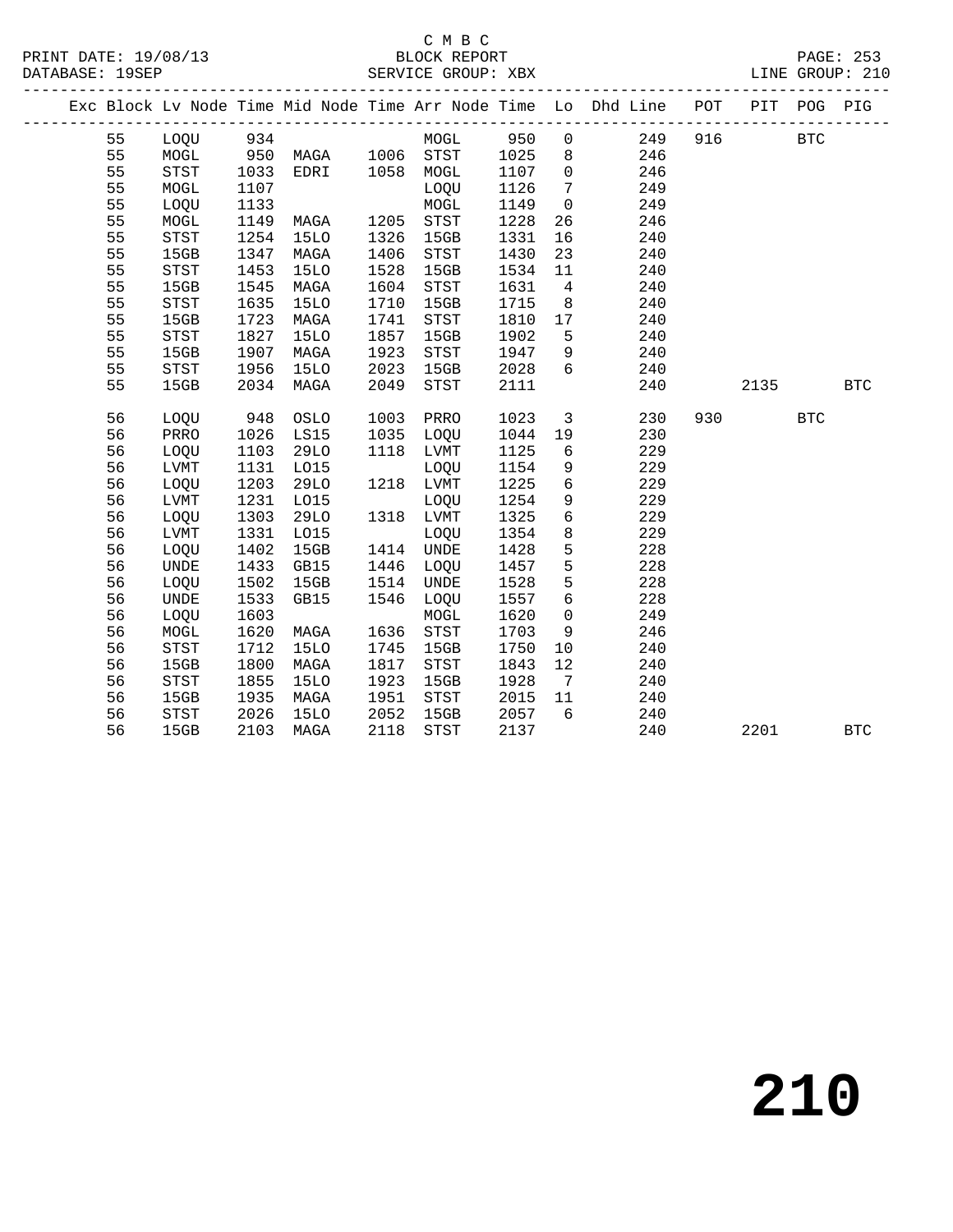## C M B C<br>BLOCK REPORT

DATABASE: 19SEP SERVICE GROUP: XBX LINE GROUP: 210

|  |    |                              |      |             |      |                              |        |                 | Exc Block Lv Node Time Mid Node Time Arr Node Time Lo Dhd Line POT |          | PIT  | POG        | PIG        |
|--|----|------------------------------|------|-------------|------|------------------------------|--------|-----------------|--------------------------------------------------------------------|----------|------|------------|------------|
|  | 57 | <b>STST</b>                  |      |             |      | 1131 EDRI 1157 MOGL 1206 0   |        |                 |                                                                    | 246 1107 |      | BTC        |            |
|  | 57 | MOGL                         | 1206 |             |      | LOQU                         | 1225 8 |                 | 249                                                                |          |      |            |            |
|  | 57 | LOQU                         | 1233 |             |      | MOGL                         | 1249   | $\overline{0}$  | 249                                                                |          |      |            |            |
|  | 57 | $\tt MOGL$                   | 1249 | MAGA        | 1305 | STST                         | 1328   | 11              | 246                                                                |          |      |            |            |
|  | 57 | ${\tt STST}$                 | 1339 | <b>15LO</b> | 1413 | 15GB                         | 1418   | 14              | 240                                                                |          |      |            |            |
|  | 57 | 15GB                         | 1432 | MAGA        | 1451 | STST                         | 1515   | 16              | 240                                                                |          |      |            |            |
|  | 57 | STST                         | 1531 | EDRI        | 1558 | $\tt MOGL$                   | 1607   | $\overline{0}$  | 246                                                                |          |      |            |            |
|  | 57 | $\tt MOGL$                   | 1607 |             |      | LOQU                         | 1625   | 8               | 249                                                                |          |      |            |            |
|  | 57 | LOQU                         | 1633 | 29LO        | 1648 | LVMT                         | 1656   | 5               | 229                                                                |          |      |            |            |
|  | 57 | LVMT                         | 1701 | L015        |      | LOQU                         | 1723   | 10              | 229                                                                |          |      |            |            |
|  | 57 | LOQU                         | 1733 | <b>29LO</b> |      | 1748 LVMT                    | 1756   | $5\overline{)}$ | 229                                                                |          |      |            |            |
|  | 57 | LVMT                         | 1801 | L015        |      | LOQU                         | 1822   | 10              | 229                                                                |          |      |            |            |
|  | 57 | LOQU                         | 1832 | 15GB        | 1844 | UNDE                         | 1856   | $7\overline{ }$ | 228                                                                |          |      |            |            |
|  | 57 | UNDE                         | 1903 | GB15        | 1915 | LOQU                         | 1926   | $\overline{7}$  | 228                                                                |          |      |            |            |
|  | 57 | LOOU                         | 1933 | 29LO        | 1946 | LVMT                         | 1953   | 11              | 229                                                                |          |      |            |            |
|  | 57 | LVMT                         | 2004 | L015        |      | LOQU                         | 2022   | 10              | 229                                                                |          |      |            |            |
|  | 57 | LOQU                         | 2032 | 15GB        | 2043 | UNDE                         | 2054   | 9               | 228                                                                |          |      |            |            |
|  | 57 | $\ensuremath{\mathsf{UNDE}}$ | 2103 | GB15        | 2115 | LOQU                         | 2126   | $7\overline{ }$ | 228                                                                |          |      |            |            |
|  | 57 | LOQU                         | 2133 | <b>29LO</b> | 2146 | LVMT                         | 2153   | 9               | 229                                                                |          |      |            |            |
|  | 57 | ${\rm LVMT}$                 | 2202 | L015        |      | LOQU                         | 2220   | 13              | 229                                                                |          |      |            |            |
|  | 57 | LOQU                         | 2233 | <b>29LO</b> | 2246 | LVMT                         | 2253   | 9               | 229                                                                |          |      |            |            |
|  | 57 | LVMT                         | 2302 | L015        |      | LOQU                         | 2320   | 13              | 229                                                                |          |      |            |            |
|  | 57 | LOQU                         | 2333 | <b>29LO</b> |      | 2346 LVMT                    | 2353   | 9               | 229                                                                |          |      |            |            |
|  | 57 | LVMT                         | 2402 | L015        |      | LOQU                         | 2420   |                 | 229                                                                |          | 2438 |            | <b>BTC</b> |
|  |    |                              |      |             |      |                              |        |                 |                                                                    |          |      |            |            |
|  | 58 | 15GB                         | 1247 | MAGA        | 1306 | STST                         | 1330   | 23              | 240                                                                | 1229     |      | <b>BTC</b> |            |
|  | 58 | STST                         | 1353 | <b>15LO</b> | 1428 | 15GB                         | 1434   | 13              | 240                                                                |          |      |            |            |
|  | 58 | 15GB                         | 1447 | MAGA        | 1506 | STST                         | 1532   | $\overline{4}$  | 240                                                                |          |      |            |            |
|  | 58 | ${\tt STST}$                 | 1536 | <b>15LO</b> | 1610 | 15GB                         | 1617   | $\overline{4}$  | 240                                                                |          |      |            |            |
|  | 58 | 15GB                         | 1621 | MAGA        | 1640 | STST                         | 1710   | 14              | 240                                                                |          |      |            |            |
|  | 58 | STST                         | 1724 | <b>15LO</b> | 1757 | 15GB                         | 1802   | 10              | 240                                                                |          |      |            |            |
|  | 58 | 15GB                         | 1812 | MAGA        | 1829 | STST                         | 1855   | 8 <sup>8</sup>  | 240                                                                |          |      |            |            |
|  | 58 | ${\tt STST}$                 | 1903 | EDRI        | 1925 | MOGL                         | 1934   | $\overline{0}$  | 246                                                                |          |      |            |            |
|  | 58 | MOGL                         | 1934 |             |      | LOQU                         | 1952   | 10              | 249                                                                |          |      |            |            |
|  | 58 | LOQU                         | 2002 | 15GB        | 2013 | UNDE                         | 2024   | 9               | 228                                                                |          |      |            |            |
|  | 58 | <b>UNDE</b>                  | 2033 | GB15        | 2045 | LOQU                         | 2056   | $6\overline{6}$ | 228                                                                |          |      |            |            |
|  | 58 | LOQU                         | 2102 | 15GB        | 2113 | <b>UNDE</b>                  | 2124   | 9               | 228                                                                |          |      |            |            |
|  | 58 | UNDE                         | 2133 | GB15        | 2145 | LOQU                         | 2156   | 6               | 228                                                                |          |      |            |            |
|  | 58 | LOQU                         | 2202 | 15GB        | 2213 | UNDE                         | 2224   | 9               | 228                                                                |          |      |            |            |
|  | 58 | <b>UNDE</b>                  | 2233 | GB15        | 2245 | LOQU                         | 2255   | $7\overline{ }$ | 228                                                                |          |      |            |            |
|  | 58 | LOQU                         | 2302 | 15GB        | 2313 | $\ensuremath{\mathsf{UNDE}}$ | 2323   | 10              | 228                                                                |          |      |            |            |
|  | 58 | UNDE                         | 2333 | GB15        | 2345 | LOQU                         | 2355   | 9               | 228                                                                |          |      |            |            |
|  | 58 | LOQU                         | 2404 | 15GB        | 2415 | <b>UNDE</b>                  | 2425   | 8               | 228                                                                |          |      |            |            |
|  | 58 | <b>UNDE</b>                  | 2433 | GB15        | 2445 | LOQU                         | 2453   | 9               | 228                                                                |          |      |            |            |

58 LOQU 2502 15GB 2513 UNDE 2523 228 2550 BTC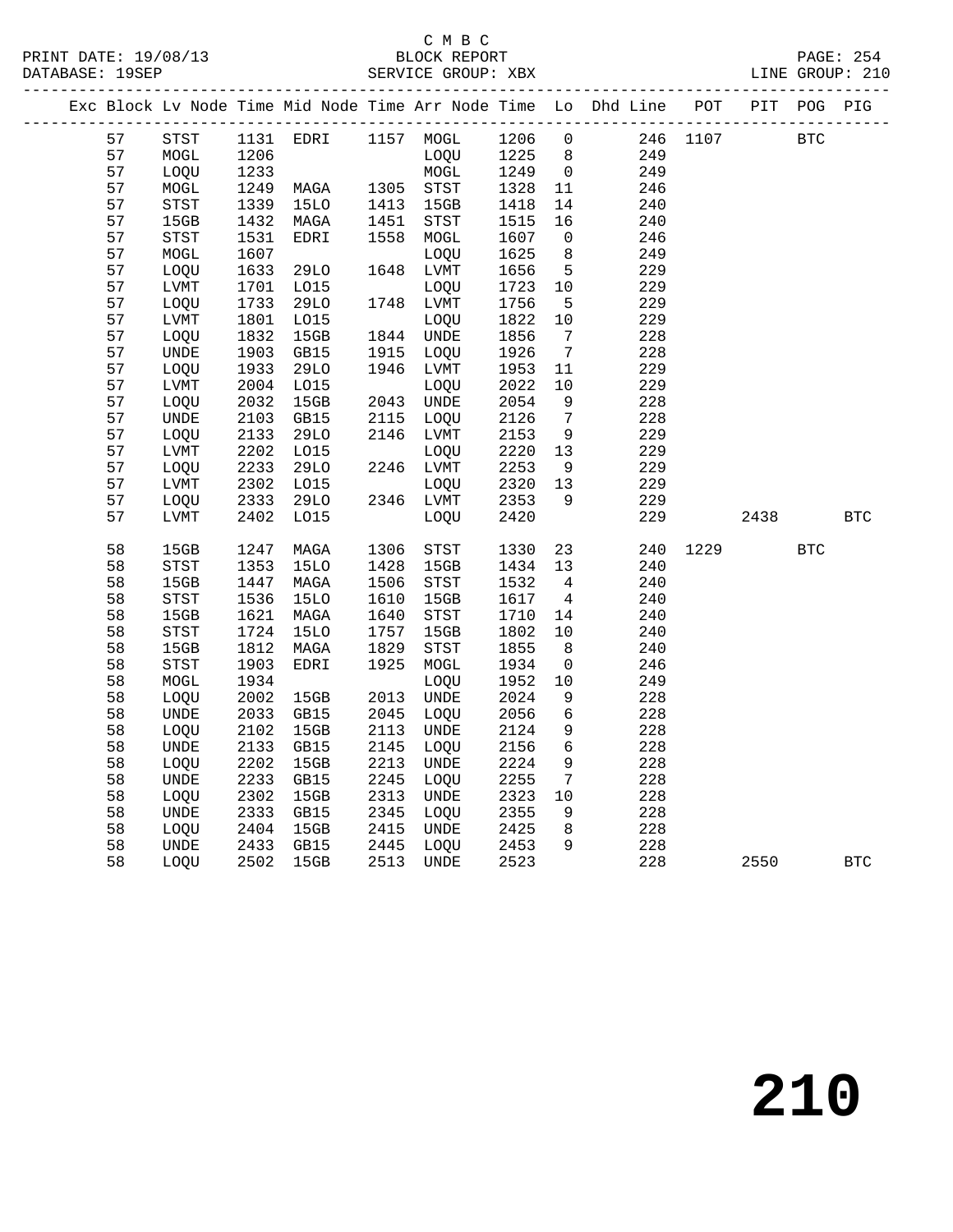### C M B C<br>BLOCK REPORT SERVICE GROUP: XBX

|  |    |           |      |      |      |      |         |                         | Exc Block Lv Node Time Mid Node Time Arr Node Time Lo Dhd Line POT PIT POG PIG |          |            |            |  |
|--|----|-----------|------|------|------|------|---------|-------------------------|--------------------------------------------------------------------------------|----------|------------|------------|--|
|  | 61 | PBEX 1017 |      | LN15 | 1030 | GMSK | 1049 18 |                         |                                                                                | 232 1005 | <b>BTC</b> |            |  |
|  | 61 | GMSK      | 1107 | LS15 | 1129 | PBEX | 1143    | 6                       | 232                                                                            |          |            |            |  |
|  | 61 | PBEX      | 1149 | LN15 | 1203 | GMSK | 1225    | 10                      | 232                                                                            |          |            |            |  |
|  | 61 | GMSK      | 1235 | LS15 | 1257 | PBEX | 1309    | 11                      | 232                                                                            |          |            |            |  |
|  | 61 | PBEX      | 1320 |      |      | PANA | 1337    | 20                      | 212                                                                            |          |            |            |  |
|  | 61 | PANA      | 1357 |      |      | PBEX | 1415    | 4                       | 212                                                                            |          |            |            |  |
|  | 61 | PBEX      | 1419 | LN15 | 1433 | GMSK | 1456    | 9                       | 232                                                                            |          |            |            |  |
|  | 61 | GMSK      | 1505 | LS15 | 1527 | PBEX | 1542    | 7                       | 232                                                                            |          |            |            |  |
|  | 61 | PBEX      | 1549 | LN15 | 1603 | GMSK | 1626    | 11                      | 232                                                                            |          |            |            |  |
|  | 61 | GMSK      | 1637 | LS15 | 1658 | PBEX | 1713    | 6                       | 232                                                                            |          |            |            |  |
|  | 61 | PBEX      | 1719 | LN15 | 1733 | GMSK | 1756    | 11                      | 232                                                                            |          |            |            |  |
|  | 61 | GMSK      | 1807 | LS15 | 1828 | PBEX | 1842    | 8 <sup>8</sup>          | 232                                                                            |          |            |            |  |
|  | 61 | PBEX      | 1850 |      |      | PANA | 1906    | 25                      | 212                                                                            |          |            |            |  |
|  | 61 | PANA      | 1931 |      |      | PBEX | 1947    | $\overline{\mathbf{3}}$ | 212                                                                            |          |            |            |  |
|  | 61 | PBEX      | 1950 |      |      | PANA | 2006    | 23                      | 212                                                                            |          |            |            |  |
|  | 61 | PANA      | 2029 |      |      | PBEX | 2045    | $5^{\circ}$             | 212                                                                            |          |            |            |  |
|  | 61 | PBEX      | 2050 |      |      | PANA | 2106    | 23                      | 212                                                                            |          |            |            |  |
|  | 61 | PANA      | 2129 |      |      | PBEX | 2143    | $\overline{7}$          | 212                                                                            |          |            |            |  |
|  | 61 | PBEX      | 2150 |      |      | PANA | 2206    | 23                      | 212                                                                            |          |            |            |  |
|  | 61 | PANA      | 2229 |      |      | PBEX | 2243    | $\overline{4}$          | 212                                                                            |          |            |            |  |
|  | 61 | PBEX      | 2247 |      |      | PANA | 2303    | 1                       | 212                                                                            |          |            |            |  |
|  | 61 | PANA      | 2304 |      |      | PBEX | 2318    |                         | 212                                                                            |          | 2328       | <b>BTC</b> |  |
|  |    |           |      |      |      |      |         |                         |                                                                                |          |            |            |  |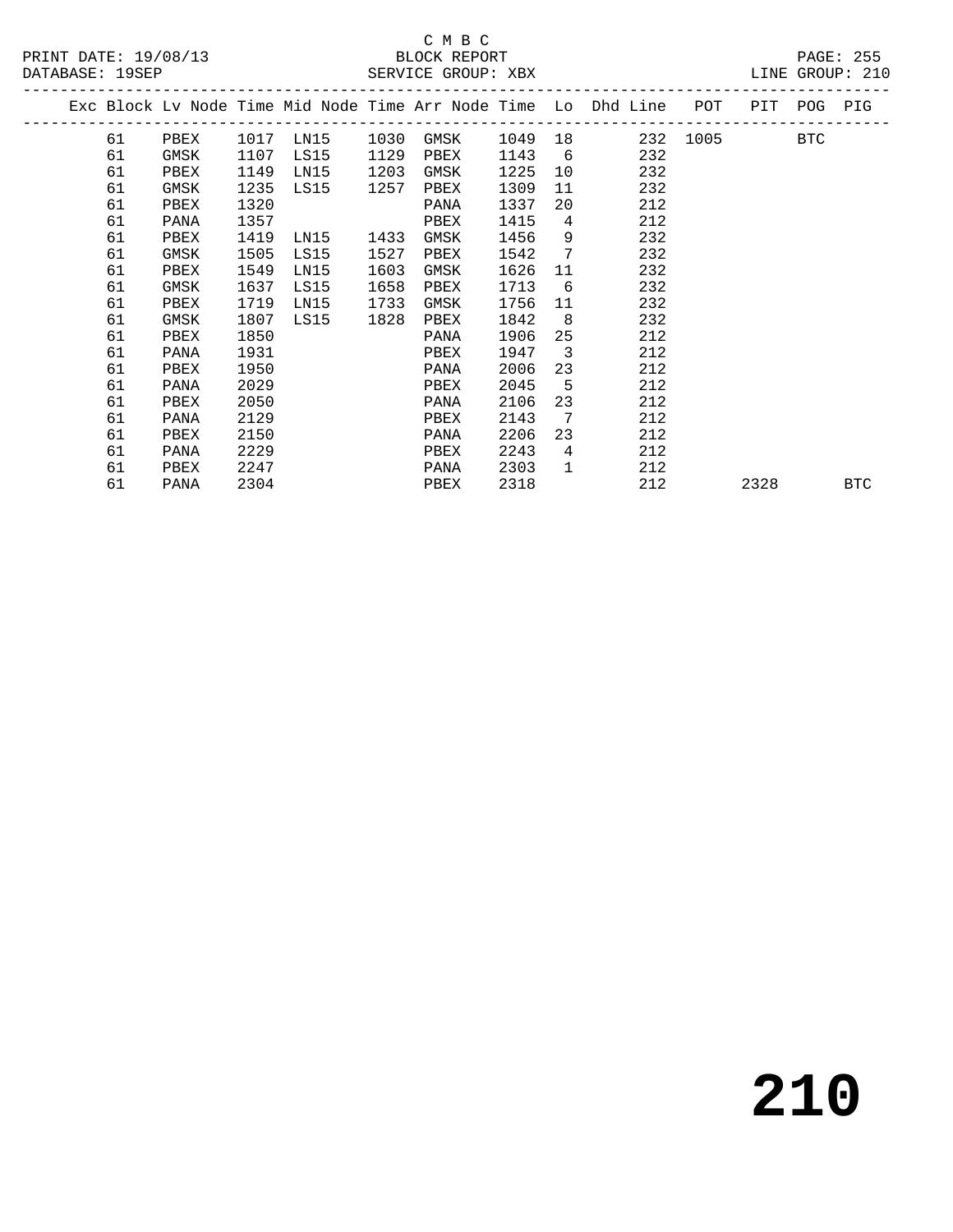## C M B C<br>BLOCK REPORT

|  |    |                                       |      |               |      |                        |      |                         | Exc Block Lv Node Time Mid Node Time Arr Node Time Lo Dhd Line POT PIT |     |            | POG PIG |            |
|--|----|---------------------------------------|------|---------------|------|------------------------|------|-------------------------|------------------------------------------------------------------------|-----|------------|---------|------------|
|  | 62 |                                       |      |               |      | 15GB 542 LVMT 548 UNDE |      |                         | 553 6 228                                                              | 524 | <b>BTC</b> |         |            |
|  | 62 | UNDE                                  | 559  | GB15          |      | 612 LOQU               | 622  | $\overline{\mathbf{3}}$ | 228                                                                    |     |            |         |            |
|  | 62 | LOQU                                  | 625  | MACA          |      | LVMT                   | 641  | $\mathbf{1}$            | 242                                                                    |     |            |         |            |
|  | 62 | LVMT                                  | 642  | LOQU          |      | 659 STST               | 726  | $6\overline{6}$         | 242                                                                    |     |            |         |            |
|  | 62 | $_{\footnotesize{\textnormal{STST}}}$ | 732  | MACA          |      | 747 LOQU               | 759  | $5^{\circ}$             | 242                                                                    |     |            |         |            |
|  | 62 | LOQU                                  | 804  |               |      | MOGL                   | 818  | $\overline{\mathbf{0}}$ | 249                                                                    |     |            |         |            |
|  | 62 | MOGL                                  | 818  | MAGA 834 STST |      |                        | 852  | 10                      | 246                                                                    |     |            |         |            |
|  | 62 | STST                                  | 902  | EDRI          |      | 924 MOGL               | 933  | $\overline{0}$          | 246                                                                    |     |            |         |            |
|  | 62 | MOGL                                  | 933  |               |      | LOQU                   | 951  | 13                      | 249                                                                    |     |            |         |            |
|  | 62 | LOQU                                  | 1004 |               |      | MOGL                   | 1020 | $\overline{0}$          | 249                                                                    |     |            |         |            |
|  | 62 | MOGL                                  | 1020 | MAGA          | 1036 | STST                   | 1057 | 11                      | 246                                                                    |     |            |         |            |
|  | 62 | STST                                  | 1108 | 15LO          | 1138 | 15GB                   | 1143 | 5                       | 240                                                                    |     |            |         |            |
|  | 62 | 15GB                                  | 1148 | MAGA          | 1206 | STST                   | 1228 | 10                      | 240                                                                    |     |            |         |            |
|  | 62 | <b>STST</b>                           | 1238 | 15LO          | 1310 | 15GB                   | 1315 | 17                      | 240                                                                    |     |            |         |            |
|  | 62 | 15GB                                  | 1332 | MAGA          | 1351 | STST                   | 1415 | 16                      | 240                                                                    |     |            |         |            |
|  | 62 | STST                                  | 1431 | EDRI          | 1458 | MOGL                   | 1507 | $\overline{0}$          | 246                                                                    |     |            |         |            |
|  | 62 | MOGL                                  | 1507 |               |      | LOQU                   | 1525 | 8 <sup>8</sup>          | 249                                                                    |     |            |         |            |
|  | 62 | LOQU                                  | 1533 |               |      | MOGL                   | 1550 | $\overline{0}$          | 249                                                                    |     |            |         |            |
|  | 62 | MOGL                                  | 1550 | MAGA          | 1606 | STST                   | 1634 | 13                      | 246                                                                    |     |            |         |            |
|  | 62 | STST                                  | 1647 | 15LO          | 1722 | 15GB                   | 1727 | 8 <sup>8</sup>          | 240                                                                    |     |            |         |            |
|  | 62 | 15GB                                  | 1735 | MAGA          | 1753 | STST                   | 1822 | 11                      | 240                                                                    |     |            |         |            |
|  | 62 | STST                                  | 1833 | EDRI          | 1856 | MOGL                   | 1905 | $\overline{0}$          | 246                                                                    |     |            |         |            |
|  | 62 | MOGL                                  | 1905 |               |      | LOQU                   | 1923 | 9                       | 249                                                                    |     |            |         |            |
|  | 62 | LOQU                                  | 1932 | 15GB          | 1943 | UNDE                   | 1954 | 9                       | 228                                                                    |     |            |         |            |
|  | 62 | UNDE                                  | 2003 | GB15          | 2015 | LOQU                   | 2026 | $\overline{7}$          | 228                                                                    |     |            |         |            |
|  | 62 | LOQU                                  | 2033 | 29LO          | 2046 | LVMT                   | 2053 | 10                      | 229                                                                    |     |            |         |            |
|  | 62 | LVMT                                  | 2103 | L015          |      | LOQU                   | 2121 | 11                      | 229                                                                    |     |            |         |            |
|  | 62 | LOQU                                  | 2132 | 15GB          | 2143 | UNDE                   | 2154 | 9                       | 228                                                                    |     |            |         |            |
|  | 62 | UNDE                                  | 2203 | GB15          | 2215 | LOQU                   | 2225 | $\overline{7}$          | 228                                                                    |     |            |         |            |
|  | 62 | LOQU                                  | 2232 | 15GB          | 2243 | UNDE                   | 2254 | 9                       | 228                                                                    |     |            |         |            |
|  | 62 | UNDE                                  | 2303 | GB15          | 2315 | LOQU                   | 2325 | 9                       | 228                                                                    |     |            |         |            |
|  | 62 | LOQU                                  | 2334 | LN15          | 2341 | PRRO                   | 2355 | 19                      | 230                                                                    |     |            |         |            |
|  | 62 | PRRO                                  | 2414 | LS15          | 2420 | LOQU                   | 2426 | 8 <sup>8</sup>          | 230                                                                    |     |            |         |            |
|  | 62 | LOOU                                  | 2434 | LN15          | 2441 | PRRO                   | 2454 |                         | 230                                                                    |     | 2514       |         | <b>BTC</b> |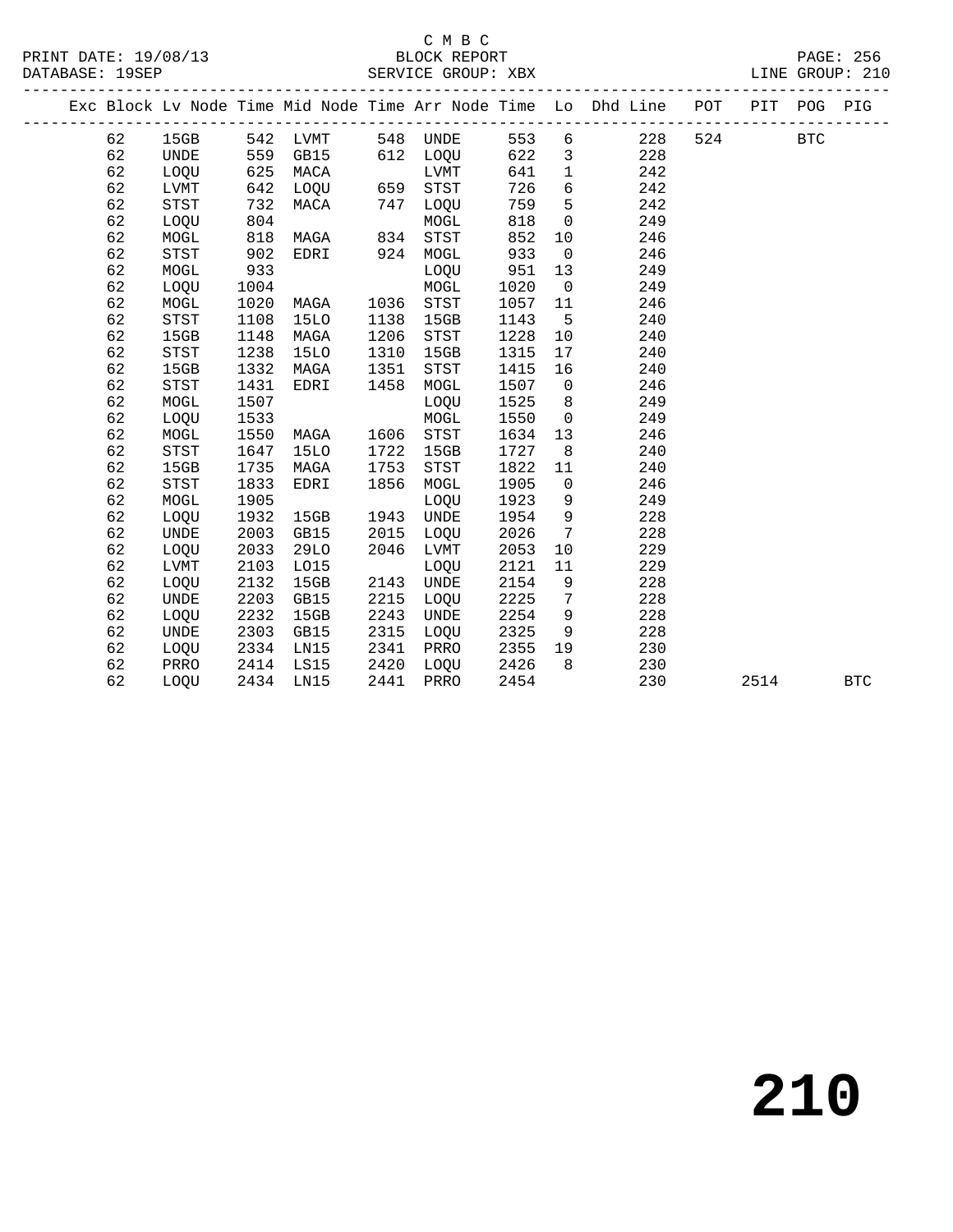|             |                  |                                          |      | PRINT DATE: 19/08/13<br>DATABASE: 19SEP<br>SERVICE GROUP: XBX                  |          |             | C M B C     |                           |                 |             |            |                                                                                                | LINE GROUP: 239 | PAGE: 257  |
|-------------|------------------|------------------------------------------|------|--------------------------------------------------------------------------------|----------|-------------|-------------|---------------------------|-----------------|-------------|------------|------------------------------------------------------------------------------------------------|-----------------|------------|
| <b>BTC</b>  |                  | Burnaby Depot                            |      |                                                                                |          |             |             | BUB2 BURRARD STATION      |                 |             |            |                                                                                                |                 |            |
|             |                  |                                          |      |                                                                                |          |             |             |                           |                 |             |            |                                                                                                |                 |            |
|             |                  |                                          |      | BYGR BROADWAY & GRANVILLE<br>DUCA DUNSMUIR & CAMBIE                            |          |             |             |                           |                 |             |            | CACO      CAPILANO UNIVERSITY<br>GRBY        GRANVILLE & BROADWAY                              |                 |            |
| <b>HBAY</b> |                  |                                          |      | HORSESHOE BAY FERRY                                                            |          |             |             | HODM HOWE & DUNSMUIR      |                 |             |            |                                                                                                |                 |            |
| LOQU        |                  |                                          |      |                                                                                |          |             |             |                           |                 |             |            |                                                                                                |                 |            |
| MACA        |                  | MARINE & CAPILANO                        |      |                                                                                |          |             |             |                           |                 |             |            |                                                                                                |                 |            |
| PBEX        |                  | PHIBBS EXCHANGE                          |      |                                                                                |          |             |             |                           |                 |             |            | LVMT      LYNN VALLEY & MTN HWY<br>NWST      NEW WESTMINSTER STN<br>PKRS      PARK ROYAL SOUTH |                 |            |
| SERO        |                  |                                          |      | SEYMOUR ST & ROBSON ST SUST SURREY CENTRAL STATION                             |          |             |             |                           |                 |             |            |                                                                                                |                 |            |
| ULP1        |                  | UNIVERSITY LOOP<br>_____________________ |      |                                                                                |          |             |             |                           |                 |             |            |                                                                                                |                 |            |
|             |                  |                                          |      | Exc Block Lv Node Time Mid Node Time Arr Node Time Lo Dhd Line POT PIT POG PIG |          |             |             |                           |                 |             |            |                                                                                                |                 |            |
|             | $\mathbf{1}$     | DUCA 600                                 |      |                                                                                |          |             | HBAY        |                           |                 |             | 636 12 257 |                                                                                                | 536 BTC         |            |
|             | $\mathbf{1}$     |                                          |      |                                                                                |          |             |             |                           |                 |             | 257        |                                                                                                |                 |            |
|             | $\mathbf{1}$     |                                          |      |                                                                                |          |             |             | DUCA 724 6<br>HBAY 806 12 |                 |             | 257        |                                                                                                |                 |            |
|             | $\mathbf{1}$     | HBAY 818                                 |      |                                                                                |          |             |             | DUCA 854                  |                 | 21 257      |            |                                                                                                |                 |            |
|             | $\mathbf 1$      | DUCA 915                                 |      |                                                                                |          |             |             | HBAY 951                  |                 | 12 257      |            |                                                                                                |                 |            |
|             | $\mathbf 1$      | HBAY 1003                                |      |                                                                                |          |             | DUCA        | 1039                      | 16              |             | 257        |                                                                                                |                 |            |
|             | $\mathbf 1$      | DUCA                                     | 1055 |                                                                                |          | HBAY        |             | 1131                      | 12              |             | 257        |                                                                                                |                 |            |
|             | $\mathbf 1$      | HBAY                                     | 1143 |                                                                                |          |             | <b>DUCA</b> | 1219                      |                 | 16 16       | 257        |                                                                                                |                 |            |
|             | $\mathbf 1$      | DUCA                                     | 1235 |                                                                                |          | HBAY        |             | 1314 9                    |                 | 257         |            |                                                                                                |                 |            |
|             | $\mathbf 1$      | HBAY                                     | 1323 |                                                                                |          | DUCA        |             | 1359 16                   |                 | 257         |            |                                                                                                |                 |            |
|             | $\mathbf 1$      | DUCA                                     | 1415 |                                                                                |          | HBAY        |             | 1454 9                    |                 |             | 257        |                                                                                                |                 |            |
|             | $\mathbf 1$      | HBAY                                     | 1503 |                                                                                |          | DUCA        |             | 1539 16                   |                 |             | 257        |                                                                                                |                 |            |
|             | 1                | DUCA                                     | 1555 |                                                                                |          |             | HBAY        | 1634 9 257                |                 |             |            |                                                                                                |                 |            |
|             | 1                | HBAY                                     | 1643 |                                                                                |          | DUCA        |             | 1719 16 257               |                 |             |            |                                                                                                |                 |            |
|             | $\mathbf 1$      | DUCA                                     | 1735 |                                                                                |          | HBAY        |             | 1814 9                    |                 |             | 257        |                                                                                                |                 |            |
|             | $\mathbf{1}$     | HBAY                                     | 1823 |                                                                                |          | DUCA        |             | 1859                      |                 |             | 257        |                                                                                                | 1920 BTC        |            |
|             | 2                | ULP1                                     | 308  | GRBY                                                                           | 327 SERO |             |             | 338                       |                 | $\mathbf 1$ | N17        |                                                                                                | 226 BTC         |            |
|             | $\sqrt{2}$       | SERO                                     | 339  |                                                                                |          |             |             | 406 2                     |                 |             | N17        |                                                                                                |                 |            |
|             | $\boldsymbol{2}$ | ULP1                                     | 408  |                                                                                |          |             |             | 438                       |                 | 19 3 N17    |            |                                                                                                |                 |            |
|             | $\sqrt{2}$       | DUCA                                     | 500  |                                                                                |          |             | <b>HBAY</b> | 536                       | 12              |             | 257        |                                                                                                |                 |            |
|             | 2                | HBAY                                     | 548  |                                                                                |          |             | DUCA        | 624                       | 6               |             | 257        |                                                                                                |                 |            |
|             | $\sqrt{2}$       | DUCA                                     | 630  |                                                                                |          | HBAY        |             | 706                       | 12              |             | 257        |                                                                                                |                 |            |
|             | $\boldsymbol{2}$ | HBAY                                     | 718  |                                                                                |          | DUCA        |             | 754                       | 21              |             | 257        |                                                                                                |                 |            |
|             | 2                | DUCA                                     | 815  |                                                                                |          |             | <b>HBAY</b> | 851                       | 12 <sup>°</sup> | 257         |            |                                                                                                |                 |            |
|             | 2                | HBAY                                     | 903  |                                                                                |          | DUCA        |             | 939                       | 16              |             | 257        |                                                                                                |                 |            |
|             | 2                | <b>DUCA</b>                              | 955  |                                                                                |          | <b>HBAY</b> |             | 1031 12                   |                 |             | 257        |                                                                                                |                 |            |
|             | 2                | HBAY                                     | 1043 |                                                                                |          | <b>DUCA</b> |             | 1119                      | 16              |             | 257        |                                                                                                |                 |            |
|             | $\boldsymbol{2}$ | <b>DUCA</b>                              | 1135 |                                                                                |          | HBAY        |             | 1214                      | 9               |             | 257        |                                                                                                |                 |            |
|             | 2                | HBAY                                     | 1223 |                                                                                |          | <b>DUCA</b> |             | 1259                      | 14              |             | 257        |                                                                                                |                 |            |
|             | $\boldsymbol{2}$ | <b>DUCA</b>                              | 1313 |                                                                                |          | HBAY        |             | 1352                      | 11              |             | 257        |                                                                                                |                 |            |
|             | $\sqrt{2}$       | HBAY                                     | 1403 |                                                                                |          | <b>DUCA</b> |             | 1439                      | 16              |             | 257        |                                                                                                |                 |            |
|             | $\boldsymbol{2}$ | <b>DUCA</b>                              | 1455 |                                                                                |          | HBAY        |             | 1534                      | 9               |             | 257        |                                                                                                |                 |            |
|             | $\boldsymbol{2}$ | HBAY                                     | 1543 |                                                                                |          | <b>DUCA</b> |             | 1619                      | 16              |             | 257        |                                                                                                |                 |            |
|             | $\boldsymbol{2}$ | <b>DUCA</b>                              | 1635 |                                                                                |          | HBAY        |             | 1714                      | 9               |             | 257        |                                                                                                |                 |            |
|             | $\sqrt{2}$       | HBAY                                     | 1723 |                                                                                |          | <b>DUCA</b> |             | 1759                      | 26              |             | 257        |                                                                                                |                 |            |
|             | 2                | <b>DUCA</b>                              | 1825 |                                                                                |          | HBAY        |             | 1904                      | 9               |             | 257        |                                                                                                |                 |            |
|             | $\sqrt{2}$       | HBAY                                     | 1913 |                                                                                |          | <b>DUCA</b> |             | 1949                      | 6               |             | 257        |                                                                                                |                 |            |
|             | 2                | <b>DUCA</b>                              | 1955 |                                                                                |          | HBAY        |             | 2031                      | 12              |             | 257        |                                                                                                |                 |            |
|             | 2                | HBAY                                     | 2043 |                                                                                |          | <b>DUCA</b> |             | 2119                      |                 |             | 257        |                                                                                                | 2140            | <b>BTC</b> |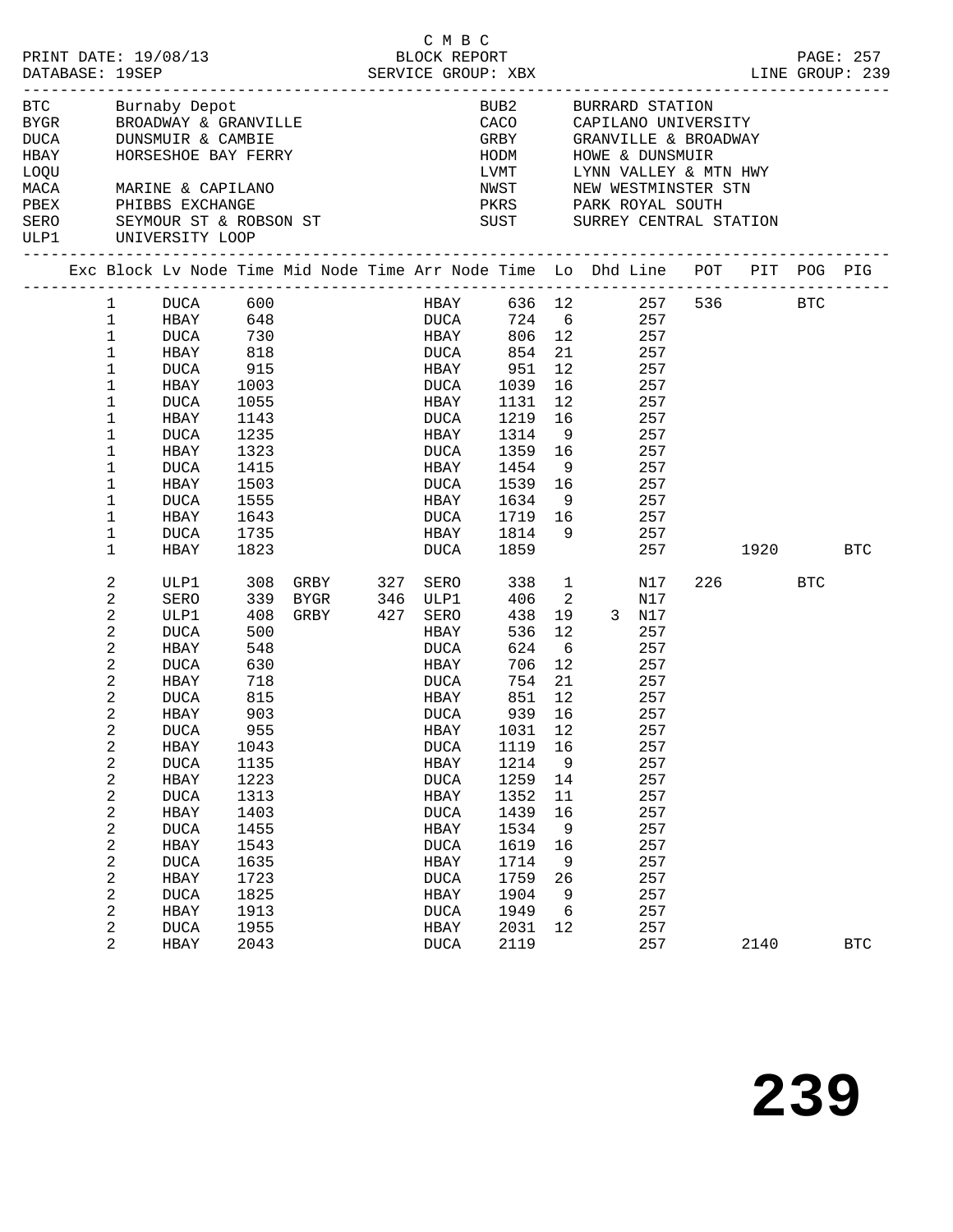# C M B C

|  | DATABASE: 19SEP         |             |      |  | SERVICE GROUP: XBX |         |                | LINE GROUP: 239                                                                |     |          |            |            |
|--|-------------------------|-------------|------|--|--------------------|---------|----------------|--------------------------------------------------------------------------------|-----|----------|------------|------------|
|  |                         |             |      |  |                    |         |                | Exc Block Lv Node Time Mid Node Time Arr Node Time Lo Dhd Line POT PIT POG PIG |     |          |            |            |
|  | 3                       | DUCA 700    |      |  | HBAY 736 12        |         |                | 257                                                                            |     | 636 BTC  |            |            |
|  | $\mathbf{3}$            | HBAY 748    |      |  | <b>DUCA</b>        | 824 11  |                | 257                                                                            |     |          |            |            |
|  | $\mathsf{3}$            | DUCA        | 835  |  | HBAY               | 911     | 12             | 257                                                                            |     |          |            |            |
|  | $\mathsf 3$             | HBAY        | 923  |  | DUCA               | 959     | 16             | 257                                                                            |     |          |            |            |
|  | $\mathsf 3$             | DUCA        | 1015 |  | HBAY               | 1051    | 12             | 257                                                                            |     |          |            |            |
|  | $\mathsf 3$             | HBAY        | 1103 |  | DUCA               | 1139    | 16             | 257                                                                            |     |          |            |            |
|  | $\mathsf{3}$            | DUCA        | 1155 |  | HBAY               | 1234    | 9              | 257                                                                            |     |          |            |            |
|  | $\mathsf 3$             | HBAY        | 1243 |  | DUCA               | 1319 16 |                | 257                                                                            |     |          |            |            |
|  | 3                       | <b>DUCA</b> | 1335 |  | HBAY               | 1414    | $\overline{9}$ | 257                                                                            |     |          |            |            |
|  | $\mathsf 3$             | HBAY        | 1423 |  | DUCA               | 1459 16 |                | 257                                                                            |     |          |            |            |
|  | 3                       | DUCA        | 1515 |  | HBAY               | 1554    | 9              | 257                                                                            |     |          |            |            |
|  | $\mathsf 3$             | HBAY        | 1603 |  | DUCA               | 1639 16 |                | 257                                                                            |     |          |            |            |
|  | 3                       | DUCA        | 1655 |  | HBAY               | 1734    | 9              | 257                                                                            |     |          |            |            |
|  | 3                       | HBAY        | 1743 |  | DUCA               | 1819    |                | 257                                                                            |     | 1840 BTC |            |            |
|  | 4                       | DUCA        | 755  |  | HBAY               | 831     | 12             | 257                                                                            |     | 731 BTC  |            |            |
|  | 4                       | HBAY        | 843  |  | DUCA               | 919     | 16             | 257                                                                            |     |          |            |            |
|  | 4                       | DUCA        | 935  |  | HBAY               | 1011    | 12             | 257                                                                            |     |          |            |            |
|  | 4                       | HBAY        | 1023 |  | DUCA               | 1059    | 16             | 257                                                                            |     |          |            |            |
|  | 4                       | DUCA        | 1115 |  | HBAY               | 1154    | 9              | 257                                                                            |     |          |            |            |
|  | $\bf 4$                 | HBAY        | 1203 |  | DUCA               | 1239    | 16             | 257                                                                            |     |          |            |            |
|  | 4                       | DUCA        | 1255 |  | HBAY               | 1334    | 9              | 257                                                                            |     |          |            |            |
|  | 4                       | HBAY        | 1343 |  | <b>DUCA</b>        | 1419    | 16             | 257                                                                            |     |          |            |            |
|  | 4                       | DUCA        | 1435 |  | HBAY               | 1514    | 9              | 257                                                                            |     |          |            |            |
|  | 4                       | HBAY        | 1523 |  | DUCA               | 1559    | 16             | 257                                                                            |     |          |            |            |
|  | 4                       | DUCA        | 1615 |  | HBAY               | 1654    | 9              | 257                                                                            |     |          |            |            |
|  | 4                       | HBAY        | 1703 |  | <b>DUCA</b>        | 1739    | 16             | 257                                                                            |     |          |            |            |
|  | 4                       | DUCA        | 1755 |  | HBAY               | 1830    | 13             | 257                                                                            |     |          |            |            |
|  | 4                       | HBAY        | 1843 |  | DUCA               | 1919    | 6              | 257                                                                            |     |          |            |            |
|  | $\overline{\mathbf{4}}$ | DUCA        | 1925 |  | HBAY               | 2004    | 9              | 257                                                                            |     |          |            |            |
|  | 4                       | HBAY        | 2013 |  | DUCA               | 2049    | 6              | 257                                                                            |     |          |            |            |
|  | 4                       | DUCA        | 2055 |  | HBAY               | 2131    | 29             | 257                                                                            |     |          |            |            |
|  | 4                       | HBAY        | 2200 |  | DUCA               | 2236    |                | 257                                                                            |     | 2257 BTC |            |            |
|  | 5                       | DUCA        | 855  |  | HBAY               | 931     | 12             | 257                                                                            | 831 |          | <b>BTC</b> |            |
|  | 5                       | HBAY        | 943  |  | DUCA               | 1019    | 16             | 257                                                                            |     |          |            |            |
|  | 5                       | <b>DUCA</b> | 1035 |  | HBAY               | 1111    | 12             | 257                                                                            |     |          |            |            |
|  | 5                       | HBAY        | 1123 |  | <b>DUCA</b>        | 1159    | 16             | 257                                                                            |     |          |            |            |
|  | 5                       | DUCA 1215   |      |  | HBAY 1254 9        |         |                | 257                                                                            |     |          |            |            |
|  | 5                       | HBAY        | 1303 |  | DUCA               | 1339    | 16             | 257                                                                            |     |          |            |            |
|  | 5                       | <b>DUCA</b> | 1355 |  | HBAY               | 1434    | 9              | 257                                                                            |     |          |            |            |
|  | 5                       | HBAY        | 1443 |  | <b>DUCA</b>        | 1519    | 16             | 257                                                                            |     |          |            |            |
|  | 5                       | <b>DUCA</b> | 1535 |  | HBAY               | 1614    | 9              | 257                                                                            |     |          |            |            |
|  | 5                       | HBAY        | 1623 |  | <b>DUCA</b>        | 1659    | 16             | 257                                                                            |     |          |            |            |
|  | 5                       | <b>DUCA</b> | 1715 |  | HBAY               | 1754    | 9              | 257                                                                            |     |          |            |            |
|  | 5                       | HBAY        | 1803 |  | <b>DUCA</b>        | 1839    | 16             | 257                                                                            |     |          |            |            |
|  | 5                       | <b>DUCA</b> | 1855 |  | HBAY               | 1934    | 9              | 257                                                                            |     |          |            |            |
|  | 5                       | HBAY        | 1943 |  | <b>DUCA</b>        | 2019    | - 6            | 257                                                                            |     |          |            |            |
|  | 5                       | <b>DUCA</b> | 2025 |  | HBAY               | 2101    | 19             | 257                                                                            |     |          |            |            |
|  | 5                       | HBAY        | 2120 |  | <b>DUCA</b>        | 2156    | $\overline{4}$ | 257                                                                            |     |          |            |            |
|  | 5                       | <b>DUCA</b> | 2200 |  | HBAY               | 2236    | 24             | 257                                                                            |     |          |            |            |
|  | 5                       | HBAY        | 2300 |  | <b>DUCA</b>        | 2336    |                | 257                                                                            |     | 2357     |            | <b>BTC</b> |
|  |                         |             |      |  |                    |         |                |                                                                                |     |          |            |            |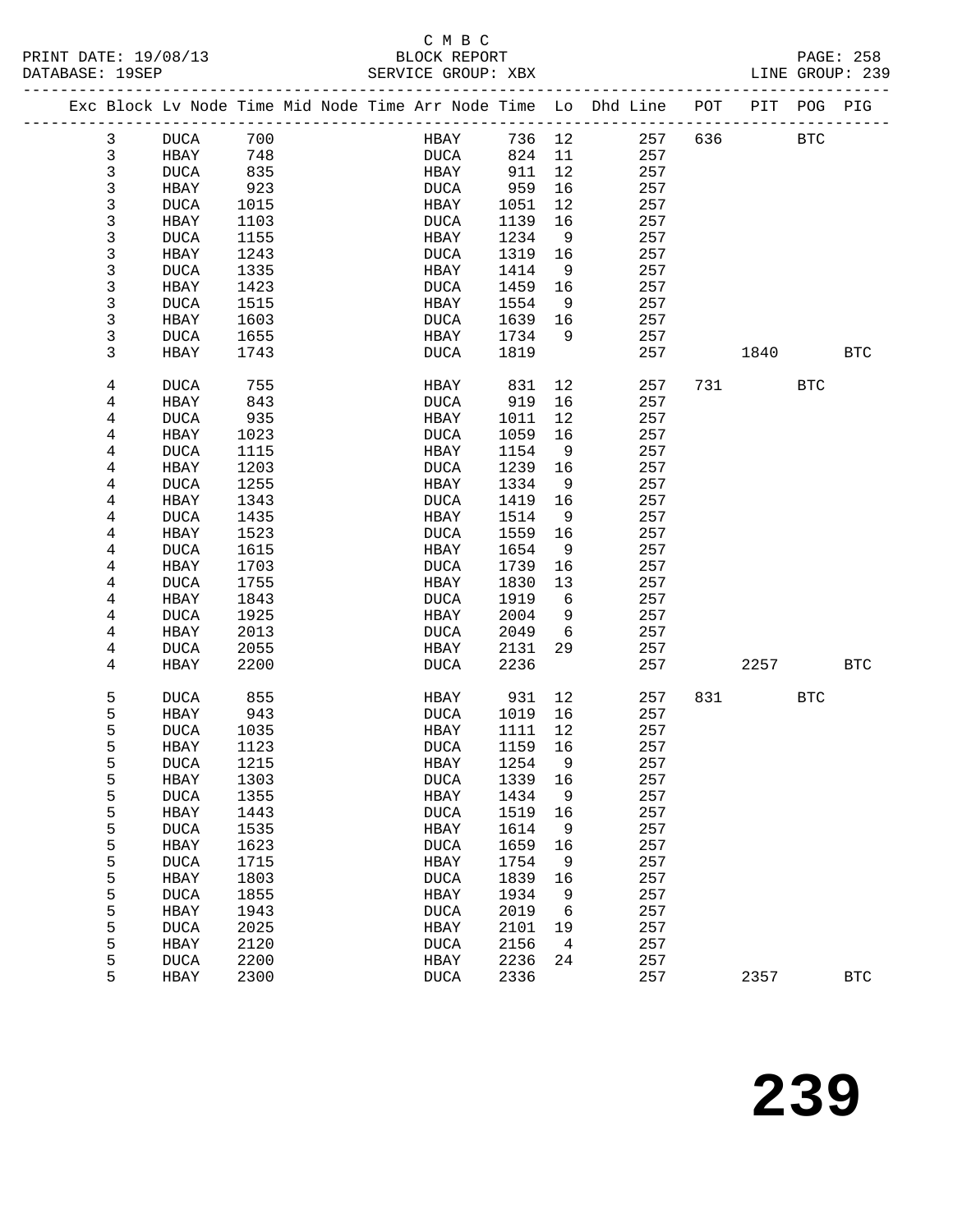# C M B C

|    |      |      |           |              |                               |         |                         | Exc Block Lv Node Time Mid Node Time Arr Node Time Lo Dhd Line POT PIT POG PIG |     |             |            |            |
|----|------|------|-----------|--------------|-------------------------------|---------|-------------------------|--------------------------------------------------------------------------------|-----|-------------|------------|------------|
| 51 |      |      |           |              | PBEX 507 LOQU 519 PKRS        |         |                         | 540 3                                                                          |     | 239 455 BTC |            |            |
| 51 |      |      |           |              | PKRS 543 LOQU 558 CACO        |         |                         | 623 14<br>239                                                                  |     |             |            |            |
| 51 | CACO |      | 637 LOQU  |              | 658 PKRS                      | 722     | $6\overline{6}$         | 239                                                                            |     |             |            |            |
| 51 | PKRS |      | 728 LOQU  | 743<br>842   | CACO                          | 808 13  |                         | 239                                                                            |     |             |            |            |
| 51 | CACO | 821  | LOQU      |              | PKRS                          | 906     | $\overline{\mathbf{3}}$ | 239                                                                            |     |             |            |            |
| 51 | PKRS | 909  | LOQU      | 928          | CACO                          | 953     | 15                      | 239                                                                            |     |             |            |            |
| 51 | CACO | 1008 | LOQU      | 1030         | PKRS                          | 1057    | 9                       | 239                                                                            |     |             |            |            |
| 51 | PKRS | 1106 | LOQU      | 1127         | CACO                          | 1153 15 |                         | 239                                                                            |     |             |            |            |
| 51 | CACO | 1208 | LOQU      | 1230         | PKRS                          | 1258    | 21                      | 239                                                                            |     |             |            |            |
| 51 | PKRS | 1319 | LOQU      | 1343         | CACO                          | 1410    | 14                      | 239                                                                            |     |             |            |            |
| 51 | CACO | 1424 | LOQU      | 1446         | PKRS                          | 1515    | 21                      | 239                                                                            |     |             |            |            |
| 51 | PKRS | 1536 | LOQU      | 1558         | CACO                          | 1624    | 16                      | 239                                                                            |     |             |            |            |
| 51 | CACO | 1640 | LOQU      | 1701         | PKRS                          | 1729    | 10                      | 239                                                                            |     |             |            |            |
| 51 | PKRS | 1739 | LOQU      | 1759         | CACO                          | 1824    | 16                      | 239                                                                            |     |             |            |            |
| 51 | CACO | 1840 | LOQU      | 1901         | PKRS                          | 1927    | 14                      | 239                                                                            |     |             |            |            |
| 51 | PKRS | 1941 | LOQU      | 1959         | CACO                          | 2024    | 13                      | 239                                                                            |     |             |            |            |
| 51 | CACO |      | 2037 LOQU | 2059         | PKRS                          | 2123    |                         | 239                                                                            |     | 2153        |            | <b>BTC</b> |
| 52 | PBEX | 537  | LOQU      | 549          | PKRS                          | 610     | $\overline{\mathbf{3}}$ | 239                                                                            | 525 |             | <b>BTC</b> |            |
| 52 | PKRS | 613  | LOQU      | 628          | CACO                          | 653     | 14                      | 239                                                                            |     |             |            |            |
| 52 | CACO | 707  | LOQU      | 728          | PKRS                          | 752     | $4\overline{4}$         | 239                                                                            |     |             |            |            |
| 52 | PKRS | 756  | LOQU      | 813          | CACO                          | 838     | 12                      | 239                                                                            |     |             |            |            |
| 52 | CACO | 850  | LOQU      | 911          | PKRS                          | 936     | $\overline{1}$          | 239                                                                            |     |             |            |            |
| 52 | PKRS | 937  | LOQU      | 958          | CACO                          | 1023    | 15                      | 239                                                                            |     |             |            |            |
| 52 | CACO | 1038 | LOQU      | 1100         | PKRS                          | 1128    | $-5$                    | 239                                                                            |     |             |            |            |
| 52 | PKRS | 1133 | LOQU      | 1156         | CACO                          | 1223    | 16                      | 239                                                                            |     |             |            |            |
| 52 | CACO | 1239 | LOQU      | 1301         | PKRS                          | 1330    | 19                      | 239                                                                            |     |             |            |            |
| 52 | PKRS | 1349 | LOQU      | 1413         | CACO                          | 1440    | 15                      | 239                                                                            |     |             |            |            |
| 52 | CACO | 1455 | LOQU      | 1518         | PKRS                          | 1544    | 22                      | 239                                                                            |     |             |            |            |
| 52 | PKRS | 1606 | LOQU      | 1628         | CACO                          | 1654    | 16                      | 239                                                                            |     |             |            |            |
| 52 | CACO | 1710 | LOQU      | 1731         | PKRS                          | 1758    | 11                      | 239                                                                            |     |             |            |            |
| 52 | PKRS | 1809 | LOQU      | 1829         | CACO                          | 1854    | 13                      | 239                                                                            |     |             |            |            |
| 52 | CACO | 1907 | LOQU      | 1929         | PKRS                          | 1953    | $\overline{\mathbf{3}}$ | 239                                                                            |     |             |            |            |
| 52 | PKRS | 1956 | LOQU      | 2014         | CACO                          | 2039    | 13                      | 239                                                                            |     |             |            |            |
| 52 | CACO | 2052 | LOQU      | 2114         | PKRS                          | 2138    | $5^{\circ}$             | 239                                                                            |     |             |            |            |
| 52 | PKRS | 2143 | LOQU      | 2159         | CACO                          | 2225    | 13                      | 239                                                                            |     |             |            |            |
| 52 | CACO | 2238 | LOQU      | 2259<br>2359 | PKRS                          | 2322    | 21                      | 239                                                                            |     |             |            |            |
| 52 | PKRS |      | 2343 LOQU |              | CACO                          | 2425    | 12                      | 239                                                                            |     |             |            |            |
| 52 |      |      |           |              | CACO 2437 PBEX 2444 LOQU 2458 |         |                         | 239                                                                            |     | 2516        |            | <b>BTC</b> |
| 53 | CACO | 607  | LOQU      | 628          | PKRS                          | 652     | 6                       | 239                                                                            | 551 |             | <b>BTC</b> |            |
| 53 | PKRS | 658  | LOQU      | 713          | CACO                          | 738     | 15                      | 239                                                                            |     |             |            |            |
| 53 | CACO | 753  | LOQU      | 814          | PKRS                          | 838     | $\mathbf{3}$            | 239                                                                            |     |             |            |            |
| 53 | PKRS | 841  | LOQU      | 858          | CACO                          | 923     | 13                      | 239                                                                            |     |             |            |            |
| 53 | CACO | 936  | LOQU      | 958          | PKRS                          | 1025    | 11                      | 239                                                                            |     |             |            |            |
| 53 | PKRS | 1036 | LOQU      | 1057         | CACO                          | 1123    | 15                      | 239                                                                            |     |             |            |            |
| 53 | CACO | 1138 | LOQU      | 1200         | PKRS                          | 1229    | 19                      | 239                                                                            |     |             |            |            |
| 53 | PKRS | 1248 | LOQU      | 1313         | CACO                          | 1340    | 14                      | 239                                                                            |     |             |            |            |
| 53 | CACO | 1354 | LOQU      | 1416         | PKRS                          | 1445    | 21                      | 239                                                                            |     |             |            |            |
| 53 | PKRS | 1506 | LOQU      | 1528         | CACO                          | 1554    | 17                      | 239                                                                            |     |             |            |            |
| 53 | CACO | 1611 | LOQU      | 1634         | PKRS                          | 1702    | 22                      | 239                                                                            |     |             |            |            |
| 53 | PKRS | 1724 | LOQU      | 1744         | CACO                          | 1809    | 16                      | 239                                                                            |     |             |            |            |
| 53 | CACO | 1825 | LOQU      | 1846         | PKRS                          | 1913    | 13                      | 239                                                                            |     |             |            |            |
| 53 | PKRS | 1926 | LOQU      | 1944         | CACO                          | 2009    | 13                      | 239                                                                            |     |             |            |            |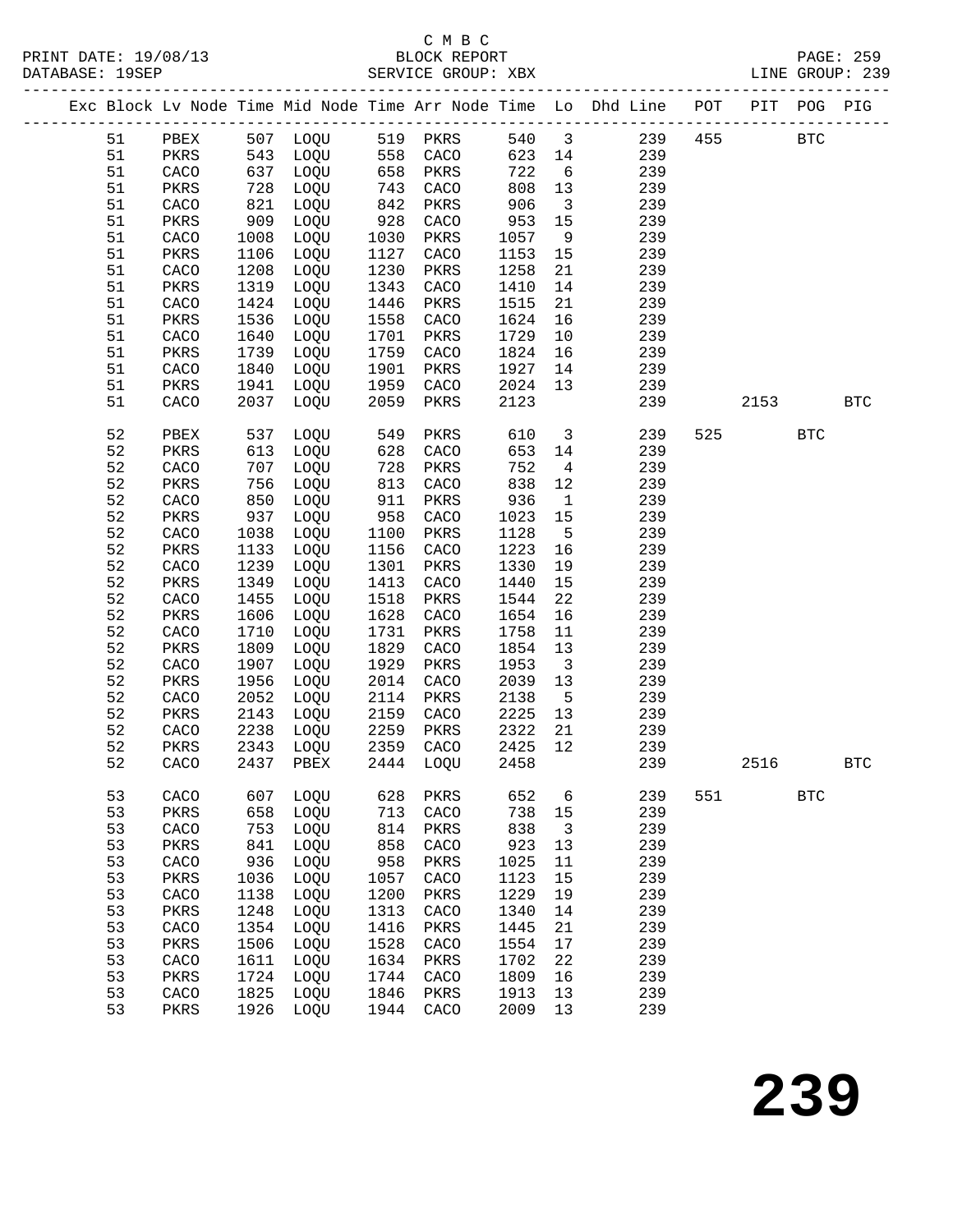# C M B C<br>BLOCK REPORT

|  |    |      |      |          |      |                               |        |                         | Exc Block Lv Node Time Mid Node Time Arr Node Time Lo Dhd Line POT PIT POG PIG |     |                 |            |            |
|--|----|------|------|----------|------|-------------------------------|--------|-------------------------|--------------------------------------------------------------------------------|-----|-----------------|------------|------------|
|  | 53 |      |      |          |      | CACO 2022 LOQU 2044 PKRS 2108 |        |                         |                                                                                | 239 | 2138            |            | <b>BTC</b> |
|  | 54 | PBEX | 607  | LOQU 619 |      | PKRS                          |        |                         | 640 3<br>239                                                                   |     | 555 BTC         |            |            |
|  | 54 | PKRS | 643  | LOQU     | 658  | CACO                          | 723 14 |                         | 239                                                                            |     |                 |            |            |
|  | 54 | CACO | 737  | LOQU     | 758  | PKRS                          | 822    | $\overline{4}$          | 239                                                                            |     |                 |            |            |
|  | 54 | PKRS | 826  | LOQU     | 843  | CACO                          | 908    | 14                      | 239                                                                            |     |                 |            |            |
|  | 54 | CACO | 922  | LOQU     | 943  | PKRS                          | 1008   | 13                      | 239                                                                            |     |                 |            |            |
|  | 54 | PKRS | 1021 | LOQU     | 1042 | CACO                          | 1108   | 15                      | 239                                                                            |     |                 |            |            |
|  | 54 | CACO | 1123 | LOQU     | 1145 | PKRS                          | 1214   | 19                      | 239                                                                            |     |                 |            |            |
|  | 54 | PKRS | 1233 | LOQU     | 1258 | CACO                          | 1325   | 14                      | 239                                                                            |     |                 |            |            |
|  | 54 | CACO | 1339 | LOQU     | 1401 | PKRS                          | 1430   | 20                      | 239                                                                            |     |                 |            |            |
|  | 54 | PKRS | 1450 | LOQU     | 1513 | CACO                          | 1540   | 16                      | 239                                                                            |     |                 |            |            |
|  | 54 | CACO | 1556 | LOQU     | 1619 | PKRS                          | 1647   | 22                      | 239                                                                            |     |                 |            |            |
|  | 54 | PKRS | 1709 | LOQU     | 1729 | CACO                          | 1754   | 16                      | 239                                                                            |     |                 |            |            |
|  | 54 | CACO | 1810 | LOQU     | 1831 | PKRS                          | 1858   | 14                      | 239                                                                            |     |                 |            |            |
|  | 54 | PKRS | 1912 | LOQU     | 1930 | CACO                          | 1955   | 12                      | 239                                                                            |     |                 |            |            |
|  | 54 | CACO | 2007 | LOQU     | 2029 | PKRS                          | 2053   | 20                      | 239                                                                            |     |                 |            |            |
|  | 54 | PKRS | 2113 | LOQU     | 2129 | CACO                          | 2155   | 13                      | 239                                                                            |     |                 |            |            |
|  | 54 | CACO | 2208 | LOQU     | 2229 | PKRS                          | 2252   | 21                      | 239                                                                            |     |                 |            |            |
|  | 54 | PKRS | 2313 | LOQU     | 2329 | CACO                          | 2355   | 13                      | 239                                                                            |     |                 |            |            |
|  | 54 | CACO | 2408 | LOQU     | 2429 | PKRS                          | 2450   | $\overline{2}$          | 239                                                                            |     |                 |            |            |
|  | 54 | PKRS | 2452 | MACA     | 2455 | PBEX                          | 2519   | $\bigcap$               | 20 239                                                                         |     |                 |            |            |
|  | 54 | HODM | 2539 | NWST     | 2641 | SUST                          | 2701   |                         | N19                                                                            |     | 2731            | <b>BTC</b> |            |
|  | 55 | PKRS | 713  | LOQU     | 728  | CACO                          | 753    | 15                      | 239                                                                            | 643 | <b>EXECUTE:</b> |            |            |
|  | 55 | CACO | 808  | LOQU     | 829  | PKRS                          | 853    | $\overline{\mathbf{3}}$ | 239                                                                            |     |                 |            |            |
|  | 55 | PKRS | 856  | LOQU     | 913  | CACO                          | 938    | 15                      | 239                                                                            |     |                 |            |            |
|  | 55 | CACO | 953  | LOQU     | 1015 | PKRS                          | 1042   | 9                       | 239                                                                            |     |                 |            |            |
|  | 55 | PKRS | 1051 | LOQU     | 1112 | CACO                          | 1138   | 15                      | 239                                                                            |     |                 |            |            |
|  | 55 | CACO | 1153 | LOQU     | 1215 | PKRS                          | 1244   | 20                      | 239                                                                            |     |                 |            |            |
|  | 55 | PKRS | 1304 | LOQU     | 1328 | CACO                          | 1355   | 14                      | 239                                                                            |     |                 |            |            |
|  | 55 | CACO | 1409 | LOQU     | 1431 | PKRS                          | 1500   | 21                      | 239                                                                            |     |                 |            |            |
|  | 55 | PKRS | 1521 | LOQU     | 1543 | CACO                          | 1609   | 17                      | 239                                                                            |     |                 |            |            |
|  | 55 | CACO | 1626 | LOQU     | 1649 | PKRS                          | 1717   |                         | 239                                                                            |     | 1747            |            | <b>BTC</b> |
|  |    |      |      |          |      |                               |        |                         |                                                                                |     |                 |            |            |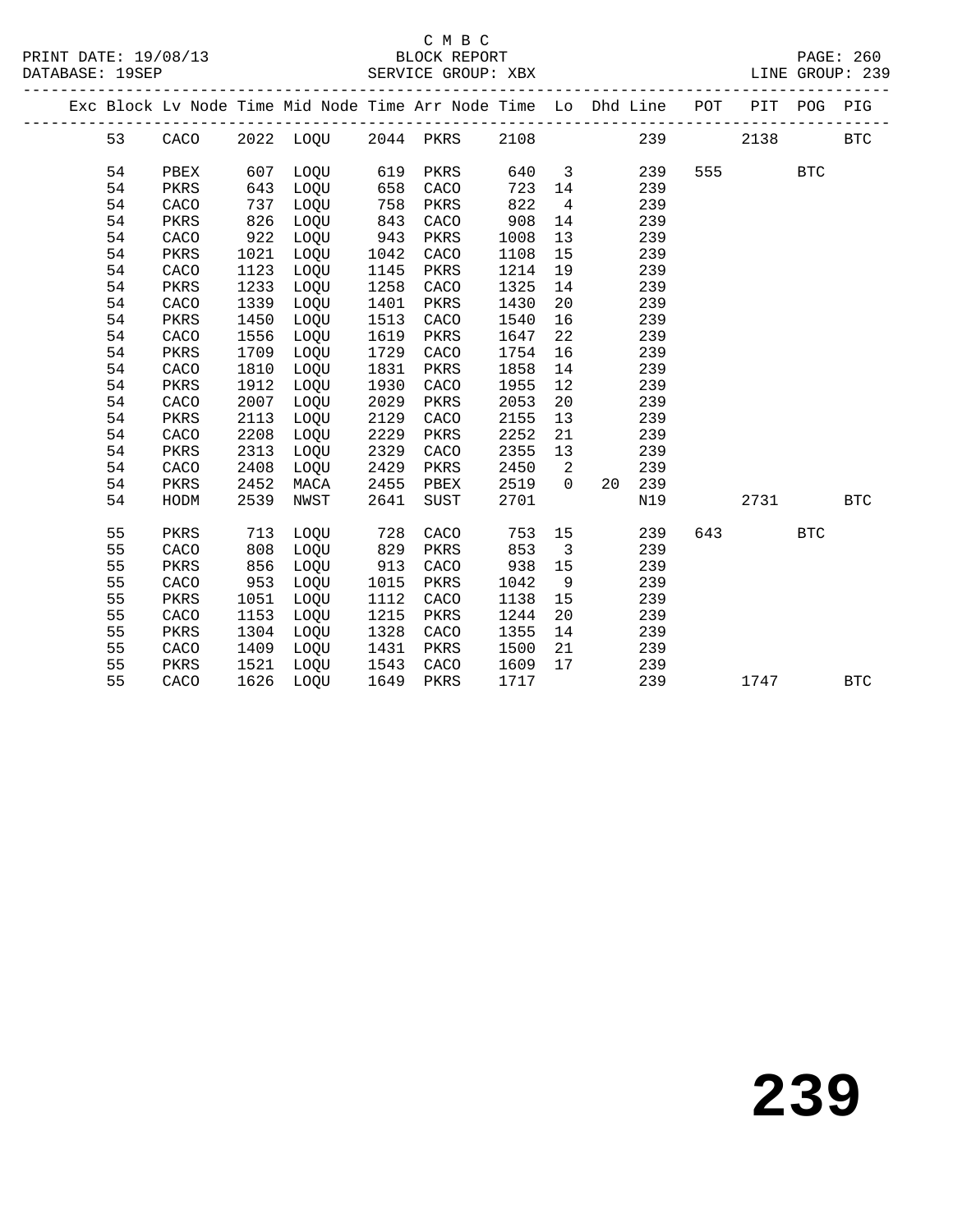### C M B C<br>BLOCK REPORT SERVICE GROUP: XBX

|  |          |              |              |          |              |              |              |                   | Exc Block Lv Node Time Mid Node Time Arr Node Time Lo Dhd Line POT |     | PIT POG |            | PIG        |
|--|----------|--------------|--------------|----------|--------------|--------------|--------------|-------------------|--------------------------------------------------------------------|-----|---------|------------|------------|
|  | 56       | CACO         |              | 722 LOQU |              | 743 PKRS     | 807          | $\overline{4}$    | 239                                                                | 706 |         | <b>BTC</b> |            |
|  | 56       | PKRS         | 811          | LOQU     | 828          | CACO         | 853          | 14                | 239                                                                |     |         |            |            |
|  | 56       | CACO         | 907          | LOQU     | $-28$<br>928 | PKRS         | 953          | 12                | 239                                                                |     |         |            |            |
|  | 56       | PKRS         | 1005         | LOQU     | 1026         | CACO         | 1052         | 16                | 239                                                                |     |         |            |            |
|  | 56       | CACO         | 1108         | LOQU     | 1130         | PKRS         | 1159         | 18                | 239                                                                |     |         |            |            |
|  | 56       | PKRS         | 1217         | LOQU     | 1242         | CACO         | 1309         | 15                | 239                                                                |     |         |            |            |
|  | 56       | CACO         | 1324         | LOQU     | 1346         | PKRS         | 1415         | 20                | 239                                                                |     |         |            |            |
|  | 56       | PKRS         | 1435         | LOQU     | 1458         | CACO         | 1525         | 16                | 239                                                                |     |         |            |            |
|  | 56       | CACO         | 1541         | LOQU     | 1604         | PKRS         | 1630         | 23                | 239                                                                |     |         |            |            |
|  | 56       | PKRS         | 1653         | LOQU     | 1714         | CACO         | 1740         | 15                | 239                                                                |     |         |            |            |
|  | 56       | CACO         | 1755         | LOQU     | 1816         | PKRS         | 1843         | 12                | 239                                                                |     |         |            |            |
|  | 56       | PKRS         | 1855         | LOQU     | 1915         | CACO         | 1940         | 11                | 239                                                                |     |         |            |            |
|  | 56       | CACO         | 1951         | LOQU     | 2014         | PKRS         | 2038         | 5                 | 239                                                                |     |         |            |            |
|  | 56       | PKRS         | 2043         | LOQU     | 2059         | CACO         | 2125         | 13                | 239                                                                |     |         |            |            |
|  | 56       | CACO         | 2138         | LOQU     | 2159         | PKRS         | 2222         | 21                | 239                                                                |     |         |            |            |
|  | 56       | PKRS         | 2243         | LOQU     | 2259         | CACO         | 2325         | 13                | 239                                                                |     |         |            |            |
|  | 56       | CACO         | 2338         | LOQU     | 2359         | PKRS         | 2420         | 26                | 239                                                                |     |         |            |            |
|  | 56<br>56 | PKRS         | 2446<br>2524 | LOQU     | 2459         | CACO         | 2521<br>2531 | $\overline{3}$    | 239<br>239                                                         |     |         |            |            |
|  | 56       | CACO<br>PBEX | 2531         |          |              | PBEX<br>BUB2 | 2556         | 0<br>$\mathbf{1}$ | 209<br>5                                                           |     |         |            |            |
|  | 56       | HODM         | 2602         | LOQU     | 2632         | LVMT         | 2651         | 15                | 23<br>N24                                                          |     |         |            |            |
|  | 56       | HODM         | 2729         |          |              | NWST         | 2831         |                   | N19                                                                |     | 2853    |            | <b>BTC</b> |
|  |          |              |              |          |              |              |              |                   |                                                                    |     |         |            |            |
|  | 57       | PKRS         | 743          | LOQU     | 758          | CACO         | 823          | 14                | 239                                                                | 713 |         | <b>BTC</b> |            |
|  | 57       | CACO         | 837          | LOQU     | 858          | PKRS         | 923          | $\mathbf{1}$      | 239                                                                |     |         |            |            |
|  | 57       | PKRS         | 924          | LOQU     | 943          | CACO         | 1008         | 15                | 239                                                                |     |         |            |            |
|  | 57       | CACO         | 1023         | LOQU     | 1045         | PKRS         | 1112         | 9                 | 239                                                                |     |         |            |            |
|  | 57       | PKRS         | 1121         | LOQU     | 1142         | CACO         | 1208         | 15                | 239                                                                |     |         |            |            |
|  | 57       | CACO         | 1223         | LOQU     | 1245         | PKRS         | 1313         | 21                | 239                                                                |     |         |            |            |
|  | 57       | PKRS         | 1334         | LOQU     | 1358         | CACO         | 1425         | 14                | 239                                                                |     |         |            |            |
|  | 57       | CACO         | 1439         | LOQU     | 1501         | PKRS         | 1530         | 21                | 239                                                                |     |         |            |            |
|  | 57       | PKRS         | 1551         | LOQU     | 1613         | CACO         | 1639         | 17                | 239                                                                |     |         |            |            |
|  | 57       | CACO         | 1656         | LOQU     | 1717         | PKRS         | 1744         | 10                | 239                                                                |     |         |            |            |
|  | 57       | PKRS         | 1754         | LOQU     | 1814         | CACO         | 1839         | 16                | 239                                                                |     |         |            |            |
|  | 57       | CACO         | 1855         | LOQU     | 1916         | PKRS         | 1942         |                   | 239                                                                |     | 2012    |            | <b>BTC</b> |
|  | 58       | PKRS         | 951          | LOQU     | 1012         | CACO         | 1038         | 15                | 239                                                                | 921 |         | <b>BTC</b> |            |
|  | 58       | CACO         | 1053         | LOQU     | 1115         | PKRS         | 1143         | 5                 | 239                                                                |     |         |            |            |
|  | 58       | PKRS         | 1148         | LOQU     | 1211         | CACO         | 1238         | 16                | 239                                                                |     |         |            |            |
|  | 58       | CACO         | 1254         | LOQU     | 1316         | PKRS         | 1345         | 20                | 239                                                                |     |         |            |            |
|  | 58       | PKRS         | 1405         | LOQU     | 1428         | CACO         | 1455         | 16                | 239                                                                |     |         |            |            |
|  | 58       | CACO         | 1511         | LOQU     | 1534         | PKRS         | 1600         | 21                | 239                                                                |     |         |            |            |
|  | 58       | PKRS         | 1621         | LOQU     | 1643         | CACO         | 1709         | 16                | 239                                                                |     |         |            |            |
|  | 58       | CACO         | 1725         | LOQU     | 1746         | PKRS         | 1813         | 11                | 239                                                                |     |         |            |            |
|  | 58       | PKRS         | 1824         | LOQU     | 1844         | CACO         | 1909         | 13                | 239                                                                |     |         |            |            |
|  | 58       | CACO         | 1922         | LOQU     | 1944         | PKRS         | 2008         | 5                 | 239                                                                |     |         |            |            |
|  | 58       | PKRS         | 2013         | LOQU     | 2029         | CACO         | 2056         | 12                | 239                                                                |     |         |            |            |
|  | 58       | CACO         | 2108         | LOQU     | 2129         | PKRS         | 2153         | 20                | 239                                                                |     |         |            |            |
|  | 58       | PKRS         | 2213         | LOQU     | 2229         | CACO         | 2255         | 13                | 239                                                                |     |         |            |            |
|  | 58       | CACO         | 2308         | LOQU     | 2329         | PKRS         | 2351         | 25                | 239                                                                |     |         |            |            |
|  | 58       | PKRS         | 2416         | LOQU     | 2429         | CACO         | 2451         | 23                | 239                                                                |     |         |            |            |
|  | 58       | CACO         | 2514         | LOQU     | 2535         | PKRS         | 2556         |                   | 239                                                                |     | 2626    |            | <b>BTC</b> |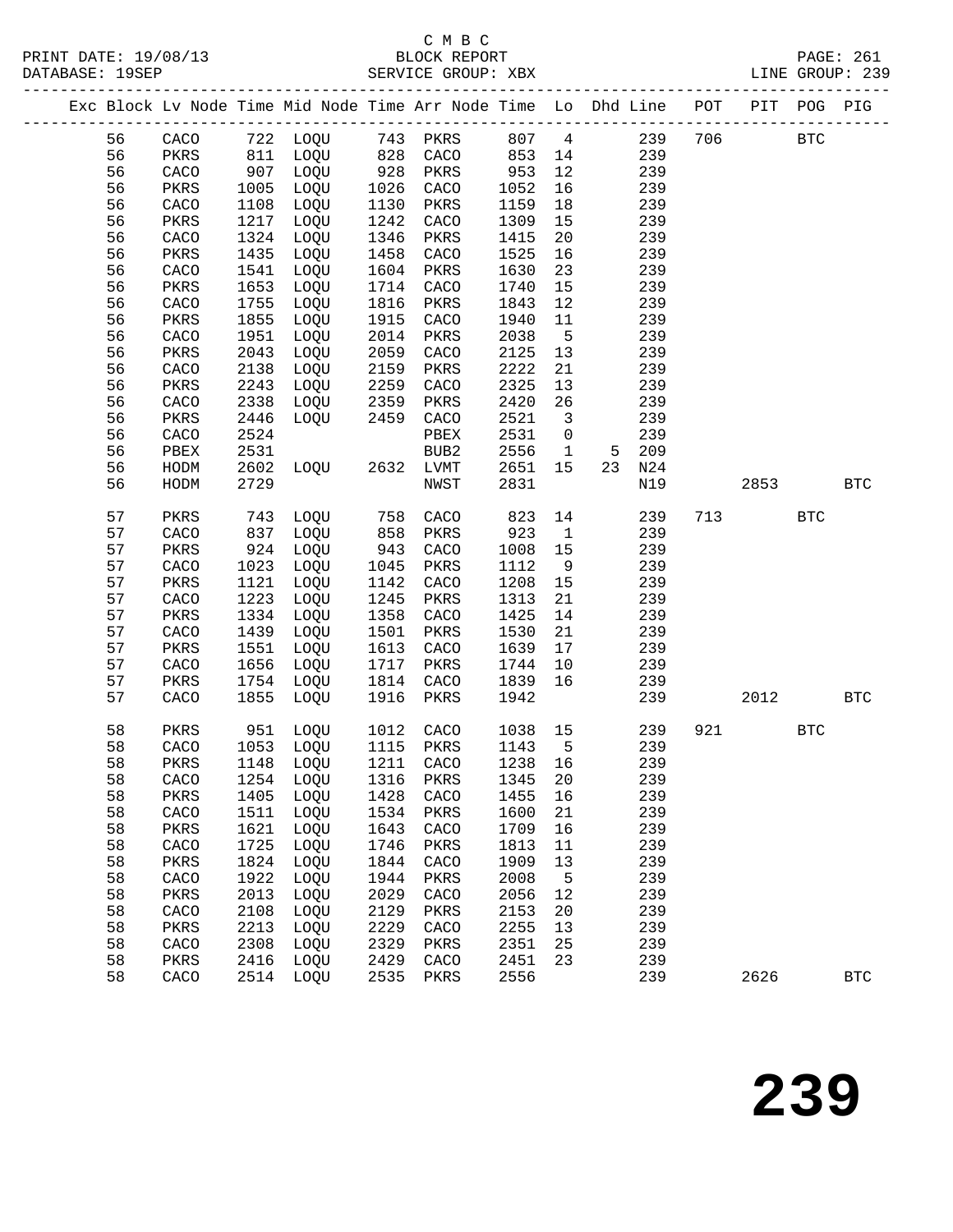### C M B C<br>BLOCK REPORT SERVICE GROUP: XBX

|    |      |      |             |      |      |      |     | Exc Block Ly Node Time Mid Node Time Arr Node Time Lo Dhd Line | POT  | PIT  | POG        | PIG        |
|----|------|------|-------------|------|------|------|-----|----------------------------------------------------------------|------|------|------------|------------|
| 59 | PKRS | 1202 | LOOU        | 1226 | CACO | 1253 | 16  | 239                                                            | 1132 |      | <b>BTC</b> |            |
| 59 | CACO | 1309 | LOOU        | 1331 | PKRS | 1400 | 20  | 239                                                            |      |      |            |            |
| 59 | PKRS | 1420 | LOOU        | 1443 | CACO | 1510 | 16  | 239                                                            |      |      |            |            |
| 59 | CACO | 1526 | LOOU        | 1549 | PKRS | 1615 | 23  | 239                                                            |      |      |            |            |
| 59 | PKRS | 1638 | LOOU        | 1659 | CACO | 1725 | -15 | 239                                                            |      |      |            |            |
| 59 | CACO | 1740 | LOOU        | 1801 | PKRS | 1828 | 11  | 239                                                            |      |      |            |            |
| 59 | PKRS | 1839 | LOOU        | 1859 | CACO | 1924 | 13  | 239                                                            |      |      |            |            |
| 59 | CACO | 1937 | <b>LOOU</b> | 2000 | PKRS | 2024 | 4   | 239                                                            |      |      |            |            |
| 59 | PKRS | 2028 | LOOU        | 2044 | CACO | 2109 |     | 239                                                            |      | 2124 |            | <b>BTC</b> |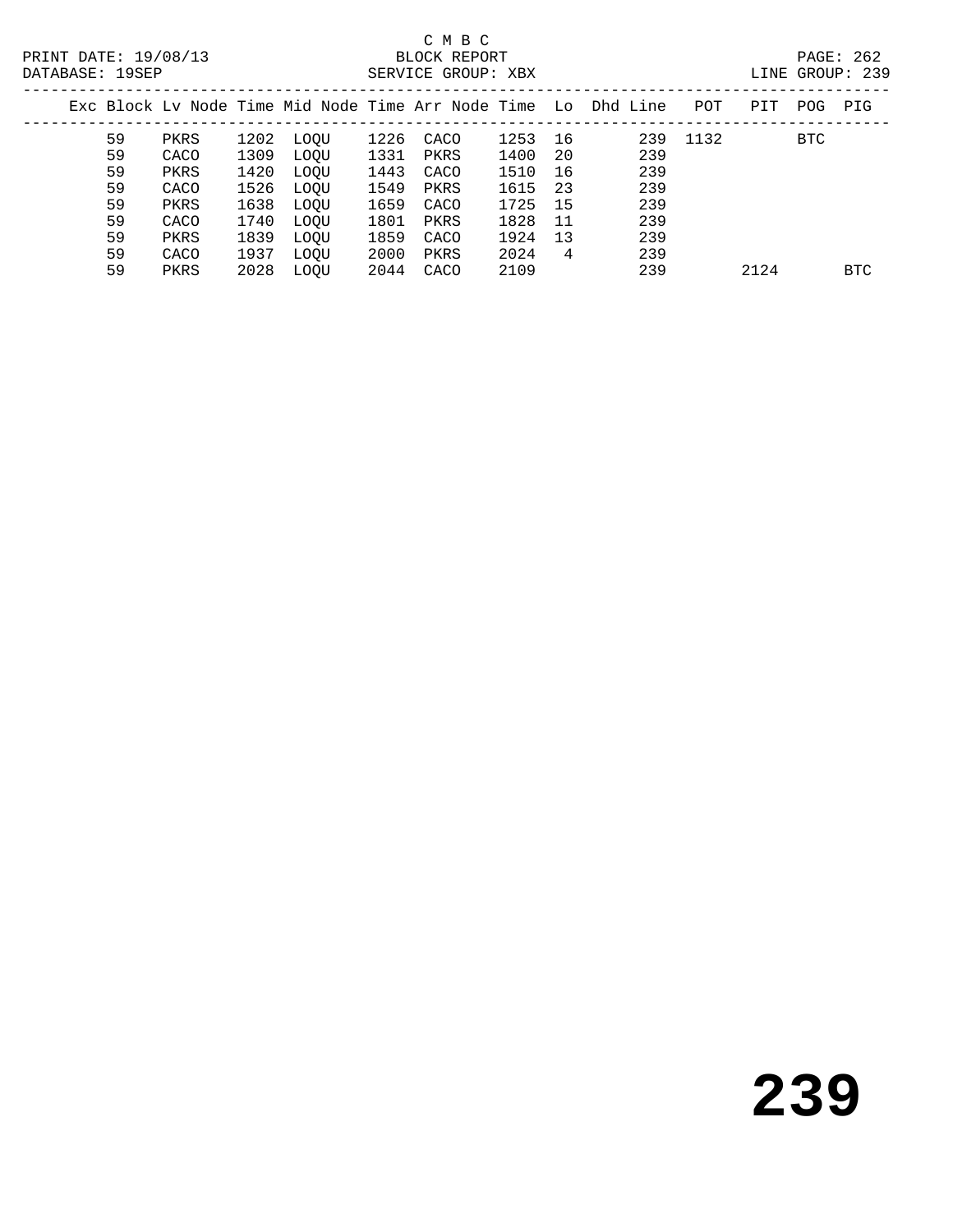|  |                                                                                                                                                                                                                                                                                                                                           |                                                                                                                                                                                                       |                                                                             |                                                                                                                                                                                                                                                                      |                                                                              |                                                                                                                                                                    |                                                                                                                                                 |                                          | Exc Block Lv Node Time Mid Node Time Arr Node Time Lo Dhd Line POT PIT POG PIG                                                                                                                                                                                                 |         |            |
|--|-------------------------------------------------------------------------------------------------------------------------------------------------------------------------------------------------------------------------------------------------------------------------------------------------------------------------------------------|-------------------------------------------------------------------------------------------------------------------------------------------------------------------------------------------------------|-----------------------------------------------------------------------------|----------------------------------------------------------------------------------------------------------------------------------------------------------------------------------------------------------------------------------------------------------------------|------------------------------------------------------------------------------|--------------------------------------------------------------------------------------------------------------------------------------------------------------------|-------------------------------------------------------------------------------------------------------------------------------------------------|------------------------------------------|--------------------------------------------------------------------------------------------------------------------------------------------------------------------------------------------------------------------------------------------------------------------------------|---------|------------|
|  | $1 \quad \blacksquare$<br>$\mathbf{1}$<br>$1\,$<br>$\mathbf 1$<br>$\mathbf{1}$<br>$\mathbf 1$<br>$1\,$<br>$\mathbf 1$<br>$1\,$<br>$\mathbf 1$<br>$\mathbf 1$<br>$1\,$<br>$\mathbf 1$<br>1<br>$1\,$<br>$\mathbf 1$<br>$\mathbf 1$<br>1<br>$\mathbf 1$<br>$\mathbf 1$<br>$\mathbf 1$<br>$\mathbf 1$<br>$\mathbf 1$<br>1<br>$\mathbf 1$<br>1 | ULP1<br>HODM<br>29ST<br>JOST 743 BDKI<br>PBEX<br>JOST<br>29ST<br>MUSC<br>29ST<br>JOST<br>PBEX<br>JOST<br>PBEX<br>JOST<br>PBEX<br>JOST<br>PBEX<br>JOST<br>PBEX<br>JOST<br>PBEX<br>JOST<br>29ST<br>MUSC | 957<br>1223<br>1301<br>1343<br>1503<br>1540<br>1623<br>1700<br>1944<br>2000 | SERO 409 BYGR 416 ULP1 436 2<br>818 BDKI<br>818 BDKI 827 JOST 847 6<br>853 CH77 907 29ST 922 21<br>943 MUSC 957 0<br>1013 CH77<br>1103 BDKI<br>1141 BDKI<br>BDKI<br>BDKI<br>BDKI<br>1419 BDKI<br>BDKI<br>BDKI<br>BDKI<br>BDKI<br>1744 BDKI<br>1817 BDKI<br>1853 CH77 | 1027<br>1150<br>1311<br>1404<br>1430<br>1550<br>1644<br>1805<br>1827<br>1911 | 803 PBEX 813 5<br>29ST<br>JOST<br>1123 PBEX<br>JOST<br>1244 PBEX<br>JOST<br>PBEX<br>JOST<br>1524 PBEX<br>JOST<br>PBEX<br>1710 JOST<br>PBEX<br>JOST<br>29ST<br>MUSC | 739 4<br>1133 8<br>1213 10<br>1254 7<br>1333<br>1414 5<br>1453 10<br>1534<br>1613<br>1654 6<br>1733 11<br>1815 2<br>1849 4<br>1926 18<br>2000 0 | 10<br>6<br>10                            | ULP1 338 GRBY 357 SERO 408 1 N17<br>N17<br>508  26  5  N17<br>641 7 25 N19<br>026<br>028<br>847 6<br>028<br>026<br>029<br>1010 3<br>029<br>1045 18<br>026<br>028<br>028<br>028<br>028<br>028<br>028<br>028<br>028<br>028<br>028<br>028<br>028<br>026<br>029<br>29ST 2011 2 029 | 256 BTC |            |
|  | 1<br>$\mathbf 1$<br>$\mathbf 1$<br>1<br>1<br>$\mathbf 1$<br>$\mathbf 1$<br>$\mathbf 1$                                                                                                                                                                                                                                                    | 29ST<br>JOST<br>KTLP<br>JOST<br>KTLP<br>JOST<br>PBEX<br>JOST                                                                                                                                          | 2013<br>2049<br>2123<br>2150<br>2221<br>2245<br>2317<br>2348                | CH77<br>RUBY<br>RUBY<br>RUBY<br>RUBY<br>BDKI<br>BDKI<br>BDKI                                                                                                                                                                                                         | 2026<br>2058<br>2131<br>2159<br>2229<br>2304<br>2326<br>2407                 | JOST<br>KTLP<br>JOST<br>KTLP<br>JOST<br>PBEX<br>JOST<br>PBEX                                                                                                       | 2042<br>2110<br>2141<br>2211<br>2239<br>2312<br>2345<br>2415                                                                                    | 7<br>13<br>- 9<br>10<br>6<br>5<br>3<br>4 | 026<br>027<br>027<br>027<br>027<br>028<br>028<br>028                                                                                                                                                                                                                           |         |            |
|  | $\mathbf 1$                                                                                                                                                                                                                                                                                                                               | PBEX                                                                                                                                                                                                  | 2419                                                                        | BDKI                                                                                                                                                                                                                                                                 | 2427                                                                         | JOST                                                                                                                                                               | 2445                                                                                                                                            |                                          | 028                                                                                                                                                                                                                                                                            | 2453    | <b>BTC</b> |

C M B C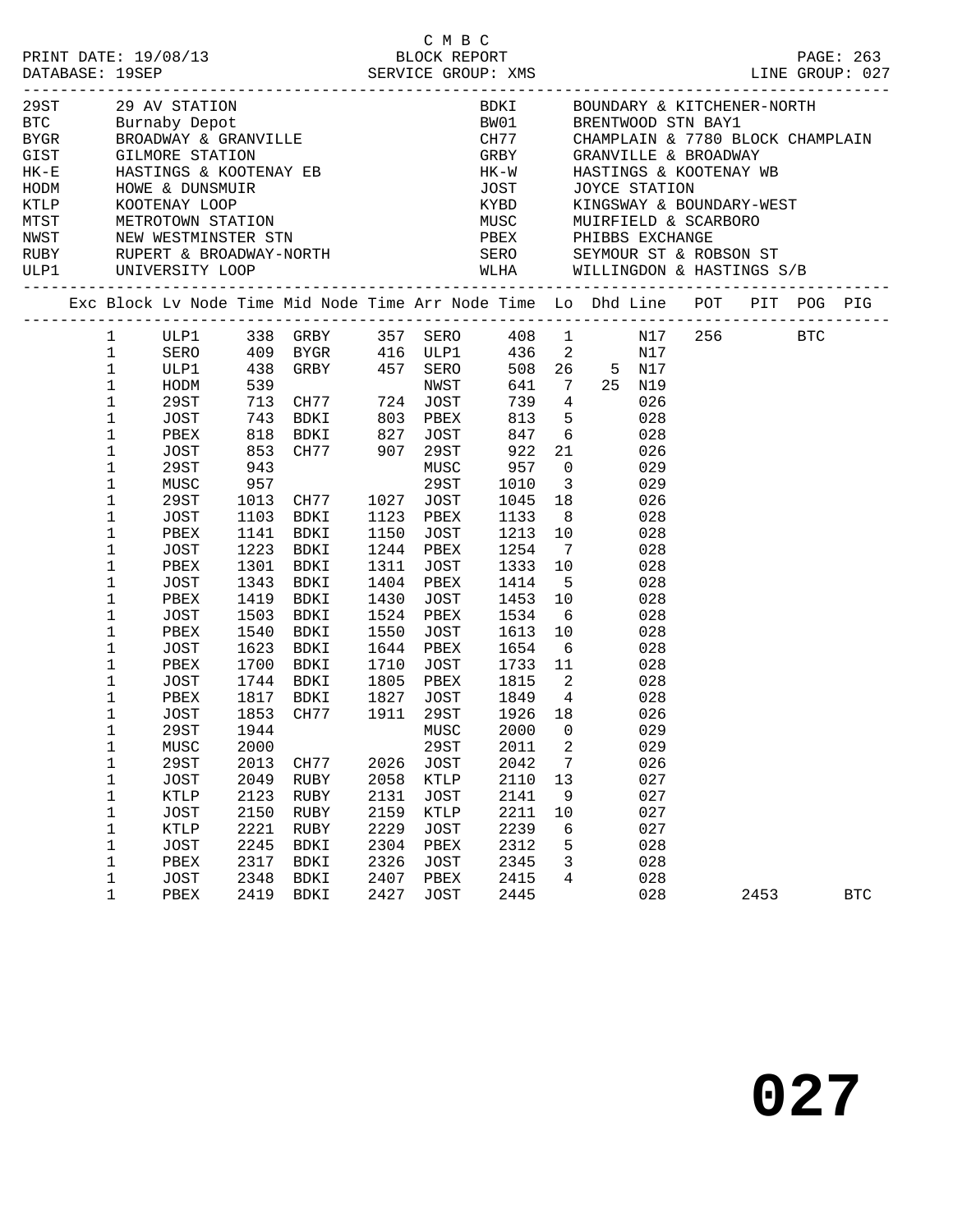## C M B C<br>BLOCK REPORT

| DATABASE: 19SEP |                         |             |      |      |      | SERVICE GROUP: XMS     |      |                 | -----------------------------                                                  |         | LINE GROUP: 027 |
|-----------------|-------------------------|-------------|------|------|------|------------------------|------|-----------------|--------------------------------------------------------------------------------|---------|-----------------|
|                 |                         |             |      |      |      |                        |      |                 | Exc Block Lv Node Time Mid Node Time Arr Node Time Lo Dhd Line POT PIT POG PIG |         |                 |
|                 | 2                       |             |      |      |      | MTST 555 BW01 606 KTLP |      |                 | 615 10<br>130                                                                  | 538 BTC |                 |
|                 | $\overline{a}$          | <b>KTLP</b> | 625  | WLHA |      | 631 MTST               | 650  | 5 <sup>5</sup>  | 130                                                                            |         |                 |
|                 | $\overline{\mathbf{c}}$ | MTST        | 655  | BW01 | 706  | <b>KTLP</b>            | 715  | 10              | 130                                                                            |         |                 |
|                 | $\overline{c}$          | KTLP        | 725  | WLHA | 731  | MTST                   | 750  | 5               | 130                                                                            |         |                 |
|                 | $\sqrt{2}$              | MTST        | 755  | BW01 | 808  | KTLP                   | 817  | $\overline{3}$  | 130                                                                            |         |                 |
|                 | $\boldsymbol{2}$        | KTLP        | 820  | WLHA | 828  | MTST                   | 847  | 8               | 130                                                                            |         |                 |
|                 | $\overline{\mathbf{c}}$ | MTST        | 855  | BW01 | 908  | KTLP                   | 917  | $\overline{4}$  | 130                                                                            |         |                 |
|                 | $\sqrt{2}$              | KTLP        | 921  | RUBY | 930  | JOST                   | 942  | 7 <sup>7</sup>  | 027                                                                            |         |                 |
|                 | $\sqrt{2}$              | JOST        | 949  | RUBY | 1000 | KTLP                   | 1012 | 8               | 027                                                                            |         |                 |
|                 | $\sqrt{2}$              | KTLP        | 1020 | RUBY | 1030 | JOST                   | 1042 | $7\overline{ }$ | 027                                                                            |         |                 |
|                 | $\overline{\mathbf{c}}$ | JOST        | 1049 | RUBY | 1100 | KTLP                   | 1112 | 8               | 027                                                                            |         |                 |
|                 | 2                       | KTLP        | 1120 | RUBY | 1130 | JOST                   | 1142 | $7\overline{ }$ | 027                                                                            |         |                 |
|                 | $\overline{\mathbf{c}}$ | JOST        | 1149 | RUBY | 1201 | KTLP                   | 1213 | $6\overline{6}$ | 027                                                                            |         |                 |
|                 | $\sqrt{2}$              | KTLP        | 1219 | RUBY | 1229 | JOST                   | 1242 | $7\phantom{.0}$ | 027                                                                            |         |                 |
|                 | $\overline{\mathbf{c}}$ | <b>JOST</b> | 1249 | RUBY | 1300 | KTLP                   | 1313 | $6\overline{6}$ | 027                                                                            |         |                 |
|                 | $\overline{c}$          | KTLP        | 1319 | RUBY | 1329 | <b>JOST</b>            | 1342 | $7\phantom{.0}$ | 027                                                                            |         |                 |
|                 | 2                       | JOST        | 1349 | RUBY | 1400 | KTLP                   | 1413 | 6               | 027                                                                            |         |                 |
|                 | $\overline{a}$          | KTLP        | 1419 | RUBY | 1429 | JOST                   | 1442 | $7\phantom{.0}$ | 027                                                                            |         |                 |
|                 | $\overline{\mathbf{c}}$ | JOST        | 1449 | RUBY | 1500 | KTLP                   | 1513 | $6\overline{6}$ | 027                                                                            |         |                 |
|                 | $\overline{c}$          | KTLP        | 1519 | RUBY | 1529 | JOST                   | 1542 | $7\phantom{.0}$ | 027                                                                            |         |                 |
|                 | $\boldsymbol{2}$        | JOST        | 1549 | RUBY | 1600 | KTLP                   | 1613 | $7\phantom{.}$  | 027                                                                            |         |                 |
|                 | $\mathbf 2$             | KTLP        | 1620 | RUBY | 1629 | JOST                   | 1642 | $7\overline{ }$ | 027                                                                            |         |                 |
|                 | $\sqrt{2}$              | JOST        | 1649 | RUBY | 1700 | KTLP                   | 1713 | $6\overline{6}$ | 027                                                                            |         |                 |
|                 | $\boldsymbol{2}$        | KTLP        | 1719 | RUBY | 1728 | JOST                   | 1741 | 8               | 027                                                                            |         |                 |
|                 | $\mathbf 2$             | JOST        | 1749 | RUBY | 1800 | KTLP                   | 1813 | 6               | 027                                                                            |         |                 |
|                 | $\mathbf 2$             | KTLP        | 1819 | RUBY | 1828 | JOST                   | 1841 | 8               | 027                                                                            |         |                 |
|                 | $\overline{\mathbf{c}}$ | JOST        | 1849 | RUBY | 1900 | KTLP                   | 1913 | 8               | 027                                                                            |         |                 |
|                 | 2                       | KTLP        | 1921 | RUBY | 1929 | JOST                   | 1941 | $\overline{4}$  | 027                                                                            |         |                 |
|                 | 2                       | JOST        | 1945 | BDKI | 2005 | PBEX                   | 2013 | $\overline{2}$  | 028                                                                            |         |                 |
|                 | 2                       | PBEX        | 2015 | BDKI | 2025 | <b>JOST</b>            | 2046 | $7\phantom{.0}$ | 028                                                                            |         |                 |
|                 | $\mathbf 2$             | JOST        | 2053 | CH77 | 2108 | 29ST                   | 2123 | $20\,$          | 026                                                                            |         |                 |
|                 | $\overline{\mathbf{c}}$ | 29ST        | 2143 | CH77 | 2156 | JOST                   | 2212 | $\mathbf{3}$    | 026                                                                            |         |                 |
|                 | 2                       | JOST        | 2215 | BDKI | 2234 | PBEX                   | 2242 | 5               | 028                                                                            |         |                 |
|                 | $\overline{\mathbf{c}}$ | PBEX        | 2247 | BDKI | 2256 | <b>JOST</b>            | 2315 | $\overline{a}$  | 028                                                                            |         |                 |
|                 | 2                       | JOST        | 2317 | BDKI | 2336 | PBEX                   | 2344 | 5               | 028                                                                            |         |                 |
|                 | $\overline{2}$          | PBEX        | 2349 | BDKI | 2357 | JOST                   | 2415 | $\overline{4}$  | 028                                                                            |         |                 |
|                 | 2                       | JOST        | 2419 | BDKI | 2438 | PBEX                   | 2446 | $4\overline{ }$ | 028                                                                            |         |                 |
|                 | $\overline{2}$          | PBEX        | 2450 |      |      | $HK-E$                 | 2455 |                 | 028                                                                            | 2459    | <b>BTC</b>      |
|                 |                         |             |      |      |      |                        |      |                 |                                                                                |         |                 |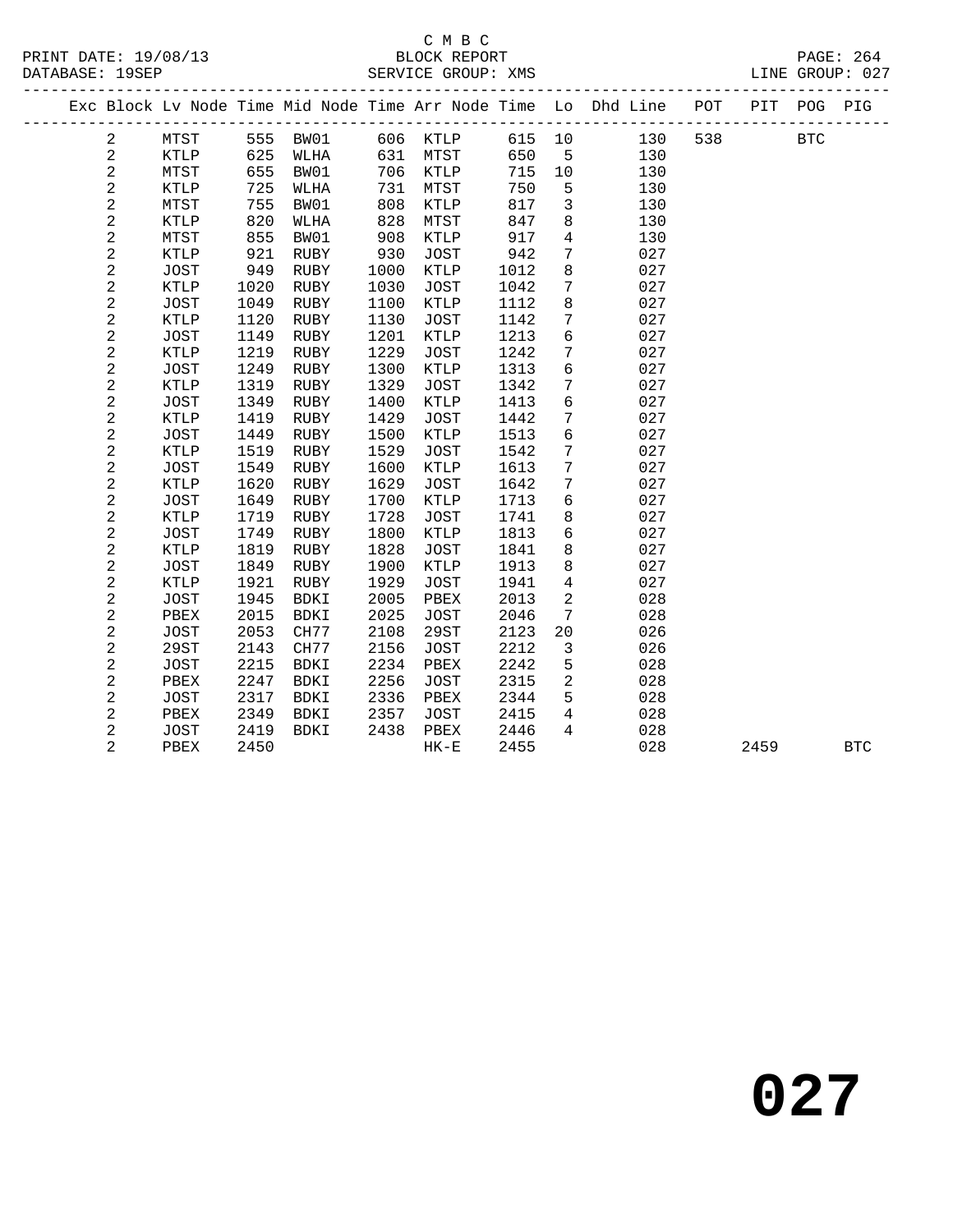#### C M B C<br>BLOCK REPORT SERVICE GROUP: XMS

|  |   |             |      |          |      |          |       |                            | Exc Block Lv Node Time Mid Node Time Arr Node Time Lo Dhd Line POT PIT POG PIG |     |            |  |
|--|---|-------------|------|----------|------|----------|-------|----------------------------|--------------------------------------------------------------------------------|-----|------------|--|
|  | 3 | BDKI        |      | 620 HK-W |      | 623 HK-W | 623 0 |                            | 028                                                                            | 619 | <b>BTC</b> |  |
|  | 3 | $HK-E$      | 623  | GIST     | 630  | JOST     | 645   |                            | 028<br>$\overline{0}$                                                          |     |            |  |
|  | 3 | JOST        | 645  | GIST     | 700  | HK-W     | 708   |                            | 15<br>028                                                                      |     |            |  |
|  | 3 | $HK-E$      | 723  | GIST     | 730  | JOST     | 745   | 8                          | 028                                                                            |     |            |  |
|  | 3 | JOST        | 753  | CH77     | 807  | 29ST     | 822   | 21                         | 026                                                                            |     |            |  |
|  | 3 | 29ST        | 843  |          |      | MUSC     | 857   | $\overline{0}$             | 029                                                                            |     |            |  |
|  | 3 | MUSC        | 857  |          |      | 29ST     | 910   | $\overline{3}$             | 029                                                                            |     |            |  |
|  | 3 | 29ST        | 913  | CH77 927 |      | JOST     | 945   | 8                          | 026                                                                            |     |            |  |
|  | 3 | JOST        | 953  | CH77     | 1008 | 29ST     | 1023  | 20                         | 026                                                                            |     |            |  |
|  | 3 | 29ST        | 1043 |          |      | MUSC     | 1058  | $\overline{0}$             | 029                                                                            |     |            |  |
|  | 3 | MUSC        | 1058 |          |      | 29ST     | 1111  | $\overline{\phantom{a}}^2$ | 029                                                                            |     |            |  |
|  | 3 | 29ST        | 1113 | CH77     | 1128 | JOST     | 1146  | $7\overline{ }$            | 026                                                                            |     |            |  |
|  | 3 | JOST        | 1153 | CH77     | 1209 | 29ST     | 1226  | 13                         | 026                                                                            |     |            |  |
|  | 3 | 29ST        | 1239 |          |      | MUSC     | 1255  | $\overline{0}$             | 029                                                                            |     |            |  |
|  | 3 | MUSC        | 1255 |          |      | 29ST     | 1308  | 5                          | 029                                                                            |     |            |  |
|  | 3 | 29ST        | 1313 | CH77     | 1328 | JOST     | 1346  | $7\overline{ }$            | 026                                                                            |     |            |  |
|  | 3 | JOST        | 1353 | CH77     | 1410 | 29ST     | 1427  | 13                         | 026                                                                            |     |            |  |
|  | 3 | 29ST        | 1440 |          |      | MUSC     | 1456  | $\overline{0}$             | 029                                                                            |     |            |  |
|  | 3 | MUSC        | 1456 |          |      | 29ST     | 1508  | $5^{\circ}$                | 029                                                                            |     |            |  |
|  | 3 | 29ST        | 1513 | CH77     | 1528 | JOST     | 1547  | 6                          | 026                                                                            |     |            |  |
|  | 3 | JOST        | 1553 | CH77     | 1610 | 29ST     | 1627  | 13                         | 026                                                                            |     |            |  |
|  | 3 | 29ST        | 1640 |          |      | MUSC     | 1656  | $\overline{0}$             | 029                                                                            |     |            |  |
|  | 3 | MUSC        | 1656 |          |      | 29ST     | 1708  | 5                          | 029                                                                            |     |            |  |
|  | 3 | 29ST        | 1713 | CH77     | 1728 | JOST     | 1747  | 6                          | 026                                                                            |     |            |  |
|  | 3 | JOST        | 1753 | CH77     | 1811 | 29ST     | 1826  | 17                         | 026                                                                            |     |            |  |
|  | 3 | 29ST        | 1843 |          |      | MUSC     | 1859  | $\overline{0}$             | 029                                                                            |     |            |  |
|  | 3 | MUSC        | 1859 |          |      | 29ST     | 1910  | $\mathbf{3}$               | 029                                                                            |     |            |  |
|  | 3 | 29ST        | 1913 | CH77     | 1927 | JOST     | 1945  | $4\overline{ }$            | 026                                                                            |     |            |  |
|  | 3 | JOST        | 1949 | RUBY     | 1958 | KTLP     | 2010  |                            | 13<br>027                                                                      |     |            |  |
|  | 3 | KTLP        | 2023 | RUBY     | 2031 | JOST     | 2041  | $\overline{4}$             | 027                                                                            |     |            |  |
|  | 3 | <b>JOST</b> | 2045 | BDKI     | 2105 | PBEX     | 2113  | 2                          | 028                                                                            |     |            |  |

3 PBEX 2115 BDKI 2125 JOST 2146 028 2154 BTC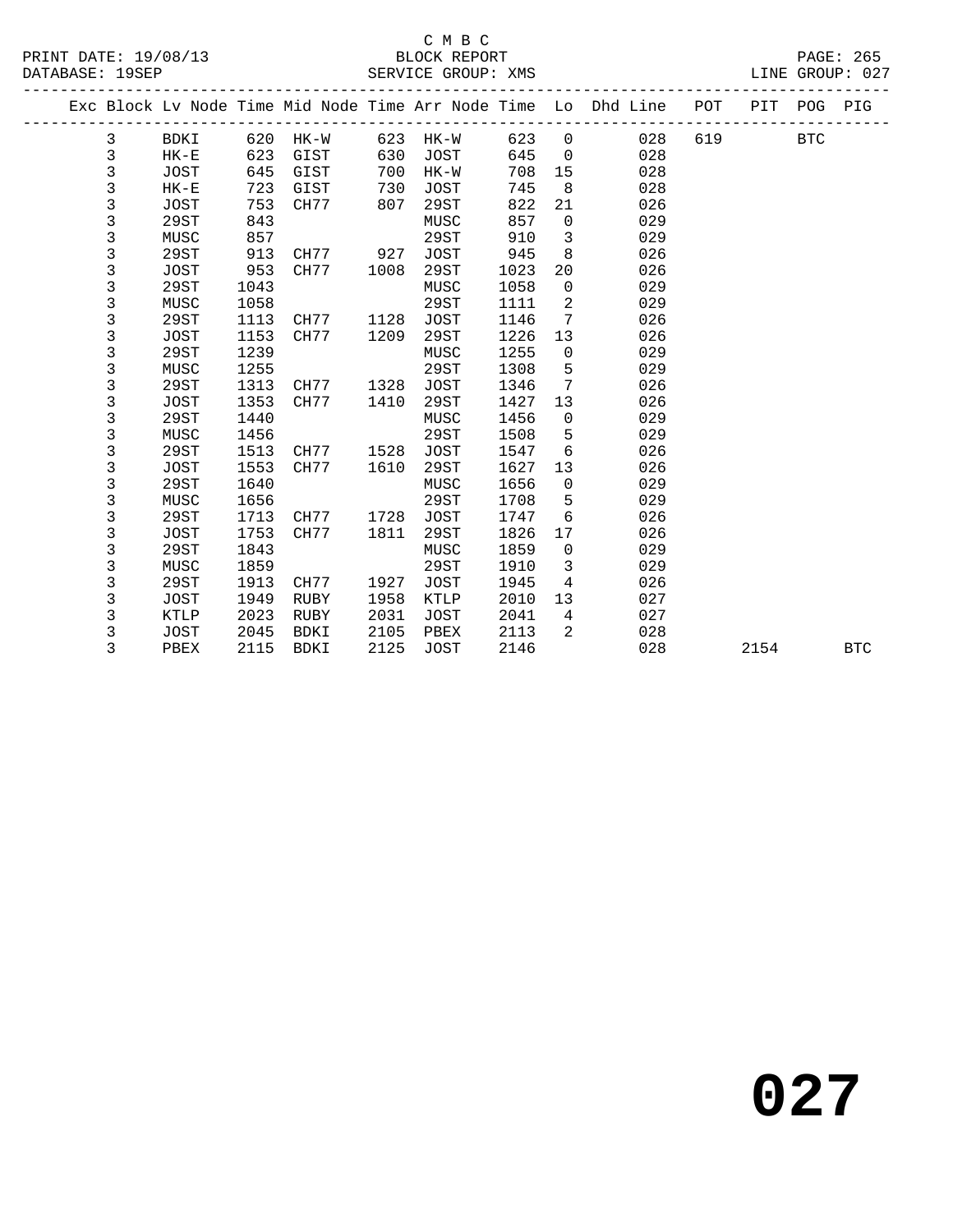## $\begin{tabular}{lllll} \multicolumn{2}{c}{\textbf{C} M B C} \\ \multicolumn{2}{c}{\textbf{P R INT} \end{tabular}}$  DATE: 19/08/13  $\end{tabular}$  BLOCK REPORT

DATABASE: 19SEP SERVICE GROUP: XMS LINE GROUP: 027

|   |             |      |      |      |             |      |                 | Exc Block Lv Node Time Mid Node Time Arr Node Time Lo Dhd Line | POT | PIT POG |            | PIG        |
|---|-------------|------|------|------|-------------|------|-----------------|----------------------------------------------------------------|-----|---------|------------|------------|
| 4 | JOST        | 630  | CH77 | 643  | 29ST        | 656  | 17              | 026                                                            | 619 |         | <b>BTC</b> |            |
| 4 | 29ST        | 713  |      |      | MUSC        | 727  | $\overline{0}$  | 029                                                            |     |         |            |            |
| 4 | MUSC        | 727  |      |      | 29ST        | 739  | $\overline{4}$  | 029                                                            |     |         |            |            |
| 4 | 29ST        | 743  | CH77 | 755  | <b>JOST</b> | 812  | $7\overline{ }$ | 026                                                            |     |         |            |            |
| 4 | JOST        | 819  | RUBY | 827  | KTLP        | 838  | 13              | 027                                                            |     |         |            |            |
| 4 | KTLP        | 851  | RUBY | 900  | <b>JOST</b> | 912  | 11              | 027                                                            |     |         |            |            |
| 4 | <b>JOST</b> | 923  | CH77 | 937  | 29ST        | 952  | 21              | 026                                                            |     |         |            |            |
| 4 | 29ST        | 1013 |      |      | MUSC        | 1027 | $\overline{0}$  | 029                                                            |     |         |            |            |
| 4 | MUSC        | 1027 |      |      | 29ST        | 1040 | 3               | 029                                                            |     |         |            |            |
| 4 | 29ST        | 1043 | CH77 | 1058 | <b>JOST</b> | 1116 | $7\phantom{.0}$ | 026                                                            |     |         |            |            |
| 4 | JOST        | 1123 | CH77 | 1139 | 29ST        | 1156 | 17              | 026                                                            |     |         |            |            |
| 4 | 29ST        | 1213 |      |      | MUSC        | 1228 | $\mathbf 0$     | 029                                                            |     |         |            |            |
| 4 | MUSC        | 1228 |      |      | <b>29ST</b> | 1241 | 2               | 029                                                            |     |         |            |            |
| 4 | 29ST        | 1243 | CH77 | 1258 | <b>JOST</b> | 1316 | 7               | 026                                                            |     |         |            |            |
| 4 | <b>JOST</b> | 1323 | CH77 | 1340 | 29ST        | 1357 | 13              | 026                                                            |     |         |            |            |
| 4 | 29ST        | 1410 |      |      | MUSC        | 1426 | $\mathsf{O}$    | 029                                                            |     |         |            |            |
| 4 | MUSC        | 1426 |      |      | 29ST        | 1438 | 5               | 029                                                            |     |         |            |            |
| 4 | 29ST        | 1443 | CH77 | 1458 | <b>JOST</b> | 1517 | 6               | 026                                                            |     |         |            |            |
| 4 | <b>JOST</b> | 1523 | CH77 | 1540 | 29ST        | 1557 | 13              | 026                                                            |     |         |            |            |
| 4 | 29ST        | 1610 |      |      | MUSC        | 1626 | $\mathsf{O}$    | 029                                                            |     |         |            |            |
| 4 | MUSC        | 1626 |      |      | 29ST        | 1638 | 5               | 029                                                            |     |         |            |            |
| 4 | 29ST        | 1643 | CH77 | 1658 | <b>JOST</b> | 1717 | 6               | 026                                                            |     |         |            |            |
| 4 | <b>JOST</b> | 1723 | CH77 | 1741 | 29ST        | 1756 | 14              | 026                                                            |     |         |            |            |
| 4 | 29ST        | 1810 |      |      | MUSC        | 1826 | $\mathbf 0$     | 029                                                            |     |         |            |            |
| 4 | MUSC        | 1826 |      |      | 29ST        | 1838 | 5               | 029                                                            |     |         |            |            |
| 4 | 29ST        | 1843 | CH77 | 1857 | <b>JOST</b> | 1915 | 4               | 026                                                            |     |         |            |            |
| 4 | <b>JOST</b> | 1919 | RUBY | 1928 | <b>KTLP</b> | 1940 | 13              | 027                                                            |     |         |            |            |
| 4 | KTLP        | 1953 | RUBY | 2001 | JOST        | 2011 | $\overline{4}$  | 027                                                            |     |         |            |            |
| 4 | <b>JOST</b> | 2015 | BDKI | 2035 | PBEX        | 2043 | $\overline{2}$  | 028                                                            |     |         |            |            |
| 4 | PBEX        | 2045 | BDKI | 2055 | JOST        | 2116 | 7               | 028                                                            |     |         |            |            |
| 4 | <b>JOST</b> | 2123 | CH77 | 2138 | 29ST        | 2153 |                 | 026                                                            |     | 2203    |            | <b>BTC</b> |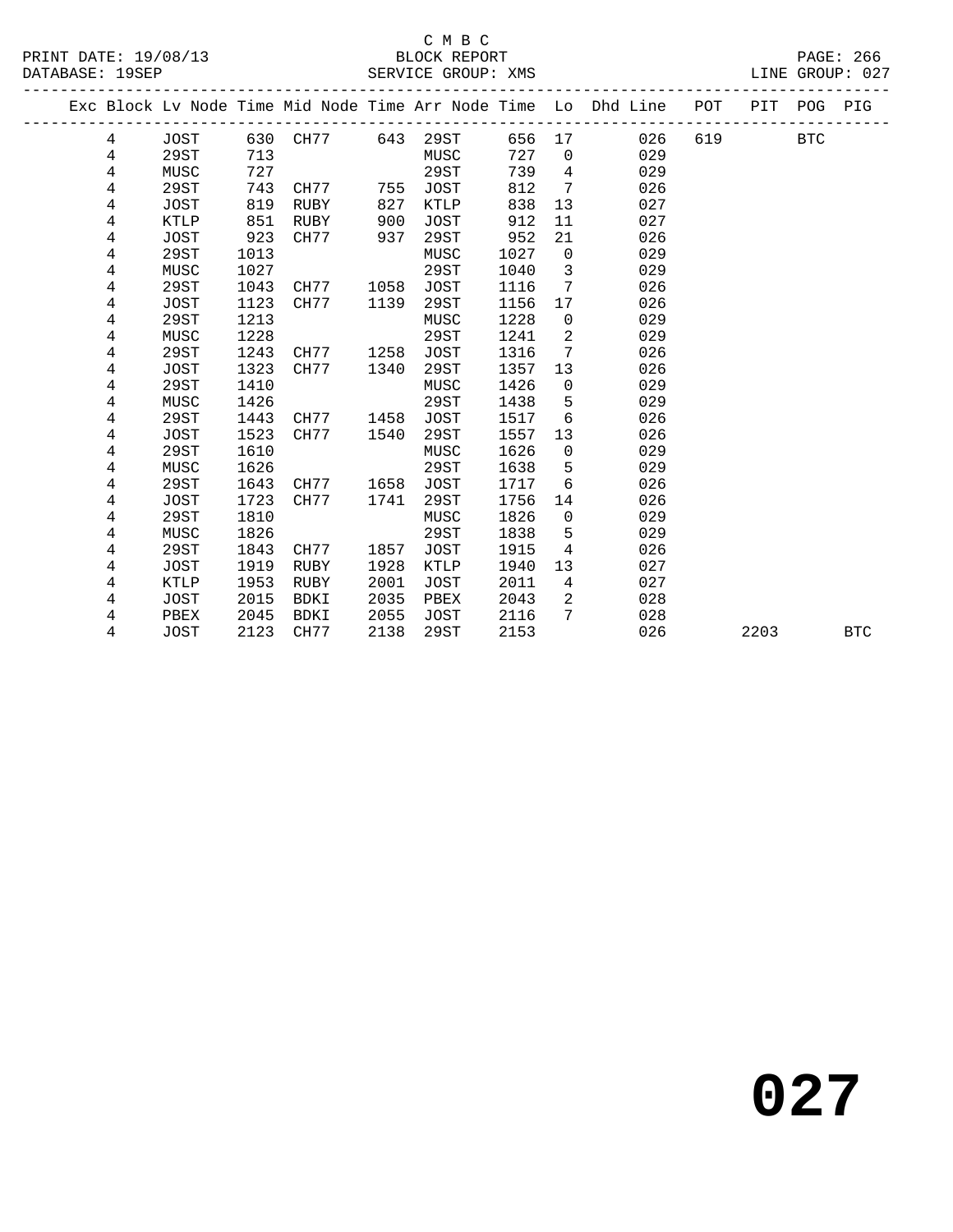## C M B C<br>BLOCK REPORT

|  |               |              |              |              |                                                                                |              |              |                                   | Exc Block Lv Node Time Mid Node Time Arr Node Time Lo Dhd Line | POT | PIT  | POG          | PIG        |
|--|---------------|--------------|--------------|--------------|--------------------------------------------------------------------------------|--------------|--------------|-----------------------------------|----------------------------------------------------------------|-----|------|--------------|------------|
|  | 5             | 29ST         |              | 643 CH77     |                                                                                | 654 JOST     | 709          | $\overline{4}$                    | 026                                                            | 629 |      | $_{\rm BTC}$ |            |
|  | 5             | JOST         | 713          | BDKI         | 733                                                                            | PBEX         | 743          | 5                                 | 028                                                            |     |      |              |            |
|  | 5             | PBEX         | 748          | BDKI         | $\begin{array}{c} \n \overline{757} \\  757 \\  \overline{27} \\  \end{array}$ | JOST         | 817          | $6\overline{6}$                   | 028                                                            |     |      |              |            |
|  | $\frac{5}{5}$ | JOST         | 823          | CH77         | 837                                                                            | 29ST         | 852          | 21                                | 026                                                            |     |      |              |            |
|  |               | 29ST         | 913          |              |                                                                                | MUSC         | 927          | $\overline{0}$                    | 029                                                            |     |      |              |            |
|  | 5             | MUSC         | 927          |              |                                                                                | 29ST         | 940          | $\overline{3}$                    | 029                                                            |     |      |              |            |
|  | 5             | 29ST         | 943          | CH77         | 957                                                                            | JOST         | 1015         | 8                                 | 026                                                            |     |      |              |            |
|  | 5             | JOST         | 1023         | CH77         | 1039                                                                           | 29ST         | 1056         | 17                                | 026                                                            |     |      |              |            |
|  | 5             | 29ST         | 1113         |              |                                                                                | MUSC         | 1128         | $\mathsf{O}$                      | 029                                                            |     |      |              |            |
|  | $\frac{5}{5}$ | MUSC         | 1128         |              |                                                                                | 29ST         | 1141         | $\overline{a}$                    | 029                                                            |     |      |              |            |
|  |               | 29ST         | 1143         | CH77         | 1158                                                                           | JOST         | 1216         | $\overline{7}$                    | 026                                                            |     |      |              |            |
|  | 5             | JOST         | 1223         | CH77         | 1239                                                                           | 29ST         | 1256         | 13                                | 026                                                            |     |      |              |            |
|  | 5             | 29ST         | 1309         |              |                                                                                | MUSC         | 1325         | $\mathsf{O}$                      | 029                                                            |     |      |              |            |
|  | 5             | MUSC         | 1325         |              |                                                                                | 29ST         | 1338         | 5                                 | 029                                                            |     |      |              |            |
|  | 5             | 29ST         | 1343         | CH77         | 1358                                                                           | JOST         | 1416         | $\overline{7}$                    | 026                                                            |     |      |              |            |
|  | $\frac{5}{5}$ | JOST         | 1423         | CH77         | 1440                                                                           | 29ST         | 1457         | 13                                | 026                                                            |     |      |              |            |
|  |               | 29ST         | 1510         |              |                                                                                | MUSC         | 1526         | $\overline{0}$                    | 029                                                            |     |      |              |            |
|  | 5             | MUSC         | 1526         |              |                                                                                | 29ST         | 1538         | 5                                 | 029                                                            |     |      |              |            |
|  | 5             | 29ST         | 1543         | CH77         | 1558                                                                           | JOST         | 1617         | 6                                 | 026                                                            |     |      |              |            |
|  | 5             | JOST         | 1623         | CH77         | 1640                                                                           | 29ST         | 1657         | 13                                | 026                                                            |     |      |              |            |
|  | 5             | 29ST         | 1710         |              |                                                                                | MUSC         | 1726         | $\overline{0}$                    | 029                                                            |     |      |              |            |
|  | $\frac{5}{5}$ | MUSC         | 1726         |              |                                                                                | 29ST         | 1738         | 5                                 | 029                                                            |     |      |              |            |
|  |               | 29ST         | 1743         | CH77         | 1758                                                                           | <b>JOST</b>  | 1817         | 6                                 | 026                                                            |     |      |              |            |
|  | 5             | JOST         | 1823         | CH77         | 1841                                                                           | 29ST         | 1856         | 18                                | 026                                                            |     |      |              |            |
|  | 5             | 29ST         | 1914         |              |                                                                                | ${\tt MUSC}$ | 1930         | $\mathsf{O}$                      | 029                                                            |     |      |              |            |
|  | 5             | MUSC         | 1930         |              |                                                                                | 29ST         | 1941         | 2                                 | 029                                                            |     |      |              |            |
|  | 5             | 29ST         | 1943         | CH77         | 1957                                                                           | <b>JOST</b>  | 2015         | $\overline{4}$                    | 026                                                            |     |      |              |            |
|  | $\frac{5}{5}$ | JOST         | 2019         | RUBY         | 2028                                                                           | KTLP         | 2040         | 13                                | 027                                                            |     |      |              |            |
|  |               | KTLP         | 2053         | RUBY         | 2101                                                                           | JOST         | 2111         | $\overline{4}$                    | 027                                                            |     |      |              |            |
|  | 5<br>5        | JOST         | 2115         | BDKI         | 2134                                                                           | PBEX         | 2142         | $\mathfrak{Z}$<br>$6\overline{6}$ | 028                                                            |     |      |              |            |
|  | 5             | PBEX<br>JOST | 2145<br>2222 | BDKI<br>CH77 | 2155<br>2237                                                                   | JOST<br>29ST | 2216<br>2251 | $\mathbf{3}$                      | 028<br>026                                                     |     |      |              |            |
|  | 5             | 29ST         | 2254         |              |                                                                                | MUSC         | 2308         | $\mathsf{O}$                      | 029                                                            |     |      |              |            |
|  |               |              |              |              |                                                                                |              |              |                                   |                                                                |     |      |              |            |
|  | $\frac{5}{5}$ | MUSC         | 2308         |              |                                                                                | 29ST         | 2318         | 5                                 | 029                                                            |     |      |              |            |
|  | 5             | 29ST         | 2323<br>2400 | CH77         | 2335                                                                           | <b>JOST</b>  | 2349<br>2419 | 11<br>$\overline{3}$              | 026<br>027                                                     |     |      |              |            |
|  | 5             | JOST<br>KTLP | 2422         | RUBY<br>RUBY | 2408<br>2430                                                                   | KTLP<br>JOST | 2439         | $\overline{3}$                    | 027                                                            |     |      |              |            |
|  | 5             |              | 2442         | CH77         | 2457                                                                           |              | 2511         |                                   | 026                                                            |     | 2521 |              | <b>BTC</b> |
|  |               | <b>JOST</b>  |              |              |                                                                                | 29ST         |              |                                   |                                                                |     |      |              |            |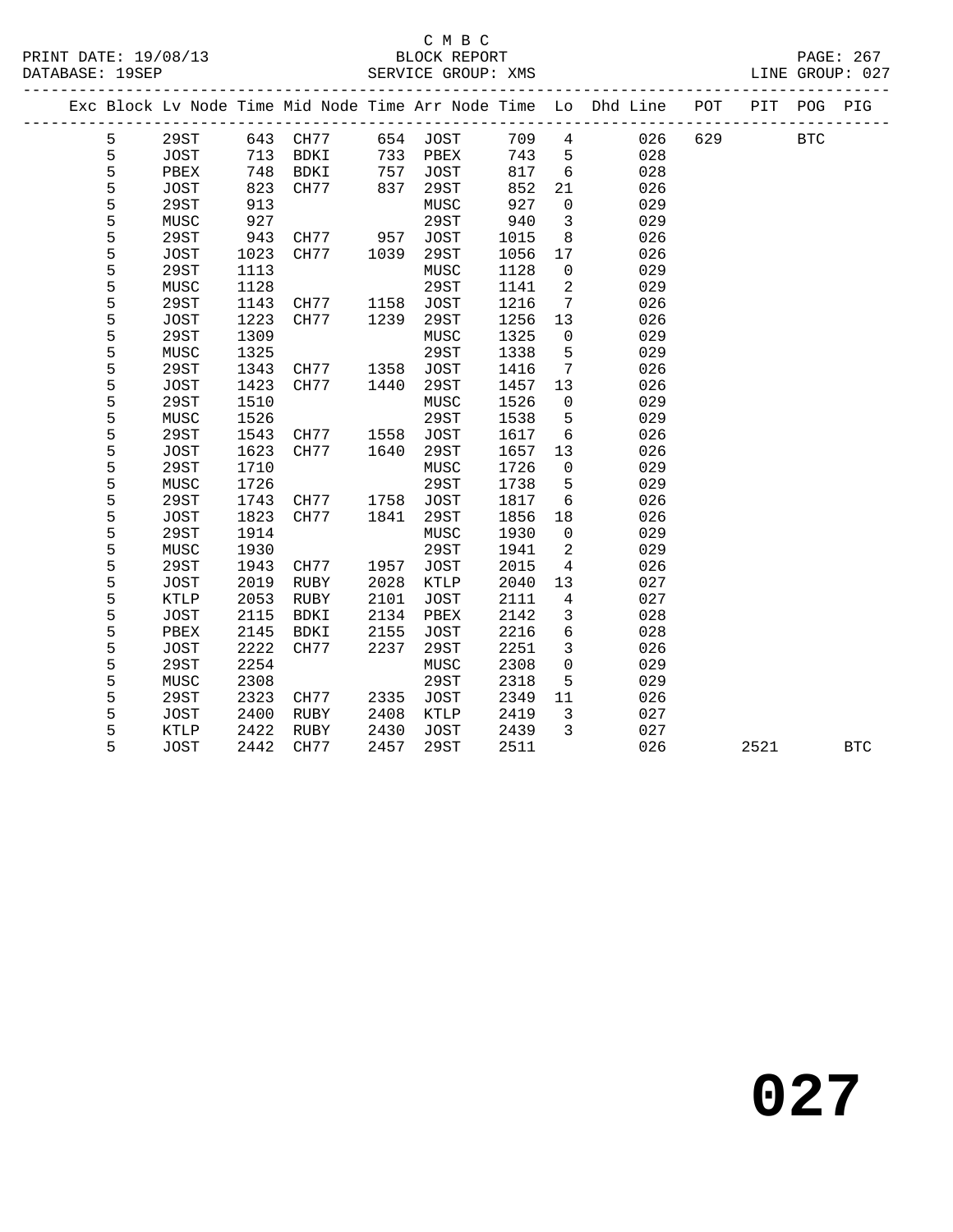# C M B C<br>BLOCK REPORT

|   |      |      |           |      | DERVICE CROOT · APP |       |                 |                                                                                |     |      |            |            |
|---|------|------|-----------|------|---------------------|-------|-----------------|--------------------------------------------------------------------------------|-----|------|------------|------------|
|   |      |      |           |      |                     |       |                 | Exc Block Lv Node Time Mid Node Time Arr Node Time Lo Dhd Line POT PIT POG PIG |     |      |            |            |
| 6 | KYBD |      |           |      |                     | 701 1 |                 | 027                                                                            | 630 |      | <b>BTC</b> |            |
| 6 | KTLP |      | 702 RUBY  | 710  | JOST                | 719   | $\overline{4}$  | 027                                                                            |     |      |            |            |
| 6 | JOST |      | 723 CH77  | 737  | 29ST                | 752   | 21              | 026                                                                            |     |      |            |            |
| 6 | 29ST | 813  |           |      | MUSC                | 827   | $\overline{0}$  | 029                                                                            |     |      |            |            |
| 6 | MUSC | 827  |           |      | 29ST                | 839   | $\overline{4}$  | 029                                                                            |     |      |            |            |
| 6 | 29ST | 843  | CH77      | 855  | JOST                | 912   | $7\phantom{.0}$ | 026                                                                            |     |      |            |            |
| 6 | JOST | 919  | RUBY      | 930  | KTLP                | 942   | 8               | 027                                                                            |     |      |            |            |
| 6 | KTLP | 950  | RUBY      | 1000 | JOST                | 1012  | $7\phantom{.0}$ | 027                                                                            |     |      |            |            |
| б | JOST | 1019 | RUBY      | 1030 | KTLP                | 1042  | 8               | 027                                                                            |     |      |            |            |
| б | KTLP | 1050 | RUBY      | 1100 | JOST                | 1112  | $7\phantom{.0}$ | 027                                                                            |     |      |            |            |
| 6 | JOST | 1119 | RUBY      | 1131 | KTLP                | 1143  | 7               | 027                                                                            |     |      |            |            |
| 6 | KTLP | 1150 | RUBY      | 1200 | JOST                | 1212  | $7\phantom{.0}$ | 027                                                                            |     |      |            |            |
| 6 | JOST | 1219 | RUBY      | 1231 | KTLP                | 1243  | 6               | 027                                                                            |     |      |            |            |
| 6 | KTLP | 1249 | RUBY      | 1259 | JOST                | 1312  | $7\phantom{.0}$ | 027                                                                            |     |      |            |            |
| б | JOST | 1319 | RUBY      | 1330 | KTLP                | 1343  | 6               | 027                                                                            |     |      |            |            |
| б | KTLP | 1349 | RUBY      | 1359 | JOST                | 1412  | $7\phantom{.0}$ | 027                                                                            |     |      |            |            |
| 6 | JOST | 1419 | RUBY      | 1430 | KTLP                | 1443  | 6               | 027                                                                            |     |      |            |            |
| 6 | KTLP | 1449 | RUBY      | 1459 | JOST                | 1512  | $7\phantom{.0}$ | 027                                                                            |     |      |            |            |
| 6 | JOST | 1519 | RUBY      | 1530 | KTLP                | 1543  | 7               | 027                                                                            |     |      |            |            |
| 6 | KTLP | 1550 | RUBY      | 1559 | JOST                | 1612  | 7               | 027                                                                            |     |      |            |            |
| б | JOST | 1619 | RUBY      | 1630 | KTLP                | 1643  | 6               | 027                                                                            |     |      |            |            |
| б | KTLP | 1649 | RUBY      | 1658 | JOST                | 1711  | 8               | 027                                                                            |     |      |            |            |
| б | JOST | 1719 | RUBY      | 1730 | KTLP                | 1743  | 6               | 027                                                                            |     |      |            |            |
| 6 | KTLP | 1749 | RUBY      | 1758 | JOST                | 1811  | 8               | 027                                                                            |     |      |            |            |
| 6 | JOST | 1819 | RUBY      | 1830 | KTLP                | 1843  | 8               | 027                                                                            |     |      |            |            |
| 6 | KTLP | 1851 | RUBY      | 1859 | JOST                | 1911  | $\overline{4}$  | 027                                                                            |     |      |            |            |
| 6 | JOST | 1915 | BDKI      | 1935 | PBEX                | 1943  | $\overline{2}$  | 028                                                                            |     |      |            |            |
| 6 | PBEX | 1945 | BDKI      | 1955 | JOST                | 2016  | $7\phantom{.0}$ | 028                                                                            |     |      |            |            |
| б | JOST | 2023 | CH77      | 2038 | 29ST                | 2053  | 21              | 026                                                                            |     |      |            |            |
| 6 | 29ST | 2114 |           |      | MUSC                | 2128  | $\overline{0}$  | 029                                                                            |     |      |            |            |
| 6 | MUSC | 2128 |           |      | 29ST                | 2138  | 16              | 029                                                                            |     |      |            |            |
| 6 | 29ST | 2154 |           |      | MUSC                | 2208  | $\overline{0}$  | 029                                                                            |     |      |            |            |
| 6 | MUSC | 2208 |           |      | 29ST                | 2218  | $4\overline{ }$ | 029                                                                            |     |      |            |            |
| 6 | 29ST |      | 2222 CH77 |      | 2234 JOST           | 2248  |                 | 026                                                                            |     | 2256 |            | <b>BTC</b> |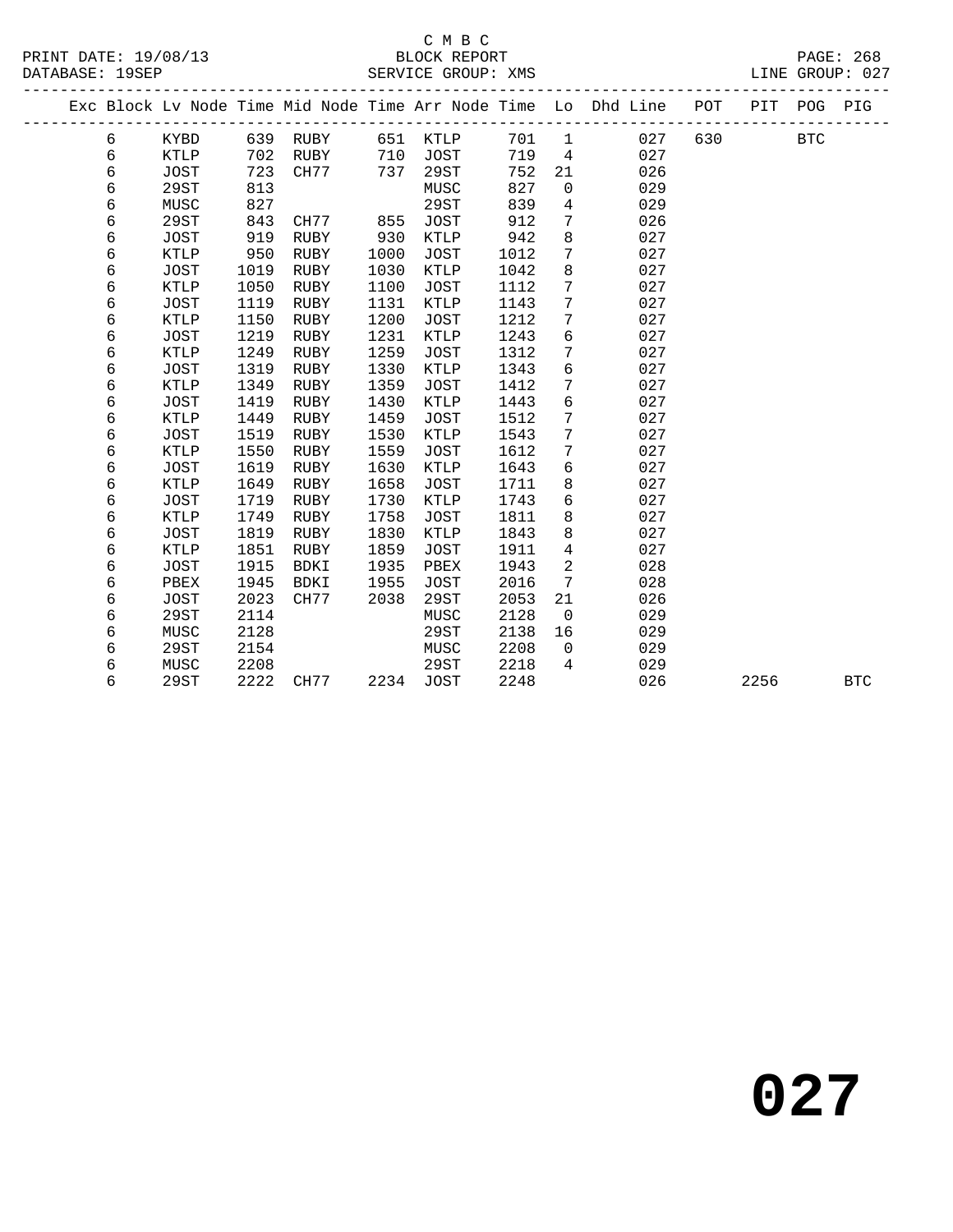#### C M B C<br>BLOCK REPORT SERVICE GROUP: XMS

|  |   |             |      |           |      |      |      |                 | Exc Block Lv Node Time Mid Node Time Arr Node Time Lo Dhd Line POT PIT POG PIG |     |      |            |            |
|--|---|-------------|------|-----------|------|------|------|-----------------|--------------------------------------------------------------------------------|-----|------|------------|------------|
|  | 7 | BDKI        | 646  | HK-W      | 649  | HK-W | 649  | $\overline{2}$  | 028                                                                            | 645 |      | <b>BTC</b> |            |
|  | 7 | $HK-E$      | 651  | GIST      | 658  | JOST | 713  | $6\overline{6}$ | 028                                                                            |     |      |            |            |
|  | 7 | JOST        | 719  | RUBY      | 727  | KTLP | 738  | 12              | 027                                                                            |     |      |            |            |
|  | 7 | KTLP        | 750  | RUBY      | 758  | JOST | 807  | 6               | 027                                                                            |     |      |            |            |
|  | 7 | JOST        | 813  | BDKI      | 833  | PBEX | 843  | 5               | 028                                                                            |     |      |            |            |
|  | 7 | PBEX        | 848  | BDKI      | 857  | JOST | 918  | 25              | 028                                                                            |     |      |            |            |
|  | 7 | JOST        | 943  | BDKI      | 1003 | PBEX | 1013 | 5               | 028                                                                            |     |      |            |            |
|  | 7 | PBEX        | 1018 | BDKI      | 1027 | JOST | 1048 | 5               | 028                                                                            |     |      |            |            |
|  | 7 | <b>JOST</b> | 1053 | CH77      | 1109 | 29ST | 1126 | 17              | 026                                                                            |     |      |            |            |
|  | 7 | 29ST        | 1143 |           |      | MUSC | 1158 | $\overline{0}$  | 029                                                                            |     |      |            |            |
|  | 7 | MUSC        | 1158 |           |      | 29ST | 1211 | 2               | 029                                                                            |     |      |            |            |
|  | 7 | 29ST        | 1213 | CH77      | 1228 | JOST | 1246 | 7               | 026                                                                            |     |      |            |            |
|  | 7 | JOST        | 1253 | CH77      | 1310 | 29ST | 1327 | 13              | 026                                                                            |     |      |            |            |
|  | 7 | 29ST        | 1340 |           |      | MUSC | 1356 | $\Omega$        | 029                                                                            |     |      |            |            |
|  | 7 | MUSC        | 1356 |           |      | 29ST | 1408 | 5               | 029                                                                            |     |      |            |            |
|  | 7 | 29ST        | 1413 | CH77      | 1428 | JOST | 1447 | 6               | 026                                                                            |     |      |            |            |
|  | 7 | JOST        | 1453 | CH77      | 1510 | 29ST | 1527 | 13              | 026                                                                            |     |      |            |            |
|  | 7 | 29ST        | 1540 |           |      | MUSC | 1556 | $\overline{0}$  | 029                                                                            |     |      |            |            |
|  | 7 | MUSC        | 1556 |           |      | 29ST | 1608 | 5               | 029                                                                            |     |      |            |            |
|  | 7 | 29ST        | 1613 | CH77      | 1628 | JOST | 1647 | 6               | 026                                                                            |     |      |            |            |
|  | 7 | JOST        | 1653 | CH77      | 1710 | 29ST | 1727 | 13              | 026                                                                            |     |      |            |            |
|  | 7 | 29ST        | 1740 |           |      | MUSC | 1756 | $\Omega$        | 029                                                                            |     |      |            |            |
|  | 7 | MUSC        | 1756 |           |      | 29ST | 1808 | 5               | 029                                                                            |     |      |            |            |
|  | 7 | 29ST        |      | 1813 CH77 | 1827 | JOST | 1846 |                 | 026                                                                            |     | 1856 |            | <b>BTC</b> |
|  |   |             |      |           |      |      |      |                 |                                                                                |     |      |            |            |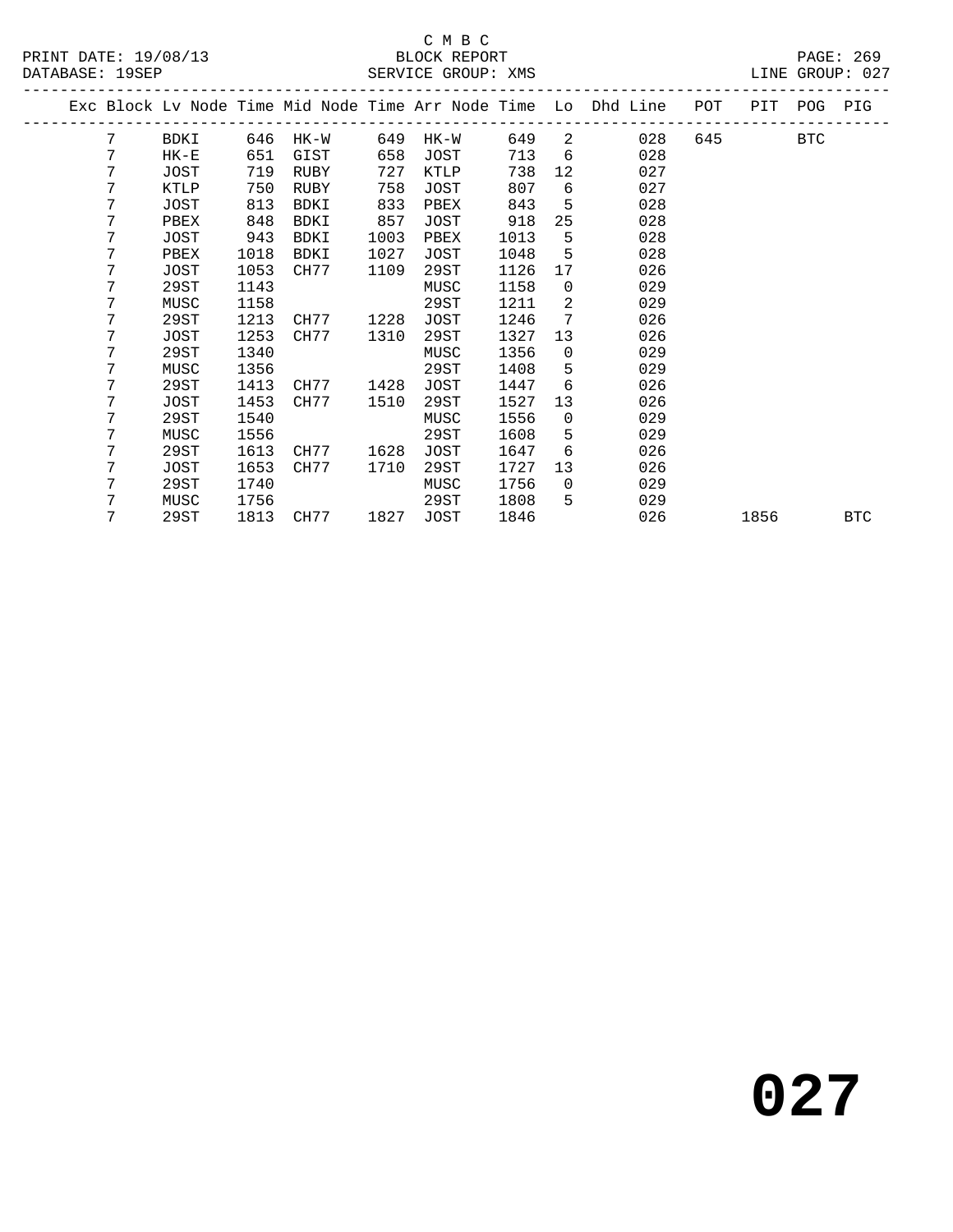PRINT DATE: 19/08/13 BLOCK REPORT<br>DATABASE: 19SEP SERVICE GROUP: XMS

## C M B C<br>BLOCK REPORT

PAGE: 270<br>LINE GROUP: 027

|  |                    |              |                                                         |              |              |                     |              |                                | Exc Block Lv Node Time Mid Node Time Arr Node Time Lo Dhd Line POT PIT POG PIG |     |            |            |            |
|--|--------------------|--------------|---------------------------------------------------------|--------------|--------------|---------------------|--------------|--------------------------------|--------------------------------------------------------------------------------|-----|------------|------------|------------|
|  | $\,8\,$            | <b>KTLP</b>  |                                                         | 724 RUBY     |              | 732 JOST            |              |                                | 741 8<br>027                                                                   | 718 | <b>BTC</b> |            |            |
|  | $\,8\,$            | JOST         |                                                         | RUBY         | 757<br>829   | KTLP                | 808 12       |                                | 027                                                                            |     |            |            |            |
|  | 8                  | KTLP         | $\begin{array}{c} \n 820 \\  \hline\n 13\n \end{array}$ | RUBY         |              | JOST                | 841          | $\overline{\phantom{a}}$       | 027                                                                            |     |            |            |            |
|  | $\,8\,$            | JOST         | 843<br>918                                              | BDKI         | 903          | PBEX                | 913          | $5^{\circ}$                    | 028                                                                            |     |            |            |            |
|  | 8                  | PBEX         |                                                         | BDKI         | 927          | JOST                | 948          | 25                             | 028                                                                            |     |            |            |            |
|  | 8                  | JOST         | 1013                                                    | BDKI         | 1033         | PBEX                | 1043         | 18                             | 028                                                                            |     |            |            |            |
|  | $\,8\,$            | PBEX         | 1101                                                    | BDKI         | 1110         | JOST                | 1133         | 10                             | 028                                                                            |     |            |            |            |
|  | $\,8\,$            | JOST         | 1143                                                    | BDKI         | 1203         | ${\tt PBEX}$        | 1213         | 8                              | 028                                                                            |     |            |            |            |
|  | $\,8\,$            | PBEX         | 1221                                                    | BDKI         | 1230         | JOST                | 1253         | 10                             | 028                                                                            |     |            |            |            |
|  | 8                  | JOST         | 1303                                                    | BDKI         | 1324         | PBEX                | 1334         | $6\overline{6}$                | 028                                                                            |     |            |            |            |
|  | $\,8\,$            | ${\tt PBEX}$ | 1340                                                    | BDKI         | 1351         | JOST                | 1413         | 10                             | 028                                                                            |     |            |            |            |
|  | $\,8\,$            | JOST         | 1423                                                    | BDKI         | 1444         | PBEX                | 1454         | $5^{\circ}$                    | 028                                                                            |     |            |            |            |
|  | $\,8\,$            | PBEX         | 1459                                                    | BDKI         | 1510         | <b>JOST</b>         | 1533         | 10                             | 028                                                                            |     |            |            |            |
|  | 8                  | JOST         | 1543                                                    | BDKI         | 1604         | PBEX                | 1614         | 6                              | 028                                                                            |     |            |            |            |
|  | $\,8\,$            | PBEX         | 1620                                                    | BDKI         | 1630         | <b>JOST</b>         | 1653         | 10                             | 028                                                                            |     |            |            |            |
|  | $\,8\,$            | <b>JOST</b>  | 1703                                                    | BDKI         | 1724         | PBEX                | 1734         | 13                             | 028                                                                            |     |            |            |            |
|  | $\,8\,$            | PBEX         | 1747                                                    | BDKI         | 1757         | JOST                | 1819         | 26                             | 028                                                                            |     |            |            |            |
|  | $\,8\,$            | JOST         | 1845                                                    | BDKI         | 1906         | PBEX                | 1914         | $\overline{4}$                 | 028                                                                            |     |            |            |            |
|  | $\,8\,$            | PBEX         | 1918                                                    | BDKI         | 1928         | <b>JOST</b>         | 1949         | $\overline{4}$                 | 028                                                                            |     |            |            |            |
|  | $\,8\,$            | JOST         | 1953                                                    | CH77         | 2010         | 29ST                | 2025         | 19                             | 026                                                                            |     |            |            |            |
|  | $\,8\,$            | 29ST         | 2044                                                    |              |              | MUSC                | 2058         | $\mathsf{O}\xspace$            | 029                                                                            |     |            |            |            |
|  | $\,8\,$            | MUSC         | 2058                                                    |              |              | 29ST                | 2108         | 5                              | 029                                                                            |     |            |            |            |
|  | 8                  | 29ST         | 2113                                                    | CH77         | 2126         | JOST                | 2142         | $\mathbf{3}$                   | 026                                                                            |     |            |            |            |
|  | 8                  | JOST         | 2145                                                    | BDKI         | 2204         | PBEX                | 2212         | $6\overline{6}$                | 028                                                                            |     |            |            |            |
|  | 8                  | PBEX         | 2218                                                    | BDKI         | 2227         | JOST                | 2246         | $\mathbf{3}$<br>$\overline{a}$ | 028                                                                            |     |            |            |            |
|  | $\,8\,$            | JOST         | 2249                                                    | RUBY         | 2257<br>2318 | KTLP<br><b>JOST</b> | 2308<br>2327 | $\mathbf 1$                    | 027                                                                            |     |            |            |            |
|  | $\,8\,$<br>$\,8\,$ | KTLP<br>JOST | 2310<br>2328                                            | RUBY<br>CH77 | 2343         |                     | 2357         | $\mathsf{O}$                   | 027<br>026                                                                     |     |            |            |            |
|  | $\,8\,$            | 29ST         | 2357                                                    |              |              | 29ST<br>MUSC        | 2409         | $\mathsf{O}$                   | 029                                                                            |     |            |            |            |
|  | $\,8\,$            | MUSC         | 2409                                                    |              |              | 29ST                | 2419         | 5                              | 029                                                                            |     |            |            |            |
|  | 8                  | 29ST         | 2424                                                    | CH77         | 2435         | JOST                | 2449         | $\overline{3}$                 | 026                                                                            |     |            |            |            |
|  | 8                  | <b>JOST</b>  | 2452                                                    | GIST         | 2507         | $HK-W$              | 2515         |                                | 028                                                                            |     | 2519       |            | <b>BTC</b> |
|  |                    |              |                                                         |              |              |                     |              |                                |                                                                                |     |            |            |            |
|  | 9                  | JOST         | 913                                                     | BDKI         | 933          | ${\tt PBEX}$        | 943          | $5\overline{)}$                | 028                                                                            | 902 |            | <b>BTC</b> |            |
|  | $\mathsf 9$        | PBEX         | 948                                                     | BDKI         | 957          | JOST                | 1018         | 25                             | 028                                                                            |     |            |            |            |
|  | 9                  | JOST         | 1043                                                    | BDKI         | 1103         | PBEX                | 1113         | 8                              | 028                                                                            |     |            |            |            |
|  | $\mathsf 9$        | ${\tt PBEX}$ | 1121                                                    | BDKI         | 1130         | <b>JOST</b>         | 1153         | 10                             | 028                                                                            |     |            |            |            |
|  | 9                  | <b>JOST</b>  | 1203                                                    | BDKI         | 1224         | PBEX                | 1234         | $7\phantom{.0}\phantom{.0}7$   | 028                                                                            |     |            |            |            |
|  | 9                  | PBEX         | 1241                                                    | BDKI         | 1251         | JOST                | 1313         | 10                             | 028                                                                            |     |            |            |            |
|  | 9                  | <b>JOST</b>  | 1323                                                    | BDKI         | 1344         | PBEX                | 1354         | $5\overline{5}$                | 028                                                                            |     |            |            |            |
|  | 9                  | PBEX         | 1359                                                    | BDKI         | 1410         | JOST                | 1433         | 10                             | 028                                                                            |     |            |            |            |
|  | 9                  | JOST         | 1443                                                    | BDKI         | 1504         | PBEX                | 1514         | $-5$                           | 028                                                                            |     |            |            |            |
|  | $\mathsf 9$        | PBEX         | 1519                                                    | BDKI         | 1530         | JOST                | 1553         | 10                             | 028                                                                            |     |            |            |            |
|  | 9                  | JOST         | 1603                                                    | BDKI         | 1624         | PBEX                | 1634         | 6                              | 028                                                                            |     |            |            |            |
|  | 9                  | PBEX         | 1640                                                    | BDKI         | 1650         | JOST                | 1713         | 10                             | 028                                                                            |     |            |            |            |
|  | 9                  | JOST         | 1723                                                    | <b>BDKI</b>  | 1744         | PBEX                | 1754         |                                | 028                                                                            |     | 1804       |            | <b>BTC</b> |
|  |                    |              |                                                         |              |              |                     |              |                                |                                                                                |     |            |            |            |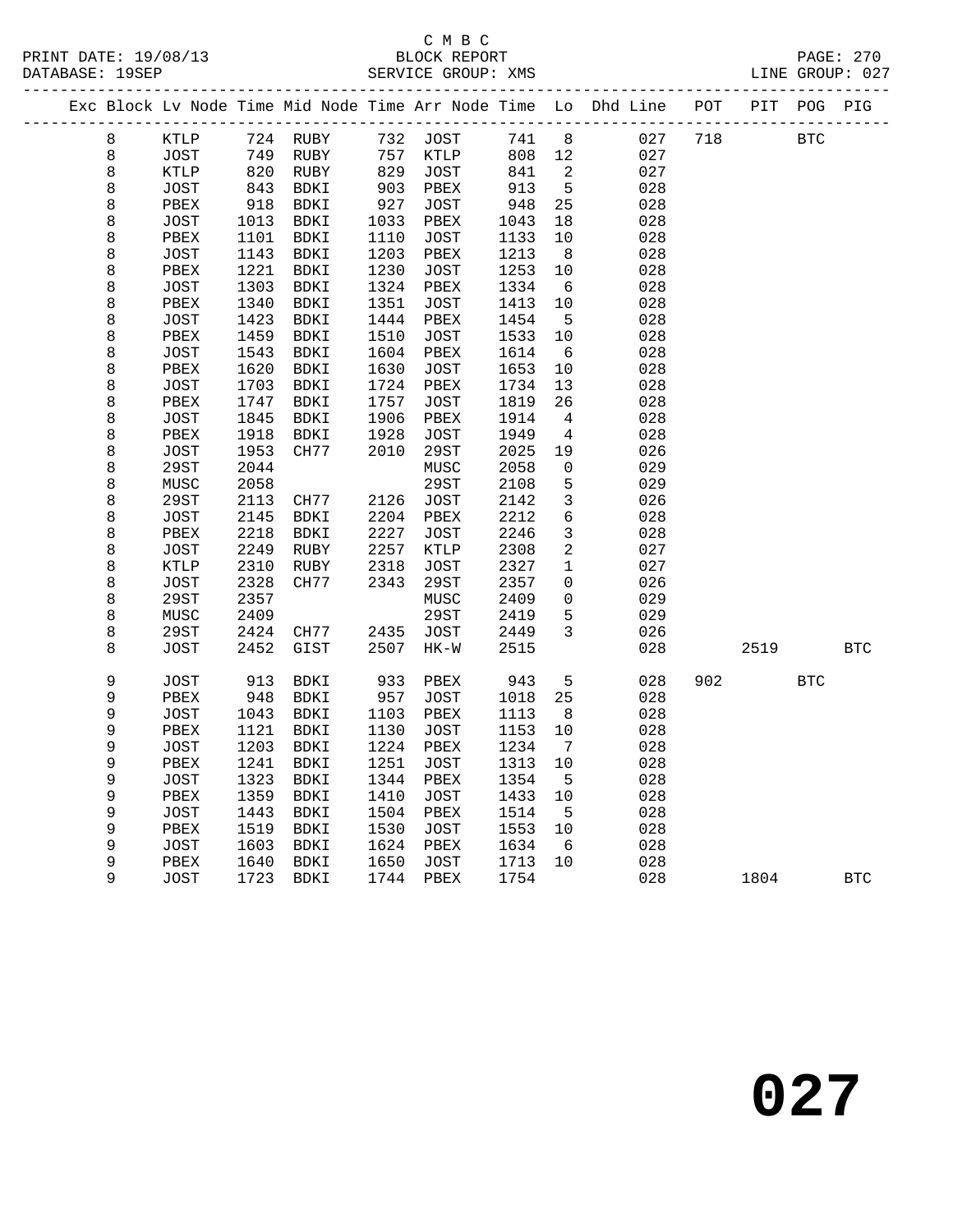### C M B C<br>BLOCK REPORT SERVICE GROUP: XMS

|  |    |      |      |      |      |      |      |          | Exc Block Lv Node Time Mid Node Time Arr Node Time Lo Dhd Line | POT  | PIT  | <b>POG</b> | PIG        |
|--|----|------|------|------|------|------|------|----------|----------------------------------------------------------------|------|------|------------|------------|
|  | 10 | BDKI | 1029 | HK-W | 1032 | PBEX | 1039 | 2        | 028                                                            | 1028 |      | <b>BTC</b> |            |
|  | 10 | PBEX | 1041 | BDKI | 1050 | JOST | 1113 | 10       | 028                                                            |      |      |            |            |
|  | 10 | JOST | 1123 | BDKI | 1143 | PBEX | 1153 | - 8      | 028                                                            |      |      |            |            |
|  | 10 | PBEX | 1201 | BDKI | 1210 | JOST | 1233 | 10       | 028                                                            |      |      |            |            |
|  | 10 | JOST | 1243 | BDKI | 1304 | PBEX | 1314 | -7       | 028                                                            |      |      |            |            |
|  | 10 | PBEX | 1321 | BDKI | 1331 | JOST | 1353 | 10       | 028                                                            |      |      |            |            |
|  | 10 | JOST | 1403 | BDKI | 1424 | PBEX | 1434 | -5       | 028                                                            |      |      |            |            |
|  | 10 | PBEX | 1439 | BDKI | 1450 | JOST | 1513 | 10       | 028                                                            |      |      |            |            |
|  | 10 | JOST | 1523 | BDKI | 1544 | PBEX | 1554 | 6        | 028                                                            |      |      |            |            |
|  | 10 | PBEX | 1600 | BDKI | 1610 | JOST | 1633 | 10       | 028                                                            |      |      |            |            |
|  | 10 | JOST | 1643 | BDKI | 1704 | PBEX | 1714 | 6        | 028                                                            |      |      |            |            |
|  | 10 | PBEX | 1720 | BDKI | 1730 | JOST | 1753 | 21       | 028                                                            |      |      |            |            |
|  | 10 | JOST | 1814 | BDKI | 1835 | PBEX | 1845 | 2        | 028                                                            |      |      |            |            |
|  | 10 | PBEX | 1847 | BDKI | 1857 | JOST | 1919 | 4        | 028                                                            |      |      |            |            |
|  | 10 | JOST | 1923 | CH77 | 1940 | 29ST | 1955 | 19       | 026                                                            |      |      |            |            |
|  | 10 | 29ST | 2014 |      |      | MUSC | 2030 | $\Omega$ | 029                                                            |      |      |            |            |
|  | 10 | MUSC | 2030 |      |      | 29ST | 2040 | 3        | 029                                                            |      |      |            |            |
|  | 10 | 29ST | 2043 | CH77 | 2056 | JOST | 2112 | 7        | 026                                                            |      |      |            |            |
|  | 10 | JOST | 2119 | RUBY | 2128 | KTLP | 2140 | 13       | 027                                                            |      |      |            |            |
|  | 10 | KTLP | 2153 | RUBY | 2201 | JOST | 2211 |          | 027                                                            |      | 2219 |            | <b>BTC</b> |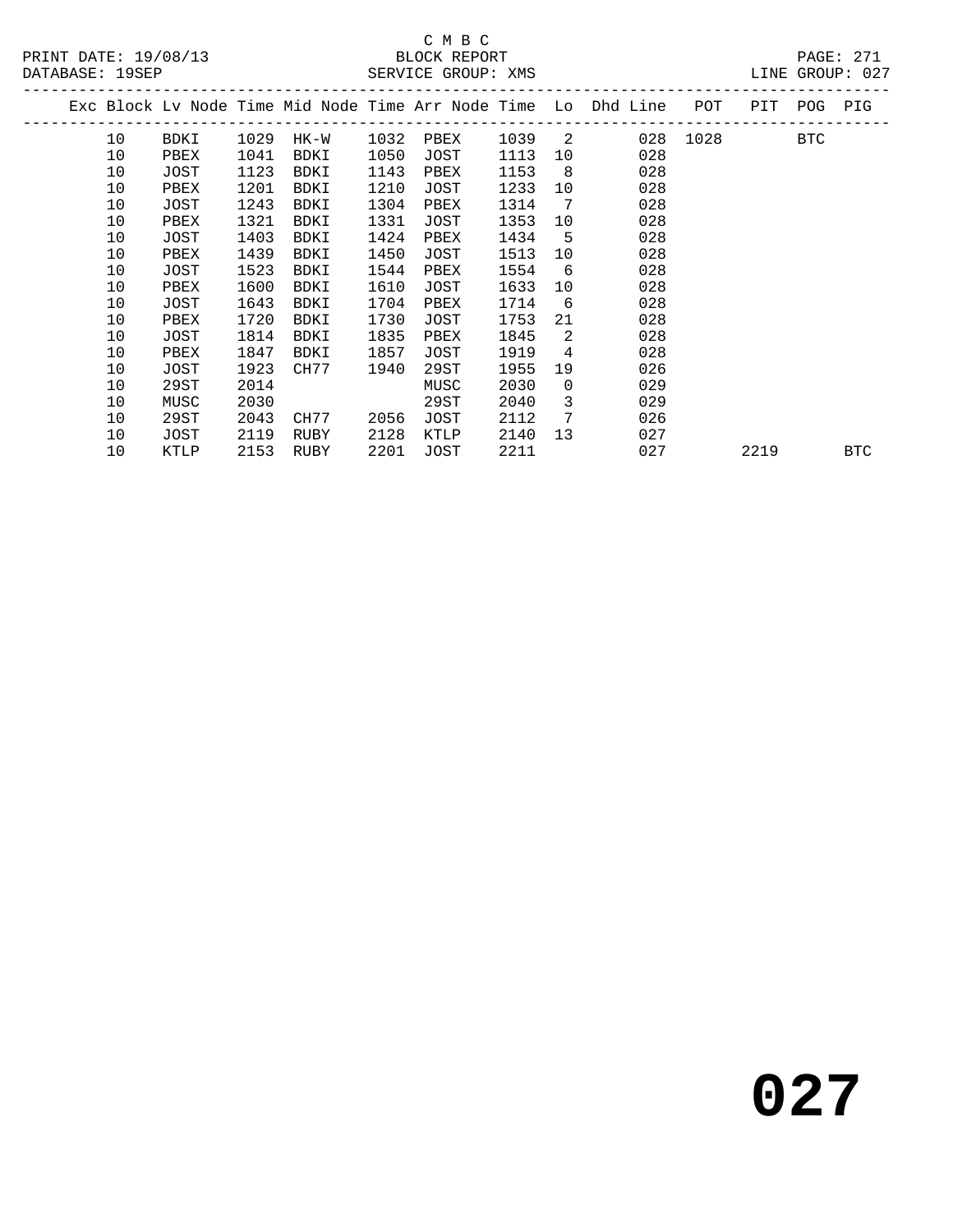|  |    |             |      |                                                  |              | C M B C   |                        |                 |                                                                                                                                                                                                                                             |  |          |  |
|--|----|-------------|------|--------------------------------------------------|--------------|-----------|------------------------|-----------------|---------------------------------------------------------------------------------------------------------------------------------------------------------------------------------------------------------------------------------------------|--|----------|--|
|  |    |             |      |                                                  |              |           |                        |                 |                                                                                                                                                                                                                                             |  |          |  |
|  |    |             |      |                                                  |              |           |                        |                 | Exc Block Lv Node Time Mid Node Time Arr Node Time Lo Dhd Line POT PIT POG PIG                                                                                                                                                              |  |          |  |
|  |    | 31 BDKI 504 |      |                                                  |              |           |                        |                 | BDKI 504<br>SFU 525 HK-W 543 BUB6 600 1 095<br>BUB6 601 HK-E 618 SFU 634 2 095<br>SFU 636 HK-W 655 BUB6 715 6 095<br>BUB6 721 HK-E 738 SFU 756 14 095<br>SFU 810 HK-W 831 BUB6 851 5 095<br>SFU 810 HK-W 831 BUB6 851 5 095<br>BUB6 856 HK- |  |          |  |
|  | 31 |             |      |                                                  |              |           |                        |                 |                                                                                                                                                                                                                                             |  |          |  |
|  | 31 |             |      |                                                  |              |           |                        |                 |                                                                                                                                                                                                                                             |  |          |  |
|  | 31 |             |      |                                                  |              |           |                        |                 |                                                                                                                                                                                                                                             |  |          |  |
|  | 31 |             |      |                                                  |              |           |                        |                 |                                                                                                                                                                                                                                             |  |          |  |
|  | 31 |             |      |                                                  |              |           |                        |                 |                                                                                                                                                                                                                                             |  |          |  |
|  | 31 |             |      |                                                  |              |           |                        |                 |                                                                                                                                                                                                                                             |  |          |  |
|  | 31 |             |      |                                                  |              |           |                        |                 |                                                                                                                                                                                                                                             |  |          |  |
|  | 31 | PROD        | 959  |                                                  |              | SFU       | 1012                   |                 | 18   145                                                                                                                                                                                                                                    |  |          |  |
|  | 31 | SFU         |      |                                                  |              |           | 1119 8                 |                 | 095                                                                                                                                                                                                                                         |  |          |  |
|  | 31 | BUB6        |      | 1127 HK-E                                        | 1150         | SFU       | 1211                   |                 | $6\overline{6}$<br>095                                                                                                                                                                                                                      |  |          |  |
|  | 31 | SFU         |      | 1217 HK-W                                        |              | BUB6      | 1310                   | 5 <sub>5</sub>  | 095                                                                                                                                                                                                                                         |  |          |  |
|  | 31 | BUB6        | 1315 | $HK-E$                                           | 1241<br>1339 | SFU       | 1400 13                |                 | 095                                                                                                                                                                                                                                         |  |          |  |
|  | 31 | SFU         | 1413 |                                                  |              | PROD      | 1428                   | $\overline{1}$  | 145                                                                                                                                                                                                                                         |  |          |  |
|  | 31 | PROD        | 1429 |                                                  |              | SFU       | 1442                   | 11              | 145                                                                                                                                                                                                                                         |  |          |  |
|  | 31 | SFU         | 1453 |                                                  |              | BUB6      |                        |                 | 1542 9 095<br>1639 4 095                                                                                                                                                                                                                    |  |          |  |
|  | 31 | BUB6        | 1551 | HK-W 1515<br>HK-E 1616                           |              | SFU       |                        |                 |                                                                                                                                                                                                                                             |  |          |  |
|  | 31 | SFU         | 1643 |                                                  |              | PROD      |                        |                 | $1658$ 1 $145$<br>$-72$ 5 $145$                                                                                                                                                                                                             |  |          |  |
|  | 31 | PROD        | 1659 |                                                  |              | SFU       |                        |                 |                                                                                                                                                                                                                                             |  |          |  |
|  | 31 | SFU         |      |                                                  |              | BUB6      | 1806 9                 |                 | 095                                                                                                                                                                                                                                         |  |          |  |
|  | 31 | BUB6        |      |                                                  |              | SFU       | 1900 15                |                 | 095                                                                                                                                                                                                                                         |  |          |  |
|  | 31 | SFU         |      |                                                  |              | PROD      | 1930                   | $\overline{1}$  | 145                                                                                                                                                                                                                                         |  |          |  |
|  | 31 | PROD        |      | 1717 HK-W 1739<br>1815 HK-E 1839<br>1915<br>1931 |              | SFU       | 1945                   | 8 <sup>8</sup>  | 145                                                                                                                                                                                                                                         |  |          |  |
|  | 31 | SFU         | 1953 | HK-W 2014                                        |              | BUB6      | 2035 10                |                 | 095                                                                                                                                                                                                                                         |  |          |  |
|  | 31 | BUB6        | 2045 | $HK-E$ 2106                                      |              | SFU       | 2125                   | 20 <sub>o</sub> | 095                                                                                                                                                                                                                                         |  |          |  |
|  | 31 | SFU         | 2145 |                                                  |              | PROD      | 2200                   | $\overline{1}$  | 145                                                                                                                                                                                                                                         |  |          |  |
|  | 31 | PROD        | 2201 |                                                  |              | SFU       | 2214<br>$2217$<br>2306 | 11              | 145                                                                                                                                                                                                                                         |  |          |  |
|  | 31 | SFU         |      | $2225$ HK-W 2245                                 |              | BUB6      |                        | 16              | 095                                                                                                                                                                                                                                         |  |          |  |
|  | 31 | BUB6        | 2322 | $HK-E$                                           | 2342         | SFU       | 2400                   | 13              | 095                                                                                                                                                                                                                                         |  |          |  |
|  | 31 | SFU         | 2413 |                                                  |              | PROD      | 2427                   | $\mathbf{1}$    | 145                                                                                                                                                                                                                                         |  |          |  |
|  | 31 | PROD        | 2428 |                                                  |              | SFU       | 2440                   | $\overline{2}$  | 145                                                                                                                                                                                                                                         |  |          |  |
|  | 31 | SFU         | 2442 | $HK-W$                                           |              | 2501 BUB6 | 2520 19                |                 | 095                                                                                                                                                                                                                                         |  |          |  |
|  | 31 | BUB6        | 2539 | $HK-E$                                           | 2555         | SFU       | 2613 6                 |                 | 095                                                                                                                                                                                                                                         |  |          |  |
|  | 31 | SFU         | 2619 | HK-W                                             | 2642         | HODM      | 2704 5                 |                 | N35                                                                                                                                                                                                                                         |  |          |  |
|  | 31 | HODM        | 2709 | $HK-E$                                           | 2731         |           |                        |                 | SFU 2754 26 N35                                                                                                                                                                                                                             |  |          |  |
|  | 31 | SFU         | 2820 | HK-W                                             | 2843<br>2931 | HODM      | 2905                   | $\overline{4}$  | N35                                                                                                                                                                                                                                         |  |          |  |
|  | 31 | HODM        | 2909 | $HK-E$                                           | 2931         | SFU       | 2954                   |                 | ECN<br>N35                                                                                                                                                                                                                                  |  | 3013 BTC |  |
|  |    |             |      |                                                  |              |           |                        |                 |                                                                                                                                                                                                                                             |  |          |  |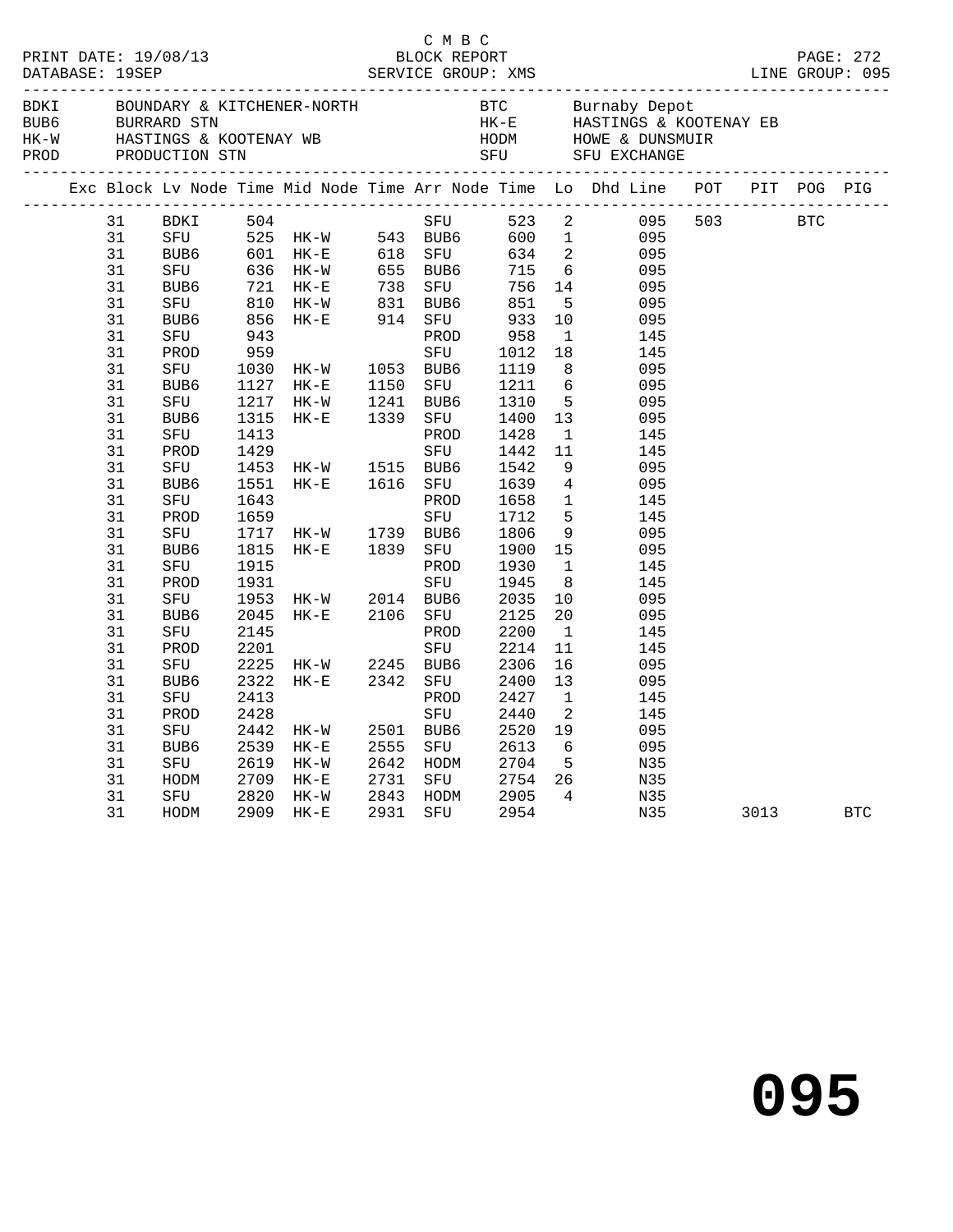## C M B C<br>BLOCK REPORT

|  |    | Exc Block Lv Node Time Mid Node Time Arr Node Time Lo Dhd Line POT PIT POG PIG |              |                      |                                 |        |                                           |                          |     |     |             |            |            |
|--|----|--------------------------------------------------------------------------------|--------------|----------------------|---------------------------------|--------|-------------------------------------------|--------------------------|-----|-----|-------------|------------|------------|
|  | 32 | BDKI 510 HK-E BUB6 530 3                                                       |              |                      |                                 |        |                                           |                          |     |     | 095 509 BTC |            |            |
|  | 32 | BUB6 533 HK-E<br>SFU 612 HK-W                                                  |              |                      |                                 |        | 550 SFU 606 6<br>631 BUB6 651 10<br>606 6 |                          | 095 |     |             |            |            |
|  | 32 |                                                                                |              |                      |                                 |        |                                           |                          | 095 |     |             |            |            |
|  | 32 | BUB6                                                                           | 701          | $HK-E$               | 718 SFU                         |        | 736                                       | $\overline{9}$           | 095 |     |             |            |            |
|  | 32 | SFU                                                                            | 745          |                      |                                 | PROD   | 759                                       | $\overline{1}$           | 145 |     |             |            |            |
|  | 32 | PROD                                                                           | 800          |                      |                                 | SFU    | 813 12                                    |                          | 145 |     |             |            |            |
|  | 32 | SFU                                                                            | 825          |                      | HK-W 848 BUB6<br>HK-E 944 SFU   |        | 911                                       | 15                       | 095 |     |             |            |            |
|  | 32 | BUB6                                                                           | 926          |                      |                                 |        | 1003                                      | 10                       | 095 |     |             |            |            |
|  | 32 | SFU                                                                            | 1013         |                      |                                 | PROD   | 1028                                      | $\overline{1}$           | 145 |     |             |            |            |
|  | 32 | PROD                                                                           |              |                      |                                 |        | 1042                                      | 12                       | 145 |     |             |            |            |
|  | 32 | SFU                                                                            |              |                      | 1029 SFU<br>1054 HK-W 1117 BUB6 |        | 1143                                      | 8 <sup>8</sup>           | 095 |     |             |            |            |
|  | 32 | BUB6                                                                           | 1151         | $HK-E$               | 1214                            | SFU    | 1235                                      | 8 <sup>8</sup>           | 095 |     |             |            |            |
|  | 32 | SFU                                                                            | 1243         |                      |                                 | PROD   | 1258                                      | $\mathbf{1}$             | 145 |     |             |            |            |
|  | 32 | PROD                                                                           | 1259         |                      |                                 | SFU    | 1312                                      | 17                       | 145 |     |             |            |            |
|  | 32 | SFU                                                                            | 1329         | HK-W                 | 1353                            | BUB6   | 1422                                      | $5^{\circ}$              | 095 |     |             |            |            |
|  | 32 | BUB6                                                                           | 1427         | HK-E                 | 1451                            | SFU    | 1512                                      | 18                       | 095 |     |             |            |            |
|  | 32 | SFU                                                                            | 1530         | $HK-W$               | 1552                            | BUB6   | 1619                                      | 8 <sup>8</sup>           | 095 |     |             |            |            |
|  | 32 | BUB6                                                                           | 1627         | $HK-E$               | 1652                            | SFU    | 1715                                      | 14                       | 095 |     |             |            |            |
|  | 32 | SFU                                                                            | 1729         | $HK-W$               | 1751                            | BUB6   | 1818                                      | 9                        | 095 |     |             |            |            |
|  | 32 | BUB6                                                                           | 1827         | $HK-E$               | 1851                            | SFU    | 1912                                      | $5^{\circ}$              | 095 |     |             |            |            |
|  | 32 | SFU                                                                            | 1917         | $HK-W$               | 1939                            | BUB6   | 2003 12                                   |                          | 095 |     |             |            |            |
|  | 32 | BUB6                                                                           | 1917<br>2015 | $\rm{HK}\!-\!\rm{E}$ | 2037                            | SFU    | 2058                                      | 9                        | 095 |     |             |            |            |
|  | 32 | SFU                                                                            | 2107         | $HK-W$               | 2127                            | BUB6   | 2148 14                                   |                          | 095 |     |             |            |            |
|  | 32 | BUB <sub>6</sub>                                                               |              | $HK-E$               |                                 | SFU    |                                           | $-5$                     | 095 |     |             |            |            |
|  | 32 | SFU                                                                            | 2202<br>2245 | HK-W                 | 2222<br>2305                    | BUB6   | 2240<br>2326                              | 16                       | 095 |     |             |            |            |
|  | 32 | BUB6                                                                           | 2342         | $HK-E$               | 2402                            | SFU    | 2420                                      |                          | 095 |     | 2439        |            | <b>BTC</b> |
|  | 33 | BDKI                                                                           | 558          | $HK-E$               |                                 | BUB6   | 618                                       | $\overline{\mathbf{3}}$  | 095 | 557 |             | <b>BTC</b> |            |
|  | 33 | BUB6                                                                           |              | $HK-E$               |                                 |        | 654                                       | $\overline{\phantom{a}}$ | 095 |     |             |            |            |
|  | 33 | SFU                                                                            | 621<br>656   | $HK-W$               |                                 |        | 735                                       | 9                        | 095 |     |             |            |            |
|  | 33 | BUB6                                                                           | 744 HK-E     |                      | 638 SFU<br>715 BUB6<br>801 SFU  |        | 819                                       | 22                       | 095 |     |             |            |            |
|  | 33 | SFU                                                                            | 841          | $HK-W$               | $904\n\n1001$                   | BUB6   | 927                                       | 13                       | 095 |     |             |            |            |
|  | 33 | BUB6                                                                           | 940          | $HK-E$               | 1001                            | SFU    | 1021                                      | 21                       | 095 |     |             |            |            |
|  | 33 | SFU                                                                            | 1042         | $HK-W$               | 1105                            | BUB6   | 1131                                      | 8 <sup>8</sup>           | 095 |     |             |            |            |
|  | 33 | BUB6                                                                           | 1139         | $HK-E$               | 1202                            | SFU    | 1223                                      | 18                       | 095 |     |             |            |            |
|  | 33 | SFU                                                                            | 1241         | $HK-W$               | 1305                            | BUB6   | 1334                                      | $5^{\circ}$              | 095 |     |             |            |            |
|  | 33 | BUB6                                                                           | 1339         | $HK-E$               | 1403                            | SFU    | 1424                                      | 17                       | 095 |     |             |            |            |
|  | 33 | SFU                                                                            | 1441         | $HK-W$               | 1503                            | BUB6   | 1530                                      | 9                        | 095 |     |             |            |            |
|  | 33 | BUB6                                                                           | 1539         | $HK-E$               | 1604                            | SFU    | 1627 14                                   |                          | 095 |     |             |            |            |
|  | 33 | SFU                                                                            | 1641         | $HK-W$               |                                 | BUB6   | 1730                                      | 9                        | 095 |     |             |            |            |
|  | 33 | BUB6                                                                           | 1739         | $HK-E$               | 1703<br>1804                    | SFU    | 1825                                      | 16                       | 095 |     |             |            |            |
|  | 33 | SFU                                                                            | 1841         | $HK-W$               | 1903 BUB6                       |        | 1927                                      | $\overline{2}$           | 095 |     |             |            |            |
|  | 33 | BUB6                                                                           | 1929         |                      |                                 | $HK-E$ | 1951                                      |                          | 095 |     | 1955        |            | <b>BTC</b> |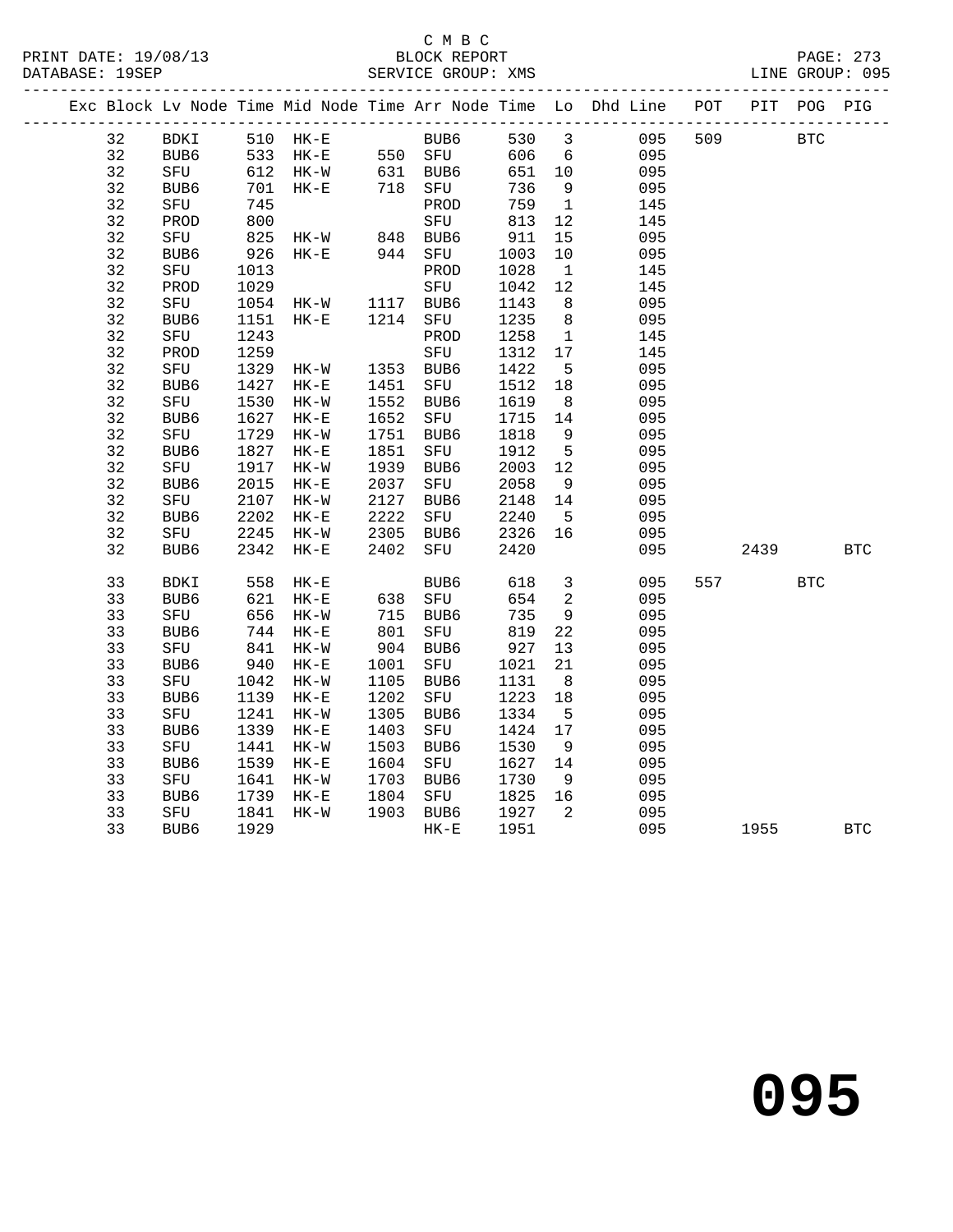## C M B C<br>BLOCK REPORT

| PRINT DATE: 19/08/13<br>DATABASE: 19SEP |    |      |      |                                           |      |                                    |      |                         | BLOCK REPORT<br>SERVICE GROUP: XMS                                             | LINE GROUP: 095 | PAGE: 274    |
|-----------------------------------------|----|------|------|-------------------------------------------|------|------------------------------------|------|-------------------------|--------------------------------------------------------------------------------|-----------------|--------------|
|                                         |    |      |      |                                           |      |                                    |      |                         | Exc Block Lv Node Time Mid Node Time Arr Node Time Lo Dhd Line POT PIT POG PIG |                 |              |
|                                         |    |      |      |                                           |      |                                    |      |                         | 34 BDKI 615 HK-E BUB6 635 6 095                                                | 614 BTC         |              |
|                                         | 34 |      |      |                                           |      | BUB6 641 HK-E 658 SFU              |      |                         | 714 2<br>095                                                                   |                 |              |
|                                         | 34 | SFU  |      |                                           |      | 716 HK-W 736 BUB6                  |      |                         | 756 3<br>095                                                                   |                 |              |
|                                         | 34 |      |      | BUB6 759 HK-E 816 SFU                     |      |                                    | 834  | 11                      | 095                                                                            |                 |              |
|                                         | 34 | SFU  | 845  |                                           |      | PROD                               | 859  | 1                       | 145                                                                            |                 |              |
|                                         | 34 | PROD | 900  |                                           |      | SFU 913                            |      | $\overline{7}$          | 145                                                                            |                 |              |
|                                         | 34 | SFU  | 920  | $HK-W$ 943                                |      | BUB6                               | 1006 | 9                       | 095                                                                            |                 |              |
|                                         | 34 | BUB6 |      | 1015 HK-E                                 | 1036 | SFU                                | 1056 | 21                      | 095                                                                            |                 |              |
|                                         | 34 | SFU  |      | 1117 НК-W<br>1215 НК-Е                    | 1141 | BUB6                               | 1208 | $\overline{7}$          | 095                                                                            |                 |              |
|                                         | 34 | BUB6 |      |                                           | 1239 | SFU                                | 1300 | 13                      | 095                                                                            |                 |              |
|                                         | 34 | SFU  | 1313 |                                           |      | PROD                               | 1328 | $\overline{\mathbf{1}}$ | 145                                                                            |                 |              |
|                                         | 34 | PROD | 1329 |                                           |      | SFU                                | 1342 | 11                      | 145                                                                            |                 |              |
|                                         | 34 | SFU  |      | 1353 HK-W 1417 BUB6<br>1451 HK-E 1516 SFU |      |                                    | 1446 | $5\overline{)}$         | 095                                                                            |                 |              |
|                                         | 34 | BUB6 |      |                                           |      | SFU                                | 1539 | $\overline{4}$          | 095                                                                            |                 |              |
|                                         | 34 | SFU  | 1543 |                                           |      | PROD                               | 1558 | $\overline{1}$          | 145                                                                            |                 |              |
|                                         | 34 | PROD | 1559 |                                           |      | SFU                                | 1612 | 5                       | 145                                                                            |                 |              |
|                                         | 34 | SFU  |      | 1617 HK-W 1639<br>1715 HK-E 1740          |      | BUB6                               | 1706 | 9                       | 095                                                                            |                 |              |
|                                         | 34 | BUB6 |      |                                           |      | SFU                                | 1801 | 12                      | 095                                                                            |                 |              |
|                                         | 34 | SFU  | 1813 |                                           |      | PROD                               | 1828 | $\overline{1}$          | 145                                                                            |                 |              |
|                                         | 34 | PROD | 1829 |                                           |      | SFU                                | 1842 | 11                      | 145                                                                            |                 |              |
|                                         | 34 | SFU  |      |                                           |      |                                    | 1939 | 6                       | 095                                                                            |                 |              |
|                                         | 34 | BUB6 |      | 1853 HK-W 1915 BUB6<br>1945 HK-E 2007 SFU |      | SFU                                | 2027 | 10                      | 095                                                                            |                 |              |
|                                         | 34 | SFU  |      | 2037 HK-W                                 | 2057 | BUB6                               | 2118 | $\overline{\mathbf{2}}$ | 095                                                                            |                 |              |
|                                         | 34 | BUB6 | 2120 |                                           |      | $HK-E$                             | 2141 |                         | 095                                                                            | 2145 BTC        |              |
|                                         | 35 | BDKI | 714  |                                           |      | SFU                                | 733  |                         | $3 \left( \frac{1}{2} \right)$<br>095                                          | 713 BTC         |              |
|                                         | 35 | SFU  | 736  | HK-W 757 BUB6                             |      |                                    | 817  |                         | 9<br>095                                                                       |                 |              |
|                                         | 35 | BUB6 | 826  | $HK-E$                                    |      | 844 SFU                            | 903  |                         | $5^{\circ}$<br>095                                                             |                 |              |
|                                         | 35 | SFU  | 908  | HK-W                                      | 931  | BUB6                               | 954  | 9                       | 095                                                                            |                 |              |
|                                         | 35 | BUB6 | 1003 | $HK-E$                                    | 1024 | SFU                                | 1044 | 22                      | 095                                                                            |                 |              |
|                                         | 35 | SFU  | 1106 | HK-W                                      | 1130 | BUB6                               | 1157 | $6\overline{6}$         | 095                                                                            |                 |              |
|                                         | 35 | BUB6 | 1203 | $HK-E$                                    | 1227 | SFU                                | 1248 | 17                      | 095                                                                            |                 |              |
|                                         | 35 | SFU  | 1305 | HK-W                                      | 1329 | BUB6                               | 1358 | $5^{\circ}$             | 095                                                                            |                 |              |
|                                         | 35 | BUB6 | 1403 | HK-E                                      | 1427 | SFU                                | 1448 | 17                      | 095                                                                            |                 |              |
|                                         | 35 | SFU  |      | 1505 HK-W                                 | 1527 | BUB6                               | 1554 | 9                       | 095                                                                            |                 |              |
|                                         | 35 | BUB6 |      | 1603 HK-E                                 | 1628 | SFU 1651 14                        |      |                         | 095                                                                            |                 |              |
|                                         | 35 | SFU  |      | 1705 HK-W                                 | 1727 | BUB6                               | 1754 | 9                       | 095                                                                            |                 |              |
|                                         |    |      |      |                                           |      | 35 BUB6 1803 HK-E 1827 SFU 1848 17 |      |                         | 095                                                                            |                 |              |
|                                         | 35 | SFU  | 1905 | HK-W                                      | 1927 | BUB6                               | 1951 | 9                       | 095                                                                            |                 |              |
|                                         | 35 | BUB6 | 2000 | $HK-E$                                    | 2022 | SFU                                | 2043 | 9                       | 095                                                                            |                 |              |
|                                         | 35 | SFU  | 2052 | $HK-W$                                    | 2112 | BUB6                               | 2133 | 9                       | 095                                                                            |                 |              |
|                                         | 35 | BUB6 | 2142 | $HK-E$                                    | 2203 | SFU                                | 2222 | 21                      | 095                                                                            |                 |              |
|                                         | 35 | SFU  | 2243 |                                           |      | PROD                               | 2257 | $\mathbf 1$             | 145                                                                            |                 |              |
|                                         | 35 | PROD | 2258 |                                           |      | SFU                                | 2311 | 16                      | 145                                                                            |                 |              |
|                                         | 35 | SFU  | 2327 | HK-W                                      | 2346 | BUB6                               | 2405 | 0                       | 095                                                                            |                 |              |
|                                         | 35 | BUB6 | 2405 |                                           |      | $HK-E$                             | 2421 |                         | 095                                                                            | 2425            | $_{\rm BTC}$ |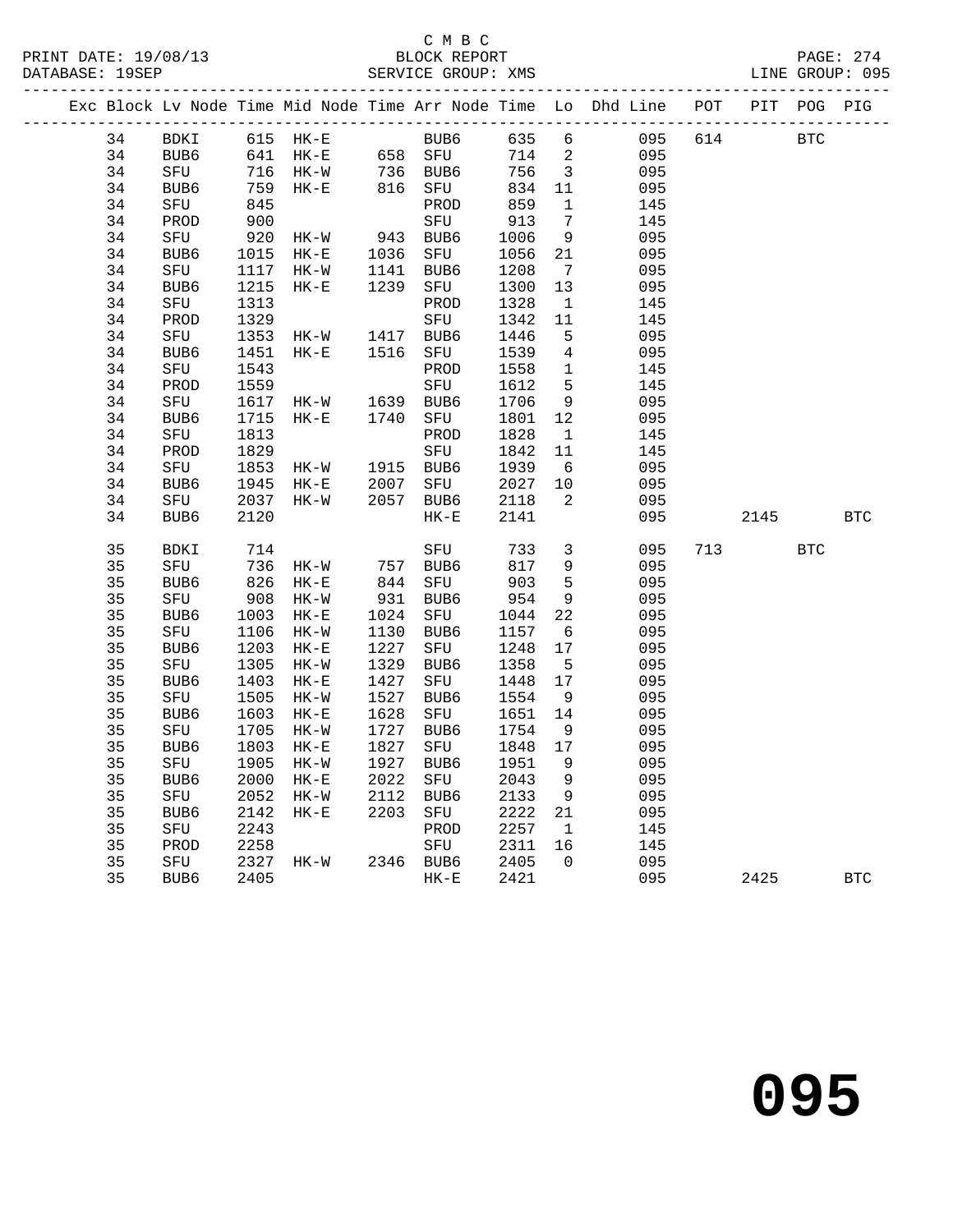#### C M B C<br>BLOCK REPORT SERVICE GROUP: XMS

|  |          |             |              |                                                            |      |                            |              |                                         | Exc Block Lv Node Time Mid Node Time Arr Node Time Lo Dhd Line POT |     | PIT        | POG        | PIG          |
|--|----------|-------------|--------------|------------------------------------------------------------|------|----------------------------|--------------|-----------------------------------------|--------------------------------------------------------------------|-----|------------|------------|--------------|
|  | 36       | BDKI        | 733          |                                                            |      | SFU                        | 752          | $4\overline{ }$                         | 095                                                                | 732 |            | <b>BTC</b> |              |
|  | 36       | SFU         |              |                                                            |      |                            | 837          | $4\overline{4}$                         | 095                                                                |     |            |            |              |
|  | 36       | BUB6        |              | 756 HK-W 817 BUB6<br>841 HK-E 859 SFU<br>932 HK-W 955 BUB6 |      |                            | 918          | 14                                      | 095                                                                |     |            |            |              |
|  | 36       | SFU         |              |                                                            |      |                            | 1018         | 9                                       | 095                                                                |     |            |            |              |
|  | 36       | BUB6        | 1027         | $HK-E$                                                     | 1048 | SFU                        | 1108         | 5                                       | 095                                                                |     |            |            |              |
|  | 36       | SFU         | 1113         |                                                            |      | PROD                       | 1128         | $\mathbf{1}$                            | 145                                                                |     |            |            |              |
|  | 36       | PROD        | 1129         |                                                            |      | SFU                        | 1142         | 11                                      | 145                                                                |     |            |            |              |
|  | 36       | SFU         | 1153         | HK-W                                                       | 1217 | BUB6                       | 1244         | $7\phantom{.0}$                         | 095                                                                |     |            |            |              |
|  | 36       | BUB6        | 1251         | $HK-E$                                                     | 1315 | SFU                        | 1336         | $7\phantom{.0}\phantom{.0}7$            | 095                                                                |     |            |            |              |
|  | 36       | SFU         | 1343         |                                                            |      | PROD                       | 1358         | $\mathbf{1}$                            | 145                                                                |     |            |            |              |
|  | 36       | PROD        | 1359         |                                                            |      | SFU                        | 1412         | $5\overline{5}$                         | 145                                                                |     |            |            |              |
|  | 36       | SFU         | 1417         | $HK-W$                                                     | 1441 | BUB6                       | 1510         | $5\overline{)}$                         | 095                                                                |     |            |            |              |
|  | 36       | BUB6        | 1515         | $HK-E$                                                     | 1540 | SFU                        | 1603         | 10                                      | 095                                                                |     |            |            |              |
|  | 36       | SFU         | 1613         |                                                            |      | PROD                       | 1628         | $\mathbf{1}$                            | 145                                                                |     |            |            |              |
|  | 36       | PROD        | 1629         |                                                            |      | SFU                        | 1642         | 11                                      | 145                                                                |     |            |            |              |
|  | 36       | SFU         | 1653         | HK-W                                                       | 1715 | BUB6                       | 1742         | 9                                       | 095                                                                |     |            |            |              |
|  | 36       | BUB6        | 1751         | $HK-E$                                                     | 1815 | SFU                        | 1836         | 9                                       | 095                                                                |     |            |            |              |
|  | 36       | SFU         | 1845         |                                                            |      | PROD                       | 1900         | $\overline{1}$                          | 145                                                                |     |            |            |              |
|  | 36       | PROD        | 1901         |                                                            |      | SFU                        | 1915         | 14                                      | 145                                                                |     |            |            |              |
|  | 36       | SFU         | 1929         | $HK-W$                                                     |      | 1951 BUB6                  | 2015         | $\overline{3}$                          | 095                                                                |     |            |            |              |
|  | 36       | BUB6        | 2018         |                                                            |      | $HK-E$                     | 2040         |                                         | 095                                                                |     | 2044       |            | <b>BTC</b>   |
|  | 37       | <b>BDKI</b> | 746          | $HK-E$                                                     | 831  | BUB6                       | 809          | 5 <sup>5</sup>                          | 095                                                                | 745 | <b>BTC</b> |            |              |
|  | 37       | BUB6        | 814          | $HK-E$                                                     |      | SFU                        | 849          | $7\phantom{.0}$                         | 095                                                                |     |            |            |              |
|  | 37       | SFU         | 856          | HK-W                                                       | 919  | BUB6                       | 942          | 9                                       | 095                                                                |     |            |            |              |
|  | 37       | BUB6        | 951          | $HK-E$                                                     | 1012 | SFU                        | 1032         | 11                                      | 095                                                                |     |            |            |              |
|  | 37       | SFU         | 1043         |                                                            |      | PROD                       | 1058         | $\mathbf{1}$                            | 145                                                                |     |            |            |              |
|  | 37       | PROD        | 1059         |                                                            |      | SFU                        | 1112         | 17                                      | 145                                                                |     |            |            |              |
|  | 37       | SFU         | 1129         | HK-W                                                       | 1153 | BUB6                       | 1220         | $\overline{7}$                          | 095                                                                |     |            |            |              |
|  | 37       | BUB6        | 1227         | $HK-E$                                                     | 1251 | SFU                        | 1312         | 5                                       | 095                                                                |     |            |            |              |
|  | 37       | SFU         | 1317         | HK-W                                                       | 1341 | BUB6                       | 1410         | 5                                       | 095                                                                |     |            |            |              |
|  | 37       | BUB6        | 1415         | $HK-E$                                                     | 1439 | SFU                        | 1500         | 13                                      | 095                                                                |     |            |            |              |
|  | 37       | SFU         | 1513         |                                                            |      | PROD                       | 1528         | $\mathbf{1}$                            | 145                                                                |     |            |            |              |
|  | 37       | PROD        | 1529         |                                                            |      | SFU                        | 1542         | 11                                      | 145                                                                |     |            |            |              |
|  | 37       | SFU         | 1553         | HK-W                                                       | 1615 | BUB6                       | 1642         | 9                                       | 095                                                                |     |            |            |              |
|  | 37       | BUB6        | 1651         | $HK-E$                                                     | 1717 | SFU                        | 1740         | $\overline{\mathbf{3}}$                 | 095                                                                |     |            |            |              |
|  | 37<br>37 | SFU<br>PROD | 1743<br>1759 |                                                            |      | PROD                       | 1758<br>1812 | $\overline{\phantom{a}}$<br>$5^{\circ}$ | 145<br>145                                                         |     |            |            |              |
|  | 37       | SFU         |              | 1817 HK-W                                                  |      | SFU<br>1839 BUB6           | 1904         | 11                                      | 095                                                                |     |            |            |              |
|  | 37       | BUB6        |              |                                                            |      | 1915 HK-E 1937 SFU 1957 10 |              |                                         | 095                                                                |     |            |            |              |
|  | 37       | SFU         | 2007         | $HK-W$                                                     | 2028 | BUB6                       | 2049         | 13                                      | 095                                                                |     |            |            |              |
|  | 37       | BUB6        | 2102         | $HK-E$                                                     | 2123 | SFU                        | 2142         | 3                                       | 095                                                                |     |            |            |              |
|  | 37       | SFU         | 2145         | $HK-W$                                                     | 2205 | BUB6                       | 2226         | 16                                      | 095                                                                |     |            |            |              |
|  | 37       | BUB6        | 2242         | $HK-E$                                                     | 2302 | SFU                        | 2320         | 23                                      | 095                                                                |     |            |            |              |
|  | 37       | SFU         | 2343         |                                                            |      | PROD                       | 2357         | $\mathbf 1$                             | 145                                                                |     |            |            |              |
|  | 37       | PROD        | 2358         |                                                            |      | ${\rm SFU}$                | 2410         | 5                                       | 145                                                                |     |            |            |              |
|  | 37       | SFU         | 2415         | $HK-W$                                                     | 2434 | BUB6                       | 2453         | 14                                      | 095                                                                |     |            |            |              |
|  | 37       | BUB6        | 2507         | $HK-E$                                                     | 2523 | SFU                        | 2541         | 8                                       | 095                                                                |     |            |            |              |
|  | 37       | SFU         | 2549         | $HK-W$                                                     | 2612 | HODM                       | 2634         | 5                                       | N35                                                                |     |            |            |              |
|  | 37       | HODM        | 2639         | $HK-E$                                                     | 2701 | SFU                        | 2724         | 26                                      | N35                                                                |     |            |            |              |
|  | 37       | SFU         | 2750         | $HK-W$                                                     | 2813 | HODM                       | 2835         | 4                                       | N35                                                                |     |            |            |              |
|  | 37       | HODM        | 2839         | $HK-E$                                                     | 2901 | SFU                        | 2924         |                                         | N35                                                                |     | 2943       |            | $_{\rm BTC}$ |
|  |          |             |              |                                                            |      |                            |              |                                         |                                                                    |     |            |            |              |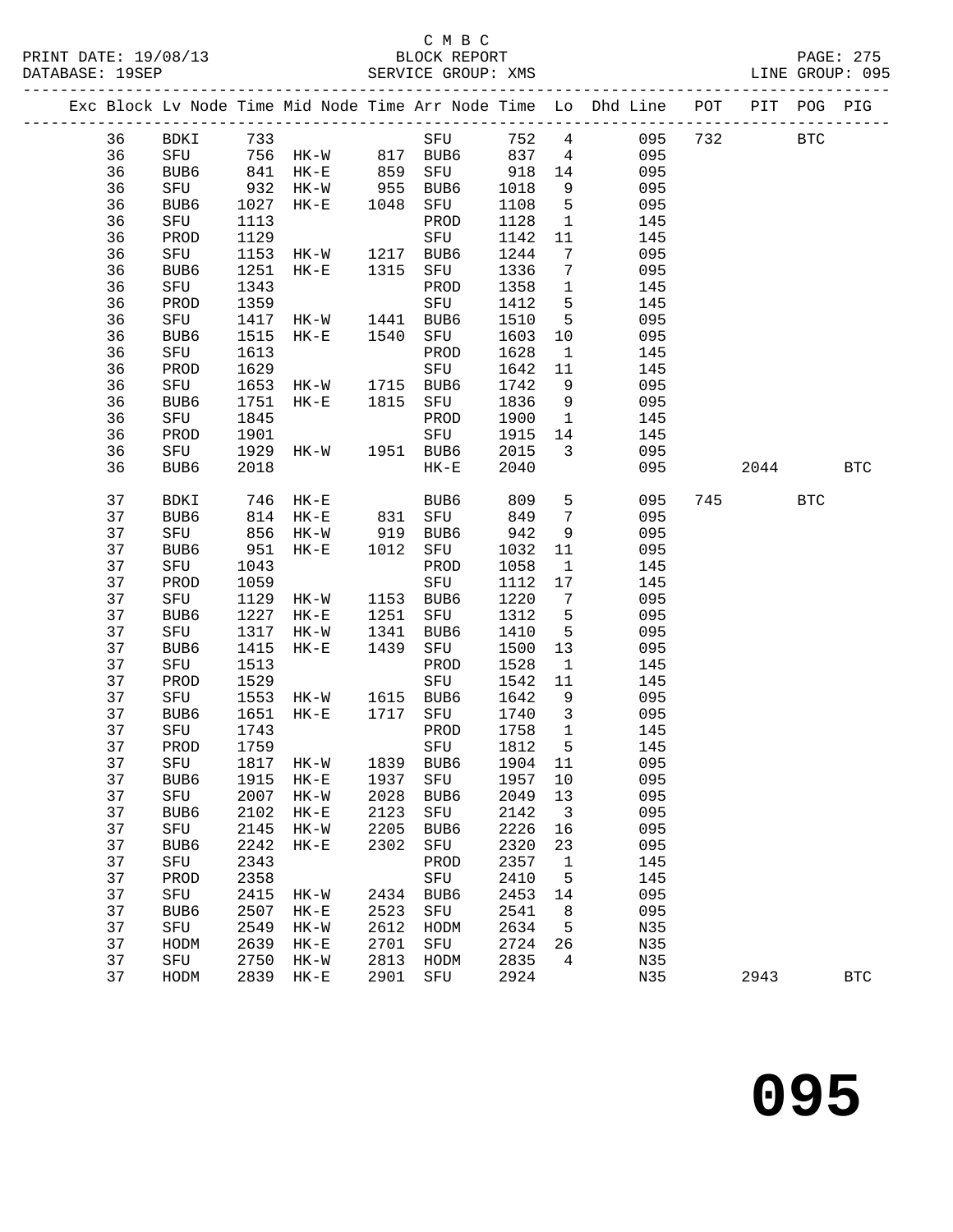# C M B C<br>BLOCK REPORT

| PRINT DATE: 19/08/13<br>DATARASE: 19SEP | RLOCK REPORT<br>SERVICE GROUP: XMS                                             |  | PAGE: 276<br>LINE GROUP: 095 |  |
|-----------------------------------------|--------------------------------------------------------------------------------|--|------------------------------|--|
|                                         | Exc Block Ly Node Time Mid Node Time Arr Node Time Lo Dhd Line POT PIT POG PIG |  |                              |  |

|  |    |      |      |           |      |            |      |                              | Exc Block Lv Node Time Mid Node Time Arr Node Time Lo Dhd Line | POT | PIT  | POG PIG      |            |
|--|----|------|------|-----------|------|------------|------|------------------------------|----------------------------------------------------------------|-----|------|--------------|------------|
|  | 38 | BDKI |      | 841 HK-E  |      | BUB6       | 907  | $\overline{4}$               | 095                                                            | 840 |      | $_{\rm BTC}$ |            |
|  | 38 | BUB6 | 911  | $HK-E$    | 929  | SFU        | 948  | 8                            | 095                                                            |     |      |              |            |
|  | 38 | SFU  | 956  | HK-W      | 1019 | BUB6       | 1042 | 9                            | 095                                                            |     |      |              |            |
|  | 38 | BUB6 | 1051 | $HK-E$    | 1112 | SFU        | 1133 | 10                           | 095                                                            |     |      |              |            |
|  | 38 | SFU  | 1143 |           |      | PROD       | 1158 | $\mathbf{1}$                 | 145                                                            |     |      |              |            |
|  | 38 | PROD | 1159 |           |      | SFU        | 1212 | 17                           | 145                                                            |     |      |              |            |
|  | 38 | SFU  | 1229 | HK-W      | 1253 | BUB6       | 1322 | 5                            | 095                                                            |     |      |              |            |
|  | 38 | BUB6 | 1327 | $HK-E$    | 1351 | SFU        | 1412 | 17                           | 095                                                            |     |      |              |            |
|  | 38 | SFU  | 1429 | $HK-W$    | 1453 | BUB6       | 1522 | 5                            | 095                                                            |     |      |              |            |
|  | 38 | BUB6 | 1527 | $HK-E$    | 1552 | SFU        | 1615 | 14                           | 095                                                            |     |      |              |            |
|  | 38 | SFU  | 1629 | $HK-W$    | 1651 | BUB6       | 1718 | 9                            | 095                                                            |     |      |              |            |
|  | 38 | BUB6 | 1727 | $HK-E$    | 1752 | SFU        | 1813 | 16                           | 095                                                            |     |      |              |            |
|  | 38 | SFU  | 1829 | $HK-W$    | 1851 | BUB6       | 1916 | 18                           | 095                                                            |     |      |              |            |
|  | 38 | BUB6 | 1934 | $HK-E$    | 1956 | SFU        | 2016 | 6                            | 095                                                            |     |      |              |            |
|  | 38 | SFU  | 2022 | $HK-W$    | 2043 | BUB6       | 2104 | 18                           | 095                                                            |     |      |              |            |
|  | 38 | BUB6 | 2122 | $HK-E$    | 2143 | SFU        | 2202 | 11                           | 095                                                            |     |      |              |            |
|  | 38 | SFU  | 2213 |           |      | PROD       | 2227 | $\mathbf{1}$                 | 145                                                            |     |      |              |            |
|  | 38 | PROD | 2228 |           |      | SFU        | 2241 | 24                           | 145                                                            |     |      |              |            |
|  | 38 | SFU  | 2305 | HK-W      | 2324 | BUB6       | 2343 | 25                           | 095                                                            |     |      |              |            |
|  | 38 | BUB6 | 2408 | $HK-E$    | 2424 | SFU        | 2442 | $\mathbf{1}$                 | 095                                                            |     |      |              |            |
|  | 38 | SFU  | 2443 |           |      | PROD       | 2458 |                              | 145                                                            |     | 2515 |              | <b>BTC</b> |
|  |    |      |      |           |      |            |      |                              |                                                                |     |      |              |            |
|  | 39 | BDKI | 921  |           |      | SFU        | 942  | 2                            | 095                                                            | 920 |      | <b>BTC</b>   |            |
|  | 39 | SFU  | 944  | $HK-W$    | 1007 | BUB6       | 1030 | 9                            | 095                                                            |     |      |              |            |
|  | 39 | BUB6 | 1039 | $HK-E$    | 1100 | SFU        | 1121 | 20                           | 095                                                            |     |      |              |            |
|  | 39 | SFU  | 1141 | $HK-W$    | 1205 | BUB6       | 1232 | 7                            | 095                                                            |     |      |              |            |
|  | 39 | BUB6 | 1239 | $HK-E$    | 1303 | SFU        | 1324 | 17                           | 095                                                            |     |      |              |            |
|  | 39 | SFU  | 1341 | $HK-W$    | 1405 | BUB6       | 1434 | 5                            | 095                                                            |     |      |              |            |
|  | 39 | BUB6 | 1439 | $HK-E$    | 1504 | SFU        | 1527 | 15                           | 095                                                            |     |      |              |            |
|  | 39 | SFU  | 1542 | $HK-W$    | 1604 | BUB6       | 1631 | 8                            | 095                                                            |     |      |              |            |
|  | 39 | BUB6 | 1639 | $HK-E$    | 1704 | SFU        | 1727 | 14                           | 095                                                            |     |      |              |            |
|  | 39 | SFU  | 1741 | $HK-W$    | 1803 | BUB6       | 1829 | 10                           | 095                                                            |     |      |              |            |
|  | 39 | BUB6 | 1839 | $HK-E$    | 1903 | SFU        | 1924 | 17                           | 095                                                            |     |      |              |            |
|  | 39 | SFU  | 1941 | HK-W      | 2002 | BUB6       | 2023 | $7\overline{ }$              | 095                                                            |     |      |              |            |
|  | 39 | BUB6 | 2030 | $HK-E$    | 2051 | SFU        | 2110 | 5                            | 095                                                            |     |      |              |            |
|  | 39 | SFU  | 2115 |           |      | PROD       | 2130 | $\mathbf{1}$                 | 145                                                            |     |      |              |            |
|  | 39 | PROD | 2131 |           |      | SFU        | 2144 | 21                           | 145                                                            |     |      |              |            |
|  | 39 | SFU  | 2205 | HK-W      | 2225 | BUB6       | 2246 | 16                           | 095                                                            |     |      |              |            |
|  | 39 | BUB6 | 2302 | $HK-E$    | 2322 | SFU        | 2340 | $7\phantom{.0}\phantom{.0}7$ | 095                                                            |     |      |              |            |
|  | 39 | SFU  | 2347 | $HK-W$    | 2406 | BUB6       | 2425 | 12                           | 095                                                            |     |      |              |            |
|  | 39 | BUB6 |      | 2437 HK-E | 2453 | SFU 2511 8 |      |                              | 095                                                            |     |      |              |            |
|  | 39 | SFU  | 2519 | $HK-W$    | 2542 | HODM       | 2604 | 5                            | N35                                                            |     |      |              |            |
|  | 39 | HODM | 2609 | $HK-E$    | 2631 | SFU        | 2654 | 0                            | N35                                                            |     |      |              |            |
|  | 39 | SFU  | 2654 | $HK-W$    | 2717 | HODM       | 2739 | 0                            | N35                                                            |     |      |              |            |
|  | 39 | HODM | 2739 | $HK-E$    | 2801 | SFU        | 2824 |                              | N35                                                            |     | 2843 |              | <b>BTC</b> |
|  | 40 | SFU  | 1008 | $HK-W$    | 1031 | BUB6       | 1057 | 6                            | 095                                                            | 946 |      | <b>BTC</b>   |            |
|  | 40 | BUB6 | 1103 | $HK-E$    | 1126 | SFU        | 1147 | 18                           | 095                                                            |     |      |              |            |
|  | 40 | SFU  | 1205 | $HK-W$    | 1229 | BUB6       | 1258 | $-5$                         | 095                                                            |     |      |              |            |
|  | 40 | BUB6 | 1303 | $HK-E$    | 1327 | SFU        | 1348 | 17                           | 095                                                            |     |      |              |            |
|  | 40 | SFU  | 1405 | $HK-W$    | 1429 | BUB6       | 1458 | 5                            | 095                                                            |     |      |              |            |
|  | 40 | BUB6 | 1503 | $HK-E$    | 1528 | SFU        | 1551 | 14                           | 095                                                            |     |      |              |            |
|  | 40 | SFU  | 1605 | $HK-W$    | 1627 | BUB6       | 1654 | 9                            | 095                                                            |     |      |              |            |
|  | 40 | BUB6 | 1703 | $HK-E$    | 1729 | SFU        | 1752 | 13                           | 095                                                            |     |      |              |            |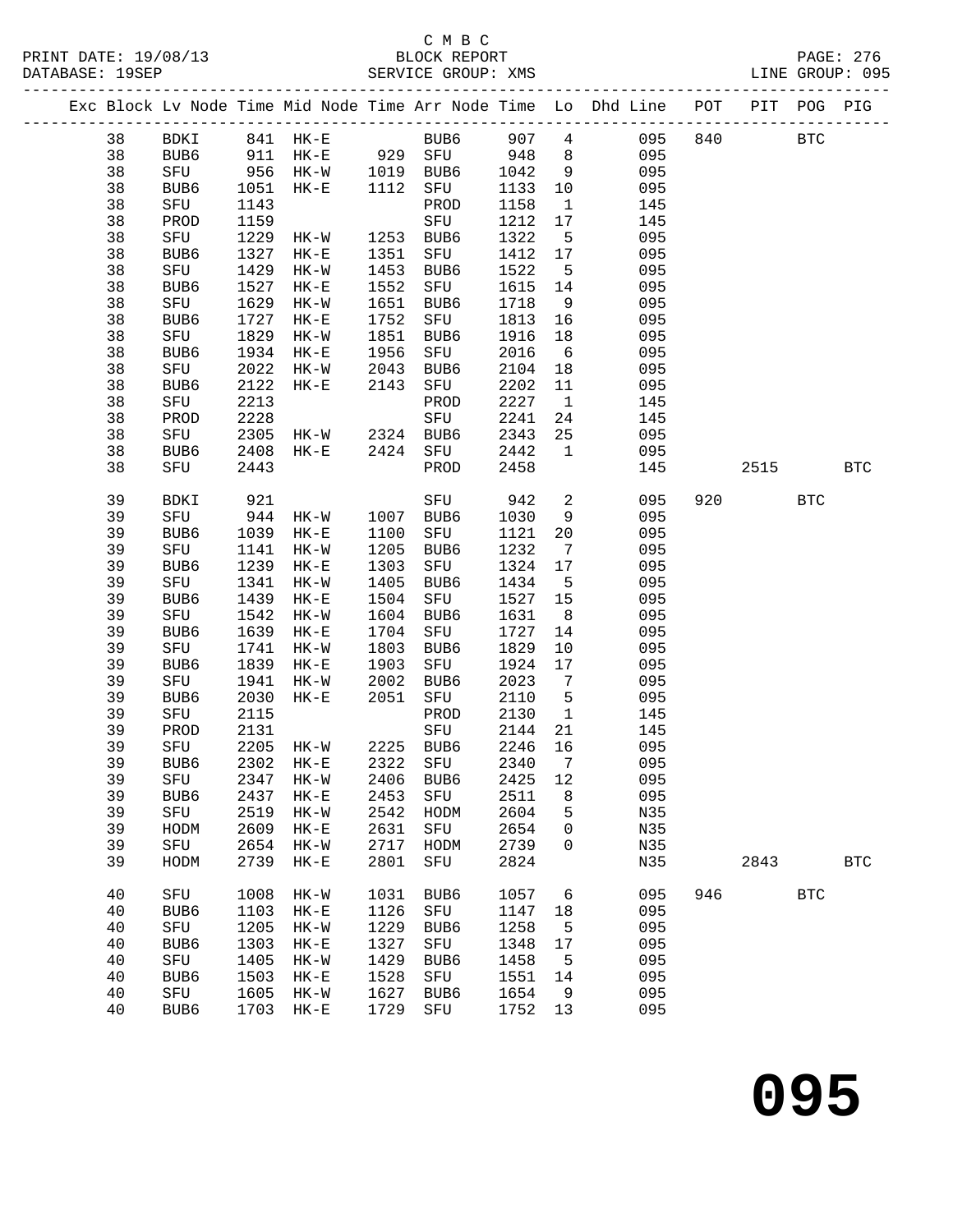### C M B C<br>BLOCK REPORT SERVICE GROUP: XMS

|  |    |      |      |                |      |      |        |              | Exc Block Lv Node Time Mid Node Time Arr Node Time Lo Dhd Line POT PIT POG PIG |         |            |  |
|--|----|------|------|----------------|------|------|--------|--------------|--------------------------------------------------------------------------------|---------|------------|--|
|  | 40 |      |      |                |      |      |        |              | SFU 1805 HK-W 1827 BUB6 1852 11 095                                            |         |            |  |
|  | 40 | BUB6 |      | 1903 HK-E 1925 |      |      |        |              | SFU 1945 095 2007 BTC                                                          |         |            |  |
|  |    |      |      |                |      |      |        |              |                                                                                |         |            |  |
|  | 41 | BDKI | 954  |                |      | SFU  | 1015 3 |              | 095                                                                            | 953 BTC |            |  |
|  | 41 | SFU  | 1018 | HK-W 1041      |      | BUB6 | 1107   | 8            | 095                                                                            |         |            |  |
|  | 41 | BUB6 | 1115 | $HK-E$         | 1138 | SFU  | 1159   | 14           | 095                                                                            |         |            |  |
|  | 41 | SFU  | 1213 |                |      | PROD | 1228   | $\mathbf{1}$ | 145                                                                            |         |            |  |
|  | 41 | PROD | 1229 |                |      | SFU  | 1242   |              | 145<br>11 \,                                                                   |         |            |  |
|  | 41 | SFU  | 1253 | HK-W 1317      |      | BUB6 | 1346   | $-5$         | 095                                                                            |         |            |  |
|  | 41 | BUB6 | 1351 | $HK-E$         | 1415 | SFU  | 1436   | $7^{\circ}$  | 095                                                                            |         |            |  |
|  | 41 | SFU  | 1443 |                |      | PROD | 1458   | $\mathbf{1}$ | 145                                                                            |         |            |  |
|  | 41 | PROD | 1459 |                |      | SFU  | 1512   | 5            | 145                                                                            |         |            |  |
|  | 41 | SFU  | 1517 | HK-W 1539      |      | BUB6 | 1606   | 9            | 095                                                                            |         |            |  |
|  | 41 | BUB6 | 1615 | $HK-E$         | 1640 | SFU  | 1703   | 10           | 095                                                                            |         |            |  |
|  | 41 | SFU  | 1713 |                |      | PROD | 1728   | $\mathbf{1}$ | 145                                                                            |         |            |  |
|  | 41 | PROD | 1729 |                |      | SFU  | 1742   | 11           | 145                                                                            |         |            |  |
|  | 41 | SFU  | 1753 | HK-W 1815      |      | BUB6 | 1841   | 10           | 095                                                                            |         |            |  |
|  | 41 | BUB6 | 1851 | HK-E 1915      |      | SFU  | 1936   | 9            | 095                                                                            |         |            |  |
|  | 41 | SFU  | 1945 |                |      | PROD | 2000   | $\mathbf{1}$ | 145                                                                            |         |            |  |
|  | 41 | PROD | 2001 |                |      | SFU  | 2014   | $\mathbf{1}$ | 145                                                                            |         |            |  |
|  | 41 | SFU  | 2015 |                |      | PROD | 2030   | $\mathbf{1}$ | 145                                                                            |         |            |  |
|  | 41 | PROD | 2031 |                |      | SFU  | 2044   | $\mathbf{1}$ | 145                                                                            |         |            |  |
|  | 41 | SFU  | 2045 |                |      | PROD | 2100   | $\mathbf{1}$ | 145                                                                            |         |            |  |
|  | 41 | PROD | 2101 |                |      | SFU  | 2114   | 11           | 145                                                                            |         |            |  |
|  | 41 | SFU  | 2125 | HK-W           | 2145 | BUB6 | 2206   | 16           | 095                                                                            |         |            |  |
|  | 41 | BUB6 | 2222 | HK-E 2242      |      | SFU  | 2300   | 13           | 095                                                                            |         |            |  |
|  | 41 | SFU  | 2313 |                |      | PROD | 2327   |              | $\mathbf{1}$<br>145                                                            |         |            |  |
|  | 41 | PROD | 2328 |                |      | SFU  | 2341   |              | 145                                                                            | 2400    | <b>BTC</b> |  |
|  |    |      |      |                |      |      |        |              |                                                                                |         |            |  |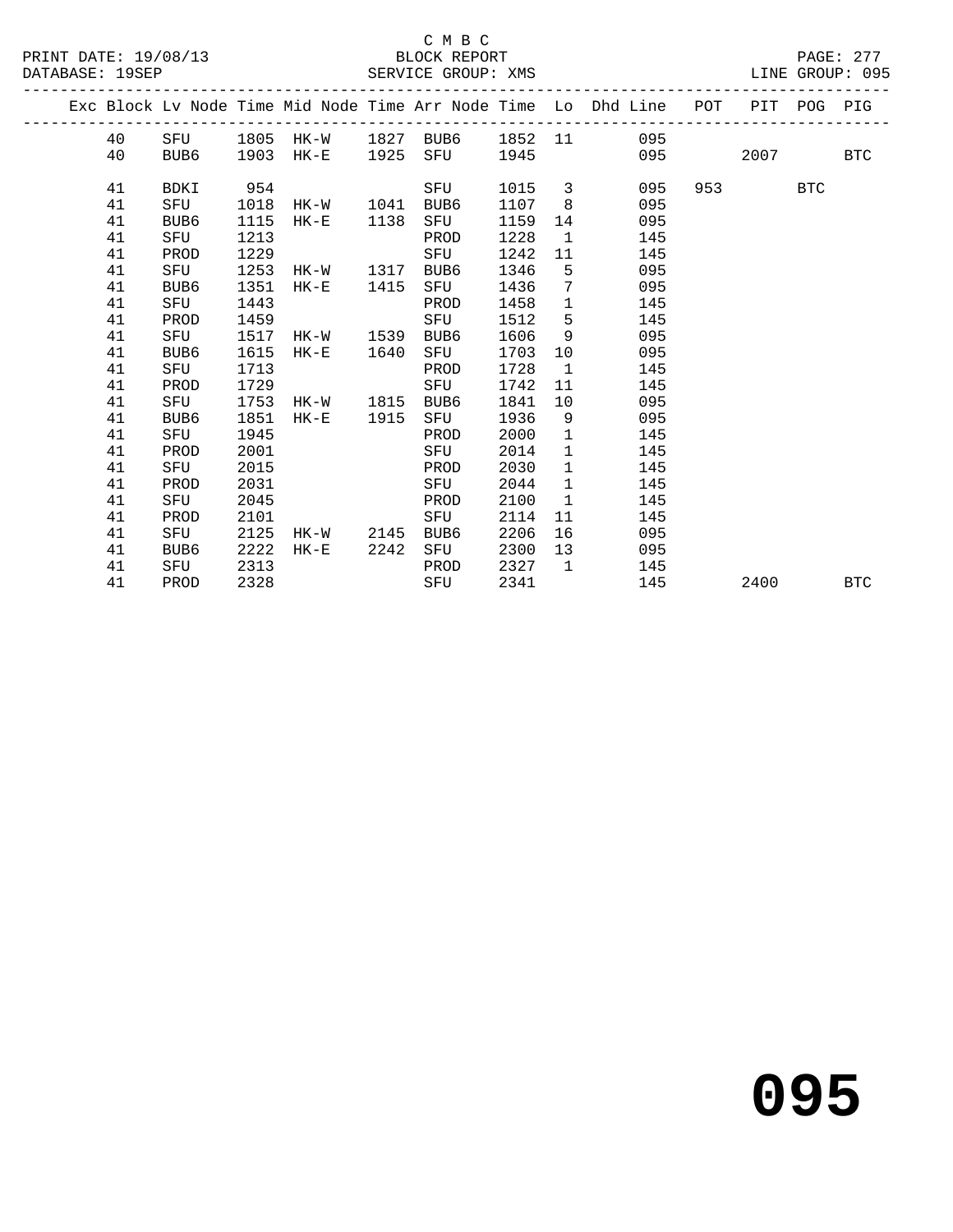|                                                                                              |                                                                                                                            |                                                                      |                                                                                                                                         |                                                                              |                                                                                                                     | C M B C<br>DRINT DATE: 19/08/13<br>DATABASE: 19SEP<br>DATABASE: 19SEP<br>SERVICE GROUP: XMS<br>SERVICE GROUP: XMS |                                                                                                                                                                                                                                                                                                                                                                                                                                                                                                                                                                                                                                                                                                                                                                                                                                                                          |          |  |
|----------------------------------------------------------------------------------------------|----------------------------------------------------------------------------------------------------------------------------|----------------------------------------------------------------------|-----------------------------------------------------------------------------------------------------------------------------------------|------------------------------------------------------------------------------|---------------------------------------------------------------------------------------------------------------------|-------------------------------------------------------------------------------------------------------------------|--------------------------------------------------------------------------------------------------------------------------------------------------------------------------------------------------------------------------------------------------------------------------------------------------------------------------------------------------------------------------------------------------------------------------------------------------------------------------------------------------------------------------------------------------------------------------------------------------------------------------------------------------------------------------------------------------------------------------------------------------------------------------------------------------------------------------------------------------------------------------|----------|--|
|                                                                                              |                                                                                                                            |                                                                      |                                                                                                                                         |                                                                              |                                                                                                                     |                                                                                                                   | BDLO BOUNDARY & LOUGHEED-NORTH BTC Burnaby Depot<br>${\small\hbox{\texttt{BYCA}}} \qquad \qquad {\small\hbox{\texttt{BROADWAY}}} \; \; \& \; \; {\small\hbox{\texttt{CAMBIE}}} \qquad \qquad \qquad {\small\hbox{\texttt{BVGR}}} \qquad \qquad {\small\hbox{\texttt{BROADWAY}}} \; \; \& \; \; {\small\hbox{\texttt{GRANVILLE}}} \qquad \qquad {\small\hbox{\texttt{GRANVILLE}}} \qquad \qquad {\small\hbox{\texttt{GRANVILLE}}} \qquad \qquad {\small\hbox{\texttt{GRANVILLE}}} \qquad \qquad {\small\hbox{\texttt{GRANVILLE}}} \qquad \qquad {\small\hbox{\$<br>HK-E HASTINGS & KOOTENAY EB HK-W HASTINGS & KOOTENAY WB<br>HODM HOWE & DUNSMUIR<br>HODM HOWE & DUNSMUIR<br>NEW WESTMINSTER STN SERO SEYMOUR ST & ROBSON ST<br>SFU SFU EXCHANGE SUST SURREY CENTRAL STATION<br>ULP UNIVERSITY LOOP<br>ULP UNIVERSITY LOOP<br>ULP UNIVERSITY LOOP<br>ULP UNIVERSITY LOOP |          |  |
|                                                                                              |                                                                                                                            |                                                                      |                                                                                                                                         |                                                                              |                                                                                                                     |                                                                                                                   | Exc Block Lv Node Time Mid Node Time Arr Node Time Lo Dhd Line POT PIT POG PIG                                                                                                                                                                                                                                                                                                                                                                                                                                                                                                                                                                                                                                                                                                                                                                                           |          |  |
| 41<br>41<br>41<br>41<br>41<br>41<br>41<br>41<br>41<br>41<br>41<br>41<br>41<br>41<br>41<br>41 | GRVT 929<br>ULP 1008<br>GRVT 1052<br>ULP<br>GRVT<br>ULP<br>GRVT<br>ULP<br>GRVT<br><b>ULP</b><br>GRVT<br>ULP<br>GRVT<br>ULP | 1135<br>1222<br>1304<br>1352<br>1522<br>1652<br>1734<br>1823<br>1904 | BYCA 941 ULP<br>BYCA<br>BYCA<br>BYCA<br>BYCA<br>BYCA<br>BYCA<br>1434 BYCA<br>BYCA<br>1604 BYCA<br>BYCA<br>BYCA<br>BYCA<br>BYCA          | 1031<br>1104<br>1202<br>1235<br>1332<br>1405<br>1535<br>1801<br>1835<br>1929 | <b>ULP</b><br>GRVT<br>ULP<br>GRVT<br>ULP<br>1501 GRVT<br><b>ULP</b><br>1631 GRVT<br>1704 ULP<br>GRVT<br>ULP<br>GRVT | GRVT 1042<br>1127<br>1215<br>1300<br>1345<br>1430<br>1515<br>1600<br>1814 9<br>1941                               | 41 LB-W 653 BYCA 706 ULP 725 9 099 650 BTC<br>41 ULP 734 BYCA 755 GRVT 805 4 099<br>GRVT 809 BYCA 820 ULP 842 5 099<br>ULP 847 BYCA 910 GRVT 921 8 099<br>1004 4 099<br>10<br>099<br>8<br>099<br>$7\overline{ }$<br>099<br>$\frac{4}{7}$<br>099<br>099<br>099<br>$7\overline{ }$<br>099<br>$4\overline{ }$<br>099<br>1645 7<br>099<br>1729 5<br>099<br>099<br>1900 4<br>099<br>10<br>099                                                                                                                                                                                                                                                                                                                                                                                                                                                                                 |          |  |
| 41<br>41<br>41<br>41<br>41<br>41                                                             | GRVT<br>ULP<br>GRVT<br>ULP                                                                                                 | 1951<br>2031<br>2113                                                 | <b>BYCA</b><br><b>BYCA</b><br>BYCA<br>ULP 2151 BYCA 2215 GRVT 2226 11<br>GRVT 2237 BYCA 2247 ULP 2309 6<br>ULP 2315 BYCA 2337 BDLO 2355 | 2003<br>2055<br>2124<br>2215                                                 | ULP<br>GRVT<br><b>ULP</b>                                                                                           | GRVT 2226 11                                                                                                      | 2028 3<br>099<br>2106 7<br>099<br>2148 3<br>099<br>099<br>099<br>099                                                                                                                                                                                                                                                                                                                                                                                                                                                                                                                                                                                                                                                                                                                                                                                                     | 2358 BTC |  |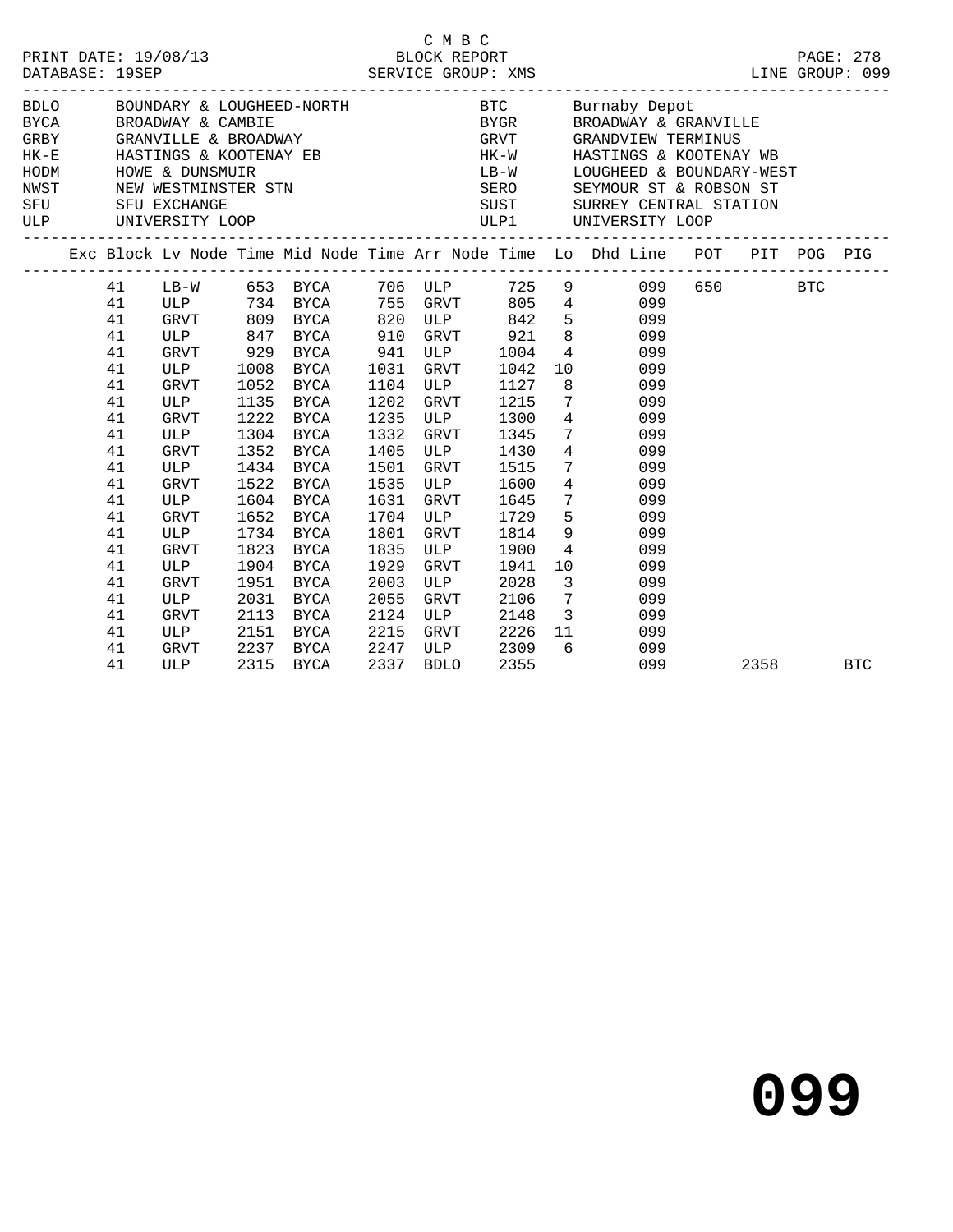## C M B C<br>BLOCK REPORT

SERVICE GROUP: XMS

|  |          |                    |              |                     |                   |                                                |                          |                              | Exc Block Lv Node Time Mid Node Time Arr Node Time Lo Dhd Line POT PIT POG PIG |     |            |            |                      |
|--|----------|--------------------|--------------|---------------------|-------------------|------------------------------------------------|--------------------------|------------------------------|--------------------------------------------------------------------------------|-----|------------|------------|----------------------|
|  | 42       |                    |              |                     |                   |                                                |                          |                              | 737 9<br>099                                                                   | 702 | <b>BTC</b> |            |                      |
|  | 42       |                    |              |                     |                   | LB-W 705 BYCA 718 ULP<br>ULP 746 BYCA 807 GRVT |                          |                              | 817 4<br>099                                                                   |     |            |            |                      |
|  | 42       | GRVT               |              | 821 BYCA            | 832               | ULP                                            | 854                      | $5^{\circ}$                  | 099                                                                            |     |            |            |                      |
|  | 42       | ULP                | 859          | BYCA                | 922               | GRVT                                           | 933                      | 11                           | 099                                                                            |     |            |            |                      |
|  | 42       | GRVT               | 944          | BYCA                |                   | ULP                                            | 1019                     | 5                            | 099                                                                            |     |            |            |                      |
|  | 42       | ULP                | 1024         | BYCA                | $22$<br>956<br>10 | GRVT                                           | 1058                     | 9 <sup>°</sup>               | 099                                                                            |     |            |            |                      |
|  | 42       | GRVT               | 1107         | BYCA                | 1120              | ULP                                            | 1145                     | $4\overline{4}$              | 099                                                                            |     |            |            |                      |
|  | $4\,2$   | ULP                | 1149         | BYCA                | 1216              | GRVT                                           | 1229                     | 8                            | 099                                                                            |     |            |            |                      |
|  | 42       | <b>GRVT</b>        | 1237         | BYCA                | 1250              | ULP                                            | 1315                     | $\overline{4}$               | 099                                                                            |     |            |            |                      |
|  | 42       | ULP                | 1319         | BYCA                | 1347              | GRVT                                           | 1400                     | $7\overline{ }$              | 099                                                                            |     |            |            |                      |
|  | 42       | GRVT               | 1407         | <b>BYCA</b>         | 1420              | ULP                                            | 1445                     | $\overline{4}$               | 099                                                                            |     |            |            |                      |
|  | 42       | ULP                | 1449         | BYCA                | 1516              | GRVT                                           | 1530                     | $7\phantom{.0}$              | 099                                                                            |     |            |            |                      |
|  | 42       | GRVT               | 1537         | BYCA                | 1550              | ULP                                            | 1615                     | $4\overline{4}$              | 099                                                                            |     |            |            |                      |
|  | 42       | ULP                | 1619         | BYCA                | 1646              | GRVT                                           | 1700                     | $7\overline{ }$              | 099                                                                            |     |            |            |                      |
|  | $4\,2$   | GRVT               | 1707         | BYCA                | 1719              | ULP                                            | 1744                     | 5 <sup>5</sup>               | 099                                                                            |     |            |            |                      |
|  | 42       | ULP                | 1749         | BYCA                | 1816              | GRVT                                           | 1829                     | 10                           | 099                                                                            |     |            |            |                      |
|  | $4\,2$   | GRVT               | 1839         | <b>BYCA</b>         | 1851              | ULP                                            | 1916                     | $\overline{4}$               | 099                                                                            |     |            |            |                      |
|  | 42       | ULP                | 1920         | <b>BYCA</b>         | 1945              | GRVT                                           | 1957                     | 14                           | 099                                                                            |     |            |            |                      |
|  | 42       | GRVT               | 2011         | BYCA                | 2022              | ULP                                            | 2047                     | $\overline{4}$               | 099                                                                            |     |            |            |                      |
|  | 42       | ULP                | 2051         | <b>BYCA</b>         | 2115              | GRVT                                           | 2126                     | 11                           | 099                                                                            |     |            |            |                      |
|  | 42       | GRVT               | 2137         | <b>BYCA</b>         | 2148              | ULP                                            | 2212                     | $\overline{\mathbf{3}}$      | 099                                                                            |     |            |            |                      |
|  | 42       | ULP                | 2215         | BYCA                | 2237              | GRVT                                           | 2248                     | 13                           | 099                                                                            |     |            |            |                      |
|  | 42       | GRVT               | 2301         | <b>BYCA</b>         | 2311              | ULP                                            | 2333                     | 6                            | 099                                                                            |     |            |            |                      |
|  | 42       | ULP                | 2339         | BYCA                | 2401              | GRVT                                           | 2412                     | 8 <sup>8</sup>               | 099                                                                            |     |            |            |                      |
|  | $4\,2$   | GRVT               | 2420         | <b>BYCA</b>         | 2430              | ULP                                            | 2452                     | 12                           | 099                                                                            |     |            |            |                      |
|  | 42       | ULP                | 2504         | BYCA                | 2524              | GRVT                                           | 2534                     | 16                           | 099<br>1 099                                                                   |     |            |            |                      |
|  | 42<br>42 | GRVT<br>ULP1       | 2550<br>2638 | BYCA                | 2559<br>2657      | ULP                                            | 2620<br>2708             | 17                           | N17                                                                            |     |            |            |                      |
|  | 42       | SERO               | 2709         | GRBY                | 2716              | SERO<br>ULP1                                   | 2736                     | $\overline{\mathbf{1}}$<br>7 | 26 N17                                                                         |     |            |            |                      |
|  | 42       | HODM               | 2809         | BYGR<br>NWST        | 2911              | SUST                                           | 2931                     |                              | N19                                                                            |     | 3001 300   |            | <b>BTC</b>           |
|  |          |                    |              |                     |                   |                                                |                          |                              |                                                                                |     |            |            |                      |
|  | 43       | $LB-W$             | 717          | BYCA                | 730               | ULP                                            | 749                      | 9                            | 099                                                                            | 714 |            | <b>BTC</b> |                      |
|  | 43       | ULP                | 758          | BYCA                | 819               | GRVT                                           | 829                      | $\overline{4}$               | 099                                                                            |     |            |            |                      |
|  | 43       | GRVT               | 833          | BYCA                |                   | ULP                                            | 906                      | 5                            | 099                                                                            |     |            |            |                      |
|  | 43       | ULP                | 911          | BYCA                | $8 - 934$         | GRVT                                           | 945                      | 6                            | 099                                                                            |     |            |            |                      |
|  | 43       | GRVT               | 951          | BYCA                | 1003              | ULP                                            | 1026                     | 6                            | 099                                                                            |     |            |            |                      |
|  | 43       | ULP                | 1032         | BYCA                | 1056              | GRVT                                           | 1109                     | 13                           | 099                                                                            |     |            |            |                      |
|  | 43       | GRVT               | 1122         | BYCA                | 1135              | ULP                                            | 1200<br>$\frac{1}{1245}$ | $4\overline{4}$              | 099                                                                            |     |            |            |                      |
|  | 43       | ULP                |              | 1204 BYCA           | 1232              | GRVT                                           |                          | $\overline{7}$               | 099                                                                            |     |            |            |                      |
|  | 43       | GRVT               |              |                     |                   |                                                |                          |                              | 1252 BYCA 1305 ULP 1330 4 099                                                  |     |            |            |                      |
|  | 43       | ULP                | 1334         | <b>BYCA</b>         | 1402              | GRVT                                           | 1415                     | 7                            | 099                                                                            |     |            |            |                      |
|  | 43       | <b>GRVT</b>        | 1422         | <b>BYCA</b>         | 1435              | ULP                                            | 1500                     | $\overline{4}$               | 099                                                                            |     |            |            |                      |
|  | 43<br>43 | ULP<br><b>GRVT</b> | 1504<br>1552 | BYCA<br><b>BYCA</b> | 1531<br>1605      | GRVT<br>ULP                                    | 1545<br>1630             | 7<br>4                       | 099<br>099                                                                     |     |            |            |                      |
|  | 43       | ULP                | 1634         | <b>BYCA</b>         | 1701              | <b>GRVT</b>                                    | 1715                     | 7                            | 099                                                                            |     |            |            |                      |
|  | 43       | <b>GRVT</b>        | 1722         | <b>BYCA</b>         | 1734              | ULP                                            | 1759                     | 5                            | 099                                                                            |     |            |            |                      |
|  | 43       | ULP                | 1804         | <b>BYCA</b>         | 1829              | <b>GRVT</b>                                    | 1842                     | 13                           | 099                                                                            |     |            |            |                      |
|  | 43       | <b>GRVT</b>        | 1855         | BYCA                | 1907              | ULP                                            | 1932                     | 2                            | 099                                                                            |     |            |            |                      |
|  | 43       | ULP                | 1934         | BYCA                | 1959              | <b>BDLO</b>                                    | 2019                     |                              | 099                                                                            |     | 2022       |            | $\operatorname{BTC}$ |
|  |          |                    |              |                     |                   |                                                |                          |                              |                                                                                |     |            |            |                      |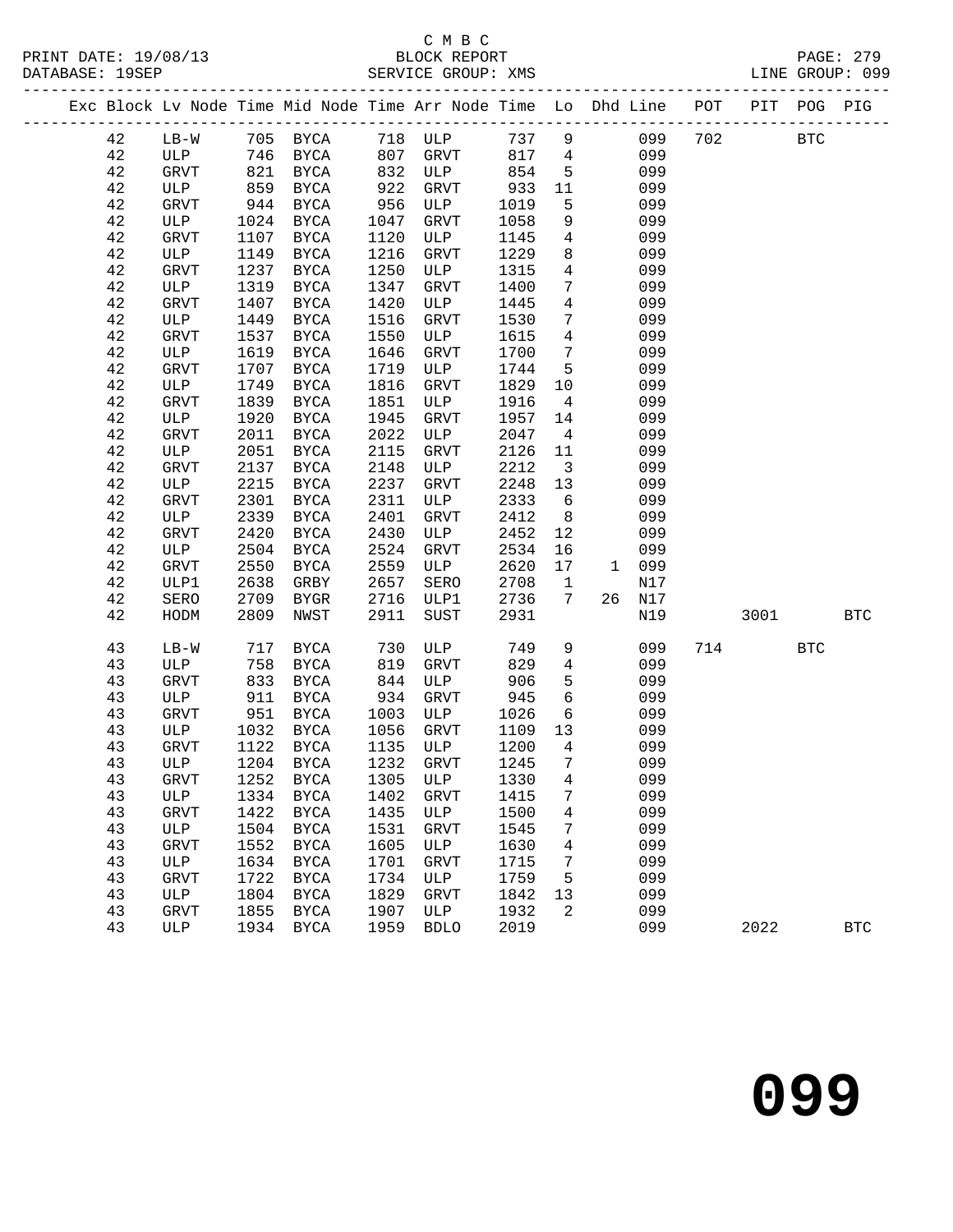PRINT DATE: 19/08/13 BLOCK REPORT<br>
DATABASE: 19SEP<br>
SERVICE GROUP: XMS

# C M B C<br>BLOCK REPORT

PAGE: 280<br>LINE GROUP: 099

| PAIADAOE: |    |             |      |                     |      |                                                                            |      |                 |                      |     |     |      |            |            |
|-----------|----|-------------|------|---------------------|------|----------------------------------------------------------------------------|------|-----------------|----------------------|-----|-----|------|------------|------------|
|           |    |             |      | ------------------- |      | Exc Block Lv Node Time Mid Node Time Arr Node Time Lo Dhd Line POT PIT POG |      |                 | -------------------- |     |     |      |            | PIG        |
|           | 44 | $LB-W$      |      | 729 BYCA            |      | 742 ULP                                                                    | 801  | 9               |                      | 099 | 726 |      | <b>BTC</b> |            |
|           | 44 | ULP         | 810  | BYCA                | 831  | GRVT                                                                       | 841  | $4\overline{4}$ |                      | 099 |     |      |            |            |
|           | 44 | GRVT        | 845  | BYCA                | 856  | ULP                                                                        | 918  | $\overline{4}$  |                      | 099 |     |      |            |            |
|           | 44 | ULP         | 922  | BYCA                | 945  | GRVT                                                                       | 956  | 11              |                      | 099 |     |      |            |            |
|           | 44 | GRVT        | 1007 | BYCA                | 1019 | ULP                                                                        | 1042 | 6               |                      | 099 |     |      |            |            |
|           | 44 | ULP         | 1048 | BYCA                | 1112 | GRVT                                                                       | 1125 | 12              |                      | 099 |     |      |            |            |
|           | 44 | GRVT        | 1137 | BYCA                | 1150 | ULP                                                                        | 1215 | $4\overline{ }$ |                      | 099 |     |      |            |            |
|           | 44 | ULP         | 1219 | <b>BYCA</b>         | 1247 | GRVT                                                                       | 1300 | 7               |                      | 099 |     |      |            |            |
|           | 44 | GRVT        | 1307 | BYCA                | 1320 | ULP                                                                        | 1345 | $\overline{4}$  |                      | 099 |     |      |            |            |
|           | 44 | ULP         | 1349 | <b>BYCA</b>         | 1417 | GRVT                                                                       | 1430 | $7\phantom{.0}$ |                      | 099 |     |      |            |            |
|           | 44 | GRVT        | 1437 | BYCA                | 1450 | ULP                                                                        | 1515 | $\overline{4}$  |                      | 099 |     |      |            |            |
|           | 44 | ULP         | 1519 | BYCA                | 1546 | GRVT                                                                       | 1600 | $7\phantom{.0}$ |                      | 099 |     |      |            |            |
|           | 44 | GRVT        | 1607 | BYCA                | 1620 | ULP                                                                        | 1645 | $\overline{4}$  |                      | 099 |     |      |            |            |
|           | 44 | ULP         | 1649 | <b>BYCA</b>         | 1716 | GRVT                                                                       | 1729 | 8 <sup>8</sup>  |                      | 099 |     |      |            |            |
|           | 44 | GRVT        | 1737 | BYCA                | 1749 | ULP                                                                        | 1814 | 5               |                      | 099 |     |      |            |            |
|           | 44 | ULP         | 1819 | <b>BYCA</b>         | 1844 | GRVT                                                                       | 1857 | 14              |                      | 099 |     |      |            |            |
|           | 44 | <b>GRVT</b> | 1911 | BYCA                | 1923 | ULP                                                                        | 1948 | 3               |                      | 099 |     |      |            |            |
|           | 44 | ULP         | 1951 | <b>BYCA</b>         | 2016 | <b>BDLO</b>                                                                | 2036 |                 |                      | 099 |     | 2039 |            | <b>BTC</b> |
|           |    |             |      |                     |      |                                                                            |      |                 |                      |     |     |      |            |            |
|           | 45 | $LB-W$      | 739  | <b>BYCA</b>         | 754  | ULP                                                                        | 816  | $7\phantom{.0}$ |                      | 099 | 736 |      | <b>BTC</b> |            |
|           | 45 | ULP         | 823  | BYCA                | 846  | GRVT                                                                       | 857  | 9               |                      | 099 |     |      |            |            |
|           | 45 | GRVT        | 906  | BYCA                | 917  | ULP                                                                        | 939  | $\mathbf{3}$    |                      | 099 |     |      |            |            |
|           | 45 | ULP         | 942  | BYCA                | 1005 | <b>GRVT</b>                                                                | 1016 | 6               |                      | 099 |     |      |            |            |
|           | 45 | GRVT        | 1022 | $_{\rm BYCA}$       | 1034 | ULP                                                                        | 1057 | $7\phantom{.}$  |                      | 099 |     |      |            |            |
|           | 45 | ULP         | 1104 | BYCA                | 1131 | GRVT                                                                       | 1144 | 8               |                      | 099 |     |      |            |            |
|           | 45 | GRVT        | 1152 | BYCA                | 1205 | ULP                                                                        | 1230 | $\overline{4}$  |                      | 099 |     |      |            |            |
|           | 45 | ULP         | 1234 | BYCA                | 1302 | GRVT                                                                       | 1315 | 7               |                      | 099 |     |      |            |            |
|           | 45 | GRVT        | 1322 | BYCA                | 1335 | ULP                                                                        | 1400 | $\overline{4}$  |                      | 099 |     |      |            |            |
|           | 45 | ULP         | 1404 | BYCA                | 1431 | GRVT                                                                       | 1445 | $7\phantom{.0}$ |                      | 099 |     |      |            |            |
|           | 45 | GRVT        | 1452 | BYCA                | 1505 | ULP                                                                        | 1530 | $\overline{4}$  |                      | 099 |     |      |            |            |
|           | 45 | ULP         | 1534 | BYCA                | 1601 | GRVT                                                                       | 1615 | 7               |                      | 099 |     |      |            |            |
|           | 45 | GRVT        | 1622 | BYCA                | 1635 | ULP                                                                        | 1700 | $\overline{4}$  |                      | 099 |     |      |            |            |
|           | 45 | ULP         | 1704 | <b>BYCA</b>         | 1731 | GRVT                                                                       | 1744 | 8               |                      | 099 |     |      |            |            |
|           | 45 | GRVT        | 1752 | BYCA                | 1804 | ULP                                                                        | 1829 | 5               |                      | 099 |     |      |            |            |
|           | 45 | ULP         | 1834 | BYCA                | 1859 | GRVT                                                                       | 1912 | 9               |                      | 099 |     |      |            |            |
|           | 45 | GRVT        | 1921 | BYCA                | 1933 | ULP                                                                        | 1958 | $\mathfrak{Z}$  |                      | 099 |     |      |            |            |
|           | 45 | ULP         | 2001 | <b>BYCA</b>         | 2025 | GRVT                                                                       | 2036 | 5               |                      | 099 |     |      |            |            |
|           | 45 | GRVT        | 2041 | BYCA                | 2052 | ULP                                                                        | 2117 | $\overline{4}$  |                      | 099 |     |      |            |            |
|           | 45 | ULP         | 2121 | BYCA                | 2145 | ${\tt GRVT}$                                                               | 2156 | 5               |                      | 099 |     |      |            |            |
|           | 45 | GRVT        | 2201 | <b>BYCA</b>         | 2211 | ULP                                                                        | 2233 | 6               |                      | 099 |     |      |            |            |
|           | 45 | ULP         | 2239 | <b>BYCA</b>         | 2301 | <b>GRVT</b>                                                                | 2312 | 14              |                      | 099 |     |      |            |            |
|           | 45 | <b>GRVT</b> | 2326 | <b>BYCA</b>         | 2336 | ULP                                                                        | 2358 | 6               |                      | 099 |     |      |            |            |
|           | 45 | ULP         | 2404 | <b>BYCA</b>         | 2424 | <b>GRVT</b>                                                                | 2434 | 16              |                      | 099 |     |      |            |            |
|           | 45 | <b>GRVT</b> | 2450 | <b>BYCA</b>         | 2500 | ULP                                                                        | 2522 | 11              | 1                    | 099 |     |      |            |            |
|           | 45 | ULP1        | 2534 | GRBY                | 2553 | SERO                                                                       | 2604 | 5               |                      | N17 |     |      |            |            |
|           | 45 | SERO        | 2609 | <b>BYGR</b>         | 2616 | ULP1                                                                       | 2636 |                 |                      | N17 |     | 2711 |            | <b>BTC</b> |
|           |    |             |      |                     |      |                                                                            |      |                 |                      |     |     |      |            |            |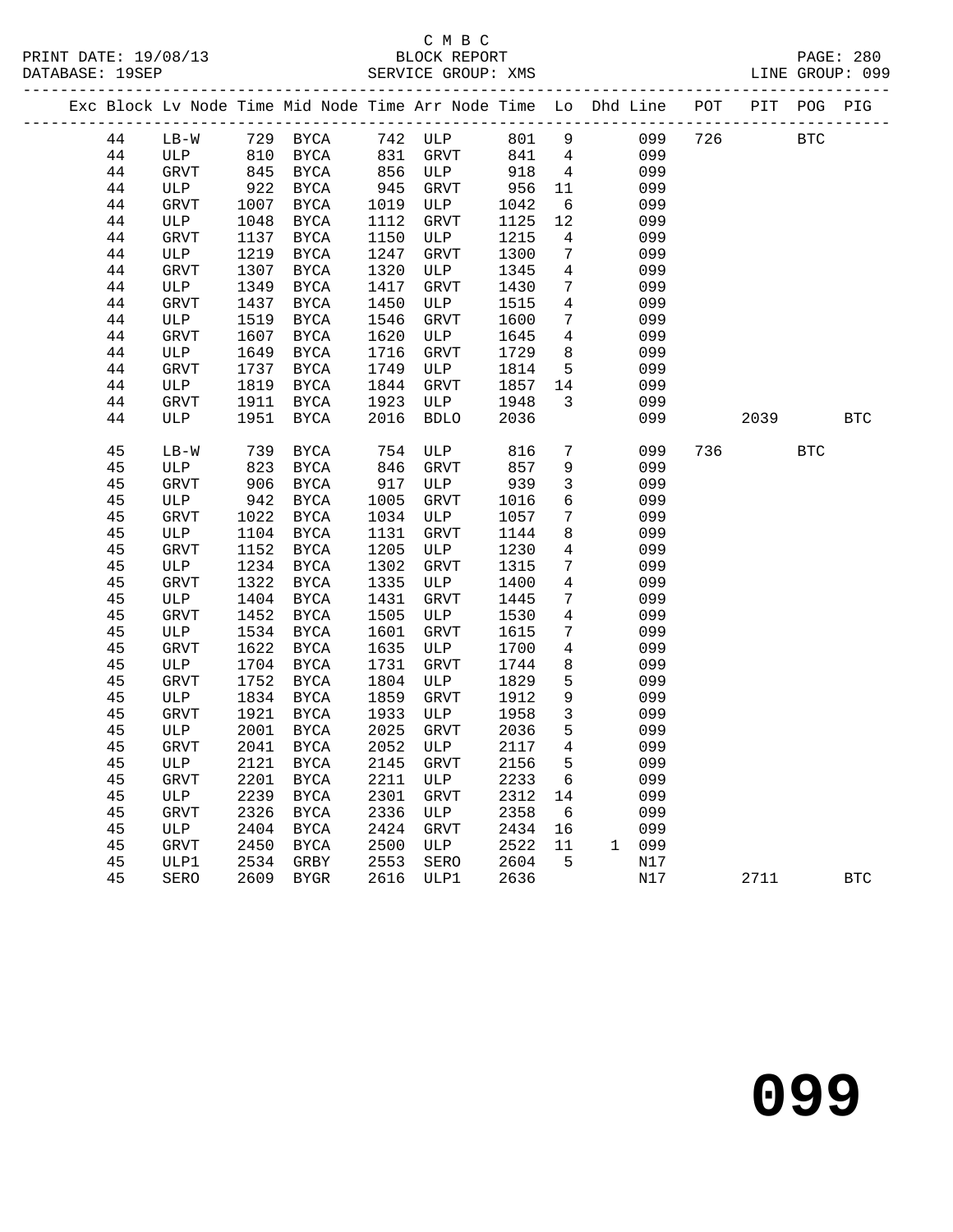# C M B C<br>BLOCK REPORT

SERVICE GROUP: XMS

|  |    |               |      |                                 |            | Exc Block Lv Node Time Mid Node Time Arr Node Time Lo Dhd Line POT PIT POG PIG |                |                 |       |        |     |            |            |            |
|--|----|---------------|------|---------------------------------|------------|--------------------------------------------------------------------------------|----------------|-----------------|-------|--------|-----|------------|------------|------------|
|  | 46 | LB-W 751 BYCA |      |                                 |            | 806 ULP 828 6                                                                  |                |                 |       | 099    | 748 | <b>BTC</b> |            |            |
|  | 46 | ULP           |      | 834 BYCA<br>$834 -$<br>914 BYCA | 857<br>926 | GRVT                                                                           | 908 6<br>949 3 |                 |       | 099    |     |            |            |            |
|  | 46 | GRVT          |      |                                 |            | ULP                                                                            |                |                 |       | 099    |     |            |            |            |
|  | 46 | ULP           | 952  | BYCA                            | 1015       | GRVT                                                                           | 1026           | 11              |       | 099    |     |            |            |            |
|  | 46 | GRVT          | 1037 | BYCA                            | 1049       | ULP                                                                            | 1112           | 8               |       | 099    |     |            |            |            |
|  | 46 | ULP           | 1120 | BYCA                            | 1147       | GRVT                                                                           | 1200           | $7\overline{ }$ |       | 099    |     |            |            |            |
|  | 46 | GRVT          | 1207 | <b>BYCA</b>                     | 1220       | ULP                                                                            | 1245           | $\overline{4}$  |       | 099    |     |            |            |            |
|  | 46 | ULP           | 1249 | <b>BYCA</b>                     | 1317       | GRVT                                                                           | 1330           | $7\overline{ }$ |       | 099    |     |            |            |            |
|  | 46 | GRVT          | 1337 | <b>BYCA</b>                     | 1350       | ULP                                                                            | 1415           | $\overline{4}$  |       | 099    |     |            |            |            |
|  | 46 | ULP           | 1419 | <b>BYCA</b>                     | 1446       | GRVT                                                                           | 1500           | $7\overline{ }$ |       | 099    |     |            |            |            |
|  | 46 | GRVT          | 1507 | BYCA                            | 1520       | ULP                                                                            | 1545           | $\overline{4}$  |       | 099    |     |            |            |            |
|  | 46 | ULP           | 1549 | BYCA                            | 1616       | GRVT                                                                           | 1630           | $7\overline{ }$ |       | 099    |     |            |            |            |
|  | 46 | GRVT          | 1637 | BYCA                            | 1649       | ULP                                                                            | 1714           | 5               |       | 099    |     |            |            |            |
|  | 46 | ULP           | 1719 | <b>BYCA</b>                     | 1746       | GRVT                                                                           | 1759           | 8               |       | 099    |     |            |            |            |
|  | 46 | GRVT          | 1807 | BYCA                            | 1819       | ULP                                                                            | 1844           | $5^{\circ}$     |       | 099    |     |            |            |            |
|  | 46 | ULP           | 1849 | <b>BYCA</b>                     | 1914       | GRVT                                                                           | 1927           | 14              |       | 099    |     |            |            |            |
|  | 46 | GRVT          | 1941 | BYCA                            | 1953       | ULP                                                                            | 2018           | $\overline{3}$  |       | 099    |     |            |            |            |
|  | 46 | ULP           | 2021 | BYCA                            | 2045       | GRVT                                                                           | 2056           | $6\overline{6}$ |       | 099    |     |            |            |            |
|  | 46 | GRVT          | 2102 | BYCA                            | 2113       | ULP                                                                            | 2137           | $\overline{4}$  |       | 099    |     |            |            |            |
|  | 46 | ULP           | 2141 | BYCA                            | 2205       | <b>GRVT</b>                                                                    | 2216           | 9               |       | 099    |     |            |            |            |
|  | 46 | GRVT          | 2225 | BYCA                            | 2235       | ULP                                                                            | 2257           | $6\overline{6}$ |       | 099    |     |            |            |            |
|  | 46 | ULP           | 2303 | <b>BYCA</b>                     | 2325       | GRVT                                                                           | 2336           | 14              |       | 099    |     |            |            |            |
|  | 46 | GRVT          | 2350 | BYCA                            | 2400       | ULP                                                                            | 2422           | 12              |       | 099    |     |            |            |            |
|  | 46 | ULP           | 2434 | <b>BYCA</b>                     | 2454       | GRVT                                                                           | 2504           | 16              |       | 099    |     |            |            |            |
|  | 46 | GRVT          | 2520 | BYCA                            | 2529       | ULP                                                                            | 2550           | 17              | 1 099 |        |     |            |            |            |
|  | 46 | ULP1          | 2608 | GRBY                            | 2627       | SERO                                                                           | 2638           | $\overline{1}$  |       | N17    |     |            |            |            |
|  | 46 | SERO          | 2639 | BYGR                            | 2646       | ULP1                                                                           | 2706           | 17              |       | 26 N17 |     |            |            |            |
|  | 46 | HODM          | 2749 |                                 |            | NWST                                                                           | 2851           |                 |       | N19    |     | 2913       |            | <b>BTC</b> |
|  |    |               |      |                                 |            |                                                                                |                |                 |       |        |     |            |            |            |
|  | 47 | $LB-W$        | 851  | <b>BYCA</b>                     | 906        | ULP                                                                            | 928            | $\overline{4}$  |       | 099    | 848 |            | <b>BTC</b> |            |
|  | 47 | ULP           | 932  | BYCA                            | 955        | GRVT                                                                           | 1006           | 9               |       | 099    |     |            |            |            |
|  | 47 | GRVT          | 1015 | BYCA                            | 1027       | ULP                                                                            | 1050           | $6\overline{6}$ |       | 099    |     |            |            |            |
|  | 47 | ULP           | 1056 | BYCA                            | 1120       | GRVT                                                                           | 1133           | 12              |       | 099    |     |            |            |            |
|  | 47 | GRVT          | 1145 | <b>BYCA</b>                     | 1158       | ULP                                                                            | 1223           | $\overline{4}$  |       | 099    |     |            |            |            |
|  | 47 | ULP           | 1227 | BYCA                            | 1255       | GRVT                                                                           | 1308           | $7\phantom{.0}$ |       | 099    |     |            |            |            |
|  | 47 | GRVT          | 1315 | $_{\rm BYCA}$                   | 1328       | ULP                                                                            | 1353           | $\overline{4}$  |       | 099    |     |            |            |            |
|  | 47 | ULP           | 1357 | BYCA                            | 1425       | <b>GRVT</b>                                                                    | 1438           | $7\overline{ }$ |       | 099    |     |            |            |            |
|  | 47 | GRVT          | 1445 | <b>BYCA</b>                     | 1458       | ULP                                                                            | 1523           | $\overline{4}$  |       | 099    |     |            |            |            |
|  | 47 | ULP           | 1527 | BYCA                            | 1554       | GRVT                                                                           | 1608           | $7\overline{ }$ |       | 099    |     |            |            |            |
|  | 47 | GRVT          | 1615 | <b>BYCA</b>                     | 1628       | ULP                                                                            | 1653           | $\overline{4}$  |       | 099    |     |            |            |            |
|  | 47 | ULP           | 1657 | BYCA                            | 1724       | GRVT                                                                           | 1737           | 8               |       | 099    |     |            |            |            |
|  | 47 | GRVT          | 1745 | <b>BYCA</b>                     | 1757       | ULP                                                                            | 1822           | 5               |       | 099    |     |            |            |            |
|  | 47 | ULP           | 1827 | BYCA                            | 1852       | <b>BDLO</b>                                                                    | 1912           |                 |       | 099    |     | 1915       |            | <b>BTC</b> |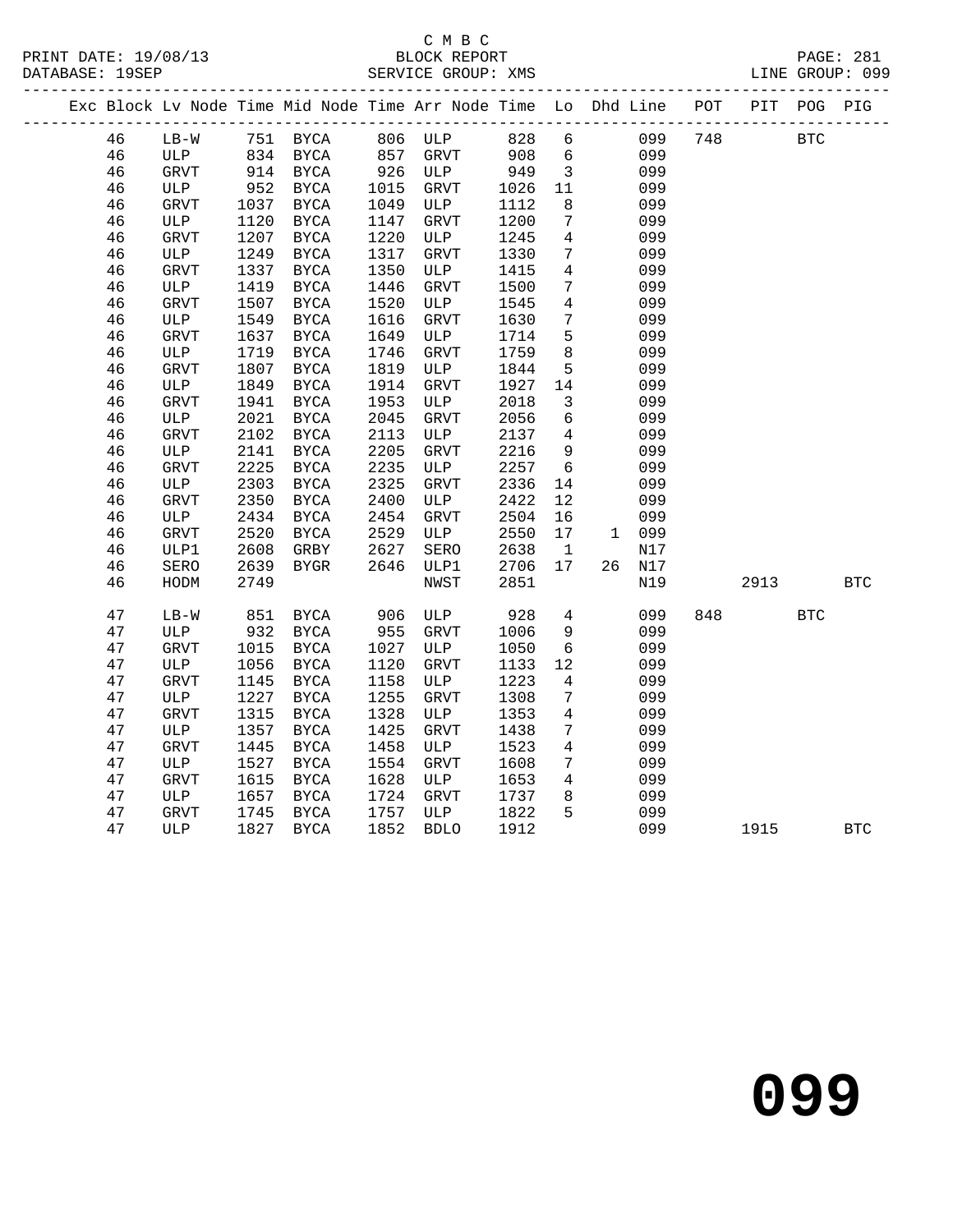# C M B C<br>BLOCK REPORT

|  |    |             |      | ----------------------- |      |                                                                                |       |                 |           | -------------------------- |            |              |            |
|--|----|-------------|------|-------------------------|------|--------------------------------------------------------------------------------|-------|-----------------|-----------|----------------------------|------------|--------------|------------|
|  |    |             |      |                         |      | Exc Block Lv Node Time Mid Node Time Arr Node Time Lo Dhd Line POT PIT POG PIG |       |                 |           |                            |            |              |            |
|  | 48 | $LB-W$      |      | 915 BYCA                | 931  | ULP                                                                            | 954 6 |                 | 099       | 912                        | <b>BTC</b> |              |            |
|  | 48 | <b>ULP</b>  | 1000 | BYCA                    | 1023 | <b>GRVT</b>                                                                    | 1034  | 11              | 099       |                            |            |              |            |
|  | 48 | GRVT        | 1045 | BYCA                    | 1057 | ULP                                                                            | 1120  | $7\phantom{.0}$ | 099       |                            |            |              |            |
|  | 48 | ULP         | 1127 | <b>BYCA</b>             | 1154 | GRVT                                                                           | 1207  | 8               | 099       |                            |            |              |            |
|  | 48 | <b>GRVT</b> | 1215 | <b>BYCA</b>             | 1228 | ULP                                                                            | 1253  | $\overline{4}$  | 099       |                            |            |              |            |
|  | 48 | ULP         | 1257 | BYCA                    | 1325 | <b>GRVT</b>                                                                    | 1338  | $7\phantom{.0}$ | 099       |                            |            |              |            |
|  | 48 | GRVT        | 1345 | BYCA                    | 1358 | ULP                                                                            | 1423  | $\overline{4}$  | 099       |                            |            |              |            |
|  | 48 | ULP         | 1427 | BYCA                    | 1454 | <b>GRVT</b>                                                                    | 1508  | $7\phantom{.0}$ | 099       |                            |            |              |            |
|  | 48 | GRVT        | 1515 | BYCA                    | 1528 | ULP                                                                            | 1553  | $\overline{4}$  | 099       |                            |            |              |            |
|  | 48 | ULP         | 1557 | BYCA                    | 1624 | GRVT                                                                           | 1638  | $7\phantom{.}$  | 099       |                            |            |              |            |
|  | 48 | GRVT        | 1645 | BYCA                    | 1657 | ULP                                                                            | 1722  | 5               | 099       |                            |            |              |            |
|  | 48 | ULP         | 1727 | BYCA                    | 1754 | <b>GRVT</b>                                                                    | 1807  | 8               | 099       |                            |            |              |            |
|  | 48 | GRVT        | 1815 | BYCA                    | 1827 | ULP                                                                            | 1852  | 5               | 099       |                            |            |              |            |
|  | 48 | ULP         | 1857 | <b>BYCA</b>             | 1922 | <b>BDLO</b>                                                                    | 1942  |                 | 099       |                            | 1945       |              | <b>BTC</b> |
|  | 49 | $LB-W$      | 930  | BYCA                    | 946  | ULP                                                                            | 1009  | $7\phantom{.0}$ | 099       | 927                        |            | $_{\rm BTC}$ |            |
|  | 49 | ULP         | 1016 | BYCA                    | 1039 | GRVT                                                                           | 1050  | 10              | 099       |                            |            |              |            |
|  | 49 | GRVT        | 1100 | <b>BYCA</b>             | 1113 | ULP                                                                            | 1138  | $4\overline{ }$ | 099       |                            |            |              |            |
|  | 49 | ULP         | 1142 | BYCA                    | 1209 | <b>GRVT</b>                                                                    | 1222  | 8               | 099       |                            |            |              |            |
|  | 49 | <b>GRVT</b> | 1230 | BYCA                    | 1243 | ULP                                                                            | 1308  | $\overline{4}$  | 099       |                            |            |              |            |
|  | 49 | ULP         | 1312 | BYCA                    | 1340 | <b>GRVT</b>                                                                    | 1353  | 7               | 099       |                            |            |              |            |
|  | 49 | GRVT        | 1400 | BYCA                    | 1413 | ULP                                                                            | 1438  | $\overline{4}$  | 099       |                            |            |              |            |
|  | 49 | <b>ULP</b>  | 1442 | <b>BYCA</b>             | 1509 | <b>GRVT</b>                                                                    | 1523  | $7\phantom{.}$  | 099       |                            |            |              |            |
|  | 49 | <b>GRVT</b> | 1530 | BYCA                    | 1543 | ULP                                                                            | 1608  | $\overline{4}$  | 099       |                            |            |              |            |
|  | 49 | ULP         | 1612 | BYCA                    | 1639 | GRVT                                                                           | 1653  | $7\phantom{.}$  | 099       |                            |            |              |            |
|  | 49 | <b>GRVT</b> | 1700 | <b>BYCA</b>             | 1712 | ULP                                                                            | 1737  | 5               | 099       |                            |            |              |            |
|  | 49 | ULP         | 1742 | BYCA                    | 1809 | <b>GRVT</b>                                                                    | 1822  | 9               | 099       |                            |            |              |            |
|  | 49 | GRVT        | 1831 | <b>BYCA</b>             | 1843 | ULP                                                                            | 1908  | $\overline{4}$  | 099       |                            |            |              |            |
|  | 49 | ULP         | 1912 | <b>BYCA</b>             | 1937 | <b>GRVT</b>                                                                    | 1949  | 12              | 099       |                            |            |              |            |
|  | 49 | <b>GRVT</b> | 2001 | BYCA                    | 2012 | ULP                                                                            | 2037  | $\overline{4}$  | 099       |                            |            |              |            |
|  | 49 | ULP         | 2041 | BYCA                    | 2105 | <b>GRVT</b>                                                                    | 2116  | 9               | 099       |                            |            |              |            |
|  | 49 | <b>GRVT</b> | 2125 | BYCA                    | 2136 | ULP                                                                            | 2200  | $\overline{3}$  | 099       |                            |            |              |            |
|  | 49 | ULP         | 2203 | <b>BYCA</b>             | 2225 | <b>GRVT</b>                                                                    | 2236  | 13              | 099       |                            |            |              |            |
|  | 49 | GRVT        | 2249 | <b>BYCA</b>             | 2259 | ULP                                                                            | 2321  | 6               | 099       |                            |            |              |            |
|  | 49 | ULP         | 2327 | <b>BYCA</b>             | 2349 | <b>GRVT</b>                                                                    | 2400  | 19              | 099<br>20 |                            |            |              |            |
|  | 49 | HODM        | 2439 | <b>NWST</b>             | 2541 | <b>SUST</b>                                                                    | 2601  |                 | N19       |                            | 2631       |              | <b>BTC</b> |
|  |    |             |      |                         |      |                                                                                |       |                 |           |                            |            |              |            |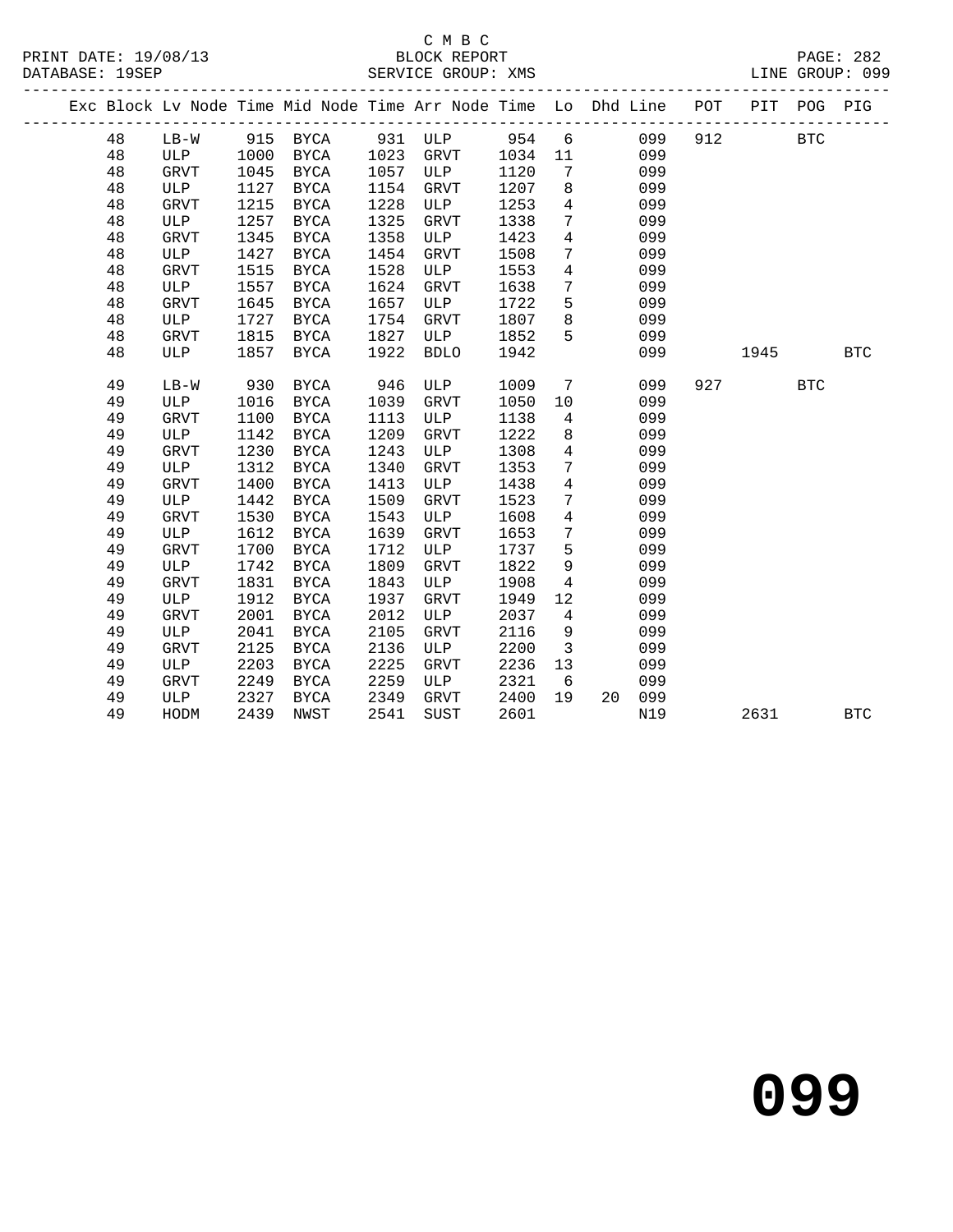# C M B C<br>BLOCK REPORT

PAGE: 283<br>LINE GROUP: 099

|  |    |                                 |      |               |      | Exc Block Lv Node Time Mid Node Time Arr Node Time Lo Dhd Line POT PIT POG PIG |              |                          |    |        |      |      |            |            |
|--|----|---------------------------------|------|---------------|------|--------------------------------------------------------------------------------|--------------|--------------------------|----|--------|------|------|------------|------------|
|  | 50 |                                 |      | LB-W 953 BYCA |      | 1009 ULP 1032 8 099 950 BTC                                                    |              |                          |    |        |      |      |            |            |
|  | 50 | ULP 1040 BYCA<br>GRVT 1130 BYCA |      |               | 1104 | GRVT                                                                           | 1117  13     |                          |    | 099    |      |      |            |            |
|  | 50 | GRVT                            |      | 1130 BYCA     | 1143 | ULP                                                                            | 1117<br>1208 | $4\overline{4}$          |    | 099    |      |      |            |            |
|  | 50 | ULP                             | 1212 | BYCA          | 1240 | GRVT                                                                           | 1253         | $7\overline{ }$          |    | 099    |      |      |            |            |
|  | 50 | GRVT                            | 1300 | BYCA          | 1313 | ULP                                                                            | 1338         | $\overline{4}$           |    | 099    |      |      |            |            |
|  | 50 | ULP                             | 1342 | BYCA          | 1410 | GRVT                                                                           | 1423         | $7\overline{ }$          |    | 099    |      |      |            |            |
|  | 50 | GRVT                            | 1430 | BYCA          | 1443 | ULP                                                                            | 1508         | $\overline{4}$           |    | 099    |      |      |            |            |
|  | 50 | ULP                             | 1512 | BYCA          | 1539 | ${\tt GRVT}$                                                                   | 1553         | $7\overline{ }$          |    | 099    |      |      |            |            |
|  | 50 | GRVT                            | 1600 | BYCA          | 1613 | ULP                                                                            | 1638         | $\overline{4}$           |    | 099    |      |      |            |            |
|  | 50 | ULP                             | 1642 | BYCA          | 1709 | ${\tt GRVT}$                                                                   | 1723         | $7\overline{ }$          |    | 099    |      |      |            |            |
|  | 50 | ${\tt GRVT}$                    | 1730 | BYCA          | 1742 | ULP                                                                            | 1807         | $5^{\circ}$              |    | 099    |      |      |            |            |
|  | 50 | ULP                             | 1812 | <b>BYCA</b>   | 1837 | GRVT                                                                           | 1850         | 11                       |    | 099    |      |      |            |            |
|  | 50 | GRVT                            | 1901 | BYCA          | 1913 | ULP                                                                            | 1938         | $\overline{4}$           |    | 099    |      |      |            |            |
|  | 50 | ULP                             | 1942 | BYCA          | 2007 | GRVT                                                                           | 2019         | 12                       |    | 099    |      |      |            |            |
|  | 50 | GRVT                            | 2031 | BYCA          | 2042 | ULP                                                                            | 2107         | $\overline{4}$           |    | 099    |      |      |            |            |
|  | 50 | ULP                             | 2111 | BYCA          | 2135 | GRVT                                                                           | 2146         | $\overline{\mathbf{3}}$  |    | 099    |      |      |            |            |
|  | 50 | GRVT                            | 2149 | BYCA          | 2200 | ULP                                                                            | 2224         | $\overline{\mathbf{3}}$  |    | 099    |      |      |            |            |
|  | 50 | ULP                             | 2227 | BYCA          | 2249 | GRVT                                                                           | 2300         | 13                       |    | 099    |      |      |            |            |
|  | 50 | GRVT                            | 2313 | BYCA          | 2323 | ULP                                                                            | 2345         | $6\overline{6}$          |    | 099    |      |      |            |            |
|  | 50 | ULP                             | 2351 | BYCA          | 2413 | GRVT                                                                           | 2424         | 25                       |    | 20 099 |      |      |            |            |
|  | 50 | HODM                            | 2509 | NWST          | 2611 | SUST                                                                           | 2631         |                          |    | N19    |      | 2701 |            | BTC        |
|  |    |                                 |      |               |      |                                                                                |              |                          |    |        |      |      |            |            |
|  | 51 | $LB-W$                          | 1024 | <b>BYCA</b>   | 1040 | ULP                                                                            | 1103         | 9                        |    | 099    | 1021 |      | <b>BTC</b> |            |
|  | 51 | ULP                             | 1112 | <b>BYCA</b>   | 1139 | GRVT                                                                           | 1152         | 8                        |    | 099    |      |      |            |            |
|  | 51 | GRVT                            | 1200 | BYCA          | 1213 | ULP                                                                            | 1238         | $4\overline{4}$          |    | 099    |      |      |            |            |
|  | 51 | ULP                             | 1242 | BYCA          | 1310 | GRVT                                                                           | 1323         | $7\overline{ }$          |    | 099    |      |      |            |            |
|  | 51 | GRVT                            | 1330 | BYCA          | 1343 | ULP                                                                            | 1408         | $\overline{4}$           |    | 099    |      |      |            |            |
|  | 51 | ULP                             | 1412 | BYCA          | 1439 | GRVT                                                                           | 1453         | $7\overline{ }$          |    | 099    |      |      |            |            |
|  | 51 | GRVT                            | 1500 | BYCA          | 1513 | ULP                                                                            | 1538         | $4\overline{ }$          |    | 099    |      |      |            |            |
|  | 51 | ULP                             | 1542 | BYCA          | 1609 | GRVT                                                                           | 1623         | $7\overline{ }$          |    | 099    |      |      |            |            |
|  | 51 | GRVT                            | 1630 | BYCA          | 1642 | ULP                                                                            | 1707         | 5 <sup>5</sup>           |    | 099    |      |      |            |            |
|  | 51 | ULP                             | 1712 | BYCA          | 1739 | GRVT                                                                           | 1752         | 8                        |    | 099    |      |      |            |            |
|  | 51 | GRVT                            | 1800 | BYCA          | 1812 | ULP                                                                            | 1837         | $5\overline{)}$          |    | 099    |      |      |            |            |
|  | 51 | ULP                             | 1842 | BYCA          | 1907 | GRVT                                                                           | 1920         | 11                       |    | 099    |      |      |            |            |
|  | 51 | GRVT                            | 1931 | <b>BYCA</b>   | 1943 | ULP                                                                            | 2008         | $\overline{3}$           |    | 099    |      |      |            |            |
|  | 51 | ULP                             | 2011 | BYCA          | 2035 | GRVT                                                                           | 2046         | $5\overline{)}$          |    | 099    |      |      |            |            |
|  | 51 | GRVT                            | 2051 | BYCA          | 2102 | ULP                                                                            | 2127         | $4\overline{4}$          |    | 099    |      |      |            |            |
|  | 51 | ULP                             | 2131 | BYCA          | 2155 | GRVT                                                                           | 2206         | $7\overline{ }$          |    | 099    |      |      |            |            |
|  | 51 | GRVT                            | 2213 | BYCA          | 2223 | ULP                                                                            | 2245         | 6                        |    | 099    |      |      |            |            |
|  | 51 | ULP                             | 2251 | BYCA          | 2313 | ${\tt GRVT}$                                                                   | 2324         | 14                       |    | 099    |      |      |            |            |
|  | 51 | GRVT                            | 2338 | BYCA          | 2348 | ULP                                                                            | 2410         | 9                        |    | 099    |      |      |            |            |
|  | 51 | ULP                             | 2419 | BYCA          | 2439 | GRVT                                                                           | 2449         | 30                       | 20 | 099    |      |      |            |            |
|  | 51 | HODM                            | 2539 | NWST          | 2641 | SUST                                                                           | 2701         | $\overline{\phantom{a}}$ | 17 | N19    |      |      |            |            |
|  | 51 | ${\tt SFU}$                     | 2720 | $HK-W$        | 2743 | HODM                                                                           | 2805         | $\overline{4}$           |    | N35    |      |      |            |            |
|  | 51 | HODM                            | 2809 | $HK-E$        | 2831 | SFU                                                                            | 2854         | 6                        |    | N35    |      |      |            |            |
|  | 51 | SFU                             | 2900 | HK-W          | 2923 | HODM                                                                           | 2945         |                          |    | N35    |      | 3002 |            | <b>BTC</b> |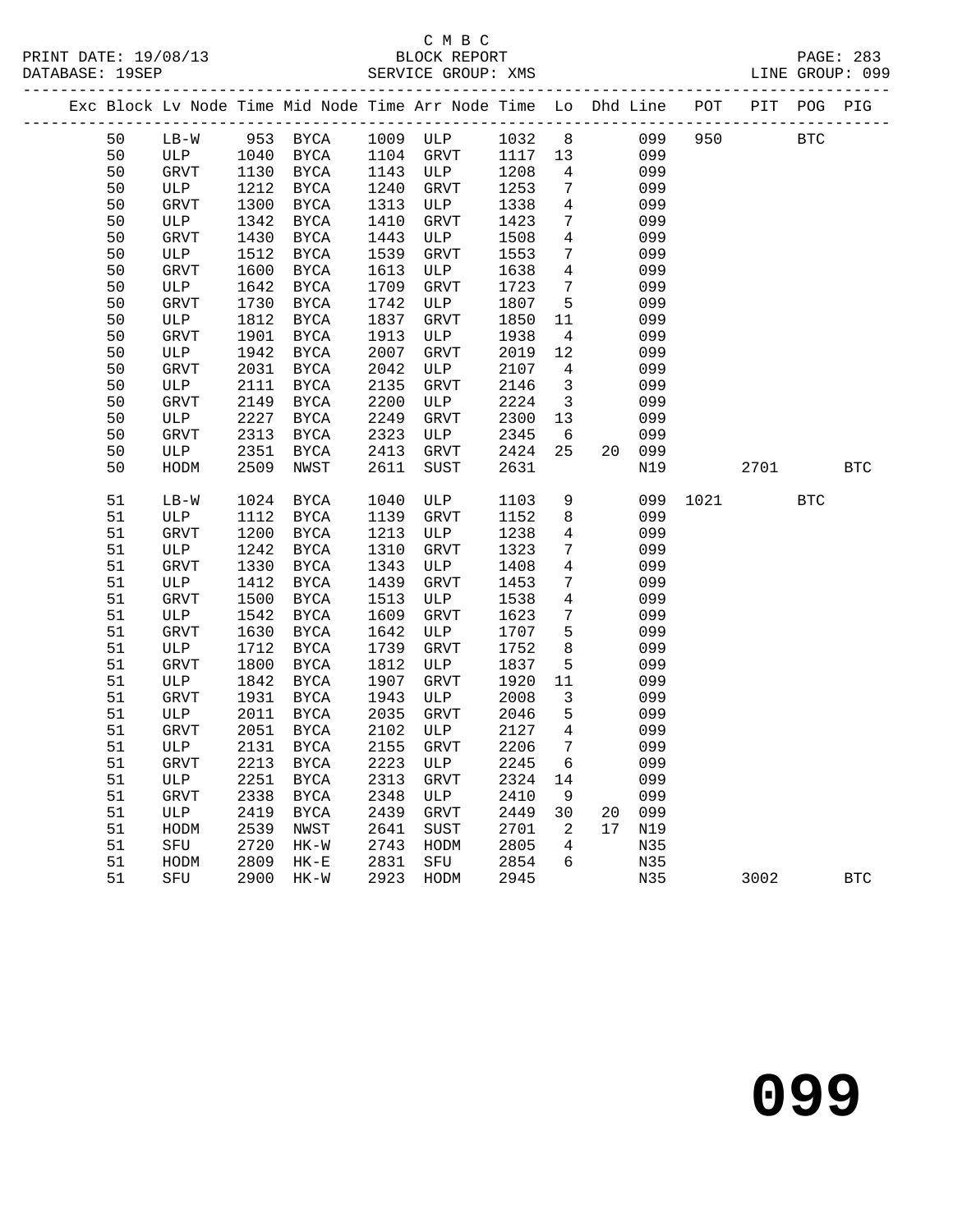### C M B C<br>BLOCK REPORT SERVICE GROUP: XMS

|    |             |      |             |      |             |      |                | Exc Block Ly Node Time Mid Node Time Arr Node Time Lo Dhd Line | POT  | PIT  | POG        | PIG        |
|----|-------------|------|-------------|------|-------------|------|----------------|----------------------------------------------------------------|------|------|------------|------------|
| 60 | LB-W        | 1109 | BYCA        | 1126 | ULP         | 1151 | 6              | 099                                                            | 1106 |      | <b>BTC</b> |            |
| 60 | ULP         | 1157 | <b>BYCA</b> | 1224 | GRVT        | 1237 | 8              | 099                                                            |      |      |            |            |
| 60 | GRVT        | 1245 | <b>BYCA</b> | 1258 | ULP         | 1323 | 4              | 099                                                            |      |      |            |            |
| 60 | ULP         | 1327 | BYCA        | 1355 | GRVT        | 1408 | 7              | 099                                                            |      |      |            |            |
| 60 | GRVT        | 1415 | BYCA        | 1428 | ULP         | 1453 | 4              | 099                                                            |      |      |            |            |
| 60 | ULP         | 1457 | BYCA        | 1524 | GRVT        | 1538 | 7              | 099                                                            |      |      |            |            |
| 60 | GRVT        | 1545 | <b>BYCA</b> | 1558 | ULP         | 1623 | 4              | 099                                                            |      |      |            |            |
| 60 | ULP         | 1627 | <b>BYCA</b> | 1654 | GRVT        | 1708 | 7              | 099                                                            |      |      |            |            |
| 60 | <b>GRVT</b> | 1715 | <b>BYCA</b> | 1727 | ULP         | 1752 | 5              | 099                                                            |      |      |            |            |
| 60 | ULP         | 1757 | <b>BYCA</b> | 1824 | GRVT        | 1837 | 10             | 099                                                            |      |      |            |            |
| 60 | GRVT        | 1847 | BYCA        | 1859 | ULP         | 1924 | - 3            | 099                                                            |      |      |            |            |
| 60 | <b>ULP</b>  | 1927 | BYCA        | 1952 | <b>GRVT</b> | 2004 | 17             | 099                                                            |      |      |            |            |
| 60 | GRVT        | 2021 | BYCA        | 2032 | ULP         | 2057 | $\overline{4}$ | 099                                                            |      |      |            |            |
| 60 | <b>ULP</b>  | 2101 | BYCA        | 2125 | <b>BDLO</b> | 2144 |                | 099                                                            |      | 2147 |            | <b>BTC</b> |
|    |             |      |             |      |             |      |                |                                                                |      |      |            |            |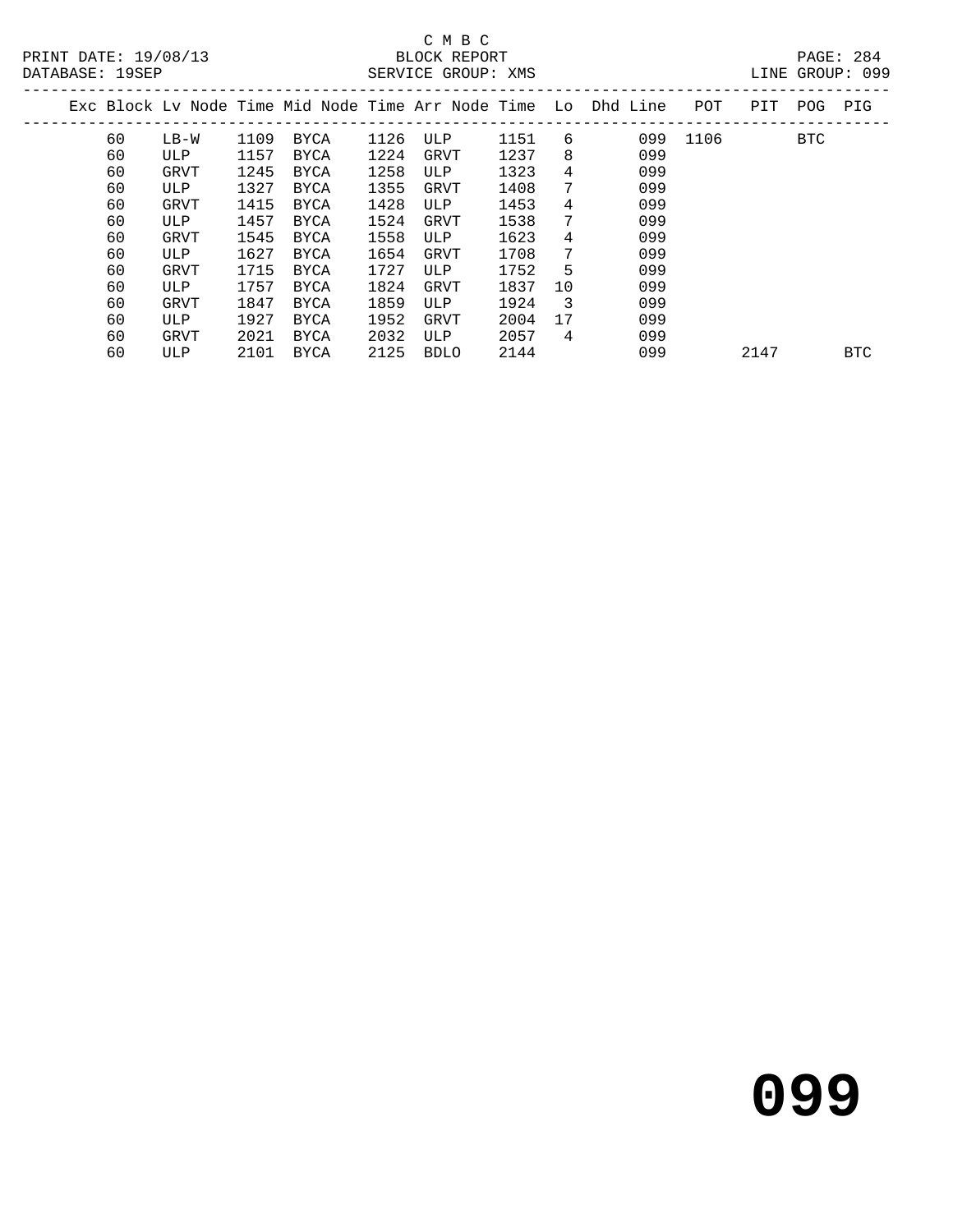| 29ST<br>BW01<br>CH77<br>HODM<br>KTLP |                            |                         |              | CHAMPLAIN & 7780 BLOCK CHAMPLAIN HAWL |              |                      | JOST<br>MTST    |                         | HASTINGS & WILLINGDON                                                                                                                                              |          |            |              |
|--------------------------------------|----------------------------|-------------------------|--------------|---------------------------------------|--------------|----------------------|-----------------|-------------------------|--------------------------------------------------------------------------------------------------------------------------------------------------------------------|----------|------------|--------------|
| MUSC                                 |                            |                         |              |                                       |              |                      |                 |                         |                                                                                                                                                                    |          |            |              |
|                                      |                            |                         |              |                                       |              |                      |                 |                         |                                                                                                                                                                    |          |            |              |
|                                      |                            |                         |              |                                       |              |                      |                 |                         | PBEX PHIBBS EXCHANGE CORTH AND THE REST MEST PENDER & WILLINGDON RUBY RUPERT & BROADWAY-NORTH SUST SUST SURREY CENTRAL STATION WILL AND MILLING AND A HASTINGS S/R |          |            |              |
|                                      |                            |                         |              |                                       |              |                      |                 |                         | Exc Block Lv Node Time Mid Node Time Arr Node Time Lo Dhd Line POT PIT POG PIG                                                                                     |          |            |              |
|                                      | $\mathbf{1}$               | HODM 609 NWST           |              |                                       |              | 711 SUST             |                 |                         | 731  4  35  N19                                                                                                                                                    | 547 BTC  |            |              |
|                                      | $\mathbf 1$                | MTST                    | 810          | BW01                                  |              | 823 KTLP             | 832             |                         | 3 <sup>7</sup><br>130                                                                                                                                              |          |            |              |
|                                      | $\mathbf{1}$               | KTLP                    | 835          | WLHA                                  | 843          | <b>MTST</b>          |                 |                         | 902 5<br>130                                                                                                                                                       |          |            |              |
|                                      | $\mathbf 1$                | MTST                    | 907          | BW01                                  | 920<br>941   | KTLP                 | 929             |                         | $\frac{4}{7}$ 130                                                                                                                                                  |          |            |              |
|                                      | $1\,$                      | KTLP                    | 933          | WLHA                                  |              | MTST                 | 1002<br>1033 15 | $7\overline{ }$         | 130                                                                                                                                                                |          |            |              |
|                                      | $\mathbf 1$<br>$\mathbf 1$ | MTST<br>KTLP            | 1009<br>1048 | BW01                                  | 1024<br>1056 | KTLP<br>MTST         | 1117            |                         | 130<br>5 <sub>1</sub>                                                                                                                                              |          |            |              |
|                                      | $\mathbf 1$                | MTST                    | 1122         | WLHA<br>HAWL                          | 1141         | PBEX                 | 1152            |                         | 130<br>$4\overline{ }$<br>130                                                                                                                                      |          |            |              |
|                                      | $\mathbf 1$                | PBEX                    | 1156         | WHLA                                  |              | MTST                 | 1235            | $\overline{a}$          | 130                                                                                                                                                                |          |            |              |
|                                      | $\mathbf{1}$               | MTST                    | 1237         | BW01                                  |              | 1253 KTLP            | 1302            |                         | 13<br>130                                                                                                                                                          |          |            |              |
|                                      | 1                          | KTLP                    | 1315         | WLHA                                  | 1323         | MTST                 | 1347            |                         | 5 <sub>5</sub><br>130                                                                                                                                              |          |            |              |
|                                      | $\mathbf 1$                | MTST                    | 1352         | HAWL                                  | 1412         | PBEX                 | 1423            |                         | $4\overline{ }$<br>130                                                                                                                                             |          |            |              |
|                                      | 1                          | PBEX                    | 1427         | WHLA                                  |              | MTST                 | 1505            | $\overline{\mathbf{2}}$ | 130                                                                                                                                                                |          |            |              |
|                                      | $\mathbf 1$                | MTST                    | 1507         | BW01                                  | 1522         | KTLP                 | 1533            | 14                      | 130                                                                                                                                                                |          |            |              |
|                                      | $\mathbf 1$                | KTLP                    | 1547         | WLHA                                  | 1555         | MTST                 | 1617            |                         | 5 <sub>1</sub><br>130                                                                                                                                              |          |            |              |
|                                      | 1                          | MTST                    | 1622         | HAWL                                  | 1642         | PBEX                 | 1653            |                         | $4\overline{ }$<br>130                                                                                                                                             |          |            |              |
|                                      | 1                          | PBEX                    | 1657         | WHLA                                  |              | MTST                 | 1732            | 5 <sub>1</sub>          | 130                                                                                                                                                                |          |            |              |
|                                      | 1                          | MTST                    | 1737         | BW01                                  | 1752         | KTLP                 | 1803            | 16                      | 130                                                                                                                                                                |          |            |              |
|                                      | 1                          | KTLP                    | 1819         | WLHA                                  | 1826         | MTST                 | 1847            |                         | 130                                                                                                                                                                |          |            |              |
|                                      | $\mathbf 1$                | MTST                    | 1855         | HAWL                                  |              | 1914 PBEX            | 1924            |                         | $6\overline{6}$<br>130                                                                                                                                             |          |            |              |
|                                      | $\mathbf 1$                | PBEX                    | 1930         | WHLA                                  | 2021         | MTST                 | 2002            |                         | 8<br>130                                                                                                                                                           |          |            |              |
|                                      | $\mathbf 1$                | MTST                    | 2010         | BW01                                  |              | 2024 KTLP            | 2035            |                         | 130                                                                                                                                                                | 2039 BTC |            |              |
|                                      | 2                          | MTST                    | 615          | BW01                                  | 626          | <b>KTLP</b>          | 635             |                         | 10 0<br>130                                                                                                                                                        | 558 30   | <b>BTC</b> |              |
|                                      | 2                          | KTLP                    | 645          | WLHA                                  |              | 651 MTST<br>728 KTLP | 710             | 5 <sub>5</sub>          | 130                                                                                                                                                                |          |            |              |
|                                      | 2<br>$\overline{c}$        | MTST                    | 715          | BW01                                  |              |                      | 737             | $\overline{7}$          | 130                                                                                                                                                                |          |            |              |
|                                      | 2                          | $\texttt{KTLP}$<br>MTST | 825          | 744 WLHA<br>BW01                      | 838          | 752 MTST<br>KTLP     | 847             | 3                       | 811 14 130<br>130                                                                                                                                                  |          |            |              |
|                                      | 2                          | KTLP                    | 850          | WLHA                                  | 858          | MTST                 | 917             | $\,8\,$                 | 130                                                                                                                                                                |          |            |              |
|                                      | 2                          | MTST                    | 925          | HAWL                                  | 942          | PBEX                 | 952             | $\mathsf S$             | 130                                                                                                                                                                |          |            |              |
|                                      | 2                          | PBEX                    | 957          | WHLA                                  |              | MTST                 | 1032            | 8                       | 130                                                                                                                                                                |          |            |              |
|                                      | 2                          | MTST                    | 1040         | BW01                                  | 1055         | <b>KTLP</b>          | 1104            | 11                      | 130                                                                                                                                                                |          |            |              |
|                                      | $\boldsymbol{2}$           | KTLP                    | 1115         | WLHA                                  | 1123         | MTST                 | 1147            | 4                       | 130                                                                                                                                                                |          |            |              |
|                                      | 2                          | MTST                    | 1151         | HAWL                                  | 1210         | PBEX                 | 1221            | $\overline{4}$          | 130                                                                                                                                                                |          |            |              |
|                                      | 2                          | PBEX                    | 1225         | WHLA                                  |              | MTST                 | 1304            | 3                       | 130                                                                                                                                                                |          |            |              |
|                                      | $\boldsymbol{2}$           | MTST                    | 1307         | BW01                                  | 1323         | KTLP                 | 1332            | 13                      | 130                                                                                                                                                                |          |            |              |
|                                      | 2                          | KTLP                    | 1345         | WLHA                                  | 1353         | MTST                 | 1417            | 5                       | 130                                                                                                                                                                |          |            |              |
|                                      | $\boldsymbol{2}$           | MTST                    | 1422         | HAWL                                  | 1442         | PBEX                 | 1453            | $\overline{4}$          | 130                                                                                                                                                                |          |            |              |
|                                      | 2                          | PBEX                    | 1457         | WHLA                                  |              | MTST                 | 1535            | 2                       | 130                                                                                                                                                                |          |            |              |
|                                      | 2                          | MTST                    | 1537         | BW01                                  | 1552         | KTLP                 | 1603            | 14                      | 130                                                                                                                                                                |          |            |              |
|                                      | 2                          | KTLP                    | 1617         | WLHA                                  | 1625         | MTST                 | 1647            | 5                       | 130                                                                                                                                                                |          |            |              |
|                                      | 2                          | MTST                    | 1652         | HAWL                                  | 1712         | PBEX                 | 1723            | $4\overline{ }$         | 130                                                                                                                                                                |          |            |              |
|                                      | 2                          | PBEX                    | 1727         | WHLA                                  |              | MTST                 | 1802            |                         | 130                                                                                                                                                                | 1818     |            | $_{\rm BTC}$ |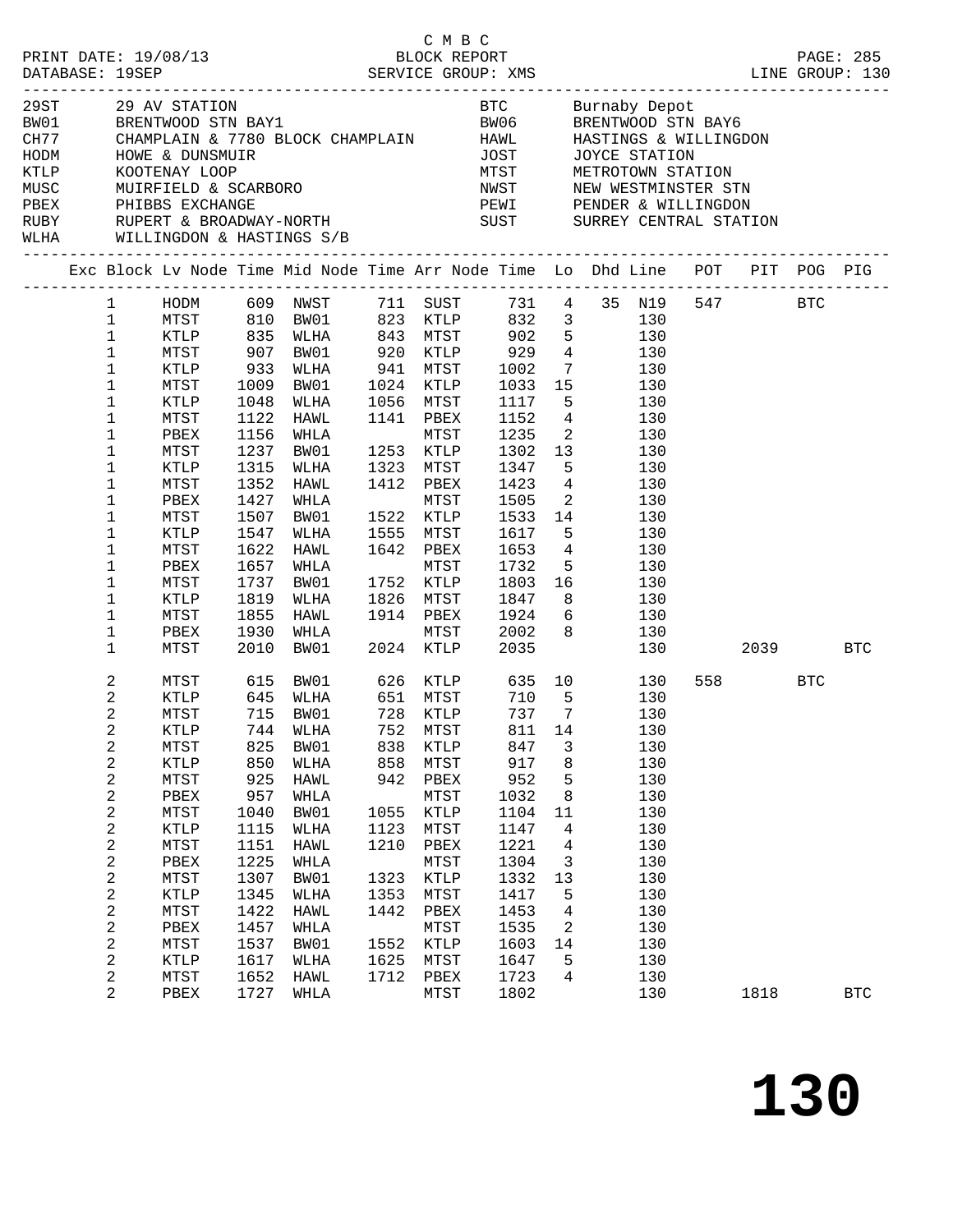# C M B C<br>BLOCK REPORT

|  |                |               |      |      |      |                             |        |                 | Exc Block Lv Node Time Mid Node Time Arr Node Time Lo Dhd Line POT PIT POG PIG |     |      |              |            |
|--|----------------|---------------|------|------|------|-----------------------------|--------|-----------------|--------------------------------------------------------------------------------|-----|------|--------------|------------|
|  | $\mathbf{3}$   | KTLP 605 WLHA |      |      |      | 611 MTST 630 5              |        |                 | 130                                                                            | 559 |      | $_{\rm BTC}$ |            |
|  | $\mathsf{3}$   | MTST          | 635  | BW01 | 646  | <b>KTLP</b>                 | 655 10 |                 | 130                                                                            |     |      |              |            |
|  | $\mathsf 3$    | KTLP          | 705  | WLHA | 711  | MTST                        | 730    | $5^{\circ}$     | 130                                                                            |     |      |              |            |
|  | $\mathsf 3$    | MTST          | 735  | BW01 | 748  | KTLP                        | 757    | $\overline{7}$  | 130                                                                            |     |      |              |            |
|  | 3              | KTLP          | 804  | WLHA | 812  | MTST                        | 831    | $6\overline{6}$ | 130                                                                            |     |      |              |            |
|  | $\frac{3}{3}$  | MTST          | 837  | BW01 | 850  | $\texttt{KTLP}$             | 859    | $\overline{4}$  | 130                                                                            |     |      |              |            |
|  |                | KTLP          | 903  | WLHA | 911  | MTST                        | 932    | 13              | 130                                                                            |     |      |              |            |
|  | 3              | MTST          | 945  | BW01 | 958  | PEWI                        | 1002   | 14              | 130                                                                            |     |      |              |            |
|  | $\mathsf 3$    | PEWI          | 1016 | BW06 | 1022 | MTST                        | 1039   | 8               | 130                                                                            |     |      |              |            |
|  | 3              | MTST          | 1047 | BW01 | 1102 | PEWI                        | 1106   | $7\overline{ }$ | 130                                                                            |     |      |              |            |
|  | 3              | PEWI          | 1113 | BW06 | 1119 | MTST                        | 1139   | 5               | 130                                                                            |     |      |              |            |
|  | 3              | MTST          | 1144 | BW01 | 1159 | PEWI                        | 1203   | 10              | 130                                                                            |     |      |              |            |
|  | $\mathfrak{Z}$ | PEWI          | 1213 | BW06 | 1219 | MTST                        | 1239   | 5               | 130                                                                            |     |      |              |            |
|  | 3              | MTST          | 1244 | BW01 | 1300 | PEWI                        | 1304   | 9               | 130                                                                            |     |      |              |            |
|  | 3              | PEWI          | 1313 | BW06 | 1319 | MTST                        | 1339   | $5^{\circ}$     | 130                                                                            |     |      |              |            |
|  | 3              | MTST          | 1344 | BW01 | 1400 | PEWI                        | 1404   | 11              | 130                                                                            |     |      |              |            |
|  | $\mathsf{3}$   | PEWI          | 1415 | BW06 | 1421 | MTST                        | 1439   | $5^{\circ}$     | 130                                                                            |     |      |              |            |
|  | 3              | MTST          | 1444 | BW01 | 1500 | PEWI                        | 1504   | 11              | 130                                                                            |     |      |              |            |
|  | 3              | PEWI          | 1515 | BW06 | 1521 | MTST                        | 1539   | $5^{\circ}$     | 130                                                                            |     |      |              |            |
|  | 3              | MTST          | 1544 | BW01 | 1559 | PEWI                        | 1603   | 12              | 130                                                                            |     |      |              |            |
|  | $\mathfrak{Z}$ | PEWI          | 1615 | BW06 | 1621 | MTST                        | 1639   | $5^{\circ}$     | 130                                                                            |     |      |              |            |
|  | 3              | MTST          | 1644 | BW01 | 1659 | PEWI                        | 1703   | 13              | 130                                                                            |     |      |              |            |
|  | 3              | PEWI          | 1716 | BW06 | 1722 | MTST                        | 1739   | 5               | 130                                                                            |     |      |              |            |
|  | 3              | MTST          | 1744 | BW01 | 1759 | HAWL                        | 1803   |                 | 130                                                                            |     | 1810 |              | <b>BTC</b> |
|  | 4              | JOST          | 653  | CH77 | 706  | 29ST                        | 719    | 24              | 026                                                                            | 642 |      | <b>BTC</b>   |            |
|  | 4              | 29ST          | 743  |      |      | MUSC                        | 757    | $\overline{0}$  | 029                                                                            |     |      |              |            |
|  | 4              | MUSC          | 757  |      |      | 29ST                        | 809    | $\overline{4}$  | 029                                                                            |     |      |              |            |
|  | 4              | 29ST          | 813  | CH77 | 825  | JOST                        | 842    | $7\phantom{.0}$ | 026                                                                            |     |      |              |            |
|  | 4              | JOST          | 849  | RUBY | 857  | KTLP                        | 908    | 10              | 027                                                                            |     |      |              |            |
|  | 4              | KTLP          | 918  | WLHA | 926  | MTST                        | 947    | 13              | 130                                                                            |     |      |              |            |
|  | 4              | MTST          | 1000 | BW01 | 1015 | PEWI                        | 1019   | 12              | 130                                                                            |     |      |              |            |
|  | 4              | PEWI          | 1031 | BW06 | 1037 | MTST                        | 1054   | 8 <sup>8</sup>  | 130                                                                            |     |      |              |            |
|  | $\overline{4}$ | MTST          | 1102 | BW01 | 1117 | PEWI                        | 1121   | $7\overline{ }$ | 130                                                                            |     |      |              |            |
|  | 4              | PEWI          | 1128 | BW06 | 1134 | MTST                        | 1154   | 5               | 130                                                                            |     |      |              |            |
|  | 4              | MTST          | 1159 | BW01 | 1214 | PEWI                        | 1218   | 10              | 130                                                                            |     |      |              |            |
|  | 4              | PEWI          | 1228 | BW06 | 1234 | MTST                        | 1254   | 5               | 130                                                                            |     |      |              |            |
|  | $\overline{4}$ | MTST          | 1259 | BW01 | 1315 | PEWI                        | 1319   | 9               | 130                                                                            |     |      |              |            |
|  | 4              | PEWI          | 1328 | BW06 | 1334 | MTST                        | 1354   | 5               | 130                                                                            |     |      |              |            |
|  | 4              | MTST          |      |      |      | 1359 BW01 1415 PEWI 1419 11 |        |                 | 130                                                                            |     |      |              |            |
|  | 4              | PEWI          | 1430 | BW06 | 1436 | MTST                        | 1454   | 5               | 130                                                                            |     |      |              |            |
|  | 4              | MTST          | 1459 | BW01 | 1515 | PEWI                        | 1519   | 11              | 130                                                                            |     |      |              |            |
|  | 4              | PEWI          | 1530 | BW06 | 1536 | MTST                        | 1554   | 5               | 130                                                                            |     |      |              |            |
|  | 4              | MTST          | 1559 | BW01 | 1614 | PEWI                        | 1618   | 12              | 130                                                                            |     |      |              |            |
|  | 4              | PEWI          | 1630 | BW06 | 1636 | MTST                        | 1654   | 5               | 130                                                                            |     |      |              |            |
|  | 4              | MTST          | 1659 | BW01 | 1714 | PEWI                        | 1718   | 13              | 130                                                                            |     |      |              |            |
|  | 4              | PEWI          | 1731 | BW06 | 1737 | MTST                        | 1754   |                 | 130                                                                            |     | 1810 |              | <b>BTC</b> |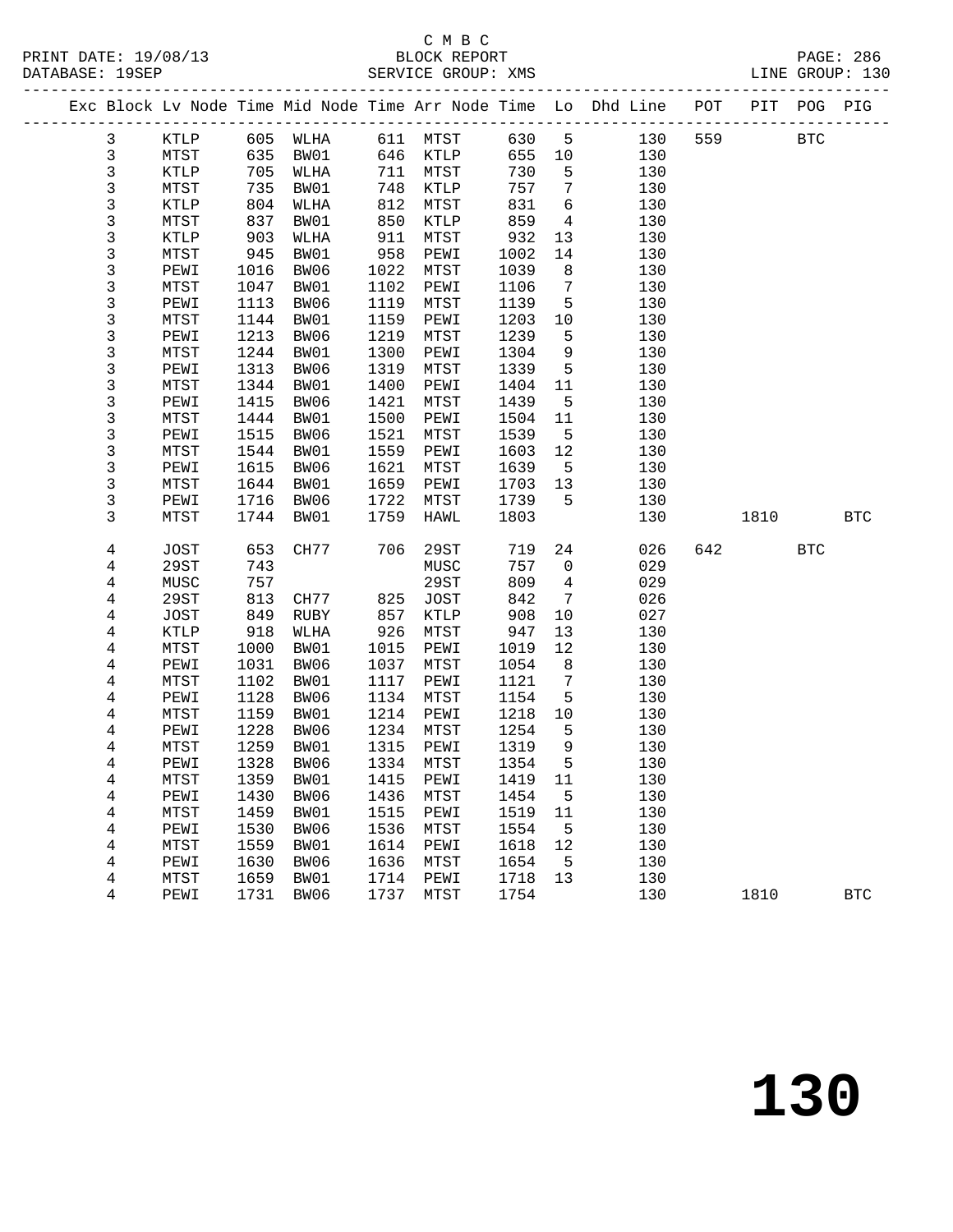# C M B C<br>BLOCK REPORT

|  |               |      |      |          |              |                 |         |                         | Exc Block Lv Node Time Mid Node Time Arr Node Time Lo Dhd Line POT PIT POG PIG |     |            |              |            |
|--|---------------|------|------|----------|--------------|-----------------|---------|-------------------------|--------------------------------------------------------------------------------|-----|------------|--------------|------------|
|  | 5             | MTST |      | 917 BW01 |              | 930 PEWI 933 13 |         |                         | 130                                                                            | 900 | <b>BTC</b> |              |            |
|  | $\mathsf S$   | PEWI |      | 946 BW06 |              | 952 MTST        | 1009    | $6\overline{6}$         | 130                                                                            |     |            |              |            |
|  | $\frac{5}{5}$ | MTST | 1015 | BW01     | 1030<br>1052 | PEWI            | 1034 12 |                         | 130                                                                            |     |            |              |            |
|  |               | PEWI | 1046 | BW06     | 1052         | MTST            | 1109    | 8 <sup>8</sup>          | 130                                                                            |     |            |              |            |
|  | 5             | MTST | 1117 | BW01     | 1132         | PEWI            | 1136    | $\overline{7}$          | 130                                                                            |     |            |              |            |
|  | 5             | PEWI | 1143 | BW06     | 1149         | MTST            | 1209    | $5^{\circ}$             | 130                                                                            |     |            |              |            |
|  | 5             | MTST | 1214 | BW01     | 1229         | PEWI            | 1233 10 |                         | 130                                                                            |     |            |              |            |
|  | $\frac{5}{5}$ | PEWI | 1243 | BW06     | 1249         | MTST            | 1309    | $-5$                    | 130                                                                            |     |            |              |            |
|  |               | MTST | 1314 | BW01     | 1330         | PEWI            | 1334    | 9                       | 130                                                                            |     |            |              |            |
|  | 5             | PEWI | 1343 | BW06     | 1349         | MTST            | 1409    | $5^{\circ}$             | 130                                                                            |     |            |              |            |
|  | $\frac{5}{5}$ | MTST | 1414 | BW01     | 1430         | PEWI            | 1434    | 11                      | 130                                                                            |     |            |              |            |
|  |               | PEWI | 1445 | BW06     | 1451         | MTST            | 1509    | $5^{\circ}$             | 130                                                                            |     |            |              |            |
|  | 5             | MTST | 1514 | BW01     | 1529         | PEWI            | 1533    | 12                      | 130                                                                            |     |            |              |            |
|  | 5             | PEWI | 1545 | BW06     | 1551         | MTST            | 1609    | $5^{\circ}$             | 130                                                                            |     |            |              |            |
|  | 5             | MTST | 1614 | BW01     | 1629         | PEWI            | 1633    | 12                      | 130                                                                            |     |            |              |            |
|  | 5             | PEWI | 1645 | BW06     | 1651         | MTST            | 1709    | $5\overline{)}$         | 130                                                                            |     |            |              |            |
|  | 5             | MTST | 1714 | BW01     | 1729         | PEWI            | 1733    | 11                      | 130                                                                            |     |            |              |            |
|  | $\frac{5}{5}$ | PEWI | 1744 | BW06     | 1750         | MTST            | 1807    | $\overline{\mathbf{3}}$ | 130                                                                            |     |            |              |            |
|  |               | MTST | 1810 | BW01     | 1825         | KTLP            | 1836    | 14                      | 130                                                                            |     |            |              |            |
|  | 5             | KTLP | 1850 | WLHA     | 1856         | MTST            | 1917    | 8 <sup>8</sup>          | 130                                                                            |     |            |              |            |
|  | 5             | MTST | 1925 | HAWL     | 1944         | PBEX            | 1954    | $5^{\circ}$             | 130                                                                            |     |            |              |            |
|  | 5             | PBEX | 1959 | WHLA     |              | MTST            | 2031    | 9                       | 130                                                                            |     |            |              |            |
|  | 5             | MTST | 2040 | BW01     | 2053         | KTLP            | 2101    |                         | 130                                                                            |     | 2105       |              | <b>BTC</b> |
|  | $\epsilon$    | MTST | 930  | BW01     | 943          | PEWI            | 947     | 14                      | 130                                                                            | 913 |            | $_{\rm BTC}$ |            |
|  | $\epsilon$    | PEWI | 1001 | BW06     | 1007         | MTST            | 1024    | 8 <sup>8</sup>          | 130                                                                            |     |            |              |            |
|  | $\epsilon$    | MTST | 1032 | BW01     | 1047         | PEWI            | 1051    | 10                      | 130                                                                            |     |            |              |            |
|  | $\epsilon$    | PEWI | 1101 | BW06     | 1107         | MTST            | 1124    | $5^{\circ}$             | 130                                                                            |     |            |              |            |
|  | 6             | MTST | 1129 | BW01     | 1144         | PEWI            | 1148    | 10                      | 130                                                                            |     |            |              |            |
|  | 6             | PEWI | 1158 | BW06     | 1204         | ${\tt MTST}$    | 1224    | $5\overline{)}$         | 130                                                                            |     |            |              |            |
|  | $\epsilon$    | MTST | 1229 | BW01     | 1244         | PEWI            | 1248    | 10                      | 130                                                                            |     |            |              |            |
|  | 6             | PEWI | 1258 | BW06     | 1304         | MTST            | 1324    | $5^{\circ}$             | 130                                                                            |     |            |              |            |
|  | 6             | MTST | 1329 | BW01     | 1345         | PEWI            | 1349    | 9                       | 130                                                                            |     |            |              |            |
|  | 6             | PEWI | 1358 | BW06     | 1404         | MTST            | 1424    | $5^{\circ}$             | 130                                                                            |     |            |              |            |
|  | $\epsilon$    | MTST | 1429 | BW01     | 1445         | PEWI            | 1449    | 11                      | 130                                                                            |     |            |              |            |
|  | 6             | PEWI | 1500 | BW06     | 1506         | MTST            | 1524    | $5^{\circ}$             | 130                                                                            |     |            |              |            |
|  | $\epsilon$    | MTST | 1529 | BW01     | 1544         | PEWI            | 1548    | 12                      | 130                                                                            |     |            |              |            |
|  | $\epsilon$    | PEWI | 1600 | BW06     | 1606         | MTST            | 1624    | $5^{\circ}$             | 130                                                                            |     |            |              |            |
|  | 6             | MTST | 1629 | BW01     | 1644         | PEWI            | 1648    | 12                      | 130                                                                            |     |            |              |            |
|  | 6             | PEWI | 1700 | BW06     | 1706         | MTST            | 1724    | $-5$                    | 130                                                                            |     |            |              |            |
|  | 6             | MTST | 1729 | BW01     | 1744         | HAWL            | 1748    |                         | 130                                                                            |     | 1755       |              | <b>BTC</b> |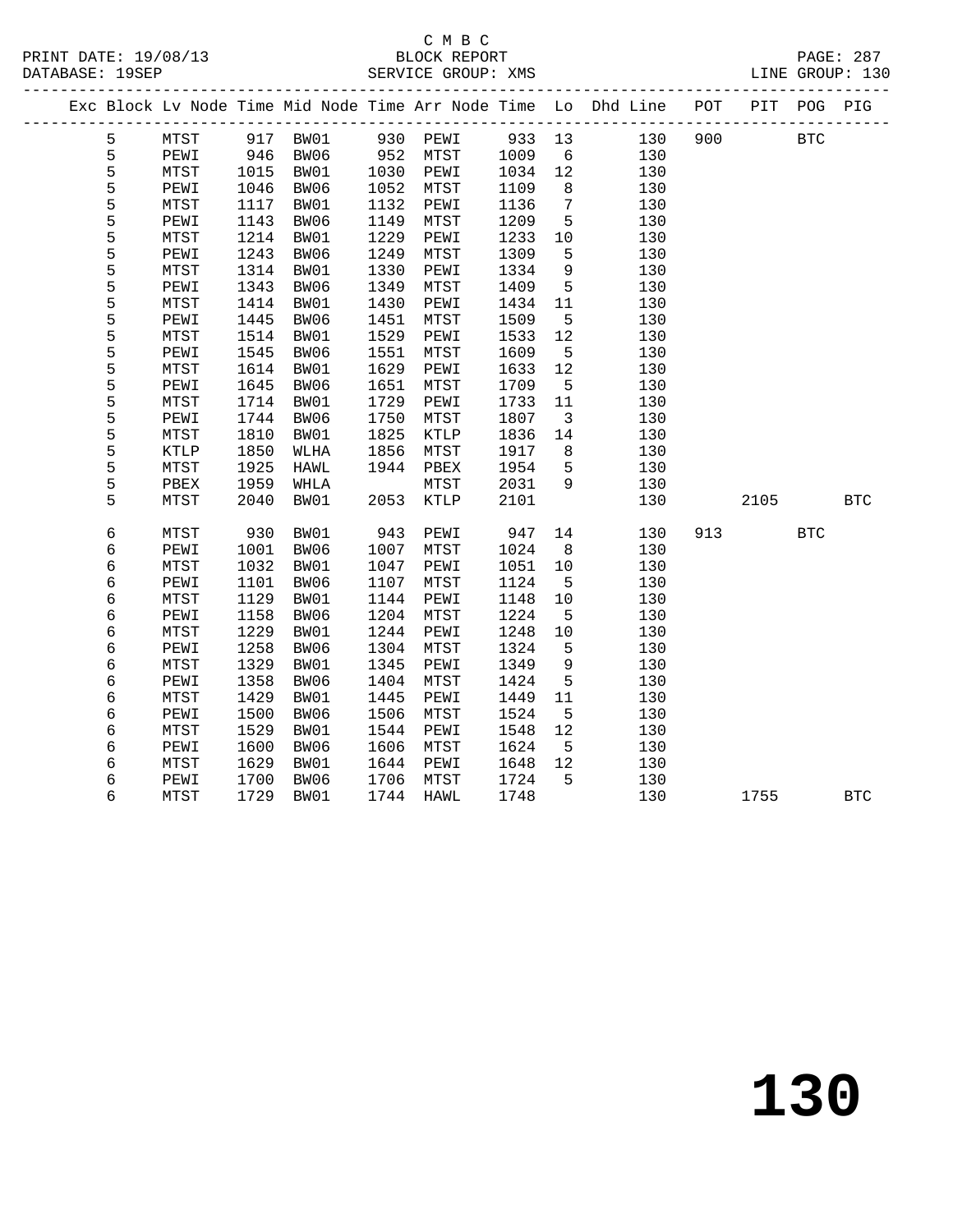# C M B C

| DATABASE: 19SEP |  |                  |              |      |      |      | SERVICE GROUP: XMS |         |                |                                                                    |                  |      | LINE GROUP: 130 |            |
|-----------------|--|------------------|--------------|------|------|------|--------------------|---------|----------------|--------------------------------------------------------------------|------------------|------|-----------------|------------|
|                 |  |                  |              |      |      |      |                    |         |                | Exc Block Lv Node Time Mid Node Time Arr Node Time Lo Dhd Line POT | ________________ | PIT  | POG PIG         |            |
|                 |  | $\sqrt{ }$       | MTST         | 939  | BW01 | 952  | KTLP               | 1001 17 |                | 130                                                                | 922              |      | <b>BTC</b>      |            |
|                 |  | $\boldsymbol{7}$ | KTLP         | 1018 | WLHA | 1026 | MTST               | 1047    | 7              | 130                                                                |                  |      |                 |            |
|                 |  | 7                | MTST         | 1054 | HAWL | 1112 | PBEX               | 1122    | 2              | 130                                                                |                  |      |                 |            |
|                 |  | $\sqrt{ }$       | PBEX         | 1124 | WHLA |      | MTST               | 1203    | $\overline{4}$ | 130                                                                |                  |      |                 |            |
|                 |  | $\boldsymbol{7}$ | MTST         | 1207 | BW01 | 1222 | KTLP               | 1231    | 14             | 130                                                                |                  |      |                 |            |
|                 |  | 7                | KTLP         | 1245 | WLHA | 1253 | MTST               | 1317    | 5              | 130                                                                |                  |      |                 |            |
|                 |  | $\boldsymbol{7}$ | ${\tt MTST}$ | 1322 | HAWL | 1342 | PBEX               | 1353    | 4              | 130                                                                |                  |      |                 |            |
|                 |  | 7                | PBEX         | 1357 | WHLA |      | MTST               | 1435    | $\mathbf{2}$   | 130                                                                |                  |      |                 |            |
|                 |  | $\boldsymbol{7}$ | ${\tt MTST}$ | 1437 | BW01 | 1453 | $\texttt{KTLP}$    | 1502    | 15             | 130                                                                |                  |      |                 |            |
|                 |  | $\boldsymbol{7}$ | <b>KTLP</b>  | 1517 | WLHA | 1525 | MTST               | 1547    | 5              | 130                                                                |                  |      |                 |            |
|                 |  | $\boldsymbol{7}$ | MTST         | 1552 | HAWL | 1612 | PBEX               | 1623    | $\overline{4}$ | 130                                                                |                  |      |                 |            |
|                 |  | $\boldsymbol{7}$ | PBEX         | 1627 | WHLA |      | MTST               | 1704    | $\mathbf{3}$   | 130                                                                |                  |      |                 |            |
|                 |  | $\boldsymbol{7}$ | MTST         | 1707 | BW01 | 1722 | KTLP               | 1733    | 16             | 130                                                                |                  |      |                 |            |
|                 |  | 7                | KTLP         | 1749 | WLHA | 1756 | MTST               | 1817    | 6              | 130                                                                |                  |      |                 |            |
|                 |  | $\sqrt{ }$       | MTST         | 1823 | HAWL | 1843 | PBEX               | 1853    | 4              | 130                                                                |                  |      |                 |            |
|                 |  | $\overline{7}$   | PBEX         | 1857 | WHLA |      | MTST               | 1932    | 8              | 130                                                                |                  |      |                 |            |
|                 |  | 7                | MTST         | 1940 | BW01 | 1954 | KTLP               | 2005    |                | 130                                                                |                  | 2009 |                 | <b>BTC</b> |
|                 |  | 8                | MTST         | 954  | HAWL | 1011 | PBEX               | 1021    | 6              | 130                                                                | 937              |      | <b>BTC</b>      |            |
|                 |  | 8                | PBEX         | 1027 | WHLA |      | MTST               | 1102    | 8              | 130                                                                |                  |      |                 |            |
|                 |  | $\,8\,$          | MTST         | 1110 | BW01 | 1125 | KTLP               | 1134    | 11             | 130                                                                |                  |      |                 |            |
|                 |  | $\,8\,$          | KTLP         | 1145 | WLHA | 1153 | MTST               | 1217    | $\overline{4}$ | 130                                                                |                  |      |                 |            |
|                 |  | 8                | MTST         | 1221 | HAWL | 1240 | PBEX               | 1251    | 4              | 130                                                                |                  |      |                 |            |
|                 |  | 8                | PBEX         | 1255 | WHLA |      | MTST               | 1334    | 3              | 130                                                                |                  |      |                 |            |
|                 |  | 8                | MTST         | 1337 | BW01 | 1353 | KTLP               | 1402    | 15             | 130                                                                |                  |      |                 |            |
|                 |  | $\,8\,$          | KTLP         | 1417 | WLHA | 1425 | MTST               | 1447    | 5              | 130                                                                |                  |      |                 |            |
|                 |  | 8                | MTST         | 1452 | HAWL | 1512 | PBEX               | 1523    | 4              | 130                                                                |                  |      |                 |            |
|                 |  | $\,8\,$          | PBEX         | 1527 | WHLA |      | MTST               | 1604    | 3              | 130                                                                |                  |      |                 |            |
|                 |  | $\,8\,$          | MTST         | 1607 | BW01 | 1622 | KTLP               | 1633    | 14             | 130                                                                |                  |      |                 |            |
|                 |  | $\,8\,$          | KTLP         | 1647 | WLHA | 1655 | ${\tt MTST}$       | 1717    | $\mathsf S$    | 130                                                                |                  |      |                 |            |
|                 |  | 8                | MTST         | 1722 | HAWL | 1742 | PBEX               | 1752    | 5              | 130                                                                |                  |      |                 |            |
|                 |  | $\,8\,$          | PBEX         | 1757 | WHLA |      | MTST               | 1832    | 8              | 130                                                                |                  |      |                 |            |
|                 |  | 8                | MTST         | 1840 | BW01 | 1854 | KTLP               | 1905    | 15             | 130                                                                |                  |      |                 |            |
|                 |  | $\,8\,$          | KTLP         | 1920 | WLHA | 1926 | MTST               | 1947    | $\,8\,$        | 130                                                                |                  |      |                 |            |
|                 |  | 8                | MTST         | 1955 | BW01 | 2009 | KTLP               | 2020    | 5              | 130                                                                |                  |      |                 |            |
|                 |  | $\,8\,$          | <b>KTLP</b>  | 2025 | WLHA | 2031 | MTST               | 2050    | 5              | 130                                                                |                  |      |                 |            |
|                 |  | 8                | MTST         | 2055 | BW01 | 2108 | KTLP               | 2116    | 9              | 130                                                                |                  |      |                 |            |
|                 |  | 8                | KTLP         | 2125 | WLHA | 2131 | MTST               | 2150    | $\overline{5}$ | 130                                                                |                  |      |                 |            |
|                 |  | 8                | MTST         | 2155 | BW01 | 2208 | KTLP               | 2216    | 10             | 130                                                                |                  |      |                 |            |
|                 |  | 8                | KTLP         | 2226 | WLHA | 2231 | MTST               | 2250    | 5              | 130                                                                |                  |      |                 |            |
|                 |  | 8                | MTST         | 2255 | BW01 | 2308 | KTLP               | 2316    | 10             | 130                                                                |                  |      |                 |            |
|                 |  | 8                | KTLP         | 2326 | WLHA | 2331 | MTST               | 2350    | 5              | 130                                                                |                  |      |                 |            |
|                 |  | 8                | MTST         | 2355 | BW01 | 2408 | KTLP               | 2416    | 10             | 130                                                                |                  |      |                 |            |
|                 |  | 8                | KTLP         | 2426 | WLHA | 2431 | MTST               | 2450    | 5              | 130                                                                |                  |      |                 |            |
|                 |  | 8                | MTST         | 2455 | BW01 | 2505 | KTLP               | 2512    |                | 130                                                                |                  | 2516 |                 | <b>BTC</b> |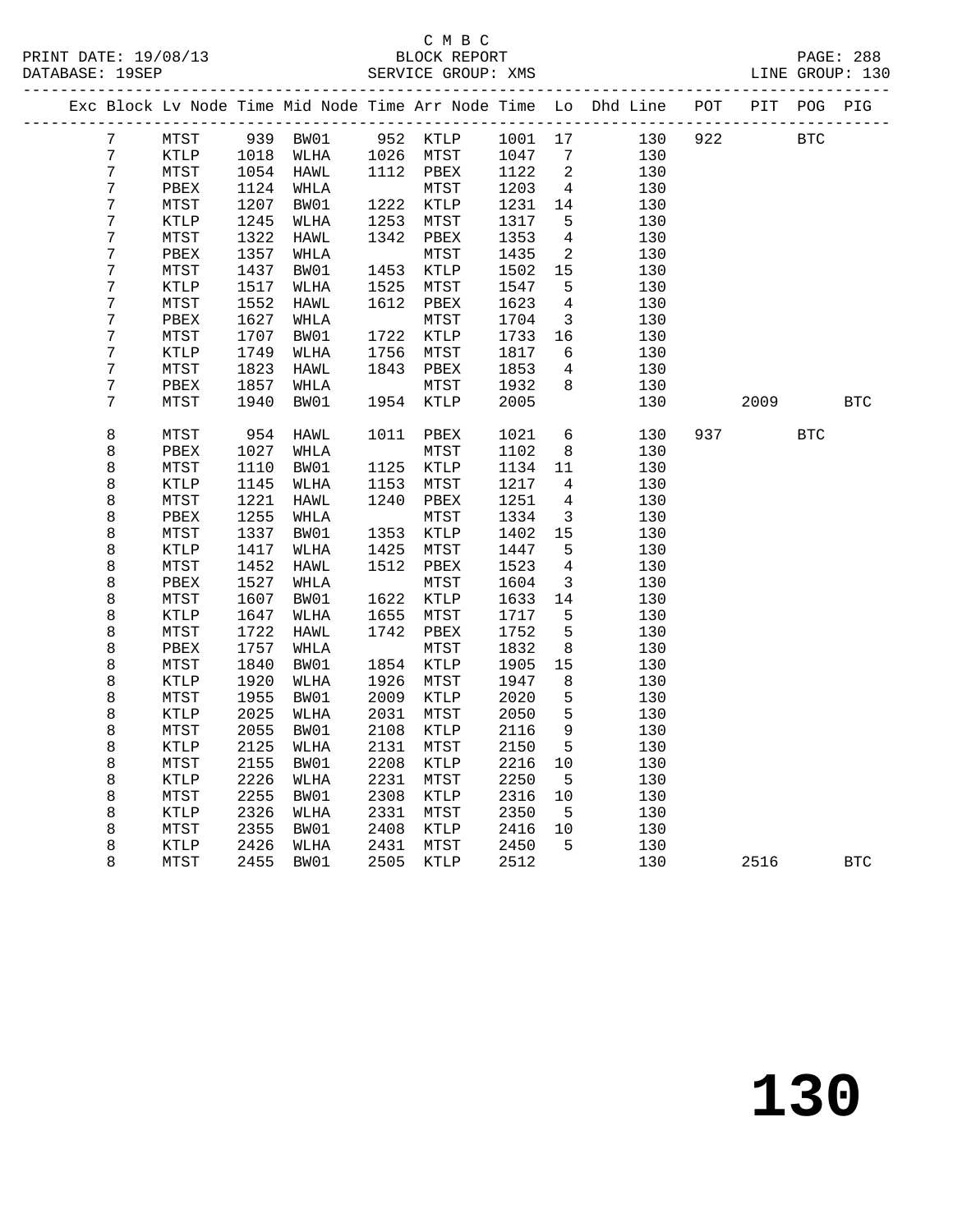### C M B C<br>BLOCK REPORT

|  |             |               |      |      |      |             |        |                                                                                                                                                                                                                                                                                                                                                                                     | Exc Block Lv Node Time Mid Node Time Arr Node Time Lo Dhd Line POT PIT POG PIG |         |      |            |
|--|-------------|---------------|------|------|------|-------------|--------|-------------------------------------------------------------------------------------------------------------------------------------------------------------------------------------------------------------------------------------------------------------------------------------------------------------------------------------------------------------------------------------|--------------------------------------------------------------------------------|---------|------|------------|
|  | 9           | KTLP 948 WLHA |      |      |      | 956 MTST    | 1017 7 |                                                                                                                                                                                                                                                                                                                                                                                     | 130                                                                            | 942 BTC |      |            |
|  | 9           | MTST          | 1024 | HAWL | 1042 | PBEX        | 1052   |                                                                                                                                                                                                                                                                                                                                                                                     | $\overline{\mathbf{c}}$<br>130                                                 |         |      |            |
|  | 9           | PBEX          | 1054 | WHLA |      | MTST        | 1133   | $4\phantom{.0000}\phantom{.0000}\phantom{.0000}\phantom{.0000}\phantom{.0000}\phantom{.0000}\phantom{.0000}\phantom{.0000}\phantom{.0000}\phantom{.0000}\phantom{.0000}\phantom{.0000}\phantom{.0000}\phantom{.0000}\phantom{.0000}\phantom{.0000}\phantom{.0000}\phantom{.0000}\phantom{.0000}\phantom{.0000}\phantom{.0000}\phantom{.0000}\phantom{.0000}\phantom{.0000}\phantom$ | 130                                                                            |         |      |            |
|  | 9           | MTST          | 1137 | BW01 | 1152 | KTLP        | 1201   | 14                                                                                                                                                                                                                                                                                                                                                                                  | 130                                                                            |         |      |            |
|  | 9           | KTLP          | 1215 | WLHA | 1223 | MTST        | 1247   | $\overline{\mathbf{3}}$                                                                                                                                                                                                                                                                                                                                                             | 130                                                                            |         |      |            |
|  | 9           | MTST          | 1250 | HAWL | 1310 | PBEX        | 1321   | $\overline{4}$                                                                                                                                                                                                                                                                                                                                                                      | 130                                                                            |         |      |            |
|  | 9           | PBEX          | 1325 | WHLA |      | MTST        | 1404   | $\overline{3}$                                                                                                                                                                                                                                                                                                                                                                      | 130                                                                            |         |      |            |
|  | 9           | MTST          | 1407 | BW01 | 1423 | KTLP        | 1432   | 15                                                                                                                                                                                                                                                                                                                                                                                  | 130                                                                            |         |      |            |
|  | 9           | KTLP          | 1447 | WLHA | 1455 | MTST        | 1517   | $5\overline{)}$                                                                                                                                                                                                                                                                                                                                                                     | 130                                                                            |         |      |            |
|  | 9           | MTST          | 1522 | HAWL | 1542 | PBEX        | 1553   | $\overline{4}$                                                                                                                                                                                                                                                                                                                                                                      | 130                                                                            |         |      |            |
|  | 9           | PBEX          | 1557 | WHLA |      | MTST        | 1634   | $\mathbf{3}$                                                                                                                                                                                                                                                                                                                                                                        | 130                                                                            |         |      |            |
|  | 9           | MTST          | 1637 | BW01 | 1652 | KTLP        | 1703   | 16                                                                                                                                                                                                                                                                                                                                                                                  | 130                                                                            |         |      |            |
|  | 9           | KTLP          | 1719 | WLHA | 1726 | MTST        | 1747   | 6                                                                                                                                                                                                                                                                                                                                                                                   | 130                                                                            |         |      |            |
|  | 9           | MTST          | 1753 | HAWL | 1813 | PBEX        | 1823   | 5 <sub>5</sub>                                                                                                                                                                                                                                                                                                                                                                      | 130                                                                            |         |      |            |
|  | 9           | PBEX          | 1828 | WHLA |      | MTST        | 1903   | $7\phantom{0}$                                                                                                                                                                                                                                                                                                                                                                      | 130                                                                            |         |      |            |
|  | 9           | MTST          | 1910 | BW01 | 1924 | <b>KTLP</b> | 1935   | 17                                                                                                                                                                                                                                                                                                                                                                                  | 130                                                                            |         |      |            |
|  | 9           | KTLP          | 1952 | WLHA | 1958 | MTST        | 2017   | 8 <sup>8</sup>                                                                                                                                                                                                                                                                                                                                                                      | 130                                                                            |         |      |            |
|  | 9           | MTST          | 2025 | BW01 | 2039 | KTLP        | 2050   | $5^{\circ}$                                                                                                                                                                                                                                                                                                                                                                         | 130                                                                            |         |      |            |
|  | 9           | KTLP          | 2055 | WLHA | 2101 | MTST        | 2120   | $5^{\circ}$                                                                                                                                                                                                                                                                                                                                                                         | 130                                                                            |         |      |            |
|  | 9           | MTST          | 2125 | BW01 | 2138 | KTLP        | 2146   | 10                                                                                                                                                                                                                                                                                                                                                                                  | 130                                                                            |         |      |            |
|  | 9           | KTLP          | 2156 | WLHA | 2201 | MTST        | 2220   | - 5                                                                                                                                                                                                                                                                                                                                                                                 | 130                                                                            |         |      |            |
|  | 9           | MTST          | 2225 | BW01 | 2238 | <b>KTLP</b> | 2246   | 10                                                                                                                                                                                                                                                                                                                                                                                  | 130                                                                            |         |      |            |
|  | 9           | KTLP          | 2256 | WLHA | 2301 | MTST        | 2320   | $-5$                                                                                                                                                                                                                                                                                                                                                                                | 130                                                                            |         |      |            |
|  | 9           | MTST          | 2325 | BW01 | 2338 | KTLP        | 2346   | 10                                                                                                                                                                                                                                                                                                                                                                                  | 130                                                                            |         |      |            |
|  | $\mathsf 9$ | KTLP          | 2356 | WLHA | 2401 | MTST        | 2420   | 5                                                                                                                                                                                                                                                                                                                                                                                   | 130                                                                            |         |      |            |
|  | 9           | MTST          | 2425 | BW01 | 2435 | KTLP        | 2442   | 14                                                                                                                                                                                                                                                                                                                                                                                  | 130                                                                            |         |      |            |
|  | 9           | KTLP          | 2456 | WLHA | 2501 | MTST        | 2520   | 5                                                                                                                                                                                                                                                                                                                                                                                   | 130                                                                            |         |      |            |
|  | 9           | MTST          | 2525 | BW01 | 2535 | KTLP        | 2542   |                                                                                                                                                                                                                                                                                                                                                                                     | 130                                                                            |         | 2546 | <b>BTC</b> |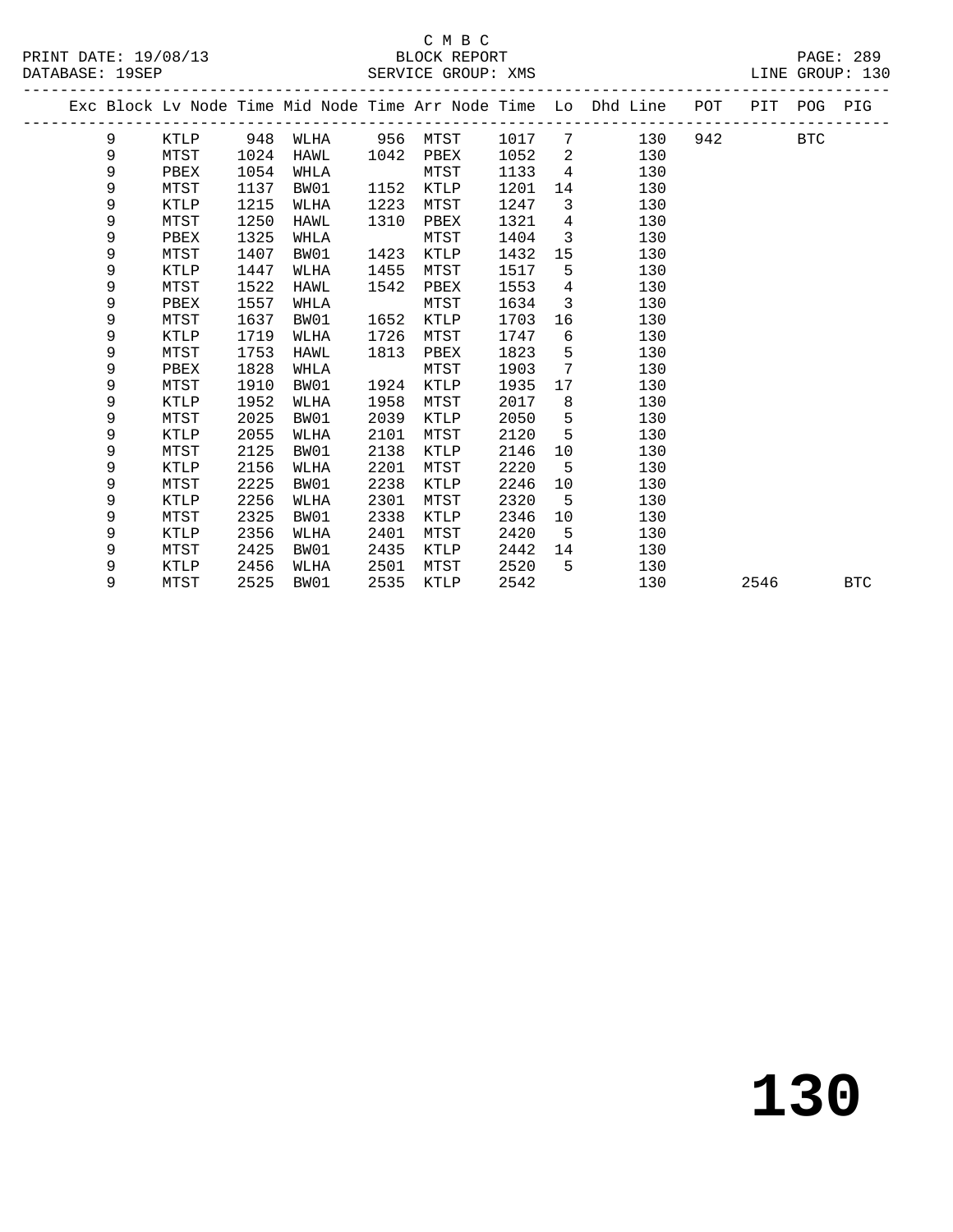|                      | 15GB 15 & GRAND BLVD<br>1968 – 15 & GRAND BLVD<br>22 PH – 22 ST & PHILIP<br>BAGA – BANBURY & GALLANT<br>BUB2 – BURRARD STATION<br>EDRI – EDGEMONT & RIDGEWOOD<br>GMSK – GROUSE MTN SKYRIDE<br>LN15 – LONSDALE & 15 ST<br>LOQU – LONSDALE QUAY<br>LVMT – LYNN VALLEY & |              |      |                                     |      | C M B C      |      |             | LINE GROUP: 210                                                                                                                                                   |      |            |
|----------------------|-----------------------------------------------------------------------------------------------------------------------------------------------------------------------------------------------------------------------------------------------------------------------|--------------|------|-------------------------------------|------|--------------|------|-------------|-------------------------------------------------------------------------------------------------------------------------------------------------------------------|------|------------|
|                      |                                                                                                                                                                                                                                                                       |              |      |                                     |      |              |      |             | 15LO 15TH & LONSDALE                                                                                                                                              |      |            |
|                      |                                                                                                                                                                                                                                                                       |              |      |                                     |      |              |      |             | 29LO 29 ST & LONSDALE<br>BTC Burnaby Depot                                                                                                                        |      |            |
|                      |                                                                                                                                                                                                                                                                       |              |      |                                     |      |              |      |             | CASB CAPILANO SUSPENSION BRG                                                                                                                                      |      |            |
|                      |                                                                                                                                                                                                                                                                       |              |      |                                     |      |              |      |             | GB15 GRAND BLVD & 15 ST SB                                                                                                                                        |      |            |
|                      |                                                                                                                                                                                                                                                                       |              |      |                                     |      |              |      |             |                                                                                                                                                                   |      |            |
|                      |                                                                                                                                                                                                                                                                       |              |      |                                     |      |              |      |             | HODM HOWE & DUNSMUIR<br>LO15 LONSDALE & 15 ST                                                                                                                     |      |            |
|                      |                                                                                                                                                                                                                                                                       |              |      |                                     |      |              |      |             | LS15 LONSDALE & 15 ST                                                                                                                                             |      |            |
|                      |                                                                                                                                                                                                                                                                       |              |      |                                     |      |              |      |             |                                                                                                                                                                   |      |            |
|                      |                                                                                                                                                                                                                                                                       |              |      |                                     |      |              |      |             |                                                                                                                                                                   |      |            |
|                      |                                                                                                                                                                                                                                                                       |              |      |                                     |      |              |      |             |                                                                                                                                                                   |      |            |
|                      |                                                                                                                                                                                                                                                                       |              |      |                                     |      |              |      |             |                                                                                                                                                                   |      |            |
| PBEX PHIBBS EXCHANGE |                                                                                                                                                                                                                                                                       |              |      |                                     |      |              |      |             |                                                                                                                                                                   |      |            |
| STST STADIUM STATION |                                                                                                                                                                                                                                                                       |              |      |                                     |      |              |      |             | UNDE UNDERWOOD & DEMPSEY                                                                                                                                          |      |            |
|                      |                                                                                                                                                                                                                                                                       |              |      |                                     |      |              |      |             | Exc Block Lv Node Time Mid Node Time Arr Node Time Lo Dhd Line POT PIT POG PIG                                                                                    |      |            |
|                      |                                                                                                                                                                                                                                                                       |              |      |                                     |      |              |      |             | 31 15GB 603 MAGA 619 STST 635 15 240 545 BTC<br>31 STST 650 15LO 714 15GB 720 4 240<br>31 15GB 724 MAGA 740 STST 759 3 240<br>31 STST 802 EDRI 823 MOGL 832 0 246 |      |            |
|                      |                                                                                                                                                                                                                                                                       |              |      |                                     |      |              |      |             |                                                                                                                                                                   |      |            |
|                      |                                                                                                                                                                                                                                                                       |              |      |                                     |      |              |      |             |                                                                                                                                                                   |      |            |
|                      |                                                                                                                                                                                                                                                                       |              |      |                                     |      |              |      |             |                                                                                                                                                                   |      |            |
|                      | 31                                                                                                                                                                                                                                                                    | MOGL         |      |                                     |      |              |      |             | 832 LOQU 850 13<br>903 29LO 915 LVMT 922 10 229<br>932 LO15 LOQU 954 9 229<br>1003 29LO 1017 LVMT 1024 7 229                                                      |      |            |
|                      | 31                                                                                                                                                                                                                                                                    | LOQU         |      |                                     |      |              |      |             |                                                                                                                                                                   |      |            |
|                      | 31                                                                                                                                                                                                                                                                    | LVMT         |      |                                     |      |              |      |             |                                                                                                                                                                   |      |            |
|                      | 31                                                                                                                                                                                                                                                                    | LOQU         |      |                                     |      |              |      |             |                                                                                                                                                                   |      |            |
|                      | 31                                                                                                                                                                                                                                                                    | LVMT         |      | 1031 LO15                           |      |              |      |             | 1118 LVMT 1125 6 229<br>1118 LVMT 1125 6 229<br>1218 LVMT 1125 6 229<br>1218 LVMT 1225 6 229                                                                      |      |            |
|                      | 31                                                                                                                                                                                                                                                                    | LOQU         |      | 1103 29LO                           |      |              |      |             |                                                                                                                                                                   |      |            |
|                      | 31                                                                                                                                                                                                                                                                    | LVMT         |      | 1131 LO15                           |      |              |      |             |                                                                                                                                                                   |      |            |
|                      | 31                                                                                                                                                                                                                                                                    | LOQU         |      | 1203 29LO                           |      |              |      |             |                                                                                                                                                                   |      |            |
|                      | 31<br>31                                                                                                                                                                                                                                                              | LVMT         |      | 1231 LO15                           |      | 1318 LVMT    |      |             | LOQU 1254 9 229                                                                                                                                                   |      |            |
|                      | 31                                                                                                                                                                                                                                                                    | LOQU<br>LVMT |      | 1303 29LO<br>1331 IO15<br>1331 LO15 | 1318 |              |      |             | LVMT 1325 6 229<br>LOQU 1354 8 229                                                                                                                                |      |            |
|                      | 31                                                                                                                                                                                                                                                                    | LOQU         |      | 1402 CASB 1423 GMSK                 |      |              |      |             | 1432 3 236                                                                                                                                                        |      |            |
|                      | 31                                                                                                                                                                                                                                                                    | GMSK         |      |                                     |      |              |      |             | 1435 LS15 1457 PBEX 1512 8 232                                                                                                                                    |      |            |
|                      | 31                                                                                                                                                                                                                                                                    | PBEX         |      |                                     |      |              |      |             |                                                                                                                                                                   |      |            |
|                      | 31                                                                                                                                                                                                                                                                    | PANA         |      |                                     |      |              |      |             |                                                                                                                                                                   |      |            |
|                      | 31                                                                                                                                                                                                                                                                    | PBEX         |      |                                     |      |              |      |             | 1619 LN15 1633 GMSK 1656 7 232                                                                                                                                    |      |            |
|                      | 31                                                                                                                                                                                                                                                                    | GMSK         |      | 1703 CASB                           |      |              |      |             | 1710 LOQU 1729 3 236                                                                                                                                              |      |            |
|                      |                                                                                                                                                                                                                                                                       | 31 LOQU      |      | 1732 CASB 1748 GMSK 1757 10         |      |              |      |             | 236                                                                                                                                                               |      |            |
|                      | 31                                                                                                                                                                                                                                                                    | $\rm{GMSK}$  | 1807 | LS15                                | 1828 | PBEX         | 1842 | 8           | 232                                                                                                                                                               |      |            |
|                      | 31                                                                                                                                                                                                                                                                    | PBEX         | 1850 |                                     |      | PANA         | 1906 | 25          | 212                                                                                                                                                               |      |            |
|                      | 31                                                                                                                                                                                                                                                                    | PANA         | 1931 |                                     |      | PBEX         | 1947 | 3           | 212                                                                                                                                                               |      |            |
|                      | 31                                                                                                                                                                                                                                                                    | ${\tt PBEX}$ | 1950 |                                     |      | PANA         | 2006 | 23          | 212                                                                                                                                                               |      |            |
|                      | 31                                                                                                                                                                                                                                                                    | PANA         | 2029 |                                     |      | PBEX         | 2045 | 5           | 212                                                                                                                                                               |      |            |
|                      | 31                                                                                                                                                                                                                                                                    | PBEX         | 2050 |                                     |      | PANA         | 2106 | 23          | 212                                                                                                                                                               |      |            |
|                      | 31                                                                                                                                                                                                                                                                    | PANA         | 2129 |                                     |      | PBEX         | 2143 | 7           | 212                                                                                                                                                               |      |            |
|                      | 31                                                                                                                                                                                                                                                                    | ${\tt PBEX}$ | 2150 |                                     |      | PANA         | 2206 | 23          | 212                                                                                                                                                               |      |            |
|                      | 31                                                                                                                                                                                                                                                                    | PANA         | 2229 |                                     |      | PBEX         | 2243 | 4           | 212                                                                                                                                                               |      |            |
|                      | 31                                                                                                                                                                                                                                                                    | PBEX         | 2247 |                                     |      | PANA         | 2303 | $\mathbf 1$ | 212                                                                                                                                                               |      |            |
|                      | 31                                                                                                                                                                                                                                                                    | PANA         | 2304 |                                     |      | ${\tt PBEX}$ | 2318 |             | 212                                                                                                                                                               | 2328 | <b>BTC</b> |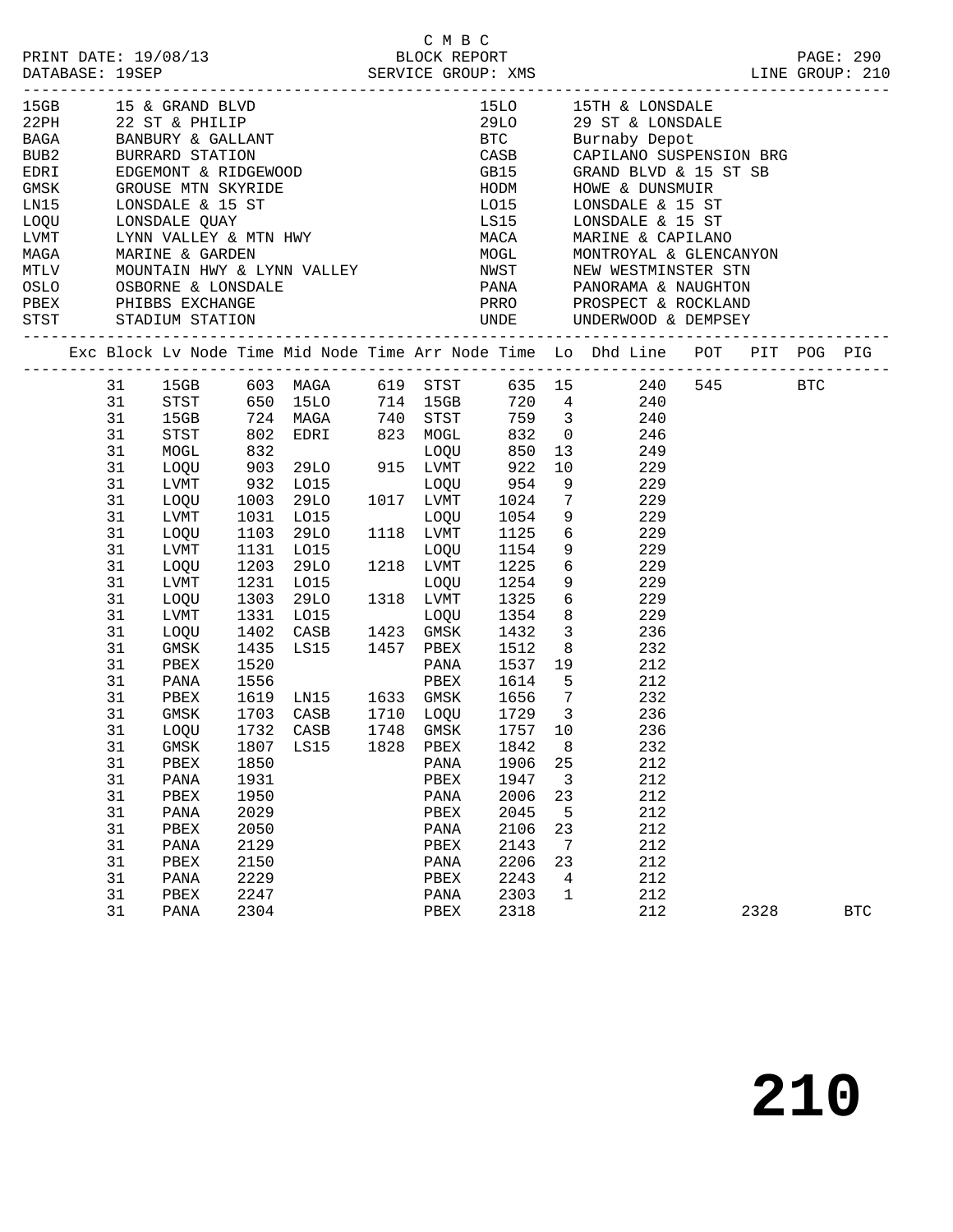#### C M B C<br>BLOCK REPORT SERVICE GROUP: XMS

|  |    |               |              |                                  |              |                              |            |                         | Exc Block Lv Node Time Mid Node Time Arr Node Time Lo Dhd Line POT PIT POG PIG |     |            |            |            |
|--|----|---------------|--------------|----------------------------------|--------------|------------------------------|------------|-------------------------|--------------------------------------------------------------------------------|-----|------------|------------|------------|
|  | 32 | LOQU 550 MACA |              |                                  |              | LVMT<br>627 STST<br>712 LVMT |            |                         | LVMT 606 4 242                                                                 | 532 | <b>BTC</b> |            |            |
|  | 32 | LVMT          |              | 610 LOQU                         |              |                              | 654 4      |                         | 242                                                                            |     |            |            |            |
|  | 32 | STST          |              | 658 MACA<br>741 LOQU<br>828 15LO |              |                              | 738 3      |                         | 242                                                                            |     |            |            |            |
|  | 32 | LVMT          |              |                                  |              | 758 STST<br>854 15GB         | 826<br>900 | $\overline{\mathbf{c}}$ | 242                                                                            |     |            |            |            |
|  | 32 | STST          |              |                                  |              |                              |            | $\overline{4}$          | 240                                                                            |     |            |            |            |
|  | 32 | 15GB          |              | MAGA                             | 921<br>1019  | STST                         | 940        | 11                      | 240                                                                            |     |            |            |            |
|  | 32 | STST          | 904<br>951   | <b>15LO</b>                      |              | 15GB                         | 1024       | 10                      | 240                                                                            |     |            |            |            |
|  | 32 | 15GB          |              | 1034 MAGA                        | 1051         | STST                         | 1111       | $7\overline{ }$         | 240                                                                            |     |            |            |            |
|  | 32 | STST          | 1118         | 15LO                             | 1150         | 15GB                         | 1155       | 8 <sup>8</sup>          | 240                                                                            |     |            |            |            |
|  | 32 | 15GB          | 1203         | MAGA                             | 1150<br>1221 | STST                         | 1243 18    |                         | 240                                                                            |     |            |            |            |
|  | 32 | STST          | 1301         | EDRI                             | 1328         | MOGL                         | 1337       | $\overline{0}$          | 246                                                                            |     |            |            |            |
|  | 32 | MOGL          | 1337         |                                  |              | LOQU                         | 1355       | 8 <sup>8</sup>          | 249                                                                            |     |            |            |            |
|  | 32 | LOQU          | 1403         |                                  |              | ${\tt MOGL}$                 | 1419       | $\overline{0}$          | 249                                                                            |     |            |            |            |
|  | 32 | MOGL          | 1419         | MAGA                             | 1435         | STST                         | 1501       | 10                      | 246                                                                            |     |            |            |            |
|  | 32 | STST          | 1511         | 15LO                             | 1545         | 15GB                         | 1552       | $5^{\circ}$             | 240                                                                            |     |            |            |            |
|  | 32 | 15GB          | 1557         | MAGA                             | 1616         | STST                         | 1646       | 15                      | 240                                                                            |     |            |            |            |
|  | 32 | STST          | 1701         | EDRI                             | 1727         | MOGL                         | 1736       | $\overline{0}$          | 246                                                                            |     |            |            |            |
|  | 32 | MOGL          | 1736         |                                  |              | LOQU                         | 1754       | 8 <sup>8</sup>          | 249                                                                            |     |            |            |            |
|  | 32 | LOQU          | 1802         | CASB                             | 1817         | GMSK                         | 1826       | $7\overline{)}$         | 236                                                                            |     |            |            |            |
|  | 32 | GMSK          | 1833         | CASB                             | 1840         | LOQU                         | 1858       | $\overline{4}$          | 236                                                                            |     |            |            |            |
|  | 32 | LOQU          | 1902         | CASB                             | 1916         | GMSK                         | 1925       | 13                      | 236                                                                            |     |            |            |            |
|  | 32 | GMSK          | 1938         | LS15                             | 1958         | PBEX                         | 2012       | 8 <sup>8</sup>          | 232                                                                            |     |            |            |            |
|  | 32 | PBEX          | 2020<br>2108 | LN15                             | 2033         | GMSK                         | 2054       | 14                      | 232                                                                            |     |            |            |            |
|  | 32 | GMSK          |              | LS15                             |              | 2127 PBEX                    | 2140       | 10                      | 232                                                                            |     |            |            |            |
|  | 32 | PBEX          | 2150         | LN15                             | 2203         | GMSK                         | 2224       | 11                      | 232                                                                            |     |            |            |            |
|  | 32 | GMSK          | 2235         | CASB                             | 2242         | LOQU                         | 2259       | $\overline{\mathbf{3}}$ | 236                                                                            |     |            |            |            |
|  | 32 | LOQU          | 2302         | CASB                             | 2314         | GMSK                         | 2320       |                         | 236                                                                            |     | 2350       |            | <b>BTC</b> |
|  | 33 | LOQU          | 934          |                                  |              | MOGL                         | 950        | $\mathsf{O}$            | 249                                                                            | 916 |            | <b>BTC</b> |            |
|  | 33 | MOGL          | 950          | MAGA                             | 1006         | <b>STST</b>                  | 1025       | 8                       | 246                                                                            |     |            |            |            |
|  | 33 | STST          | 1033         | EDRI                             |              | 1058 MOGL                    | 1107       | $\overline{0}$          | 246                                                                            |     |            |            |            |
|  | 33 | MOGL          | 1107         |                                  |              | LOQU                         | 1126       | $7\overline{ }$         | 249                                                                            |     |            |            |            |
|  | 33 | LOQU          | 1133         |                                  |              | MOGL                         | 1149       | $\overline{0}$          | 249                                                                            |     |            |            |            |
|  | 33 | MOGL          | 1149         | MAGA                             |              | 1205 STST                    | 1228       | 18                      | 246                                                                            |     |            |            |            |
|  | 33 | STST          | 1246         | <b>15LO</b>                      | 1318         | 15GB                         | 1323       | 9                       | 240                                                                            |     |            |            |            |
|  | 33 | 15GB          | 1332         | MAGA                             | 1351         | STST                         | 1415       | 16                      | 240                                                                            |     |            |            |            |
|  | 33 | <b>STST</b>   | 1431         | EDRI                             |              | 1458 MOGL                    | 1507       | $\overline{0}$          | 246                                                                            |     |            |            |            |
|  | 33 | MOGL          | 1507         |                                  |              | LOQU                         | 1525       | 8 <sup>8</sup>          | 249                                                                            |     |            |            |            |
|  | 33 | LOQU          | 1533         |                                  |              | MOGL                         | 1550       | $\overline{0}$          | 249                                                                            |     |            |            |            |
|  | 33 | MOGL          | 1550         | MAGA                             | 1606         | STST                         | 1634       | 14                      | 246                                                                            |     |            |            |            |
|  | 33 | STST          | 1648         | 15LO                             | 1723         | 15GB                         | 1728       | $7\overline{ }$         | 240                                                                            |     |            |            |            |
|  | 33 | 15GB          | 1735         | MAGA                             | 1753         | STST                         | 1822       | 16                      | 240                                                                            |     |            |            |            |
|  | 33 | STST          | 1838         | EDRI                             |              | 1901 MOGL                    | 1910       | $\overline{0}$          | 246                                                                            |     |            |            |            |
|  | 33 | MOGL          | 1910         |                                  |              | LOQU                         | 1928       |                         | 249                                                                            |     | 1946       |            | <b>BTC</b> |
|  |    |               |              |                                  |              |                              |            |                         |                                                                                |     |            |            |            |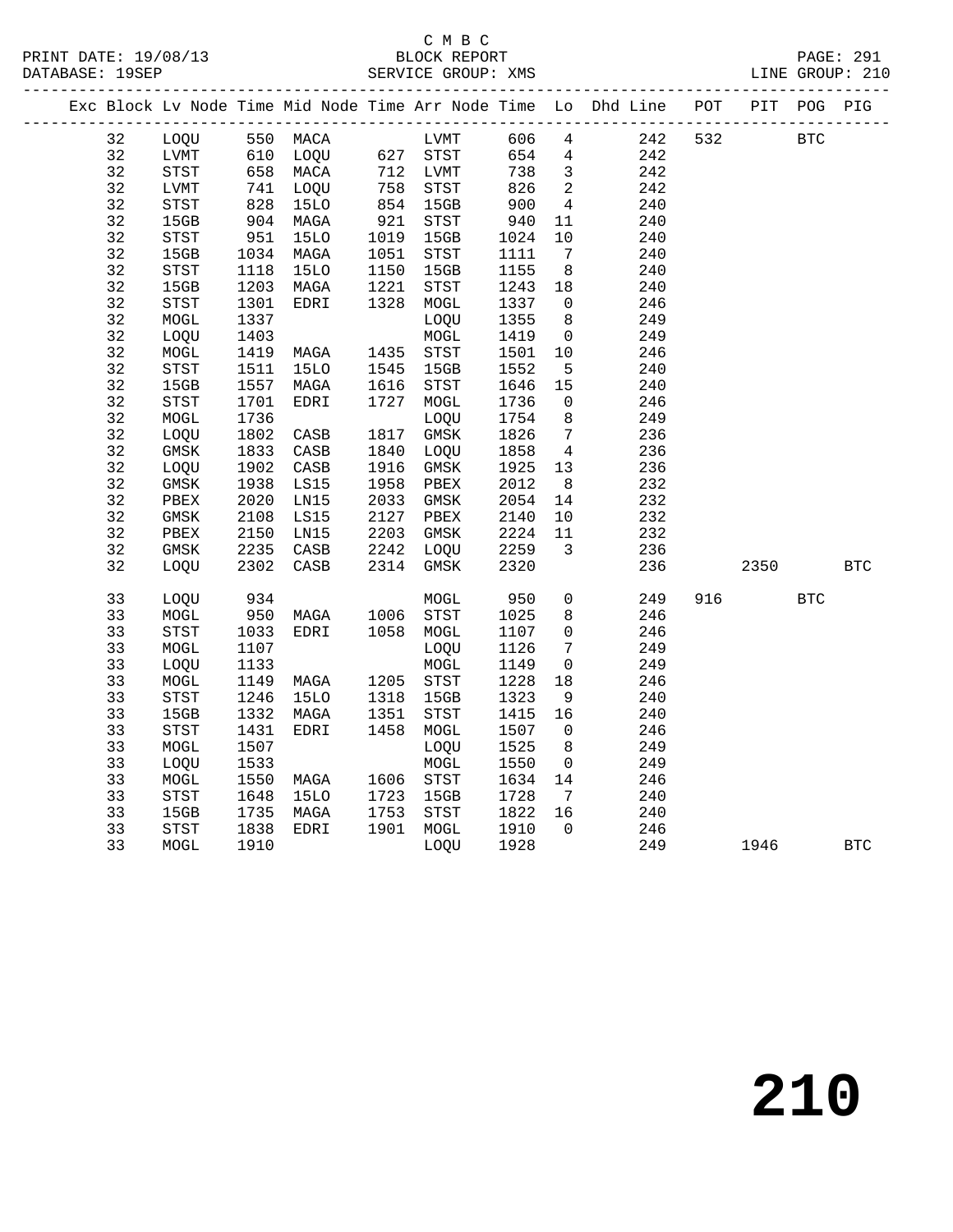#### C M B C<br>BLOCK REPORT SERVICE GROUP: XMS

|  |    |             |      |             |                     |                                       |      |                 | Exc Block Lv Node Time Mid Node Time Arr Node Time Lo Dhd Line POT PIT |     |      | POG        | PIG        |
|--|----|-------------|------|-------------|---------------------|---------------------------------------|------|-----------------|------------------------------------------------------------------------|-----|------|------------|------------|
|  | 34 | LOQU        |      | 803 29LO    |                     | 815 LVMT                              | 822  | 10              | 229                                                                    | 745 |      | <b>BTC</b> |            |
|  | 34 | LVMT        | 832  | L015        |                     | LOQU                                  | 852  | 12              | 229                                                                    |     |      |            |            |
|  | 34 | LOQU        | 904  |             |                     | MOGL                                  | 920  | $\mathsf{O}$    | 249                                                                    |     |      |            |            |
|  | 34 | MOGL        | 920  | MAGA        |                     | STST                                  | 955  | 8               | 246                                                                    |     |      |            |            |
|  | 34 | STST        | 1003 | EDRI        | 936<br>1028<br>1028 | MOGL                                  | 1037 | $\overline{0}$  | 246                                                                    |     |      |            |            |
|  | 34 | MOGL        | 1037 |             |                     | LOQU                                  | 1056 | $7\overline{ }$ | 249                                                                    |     |      |            |            |
|  | 34 | LOQU        | 1103 |             |                     | MOGL                                  | 1119 | $\overline{0}$  | 249                                                                    |     |      |            |            |
|  | 34 | MOGL        | 1119 | MAGA        | 1135                | STST                                  | 1156 | $20\,$          | 246                                                                    |     |      |            |            |
|  | 34 | STST        | 1216 | <b>15LO</b> | 1248                | 15GB                                  | 1253 | 9               | 240                                                                    |     |      |            |            |
|  | 34 | 15GB        | 1302 | MAGA        | 1321                | STST                                  | 1345 | 16              | 240                                                                    |     |      |            |            |
|  | 34 | STST        | 1401 | EDRI        | 1428                | $\tt MOGL$                            | 1437 | $\overline{0}$  | 246                                                                    |     |      |            |            |
|  | 34 | $\tt MOGL$  | 1437 |             |                     | LOQU                                  | 1455 | 8               | 249                                                                    |     |      |            |            |
|  | 34 | LOQU        | 1503 |             |                     | $\tt MOGL$                            | 1520 | $\overline{0}$  | 249                                                                    |     |      |            |            |
|  | 34 | MOGL        | 1520 | MAGA        | 1536                | STST                                  | 1604 | 20              | 246                                                                    |     |      |            |            |
|  | 34 | STST        | 1624 | 15LO        | 1659                | 15GB                                  | 1704 | 7               | 240                                                                    |     |      |            |            |
|  | 34 | 15GB        | 1711 | MAGA        | 1729                | STST                                  | 1758 | 9               | 240                                                                    |     |      |            |            |
|  | 34 | STST        | 1807 | EDRI        | 1830                | $\tt MOGL$                            | 1839 | $\mathsf{O}$    | 246                                                                    |     |      |            |            |
|  | 34 | $\tt MOGL$  | 1839 |             |                     | LOQU                                  | 1857 | $7\phantom{.0}$ | 249                                                                    |     |      |            |            |
|  | 34 | LOQU        | 1904 |             |                     | MOGL                                  | 1920 | $\mathsf{O}$    | 249                                                                    |     |      |            |            |
|  | 34 | MOGL        | 1920 | MAGA        | 1936                | STST                                  | 1958 | 5               | 246                                                                    |     |      |            |            |
|  | 34 | STST        | 2003 | EDRI        | 2025                | MOGL                                  | 2034 | $\overline{0}$  | 246                                                                    |     |      |            |            |
|  | 34 | MOGL        | 2034 |             |                     | LOQU                                  | 2052 | 10              | 249                                                                    |     |      |            |            |
|  | 34 | LOQU        | 2102 | CASB        | 2116                | GMSK                                  | 2125 | 13              | 236                                                                    |     |      |            |            |
|  | 34 | GMSK        | 2138 | LS15        | 2157                | PBEX                                  | 2210 |                 | 232                                                                    |     | 2220 |            | <b>BTC</b> |
|  |    |             |      |             |                     |                                       |      |                 |                                                                        |     |      |            |            |
|  | 35 | LOQU        | 805  |             |                     | 22PH                                  | 817  | $\overline{0}$  | 236                                                                    | 747 |      | <b>BTC</b> |            |
|  | 35 | 22PH        | 817  |             |                     | LOQU                                  | 829  | 33              | 236                                                                    |     |      |            |            |
|  | 35 | LOQU        | 902  | CASB        | 918                 | GMSK                                  | 924  | 13              | 236                                                                    |     |      |            |            |
|  | 35 | GMSK        | 937  | LS15        | 958                 | PBEX                                  | 1012 | 10              | 232                                                                    |     |      |            |            |
|  | 35 | PBEX        | 1022 |             |                     | PANA                                  | 1043 | 15              | 211                                                                    |     |      |            |            |
|  | 35 | PANA        | 1058 |             |                     | PBEX                                  | 1114 | 5               | 212                                                                    |     |      |            |            |
|  | 35 | PBEX        | 1119 | LN15        | 1133                | GMSK                                  | 1155 | 8               | 232                                                                    |     |      |            |            |
|  | 35 | GMSK        | 1203 | CASB        | 1210                | LOQU                                  | 1229 | $\mathbf{3}$    | 236                                                                    |     |      |            |            |
|  | 35 | LOQU        | 1232 | CASB        | 1253                | $\rm{GMSK}$                           | 1302 | $\mathbf{3}$    | 236                                                                    |     |      |            |            |
|  | 35 | GMSK        | 1305 | LS15        | 1327                | PBEX                                  | 1340 | 10              | 232                                                                    |     |      |            |            |
|  | 35 | PBEX        | 1350 |             |                     | PANA                                  | 1407 | $20\,$          | 212                                                                    |     |      |            |            |
|  | 35 | PANA        | 1427 |             |                     | PBEX                                  | 1445 | 4               | 212                                                                    |     |      |            |            |
|  | 35 | PBEX        | 1449 | LN15        |                     | 1503 GMSK                             | 1526 | 8               | 232                                                                    |     |      |            |            |
|  | 35 | GMSK        | 1534 | CASB        | 1541                | LOQU                                  | 1559 | 4               | 236                                                                    |     |      |            |            |
|  | 35 | LOQU        | 1603 |             |                     | MOGL                                  | 1620 | 0               | 249                                                                    |     |      |            |            |
|  | 35 | MOGL        | 1620 | MAGA        | 1636                | <b>STST</b>                           | 1703 | 10              | 246                                                                    |     |      |            |            |
|  | 35 | <b>STST</b> | 1713 | <b>15LO</b> | 1746                | 15GB                                  | 1751 | 9               | 240                                                                    |     |      |            |            |
|  | 35 | 15GB        | 1800 | MAGA        | 1817                | STST                                  | 1843 | 25              | 240                                                                    |     |      |            |            |
|  | 35 | <b>STST</b> | 1908 | EDRI        | 1930                | MOGL                                  | 1939 | 0               | 246                                                                    |     |      |            |            |
|  | 35 | MOGL        | 1939 |             |                     | LOQU                                  | 1957 | 5               | 249                                                                    |     |      |            |            |
|  | 35 | LOQU        | 2002 | CASB        | 2016                | $\rm{GMSK}$                           | 2025 | $10$            | 236                                                                    |     |      |            |            |
|  | 35 | GMSK        | 2035 | CASB        | 2042                | LOQU                                  | 2100 | 5               | 236                                                                    |     |      |            |            |
|  | 35 | LOQU        | 2105 |             |                     | MOGL                                  | 2121 | 0               | 249                                                                    |     |      |            |            |
|  | 35 | MOGL        | 2121 | MAGA        | 2137                | $_{\footnotesize{\textnormal{STST}}}$ | 2155 | 8               | 246                                                                    |     |      |            |            |
|  | 35 | <b>STST</b> | 2203 | EDRI        | 2225                | MOGL                                  | 2234 | 0               | 246                                                                    |     |      |            |            |
|  | 35 | MOGL        | 2234 |             |                     | LOQU                                  | 2251 | 14              | 249                                                                    |     |      |            |            |
|  | 35 | LOQU        | 2305 |             |                     | MOGL                                  | 2321 | 0               | 249                                                                    |     |      |            |            |

 35 MOGL 2321 MAGA 2337 STST 2355 8 246 35 STST 2403 EDRI 2425 MOGL 2434 0 246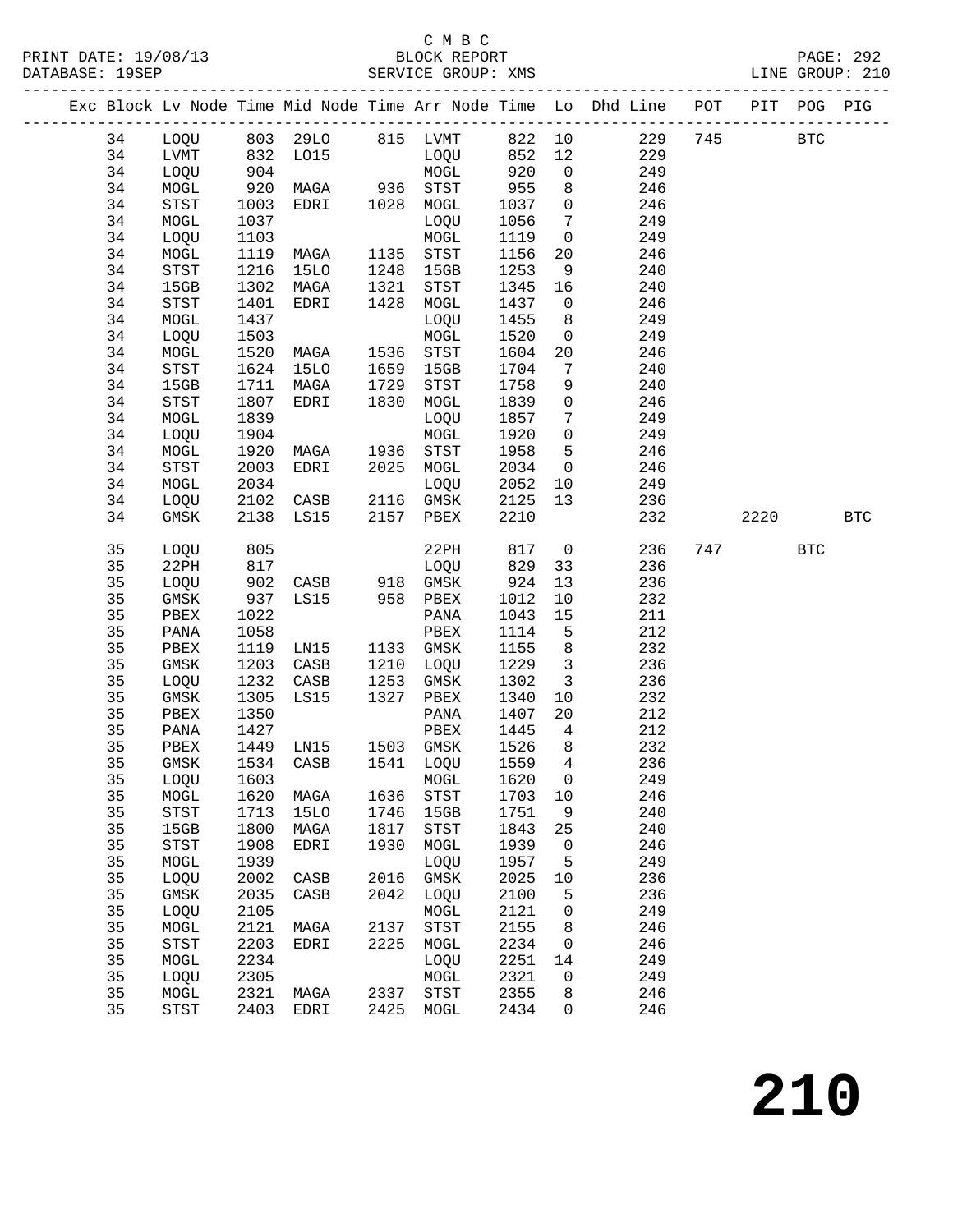#### C M B C<br>BLOCK REPORT SERVICE GROUP: XMS

|  |          |                            |              |              |              | Exc Block Lv Node Time Mid Node Time Arr Node Time Lo Dhd Line POT PIT POG PIG<br>------------------------------------- |              |                                  |            |     |            |            |              |
|--|----------|----------------------------|--------------|--------------|--------------|-------------------------------------------------------------------------------------------------------------------------|--------------|----------------------------------|------------|-----|------------|------------|--------------|
|  | 35       |                            |              |              |              | MOGL 2434 LOQU 2449                                                                                                     |              |                                  |            | 249 |            | 2507       | $_{\rm BTC}$ |
|  | 36       | LOQU                       |              | 947 CASB     |              | 1005 GMSK                                                                                                               | 1011 9       |                                  | 236        |     | 929 — 10   | <b>BTC</b> |              |
|  | 36       | GMSK                       | 1020         | CASB         | 1027         | LOQU                                                                                                                    | 1044         | $\overline{3}$                   | 236        |     |            |            |              |
|  | 36       | LOQU                       | 1047         | CASB         | 1106         | GMSK                                                                                                                    | 1112         | 8                                | 236        |     |            |            |              |
|  | 36       | GMSK                       | 1120         | CASB         | 1127         | LOQU                                                                                                                    | 1144         | $\mathbf{3}$                     | 236        |     |            |            |              |
|  | 36       | LOQU                       | 1147         | CASB         | 1208         | GMSK                                                                                                                    | 1217         | $\overline{a}$                   | 236        |     |            |            |              |
|  | 36       | GMSK                       | 1219         | CASB         | 1226         | LOQU                                                                                                                    | 1245         | $\overline{a}$                   | 236        |     |            |            |              |
|  | 36       | LOQU                       | 1247         | CASB         | 1308         | GMSK                                                                                                                    | 1317         | $\overline{a}$                   | 236        |     |            |            |              |
|  | 36       | GMSK                       | 1319         | CASB         | 1326         | LOQU                                                                                                                    | 1345         | $\overline{a}$                   | 236        |     |            |            |              |
|  | 36       | LOQU                       | 1347         | CASB         | 1408         | GMSK                                                                                                                    | 1417         | $\overline{a}$                   | 236        |     |            |            |              |
|  | 36       | GMSK                       | 1419         | CASB         | 1426         | LOQU                                                                                                                    | 1445         | $\overline{a}$                   | 236        |     |            |            |              |
|  | 36       | LOQU                       | 1447         | CASB         | 1508         | GMSK                                                                                                                    | 1517         | $\overline{a}$                   | 236        |     |            |            |              |
|  | 36       | GMSK                       | 1519         | CASB         | 1526         | LOQU                                                                                                                    | 1544         | $\mathbf{3}$                     | 236        |     |            |            |              |
|  | 36       | LOQU                       | 1547         | CASB         | 1607         | GMSK                                                                                                                    | 1616         | $\mathbf{3}$                     | 236        |     |            |            |              |
|  | 36       | GMSK                       | 1619         | CASB         | 1626         | LOQU                                                                                                                    | 1644         | $\mathbf{3}$                     | 236        |     |            |            |              |
|  | 36       | LOQU                       | 1647         | CASB         | 1705         | GMSK                                                                                                                    | 1714         | $4\overline{4}$                  | 236        |     |            |            |              |
|  | 36       | GMSK                       | 1718         | CASB         |              | 1725 LOQU                                                                                                               | 1744         | $\overline{\mathbf{3}}$          | 236        |     |            |            |              |
|  | 36       | LOQU                       | 1747         | CASB         |              | 1803 GMSK                                                                                                               | 1812         | $6\overline{6}$                  | 236        |     |            |            |              |
|  | 36       | GMSK                       | 1818         | CASB         | 1825         | LOQU                                                                                                                    | 1843         |                                  | 236        |     |            | 1901 BTC   |              |
|  | 37       | LOQU                       | 625          | MACA         |              | LVMT                                                                                                                    | 641          | $\mathbf{1}$                     | 242        | 607 | <b>BTC</b> |            |              |
|  | 37       | LVMT                       | 642          | LOQU         |              | 659 STST                                                                                                                | 726          | $6\overline{6}$                  | 242        |     |            |            |              |
|  | 37       | STST                       | 732          | MACA         |              | 747 LOQU                                                                                                                | 759          | $5^{\circ}$                      | 242        |     |            |            |              |
|  | 37       | LOQU                       | 804          |              |              | MOGL                                                                                                                    | 818          | $\overline{0}$                   | 249        |     |            |            |              |
|  | 37       | MOGL                       | 818          | MAGA         |              | 834 STST                                                                                                                | 852          | 10                               | 246        |     |            |            |              |
|  | 37       | $_{\footnotesize\rm STST}$ | 902          | EDRI         |              | 924 MOGL                                                                                                                | 933          | $\overline{0}$                   | 246        |     |            |            |              |
|  | 37       | MOGL                       | 933          |              |              | LOQU                                                                                                                    | 951          | 13                               | 249        |     |            |            |              |
|  | 37       | LOQU                       | 1004         |              |              | MOGL                                                                                                                    | 1020         | $\overline{0}$                   | 249        |     |            |            |              |
|  | 37<br>37 | MOGL<br>STST               | 1020<br>1101 | MAGA<br>EDRI | 1036<br>1127 | STST                                                                                                                    | 1057<br>1136 | $\overline{4}$                   | 246<br>246 |     |            |            |              |
|  | 37       | MOGL                       | 1136         |              |              | MOGL<br>LOQU                                                                                                            | 1155         | $\overline{0}$<br>8 <sup>8</sup> | 249        |     |            |            |              |
|  | 37       | LOQU                       | 1203         |              |              | MOGL                                                                                                                    | 1219         | $\overline{0}$                   | 249        |     |            |            |              |
|  | 37       | MOGL                       | 1219         | MAGA         | 1235         | STST                                                                                                                    | 1258         | 16                               | 246        |     |            |            |              |
|  | 37       | $_{\footnotesize\rm STST}$ | 1314         | 15LO         | 1348         | 15GB                                                                                                                    | 1353         | 9                                | 240        |     |            |            |              |
|  | 37       | 15GB                       | 1402         | MAGA         | 1421         | STST                                                                                                                    | 1445 16      |                                  | 240        |     |            |            |              |
|  | 37       | STST                       | 1501         | EDRI         | 1528         | MOGL                                                                                                                    | 1537         | $\overline{0}$                   | 246        |     |            |            |              |
|  | 37       | MOGL                       | 1537         |              |              | LOQU                                                                                                                    | 1555         | 8 <sup>8</sup>                   | 249        |     |            |            |              |
|  | 37       | LOQU                       | 1603         | 29LO         |              | 1618 LVMT                                                                                                               | 1626         | $5^{\circ}$                      | 229        |     |            |            |              |
|  | 37       |                            |              |              |              | LVMT 1631 LO15 LOQU 1652 11                                                                                             |              |                                  | 229        |     |            |            |              |
|  | 37       | LOQU                       | 1703         |              |              | MOGL                                                                                                                    | 1720         | $\mathbf 0$                      | 249        |     |            |            |              |
|  | 37       | MOGL                       | 1720         | MAGA         |              | 1736 STST                                                                                                               | 1803         | 3                                | 246        |     |            |            |              |
|  | 37       | STST                       | 1806         | 15LO         |              | 1839 15GB                                                                                                               | 1844         | 9                                | 240        |     |            |            |              |
|  | 37       | 15GB                       | 1853         | MAGA         | 1909         | STST                                                                                                                    | 1933         | 7                                | 240        |     |            |            |              |
|  | 37       | STST                       | 1940         | <b>15LO</b>  | 2007         | 15GB                                                                                                                    | 2012         | 7                                | 240        |     |            |            |              |
|  | 37       | 15GB                       | 2019         | MAGA         | 2034         | STST                                                                                                                    | 2056         | 12                               | 240        |     |            |            |              |
|  | 37       | STST                       | 2108         | 15LO         | 2134         | 15GB                                                                                                                    | 2139         | 12                               | 240        |     |            |            |              |
|  | 37       | 15GB                       | 2151         | MAGA         | 2206         | STST                                                                                                                    | 2225         | 11                               | 240        |     |            |            |              |
|  | 37       | <b>STST</b>                | 2236         | 15LO         | 2302         | 15GB                                                                                                                    | 2307         | $\overline{\mathbf{3}}$          | 240        |     |            |            |              |
|  | 37       | 15GB                       | 2310         |              |              | LS15                                                                                                                    | 2315         | 12                               | 5 240      |     |            |            |              |
|  | 37       | LOQU                       | 2332         |              |              | HODM                                                                                                                    | 2400         | 3                                | N24        |     |            |            |              |
|  | 37       | HODM                       | 2403         | LOQU         |              | 2433 LVMT                                                                                                               | 2452         | $\mathbf{1}$                     | N24        |     |            |            |              |
|  | 37       | LVMT                       | 2453         | LOQU         |              | HODM                                                                                                                    | 2534         | 0                                | N24        |     |            |            |              |
|  | 37       | HODM                       | 2534         | LOQU         |              | 2604 LVMT                                                                                                               | 2623         | 28                               | N24<br>23  |     |            |            |              |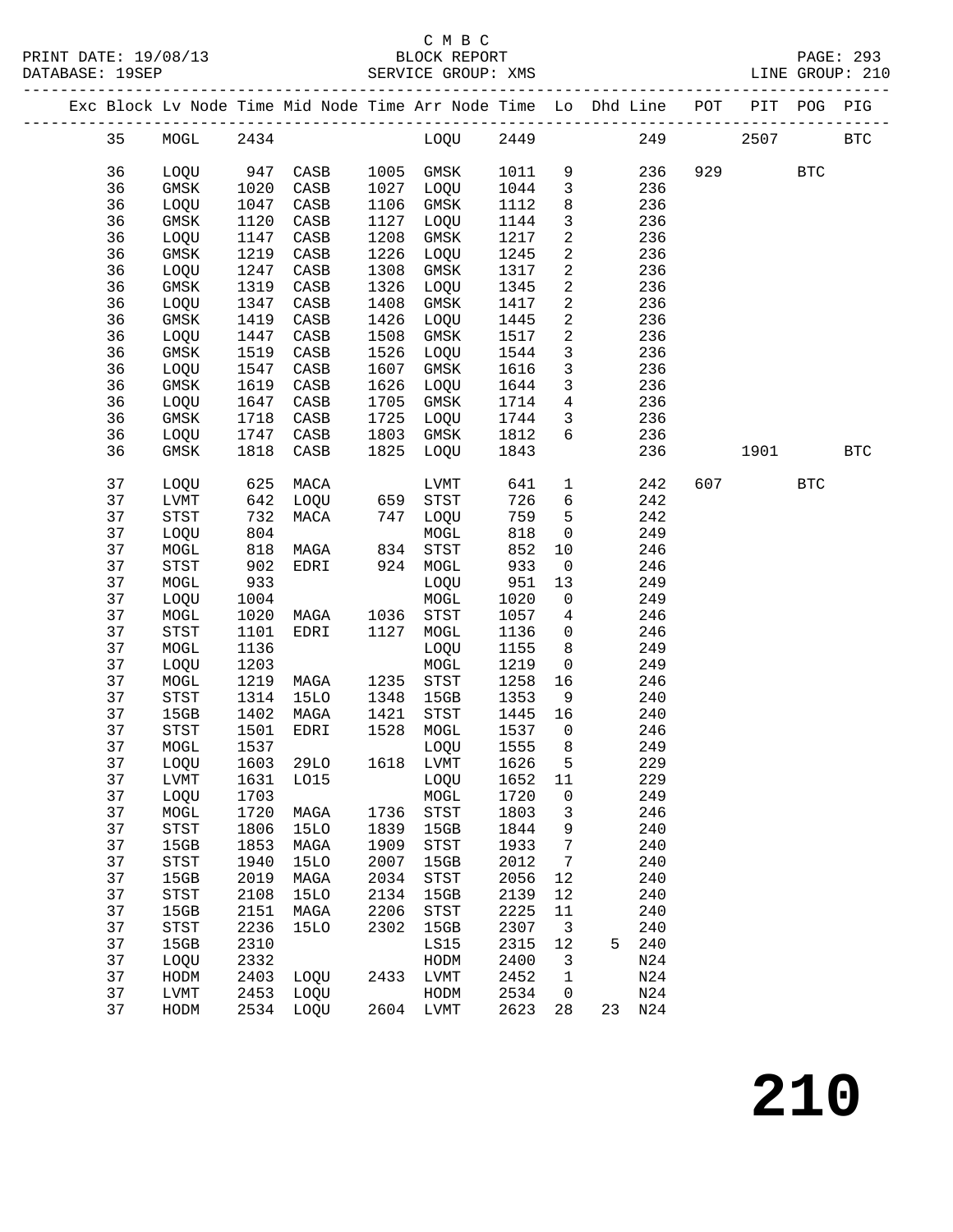#### C M B C<br>BLOCK REPORT SERVICE GROUP: XMS

|  |    | Exc Block Lv Node Time Mid Node Time Arr Node Time Lo Dhd Line POT PIT POG PIG |      |             |      |             |      |                              |     |     |      |            |            |  |
|--|----|--------------------------------------------------------------------------------|------|-------------|------|-------------|------|------------------------------|-----|-----|------|------------|------------|--|
|  | 37 | HODM 2714 LOQU 2744 LVMT 2803 N24                                              |      |             |      |             |      |                              |     |     | 2823 |            | <b>BTC</b> |  |
|  | 38 | STST                                                                           | 610  | 15LO        | 634  | 15GB        | 640  | 4                            | 240 | 546 |      | <b>BTC</b> |            |  |
|  | 38 | 15GB                                                                           | 644  | MAGA        | 700  | STST        | 719  | 8                            | 240 |     |      |            |            |  |
|  | 38 | STST                                                                           | 727  | 15LO        | 751  | 15GB        | 757  | $7\overline{ }$              | 240 |     |      |            |            |  |
|  | 38 | 15GB                                                                           | 804  | MAGA        | 820  | STST        | 839  | 15                           | 240 |     |      |            |            |  |
|  | 38 | STST                                                                           | 854  | <b>15LO</b> | 920  | 15GB        | 926  | 8                            | 240 |     |      |            |            |  |
|  | 38 | 15GB                                                                           | 934  | MAGA        | 951  | STST        | 1011 | 8                            | 240 |     |      |            |            |  |
|  | 38 | STST                                                                           | 1019 | 15LO        | 1048 | 15GB        | 1053 | 10 <sup>°</sup>              | 240 |     |      |            |            |  |
|  | 38 | 15GB                                                                           | 1103 | MAGA        | 1121 | <b>STST</b> | 1142 | 19                           | 240 |     |      |            |            |  |
|  | 38 | <b>STST</b>                                                                    | 1201 | EDRI        | 1227 | MOGL        | 1236 | $\overline{0}$               | 246 |     |      |            |            |  |
|  | 38 | MOGL                                                                           | 1236 |             |      | LOQU        | 1255 | 8                            | 249 |     |      |            |            |  |
|  | 38 | LOOU                                                                           | 1303 |             |      | MOGL        | 1319 | $\overline{0}$               | 249 |     |      |            |            |  |
|  | 38 | MOGL                                                                           | 1319 | MAGA        | 1335 | <b>STST</b> | 1358 | 15                           | 246 |     |      |            |            |  |
|  | 38 | STST                                                                           | 1413 | 15LO        | 1448 | 15GB        | 1454 | 8                            | 240 |     |      |            |            |  |
|  | 38 | 15GB                                                                           | 1502 | MAGA        | 1521 | STST        | 1547 | 14                           | 240 |     |      |            |            |  |
|  | 38 | STST                                                                           | 1601 | EDRI        | 1628 | MOGL        | 1637 | $\overline{0}$               | 246 |     |      |            |            |  |
|  | 38 | MOGL                                                                           | 1637 |             |      | LOQU        | 1655 | 7                            | 249 |     |      |            |            |  |
|  | 38 | LOQU                                                                           | 1702 | CASB        | 1718 | GMSK        | 1727 | 10                           | 236 |     |      |            |            |  |
|  | 38 | GMSK                                                                           | 1737 | LS15        | 1758 | PBEX        | 1813 | 6                            | 232 |     |      |            |            |  |
|  | 38 | PBEX                                                                           | 1819 | LN15        | 1833 | GMSK        | 1856 | 12                           | 232 |     |      |            |            |  |
|  | 38 | GMSK                                                                           | 1908 | LS15        | 1928 | PBEX        | 1942 | $7\phantom{.0}\phantom{.0}7$ | 232 |     |      |            |            |  |
|  | 38 | PBEX                                                                           | 1949 | LN15        | 2002 | GMSK        | 2023 | 15                           | 232 |     |      |            |            |  |
|  | 38 | GMSK                                                                           | 2038 | LS15        | 2057 | PBEX        | 2110 | 10                           | 232 |     |      |            |            |  |
|  | 38 | PBEX                                                                           | 2120 | LN15        | 2133 | GMSK        | 2154 | 14                           | 232 |     |      |            |            |  |
|  | 38 | GMSK                                                                           | 2208 | LS15        | 2227 | PBEX        | 2239 |                              | 232 |     | 2249 |            | <b>BTC</b> |  |
|  |    |                                                                                |      |             |      |             |      |                              |     |     |      |            |            |  |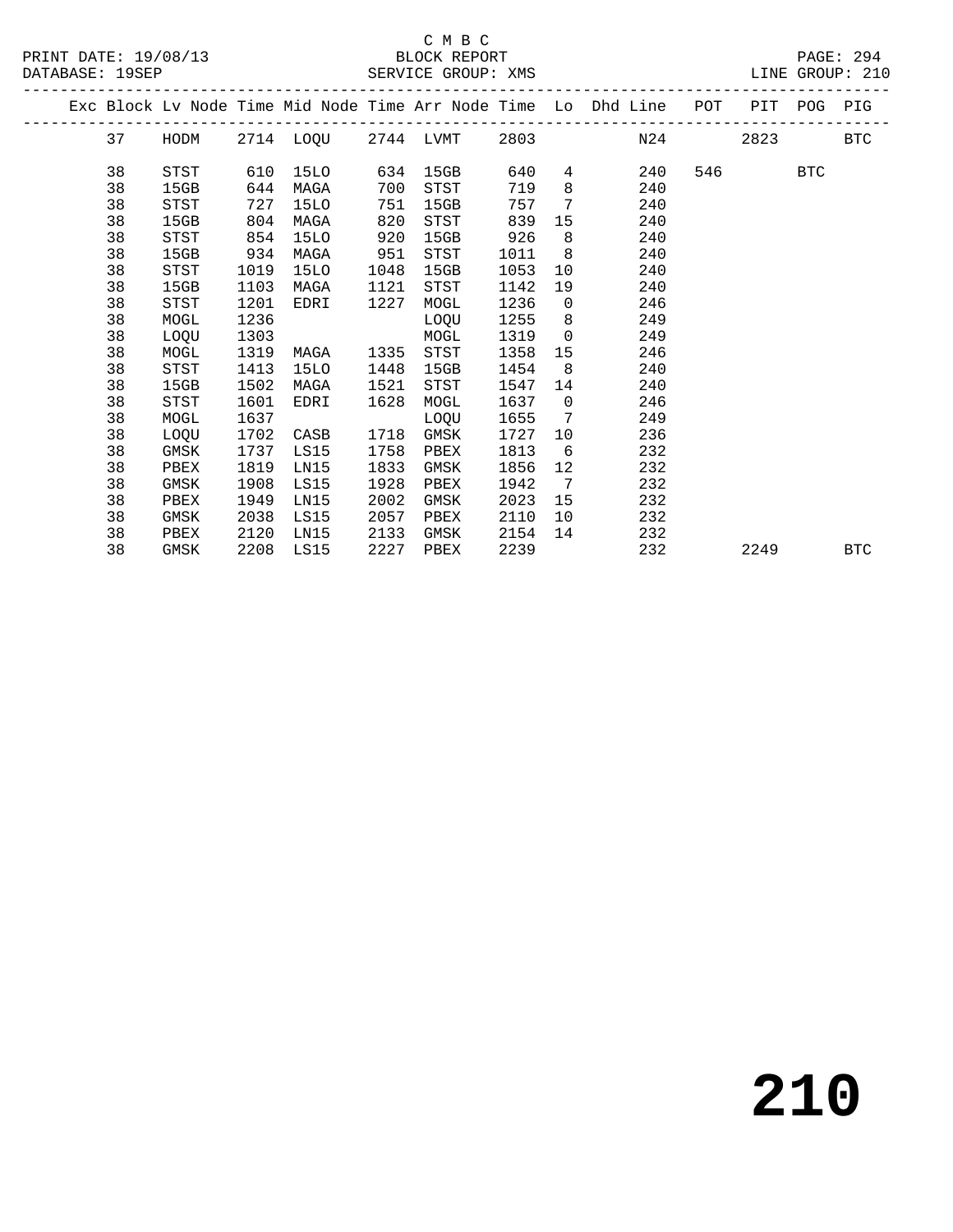### C M B C<br>BLOCK REPORT

|  |          |                            |              |                        |            |                                  |              |                              | Exc Block Lv Node Time Mid Node Time Arr Node Time Lo Dhd Line POT PIT POG PIG |         |            |            |              |
|--|----------|----------------------------|--------------|------------------------|------------|----------------------------------|--------------|------------------------------|--------------------------------------------------------------------------------|---------|------------|------------|--------------|
|  | 39       |                            |              |                        |            | LOQU 704 MOGL                    |              |                              | 718 0                                                                          | 249 646 | <b>BTC</b> |            |              |
|  | 39       | MOGL                       |              |                        |            | 718 MAGA 734 STST                |              |                              | 751 4<br>246                                                                   |         |            |            |              |
|  | 39       | STST                       |              | 755 15LO               |            | 819 15GB                         | 825 10       |                              | 240                                                                            |         |            |            |              |
|  | 39       | 15GB                       |              | MAGA                   |            | STST                             | 910          | 12                           | 240                                                                            |         |            |            |              |
|  | 39       | STST                       | 835<br>922   | 15LO                   | 851<br>949 | 15GB                             | 954          | 10                           | 240                                                                            |         |            |            |              |
|  | 39       | 15GB                       | 1004         | MAGA                   | 1021       | STST                             | 1041         | 8 <sup>8</sup>               | 240                                                                            |         |            |            |              |
|  | 39       | STST                       | 1049         | <b>15LO</b>            | 1119       | 15GB                             | 1124         | 9                            | 240                                                                            |         |            |            |              |
|  | 39       | 15GB                       | 1133         | MAGA                   | 1151       | STST                             | 1213         | 18                           | 240                                                                            |         |            |            |              |
|  | 39       | STST                       | 1231         | EDRI                   | 1258       | MOGL                             | 1307 0       |                              | 246                                                                            |         |            |            |              |
|  | 39       | MOGL                       | 1307         |                        |            | LOQU                             | 1325         | $\overline{7}$               | 249                                                                            |         |            |            |              |
|  | 39       | LOQU                       | 1332         | CASB                   |            | 1353 GMSK                        | 1402         | $\overline{\mathbf{3}}$      | 236                                                                            |         |            |            |              |
|  | 39       | GMSK                       | 1405         | LS15                   |            | 1427 PBEX                        | 1440         | 10                           | 232                                                                            |         |            |            |              |
|  | 39       | PBEX                       | 1450         |                        |            | PANA                             | 1507         | 20                           | 212                                                                            |         |            |            |              |
|  | 39       | PANA                       | 1527         |                        |            | PBEX                             | 1545         | $5\overline{)}$              | 212                                                                            |         |            |            |              |
|  | 39       | PBEX                       | 1550         |                        |            | PANA                             | 1607         | 19                           | 212                                                                            |         |            |            |              |
|  | 39       | PANA                       | 1626         | LN15 1703<br>CASB 1740 |            | PBEX                             | 1644         | 5                            | 212                                                                            |         |            |            |              |
|  | 39       | PBEX                       | 1649         |                        |            | 1703 GMSK                        | 1726         | $7\overline{ }$              | 232                                                                            |         |            |            |              |
|  | 39       | GMSK                       | 1733         |                        |            | 1740 LOQU                        | 1759         | $6\overline{6}$              | 236                                                                            |         |            |            |              |
|  | 39       | LOQU                       | 1805         |                        |            | MOGL                             | 1822         | $\overline{0}$               | 249                                                                            |         |            |            |              |
|  | 39       | MOGL                       | 1822         | MAGA                   | 1838       | STST                             | 1905         | $\overline{4}$               | 246                                                                            |         |            |            |              |
|  | 39       | STST                       | 1909         | 15LO                   | 1937       | 15GB                             | 1942         | $7\overline{ }$              | 240                                                                            |         |            |            |              |
|  | 39       | 15GB                       | 1949         | MAGA                   | 2005       | STST                             | 2029         | 11                           | 240                                                                            |         |            |            |              |
|  | 39       | STST                       | 2040         | <b>15LO</b>            | 2106       | 15GB                             | 2111         | 8 <sup>8</sup>               | 240                                                                            |         |            |            |              |
|  | 39       | 15GB                       | 2119         | MAGA                   | 2134       | STST                             | 2153         | 15                           | 240                                                                            |         |            |            |              |
|  | 39       | $_{\footnotesize\rm STST}$ | 2208         | <b>15LO</b>            | 2234       | 15GB                             | 2239         | 10                           | 240                                                                            |         |            |            |              |
|  | 39       | 15GB                       | 2249         | MAGA                   | 2304       | STST                             | 2323         | $-5$                         | 5 240                                                                          |         |            |            |              |
|  | 39       | HODM                       | 2333         | LOQU                   |            | 2403 LVMT                        | 2422         | $\overline{1}$               | N24                                                                            |         |            |            |              |
|  | 39       | LVMT                       | 2423         | LOQU                   |            | HODM                             | 2504         | $\overline{0}$               | N24                                                                            |         |            |            |              |
|  | 39       | HODM                       | 2504         | LOQU                   |            | 2534 LVMT                        | 2553         | $\overline{a}$               | N24                                                                            |         |            |            |              |
|  | 39       | LVMT                       | 2555         | LOQU                   |            | HODM                             | 2636         | $4\overline{ }$              | N24                                                                            |         |            |            |              |
|  | 39       | HODM                       | 2640         | LOQU                   |            | 2710 LVMT                        | 2729         |                              | N24                                                                            |         | 2749       |            | <b>BTC</b>   |
|  | 40       | UNDE                       | 656          | ${\tt PBEX}$           | 716        | BUB2                             | 740          | 12                           | 210                                                                            | 626     |            | <b>BTC</b> |              |
|  | 40       | BUB2                       | 752          | PBEX                   | 813<br>915 | UNDE                             | 835          | 20                           | 210                                                                            |         |            |            |              |
|  | 40       | UNDE                       | 855          | PBEX                   |            | BUB2                             | 939          | 12                           | 210                                                                            |         |            |            |              |
|  | 40       | BUB2                       | 951          | PBEX                   | 1013       | UNDE                             | 1035         | 20                           | 210                                                                            |         |            |            |              |
|  | 40       | UNDE                       | 1055         | PBEX                   | 1115       | BUB2                             | 1141         | $\overline{7}$               | 210                                                                            |         |            |            |              |
|  | 40       | BUB2                       | 1148         | PBEX                   | 1213       | UNDE                             | 1236         | 19                           | 210                                                                            |         |            |            |              |
|  | 40       | UNDE                       | 1255         | PBEX                   | 1315       | BUB2                             | 1344         | $\overline{4}$               | 210                                                                            |         |            |            |              |
|  | 40       |                            |              |                        |            | BUB2 1348 PBEX 1414 UNDE 1436 19 |              |                              | 210                                                                            |         |            |            |              |
|  | 40       | UNDE                       | 1455         | PBEX                   | 1514       | BUB2                             | 1543         | 5                            | 210                                                                            |         |            |            |              |
|  | 40       | BUB <sub>2</sub>           | 1548         | PBEX                   | 1614       | UNDE                             | 1636         | 20                           | 210                                                                            |         |            |            |              |
|  | 40       | UNDE                       | 1656         | PBEX                   | 1715       | BUB2                             | 1742         | $7\phantom{.0}\phantom{.0}7$ | 210                                                                            |         |            |            |              |
|  | 40       | BUB2                       | 1749         | PBEX                   | 1814       | UNDE                             | 1836         | 20                           | 210                                                                            |         |            |            |              |
|  | 40       | UNDE                       | 1856         | PBEX                   | 1915       | BUB2                             | 1940         | 12                           | 210                                                                            |         |            |            |              |
|  | 40       | BUB2                       | 1952         | PBEX                   | 2014       | UNDE                             | 2036         | 22                           | 210                                                                            |         |            |            |              |
|  | 40       | UNDE                       | 2058         | PBEX                   | 2114       | BUB2                             | 2143         | $\overline{7}$               | 209                                                                            |         |            |            |              |
|  | 40       | BUB <sub>2</sub>           | 2150         | PBEX                   | 2213       | UNDE                             | 2236         | 22                           | 209                                                                            |         |            |            |              |
|  | 40       | UNDE                       | 2258<br>2350 | PBEX                   | 2314       | BUB2                             | 2340<br>2434 | 10                           | 209<br>209                                                                     |         |            |            |              |
|  | 40<br>40 | BUB <sub>2</sub>           | 2439         | PBEX                   | 2413       | UNDE                             | 2454         | 5                            | 209                                                                            |         |            |            |              |
|  |          | UNDE                       |              |                        |            | PBEX                             |              |                              |                                                                                |         | 2504       |            | $_{\rm BTC}$ |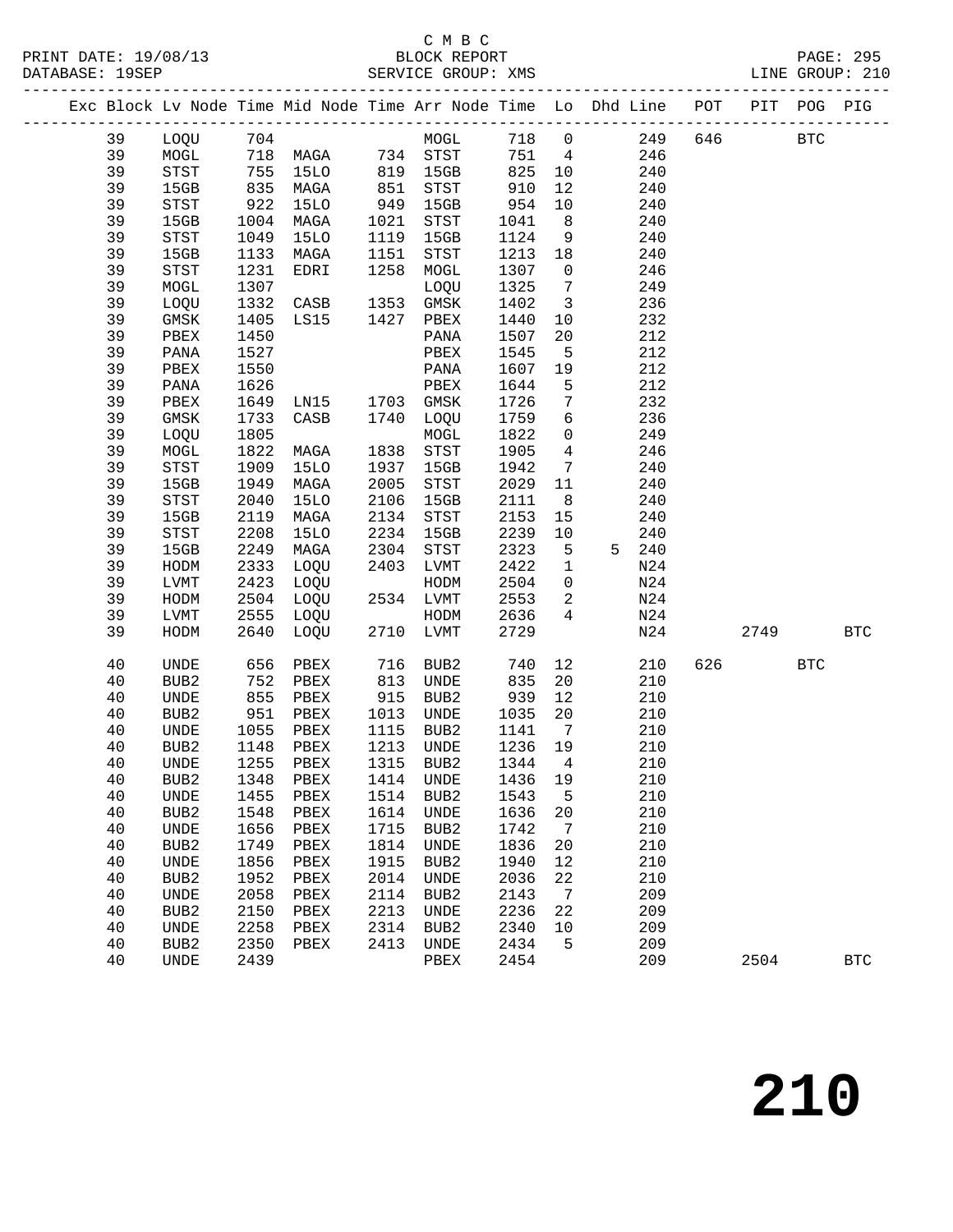#### C M B C<br>BLOCK REPORT SERVICE GROUP: XMS

|  |        |                  |                |                                                          |                      |                                                          |            |                          | Exc Block Lv Node Time Mid Node Time Arr Node Time Lo Dhd Line | POT | PIT  | POG        | PIG        |
|--|--------|------------------|----------------|----------------------------------------------------------|----------------------|----------------------------------------------------------|------------|--------------------------|----------------------------------------------------------------|-----|------|------------|------------|
|  | 41     | 15GB             |                | 650 LVMT                                                 |                      | 656 UNDE                                                 | 701 1      |                          | 228                                                            | 632 |      | <b>BTC</b> |            |
|  | 41     | UNDE             |                |                                                          |                      |                                                          | 727 5      |                          | 228                                                            |     |      |            |            |
|  | 41     | LOQU             |                | 702 GB15<br>732 15GB<br>801 GB15<br>832 15GB<br>901 GB15 |                      | 715 LOQU<br>743 UNDE<br>814 LOQU<br>843 UNDE<br>914 LOQU | 754        | $7\overline{ }$          | 228                                                            |     |      |            |            |
|  | 41     | UNDE             |                |                                                          |                      |                                                          | 826        | 6                        | 228                                                            |     |      |            |            |
|  | 41     | LOQU             |                |                                                          |                      |                                                          | 855        | $6\overline{6}$          | 228                                                            |     |      |            |            |
|  | 41     | UNDE             |                |                                                          |                      |                                                          | 926        | 6                        | 228                                                            |     |      |            |            |
|  | 41     | LOQU             | $-932$<br>1000 | 15GB                                                     | 943<br>1013          | UNDE                                                     | 955        | $5\overline{)}$          | 228                                                            |     |      |            |            |
|  | 41     | UNDE             | 1000           | GB15                                                     | 1013                 | LOQU                                                     | 1026       | $6\overline{6}$          | 228                                                            |     |      |            |            |
|  | 41     | LOQU             | 1032           | 15GB                                                     | 1043<br>1113<br>1153 | <b>UNDE</b>                                              | 1055       | $5^{\circ}$              | 228                                                            |     |      |            |            |
|  | 41     | UNDE             | 1100           | GB15                                                     | 1113                 | LOQU                                                     | 1126       | $6\overline{6}$          | 228                                                            |     |      |            |            |
|  | 41     | LOQU             | 1132           | CASB                                                     |                      | GMSK                                                     | 1202       | $\overline{\mathbf{3}}$  | 236                                                            |     |      |            |            |
|  | 41     | GMSK             | 1205           | LS15                                                     | 1227                 | PBEX                                                     | 1240       | 10                       | 232                                                            |     |      |            |            |
|  | 41     | PBEX             | 1250           |                                                          |                      | PANA                                                     | 1307       | 20                       | 212                                                            |     |      |            |            |
|  | 41     | $\mathtt{PANA}$  | 1327           |                                                          |                      | PBEX                                                     | 1345       | $\overline{4}$           | 212                                                            |     |      |            |            |
|  | 41     | ${\tt PBEX}$     | 1349           | LN15                                                     |                      | 1403 GMSK                                                | 1426       | 8 <sup>8</sup>           | 232                                                            |     |      |            |            |
|  | 41     | GMSK             | 1434           | CASB                                                     |                      | 1133<br>1441 LOQU<br>1522 GMSK<br>1557 PBEX              | 1500       | $\overline{\phantom{a}}$ | 236                                                            |     |      |            |            |
|  | 41     | LOQU             | 1502           | CASB                                                     |                      |                                                          | 1531       | $\overline{4}$           | 236                                                            |     |      |            |            |
|  | 41     | GMSK             | 1535           | LS15                                                     |                      |                                                          | 1612       | 8 <sup>8</sup>           | 232                                                            |     |      |            |            |
|  | 41     | PBEX             | 1620           |                                                          |                      | PANA                                                     | 1637       | 16                       | 1 212                                                          |     |      |            |            |
|  | 41     | $_{\rm BAGA}$    | 1654           |                                                          |                      | PBEX                                                     | 1718       | $\overline{\phantom{a}}$ | 211                                                            |     |      |            |            |
|  | 41     | PBEX             | 1720           |                                                          |                      | PANA                                                     | 1737       | 13                       | 1 212                                                          |     |      |            |            |
|  | 41     | BAGA             | 1751           |                                                          |                      | PBEX                                                     | 1813       | $5^{\circ}$              | 211                                                            |     |      |            |            |
|  | 41     | PBEX             | 1818           |                                                          |                      | BAGA                                                     | 1842       | - 9                      | 211                                                            |     |      |            |            |
|  | 41     | BAGA             | 1851           |                                                          |                      | PBEX                                                     | 1913       |                          | 211                                                            |     | 1923 |            | <b>BTC</b> |
|  | 42     | PBEX             | 647<br>722     |                                                          |                      | BUB2<br>743 UNDE                                         | 708<br>805 | 14                       | 210                                                            | 635 |      | <b>BTC</b> |            |
|  | 42     | BUB2             |                | PBEX                                                     |                      |                                                          |            | 20                       | 210                                                            |     |      |            |            |
|  | 42     | UNDE             | 825            | PBEX                                                     | 845                  | BUB2                                                     | 909        | 14                       | 210                                                            |     |      |            |            |
|  | 42     | BUB2             | 923            | PBEX                                                     | 945<br>1045          | UNDE                                                     | 1007       | 18                       | 210                                                            |     |      |            |            |
|  | 42     | UNDE             | 1025           | PBEX                                                     |                      | BUB <sub>2</sub>                                         | 1111       | 9                        | 210                                                            |     |      |            |            |
|  | 42     | BUB2             | 1120           | PBEX                                                     | 1143                 | UNDE                                                     | 1206       | 19                       | 210                                                            |     |      |            |            |
|  | 42     | UNDE             | 1225           | PBEX                                                     | 1245                 | BUB2                                                     | 1313       | $5^{\circ}$              | 210                                                            |     |      |            |            |
|  | 42     | BUB <sub>2</sub> | 1318           | PBEX                                                     | 1344                 | UNDE                                                     | 1406       | 20                       | 210                                                            |     |      |            |            |
|  | 42     | UNDE             | 1426           | PBEX                                                     | 1446                 | BUB2                                                     | 1515       | $\overline{\mathbf{3}}$  | 210                                                            |     |      |            |            |
|  | 42     | BUB <sub>2</sub> | 1518           | PBEX                                                     | 1544                 | UNDE                                                     | 1606       | 20                       | 210                                                            |     |      |            |            |
|  | 42     | UNDE             | 1626           | PBEX                                                     | 1645                 | BUB2                                                     | 1713       | 6                        | 210                                                            |     |      |            |            |
|  | 42     | BUB2             | 1719           | PBEX                                                     | 1744                 | UNDE                                                     | 1806       | 20                       | 210                                                            |     |      |            |            |
|  | $4\,2$ | UNDE             | 1826           | ${\tt PBEX}$                                             | 1845                 | BUB2                                                     | 1910       | 11                       | 210                                                            |     |      |            |            |
|  | 42     | BUB2             | 1921           | PBEX                                                     | 1944                 | UNDE                                                     | 2006       | 22                       | 210                                                            |     |      |            |            |
|  | 42     | <b>UNDE</b>      | 2028           | PBEX                                                     | 2044                 | BUB2                                                     | 2113       | 6                        | 209                                                            |     |      |            |            |
|  | 42     | BUB2             | 2119           | PBEX                                                     | 2143<br>2143<br>2244 | UNDE                                                     | 2207       | 21                       | 209                                                            |     |      |            |            |
|  | 42     | UNDE             | 2228           | PBEX                                                     |                      | BUB <sub>2</sub>                                         | 2312       | 8 <sup>8</sup>           | 209                                                            |     |      |            |            |
|  | $4\,2$ | BUB2             | 2320           | PBEX                                                     |                      | 2343 UNDE                                                | 2406       | 23                       | 209                                                            |     |      |            |            |
|  | 42     | UNDE             | 2429           |                                                          |                      | PBEX                                                     | 2444       |                          | 209                                                            |     | 2454 |            | <b>BTC</b> |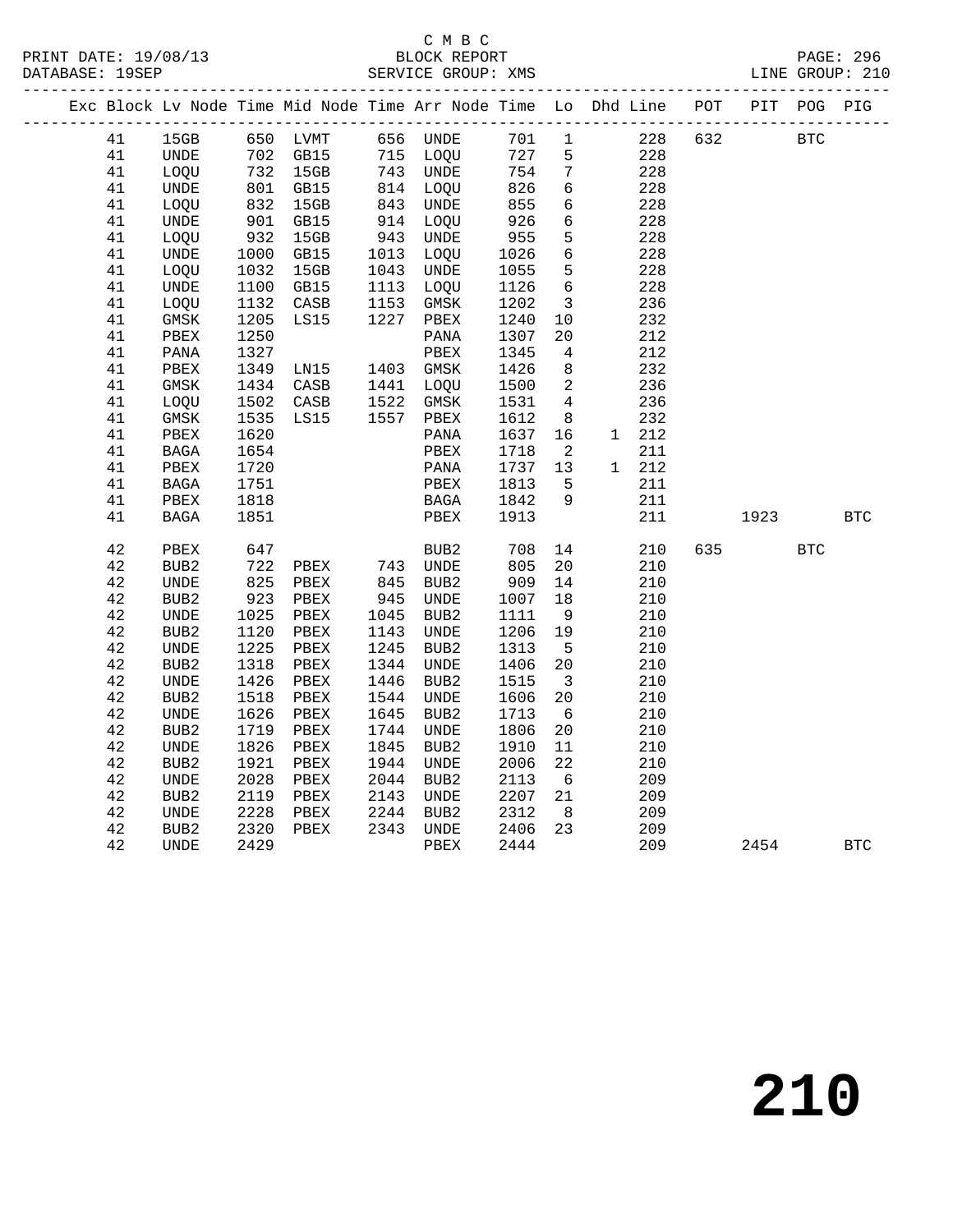PRINT DATE: 19/08/13 BLOCK REPORT<br>DATABASE: 19SEP SERVICE GROUP: XMS

# C M B C<br>BLOCK REPORT

PAGE: 297<br>LINE GROUP: 210

|  |    |                              |      |          |            | Exc Block Lv Node Time Mid Node Time Arr Node Time Lo Dhd Line POT PIT POG PIG |        |                         |           |     |             |            |            |
|--|----|------------------------------|------|----------|------------|--------------------------------------------------------------------------------|--------|-------------------------|-----------|-----|-------------|------------|------------|
|  | 43 | UNDE                         |      | 726 PBEX |            | 746 BUB2                                                                       | 810 12 |                         |           |     | 210 656 BTC |            |            |
|  | 43 | BUB2                         |      | 822 PBEX |            | 843 UNDE                                                                       | 905    | 20                      | 210       |     |             |            |            |
|  | 43 | UNDE                         | 925  | PBEX     |            | UNDE د.<br>945 BUB2<br>1042 -                                                  | 1010   | 10                      | 210       |     |             |            |            |
|  | 43 | BUB2                         | 1020 | PBEX     |            |                                                                                | 1106   | 19                      | 210       |     |             |            |            |
|  | 43 | UNDE                         | 1125 | PBEX     | 1145       | BUB2                                                                           | 1211   | $7\overline{ }$         | 210       |     |             |            |            |
|  | 43 | BUB <sub>2</sub>             | 1218 | PBEX     | 1243       | UNDE                                                                           | 1306   | 19                      | 210       |     |             |            |            |
|  | 43 | <b>UNDE</b>                  | 1325 | PBEX     | 1345       | BUB2                                                                           | 1414   | $\overline{\mathbf{3}}$ | 210       |     |             |            |            |
|  | 43 | BUB2                         | 1417 | PBEX     | 1444       | UNDE                                                                           | 1506   | 20                      | 210       |     |             |            |            |
|  | 43 | $\ensuremath{\mathsf{UNDE}}$ | 1526 | PBEX     | 1545       | BUB2                                                                           | 1613   | $5^{\circ}$             | 210       |     |             |            |            |
|  | 43 | BUB2                         | 1618 | PBEX     | 1644       | UNDE                                                                           | 1706   | 20                      | 210       |     |             |            |            |
|  | 43 | $\ensuremath{\mathsf{UNDE}}$ | 1726 | PBEX     | 1745       | BUB2                                                                           | 1812   | $\overline{7}$          | 210       |     |             |            |            |
|  | 43 | BUB2                         | 1819 | PBEX     | 1844       | UNDE                                                                           | 1906   | 21                      | 210       |     |             |            |            |
|  | 43 | <b>UNDE</b>                  | 1927 | PBEX     | 1945       | BUB2                                                                           | 2014   | $5\overline{)}$         | 209       |     |             |            |            |
|  | 43 | BUB <sub>2</sub>             | 2019 | PBEX     | 2043       | UNDE                                                                           | 2107   | 21                      | 209       |     |             |            |            |
|  | 43 | UNDE                         | 2128 | PBEX     | 2144       | BUB2                                                                           | 2213   | $\overline{7}$          | 209       |     |             |            |            |
|  | 43 | BUB <sub>2</sub>             | 2220 | PBEX     | 2243       | <b>UNDE</b>                                                                    | 2306   | 22                      | 209       |     |             |            |            |
|  | 43 | UNDE                         | 2328 | PBEX     | 2344       | BUB2                                                                           | 2410   | 10                      | 209       |     |             |            |            |
|  | 43 | BUB2                         | 2420 | PBEX     | 2443       | UNDE                                                                           | 2504   |                         | 209       |     | 2531        |            | <b>BTC</b> |
|  | 44 | PBEX                         | 717  | MTLV     | 726        | UNDE                                                                           | 734    | 22                      | 210       | 705 |             | <b>BTC</b> |            |
|  | 44 | <b>UNDE</b>                  | 756  | PBEX     |            | BUB2                                                                           | 840    | 11                      | 210       |     |             |            |            |
|  | 44 | BUB <sub>2</sub>             | 851  | PBEX     | 816<br>913 | UNDE                                                                           | 935    | 20                      | 210       |     |             |            |            |
|  | 44 | UNDE                         | 955  | PBEX     | 1015       | BUB2                                                                           | 1040   | 10                      | 210       |     |             |            |            |
|  | 44 | BUB <sub>2</sub>             | 1050 | PBEX     | 1113       | UNDE                                                                           | 1136   | 19                      | 210       |     |             |            |            |
|  | 44 | UNDE                         | 1155 | PBEX     | 1215       | BUB2                                                                           | 1243   | $5^{\circ}$             | 210       |     |             |            |            |
|  | 44 | BUB <sub>2</sub>             | 1248 | PBEX     | 1313       | UNDE                                                                           | 1336   | 18                      | 210       |     |             |            |            |
|  | 44 | <b>UNDE</b>                  | 1354 | PBEX     | 1414       | BUB2                                                                           | 1443   | $5^{\circ}$             | 210       |     |             |            |            |
|  | 44 | BUB <sub>2</sub>             | 1448 | PBEX     | 1514       | UNDE                                                                           | 1536   | 20                      | 210       |     |             |            |            |
|  | 44 | <b>UNDE</b>                  | 1556 | PBEX     | 1615       | BUB2                                                                           | 1643   | 6                       | 210       |     |             |            |            |
|  | 44 | BUB2                         | 1649 | PBEX     | 1714       | UNDE                                                                           | 1736   | 20                      | 210       |     |             |            |            |
|  | 44 | <b>UNDE</b>                  | 1756 | PBEX     | 1815       | BUB2                                                                           | 1842   | 9                       | 210       |     |             |            |            |
|  | 44 | BUB2                         | 1851 | PBEX     | 1914       | UNDE                                                                           | 1936   | 22                      | 210       |     |             |            |            |
|  | 44 | <b>UNDE</b>                  | 1958 | PBEX     | 2014       | BUB2                                                                           | 2043   | $6\overline{6}$         | 209       |     |             |            |            |
|  | 44 | BUB <sub>2</sub>             | 2049 | PBEX     | 2113       | UNDE                                                                           | 2137   | 21                      | 209       |     |             |            |            |
|  | 44 | UNDE                         | 2158 | PBEX     | 2214       | BUB2                                                                           | 2242   | 8                       | 209       |     |             |            |            |
|  | 44 | BUB <sub>2</sub>             | 2250 | PBEX     | 2313       | UNDE                                                                           | 2336   | 23                      | 209       |     |             |            |            |
|  | 44 | UNDE                         | 2359 | PBEX     | 2414       | BUB2                                                                           | 2440   | 10                      | 209       |     |             |            |            |
|  | 44 | BUB <sub>2</sub>             | 2450 | PBEX     | 2513       | UNDE                                                                           | 2533   | 6                       | 209       |     |             |            |            |
|  | 44 | UNDE                         | 2539 |          |            | PBEX                                                                           | 2554   | 15                      | 209<br>20 |     |             |            |            |
|  | 44 | HODM                         | 2629 |          |            | NWST                                                                           | 2731   |                         | N19       |     | 2753        |            | <b>BTC</b> |
|  |    |                              |      |          |            |                                                                                |        |                         |           |     |             |            |            |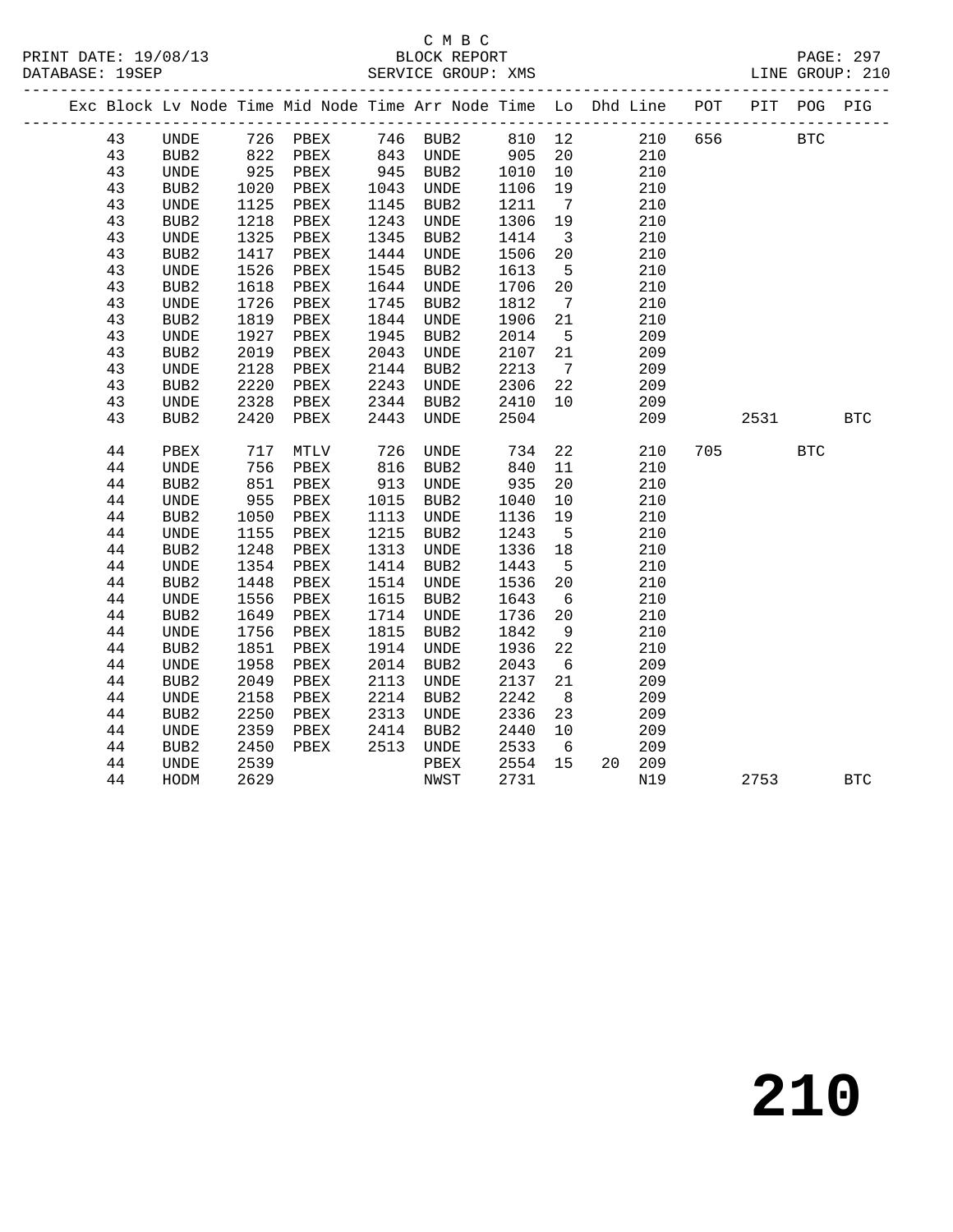## C M B C<br>BLOCK REPORT

|  |    |               |                             |                                  |                 |                                     |              |                         | Exc Block Lv Node Time Mid Node Time Arr Node Time Lo Dhd Line POT PIT POG PIG |     |            |     |            |
|--|----|---------------|-----------------------------|----------------------------------|-----------------|-------------------------------------|--------------|-------------------------|--------------------------------------------------------------------------------|-----|------------|-----|------------|
|  | 45 | PBEX 717 LN15 |                             |                                  |                 | 730 GMSK<br>827 PBEX<br>900 GMSK    |              |                         | 232 705<br>749 18                                                              |     | <b>BTC</b> |     |            |
|  | 45 | GMSK          |                             | 807 LS15                         |                 |                                     | 841 6        |                         | 232                                                                            |     |            |     |            |
|  | 45 | PBEX          |                             | 847 LN15                         |                 |                                     | 919 16       |                         | 232                                                                            |     |            |     |            |
|  | 45 | GMSK          |                             | 935 CASB<br>1002 CASB            |                 | 942 LOQU<br>1020 GMSK               | 959          | $\overline{\mathbf{3}}$ | 236                                                                            |     |            |     |            |
|  | 45 | LOQU          |                             |                                  |                 |                                     | 1026         | 11                      | 236                                                                            |     |            |     |            |
|  | 45 | GMSK          | 1037                        | LS15                             |                 | 1059 PBEX                           | 1113         | $\overline{7}$          | 232                                                                            |     |            |     |            |
|  | 45 | PBEX          | 1120                        |                                  |                 | PANA                                | 1136         | 19                      | 212                                                                            |     |            |     |            |
|  | 45 | PANA          | 1155                        |                                  |                 | PBEX                                | 1213         | $\overline{7}$          | 212                                                                            |     |            |     |            |
|  | 45 | PBEX          | 1220                        |                                  |                 | PANA                                | 1236         | 21                      | 212                                                                            |     |            |     |            |
|  | 45 | PANA          | 1257                        |                                  |                 | PBEX                                | 1315         | $\overline{4}$          | 212                                                                            |     |            |     |            |
|  | 45 | PBEX          | 1319                        | LN15 1333 GMSK<br>CASB 1411 LOOU |                 |                                     | 1356         | 8 <sup>8</sup>          | 232                                                                            |     |            |     |            |
|  | 45 | GMSK          | 1404                        | CASB                             |                 | 1411 LOQU                           | 1430         | $\overline{a}$          | 236                                                                            |     |            |     |            |
|  | 45 | LOQU          | 1432                        | 15GB                             | 1444            | <b>UNDE</b>                         | 1458         | $5^{\circ}$             | 228                                                                            |     |            |     |            |
|  | 45 | <b>UNDE</b>   | 1503                        | GB15                             | 1516            | LOQU                                | 1527         | $6\overline{6}$         | 228                                                                            |     |            |     |            |
|  | 45 | LOQU          | 1533                        | 15GB                             | 1545            | UNDE                                | 1559         | $\overline{4}$          | 228                                                                            |     |            |     |            |
|  | 45 | UNDE          | 1603                        | GB15                             | 1616            | LOOU                                | 1627         | 6                       | 228                                                                            |     |            |     |            |
|  | 45 | LOQU          | 1633                        |                                  |                 | MOGL                                | 1650         | $\overline{0}$          | 249                                                                            |     |            |     |            |
|  | 45 | MOGL          | 1650                        | MAGA                             |                 |                                     | 1733         | $4\overline{ }$         | 246                                                                            |     |            |     |            |
|  | 45 | STST          | 1737                        | 15LO                             |                 | 1706 STST<br>1810 15GB<br>1841 STST | 1815         | 9                       | 240                                                                            |     |            |     |            |
|  | 45 | 15GB          |                             | 1824 MAGA                        |                 |                                     | 1907         |                         | 240                                                                            |     | 1931       |     | <b>BTC</b> |
|  | 46 | LOQU          |                             | 715 OSLO                         | 729             | PRRO                                | 749          | 5 <sup>5</sup>          | 230                                                                            | 657 |            | BTC |            |
|  | 46 | PRRO          |                             | 754 LS15                         | 803<br>831      | LOQU                                | 809          | 8                       | 230                                                                            |     |            |     |            |
|  | 46 | LOQU          | 817                         | OSLO                             |                 | 831 PRRO                            | 851          | $6\overline{6}$         | 230                                                                            |     |            |     |            |
|  | 46 | PRRO          | 857                         | LS15                             |                 | 905 LOQU                            | 911          | $7\overline{7}$         | 230                                                                            |     |            |     |            |
|  | 46 | LOQU          | ⊥ <sup>9</sup><br>956<br>17 | OSLO                             | $933$<br>$1005$ | PRRO                                | 953          | $\mathbf{3}$            | 230                                                                            |     |            |     |            |
|  | 46 | PRRO          |                             | LS15                             | 1005            | LOOU                                | 1013         | $4\overline{ }$         | 230                                                                            |     |            |     |            |
|  | 46 | LOQU          | 1017                        | CASB                             | 1035            | GMSK                                | 1041         | 9                       | 236                                                                            |     |            |     |            |
|  | 46 | GMSK          | 1050                        | CASB                             |                 | 1057 LOQU                           | 1114         | $\overline{\mathbf{3}}$ | 236                                                                            |     |            |     |            |
|  | 46 | LOOU          | 1117                        | CASB                             | 1138            | GMSK                                | 1146         | $\overline{4}$          | 236                                                                            |     |            |     |            |
|  | 46 | GMSK          | 1150                        | CASB                             | 1157            | LOQU                                | 1214         | $\overline{3}$          | 236                                                                            |     |            |     |            |
|  | 46 | LOQU          | 1217                        | CASB                             | 1238            | GMSK                                | 1247         | $\overline{2}$          | 236                                                                            |     |            |     |            |
|  | 46 | GMSK          | 1249                        | CASB                             | 1256            | LOQU                                | 1315         | $6\overline{6}$         | 236                                                                            |     |            |     |            |
|  | 46 | LOQU          | 1321                        | LN15                             | 1329            | PRRO                                | 1345 10      |                         | 230                                                                            |     |            |     |            |
|  | 46 | PRRO          | 1355                        | LS15                             | 1404            | LOQU                                | 1413         | $\overline{4}$          | 230                                                                            |     |            |     |            |
|  | 46 | LOQU          | 1417                        | CASB                             | 1438            | GMSK                                | 1447         | $\overline{2}$          | 236                                                                            |     |            |     |            |
|  | 46 | GMSK          | 1449                        | CASB                             | 1456            | LOQU                                | 1515         | $6\overline{6}$         | 236                                                                            |     |            |     |            |
|  | 46 | LOQU          | 1521                        | LN15                             | 1529            | PRRO                                | 1546         | 10                      | 230                                                                            |     |            |     |            |
|  | 46 | PRRO          | 1556                        | LS15                             |                 | 1604 LOQU                           | 1613 4       |                         | 230                                                                            |     |            |     |            |
|  | 46 | LOQU          | 1617                        | CASB                             | 1635            | GMSK                                | 1644         | $\overline{4}$          | 236                                                                            |     |            |     |            |
|  | 46 | GMSK          | 1648                        | CASB                             | 1655            | LOQU                                | 1714         | $\overline{7}$          | 236                                                                            |     |            |     |            |
|  | 46 | LOQU          | 1721                        | LN15                             |                 | 1729 PRRO                           | 1746 11      |                         | 230                                                                            |     |            |     |            |
|  | 46 | PRRO          | 1757                        | LS15                             |                 | 1804 LOQU                           | 1812<br>1841 | $5^{\circ}$             | 230                                                                            |     |            |     |            |
|  | 46 | LOQU          |                             | 1817 CASB                        |                 | 1832 GMSK                           |              |                         | 236                                                                            |     | 1911       |     | <b>BTC</b> |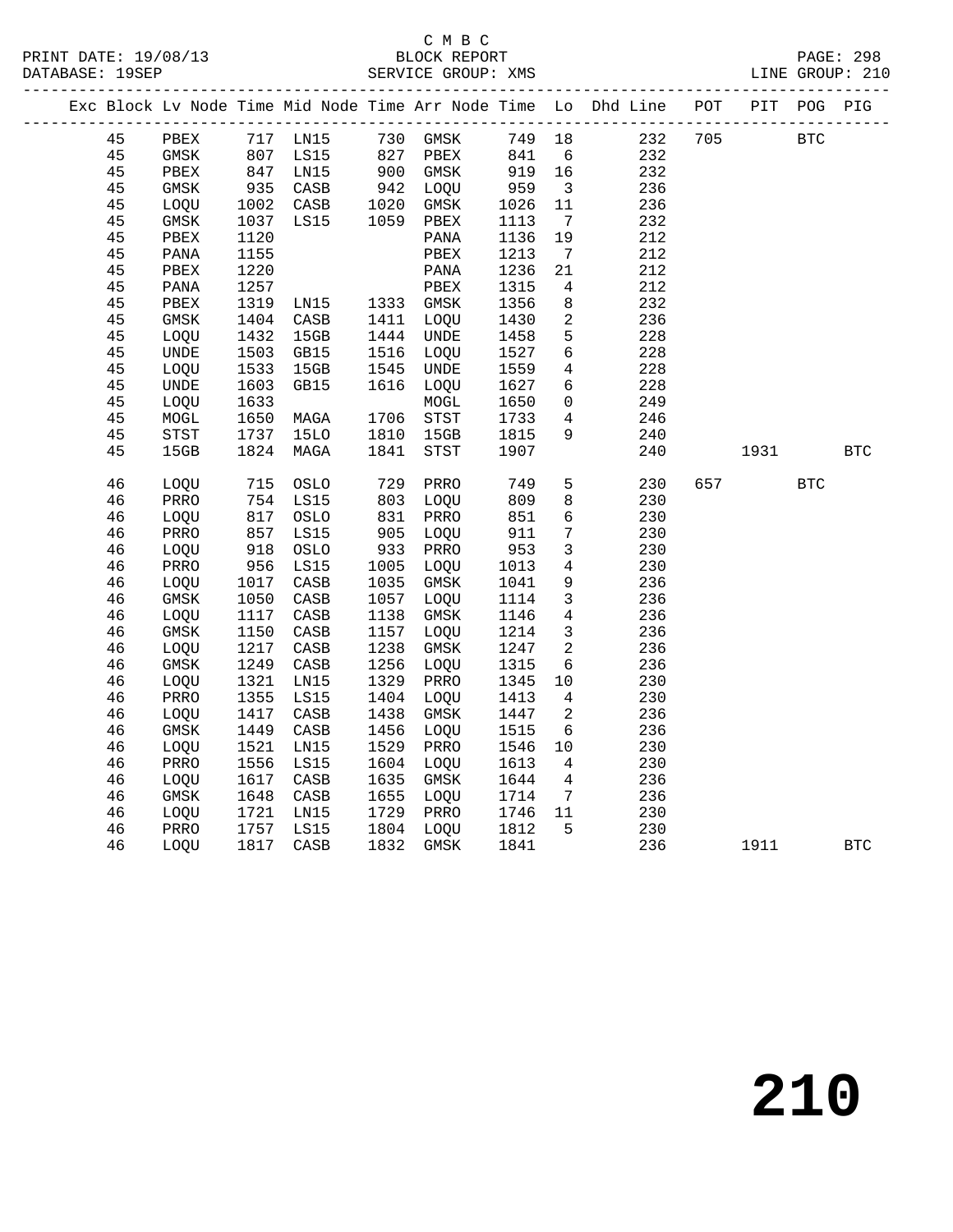#### C M B C<br>BLOCK REPORT SERVICE GROUP: XMS

|  |    |                            |      |                                 |      |                        |         |                         | Exc Block Lv Node Time Mid Node Time Arr Node Time Lo Dhd Line POT PIT POG PIG |     |            |            |
|--|----|----------------------------|------|---------------------------------|------|------------------------|---------|-------------------------|--------------------------------------------------------------------------------|-----|------------|------------|
|  | 47 |                            |      |                                 |      |                        |         |                         | PBEX 747 LN15 800 GMSK 819 18 232                                              |     | 735 BTC    |            |
|  | 47 | GMSK 837 LS15              |      |                                 |      | 857 PBEX 911 6         |         |                         | 232                                                                            |     |            |            |
|  | 47 | PBEX                       | 917  | LN15                            |      | 930 GMSK               | 949 16  |                         | 232                                                                            |     |            |            |
|  | 47 | GMSK                       | 1005 | CASB                            | 1012 | LOQU                   | 1029    | $\overline{\mathbf{3}}$ | 236                                                                            |     |            |            |
|  | 47 | LOQU                       | 1032 | CASB                            |      | 1051 GMSK              | 1057    | 10                      | 236                                                                            |     |            |            |
|  | 47 | GMSK                       | 1107 | LS15                            |      | 1051 GMSK<br>1129 PBEX | 1143    | $7\overline{ }$         | 232                                                                            |     |            |            |
|  | 47 | PBEX                       | 1150 |                                 |      | PANA                   | 1206    | 21                      | 212                                                                            |     |            |            |
|  | 47 | PANA                       | 1227 |                                 |      | ${\tt PBEX}$           | 1245    | $\overline{4}$          | 212                                                                            |     |            |            |
|  | 47 | PBEX                       | 1249 | LN15                            |      | 1303 GMSK              | 1326    | $7\overline{ }$         | 232                                                                            |     |            |            |
|  | 47 | GMSK                       | 1333 | CASB                            |      | 1340 LOQU              | 1359 4  |                         | 236                                                                            |     |            |            |
|  | 47 | LOQU                       | 1403 | 29LO                            |      | 1418 LVMT              | 1426    | $5^{\circ}$             | 229                                                                            |     |            |            |
|  | 47 | LVMT                       | 1431 | L015                            |      | LOQU                   | 1453    | 10                      | 229                                                                            |     |            |            |
|  | 47 | LOQU                       | 1503 | 29LO                            |      | 1518 LVMT              | 1526    | $5^{\circ}$             | 229                                                                            |     |            |            |
|  | 47 | LVMT                       | 1531 | L015                            |      | LOQU                   | 1552    | 10                      | 229                                                                            |     |            |            |
|  | 47 | LOQU                       | 1602 | CASB                            | 1620 | GMSK                   | 1629    | 8 <sup>8</sup>          | 236                                                                            |     |            |            |
|  | 47 | GMSK                       | 1637 | LS15                            | 1658 | PBEX                   | 1713    | $6\overline{6}$         | 232                                                                            |     |            |            |
|  | 47 | PBEX                       | 1719 | LN15                            | 1733 | GMSK                   | 1756    | $7\overline{ }$         | 232                                                                            |     |            |            |
|  | 47 | GMSK                       | 1803 | CASB                            |      | 1810 LOQU              | 1828    | $\overline{4}$          | 236                                                                            |     |            |            |
|  | 47 | LOQU                       | 1832 | 15GB                            |      | 1844 UNDE              | 1856 7  |                         | 228                                                                            |     |            |            |
|  | 47 | <b>UNDE</b>                | 1903 | GB15                            |      | 1915 LOQU              | 1926    |                         | 228                                                                            |     | 1944       | <b>BTC</b> |
|  | 48 | LVMT                       |      | 704 LO15                        |      | LOQU                   | 721     | 12                      | 229                                                                            | 646 | <b>BTC</b> |            |
|  | 48 | LOQU                       | 733  | 29LO                            |      | 745 LVMT               | 752     | 12                      | 229                                                                            |     |            |            |
|  | 48 | LVMT                       | 804  | L015                            |      | LOQU                   | 822     | 10                      | 229                                                                            |     |            |            |
|  | 48 | LOQU                       | 832  | CASB                            |      |                        | 852     | 15                      | 236                                                                            |     |            |            |
|  | 48 | GMSK                       | 907  | LS15                            |      | 846 GMSK<br>928 PBEX   | 942     | $5^{\circ}$             | 232                                                                            |     |            |            |
|  | 48 | PBEX                       | 947  | LN15                            | 1000 | GMSK                   | 1019    | 16                      | 232                                                                            |     |            |            |
|  | 48 | GMSK                       | 1035 | CASB                            | 1042 | LOQU                   | 1059    | $\overline{\mathbf{3}}$ | 236                                                                            |     |            |            |
|  | 48 | LOQU                       | 1102 | CASB                            | 1123 | GMSK                   | 1131    | $5\overline{)}$         | 236                                                                            |     |            |            |
|  | 48 | GMSK                       | 1136 | LS15                            | 1158 | PBEX                   | 1211    | 8 <sup>8</sup>          | 232                                                                            |     |            |            |
|  | 48 | PBEX                       | 1219 | LN15                            | 1233 | GMSK                   | 1256    | $7\overline{ }$         | 232                                                                            |     |            |            |
|  | 48 | GMSK                       | 1303 | CASB                            | 1310 | LOQU                   | 1329    | $\overline{4}$          | 236                                                                            |     |            |            |
|  | 48 | LOQU                       | 1333 |                                 |      | MOGL                   | 1349    | $\overline{0}$          | 249                                                                            |     |            |            |
|  | 48 | MOGL                       | 1349 | MAGA                            | 1405 | STST                   | 1431    | 11                      | 246                                                                            |     |            |            |
|  | 48 | $_{\footnotesize\rm STST}$ | 1442 | 15LO                            | 1517 | 15GB                   | 1523    | 9                       | 240                                                                            |     |            |            |
|  | 48 | 15GB                       | 1532 | MAGA                            | 1551 | STST                   | 1618 13 |                         | 240                                                                            |     |            |            |
|  | 48 | STST                       | 1631 | EDRI                            | 1657 | MOGL                   | 1706    | $\overline{0}$          | 246                                                                            |     |            |            |
|  | 48 | MOGL                       | 1706 |                                 |      | LOQU                   | 1724    | 9                       | 249                                                                            |     |            |            |
|  | 48 | LOQU                       | 1733 |                                 |      | MOGL                   | 1750    | $\overline{0}$          | 249                                                                            |     |            |            |
|  | 48 |                            |      | MOGL 1750 MAGA 1806 STST 1833 6 |      |                        |         |                         | 246                                                                            |     |            |            |
|  | 48 | STST                       | 1839 | 15LO                            | 1909 | 15GB                   | 1914    | 7                       | 240                                                                            |     |            |            |
|  | 48 | 15GB                       | 1921 | MAGA                            | 1937 | STST                   | 2001    | 9                       | 240                                                                            |     |            |            |
|  | 48 | <b>STST</b>                | 2010 | 15LO                            | 2037 | 15GB                   | 2042    | $\overline{7}$          | 240                                                                            |     |            |            |
|  | 48 | 15GB                       | 2049 | MAGA                            | 2104 | STST                   | 2123    | 15                      | 240                                                                            |     |            |            |
|  | 48 | <b>STST</b>                | 2138 | <b>15LO</b>                     | 2204 | 15GB                   | 2209    | 10                      | 240                                                                            |     |            |            |
|  | 48 | 15GB                       | 2219 | MAGA                            | 2234 | STST                   | 2253    | 13                      | 240                                                                            |     |            |            |
|  | 48 | <b>STST</b>                | 2306 | 15LO                            | 2332 | 15GB                   | 2337    |                         | 240                                                                            |     | 2353       | <b>BTC</b> |
|  |    |                            |      |                                 |      |                        |         |                         |                                                                                |     |            |            |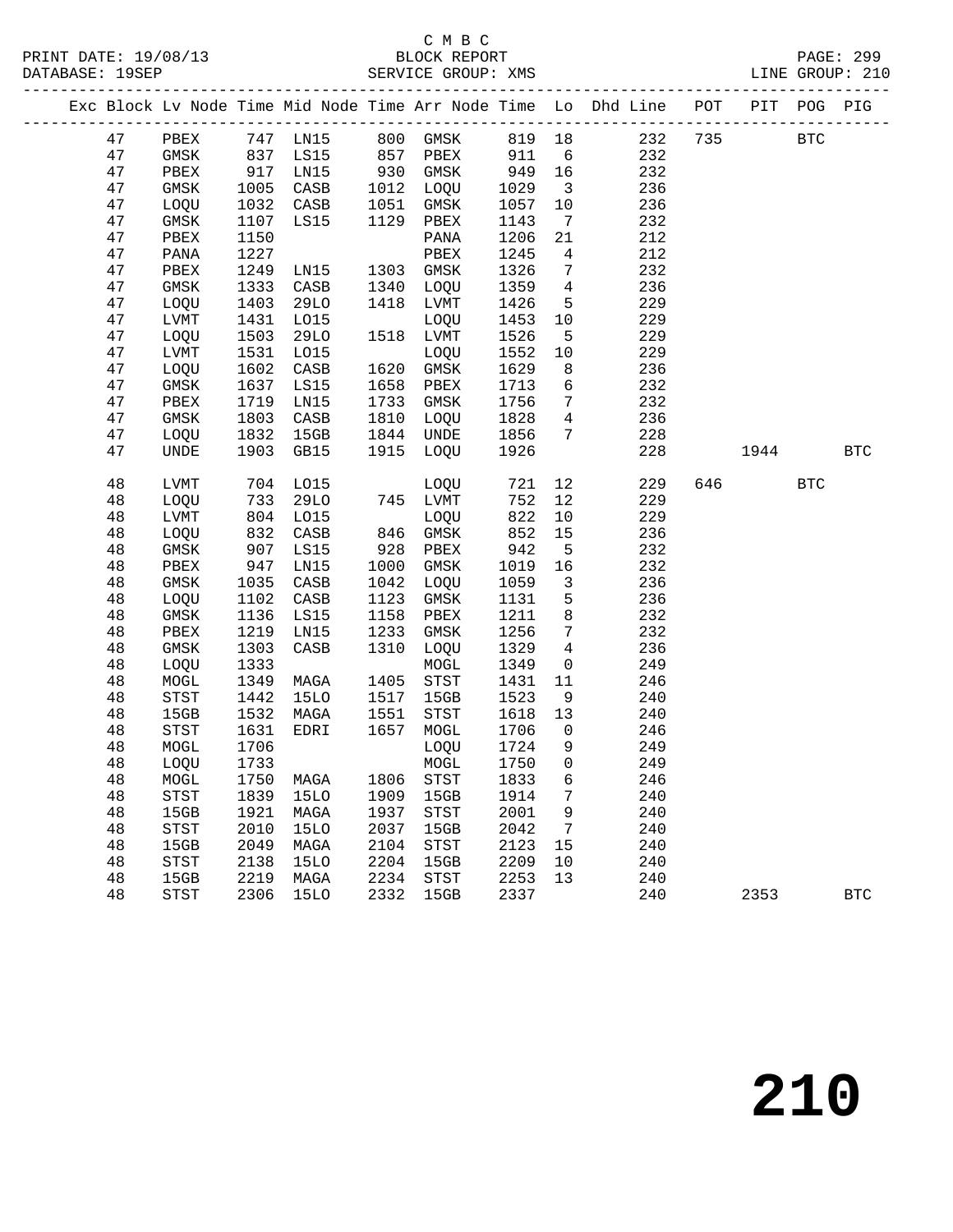## C M B C

| Exc Block Lv Node Time Mid Node Time Arr Node Time Lo Dhd Line POT PIT POG PIG<br>PBEX 817 LN15 830 GMSK 849 16 232 805 BTC<br>49<br>GMSK 905 CASB 912 LOQU 929 3<br>236<br>49<br>932 CASB 948 GMSK 954 13<br>1007 LS15 1029 PBEX 1043 7<br>1050 PANA 1106 22<br>49<br>LOQU 932 CASB<br>236<br>49<br>232<br>GMSK<br>49<br>1050<br>1106<br>22<br>212<br>PBEX<br>PANA<br>212<br>49<br>PANA<br>1128<br>PBEX<br>1144<br>$5^{\circ}$<br>1149<br>1225<br>8 <sup>8</sup><br>232<br>49<br>PBEX<br>1203<br>GMSK<br>LN15<br>1259 3<br>49<br>1233<br>1240<br>236<br>GMSK<br>CASB<br>LOQU<br>49<br>1302<br>1323<br>1332 3<br>236<br>LOQU<br>CASB<br>GMSK<br>1357<br>232<br>49<br>GMSK<br>1335<br>LS15<br>PBEX<br>1410<br>10<br>49<br>PBEX<br>1420<br>PANA<br>1437<br>20<br>212<br>49<br>1457<br>212<br>PANA<br>PBEX<br>1515<br>$\overline{4}$<br>1519<br>1556<br>232<br>49<br>PBEX<br>LN15<br>1533 GMSK<br>8 <sup>8</sup><br>49<br>1604<br>$\overline{\mathbf{3}}$<br>236<br>GMSK<br>CASB<br>1611 LOQU<br>1629<br>$\overline{\mathbf{3}}$<br>49<br>1632<br>15GB<br>1644<br>UNDE<br>1658<br>228<br>LOQU<br>$6\overline{6}$<br>49<br><b>UNDE</b><br>1701<br>1714<br>1726<br>228<br>GB15<br>LOQU<br>1714 LOQU<br>1744 UNDE<br>1814 LOQU<br>49<br>1732<br>1757 4<br>228<br>LOQU<br>15GB<br>49<br>1801<br>1826<br>228<br>UNDE<br>GB15<br>8 <sup>8</sup><br>1834<br>1851 0<br>249<br>49<br>LOQU<br>MOGL<br>MAGA 1907 STST<br>1851<br>1931<br>246<br>1955 BTC<br>49<br>MOGL<br>50<br>917<br>932<br>$\overline{2}$<br>$\mathbf{1}$<br>212<br>905<br><b>BTC</b><br>PBEX<br>PANA<br>50<br>935<br>PBEX<br>1000<br>211<br>BAGA<br>17<br>1017 LN15<br>1105 CASB<br>1132 15GB<br>50<br>1030 GMSK<br>16<br>PBEX<br>1049<br>232<br>50<br>1112 LOQU<br>1129<br>$\overline{\mathbf{3}}$<br>236<br>GMSK<br>50<br>1132<br>1143<br>1155<br>9<br>228<br>LOQU<br>15GB<br>UNDE<br>50<br>1204<br>1217<br>1227 5<br>228<br>UNDE<br>GB15<br>LOQU<br>50<br>1232<br>1243<br>1255<br>8<br>228<br>LOQU<br>15GB<br>UNDE<br>1327<br>$5\overline{)}$<br>1303<br>1316<br>228<br>50<br>UNDE<br>GB15<br>LOQU<br>5 <sub>5</sub><br>50<br>1332<br>1344<br>1358<br>228<br>LOQU<br>15GB<br>UNDE<br>$5\phantom{.0}$<br>50<br>1403<br>1427<br>228<br>UNDE<br>GB15<br>1416<br>LOQU<br>$\mathbf{3}$<br>1432<br>236<br>50<br>LOQU<br>CASB<br>1453<br>GMSK<br>1502<br>$7\overline{ }$<br>1505<br>232<br>50<br>GMSK<br>LS15<br>1527<br>PBEX<br>1542<br>$7\phantom{.0}$<br>50<br>1549<br>1603<br>1626<br>232<br>PBEX<br>LN15<br>GMSK<br>50<br>1659 4<br>GMSK<br>1633<br>CASB<br>1640<br>LOQU<br>236<br>1726<br>5 <sup>5</sup><br>50<br>LOQU<br>1703<br>29LO<br>1718<br>LVMT<br>229<br>50<br>1752 11<br>1825 6<br>229<br>LVMT<br>1731<br>LO15<br>1817<br>LOQU<br>$1803$ 29LO<br>50<br>1817 LVMT<br>229<br>LOQU<br>50<br>LVMT 1831 LO15 LOQU 1852 11<br>229<br>50<br>1903<br>29LO<br>1916 LVMT<br>1923<br>10<br>229<br>LOQU<br>50<br>${\rm LVMT}$<br>1933<br>L015<br>LOQU<br>1952<br>11<br>229<br>229<br>50<br>2003<br><b>29LO</b><br>2016<br>LVMT<br>2023<br>$10$<br>LOQU<br>50<br>2033<br>L015<br>2051<br>12<br>229<br>LVMT<br>LOQU<br>50<br>2103<br>2116<br>LVMT<br>2123<br>$10$<br>229<br>LOQU<br>29LO<br>50<br>2133<br>2151<br>12<br>229<br>LVMT<br>L015<br>LOQU<br>2203<br>2223<br>229<br>50<br><b>29LO</b><br>2216<br>LVMT<br>10<br>LOQU<br>50<br>2233<br>LOQU<br>2251<br>12<br>229<br>LVMT<br>L015<br>50<br>2303<br>2316<br>2323<br>$10$<br>229<br>LOQU<br>29LO<br>LVMT<br>50<br>2333<br>2351<br>229<br>LVMT<br>L015<br>LOQU<br>11<br>50<br>2402<br>2430<br>N24<br>LOQU<br>HODM<br>3<br>50<br>2433<br>2503 LVMT<br>2522<br>N24<br>HODM<br>LOQU<br>$\mathbf{1}$<br>2523<br>50<br>N24<br>LVMT<br>LOQU<br>2557<br><b>BTC</b> |  |  |  |  |      |  |  |  |
|--------------------------------------------------------------------------------------------------------------------------------------------------------------------------------------------------------------------------------------------------------------------------------------------------------------------------------------------------------------------------------------------------------------------------------------------------------------------------------------------------------------------------------------------------------------------------------------------------------------------------------------------------------------------------------------------------------------------------------------------------------------------------------------------------------------------------------------------------------------------------------------------------------------------------------------------------------------------------------------------------------------------------------------------------------------------------------------------------------------------------------------------------------------------------------------------------------------------------------------------------------------------------------------------------------------------------------------------------------------------------------------------------------------------------------------------------------------------------------------------------------------------------------------------------------------------------------------------------------------------------------------------------------------------------------------------------------------------------------------------------------------------------------------------------------------------------------------------------------------------------------------------------------------------------------------------------------------------------------------------------------------------------------------------------------------------------------------------------------------------------------------------------------------------------------------------------------------------------------------------------------------------------------------------------------------------------------------------------------------------------------------------------------------------------------------------------------------------------------------------------------------------------------------------------------------------------------------------------------------------------------------------------------------------------------------------------------------------------------------------------------------------------------------------------------------------------------------------------------------------------------------------------------------------------------------------------------------------------------------------------------------------------------------------------------------------------------------------------------------------------------------------------------------------------------------------------------------------------------------------------------------------------------------------------------------------------------------------------------------------------------------------------------------------------------------------------------------------------------------------------------------------------------------------------------------------------------------------------------------------------------------------------------------------|--|--|--|--|------|--|--|--|
|                                                                                                                                                                                                                                                                                                                                                                                                                                                                                                                                                                                                                                                                                                                                                                                                                                                                                                                                                                                                                                                                                                                                                                                                                                                                                                                                                                                                                                                                                                                                                                                                                                                                                                                                                                                                                                                                                                                                                                                                                                                                                                                                                                                                                                                                                                                                                                                                                                                                                                                                                                                                                                                                                                                                                                                                                                                                                                                                                                                                                                                                                                                                                                                                                                                                                                                                                                                                                                                                                                                                                                                                                                                                    |  |  |  |  |      |  |  |  |
|                                                                                                                                                                                                                                                                                                                                                                                                                                                                                                                                                                                                                                                                                                                                                                                                                                                                                                                                                                                                                                                                                                                                                                                                                                                                                                                                                                                                                                                                                                                                                                                                                                                                                                                                                                                                                                                                                                                                                                                                                                                                                                                                                                                                                                                                                                                                                                                                                                                                                                                                                                                                                                                                                                                                                                                                                                                                                                                                                                                                                                                                                                                                                                                                                                                                                                                                                                                                                                                                                                                                                                                                                                                                    |  |  |  |  |      |  |  |  |
|                                                                                                                                                                                                                                                                                                                                                                                                                                                                                                                                                                                                                                                                                                                                                                                                                                                                                                                                                                                                                                                                                                                                                                                                                                                                                                                                                                                                                                                                                                                                                                                                                                                                                                                                                                                                                                                                                                                                                                                                                                                                                                                                                                                                                                                                                                                                                                                                                                                                                                                                                                                                                                                                                                                                                                                                                                                                                                                                                                                                                                                                                                                                                                                                                                                                                                                                                                                                                                                                                                                                                                                                                                                                    |  |  |  |  |      |  |  |  |
|                                                                                                                                                                                                                                                                                                                                                                                                                                                                                                                                                                                                                                                                                                                                                                                                                                                                                                                                                                                                                                                                                                                                                                                                                                                                                                                                                                                                                                                                                                                                                                                                                                                                                                                                                                                                                                                                                                                                                                                                                                                                                                                                                                                                                                                                                                                                                                                                                                                                                                                                                                                                                                                                                                                                                                                                                                                                                                                                                                                                                                                                                                                                                                                                                                                                                                                                                                                                                                                                                                                                                                                                                                                                    |  |  |  |  |      |  |  |  |
|                                                                                                                                                                                                                                                                                                                                                                                                                                                                                                                                                                                                                                                                                                                                                                                                                                                                                                                                                                                                                                                                                                                                                                                                                                                                                                                                                                                                                                                                                                                                                                                                                                                                                                                                                                                                                                                                                                                                                                                                                                                                                                                                                                                                                                                                                                                                                                                                                                                                                                                                                                                                                                                                                                                                                                                                                                                                                                                                                                                                                                                                                                                                                                                                                                                                                                                                                                                                                                                                                                                                                                                                                                                                    |  |  |  |  |      |  |  |  |
|                                                                                                                                                                                                                                                                                                                                                                                                                                                                                                                                                                                                                                                                                                                                                                                                                                                                                                                                                                                                                                                                                                                                                                                                                                                                                                                                                                                                                                                                                                                                                                                                                                                                                                                                                                                                                                                                                                                                                                                                                                                                                                                                                                                                                                                                                                                                                                                                                                                                                                                                                                                                                                                                                                                                                                                                                                                                                                                                                                                                                                                                                                                                                                                                                                                                                                                                                                                                                                                                                                                                                                                                                                                                    |  |  |  |  |      |  |  |  |
|                                                                                                                                                                                                                                                                                                                                                                                                                                                                                                                                                                                                                                                                                                                                                                                                                                                                                                                                                                                                                                                                                                                                                                                                                                                                                                                                                                                                                                                                                                                                                                                                                                                                                                                                                                                                                                                                                                                                                                                                                                                                                                                                                                                                                                                                                                                                                                                                                                                                                                                                                                                                                                                                                                                                                                                                                                                                                                                                                                                                                                                                                                                                                                                                                                                                                                                                                                                                                                                                                                                                                                                                                                                                    |  |  |  |  |      |  |  |  |
|                                                                                                                                                                                                                                                                                                                                                                                                                                                                                                                                                                                                                                                                                                                                                                                                                                                                                                                                                                                                                                                                                                                                                                                                                                                                                                                                                                                                                                                                                                                                                                                                                                                                                                                                                                                                                                                                                                                                                                                                                                                                                                                                                                                                                                                                                                                                                                                                                                                                                                                                                                                                                                                                                                                                                                                                                                                                                                                                                                                                                                                                                                                                                                                                                                                                                                                                                                                                                                                                                                                                                                                                                                                                    |  |  |  |  |      |  |  |  |
|                                                                                                                                                                                                                                                                                                                                                                                                                                                                                                                                                                                                                                                                                                                                                                                                                                                                                                                                                                                                                                                                                                                                                                                                                                                                                                                                                                                                                                                                                                                                                                                                                                                                                                                                                                                                                                                                                                                                                                                                                                                                                                                                                                                                                                                                                                                                                                                                                                                                                                                                                                                                                                                                                                                                                                                                                                                                                                                                                                                                                                                                                                                                                                                                                                                                                                                                                                                                                                                                                                                                                                                                                                                                    |  |  |  |  |      |  |  |  |
|                                                                                                                                                                                                                                                                                                                                                                                                                                                                                                                                                                                                                                                                                                                                                                                                                                                                                                                                                                                                                                                                                                                                                                                                                                                                                                                                                                                                                                                                                                                                                                                                                                                                                                                                                                                                                                                                                                                                                                                                                                                                                                                                                                                                                                                                                                                                                                                                                                                                                                                                                                                                                                                                                                                                                                                                                                                                                                                                                                                                                                                                                                                                                                                                                                                                                                                                                                                                                                                                                                                                                                                                                                                                    |  |  |  |  |      |  |  |  |
|                                                                                                                                                                                                                                                                                                                                                                                                                                                                                                                                                                                                                                                                                                                                                                                                                                                                                                                                                                                                                                                                                                                                                                                                                                                                                                                                                                                                                                                                                                                                                                                                                                                                                                                                                                                                                                                                                                                                                                                                                                                                                                                                                                                                                                                                                                                                                                                                                                                                                                                                                                                                                                                                                                                                                                                                                                                                                                                                                                                                                                                                                                                                                                                                                                                                                                                                                                                                                                                                                                                                                                                                                                                                    |  |  |  |  |      |  |  |  |
|                                                                                                                                                                                                                                                                                                                                                                                                                                                                                                                                                                                                                                                                                                                                                                                                                                                                                                                                                                                                                                                                                                                                                                                                                                                                                                                                                                                                                                                                                                                                                                                                                                                                                                                                                                                                                                                                                                                                                                                                                                                                                                                                                                                                                                                                                                                                                                                                                                                                                                                                                                                                                                                                                                                                                                                                                                                                                                                                                                                                                                                                                                                                                                                                                                                                                                                                                                                                                                                                                                                                                                                                                                                                    |  |  |  |  |      |  |  |  |
|                                                                                                                                                                                                                                                                                                                                                                                                                                                                                                                                                                                                                                                                                                                                                                                                                                                                                                                                                                                                                                                                                                                                                                                                                                                                                                                                                                                                                                                                                                                                                                                                                                                                                                                                                                                                                                                                                                                                                                                                                                                                                                                                                                                                                                                                                                                                                                                                                                                                                                                                                                                                                                                                                                                                                                                                                                                                                                                                                                                                                                                                                                                                                                                                                                                                                                                                                                                                                                                                                                                                                                                                                                                                    |  |  |  |  |      |  |  |  |
|                                                                                                                                                                                                                                                                                                                                                                                                                                                                                                                                                                                                                                                                                                                                                                                                                                                                                                                                                                                                                                                                                                                                                                                                                                                                                                                                                                                                                                                                                                                                                                                                                                                                                                                                                                                                                                                                                                                                                                                                                                                                                                                                                                                                                                                                                                                                                                                                                                                                                                                                                                                                                                                                                                                                                                                                                                                                                                                                                                                                                                                                                                                                                                                                                                                                                                                                                                                                                                                                                                                                                                                                                                                                    |  |  |  |  |      |  |  |  |
|                                                                                                                                                                                                                                                                                                                                                                                                                                                                                                                                                                                                                                                                                                                                                                                                                                                                                                                                                                                                                                                                                                                                                                                                                                                                                                                                                                                                                                                                                                                                                                                                                                                                                                                                                                                                                                                                                                                                                                                                                                                                                                                                                                                                                                                                                                                                                                                                                                                                                                                                                                                                                                                                                                                                                                                                                                                                                                                                                                                                                                                                                                                                                                                                                                                                                                                                                                                                                                                                                                                                                                                                                                                                    |  |  |  |  |      |  |  |  |
|                                                                                                                                                                                                                                                                                                                                                                                                                                                                                                                                                                                                                                                                                                                                                                                                                                                                                                                                                                                                                                                                                                                                                                                                                                                                                                                                                                                                                                                                                                                                                                                                                                                                                                                                                                                                                                                                                                                                                                                                                                                                                                                                                                                                                                                                                                                                                                                                                                                                                                                                                                                                                                                                                                                                                                                                                                                                                                                                                                                                                                                                                                                                                                                                                                                                                                                                                                                                                                                                                                                                                                                                                                                                    |  |  |  |  |      |  |  |  |
|                                                                                                                                                                                                                                                                                                                                                                                                                                                                                                                                                                                                                                                                                                                                                                                                                                                                                                                                                                                                                                                                                                                                                                                                                                                                                                                                                                                                                                                                                                                                                                                                                                                                                                                                                                                                                                                                                                                                                                                                                                                                                                                                                                                                                                                                                                                                                                                                                                                                                                                                                                                                                                                                                                                                                                                                                                                                                                                                                                                                                                                                                                                                                                                                                                                                                                                                                                                                                                                                                                                                                                                                                                                                    |  |  |  |  |      |  |  |  |
|                                                                                                                                                                                                                                                                                                                                                                                                                                                                                                                                                                                                                                                                                                                                                                                                                                                                                                                                                                                                                                                                                                                                                                                                                                                                                                                                                                                                                                                                                                                                                                                                                                                                                                                                                                                                                                                                                                                                                                                                                                                                                                                                                                                                                                                                                                                                                                                                                                                                                                                                                                                                                                                                                                                                                                                                                                                                                                                                                                                                                                                                                                                                                                                                                                                                                                                                                                                                                                                                                                                                                                                                                                                                    |  |  |  |  |      |  |  |  |
|                                                                                                                                                                                                                                                                                                                                                                                                                                                                                                                                                                                                                                                                                                                                                                                                                                                                                                                                                                                                                                                                                                                                                                                                                                                                                                                                                                                                                                                                                                                                                                                                                                                                                                                                                                                                                                                                                                                                                                                                                                                                                                                                                                                                                                                                                                                                                                                                                                                                                                                                                                                                                                                                                                                                                                                                                                                                                                                                                                                                                                                                                                                                                                                                                                                                                                                                                                                                                                                                                                                                                                                                                                                                    |  |  |  |  |      |  |  |  |
|                                                                                                                                                                                                                                                                                                                                                                                                                                                                                                                                                                                                                                                                                                                                                                                                                                                                                                                                                                                                                                                                                                                                                                                                                                                                                                                                                                                                                                                                                                                                                                                                                                                                                                                                                                                                                                                                                                                                                                                                                                                                                                                                                                                                                                                                                                                                                                                                                                                                                                                                                                                                                                                                                                                                                                                                                                                                                                                                                                                                                                                                                                                                                                                                                                                                                                                                                                                                                                                                                                                                                                                                                                                                    |  |  |  |  |      |  |  |  |
|                                                                                                                                                                                                                                                                                                                                                                                                                                                                                                                                                                                                                                                                                                                                                                                                                                                                                                                                                                                                                                                                                                                                                                                                                                                                                                                                                                                                                                                                                                                                                                                                                                                                                                                                                                                                                                                                                                                                                                                                                                                                                                                                                                                                                                                                                                                                                                                                                                                                                                                                                                                                                                                                                                                                                                                                                                                                                                                                                                                                                                                                                                                                                                                                                                                                                                                                                                                                                                                                                                                                                                                                                                                                    |  |  |  |  |      |  |  |  |
|                                                                                                                                                                                                                                                                                                                                                                                                                                                                                                                                                                                                                                                                                                                                                                                                                                                                                                                                                                                                                                                                                                                                                                                                                                                                                                                                                                                                                                                                                                                                                                                                                                                                                                                                                                                                                                                                                                                                                                                                                                                                                                                                                                                                                                                                                                                                                                                                                                                                                                                                                                                                                                                                                                                                                                                                                                                                                                                                                                                                                                                                                                                                                                                                                                                                                                                                                                                                                                                                                                                                                                                                                                                                    |  |  |  |  |      |  |  |  |
|                                                                                                                                                                                                                                                                                                                                                                                                                                                                                                                                                                                                                                                                                                                                                                                                                                                                                                                                                                                                                                                                                                                                                                                                                                                                                                                                                                                                                                                                                                                                                                                                                                                                                                                                                                                                                                                                                                                                                                                                                                                                                                                                                                                                                                                                                                                                                                                                                                                                                                                                                                                                                                                                                                                                                                                                                                                                                                                                                                                                                                                                                                                                                                                                                                                                                                                                                                                                                                                                                                                                                                                                                                                                    |  |  |  |  |      |  |  |  |
|                                                                                                                                                                                                                                                                                                                                                                                                                                                                                                                                                                                                                                                                                                                                                                                                                                                                                                                                                                                                                                                                                                                                                                                                                                                                                                                                                                                                                                                                                                                                                                                                                                                                                                                                                                                                                                                                                                                                                                                                                                                                                                                                                                                                                                                                                                                                                                                                                                                                                                                                                                                                                                                                                                                                                                                                                                                                                                                                                                                                                                                                                                                                                                                                                                                                                                                                                                                                                                                                                                                                                                                                                                                                    |  |  |  |  |      |  |  |  |
|                                                                                                                                                                                                                                                                                                                                                                                                                                                                                                                                                                                                                                                                                                                                                                                                                                                                                                                                                                                                                                                                                                                                                                                                                                                                                                                                                                                                                                                                                                                                                                                                                                                                                                                                                                                                                                                                                                                                                                                                                                                                                                                                                                                                                                                                                                                                                                                                                                                                                                                                                                                                                                                                                                                                                                                                                                                                                                                                                                                                                                                                                                                                                                                                                                                                                                                                                                                                                                                                                                                                                                                                                                                                    |  |  |  |  |      |  |  |  |
|                                                                                                                                                                                                                                                                                                                                                                                                                                                                                                                                                                                                                                                                                                                                                                                                                                                                                                                                                                                                                                                                                                                                                                                                                                                                                                                                                                                                                                                                                                                                                                                                                                                                                                                                                                                                                                                                                                                                                                                                                                                                                                                                                                                                                                                                                                                                                                                                                                                                                                                                                                                                                                                                                                                                                                                                                                                                                                                                                                                                                                                                                                                                                                                                                                                                                                                                                                                                                                                                                                                                                                                                                                                                    |  |  |  |  |      |  |  |  |
|                                                                                                                                                                                                                                                                                                                                                                                                                                                                                                                                                                                                                                                                                                                                                                                                                                                                                                                                                                                                                                                                                                                                                                                                                                                                                                                                                                                                                                                                                                                                                                                                                                                                                                                                                                                                                                                                                                                                                                                                                                                                                                                                                                                                                                                                                                                                                                                                                                                                                                                                                                                                                                                                                                                                                                                                                                                                                                                                                                                                                                                                                                                                                                                                                                                                                                                                                                                                                                                                                                                                                                                                                                                                    |  |  |  |  |      |  |  |  |
|                                                                                                                                                                                                                                                                                                                                                                                                                                                                                                                                                                                                                                                                                                                                                                                                                                                                                                                                                                                                                                                                                                                                                                                                                                                                                                                                                                                                                                                                                                                                                                                                                                                                                                                                                                                                                                                                                                                                                                                                                                                                                                                                                                                                                                                                                                                                                                                                                                                                                                                                                                                                                                                                                                                                                                                                                                                                                                                                                                                                                                                                                                                                                                                                                                                                                                                                                                                                                                                                                                                                                                                                                                                                    |  |  |  |  |      |  |  |  |
|                                                                                                                                                                                                                                                                                                                                                                                                                                                                                                                                                                                                                                                                                                                                                                                                                                                                                                                                                                                                                                                                                                                                                                                                                                                                                                                                                                                                                                                                                                                                                                                                                                                                                                                                                                                                                                                                                                                                                                                                                                                                                                                                                                                                                                                                                                                                                                                                                                                                                                                                                                                                                                                                                                                                                                                                                                                                                                                                                                                                                                                                                                                                                                                                                                                                                                                                                                                                                                                                                                                                                                                                                                                                    |  |  |  |  |      |  |  |  |
|                                                                                                                                                                                                                                                                                                                                                                                                                                                                                                                                                                                                                                                                                                                                                                                                                                                                                                                                                                                                                                                                                                                                                                                                                                                                                                                                                                                                                                                                                                                                                                                                                                                                                                                                                                                                                                                                                                                                                                                                                                                                                                                                                                                                                                                                                                                                                                                                                                                                                                                                                                                                                                                                                                                                                                                                                                                                                                                                                                                                                                                                                                                                                                                                                                                                                                                                                                                                                                                                                                                                                                                                                                                                    |  |  |  |  |      |  |  |  |
|                                                                                                                                                                                                                                                                                                                                                                                                                                                                                                                                                                                                                                                                                                                                                                                                                                                                                                                                                                                                                                                                                                                                                                                                                                                                                                                                                                                                                                                                                                                                                                                                                                                                                                                                                                                                                                                                                                                                                                                                                                                                                                                                                                                                                                                                                                                                                                                                                                                                                                                                                                                                                                                                                                                                                                                                                                                                                                                                                                                                                                                                                                                                                                                                                                                                                                                                                                                                                                                                                                                                                                                                                                                                    |  |  |  |  |      |  |  |  |
|                                                                                                                                                                                                                                                                                                                                                                                                                                                                                                                                                                                                                                                                                                                                                                                                                                                                                                                                                                                                                                                                                                                                                                                                                                                                                                                                                                                                                                                                                                                                                                                                                                                                                                                                                                                                                                                                                                                                                                                                                                                                                                                                                                                                                                                                                                                                                                                                                                                                                                                                                                                                                                                                                                                                                                                                                                                                                                                                                                                                                                                                                                                                                                                                                                                                                                                                                                                                                                                                                                                                                                                                                                                                    |  |  |  |  |      |  |  |  |
|                                                                                                                                                                                                                                                                                                                                                                                                                                                                                                                                                                                                                                                                                                                                                                                                                                                                                                                                                                                                                                                                                                                                                                                                                                                                                                                                                                                                                                                                                                                                                                                                                                                                                                                                                                                                                                                                                                                                                                                                                                                                                                                                                                                                                                                                                                                                                                                                                                                                                                                                                                                                                                                                                                                                                                                                                                                                                                                                                                                                                                                                                                                                                                                                                                                                                                                                                                                                                                                                                                                                                                                                                                                                    |  |  |  |  |      |  |  |  |
|                                                                                                                                                                                                                                                                                                                                                                                                                                                                                                                                                                                                                                                                                                                                                                                                                                                                                                                                                                                                                                                                                                                                                                                                                                                                                                                                                                                                                                                                                                                                                                                                                                                                                                                                                                                                                                                                                                                                                                                                                                                                                                                                                                                                                                                                                                                                                                                                                                                                                                                                                                                                                                                                                                                                                                                                                                                                                                                                                                                                                                                                                                                                                                                                                                                                                                                                                                                                                                                                                                                                                                                                                                                                    |  |  |  |  |      |  |  |  |
|                                                                                                                                                                                                                                                                                                                                                                                                                                                                                                                                                                                                                                                                                                                                                                                                                                                                                                                                                                                                                                                                                                                                                                                                                                                                                                                                                                                                                                                                                                                                                                                                                                                                                                                                                                                                                                                                                                                                                                                                                                                                                                                                                                                                                                                                                                                                                                                                                                                                                                                                                                                                                                                                                                                                                                                                                                                                                                                                                                                                                                                                                                                                                                                                                                                                                                                                                                                                                                                                                                                                                                                                                                                                    |  |  |  |  |      |  |  |  |
|                                                                                                                                                                                                                                                                                                                                                                                                                                                                                                                                                                                                                                                                                                                                                                                                                                                                                                                                                                                                                                                                                                                                                                                                                                                                                                                                                                                                                                                                                                                                                                                                                                                                                                                                                                                                                                                                                                                                                                                                                                                                                                                                                                                                                                                                                                                                                                                                                                                                                                                                                                                                                                                                                                                                                                                                                                                                                                                                                                                                                                                                                                                                                                                                                                                                                                                                                                                                                                                                                                                                                                                                                                                                    |  |  |  |  |      |  |  |  |
|                                                                                                                                                                                                                                                                                                                                                                                                                                                                                                                                                                                                                                                                                                                                                                                                                                                                                                                                                                                                                                                                                                                                                                                                                                                                                                                                                                                                                                                                                                                                                                                                                                                                                                                                                                                                                                                                                                                                                                                                                                                                                                                                                                                                                                                                                                                                                                                                                                                                                                                                                                                                                                                                                                                                                                                                                                                                                                                                                                                                                                                                                                                                                                                                                                                                                                                                                                                                                                                                                                                                                                                                                                                                    |  |  |  |  |      |  |  |  |
|                                                                                                                                                                                                                                                                                                                                                                                                                                                                                                                                                                                                                                                                                                                                                                                                                                                                                                                                                                                                                                                                                                                                                                                                                                                                                                                                                                                                                                                                                                                                                                                                                                                                                                                                                                                                                                                                                                                                                                                                                                                                                                                                                                                                                                                                                                                                                                                                                                                                                                                                                                                                                                                                                                                                                                                                                                                                                                                                                                                                                                                                                                                                                                                                                                                                                                                                                                                                                                                                                                                                                                                                                                                                    |  |  |  |  |      |  |  |  |
|                                                                                                                                                                                                                                                                                                                                                                                                                                                                                                                                                                                                                                                                                                                                                                                                                                                                                                                                                                                                                                                                                                                                                                                                                                                                                                                                                                                                                                                                                                                                                                                                                                                                                                                                                                                                                                                                                                                                                                                                                                                                                                                                                                                                                                                                                                                                                                                                                                                                                                                                                                                                                                                                                                                                                                                                                                                                                                                                                                                                                                                                                                                                                                                                                                                                                                                                                                                                                                                                                                                                                                                                                                                                    |  |  |  |  |      |  |  |  |
|                                                                                                                                                                                                                                                                                                                                                                                                                                                                                                                                                                                                                                                                                                                                                                                                                                                                                                                                                                                                                                                                                                                                                                                                                                                                                                                                                                                                                                                                                                                                                                                                                                                                                                                                                                                                                                                                                                                                                                                                                                                                                                                                                                                                                                                                                                                                                                                                                                                                                                                                                                                                                                                                                                                                                                                                                                                                                                                                                                                                                                                                                                                                                                                                                                                                                                                                                                                                                                                                                                                                                                                                                                                                    |  |  |  |  |      |  |  |  |
|                                                                                                                                                                                                                                                                                                                                                                                                                                                                                                                                                                                                                                                                                                                                                                                                                                                                                                                                                                                                                                                                                                                                                                                                                                                                                                                                                                                                                                                                                                                                                                                                                                                                                                                                                                                                                                                                                                                                                                                                                                                                                                                                                                                                                                                                                                                                                                                                                                                                                                                                                                                                                                                                                                                                                                                                                                                                                                                                                                                                                                                                                                                                                                                                                                                                                                                                                                                                                                                                                                                                                                                                                                                                    |  |  |  |  |      |  |  |  |
|                                                                                                                                                                                                                                                                                                                                                                                                                                                                                                                                                                                                                                                                                                                                                                                                                                                                                                                                                                                                                                                                                                                                                                                                                                                                                                                                                                                                                                                                                                                                                                                                                                                                                                                                                                                                                                                                                                                                                                                                                                                                                                                                                                                                                                                                                                                                                                                                                                                                                                                                                                                                                                                                                                                                                                                                                                                                                                                                                                                                                                                                                                                                                                                                                                                                                                                                                                                                                                                                                                                                                                                                                                                                    |  |  |  |  |      |  |  |  |
|                                                                                                                                                                                                                                                                                                                                                                                                                                                                                                                                                                                                                                                                                                                                                                                                                                                                                                                                                                                                                                                                                                                                                                                                                                                                                                                                                                                                                                                                                                                                                                                                                                                                                                                                                                                                                                                                                                                                                                                                                                                                                                                                                                                                                                                                                                                                                                                                                                                                                                                                                                                                                                                                                                                                                                                                                                                                                                                                                                                                                                                                                                                                                                                                                                                                                                                                                                                                                                                                                                                                                                                                                                                                    |  |  |  |  |      |  |  |  |
|                                                                                                                                                                                                                                                                                                                                                                                                                                                                                                                                                                                                                                                                                                                                                                                                                                                                                                                                                                                                                                                                                                                                                                                                                                                                                                                                                                                                                                                                                                                                                                                                                                                                                                                                                                                                                                                                                                                                                                                                                                                                                                                                                                                                                                                                                                                                                                                                                                                                                                                                                                                                                                                                                                                                                                                                                                                                                                                                                                                                                                                                                                                                                                                                                                                                                                                                                                                                                                                                                                                                                                                                                                                                    |  |  |  |  |      |  |  |  |
|                                                                                                                                                                                                                                                                                                                                                                                                                                                                                                                                                                                                                                                                                                                                                                                                                                                                                                                                                                                                                                                                                                                                                                                                                                                                                                                                                                                                                                                                                                                                                                                                                                                                                                                                                                                                                                                                                                                                                                                                                                                                                                                                                                                                                                                                                                                                                                                                                                                                                                                                                                                                                                                                                                                                                                                                                                                                                                                                                                                                                                                                                                                                                                                                                                                                                                                                                                                                                                                                                                                                                                                                                                                                    |  |  |  |  |      |  |  |  |
|                                                                                                                                                                                                                                                                                                                                                                                                                                                                                                                                                                                                                                                                                                                                                                                                                                                                                                                                                                                                                                                                                                                                                                                                                                                                                                                                                                                                                                                                                                                                                                                                                                                                                                                                                                                                                                                                                                                                                                                                                                                                                                                                                                                                                                                                                                                                                                                                                                                                                                                                                                                                                                                                                                                                                                                                                                                                                                                                                                                                                                                                                                                                                                                                                                                                                                                                                                                                                                                                                                                                                                                                                                                                    |  |  |  |  |      |  |  |  |
|                                                                                                                                                                                                                                                                                                                                                                                                                                                                                                                                                                                                                                                                                                                                                                                                                                                                                                                                                                                                                                                                                                                                                                                                                                                                                                                                                                                                                                                                                                                                                                                                                                                                                                                                                                                                                                                                                                                                                                                                                                                                                                                                                                                                                                                                                                                                                                                                                                                                                                                                                                                                                                                                                                                                                                                                                                                                                                                                                                                                                                                                                                                                                                                                                                                                                                                                                                                                                                                                                                                                                                                                                                                                    |  |  |  |  |      |  |  |  |
|                                                                                                                                                                                                                                                                                                                                                                                                                                                                                                                                                                                                                                                                                                                                                                                                                                                                                                                                                                                                                                                                                                                                                                                                                                                                                                                                                                                                                                                                                                                                                                                                                                                                                                                                                                                                                                                                                                                                                                                                                                                                                                                                                                                                                                                                                                                                                                                                                                                                                                                                                                                                                                                                                                                                                                                                                                                                                                                                                                                                                                                                                                                                                                                                                                                                                                                                                                                                                                                                                                                                                                                                                                                                    |  |  |  |  |      |  |  |  |
|                                                                                                                                                                                                                                                                                                                                                                                                                                                                                                                                                                                                                                                                                                                                                                                                                                                                                                                                                                                                                                                                                                                                                                                                                                                                                                                                                                                                                                                                                                                                                                                                                                                                                                                                                                                                                                                                                                                                                                                                                                                                                                                                                                                                                                                                                                                                                                                                                                                                                                                                                                                                                                                                                                                                                                                                                                                                                                                                                                                                                                                                                                                                                                                                                                                                                                                                                                                                                                                                                                                                                                                                                                                                    |  |  |  |  |      |  |  |  |
|                                                                                                                                                                                                                                                                                                                                                                                                                                                                                                                                                                                                                                                                                                                                                                                                                                                                                                                                                                                                                                                                                                                                                                                                                                                                                                                                                                                                                                                                                                                                                                                                                                                                                                                                                                                                                                                                                                                                                                                                                                                                                                                                                                                                                                                                                                                                                                                                                                                                                                                                                                                                                                                                                                                                                                                                                                                                                                                                                                                                                                                                                                                                                                                                                                                                                                                                                                                                                                                                                                                                                                                                                                                                    |  |  |  |  |      |  |  |  |
|                                                                                                                                                                                                                                                                                                                                                                                                                                                                                                                                                                                                                                                                                                                                                                                                                                                                                                                                                                                                                                                                                                                                                                                                                                                                                                                                                                                                                                                                                                                                                                                                                                                                                                                                                                                                                                                                                                                                                                                                                                                                                                                                                                                                                                                                                                                                                                                                                                                                                                                                                                                                                                                                                                                                                                                                                                                                                                                                                                                                                                                                                                                                                                                                                                                                                                                                                                                                                                                                                                                                                                                                                                                                    |  |  |  |  |      |  |  |  |
|                                                                                                                                                                                                                                                                                                                                                                                                                                                                                                                                                                                                                                                                                                                                                                                                                                                                                                                                                                                                                                                                                                                                                                                                                                                                                                                                                                                                                                                                                                                                                                                                                                                                                                                                                                                                                                                                                                                                                                                                                                                                                                                                                                                                                                                                                                                                                                                                                                                                                                                                                                                                                                                                                                                                                                                                                                                                                                                                                                                                                                                                                                                                                                                                                                                                                                                                                                                                                                                                                                                                                                                                                                                                    |  |  |  |  | 2539 |  |  |  |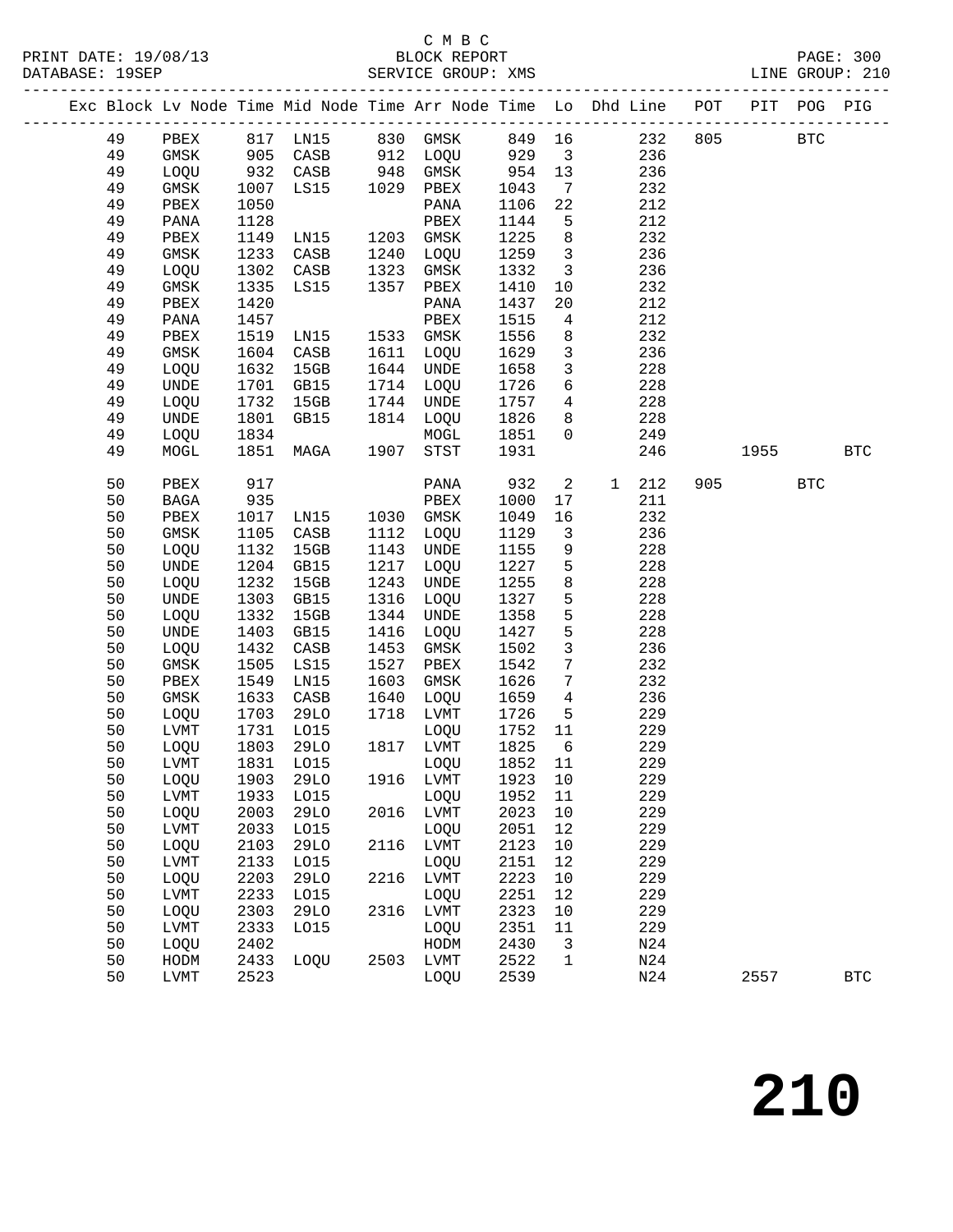### C M B C<br>BLOCK REPORT

| PRINT DATE: 19/08/13 | BLOCK REPORT       | PAGE: 30 <sub>+</sub> |  |
|----------------------|--------------------|-----------------------|--|
| DATABASE: 19SEP      | SERVICE GROUP: XMS | LINE GROUP: 210       |  |
|                      |                    |                       |  |

|  |    |          |      |      |      | Exc Block Lv Node Time Mid Node Time Arr Node Time Lo Dhd Line |      |                              |              |               | POT     |      | PIT POG PIG  |            |
|--|----|----------|------|------|------|----------------------------------------------------------------|------|------------------------------|--------------|---------------|---------|------|--------------|------------|
|  | 51 | PBEX 817 |      |      |      | PANA 832 24                                                    |      |                              |              |               | 212 805 |      | $_{\rm BTC}$ |            |
|  | 51 | PANA     | 856  |      |      | PBEX                                                           | 912  | $5^{\circ}$                  |              | 212           |         |      |              |            |
|  | 51 | PBEX     | 917  |      |      | PANA                                                           | 938  | 20                           |              | 211           |         |      |              |            |
|  | 51 | PANA     | 958  |      |      | PBEX                                                           | 1014 | 3                            |              | 212           |         |      |              |            |
|  | 51 | PBEX     | 1017 |      |      | PANA                                                           | 1032 | $\mathbf{2}$                 |              | $1 \quad 212$ |         |      |              |            |
|  | 51 | BAGA     | 1035 |      |      | PBEX                                                           | 1100 | 2                            |              | 211           |         |      |              |            |
|  | 51 | PBEX     | 1102 |      |      | PANA                                                           | 1123 | 9                            | $\mathbf{1}$ | 211           |         |      |              |            |
|  | 51 | BAGA     | 1133 |      |      | PBEX                                                           | 1200 | 2                            |              | 211           |         |      |              |            |
|  | 51 | PBEX     | 1202 |      |      | PANA                                                           | 1224 | 8                            | $\mathbf{1}$ | 211           |         |      |              |            |
|  | 51 | BAGA     | 1233 |      |      | PBEX                                                           | 1300 | 2                            |              | 211           |         |      |              |            |
|  | 51 | PBEX     | 1302 |      |      | PANA                                                           | 1324 | 8                            | $\mathbf{1}$ | 211           |         |      |              |            |
|  | 51 | BAGA     | 1333 |      |      | PBEX                                                           | 1400 | 2                            |              | 211           |         |      |              |            |
|  | 51 | PBEX     | 1402 |      |      | PANA                                                           | 1424 | 9                            |              | 1 211         |         |      |              |            |
|  | 51 | BAGA     | 1434 |      |      | PBEX                                                           | 1500 | 2                            |              | 211           |         |      |              |            |
|  | 51 | PBEX     | 1502 |      |      | PANA                                                           | 1525 | 8                            | $\mathbf{1}$ | 211           |         |      |              |            |
|  | 51 | BAGA     | 1534 |      |      | PBEX                                                           | 1600 | 2                            |              | 211           |         |      |              |            |
|  | 51 | PBEX     | 1602 |      |      | PANA                                                           | 1625 | 3                            | 1            | 211           |         |      |              |            |
|  | 51 | BAGA     | 1629 |      |      | PBEX                                                           | 1655 | 5                            |              | 211           |         |      |              |            |
|  | 51 | PBEX     | 1700 |      |      | BAGA                                                           | 1724 | 2                            | $\mathbf{1}$ | 211           |         |      |              |            |
|  | 51 | PANA     | 1727 |      |      | PBEX                                                           | 1745 | 4                            |              | 212           |         |      |              |            |
|  | 51 | PBEX     | 1749 | LN15 |      | 1803 GMSK                                                      | 1826 | 11                           |              | 232           |         |      |              |            |
|  | 51 | GMSK     | 1837 | LS15 | 1857 | PBEX                                                           | 1911 | 8                            |              | 232           |         |      |              |            |
|  | 51 | PBEX     | 1919 | LN15 | 1932 | GMSK                                                           | 1953 | 15                           |              | 232           |         |      |              |            |
|  | 51 | GMSK     | 2008 | LS15 | 2028 | PBEX                                                           | 2042 | 8                            |              | 232           |         |      |              |            |
|  | 51 | PBEX     | 2050 | LN15 | 2103 | GMSK                                                           | 2124 | 11                           |              | 232           |         |      |              |            |
|  | 51 | GMSK     | 2135 | CASB | 2142 | LOQU                                                           | 2200 | $\overline{2}$               |              | 236           |         |      |              |            |
|  | 51 | LOQU     | 2202 | CASB | 2216 | GMSK                                                           | 2225 | 12                           |              | 236           |         |      |              |            |
|  | 51 | GMSK     | 2237 | LS15 | 2256 | PBEX                                                           | 2308 |                              |              | 232           |         | 2318 |              | <b>BTC</b> |
|  | 52 | LOQU     | 917  | CASB | 933  | GMSK                                                           | 939  | 11                           |              | 236           | 859     |      | $_{\rm BTC}$ |            |
|  | 52 | GMSK     | 950  | CASB | 957  | LOQU                                                           | 1014 | 20                           |              | 236           |         |      |              |            |
|  | 52 | LOQU     | 1034 |      |      | $\tt MOGL$                                                     | 1050 | $\overline{\mathbf{0}}$      |              | 249           |         |      |              |            |
|  | 52 | MOGL     | 1050 | MAGA | 1106 | STST                                                           | 1127 | 21                           |              | 246           |         |      |              |            |
|  | 52 | STST     | 1148 | 15LO | 1220 | 15GB                                                           | 1225 | $7\phantom{.0}\phantom{.0}7$ |              | 240           |         |      |              |            |
|  | 52 | 15GB     | 1232 | MAGA | 1251 | STST                                                           | 1314 | 17                           |              | 240           |         |      |              |            |
|  | 52 | STST     | 1331 | EDRI | 1358 | MOGL                                                           | 1407 | $\mathbf{0}$                 |              | 246           |         |      |              |            |
|  | 52 | MOGL     | 1407 |      |      | LOQU                                                           | 1425 | 8                            |              | 249           |         |      |              |            |
|  | 52 | LOQU     | 1433 |      |      | $\tt MOGL$                                                     | 1450 | $\overline{0}$               |              | 249           |         |      |              |            |
|  | 52 | MOGL     | 1450 | MAGA | 1506 | STST                                                           | 1533 | $4\overline{ }$              |              | 246           |         |      |              |            |
|  | 52 | STST     | 1537 | 15LO | 1611 | 15GB                                                           | 1618 | $\mathbf{3}$                 |              | 240           |         |      |              |            |
|  | 52 | 15GB     | 1621 | MAGA | 1640 | <b>STST</b>                                                    | 1710 |                              |              | 240           |         | 1734 |              | <b>BTC</b> |
|  |    |          |      |      |      |                                                                |      |                              |              |               |         |      |              |            |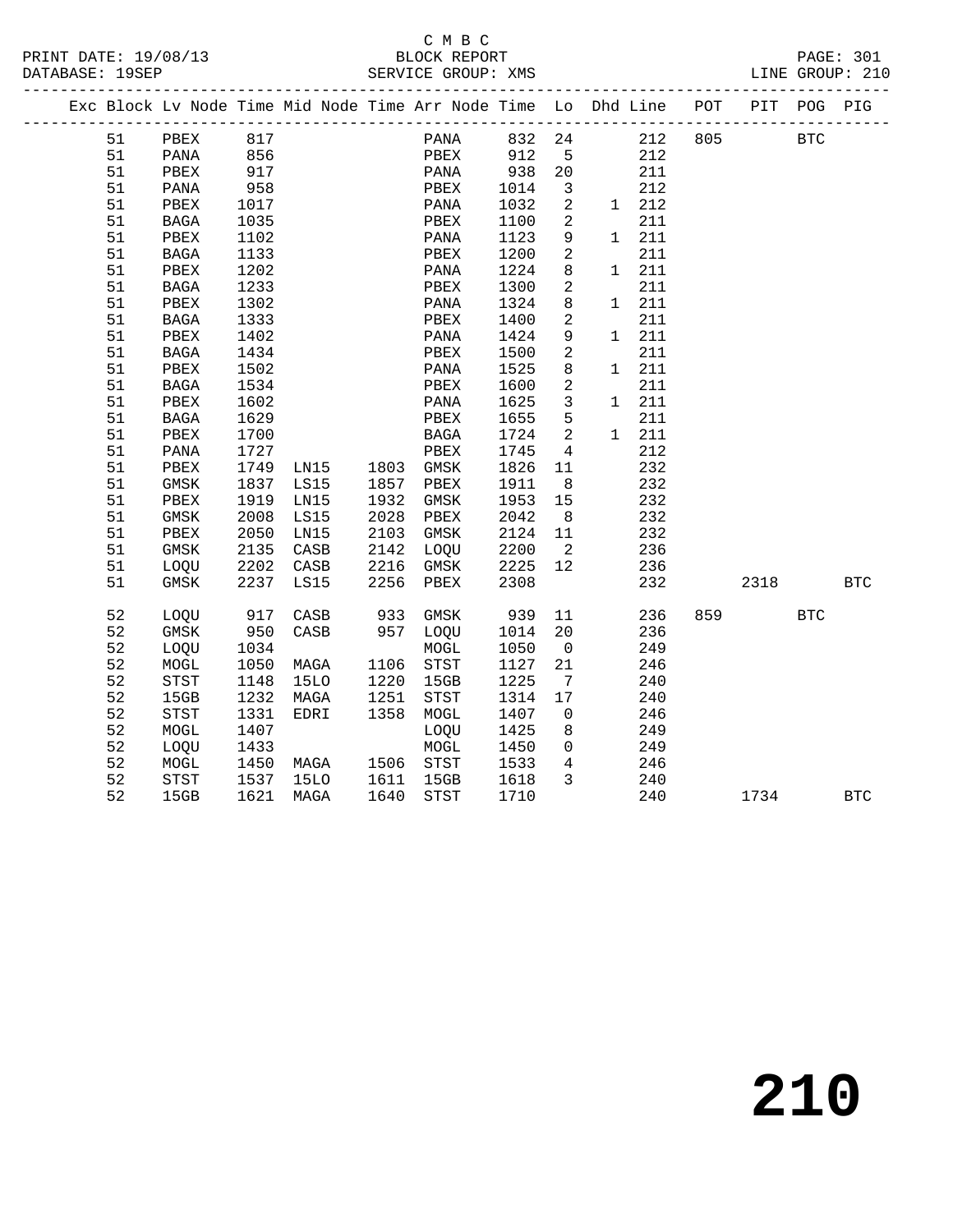#### C M B C<br>BLOCK REPORT SERVICE GROUP: XMS

|  |    |             |      |      |             |      |           |        |                         | Exc Block Lv Node Time Mid Node Time Arr Node Time Lo Dhd Line POT PIT |            | POG PIG |            |
|--|----|-------------|------|------|-------------|------|-----------|--------|-------------------------|------------------------------------------------------------------------|------------|---------|------------|
|  |    | 53 PBEX 701 |      |      |             |      |           |        |                         | BAGA 721 4 211 649                                                     | <b>BTC</b> |         |            |
|  | 53 | <b>BAGA</b> | 725  |      |             |      | PBEX      | 745 2  |                         | 211                                                                    |            |         |            |
|  | 53 | PBEX        | 747  |      |             |      | BAGA      | 807    | 18                      | 211                                                                    |            |         |            |
|  | 53 | BAGA        | 825  |      |             |      | PBEX      | 845    | $\overline{2}$          | 211                                                                    |            |         |            |
|  | 53 | PBEX        | 847  |      |             |      | PANA      | 902    | 25                      | 212                                                                    |            |         |            |
|  | 53 | PANA        | 927  |      |             |      | PBEX      | 943    | 19                      | 212                                                                    |            |         |            |
|  | 53 | PBEX        | 1002 |      |             |      | PANA      | 1023   | $5^{\circ}$             | 211                                                                    |            |         |            |
|  | 53 | PANA        | 1028 |      |             |      | PBEX      | 1044   | $5^{\circ}$             | 212                                                                    |            |         |            |
|  | 53 | PBEX        | 1049 | LN15 |             | 1103 | GMSK      | 1125   | 10                      | 232                                                                    |            |         |            |
|  | 53 | GMSK        | 1135 | CASB |             | 1142 | LOQU      | 1159   | $\overline{\mathbf{3}}$ | 236                                                                    |            |         |            |
|  | 53 | LOQU        | 1202 | CASB |             | 1223 | GMSK      | 1232   | $\overline{3}$          | 236                                                                    |            |         |            |
|  | 53 | GMSK        | 1235 | LS15 |             | 1257 | PBEX      | 1309   | 11                      | 232                                                                    |            |         |            |
|  | 53 | PBEX        | 1320 |      |             |      | PANA      | 1337   | 20                      | 212                                                                    |            |         |            |
|  | 53 | PANA        | 1357 |      |             |      | PBEX      | 1415   | $\overline{4}$          | 212                                                                    |            |         |            |
|  | 53 | PBEX        | 1419 | LN15 |             | 1433 | GMSK      | 1456   | 8 <sup>8</sup>          | 232                                                                    |            |         |            |
|  | 53 | GMSK        | 1504 | CASB |             | 1511 | LOQU      | 1529   | $\overline{\mathbf{3}}$ | 236                                                                    |            |         |            |
|  | 53 | LOOU        | 1532 | CASB |             | 1552 | GMSK      | 1601   | $5^{\circ}$             | 236                                                                    |            |         |            |
|  | 53 | GMSK        | 1606 | LS15 |             | 1628 | PBEX      | 1643   | $\overline{7}$          | 232                                                                    |            |         |            |
|  | 53 | PBEX        | 1650 |      |             |      | PANA      | 1707   | 13                      | 1 212                                                                  |            |         |            |
|  | 53 | BAGA        | 1721 |      |             |      | PBEX      | 1743   | $\overline{7}$          | 211                                                                    |            |         |            |
|  | 53 | PBEX        | 1750 |      |             |      | PANA      | 1806   | 20                      | 212                                                                    |            |         |            |
|  | 53 | PANA        | 1826 |      |             |      | PBEX      | 1844   | $5^{\circ}$             | 212                                                                    |            |         |            |
|  | 53 | PBEX        | 1849 |      | LNI5        | 1903 | GMSK      | 1926   | $\overline{7}$          | 232                                                                    |            |         |            |
|  | 53 | GMSK        | 1933 | CASB |             | 1940 | LOQU      | 1958 7 |                         | 236                                                                    |            |         |            |
|  | 53 | LOQU        | 2005 |      |             |      | MOGL      | 2021 0 |                         | 249                                                                    |            |         |            |
|  | 53 | MOGL        | 2021 | MAGA |             | 2037 | STST      | 2059   | $\overline{4}$          | 246                                                                    |            |         |            |
|  | 53 | <b>STST</b> | 2103 | EDRI |             | 2125 | MOGL      | 2134   | $\overline{0}$          | 246                                                                    |            |         |            |
|  | 53 | MOGL        | 2134 |      |             |      | LOQU      | 2152   | 13                      | 249                                                                    |            |         |            |
|  | 53 | LOQU        | 2205 |      |             |      | MOGL      | 2221   | $\overline{0}$          | 249                                                                    |            |         |            |
|  | 53 | MOGL        | 2221 |      | <b>MAGA</b> |      | 2237 STST | 2255   | 8 <sup>8</sup>          | 246                                                                    |            |         |            |
|  | 53 | <b>STST</b> | 2303 | EDRI |             | 2325 | MOGL      | 2334   | $\overline{0}$          | 246                                                                    |            |         |            |
|  | 53 | MOGL        | 2334 |      |             |      | LOQU      | 2351   | 14                      | 249                                                                    |            |         |            |
|  | 53 | LOQU        | 2405 |      |             |      | MOGL      | 2421   | $\overline{0}$          | 249                                                                    |            |         |            |
|  | 53 | MOGL        | 2421 |      |             |      | MAGA      | 2436   |                         | 246                                                                    | 2501       |         | <b>BTC</b> |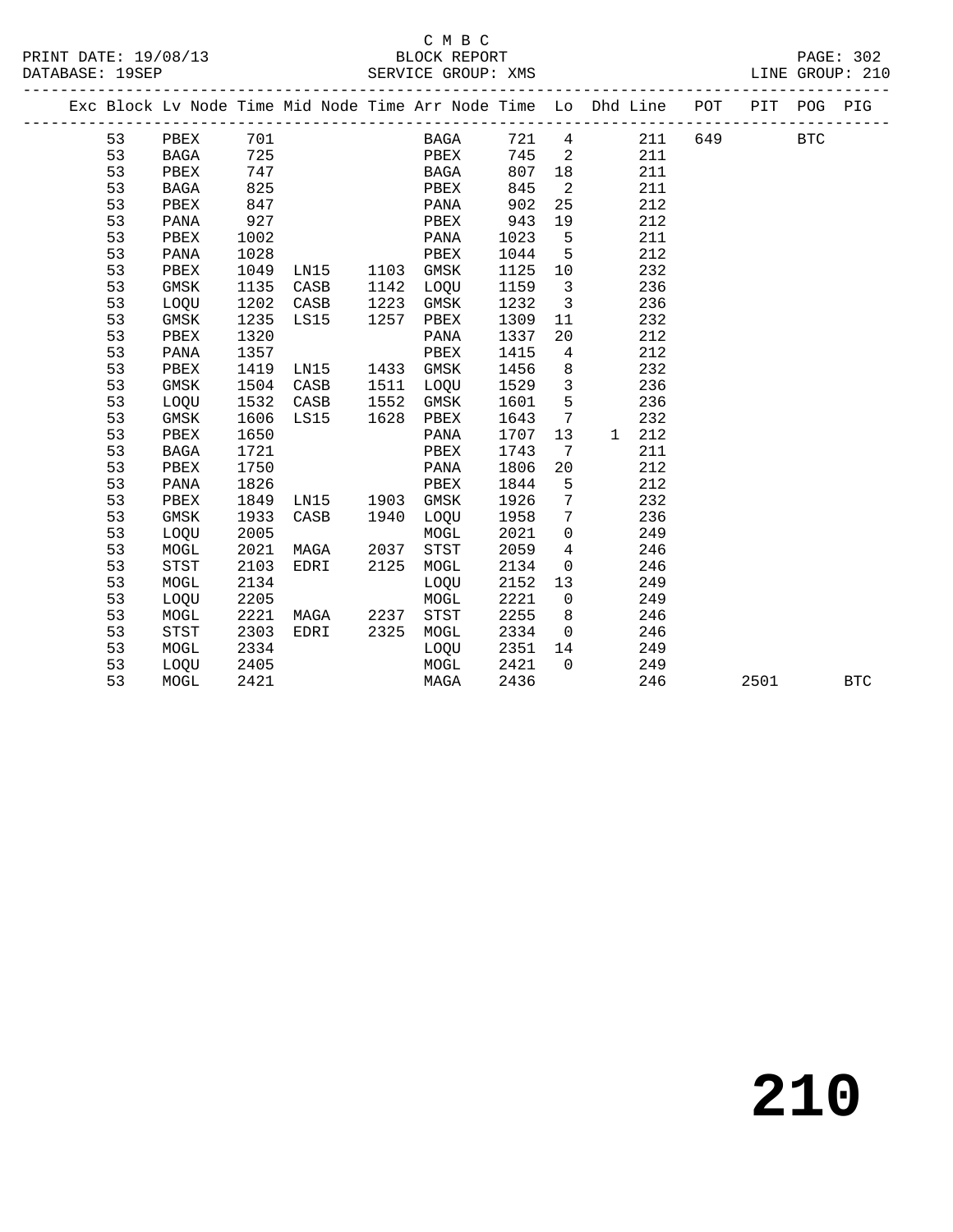#### C M B C<br>BLOCK REPORT SERVICE GROUP: XMS

|  |    |             |      |             |      |             |      |                 | Exc Block Lv Node Time Mid Node Time Arr Node Time Lo Dhd Line POT PIT POG PIG |      |      |            |              |
|--|----|-------------|------|-------------|------|-------------|------|-----------------|--------------------------------------------------------------------------------|------|------|------------|--------------|
|  | 54 | LOQU        |      | 1018 OSLO   |      | 1034 PRRO   | 1054 | $\overline{2}$  | 230                                                                            | 1000 |      | <b>BTC</b> |              |
|  | 54 | PRRO        | 1056 | LS15        | 1105 | LOQU        | 1114 | $\overline{4}$  | 230                                                                            |      |      |            |              |
|  | 54 | LOQU        | 1118 | OSLO        | 1135 | PRRO        | 1155 | $\overline{a}$  | 230                                                                            |      |      |            |              |
|  | 54 | PRRO        | 1157 | LS15        | 1206 | LOQU        | 1215 | $\mathbf{3}$    | 230                                                                            |      |      |            |              |
|  | 54 | LOQU        | 1218 | OSLO        | 1235 | PRRO        | 1255 | $\overline{a}$  | 230                                                                            |      |      |            |              |
|  | 54 | PRRO        | 1257 | LS15        | 1306 | LOQU        | 1315 | $\overline{a}$  | 230                                                                            |      |      |            |              |
|  | 54 | LOQU        | 1317 | CASB        | 1338 | $\rm{GMSK}$ | 1347 | $\overline{a}$  | 236                                                                            |      |      |            |              |
|  | 54 | <b>GMSK</b> | 1349 | CASB        | 1356 | LOQU        | 1415 | 6               | 236                                                                            |      |      |            |              |
|  | 54 | LOQU        | 1421 | LN15        | 1429 | PRRO        | 1446 | 9               | 230                                                                            |      |      |            |              |
|  | 54 | PRRO        | 1455 | LS15        | 1504 | LOQU        | 1513 | $\overline{4}$  | 230                                                                            |      |      |            |              |
|  | 54 | LOQU        | 1517 | CASB        | 1537 | $\rm{GMSK}$ | 1546 | $\mathbf{3}$    | 236                                                                            |      |      |            |              |
|  | 54 | GMSK        | 1549 | CASB        | 1556 | LOQU        | 1614 | $7\phantom{.0}$ | 236                                                                            |      |      |            |              |
|  | 54 | LOQU        | 1621 | LN15        | 1629 | PRRO        | 1646 | 10              | 230                                                                            |      |      |            |              |
|  | 54 | PRRO        | 1656 | LS15        | 1704 | LOQU        | 1712 | 5               | 230                                                                            |      |      |            |              |
|  | 54 | LOOU        | 1717 | CASB        | 1733 | GMSK        | 1742 | 6               | 236                                                                            |      |      |            |              |
|  | 54 | <b>GMSK</b> | 1748 | CASB        | 1755 | LOQU        | 1814 | $7\phantom{.0}$ | 236                                                                            |      |      |            |              |
|  | 54 | LOQU        | 1821 | LN15        | 1829 | PRRO        | 1845 | 12              | 230                                                                            |      |      |            |              |
|  | 54 | PRRO        | 1857 | LS15        | 1904 | LOQU        | 1912 | 10              | 230                                                                            |      |      |            |              |
|  | 54 | LOQU        | 1922 | LN15        | 1929 | PRRO        | 1944 | 13              | 230                                                                            |      |      |            |              |
|  | 54 | PRRO        | 1957 | LS15        | 2004 | LOQU        | 2011 | 11              | 230                                                                            |      |      |            |              |
|  | 54 | LOQU        | 2022 | LN15        | 2029 | PRRO        | 2044 | 13              | 230                                                                            |      |      |            |              |
|  | 54 | PRRO        | 2057 | LS15        | 2104 | LOQU        | 2111 | 23              | 230                                                                            |      |      |            |              |
|  | 54 | LOQU        | 2134 | LN15        | 2141 | PRRO        | 2156 | 18              | 230                                                                            |      |      |            |              |
|  | 54 | PRRO        | 2214 | LS15        | 2220 | LOQU        | 2227 | 7               | 230                                                                            |      |      |            |              |
|  | 54 | LOQU        | 2234 | LN15        | 2241 | PRRO        | 2256 | 18              | 230                                                                            |      |      |            |              |
|  | 54 | PRRO        | 2314 | LS15        | 2320 | LOQU        | 2326 | $6\overline{6}$ | 230                                                                            |      |      |            |              |
|  | 54 | LOQU        | 2332 | 15GB        | 2343 | <b>UNDE</b> | 2353 | 3               | 228                                                                            |      |      |            |              |
|  | 54 | <b>UNDE</b> | 2356 |             |      | GB15        | 2406 |                 | 228                                                                            |      | 2422 |            | $_{\rm BTC}$ |
|  | 55 | <b>STST</b> | 1131 | EDRI        | 1157 | MOGL        | 1206 | $\overline{0}$  | 246                                                                            | 1107 |      | <b>BTC</b> |              |
|  | 55 | MOGL        | 1206 |             |      | LOQU        | 1225 | 8               | 249                                                                            |      |      |            |              |
|  | 55 | LOQU        | 1233 |             |      | MOGL        | 1249 | $\mathbf 0$     | 249                                                                            |      |      |            |              |
|  | 55 | MOGL        | 1249 | MAGA        | 1305 | <b>STST</b> | 1328 | 15              | 246                                                                            |      |      |            |              |
|  | 55 | STST        | 1343 | <b>15LO</b> | 1418 | 15GB        | 1424 | 8               | 240                                                                            |      |      |            |              |
|  | 55 | 15GB        | 1432 | MAGA        | 1451 | STST        | 1515 | 16              | 240                                                                            |      |      |            |              |
|  | 55 | <b>STST</b> | 1531 | <b>EDRI</b> | 1558 | MOGL        | 1607 | $\overline{0}$  | 246                                                                            |      |      |            |              |
|  | 55 | MOGL        | 1607 |             |      | LOQU        | 1625 | 7               | 249                                                                            |      |      |            |              |
|  | 55 | LOQU        | 1632 | CASB        | 1650 | GMSK        | 1659 | 8               | 236                                                                            |      |      |            |              |
|  | 55 | <b>GMSK</b> | 1707 | <b>LS15</b> | 1728 | PBEX        | 1743 | 17              | 232                                                                            |      |      |            |              |

55 PBEX 1800 BAGA 1824 211 1848 BTC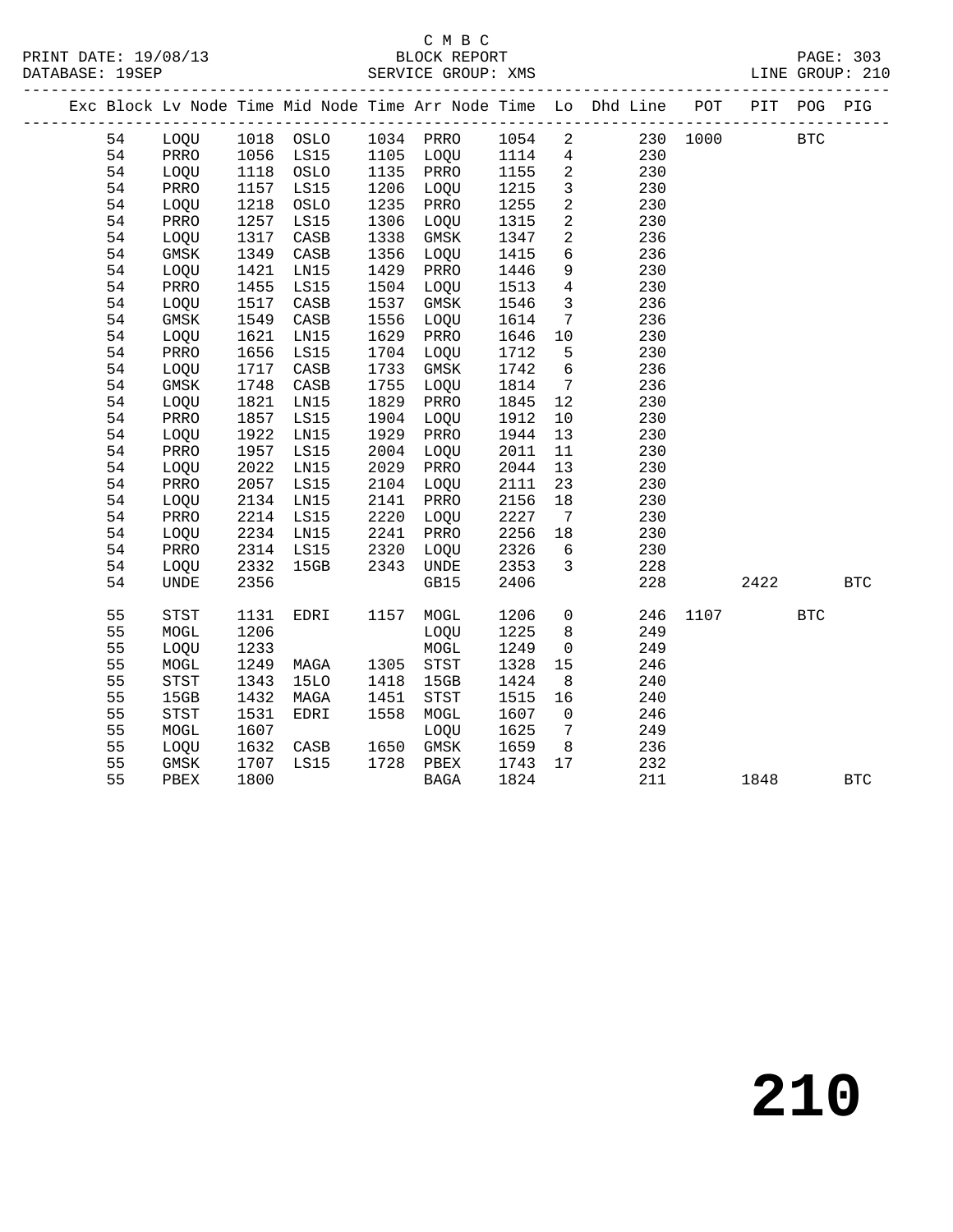## C M B C<br>BLOCK REPORT

| PRINT DATE: 19/08/13<br>DATABASE: 19SEP |          |              |              |                                    |      | BLOCK REPORT<br>SERVICE GROUP: XMS                                             |              |                            |     |              |                                   | LINE GROUP: 210 |            | PAGE: 304  |
|-----------------------------------------|----------|--------------|--------------|------------------------------------|------|--------------------------------------------------------------------------------|--------------|----------------------------|-----|--------------|-----------------------------------|-----------------|------------|------------|
|                                         |          |              |              | ---------------------------------- |      | Exc Block Lv Node Time Mid Node Time Arr Node Time Lo Dhd Line POT PIT POG PIG |              |                            |     |              | --------------------------------- |                 |            |            |
|                                         | 56       | STST         |              | 1600 15LO                          |      | 1635 15GB 1641 6 240 1536 BTC                                                  |              |                            |     |              |                                   |                 |            |            |
|                                         | 56       | 15GB         |              | 1647 MAGA                          |      | 1705 STST 1734                                                                 |              | $\overline{\phantom{a}}^2$ |     | 240          |                                   |                 |            |            |
|                                         | 56       | STST         | 1736         | EDRI                               |      | 1802 MOGL                                                                      | 1811         | $\overline{0}$             |     | 246          |                                   |                 |            |            |
|                                         | 56       | MOGL         | 1811         |                                    |      | LOQU                                                                           | 1829         | $\overline{3}$             |     | 249          |                                   |                 |            |            |
|                                         | 56       | LOQU         | 1832         | CASB                               |      | 1847 GMSK                                                                      | 1856         | $7\phantom{.0}$            |     | 236          |                                   |                 |            |            |
|                                         | 56       | GMSK         | 1903<br>1932 | CASB<br>15GB                       |      | 1910 LOQU                                                                      | 1928         | $\overline{4}$<br>9        |     | 236          |                                   |                 |            |            |
|                                         | 56<br>56 | LOQU<br>UNDE | 2003         | GB15                               | 2015 | 1943 UNDE<br>LOQU                                                              | 1954<br>2026 | 6                          |     | 228<br>228   |                                   |                 |            |            |
|                                         | 56       | LOQU         | 2032         | 15GB                               |      | 2043 UNDE                                                                      | 2054         | 9                          |     | 228          |                                   |                 |            |            |
|                                         | 56       | UNDE         | 2103         | GB15                               | 2115 | LOQU                                                                           | 2126         | 6                          |     | 228          |                                   |                 |            |            |
|                                         | 56       | LOQU         | 2132         | 15GB                               | 2143 | UNDE                                                                           | 2154         | 9                          |     | 228          |                                   |                 |            |            |
|                                         | 56       | UNDE         | 2203         | GB15                               | 2215 | LOQU                                                                           | 2225         | $7\phantom{.0}$            |     | 228          |                                   |                 |            |            |
|                                         | 56       | LOQU         | 2232         | 15GB                               | 2243 | UNDE                                                                           | 2254         | 9                          |     | 228          |                                   |                 |            |            |
|                                         | 56       | UNDE         | 2303         | GB15                               |      | 2315 LOQU                                                                      | 2325         | 9                          |     | 228          |                                   |                 |            |            |
|                                         | 56       | LOQU         | 2334         | LN15                               |      | 2341 PRRO                                                                      | 2355         | 19                         |     | 230          |                                   |                 |            |            |
|                                         | 56       | PRRO         |              | 2414 LS15                          |      | 2420 LOQU                                                                      | 2426         | 8 <sup>8</sup>             |     | 230          |                                   |                 |            |            |
|                                         | 56       | LOQU         |              | 2434 LN15                          | 2441 | PRRO                                                                           | 2454         |                            |     | 230          |                                   | 2514 BTC        |            |            |
|                                         | 57       | PBEX         | 832          |                                    |      | PANA                                                                           | 853          | 11                         |     | 1 211        | 820                               |                 | <b>BTC</b> |            |
|                                         | 57       | BAGA         | 905          |                                    |      | PBEX                                                                           | 930          | 17                         |     | 211          |                                   |                 |            |            |
|                                         | 57       | PBEX         | 947          |                                    |      | PANA                                                                           | 1002         | $\overline{2}$             |     | 1 212        |                                   |                 |            |            |
|                                         | 57       | BAGA         | 1005         |                                    |      | PBEX                                                                           | 1030         | 12                         |     | 211          |                                   |                 |            |            |
|                                         | 57       | PBEX         | 1042         |                                    |      | PANA                                                                           | 1103         | $\overline{\mathbf{1}}$    |     | 1 211        |                                   |                 |            |            |
|                                         | 57       | BAGA         | 1105         |                                    |      | PBEX                                                                           | 1130         | 2                          |     | 211          |                                   |                 |            |            |
|                                         | 57       | PBEX         | 1132         |                                    |      | PANA                                                                           | 1154         | 8<br>2                     |     | 1 211        |                                   |                 |            |            |
|                                         | 57<br>57 | BAGA<br>PBEX | 1203<br>1232 |                                    |      | PBEX<br>PANA                                                                   | 1230<br>1254 | 8                          |     | 211<br>1 211 |                                   |                 |            |            |
|                                         | 57       | BAGA         | 1303         |                                    |      | PBEX                                                                           | 1330         | 2                          |     | 211          |                                   |                 |            |            |
|                                         | 57       | PBEX         | 1332         |                                    |      | PANA                                                                           | 1354         | 9                          |     | 1 211        |                                   |                 |            |            |
|                                         | 57       | BAGA         | 1404         |                                    |      | PBEX                                                                           | 1430         | $\sqrt{2}$                 |     | 211          |                                   |                 |            |            |
|                                         | 57       | PBEX         | 1432         |                                    |      | PANA                                                                           | 1454         | 9                          |     | 1 211        |                                   |                 |            |            |
|                                         | 57       | BAGA         | 1504         |                                    |      | PBEX                                                                           | 1530         | 2                          |     | 211          |                                   |                 |            |            |
|                                         | 57       | PBEX         | 1532         |                                    |      | PANA                                                                           | 1555         | 8                          |     | 1 211        |                                   |                 |            |            |
|                                         | 57       | BAGA         | 1604         |                                    |      | PBEX                                                                           | 1630         | $\overline{0}$             |     | 211          |                                   |                 |            |            |
|                                         | 57       | PBEX         | 1630         |                                    |      | BAGA                                                                           | 1654         | $\overline{1}$             |     | 1 211        |                                   |                 |            |            |
|                                         | 57       | PANA         | 1656         |                                    |      | PBEX                                                                           | 1714         | 16                         |     | 212          |                                   |                 |            |            |
|                                         | 57       | PBEX         | 1730         |                                    |      | BAGA                                                                           | 1754         | $\overline{a}$             |     | 1 211        |                                   |                 |            |            |
|                                         |          | 57 PANA 1757 |              |                                    |      | PBEX 1815 5                                                                    |              |                            | 212 |              |                                   |                 |            |            |
|                                         | 57       | PBEX         | 1820         |                                    |      | PANA                                                                           | 1836         | 20                         |     | 212          |                                   |                 |            |            |
|                                         | 57       | PANA         | 1856         |                                    |      | PBEX                                                                           | 1914         | 4                          |     | 212          |                                   |                 |            |            |
|                                         | 57       | PBEX         | 1918         |                                    |      | <b>BAGA</b>                                                                    | 1942         | 11                         |     | 211          |                                   |                 |            |            |
|                                         | 57       | <b>BAGA</b>  | 1953         |                                    |      | PBEX                                                                           | 2013         | 5                          |     | 211          |                                   |                 |            |            |
|                                         | 57       | PBEX         | 2018         |                                    |      | BAGA                                                                           | 2042         | 11                         |     | 211          |                                   |                 |            |            |
|                                         | 57       | BAGA         | 2053         |                                    |      | PBEX                                                                           | 2113         | 5                          |     | 211          |                                   |                 |            |            |
|                                         | 57<br>57 | PBEX         | 2118<br>2154 |                                    |      | PANA                                                                           | 2142<br>2213 | 12                         |     | 211<br>211   |                                   |                 |            |            |
|                                         | 57       | PANA<br>PBEX | 2218         |                                    |      | PBEX<br>PANA                                                                   | 2242         | 5<br>13                    |     | 211          |                                   |                 |            |            |
|                                         | 57       | PANA         | 2255         |                                    |      | PBEX                                                                           | 2313         | 5                          |     | 211          |                                   |                 |            |            |
|                                         | 57       | PBEX         | 2318         |                                    |      | PANA                                                                           | 2342         | 13                         |     | 211          |                                   |                 |            |            |
|                                         | 57       | PANA         | 2355         |                                    |      | PBEX                                                                           | 2413         | 5                          |     | 211          |                                   |                 |            |            |
|                                         | 57       | PBEX         | 2418         |                                    |      | PANA                                                                           | 2442         | 13                         |     | 211          |                                   |                 |            |            |
|                                         | 57       | PANA         | 2455         |                                    |      | PBEX                                                                           | 2513         | 5                          |     | 211          |                                   |                 |            |            |
|                                         | 57       | PBEX         | 2518         |                                    |      | PANA                                                                           | 2542         | 7                          |     | 211          |                                   |                 |            |            |
|                                         | 57       | PANA         | 2549         |                                    |      | PBEX                                                                           | 2607         |                            |     | 211          |                                   | 2617            |            | <b>BTC</b> |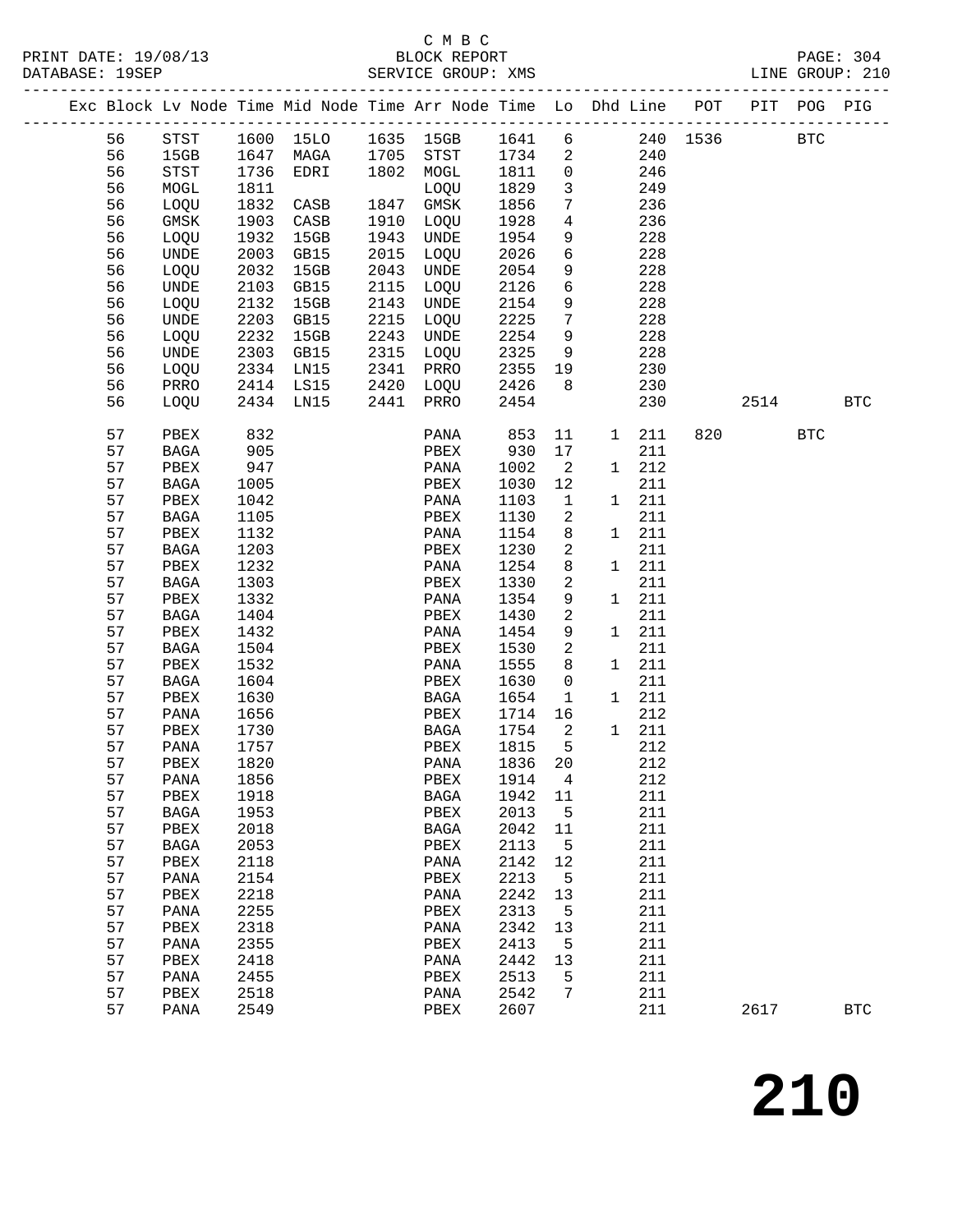|                                                                                                                                                                                    |  |                                                                                                                                                                                                                                                                                                                                  |                                                                                                                                                                                                                                       |                                                                                                                                                                            | PRINT DATE: 19/08/13<br>DATABASE: 19SEP<br>DATABASE: 19SEP                     |            | C M B C                                                                                                                                                                                                                                                        |                                                                                                                                                                            |                                                                                                                                           |                                                                                                                                                                                                                         |                                                                                                                                                 | LINE GROUP: 239         |     | PAGE: 305  |
|------------------------------------------------------------------------------------------------------------------------------------------------------------------------------------|--|----------------------------------------------------------------------------------------------------------------------------------------------------------------------------------------------------------------------------------------------------------------------------------------------------------------------------------|---------------------------------------------------------------------------------------------------------------------------------------------------------------------------------------------------------------------------------------|----------------------------------------------------------------------------------------------------------------------------------------------------------------------------|--------------------------------------------------------------------------------|------------|----------------------------------------------------------------------------------------------------------------------------------------------------------------------------------------------------------------------------------------------------------------|----------------------------------------------------------------------------------------------------------------------------------------------------------------------------|-------------------------------------------------------------------------------------------------------------------------------------------|-------------------------------------------------------------------------------------------------------------------------------------------------------------------------------------------------------------------------|-------------------------------------------------------------------------------------------------------------------------------------------------|-------------------------|-----|------------|
| 29LO 29 ST & LONSDALE<br>CACO CAPILANO UNIVERSITY<br>CACO CAPILANO UNIVERSITY<br>CACO CAPILANO UNIVERSITY<br>GRBY<br>HODM<br>LOQU<br>MACA<br>NWST<br>PKRS PARK ROYAL SOUTH<br>STST |  |                                                                                                                                                                                                                                                                                                                                  | HOWE & DUNSMUIR<br>MARINE & CAPILANO<br>NEW WESTMINSTER STN<br>STADIUM STATION                                                                                                                                                        |                                                                                                                                                                            | GRANVILLE & BROADWAY                                                           |            | SERO SEYMOUR ST & ROBSON ST                                                                                                                                                                                                                                    | <b>DUCA</b><br>HBAY<br>LO15<br>t.vmt<br>LVMT<br>MAGA                                                                                                                       |                                                                                                                                           | BTC        Burnaby Depot<br>BYGR       BROADWAY & GRANVILLE<br>DUNSMUIR & CAMBIE<br>HORSESHOE BAY FERRY<br>LONSDALE & 15 ST<br>LYNN VALLEY & MTN HWY<br>MARINE & GARDEN<br>PBEX PHIBBS EXCHANGE<br>ULP1 UNIVERSITY LOOP |                                                                                                                                                 |                         |     |            |
|                                                                                                                                                                                    |  |                                                                                                                                                                                                                                                                                                                                  |                                                                                                                                                                                                                                       |                                                                                                                                                                            | Exc Block Lv Node Time Mid Node Time Arr Node Time Lo Dhd Line POT PIT POG PIG |            |                                                                                                                                                                                                                                                                |                                                                                                                                                                            |                                                                                                                                           |                                                                                                                                                                                                                         |                                                                                                                                                 |                         |     |            |
|                                                                                                                                                                                    |  | $\mathbf{1}$<br>$\mathbf{1}$<br>$\mathbf{1}$<br>$\mathbf 1$<br>$\mathbf 1$<br>$\mathbf 1$<br>1<br>1<br>1<br>$\mathbf 1$<br>1<br>1<br>1<br>$\mathbf 1$<br>1<br>$\mathbf 1$                                                                                                                                                        | DUCA<br>HBAY 648<br>DUCA<br>HBAY<br>DUCA<br>HBAY<br>DUCA<br>HBAY<br>DUCA<br>HBAY<br>DUCA<br>HBAY<br>DUCA<br>HBAY<br>DUCA<br>HBAY                                                                                                      | 600<br>818<br>915<br>1003<br>1055<br>1143<br>1235<br>1323<br>1415<br>1503<br>1555<br>1643<br>1735<br>1823                                                                  | 730                                                                            |            | HBAY 636 12<br><b>DUCA</b><br><b>HBAY</b><br>DUCA<br>HBAY<br>DUCA<br>HBAY<br>DUCA<br>HBAY<br>DUCA<br>HBAY<br>DUCA<br>HBAY<br>DUCA<br><b>HBAY</b><br>DUCA                                                                                                       | 724 6<br>854<br>951<br>1039<br>1131<br>1219<br>1314<br>1359 16<br>1454<br>1539<br>1634 9<br>1719 16<br>1814 9<br>1859                                                      | 21<br>12<br>16<br>12<br>16<br>9<br>9<br>16                                                                                                | 806 12                                                                                                                                                                                                                  | 257<br>257<br>257<br>257<br>257<br>257<br>257<br>257<br>257<br>257<br>257<br>257<br>257<br>257<br>257                                           | 257 536 BTC<br>1920 BTC |     |            |
|                                                                                                                                                                                    |  | 2<br>2<br>$\mathbf{2}$<br>$\overline{c}$<br>$\boldsymbol{2}$<br>2<br>$\sqrt{2}$<br>2<br>$\boldsymbol{2}$<br>2<br>2<br>$\boldsymbol{2}$<br>$\mathbf 2$<br>$\mathbf{2}$<br>$\boldsymbol{2}$<br>$\mathbf{2}$<br>$\boldsymbol{2}$<br>$\boldsymbol{2}$<br>$\boldsymbol{2}$<br>$\boldsymbol{2}$<br>$\sqrt{2}$<br>$\boldsymbol{2}$<br>2 | ULP1<br>SERO<br>ULP1<br>DUCA<br>HBAY<br>DUCA<br>HBAY<br>DUCA<br>HBAY<br><b>DUCA</b><br>HBAY<br><b>DUCA</b><br>HBAY<br><b>DUCA</b><br>HBAY<br><b>DUCA</b><br>HBAY<br><b>DUCA</b><br>HBAY<br><b>DUCA</b><br>HBAY<br><b>DUCA</b><br>HBAY | 308<br>339<br>408<br>500<br>548<br>630<br>718<br>815<br>903<br>955<br>1043<br>1135<br>1223<br>1313<br>1403<br>1455<br>1543<br>1635<br>1723<br>1825<br>1913<br>1955<br>2043 | GRBY<br>BYGR<br>GRBY                                                           | 327<br>346 | SERO<br>ULP1<br>427 SERO<br>HBAY<br>DUCA<br><b>HBAY</b><br><b>DUCA</b><br>HBAY<br><b>DUCA</b><br>HBAY<br><b>DUCA</b><br>HBAY<br><b>DUCA</b><br>HBAY<br><b>DUCA</b><br>HBAY<br><b>DUCA</b><br>HBAY<br><b>DUCA</b><br>HBAY<br><b>DUCA</b><br>HBAY<br><b>DUCA</b> | 406<br>438<br>536<br>624<br>706<br>754 21<br>851<br>939 16<br>1031<br>1119<br>1214<br>1259<br>1352<br>1439<br>1534<br>1619<br>1714<br>1759<br>1904<br>1949<br>2031<br>2119 | 338 1<br>$\overline{\phantom{a}}^2$<br>19<br>12<br>6<br>12<br>12<br>12<br>16<br>9<br>14<br>11<br>16<br>9<br>16<br>9<br>26<br>9<br>6<br>12 | 3 N17<br>257                                                                                                                                                                                                            | N17<br>N17<br>257<br>257<br>257<br>257<br>257<br>257<br>257<br>257<br>257<br>257<br>257<br>257<br>257<br>257<br>257<br>257<br>257<br>257<br>257 | 226 220<br>2140         | BTC | <b>BTC</b> |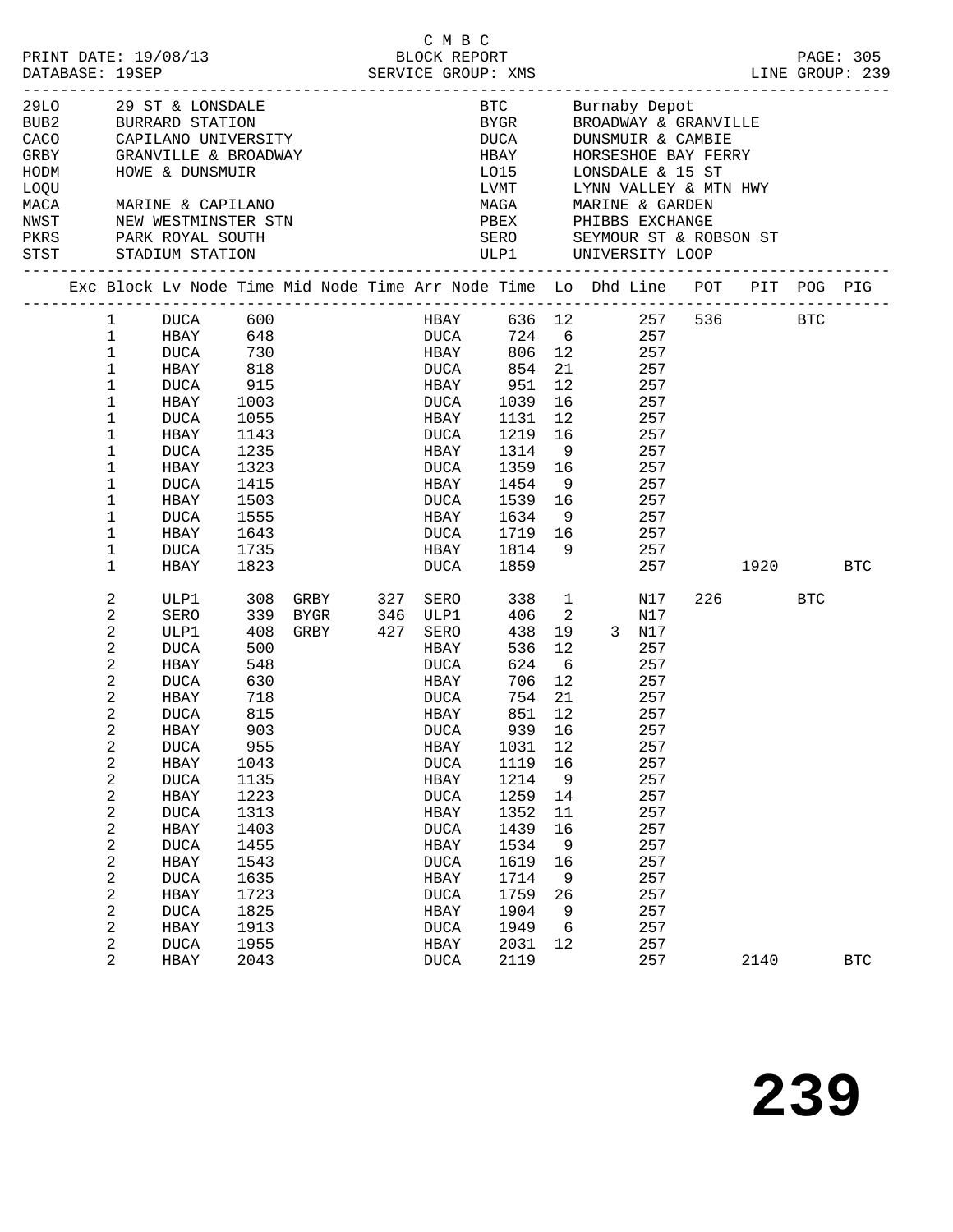## C M B C<br>BLOCK REPORT

| PRINT DATE: 19/08/13<br>DATABASE: 19SEP |                     |                                                                                | BLOCK REPORT<br>SERVICE GROUP: XMS |              |         |            |     |          |            | PAGE: 306<br>LINE GROUP: 239 |
|-----------------------------------------|---------------------|--------------------------------------------------------------------------------|------------------------------------|--------------|---------|------------|-----|----------|------------|------------------------------|
|                                         |                     | Exc Block Lv Node Time Mid Node Time Arr Node Time Lo Dhd Line POT PIT POG PIG |                                    |              |         |            |     |          |            |                              |
| $\mathbf{3}$                            | <b>DUCA</b>         | 700                                                                            | <b>HBAY</b>                        | 736 12       |         | 257        |     | 636 BTC  |            |                              |
| $\mathfrak{Z}$                          | <b>HBAY</b>         | 748                                                                            | <b>DUCA</b>                        | 824          | 11      | 257        |     |          |            |                              |
| 3                                       | DUCA                | 835                                                                            | HBAY                               | 911          | 12      | 257        |     |          |            |                              |
| 3                                       | HBAY                | 923                                                                            | DUCA                               | 959          | 16      | 257        |     |          |            |                              |
| 3                                       | DUCA                | 1015                                                                           | HBAY                               | 1051         | 12      | 257        |     |          |            |                              |
| 3                                       | HBAY                | 1103                                                                           | DUCA                               | 1139         | 16      | 257        |     |          |            |                              |
| 3                                       | <b>DUCA</b>         | 1155                                                                           | HBAY                               | 1234         | 9       | 257        |     |          |            |                              |
| 3                                       | HBAY                | 1243                                                                           | DUCA                               | 1319         | 16      | 257        |     |          |            |                              |
| 3                                       | DUCA                | 1335                                                                           | HBAY                               | 1414         | 9       | 257        |     |          |            |                              |
| 3                                       | HBAY                | 1423                                                                           | DUCA                               | 1459         | 16      | 257        |     |          |            |                              |
| 3                                       | DUCA                | 1515                                                                           | HBAY                               | 1554         | 9       | 257        |     |          |            |                              |
| 3                                       | HBAY                | 1603                                                                           | DUCA                               | 1639         | 16      | 257        |     |          |            |                              |
| $\mathsf{3}$                            | DUCA                | 1655                                                                           | HBAY                               | 1734         | - 9     | 257        |     |          |            |                              |
| 3                                       | HBAY                | 1743                                                                           | DUCA                               | 1819         |         | 257        |     | 1840     |            | <b>BTC</b>                   |
| 4                                       | DUCA                | 755                                                                            | HBAY                               | 831          | 12      | 257        |     | 731 BTC  |            |                              |
| 4                                       | HBAY                | 843                                                                            | DUCA                               | 919          | 16      | 257        |     |          |            |                              |
| 4                                       | DUCA                | 935                                                                            | HBAY                               | 1011         | 12      | 257        |     |          |            |                              |
| 4                                       | HBAY                | 1023                                                                           | DUCA                               | 1059         | 16      | 257        |     |          |            |                              |
| 4                                       | DUCA                | 1115                                                                           | HBAY                               | 1154         | 9       | 257        |     |          |            |                              |
| $\overline{4}$                          | HBAY                | 1203                                                                           | DUCA                               | 1239         | 16      | 257        |     |          |            |                              |
| 4                                       | <b>DUCA</b>         | 1255                                                                           | HBAY                               | 1334         | 9       | 257        |     |          |            |                              |
| 4                                       | HBAY                | 1343                                                                           | DUCA                               | 1419         | 16      | 257        |     |          |            |                              |
| 4                                       | DUCA                | 1435                                                                           | HBAY                               | 1514         | 9       | 257        |     |          |            |                              |
| $\overline{4}$                          | HBAY                | 1523                                                                           | DUCA                               | 1559         | 16      | 257        |     |          |            |                              |
| 4                                       | DUCA                | 1615<br>1703                                                                   | HBAY<br>DUCA                       | 1654<br>1739 | 9<br>16 | 257<br>257 |     |          |            |                              |
| 4<br>$\overline{4}$                     | HBAY<br><b>DUCA</b> | 1755                                                                           | HBAY                               | 1830         | 13      | 257        |     |          |            |                              |
| $\overline{4}$                          | HBAY                | 1843                                                                           | DUCA                               | 1919         | 6       | 257        |     |          |            |                              |
| 4                                       | DUCA                | 1925                                                                           | HBAY                               | 2004         | 9       | 257        |     |          |            |                              |
| 4                                       | HBAY                | 2013                                                                           | DUCA                               | 2049         | 6       | 257        |     |          |            |                              |
| $\overline{4}$                          | DUCA                | 2055                                                                           | HBAY                               | 2131         | 29      | 257        |     |          |            |                              |
| $\overline{4}$                          | HBAY                | 2200                                                                           | DUCA                               | 2236         |         | 257        |     | 2257 BTC |            |                              |
|                                         |                     |                                                                                |                                    |              |         |            |     |          |            |                              |
| 5                                       | DUCA                | 855                                                                            |                                    | HBAY 931     | 12      | 257        | 831 |          | <b>BTC</b> |                              |
| 5                                       | HBAY                | 943                                                                            | DUCA                               | 1019 16      |         | 257        |     |          |            |                              |
| 5                                       | <b>DUCA</b>         | 1035                                                                           | HBAY                               | 1111         | 12      | 257        |     |          |            |                              |
| 5                                       | HBAY 1123           |                                                                                |                                    | DUCA 1159 16 |         | 257        |     |          |            |                              |
| 5                                       | <b>DUCA</b>         | 1215                                                                           | HBAY                               | 1254         | 9       | 257        |     |          |            |                              |
| 5<br>5                                  | HBAY                | 1303<br>1355                                                                   | $\tt DUCA$                         | 1339<br>1434 | 16      | 257<br>257 |     |          |            |                              |
| 5                                       | <b>DUCA</b><br>HBAY | 1443                                                                           | HBAY<br><b>DUCA</b>                | 1519         | 9<br>16 | 257        |     |          |            |                              |
|                                         | $\tt DUCA$          | 1535                                                                           | HBAY                               | 1614         | 9       | 257        |     |          |            |                              |
| $\frac{5}{5}$                           | HBAY                | 1623                                                                           | <b>DUCA</b>                        | 1659         | 16      | 257        |     |          |            |                              |
| 5                                       | <b>DUCA</b>         | 1715                                                                           | HBAY                               | 1754         | 9       | 257        |     |          |            |                              |
| 5                                       | HBAY                | 1803                                                                           | <b>DUCA</b>                        | 1839         | 16      | 257        |     |          |            |                              |
|                                         | <b>DUCA</b>         | 1855                                                                           | HBAY                               | 1934         | 9       | 257        |     |          |            |                              |
| $\frac{5}{5}$                           | HBAY                | 1943                                                                           | <b>DUCA</b>                        | 2019         | 6       | 257        |     |          |            |                              |
| 5                                       | <b>DUCA</b>         | 2025                                                                           | HBAY                               | 2101         | 19      | 257        |     |          |            |                              |
| 5                                       | HBAY                | 2120                                                                           | <b>DUCA</b>                        | 2156         | 4       | 257        |     |          |            |                              |
| 5                                       | <b>DUCA</b>         | 2200                                                                           | HBAY                               | 2236         | 24      | 257        |     |          |            |                              |
| 5                                       | HBAY                | 2300                                                                           | <b>DUCA</b>                        | 2336         |         | 257        |     | 2357     |            | <b>BTC</b>                   |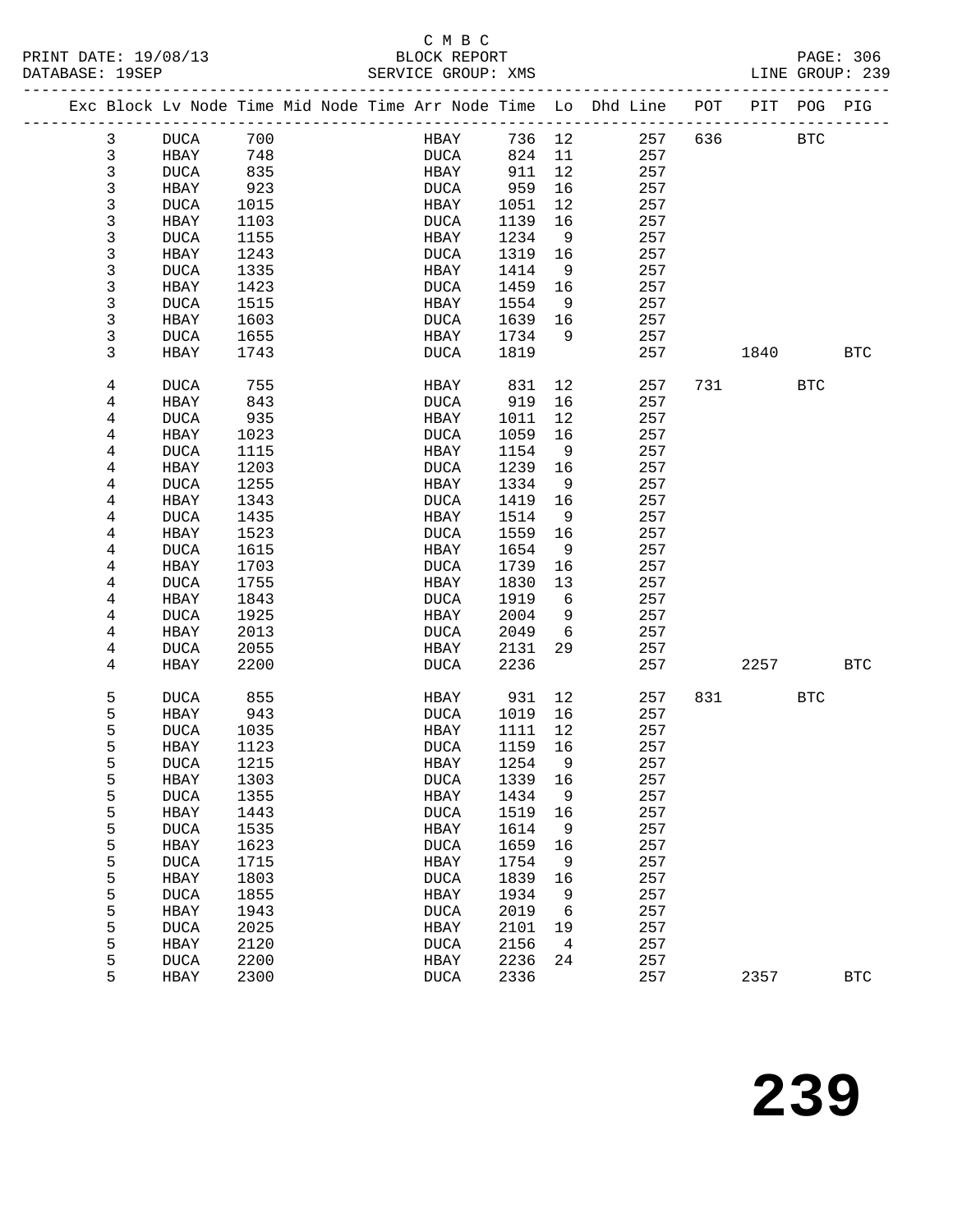#### C M B C<br>BLOCK REPORT SERVICE GROUP: XMS

|  |    |      |      |             |      |          |      |                 | Exc Block Lv Node Time Mid Node Time Arr Node Time Lo Dhd Line POT PIT POG |     |      |            | PIG        |
|--|----|------|------|-------------|------|----------|------|-----------------|----------------------------------------------------------------------------|-----|------|------------|------------|
|  | 51 | CACO |      | 757 LOQU    |      | 818 PKRS | 842  | $4\overline{4}$ | 239                                                                        | 741 |      | <b>BTC</b> |            |
|  | 51 | PKRS | 846  | LOQU        | 903  | CACO     | 928  | 8 <sup>8</sup>  | 239                                                                        |     |      |            |            |
|  | 51 | CACO | 936  | LOQU        | 958  | PKRS     | 1025 | 12              | 239                                                                        |     |      |            |            |
|  | 51 | PKRS | 1037 | LOQU        | 1058 | CACO     | 1124 | 12              | 239                                                                        |     |      |            |            |
|  | 51 | CACO | 1136 | LOQU        | 1158 | PKRS     | 1227 | 6               | 239                                                                        |     |      |            |            |
|  | 51 | PKRS | 1233 | LOQU        | 1258 | CACO     | 1325 | 11              | 239                                                                        |     |      |            |            |
|  | 51 | CACO | 1336 | LOQU        | 1358 | PKRS     | 1427 | 9               | 239                                                                        |     |      |            |            |
|  | 51 | PKRS | 1436 | LOQU        | 1459 | CACO     | 1526 | 11              | 239                                                                        |     |      |            |            |
|  | 51 | CACO | 1537 | LOQU        | 1600 | PKRS     | 1626 | 12              | 239                                                                        |     |      |            |            |
|  | 51 | PKRS | 1638 | LOQU        | 1659 | CACO     | 1725 | 12              | 239                                                                        |     |      |            |            |
|  | 51 | CACO | 1737 | LOQU        | 1758 | PKRS     | 1825 | 14              | 239                                                                        |     |      |            |            |
|  | 51 | PKRS | 1839 | LOQU        | 1859 | CACO     | 1924 | 11              | 239                                                                        |     |      |            |            |
|  | 51 | CACO | 1935 | LOQU        | 1958 | PKRS     | 2022 | 21              | 239                                                                        |     |      |            |            |
|  | 51 | PKRS | 2043 | LOQU        | 2059 | CACO     | 2125 | 12              | 239                                                                        |     |      |            |            |
|  | 51 | CACO | 2137 | LOQU        | 2158 | PKRS     | 2221 | 22              | 239                                                                        |     |      |            |            |
|  | 51 | PKRS | 2243 | LOQU        | 2259 | CACO     | 2325 | 12              | 239                                                                        |     |      |            |            |
|  | 51 | CACO | 2337 | PBEX        | 2344 | LOQU     | 2358 | $5^{\circ}$     | 239                                                                        |     |      |            |            |
|  | 51 | LOQU | 2403 | <b>29LO</b> | 2416 | LVMT     | 2423 | 9               | 229                                                                        |     |      |            |            |
|  | 51 | LVMT | 2432 | L015        |      | LOQU     | 2450 |                 | 229                                                                        |     | 2508 |            | <b>BTC</b> |
|  | 54 | PBEX | 738  | LOQU        | 750  | PKRS     | 811  | 5               | 239                                                                        | 726 |      | <b>BTC</b> |            |
|  | 54 | PKRS | 816  | LOQU        | 833  | CACO     | 858  | 9               | 239                                                                        |     |      |            |            |
|  | 54 | CACO | 907  | LOQU        | 928  | PKRS     | 953  | 14              | 239                                                                        |     |      |            |            |
|  | 54 | PKRS | 1007 | LOQU        | 1028 | CACO     | 1054 | 12              | 239                                                                        |     |      |            |            |
|  | 54 | CACO | 1106 | LOQU        | 1128 | PKRS     | 1157 | 7               | 239                                                                        |     |      |            |            |
|  | 54 | PKRS | 1204 | LOQU        | 1228 | CACO     | 1255 | 11              | 239                                                                        |     |      |            |            |
|  | 54 | CACO | 1306 | LOQU        | 1328 | PKRS     | 1357 | 9               | 239                                                                        |     |      |            |            |
|  | 54 | PKRS | 1406 | LOQU        | 1429 | CACO     | 1456 | 11              | 239                                                                        |     |      |            |            |
|  | 54 | CACO | 1507 | LOQU        | 1530 | PKRS     | 1556 | 11              | 239                                                                        |     |      |            |            |
|  | 54 | PKRS | 1607 | LOQU        | 1629 | CACO     | 1655 | 12              | 239                                                                        |     |      |            |            |
|  | 54 | CACO | 1707 | LOQU        | 1728 | PKRS     | 1755 | 14              | 239                                                                        |     |      |            |            |
|  | 54 | PKRS | 1809 | LOQU        | 1829 | CACO     | 1854 | 12              | 239                                                                        |     |      |            |            |
|  | 54 | CACO | 1906 | LOQU        | 1928 | PKRS     | 1952 | 21              | 239                                                                        |     |      |            |            |
|  | 54 | PKRS | 2013 | LOQU        | 2029 | CACO     | 2056 | 11              | 239                                                                        |     |      |            |            |
|  | 54 | CACO | 2107 | LOQU        | 2128 | PKRS     | 2152 | 21              | 239                                                                        |     |      |            |            |
|  | 54 | PKRS | 2213 | LOQU        | 2229 | CACO     | 2255 | 12              | 239                                                                        |     |      |            |            |
|  | 54 | CACO | 2307 | LOQU        | 2328 | PKRS     | 2350 | 10              | 239                                                                        |     |      |            |            |
|  | 54 | PKRS | 2400 | MACA        | 2403 | PBEX     | 2427 |                 | 239                                                                        |     | 2437 |            | <b>BTC</b> |